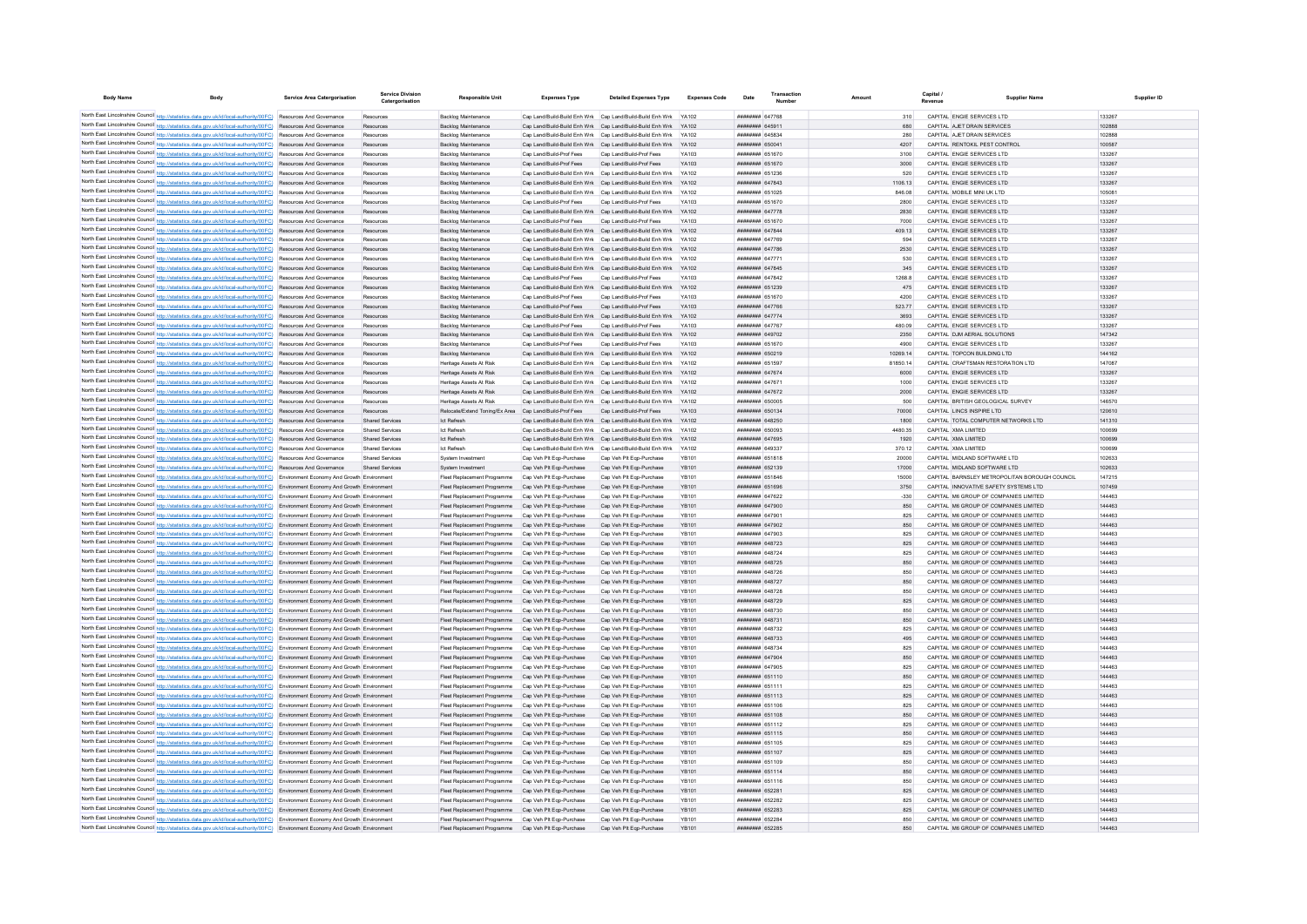| <b>Body Name</b> | <b>Body</b>                                                                                                                                                                                                                                                                      | <b>Service Area Catergorisation</b> | Service Divisio<br>Catergorisation | <b>Responsible Unit</b>                                                                      | <b>Expenses Type</b>                                      | <b>Detailed Expenses Type</b>                            | <b>Expenses Code</b>         | Date                                                    | Amount               | Capital<br>Revenue | <b>Supplier Name</b>                                                               | Supplier ID      |
|------------------|----------------------------------------------------------------------------------------------------------------------------------------------------------------------------------------------------------------------------------------------------------------------------------|-------------------------------------|------------------------------------|----------------------------------------------------------------------------------------------|-----------------------------------------------------------|----------------------------------------------------------|------------------------------|---------------------------------------------------------|----------------------|--------------------|------------------------------------------------------------------------------------|------------------|
|                  | North East Lincolnshire Council http://statistics.data.gov.uk/id/local-authority/00FC) Environment Economy And Growth Environment                                                                                                                                                |                                     |                                    | Fleet Replacement Programme Cap Veh Plt Ego-Purchase                                         |                                                           | Cap Veh Plt Egp-Purchase                                 |                              | ####### 652286                                          |                      |                    | CAPITAL M6 GROUP OF COMPANIES LIMITED                                              | 144463           |
|                  | North East Lincolnshire Council http://statistics.data.gov.uk/id/local-authority/00FC) Environment Economy And Growth Environment                                                                                                                                                |                                     |                                    | Enhancement Bereavement Serv Cap Land/Build-Build Enh Wrk Cap Land/Build-Build Enh Wrk       |                                                           |                                                          | <b>YA102</b>                 | <b><i>BREAGHAN 647896</i></b>                           | 605                  |                    | CAPITAL ADDEIFLD ENVIRONMENTAL SYSTEMS LTD                                         | 147266           |
|                  | North East Lincolnshire Council http://statistics.data.gov.uk/id/local-authority/00FC) Environment Economy And Growth Environment                                                                                                                                                |                                     |                                    | Enhancement Bereavement Serv Cap Land/Build-Build Enh Wrk Cap Land/Build-Build Enh Wrk       |                                                           |                                                          | V4102                        | <b><i>BBBBBBBB</i></b> 647895                           | 18314 39             |                    | CAPITAL ADDFIELD ENVIRONMENTAL SYSTEMS LTD                                         | 147266           |
|                  | North East Lincolnshire Council http://statistics.data.gov.uk/id/local-authority/00FC) Environment Economy And Growth Environment                                                                                                                                                |                                     |                                    | Enhancement Bereavement Serv Can Land/Build-Build Enh Wrk Can Land/Build-Build Enh Wrk YA102 |                                                           |                                                          |                              | <b><i>BREAGHAN 651769</i></b>                           | 854 46               |                    | CAPITAL SMS CONNECTIONS LIMITED                                                    | 147293           |
|                  | North East Lincolnshire Council http://statistics.data.gov.uk/id/local-authority/00FC) Environment Economy And Growth Environment                                                                                                                                                |                                     |                                    | Enhancement Bereavement Serv Cap Land/Build-Build Enh Wrk Cap Land/Build-Build Enh Wrk       |                                                           |                                                          | YA102                        | ######## 649622                                         | 4000                 |                    | CAPITAL ENGIE SERVICES LTD                                                         | 133267           |
|                  | North East Lincolnshire Council http://statistics.data.gov.uk/id/local-authority/00FC) Environment Economy And Growth Environment                                                                                                                                                |                                     |                                    | Enhancement Bereavement Serv Cap Land/Build-Build Enh Wrk Cap Land/Build-Build Enh Wrk       |                                                           |                                                          | <b>YA102</b>                 | ######## 651672                                         | 2000                 |                    | CAPITAL ENGIE SERVICES LTD                                                         | 133267           |
|                  | North East Lincolnshire Council http://statistics.data.gov.uk/id/local-authority/00FC) Environment Economy And Growth Environment<br>North East Lincolnshire Council http://statistics.data.gov.uk/id/local-authority/00FC) Environment Economy And Growth Environment           |                                     |                                    | Depot Rationalisation<br><b>Depot Rationalisation</b>                                        | Cap Land/Build-Purchase<br>Cap Land/Build-Purchase        | Cap Land/Build-Purchase<br>Cap Land/Build-Purchase       | YA101<br>YA101               | ######## 649048<br>######## 651847                      | 6125<br>3500         |                    | CAPITAL ACTS GROUP LTD<br>CAPITAL ENGIE SERVICES LTD                               | 141545<br>133267 |
|                  | North East Lincolnshire Council http://statistics.data.gov.uk/id/local-authority/00FC) Environment Economy And Growth Economy & Growth                                                                                                                                           |                                     |                                    | Local Transport Plan Schemes Cap Infrastr-Build Enh Wrk                                      |                                                           | Cap Infrastr-Build Enh Wrk                               | <b>YC102</b>                 | ######## 649075                                         | 286.4                |                    | CAPITAL BEVAN BRITTAN                                                              | 101819           |
|                  | North East Lincolnshire Council http://statistics.data.gov.uk/id/local-authority/00FC) Environment Economy And Growth Economy & Growth                                                                                                                                           |                                     |                                    | Local Transport Plan Schemes                                                                 | Can Infrastr-Build Enh Wrk                                | Can Infrastr-Build Enh Wrk                               | YC102                        | <b>HHHHHHH 648716</b>                                   | 51701.6              |                    | CAPITAL J MCCANN & CO LTD                                                          | 100841           |
|                  | North East Lincolnshire Council http://statistics.data.gov.uk/id/local-authority/00FC) Environment Economy And Growth Economy & Growth                                                                                                                                           |                                     |                                    | Local Transport Plan Schemes                                                                 | Cap Infrastr-Build Enh Wrk                                | Cap Infrastr-Build Enh Wrk                               | YC102                        | ######## 648717                                         | 12837                |                    | CAPITAL J MCCANN & CO LTD                                                          | 100841           |
|                  | North East Lincolnshire Council http://statistics.data.gov.uk/id/local-authority/00FC) Environment Economy And Growth Economy & Growth                                                                                                                                           |                                     |                                    | Local Transport Plan Schemes                                                                 | Cap Land/Build-Build Enh Wrk                              | Cap Land/Build-Build Enh Wrk                             |                              | ######## 649720                                         | 6279.51              |                    | CAPITAL EC SURFACING LTD                                                           | 125951           |
|                  | North East Lincolnshire Council http://statistics.data.gov.uk/id/local-authority/00FC) Environment Economy And Growth Economy & Growth                                                                                                                                           |                                     |                                    | Local Transport Plan Schemes Cap Land/Build-Build Enh Wrk Cap Land/Build-Build Enh Wrk       |                                                           |                                                          | YA102                        | ####### 649715                                          | 475                  |                    | CAPITAL EC SURFACING LTD                                                           | 125951           |
|                  | North East Lincolnshire Council http://statistics.data.gov.uk/id/local-authority/00FC) Environment Economy And Growth Economy & Growth                                                                                                                                           |                                     |                                    | Local Transport Plan Schemes                                                                 | Cap Infrastr-Build Enh Wrk<br>Cap Infrastr-Build Enh Wrk  | Cap Infrastr-Build Enh Wrk<br>Cap Infrastr-Build Enh Wrk | <b>YC102</b><br><b>YC102</b> | <b>########</b> 651598<br><b><i>BRENHHHH</i></b> 651678 | 8000<br>1160         |                    | CAPITAL SOUTHAM SERVICES (LINCS) LTD<br>CAPITAL ONEWAY TM LIMITED                  | 140951<br>128602 |
|                  | North East Lincolnshire Council http://statistics.data.gov.uk/id/local-authority/00FC) Environment Economy And Growth Economy & Growth<br>North East Lincolnshire Council http://statistics.data.gov.uk/id/local-authority/00FC) Environment Economy And Growth Economy & Growth |                                     |                                    | Local Transport Plan Schemes<br>Local Transport Plan Schemes                                 | Can Infrastr-Build Enh Wrk                                | Can Infrastr-Build Enh Wrk                               | <b>YC102</b>                 | <b>пппппппп</b> 652171                                  | 1490                 |                    | CAPITAL INTELLIGENT DATA COLLECTION LTD                                            | 137877           |
|                  | North East Lincolnshire Council http://statistics.data.gov.uk/id/local-authority/00FC) Environment Economy And Growth Economy & Growth                                                                                                                                           |                                     |                                    | Local Transport Plan Schemes                                                                 | Cap Infrastr-Prof Fees                                    | Cap Infrastr-Prof Fees                                   | <b>YC103</b>                 | ######## 647669                                         | 2850                 |                    | CAPITAL INTELLIGENT DATA COLLECTION LTD                                            | 137877           |
|                  | North East Lincolnshire Council http://statistics.data.gov.uk/id/local-authority/00FC) Environment Economy And Growth Economy & Growth                                                                                                                                           |                                     |                                    | Local Transport Plan Schemes                                                                 | Cap Infrastr-Prof Fees                                    | Cap Infrastr-Prof Fees                                   | <b>YC103</b>                 | ######## 649966                                         | 4389.2               |                    | CAPITAL PELL FRISCHMANN CONSULTANTS LTD                                            | 100880           |
|                  | North East Lincolnshire Council http://statistics.data.gov.uk/id/local-authority/00FC) Environment Economy And Growth Economy & Growth                                                                                                                                           |                                     |                                    | Local Transport Plan Schemes                                                                 | Cap Infrastr-Prof Fees                                    | Cap Infrastr-Prof Fees                                   | <b>YC103</b>                 | ######## 650135                                         | 1097.3               |                    | CAPITAL PELL FRISCHMANN CONSULTANTS LTD                                            | 100880           |
|                  | North East Lincolnshire Council http://statistics.data.gov.uk/id/local-authority/00FC) Environment Economy And Growth Economy & Growth                                                                                                                                           |                                     |                                    | Local Transport Plan Schemes                                                                 | Cap Infrastr-Prof Fees                                    | Cap Infrastr-Prof Fees                                   | <b>YC103</b>                 | ######## 650136                                         | 945                  |                    | CAPITAL PELL FRISCHMANN CONSULTANTS LTD                                            | 100880           |
|                  | North East Lincolnshire Council http://statistics.data.gov.uk/id/local-authority/00FC) Environment Economy And Growth Economy & Growth                                                                                                                                           |                                     |                                    | Local Transport Plan Schemes                                                                 | Cap Infrastr-Prof Fees                                    | Cap Infrastr-Prof Fees                                   | <b>YC103</b>                 | <b>BRICKS</b> <i>BRHBBBBB</i>                           | 1490                 |                    | CAPITAL INTELLIGENT DATA COLLECTION LTD                                            | 137877           |
|                  | North East Lincolnshire Council http://statistics.data.gov.uk/id/local-authority/00FC) Environment Economy And Growth Economy & Growth<br>North East Lincolnshire Council http://statistics.data.gov.uk/id/local-authority/00FC) Environment Economy And Growth Economy & Growth |                                     |                                    | Local Transport Plan Schemes<br>Local Transport Plan Schemes                                 | Cap Infrastr-Prof Fees<br>Cap Infrastr-Prof Fees          | Cap Infrastr-Prof Fees<br>Cap Infrastr-Prof Fees         | <b>YC103</b><br><b>YC103</b> | ######## 650468<br>######## 650187                      | $-1490$<br>1580      |                    | CAPITAL INTELLIGENT DATA COLLECTION LTD<br>CAPITAL INTELLIGENT DATA COLLECTION LTD | 137877<br>137877 |
|                  | North East Lincolnshire Council http://statistics.data.gov.uk/id/local-authority/00FC) Environment Economy And Growth Economy & Growth                                                                                                                                           |                                     |                                    | Local Transport Plan Schemes                                                                 | Cap Infrastr-Purchase                                     | Cap Infrastr-Purchase                                    | <b>YC101</b>                 | ######## 647800                                         | 11596.41             |                    | CAPITAL R2P UK SYSTEMS LTD                                                         | 124772           |
|                  | North East Lincolnshire Council http://statistics.data.gov.uk/id/local-authority/00FC) Environment Economy And Growth Economy & Growth                                                                                                                                           |                                     |                                    | Local Transport Plan Schemes                                                                 | Cap Infrastr-Purchase                                     | Cap Infrastr-Purchase                                    | YC101                        | ####### 651899                                          | 4500                 |                    | CAPITAL R2P UK SYSTEMS LTD                                                         | 124772           |
|                  | North East Lincolnshire Council http://statistics.data.gov.uk/id/local-authority/00FC) Environment Economy And Growth Economy & Growth                                                                                                                                           |                                     |                                    | Local Transport Plan Schemes                                                                 | Cap Infrastr-Build Enh Wrk                                | Cap Infrastr-Build Enh Wrk                               | <b>YC102</b>                 | ######## 650470                                         | 285000               |                    | CAPITAL ENGIE SERVICES LTD                                                         | 133267           |
|                  | North East Lincolnshire Council http://statistics.data.gov.uk/id/local-authority/00FC) Environment Economy And Growth Economy & Growth                                                                                                                                           |                                     |                                    | Local Transport Plan Schemes                                                                 | Can Infrastr-Build Enh Wrk                                | Can Infrastr-Build Enh Wrk                               | YC102                        | <b><i>BRENHHHH 648715</i></b>                           | 232789.83            |                    | CAPITAL SPECIALIST SURFACING LIMITED                                               | 100579           |
|                  | North East Lincolnshire Council http://statistics.data.gov.uk/id/local-authority/00FC) Environment Economy And Growth Economy & Growth                                                                                                                                           |                                     |                                    | Local Transport Plan Schemes                                                                 | Cap Infrastr-Build Enh Wrk                                | Cap Infrastr-Build Enh Wrk                               | <b>YC102</b>                 | ######## 651601                                         | 197093               |                    | CAPITAL SPECIALIST SURFACING LIMITED                                               | 100579           |
|                  | North East Lincolnshire Council http://statistics.data.gov.uk/id/local-authority/00FC) Environment Economy And Growth Economy & Growth                                                                                                                                           |                                     |                                    | Local Transport Plan Schemes                                                                 | Can Infrastr-Build Enh Wrk                                | Can Infrastr-Build Enh Wrk                               | YC102                        | ######## 650099                                         | 1531194              |                    | CAPITAL ONEWAY TM LIMITED                                                          | 128602           |
|                  | North East Lincolnshire Council http://statistics.data.gov.uk/id/local-authority/00FC) Environment Economy And Growth Economy & Growth<br>North East Lincolnshire Council http://statistics.data.gov.uk/id/local-authority/00FC) Environment Economy And Growth Economy & Growth |                                     |                                    | Local Transport Plan Schemes Cap Infrastr-Build Enh Wrk<br>Local Transport Plan Schemes      | Can Infrastr-Purchase                                     | Cap Infrastr-Build Enh Wrk<br>Can Infrastr-Purchase      | <b>YC102</b><br><b>YC101</b> | ######## 647861<br>пппппппп 648447                      | 1629<br>833 77       |                    | CAPITAL SEVENAIRS CONSULTING LTD<br>CAPITAL JCS HI-TOROUE LTD                      | 141944<br>146890 |
|                  | North East Lincolnshire Council http://statistics.data.gov.uk/id/local-authority/00FC) Environment Economy And Growth Economy & Growth                                                                                                                                           |                                     |                                    | Local Transport Plan Schemes Cap Infrastr-Purchase                                           |                                                           | Cap Infrastr-Purchase                                    | <b>YC101</b>                 | ######## 648447                                         | 652.62               |                    | CAPITAL JCS HI-TORQUE LTD                                                          | 146890           |
|                  | North East Lincolnshire Council http://statistics.data.gov.uk/id/local-authority/00FC) Environment Economy And Growth Economy & Growth                                                                                                                                           |                                     |                                    | Local Transport Plan Schemes                                                                 | Cap Infrastr-Purchase                                     | Cap Infrastr-Purchase                                    | <b>YC101</b>                 | ######## 648447                                         | 714.99               |                    | CAPITAL JCS HI-TORQUE LTD                                                          | 146890           |
|                  | North East Lincolnshire Council http://statistics.data.gov.uk/id/local-authority/00FC) Environment Economy And Growth Economy & Growth                                                                                                                                           |                                     |                                    | Local Transport Plan Schemes                                                                 | Cap Infrastr-Purchase                                     | Cap Infrastr-Purchase                                    | <b>YC101</b>                 | ######## 651626                                         | 670                  |                    | CAPITAL BUS SHELTERS LTD                                                           | 142835           |
|                  | North East Lincolnshire Council http://statistics.data.gov.uk/id/local-authority/00FC) Environment Economy And Growth Economy & Growth                                                                                                                                           |                                     |                                    | Local Transport Plan Schemes                                                                 | Can Infrastr-Purchase                                     | Can Infrastr-Purchase                                    | YC101                        | <b>HARNAHA 651101</b>                                   | 4654                 |                    | CAPITAL BUS SHELTERS LTD                                                           | 142835           |
|                  | North East Lincolnshire Council http://statistics.data.gov.uk/id/local-authority/00FC) Environment Economy And Growth Economy & Growth                                                                                                                                           |                                     |                                    | Local Transport Plan Schemes                                                                 | Cap Infrastr-Purchase                                     | Cap Infrastr-Purchase                                    | YC101                        | ######## 651100                                         | 6720                 |                    | CAPITAL BUS SHELTERS LTD                                                           | 142835           |
|                  | North East Lincolnshire Council http://statistics.data.gov.uk/id/local-authority/00FC) Environment Economy And Growth Economy & Growth                                                                                                                                           |                                     |                                    | Local Transport Plan Schemes                                                                 | Cap Infrastr-Build Enh Wrk                                | Cap Infrastr-Build Enh Wrk                               | YC102                        | ####### 65000                                           | 8725                 |                    | CAPITAL GCS CONSULTING ENGINEERS LTD                                               | 146212           |
|                  | North East Lincolnshire Council http://statistics.data.gov.uk/id/local-authority/00FC) Environment Economy And Growth Economy & Growth<br>North East Lincolnshire Council http://statistics.data.gov.uk/id/local-authority/00FC) Environment Economy And Growth Economy & Growth |                                     |                                    | Local Transport Plan Schemes<br>Gliep Junction Improvemen                                    | Cap Infrastr-Build Enh Wrk<br>Cap Infrastr-Purchas        | Cap Infrastr-Build Enh Wrk<br>Cap Infrastr-Purchase      | <b>YC102</b><br>YC101        | ####### 648446<br>######## 652151                       | 473<br>124297.75     |                    | CAPITAL ONEWAY TM LIMITED<br>CAPITAL C R REYNOLDS (CONSTRUCTION) LTD               | 128602<br>103021 |
|                  | North East Lincolnshire Council http://statistics.data.gov.uk/id/local-authority/00FC) Environment Economy And Growth Economy & Growth                                                                                                                                           |                                     |                                    | Gliep Junction Improvement                                                                   | Cap Infrastr-Build Enh Wrk                                | Cap Infrastr-Build Enh Wrk                               | <b>YC102</b>                 | ######## 648155                                         | 6000                 |                    | CAPITAL LDA DESIGN                                                                 | 129056           |
|                  | North East Lincolnshire Council http://statistics.data.gov.uk/id/local-authority/00FC) Environment Economy And Growth Economy & Growth                                                                                                                                           |                                     |                                    | Glien Junction Improvement                                                                   | Can Infrastr-Build Enh Wrk                                | Can Infrastr-Build Enh Wrk                               | YC102                        | <b><i>BREAGHAN 648719</i></b>                           | 13210.94             |                    | CAPITAL J MCCANN & CO LTD                                                          | 100841           |
|                  | North East Lincolnshire Council http://statistics.data.gov.uk/id/local-authority/00FC) Environment Economy And Growth Economy & Growth                                                                                                                                           |                                     |                                    | Gliep Junction Improvement                                                                   | Cap Infrastr-Build Enh Wrk                                | Cap Infrastr-Build Enh Wrk                               | <b>YC102</b>                 | ######## 651147                                         | 29464.2              |                    | CAPITAL ONEWAY TM LIMITED                                                          | 128602           |
|                  | North East Lincolnshire Council http://statistics.data.gov.uk/id/local-authority/00FC) Environment Economy And Growth Economy & Growth                                                                                                                                           |                                     |                                    | Gliep Junction Improvement                                                                   | Cap Infrastr-Purchase                                     | Cap Infrastr-Purchase                                    | <b>YC101</b>                 | ппинини 649937                                          | 90917.71             |                    | CAPITAL PBS CONSTRUCTION (NORTH EAST) LTD                                          | 127459           |
|                  | North East Lincolnshire Council http://statistics.data.gov.uk/id/local-authority/00FC) Environment Economy And Growth Economy & Growth                                                                                                                                           |                                     |                                    | Shiip Scheme                                                                                 | Cap Infrastr-Prof Fees                                    | Cap Infrastr-Prof Fees                                   | <b>YC103</b>                 | ######## 649433                                         | 4200                 |                    | CAPITAL CLARITY BUSINESS STRATEGIES LTD                                            | 134102           |
|                  | North East Lincolnshire Council http://statistics.data.gov.uk/id/local-authority/00FC) Environment Economy And Growth Economy & Growth                                                                                                                                           |                                     |                                    | Shiip Scheme                                                                                 | Cap Infrastr-Build Enh Wrk                                | Cap Infrastr-Build Enh Wrk                               | <b>YC102</b>                 | ######## 648663                                         | 215383.39            |                    | CAPITAL C R REYNOLDS (CONSTRUCTION) LTD                                            | 103021           |
|                  | North East Lincolnshire Council http://statistics.data.gov.uk/id/local-authority/00FC) Environment Economy And Growth Economy & Growth<br>North East Lincolnshire Council http://statistics.data.gov.uk/id/local-authority/00FC) Environment Economy And Growth Economy & Growth |                                     |                                    | Shiip Scheme<br>Shiip Scheme                                                                 | Cap Infrastr-Build Enh Wrk<br>Can Infrastr-Build Enh Wrk  | Cap Infrastr-Build Enh Wrk<br>Can Infrastr-Build Enh Wrk | <b>YC102</b><br>YC102        | ######## 649941<br><b>пппппппп</b> 652152               | 150622.7<br>403618.7 |                    | CAPITAL C R REYNOLDS (CONSTRUCTION) LTD<br>CAPITAL C R REYNOLDS (CONSTRUCTION) LTD | 103021<br>103021 |
|                  | North East Lincolnshire Council http://statistics.data.gov.uk/id/local-authority/00FC) Environment Economy And Growth Economy & Growth                                                                                                                                           |                                     |                                    | Shiip Scheme                                                                                 | Cap Infrastr-Build Enh Wrk                                | Cap Infrastr-Build Enh Wrk                               | <b>YC102</b>                 | ######## 652153                                         | 84225.01             |                    | CAPITAL C R REYNOLDS (CONSTRUCTION) LTD                                            | 103021           |
|                  | North East Lincolnshire Council http://statistics.data.gov.uk/id/local-authority/00FC) Environment Economy And Growth Economy & Growth                                                                                                                                           |                                     |                                    | Shiip Scheme                                                                                 | Cap Infrastr-Build Enh Wrk                                | Cap Infrastr-Build Enh Wrk                               | <b>YC102</b>                 | ######## 648714                                         | 7897.14              |                    | CAPITAL J MCCANN & CO LTD                                                          | 100841           |
|                  | North East Lincolnshire Council http://statistics.data.gov.uk/id/local-authority/00FC) Environment Economy And Growth Economy & Growth                                                                                                                                           |                                     |                                    | Shiip Scheme                                                                                 | Cap Infrastr-Prof Fees                                    | Cap Infrastr-Prof Fees                                   | <b>YC103</b>                 | ####### 647887                                          | 3000                 |                    | CAPITAL ENGIE SERVICES LTD                                                         | 133267           |
|                  | North East Lincolnshire Council http://statistics.data.gov.uk/id/local-authority/00FC) Environment Economy And Growth Economy & Growth                                                                                                                                           |                                     |                                    | Shiip Schem                                                                                  | Cap Infrastr-Prof Fees                                    | Cap Infrastr-Prof Fees                                   | <b>YC103</b>                 | ####### 651235                                          | 3000                 |                    | CAPITAL ENGIE SERVICES LTD                                                         | 133267           |
|                  | North East Lincolnshire Council http://statistics.data.gov.uk/id/local-authority/00FC) Environment Economy And Growth Economy & Growth                                                                                                                                           |                                     |                                    | Shiip Scheme                                                                                 | Cap Infrastr-Build Enh Wrk                                | Cap Infrastr-Build Enh Wrk                               | YC102                        | ######## 651168                                         | 1525                 |                    | CAPITAL CREATIVE NATURE UK LTD                                                     | 104361           |
|                  | North East Lincolnshire Council http://statistics.data.gov.uk/id/local-authority/00FC) Environment Economy And Growth Economy & Growth<br>North East Lincolnshire Council http://statistics.data.gov.uk/id/local-authority/00FC) Environment Economy And Growth Economy & Growth |                                     |                                    | Shiip Scheme<br>Shijp Scheme                                                                 | Cap Infrastr-Build Enh Wrk<br>Cap Infrastr-Build Enh Wrk  | Can Infrastr-Build Enh Wrk<br>Cap Infrastr-Build Enh Wrk | YC102<br><b>YC102</b>        | ######## 651168<br>######## 651168                      | 8250<br>3575         |                    | CAPITAL CREATIVE NATURE UK LTD<br>CAPITAL CREATIVE NATURE UK LTD                   | 104361<br>104361 |
|                  | North East Lincolnshire Council http://statistics.data.gov.uk/id/local-authority/00FC) Environment Economy And Growth Economy & Growth                                                                                                                                           |                                     |                                    | Shiip Scheme                                                                                 | Cap Infrastr-Build Enh Wrk                                | Cap Infrastr-Build Enh Wrk                               | <b>YC102</b>                 | ######## 647702                                         | 675                  |                    | CAPITAL CLS CIVIL ENGINEERING LTD                                                  | 146425           |
|                  | North East Lincolnshire Council http://statistics.data.gov.uk/id/local-authority/00FC) Environment Economy And Growth Economy & Growth                                                                                                                                           |                                     |                                    | Shiip Scheme                                                                                 | Cap Infrastr-Build Enh Wrk                                | Cap Infrastr-Build Enh Wrk                               | <b>YC102</b>                 | ######## 648659                                         | 412.5                |                    | CAPITAL CIVIL ENGINEERING SPECIALIST                                               | 104444           |
|                  | North East Lincolnshire Council http://statistics.data.gov.uk/id/local-authority/00FC) Environment Economy And Growth Economy & Growth                                                                                                                                           |                                     |                                    | Shiip Scheme                                                                                 | Cap Infrastr-Build Enh Wrk                                | Cap Infrastr-Build Enh Wrk                               | YC102                        | ######## 649939                                         | 208345.21            |                    | CAPITAL COLAS SIAC LTD                                                             | 100605           |
|                  | North East Lincolnshire Council http://statistics.data.gov.uk/id/local-authority/00FC) Environment Economy And Growth Economy & Growth                                                                                                                                           |                                     |                                    | Shiip Scheme                                                                                 | Cap Infrastr-Prof Fees                                    | Cap Infrastr-Prof Fees                                   | YC103                        | ######## 647888                                         | 4000                 |                    | CAPITAL ENGIE SERVICES LTD                                                         | 133267           |
|                  | North East Lincolnshire Council http://statistics.data.gov.uk/id/local-authority/00FC) Environment Economy And Growth Economy & Growth                                                                                                                                           |                                     |                                    | Catch Offshore                                                                               | Cap Infrastr-Build Enh Wrk                                | Cap Infrastr-Build Enh Wrk                               | <b>YC102</b>                 | <b>########</b> 650501                                  | 855                  |                    | CAPITAL PREMIER SURVEYS LIMITED                                                    | 146256           |
|                  | North East Lincolnshire Council http://statistics.data.gov.uk/id/local-authority/00FC) Environment Economy And Growth Economy & Growth                                                                                                                                           |                                     |                                    | Unlocking The Potential                                                                      | Cap Infrastr-Build Enh Wrk                                | Cap Infrastr-Build Enh Wrk                               | <b>YC102</b>                 | ######## 650191                                         | 171562.89            |                    | CAPITAL C R REYNOLDS (CONSTRUCTION) LTD                                            | 103021           |
|                  | North East Lincolnshire Council http://statistics.data.gov.uk/id/local-authority/00FC) Environment Economy And Growth Economy & Growth<br>North East Lincolnshire Council http://statistics.data.gov.uk/id/local-authority/00FC) Environment Economy And Growth Economy & Growth |                                     |                                    | Unlocking The Potentia<br>Unlocking The Potential                                            | Cap Infrastr-Build Enh Wrk<br>Cap Infrastr-Build Enh Wrk  | Cap Infrastr-Build Enh Wrk<br>Cap Infrastr-Build Enh Wrk | <b>YC102</b><br><b>YC102</b> | ####### 651164<br>######## 648993                       | 250<br>650           |                    | CAPITAL GCS CONSULTING ENGINEERS LTD<br>CAPITAL GCS CONSULTING ENGINEERS LTD       | 146212<br>146212 |
|                  | North East Lincolnshire Council http://statistics.data.gov.uk/id/local-authority/00FC) Environment Economy And Growth Economy & Growth                                                                                                                                           |                                     |                                    | Unlocking The Potentia                                                                       | Cap Infrastr-Build Enh Wrk                                | Cap Infrastr-Build Enh Wrk                               | <b>YC102</b>                 | ######## 650483                                         | 18310                |                    | CAPITAL ONEWAY TM LIMITED                                                          | 128602           |
|                  | North East Lincolnshire Council http://statistics.data.gov.uk/id/local-authority/00FC) Environment Economy And Growth Economy & Growth                                                                                                                                           |                                     |                                    | Unlocking The Potential                                                                      | Cap Infrastr-Prof Fees                                    | Cap Infrastr-Prof Fees                                   | <b>YC103</b>                 | ######## 648842                                         | 10000                |                    | CAPITAL ENGIE SERVICES LTD                                                         | 133267           |
|                  | North East Lincolnshire Council http://statistics.data.gov.uk/id/local-authority/00FC) Environment Economy And Growth Economy & Growth                                                                                                                                           |                                     |                                    | Unlocking The Potential                                                                      | Cap Infrastr-Prof Fees                                    | Can Infrastr-Prof Fees                                   | YC103                        | <b>HHHHHHH 651241</b>                                   | 10000                |                    | CAPITAL FNGIF SERVICES LTD                                                         | 133267           |
|                  | North East Lincolnshire Council http://statistics.data.gov.uk/id/local-authority/00FC) Environment Economy And Growth Economy & Growth                                                                                                                                           |                                     |                                    | Unlocking The Potential                                                                      | Can Infrastr-Prof Fees                                    | Can Infrastr-Prof Fees                                   | YC103                        | ######## 651040                                         | 22493.58             |                    | CAPITAL ENGIF SERVICES LTD.                                                        | 133267           |
|                  | North East Lincolnshire Council http://statistics.data.gov.uk/id/local-authority/00FC) Environment Economy And Growth Economy & Growth                                                                                                                                           |                                     |                                    | Unlocking The Potential                                                                      | Can Infrastr-Build Enh Wrk                                | Can Infrastr-Build Enh Wrk                               | YC102                        | пппппппп 648843                                         | 5000                 |                    | CAPITAL ENGIF SERVICES LTD                                                         | 133267           |
|                  | North East Lincolnshire Council http://statistics.data.gov.uk/id/local-authority/00FC) Environment Economy And Growth Economy & Growth                                                                                                                                           |                                     |                                    | Unlocking The Potential                                                                      | Cap Infrastr-Build Enh Wrk                                | Cap Infrastr-Build Enh Wrk                               | YC102                        | <b>HHHHHHHH 648722</b>                                  | 164575.02            |                    | CAPITAL C R REYNOLDS (CONSTRUCTION) LTD                                            | 103021           |
|                  | North East Lincolnshire Council http://statistics.data.gov.uk/id/local-authority/00FC) Environment Economy And Growth Economy & Growth<br>North East Lincolnshire Council http://statistics.data.gov.uk/id/local-authority/00FC) Environment Economy And Growth Economy & Growth |                                     |                                    | Unlocking The Potentia<br>Unlocking The Potential                                            | Cap Infrastr-Build Enh Wrk<br>Cap Infrastr-Prof Fees      | Cap Infrastr-Build Enh Wrk<br>Cap Infrastr-Prof Fees     | <b>YC102</b><br><b>YC103</b> | ####### 648720<br>######## 651039                       | 28365.91<br>22493.58 |                    | CAPITAL J MCCANN & CO LTD<br>CAPITAL ENGIE SERVICES LTD                            | 100841<br>133267 |
|                  | North East Lincolnshire Council http://statistics.data.gov.uk/id/local-authority/00FC) Environment Economy And Growth Economy & Growth                                                                                                                                           |                                     |                                    | Unlocking The Potential                                                                      | Cap Infrastr-Prof Fees                                    | Cap Infrastr-Prof Fees                                   | <b>YC103</b>                 | 00009 HEBRER                                            | 2250                 |                    | CAPITAL OUR BIG PICTURE LTD                                                        | 134087           |
|                  | North East Lincolnshire Council http://statistics.data.gov.uk/id/local-authority/00FC) Environment Economy And Growth Economy & Growth                                                                                                                                           |                                     |                                    | Cleethorpes Public Art                                                                       | Can Infrastr-Prof Fees                                    | Can Infrastr-Prof Fees                                   | YC103                        | ######## 650163                                         | 2000                 |                    | CAPITAL HODSON ARCHITECTS LTD                                                      | 101328           |
|                  | North East Lincolnshire Council http://statistics.data.gov.uk/id/local-authority/00FC) Environment Economy And Growth Economy & Growth                                                                                                                                           |                                     |                                    | A18 Laceby To Ludborough                                                                     | Cap Land/Build-Build Enh Wrk Cap Land/Build-Build Enh Wrk |                                                          | <b>YA102</b>                 | ######## 649097                                         | $-150622.7$          |                    | CAPITAL C R REYNOLDS (CONSTRUCTION) LTD                                            | 103021           |
|                  | North East Lincolnshire Council http://statistics.data.gov.uk/id/local-authority/00FC) Environment Economy And Growth Economy & Growth                                                                                                                                           |                                     |                                    | A18 Laceby To Ludborough                                                                     | Cap Land/Build-Build Enh Wrk Cap Land/Build-Build Enh Wrk |                                                          | YA102                        | ######## 648662                                         | 150622.7             |                    | CAPITAL C R REYNOLDS (CONSTRUCTION) LTD                                            | 103021           |
|                  | North East Lincolnshire Council http://statistics.data.gov.uk/id/local-authority/00FC) Environment Economy And Growth Economy & Growth                                                                                                                                           |                                     |                                    | A18 Laceby To Ludborough                                                                     | Cap Land/Build-Build Enh Wrk Cap Land/Build-Build Enh Wrk |                                                          |                              | ####### 648669                                          | 71179.82             |                    | CAPITAL C R REYNOLDS (CONSTRUCTION) LTD                                            | 103021           |
|                  | North East Lincolnshire Council http://statistics.data.gov.uk/id/local-authority/00FC) Environment Economy And Growth Economy & Growth                                                                                                                                           |                                     |                                    | A18 Laceby To Ludborough                                                                     | Cap Infrastr-Build Enh Wrk                                | Cap Infrastr-Build Enh Wrk                               | YC102                        | <b>HHHHHHH 649716</b>                                   | 1000                 |                    | CAPITAL EC SURFACING LTD                                                           | 125951           |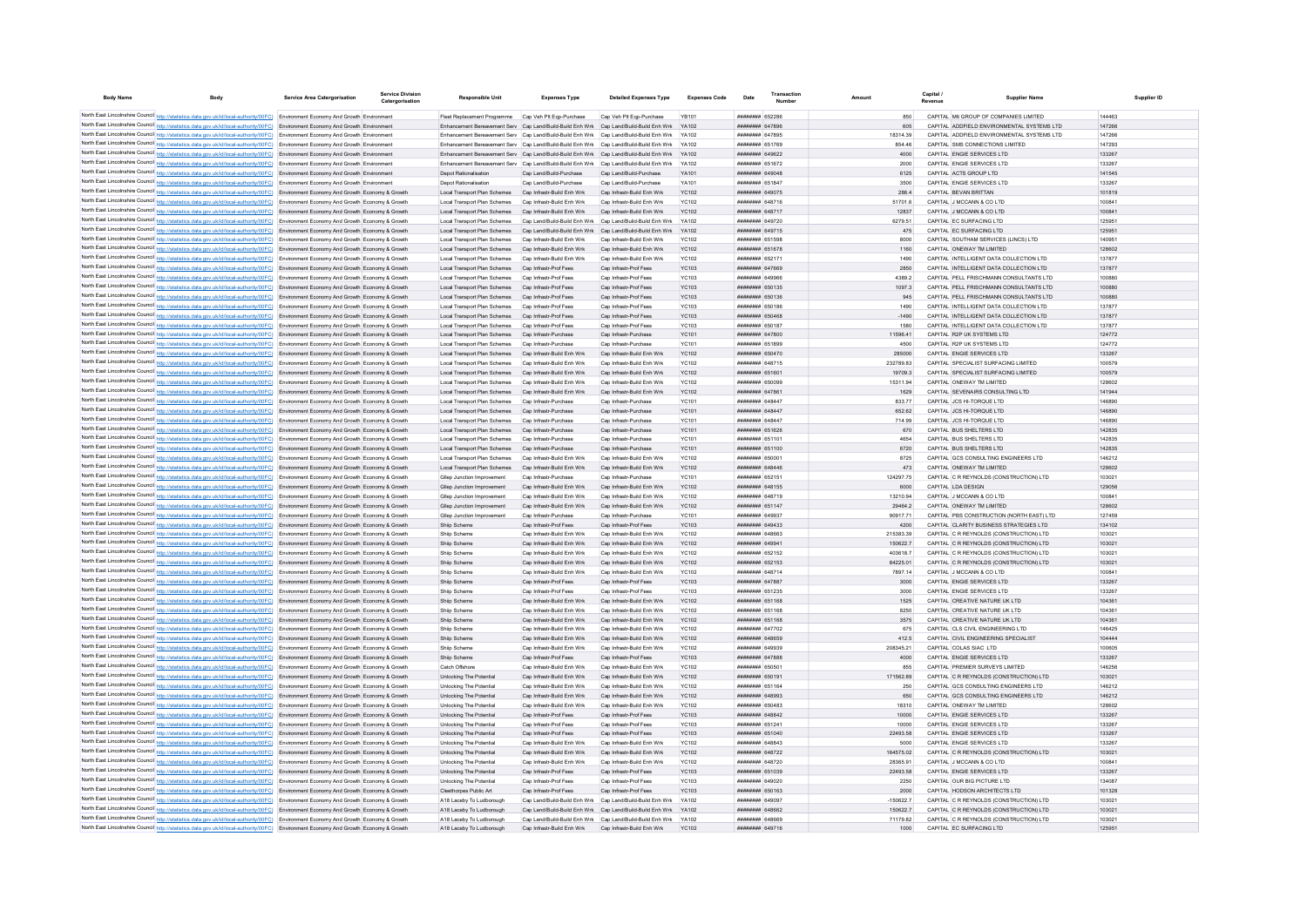| <b>Body Name</b>                     | <b>Body</b>                                                                                                                                                                                                                                                                      | <b>Service Area Catergorisation</b> | Service Division<br>Catergorisation            | <b>Responsible Unit</b>                                                                  | <b>Expenses Type</b>                                                                     | <b>Detailed Expenses Type</b>                                                                                                       | <b>Expenses Code</b> | Date                                    | Transaction<br>Number |                     | Conitol<br>Revenue                                                 | <b>Supplier Name</b>                                         | Supplier ID                   |
|--------------------------------------|----------------------------------------------------------------------------------------------------------------------------------------------------------------------------------------------------------------------------------------------------------------------------------|-------------------------------------|------------------------------------------------|------------------------------------------------------------------------------------------|------------------------------------------------------------------------------------------|-------------------------------------------------------------------------------------------------------------------------------------|----------------------|-----------------------------------------|-----------------------|---------------------|--------------------------------------------------------------------|--------------------------------------------------------------|-------------------------------|
|                                      |                                                                                                                                                                                                                                                                                  |                                     |                                                |                                                                                          |                                                                                          |                                                                                                                                     |                      |                                         |                       |                     |                                                                    |                                                              |                               |
|                                      | North East Lincolnshire Council http://statistics.data.gov.uk/id/local-authority/00FC) Environment Economy And Growth Economy & Growth                                                                                                                                           |                                     |                                                | A18 Laceby To Ludborough                                                                 | Cap Infrastr-Build Enh Wrk                                                               | Cap Infrastr-Build Enh Wrk                                                                                                          | <b>YC102</b>         | <b><i><u>REBREHHH</u></i></b> 649717    |                       | 15389 91            | CAPITAL J MCCANN & CO LTD                                          |                                                              | 100841                        |
|                                      | North East Lincolnshire Council http://statistics.data.gov.uk/id/local-authority/00FC) Environment Economy And Growth Economy & Growth                                                                                                                                           |                                     |                                                | Willingham / Peaks Drainage                                                              | Can Land/Build-Prof Fees                                                                 | Can Land/Build-Prof Fees                                                                                                            | YA103                | <b>HHHHHHH 648670</b>                   |                       | 7676571             | CAPITAL PRS CONSTRUCTION (NORTH FAST) LTD                          |                                                              | 127459                        |
|                                      | North East Lincolnshire Council http://statistics.data.gov.uk/id/local-authority/00FC) Environment Economy And Growth Economy & Growth                                                                                                                                           |                                     |                                                | Smart Energy For Business                                                                | Can Land/Build-Build Enh Wrk Can Land/Build-Build Enh Wrk                                |                                                                                                                                     | YA102                | <b>HHHHHHH 649718</b>                   |                       | 2143.29             | CAPITAL WILL FC GROUP LIMITED                                      |                                                              | 121711                        |
|                                      | North East Lincolnshire Council http://statistics.data.gov.uk/id/local-authority/00FC) Environment Economy And Growth Economy & Growth                                                                                                                                           |                                     |                                                | Smart Energy For Business                                                                | Cap Land/Build-Prof Fees                                                                 | Cap Land/Build-Prof Fees                                                                                                            | YA103                | ######## 649371                         |                       | 857.31              | CAPITAL ENGIE SERVICES LTD                                         |                                                              | 133267                        |
|                                      | North East Lincolnshire Council http://statistics.data.gov.uk/id/local-authority/00FC) Environment Economy And Growth Economy & Growth                                                                                                                                           |                                     |                                                | <b>Smart Energy For Business</b>                                                         |                                                                                          | Cap Land/Build-Build Enh Wrk Cap Land/Build-Build Enh Wrk YA102                                                                     |                      | ######## 651772                         |                       | 4888.04             | CAPITAL MICROMETRIC LTD                                            |                                                              | 147305                        |
|                                      | North East Lincolnshire Council http://statistics.data.gov.uk/id/local-authority/00FC) Environment Economy And Growth Economy & Growth                                                                                                                                           |                                     |                                                | Smart Energy For Business                                                                |                                                                                          | Cap Land/Build-Build Enh Wrk Cap Land/Build-Build Enh Wrk YA102                                                                     |                      | ######## 651778                         |                       | 13563.22            | CAPITAL RESIN BUILDING PRODUCTS LIMITED                            |                                                              | 147370                        |
|                                      | North East Lincolnshire Council http://statistics.data.gov.uk/id/local-authority/00FC) Environment Economy And Growth Economy & Growth                                                                                                                                           |                                     |                                                | <b>Smart Energy For Business</b>                                                         |                                                                                          | Cap Land/Build-Build Enh Wrk Cap Land/Build-Build Enh Wrk<br>Cap Land/Build-Build Enh Wrk Cap Land/Build-Build Enh Wrk              | YA102<br>YA102       | ######## 651833<br>######## 651775      |                       | 42699.01<br>74916.2 | CAPITAL BACCHUS HOTEL LTD<br>CAPITAL ELITE OFFICE FURNITURE UK LTD |                                                              | 147034<br>147030              |
|                                      | North East Lincolnshire Council http://statistics.data.gov.uk/id/local-authority/00FC) Environment Economy And Growth Economy & Growth                                                                                                                                           |                                     |                                                | Smart Energy For Business                                                                |                                                                                          |                                                                                                                                     |                      | ######## 652145                         |                       |                     |                                                                    |                                                              | 107308                        |
|                                      | North East Lincolnshire Council http://statistics.data.gov.uk/id/local-authority/00FC) Environment Economy And Growth Economy & Growth<br>North East Lincolnshire Council http://statistics.data.gov.uk/id/local-authority/00FC) Environment Economy And Growth Economy & Growth |                                     |                                                | Smart Energy For Business<br>Smart Energy For Business                                   | Cap Land/Build-Build Enh Wrk Cap Land/Build-Build Enh Wrk                                | Cap Land/Build-Build Enh Wrk Cap Land/Build-Build Enh Wrk                                                                           | YA102<br>YA102       | ######## 652144                         |                       | 9896.34<br>11556    | CAPITAL FORRESTER BOYD                                             | CAPITAL QUEEN STREET SCHOOL PRESERVATION TRUST               | 116343                        |
|                                      | North East Lincolnshire Council http://statistics.data.gov.uk/id/local-authority/00FC) Environment Economy And Growth Economy & Growth                                                                                                                                           |                                     |                                                | <b>Smart Energy For Business</b>                                                         |                                                                                          | Cap Land/Build-Build Enh Wrk Cap Land/Build-Build Enh Wrk                                                                           | YA102                | ######## 652122                         |                       | 67436               | CAPITAL ENROLLED FREEMEN OF GRIMSBY                                |                                                              | 147754                        |
|                                      | North East Lincolnshire Council http://statistics.data.gov.uk/id/local-authority/00FC) Environment Economy And Growth Economy & Growth                                                                                                                                           |                                     |                                                | Smart Energy For Business                                                                | Cap Land/Build-Build Enh Wrk Cap Land/Build-Build Enh Wrk                                |                                                                                                                                     |                      | ######## 651845                         |                       | 500                 | CAPITAL MARK BLETCHER                                              |                                                              | 147994                        |
|                                      | North East Lincolnshire Council http://statistics.data.gov.uk/id/local-authority/00FC) Environment Economy And Growth Economy & Growth                                                                                                                                           |                                     |                                                | <b>Smart Energy For Business</b>                                                         | Cap Land/Build-Build Enh Wrk Cap Land/Build-Build Enh Wrk                                |                                                                                                                                     |                      | <b>HHHHHHH 647569</b>                   |                       | 500                 | CAPITAL ADVANTAGE FIRST AID                                        |                                                              | 147497                        |
|                                      | North East Lincolnshire Council http://statistics.data.gov.uk/id/local-authority/00FC) Environment Economy And Growth Economy & Growth                                                                                                                                           |                                     |                                                | <b>Smart Energy For Business</b>                                                         |                                                                                          | Cap Land/Build-Build Enh Wrk Cap Land/Build-Build Enh Wrk                                                                           | YA102                | ######## 647570                         |                       | 500                 | CAPITAL GENERATIONS CHURCH                                         |                                                              | 147615                        |
|                                      | North East Lincolnshire Council http://statistics.data.gov.uk/id/local-authority/00FC) Environment Economy And Growth Economy & Growth                                                                                                                                           |                                     |                                                | Smart Energy For Business                                                                | Can Land/Build-Build Enh Wrk Can Land/Build-Build Enh Wrk                                |                                                                                                                                     | YA102                | <b>HHHHHHH 649533</b>                   |                       | 428.62              | CAPITAL PERSPECTIVE DESIGN LTD.                                    |                                                              | 147835                        |
|                                      | North East Lincolnshire Council http://statistics.data.gov.uk/id/local-authority/00FC) Environment Economy And Growth Economy & Growth                                                                                                                                           |                                     |                                                | Smart Energy For Business                                                                | Can Land/Build-Build Enh Wrk Can Land/Build-Build Enh Wrk                                |                                                                                                                                     | YA102                | ######## 65021                          |                       | 500                 | CAPITAL DELIGHTEUL HAIR AND BEAUTY                                 |                                                              | 147954                        |
|                                      | North East Lincolnshire Council http://statistics.data.gov.uk/id/local-authority/00FC) Environment Economy And Growth Economy & Growth                                                                                                                                           |                                     |                                                | Smart Energy For Business                                                                | Cap Land/Build-Build Enh Wrk Cap Land/Build-Build Enh Wrk                                |                                                                                                                                     | YA102                | ######## 651308                         |                       | 500                 | CAPITAL FI LIOTT OPTIMUM SOLUTIONS LTD.                            |                                                              | 147775                        |
|                                      | North East Lincolnshire Council http://statistics.data.gov.uk/id/local-authority/00FC) Environment Economy And Growth Economy & Growth                                                                                                                                           |                                     |                                                |                                                                                          |                                                                                          | A180 Sth Humb Bank Maior Maint Cap Land/Build-Build Enh Wrk Cap Land/Build-Build Enh Wrk YA102                                      |                      | ######## 648718                         |                       | 1482.72             | CAPITAL J MCCANN & CO LTD                                          |                                                              | 100841                        |
|                                      | North East Lincolnshire Council http://statistics.data.gov.uk/id/local-authority/00FC) Environment Economy And Growth Economy & Growth                                                                                                                                           |                                     |                                                | Heritage Action Zone                                                                     | Cap Land/Build-Prof Fees                                                                 | Cap Land/Build-Prof Fees                                                                                                            | YA103                | ######## 652356                         |                       | 5240                | CAPITAL CURTINS CONSULTING LTD                                     |                                                              | 147180                        |
|                                      | North East Lincolnshire Council http://statistics.data.gov.uk/id/local-authority/00FC) Environment Economy And Growth Economy & Growth                                                                                                                                           |                                     |                                                | Town Deal Investment                                                                     | Cap Land/Build-Build Enh Wrk Cap Land/Build-Build Enh Wrk                                |                                                                                                                                     | YA102                | ######## 648667                         |                       | 89961.73            | CAPITAL TOPCON CONSTRUCTION LTD                                    |                                                              | 108462                        |
|                                      | North East Lincolnshire Council http://statistics.data.gov.uk/id/local-authority/00FC) Environment Economy And Growth Economy & Growth                                                                                                                                           |                                     |                                                | Town Deal Investment                                                                     | Cap Land/Build-Build Enh Wrk Cap Land/Build-Build Enh Wrk                                |                                                                                                                                     | YA102                | <b>HHHHHHH GARGGS</b>                   |                       | 69621.03            | CAPITAL TOPCON CONSTRUCTION LTD                                    |                                                              | 108462                        |
|                                      | North East Lincolnshire Council http://statistics.data.gov.uk/id/local-authority/00FC) Environment Economy And Growth Economy & Growth                                                                                                                                           |                                     |                                                | Town Deal Investment                                                                     | Cap Land/Build-Build Enh Wrk Cap Land/Build-Build Enh Wrk                                |                                                                                                                                     | YA102                | ######## 652120                         |                       | 9376074             | CAPITAL TOPCON CONSTRUCTION LTD                                    |                                                              | 108462                        |
|                                      | North East Lincolnshire Council http://statistics.data.gov.uk/id/local-authority/00FC) Environment Economy And Growth Economy & Growth                                                                                                                                           |                                     |                                                | Town Deal Investment                                                                     | Cap Land/Build-Prof Fees                                                                 | Cap Land/Build-Prof Fees                                                                                                            | YA103                | ######## 649065                         |                       | 5275                | CAPITAL MASON CLARK ASSOCIATES                                     |                                                              | 100793                        |
|                                      | North East Lincolnshire Council http://statistics.data.gov.uk/id/local-authority/00FC) Environment Economy And Growth Economy & Growth                                                                                                                                           |                                     |                                                | Town Deal Investment                                                                     | Cap Land/Build-Prof Fees                                                                 | Cap Land/Build-Prof Fees                                                                                                            | YA103                | ######## 649067                         |                       | 3013.75             | CAPITAL MASON CLARK ASSOCIATES                                     |                                                              | 100793                        |
| North East Lincolnshire Council http | itics.data.gov.uk/id/local-authority/00FC) Environment Economy And Growth Economy & Growth                                                                                                                                                                                       |                                     |                                                | Town Deal Investment                                                                     | Cap Land/Build-Prof Fees                                                                 | Cap Land/Build-Prof Fees                                                                                                            | YA103                | ######## 651670                         |                       | 5000                | CAPITAL ENGIE SERVICES LTD                                         |                                                              | 133267                        |
|                                      | North East Lincolnshire Council http://statistics.data.gov.uk/id/local-authority/00FC) Environment Economy And Growth Economy & Growth                                                                                                                                           |                                     |                                                | Central Clee Regeneration                                                                | Cap Infrastr-Prof Fees                                                                   | Cap Infrastr-Prof Fees                                                                                                              | <b>YC103</b>         | ####### 648437                          |                       | 5000                | CAPITAL ENGIE SERVICES LTD                                         |                                                              | 133267                        |
|                                      | North East Lincolnshire Council http://statistics.data.gov.uk/id/local-authority/00FC) Environment Economy And Growth Economy & Growth                                                                                                                                           |                                     |                                                | Stallingborough Aemu                                                                     |                                                                                          | Cap Land/Build-Build Enh Wrk Cap Land/Build-Build Enh Wrk                                                                           | YA102                | HHHHHHH 649940                          |                       | 243371.46           | CAPITAL GEO HOULTON & SONS LTD                                     |                                                              | 102697                        |
|                                      | North East Lincolnshire Council http://statistics.data.gov.uk/id/local-authority/00FC) Environment Economy And Growth Economy & Growth                                                                                                                                           |                                     |                                                | Cdf - Open For Culture                                                                   | Cap Land/Build-Prof Fees                                                                 | Cap Land/Build-Prof Fees                                                                                                            | YA103                | <b>HHHHHHH 648161</b>                   |                       | 1750                | CAPITAL CUT ITD                                                    |                                                              | 105425                        |
|                                      | North East Lincolnshire Council http://statistics.data.gov.uk/id/local-authority/00FC) Environment Economy And Growth Economy & Growth                                                                                                                                           |                                     |                                                | Cdf - Open For Culture                                                                   | Cap Land/Build-Prof Fees                                                                 | Cap Land/Build-Prof Fees                                                                                                            | YA103                | ######## 649021                         |                       | 1400                | CAPITAL ELECTRIC ANGEL DESIGN LLP                                  |                                                              | 146973                        |
|                                      | North East Lincolnshire Council http://statistics.data.gov.uk/id/local-authority/00FC) Environment Economy And Growth Economy & Growth                                                                                                                                           |                                     |                                                | Rechargeable Works                                                                       | Cap Land/Build-Build Enh Wrk Cap Land/Build-Build Enh Wrk                                |                                                                                                                                     | YA102                | ######## 65131                          |                       | 339.61              | CAPITAL ENGIE SERVICES LTD                                         |                                                              | 133267                        |
|                                      | North East Lincolnshire Council http://statistics.data.gov.uk/id/local-authority/00FC) Environment Economy And Growth Economy & Growth                                                                                                                                           |                                     |                                                | Estate Road No. 2                                                                        | Cap Infrastr-Build Enh Wrk                                                               | Cap Infrastr-Build Enh Wrk                                                                                                          | <b>YC102</b>         | ######## 649628                         |                       | 19700               | CAPITAL ONEWAY TM LIMITED                                          |                                                              | 128602                        |
|                                      | North East Lincolnshire Council http://statistics.data.gov.uk/id/local-authority/00FC) Environment Economy And Growth Economy & Growth                                                                                                                                           |                                     |                                                | Estate Road No. 2                                                                        | Cap Infrastr-Build Enh Wrk                                                               | Cap Infrastr-Build Enh Wrk                                                                                                          | YC102                | ######## 650105                         |                       | 1712.5              | CAPITAL ONEWAY TM LIMITED                                          |                                                              | 128602                        |
|                                      | North East Lincolnshire Council http://statistics.data.gov.uk/id/local-authority/00FC) Environment Economy And Growth Economy & Growth                                                                                                                                           |                                     |                                                | Estate Road No. 2                                                                        | Cap Infrastr-Build Enh Wrk                                                               | Cap Infrastr-Build Enh Wrk                                                                                                          | <b>YC102</b>         | ######## 648666                         |                       | 243880.78           | CAPITAL EC SURFACING LTD                                           |                                                              | 125951                        |
|                                      | North East Lincolnshire Council http://statistics.data.gov.uk/id/local-authority/00FC) Environment Economy And Growth Economy & Growth                                                                                                                                           |                                     |                                                | Estate Road No. 2                                                                        | Cap Infrastr-Build Enh Wrk                                                               | Cap Infrastr-Build Enh Wrk                                                                                                          | <b>YC102</b>         | ######## 651600                         |                       | 117171.96           | CAPITAL EC SURFACING LTD                                           |                                                              | 125951                        |
|                                      | North East Lincolnshire Council http://statistics.data.gov.uk/id/local-authority/00FC) Environment Economy And Growth Economy & Growth                                                                                                                                           |                                     |                                                | Comoration Rd Bridge Refurb                                                              | Can Land/Build-Build Enh Wrk Can Land/Build-Build Enh Wrk                                |                                                                                                                                     | YA102                | ######## 651593                         |                       | 2600                | CAPITAL ROUTE ONE INFRASTRUCTURE LTD                               |                                                              | 144617                        |
|                                      | North East Lincolnshire Council http://statistics.data.gov.uk/id/local-authority/00FC) Environment Economy And Growth Economy & Growth                                                                                                                                           |                                     |                                                | St Nicholas Drive Flood Alley                                                            |                                                                                          | Cap Land/Build-Build Enh Wrk Cap Land/Build-Build Enh Wrk                                                                           | YA102                | ######## 652143                         |                       | 65006.35            | CAPITAL EC SURFACING LTD                                           |                                                              | 125951                        |
|                                      | North East Lincolnshire Council http://statistics.data.gov.uk/id/local-authority/00FC) Environment Economy And Growth Housing                                                                                                                                                    |                                     |                                                |                                                                                          |                                                                                          | Housing Assist Grants And Loan Cap Grants To O/Side Sources Cap Grants To O/Side Sources YJ101                                      |                      | ######## 652323                         |                       | 2016.7              | CAPITAL YES ENERGY SOLUTIONS                                       |                                                              | 138575                        |
|                                      | North East Lincolnshire Council http://statistics.data.gov.uk/id/local-authority/00FC) Environment Economy And Growth Housing                                                                                                                                                    |                                     |                                                | Housing Assist Grants And Loan Cap Grants To O/Side Sources Cap Grants To O/Side Sources |                                                                                          |                                                                                                                                     |                      | ######## 64898                          |                       | 1871.51             | CAPITAL YES ENERGY SOLUTIONS                                       |                                                              | 138575                        |
|                                      | North East Lincolnshire Council http://statistics.data.gov.uk/id/local-authority/00FC) Environment Economy And Growth Housing                                                                                                                                                    |                                     |                                                |                                                                                          | Housing Assist Grants And Loan Cap Grants To O/Side Sources Cap Grants To O/Side Sources |                                                                                                                                     |                      | ######## 652359                         |                       | 1156.44             | CAPITAL YES ENERGY SOLUTIONS                                       |                                                              | 138575                        |
|                                      | North East Lincolnshire Council http://statistics.data.gov.uk/id/local-authority/00FC) Environment Economy And Growth Housing                                                                                                                                                    |                                     |                                                | Housing Assist Grants And Loan Cap Grants To O/Side Sources Cap Grants To O/Side Sources |                                                                                          |                                                                                                                                     |                      | ######## 649617                         |                       | 5702.4              | CAPITAL ENGIE SERVICES LTD                                         |                                                              | 133267                        |
|                                      | North East Lincolnshire Council http://statistics.data.gov.uk/id/local-authority/00FC) Environment Economy And Growth Housing                                                                                                                                                    |                                     |                                                | Housing Assist Grants And Loan Cap Grants To O/Side Sources Cap Grants To O/Side Sources |                                                                                          |                                                                                                                                     | Y.1101               | ######## 651573                         |                       | 5019.91             | CAPITAL ENGIF SERVICES LTD                                         |                                                              | 133267                        |
|                                      | North East Lincolnshire Council http://statistics.data.gov.uk/id/local-authority/00FC) Environment Economy And Growth Housing                                                                                                                                                    |                                     |                                                | Conv Rd Apartment Block                                                                  |                                                                                          | Cap Land/Build-Build Enh Wrk Cap Land/Build-Build Enh Wrk YA102                                                                     |                      | ####### 648735                          |                       | 650                 | CAPITAL ENGIE SERVICES LTD                                         |                                                              | 133267                        |
|                                      | North East Lincolnshire Council http://statistics.data.gov.uk/id/local-authority/00FC) Environment Economy And Growth Housing                                                                                                                                                    |                                     |                                                | Community Hsg Fund                                                                       |                                                                                          | Cap Land/Build-Build Enh Wrk Cap Land/Build-Build Enh Wrk YA102                                                                     |                      | ######## 652127                         |                       | 1328                | CAPITAL EAST MARSH COMMUNITY LIMITED                               |                                                              | 146797                        |
|                                      | North East Lincolnshire Council http://statistics.data.gov.uk/id/local-authority/00FC) Environment Economy And Growth Housing                                                                                                                                                    |                                     |                                                | Accelerated Cons Funding                                                                 | Cap Infrastr-Build Enh Wrk                                                               | Cap Infrastr-Build Enh Wrk                                                                                                          | <b>YC102</b>         | ######## 649069                         |                       | 4000                | CAPITAL FIRST CONNECT UTILITY SOLUTIONS LTD                        |                                                              | 146619                        |
|                                      | North East Lincolnshire Council http://statistics.data.gov.uk/id/local-authority/00FC) Public Health And Leisure                                                                                                                                                                 |                                     | Public Health                                  | Drug & Alcohol Recovery                                                                  | Cap Veh Plt Eqp-Purchase                                                                 | Cap Veh Pit Eqp-Purchase                                                                                                            | <b>YB101</b>         | ######## 648660                         |                       | 26800               | CAPITAL APRITE GB LTD                                              |                                                              | 134790                        |
|                                      | North East Lincolnshire Council http://statistics.data.gov.uk/id/local-authority/00FC) Public Health And Leisure                                                                                                                                                                 |                                     | Leisure                                        | Playing Pitch Reprovision                                                                | Cap Land/Build-Build Enh Wrk Cap Land/Build-Build Enh Wrk                                |                                                                                                                                     | YA102                | ######## 647773                         |                       | 2337                | CAPITAL ENGIE SERVICES LTD                                         |                                                              | 133267                        |
|                                      | North East Lincolnshire Council http://statistics.data.gov.uk/id/local-authority/00FC) Adult Services                                                                                                                                                                            |                                     | Adult Services                                 | Hps-Disabled Fac. Grants                                                                 | Cap Grants To O/Side Sources Cap Grants To O/Side Sources                                |                                                                                                                                     | Y.1101               | <b>пппппппп</b> 649136                  |                       | 6632.95             | CAPITAL HOBSON & PORTER                                            |                                                              | 101010                        |
|                                      | North East Lincolnshire Council http://statistics.data.gov.uk/id/local-authority/00FC) Adult Services                                                                                                                                                                            |                                     | <b>Adult Services</b>                          | Hos-Disabled Fac. Grants                                                                 |                                                                                          | Cap Grants To O/Side Sources Cap Grants To O/Side Sources YJ101                                                                     |                      | ######## 650493                         |                       | 2636.98             | CAPITAL HOBSON & PORTER                                            |                                                              | 101010                        |
|                                      | North East Lincolnshire Council http://statistics.data.gov.uk/id/local-authority/00FC) Adult Services                                                                                                                                                                            |                                     | <b>Adult Services</b>                          | Hps-Disabled Fac. Grants                                                                 |                                                                                          | Cap Grants To O/Side Sources Cap Grants To O/Side Sources YJ101                                                                     |                      | ######## 648656                         |                       | 1935                | CAPITAL OBAM LIFT SERVICES LTD                                     |                                                              | 112666                        |
|                                      | North East Lincolnshire Council http://statistics.data.gov.uk/id/local-authority/00FC)                                                                                                                                                                                           | <b>Adult Services</b>               | Adult Services                                 | Hps-Disabled Fac. Grants                                                                 |                                                                                          | Cap Grants To O/Side Sources Cap Grants To O/Side Sources YJ101                                                                     |                      | ######## 648658                         |                       | 4275                | CAPITAL OBAM LIFT SERVICES LTD                                     |                                                              | 112666                        |
|                                      | North East Lincolnshire Council http://statistics.data.gov.uk/id/local-authority/00FC) Adult Services                                                                                                                                                                            |                                     | <b>Adult Services</b>                          | Hps-Disabled Fac. Grant                                                                  |                                                                                          | Cap Grants To O/Side Sources Cap Grants To O/Side Sources                                                                           |                      | ######## 652318                         |                       | 9068.57             | CAPITAL ABLE 4 ENTERPRISE LTD                                      |                                                              | 120159                        |
|                                      | North East Lincolnshire Council http://statistics.data.gov.uk/id/local-authority/00FC)                                                                                                                                                                                           | <b>Adult Services</b>               | <b>Adult Services</b>                          | Hos-Disabled Fac. Grants                                                                 |                                                                                          | Cap Grants To O/Side Sources Cap Grants To O/Side Sources YJ101                                                                     |                      | HHHHHHH 648968<br><b>HHHHHHH GAGG72</b> |                       | 6105<br>20688.32    | CAPITAL OBAM LIFT SERVICES LTD<br>CAPITAL ABLE 4 ENTERPRISE LTD    |                                                              | 112666<br>120159              |
|                                      | North East Lincolnshire Council http://statistics.data.gov.uk/id/local-authority/00FC) Adult Services<br>North East Lincolnshire Council http://statistics.data.gov.uk/id/local-authority/00FC) Adult Services                                                                   |                                     | <b>Adult Services</b><br><b>Adult Services</b> | Hos-Disabled Fac Grants<br>Hos-Disabled Fac Grants                                       |                                                                                          | Cap Grants To O/Side Sources Cap Grants To O/Side Sources YJ101<br>Can Grants To O/Side Sources Can Grants To O/Side Sources Y.1101 |                      | <b>HHHHHHHH 648712</b>                  |                       | 485                 | CAPITAL ES RUDKIN LTD.                                             |                                                              | 100632                        |
|                                      |                                                                                                                                                                                                                                                                                  |                                     | <b>Adult Services</b>                          | Hos-Disabled Fac. Grants                                                                 |                                                                                          | Cap Grants To O/Side Sources Cap Grants To O/Side Sources YJ101                                                                     |                      | <b>HHHHHHH 648200</b>                   |                       | 8223                | CAPITAL DH2 SOLUTIONS LTD                                          |                                                              | 131392                        |
|                                      | North East Lincolnshire Council http://statistics.data.gov.uk/id/local-authority/00FC) Adult Services                                                                                                                                                                            |                                     |                                                |                                                                                          |                                                                                          |                                                                                                                                     |                      | <b>пппппппп</b> 648203                  |                       | 3450                | CAPITAL DH2 SOLUTIONS LTD                                          |                                                              | 131392                        |
|                                      | North East Lincolnshire Council http://statistics.data.gov.uk/id/local-authority/00FC) Adult Services<br>North East Lincolnshire Council http://statistics.data.gov.uk/id/local-authority/00FC) Adult Services                                                                   |                                     | <b>Adult Services</b><br>Adult Services        | Hos-Disabled Fac. Grants<br>Hos-Disabled Fac. Grants                                     |                                                                                          | Cap Grants To O/Side Sources Cap Grants To O/Side Sources YJ101<br>Cap Grants To O/Side Sources Cap Grants To O/Side Sources YJ101  |                      | ######## 65048                          |                       | 4372                | CAPITAL DOLPHIN MOBILITY EAST MIDLANDS LTD                         |                                                              | 101317                        |
|                                      | North East Lincolnshire Council http://statistics.data.gov.uk/id/local-authority/00FC) Adult Services                                                                                                                                                                            |                                     | <b>Adult Services</b>                          | Hps-Disabled Fac. Grants                                                                 |                                                                                          | Cap Grants To O/Side Sources Cap Grants To O/Side Sources YJ101                                                                     |                      | ######## 648199                         |                       | 13822               | CAPITAL DOLPHIN MOBILITY EAST MIDLANDS LTD                         |                                                              | 101317                        |
|                                      | North East Lincolnshire Council http://statistics.data.gov.uk/id/local-authority/00FC) Adult Services                                                                                                                                                                            |                                     | <b>Adult Services</b>                          | Hps-Disabled Fac. Grants                                                                 |                                                                                          | Cap Grants To O/Side Sources Cap Grants To O/Side Sources YJ101                                                                     |                      | ######## 648929                         |                       | 17731.07            | CAPITAL E S RUDKIN LTD                                             |                                                              | 100632                        |
|                                      | North East Lincolnshire Council http://statistics.data.gov.uk/id/local-authority/00FC) Adult Services                                                                                                                                                                            |                                     | <b>Adult Services</b>                          | Hos-Disabled Fac. Grants                                                                 |                                                                                          | Cap Grants To O/Side Sources Cap Grants To O/Side Sources YJ101                                                                     |                      | <b>HHHHHHH 648110</b>                   |                       | 7440.34             | CAPITAL TSPRO LTD                                                  |                                                              | 146603                        |
|                                      | North East Lincolnshire Council http://statistics.data.gov.uk/id/local-authority/00FC) Adult Services                                                                                                                                                                            |                                     | Adult Services                                 | Hos-Disabled Fac. Grants                                                                 |                                                                                          | Cap Grants To O/Side Sources Cap Grants To O/Side Sources YJ101                                                                     |                      | ######## 648162                         |                       | 2228.4              | CAPITAL OBAM LIFT SERVICES LTD                                     |                                                              | 112666                        |
|                                      | North East Lincolnshire Council http://statistics.data.gov.uk/id/local-authority/00FC)                                                                                                                                                                                           | <b>Adult Services</b>               | <b>Adult Services</b>                          | Hos-Disabled Fac. Grants                                                                 |                                                                                          | Cap Grants To O/Side Sources Cap Grants To O/Side Sources YJ101                                                                     |                      | ######## 651709                         |                       | 7155.31             | CAPITAL ABLE 4 ENTERPRISE LTD                                      |                                                              | 120159                        |
|                                      | North East Lincolnshire Council http://statistics.data.gov.uk/id/local-authority/00FC)                                                                                                                                                                                           | <b>Adult Services</b>               | <b>Adult Services</b>                          | Hps-Disabled Fac. Grants                                                                 |                                                                                          | Cap Grants To O/Side Sources Cap Grants To O/Side Sources                                                                           | YJ101                | ######## 651623                         |                       | 4305                | CAPITAL CLOSOMAT LTD                                               |                                                              | 100849                        |
|                                      | North East Lincolnshire Council http://statistics.data.gov.uk/id/local-authority/00FC)                                                                                                                                                                                           | Adult Service                       | Adult Services                                 | Hps-Disabled Fac. Grant                                                                  | Cap Grants To O/Side Sources Cap Grants To O/Side Sources                                |                                                                                                                                     |                      | ######## 647515                         |                       | 29437.2             | CAPITAL ENGIE SERVICES LTD                                         |                                                              | 133267                        |
|                                      | North East Lincolnshire Council http://statistics.data.gov.uk/id/local-authority/00FC).                                                                                                                                                                                          | <b>Adult Services</b>               | Adult Services                                 | Hps-Disabled Fac. Grants                                                                 |                                                                                          | Cap Grants To O/Side Sources Cap Grants To O/Side Sources                                                                           |                      | ######## 649150                         |                       | 3500                | CAPITAL E S RUDKIN LTD                                             |                                                              | 100632                        |
|                                      | North East Lincolnshire Council http://statistics.data.gov.uk/id/local-authority/00FC) Adult Services                                                                                                                                                                            |                                     | Adult Services                                 | Hos-Disabled Fac. Grants                                                                 |                                                                                          | Cap Grants To O/Side Sources Cap Grants To O/Side Sources YJ101                                                                     |                      | <b>HHHHHHH 651227</b>                   |                       | 39000               | CAPITAL FNGIF SERVICES LTD                                         |                                                              | 133267                        |
|                                      | North East Lincolnshire Council http://statistics.data.gov.uk/id/local-authority/00FC) Adult Services                                                                                                                                                                            |                                     | <b>Adult Services</b>                          | Hos-Disabled Fac. Grants                                                                 |                                                                                          | Cap Grants To O/Side Sources Cap Grants To O/Side Sources YJ101                                                                     |                      | ######## 651671                         |                       | 4957.09             | CAPITAL TOPCON BUILDING LTD                                        |                                                              | 144162                        |
|                                      | North East Lincolnshire Council http://statistics.data.gov.uk/id/local-authority/00FC) Adult Services                                                                                                                                                                            |                                     | <b>Adult Services</b>                          | Hos-Disabled Fac. Grants                                                                 |                                                                                          | Cap Grants To O/Side Sources Cap Grants To O/Side Sources YJ101                                                                     |                      | ######## 651674                         |                       | 6101.27             | CAPITAL TOPCON BUILDING LTD                                        |                                                              | 144162                        |
|                                      | North East Lincolnshire Council http://statistics.data.gov.uk/id/local-authority/00FC) Adult Services                                                                                                                                                                            |                                     | Adult Services                                 | Hps-Disabled Fac. Grants                                                                 |                                                                                          | Cap Grants To O/Side Sources Cap Grants To O/Side Sources YJ101                                                                     |                      | ######## 650087                         |                       | 4344                |                                                                    | CAPITAL N LINCS & GOOLE HOSPITALS NHS FOUNDATION TRUS 111074 |                               |
|                                      | North East Lincolnshire Council http://statistics.data.gov.uk/id/local-authority/00FC) Adult Services                                                                                                                                                                            |                                     | Adult Services                                 | Hps-Disabled Fac. Grants                                                                 |                                                                                          | Cap Grants To O/Side Sources Cap Grants To O/Side Sources                                                                           |                      | ######## 649673                         |                       | 5950                | CAPITAL KINGKRAFT LTD                                              |                                                              | 101821                        |
|                                      | North East Lincolnshire Council http://statistics.data.gov.uk/id/local-authority/00FC) Adult Services                                                                                                                                                                            |                                     | Adult Services                                 | Hps-Disabled Fac. Grants                                                                 |                                                                                          | Cap Grants To O/Side Sources Cap Grants To O/Side Sources YJ101                                                                     |                      | ######## 649618                         |                       | 44042.17            | CAPITAL ENGIE SERVICES LTD                                         |                                                              | 133267                        |
|                                      | North East Lincolnshire Council http://statistics.data.gov.uk/id/local-authority/00FC) Adult Services                                                                                                                                                                            |                                     | <b>Adult Services</b>                          | Hos-Disabled Fac. Grants                                                                 | Cap Grants To O/Side Sources Cap Grants To O/Side Sources                                |                                                                                                                                     | Y.1101               | ######## 651573                         |                       | 21450.44            | CAPITAL ENGIE SERVICES LTD                                         |                                                              | 133267                        |
|                                      | North East Lincolnshire Council http://statistics.data.gov.uk/id/local-authority/00FC) Adult Services                                                                                                                                                                            |                                     | <b>Adult Services</b>                          | Hos-Disabled Fac. Grants                                                                 |                                                                                          | Cap Grants To O/Side Sources Cap Grants To O/Side Sources YJ101                                                                     |                      | ######## 650188                         |                       | 743672              | CAPITAL SAFESPACES (CORNHOLME) LTD                                 |                                                              | 143385                        |
|                                      | North East Lincolnshire Council http://statistics.data.gov.uk/id/local-authority/00FC) Adult Services                                                                                                                                                                            |                                     | <b>Adult Services</b>                          | Hos-Disabled Fac Grants                                                                  |                                                                                          | Cap Grants To O/Side Sources Cap Grants To O/Side Sources YJ101                                                                     |                      | <b><i>BREARER 648234</i></b>            |                       | 1866 25             | CAPITAL ENGIF SERVICES LTD                                         |                                                              | 133267                        |
|                                      | North East Lincolnshire Council http://statistics.data.gov.uk/id/local-authority/00FC) Adult Services                                                                                                                                                                            |                                     | <b>Adult Services</b>                          | Hos-Disabled Fac. Grants                                                                 |                                                                                          | Cap Grants To O/Side Sources Cap Grants To O/Side Sources YJ101                                                                     |                      | <b>HHHHHHH 648455</b>                   |                       | 2867.05             | CAPITAL ENGIE SERVICES LTD                                         |                                                              | 133267                        |
|                                      | North East Lincolnshire Council http://statistics.data.gov.uk/id/local-authority/00FC) Children & Family Services                                                                                                                                                                |                                     | Ass Dir - Educatio                             | Access And Education Services                                                            | Contract Hire-Operating Leases Vehicles - Contract Hire                                  |                                                                                                                                     |                      | HHHHHHH 64885                           |                       | 872.8               | REVENUE REDACTED PERSONAL INFORMATION                              |                                                              | REDACTED PERSONAL INFORMATION |
|                                      |                                                                                                                                                                                                                                                                                  |                                     |                                                |                                                                                          |                                                                                          |                                                                                                                                     |                      |                                         |                       |                     |                                                                    |                                                              |                               |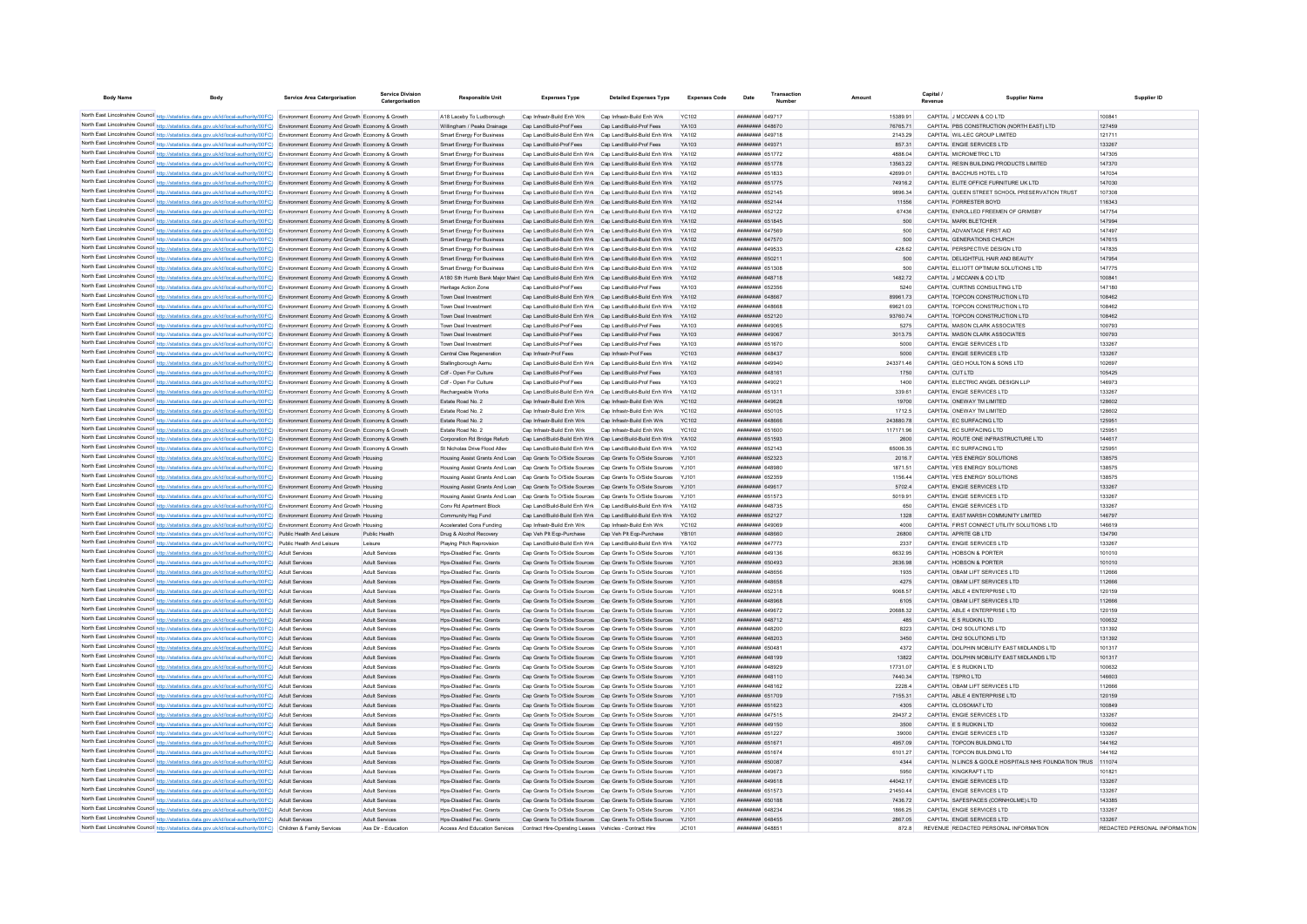| <b>Body Name</b> | Body                                                                                                                                                                                                                                   | <b>Service Area Catergorisation</b> | <b>Service Divisio</b><br>Catergorisation  | <b>Responsible Unit</b>                           | <b>Expenses Type</b>                                                                                                                                                               | <b>Detailed Expenses Type</b> | <b>Expenses Code</b> | Date                                                   |  |               |                                                  | <b>Supplier Name</b>                                         | Supplier ID                             |
|------------------|----------------------------------------------------------------------------------------------------------------------------------------------------------------------------------------------------------------------------------------|-------------------------------------|--------------------------------------------|---------------------------------------------------|------------------------------------------------------------------------------------------------------------------------------------------------------------------------------------|-------------------------------|----------------------|--------------------------------------------------------|--|---------------|--------------------------------------------------|--------------------------------------------------------------|-----------------------------------------|
|                  |                                                                                                                                                                                                                                        |                                     |                                            |                                                   |                                                                                                                                                                                    |                               |                      |                                                        |  |               |                                                  |                                                              |                                         |
|                  | North East Lincolnshire Council http://statistics.data.gov.uk/id/local-authority/00FC) Children & Family Services<br>North East Lincolnshire Council http://statistics.data.gov.uk/id/local-authority/00FC) Children & Family Services |                                     | Ass Dir - Education<br>Ass Dir - Education |                                                   | Access And Education Services Contract Hire-Operating Leases Vehicles - Contract Hire<br>Access And Education Services Contract Hire-Operating Leases Vehicles - Contract Hire     |                               | JC101<br>JC101       | ######## 648856<br><b><i><u>HHHHHHH</u></i></b> 648419 |  | 4492<br>450   |                                                  | REVENUE REDACTED PERSONAL INFORMATION<br>REVENUE LINKS TAXIS | REDACTED PERSONAL INFORMATION<br>100546 |
|                  | North East Lincolnshire Council http://statistics.data.gov.uk/id/local-authority/00FC) Children & Family Services                                                                                                                      |                                     | Ass Dir - Education                        |                                                   | Access And Education Services Contract Hire-Operating Leases Vehicles - Contract Hire                                                                                              |                               | JC101                | пппппппп 648244                                        |  | 1148          |                                                  | <b>REVENUE LINKS TAXIS</b>                                   | 100546                                  |
|                  | North East Lincolnshire Council http://statistics.data.gov.uk/id/local-authority/00FC) Children & Family Services                                                                                                                      |                                     | Ass Dir - Education                        |                                                   | Access And Education Services  Contract Hire-Operating Leases  Vehicles - Contract Hire                                                                                            |                               | IC101                | пппппппп 648406                                        |  | 784           |                                                  | REVENUE LINKS TAXIS                                          | 100546                                  |
|                  | North East Lincolnshire Council http://statistics.data.gov.uk/id/local-authority/00FC) Children & Family Services                                                                                                                      |                                     | Ass Dir - Education                        |                                                   | Access And Education Services Contract Hire-Operating Leases Vehicles - Contract Hire                                                                                              |                               | JC101                | ######## 648398                                        |  | 656           |                                                  | <b>REVENUE LINKS TAXIS</b>                                   | 100546                                  |
|                  | North East Lincolnshire Council http://statistics.data.gov.uk/id/local-authority/00FC) Children & Family Services                                                                                                                      |                                     | Ass Dir - Education                        |                                                   | Access And Education Services   Contract Hire-Operating Leases   Vehicles - Contract Hire                                                                                          |                               | JC101                | <b><i>BREEZER 647688</i></b>                           |  | 624           |                                                  | REVENUE DRS TAXI SERVICE                                     | 141083                                  |
|                  | North East Lincolnshire Council http://statistics.data.gov.uk/id/local-authority/00FC) Children & Family Services                                                                                                                      |                                     | Ass Dir - Education                        |                                                   | Access And Education Services Contract Hire-Operating Leases Vehicles - Contract Hire                                                                                              |                               | JC101                | ######## 651740                                        |  |               |                                                  | REVENUE DRS TAXI SERVICE                                     | 141083                                  |
|                  | North East Lincolnshire Council http://statistics.data.gov.uk/id/local-authority/00FC) Children & Family Services                                                                                                                      |                                     | Ass Dir - Education                        |                                                   | Access And Education Services Contract Hire-Operating Leases Vehicles - Contract Hire                                                                                              |                               | JC101                | ######## 647644                                        |  | 1104.6        |                                                  | REVENUE GRIMSBY MINIBUSES LTD                                | 121524                                  |
|                  | North East Lincolnshire Council http://statistics.data.gov.uk/id/local-authority/00FC) Children & Family Services                                                                                                                      |                                     | Ass Dir - Education                        |                                                   | Access And Education Services Contract Hire-Operating Leases Vehicles - Contract Hire                                                                                              |                               | JC101                | ######## 651733                                        |  | 683.8         |                                                  | REVENUE GRIMSBY MINIBUSES LTD                                | 121524                                  |
|                  | North East Lincolnshire Council http://statistics.data.gov.uk/id/local-authority/00FC) Children & Family Services                                                                                                                      |                                     | Ass Dir - Education                        |                                                   | Access And Education Services  Contract Hire-Operating Leases  Vehicles - Contract Hire                                                                                            |                               | JC101                | <b>пппппппп</b> 647645                                 |  | 10458         |                                                  | REVENUE GRIMSBY MINIBUSES LTD                                | 121524                                  |
|                  | North East Lincolnshire Council http://statistics.data.gov.uk/id/local-authority/00FC) Children & Family Services<br>North East Lincolnshire Council http://statistics.data.gov.uk/id/local-authority/00FC) Children & Family Services |                                     | Ass Dir - Education<br>Ass Dir - Education |                                                   | Access And Education Services  Contract Hire-Operating Leases  Vehicles - Contract Hire<br>Access And Education Services  Contract Hire-Operating Leases  Vehicles - Contract Hire |                               | JC101<br>JC101       | ######## 65173<br>####### 64839                        |  | 647.4<br>1584 |                                                  | REVENUE GRIMSBY MINIBUSES LTD<br>REVENUE LINKS TAXIS         | 121524<br>100546                        |
|                  | North East Lincolnshire Council http://statistics.data.gov.uk/id/local-authority/00FC) Children & Family Services                                                                                                                      |                                     | Ass Dir - Education                        |                                                   | Access And Education Services Contract Hire-Operating Leases Vehicles - Contract Hire                                                                                              |                               | JC101                | ######## 648297                                        |  | 334.5         |                                                  | REVENUE LINKS TAXIS                                          | 100546                                  |
|                  | North East Lincolnshire Council http://statistics.data.gov.uk/id/local-authority/00FC) Children & Family Services                                                                                                                      |                                     | Ass Dir - Education                        |                                                   | Access And Education Services Contract Hire-Operating Leases Vehicles - Contract Hire                                                                                              |                               | JC101                | <b>HUHHHHH 648195</b>                                  |  | 448           | <b>REVENUE WATAXIS</b>                           |                                                              | 141297                                  |
|                  | North East Lincolnshire Council http://statistics.data.gov.uk/id/local-authority/00FC) Children & Family Services                                                                                                                      |                                     | Ass Dir - Education                        |                                                   | Access And Education Services Contract Hire-Operating Leases Vehicles - Contract Hire                                                                                              |                               | JC101                | пппппппп 648426                                        |  | 705.6         |                                                  | REVENUE LINKS TAXIS                                          | 100546                                  |
|                  | North East Lincolnshire Council http://statistics.data.gov.uk/id/local-authority/00FC) Children & Family Services                                                                                                                      |                                     | Ass Dir - Education                        |                                                   | Access And Education Services Contract Hire-Operating Leases Vehicles - Contract Hire                                                                                              |                               | JC101                | <b>пппппппп</b> 648414                                 |  | 507           |                                                  | REVENUE LINKS TAXIS                                          | 100546                                  |
|                  | North East Lincolnshire Council http://statistics.data.gov.uk/id/local-authority/00FC) Children & Family Services                                                                                                                      |                                     | Ass Dir - Education                        |                                                   | Access And Education Services Contract Hire-Operating Leases Vehicles - Contract Hire                                                                                              |                               | JC101                | ######## 647643                                        |  | 1182.3        |                                                  | REVENUE GRIMSBY MINIBUSES LTD                                | 121524                                  |
|                  | North East Lincolnshire Council http://statistics.data.gov.uk/id/local-authority/00FC) Children & Family Services                                                                                                                      |                                     | Ass Dir - Education                        |                                                   | Access And Education Services Contract Hire-Operating Leases Vehicles - Contract Hire                                                                                              |                               | JC101                | ######## 651732                                        |  | 731.9         |                                                  | REVENUE GRIMSBY MINIBUSES LTD                                | 121524                                  |
|                  | North East Lincolnshire Council http://statistics.data.gov.uk/id/local-authority/00FC) Children & Family Services                                                                                                                      |                                     | Ass Dir - Education                        | Access And Education Services Private Contractors |                                                                                                                                                                                    | Concessionary Fares           | PH104                | ######## 651260                                        |  | 1500          |                                                  | REVENUE STAGECOACH SERVICES                                  | 101404                                  |
|                  | North East Lincolnshire Council http://statistics.data.gov.uk/id/local-authority/00FC) Children & Family Services                                                                                                                      |                                     | Ass Dir - Education                        |                                                   | Access And Education Services  Contract Hire-Operating Leases  Vehicles - Contract Hire                                                                                            |                               | JC101                | <b>пппппппп</b> 647642                                 |  | 873.6         |                                                  | REVENUE GRIMSBY MINIBUSES LTD                                | 121524                                  |
|                  | North East Lincolnshire Council http://statistics.data.gov.uk/id/local-authority/00FC) Children & Family Services                                                                                                                      |                                     | Ass Dir - Education                        |                                                   | Access And Education Services  Contract Hire-Operating Leases  Vehicles - Contract Hire                                                                                            |                               | JC101                | <b>пппппппп</b> 651734                                 |  | 5824          |                                                  | REVENUE GRIMSBY MINIBUSES LTD                                | 121524                                  |
|                  | North East Lincolnshire Council http://statistics.data.gov.uk/id/local-authority/00FC) Children & Family Services                                                                                                                      |                                     | Ass Dir - Education                        |                                                   | Access And Education Services  Contract Hire-Operating Leases  Vehicles - Contract Hire                                                                                            |                               | JC101                | <b>пппппппп</b> 648276                                 |  | 1302          |                                                  | <b>REVENUE LINKS TAXIS</b>                                   | 100546                                  |
|                  | North East Lincolnshire Council http://statistics.data.gov.uk/id/local-authority/00FC) Children & Family Services                                                                                                                      |                                     | Ass Dir - Education                        |                                                   | Access And Education Services Contract Hire-Operating Leases Vehicles - Contract Hire                                                                                              |                               | IC.101               | <b>HHHHHHH 648409</b>                                  |  | 1302          |                                                  | <b>REVENUE LINKS TAXIS</b>                                   | 100546<br>100546                        |
|                  | North East Lincolnshire Council http://statistics.data.gov.uk/id/local-authority/00FC) Children & Family Services                                                                                                                      |                                     | Ass Dir - Education                        |                                                   | Access And Education Services  Contract Hire-Operating Leases  Vehicles - Contract Hire                                                                                            |                               | JC101                | пппппппп 648277<br><b>ПЕПИНИН 648182</b>               |  | 1218<br>3465  |                                                  | REVENUE LINKS TAXIS<br>REVENUE AMVALE LIMITED                | 101030                                  |
|                  | North East Lincolnshire Council http://statistics.data.gov.uk/id/local-authority/00FC) Children & Family Services<br>North East Lincolnshire Council http://statistics.data.gov.uk/id/local-authority/00FC) Children & Family Services |                                     | Ass Dir - Education<br>Ass Dir - Education | Access And Education Services                     | Access And Education Services  Contract Hire-Operating Leases  Vehicles - Contract Hire<br>Contract Hire-Operating Leases Vehicles - Contract Hire                                 |                               | JC101<br>JC101       | <b>HUHHHHH 65175</b>                                   |  | 2310          |                                                  | REVENUE AMVALE LIMITED                                       | 101030                                  |
|                  | North East Lincolnshire Council http://statistics.data.gov.uk/id/local-authority/00FC) Children & Family Services                                                                                                                      |                                     | Ass Dir - Education                        |                                                   | Access And Education Services Contract Hire-Operating Leases Vehicles - Contract Hire                                                                                              |                               | JC101                | <b>пппппппп</b> 648183                                 |  | 3675          |                                                  | REVENUE AMVALE LIMITED                                       | 101030                                  |
|                  | North East Lincolnshire Council http://statistics.data.gov.uk/id/local-authority/00FC) Children & Family Services                                                                                                                      |                                     | Ass Dir - Education                        |                                                   | Access And Education Services Contract Hire-Operating Leases Vehicles - Contract Hire                                                                                              |                               | JC101                | <b><i>HHHHHHH 651752</i></b>                           |  | 2450          |                                                  | REVENUE AMVALE LIMITED                                       | 101030                                  |
|                  | North East Lincolnshire Council http://statistics.data.gov.uk/id/local-authority/00FC) Children & Family Services                                                                                                                      |                                     | Ass Dir - Education                        |                                                   | Access And Education Services Contract Hire-Operating Leases Vehicles - Contract Hire                                                                                              |                               | IC.101               | <b><i>BRENHHHH 648184</i></b>                          |  | 3465          |                                                  | REVENUE AMVALE LIMITED                                       | 101030                                  |
|                  | North East Lincolnshire Council http://statistics.data.gov.uk/id/local-authority/00FC) Children & Family Services                                                                                                                      |                                     | Ass Dir - Education                        |                                                   | Access And Education Services   Contract Hire-Operating Leases   Vehicles - Contract Hire                                                                                          |                               | JC101                | ######## 651777                                        |  | 2310          |                                                  | REVENUE AMVALE LIMITED                                       | 101030                                  |
|                  | North East Lincolnshire Council http://statistics.data.gov.uk/id/local-authority/00FC) Children & Family Services                                                                                                                      |                                     | Ass Dir - Education                        |                                                   | Access And Education Services Contract Hire-Operating Leases Vehicles - Contract Hire                                                                                              |                               | JC101                | <b>HHHHHHH 648185</b>                                  |  | 3255          |                                                  | REVENUE AMVALE LIMITED                                       | 101030                                  |
|                  | North East Lincolnshire Council http://statistics.data.gov.uk/id/local-authority/00FC) Children & Family Services                                                                                                                      |                                     | Ass Dir - Education                        |                                                   | Access And Education Services  Contract Hire-Operating Leases  Vehicles - Contract Hire                                                                                            |                               | JC101                | ####### 651753                                         |  | 2170          |                                                  | REVENUE AMVALE LIMITED                                       | 101030                                  |
|                  | North East Lincolnshire Council http://statistics.data.gov.uk/id/local-authority/00FC) Children & Family Services                                                                                                                      |                                     | Ass Dir - Education                        |                                                   | Access And Education Services Contract Hire-Operating Leases Vehicles - Contract Hire                                                                                              |                               | JC101                | ######## 648253                                        |  | 2415          |                                                  | REVENUE AMVALE MEDICAL TRANSPORT LTD                         | 130777                                  |
|                  | North East Lincolnshire Council http://statistics.data.gov.uk/id/local-authority/00FC) Children & Family Services                                                                                                                      |                                     | Ass Dir - Education                        |                                                   | Access And Education Services Contract Hire-Operating Leases Vehicles - Contract Hire                                                                                              |                               | JC101                | ######## 648186                                        |  | 3990          |                                                  | REVENUE AMVALE LIMITED                                       | 101030                                  |
|                  | North East Lincolnshire Council http://statistics.data.gov.uk/id/local-authority/00FC) Children & Family Services                                                                                                                      |                                     | Ass Dir - Education                        |                                                   | Access And Education Services  Contract Hire-Operating Leases  Vehicles - Contract Hire                                                                                            |                               | JC101                | <b>пппппппп</b> 651754                                 |  | 2660          |                                                  | REVENUE AMVALE LIMITED                                       | 101030                                  |
|                  | North East Lincolnshire Council http://statistics.data.gov.uk/id/local-authority/00FC) Children & Family Services                                                                                                                      |                                     | Ass Dir - Education                        |                                                   | Access And Education Services Contract Hire-Operating Leases Vehicles - Contract Hire                                                                                              |                               | JC101                | ####### 648278                                         |  | 1218          |                                                  | <b>REVENUE LINKS TAXIS</b>                                   | 100546                                  |
|                  | North East Lincolnshire Council http://statistics.data.gov.uk/id/local-authority/00FC) Children & Family Services                                                                                                                      |                                     | Ass Dir - Education                        |                                                   | Access And Education Services  Contract Hire-Operating Leases  Vehicles - Contract Hire                                                                                            |                               | JC101                | ######## 651151                                        |  | 588           |                                                  | REVENUE COXONS CARS LIMITED                                  | 100578                                  |
|                  | North East Lincolnshire Council http://statistics.data.gov.uk/id/local-authority/00FC) Children & Family Services                                                                                                                      |                                     | Ass Dir - Education                        | Access And Education Services Private Contractors |                                                                                                                                                                                    | Concessionary Fares           | PH104                | ####### 65126                                          |  | 459.7         |                                                  | REVENUE STAGECOACH SERVICES                                  | 101404                                  |
|                  | North East Lincolnshire Council http://statistics.data.gov.uk/id/local-authority/00FC) Children & Family Services<br>North East Lincolnshire Council http://statistics.data.gov.uk/id/local-authority/00FC) Children & Family Services |                                     | Ass Dir - Education                        |                                                   | Access And Education Services Contract Hire-Operating Leases Vehicles - Contract Hire                                                                                              |                               | JC101                | ######## 648167                                        |  | 672           | <b>REVENUE WATAXIS</b><br><b>REVENUE WATAXIS</b> |                                                              | 141297                                  |
|                  | North East Lincolnshire Council http://statistics.data.gov.uk/id/local-authority/00FC) Children & Family Services                                                                                                                      |                                     | Ass Dir - Education<br>Ass Dir - Education | Access And Education Services                     | Contract Hire-Operating Leases Vehicles - Contract Hire<br>Access And Education Services Contract Hire-Operating Leases Vehicles - Contract Hire                                   |                               | JC101<br>JC101       | ######## 648190<br><b>HHHHHHH 648197</b>               |  | 468<br>472.5  | <b>REVENUE WATAXIS</b>                           |                                                              | 141297<br>141297                        |
|                  | North East Lincolnshire Council http://statistics.data.gov.uk/id/local-authority/00FC) Children & Family Services                                                                                                                      |                                     | Ass Dir - Education                        |                                                   | Access And Education Services  Contract Hire-Operating Leases  Vehicles - Contract Hire                                                                                            |                               | JC101                | ######## 648189                                        |  | 1222.2        | REVENUE WATAXIS                                  |                                                              | 141297                                  |
|                  | North East Lincolnshire Council http://statistics.data.gov.uk/id/local-authority/00FC) Children & Family Services                                                                                                                      |                                     | Ass Dir - Education                        |                                                   | Access And Education Services Contract Hire-Operating Leases Vehicles - Contract Hire                                                                                              |                               | JC101                | ######## 650150                                        |  | 291           | REVENUE WATAXIS                                  |                                                              | 141297                                  |
|                  | North East Lincolnshire Council http://statistics.data.gov.uk/id/local-authority/00FC) Children & Family Services                                                                                                                      |                                     | Ass Dir - Education                        |                                                   | Access And Education Services  Contract Hire-Operating Leases  Vehicles - Contract Hire                                                                                            |                               | JC101                | ######## 647692                                        |  | 837           |                                                  | REVENUE DRS TAXI SERVICE                                     | 141083                                  |
|                  | North East Lincolnshire Council http://statistics.data.gov.uk/id/local-authority/00FC) Children & Family Services                                                                                                                      |                                     | Ass Dir - Education                        |                                                   | Access And Education Services Contract Hire-Operating Leases Vehicles - Contract Hire                                                                                              |                               | JC101                | ######## 650149                                        |  | 600           | REVENUE WATAXIS                                  |                                                              | 141297                                  |
|                  | North East Lincolnshire Council http://statistics.data.gov.uk/id/local-authority/00FC) Children & Family Services                                                                                                                      |                                     | Ass Dir - Education                        |                                                   | Access And Education Services  Contract Hire-Operating Leases  Vehicles - Contract Hire                                                                                            |                               | JC101                | ######## 648195                                        |  | 448           | REVENUE WATAXIS                                  |                                                              | 141297                                  |
|                  | North East Lincolnshire Council http://statistics.data.gov.uk/id/local-authority/00FC) Children & Family Services                                                                                                                      |                                     | Ass Dir - Education                        |                                                   | Access And Education Services  Contract Hire-Operating Leases  Vehicles - Contract Hire                                                                                            |                               | JC101                | <b>HHHHHHH 648159</b>                                  |  | 252           | REVENUE WATAXIS                                  |                                                              | 141297                                  |
|                  | North East Lincolnshire Council http://statistics.data.gov.uk/id/local-authority/00FC) Children & Family Services                                                                                                                      |                                     | Ass Dir - Education                        |                                                   | Access And Education Services Contract Hire-Operating Leases Vehicles - Contract Hire                                                                                              |                               | IC101                | пппннннн 648834                                        |  | 464           | <b>REVENUE WATAXIS</b>                           |                                                              | 141297                                  |
|                  | North East Lincolnshire Council http://statistics.data.gov.uk/id/local-authority/00FC) Children & Family Services                                                                                                                      |                                     | Ass Dir - Education                        |                                                   | Access And Education Services  Contract Hire-Operating Leases  Vehicles - Contract Hire                                                                                            |                               | JC101                | <b>########</b> 648755                                 |  | 290           | <b>REVENUE WATAXIS</b>                           |                                                              | 141297                                  |
|                  | North East Lincolnshire Council http://statistics.data.gov.uk/id/local-authority/00FC) Children & Family Services                                                                                                                      |                                     | Ass Dir - Education                        |                                                   | Access And Education Services  Contract Hire-Operating Leases  Vehicles - Contract Hire                                                                                            |                               | JC101                | <b>пппппппп</b> 648180                                 |  | 916.65        | <b>REVENUE WATAXIS</b>                           |                                                              | 141297                                  |
|                  | North East Lincolnshire Council http://statistics.data.gov.uk/id/local-authority/00FC) Children & Family Services                                                                                                                      |                                     | Ass Dir - Education                        | Access And Education Services                     | Contract Hire-Operating Leases Vehicles - Contract Hire                                                                                                                            |                               | JC101                | ######## 648256<br><b>HHHHHHH</b> GARAOS               |  | 2564          |                                                  | REVENUE AMVALE MEDICAL TRANSPORT LTD                         | 130777                                  |
|                  | North East Lincolnshire Council http://statistics.data.gov.uk/id/local-authority/00FC) Children & Family Services                                                                                                                      |                                     | Ass Dir - Education                        |                                                   | Access And Education Services Contract Hire-Operating Leases Vehicles - Contract Hire                                                                                              |                               | JC101                | пппппппп 649338                                        |  | 294<br>1280   |                                                  | <b>REVENUE LINKS TAXIS</b><br>REVENUE EJ'S CARS LTD          | 100546<br>147345                        |
|                  | North East Lincolnshire Council http://statistics.data.gov.uk/id/local-authority/00FC) Children & Family Services<br>North East Lincolnshire Council http://statistics.data.gov.uk/id/local-authority/00FC) Children & Family Services |                                     | Ass Dir - Education<br>Ass Dir - Education |                                                   | Access And Education Services Contract Hire-Operating Leases Vehicles - Contract Hire<br>Access And Education Services  Contract Hire-Operating Leases  Vehicles - Contract Hire   |                               | JC101<br>IC101       | <b><i>BRENHHHH</i></b> 649120                          |  | 1088          |                                                  | REVENUE EJ'S CARS LTD.                                       | 147345                                  |
|                  | North East Lincolnshire Council http://statistics.data.gov.uk/id/local-authority/00FC) Children & Family Services                                                                                                                      |                                     | Ass Dir - Education                        |                                                   | Access And Education Services  Contract Hire-Operating Leases  Vehicles - Contract Hire                                                                                            |                               | JC101                | <b>HERHHHHH</b> 648848                                 |  | 1150          |                                                  | REVENUE HANSONS AIRPORT EXPRESS                              | 111879                                  |
|                  | North East Lincolnshire Council http://statistics.data.gov.uk/id/local-authority/00FC) Children & Family Services                                                                                                                      |                                     | Ass Dir - Education                        |                                                   | Access And Education Services Contract Hire-Operating Leases Vehicles - Contract Hire                                                                                              |                               | JC101                | <b>ППИНИНИ 648251</b>                                  |  | 3234          |                                                  | REVENUE AMVALE MEDICAL TRANSPORT LTD                         | 130777                                  |
|                  | North East Lincolnshire Council http://statistics.data.gov.uk/id/local-authority/00FC) Children & Family Services                                                                                                                      |                                     | Ass Dir - Education                        |                                                   | Access And Education Services  Contract Hire-Operating Leases  Vehicles - Contract Hire                                                                                            |                               | JC101                | ######## 648637                                        |  | 2709          |                                                  | REVENUE AMVALE MEDICAL TRANSPORT LTD                         | 130777                                  |
|                  | North East Lincolnshire Council http://statistics.data.gov.uk/id/local-authority/00FC) Children & Family Services                                                                                                                      |                                     | Ass Dir - Education                        |                                                   | Access And Education Services Contract Hire-Operating Leases Vehicles - Contract Hire                                                                                              |                               | JC101                | ######## 648262                                        |  | 6300          |                                                  | REVENUE AMVALE MEDICAL TRANSPORT LTD                         | 130777                                  |
|                  | North East Lincolnshire Council http://statistics.data.gov.uk/id/local-authority/00FC) Children & Family Services                                                                                                                      |                                     | Ass Dir - Education                        |                                                   | Access And Education Services Contract Hire-Operating Leases Vehicles - Contract Hire                                                                                              |                               | JC101                | ######## 648254                                        |  | 4515          |                                                  | REVENUE AMVALE MEDICAL TRANSPORT LTD                         | 130777                                  |
|                  | North East Lincolnshire Council http://statistics.data.gov.uk/id/local-authority/00FC) Children & Family Services                                                                                                                      |                                     | Ass Dir - Education                        |                                                   | Access And Education Services  Contract Hire-Operating Leases  Vehicles - Contract Hire                                                                                            |                               | JC101                | пппппппп 648636                                        |  | 2499          |                                                  | REVENUE AMVALE MEDICAL TRANSPORT LTD                         | 130777                                  |
|                  | North East Lincolnshire Council http://statistics.data.gov.uk/id/local-authority/00FC) Children & Family Services                                                                                                                      |                                     | Ass Dir - Education                        |                                                   | Access And Education Services Contract Hire-Operating Leases Vehicles - Contract Hire                                                                                              |                               | JC101                | ####### 648255                                         |  | 4557          |                                                  | REVENUE AMVALE MEDICAL TRANSPORT LTD                         | 130777                                  |
|                  | North East Lincolnshire Council http://statistics.data.gov.uk/id/local-authority/00FC) Children & Family Services                                                                                                                      |                                     | Ass Dir - Education                        |                                                   | Access And Education Services  Contract Hire-Operating Leases  Vehicles - Contract Hire                                                                                            |                               | JC101                | ######## 648198                                        |  | 2100          |                                                  | REVENUE REDACTED PERSONAL INFORMATION                        | REDACTED PERSONAL INFORMATION           |
|                  | North East Lincolnshire Council http://statistics.data.gov.uk/id/local-authority/00FC) Children & Family Services                                                                                                                      |                                     | Ass Dir - Education                        |                                                   | Access And Education Services  Contract Hire-Operating Leases  Vehicles - Contract Hire                                                                                            |                               | JC101                | ####### 64764                                          |  | 2956.8        |                                                  | REVENUE GRIMSBY MINIBUSES LTD                                | 121524                                  |
|                  | North East Lincolnshire Council http://statistics.data.gov.uk/id/local-authority/00FC) Children & Family Services                                                                                                                      |                                     | Ass Dir - Education                        |                                                   | Access And Education Services Contract Hire-Operating Leases Vehicles - Contract Hire                                                                                              |                               | JC101                | ######## 651735                                        |  | 1971.2        |                                                  | REVENUE GRIMSBY MINIBUSES LTD                                | 121524                                  |
|                  | North East Lincolnshire Council http://statistics.data.gov.uk/id/local-authority/00FC) Children & Family Services                                                                                                                      |                                     | Ass Dir - Education                        | Access And Education Services                     | Contract Hire-Operating Leases Vehicles - Contract Hire                                                                                                                            |                               | JC101                | ######## 647646                                        |  | 2946.3        |                                                  | REVENUE GRIMSBY MINIBUSES LTD                                | 121524                                  |
|                  | North East Lincolnshire Council http://statistics.data.gov.uk/id/local-authority/00FC) Children & Family Services                                                                                                                      |                                     | Ass Dir - Education                        |                                                   | Access And Education Services Contract Hire-Operating Leases Vehicles - Contract Hire                                                                                              |                               | JC101                | <b>HHHHHHH 651738</b>                                  |  | 19642         |                                                  | REVENUE GRIMSBY MINIBUSES LTD                                | 121524                                  |
|                  | North East Lincolnshire Council http://statistics.data.gov.uk/id/local-authority/00FC) Children & Family Services                                                                                                                      |                                     | Ass Dir - Education                        |                                                   | Access And Education Services  Contract Hire-Operating Leases  Vehicles - Contract Hire                                                                                            |                               | JC101                | ####### 648407                                         |  | 1113          |                                                  | REVENUE AA RADIO CARS LTD<br>REVENUE AA RADIO CARS LTD       | 101222                                  |
|                  | North East Lincolnshire Council http://statistics.data.gov.uk/id/local-authority/00FC) Children & Family Services<br>North East Lincolnshire Council http://statistics.data.gov.uk/id/local-authority/00FC) Children & Family Services |                                     | Ass Dir - Education<br>Ass Dir - Education |                                                   | Access And Education Services Contract Hire-Operating Leases Vehicles - Contract Hire<br>Access And Education Services Contract Hire-Operating Leases Vehicles - Contract Hire     |                               | JC101<br>JC101       | ######## 648646<br>######## 648645                     |  | 288<br>842    |                                                  | REVENUE AA RADIO CARS LTD                                    | 101222<br>101222                        |
|                  | North East Lincolnshire Council http://statistics.data.gov.uk/id/local-authority/00FC) Children & Family Services                                                                                                                      |                                     | Ass Dir - Education                        |                                                   | Access And Education Services Contract Hire-Operating Leases Vehicles - Contract Hire                                                                                              |                               | JC101                | ######## 64865                                         |  |               |                                                  | REVENUE AA RADIO CARS LTD                                    | 101222                                  |
|                  | North East Lincolnshire Council http://statistics.data.gov.uk/id/local-authority/00FC) Children & Family Services                                                                                                                      |                                     | Ass Dir - Education                        |                                                   | Access And Education Services  Contract Hire-Operating Leases  Vehicles - Contract Hire                                                                                            |                               | JC101                | ######## 648641                                        |  | 383           |                                                  | REVENUE AA RADIO CARS LTD                                    | 101222                                  |
|                  | North East Lincolnshire Council http://statistics.data.gov.uk/id/local-authority/00FC) Children & Family Services                                                                                                                      |                                     | Ass Dir - Education                        |                                                   | Access And Education Services Contract Hire-Operating Leases Vehicles - Contract Hire                                                                                              |                               | JC101                | пппппппп 648433                                        |  | 1260          |                                                  | REVENUE FON A CAR LTD                                        | 140517                                  |
|                  | North East Lincolnshire Council http://statistics.data.gov.uk/id/local-authority/00FC) Children & Family Services                                                                                                                      |                                     | Ass Dir - Education                        |                                                   | Access And Education Services Contract Hire-Operating Leases Vehicles - Contract Hire                                                                                              |                               | IC.101               | ######## 651866                                        |  | 840           |                                                  | REVENUE FON A CAR LTD                                        | 140517                                  |
|                  | North East Lincolnshire Council http://statistics.data.gov.uk/id/local-authority/00FC) Children & Family Services                                                                                                                      |                                     | Ass Dir - Education                        |                                                   | Access And Education Services Contract Hire-Operating Leases Vehicles - Contract Hire                                                                                              |                               | IC101                | <b>ПППННННН</b> 648431                                 |  | 460           |                                                  | REVENUE FON A CAR LTD                                        | 140517                                  |
|                  | North East Lincolnshire Council http://statistics.data.gov.uk/id/local-authority/00FC) Children & Family Services                                                                                                                      |                                     | Ass Dir - Education                        |                                                   | Access And Education Services  Contract Hire-Operating Leases  Vehicles - Contract Hire                                                                                            |                               | IC101                | <b>HUHHHHH</b> 65186                                   |  | 322           |                                                  | REVENUE FON A CAR LTD                                        | 140517                                  |
|                  | North East Lincolnshire Council http://statistics.data.gov.uk/id/local-authority/00FC) Children & Family Services                                                                                                                      |                                     | Ass Dir - Education                        |                                                   | Access And Education Services Contract Hire-Operating Leases Vehicles - Contract Hire                                                                                              |                               | JC101                | <b>ШЕННИНИ 648170</b>                                  |  |               | <b>REVENUE WATAXIS</b>                           |                                                              | 141297                                  |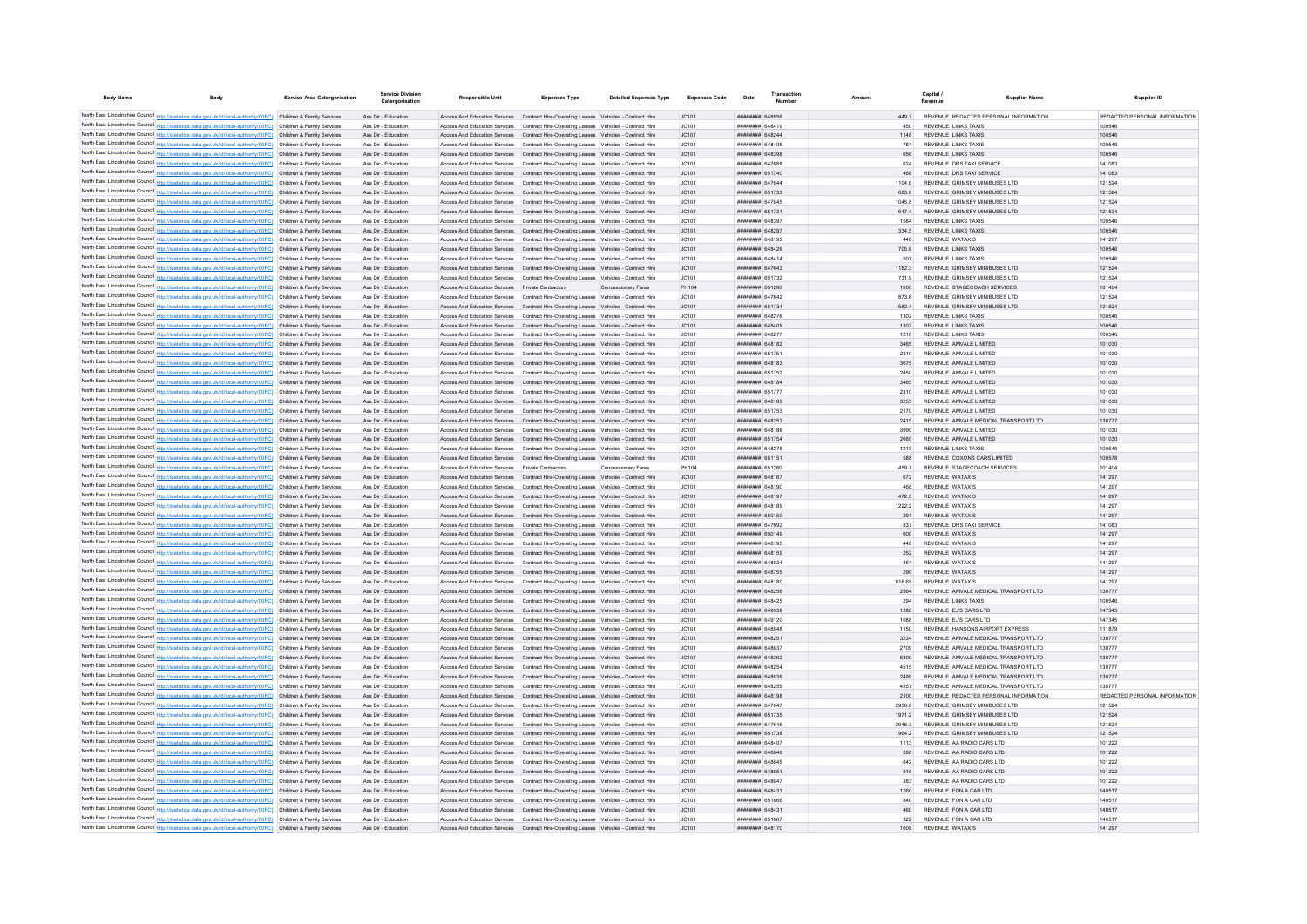| <b>Body Name</b>                                                                                                                                                                                                                       | Body                                                                                                                                                                                                                                   | <b>Service Area Catergorisation</b> | Service Divisio<br>Catergorisation         | <b>Responsible Unit</b>       | <b>Expenses Type</b>                                                                                                                                                             | <b>Detailed Expenses Type</b> | <b>Expenses Code</b> | Date                                             | Numbe |                |                        | <b>Supplier Name</b>                                                                 | Supplier ID                   |
|----------------------------------------------------------------------------------------------------------------------------------------------------------------------------------------------------------------------------------------|----------------------------------------------------------------------------------------------------------------------------------------------------------------------------------------------------------------------------------------|-------------------------------------|--------------------------------------------|-------------------------------|----------------------------------------------------------------------------------------------------------------------------------------------------------------------------------|-------------------------------|----------------------|--------------------------------------------------|-------|----------------|------------------------|--------------------------------------------------------------------------------------|-------------------------------|
|                                                                                                                                                                                                                                        |                                                                                                                                                                                                                                        |                                     |                                            |                               |                                                                                                                                                                                  |                               |                      | <b><i>BRAHHHHH 648192</i></b>                    |       |                |                        |                                                                                      |                               |
| North East Lincolnshire Council http://statistics.data.gov.uk/id/local-authority/00FC) Children & Family Services                                                                                                                      | North East Lincolnshire Council http://statistics.data.gov.uk/id/local-authority/00FC) Children & Family Services                                                                                                                      |                                     | Ass Dir - Education<br>Ass Dir - Education |                               | Access And Education Services  Contract Hire-Operating Leases  Vehicles - Contract Hire<br>Access And Education Services Contract Hire-Operating Leases Vehicles - Contract Hire |                               | JC101<br>JC101       | HHHHHHH GAR103                                   |       | 1218           | <b>REVENUE WATAXIS</b> | <b>REVENUE WATAXIS</b>                                                               | 141297<br>141297              |
|                                                                                                                                                                                                                                        | North East Lincolnshire Council http://statistics.data.gov.uk/id/local-authority/00FC) Children & Family Services                                                                                                                      |                                     | Ass Dir - Education                        |                               | Access And Education Services Contract Hire-Operating Leases Vehicles - Contract Hire                                                                                            |                               | JC101                | ######## 650540                                  |       | 1014           |                        | REVENUE MINICABS CLEETHORPES (LINCS) LTD                                             | 102124                        |
|                                                                                                                                                                                                                                        | North East Lincolnshire Council http://statistics.data.gov.uk/id/local-authority/00FC) Children & Family Services                                                                                                                      |                                     | Ass Dir - Education                        |                               | Access And Education Services Contract Hire-Operating Leases Vehicles - Contract Hire                                                                                            |                               | IC101                | ######## 651906                                  |       | 1014           |                        | REVENUE MINICARS CLEETHORPES (LINCS) LTD.                                            | 102124                        |
|                                                                                                                                                                                                                                        | North East Lincolnshire Council http://statistics.data.gov.uk/id/local-authority/00FC) Children & Family Services                                                                                                                      |                                     | Ass Dir - Education                        |                               | Access And Education Services  Contract Hire-Operating Leases  Vehicles - Contract Hire                                                                                          |                               | JC101                | ######## 650539                                  |       | 1365           |                        | REVENUE MINICABS CLEETHORPES (LINCS) LTD                                             | 102124                        |
|                                                                                                                                                                                                                                        | North East Lincolnshire Council http://statistics.data.gov.uk/id/local-authority/00FC) Children & Family Services                                                                                                                      |                                     | Ass Dir - Education                        |                               | Access And Education Services Contract Hire-Operating Leases Vehicles - Contract Hire                                                                                            |                               | JC101                | ######## 651912                                  |       | 910            |                        | REVENUE MINICARS CLEETHORPES (LINCS) LTD.                                            | 102124                        |
| North East Lincolnshire Council http://statistics.data.gov.uk/id/local-authority/00FC) Children & Family Services                                                                                                                      |                                                                                                                                                                                                                                        |                                     | Ass Dir - Education                        |                               | Access And Education Services  Contract Hire-Operating Leases  Vehicles - Contract Hire                                                                                          |                               | JC101                | ######## 650538                                  |       | 1282.8         |                        | REVENUE MINICABS CLEETHORPES (LINCS) LTD                                             | 102124                        |
|                                                                                                                                                                                                                                        | North East Lincolnshire Council http://statistics.data.gov.uk/id/local-authority/00FC) Children & Family Services                                                                                                                      |                                     | Ass Dir - Education                        |                               | Access And Education Services Contract Hire-Operating Leases Vehicles - Contract Hire                                                                                            |                               | JC101                | ######## 651915                                  |       | 967.2          |                        | REVENUE MINICABS CLEETHORPES (LINCS) LTD                                             | 102124                        |
|                                                                                                                                                                                                                                        | North East Lincolnshire Council http://statistics.data.gov.uk/id/local-authority/00FC) Children & Family Services                                                                                                                      |                                     | Ass Dir - Education                        |                               | Access And Education Services Contract Hire-Operating Leases Vehicles - Contract Hire                                                                                            |                               | JC101                | ######## 65054<br>######## 651907                |       | 1680           |                        | REVENUE MINICABS CLEETHORPES (LINCS) LTD                                             | 102124<br>102124              |
|                                                                                                                                                                                                                                        | North East Lincolnshire Council http://statistics.data.gov.uk/id/local-authority/00FC) Children & Family Services<br>North East Lincolnshire Council http://statistics.data.gov.uk/id/local-authority/00FC) Children & Family Services |                                     | Ass Dir - Education<br>Ass Dir - Education |                               | Access And Education Services Contract Hire-Operating Leases Vehicles - Contract Hire<br>Access And Education Services Contract Hire-Operating Leases Vehicles - Contract Hire   |                               | JC101<br>JC101       | ######## 650536                                  |       | 1120<br>1260   |                        | REVENUE MINICABS CLEETHORPES (LINCS) LTD<br>REVENUE MINICABS CLEETHORPES (LINCS) LTD | 102124                        |
|                                                                                                                                                                                                                                        | North East Lincolnshire Council http://statistics.data.gov.uk/id/local-authority/00FC) Children & Family Services                                                                                                                      |                                     | Ass Dir - Education                        |                               | Access And Education Services Contract Hire-Operating Leases Vehicles - Contract Hire                                                                                            |                               | JC101                | ####### 651913                                   |       | 840            |                        | REVENUE MINICABS CLEETHORPES (LINCS) LTD                                             | 102124                        |
| North East Lincolnshire Council http://statistics.data.gov.uk/id/local-authority/00FC) Children & Family Services                                                                                                                      |                                                                                                                                                                                                                                        |                                     | Ass Dir - Education                        |                               | Access And Education Services Contract Hire-Operating Leases Vehicles - Contract Hire                                                                                            |                               | JC101                | ######## 650537                                  |       | 880            |                        | REVENUE MINICABS CLEETHORPES (LINCS) LTD                                             | 102124                        |
| North East Lincolnshire Council http://statistics.data.gov.uk/id/local-authority/00FC) Children & Family Services                                                                                                                      |                                                                                                                                                                                                                                        |                                     | Ass Dir - Education                        | Access And Education Services | Contract Hire-Operating Leases Vehicles - Contract Hire                                                                                                                          |                               | JC101                | ######## 651910                                  |       |                |                        | REVENUE MINICABS CLEETHORPES (LINCS) LTD                                             | 102124                        |
| North East Lincolnshire Council http://statistics.data.gov.uk/id/local-authority/00FC) Children & Family Services                                                                                                                      |                                                                                                                                                                                                                                        |                                     | Ass Dir - Education                        |                               | Access And Education Services Contract Hire-Operating Leases Vehicles - Contract Hire                                                                                            |                               | JC101                | <b>HHHHHHHH</b> 651184                           |       | 891.8          |                        | REVENUE MINICABS CLEETHORPES (LINCS) LTD                                             | 102124                        |
|                                                                                                                                                                                                                                        | North East Lincolnshire Council http://statistics.data.gov.uk/id/local-authority/00FC) Children & Family Services                                                                                                                      |                                     | Ass Dir - Education                        |                               | Access And Education Services Contract Hire-Operating Leases Vehicles - Contract Hire                                                                                            |                               | JC101                | <b>HHHHHHH 651908</b>                            |       | 785.12         |                        | REVENUE MINICABS CLEETHORPES (LINCS) LTD                                             | 102124                        |
| North East Lincolnshire Council http://statistics.data.gov.uk/id/local-authority/00FC) Children & Family Services                                                                                                                      |                                                                                                                                                                                                                                        |                                     | Ass Dir - Education                        |                               | Access And Education Services Contract Hire-Operating Leases Vehicles - Contract Hire                                                                                            |                               | JC101                | ######## 648652                                  |       | 1615           |                        | <b>REVENUE LINKS TAXIS</b>                                                           | 100546                        |
|                                                                                                                                                                                                                                        | North East Lincolnshire Council http://statistics.data.gov.uk/id/local-authority/00FC) Children & Family Services                                                                                                                      |                                     | Ass Dir - Education                        |                               | Access And Education Services Contract Hire-Operating Leases Vehicles - Contract Hire                                                                                            |                               | JC101                | ######## 648300                                  |       | 1575           |                        | <b>REVENUE LINKS TAXIS</b>                                                           | 100546                        |
| North East Lincolnshire Council http://statistics.data.gov.uk/id/local-authority/00FC) Children & Family Services                                                                                                                      |                                                                                                                                                                                                                                        |                                     | Ass Dir - Education                        |                               | Access And Education Services Contract Hire-Operating Leases Vehicles - Contract Hire                                                                                            |                               | JC101                | HHHHHHH 648655                                   |       | 352            |                        | <b>REVENUE LINKS TAXIS</b>                                                           | 100546                        |
| North East Lincolnshire Council http://statistics.data.gov.uk/id/local-authority/00FC) Children & Family Services                                                                                                                      |                                                                                                                                                                                                                                        |                                     | Ass Dir - Education                        |                               | Access And Education Services  Contract Hire-Operating Leases  Vehicles - Contract Hire                                                                                          |                               | JC101                | ######## 648266                                  |       | 480            |                        | <b>REVENUE LINKS TAXIS</b>                                                           | 100546                        |
| North East Lincolnshire Council http://statistics.data.gov.uk/id/local-authority/00FC) Children & Family Services                                                                                                                      | North East Lincolnshire Council http://statistics.data.gov.uk/id/local-authority/00FC) Children & Family Services                                                                                                                      |                                     | Ass Dir - Education<br>Ass Dir - Education |                               | Access And Education Services Contract Hire-Operating Leases Vehicles - Contract Hire<br>Access And Education Services  Contract Hire-Operating Leases  Vehicles - Contract Hire |                               | JC101                | пппппппп 648306<br>нининин 648408                |       | 882<br>1438    |                        | <b>REVENUE LINKS TAXIS</b><br><b>REVENUE LINKS TAXIS</b>                             | 100546<br>100546              |
| North East Lincolnshire Council http://statistics.data.gov.uk/id/local-authority/00FC) Children & Family Services                                                                                                                      |                                                                                                                                                                                                                                        |                                     | Ass Dir - Education                        |                               | Access And Education Services Contract Hire-Operating Leases Vehicles - Contract Hire                                                                                            |                               | JC101<br>IC101       | <b><i>BRENHHHH 648412</i></b>                    |       | 1428           |                        | <b>REVENUE LINKS TAXIS</b>                                                           | 100546                        |
| North East Lincolnshire Council http://statistics.data.gov.uk/id/local-authority/00FC) Children & Family Services                                                                                                                      |                                                                                                                                                                                                                                        |                                     | Ass Dir - Education                        |                               | Access And Education Services Contract Hire-Operating Leases Vehicles - Contract Hire                                                                                            |                               | IC101                | <b>ПЕВЕЦИИ 648298</b>                            |       | 672            |                        | <b>REVENUE LINKS TAXIS</b>                                                           | 100546                        |
| North East Lincolnshire Council http://statistics.data.gov.uk/id/local-authority/00FC) Children & Family Services                                                                                                                      |                                                                                                                                                                                                                                        |                                     | Ass Dir - Education                        |                               | Access And Education Services Contract Hire-Operating Leases Vehicles - Contract Hire                                                                                            |                               | JC101                | пппппппп 648648                                  |       | 900            |                        | <b>REVENUE LINKS TAXIS</b>                                                           | 100546                        |
| North East Lincolnshire Council http://statistics.data.gov.uk/id/local-authority/00FC) Children & Family Services                                                                                                                      |                                                                                                                                                                                                                                        |                                     | Ass Dir - Education                        | Access And Education Services | Contract Hire-Operating Leases Vehicles - Contract Hire                                                                                                                          |                               | JC101                | ######## 64829                                   |       | 840            |                        | <b>REVENUE LINKS TAXIS</b>                                                           | 100546                        |
| North East Lincolnshire Council http://statistics.data.gov.uk/id/local-authority/00FC) Children & Family Services                                                                                                                      |                                                                                                                                                                                                                                        |                                     | Ass Dir - Education                        |                               | Access And Education Services Contract Hire-Operating Leases Vehicles - Contract Hire                                                                                            |                               | JC101                | <b>ППИНИНИ 648421</b>                            |       | 945            |                        | <b>REVENUE LINKS TAXIS</b>                                                           | 100546                        |
|                                                                                                                                                                                                                                        | North East Lincolnshire Council http://statistics.data.gov.uk/id/local-authority/00FC) Children & Family Services                                                                                                                      |                                     | Ass Dir - Education                        | Access And Education Services | Contract Hire-Operating Leases Vehicles - Contract Hire                                                                                                                          |                               | JC101                | <b>пппппппп</b> 648275                           |       | 882            |                        | <b>REVENUE LINKS TAXIS</b>                                                           | 100546                        |
| North East Lincolnshire Council http://statistics.data.gov.uk/id/local-authority/00FC) Children & Family Services                                                                                                                      |                                                                                                                                                                                                                                        |                                     | Ass Dir - Education                        |                               | Access And Education Services Contract Hire-Operating Leases Vehicles - Contract Hire                                                                                            |                               | IC.101               | <b><i>BRENHHHH 648427</i></b>                    |       | 990            |                        | REVENUE LINKS TAXIS                                                                  | 100546                        |
| North East Lincolnshire Council http://statistics.data.gov.uk/id/local-authority/00FC) Children & Family Services                                                                                                                      |                                                                                                                                                                                                                                        |                                     | Ass Dir - Education                        |                               | Access And Education Services Contract Hire-Operating Leases Vehicles - Contract Hire                                                                                            |                               | JC101                | пппппппп 648279                                  |       | 1040           |                        | <b>REVENUE LINKS TAXIS</b>                                                           | 100546                        |
| North East Lincolnshire Council http://statistics.data.gov.uk/id/local-authority/00FC) Children & Family Services                                                                                                                      |                                                                                                                                                                                                                                        |                                     | Ass Dir - Education                        |                               | Access And Education Services Contract Hire-Operating Leases Vehicles - Contract Hire                                                                                            |                               | JC101                | ######## 648650                                  |       | 868            |                        | <b>REVENUE LINKS TAXIS</b>                                                           | 100546                        |
| North East Lincolnshire Council http://statistics.data.gov.uk/id/local-authority/00FC) Children & Family Services                                                                                                                      |                                                                                                                                                                                                                                        |                                     | Ass Dir - Education                        |                               | Access And Education Services  Contract Hire-Operating Leases  Vehicles - Contract Hire                                                                                          |                               | JC101                | ####### 648423                                   |       | 992            |                        | <b>REVENUE LINKS TAXIS</b>                                                           | 100546                        |
|                                                                                                                                                                                                                                        | North East Lincolnshire Council http://statistics.data.gov.uk/id/local-authority/00FC) Children & Family Services                                                                                                                      |                                     | Ass Dir - Education                        |                               | Access And Education Services Contract Hire-Operating Leases Vehicles - Contract Hire                                                                                            |                               | JC101                | ######## 648653                                  |       | 840            |                        | REVENUE LINKS TAXIS                                                                  | 100546                        |
|                                                                                                                                                                                                                                        | North East Lincolnshire Council http://statistics.data.gov.uk/id/local-authority/00FC) Children & Family Services                                                                                                                      |                                     | Ass Dir - Education                        |                               | Access And Education Services Contract Hire-Operating Leases Vehicles - Contract Hire                                                                                            |                               | JC101                | ####### 648297                                   |       | 334.5          |                        | REVENUE LINKS TAXIS                                                                  | 100546                        |
|                                                                                                                                                                                                                                        | North East Lincolnshire Council http://statistics.data.gov.uk/id/local-authority/00FC) Children & Family Services                                                                                                                      |                                     | Ass Dir - Education<br>Ass Dir - Education |                               | Access And Education Services Contract Hire-Operating Leases Vehicles - Contract Hire<br>Access And Education Services Contract Hire-Operating Leases Vehicles - Contract Hire   |                               | JC101<br>JC101       | <b>пппппппп</b> 648414<br>######## 648422        |       | 507            |                        | <b>REVENUE LINKS TAXIS</b><br><b>REVENUE LINKS TAXIS</b>                             | 100546<br>100546              |
|                                                                                                                                                                                                                                        | North East Lincolnshire Council http://statistics.data.gov.uk/id/local-authority/00FC) Children & Family Services<br>North East Lincolnshire Council http://statistics.data.gov.uk/id/local-authority/00FC) Children & Family Services |                                     | Ass Dir - Education                        |                               | Access And Education Services Contract Hire-Operating Leases Vehicles - Contract Hire                                                                                            |                               | JC101                | ######## 650035                                  |       | 777<br>2502.5  |                        | <b>REVENUE LINKS TAXIS</b>                                                           | 100546                        |
| North East Lincolnshire Council http://statistics.data.gov.uk/id/local-authority/00FC) Children & Family Services                                                                                                                      |                                                                                                                                                                                                                                        |                                     | Ass Dir - Education                        |                               | Access And Education Services  Contract Hire-Operating Leases  Vehicles - Contract Hire                                                                                          |                               | JC101                | ####### 64830+                                   |       | 560            |                        | REVENUE LINKS TAXIS                                                                  | 100546                        |
| North East Lincolnshire Council http://statistics.data.gov.uk/id/local-authority/00FC) Children & Family Services                                                                                                                      |                                                                                                                                                                                                                                        |                                     | Ass Dir - Education                        | Access And Education Services | Contract Hire-Operating Leases Vehicles - Contract Hire                                                                                                                          |                               | JC101                | ######## 65232                                   |       | 4084.5         |                        | REVENUE F HUNT (COACH HIRE) LTD                                                      | 104034                        |
| North East Lincolnshire Council http://statistics.data.gov.uk/id/local-authority/00FC) Children & Family Services                                                                                                                      |                                                                                                                                                                                                                                        |                                     | Ass Dir - Education                        | Access And Education Services | Contract Hire-Operating Leases Vehicles - Contract Hire                                                                                                                          |                               | JC101                | ######## 65232                                   |       | 2723           |                        | REVENUE F HUNT (COACH HIRE) LTD                                                      | 104034                        |
|                                                                                                                                                                                                                                        | North East Lincolnshire Council http://statistics.data.gov.uk/id/local-authority/00FC) Children & Family Services                                                                                                                      |                                     | Ass Dir - Education                        |                               | Access And Education Services  Contract Hire-Operating Leases  Vehicles - Contract Hire                                                                                          |                               | JC101                | <b>HHHHHHHH</b> 652322                           |       | 3112           |                        | REVENUE F HUNT (COACH HIRE) LTD                                                      | 104034                        |
| North East Lincolnshire Council http://statistics.data.gov.uk/id/local-authority/00FC) Children & Family Services                                                                                                                      |                                                                                                                                                                                                                                        |                                     | Ass Dir - Education                        |                               | Access And Education Services Contract Hire-Operating Leases Vehicles - Contract Hire                                                                                            |                               | JC101                | ######## 648850                                  |       | 2205           |                        | REVENUE HANSONS AIRPORT EXPRESS                                                      | 111879                        |
| North East Lincolnshire Council http://statistics.data.gov.uk/id/local-authority/00FC) Children & Family Services                                                                                                                      |                                                                                                                                                                                                                                        |                                     | Ass Dir - Education                        |                               | Access And Education Services Contract Hire-Operating Leases Vehicles - Contract Hire                                                                                            |                               | JC101                | ######## 648849                                  |       | 2205           |                        | REVENUE HANSONS AIRPORT EXPRESS                                                      | 111879                        |
| North East Lincolnshire Council http://statistics.data.gov.uk/id/local-authority/00FC) Children & Family Services                                                                                                                      |                                                                                                                                                                                                                                        |                                     | Ass Dir - Education                        |                               | Access And Education Services Contract Hire-Operating Leases Vehicles - Contract Hire                                                                                            |                               | JC101                | ######## 651125                                  |       | 2520           |                        | REVENUE THE BUS RUN                                                                  | 101522                        |
| North East Lincolnshire Council http://statistics.data.gov.uk/id/local-authority/00FC) Children & Family Services                                                                                                                      |                                                                                                                                                                                                                                        |                                     | Ass Dir - Education                        |                               | Access And Education Services Contract Hire-Operating Leases Vehicles - Contract Hire                                                                                            |                               | JC101                | ######## 648853                                  |       | 1521           |                        | REVENUE REDACTED PERSONAL INFORMATION                                                | REDACTED PERSONAL INFORMATION |
| North East Lincolnshire Council http://statistics.data.gov.uk/id/local-authority/00FC) Children & Family Services                                                                                                                      |                                                                                                                                                                                                                                        |                                     | Ass Dir - Education                        |                               | Access And Education Services Contract Hire-Operating Leases Vehicles - Contract Hire                                                                                            |                               | JC101                | ######## 64813                                   |       | 1360           |                        | REVENUE WATAXIS                                                                      | 14129                         |
|                                                                                                                                                                                                                                        | North East Lincolnshire Council http://statistics.data.gov.uk/id/local-authority/00FC) Children & Family Services                                                                                                                      |                                     | Ass Dir - Education                        |                               | Access And Education Services Contract Hire-Operating Leases Vehicles - Contract Hire                                                                                            |                               | JC101                | ######## 648168                                  |       | 3570           |                        | <b>REVENUE WATAXIS</b>                                                               | 14129                         |
| North East Lincolnshire Council http://statistics.data.gov.uk/id/local-authority/00FC) Children & Family Services<br>North East Lincolnshire Council http://statistics.data.gov.uk/id/local-authority/00FC) Children & Family Services |                                                                                                                                                                                                                                        |                                     | Ass Dir - Education<br>Ass Dir - Education |                               | Access And Education Services Contract Hire-Operating Leases Vehicles - Contract Hire<br>Access And Education Services Contract Hire-Operating Leases Vehicles - Contract Hire   |                               | IC101<br>JC101       | <b>ПППННННН</b> 648202<br><b>HHHHHHH 648169</b>  |       | 2415<br>3360   |                        | <b>REVENUE WATAXIS</b><br><b>REVENUE WATAXIS</b>                                     | 14129<br>141297               |
| North East Lincolnshire Council http://statistics.data.gov.uk/id/local-authority/00FC) Children & Family Services                                                                                                                      |                                                                                                                                                                                                                                        |                                     | Ass Dir - Education                        |                               | Access And Education Services  Contract Hire-Operating Leases  Vehicles - Contract Hire                                                                                          |                               | IC101                | <b>HHHHHHH</b> 651183                            |       | 1672.5         |                        | REVENUE MINICABS CLEETHORPES (LINCS) LTD                                             | 102124                        |
| North East Lincolnshire Council http://statistics.data.gov.uk/id/local-authority/00FC) Children & Family Services                                                                                                                      |                                                                                                                                                                                                                                        |                                     | Ass Dir - Education                        | Access And Education Services | Contract Hire-Operating Leases Vehicles - Contract Hire                                                                                                                          |                               | JC101                | ######## 652159                                  |       | 1135.87        |                        | REVENUE MINICABS CLEETHORPES (LINCS) LTD                                             | 102124                        |
| North East Lincolnshire Council http://statistics.data.gov.uk/id/local-authority/00FC) Children & Family Services                                                                                                                      |                                                                                                                                                                                                                                        |                                     | Ass Dir - Education                        |                               | Access And Education Services Contract Hire-Operating Leases Vehicles - Contract Hire                                                                                            |                               | JC101                | <b>HERHHHH 650544</b>                            |       | 910            |                        | REVENUE MINICABS CLEETHORPES (LINCS) LTD                                             | 102124                        |
| North East Lincolnshire Council http://statistics.data.gov.uk/id/local-authority/00FC) Children & Family Services                                                                                                                      |                                                                                                                                                                                                                                        |                                     | Ass Dir - Education                        |                               | Access And Education Services Contract Hire-Operating Leases Vehicles - Contract Hire                                                                                            |                               | JC101                | <b>пппппппп</b> 650542                           |       | 2080           |                        | REVENUE MINICARS CLEETHORPES (LINCS) LTD                                             | 102124                        |
| North East Lincolnshire Council http://statistics.data.gov.uk/id/local-authority/00FC) Children & Family Services                                                                                                                      |                                                                                                                                                                                                                                        |                                     | Ass Dir - Education                        |                               | Access And Education Services Contract Hire-Operating Leases Vehicles - Contract Hire                                                                                            |                               | IC101                | ######## 651909                                  |       | 715            |                        | REVENUE MINICARS CLEETHORPES (LINCS) LTD.                                            | 102124                        |
|                                                                                                                                                                                                                                        | North East Lincolnshire Council http://statistics.data.gov.uk/id/local-authority/00FC) Children & Family Services                                                                                                                      |                                     | Ass Dir - Education                        |                               | Access And Education Services Contract Hire-Operating Leases Vehicles - Contract Hire                                                                                            |                               | JC101                | ######## 651911                                  |       | 1352           |                        | REVENUE MINICABS CLEETHORPES (LINCS) LTD                                             | 102124                        |
|                                                                                                                                                                                                                                        | North East Lincolnshire Council http://statistics.data.gov.uk/id/local-authority/00FC) Children & Family Services                                                                                                                      |                                     | Ass Dir - Education                        |                               | Access And Education Services Contract Hire-Operating Leases Vehicles - Contract Hire                                                                                            |                               | JC101                | HHHHHHH 648699                                   |       | 2332           |                        | <b>REVENUE LINKS TAXIS</b>                                                           | 100546                        |
| North East Lincolnshire Council http://statistics.data.gov.uk/id/local-authority/00FC) Children & Family Services                                                                                                                      |                                                                                                                                                                                                                                        |                                     | Ass Dir - Education                        |                               | Access And Education Services  Contract Hire-Operating Leases  Vehicles - Contract Hire                                                                                          |                               | JC101                | ######## 648302                                  |       | 3125           |                        | <b>REVENUE LINKS TAXIS</b>                                                           | 100546                        |
| North East Lincolnshire Council http://statistics.data.gov.uk/id/local-authority/00FC) Children & Family Services                                                                                                                      |                                                                                                                                                                                                                                        |                                     | Ass Dir - Education                        |                               | Access And Education Services Contract Hire-Operating Leases Vehicles - Contract Hire                                                                                            |                               | JC101                | ######## 64830                                   |       | 2508           |                        | <b>REVENUE LINKS TAXIS</b>                                                           | 100546                        |
|                                                                                                                                                                                                                                        | North East Lincolnshire Council http://statistics.data.gov.uk/id/local-authority/00FC) Children & Family Services                                                                                                                      |                                     | Ass Dir - Education                        |                               | Access And Education Services Contract Hire-Operating Leases Vehicles - Contract Hire                                                                                            |                               | JC101                | ######## 64841                                   |       | 3255           |                        | <b>REVENUE LINKS TAXIS</b>                                                           | 100546                        |
|                                                                                                                                                                                                                                        | North East Lincolnshire Council http://statistics.data.gov.uk/id/local-authority/00FC) Children & Family Services                                                                                                                      |                                     | Ass Dir - Education<br>Ass Dir - Education |                               | Access And Education Services Contract Hire-Operating Leases Vehicles - Contract Hire                                                                                            |                               | IC101<br>JC101       | пппппппп 648274<br>######## 648265               |       | 2405<br>2859.6 |                        | <b>REVENUE LINKS TAXIS</b><br><b>REVENUE LINKS TAXIS</b>                             | 100546<br>100546              |
| North East Lincolnshire Council http://statistics.data.gov.uk/id/local-authority/00FC) Children & Family Services                                                                                                                      | North East Lincolnshire Council http://statistics.data.gov.uk/id/local-authority/00FC) Children & Family Services                                                                                                                      |                                     | Ass Dir - Education                        |                               | Access And Education Services Contract Hire-Operating Leases Vehicles - Contract Hire<br>Access And Education Services Contract Hire-Operating Leases Vehicles - Contract Hire   |                               | JC101                | ######## 648649                                  |       | 490            |                        | <b>REVENUE LINKS TAXIS</b>                                                           | 100546                        |
| North East Lincolnshire Council http://statistics.data.gov.uk/id/local-authority/00FC) Children & Family Services                                                                                                                      |                                                                                                                                                                                                                                        |                                     | Ass Dir - Education                        |                               | Access And Education Services Contract Hire-Operating Leases Vehicles - Contract Hire                                                                                            |                               | JC101                | ####### 648245                                   |       | 2877           |                        | REVENUE LINKS TAXIS                                                                  | 100546                        |
| North East Lincolnshire Council http://statistics.data.gov.uk/id/local-authority/00FC) Children & Family Services                                                                                                                      |                                                                                                                                                                                                                                        |                                     | Ass Dir - Education                        | Access And Education Services | Contract Hire-Operating Leases Vehicles - Contract Hire                                                                                                                          |                               | JC101                | ######## 651178                                  |       |                |                        | REVENUE COXONS CARS LIMITED                                                          | 100578                        |
|                                                                                                                                                                                                                                        | North East Lincolnshire Council http://statistics.data.gov.uk/id/local-authority/00FC) Children & Family Services                                                                                                                      |                                     | Ass Dir - Education                        | Access And Education Services | Contract Hire-Operating Leases Vehicles - Contract Hire                                                                                                                          |                               | JC101                | ####### 651127                                   |       | 676            |                        | REVENUE COXONS CARS LIMITED                                                          | 100578                        |
|                                                                                                                                                                                                                                        | North East Lincolnshire Council http://statistics.data.gov.uk/id/local-authority/00FC) Children & Family Services                                                                                                                      |                                     | Ass Dir - Education                        |                               | Access And Education Services Contract Hire-Operating Leases Vehicles - Contract Hire                                                                                            |                               | JC101                | <b>HHHHHHH</b> 651153                            |       | 665            |                        | REVENUE COXONS CARS LIMITED                                                          | 100578                        |
| North East Lincolnshire Council http://statistics.data.gov.uk/id/local-authority/00FC) Children & Family Services                                                                                                                      |                                                                                                                                                                                                                                        |                                     | Ass Dir - Education                        |                               | Access And Education Services Contract Hire-Operating Leases Vehicles - Contract Hire                                                                                            |                               | JC101                | ######## 651180                                  |       | 1050           |                        | REVENUE COXONS CARS LIMITED                                                          | 100578                        |
| North East Lincolnshire Council http://statistics.data.gov.uk/id/local-authority/00FC) Children & Family Services                                                                                                                      |                                                                                                                                                                                                                                        |                                     | Ass Dir - Education                        |                               | Access And Education Services  Contract Hire-Operating Leases  Vehicles - Contract Hire                                                                                          |                               | JC101                | ######## 651182                                  |       | 492            |                        | REVENUE COXONS CARS LIMITED                                                          | 100578                        |
| North East Lincolnshire Council http://statistics.data.gov.uk/id/local-authority/00FC) Children & Family Services                                                                                                                      |                                                                                                                                                                                                                                        |                                     | Ass Dir - Education                        |                               | Access And Education Services Contract Hire-Operating Leases Vehicles - Contract Hire                                                                                            |                               | JC101                | ######## 648907                                  |       | 1200           |                        | REVENUE DJ TAXIS SCUNTHORPE LIMITED                                                  | 144612                        |
| North East Lincolnshire Council http://statistics.data.gov.uk/id/local-authority/00FC) Children & Family Services                                                                                                                      |                                                                                                                                                                                                                                        |                                     | Ass Dir - Education                        |                               | Access And Education Services Contract Hire-Operating Leases Vehicles - Contract Hire                                                                                            |                               | JC101                | ######## 651865                                  |       | 1240           |                        | REVENUE DJ TAXIS SCUNTHORPE LIMITED                                                  | 144612                        |
| North East Lincolnshire Council http://statistics.data.gov.uk/id/local-authority/00FC) Children & Family Services                                                                                                                      |                                                                                                                                                                                                                                        |                                     | Ass Dir - Education                        |                               | Access And Education Services Contract Hire-Operating Leases Vehicles - Contract Hire                                                                                            |                               | JC101                | ######## 64898                                   |       | 1824.9         |                        | REVENUE GRIMSBY MINIBUSES LTD                                                        | 121524                        |
|                                                                                                                                                                                                                                        | North East Lincolnshire Council http://statistics.data.gov.uk/id/local-authority/00FC) Children & Family Services                                                                                                                      |                                     | Ass Dir - Education                        |                               | Access And Education Services Contract Hire-Operating Leases Vehicles - Contract Hire                                                                                            |                               | JC101                | ######## 650036                                  |       | $-521.4$       |                        | REVENUE GRIMSBY MINIBUSES LTD                                                        | 121524                        |
| North East Lincolnshire Council http://statistics.data.gov.uk/id/local-authority/00FC) Children & Family Services                                                                                                                      |                                                                                                                                                                                                                                        |                                     | Ass Dir - Education                        |                               | Access And Education Services Contract Hire-Operating Leases Vehicles - Contract Hire                                                                                            |                               | IC101                | ######## 651736                                  |       | 10428          |                        | REVENUE GRIMSBY MINIBUSES LTD.                                                       | 121524                        |
| North East Lincolnshire Council http://statistics.data.gov.uk/id/local-authority/00FC) Children & Family Services<br>North East Lincolnshire Council http://statistics.data.gov.uk/id/local-authority/00FC) Children & Family Services |                                                                                                                                                                                                                                        |                                     | Ass Dir - Education<br>Ass Dir - Education |                               | Access And Education Services Contract Hire-Operating Leases Vehicles - Contract Hire<br>Access And Education Services  Contract Hire-Operating Leases  Vehicles - Contract Hire |                               | IC.101<br>JC101      | <b>######## 649336</b><br><b>пппппппп</b> 648754 |       | 437.5<br>960   |                        | REVENUE FON A CAR LTD<br><b>REVENUE WATAXIS</b>                                      | 140517<br>141297              |
| North East Lincolnshire Council http://statistics.data.gov.uk/id/local-authority/00FC) Children & Family Services                                                                                                                      |                                                                                                                                                                                                                                        |                                     | Ass Dir - Education                        | Access And Education Services | Contract Hire-Operating Leases Vehicles - Contract Hire                                                                                                                          |                               | JC101                | <b><i>BRANNHHH 648421</i></b>                    |       | 1960           |                        | <b>REVENUE LINKS TAXIS</b>                                                           | 100546                        |
|                                                                                                                                                                                                                                        |                                                                                                                                                                                                                                        |                                     |                                            |                               |                                                                                                                                                                                  |                               |                      |                                                  |       |                |                        |                                                                                      |                               |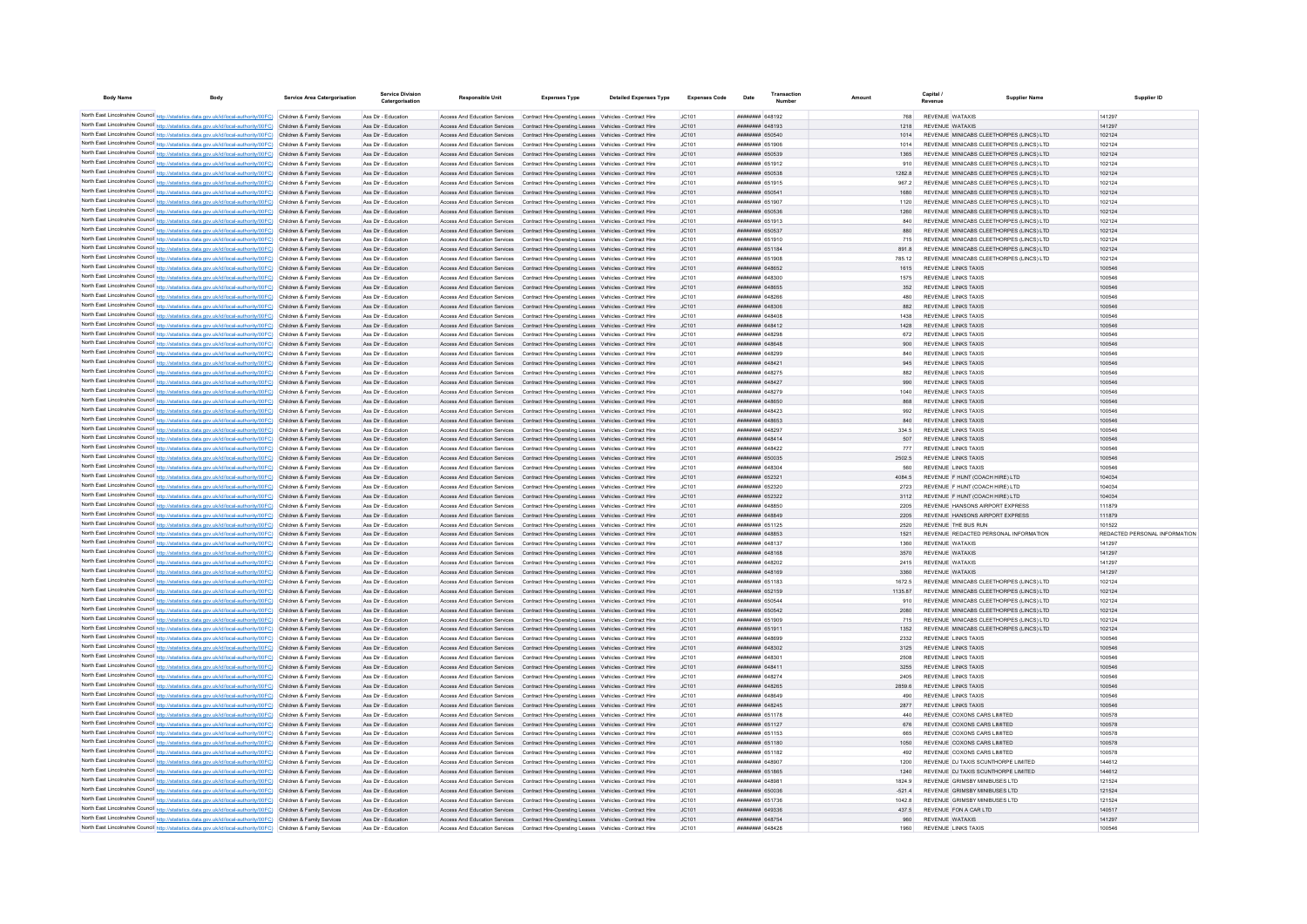| <b>Body Name</b>                                                                                                                                                                                                                       | Body | <b>Service Area Catergorisation</b> | Service Divisio<br>Catergorisation         | <b>Responsible Unit</b>                                                                                                 | <b>Expenses Type</b>                                                                                                                                                           | <b>Detailed Expenses Type</b>                    | <b>Expenses Code</b> | Date                                                    | Numbe | Amount |               | Revenue | <b>Supplier Name</b>                                            | Supplier ID                   |
|----------------------------------------------------------------------------------------------------------------------------------------------------------------------------------------------------------------------------------------|------|-------------------------------------|--------------------------------------------|-------------------------------------------------------------------------------------------------------------------------|--------------------------------------------------------------------------------------------------------------------------------------------------------------------------------|--------------------------------------------------|----------------------|---------------------------------------------------------|-------|--------|---------------|---------|-----------------------------------------------------------------|-------------------------------|
|                                                                                                                                                                                                                                        |      |                                     |                                            |                                                                                                                         |                                                                                                                                                                                |                                                  |                      |                                                         |       |        |               |         |                                                                 |                               |
| North East Lincolnshire Council http://statistics.data.gov.uk/id/local-authority/00FC) Children & Family Services<br>North East Lincolnshire Council http://statistics.data.gov.uk/id/local-authority/00FC) Children & Family Services |      |                                     | Ass Dir - Education<br>Ass Dir - Education |                                                                                                                         | Access And Education Services Contract Hire-Operating Leases Vehicles - Contract Hire<br>Access And Education Services Contract Hire-Operating Leases Vehicles - Contract Hire |                                                  | JC101<br>JC101       | ######## 648430<br><b>HHHHHHH</b> 651868                |       |        | 845           |         | REVENUE FON A CAR LTD<br>REVENUE FON A CAR LTD                  | 140517<br>140517              |
| North East Lincolnshire Council http://statistics.data.gov.uk/id/local-authority/00FC) Children & Family Services                                                                                                                      |      |                                     | Ass Dir - Education                        |                                                                                                                         | Access And Education Services Contract Hire-Operating Leases Vehicles - Contract Hire                                                                                          |                                                  | JC101                | ######## 650034                                         |       |        | 3535          |         | REVENUE LINKS TAXIS                                             | 100546                        |
| North East Lincolnshire Council http://statistics.data.gov.uk/id/local-authority/00FC) Children & Family Services                                                                                                                      |      |                                     | Ass Dir - Education                        |                                                                                                                         | Access And Education Services Contract Hire-Operating Leases Vehicles - Contract Hire                                                                                          |                                                  | IC101                | <b>HHHHHHH 647680</b>                                   |       |        | 3915          |         | REVENUE BEST FUTURES COMMUNITY INTEREST COMPANY                 | 128600                        |
| North East Lincolnshire Council http://statistics.data.gov.uk/id/local-authority/00FC) Children & Family Services                                                                                                                      |      |                                     | Ass Dir - Education                        |                                                                                                                         | Access And Education Services Contract Hire-Operating Leases Vehicles - Contract Hire                                                                                          |                                                  | JC101                | ######## 647676                                         |       |        | 3450          |         | REVENUE BEST FUTURES COMMUNITY INTEREST COMPANY                 | 128600                        |
| North East Lincolnshire Council http://statistics.data.gov.uk/id/local-authority/00FC) Children & Family Services                                                                                                                      |      |                                     | Ass Dir - Education                        |                                                                                                                         | Access And Education Services Contract Hire-Operating Leases Vehicles - Contract Hire                                                                                          |                                                  | JC101                | ######## 647678                                         |       |        | 3060          |         | REVENUE BEST FUTURES COMMUNITY INTEREST COMPANY                 | 128600                        |
| North East Lincolnshire Council http://statistics.data.gov.uk/id/local-authority/00FC) Children & Family Services                                                                                                                      |      |                                     | Ass Dir - Education                        |                                                                                                                         | Access And Education Services Contract Hire-Operating Leases Vehicles - Contract Hire                                                                                          |                                                  | JC101                | ######## 651869                                         |       |        | 2940          |         | REVENUE BEST FUTURES COMMUNITY INTEREST COMPANY                 | 128600                        |
| North East Lincolnshire Council http://statistics.data.gov.uk/id/local-authority/00FC) Children & Family Services                                                                                                                      |      |                                     | Ass Dir - Education                        | Access And Education Services Contributions To Provisions                                                               |                                                                                                                                                                                | Contributions - Other                            | LK103                | ######## 865752                                         |       |        | 251.84        |         | REVENUE REDACTED PERSONAL INFORMATION                           | REDACTED PERSONAL INFORMATION |
| North East Lincolnshire Council http://statistics.data.gov.uk/id/local-authority/00FC) Children & Family Services                                                                                                                      |      |                                     | Ass Dir - Education                        | Access And Education Services Contributions To Provisions                                                               |                                                                                                                                                                                | Contributions - Other                            | LK103                | ######## 860572                                         |       |        | 363.95        |         | REVENUE REDACTED PERSONAL INFORMATION                           | REDACTED PERSONAL INFORMATION |
| North East Lincolnshire Council http://statistics.data.gov.uk/id/local-authority/00FC) Children & Family Services                                                                                                                      |      |                                     | Ass Dir - Education                        | Access And Education Services   Direct Employee Expenses                                                                |                                                                                                                                                                                | Agency Supply Teachers                           | FA104                | ######## 651635                                         |       |        | 300           |         | REVENUE MATT GIDLOW                                             | 103864                        |
| North East Lincolnshire Council http://statistics.data.gov.uk/id/local-authority/00FC) Children & Family Services<br>North East Lincolnshire Council http://statistics.data.gov.uk/id/local-authority/00FC) Children & Family Services |      |                                     | Ass Dir - Education<br>Ass Dir - Education | Access And Education Services  Direct Employee Expenses<br>Access And Education Services                                | Direct Employee Expenses                                                                                                                                                       | Agency Supply Teachers<br>Agency Supply Teachers | EA104<br>EA104       | ######## 650137<br>####### 64943                        |       |        | 525<br>825    |         | REVENUE KEVIN ROGERS<br>REVENUE ANDREW IAN TAYLOR MUSIC         | 101480<br>139100              |
| North East Lincolnshire Council http://statistics.data.gov.uk/id/local-authority/00FC) Children & Family Services                                                                                                                      |      |                                     | Ass Dir - Education                        | Access And Education Services   Direct Employee Expenses                                                                |                                                                                                                                                                                | Agency Supply Teachers                           | EA104                | ######## 649698                                         |       |        | 495           |         | REVENUE MRS RUTH HART                                           | 101928                        |
| North East Lincolnshire Council http://statistics.data.gov.uk/id/local-authority/00FC) Children & Family Services                                                                                                                      |      |                                     | Ass Dir - Education                        | Access And Education Services                                                                                           | Direct Employee Expenses                                                                                                                                                       | Agency Supply Teachers                           | EA104                | HHHHHHH 649437                                          |       |        | 720           |         | REVENUE ANDREW IAN TAYLOR MUSIC                                 | 139100                        |
| North East Lincolnshire Council http://statistics.data.gov.uk/id/local-authority/00FC) Children & Family Services                                                                                                                      |      |                                     | Ass Dir - Education                        | Access And Education Services   Direct Employee Expenses                                                                |                                                                                                                                                                                | Agency Supply Teachers                           | EA104                | ######## 648751                                         |       |        | 306.25        |         | REVENUE KEVIN ROGERS                                            | 101480                        |
| North East Lincolnshire Council http://statistics.data.gov.uk/id/local-authority/00FC) Children & Family Services                                                                                                                      |      |                                     | Ass Dir - Education                        | Access And Education Services                                                                                           | Direct Employee Expenses                                                                                                                                                       | Agency Supply Teachers                           | FA104                | <b>пппппппп</b> 649435                                  |       |        | 525           |         | REVENUE ANDREW JAN TAYLOR MUSIC                                 | 139100                        |
| North East Lincolnshire Council http://statistics.data.gov.uk/id/local-authority/00FC) Children & Family Services                                                                                                                      |      |                                     | Ass Dir - Education                        | Access And Education Services   Direct Employee Expenses                                                                |                                                                                                                                                                                | Agency Supply Teachers                           | EA104                | ######## 649694                                         |       |        | 300           |         | REVENUE CAROLINE MASSDAM GOOCH                                  | 104894                        |
| North East Lincolnshire Council http://statistics.data.gov.uk/id/local-authority/00FC) Children & Family Services                                                                                                                      |      |                                     | Ass Dir - Education                        | Access And Education Services   Direct Employee Expenses                                                                |                                                                                                                                                                                | Agency Supply Teachers                           | EA104                | ######## 649645                                         |       |        | 270           |         | REVENUE MRS RUTH HART                                           | 101928                        |
| North East Lincolnshire Council http://statistics.data.gov.uk/id/local-authority/00FC) Children & Family Services                                                                                                                      |      |                                     | Ass Dir - Education                        | Access And Education Services   Direct Employee Expenses                                                                |                                                                                                                                                                                | Agency Supply Teachers                           | EA104                | ######## 651707                                         |       |        | 450           |         | REVENUE MATT GIDLOW                                             | 103864                        |
| North East Lincolnshire Council http://statistics.data.gov.uk/id/local-authority/00FC) Children & Family Services                                                                                                                      |      |                                     | Ass Dir - Education                        | Access And Education Services   Direct Employee Expenses                                                                |                                                                                                                                                                                | Agency Supply Teachers                           | EA104                | ######## 64943                                          |       |        | 1450          |         | REVENUE ANDREW IAN TAYLOR MUSIC                                 | 139100                        |
| North East Lincolnshire Council http://statistics.data.gov.uk/id/local-authority/00FC) Children & Family Services                                                                                                                      |      |                                     | Ass Dir - Education                        | Access And Education Services   Direct Employee Expenses                                                                |                                                                                                                                                                                | Agency Supply Teachers                           | EA104                | ######## 649691                                         |       |        | 4100          |         | REVENUE DAVID J COOK                                            | 100937                        |
| North East Lincolnshire Council http://statistics.data.gov.uk/id/local-authority/00FC) Children & Family Services                                                                                                                      |      |                                     | Ass Dir - Education                        | Access And Education Services   Direct Employee Expenses                                                                |                                                                                                                                                                                | Agency Supply Teachers                           | EA104                | ######## 651724                                         |       |        | 840           |         | REVENUE CHARLOTTE HUBBARD                                       | 139924                        |
| North East Lincolnshire Council http://statistics.data.gov.uk/id/local-authority/00FC) Children & Family Services                                                                                                                      |      |                                     | Ass Dir - Education                        | Access And Education Services   Direct Employee Expenses                                                                |                                                                                                                                                                                | Agency Supply Teachers                           | EA104<br>LD105       | ######## 650503                                         |       |        | 330           |         | REVENUE CLARE O'CONNELL<br>REVENUE EMMA MIDDLETON               | 133840<br>105103              |
| North East Lincolnshire Council http://statistics.data.gov.uk/id/local-authority/00FC) Children & Family Services<br>North East Lincolnshire Council http://statistics.data.gov.uk/id/local-authority/00FC) Children & Family Services |      |                                     | Ass Dir - Education<br>Ass Dir - Education | Access And Education Services    Print Stationery / Gen Off Exp<br>Access And Education Services Miscellaneous Expenses |                                                                                                                                                                                | Publicity                                        |                      | ######## 648740<br>######## 649343                      |       |        | 900<br>275    |         | REVENUE ROY LAUGHTON                                            | 100543                        |
| North East Lincolnshire Council http://statistics.data.gov.uk/id/local-authority/00FC) Children & Family Services                                                                                                                      |      |                                     | Ass Dir - Education                        | Access And Education Services                                                                                           | Other Agencie                                                                                                                                                                  | Other Expenses General<br>Performers             | LL119<br>PJ101       | ####### 651712                                          |       |        | 300           |         | <b>REVENUE MATT GIDLOW</b>                                      | 103864                        |
| North East Lincolnshire Council http://statistics.data.gov.uk/id/local-authority/00FC) Children & Family Services                                                                                                                      |      |                                     | Ass Dir - Education                        | Access And Education Services   Other Agencies                                                                          |                                                                                                                                                                                | Performers                                       | PJ101                | <b>пппппппп</b> 652132                                  |       |        | 1500          |         | REVENUE JOANNE TOWNELL                                          | 103709                        |
| North East Lincolnshire Council http://statistics.data.gov.uk/id/local-authority/00FC) Children & Family Services                                                                                                                      |      |                                     | Ass Dir - Education                        | Access And Education Services                                                                                           | Other Agencies                                                                                                                                                                 | Performers                                       | PJ101                | <b>HERMAN 652130</b>                                    |       |        | 300           |         | REVENUE REN IAMIN NUNN                                          | 143807                        |
| North East Lincolnshire Council http://statistics.data.gov.uk/id/local-authority/00FC) Children & Family Services                                                                                                                      |      |                                     | Ass Dir - Education                        | Access And Education Services Other Agencies                                                                            |                                                                                                                                                                                | Performers                                       | P.1101               | <b>HHHHHHH</b> 651174                                   |       |        | 600           |         | REVENUE ANDREW JAN TAYLOR MUSIC                                 | 139100                        |
| North East Lincolnshire Council http://statistics.data.gov.uk/id/local-authority/00FC) Children & Family Services                                                                                                                      |      |                                     | Ass Dir - Education                        | Access And Education Services   Other Agencies                                                                          |                                                                                                                                                                                | Performers                                       | PJ101                | ######## 652133                                         |       |        | 900           |         | REVENUE JOANNE TOWNELL                                          | 103709                        |
| North East Lincolnshire Council http://statistics.data.gov.uk/id/local-authority/00FC) Children & Family Services                                                                                                                      |      |                                     | Ass Dir - Education                        | Access And Education Services   Other Agencies                                                                          |                                                                                                                                                                                | Performers                                       | PJ101                | <b>########</b> 650488                                  |       |        | 600           |         | REVENUE JOANNE TOWNELL                                          | 103709                        |
| North East Lincolnshire Council http://statistics.data.gov.uk/id/local-authority/00FC) Children & Family Services                                                                                                                      |      |                                     | Ass Dir - Education                        | Access And Education Services   Other Agencies                                                                          |                                                                                                                                                                                | Performers                                       | PJ101                | ######## 648745                                         |       |        | 3000          |         | REVENUE JOSIE ANNE CRESCENT MOON (JOSIE MOON)                   | 105805                        |
| North East Lincolnshire Council http://statistics.data.gov.uk/id/local-authority/00FC) Children & Family Services                                                                                                                      |      |                                     | Ass Dir - Education                        | Access And Education Services  Other Agencies                                                                           |                                                                                                                                                                                | Tuition                                          | PJ112                | ######## 857644                                         |       |        | 258.99        |         | REVENUE REDACTED PERSONAL INFORMATION                           | REDACTED PERSONAL INFORMATION |
| North East Lincolnshire Council http://statistics.data.gov.uk/id/local-authority/00FC) Children & Family Services                                                                                                                      |      |                                     | Ass Dir - Education                        | Access And Education Services   Other Agencies                                                                          |                                                                                                                                                                                | Tuition                                          | PJ112                | ######## 857236                                         |       |        | 250           |         | REVENUE REDACTED PERSONAL INFORMATION                           | REDACTED PERSONAL INFORMATION |
| North East Lincolnshire Council http://statistics.data.gov.uk/id/local-authority/00FC) Children & Family Services                                                                                                                      |      |                                     | Ass Dir - Education                        | Access And Education Services Other Agencies                                                                            |                                                                                                                                                                                | Tuition                                          | P.I112               | <b>пппппппп</b> 864284                                  |       |        | 450           |         | REVENUE REDACTED PERSONAL INFORMATION                           | REDACTED PERSONAL INFORMATION |
| North East Lincolnshire Council http://statistics.data.gov.uk/id/local-authority/00FC) Children & Family Services                                                                                                                      |      |                                     | Ass Dir - Education                        | Access And Education Services   Other Agencies                                                                          |                                                                                                                                                                                | Tuition                                          | PJ112                | ######## 64874                                          |       |        | 825           |         | REVENUE TARGETED PROVISION LTD                                  | 146662                        |
| North East Lincolnshire Council http://statistics.data.gov.uk/id/local-authority/00FC) Children & Family Services                                                                                                                      |      |                                     | Ass Dir - Education                        | Access And Education Services   Other Agencies                                                                          |                                                                                                                                                                                | Tuition                                          | PJ112                | FRANK HEERHEE                                           |       |        | 325           |         | REVENUE JEEE LAKE                                               | 14206                         |
| North East Lincolnshire Council http://statistics.data.gov.uk/id/local-authority/00FC) Children & Family Services<br>North East Lincolnshire Council http://statistics.data.gov.uk/id/local-authority/00FC) Children & Family Services |      |                                     | Ass Dir - Education                        | Access And Education Services                                                                                           | Other Agencies                                                                                                                                                                 | Tuition                                          | PJ112                | ######## 648695<br><b>пппппппп</b> 649639               |       |        | 1197          |         | REVENUE AA RADIO CARS LTD<br>REVENUE TARGETED PROVISION LTD     | 101222                        |
| North East Lincolnshire Council http://statistics.data.gov.uk/id/local-authority/00FC) Children & Family Services                                                                                                                      |      |                                     | Ass Dir - Education<br>Ass Dir - Education | Access And Education Services<br>Access And Education Services                                                          | Other Agencie<br>Other Agencie                                                                                                                                                 | Tuition<br>Tuition                               | PJ112                | <b>HHHHHHH 649355</b>                                   |       |        | 825<br>528    |         | REVENUE PAULINE QUIRK ACADEMY                                   | 146662<br>147504              |
| North East Lincolnshire Council http://statistics.data.gov.uk/id/local-authority/00FC) Children & Family Services                                                                                                                      |      |                                     | Ass Dir - Education                        | Access And Education Services Other Agencies                                                                            |                                                                                                                                                                                | Tuition                                          | PJ112<br>PJ112       | ######## 650169                                         |       |        | 660           |         | REVENUE TARGETED PROVISION LTD                                  | 146662                        |
| North East Lincolnshire Council http://statistics.data.gov.uk/id/local-authority/00FC) Children & Family Services                                                                                                                      |      |                                     | Ass Dir - Education                        | Access And Education Services   Other Agencies                                                                          |                                                                                                                                                                                | Tuition                                          | PJ112                | ######## 651676                                         |       |        | 825           |         | REVENUE TARGETED PROVISION LTD                                  | 146662                        |
| North East Lincolnshire Council http://statistics.data.gov.uk/id/local-authority/00FC) Children & Family Services                                                                                                                      |      |                                     | Ass Dir - Education                        | Access And Education Services Government Grants                                                                         |                                                                                                                                                                                | Grants - Pupil Premium                           | VA102                | ######## 651324                                         |       |        | 2400          |         | REVENUE ALKBOROUGH PRIMARY                                      | 127070                        |
| North East Lincolnshire Council http://statistics.data.gov.uk/id/local-authority/00FC) Children & Family Services                                                                                                                      |      |                                     | Ass Dir - Education                        | Access And Education Services Government Grants                                                                         |                                                                                                                                                                                | Grants - Pupil Premium                           | VA102                | ######## 651359                                         |       |        | 6200          |         | REVENUE BRINSWORTH WHITEHILL PRIMARY                            | 147845                        |
| North East Lincolnshire Council http://statistics.data.gov.uk/id/local-authority/00FC) Children & Family Services                                                                                                                      |      |                                     | Ass Dir - Education                        | Access And Education Services                                                                                           | Government Grants                                                                                                                                                              | Grants - Pupil Premium                           | VA102                | ######## 651835                                         |       |        | 5000          |         | REVENUE DUNSWELL ACADEMY                                        | 147844                        |
| North East Lincolnshire Council http://statistics.data.gov.uk/id/local-authority/00FC) Children & Family Services                                                                                                                      |      |                                     | Ass Dir - Education                        | Access And Education Services                                                                                           | Government Grants                                                                                                                                                              | Grants - Pupil Premium                           | VA102                | ######## 651332                                         |       |        | 420           |         | REVENUE FULSTOW PRIMARY SCHOOL                                  | 136192                        |
| North East Lincolnshire Council http://statistics.data.gov.uk/id/local-authority/00FC) Children & Family Services                                                                                                                      |      |                                     | Ass Dir - Education                        | Access And Education Services Government Grants                                                                         |                                                                                                                                                                                | Grants - Pupil Premium                           | VA102                | <b>пппппппп</b> 650242                                  |       |        | 2500          |         | REVENUE HUMBERSTON ACADEMY                                      | 106067                        |
| North East Lincolnshire Council http://statistics.data.gov.uk/id/local-authority/00FC) Children & Family Services                                                                                                                      |      |                                     | Ass Dir - Education                        | Access And Education Services                                                                                           | Government Grants                                                                                                                                                              | Grants - Pupil Premium                           | <b>VA102</b>         | ######## 65026                                          |       |        | 1500          |         | REVENUE MIDDLETHORPE PRIMARY ACADEMY                            | 114833                        |
| North East Lincolnshire Council http://statistics.data.gov.uk/id/local-authority/00FC) Children & Family Services                                                                                                                      |      |                                     | Ass Dir - Education                        | <b>Access And Education Services</b>                                                                                    | Government Grants                                                                                                                                                              | Grants - Pupil Premium                           | <b>VA102</b>         | ####### 65135                                           |       |        | 4200          |         | REVENUE NETTLETON COMMUNITY PRIMARY SCHOOL                      | 147839                        |
| North East Lincolnshire Council http://statistics.data.gov.uk/id/local-authority/00FC) Children & Family Services                                                                                                                      |      |                                     | Ass Dir - Education                        | Access And Education Services                                                                                           | Government Grants                                                                                                                                                              | Grants - Pupil Premium                           | <b>VA102</b>         | ######## 65025                                          |       |        | 1700          |         | REVENUE WALTHAM LEAS PRIMARY ACADEMY                            | 109335                        |
| North East Lincolnshire Council http://statistics.data.gov.uk/id/local-authority/00FC) Children & Family Services                                                                                                                      |      |                                     | Ass Dir - Education                        | Access And Education Services                                                                                           | Contract Hire-Operating Leases                                                                                                                                                 | Vehicles - Contract Hire                         | JC101                | <b>HHHHHHH 647799</b><br><b>ППИНИНИ 647801</b>          |       |        | 4776<br>5970  |         | REVENUE STAGECOACH SERVICES                                     | 101404<br>101404              |
| North East Lincolnshire Council http://statistics.data.gov.uk/id/local-authority/00FC) Children & Family Services<br>North East Lincolnshire Council http://statistics.data.gov.uk/id/local-authority/00FC) Children & Family Services |      |                                     | Ass Dir - Education<br>Ass Dir - Education | Access And Education Services                                                                                           | Access And Education Services Contract Hire-Operating Leases Vehicles - Contract Hire<br>Contract Hire-Operating Leases Vehicles - Contract Hire                               |                                                  | JC101<br>JC101       | <b>HHHHHHH 647804</b>                                   |       |        | 7960          |         | REVENUE STAGECOACH SERVICES<br>REVENUE STAGECOACH SERVICES      | 101404                        |
| North East Lincolnshire Council http://statistics.data.gov.uk/id/local-authority/00FC) Children & Family Services                                                                                                                      |      |                                     | Ass Dir - Education                        | Access And Education Services Contract Hire-Operating Leases Vehicles - Contract Hire                                   |                                                                                                                                                                                |                                                  | JC101                | ######## 647803                                         |       |        | 14857.88      |         | REVENUE FRANKLIN COLLEGE                                        | 101073                        |
| North East Lincolnshire Council http://statistics.data.gov.uk/id/local-authority/00FC) Children & Family Services                                                                                                                      |      |                                     | Ass Dir - Education                        |                                                                                                                         | Access And Education Services Contract Hire-Operating Leases Vehicles - Contract Hire                                                                                          |                                                  | JC101                | ######## 651758                                         |       |        | 7960          |         | REVENUE STAGECOACH SERVICES                                     | 101404                        |
| North East Lincolnshire Council http://statistics.data.gov.uk/id/local-authority/00FC) Children & Family Services                                                                                                                      |      |                                     | Ass Dir - Education                        | Sen/Inclusion                                                                                                           | Miscellaneous Expenses                                                                                                                                                         | Contingency Reserve                              | LL123                | ####### 64786                                           |       |        | 8550          |         | REVENUE THE CAMBRIDGE PARK ACADEMY                              | 107472                        |
| North East Lincolnshire Council http://statistics.data.gov.uk/id/local-authority/00FC) Children & Family Services                                                                                                                      |      |                                     | Ass Dir - Education                        | Sen/Inclusion                                                                                                           | Miscellaneous Expenses                                                                                                                                                         | Contingency Reserve                              | LL123                | ######## 650173                                         |       |        | 8550          |         | REVENUE THE CAMBRIDGE PARK ACADEMY                              | 107472                        |
| North East Lincolnshire Council http://statistics.data.gov.uk/id/local-authority/00FC) Children & Family Services                                                                                                                      |      |                                     | Ass Dir - Education                        | Sen/Inclusion                                                                                                           | Miscellaneous Expenses                                                                                                                                                         | Contingency Reserve                              | LL123                | ######## 651247                                         |       |        | 3863.07       |         | REVENUE JOHN WHITGIFT ACADEMY                                   | 106898                        |
| North East Lincolnshire Council http://statistics.data.gov.uk/id/local-authority/00FC) Children & Family Services                                                                                                                      |      |                                     | Ass Dir - Education                        | Sen/Inclusion                                                                                                           | Miscellaneous Expenses                                                                                                                                                         | Other Expenses General                           | LL119                | ######## 650214                                         |       |        | 1218.75       |         | REVENUE LEARNING4LIFE-GY-CIC                                    | 144120                        |
| North East Lincolnshire Council http://statistics.data.gov.uk/id/local-authority/00FC) Children & Family Services                                                                                                                      |      |                                     | Ass Dir - Education                        | Sen/Inclusion                                                                                                           | Miscellaneous Expenses                                                                                                                                                         | Other Expenses General                           | LL119                | ######## 650195                                         |       |        | 325           |         | REVENUE MOTORVATION TRAINING LTD                                | 138704                        |
| North East Lincolnshire Council http://statistics.data.gov.uk/id/local-authority/00FC) Children & Family Services                                                                                                                      |      |                                     | Ass Dir - Education                        | Sen/Inclusion                                                                                                           | Miscellaneous Expenses                                                                                                                                                         | Other Expenses General                           | LL119                | ######## 650192                                         |       |        | 520           |         | REVENUE MOTORVATION TRAINING LTD                                | 138704                        |
| North East Lincolnshire Council http://statistics.data.gov.uk/id/local-authority/00FC) Children & Family Services                                                                                                                      |      |                                     | Ass Dir - Education                        | Sen/Inclusion                                                                                                           | Miscellaneous Expenses                                                                                                                                                         | Other Expenses General                           | LL119                | ######## 65019                                          |       |        | 390           |         | REVENUE MOTORVATION TRAINING LTD                                | 138704                        |
| North East Lincolnshire Council http://statistics.data.gov.uk/id/local-authority/00FC) Children & Family Services                                                                                                                      |      |                                     | Ass Dir - Education                        | Sen/Inclusion                                                                                                           | Miscellaneous Expenses                                                                                                                                                         | Other Expenses General                           | LL119                | ######## 650193                                         |       |        | 325           |         | REVENUE MOTORVATION TRAINING LTD                                | 138704                        |
| North East Lincolnshire Council http://statistics.data.gov.uk/id/local-authority/00FC) Children & Family Services                                                                                                                      |      |                                     | Ass Dir - Education                        | Sen/Inclusion                                                                                                           | <b>Voluntary Associations</b>                                                                                                                                                  | Third Pn - Third Sector                          | <b>PE101</b>         | <b>HHHHHHH</b> 651622                                   |       |        | 19625         |         | REVENUE RARNARDO SERVICES LTD                                   | 101050                        |
| North East Lincolnshire Council http://statistics.data.gov.uk/id/local-authority/00FC) Children & Family Services<br>North East Lincolnshire Council http://statistics.data.gov.uk/id/local-authority/00FC) Children & Family Services |      |                                     | Ass Dir - Education<br>Ass Dir - Education | Sen/Inclusion<br>Sen/Inclusion                                                                                          | Indirect Employee Expenses<br>Direct Employee Expenses                                                                                                                         | Staff Training<br>Pay Teachers Sunnly Cover      | FR122<br>FA106       | <b>HHHHHHHH</b> GAROAQ<br><b><i>BRENHHHH 647631</i></b> |       |        | 599.97<br>300 |         | REVENUE FORUM BUSINESS MEDIA LTD<br>REVENUE TEACH LINCS LIMITED | 101592<br>142059              |
| North East Lincolnshire Council http://statistics.data.gov.uk/id/local-authority/00FC) Children & Family Services                                                                                                                      |      |                                     | Ass Dir - Education                        | Sen/Inclusion                                                                                                           | Direct Employee Expenses                                                                                                                                                       | Pay Teachers Supply Cover                        | EA106                | ####### 649155                                          |       |        | 300           |         | REVENUE TEACH LINCS LIMITED                                     | 142059                        |
| North East Lincolnshire Council http://statistics.data.gov.uk/id/local-authority/00FC) Children & Family Services                                                                                                                      |      |                                     | Ass Dir - Education                        | Sen/Inclusion                                                                                                           | Equip / Furniture / Materials                                                                                                                                                  | <b>Teaching Materials</b>                        | LA117                | ######## 648700                                         |       |        | 308           |         | REVENUE ZYCHEM I TD                                             | 131825                        |
| North East Lincolnshire Council http://statistics.data.gov.uk/id/local-authority/00FC) Children & Family Services                                                                                                                      |      |                                     | Ass Dir - Education                        | Sen/Inclusion                                                                                                           | <b>Private Contractors</b>                                                                                                                                                     | Third Party Prov - Private                       | PH101                | ######## 649001                                         |       |        | 1822.92       |         | REVENUE LEARNING4LIFE-GY-CIC                                    | 144120                        |
| North East Lincolnshire Council http://statistics.data.gov.uk/id/local-authority/00FC) Children & Family Services                                                                                                                      |      |                                     | Ass Dir - Education                        | Sen/Inclusion                                                                                                           | Private Contractors                                                                                                                                                            | Third Party Prov - Private                       | PH101                | ######## 649010                                         |       |        | 2445.37       |         | REVENUE LEARNING4LIFE-GY-CIO                                    | 144120                        |
| North East Lincolnshire Council http://statistics.data.gov.uk/id/local-authority/00FC) Children & Family Services                                                                                                                      |      |                                     | Ass Dir - Education                        | Sen/Inclusion                                                                                                           | Private Contractors                                                                                                                                                            | Third Party Prov - Private                       | PH101                | ######## 649013                                         |       |        | 1304.61       |         | REVENUE LEARNING4LIFE-GY-CIO                                    | 144120                        |
| North East Lincolnshire Council http://statistics.data.gov.uk/id/local-authority/00FC) Children & Family Services                                                                                                                      |      |                                     | Ass Dir - Education                        | Sen/Inclusion                                                                                                           | Private Contractors                                                                                                                                                            | Third Party Prov - Private                       | PH101                | <b>HHHHHHH 649012</b>                                   |       |        | 1198.66       |         | REVENUE LEARNING4LIFE-GY-CIC                                    | 144120                        |
| North East Lincolnshire Council http://statistics.data.gov.uk/id/local-authority/00FC) Children & Family Services                                                                                                                      |      |                                     | Ass Dir - Education                        | Sen/Inclusion                                                                                                           | <b>Private Contractors</b>                                                                                                                                                     | Third Party Prov - Private                       | PH101                | ######## 649009                                         |       |        | 66134         |         | REVENUE LEARNING4LIFE-GY-CIC                                    | 144120                        |
| North East Lincolnshire Council http://statistics.data.gov.uk/id/local-authority/00FC) Children & Family Services                                                                                                                      |      |                                     | Ass Dir - Education                        | Sen/Inclusion                                                                                                           | <b>Private Contractors</b>                                                                                                                                                     | Third Party Prov - Private                       | PH101                | <b>HENHHHHH 64901</b>                                   |       |        | 1304.61       |         | REVENUE LEARNING4LIFE-GY-CIC                                    | 144120                        |
| North East Lincolnshire Council http://statistics.data.gov.uk/id/local-authority/00FC) Children & Family Services                                                                                                                      |      |                                     | Ass Dir - Education                        | Sen/Inclusio                                                                                                            | <b>Private Contractors</b>                                                                                                                                                     | Third Party Prov - Private                       | PH101                | ####### 65060                                           |       |        | 357.84        |         | REVENUE LINKAGE COMMUNITY TRUST                                 | 100343                        |
| North East Lincolnshire Council http://statistics.data.gov.uk/id/local-authority/00FC) Children & Family Services                                                                                                                      |      |                                     | Ass Dir - Education                        | Sen/Inclusion                                                                                                           | <b>Private Contractors</b>                                                                                                                                                     | Third Party Prov - Private                       | PH101                | ######## 650595                                         |       |        | 4472.42       |         | REVENUE LEARNING4LIFE-GY-CIC                                    | 144120                        |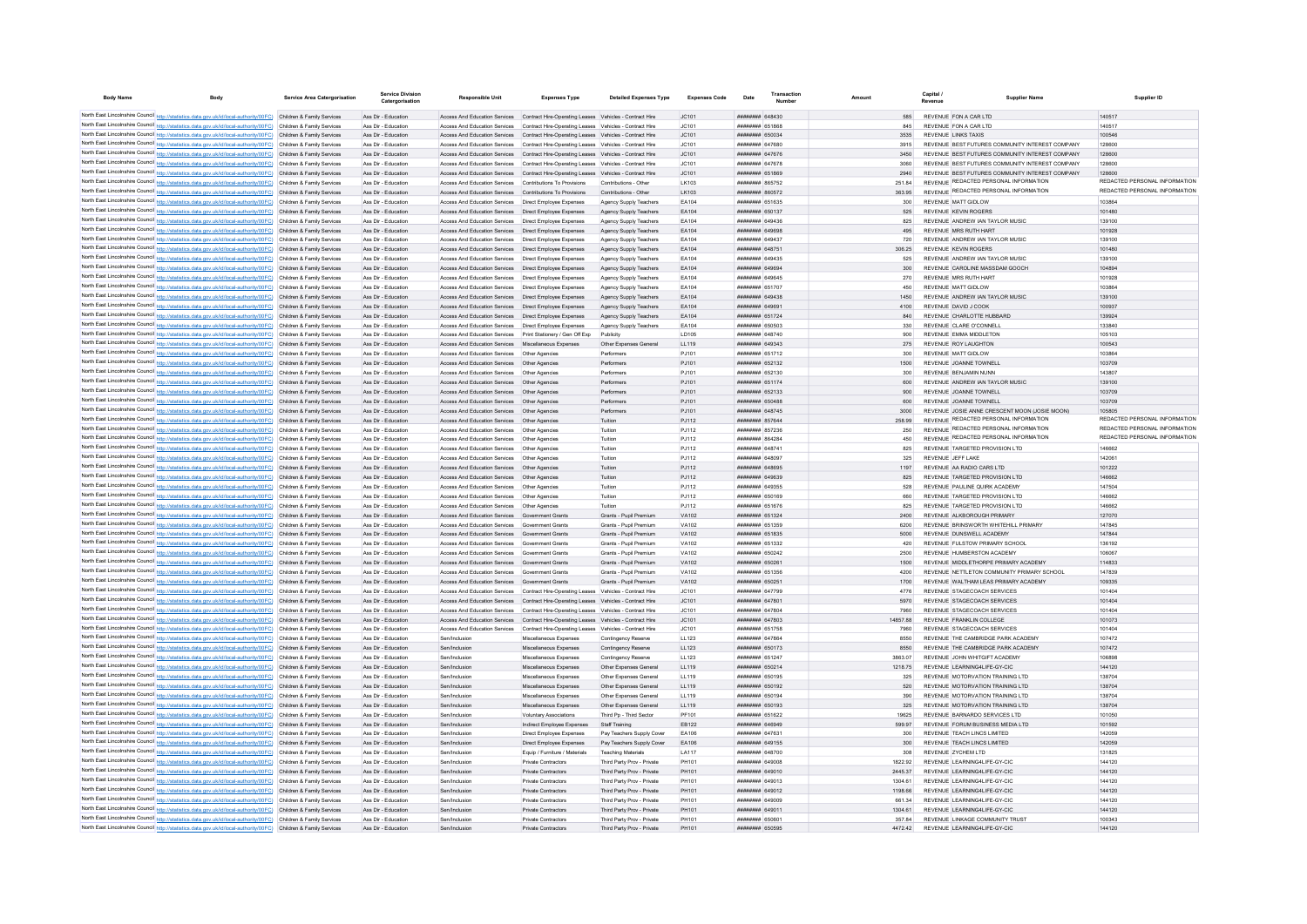| <b>Body Name</b> | <b>Body</b>                                                                                                                                                                                                                            | Service Area Catergorisation | <b>Service Division</b><br>Catergorisation | Responsible Unit               | <b>Expenses Type</b>                                       | <b>Detailed Expenses Type</b>                                | <b>Expenses Code</b> | Date                                     | Transaction | Amount             | Capital<br><b>Supplier Name</b>                                                | Supplier ID                                                    |
|------------------|----------------------------------------------------------------------------------------------------------------------------------------------------------------------------------------------------------------------------------------|------------------------------|--------------------------------------------|--------------------------------|------------------------------------------------------------|--------------------------------------------------------------|----------------------|------------------------------------------|-------------|--------------------|--------------------------------------------------------------------------------|----------------------------------------------------------------|
|                  | North East Lincolnshire Council http://statistics.data.gov.uk/id/local-authority/00FC) Children & Family Services                                                                                                                      |                              | Ass Dir - Education                        | Sen/Inclusion                  | Private Contractors                                        | Third Party Prov - Private                                   | PH101                | ######## 650592                          |             | 244537             | REVENUE I FARNING4LIFE-GY-CIC                                                  | 144120                                                         |
|                  | North East Lincolnshire Council http://statistics.data.gov.uk/id/local-authority/00FC) Children & Family Services                                                                                                                      |                              | Ass Dir - Education                        | Sen/Inclusion                  | Private Contractors                                        | Third Party Prov - Private                                   | PH101                | ######## 650596                          |             | 1304.61            | REVENUE LEARNING4LIFE-GY-CIC                                                   | 144120                                                         |
|                  | North East Lincolnshire Council http://statistics.data.gov.uk/id/local-authority/00FC) Children & Family Services                                                                                                                      |                              | Ass Dir - Education                        | Sen/Inclusion                  | <b>Private Contractors</b>                                 | Third Party Prov - Private                                   | PH101                | ####### 650593                           |             | 1198.66            | REVENUE LEARNING4LIFE-GY-CIC                                                   | 144120                                                         |
|                  | North East Lincolnshire Council http://statistics.data.gov.uk/id/local-authority/00FC) Children & Family Services                                                                                                                      |                              | Ass Dir - Education                        | Sen/Inclusion                  | Private Contractors                                        | Third Party Prov - Private                                   | PH101                | 650600 HBHHHHH                           |             | 2328.3             | REVENUE LEARNING4LIFE-GY-CIC                                                   | 144120                                                         |
|                  | North East Lincolnshire Council http://statistics.data.gov.uk/id/local-authority/00FC) Children & Family Services                                                                                                                      |                              | Ass Dir - Education                        | Sen/Inclusion                  | Private Contractors                                        | Third Party Prov - Private                                   | PH101                | ######## 650591                          |             | 661.34             | REVENUE LEARNING4LIFE-GY-CIC                                                   | 144120                                                         |
|                  | North East Lincolnshire Council http://statistics.data.gov.uk/id/local-authority/00FC) Children & Family Services                                                                                                                      |                              | Ass Dir - Education                        | Sen/Inclusion                  | Private Contractors                                        | Third Party Prov - Private                                   | PH101                | ######## 650594                          |             | 1304.61            | REVENUE LEARNING4LIFE-GY-CIC                                                   | 144120                                                         |
|                  | North East Lincolnshire Council http://statistics.data.gov.uk/id/local-authority/00FC) Children & Family Services                                                                                                                      |                              | Ass Dir - Education                        | Sen/Inclusion                  | Private Contractors                                        | Third Party Prov - Private                                   | PH101                | ######## 650589                          |             | 1822.92            | REVENUE LEARNING4LIFE-GY-CIC                                                   | 144120                                                         |
|                  | North East Lincolnshire Council http://statistics.data.gov.uk/id/local-authority/00FC) Children & Family Services<br>North East Lincolnshire Council http://statistics.data.gov.uk/id/local-authority/00FC) Children & Family Services |                              | Ass Dir - Education                        | Sen/Inclusion                  | Private Contractors                                        | Third Party Prov - Private                                   | PH101                | ######## 650574                          |             | 2127               | REVENUE DONCASTER DEAF TRUST                                                   | 101268                                                         |
|                  | North East Lincolnshire Council http://statistics.data.gov.uk/id/local-authority/00FC) Children & Family Services                                                                                                                      |                              | Ass Dir - Education<br>Ass Dir - Education | Sen/Inclusion<br>Sen/Inclusion | Miscellaneous Expenses<br>Miscellaneous Expenses           | Contingency Reserve<br>Contingency Reserve                   | LL123<br>LL123       | ####### 647872<br>######## 650181        |             | 1392<br>1392       | REVENUE PHOENIX PARK ACADEMY<br>REVENUE PHOENIX PARK ACADEMY                   | 126685<br>126685                                               |
|                  | North East Lincolnshire Council http://statistics.data.gov.uk/id/local-authority/00FC) Children & Family Services                                                                                                                      |                              | Ass Dir - Education                        | Sen/Inclusion                  | Miscellaneous Expenses                                     | Contingency Reserve                                          | 11123                | <b><i>BRENHHHH 647874</i></b>            |             | 16700              | REVENUE PHOENIX PARK ACADEMY                                                   | 126685                                                         |
|                  | North East Lincolnshire Council http://statistics.data.gov.uk/id/local-authority/00FC) Children & Family Services                                                                                                                      |                              | Ass Dir - Education                        | Sen/Inclusion                  | Miscellaneous Expenses                                     | Contingency Reserve                                          | LL123                | ######## 650183                          |             | 16700              | REVENUE PHOENIX PARK ACADEMY                                                   | 126685                                                         |
|                  | North East Lincolnshire Council http://statistics.data.gov.uk/id/local-authority/00FC) Children & Family Services                                                                                                                      |                              | Ass Dir - Education                        | Sen/Inclusion                  | Miscellaneous Expenses                                     | Contingency Reserve                                          | LL123                | ######## 647873                          |             | 47317              | REVENUE PHOENIX PARK ACADEMY                                                   | 126685                                                         |
|                  | North East Lincolnshire Council http://statistics.data.gov.uk/id/local-authority/00FC) Children & Family Services                                                                                                                      |                              | Ass Dir - Education                        | Sen/Inclusion                  | Miscellaneous Expenses                                     | Contingency Reserve                                          | LL123                | ######## 650182                          |             | 47317              | REVENUE PHOENIX PARK ACADEMY                                                   | 126685                                                         |
|                  | North East Lincolnshire Council http://statistics.data.gov.uk/id/local-authority/00FC) Children & Family Services                                                                                                                      |                              | Ass Dir - Education                        | Sen/Inclusion                  | Miscellaneous Expenses                                     | Contingency Reserve                                          | LL123                | <b>пппппппп</b> 647875                   |             | 27833              | REVENUE SEVENHILLS ACADEMY                                                     | 128660                                                         |
|                  | North East Lincolnshire Council http://statistics.data.gov.uk/id/local-authority/00FC) Children & Family Services                                                                                                                      |                              | Ass Dir - Education                        | Sen/Inclusion                  | Miscellaneous Expenses                                     | Contingency Reserve                                          | LL123                | <b>ПЕПЕННИН</b> 650184                   |             | 27833              | REVENUE SEVENHILLS ACADEMY                                                     | 128660                                                         |
|                  | North East Lincolnshire Council http://statistics.data.gov.uk/id/local-authority/00FC) Children & Family Services                                                                                                                      |                              | Ass Dir - Education                        | Sen/Inclusion                  | Miscellaneous Expenses                                     | Contingency Reserve                                          | LL123                | <b>ПЕПЕЦИИ 647876</b>                    |             | 27833              | REVENUE SEVENHILLS ACADEMY                                                     | 128660                                                         |
|                  | North East Lincolnshire Council http://statistics.data.gov.uk/id/local-authority/00FC) Children & Family Services                                                                                                                      |                              | Ass Dir - Education                        | Sen/Inclusion                  | Miscellaneous Expenses                                     | Contingency Reserve                                          | LL123                | ######## 650185                          |             | 27833              | REVENUE SEVENHILLS ACADEMY                                                     | 128660                                                         |
|                  | North East Lincolnshire Council http://statistics.data.gov.uk/id/local-authority/00FC) Children & Family Services                                                                                                                      |                              | Ass Dir - Education                        | Sen/Inclusion                  | Contributions To Provisions                                | Contributions - Other                                        | LK103                | <b><i>BREEZER 647865</i></b>             |             | 1700               | REVENUE THE CAMBRIDGE PARK ACADEMY                                             | 107472                                                         |
|                  | North East Lincolnshire Council http://statistics.data.gov.uk/id/local-authority/00FC) Children & Family Services<br>North East Lincolnshire Council http://statistics.data.gov.uk/id/local-authority/00FC) Children & Family Services |                              | Ass Dir - Education<br>Ass Dir - Education | Sen/Inclusion<br>Sen/Inclusion | Contributions To Provisions<br>Contributions To Provisions | Contributions - Other<br>Contributions - Third Sector        | LK103<br>LK102       | ######## 650174<br>######## 861046       |             | 1700<br>526.63     | REVENUE THE CAMBRIDGE PARK ACADEMY<br>REVENUE REDACTED PERSONAL INFORMATION    | 107472<br>REDACTED PERSONAL INFORMATION                        |
|                  | North East Lincolnshire Council http://statistics.data.gov.uk/id/local-authority/00FC) Children & Family Services                                                                                                                      |                              | Ass Dir - Education                        | Sen/Inclusion                  | Contributions To Provisions                                | Contributions - Third Sector                                 | LK102                | ######## 861091                          |             | 280                | REVENUE REDACTED PERSONAL INFORMATION                                          | REDACTED PERSONAL INFORMATION                                  |
|                  | North East Lincolnshire Council http://statistics.data.gov.uk/id/local-authority/00FC) Children & Family Services                                                                                                                      |                              | Ass Dir - Education                        | Sen/Inclusion                  | Contributions To Provisions                                | Contributions - Third Sector                                 | LK102                | ######## 870149                          |             | 280                | REVENUE REDACTED PERSONAL INFORMATION                                          | REDACTED PERSONAL INFORMATION                                  |
|                  | North East Lincolnshire Council http://statistics.data.gov.uk/id/local-authority/00FC) Children & Family Services                                                                                                                      |                              | Ass Dir - Education                        | Sen/Inclusion                  | Contributions To Provisions                                | Contributions - Third Sector                                 | LK102                | ######## 870106                          |             | 526.63             | REVENUE REDACTED PERSONAL INFORMATION                                          | REDACTED PERSONAL INFORMATION                                  |
|                  | North East Lincolnshire Council http://statistics.data.gov.uk/id/local-authority/00FC) Children & Family Services                                                                                                                      |                              | Ass Dir - Education                        | Sen/Inclusion                  | Contributions To Provisions                                | Contributions - Third Sector                                 | LK102                | ######## 647580                          |             | 870                | REVENUE ECLIPSE GYMNASTICS CENTRE                                              | 145970                                                         |
|                  | North East Lincolnshire Council http://statistics.data.gov.uk/id/local-authority/00FC) Children & Family Services                                                                                                                      |                              | Ass Dir - Education                        | Sen/Inclusion                  | Contributions To Provisions                                | Contributions - Third Sector                                 | LK102                | ######## 65097                           |             | 1307.45            | REVENUE TEACHING PERSONNEL LTD                                                 | 101305                                                         |
|                  | North East Lincolnshire Council http://statistics.data.gov.uk/id/local-authority/00FC) Children & Family Services                                                                                                                      |                              | Ass Dir - Education                        | Sen/Inclusion                  | Contributions To Provisions                                | Contributions - Third Sector                                 | LK102                | ######## 649007                          |             | 294                | REVENUE COMMUNITY ACCORD                                                       | 106613                                                         |
|                  | North East Lincolnshire Council http://statistics.data.gov.uk/id/local-authority/00FC) Children & Family Services                                                                                                                      |                              | Ass Dir - Education                        | Sen/Inclusio                   | Contributions To Provisions                                | Contributions - Third Sector                                 | LK102                | ####### 649005                           |             | 7360               | REVENUE MACAULAY PRIMARY ACADEMY                                               | 112680                                                         |
|                  | North East Lincolnshire Council http://statistics.data.gov.uk/id/local-authority/00FC) Children & Family Services                                                                                                                      |                              | Ass Dir - Education                        | Sen/Inclusion                  | Contributions To Provisions                                | Contributions - Third Sector                                 | LK102                | <b>HHHHHHH</b> 650459                    |             | 1709.62            | REVENUE ERIN CLARKE                                                            | 145644                                                         |
|                  | North East Lincolnshire Council http://statistics.data.gov.uk/id/local-authority/00FC) Children & Family Services                                                                                                                      |                              | Ass Dir - Education                        | Sen/Inclusion                  | Contributions To Provisions                                | Contributions - Third Sector                                 | I K102               | <b>HHHHHHH 650579</b>                    |             | 7687               | REVENUE HUMBERSTON PARK SPECIAL SCHOOL                                         | 107911                                                         |
|                  | North East Lincolnshire Council http://statistics.data.gov.uk/id/local-authority/00FC) Children & Family Services                                                                                                                      |                              | Ass Dir - Education                        | Sen/Inclusion                  | Contributions To Provisions                                | Contributions - Third Sector                                 | I K102               | <b>пппппппп</b> 650976                   |             | 8333 33            | REVENUE WELL SPRING ACADEMY TRUST                                              | 143489                                                         |
|                  | North East Lincolnshire Council http://statistics.data.gov.uk/id/local-authority/00FC) Children & Family Services                                                                                                                      |                              | Ass Dir - Education                        | Sen/Inclusion                  | Contributions To Provisions                                | Contributions - Third Sector                                 | I K102               | ####### 65058                            |             | 6657.96            | REVENUE ISLE EDUCATION TRUST                                                   | 145178                                                         |
|                  | North East Lincolnshire Council http://statistics.data.gov.uk/id/local-authority/00FC) Children & Family Services                                                                                                                      |                              | Ass Dir - Education                        | Sen/Inclusion                  | Contributions To Provisions                                | Contributions - Third Sector                                 | LK102                | ######## 650978                          |             | 1811.25            | REVENUE TEACHING PERSONNEL LTD                                                 | 101305                                                         |
|                  | North East Lincolnshire Council http://statistics.data.gov.uk/id/local-authority/00FC) Children & Family Services                                                                                                                      |                              | Ass Dir - Education                        | Sen/Inclusion                  | Contributions To Provisions                                | Contributions - Third Sector                                 | LK102                | ######## 650979                          |             | 1559.75            | REVENUE TEACHING PERSONNEL LTD                                                 | 101305                                                         |
|                  | North East Lincolnshire Council http://statistics.data.gov.uk/id/local-authority/00FC) Children & Family Services<br>North East Lincolnshire Council http://statistics.data.gov.uk/id/local-authority/00FC) Children & Family Services |                              | Ass Dir - Education<br>Ass Dir - Education | Sen/Inclusion<br>Sen/Inclusion | Contributions To Provisions<br>Contributions To Provisions | Contributions - Third Sector<br>Contributions - Third Sector | LK102<br>I K102      | <b>НИНИНИН 650462</b><br>######## 651614 |             | 451<br>16666.67    | REVENUE TEACHING PERSONNEL LTD<br>REVENUE WELL SPRING ACADEMY TRUST            | 101305<br>143489                                               |
|                  | North East Lincolnshire Council http://statistics.data.gov.uk/id/local-authority/00FC) Children & Family Services                                                                                                                      |                              | Ass Dir - Education                        | Sen/Inclusion                  | Miscellaneous Expenses                                     | Contingency Reserve                                          | 11 123               | <b><i>BRENHHHH 647866</i></b>            |             | 152934             | REVENUE THE CAMBRIDGE PARK ACADEMY                                             | 107472                                                         |
|                  | North East Lincolnshire Council http://statistics.data.gov.uk/id/local-authority/00FC) Children & Family Services                                                                                                                      |                              | Ass Dir - Education                        | Sen/Inclusion                  | Miscellaneous Expenses                                     | Contingency Reserve                                          | LL123                | <b>########</b> 650175                   |             | 152934             | REVENUE THE CAMBRIDGE PARK ACADEMY                                             | 107472                                                         |
|                  | North East Lincolnshire Council http://statistics.data.gov.uk/id/local-authority/00FC) Children & Family Services                                                                                                                      |                              | Ass Dir - Education                        | Sen/Inclusion                  | Miscellaneous Expenses                                     | Contingency Reserve                                          | LL123                | ######## 647863                          |             | 9533               | REVENUE THE CAMBRIDGE PARK ACADEMY                                             | 107472                                                         |
|                  | North East Lincolnshire Council http://statistics.data.gov.uk/id/local-authority/00FC) Children & Family Services                                                                                                                      |                              | Ass Dir - Education                        | Sen/Inclusio                   | Miscellaneous Expenses                                     | Contingency Reserve                                          | LL123                | ######## 650172                          |             | 9533               | REVENUE THE CAMBRIDGE PARK ACADEMY                                             | 107472                                                         |
|                  | North East Lincolnshire Council http://statistics.data.gov.uk/id/local-authority/00FC) Children & Family Services                                                                                                                      |                              | Ass Dir - Education                        | Sen/Inclusion                  | Miscellaneous Expenses                                     | Contingency Reserve                                          | LL123                | <b>пппппппп</b> 647867                   |             | 9533               | REVENUE HUMBERSTON PARK SPECIAL SCHOOL                                         | 107911                                                         |
|                  | North East Lincolnshire Council http://statistics.data.gov.uk/id/local-authority/00FC) Children & Family Services                                                                                                                      |                              | Ass Dir - Education                        | Sen/Inclusion                  | Miscellaneous Expenses                                     | Contingency Reserve                                          | 11123                | ######## 650176                          |             | 9533               | REVENUE HUMBERSTON PARK SPECIAL SCHOOL                                         | 107911                                                         |
|                  | North East Lincolnshire Council http://statistics.data.gov.uk/id/local-authority/00FC) Children & Family Services                                                                                                                      |                              | Ass Dir - Education                        | Sen/Inclusion                  | Miscellaneous Expenses                                     | Contingency Reserve                                          | 11123                | <b>BREADTHE GATRER</b>                   |             | 120667             | REVENUE HUMBERSTON PARK SPECIAL SCHOOL                                         | 107911                                                         |
|                  | North East Lincolnshire Council http://statistics.data.gov.uk/id/local-authority/00FC) Children & Family Services                                                                                                                      |                              | Ass Dir - Education                        | Sen/Inclusion                  | Miscellaneous Expenses                                     | Contingency Reserve                                          | LL123                | ######## 650177                          |             | 120667             | REVENUE HUMBERSTON PARK SPECIAL SCHOOL                                         | 107911                                                         |
|                  | North East Lincolnshire Council http://statistics.data.gov.uk/id/local-authority/00FC) Children & Family Services                                                                                                                      |                              | Ass Dir - Education                        | Sen/Inclusion                  | Miscellaneous Expenses                                     | Other Expenses General                                       | LL119                | ######## 647870                          |             | 5933               | REVENUE EASTFIELD PRIMARY ACADEMY                                              | 121907                                                         |
|                  | North East Lincolnshire Council http://statistics.data.gov.uk/id/local-authority/00FC) Children & Family Services                                                                                                                      |                              | Ass Dir - Education                        | Sen/Inclusion                  | Miscellaneous Expenses                                     | Other Expenses Genera                                        | LL119                | ######## 650179                          |             | 5933               | REVENUE EASTFIELD PRIMARY ACADEMY                                              | 121907                                                         |
|                  | North East Lincolnshire Council http://statistics.data.gov.uk/id/local-authority/00FC) Children & Family Services<br>North East Lincolnshire Council http://statistics.data.gov.uk/id/local-authority/00FC) Children & Family Services |                              | Ass Dir - Education<br>Ass Dir - Education | Sen/Inclusion<br>Sen/Inclusion | Miscellaneous Expenses<br>Miscellaneous Expenses           | Other Expenses General                                       | LL119<br>11119       | ######## 647871<br>######## 650180       |             | 1944.92<br>1944 92 | REVENUE EASTFIELD PRIMARY ACADEMY<br>REVENUE FASTEIELD PRIMARY ACADEMY         | 121907<br>121907                                               |
|                  | North East Lincolnshire Council http://statistics.data.gov.uk/id/local-authority/00FC) Children & Family Services                                                                                                                      |                              | Ass Dir - Education                        | Sen/Inclusion                  | Miscellaneous Expenses                                     | Other Expenses General<br>Other Expenses General             | LL119                | ######## 647869                          |             | 8900               | REVENUE EASTFIELD PRIMARY ACADEMY                                              | 121907                                                         |
|                  | North East Lincolnshire Council http://statistics.data.gov.uk/id/local-authority/00FC) Children & Family Services                                                                                                                      |                              | Ass Dir - Education                        | Sen/Inclusion                  | Miscellaneous Expenses                                     | Other Expenses General                                       | LL119                | ######## 650178                          |             | 8900               | REVENUE EASTFIELD PRIMARY ACADEMY                                              | 121907                                                         |
|                  | North East Lincolnshire Council http://statistics.data.gov.uk/id/local-authority/00FC) Children & Family Services                                                                                                                      |                              | Ass Dir - Education                        | Sen/Inclusion                  | Other Local Authorities                                    | Third Pp - Other Local Auth                                  | PC101                | ######## 651546                          |             | $-660$             | REVENUE REDACTED PERSONAL INFORMATION                                          | REDACTED PERSONAL INFORMATION                                  |
|                  | North East Lincolnshire Council http://statistics.data.gov.uk/id/local-authority/00FC) Children & Family Services                                                                                                                      |                              | Ass Dir - Education                        | Sen/Inclusion                  | Other Local Authorities                                    | Third Pp - Other Local Auth                                  | PC101                | ######## 651219                          |             | 5729               | REVENUE REDACTED PERSONAL INFORMATION                                          | REDACTED PERSONAL INFORMATION                                  |
|                  | North East Lincolnshire Council http://statistics.data.gov.uk/id/local-authority/00FC) Children & Family Services                                                                                                                      |                              | Ass Dir - Education                        | Sen/Inclusion                  | Other Local Authorities                                    | Third Pp - Other Local Auth                                  | PC101                | ######## 651220                          |             | 8321.25            | REVENUE REDACTED PERSONAL INFORMATION                                          | REDACTED PERSONAL INFORMATION                                  |
|                  | North East Lincolnshire Council http://statistics.data.gov.uk/id/local-authority/00FC) Children & Family Services                                                                                                                      |                              | Ass Dir - Education                        | Sen/Inclusion                  | Other Local Authorities                                    | Third Pp - Other Local Auth                                  | PC101                | <b>ППИНИНИ 651223</b>                    |             | 5216.9             | REVENUE REDACTED PERSONAL INFORMATION                                          | REDACTED PERSONAL INFORMATION                                  |
|                  | North East Lincolnshire Council http://statistics.data.gov.uk/id/local-authority/00FC) Children & Family Services                                                                                                                      |                              | Ass Dir - Education                        | Sen/Inclusion                  | Other Local Authorities                                    | Third Po - Other Local Auth                                  | PC101                | ####### 648247                           |             | 57230              | REVENUE REDACTED PERSONAL INFORMATION                                          | REDACTED PERSONAL INFORMATION                                  |
|                  | North East Lincolnshire Council http://statistics.data.gov.uk/id/local-authority/00FC) Children & Family Services                                                                                                                      |                              | Ass Dir - Education                        | Sen/Inclusion                  | Other Local Authorities                                    | Third Pp - Other Local Auth                                  | PC101                | ######## 647835                          |             | 250                | REVENUE REDACTED PERSONAL INFORMATION                                          | REDACTED PERSONAL INFORMATION                                  |
|                  | North East Lincolnshire Council http://statistics.data.gov.uk/id/local-authority/00FC) Children & Family Services                                                                                                                      |                              | Ass Dir - Education                        | Sen/Inclusion                  | Other Local Authorities                                    | Third Po - Other Local Auth                                  | PC101                | ######## 647836                          |             | 582.86             | REVENUE REDACTED PERSONAL INFORMATION                                          | REDACTED PERSONAL INFORMATION                                  |
|                  | North East Lincolnshire Council http://statistics.data.gov.uk/id/local-authority/00FC) Children & Family Services                                                                                                                      |                              | Ass Dir - Education                        | Sen/Inclusion                  | Other Local Authorities                                    | Third Pp - Other Local Auth                                  | PC101                | ######## 647846                          |             | 1189.29            | REVENUE REDACTED PERSONAL INFORMATION                                          | REDACTED PERSONAL INFORMATION                                  |
|                  | North East Lincolnshire Council http://statistics.data.gov.uk/id/local-authority/00FC) Children & Family Services                                                                                                                      |                              | Ass Dir - Education                        | Sen/Inclusion                  | Other Local Authorities                                    | Third Pp - Other Local Auth                                  | PC101                | ######## 65045                           |             | 203703.73          | REVENUE REDACTED PERSONAL INFORMATION                                          | REDACTED PERSONAL INFORMATION                                  |
|                  | North East Lincolnshire Council http://statistics.data.gov.uk/id/local-authority/00FC) Children & Family Services                                                                                                                      |                              | Ass Dir - Education                        | Sen/Inclusion                  | Other Local Authorities                                    | Third Pp - Other Local Auth                                  | PC101                | ######## 650461                          |             | 5729               | REVENUE REDACTED PERSONAL INFORMATION                                          | REDACTED PERSONAL INFORMATION                                  |
|                  | North East Lincolnshire Council http://statistics.data.gov.uk/id/local-authority/00FC) Children & Family Services                                                                                                                      |                              | Ass Dir - Education                        | Sen/Inclusion                  | Other Local Authorities                                    | Third Pp - Other Local Auth                                  | PC101                | ######## 650984                          |             | 5729               | REVENUE REDACTED PERSONAL INFORMATION                                          | REDACTED PERSONAL INFORMATION                                  |
|                  | North East Lincolnshire Council http://statistics.data.gov.uk/id/local-authority/00FC) Children & Family Services<br>North East Lincolnshire Council http://statistics.data.gov.uk/id/local-authority/00FC) Children & Family Services |                              | Ass Dir - Education<br>Ass Dir - Education | Sen/Inclusion<br>Sen/Inclusion | Other Local Authorities<br>Other Local Authorities         | Third Po - Other Local Auth<br>Third Po - Other Local Auth   | PC101<br>PC101       | ######## 650986<br>######## 650456       |             | 13320<br>42774.69  | REVENUE REDACTED PERSONAL INFORMATION<br>REVENUE REDACTED PERSONAL INFORMATION | REDACTED PERSONAL INFORMATION<br>REDACTED PERSONAL INFORMATION |
|                  | North East Lincolnshire Council http://statistics.data.gov.uk/id/local-authority/00FC) Children & Family Services                                                                                                                      |                              | Ass Dir - Education                        | Sen/Inclusion                  | Other Local Authorities                                    | Third Pp - Other Local Auth                                  | PC101                | ######## 650460                          |             | 30341.25           | REVENUE REDACTED PERSONAL INFORMATION                                          | REDACTED PERSONAL INFORMATION                                  |
|                  | North East Lincolnshire Council http://statistics.data.gov.uk/id/local-authority/00FC) Children & Family Services                                                                                                                      |                              | Ass Dir - Education                        | Sen/Inclusio                   | Other Local Authoritie                                     | Third Pp - Other Local Auth                                  | PC101                | ####### 650464                           |             | 10833.55           | REVENUE REDACTED PERSONAL INFORMATION                                          | REDACTED PERSONAL INFORMATION                                  |
|                  | North East Lincolnshire Council http://statistics.data.gov.uk/id/local-authority/00FC) Children & Family Services                                                                                                                      |                              | Ass Dir - Education                        | Sen/Inclusion                  | Other Local Authorities                                    | Third Pp - Other Local Auth                                  | PC101                | <b><i>HHHHHHH 650570</i></b>             |             | 4666.2             | REVENUE REDACTED PERSONAL INFORMATION                                          | REDACTED PERSONAL INFORMATION                                  |
|                  | North East Lincolnshire Council http://statistics.data.gov.uk/id/local-authority/00FC) Children & Family Services                                                                                                                      |                              | Ass Dir - Education                        | Sen/Inclusion                  | Other Local Authorities                                    | Third Pn - Other Local Auth                                  | PC101                | ######## 650291                          |             | 4830               | REVENUE REDACTED PERSONAL INFORMATION                                          | REDACTED PERSONAL INFORMATION                                  |
|                  | North East Lincolnshire Council http://statistics.data.gov.uk/id/local-authority/00FC) Children & Family Services                                                                                                                      |                              | Ass Dir - Education                        | Sen/Inclusion                  | Other Local Authorities                                    | Third Pn - Other Local Auth                                  | PC101                | <b>BREEZER 650449</b>                    |             | 4991               | REVENUE REDACTED PERSONAL INFORMATION                                          | REDACTED PERSONAL INFORMATION                                  |
|                  | North East Lincolnshire Council http://statistics.data.gov.uk/id/local-authority/00FC) Children & Family Services                                                                                                                      |                              | Ass Dir - Education                        | Sen/Inclusion                  | Other Local Authorities                                    | Third Pp - Other Local Auth                                  | PC101                | ######## 650565                          |             | 3968               | REVENUE REDACTED PERSONAL INFORMATION                                          | REDACTED PERSONAL INFORMATION                                  |
|                  | North East Lincolnshire Council http://statistics.data.gov.uk/id/local-authority/00FC) Children & Family Services                                                                                                                      |                              | Ass Dir - Education                        | Sen/Inclusion                  | Other Local Authorities                                    | Third Pp - Other Local Auth                                  | PC101                | ######## 650226                          |             | 3840               | REVENUE REDACTED PERSONAL INFORMATION                                          | REDACTED PERSONAL INFORMATION                                  |
|                  | North East Lincolnshire Council http://statistics.data.gov.uk/id/local-authority/00FC) Children & Family Services                                                                                                                      |                              | Ass Dir - Education                        | Sen/Inclusion                  | Other Local Authorities                                    | Third Pp - Other Local Auth                                  | PC101                | ######## 650980                          |             | 6000               | REVENUE REDACTED PERSONAL INFORMATION                                          | REDACTED PERSONAL INFORMATION                                  |
|                  | North East Lincolnshire Council http://statistics.data.gov.uk/id/local-authority/00FC) Children & Family Services                                                                                                                      |                              | Ass Dir - Education                        | Sen/Inclusion                  | Other Local Authorities                                    | Third Pp - Other Local Auth                                  | PC101                | ######## 650572                          |             | 13785.6            | REVENUE REDACTED PERSONAL INFORMATION                                          | REDACTED PERSONAL INFORMATION                                  |
|                  | North East Lincolnshire Council http://statistics.data.gov.uk/id/local-authority/00FC) Children & Family Services                                                                                                                      |                              | Ass Dir - Education                        | Sen/Inclusion                  | Other Local Authorities                                    | Third Pp - Other Local Auth                                  | PC101                | ######## 650453                          |             | 66950              | REVENUE REDACTED PERSONAL INFORMATION                                          | REDACTED PERSONAL INFORMATION                                  |
|                  | North East Lincolnshire Council http://statistics.data.gov.uk/id/local-authority/00FC) Children & Family Services                                                                                                                      |                              | Ass Dir - Education                        | Sen/Inclusion                  | Other Local Authorities                                    | Third Pp - Other Local Auth                                  | PC101                | ######## 651602                          |             | 20904              | REVENUE REDACTED PERSONAL INFORMATION                                          | REDACTED PERSONAL INFORMATION                                  |
|                  | North East Lincolnshire Council http://statistics.data.gov.uk/id/local-authority/00FC) Children & Family Services                                                                                                                      |                              | Ass Dir - Education                        | Sen/Inclusion                  | Other Local Authorities                                    | Third Pp - Other Local Auth                                  | PC101                | <b>####### 651603</b>                    |             | 20904              | REVENUE REDACTED PERSONAL INFORMATION                                          | REDACTED PERSONAL INFORMATION                                  |
|                  | North East Lincolnshire Council http://statistics.data.gov.uk/id/local-authority/00FC) Children & Family Services                                                                                                                      |                              | Ass Dir - Education                        | Sen/Inclusio                   | Other Local Authoritie                                     | Third Pp - Other Local Auth                                  | PC101                | <b>####### 651860</b>                    |             | 348.65             | REVENUE REDACTED PERSONAL INFORMATION                                          | REDACTED PERSONAL INFORMATION                                  |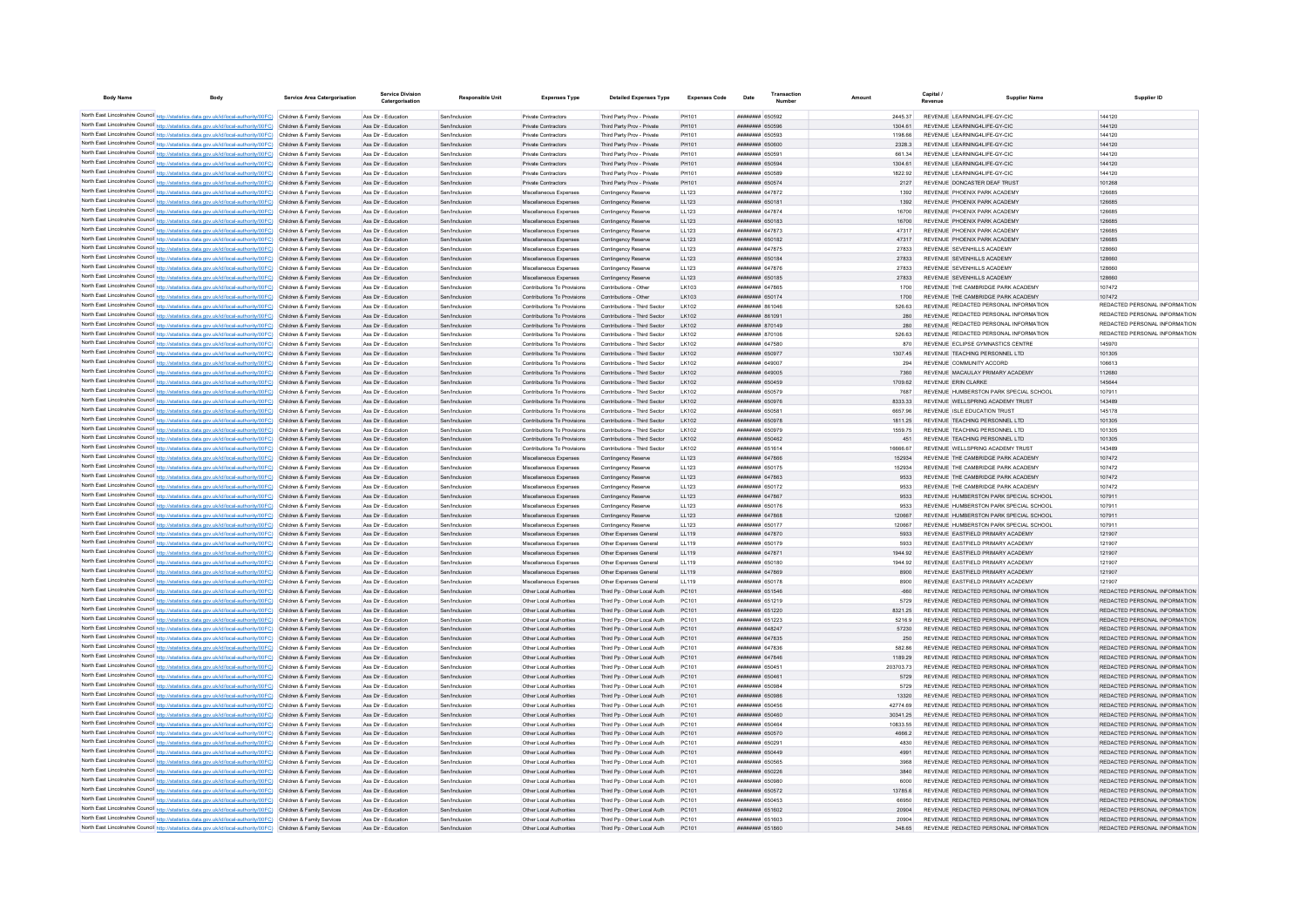| <b>Body Name</b><br>Body                                                                                                                                                                                                               | Service Area Catergorisation | Service Divisio<br>Catergorisation         | <b>Responsible Unit</b>                  | <b>Expenses Type</b>                                       | <b>Detailed Expenses Type</b>                                | <b>Expenses Code</b> | Date                               | Numbe | Amount |                     | Revenue | <b>Supplier Name</b>                                                             | Supplier ID                                                    |
|----------------------------------------------------------------------------------------------------------------------------------------------------------------------------------------------------------------------------------------|------------------------------|--------------------------------------------|------------------------------------------|------------------------------------------------------------|--------------------------------------------------------------|----------------------|------------------------------------|-------|--------|---------------------|---------|----------------------------------------------------------------------------------|----------------------------------------------------------------|
| North East Lincolnshire Council http://statistics.data.gov.uk/id/local-authority/00FC) Children & Family Services                                                                                                                      |                              | Ass Dir - Education                        | Sen/Inclusion                            | Other Local Authorities                                    | Third Pp - Other Local Auth                                  | PC101                | <b>####### 651850</b>              |       |        | 146148.22           |         | REVENUE REDACTED PERSONAL INFORMATION                                            | REDACTED PERSONAL INFORMATION                                  |
| North East Lincolnshire Council http://statistics.data.gov.uk/id/local-authority/00FC) Children & Family Services                                                                                                                      |                              | Ass Dir - Education                        | Sen/Inclusion                            | Other Local Authorities                                    | Third Pp - Other Local Auth                                  | PC101                | ######## 650580                    |       |        | 5759.85             |         | REVENUE REDACTED PERSONAL INFORMATION                                            | REDACTED PERSONAL INFORMATION                                  |
| North East Lincolnshire Council http://statistics.data.gov.uk/id/local-authority/00FC) Children & Family Services                                                                                                                      |                              | Ass Dir - Education                        | Sen/Inclusion                            | Other Local Authorities                                    | Third Pp - Other Local Auth                                  | PC101                | <b>ПЕВЕЦИЕ 649002</b>              |       |        | 4472.4              |         | REVENUE REDACTED PERSONAL INFORMATION                                            | REDACTED PERSONAL INFORMATION                                  |
| North East Lincolnshire Council http://statistics.data.gov.uk/id/local-authority/00FC) Children & Family Services                                                                                                                      |                              | Ass Dir - Education                        | Sen/Inclusion                            | Other Local Authorities                                    | Third Pp - Other Local Auth                                  | PC101                | пппппппп 649004                    |       |        | 1462.5              |         | REVENUE REDACTED PERSONAL INFORMATION                                            | REDACTED PERSONAL INFORMATION                                  |
| North East Lincolnshire Council http://statistics.data.gov.uk/id/local-authority/00FC) Children & Family Services                                                                                                                      |                              | Ass Dir - Education                        | Sen/Inclusion                            | Other Local Authorities                                    | Third Po - Other Local Auth                                  | PC101                | ######## 649003                    |       |        | 1462.5              |         | REVENUE REDACTED PERSONAL INFORMATION                                            | REDACTED PERSONAL INFORMATION                                  |
| North East Lincolnshire Council http://statistics.data.gov.uk/id/local-authority/00FC) Children & Family Services                                                                                                                      |                              | Ass Dir - Education                        | Sen/Inclusion                            | Other Local Authorities                                    | Third Pp - Other Local Auth                                  | PC101                | ######## 649006                    |       |        | 1462.5              |         | REVENUE REDACTED PERSONAL INFORMATION                                            | REDACTED PERSONAL INFORMATION                                  |
| North East Lincolnshire Council http://statistics.data.gov.uk/id/local-authority/00FC) Children & Family Services<br>North East Lincolnshire Council http://statistics.data.gov.uk/id/local-authority/00FC) Children & Family Services |                              | Ass Dir - Education<br>Ass Dir - Education | Sen/Inclusion<br>Sen/Inclusion           | Other Local Authorities<br>Other Local Authorities         | Third Po - Other Local Auth<br>Third Pp - Other Local Auth   | PC101<br>PC101       | ######## 650590<br>######## 650599 |       |        | 4472.4<br>1462.5    |         | REVENUE REDACTED PERSONAL INFORMATION<br>REVENUE REDACTED PERSONAL INFORMATION   | REDACTED PERSONAL INFORMATION<br>REDACTED PERSONAL INFORMATION |
| North East Lincolnshire Council http://statistics.data.gov.uk/id/local-authority/00FC) Children & Family Services                                                                                                                      |                              | Ass Dir - Education                        | Sen/Inclusion                            | Other Local Authorities                                    | Third Pp - Other Local Auth                                  | PC101                | ######## 650597                    |       |        | 1462.5              |         | REVENUE REDACTED PERSONAL INFORMATION                                            | REDACTED PERSONAL INFORMATION                                  |
| North East Lincolnshire Council http://statistics.data.gov.uk/id/local-authority/00FC) Children & Family Services                                                                                                                      |                              | Ass Dir - Education                        | Sen/Inclusion                            | Other Local Authorities                                    | Third Pp - Other Local Auth                                  | PC101                | ######## 650598                    |       |        | 1462.5              |         | REVENUE REDACTED PERSONAL INFORMATION                                            | REDACTED PERSONAL INFORMATION                                  |
| North East Lincolnshire Council http://statistics.data.gov.uk/id/local-authority/00FC) Children & Family Services                                                                                                                      |                              | Ass Dir - Education                        | Sen/Inclusion                            | Other Local Authorities                                    | Third Pn - Other Local Auth                                  | PC101                | ######## 650575                    |       |        | 900                 |         | REVENUE REDACTED PERSONAL INFORMATION                                            | REDACTED PERSONAL INFORMATION                                  |
| North East Lincolnshire Council http://statistics.data.gov.uk/id/local-authority/00FC) Children & Family Services                                                                                                                      |                              | Ass Dir - Education                        | Sen/Inclusion                            | Other Local Authorities                                    | Third Pp - Other Local Auth                                  | PC101                | <b>HHHHHHH 650588</b>              |       |        | 7100                |         | REVENUE REDACTED PERSONAL INFORMATION                                            | REDACTED PERSONAL INFORMATION                                  |
| North East Lincolnshire Council http://statistics.data.gov.uk/id/local-authority/00FC) Children & Family Services                                                                                                                      |                              | Ass Dir - Education                        | School Improvement                       | Contributions To Provisions                                | Contributions - Other                                        | I K103               | пппппппп 648317                    |       |        | 1845                |         | REVENUE THE CHILDRENS HOUSE                                                      | 101141                                                         |
| North East Lincolnshire Council http://statistics.data.gov.uk/id/local-authority/00FC) Children & Family Services                                                                                                                      |                              | Ass Dir - Education                        | School Improvement                       | Contributions To Provisions                                | Contributions - Other                                        | LK103                | <b>####### 648361</b>              |       |        | 615                 |         | REVENUE IMMINGHAM DAY CARE                                                       | 122312                                                         |
| North East Lincolnshire Council http://statistics.data.gov.uk/id/local-authority/00FC) Children & Family Services<br>North East Lincolnshire Council http://statistics.data.gov.uk/id/local-authority/00FC) Children & Family Services |                              | Ass Dir - Education                        | School Improvement                       | Contributions To Provisions<br>Contributions To Provisions | Contributions - Other                                        | LK103                | пппппппп 648343<br>ппиннин сляза-  |       |        | 1230                |         | REVENUE LITTLE BLOSSOMS DAY NURSERY<br>REVENUE   ISLE MARSDEN CHILDCARE LIMITED  | 111058<br>110493                                               |
| North East Lincolnshire Council http://statistics.data.gov.uk/id/local-authority/00FC) Children & Family Services                                                                                                                      |                              | Ass Dir - Education<br>Ass Dir - Education | School Improvement<br>School Improvement | Contributions To Provisions                                | Contributions - Other<br>Contributions - Other               | LK103<br>I K103      | <b>ПЛИНИНИ 648389</b>              |       |        | 1230<br>615         |         | REVENUE LITTLE OAKS DAY NURSERY                                                  | 144718                                                         |
| North East Lincolnshire Council http://statistics.data.gov.uk/id/local-authority/00FC) Children & Family Services                                                                                                                      |                              | Ass Dir - Education                        | School Improvement                       | Contributions To Provisions                                | Contributions - Other                                        | LK103                | <b>пппппппп</b> 648377             |       |        | 615                 |         | REVENUE LITTLECOATES PRIMARY ACADEMY                                             | 134261                                                         |
| North East Lincolnshire Council http://statistics.data.gov.uk/id/local-authority/00FC) Children & Family Services                                                                                                                      |                              | Ass Dir - Education                        | School Improvement                       | Contributions To Provisions                                | Contributions - Other                                        | LK103                | ######## 648325                    |       |        | 1845                |         | REVENUE PRECIOUS TIMES CHILDCARE SERVICES                                        | 101420                                                         |
| North East Lincolnshire Council http://statistics.data.gov.uk/id/local-authority/00FC) Children & Family Services                                                                                                                      |                              | Ass Dir - Education                        | School Improvement                       | Contributions To Provisions                                | Contributions - Other                                        | LK103                | ######## 648336                    |       |        | 615                 |         | REVENUE WALTHAM LEAS PRE-SCHOOL                                                  | 108236                                                         |
| North East Lincolnshire Council http://statistics.data.gov.uk/id/local-authority/00FC) Children & Family Services                                                                                                                      |                              | Ass Dir - Education                        | School Improvement                       | Other Agencies                                             | Nursery Educ Fund - Standard                                 | PJ139                | ######## 648345                    |       |        | 438.9               |         | REVENUE EDWARD HENEAGE PRIMARY (ACADEMY)                                         | 111742                                                         |
| North East Lincolnshire Council http://statistics.data.gov.uk/id/local-authority/00FC) Children & Family Services                                                                                                                      |                              | Ass Dir - Education                        | School Improvement                       | Other Agencies                                             | Nursery Educ Fund - Standard                                 | PJ139                | ####### 648373                     |       |        | 734.4               |         | REVENUE HUMBERSTON CLOVERFIELDS ACADEMY NURSERY                                  | 132178                                                         |
| North East Lincolnshire Council http://statistics.data.gov.uk/id/local-authority/00FC) Children & Family Services                                                                                                                      |                              | Ass Dir - Education                        | School Improvement                       | Other Agencies                                             | Nursery Educ Fund - Standard                                 | PJ139                | ######## 648316                    |       |        | 276.6               |         | REVENUE IMMINGHAM DAY NURSERY                                                    | 100998                                                         |
| North East Lincolnshire Council http://statistics.data.gov.uk/id/local-authority/00FC) Children & Family Services                                                                                                                      |                              | Ass Dir - Education                        | School Improvement                       | Other Agencies                                             | Nursery Educ Fund - Standard                                 | P.1139               | ######## 648365                    |       |        | 313.5               |         | REVENUE LEAP AHEAD NURSERY                                                       | 128017                                                         |
| North East Lincolnshire Council http://statistics.data.gov.uk/id/local-authority/00FC) Children & Family Services<br>North East Lincolnshire Council http://statistics.data.gov.uk/id/local-authority/00FC) Children & Family Services |                              | Ass Dir - Education<br>Ass Dir - Education | School Improvement<br>School Improvement | Other Agencies                                             | Nursery Educ Fund - Standard<br>Nursery Educ Fund - Standard | PJ139<br>PJ139       | ######## 648367<br>######## 648349 |       |        | 309.75<br>428.4     |         | REVENUE LEAP AHEAD NURSERY<br>REVENUE TEC PARTNERSHIP - LITTLE STARS DAY NURSERY | 128017<br>114230                                               |
| North East Lincolnshire Council http://statistics.data.gov.uk/id/local-authority/00FC) Children & Family Services                                                                                                                      |                              | Ass Dir - Education                        | School Improvement                       | Other Agencies<br>Other Agencie                            | Nursery Educ Fund - Standard                                 | P.1139               | пппппппп 648340                    |       |        | 557.55              |         | REVENUE LISLE MARSDEN CHILDCARE LIMITED                                          | 110493                                                         |
| North East Lincolnshire Council http://statistics.data.gov.uk/id/local-authority/00FC) Children & Family Services                                                                                                                      |                              | Ass Dir - Education                        | School Improvement                       | Other Agencies                                             | Nursery Educ Fund - Standard                                 | P.1139               | ####### 648386                     |       |        | 419.4               |         | REVENUE MS NATASHA DYKE                                                          | 141560                                                         |
| North East Lincolnshire Council http://statistics.data.gov.uk/id/local-authority/00FC) Children & Family Services                                                                                                                      |                              | Ass Dir - Education                        | School Improvement                       | Other Agencies                                             | Nursery Educ Fund - Standard                                 | P.1139               | <b>BREASH HUMMHUM</b>              |       |        | 2139.96             |         | REVENUE ONLY AROUT KIDS                                                          | 128121                                                         |
| North East Lincolnshire Council http://statistics.data.gov.uk/id/local-authority/00FC) Children & Family Services                                                                                                                      |                              | Ass Dir - Education                        | School Improvement                       | Other Agencies                                             | Nursery Educ Fund - Standard                                 | P.1139               | <b>ППИНИНИН</b> 648326             |       |        | 484.05              |         | REVENUE PRECIOUS TIMES CHILDCARE SERVICES                                        | 101420                                                         |
| North East Lincolnshire Council http://statistics.data.gov.uk/id/local-authority/00FC) Children & Family Services                                                                                                                      |                              | Ass Dir - Education                        | School Improvement                       | Other Anencies                                             | Nursery Educ Fund - Standard                                 | P.1139               | <b><i>BREEZEEE</i></b> 648372      |       |        | 489.6               |         | REVENUE SPRINGFIELD PRIMARY ACADEMY                                              | 131306                                                         |
| North East Lincolnshire Council http://statistics.data.gov.uk/id/local-authority/00FC) Children & Family Services                                                                                                                      |                              | Ass Dir - Education                        | School Improvement                       | Other Agencies                                             | Nursery Educ Fund - Standard                                 | PJ139                | ######## 648339                    |       |        | 501.6               |         | REVENUE ST JOSEPH'S RC PRIMARY ACADEMY                                           | 110066                                                         |
| North East Lincolnshire Council http://statistics.data.gov.uk/id/local-authority/00FC) Children & Family Services                                                                                                                      |                              | Ass Dir - Education                        | School Improvement                       | Other Agencies                                             | Nursery Educ Fund - Standard                                 | PJ139                | ######## 648314                    |       |        | 367.2               |         | REVENUE ST MARTINS PREPARATORY SCHOOL                                            | 100889                                                         |
| North East Lincolnshire Council http://statistics.data.gov.uk/id/local-authority/00FC) Children & Family Services                                                                                                                      |                              | Ass Dir - Education                        | School Improvement                       | Other Agencies                                             | Nursery Educ Fund - Standard                                 | PJ139                | ######## 648319                    |       |        | 250.8               |         | REVENUE ST PETERS CHILDREN CENTRE                                                | 101322                                                         |
| North East Lincolnshire Council http://statistics.data.gov.uk/id/local-authority/00FC) Children & Family Services                                                                                                                      |                              | Ass Dir - Education                        | School Improvement                       | Other Agencies                                             | Nursery Educ Fund - Standard                                 | PJ139                | ######## 648353                    |       |        | 752.4               |         | REVENUE THRUNSCOE PRIMARY AND NURSERY ACADEMY                                    | 118749                                                         |
| North East Lincolnshire Council http://statistics.data.gov.uk/id/local-authority/00FC) Children & Family Services                                                                                                                      |                              | Ass Dir - Education                        | School Improvement                       | Other Agencies                                             | Nursery Educ Fund - Standard                                 | P.1139               | ######## 648337                    |       |        | 1434.72             |         | REVENUE WAI THAM LEAS PRE-SCHOOL                                                 | 108236                                                         |
| North East Lincolnshire Council http://statistics.data.gov.uk/id/local-authority/00FC) Children & Family Services                                                                                                                      |                              | Ass Dir - Education<br>Ass Dir - Education | School Improvement                       | Other Agencies                                             | Nursery Educ Fund - Standard<br>Nursery Educ Fund - Standard | PJ139<br>PJ139       | пппппппп 648362<br>######## 648355 |       |        | 1372.35             |         | REVENUE WELHOLME ACADEMY<br>REVENUE WILLOWS PRIMARY ACADEMY                      | 127227<br>120478                                               |
| North East Lincolnshire Council http://statistics.data.gov.uk/id/local-authority/00FC) Children & Family Services<br>North East Lincolnshire Council http://statistics.data.gov.uk/id/local-authority/00FC) Children & Family Services |                              | Ass Dir - Education                        | School Improvement<br>School Improvement | Other Agencies<br>Other Agencies                           | Nursery Educ Fund - Standard                                 | PJ139                | ####### 648348                     |       |        | 250.8<br>306        |         | REVENUE YARBOROUGH ACADEMY                                                       | 112852                                                         |
| North East Lincolnshire Council http://statistics.data.gov.uk/id/local-authority/00FC) Children & Family Services                                                                                                                      |                              | Ass Dir - Education                        | School Improvement                       | Other Agencies                                             | Nursery Educ Fund - Standard                                 | PJ139                | ######## 650409                    |       |        | 918                 |         | REVENUE MRS ALISON PARKER                                                        | 132521                                                         |
| North East Lincolnshire Council http://statistics.data.gov.uk/id/local-authority/00FC)                                                                                                                                                 | Children & Family Services   | Ass Dir - Education                        | School Improvement                       | Other Agencie                                              | Nursery Educ Fund - Standard                                 | PJ139                | ######## 650382                    |       |        | 624.24              |         | REVENUE ANGELA MAYER                                                             | 125119                                                         |
| North East Lincolnshire Council http://statistics.data.gov.uk/id/local-authority/00FC) Children & Family Services                                                                                                                      |                              | Ass Dir - Education                        | School Improvement                       | Other Agencies                                             | Nursery Educ Fund - Standard                                 | PJ139                | ######## 650424                    |       |        | 367.2               |         | REVENUE MS AMY VERNON                                                            | 141558                                                         |
| North East Lincolnshire Council http://statistics.data.gov.uk/id/local-authority/00FC) Children & Family Services                                                                                                                      |                              | Ass Dir - Education                        | School Improvement                       | Other Agencies                                             | Nursery Educ Fund - Standard                                 | P.1139               | BROZO BREEZE                       |       |        | 557 55              |         | REVENUE MISS AMANDA YOUNG                                                        | 119739                                                         |
| North East Lincolnshire Council http://statistics.data.gov.uk/id/local-authority/00FC) Children & Family Services                                                                                                                      |                              | Ass Dir - Education                        | School Improvement                       | Other Agencies                                             | Nursery Educ Fund - Standard                                 | P.1139               | ######## 650435                    |       |        | 2203.2              |         | REVENUE RAYCH'S RUGRATS CHILDMINDER                                              | 143723                                                         |
| North East Lincolnshire Council http://statistics.data.gov.uk/id/local-authority/00FC) Children & Family Services                                                                                                                      |                              | Ass Dir - Education                        | School Improvement                       | Other Agencies                                             | Nursery Educ Fund - Standard                                 | P.1139               | ######## 650296                    |       |        | 17284.05            |         | REVENUE FOR UNDER FIVES LTD                                                      | 100647                                                         |
| North East Lincolnshire Council http://statistics.data.gov.uk/id/local-authority/00FC) Children & Family Services                                                                                                                      |                              | Ass Dir - Education                        | School Improvement                       | Other Agencies                                             | Nursery Educ Fund - Standard                                 | P.1139               | ######## 650349                    |       |        | 27650.7             |         | REVENUE BURSAR PRIMARY ACADEMY                                                   | 111550                                                         |
| North East Lincolnshire Council http://statistics.data.gov.uk/id/local-authority/00FC) Children & Family Services                                                                                                                      |                              | Ass Dir - Education                        | School Improvement                       | Other Agencies                                             | Nursery Educ Fund - Standard                                 | PJ139                | ######## 650329                    |       |        | 36397.35            |         | REVENUE BUTTERFLIES DAY NURSERY                                                  | 101694                                                         |
| North East Lincolnshire Council http://statistics.data.gov.uk/id/local-authority/00FC) Children & Family Services                                                                                                                      |                              | Ass Dir - Education<br>Ass Dir - Education | School Improvement<br>School Improvement | Other Agencies<br>Other Agencies                           | Nursery Educ Fund - Standard<br>Nursery Educ Fund - Standard | PJ139<br>P.1139      | ######## 650414<br>######## 650383 |       |        | 16364.7<br>203148   |         | REVENUE CAMPDEN KIDS LTD<br>REVENUE CANON PETER HALL CE PRIMARY ACADEMY          | 132975<br>126646                                               |
| North East Lincolnshire Council http://statistics.data.gov.uk/id/local-authority/00FC) Children & Family Services<br>North East Lincolnshire Council http://statistics.data.gov.uk/id/local-authority/00FC) Children & Family Services |                              | Ass Dir - Education                        | School Improvement                       | Other Agencies                                             | Nursery Educ Fund - Standard                                 | P.1139               | ######## 650300                    |       |        | 95931               |         | REVENUE FOR UNDER FIVES ITD                                                      | 100647                                                         |
| North East Lincolnshire Council http://statistics.data.gov.uk/id/local-authority/00FC) Children & Family Services                                                                                                                      |                              | Ass Dir - Education                        | School Improvement                       | Other Agencies                                             | Nursery Educ Fund - Standard                                 | P.1139               | ####### 650312                     |       |        | 34663.68            |         | REVENUE THE CHILDRENS HOUSE                                                      | 101141                                                         |
| North East Lincolnshire Council http://statistics.data.gov.uk/id/local-authority/00FC) Children & Family Services                                                                                                                      |                              | Ass Dir - Education                        | School Improvement                       | Other Agencies                                             | Nursery Educ Fund - Standard                                 | PJ139                | ######## 65043                     |       |        | 1101.6              |         | REVENUE CHRISTIANNA HOCKNEY                                                      | 143657                                                         |
| North East Lincolnshire Council http://statistics.data.gov.uk/id/local-authority/00FC) Children & Family Services                                                                                                                      |                              | Ass Dir - Education                        | School Improvement                       | Other Agencie                                              | Nursery Educ Fund - Standard                                 | PJ139                | ####### 650422                     |       |        | 1101.6              |         | REVENUE CLARE HOLNESS                                                            | 140793                                                         |
| North East Lincolnshire Council http://statistics.data.gov.uk/id/local-authority/00FC) Children & Family Services                                                                                                                      |                              | Ass Dir - Education                        | School Improvement                       | Other Agencies                                             | Nursery Educ Fund - Standard                                 | PJ139                | ######## 650337                    |       |        | 1101.6              |         | REVENUE CATHERINE WALLACE                                                        | 103189                                                         |
| North East Lincolnshire Council http://statistics.data.gov.uk/id/local-authority/00FC) Children & Family Services                                                                                                                      |                              | Ass Dir - Education                        | School Improvement                       | Other Agencies                                             | Nursery Educ Fund - Standard                                 | PJ139                | ######## 650415                    |       |        | 1101.6              |         | REVENUE DEBBIE SPACEY                                                            | 133789                                                         |
| North East Lincolnshire Council http://statistics.data.gov.uk/id/local-authority/00FC) Children & Family Services                                                                                                                      |                              | Ass Dir - Education                        | School Improvement                       | Other Agencies                                             | Nursery Educ Fund - Standard                                 | P.1139               | ######## 650373                    |       |        | 28641.6             |         | REVENUE EASTFIELD PRIMARY ACADEMY                                                | 121907                                                         |
| North East Lincolnshire Council http://statistics.data.gov.uk/id/local-authority/00FC) Children & Family Services                                                                                                                      |                              | Ass Dir - Education                        | School Improvement                       | Other Agencies                                             | Nursery Educ Fund - Standard                                 | PJ139                | ######## 65034                     |       |        | 6058.8              |         | REVENUE EAST RAVENDALE C OF E PRIMARY SCHOOL ACADEMY 109167                      |                                                                |
| North East Lincolnshire Council http://statistics.data.gov.uk/id/local-authority/00FC) Children & Family Services                                                                                                                      |                              | Ass Dir - Education                        | School Improvement                       | Other Agencies                                             | Nursery Educ Fund - Standard                                 | P.1139               | ######## 650350                    |       |        | 14671.8             |         | REVENUE EDWARD HENEAGE PRIMARY (ACADEMY)                                         | 111742                                                         |
| North East Lincolnshire Council http://statistics.data.gov.uk/id/local-authority/00FC) Children & Family Services                                                                                                                      |                              | Ass Dir - Education<br>Ass Dir - Education | School Improvement<br>School Improvement | Other Agencies<br>Other Agencies                           | Nursery Educ Fund - Standard<br>Nursery Educ Fund - Standard | P.1139<br>PJ139      | ######## 650375<br>######## 650404 |       |        | 550.8<br>38936.7    |         | REVENUE ELAINE JOHNSON<br>REVENUE ELLISTON PRIMARY ACADEMY                       | 122216<br>129629                                               |
| North East Lincolnshire Council http://statistics.data.gov.uk/id/local-authority/00FC) Children & Family Services<br>North East Lincolnshire Council http://statistics.data.gov.uk/id/local-authority/00FC) Children & Family Services |                              | Ass Dir - Education                        | School Improvement                       | Other Agencies                                             | Nursery Educ Fund - Standard                                 | PJ139                | ######## 650447                    |       |        | 5508                |         | REVENUE EMILY MUMBY                                                              | 147323                                                         |
| North East Lincolnshire Council http://statistics.data.gov.uk/id/local-authority/00FC) Children & Family Services                                                                                                                      |                              | Ass Dir - Education                        | School Improvement                       | Other Agencies                                             | Nursery Educ Fund - Standard                                 | PJ139                | ######## 650444                    |       |        | 21608.16            |         | REVENUE EXPLOROSITY EDUCATION LTD                                                | 145026                                                         |
| North East Lincolnshire Council http://statistics.data.gov.uk/id/local-authority/00FC) Children & Family Services                                                                                                                      |                              | Ass Dir - Education                        | School Improvement                       | Other Agencies                                             | Nursery Educ Fund - Standard                                 | P.1139               | <b>########</b> 650403             |       |        | 214812              |         | REVENUE FAIRFIELD PRIMARY ACADEMY                                                | 129030                                                         |
| North East Lincolnshire Council http://statistics.data.gov.uk/id/local-authority/00FC) Children & Family Services                                                                                                                      |                              | Ass Dir - Education                        | School Improvement                       | Other Agencies                                             | Nursery Educ Fund - Standard                                 | P.1139               | ######## 650425                    |       |        | 697.68              |         | REVENUE MRS FAY L RENSHAW                                                        | 141559                                                         |
| North East Lincolnshire Council http://statistics.data.gov.uk/id/local-authority/00FC) Children & Family Services                                                                                                                      |                              | Ass Dir - Education                        | School Improvement                       | Other Agencies                                             | Nursery Educ Fund - Standard                                 | P.1139               | ######## 650402                    |       |        | 3950.1              |         | REVENUE FREESTON TOTS PRESCHOOL                                                  | 128592                                                         |
| North East Lincolnshire Council http://statistics.data.gov.uk/id/local-authority/00FC) Children & Family Services                                                                                                                      |                              | Ass Dir - Education                        | School Improvement                       | Other Agencies                                             | Nursery Educ Fund - Standard                                 | PJ139                | ######## 650318                    |       |        | 25957.8             |         | REVENUE FIRST STEPS GRIMSBY LIMITED                                              | 101411                                                         |
| North East Lincolnshire Council http://statistics.data.gov.uk/id/local-authority/00FC)                                                                                                                                                 | Children & Family Services   | Ass Dir - Education                        | School Improvement                       | Other Agencie                                              | Nursery Educ Fund - Standard                                 | PJ139                | <b>########</b> 650385             |       |        | 564.3               |         | REVENUE FIRST STEPS WITH SURE START                                              | 126658                                                         |
| North East Lincolnshire Council http://statistics.data.gov.uk/id/local-authority/00FC) Children & Family Services                                                                                                                      |                              | Ass Dir - Education                        | School Improvement                       | Other Agencies                                             | Nursery Educ Fund - Standard                                 | PJ139                | ######## 650446                    |       |        | 1101.6              |         | REVENUE KEIRA GILBERT                                                            | 146127                                                         |
| North East Lincolnshire Council http://statistics.data.gov.uk/id/local-authority/00FC) Children & Family Services                                                                                                                      |                              | Ass Dir - Education                        | School Improvement                       | Other Agencies                                             | Nursery Educ Fund - Standard                                 | PJ139                | <b>пппппппп</b> 650362             |       |        | 24039.18            |         | REVENUE HUMBERSTON PRE SCHOOL                                                    | 114491                                                         |
| North East Lincolnshire Council http://statistics.data.gov.uk/id/local-authority/00FC) Children & Family Services                                                                                                                      |                              | Ass Dir - Education                        | School Improvement                       | Other Agencies                                             | Nursery Educ Fund - Standard                                 | PJ139                | ######## 650419                    |       |        | 12266.1             |         | REVENUE GREAT COATES PRIMARY ACADEMY                                             | 134467                                                         |
| North East Lincolnshire Council http://statistics.data.gov.uk/id/local-authority/00FC) Children & Family Services<br>North East Lincolnshire Council http://statistics.data.gov.uk/id/local-authority/00FC) Children & Family Services |                              | Ass Dir - Education<br>Ass Dir - Education | School Improvement<br>School Improvement | Other Agencies<br>Other Agencies                           | Nursery Educ Fund - Standard<br>Nursery Educ Fund - Standard | PJ139<br>PJ139       | ######## 650298<br>######## 65031  |       |        | 18727.2<br>22601.16 |         | REVENUE FOR UNDER FIVES LTD<br>REVENUE HEALING VILLAGE NURSERY                   | 100647<br>101096                                               |
| North East Lincolnshire Council http://statistics.data.gov.uk/id/local-authority/00FC) Children & Family Services                                                                                                                      |                              | Ass Dir - Education                        | School Improvement                       | Other Agencie                                              | Nursery Educ Fund - Standard                                 | PJ139                | ######## 650400                    |       |        | 2754                |         | REVENUE ELLIE TOTS CHILDMINDING SERVICES                                         | 128251                                                         |
| North East Lincolnshire Council http://statistics.data.gov.uk/id/local-authority/00FC) Children & Family Services                                                                                                                      |                              | Ass Dir - Education                        | School Improvement                       | Other Agencies                                             | Nursery Educ Fund - Standard                                 |                      | ######## 65032                     |       |        | 6997.32             |         | REVENUE CLEETHORPES CHILDCARE                                                    | 101591                                                         |
| North East Lincolnshire Council http://statistics.data.gov.uk/id/local-authority/00FC) Children & Family Services                                                                                                                      |                              | Ass Dir - Education                        | School Improvement                       | Other Agencies                                             | Nursery Educ Fund - Standard                                 | P 1139               | <b>ПЕВЕННИН</b> 650442             |       |        | 3672                |         | REVENUE HANNAH SMITH                                                             | 144932                                                         |
| North East Lincolnshire Council http://statistics.data.gov.uk/id/local-authority/00FC)                                                                                                                                                 | Children & Family Services   | Ass Dir - Education                        | School Improvement                       | Other Anencies                                             | Nursery Educ Fund - Standard                                 | P.1139               | <b>########</b> 650407             |       |        | 324972              |         | REVENUE HUMBERSTON CLOVERFIELDS ACADEMY NURSERY                                  | 132178                                                         |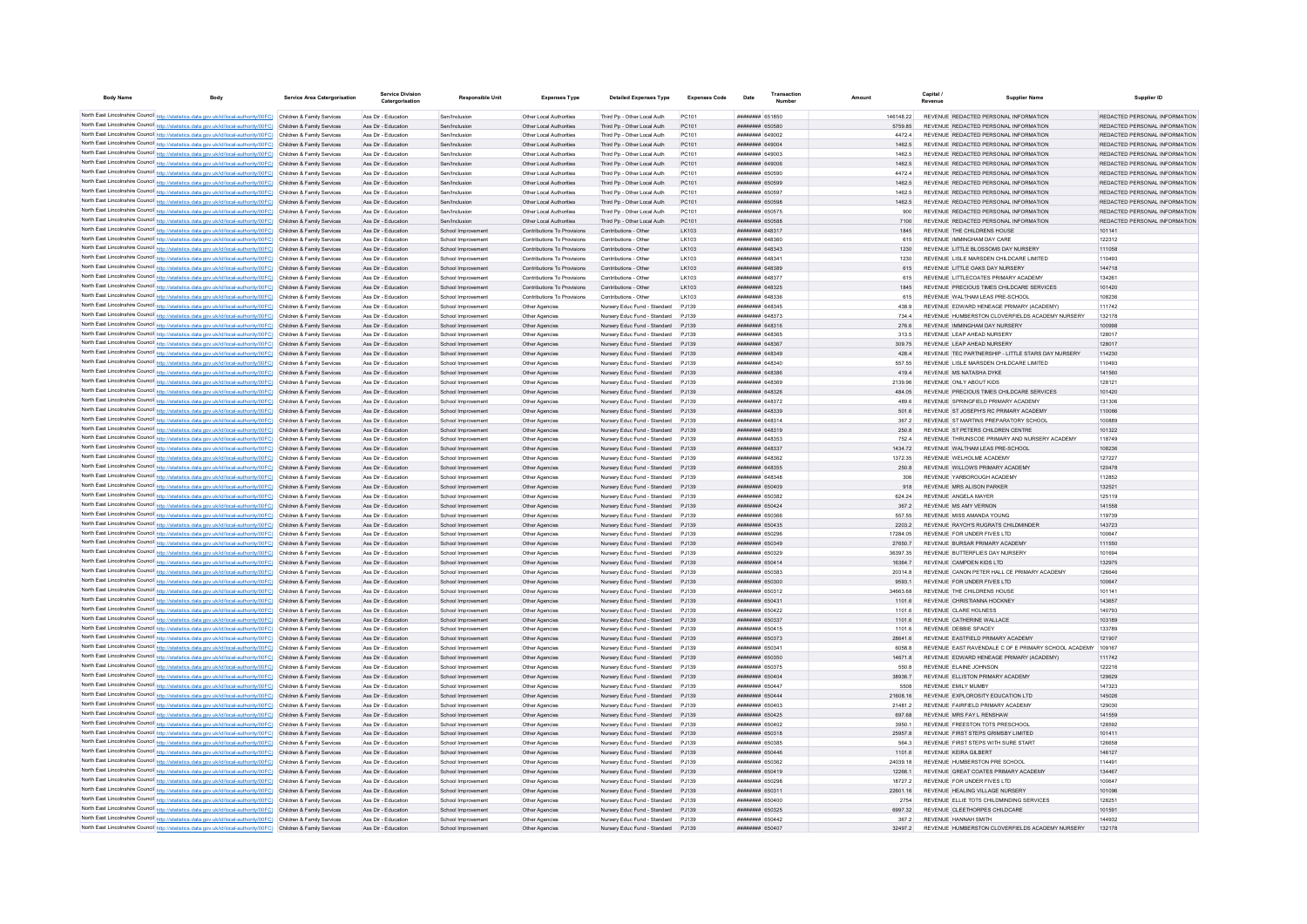| <b>Body Name</b> | Body                                                                                                                                                                                                                                   | <b>Service Area Catergorisation</b> | Service Division<br>Catergorisation        | <b>Responsible Unit</b>                  | <b>Expenses Type</b>             | <b>Detailed Expenses Type</b>                                             | <b>Expenses Code</b> | Date                                      | Amount               | Capital | <b>Supplier Name</b>                                                                   | Supplier ID      |
|------------------|----------------------------------------------------------------------------------------------------------------------------------------------------------------------------------------------------------------------------------------|-------------------------------------|--------------------------------------------|------------------------------------------|----------------------------------|---------------------------------------------------------------------------|----------------------|-------------------------------------------|----------------------|---------|----------------------------------------------------------------------------------------|------------------|
|                  |                                                                                                                                                                                                                                        |                                     |                                            |                                          |                                  |                                                                           |                      |                                           |                      |         | REVENUE HUMBERSTON PRE SCHOOL                                                          |                  |
|                  | North East Lincolnshire Council http://statistics.data.gov.uk/id/local-authority/00FC) Children & Family Services<br>North East Lincolnshire Council http://statistics.data.gov.uk/id/local-authority/00FC) Children & Family Services |                                     | Ass Dir - Education<br>Ass Dir - Education | School Improvement<br>School Improvement | Other Agencies<br>Other Agencies | Nursery Educ Fund - Standard PJ139<br>Nursery Educ Fund - Standard PJ139  |                      | ####### 650360<br><b>########</b> 650378  | 210222<br>660Q 6     |         | REVENUE IMMINICHAM DAY CARE                                                            | 114491<br>122312 |
|                  | North East Lincolnshire Council http://statistics.data.gov.uk/id/local-authority/00FC) Children & Family Services                                                                                                                      |                                     | Ass Dir - Education                        | School Improvement                       | Other Agencie                    | Nursery Educ Fund - Standard PJ139                                        |                      | <b>########</b> 650308                    | 12668.4              |         | REVENUE IMMINGHAM DAY NURSERY                                                          | 100998           |
|                  | North East Lincolnshire Council http://statistics.data.gov.uk/id/local-authority/00FC) Children & Family Services                                                                                                                      |                                     | Ass Dir - Education                        | School Improvement                       | Other Anencies                   | Nursery Educ Fund - Standard P.I139                                       |                      | ######## 650418                           | 1128.6               |         | REVENUE JULIE MOORE CHILDMINDING                                                       | 134452           |
|                  | North East Lincolnshire Council http://statistics.data.gov.uk/id/local-authority/00FC) Children & Family Services                                                                                                                      |                                     | Ass Dir - Education                        | School Improvement                       | Other Agencies                   | Nursery Educ Fund - Standard PJ139                                        |                      | ######## 650302                           | 564.3                |         | REVENUE JUDY CLARK CHILD CARE                                                          | 100939           |
|                  | North East Lincolnshire Council http://statistics.data.gov.uk/id/local-authority/00FC) Children & Family Services                                                                                                                      |                                     | Ass Dir - Education                        | School Improvement                       | Other Agencies                   | Nursery Educ Fund - Standard PJ139                                        |                      | ######## 650333                           | 5214.24              |         | REVENUE MS KAREN HUDSON                                                                | 102103           |
|                  | North East Lincolnshire Council http://statistics.data.gov.uk/id/local-authority/00FC) Children & Family Services                                                                                                                      |                                     | Ass Dir - Education                        | School Improvement                       | Other Agencies                   | Nursery Educ Fund - Standard PJ139                                        |                      | ######## 650434                           | 3745.44              |         | REVENUE KATIE ROBBINS                                                                  | 143660           |
|                  | North East Lincolnshire Council http://statistics.data.gov.uk/id/local-authority/00FC) Children & Family Services                                                                                                                      |                                     | Ass Dir - Education                        | School Improvement                       | Other Agencies                   | Nursery Educ Fund - Standard PJ139                                        |                      | ######## 650394                           | 11286                |         | REVENUE LEAP AHEAD NURSERY                                                             | 128017           |
|                  | North East Lincolnshire Council http://statistics.data.gov.uk/id/local-authority/00FC) Children & Family Services                                                                                                                      |                                     | Ass Dir - Education                        | School Improvement                       | Other Agencies                   | Nursery Educ Fund - Standard PJ139                                        |                      | ######## 650392                           | 9593.1               |         | REVENUE LEAP AHEAD NURSERY                                                             | 128017           |
|                  | North East Lincolnshire Council http://statistics.data.gov.uk/id/local-authority/00FC) Children & Family Services<br>North East Lincolnshire Council http://statistics.data.gov.uk/id/local-authority/00FC) Children & Family Services |                                     | Ass Dir - Education<br>Ass Dir - Education | School Improvement<br>School Improvement | Other Agencies<br>Other Agencies | Nursery Educ Fund - Standard PJ139<br>Nursery Educ Fund - Standard        | PJ139                | ######## 650391<br>######## 650346        | 7248.15<br>41126.4   |         | REVENUE LEAP AHEAD NURSERY<br>REVENUE LITTLE BLOSSOMS DAY NURSERY                      | 128017<br>111058 |
|                  | North East Lincolnshire Council http://statistics.data.gov.uk/id/local-authority/00FC) Children & Family Services                                                                                                                      |                                     | Ass Dir - Education                        | School Improvement                       | Other Agencies                   | Nursery Educ Fund - Standard                                              | PJ139                | ######## 650438                           | 6133.05              |         | REVENUE LITTLE OAKS DAY NURSERY                                                        | 144718           |
|                  | North East Lincolnshire Council http://statistics.data.gov.uk/id/local-authority/00FC)                                                                                                                                                 | Children & Family Services          | Ass Dir - Education                        | School Improvemen                        | Other Agencie                    | Nursery Educ Fund - Standard                                              | PJ139                | ######## 650357                           | 42411.6              |         | REVENUE TEC PARTNERSHIP - LITTLE STARS DAY NURSERY                                     | 114230           |
|                  | North East Lincolnshire Council http://statistics.data.gov.uk/id/local-authority/00FC) Children & Family Services                                                                                                                      |                                     | Ass Dir - Education                        | School Improvement                       | Other Agencie                    | Nursery Educ Fund - Standard                                              | PJ139                | ######## 650376                           | 8262                 |         | REVENUE LITTLE TWINKLES CHILDCARE LTD                                                  | 122217           |
|                  | North East Lincolnshire Council http://statistics.data.gov.uk/id/local-authority/00FC) Children & Family Services                                                                                                                      |                                     | Ass Dir - Education                        | School Improvement                       | Other Agencie                    | Nursery Educ Fund - Standard                                              | P.1139               | <b>########</b> 650343                    | 51629.13             |         | REVENUE LISLE MARSDEN CHILDCARE LIMITED                                                | 110493           |
|                  | North East Lincolnshire Council http://statistics.data.gov.uk/id/local-authority/00FC) Children & Family Services                                                                                                                      |                                     | Ass Dir - Education                        | School Improvement                       | Other Agencies                   | Nursery Educ Fund - Standard                                              | P.1139               | ######## 650417                           | 118503               |         | REVENUE LITTLECOATES PRIMARY ACADEMY                                                   | 134261           |
|                  | North East Lincolnshire Council http://statistics.data.gov.uk/id/local-authority/00FC) Children & Family Services                                                                                                                      |                                     | Ass Dir - Education                        | School Improvement                       | Other Agencies                   | Nursery Educ Fund - Standard PJ139                                        |                      | ######## 650355                           | 40065.3              |         | REVENUE MACAULAY PRIMARY ACADEMY                                                       | 112680           |
|                  | North East Lincolnshire Council http://statistics.data.gov.uk/id/local-authority/00FC)                                                                                                                                                 | Children & Family Services          | Ass Dir - Education                        | School Improvement                       | Other Agencies                   | Nursery Educ Fund - Standard PJ139                                        |                      | ######## 650432<br>######## 650428        | 22190.49             |         | REVENUE MIDDI ETHORPE NURSERY                                                          | 143658           |
|                  | North East Lincolnshire Council http://statistics.data.gov.uk/id/local-authority/00FC) Children & Family Services<br>North East Lincolnshire Council http://statistics.data.gov.uk/id/local-authority/00FC) Children & Family Services |                                     | Ass Dir - Education<br>Ass Dir - Education | School Improvement<br>School Improvement | Other Agencies<br>Other Agencie  | Nursery Educ Fund - Standard<br>Nursery Educ Fund - Standard              | PJ139<br>P.1139      | ######## 650340                           | 2230.2<br>25336.8    |         | REVENUE MS NATASHA DYKE<br>REVENUE NEW WALTHAM ACADEMY                                 | 141560<br>108556 |
|                  | North East Lincolnshire Council http://statistics.data.gov.uk/id/local-authority/00FC) Children & Family Services                                                                                                                      |                                     | Ass Dir - Education                        | School Improvement                       | Other Agencies                   | Nursery Educ Fund - Standard P.I139                                       |                      | BACOZA HHHHHHH                            | 16524                |         | REVENUE NICKY'S CHILDMINDING                                                           | 119901           |
|                  | North East Lincolnshire Council http://statistics.data.gov.uk/id/local-authority/00FC) Children & Family Services                                                                                                                      |                                     | Ass Dir - Education                        | School Improvement                       | Other Agencie                    | Nursery Educ Fund - Standard                                              | P.1139               | ######## 650412                           | 550.8                |         | REVENUE NATALIE MUNDAY                                                                 | 132728           |
|                  | North East Lincolnshire Council http://statistics.data.gov.uk/id/local-authority/00FC) Children & Family Services                                                                                                                      |                                     | Ass Dir - Education                        | School Improvement                       | Other Anencies                   | Nursery Educ Fund - Standard                                              | P.1139               | ######## 650393                           | 16634 16             |         | REVENUE ONLY ABOUT KIDS                                                                | 128121           |
|                  | North East Lincolnshire Council http://statistics.data.gov.uk/id/local-authority/00FC)                                                                                                                                                 | Children & Family Services          | Ass Dir - Education                        | School Improvement                       | Other Agencies                   | Nursery Educ Fund - Standard                                              | P.1139               | ######## 650380                           | 158004               |         | REVENUE OASIS ACADEMY SCHOOL (NUNSTHORPE SCHOOL)                                       | 122861           |
|                  | North East Lincolnshire Council http://statistics.data.gov.uk/id/local-authority/00FC).                                                                                                                                                | Children & Family Services          | Ass Dir - Education                        | School Improvemen                        | Other Agencies                   | Nursery Educ Fund - Standard                                              | P.1139               | <b>пппппппп</b> 650367                    | 372438               |         | REVENUE OLD CLEE PRIMARY ACADEMY                                                       | 119822           |
|                  | North East Lincolnshire Council http://statistics.data.gov.uk/id/local-authority/00FC) Children & Family Services                                                                                                                      |                                     | Ass Dir - Education                        | School Improvemen                        | Other Agencie                    | Nursery Educ Fund - Standard                                              | P.1139               | ######## 65044                            | 862.92               |         | REVENUE LAURA SAVAGE                                                                   | 144810           |
|                  | North East Lincolnshire Council http://statistics.data.gov.uk/id/local-authority/00FC) Children & Family Services                                                                                                                      |                                     | Ass Dir - Education                        | School Improvemen                        | Other Agencie                    | Nursery Educ Fund - Standard PJ139                                        |                      | ######## 650352                           | 50787                |         | REVENUE ORMISTON SOUTH PARADE ACADEMY                                                  | 111750           |
|                  | North East Lincolnshire Council http://statistics.data.gov.uk/id/local-authority/00FC) Children & Family Services                                                                                                                      |                                     | Ass Dir - Education                        | School Improvement                       | Other Agencie                    | Nursery Educ Fund - Standard PJ139                                        |                      | <b>НЕННИНИЯ</b> 650420                    | 19278                |         | REVENUE PILCRIM ACADEMY                                                                | 136366           |
|                  | North East Lincolnshire Council http://statistics.data.gov.uk/id/local-authority/00FC) Children & Family Services<br>North East Lincolnshire Council http://statistics.data.gov.uk/id/local-authority/00FC) Children & Family Services |                                     | Ass Dir - Education<br>Ass Dir - Education | School Improvement<br>School Improvement | Other Anencies<br>Other Agencies | Nursery Educ Fund - Standard P.I139<br>Nursery Educ Fund - Standard PJ139 |                      | ######## 650321<br>######## 650323        | 22142 16<br>35581.68 |         | REVENUE PRECIOUS TIMES CHILDCARE SERVICES<br>REVENUE PRECIOUS TIMES CHILDCARE SERVICES | 101420<br>101420 |
|                  | North East Lincolnshire Council http://statistics.data.gov.uk/id/local-authority/00FC) Children & Family Services                                                                                                                      |                                     | Ass Dir - Education                        | School Improvement                       | Other Agencies                   | Nursery Educ Fund - Standard PJ139                                        |                      | ######## 650294                           | 11850.3              |         | REVENUE FOR UNDER FIVES LTD                                                            | 100647           |
|                  | North East Lincolnshire Council http://statistics.data.gov.uk/id/local-authority/00FC) Children & Family Services                                                                                                                      |                                     | Ass Dir - Education                        | School Improvement                       | Other Agencies                   | Nursery Educ Fund - Standard PJ139                                        |                      | ######## 650374                           | 44015.4              |         | REVENUE REYNOLDS PRIMARY ACADEMY                                                       | 122175           |
|                  | North East Lincolnshire Council http://statistics.data.gov.uk/id/local-authority/00FC) Children & Family Services                                                                                                                      |                                     | Ass Dir - Education                        | School Improvement                       | Other Agencies                   | Nursery Educ Fund - Standard PJ139                                        |                      | ######## 650306                           | 25410.24             |         | REVENUE READY TEDDY GO                                                                 | 100973           |
|                  | North East Lincolnshire Council http://statistics.data.gov.uk/id/local-authority/00FC) Children & Family Services                                                                                                                      |                                     | Ass Dir - Education                        | School Improvement                       | Other Agencies                   | Nursery Educ Fund - Standard PJ139                                        |                      | ######## 650429                           | 1101.6               |         | REVENUE SARA BUNCE                                                                     | 142138           |
|                  | North East Lincolnshire Council http://statistics.data.gov.uk/id/local-authority/00FC) Children & Family Services                                                                                                                      |                                     | Ass Dir - Education                        | School Improvement                       | Other Agencies                   | Nursery Educ Fund - Standard                                              | P.1139               | <b>########</b> 650389                    | 2754                 |         | REVENUE SARAH FARROW-RROWNE                                                            | 127842           |
|                  | North East Lincolnshire Council http://statistics.data.gov.uk/id/local-authority/00FC) Children & Family Services                                                                                                                      |                                     | Ass Dir - Education                        | School Improvement                       | Other Agencies                   | Nursery Educ Fund - Standard                                              | PJ139                | ######## 650354                           | 1432.08              |         | REVENUE SARA HARRISON                                                                  | 112491           |
|                  | North East Lincolnshire Council http://statistics.data.gov.uk/id/local-authority/00FC) Children & Family Services                                                                                                                      |                                     | Ass Dir - Education                        | School Improvement                       | Other Agencies                   | Nursery Educ Fund - Standard                                              | PJ139                | ######## 650345                           | 2257.2               |         | REVENUE SHARON SPRINGALI                                                               | 111029           |
|                  | North East Lincolnshire Council http://statistics.data.gov.uk/id/local-authority/00FC)                                                                                                                                                 | Children & Family Services          | Ass Dir - Education                        | School Improvement                       | Other Agencies                   | Nursery Educ Fund - Standard                                              | PJ139                | ######## 650324                           | 20416.32             |         | REVENUE CLEETHORPES CHILDCARE<br>REVENUE FOR UNDER FIVES LTD                           | 101591           |
|                  | North East Lincolnshire Council http://statistics.data.gov.uk/id/local-authority/00FC) Children & Family Services<br>North East Lincolnshire Council http://statistics.data.gov.uk/id/local-authority/00FC) Children & Family Services |                                     | Ass Dir - Education<br>Ass Dir - Education | School Improvement<br>School Improvement | Other Agencie<br>Other Agencie   | Nursery Educ Fund - Standard<br>Nursery Educ Fund - Standard              | PJ139<br>PJ139       | ######## 650293<br>######## 650405        | 34957.44<br>17845.92 |         | REVENUE SPRINGFIELD PRIMARY ACADEMY                                                    | 100647<br>131306 |
|                  | North East Lincolnshire Council http://statistics.data.gov.uk/id/local-authority/00FC) Children & Family Services                                                                                                                      |                                     | Ass Dir - Education                        | School Improvement                       | Other Agencies                   | Nursery Educ Fund - Standard                                              | P.1139               | ######## 650332                           | 6058.8               |         | REVENUE SARAH SHOTROLT                                                                 | 101742           |
|                  | North East Lincolnshire Council http://statistics.data.gov.uk/id/local-authority/00FC) Children & Family Services                                                                                                                      |                                     | Ass Dir - Education                        | School Improvement                       | Other Agencies                   | Nursery Educ Fund - Standard PJ139                                        |                      | ######## 650372                           | 8389.26              |         | REVENUE ST CHRISTOPHERS PRE SCHOOL                                                     | 121589           |
|                  | North East Lincolnshire Council http://statistics.data.gov.uk/id/local-authority/00FC) Children & Family Services                                                                                                                      |                                     | Ass Dir - Education                        | School Improvement                       | Other Agencies                   | Nursery Educ Fund - Standard PJ139                                        |                      | ######## 650370                           | 550.8                |         | REVENUE STEPHANIE DURRANT                                                              | 120541           |
|                  | North East Lincolnshire Council http://statistics.data.gov.uk/id/local-authority/00FC) Children & Family Services                                                                                                                      |                                     | Ass Dir - Education                        | School Improvement                       | Other Agencies                   | Nursery Educ Fund - Standard PJ139                                        |                      | ######## 650305                           | 14284.08             |         | REVENUE ST JAMES SCHOOL                                                                | 100940           |
|                  | North East Lincolnshire Council http://statistics.data.gov.uk/id/local-authority/00FC) Children & Family Services                                                                                                                      |                                     | Ass Dir - Education                        | School Improvemen                        | Other Agencie                    | Nursery Educ Fund - Standard                                              | P.1139               | ######## 650342                           | 11286                |         | REVENUE ST JOSEPH'S RC PRIMARY ACADEMY                                                 | 110066           |
|                  | North East Lincolnshire Council http://statistics.data.gov.uk/id/local-authority/00FC) Children & Family Services                                                                                                                      |                                     | Ass Dir - Education                        | School Improvement                       | Other Agencie                    | Nursery Educ Fund - Standard PJ139                                        |                      | ######## 650330                           | 22032                |         | REVENUE ST MARGARETS PRE-SCHOOL                                                        | 101724           |
|                  | North East Lincolnshire Council http://statistics.data.gov.uk/id/local-authority/00FC) Children & Family Services                                                                                                                      |                                     | Ass Dir - Education                        | School Improvement                       | Other Agencies                   | Nursery Educ Fund - Standard PJ139                                        |                      | ######## 650363                           | 13543.2              |         | REVENUE ST MARYS CATHOLIC PRIMARY VOLUNTARY ACADEMY                                    | 115108           |
|                  | North East Lincolnshire Council http://statistics.data.gov.uk/id/local-authority/00FC) Children & Family Services<br>North East Lincolnshire Council http://statistics.data.gov.uk/id/local-authority/00FC) Children & Family Services |                                     | Ass Dir - Education<br>Ass Dir - Education | School Improvement<br>School Improvement | Other Anencies<br>Other Agencies | Nursery Educ Fund - Standard<br>Nursery Educ Fund - Standard              | P.1139<br>P.1139     | ######## 650314<br><b>########</b> 650353 | 2471634<br>7900.2    |         | REVENUE ST PETERS CHILDREN CENTRE<br>REVENUE STRAND PRIMARY ACADEMY                    | 101322<br>111862 |
|                  | North East Lincolnshire Council http://statistics.data.gov.uk/id/local-authority/00FC)                                                                                                                                                 | Children & Family Services          | Ass Dir - Education                        | School Improvement                       | Other Agencies                   | Nursery Educ Fund - Standard                                              | P.1139               | <b>пппппппп</b> 650336                    | 10721.7              |         | REVENUE THE AVENUE PLAYGROUP                                                           | 103168           |
|                  | North East Lincolnshire Council http://statistics.data.gov.uk/id/local-authority/00FC) Children & Family Services                                                                                                                      |                                     | Ass Dir - Education                        | School Improvemen                        | Other Agencie                    | Nursery Educ Fund - Standard                                              | P.1139               | ######## 65036                            | 26409.24             |         | REVENUE THRUNSCOE PRIMARY AND NURSERY ACADEMY                                          | 118749           |
|                  | North East Lincolnshire Council http://statistics.data.gov.uk/id/local-authority/00FC) Children & Family Services                                                                                                                      |                                     | Ass Dir - Education                        | School Improvement                       | Other Agencie                    | Nursery Educ Fund - Standard PJ139                                        |                      | ######## 650339                           | 72338.4              |         | REVENUE WALTHAM LEAS PRE-SCHOOL                                                        | 108236           |
|                  | North East Lincolnshire Council http://statistics.data.gov.uk/id/local-authority/00FC) Children & Family Services                                                                                                                      |                                     | Ass Dir - Education                        | School Improvement                       | Other Agencie                    | Nursery Educ Fund - Standard PJ139                                        |                      | ######## 650348                           | 9028.8               |         | REVENUE WEELSBY ACADEMY                                                                | 111161           |
|                  | North East Lincolnshire Council http://statistics.data.gov.uk/id/local-authority/00FC) Children & Family Services                                                                                                                      |                                     | Ass Dir - Education                        | School Improvement                       | Other Anencies                   | Nursery Educ Fund - Standard P.I139                                       |                      | ######## 650386                           | 270864               |         | REVENUE WELHOLME ACADEMY                                                               | 127227           |
|                  | North East Lincolnshire Council http://statistics.data.gov.uk/id/local-authority/00FC) Children & Family Services                                                                                                                      |                                     | Ass Dir - Education                        | School Improvement                       | Other Agencies                   | Nursery Educ Fund - Standard PJ139                                        |                      | ######## 650317                           | 7582.68              |         | REVENUE WENDOVER PRE-SCHOOL                                                            | 101350           |
|                  | North East Lincolnshire Council http://statistics.data.gov.uk/id/local-authority/00FC) Children & Family Services                                                                                                                      |                                     | Ass Dir - Education<br>Ass Dir - Education | School Improvement<br>School Improvement | Other Agencies<br>Other Agencies | Nursery Educ Fund - Standard PJ139<br>Nursery Educ Fund - Standard PJ139  |                      | ######## 650369<br>######## 650334        | 8464.5<br>12978.9    |         | REVENUE WILLOWS PRIMARY ACADEMY<br>REVENUE WIZ KIDZ                                    | 120478<br>102424 |
|                  | North East Lincolnshire Council http://statistics.data.gov.uk/id/local-authority/00FC) Children & Family Services<br>North East Lincolnshire Council http://statistics.data.gov.uk/id/local-authority/00FC) Children & Family Services |                                     | Ass Dir - Education                        | School Improvement                       | Other Agencies                   | Nursery Educ Fund - Standard PJ139                                        |                      | ######## 650410                           | 11850.3              |         | REVENUE WOODLANDS ACADEMY                                                              | 132649           |
|                  | North East Lincolnshire Council http://statistics.data.gov.uk/id/local-authority/00FC) Children & Family Services                                                                                                                      |                                     | Ass Dir - Education                        | School Improvement                       | Other Agencies                   | Nursery Educ Fund - Standard PJ139                                        |                      | ######## 650356                           | 25116.48             |         | REVENUE YARBOROUGH ACADEMY                                                             | 112852           |
|                  | North East Lincolnshire Council http://statistics.data.gov.uk/id/local-authority/00FC) Children & Family Services                                                                                                                      |                                     | Ass Dir - Education                        | School Improvement                       | Other Agencies                   | Nursery Educ Fund - Standard                                              | PJ139                | пппппппп 648384                           | 1307.88              |         | REVENUE ALEXANDER BEECH                                                                | 139871           |
|                  | North East Lincolnshire Council http://statistics.data.gov.uk/id/local-authority/00FC) Children & Family Services                                                                                                                      |                                     | Ass Dir - Education                        | School Improvement                       | Other Agencies                   | Nursery Educ Fund - Standard                                              | PJ139                | ####### 648387                            | 2375.52              |         | REVENUE SARA BUNCE                                                                     | 142138           |
|                  | North East Lincolnshire Council http://statistics.data.gov.uk/id/local-authority/00FC) Children & Family Services                                                                                                                      |                                     | Ass Dir - Education                        | School Improvement                       | Other Agencies                   | Nursery Educ Fund - Standard                                              | PJ139                | ######## 648328                           | 2224.32              |         | REVENUE HELEN CROOKS                                                                   | 101529           |
|                  | North East Lincolnshire Council http://statistics.data.gov.uk/id/local-authority/00FC)                                                                                                                                                 | Children & Family Services          | Ass Dir - Education                        | School Improvemen                        | Other Agencie                    | Nursery Educ Fund - Standard                                              | PJ139                | ######## 64836                            | 514.98               |         | REVENUE ANDREA CULLUM - LITTLE GEMS                                                    | 127347           |
|                  | North East Lincolnshire Council http://statistics.data.gov.uk/id/local-authority/00FC) Children & Family Services                                                                                                                      |                                     | Ass Dir - Education                        | School Improvement                       | Other Agencie                    | Nursery Educ Fund - Standard                                              | PJ139                | ######## 648364                           | 1800.96              |         | REVENUE SARAH FARROW-BROWN                                                             | 127842           |
|                  | North East Lincolnshire Council http://statistics.data.gov.uk/id/local-authority/00FC).                                                                                                                                                | Children & Family Services          | Ass Dir - Education                        | School Improvement                       | Other Agencie                    | Nursery Educ Fund - Standard                                              | PJ139                | ######## 648379                           | 2746.46              |         | REVENUE GREAT COATES PRIMARY ACADEMY                                                   | 134467           |
|                  | North East Lincolnshire Council http://statistics.data.gov.uk/id/local-authority/00FC) Children & Family Services                                                                                                                      |                                     | Ass Dir - Education                        | School Improvement                       | Other Agencies                   | Nursery Educ Fund - Standard                                              | P.1139               | <b>пппппппп</b> 648330<br>######## 648385 | 3008.23              |         | REVENUE CLEETHORPES CHILDCARE                                                          | 101591           |
|                  | North East Lincolnshire Council http://statistics.data.gov.uk/id/local-authority/00FC) Children & Family Services<br>North East Lincolnshire Council http://statistics.data.gov.uk/id/local-authority/00FC) Children & Family Services |                                     | Ass Dir - Education<br>Ass Dir - Education | School Improvement<br>School Improvement | Other Agencies<br>Other Agencies | Nursery Educ Fund - Standard<br>Nursery Educ Fund - Standard PJ139        | PJ139                | ######## 648333                           | 600.81<br>1746.53    |         | REVENUE CLARE HOLNESS<br>REVENUE MS KAREN HUDSON                                       | 140793<br>102103 |
|                  | North East Lincolnshire Council http://statistics.data.gov.uk/id/local-authority/00FC) Children & Family Services                                                                                                                      |                                     | Ass Dir - Education                        | School Improvement                       | Other Agencies                   | Nursery Educ Fund - Standard                                              | PJ139                | ######## 64835                            | 2208.68              |         | REVENUE HUMBERSTON PRE SCHOOL                                                          | 114491           |
|                  | North East Lincolnshire Council http://statistics.data.gov.uk/id/local-authority/00FC) Children & Family Services                                                                                                                      |                                     | Ass Dir - Education                        | School Improvement                       | Other Agencie                    | Nursery Educ Fund - Standard                                              | P.1139               | пппппппп 648366                           | 8655.96              |         | REVENUE LEAP AHEAD NURSERY                                                             | 128017           |
|                  | North East Lincolnshire Council http://statistics.data.gov.uk/id/local-authority/00FC) Children & Family Services                                                                                                                      |                                     | Ass Dir - Education                        | School Improvement                       | Other Agencie                    | Nursery Educ Fund - Standard                                              | PJ139                | ######## 648358                           | 1362.17              |         | REVENUE LITTLE TWINKLES CHILDCARE LTD                                                  | 122217           |
|                  | North East Lincolnshire Council http://statistics.data.gov.uk/id/local-authority/00FC) Children & Family Services                                                                                                                      |                                     | Ass Dir - Education                        | School Improvement                       | Other Agencies                   | Nursery Educ Fund - Standard                                              | P.1139               | <b>HUHHHHH GAR35A</b>                     | 3077 76              |         | REVENUE NICKY'S CHILDMINDING                                                           | 119901           |
|                  | North East Lincolnshire Council http://statistics.data.gov.uk/id/local-authority/00FC) Children & Family Services                                                                                                                      |                                     | Ass Dir - Education                        | School Improvement                       | Other Agencies                   | Nursery Educ Fund - Standard                                              | P.1139               | <b>ППИНИНИ 648378</b>                     | 502.32               |         | REVENUE JULIE MOORE CHILDMINDING                                                       | 134452           |
|                  | North East Lincolnshire Council http://statistics.data.gov.uk/id/local-authority/00FC) Children & Family Services                                                                                                                      |                                     | Ass Dir - Education                        | School Improvement                       | Other Anencie                    | Nursery Educ Fund - Standard                                              | P 1130               | <b><i>BRENHHHH 648375</i></b>             | 2257.92              |         | REVENUE LINDA PENDRED                                                                  | 133792           |
|                  | North East Lincolnshire Council http://statistics.data.gov.uk/id/local-authority/00FC) Children & Family Services                                                                                                                      |                                     | Ass Dir - Education                        | School Improvement                       | Other Agencies                   | Nursery Educ Fund - Standard PJ139                                        | P.1139               | нининин 64838<br><b>пппппппп</b> 648312   | 3427.7               |         | REVENUE PILGRIM ACADEMY<br>REVENUE FOR UNDER FIVES LTD                                 | 136366<br>100647 |
|                  | North East Lincolnshire Council http://statistics.data.gov.uk/id/local-authority/00FC) Children & Family Services                                                                                                                      |                                     | Ass Dir - Educatio                         | School Improvemen                        | Other Agencie                    | Nursery Educ Fund - Standard                                              |                      |                                           | 1585.33              |         |                                                                                        |                  |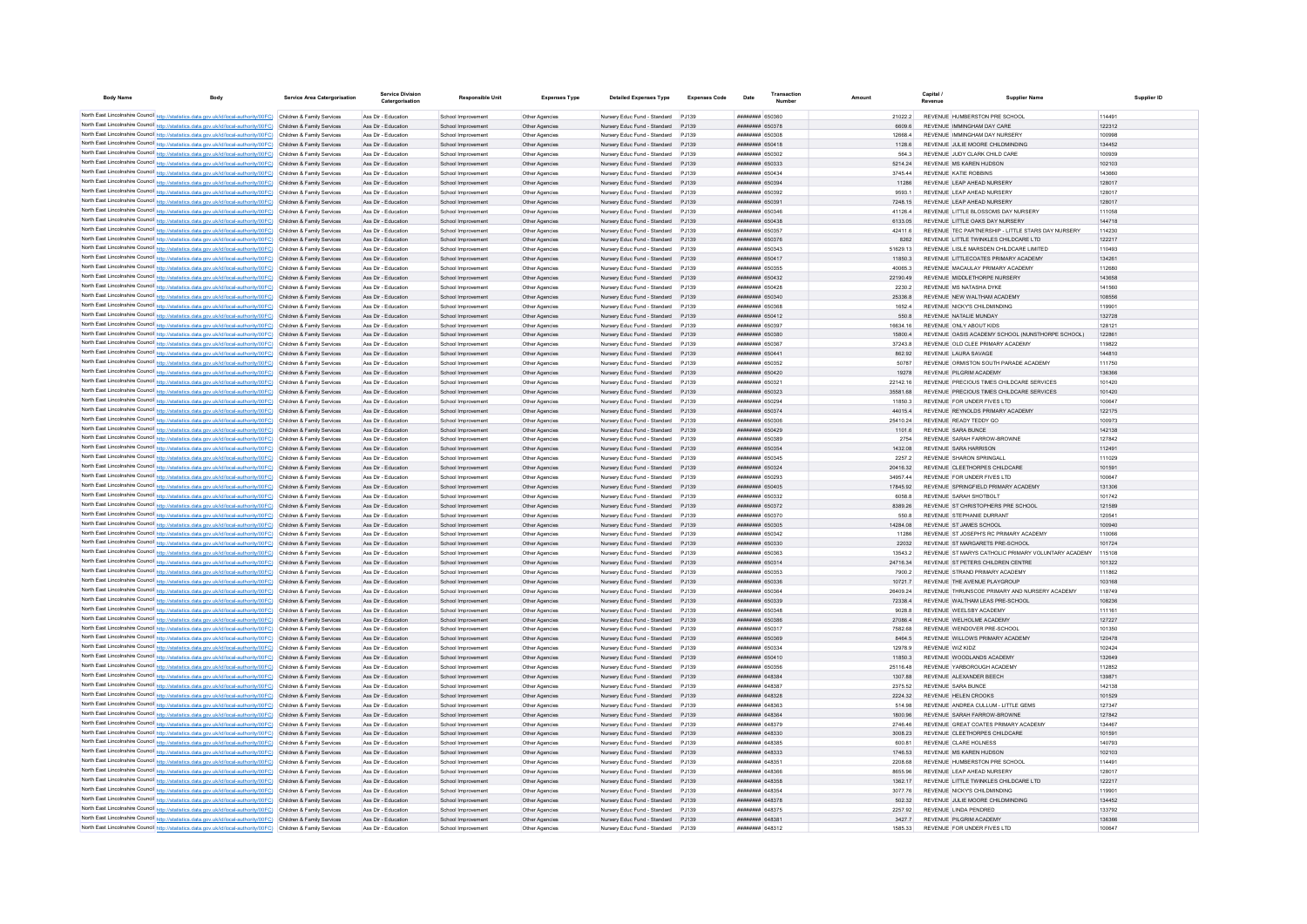| <b>Body Name</b>                             | Body                                                                                                                                                                                                                                   | <b>Service Area Catergorisation</b> | Service Division<br>Catergorisation        | <b>Responsible Unit</b>                  | <b>Expenses Type</b>             | <b>Detailed Expenses Type</b>                                            | <b>Expenses Code</b> | Date                                      | Amount   |                       | Capital<br><b>Supplier Name</b>                                           | Supplier ID      |
|----------------------------------------------|----------------------------------------------------------------------------------------------------------------------------------------------------------------------------------------------------------------------------------------|-------------------------------------|--------------------------------------------|------------------------------------------|----------------------------------|--------------------------------------------------------------------------|----------------------|-------------------------------------------|----------|-----------------------|---------------------------------------------------------------------------|------------------|
|                                              |                                                                                                                                                                                                                                        |                                     |                                            |                                          |                                  |                                                                          |                      |                                           |          |                       |                                                                           |                  |
|                                              | North East Lincolnshire Council http://statistics.data.gov.uk/id/local-authority/00FC) Children & Family Services<br>North East Lincolnshire Council http://statistics.data.gov.uk/id/local-authority/00FC) Children & Family Services |                                     | Ass Dir - Education<br>Ass Dir - Education | School Improvement<br>School Improvement | Other Agencies<br>Other Agencies | Nursery Educ Fund - Standard PJ139<br>Nursery Educ Fund - Standard PJ139 |                      | ######## 648321<br><b>ППИНИНИ 648329</b>  |          | 1538 88<br>3555.66    | REVENUE MS TRACEY RICHARDS<br>REVENUE CLEETHORPES CHILDCARE               | 101325<br>101591 |
|                                              | North East Lincolnshire Council http://statistics.data.gov.uk/id/local-authority/00FC) Children & Family Services                                                                                                                      |                                     | Ass Dir - Education                        | School Improvement                       | Other Agencie                    | Nursery Educ Fund - Standard PJ139                                       |                      | <b>пппппппп</b> 648352                    |          | 2450.07               | REVENUE ST MARYS CATHOLIC PRIMARY VOLUNTARY ACADEMY                       | 115108           |
|                                              | North East Lincolnshire Council http://statistics.data.gov.uk/id/local-authority/00FC) Children & Family Services                                                                                                                      |                                     | Ass Dir - Education                        | School Improvement                       | Other Anencies                   | Nursery Educ Fund - Standard P.J139                                      |                      | пппппппп 648346                           |          | 1396.62               | REVENUE STRAND PRIMARY ACADEMY                                            | 111862           |
|                                              | North East Lincolnshire Council http://statistics.data.gov.uk/id/local-authority/00FC) Children & Family Services                                                                                                                      |                                     | Ass Dir - Education                        | School Improvement                       | Other Agencies                   | Nursery Educ Fund - Standard PJ139                                       |                      | ######## 648383                           |          | 1493.52               | REVENUE MRS VERITY TAYLOR-GREEN                                           | 138243           |
|                                              | North East Lincolnshire Council http://statistics.data.gov.uk/id/local-authority/00FC) Children & Family Services                                                                                                                      |                                     | Ass Dir - Education                        | School Improvement                       | Other Agencies                   | Nursery Educ Fund - Standard PJ139                                       |                      | ######## 648335                           |          | 845.38                | REVENUE CATHERINE WALLACE                                                 | 103189           |
|                                              | North East Lincolnshire Council http://statistics.data.gov.uk/id/local-authority/00FC) Children & Family Services                                                                                                                      |                                     | Ass Dir - Education                        | School Improvement                       | Other Agencies                   | Nursery Educ Fund - Standard PJ139                                       |                      | ######## 648344                           |          | 741.03                | REVENUE WEELSBY ACADEMY                                                   | 111161           |
|                                              | North East Lincolnshire Council http://statistics.data.gov.uk/id/local-authority/00FC) Children & Family Services                                                                                                                      |                                     | Ass Dir - Education                        | School Improvement                       | Other Agencies                   | Nursery Educ Fund - Standard PJ139                                       |                      | ######## 648322                           |          | 450.42                | REVENUE WENDOVER PRE-SCHOOL                                               | 101350           |
|                                              | North East Lincolnshire Council http://statistics.data.gov.uk/id/local-authority/00FC) Children & Family Services                                                                                                                      |                                     | Ass Dir - Education                        | School Improvement                       | Other Agencie                    | Nursery Educ Fund - Standard                                             | PJ139                | ######## 648382                           |          | 274.18                | REVENUE MRS JO-ANNE WHITE                                                 | 137431           |
|                                              | North East Lincolnshire Council http://statistics.data.gov.uk/id/local-authority/00FC) Children & Family Services<br>North East Lincolnshire Council http://statistics.data.gov.uk/id/local-authority/00FC) Children & Family Services |                                     | Ass Dir - Education<br>Ass Dir - Education | School Improvement<br>School Improvement | Other Anencies<br>Other Agencies | Nursery Educ Fund - Standard<br>Nursery Educ Fund - Standard             | P.1139<br>P.1139     | нининны 648380<br>######## 648334         |          | 853 44<br>5897 62     | REVENUE DONNA DAYCARE<br>REVENUE WIZ KIDZ                                 | 135022<br>102424 |
|                                              | North East Lincolnshire Council http://statistics.data.gov.uk/id/local-authority/00FC) Children & Family Services                                                                                                                      |                                     | Ass Dir - Education                        | School Improvement                       | Other Agencie                    |                                                                          | PJ121                | ######## 64833                            |          | 990.6                 | REVENUE BUTTERFLIES DAY NURSERY                                           | 101694           |
|                                              | North East Lincolnshire Council http://statistics.data.gov.uk/id/local-authority/00FC)                                                                                                                                                 | Children & Family Services          | Ass Dir - Education                        | School Improvemen                        | Other Agencie                    | Other                                                                    | PJ121                | ######## 64837                            |          | 1219.2                | REVENUE CAMPDEN KIDS LTD                                                  | 132975           |
|                                              | North East Lincolnshire Council http://statistics.data.gov.uk/id/local-authority/00FC) Children & Family Services                                                                                                                      |                                     | Ass Dir - Education                        | School Improvement                       | Other Agencie                    | Other                                                                    | PJ121                | ######## 648318                           |          | 1056.64               | REVENUE THE CHILDRENS HOUSE                                               | 101141           |
|                                              | North East Lincolnshire Council http://statistics.data.gov.uk/id/local-authority/00FC) Children & Family Services                                                                                                                      |                                     | Ass Dir - Education                        | School Improvement                       | Other Agencies                   | Other                                                                    | P.1121               | пппппппп 64837                            |          | 457.2                 | REVENUE ERFESTON TOTS PRESCHOOL                                           | 128592           |
|                                              | North East Lincolnshire Council http://statistics.data.gov.uk/id/local-authority/00FC) Children & Family Services                                                                                                                      |                                     | Ass Dir - Education                        | School Improvement                       | Other Agencies                   | Other                                                                    | PJ121                | <b>пппппппп</b> 648323                    |          | 8382                  | REVENUE FIRST STEPS GRIMSRY LIMITED                                       | 101411           |
|                                              | North East Lincolnshire Council http://statistics.data.gov.uk/id/local-authority/00FC) Children & Family Services                                                                                                                      |                                     | Ass Dir - Education                        | School Improvement                       | Other Agencies                   | Other                                                                    | PJ121                | ######## 648350                           |          | 1066.8                | REVENUE HUMBERSTON PRE SCHOOL                                             | 114491           |
|                                              | North East Lincolnshire Council http://statistics.data.gov.uk/id/local-authority/00FC)                                                                                                                                                 | Children & Family Services          | Ass Dir - Education                        | School Improvement                       | Other Agencies                   | Other                                                                    | PJ121                | ######## 648370                           |          | 533.4                 | REVENUE ELLIE TOTS CHILDMINDING SERVICES                                  | 128251           |
|                                              | North East Lincolnshire Council http://statistics.data.gov.uk/id/local-authority/00FC) Children & Family Services<br>North East Lincolnshire Council http://statistics.data.gov.uk/id/local-authority/00FC) Children & Family Services |                                     | Ass Dir - Education<br>Ass Dir - Education | School Improvement<br>School Improvemen  | Other Agencie<br>Other Agencie   | Other<br>Other                                                           | PJ121<br>PJ121       | ######## 64835<br>######## 648315         |          | 533.4<br>533.4        | REVENUE IMMINGHAM DAY CARE<br>REVENUE IMMINGHAM DAY NURSERY               | 122312<br>100998 |
|                                              | North East Lincolnshire Council http://statistics.data.gov.uk/id/local-authority/00FC) Children & Family Services                                                                                                                      |                                     | Ass Dir - Education                        | School Improvement                       | Other Agencies                   | Other                                                                    | P.1121               | пппппппп 648368                           |          | 929.64                | REVENUE ONLY ABOUT KIDS                                                   | 128121           |
|                                              | North East Lincolnshire Council http://statistics.data.gov.uk/id/local-authority/00FC) Children & Family Services                                                                                                                      |                                     | Ass Dir - Education                        | School Improvement                       | Other Agencie                    | Other                                                                    | PJ121                | пппппппп 648324                           |          | 533.4                 | REVENUE PRECIOUS TIMES CHILDCARE SERVICES                                 | 101420           |
|                                              | North East Lincolnshire Council http://statistics.data.gov.uk/id/local-authority/00FC) Children & Family Services                                                                                                                      |                                     | Ass Dir - Education                        | School Improvement                       | Other Agencies                   | Other                                                                    | PJ121                | ######## 648313                           |          | 304.8                 | REVENUE FOR UNDER FIVES LTD                                               | 100647           |
|                                              | North East Lincolnshire Council http://statistics.data.gov.uk/id/local-authority/00FC) Children & Family Services                                                                                                                      |                                     | Ass Dir - Education                        | School Improvement                       | Other Agencies                   | Other                                                                    | PJ121                | ######## 648320                           |          | 381                   | REVENUE ST PETERS CHILDREN CENTRE                                         | 101322           |
| North East Lincolnshire Council http://stati | tics.data.gov.uk/id/local-authority/00FC)                                                                                                                                                                                              | Children & Family Services          | Ass Dir - Education                        | School Improvement                       | Other Agencies                   | Other                                                                    | PJ121                | ######## 648338                           |          | 365.76                | REVENUE WALTHAM LEAS PRE-SCHOOL                                           | 108236           |
|                                              | North East Lincolnshire Council http://statistics.data.gov.uk/id/local-authority/00FC) Children & Family Services                                                                                                                      |                                     | Ass Dir - Education                        | School Improvemen                        | Other Agencie                    | Other                                                                    | PJ121                | ######## 65007                            |          | 685.8                 | REVENUE ST PETERS CHILDREN CENTRI                                         | 101322           |
|                                              | North East Lincolnshire Council http://statistics.data.gov.uk/id/local-authority/00FC) Children & Family Services                                                                                                                      |                                     | Ass Dir - Education                        | School Improvement                       | Other Agencie                    | Other                                                                    | PJ121                | ######## 650388                           |          | 685.8                 | REVENUE ANDREA CULLUM - LITTLE GEMS                                       | 127347           |
|                                              | North East Lincolnshire Council http://statistics.data.gov.uk/id/local-authority/00FC) Children & Family Services<br>North East Lincolnshire Council http://statistics.data.gov.uk/id/local-authority/00FC) Children & Family Services |                                     | Ass Dir - Education<br>Ass Dir - Education | School Improvement<br>School Improvement | Other Agencie<br>Other Anencies  | Other<br>Other                                                           | PJ121<br>P.1121      | <b>BOARD BELLER</b><br>######## 650365    |          | <b>685.8</b><br>20574 | REVENUE MRS ALISON PARKER<br>REVENUE MISS AMANDA YOUNG                    | 132521<br>119739 |
|                                              | North East Lincolnshire Council http://statistics.data.gov.uk/id/local-authority/00FC) Children & Family Services                                                                                                                      |                                     | Ass Dir - Education                        | School Improvement                       | Other Agencies                   | Other                                                                    | PJ121                | <b>плинини 650436</b>                     |          | 685.8                 | REVENUE RAYCH'S RUGRATS CHILDMINDER                                       | 143723           |
|                                              | North East Lincolnshire Council http://statistics.data.gov.uk/id/local-authority/00FC) Children & Family Services                                                                                                                      |                                     | Ass Dir - Education                        | School Improvement                       | Other Agencies                   | Other                                                                    | PJ121                | ######## 650297                           |          | 96012                 | REVENUE FOR UNDER FIVES LTD                                               | 100647           |
|                                              | North East Lincolnshire Council http://statistics.data.gov.uk/id/local-authority/00FC) Children & Family Services                                                                                                                      |                                     | Ass Dir - Education                        | School Improvemen                        | Other Agencies                   | Other                                                                    | PJ121                | ######## 650328                           |          | 15773.4               | REVENUE BUTTERFLIES DAY NURSERY                                           | 101694           |
|                                              | North East Lincolnshire Council http://statistics.data.gov.uk/id/local-authority/00FC) Children & Family Services                                                                                                                      |                                     | Ass Dir - Education                        | School Improvement                       | Other Agencies                   | Other                                                                    | PJ121                | ######## 650413                           |          | 6172.2                | REVENUE CAMPDEN KIDS LTD                                                  | 132975           |
|                                              | North East Lincolnshire Council http://statistics.data.gov.uk/id/local-authority/00FC) Children & Family Services                                                                                                                      |                                     | Ass Dir - Education                        | School Improvement                       | Other Agencies                   | Other                                                                    | PJ121                | <b>планинин</b> 65030                     |          | 198882                | REVENUE FOR UNDER FIVES LTD                                               | 100647           |
|                                              | North East Lincolnshire Council http://statistics.data.gov.uk/id/local-authority/00FC) Children & Family Services                                                                                                                      |                                     | Ass Dir - Education                        | School Improvement                       | Other Anencies                   | Other                                                                    | P.1121               | ######## 650313                           |          | 1737.36               | REVENUE THE CHILDRENS HOUSE                                               | 101141           |
|                                              | North East Lincolnshire Council http://statistics.data.gov.uk/id/local-authority/00FC) Children & Family Services                                                                                                                      |                                     | Ass Dir - Education                        | School Improvemen                        | Other Agencies                   | Other                                                                    | PJ121                | <b>пппппппп</b> 650423                    |          | 2743.2                | REVENUE CLARE HOLNESS                                                     | 140793           |
|                                              | North East Lincolnshire Council http://statistics.data.gov.uk/id/local-authority/00FC) Children & Family Services                                                                                                                      |                                     | Ass Dir - Education                        | School Improvement                       | Other Anencies                   | Other                                                                    | PJ121                | <b>ППИНИНИ 650426</b>                     |          | 685.8                 | REVENUE MRS FAY L RENSHAW                                                 | 141559           |
|                                              | North East Lincolnshire Council http://statistics.data.gov.uk/id/local-authority/00FC) Children & Family Services<br>North East Lincolnshire Council http://statistics.data.gov.uk/id/local-authority/00FC) Children & Family Services |                                     | Ass Dir - Education<br>Ass Dir - Education | School Improvemen<br>School Improvement  | Other Agencie<br>Other Agencie   | Other<br>Other                                                           | PJ121<br>PJ121       | ######## 65040<br>######## 650319         |          | 8915.4<br>16459.2     | REVENUE FREESTON TOTS PRESCHOOL<br>REVENUE FIRST STEPS GRIMSBY LIMITED    | 128592<br>101411 |
|                                              | North East Lincolnshire Council http://statistics.data.gov.uk/id/local-authority/00FC) Children & Family Services                                                                                                                      |                                     | Ass Dir - Education                        | School Improvement                       | Other Agencie                    | Other                                                                    | PJ121                | пппппппп 650384                           |          | 4114.8                | REVENUE FIRST STEPS WITH SURE START                                       | 126658           |
|                                              | North East Lincolnshire Council http://statistics.data.gov.uk/id/local-authority/00FC) Children & Family Services                                                                                                                      |                                     | Ass Dir - Education                        | School Improvement                       | Other Anencies                   | Other                                                                    | PJ121                | ######## 650445                           |          | 1371.6                | REVENUE KEIRA GILBERT                                                     | 146127           |
|                                              | North East Lincolnshire Council http://statistics.data.gov.uk/id/local-authority/00FC) Children & Family Services                                                                                                                      |                                     | Ass Dir - Education                        | School Improvement                       | Other Agencies                   | Other                                                                    | PJ121                | ######## 650359                           |          | 11658.6               | REVENUE HUMBERSTON PRE SCHOOL                                             | 114491           |
|                                              | North East Lincolnshire Council http://statistics.data.gov.uk/id/local-authority/00FC) Children & Family Services                                                                                                                      |                                     | Ass Dir - Education                        | School Improvement                       | Other Agencies                   | Other                                                                    | PJ121                | ######## 65038                            |          | 685.8                 | REVENUE HANNAH TOFTON - LITTLE LAMBS CHILDMINDER                          | 123304           |
|                                              | North East Lincolnshire Council http://statistics.data.gov.uk/id/local-authority/00FC) Children & Family Services                                                                                                                      |                                     | Ass Dir - Education                        | School Improvement                       | Other Agencie                    | Other                                                                    | PJ121                | ######## 65029                            |          | 2743.2                | REVENUE FOR UNDER FIVES LTD                                               | 100647           |
|                                              | North East Lincolnshire Council http://statistics.data.gov.uk/id/local-authority/00FC) Children & Family Services                                                                                                                      |                                     | Ass Dir - Education                        | School Improvemen                        | Other Agencies                   | Other                                                                    | PJ121                | ######## 650310                           |          | 1371.6                | REVENUE HEALING VILLAGE NURSERY                                           | 101096           |
|                                              | North East Lincolnshire Council http://statistics.data.gov.uk/id/local-authority/00FC) Children & Family Services<br>North East Lincolnshire Council http://statistics.data.gov.uk/id/local-authority/00FC) Children & Family Services |                                     | Ass Dir - Education<br>Ass Dir - Education | School Improvemen<br>School Improvement  | Other Agencie<br>Other Agencies  | Other<br>Other                                                           | PJ121<br>PJ121       | ######## 650399<br>######## 650327        |          | 2057.4<br>4023.36     | REVENUE ELLIE TOTS CHILDMINDING SERVICES<br>REVENUE CLEETHORPES CHILDCARE | 128251<br>101591 |
|                                              | North East Lincolnshire Council http://statistics.data.gov.uk/id/local-authority/00FC)                                                                                                                                                 | Children & Family Services          | Ass Dir - Education                        | School Improvement                       | Other Agencies                   | Other                                                                    | PJ121                | ######## 650406                           |          | 1371.6                | REVENUE HUMBERSTON CLOVERFIELDS ACADEMY NURSERY                           | 132178           |
|                                              | North East Lincolnshire Council http://statistics.data.gov.uk/id/local-authority/00FC)                                                                                                                                                 | Children & Family Services          | Ass Dir - Education                        | School Improvement                       | Other Agencie                    | Other                                                                    | PJ121                | ######## 65036                            |          | 685.8                 | REVENUE HUMBERSTON PRE SCHOOL                                             | 114491           |
|                                              | North East Lincolnshire Council http://statistics.data.gov.uk/id/local-authority/00FC)                                                                                                                                                 | Children & Family Services          | Ass Dir - Educatio                         | School Improvemen                        | Other Agencie                    | Other                                                                    | PJ121                | ######## 65037                            |          | 8915.4                | REVENUE IMMINGHAM DAY CARE                                                | 122312           |
|                                              | North East Lincolnshire Council http://statistics.data.gov.uk/id/local-authority/00FC) Children & Family Services                                                                                                                      |                                     | Ass Dir - Education                        | School Improvemen                        | Other Agencie                    | Other                                                                    | PJ121                | ######## 650309                           |          | 4800.6                | REVENUE IMMINGHAM DAY NURSERY                                             | 100998           |
|                                              | North East Lincolnshire Council http://statistics.data.gov.uk/id/local-authority/00FC) Children & Family Services                                                                                                                      |                                     | Ass Dir - Education                        | School Improvement                       | Other Agencies                   | Other                                                                    | PJ121                | ######## 650303                           |          | 14401.8               | REVENUE JUDY CLARK CHILD CARE                                             | 100939           |
|                                              | North East Lincolnshire Council http://statistics.data.gov.uk/id/local-authority/00FC) Children & Family Services                                                                                                                      |                                     | Ass Dir - Education                        | School Improvement                       | Other Agencie                    | Other                                                                    | PJ121                | ######## 650443                           |          | 1371.6                | REVENUE KELLY FLINN                                                       | 144957           |
|                                              | North East Lincolnshire Council http://statistics.data.gov.uk/id/local-authority/00FC) Children & Family Services                                                                                                                      |                                     | Ass Dir - Education                        | School Improvement                       | Other Agencies                   | Other<br>Other                                                           | PJ121                | ######## 650395<br>######## 650393        |          | 6172.2<br>5486.4      | REVENUE LEAP AHEAD NURSERY<br>REVENUE LEAP AHEAD NURSERY                  | 128017<br>128017 |
|                                              | North East Lincolnshire Council http://statistics.data.gov.uk/id/local-authority/00FC) Children & Family Services<br>North East Lincolnshire Council http://statistics.data.gov.uk/id/local-authority/00FC) Children & Family Services |                                     | Ass Dir - Education<br>Ass Dir - Education | School Improvement<br>School Improvement | Other Agencies<br>Other Agencies | Other                                                                    | PJ121<br>PJ121       | ######## 650396                           |          | 4800.6                | REVENUE LEAP AHEAD NURSERY                                                | 128017           |
|                                              | North East Lincolnshire Council http://statistics.data.gov.uk/id/local-authority/00FC) Children & Family Services                                                                                                                      |                                     | Ass Dir - Education                        | School Improvemen                        | Other Agencies                   | Other                                                                    | PJ121                | ######## 650347                           |          | 2743.2                | REVENUE LITTLE BLOSSOMS DAY NURSERY                                       | 111058           |
|                                              | North East Lincolnshire Council http://statistics.data.gov.uk/id/local-authority/00FC) Children & Family Services                                                                                                                      |                                     | Ass Dir - Education                        | School Improvement                       | Other Agencies                   | Other                                                                    | PJ121                | ######## 650439                           |          | 8915.4                | REVENUE LITTLE OAKS DAY NURSERY                                           | 144718           |
|                                              | North East Lincolnshire Council http://statistics.data.gov.uk/id/local-authority/00FC) Children & Family Services                                                                                                                      |                                     | Ass Dir - Education                        | School Improvement                       | Other Agencies                   | Other                                                                    | PJ121                | ######## 650358                           |          | 13716                 | REVENUE TEC PARTNERSHIP - LITTLE STARS DAY NURSERY                        | 114230           |
|                                              | North East Lincolnshire Council http://statistics.data.gov.uk/id/local-authority/00FC) Children & Family Services                                                                                                                      |                                     | Ass Dir - Education                        | School Improvement                       | Other Agencies                   | Other                                                                    | PJ121                | ######## 650377                           |          | 2743.2                | REVENUE LITTLE TWINKLES CHILDCARE LTD                                     | 122217           |
|                                              | North East Lincolnshire Council http://statistics.data.gov.uk/id/local-authority/00FC)                                                                                                                                                 | Children & Family Services          | Ass Dir - Education                        | School Improvement                       | Other Agencies                   | Other                                                                    | PJ121                | ######## 650344                           |          | 6035.04               | REVENUE LISLE MARSDEN CHILDCARE LIMITED                                   | 110493           |
|                                              | North East Lincolnshire Council http://statistics.data.gov.uk/id/local-authority/00FC)                                                                                                                                                 | Children & Family Services          | Ass Dir - Education                        | School Improvemen                        | Other Agencies                   | Other                                                                    | PJ121                | ######## 650416                           |          | 6858                  | REVENUE LITTLECOATES PRIMARY ACADEMY                                      | 134261           |
|                                              | North East Lincolnshire Council http://statistics.data.gov.uk/id/local-authority/00FC)                                                                                                                                                 | Children & Family Services          | Ass Dir - Education                        | School Improvement                       | Other Agencies                   | Other                                                                    | PJ121                | ######## 650433<br>HHHHHHH 650427         |          | 2057.4                | REVENUE MIDDLETHORPE NURSERY                                              | 143658<br>141560 |
|                                              | North East Lincolnshire Council http://statistics.data.gov.uk/id/local-authority/00FC) Children & Family Services<br>North East Lincolnshire Council http://statistics.data.gov.uk/id/local-authority/00FC) Children & Family Services |                                     | Ass Dir - Education                        | School Improvement<br>School Improvement | Other Anencie                    | Other                                                                    | P.1121               | <b>ПЛИНИНИ 65041</b>                      |          | 1371.6<br>685.8       | REVENUE MS NATASHA DYKE<br>REVENUE NATALIE MUNDAY                         | 132728           |
|                                              | North East Lincolnshire Council http://statistics.data.gov.uk/id/local-authority/00FC) Children & Family Services                                                                                                                      |                                     | Ass Dir - Education<br>Ass Dir - Education | School Improvement                       | Other Agencies<br>Other Anencies | Other<br>Other                                                           | PJ121<br>P.1121      | ######## 650398                           |          | 2537 46               | REVENUE ONLY ABOUT KIDS                                                   | 128121           |
|                                              | North East Lincolnshire Council http://statistics.data.gov.uk/id/local-authority/00FC)                                                                                                                                                 | Children & Family Services          | Ass Dir - Education                        | School Improvement                       | Other Agencies                   | Other                                                                    | PJ121                | ######## 650440                           |          | 685.8                 | REVENUE I AURA SAVAGE                                                     | 144810           |
|                                              | North East Lincolnshire Council http://statistics.data.gov.uk/id/local-authority/00FC) Children & Family Services                                                                                                                      |                                     | Ass Dir - Education                        | School Improvement                       | Other Agencies                   | Other                                                                    | PJ121                | ######## 65035                            |          | 89154                 | REVENUE ORMISTON SOUTH PARADE ACADEMY                                     | 111750           |
|                                              | North East Lincolnshire Council http://statistics.data.gov.uk/id/local-authority/00FC) Children & Family Services                                                                                                                      |                                     | Ass Dir - Education                        | School Improvement                       | Other Agencies                   | Other                                                                    | PJ121                | ######## 650322                           |          | 685.8                 | REVENUE PRECIOUS TIMES CHILDCARE SERVICES                                 | 101420           |
|                                              | North East Lincolnshire Council http://statistics.data.gov.uk/id/local-authority/00FC) Children & Family Services                                                                                                                      |                                     | Ass Dir - Education                        | School Improvement                       | Other Agencies                   | Other                                                                    | PJ121                | ######## 650320                           | 14676 12 |                       | REVENUE PRECIOUS TIMES CHILDCARE SERVICES                                 | 101420           |
|                                              | North East Lincolnshire Council http://statistics.data.gov.uk/id/local-authority/00FC) Children & Family Services                                                                                                                      |                                     | Ass Dir - Education                        | School Improvemen                        | Other Agencie                    | Other                                                                    | PJ121                | ######## 650295                           |          | 13030.2               | REVENUE FOR UNDER FIVES LTD                                               | 100647           |
|                                              | North East Lincolnshire Council http://statistics.data.gov.uk/id/local-authority/00FC) Children & Family Services                                                                                                                      |                                     | Ass Dir - Education                        | School Improvement                       | Other Anencies                   | Other                                                                    | P.1121               | ######## 650307                           |          | 685.8                 | REVENUE READY TEDDY GO                                                    | 100973           |
|                                              | North East Lincolnshire Council http://statistics.data.gov.uk/id/local-authority/00FC)<br>North East Lincolnshire Council http://statistics.data.gov.uk/id/local-authority/00FC) Children & Family Services                            | Children & Family Services          | Ass Dir - Education                        | School Improvement                       | Other Agencies                   | Other                                                                    | PJ121<br>PJ121       | ######## 650430<br><b>########</b> 650390 |          | 1371.6<br>685.8       | REVENUE SARA BUNCE<br>REVENUE SARAH FARROW-BROWNE                         | 142138<br>127842 |
|                                              | North East Lincolnshire Council http://statistics.data.gov.uk/id/local-authority/00FC) Children & Family Services                                                                                                                      |                                     | Ass Dir - Education<br>Ass Dir - Education | School Improvemen<br>School Improvemen   | Other Agencie<br>Other Agencies  | Other<br>Other                                                           | PJ121                | ######## 650326                           |          | 1371.6                | REVENUE CLEETHORPES CHILDCARE                                             | 101591           |
|                                              | North East Lincolnshire Council http://statistics.data.gov.uk/id/local-authority/00FC) Children & Family Services                                                                                                                      |                                     | Ass Dir - Education                        | School Improvement                       | Other Agencie                    | Other                                                                    | PJ121                | HHHHHHH 650437                            |          | 685.8                 | REVENUE SARAH NIGHTINGDALE                                                | 144424           |
|                                              |                                                                                                                                                                                                                                        |                                     |                                            |                                          |                                  |                                                                          |                      |                                           |          |                       |                                                                           |                  |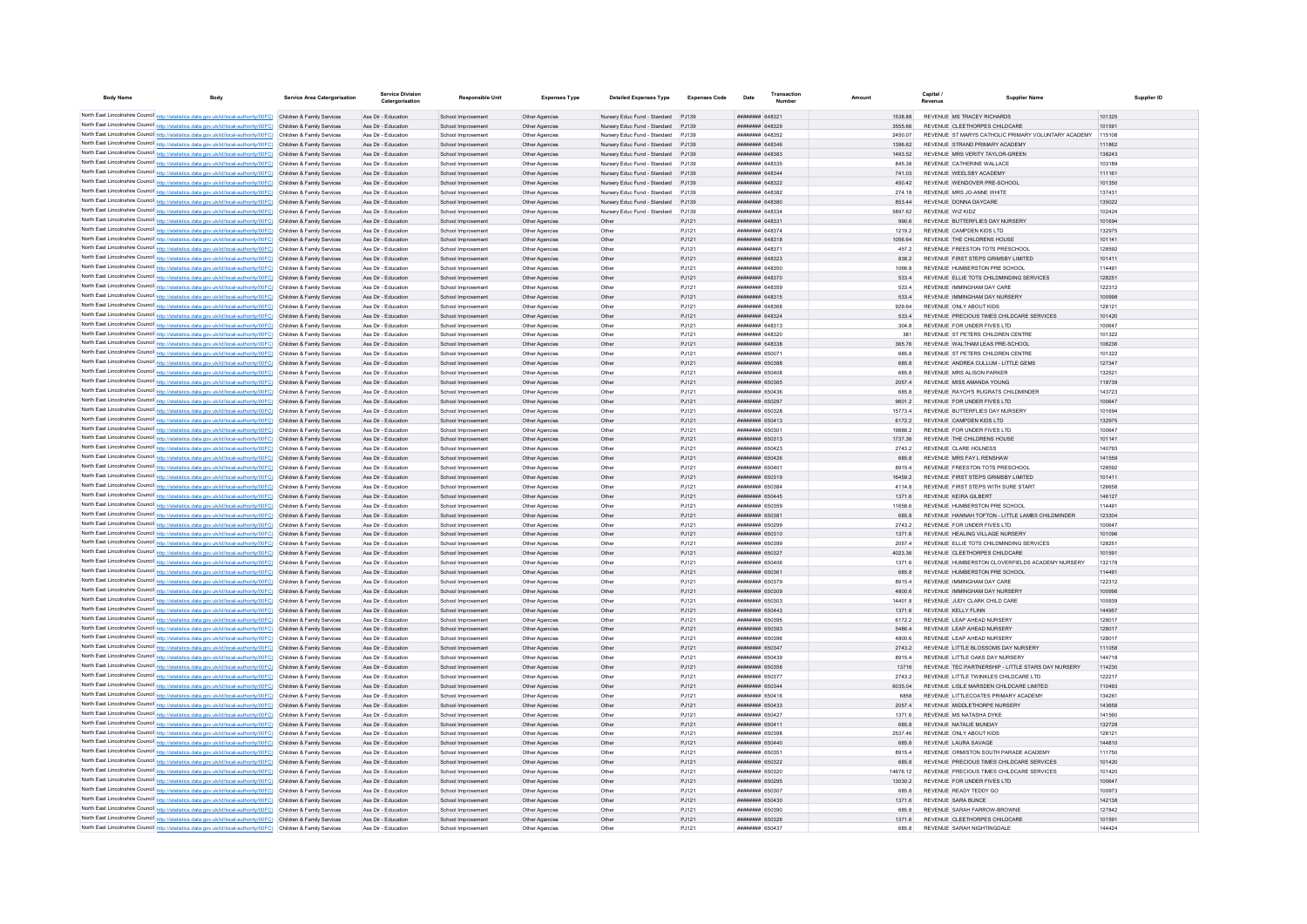| <b>Body Name</b><br><b>Body</b>                                                                                                                                                                                                        | Service Area Catergorisation | <b>Service Division</b><br>Catergorisatio                    | <b>Responsible Unit</b>                                                              | <b>Expenses Type</b>                                    | <b>Detailed Expenses Type</b>                          | <b>Expenses Code</b> | Date                                     | Transaction | Amoun |                      | Capital      | <b>Supplier Name</b>                                                                 | Supplier ID                             |
|----------------------------------------------------------------------------------------------------------------------------------------------------------------------------------------------------------------------------------------|------------------------------|--------------------------------------------------------------|--------------------------------------------------------------------------------------|---------------------------------------------------------|--------------------------------------------------------|----------------------|------------------------------------------|-------------|-------|----------------------|--------------|--------------------------------------------------------------------------------------|-----------------------------------------|
| North East Lincolnshire Council http://statistics.data.gov.uk/id/local-authority/00FC) Children & Family Services                                                                                                                      |                              | Ass Dir - Education                                          | School Improvement                                                                   | Other Agencies                                          | Other                                                  | PJ121                | <b>иннинни</b> 650292                    |             |       | 3429                 |              | REVENUE FOR UNDER FIVES LTD                                                          | 100647                                  |
| North East Lincolnshire Council http://statistics.data.gov.uk/id/local-authority/00FC) Children & Family Services                                                                                                                      |                              | Ass Dir - Education                                          | School Improvement                                                                   | Other Agencies                                          | Other                                                  | PJ121                | FF023 <b>MMMMMM</b>                      |             |       | 1371.6               |              | REVENUE SARAH SHOTBOLT                                                               | 101742                                  |
| North East Lincolnshire Council http://statistics.data.gov.uk/id/local-authority/00FC) Children & Family Services                                                                                                                      |                              | Ass Dir - Education                                          | School Improvement                                                                   | Other Agencies                                          | Other                                                  | PJ121                | ######## 650371                          |             |       | 7543.8               |              | REVENUE ST CHRISTOPHERS PRE SCHOOL                                                   | 121589                                  |
| North East Lincolnshire Council http://statistics.data.gov.uk/id/local-authority/00FC) Children & Family Services                                                                                                                      |                              | Ass Dir - Education                                          | School Improvement                                                                   | Other Agencies                                          | Other                                                  | PJ121                | <b>MARGAN HERBERH</b>                    |             |       | 2743.2               |              | REVENUE ST JAMES SCHOOL                                                              | 100940                                  |
| North East Lincolnshire Council http://statistics.data.gov.uk/id/local-authority/00FC) Children & Family Services                                                                                                                      |                              | Ass Dir - Education                                          | School Improvement                                                                   | Other Agencies                                          | Other                                                  | P.I121               | ######## 650315                          |             |       | 185166               |              | REVENUE ST PETERS CHILDREN CENTRE                                                    | 101322                                  |
| North East Lincolnshire Council http://statistics.data.gov.uk/id/local-authority/00FC) Children & Family Services                                                                                                                      |                              | Ass Dir - Education                                          | School Improvement                                                                   | Other Anencies                                          | Other                                                  | P.I121               | ######## 650448                          |             |       | 685.8                |              | REVENUE VIDA BINGHAM                                                                 | 147466                                  |
| North East Lincolnshire Council http://statistics.data.gov.uk/id/local-authority/00FC) Children & Family Services                                                                                                                      |                              | Ass Dir - Education                                          | School Improvement                                                                   | Other Agencies                                          | Other                                                  | PJ121                | <b>пппппппп</b> 65042                    |             |       | 1371.6               |              | REVENUE MRS VERITY TAYLOR-GREEN                                                      | 138243                                  |
| North East Lincolnshire Council http://statistics.data.gov.uk/id/local-authority/00FC) Children & Family Services                                                                                                                      |                              | Ass Dir - Education                                          | School Improvement                                                                   | Other Agencies                                          | Other                                                  | PJ121                | ######## 650338                          |             |       | 4800.6               |              | REVENUE WALTHAM LEAS PRE-SCHOOL                                                      | 108236                                  |
| North East Lincolnshire Council http://statistics.data.gov.uk/id/local-authority/00FC) Children & Family Services                                                                                                                      |                              | Ass Dir - Education                                          | School Improvement                                                                   | Other Agencies                                          | Other                                                  | PJ121                | ######## 650387                          |             |       | 5486.4               |              | REVENUE WELHOLME ACADEMY                                                             | 127227                                  |
| North East Lincolnshire Council http://statistics.data.gov.uk/id/local-authority/00FC) Children & Family Services                                                                                                                      |                              | Ass Dir - Education                                          | School Improvement                                                                   | Other Agencies                                          | Other                                                  | PJ121                | ####### 650316                           |             |       | 2057.4               |              | REVENUE WENDOVER PRE-SCHOOL                                                          | 101350                                  |
| North East Lincolnshire Council http://statistics.data.gov.uk/id/local-authority/00FC) Children & Family Services<br>North East Lincolnshire Council http://statistics.data.gov.uk/id/local-authority/00FC) Children & Family Services |                              | Ass Dir - Education<br>Ass Dir - Education                   | School Improvement<br>School Improvement                                             | Other Agencies<br>Direct Employee Expenses              | Other<br>Agency Staff                                  | P.I121<br>FA105      | ######## 650335<br>######## 650196       |             |       | 13030.2              |              | REVENUE WIZ KIDZ<br>REVENUE MARK PERRY                                               | 102424<br>138952                        |
| North East Lincolnshire Council http://statistics.data.gov.uk/id/local-authority/00FC) Children & Family Services                                                                                                                      |                              | Ass Dir - Education                                          | Reynolds Day Care                                                                    | <b>Energy Costs</b>                                     | Electricity                                            | GR102                | ######## 651883                          |             |       | 2500<br>610 11       |              | REVENUE REYNOLDS PRIMARY ACADEMY                                                     | 122175                                  |
| North East Lincolnshire Council http://statistics.data.gov.uk/id/local-authority/00FC) Children & Family Services                                                                                                                      |                              | Ass Dir - Safer Nel                                          | Young And Safe                                                                       | <b>Voluntary Associations</b>                           | Third Po - Third Secto                                 | PF101                | ####### 64785                            |             |       | 6750                 |              | REVENUE THE BLUE DOOR                                                                | 146428                                  |
| North East Lincolnshire Council http://statistics.data.gov.uk/id/local-authority/00FC) Children & Family Services                                                                                                                      |                              | Ass Dir - Safer Nel                                          | Young And Safe                                                                       | Voluntary Associations                                  | Third Pp - Third Sector                                | PF101                | ######## 651193                          |             |       | 13500                |              | REVENUE THE BLUE DOOR                                                                | 146428                                  |
| North East Lincolnshire Council http://statistics.data.gov.uk/id/local-authority/00FC) Children & Family Services                                                                                                                      |                              | Ass Dir - Safer Nel                                          | Young And Safe                                                                       | Rents                                                   | Room Hire                                              | GC103                | <b>пппппппп</b> 647857                   |             |       | 252                  |              | REVENUE IMMINGHAM TOWN COUNCIL                                                       | 101597                                  |
| North East Lincolnshire Council http://statistics.data.gov.uk/id/local-authority/00FC) Children & Family Services                                                                                                                      |                              | Ass Dir - Safer Nel                                          | Young And Safe                                                                       | Equip / Furniture / Materials                           | Foujoment - Maintenance                                | <b>LA104</b>         | <b>HUHHHHH 648177</b>                    |             |       | 270                  |              | REVENUE J MCCANN & CO LTD.                                                           | 100841                                  |
| North East Lincolnshire Council http://statistics.data.gov.uk/id/local-authority/00FC) Children & Family Services                                                                                                                      |                              | Ass Dir - Safer Nel                                          | Young And Safe                                                                       | Equip / Furniture / Materials                           | Equipment - Maintenance                                | <b>1 A104</b>        | ######## 648178                          |             |       | 270                  |              | REVENUE J MCCANN & CO LTD                                                            | 100841                                  |
| North East Lincolnshire Council http://statistics.data.gov.uk/id/local-authority/00FC) Children & Family Services                                                                                                                      |                              | Ass Dir - Safer Nel                                          | Young And Safe                                                                       | Equip / Furniture / Materials                           | Equipment - Maintenance                                | LA104                | ######## 648179                          |             |       | 270                  |              | REVENUE J MCCANN & CO LTD                                                            | 100841                                  |
| North East Lincolnshire Council http://statistics.data.gov.uk/id/local-authority/00FC) Children & Family Services                                                                                                                      |                              | Ass Dir - Safer Nel                                          | Safeguard Board / Dom Violence Private Contractors                                   |                                                         | <b>Contract Payments</b>                               | <b>PH105</b>         | ######## 651072                          |             |       | 17716.67             |              | REVENUE EMPOWER EMPLOYABILITY MENTORING PROGRAMME                                    | 11883                                   |
| North East Lincolnshire Council http://statistics.data.gov.uk/id/local-authority/00FC) Children & Family Services                                                                                                                      |                              | Ass Dir - Women & Children                                   | Childrens Health                                                                     | Communications And Computing Computer S/Ware - Licences |                                                        | LF103                | ######## 651214                          |             |       | 10250                |              | REVENUE LEICESTERSHIRE PARTNERSHIP NHS TRUST                                         | 133208                                  |
| North East Lincolnshire Council http://statistics.data.gov.uk/id/local-authority/00FC) Children & Family Services                                                                                                                      |                              | Ass Dir - Women & Children                                   | Childrens Health                                                                     | Private Contractors                                     | Contract Payments                                      | PH105                | ######## 651215                          |             |       | 1110                 |              | REVENUE N LINCS & GOOLE HOSPITALS NHS FOUNDATION TRUS 111074                         |                                         |
| North East Lincolnshire Council http://statistics.data.gov.uk/id/local-authority/00FC) Children & Family Services                                                                                                                      |                              | Ass Dir - Women & Children                                   | Childrens Health                                                                     | Other Agencies                                          | Grants Pd Over To Third Party                          | PJ138                | ######## 651572                          |             |       | $-280$               |              | REVENUE N LINCS & GOOLE HOSPITALS NHS FOUNDATION TRUS 111074                         |                                         |
| North East Lincolnshire Council http://statistics.data.gov.uk/id/local-authority/00FC) Children & Family Services                                                                                                                      |                              | Ass Dir - Women & Children                                   | Childrens Health                                                                     | Other Agencies                                          | Grants Pd Over To Third Party                          | P.1138               | ######## 651714                          |             |       | 6292.05              |              | REVENUE N LINCS & GOOLE HOSPITALS NHS FOUNDATION TRUS 111074                         |                                         |
| North East Lincolnshire Council http://statistics.data.gov.uk/id/local-authority/00FC) Children & Family Services                                                                                                                      |                              | Ass Dir - Women & Children                                   | Childrens Health                                                                     | <b>Private Contractors</b>                              | Translation & Interpreter Serv                         | PH113                | ######## 648920                          |             |       | 292.5                |              | REVENUE HE WORDS                                                                     | 122711                                  |
| North East Lincolnshire Council http://statistics.data.gov.uk/id/local-authority/00FC) Children & Family Services                                                                                                                      |                              | Ass Dir - Women & Children                                   | Palliative / Complex Care                                                            | Private Contractors                                     | Third Party Prov - Private                             | PH101                | ######## 648625                          |             |       | 2971.06              |              | REVENUE AK Payroll Services Ltd                                                      | 145106                                  |
| North East Lincolnshire Council http://statistics.data.gov.uk/id/local-authority/00FC) Children & Family Services                                                                                                                      |                              | Ass Dir - Women & Children                                   | Palliative / Complex Care                                                            | Private Contractors                                     | Third Party Prov - Private                             | PH101                | ниннини 648626                           |             |       | 892.02               |              | REVENUE AK Payroll Services Ltd                                                      | 145107                                  |
| North East Lincolnshire Council http://statistics.data.gov.uk/id/local-authority/00FC) Children & Family Services                                                                                                                      |                              | Ass Dir - Women & Children                                   | Palliative / Complex Care                                                            | Private Contractors                                     | Third Party Prov - Private                             | PH101                | <b>НЕННИНИИ</b> 648627                   |             |       | 3298.1               |              | REVENUE AK Payroll Services Ltd                                                      | 145114                                  |
| North East Lincolnshire Council http://statistics.data.gov.uk/id/local-authority/00FC) Children & Family Services                                                                                                                      |                              | Ass Dir - Women & Children                                   | Palliative / Complex Care                                                            | Private Contractors                                     | Third Party Prov - Private                             | PH101                | <b>ппинини</b> 648638                    |             |       | 9621                 |              | REVENUE AK Payroll Services Ltd.                                                     | 145113                                  |
| North East Lincolnshire Council http://statistics.data.gov.uk/id/local-authority/00FC) Children & Family Services                                                                                                                      |                              | Ass Dir - Women & Children                                   | Palliative / Complex Care                                                            | Private Contractors                                     | Third Party Prov - Private                             | PH101                | ######## 648632                          |             |       | 1896.5               |              | REVENUE AK Pavroll Services Ltd                                                      | 145112                                  |
| North East Lincolnshire Council http://statistics.data.gov.uk/id/local-authority/00FC) Children & Family Services                                                                                                                      |                              | Ass Dir - Women & Children                                   | Palliative / Complex Care                                                            | Private Contractors                                     | Third Party Prov - Private                             | PH101                | ######## 648634                          |             |       | 588.34               |              | REVENUE AK Pavroll Services Ltd                                                      | 145108                                  |
| North East Lincolnshire Council http://statistics.data.gov.uk/id/local-authority/00FC) Children & Family Services                                                                                                                      |                              | Ass Dir - Women & Children                                   | Palliative / Complex Care                                                            | Private Contractors                                     | Third Party Prov - Private                             | PH101                | ######## 64863                           |             |       | 705.14               |              | REVENUE AK Pavroll Services Ltd                                                      | 145109                                  |
| North East Lincolnshire Council http://statistics.data.gov.uk/id/local-authority/00FC) Children & Family Services                                                                                                                      |                              | Ass Dir - Women & Children                                   | Childrens Mental & Emot Health                                                       | <b>Health Authorities</b>                               | Third Pp - Health Auth                                 | PD101                | ######## 649070                          |             |       | 350                  |              | REVENUE FORTIS THERAPY & TRAINING                                                    | 120445                                  |
| North East Lincolnshire Council http://statistics.data.gov.uk/id/local-authority/00FC) Children & Family Services<br>North East Lincolnshire Council http://statistics.data.gov.uk/id/local-authority/00FC) Children & Family Services |                              | Ass Dir - Women & Children<br>Ass Dir - Women & Children     | Childrens Mental & Emot Health<br>Childrens Mental & Emot Health Private Contractors | Private Contractors                                     | Contract Payments                                      | PH105<br>PH101       | ######## 648839<br>######## 64907        |             |       | 226557.67<br>1858.66 |              | REVENUE LINCOLNSHIRE PARTNERSHIP NHS FOUNDATION TRUST 105021<br>REVENUE XENZONE I TD | 135941                                  |
| North East Lincolnshire Council http://statistics.data.gov.uk/id/local-authority/00FC) Children & Family Services                                                                                                                      |                              | Ass Dir - Women & Children                                   | Childrens Mental & Emot Health                                                       | Private Contractors                                     | Third Party Prov - Private<br><b>Contract Payments</b> | PH105                | ######## 648833                          |             |       | 61363                |              | REVENUE COMPASS SERVICES TO TACKLE PROBLEM DRUG USE                                  | 145810                                  |
| North East Lincolnshire Council http://statistics.data.gov.uk/id/local-authority/00FC) Children & Family Services                                                                                                                      |                              | Ass Dir - Women & Children                                   | Childrens Mental & Emot Health Private Contractors                                   |                                                         | <b>Contract Payments</b>                               | <b>PH105</b>         | ######## 648832                          |             |       | 61363                |              | REVENUE COMPASS SERVICES TO TACKLE PROBLEM DRUG USE                                  | 145810                                  |
| North East Lincolnshire Council http://statistics.data.gov.uk/id/local-authority/00FC) Children & Family Services                                                                                                                      |                              | Ass Dir - Women & Children                                   | Childrens Mental & Emot Health                                                       | Private Contractors                                     | Contract Payments                                      | PH105                | ####### 64883                            |             |       | 61363                |              | REVENUE COMPASS SERVICES TO TACKLE PROBLEM DRUG USE                                  | 145810                                  |
| North East Lincolnshire Council http://statistics.data.gov.uk/id/local-authority/00FC)                                                                                                                                                 | Children & Family Services   | Ass Dir - Women & Children                                   | Childrens Mental & Emot Health                                                       | Private Contractors                                     | Contract Payments                                      | PH105                | ######## 648830                          |             |       | 61363                |              | REVENUE COMPASS SERVICES TO TACKLE PROBLEM DRUG USE                                  | 145810                                  |
| North East Lincolnshire Council http://statistics.data.gov.uk/id/local-authority/00FC) Children & Family Services                                                                                                                      |                              | Director - Children / Fam Serv                               | <b>Budget Envelope Challenges</b>                                                    | Direct Employee Expenses                                | Superannuation                                         | EA301                | ######## 650222                          |             |       | 28062.13             |              | REVENUE NHS PENSIONS                                                                 | 145442                                  |
| North East Lincolnshire Council http://statistics.data.gov.uk/id/local-authority/00FC) Children & Family Services                                                                                                                      |                              | Director - Children / Fam Serv                               | Director Children & Fam Serv                                                         | Direct Employee Expenses                                | Agency Staff                                           | EA105                | <b>HHHHHHHH</b> 648273                   |             |       | 4200                 |              | REVENUE ATTENTI CONSULTING                                                           | 146503                                  |
| North East Lincolnshire Council http://statistics.data.gov.uk/id/local-authority/00FC) Children & Family Services                                                                                                                      |                              | Director - Children / Fam Serv  Director Children & Fam Serv |                                                                                      | Direct Employee Expenses                                | Agency Staff                                           | EA105                | ######## 649579                          |             |       | 4200                 |              | REVENUE ATTENTI CONSULTING                                                           | 146503                                  |
| North East Lincolnshire Council http://statistics.data.gov.uk/id/local-authority/00FC) Children & Family Services                                                                                                                      |                              | Director - Children / Fam Serv  Director Children & Fam Serv |                                                                                      | Direct Employee Expenses                                | Agency Staff                                           | EA105                | ######## 651248                          |             |       | 4200                 |              | REVENUE ATTENTI CONSULTING                                                           | 146503                                  |
| North East Lincolnshire Council http://statistics.data.gov.uk/id/local-authority/00FC) Children & Family Services                                                                                                                      |                              | Director - Children / Fam Serv  Director Children & Fam Serv |                                                                                      | Direct Employee Expenses                                | Agency Staff                                           | EA105                | ####### 65216                            |             |       | 4200                 |              | REVENUE ATTENTI CONSULTING                                                           | 146503                                  |
| North East Lincolnshire Council http://statistics.data.gov.uk/id/local-authority/00FC) Children & Family Services                                                                                                                      |                              | Director - Children / Fam Serv                               | Director Children & Fam Serv                                                         | Private Contractors                                     | Contract Payments                                      | PH105                | ######## 648844                          |             |       | 2291.66              |              | <b>REVENUE SIGNIS LTD</b>                                                            | 145139                                  |
| North East Lincolnshire Council http://statistics.data.gov.uk/id/local-authority/00FC) Children & Family Services                                                                                                                      |                              | Director - Children / Fam Serv                               | Director Children & Fam Serv                                                         | Consultancy                                             | Consultancy                                            | PL101                | ######## 649942                          |             |       | 84188.06             |              | REVENUE IMPOWER CONSULTING LIMITED                                                   | 133446                                  |
| North East Lincolnshire Council http://statistics.data.gov.uk/id/local-authority/00FC) Children & Family Services                                                                                                                      |                              | Director - Children / Fam Serv  Director Children & Fam Serv |                                                                                      | Consultancy                                             | Consultancy                                            | PL101                | ######## 648138                          |             |       | 750                  |              | REVENUE GRAVITAS RECRUITMENT GROUP LTD                                               | 143484                                  |
| North East Lincolnshire Council http://statistics.data.gov.uk/id/local-authority/00FC) Children & Family Services                                                                                                                      |                              | Director - Children / Fam Serv  Director Children & Fam Serv |                                                                                      | Consultancy                                             | Consultancy                                            | PL101                | ######## 649342                          |             |       | 2500                 |              | REVENUE GRAVITAS RECRUITMENT GROUP LTD                                               | 143484                                  |
| North East Lincolnshire Council http://statistics.data.gov.uk/id/local-authority/00FC) Children & Family Services                                                                                                                      |                              | Director - Children / Fam Serv  Director Children & Fam Serv |                                                                                      | Consultancy                                             | Consultancy                                            | PL101                | ######## 650545                          |             |       | 2500                 |              | REVENUE GRAVITAS RECRUITMENT GROUP LTD                                               | 143484                                  |
| North East Lincolnshire Council http://statistics.data.gov.uk/id/local-authority/00FC) Children & Family Services                                                                                                                      |                              | Director - Children / Fam Serv                               | Director Children & Fam Serv                                                         | Consultancy                                             | Consultancy                                            | PL101                | ####### 651892                           |             |       | 2500                 |              | REVENUE GRAVITAS RECRUITMENT GROUP LTD                                               | 143484                                  |
| North East Lincolnshire Council http://statistics.data.gov.uk/id/local-authority/00FC) Children & Family Services                                                                                                                      |                              | Ass Dir - Assess / Safeguard                                 | Family Hubs                                                                          | Communications And Computing Telephone                  |                                                        | LF112                | ######## 647714                          |             |       | 1820                 |              | REVENUE TOTAL COMPUTER NETWORKS LTD                                                  | 141310                                  |
| North East Lincolnshire Council http://statistics.data.gov.uk/id/local-authority/00FC) Children & Family Services                                                                                                                      |                              | Ass Dir - Assess / Safeguard                                 | Family Hubs                                                                          | Other Agencie                                           | Section 17                                             | PJ125                | <b>MARABAR 650139</b>                    |             |       | 435                  |              | REVENUE REDACTED PERSONAL INFORMATION                                                | REDACTED PERSONAL INFORMATION           |
| North East Lincolnshire Council http://statistics.data.gov.uk/id/local-authority/00FC) Children & Family Services                                                                                                                      |                              | Ass Dir - Assess / Safeguard                                 | Family Hube                                                                          | <b>Rente</b>                                            | <b>Room Hire</b>                                       | GC103                | <b>HHHHHHH</b> GARROR                    |             |       | 1750                 |              | REVENUE ART REGENERATION & COMMUNITY HERITAGE                                        | 135607                                  |
| North East Lincolnshire Council http://statistics.data.gov.uk/id/local-authority/00FC) Children & Family Services                                                                                                                      |                              | Ass Dir - Assess / Saferward                                 | Family Hubs                                                                          | Other Agencies                                          | Section 17                                             | P.1125               | ######## 652358                          |             |       | 2000                 |              | REVENUE TESCO STORES LIMITED                                                         | 102576                                  |
| North East Lincolnshire Council http://statistics.data.gov.uk/id/local-authority/00FC) Children & Family Services                                                                                                                      |                              | Ass Dir - Assess / Safeguard                                 | Head Of Child Resource & Reg                                                         | <b>Private Contractors</b>                              | Third Party Prov - Private                             | PH101                | <b>HUHHHHH 648975</b>                    |             |       | 26430                |              | REVENUE REDACTED PERSONAL INFORMATION                                                | REDACTED PERSONAL INFORMATION           |
| North East Lincolnshire Council http://statistics.data.gov.uk/id/local-authority/00FC) Children & Family Services                                                                                                                      |                              |                                                              | Ass Dir - Assess / Safeguard Head Of Child Resource & Reg                            | Private Contractors                                     | Third Party Prov - Private                             | PH101                | <b>HHHHHHHH</b> 648995                   |             |       | 9630                 | REVENUE SSCI |                                                                                      | 134915                                  |
| North East Lincolnshire Council http://statistics.data.gov.uk/id/local-authority/00FC) Children & Family Services                                                                                                                      |                              | Ass Dir - Assess / Safeguard                                 | Head Of Child Resource & Reg                                                         | Private Contractors                                     | Third Party Prov - Private                             | PH101                | ######## 64899                           |             |       | 9630                 | REVENUE SSCI |                                                                                      | 134915                                  |
| North East Lincolnshire Council http://statistics.data.gov.uk/id/local-authority/00FC) Children & Family Services                                                                                                                      |                              | Ass Dir - Assess / Safeguard                                 | Head Of Child Resource & Reg                                                         | Private Contractors                                     | Third Party Prov - Private                             | PH101                | пппппппп 648993                          |             |       | 9951                 | REVENUE SSCI |                                                                                      | 134915                                  |
| North East Lincolnshire Council http://statistics.data.gov.uk/id/local-authority/00FC) Children & Family Services                                                                                                                      |                              | Ass Dir - Assess / Safeguard                                 | Head Of Child Resource & Reg                                                         | Private Contractors                                     | Third Party Prov - Private                             | <b>PH101</b>         | FRAND BERNHEIME                          |             |       | 9951                 | REVENUE SSCI |                                                                                      | 134915                                  |
| North East Lincolnshire Council http://statistics.data.gov.uk/id/local-authority/00FC) Children & Family Services                                                                                                                      |                              | Ass Dir - Assess / Safeguard<br>Ass Dir - Assess / Safeguard | Head Of Child Resource & Reg<br>Head Of Child Resource & Reg                         | Private Contractors<br>Other Anencies                   | Third Party Prov - Private<br>Additional Cost          | PH101<br>P.1114      | ######## 651129<br><b>ПЕПЕЦИИ 867798</b> |             |       | 850<br>350           |              | REVENUE V CARE 24 I TD<br>REVENUE REDACTED PERSONAL INFORMATION                      | 145613<br>REDACTED PERSONAL INFORMATION |
| North East Lincolnshire Council http://statistics.data.gov.uk/id/local-authority/00FC) Children & Family Services<br>North East Lincolnshire Council http://statistics.data.gov.uk/id/local-authority/00FC) Children & Family Services |                              | Ass Dir - Assess / Safeguard                                 | Head Of Child Resource & Reg                                                         | Other Anencies                                          | Child Care Payments                                    | PJ104                | ######## 857198                          |             |       | 364                  |              | REVENUE REDACTED PERSONAL INFORMATION                                                | REDACTED PERSONAL INFORMATION           |
| North East Lincolnshire Council http://statistics.data.gov.uk/id/local-authority/00FC) Children & Family Services                                                                                                                      |                              | Ass Dir - Assess / Safeguard                                 | Head Of Child Resource & Reg                                                         |                                                         | Child Care Payments                                    | PJ104                | <b>####### 857261</b>                    |             |       |                      |              | REVENUE REDACTED PERSONAL INFORMATION                                                | REDACTED PERSONAL INFORMATION           |
| North East Lincolnshire Council http://statistics.data.gov.uk/id/local-authority/00FC) Children & Family Services                                                                                                                      |                              | Ass Dir - Assess / Safeguard                                 | Head Of Child Resource & Reg                                                         | Other Agencies                                          | Child Care Payments                                    | PJ104                | <b>пппппппп</b> 857274                   |             |       | 364                  |              | REVENUE REDACTED PERSONAL INFORMATION                                                | REDACTED PERSONAL INFORMATION           |
| North East Lincolnshire Council http://statistics.data.gov.uk/id/local-authority/00FC) Children & Family Services                                                                                                                      |                              | Ass Dir - Assess / Safeguard                                 | Head Of Child Resource & Reg                                                         | Other Anencie                                           | Child Care Payments                                    | PJ104                | ######## 85705                           |             |       | 364                  |              | REVENUE REDACTED PERSONAL INFORMATION                                                | REDACTED PERSONAL INFORMATION           |
| North East Lincolnshire Council http://statistics.data.gov.uk/id/local-authority/00FC) Children & Family Services                                                                                                                      |                              | Ass Dir - Assess / Safeguard                                 | Head Of Child Resource & Reg.                                                        | Other Anencies                                          | Child Care Payments                                    | P.1104               | ######## 857080                          |             |       | 364                  |              | REVENUE REDACTED PERSONAL INFORMATION                                                | REDACTED PERSONAL INFORMATION           |
| North East Lincolnshire Council http://statistics.data.gov.uk/id/local-authority/00FC) Children & Family Services                                                                                                                      |                              | Ass Dir - Assess / Safeguard                                 | Head Of Child Resource & Reg                                                         | Other Anencies                                          | Child Care Payments                                    | PJ104                | ######## 860828                          |             |       | 364                  |              | REVENUE REDACTED PERSONAL INFORMATION                                                | REDACTED PERSONAL INFORMATION           |
| North East Lincolnshire Council http://statistics.data.gov.uk/id/local-authority/00FC) Children & Family Services                                                                                                                      |                              | Ass Dir - Assess / Safeguard                                 | Head Of Child Resource & Reg                                                         | Other Anencies                                          | Child Care Payments                                    | PJ104                | <b>HUHHHHH SGORRS</b>                    |             |       | 364                  |              | REVENUE REDACTED PERSONAL INFORMATION                                                | REDACTED PERSONAL INFORMATION           |
| North East Lincolnshire Council http://statistics.data.gov.uk/id/local-authority/00FC) Children & Family Services                                                                                                                      |                              | Ass Dir - Assess / Safeguard                                 | Head Of Child Resource & Reg                                                         | Other Agencies                                          | Child Care Payments                                    | PJ104                | ######## 860902                          |             |       | 364                  |              | REVENUE REDACTED PERSONAL INFORMATION                                                | REDACTED PERSONAL INFORMATION           |
| North East Lincolnshire Council http://statistics.data.gov.uk/id/local-authority/00FC) Children & Family Services                                                                                                                      |                              | Ass Dir - Assess / Safeguard                                 | Head Of Child Resource & Reg                                                         | Other Agencies                                          | Child Care Payments                                    | PJ104                | <b>HHHHHHH 860678</b>                    |             |       | 364                  |              | REVENUE REDACTED PERSONAL INFORMATION                                                | REDACTED PERSONAL INFORMATION           |
| North East Lincolnshire Council http://statistics.data.gov.uk/id/local-authority/00FC) Children & Family Services                                                                                                                      |                              | Ass Dir - Assess / Safeguard                                 | Head Of Child Resource & Reg                                                         | Other Agencies                                          | Child Care Payments                                    | PJ104                | ######## 860708                          |             |       | 364                  |              | REVENUE REDACTED PERSONAL INFORMATION                                                | REDACTED PERSONAL INFORMATION           |
| North East Lincolnshire Council http://statistics.data.gov.uk/id/local-authority/00FC) Children & Family Services                                                                                                                      |                              | Ass Dir - Assess / Safeguard                                 | Head Of Child Resource & Reg.                                                        | Other Anencies                                          | Child Care Payments                                    | P.1104               | <b>HRHHHHH 86375</b>                     |             |       | 364                  |              | REVENUE REDACTED PERSONAL INFORMATION                                                | REDACTED PERSONAL INFORMATION           |
| North East Lincolnshire Council http://statistics.data.gov.uk/id/local-authority/00FC) Children & Family Services                                                                                                                      |                              | Ass Dir - Assess / Safeguard                                 | Head Of Child Resource & Reg                                                         | Other Agencies                                          | Child Care Payments                                    | PJ104                | ######## 86381                           |             |       | 364                  |              | REVENUE REDACTED PERSONAL INFORMATION                                                | REDACTED PERSONAL INFORMATION           |
| North East Lincolnshire Council http://statistics.data.gov.uk/id/local-authority/00FC) Children & Family Services                                                                                                                      |                              | Ass Dir - Assess / Safeguard                                 | Head Of Child Resource & Reg                                                         | Other Anencie                                           | Child Care Payments                                    | P.1104               | <b>пппппппп</b> 863825                   |             |       | 364                  |              | REVENUE REDACTED PERSONAL INFORMATION                                                | REDACTED PERSONAL INFORMATION           |
| North East Lincolnshire Council http://statistics.data.gov.uk/id/local-authority/00FC) Children & Family Services                                                                                                                      |                              | Ass Dir - Assess / Safeguard                                 | Head Of Child Resource & Reg                                                         | Other Agencies                                          | Child Care Payments                                    | PJ104                | ######## 863604                          |             |       |                      |              | REVENUE REDACTED PERSONAL INFORMATION                                                | REDACTED PERSONAL INFORMATION           |
| North East Lincolnshire Council http://statistics.data.gov.uk/id/local-authority/00FC) Children & Family Services                                                                                                                      |                              | Ass Dir - Assess / Safeguard                                 | Head Of Child Resource & Reg                                                         | Other Agencie                                           | Child Care Payments                                    | P.1104               | <b>пппппппп</b> 863633                   |             |       | 364                  |              | REVENUE REDACTED PERSONAL INFORMATION                                                | REDACTED PERSONAL INFORMATION           |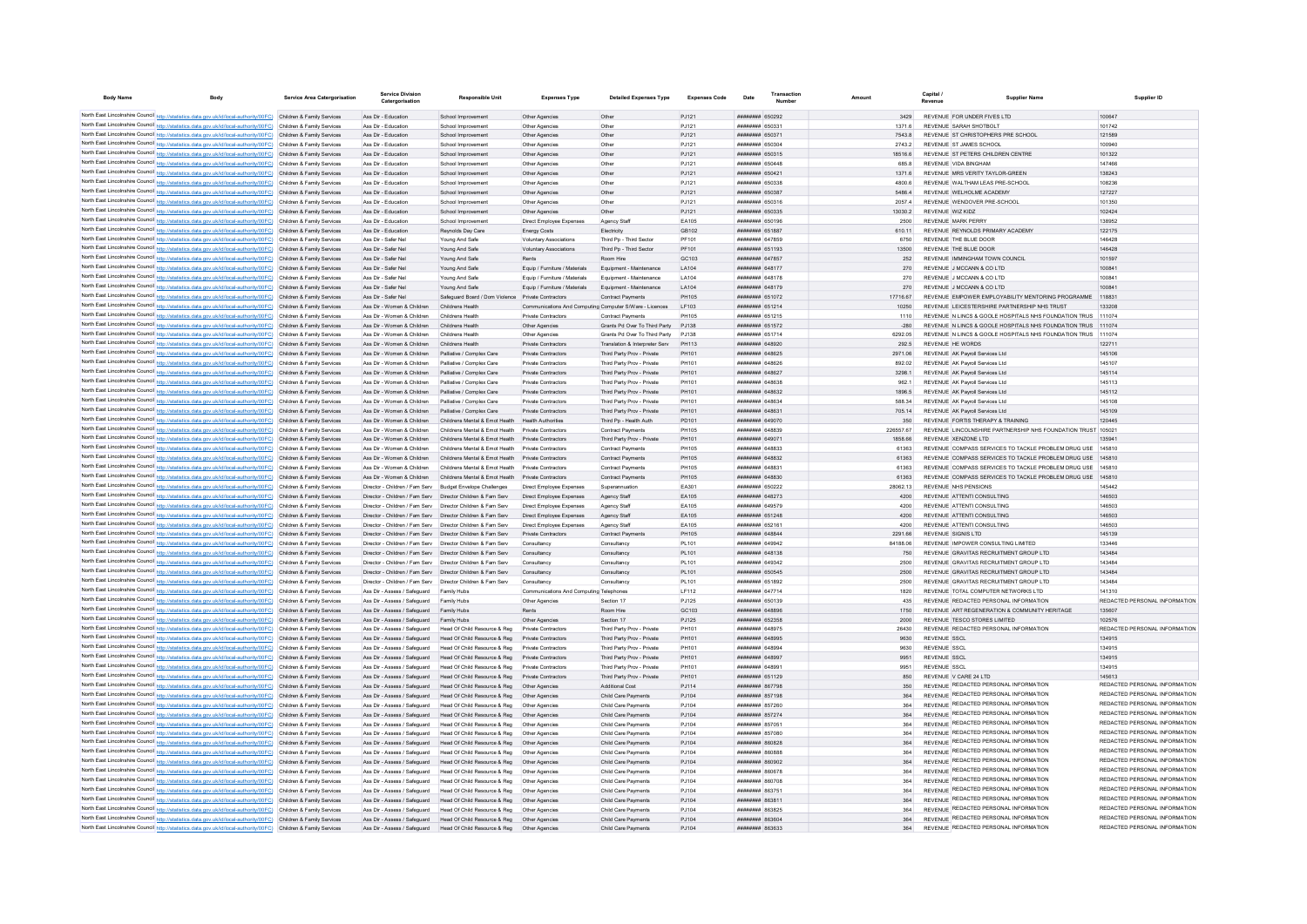| <b>Body Name</b> | <b>Body</b>                                                                                                                                                                                                                            | Service Area Catergorisation | <b>Service Division</b>                                      | Responsible Unit                                                                                          | <b>Expenses Type</b>           | <b>Detailed Expenses Type</b>              | Expenses Code   | Date                                            | Transaction | Amount |            | Capital | Supplier Name                                                                  | Supplier ID                                                    |
|------------------|----------------------------------------------------------------------------------------------------------------------------------------------------------------------------------------------------------------------------------------|------------------------------|--------------------------------------------------------------|-----------------------------------------------------------------------------------------------------------|--------------------------------|--------------------------------------------|-----------------|-------------------------------------------------|-------------|--------|------------|---------|--------------------------------------------------------------------------------|----------------------------------------------------------------|
|                  | North East Lincolnshire Council http://statistics.data.gov.uk/id/local-authority/00FC) Children & Family Services                                                                                                                      |                              |                                                              | Ass Dir - Assess / Safeguard Head Of Child Resource & Reg. Other Agencies                                 |                                | Child Care Payments                        | P.1104          | ######## 867451                                 |             |        | 364        |         | REVENUE REDACTED PERSONAL INFORMATION                                          | REDACTED PERSONAL INFORMATION                                  |
|                  | North East Lincolnshire Council http://statistics.data.gov.uk/id/local-authority/00FC) Children & Family Services                                                                                                                      |                              | Ass Dir - Assess / Safeguard                                 | Head Of Child Resource & Reg                                                                              |                                | Child Care Payments                        | PJ104           | <b>ПЕВЕЦИЕ 867479</b>                           |             |        |            |         | REVENUE REDACTED PERSONAL INFORMATION                                          | REDACTED PERSONAL INFORMATION                                  |
|                  | North East Lincolnshire Council http://statistics.data.gov.uk/id/local-authority/00FC) Children & Family Services                                                                                                                      |                              | Ass Dir - Assess / Safeguard                                 | Head Of Child Resource & Reg                                                                              | Other Agencies                 | Child Care Payments                        | PJ104           | ####### 867656                                  |             |        |            |         | REVENUE REDACTED PERSONAL INFORMATION                                          | REDACTED PERSONAL INFORMATION                                  |
|                  | North East Lincolnshire Council http://statistics.data.gov.uk/id/local-authority/00FC) Children & Family Services                                                                                                                      |                              |                                                              | Ass Dir - Assess / Safeguard Head Of Child Resource & Reg Other Agencies                                  |                                | Child Care Payments                        | P.1104          | <b><i>BREAMANH</i></b> 867670                   |             |        | 364        |         | REVENUE REDACTED PERSONAL INFORMATION                                          | REDACTED PERSONAL INFORMATION                                  |
|                  | North East Lincolnshire Council http://statistics.data.gov.uk/id/local-authority/00FC) Children & Family Services                                                                                                                      |                              |                                                              | Ass Dir - Assess / Safeguard Head Of Child Resource & Reg. Other Agencies                                 |                                | Child Care Payments                        | P.1104          | <b>######## 867596</b>                          |             |        | 364        |         | REVENUE REDACTED PERSONAL INFORMATION                                          | REDACTED PERSONAL INFORMATION                                  |
|                  | North East Lincolnshire Council http://statistics.data.gov.uk/id/local-authority/00FC) Children & Family Services                                                                                                                      |                              |                                                              | Ass Dir - Assess / Safeguard Head Of Child Resource & Reg. Other Agencies                                 |                                | Child Care Payments                        | P.1104          | EORRAR MENNING                                  |             |        | 364        |         | REVENUE REDACTED PERSONAL INFORMATION                                          | REDACTED PERSONAL INFORMATION                                  |
|                  | North East Lincolnshire Council http://statistics.data.gov.uk/id/local-authority/00FC) Children & Family Services                                                                                                                      |                              |                                                              | Ass Dir - Assess / Safeguard Head Of Child Resource & Reg Other Agencies                                  |                                | Child Care Payments                        | PJ104           | <b>плиннин</b> 868607                           |             |        | 364        |         | REVENUE REDACTED PERSONAL INFORMATION                                          | REDACTED PERSONAL INFORMATION                                  |
|                  | North East Lincolnshire Council http://statistics.data.gov.uk/id/local-authority/00FC) Children & Family Services                                                                                                                      |                              | Ass Dir - Assess / Safeguard                                 | Head Of Child Resource & Reg   Other Agencies                                                             |                                | Child Care Payments                        | PJ104           | ######## 868631                                 |             |        |            |         | REVENUE REDACTED PERSONAL INFORMATION                                          | REDACTED PERSONAL INFORMATION                                  |
|                  | North East Lincolnshire Council http://statistics.data.gov.uk/id/local-authority/00FC) Children & Family Services                                                                                                                      |                              |                                                              | Ass Dir - Assess / Safeguard Head Of Child Resource & Reg Other Agencies                                  |                                | Child Care Payments                        | PJ104           | ######## 868748                                 |             |        | 364        |         | REVENUE REDACTED PERSONAL INFORMATION                                          | REDACTED PERSONAL INFORMATION                                  |
|                  | North East Lincolnshire Council http://statistics.data.gov.uk/id/local-authority/00FC) Children & Family Services                                                                                                                      |                              | Ass Dir - Assess / Safeguard                                 | Head Of Child Resource & Reg   Other Agencies                                                             |                                | Child Care Payments                        | PJ104           | BORRAR MEMBERS                                  |             |        | 364        |         | REVENUE REDACTED PERSONAL INFORMATION                                          | REDACTED PERSONAL INFORMATION<br>REDACTED PERSONAL INFORMATION |
|                  | North East Lincolnshire Council http://statistics.data.gov.uk/id/local-authority/00FC) Children & Family Services                                                                                                                      |                              |                                                              | Ass Dir - Assess / Safeguard Head Of Child Resource & Reg Other Agencies                                  |                                | Child Care Payments                        | P.1104          | пппннннн 868822                                 |             |        | 364        |         | REVENUE REDACTED PERSONAL INFORMATION<br>REVENUE REDACTED PERSONAL INFORMATION | REDACTED PERSONAL INFORMATION                                  |
|                  | North East Lincolnshire Council http://statistics.data.gov.uk/id/local-authority/00FC) Children & Family Services                                                                                                                      |                              | Ass Dir - Assess / Safeguard                                 | Head Of Child Resource & Reg                                                                              | Other Anencies                 | Child Care Payments                        | P.1104          | ######## 869952                                 |             |        | 364        |         | REVENUE REDACTED PERSONAL INFORMATION                                          | REDACTED PERSONAL INFORMATION                                  |
|                  | North East Lincolnshire Council http://statistics.data.gov.uk/id/local-authority/00FC) Children & Family Services                                                                                                                      |                              | Ass Dir - Assess / Safeguard                                 | Head Of Child Resource & Reg                                                                              | Other Agencies                 | Child Care Payments                        | PJ104           | ######## 869965                                 |             |        | 364        |         | REVENUE REDACTED PERSONAL INFORMATION                                          | REDACTED PERSONAL INFORMATION                                  |
|                  | North East Lincolnshire Council http://statistics.data.gov.uk/id/local-authority/00FC) Children & Family Services<br>North East Lincolnshire Council http://statistics.data.gov.uk/id/local-authority/00FC) Children & Family Services |                              | Ass Dir - Assess / Safeguard<br>Ass Dir - Assess / Safeguard | Head Of Child Resource & Reg<br>Head Of Child Resource & Reg                                              | Other Agencies                 | Child Care Payments<br>Child Care Payments | PJ104<br>PJ104  | ######## 869747<br>######## 869751              |             |        | 364        |         | REVENUE REDACTED PERSONAL INFORMATION                                          | REDACTED PERSONAL INFORMATION                                  |
|                  | North East Lincolnshire Council http://statistics.data.gov.uk/id/local-authority/00FC) Children & Family Services                                                                                                                      |                              | Ass Dir - Assess / Safeguard                                 | Head Of Child Resource & Reg                                                                              | Other Agencie                  | Child Care Payments                        | PJ104           | <b>плиннин</b> 869892                           |             |        | 364        |         | REVENUE REDACTED PERSONAL INFORMATION                                          | REDACTED PERSONAL INFORMATION                                  |
|                  | North East Lincolnshire Council http://statistics.data.gov.uk/id/local-authority/00FC) Children & Family Services                                                                                                                      |                              | Ass Dir - Assess / Safeguard                                 | Head Of Child Resource & Reg                                                                              | Other Anencies                 | Child Care Payments                        | PJ104           | <b>HUBHHHHH 869775</b>                          |             |        | 364        |         | REVENUE REDACTED PERSONAL INFORMATION                                          | REDACTED PERSONAL INFORMATION                                  |
|                  | North East Lincolnshire Council http://statistics.data.gov.uk/id/local-authority/00FC) Children & Family Services                                                                                                                      |                              | Ass Dir - Assess / Safeguard                                 | Head Of Child Resource & Reg                                                                              | Other Anencies                 | Child Care Payments                        | PJ104           | ######## 857534                                 |             |        | 298        |         | REVENUE REDACTED PERSONAL INFORMATION                                          | REDACTED PERSONAL INFORMATION                                  |
|                  | North East Lincolnshire Council http://statistics.data.gov.uk/id/local-authority/00FC) Children & Family Services                                                                                                                      |                              |                                                              | Ass Dir - Assess / Safeguard Head Of Child Resource & Reg Other Agencies                                  |                                | Child Care Payments                        | PJ104           | ######## 857399                                 |             |        | 284        |         | REVENUE REDACTED PERSONAL INFORMATION                                          | REDACTED PERSONAL INFORMATION                                  |
|                  | North East Lincolnshire Council http://statistics.data.gov.uk/id/local-authority/00FC) Children & Family Services                                                                                                                      |                              | Ass Dir - Assess / Safeguard                                 | Head Of Child Resource & Reg                                                                              | Other Agencie                  | Child Care Payments                        | PJ104           | ######## 857404                                 |             |        |            |         | REVENUE REDACTED PERSONAL INFORMATION                                          | REDACTED PERSONAL INFORMATION                                  |
|                  | North East Lincolnshire Council http://statistics.data.gov.uk/id/local-authority/00FC) Children & Family Services                                                                                                                      |                              | Ass Dir - Assess / Safeguard                                 | Head Of Child Resource & Reg                                                                              | Other Agencie                  | Child Care Payments                        | PJ104           | ######## 861164                                 |             |        | 298        |         | REVENUE REDACTED PERSONAL INFORMATION                                          | REDACTED PERSONAL INFORMATION                                  |
|                  | North East Lincolnshire Council http://statistics.data.gov.uk/id/local-authority/00FC) Children & Family Services                                                                                                                      |                              | Ass Dir - Assess / Safeguard                                 | Head Of Child Resource & Reg                                                                              | Other Agencie                  | Child Care Payments                        | PJ104           | ######## 861025                                 |             |        | 284        |         | REVENUE REDACTED PERSONAL INFORMATION                                          | REDACTED PERSONAL INFORMATION                                  |
|                  | North East Lincolnshire Council http://statistics.data.gov.uk/id/local-authority/00FC) Children & Family Services                                                                                                                      |                              | Ass Dir - Assess / Safeguard                                 | Head Of Child Resource & Reg                                                                              | Other Anencie                  | Child Care Payments                        | P.1104          | 020138 BEBBERRY                                 |             |        | 468        |         | REVENUE REDACTED PERSONAL INFORMATION                                          | REDACTED PERSONAL INFORMATION                                  |
|                  | North East Lincolnshire Council http://statistics.data.gov.uk/id/local-authority/00FC) Children & Family Services                                                                                                                      |                              | Ass Dir - Assess / Safeguard                                 | Head Of Child Resource & Reg                                                                              | Other Agencies                 | Child Care Payments                        | PJ104           | ######## 864142                                 |             |        | 298        |         | REVENUE REDACTED PERSONAL INFORMATION                                          | REDACTED PERSONAL INFORMATION                                  |
|                  | North East Lincolnshire Council http://statistics.data.gov.uk/id/local-authority/00FC) Children & Family Services                                                                                                                      |                              | Ass Dir - Assess / Safeguard                                 | Head Of Child Resource & Reg                                                                              | Other Anencie                  | Child Care Payments                        | PJ104           | ######## 863965                                 |             | 284    |            |         | REVENUE REDACTED PERSONAL INFORMATION                                          | REDACTED PERSONAL INFORMATION                                  |
|                  | North East Lincolnshire Council http://statistics.data.gov.uk/id/local-authority/00FC) Children & Family Services                                                                                                                      |                              | Ass Dir - Assess / Safeguard                                 | Head Of Child Resource & Reg                                                                              | Other Agencie                  | Child Care Payments                        | PJ104           | ######## 86397                                  |             |        | 468        |         | REVENUE REDACTED PERSONAL INFORMATION                                          | REDACTED PERSONAL INFORMATION<br>REDACTED PERSONAL INFORMATION |
|                  | North East Lincolnshire Council http://statistics.data.gov.uk/id/local-authority/00FC) Children & Family Services                                                                                                                      |                              | Ass Dir - Assess / Safeguard                                 | Head Of Child Resource & Reg                                                                              | Other Agencie                  | Child Care Payments                        | PJ104           | ######## 867793                                 |             |        | 284        |         | REVENUE REDACTED PERSONAL INFORMATION                                          | REDACTED PERSONAL INFORMATION                                  |
|                  | North East Lincolnshire Council http://statistics.data.gov.uk/id/local-authority/00FC) Children & Family Services                                                                                                                      |                              | Ass Dir - Assess / Safeguard                                 | Head Of Child Resource & Reg                                                                              |                                | Child Care Payments                        | PJ104           | ######## 867798                                 |             |        | 468        |         | REVENUE REDACTED PERSONAL INFORMATION<br>REVENUE REDACTED PERSONAL INFORMATION | REDACTED PERSONAL INFORMATION                                  |
|                  | North East Lincolnshire Council http://statistics.data.gov.uk/id/local-authority/00FC) Children & Family Services                                                                                                                      |                              | Ass Dir - Assess / Safeguard                                 | Head Of Child Resource & Reg<br>Ass Dir - Assess / Safeguard Head Of Child Resource & Reg. Other Agencies | Other Anencies                 | Child Care Payments<br>Child Care Payments | PJ104<br>P.1104 | <b><i>HHHHHHHH 867925</i></b><br>ппиннин 868942 |             |        | 208<br>284 |         | REVENUE REDACTED PERSONAL INFORMATION                                          | REDACTED PERSONAL INFORMATION                                  |
|                  | North East Lincolnshire Council http://statistics.data.gov.uk/id/local-authority/00FC) Children & Family Services<br>North East Lincolnshire Council http://statistics.data.gov.uk/id/local-authority/00FC) Children & Family Services |                              |                                                              | Ass Dir - Assess / Safeguard Head Of Child Resource & Reg. Other Agencies                                 |                                | Child Care Payments                        | P.1104          | ######## 868947                                 |             |        | 468        |         | REVENUE REDACTED PERSONAL INFORMATION                                          | REDACTED PERSONAL INFORMATION                                  |
|                  | North East Lincolnshire Council http://statistics.data.gov.uk/id/local-authority/00FC) Children & Family Services                                                                                                                      |                              |                                                              | Ass Dir - Assess / Safeguard Head Of Child Resource & Reg Other Agencies                                  |                                | Child Care Payments                        | P.1104          | <b>########</b> 869069                          |             |        | 298        |         | REVENUE REDACTED PERSONAL INFORMATION                                          | REDACTED PERSONAL INFORMATION                                  |
|                  | North East Lincolnshire Council http://statistics.data.gov.uk/id/local-authority/00FC) Children & Family Services                                                                                                                      |                              | Ass Dir - Assess / Safeguard                                 | Head Of Child Resource & Reg  Other Agencies                                                              |                                | Child Care Payments                        | PJ104           | ######## 870214                                 |             |        | 298        |         | REVENUE REDACTED PERSONAL INFORMATION                                          | REDACTED PERSONAL INFORMATION                                  |
|                  | North East Lincolnshire Council http://statistics.data.gov.uk/id/local-authority/00FC) Children & Family Services                                                                                                                      |                              |                                                              | Ass Dir - Assess / Safeguard Head Of Child Resource & Reg                                                 | Other Anencies                 | Child Care Payments                        | PJ104           | ######## 870085                                 |             |        | 284        |         | REVENUE REDACTED PERSONAL INFORMATION                                          | REDACTED PERSONAL INFORMATION                                  |
|                  | North East Lincolnshire Council http://statistics.data.gov.uk/id/local-authority/00FC) Children & Family Services                                                                                                                      |                              | Ass Dir - Assess / Safeguard                                 | Head Of Child Resource & Reg                                                                              | Other Anencies                 | Child Care Payments                        | P.1104          | <b>BRENHHHH 870090</b>                          |             |        | 468        |         | REVENUE REDACTED PERSONAL INFORMATION                                          | REDACTED PERSONAL INFORMATION                                  |
|                  | North East Lincolnshire Council http://statistics.data.gov.uk/id/local-authority/00FC) Children & Family Services                                                                                                                      |                              | Ass Dir - Assess / Safeguard                                 | Head Of Child Resource & Reg                                                                              | Other Anencies                 | Child Care Payments                        | P.1104          | ######## 857198                                 |             |        | 298        |         | REVENUE REDACTED PERSONAL INFORMATION                                          | REDACTED PERSONAL INFORMATION                                  |
|                  | North East Lincolnshire Council http://statistics.data.gov.uk/id/local-authority/00FC) Children & Family Services                                                                                                                      |                              | Ass Dir - Assess / Safeguard                                 | Head Of Child Resource & Reg. Other Agencies                                                              |                                | Child Care Payments                        | P.1104          | <b>НЕННИИИ 857260</b>                           |             |        | 298        |         | REVENUE REDACTED PERSONAL INFORMATION                                          | REDACTED PERSONAL INFORMATION                                  |
|                  | North East Lincolnshire Council http://statistics.data.gov.uk/id/local-authority/00FC) Children & Family Services                                                                                                                      |                              | Ass Dir - Assess / Safeguard                                 | Head Of Child Resource & Reg                                                                              | Other Anencies                 | Child Care Payments                        | PJ104           | ######## 857274                                 |             |        | 284        |         | REVENUE REDACTED PERSONAL INFORMATION                                          | REDACTED PERSONAL INFORMATION                                  |
|                  | North East Lincolnshire Council http://statistics.data.gov.uk/id/local-authority/00FC) Children & Family Services                                                                                                                      |                              | Ass Dir - Assess / Safeguard                                 | Head Of Child Resource & Reg                                                                              |                                | Child Care Payments                        | PJ104           | ######## 857051                                 |             | 270    |            |         | REVENUE REDACTED PERSONAL INFORMATION                                          | REDACTED PERSONAL INFORMATION                                  |
|                  | North East Lincolnshire Council http://statistics.data.gov.uk/id/local-authority/00FC) Children & Family Services                                                                                                                      |                              | Ass Dir - Assess / Safeguard                                 | Head Of Child Resource & Reg                                                                              |                                | Child Care Payments                        | PJ104           | ######## 857080                                 |             |        |            |         | REVENUE REDACTED PERSONAL INFORMATION                                          | REDACTED PERSONAL INFORMATION                                  |
|                  | North East Lincolnshire Council http://statistics.data.gov.uk/id/local-authority/00FC) Children & Family Services                                                                                                                      |                              | Ass Dir - Assess / Safeguard                                 | Head Of Child Resource & Reg                                                                              | Other Anencies                 | Child Care Payments                        | PJ104           | <b>HUHHHHH 860828</b>                           |             |        | 298        |         | REVENUE REDACTED PERSONAL INFORMATION                                          | REDACTED PERSONAL INFORMATION<br>REDACTED PERSONAL INFORMATION |
|                  | North East Lincolnshire Council http://statistics.data.gov.uk/id/local-authority/00FC) Children & Family Services                                                                                                                      |                              | Ass Dir - Assess / Safeguard                                 | Head Of Child Resource & Reg                                                                              | Other Anencies                 | Child Care Payments                        | P.1104          | HHHHHHH 860888                                  |             |        | 298        |         | REVENUE REDACTED PERSONAL INFORMATION<br>REVENUE REDACTED PERSONAL INFORMATION | REDACTED PERSONAL INFORMATION                                  |
|                  | North East Lincolnshire Council http://statistics.data.gov.uk/id/local-authority/00FC) Children & Family Services                                                                                                                      |                              | Ass Dir - Assess / Safeguard                                 | Head Of Child Resource & Reg                                                                              | Other Anencies                 | Child Care Payments                        | P.1104          | COPORA MENULIA                                  |             |        | 284        |         | REVENUE REDACTED PERSONAL INFORMATION                                          | REDACTED PERSONAL INFORMATION                                  |
|                  | North East Lincolnshire Council http://statistics.data.gov.uk/id/local-authority/00FC) Children & Family Services                                                                                                                      |                              |                                                              | Ass Dir - Assess / Safeguard Head Of Child Resource & Reg Other Agencies                                  |                                | Child Care Payments                        | PJ104           | <b>########</b> 860678                          |             |        | 270        |         | REVENUE REDACTED PERSONAL INFORMATION                                          | REDACTED PERSONAL INFORMATION                                  |
|                  | North East Lincolnshire Council http://statistics.data.gov.uk/id/local-authority/00FC) Children & Family Services                                                                                                                      |                              | Ass Dir - Assess / Safeguard                                 | Head Of Child Resource & Reg                                                                              | Other Agencies                 | Child Care Payments                        | PJ104           | ######## 860708                                 |             |        |            |         | REVENUE REDACTED PERSONAL INFORMATION                                          | REDACTED PERSONAL INFORMATION                                  |
|                  | North East Lincolnshire Council http://statistics.data.gov.uk/id/local-authority/00FC) Children & Family Services<br>North East Lincolnshire Council http://statistics.data.gov.uk/id/local-authority/00FC) Children & Family Services |                              | Ass Dir - Assess / Safeguard<br>Ass Dir - Assess / Safeguard | Head Of Child Resource & Reg<br>Head Of Child Resource & Reg                                              | Other Agencie<br>Other Agencie | Child Care Payments<br>Child Care Payments | PJ104<br>PJ104  | ######## 863751<br>######## 863811              |             |        | 298<br>298 |         | REVENUE REDACTED PERSONAL INFORMATION                                          | REDACTED PERSONAL INFORMATION                                  |
|                  | North East Lincolnshire Council http://statistics.data.gov.uk/id/local-authority/00FC) Children & Family Services                                                                                                                      |                              | Ass Dir - Assess / Saferward                                 | Head Of Child Resource & Reg                                                                              | Other Anencies                 | Child Care Payments                        | P.1104          | пппннннн 863825                                 |             |        | 284        |         | REVENUE REDACTED PERSONAL INFORMATION                                          | REDACTED PERSONAL INFORMATION                                  |
|                  | North East Lincolnshire Council http://statistics.data.gov.uk/id/local-authority/00FC) Children & Family Services                                                                                                                      |                              | Ass Dir - Assess / Safeguard                                 | Head Of Child Resource & Reg                                                                              | Other Agencie                  | Child Care Payments                        | PJ104           | <b>плинини везео</b>                            |             |        | 270        |         | REVENUE REDACTED PERSONAL INFORMATION                                          | REDACTED PERSONAL INFORMATION                                  |
|                  | North East Lincolnshire Council http://statistics.data.gov.uk/id/local-authority/00FC) Children & Family Services                                                                                                                      |                              | Ass Dir - Assess / Safeguard                                 | Head Of Child Resource & Reg                                                                              | Other Agencie                  | Child Care Payments                        | PJ104           | ######## 863633                                 |             |        | 340        |         | REVENUE REDACTED PERSONAL INFORMATION                                          | REDACTED PERSONAL INFORMATION                                  |
|                  | North East Lincolnshire Council http://statistics.data.gov.uk/id/local-authority/00FC) Children & Family Services                                                                                                                      |                              | Ass Dir - Assess / Safeguard                                 | Head Of Child Resource & Reg                                                                              |                                | Child Care Payments                        | PJ104           | ######## 867451                                 |             |        | 270        |         | REVENUE REDACTED PERSONAL INFORMATION                                          | REDACTED PERSONAL INFORMATION                                  |
|                  | North East Lincolnshire Council http://statistics.data.gov.uk/id/local-authority/00FC) Children & Family Services                                                                                                                      |                              | Ass Dir - Assess / Safeguard                                 | Head Of Child Resource & Reg                                                                              | Other Agencie                  | Child Care Payments                        | PJ104           | <b>плиннин</b> 867466                           |             | 369.14 |            |         | REVENUE REDACTED PERSONAL INFORMATION                                          | REDACTED PERSONAL INFORMATION                                  |
|                  | North East Lincolnshire Council http://statistics.data.gov.uk/id/local-authority/00FC) Children & Family Services                                                                                                                      |                              | Ass Dir - Assess / Safeguard                                 | Head Of Child Resource & Reg                                                                              | Other Agencie                  | Child Care Payments                        | PJ104           | ######## 867479                                 |             |        | 340        |         | REVENUE REDACTED PERSONAL INFORMATION                                          | REDACTED PERSONAL INFORMATION                                  |
|                  | North East Lincolnshire Council http://statistics.data.gov.uk/id/local-authority/00FC) Children & Family Services                                                                                                                      |                              | Ass Dir - Assess / Safeguard                                 | Head Of Child Resource & Reg                                                                              | Other Anencies                 | Child Care Payments                        | P.1104          | <b>######## 867656</b>                          |             |        | 298        |         | REVENUE REDACTED PERSONAL INFORMATION                                          | REDACTED PERSONAL INFORMATION                                  |
|                  | North East Lincolnshire Council http://statistics.data.gov.uk/id/local-authority/00FC) Children & Family Services                                                                                                                      |                              |                                                              | Ass Dir - Assess / Safeguard Head Of Child Resource & Reg Other Agencies                                  |                                | Child Care Payments                        | PJ104           | ######## 867670                                 |             |        | 284        |         | REVENUE REDACTED PERSONAL INFORMATION                                          | REDACTED PERSONAL INFORMATION                                  |
|                  | North East Lincolnshire Council http://statistics.data.gov.uk/id/local-authority/00FC) Children & Family Services                                                                                                                      |                              |                                                              | Ass Dir - Assess / Safeguard Head Of Child Resource & Reg Other Agencies                                  |                                | Child Care Payments                        | PJ104           | ######## 867596                                 |             |        | 298        |         | REVENUE REDACTED PERSONAL INFORMATION                                          | REDACTED PERSONAL INFORMATION                                  |
|                  | North East Lincolnshire Council http://statistics.data.gov.uk/id/local-authority/00FC) Children & Family Services                                                                                                                      |                              |                                                              | Ass Dir - Assess / Safeguard Head Of Child Resource & Reg Other Agencies                                  |                                | Child Care Payments                        | PJ104           | ######## 868603                                 |             |        | 270        |         | REVENUE REDACTED PERSONAL INFORMATION                                          | REDACTED PERSONAL INFORMATION                                  |
|                  | North East Lincolnshire Council http://statistics.data.gov.uk/id/local-authority/00FC) Children & Family Services                                                                                                                      |                              | Ass Dir - Assess / Safeguard                                 | Head Of Child Resource & Reg   Other Agencies                                                             |                                | Child Care Payments                        | PJ104           | ######## 868607                                 |             |        | 340        |         | REVENUE REDACTED PERSONAL INFORMATION                                          | REDACTED PERSONAL INFORMATION<br>REDACTED PERSONAL INFORMATION |
|                  | North East Lincolnshire Council http://statistics.data.gov.uk/id/local-authority/00FC) Children & Family Services                                                                                                                      |                              |                                                              | Ass Dir - Assess / Safeguard Head Of Child Resource & Reg Other Agencies                                  |                                | Child Care Payments                        | PJ104           | ######## 868618                                 |             |        | 284        |         | REVENUE REDACTED PERSONAL INFORMATION<br>REVENUE REDACTED PERSONAL INFORMATION | REDACTED PERSONAL INFORMATION                                  |
|                  | North East Lincolnshire Council http://statistics.data.gov.uk/id/local-authority/00FC) Children & Family Services                                                                                                                      |                              | Ass Dir - Assess / Safeguard                                 | Head Of Child Resource & Reg<br>Head Of Child Resource & Reg   Other Agencies                             | Other Anencies                 | Child Care Payments                        | P.1104<br>PJ104 | 123838 BUBBBBBB                                 |             | 298    | 340        |         | REVENUE REDACTED PERSONAL INFORMATION                                          | REDACTED PERSONAL INFORMATION                                  |
|                  | North East Lincolnshire Council http://statistics.data.gov.uk/id/local-authority/00FC) Children & Family Services<br>North East Lincolnshire Council http://statistics.data.gov.uk/id/local-authority/00FC) Children & Family Services |                              | Ass Dir - Assess / Safeguard<br>Ass Dir - Assess / Safeguard | Head Of Child Resource & Reg   Other Agencies                                                             |                                | Child Care Payments<br>Child Care Payments | PJ104           | ######## 868748<br>######## 868808              |             |        | 298        |         | REVENUE REDACTED PERSONAL INFORMATION                                          | REDACTED PERSONAL INFORMATION                                  |
|                  | North East Lincolnshire Council http://statistics.data.gov.uk/id/local-authority/00FC) Children & Family Services                                                                                                                      |                              | Ass Dir - Assess / Safeguard                                 | Head Of Child Resource & Reg                                                                              | Other Agencies                 | Child Care Payments                        | PJ104           | ######## 868822                                 |             |        | 284        |         | REVENUE REDACTED PERSONAL INFORMATION                                          | REDACTED PERSONAL INFORMATION                                  |
|                  | North East Lincolnshire Council http://statistics.data.gov.uk/id/local-authority/00FC) Children & Family Services                                                                                                                      |                              | Ass Dir - Assess / Safeguard                                 | Head Of Child Resource & Reg                                                                              | Other Agencie                  | Child Care Payments                        | PJ104           | ######## 869952                                 |             |        |            |         | <b>REVENUE REDACTED PERSONAL INFORMATION</b>                                   | REDACTED PERSONAL INFORMATION                                  |
|                  | North East Lincolnshire Council http://statistics.data.gov.uk/id/local-authority/00FC) Children & Family Services                                                                                                                      |                              | Ass Dir - Assess / Safeguard                                 | Head Of Child Resource & Reg                                                                              | Other Agencies                 | Child Care Payments                        | PJ104           | ######## 869965                                 |             |        | 284        |         | REVENUE REDACTED PERSONAL INFORMATION                                          | REDACTED PERSONAL INFORMATION                                  |
|                  | North East Lincolnshire Council http://statistics.data.gov.uk/id/local-authority/00FC) Children & Family Services                                                                                                                      |                              | Ass Dir - Assess / Safeguard                                 | Head Of Child Resource & Reg                                                                              | Other Anencies                 | Child Care Payments                        | <b>P1104</b>    | <b>HHHHHHH</b> 869747                           |             |        | 270        |         | REVENUE REDACTED PERSONAL INFORMATION                                          | REDACTED PERSONAL INFORMATION                                  |
|                  | North East Lincolnshire Council http://statistics.data.gov.uk/id/local-authority/00FC) Children & Family Services                                                                                                                      |                              | Ass Dir - Assess / Safeguard                                 | Head Of Child Resource & Reg. Other Agencies                                                              |                                | Child Care Payments                        | P.1104          | ######## 869751                                 |             |        | 340        |         | REVENUE REDACTED PERSONAL INFORMATION                                          | REDACTED PERSONAL INFORMATION                                  |
|                  | North East Lincolnshire Council http://statistics.data.gov.uk/id/local-authority/00FC) Children & Family Services                                                                                                                      |                              |                                                              | Ass Dir - Assess / Safeguard Head Of Child Resource & Reg                                                 | Other Anencies                 | Child Care Payments                        | P.1104          | плинини 869892                                  |             |        | 298        |         | REVENUE REDACTED PERSONAL INFORMATION                                          | REDACTED PERSONAL INFORMATION                                  |
|                  | North East Lincolnshire Council http://statistics.data.gov.uk/id/local-authority/00FC) Children & Family Services                                                                                                                      |                              | Ass Dir - Assess / Saferward                                 | Head Of Child Resource & Reg                                                                              | Other Anencies                 | Child Care Payments                        | P.1104          | <b>пппппппп</b> 869762                          |             |        | 284        |         | REVENUE REDACTED PERSONAL INFORMATION                                          | REDACTED PERSONAL INFORMATION                                  |
|                  | North East Lincolnshire Council http://statistics.data.gov.uk/id/local-authority/00FC) Children & Family Services                                                                                                                      |                              | Ass Dir - Assess / Safeguard                                 | Head Of Child Resource & Reg                                                                              | Other Agencie                  | Child Care Payments                        | PJ104           | ######## 869775                                 |             |        |            |         | REVENUE REDACTED PERSONAL INFORMATION                                          | REDACTED PERSONAL INFORMATION                                  |
|                  | North East Lincolnshire Council http://statistics.data.gov.uk/id/local-authority/00FC) Children & Family Services                                                                                                                      |                              | Ass Dir - Assess / Safeguard                                 | Head Of Child Resource & Reg                                                                              | Other Agencie                  | Child Care Payments                        | PJ104           | ######## 857558                                 |             |        | 454        |         | REVENUE REDACTED PERSONAL INFORMATION                                          | REDACTED PERSONAL INFORMATION                                  |
|                  | North East Lincolnshire Council http://statistics.data.gov.uk/id/local-authority/00FC) Children & Family Services                                                                                                                      |                              |                                                              | Ass Dir - Assess / Safeguard Head Of Child Resource & Reg                                                 | Other Agencies                 | Child Care Payments                        | PJ104           | ######## 861188                                 |             |        | 45A        |         | REVENUE REDACTED PERSONAL INFORMATION                                          | REDACTED PERSONAL INFORMATION                                  |
|                  | North East Lincolnshire Council http://statistics.data.gov.uk/id/local-authority/00FC) Children & Family Services                                                                                                                      |                              | Ass Dir - Assess / Safeguard                                 | Head Of Child Resource & Reg                                                                              | Other Anencie                  | Child Care Payments                        | P.1104          | <b>BREEZERS 864175</b>                          |             |        | 45A        |         | REVENUE REDACTED PERSONAL INFORMATION                                          | REDACTED PERSONAL INFORMATION                                  |
|                  | North East Lincolnshire Council http://statistics.data.gov.uk/id/local-authority/00FC) Children & Family Services                                                                                                                      |                              |                                                              | Ass Dir - Assess / Safeguard Head Of Child Resource & Reg                                                 | Other Anencie                  | Child Care Payments                        | P.1104          | ######## 867951                                 |             |        | 454        |         | REVENUE REDACTED PERSONAL INFORMATION<br>REVENUE REDACTED PERSONAL INFORMATION | REDACTED PERSONAL INFORMATION<br>REDACTED PERSONAL INFORMATION |
|                  | North East Lincolnshire Council http://statistics.data.gov.uk/id/local-authority/00FC) Children & Family Services                                                                                                                      |                              |                                                              | Ass Dir - Assess / Safeguard Head Of Child Resource & Reg Other Agencies                                  |                                | Child Care Payments                        | P.1104          | <b>ллиннин</b> ввяза:                           |             |        | 454        |         | REVENUE REDACTED PERSONAL INFORMATION                                          | REDACTED PERSONAL INFORMATION                                  |
|                  | North East Lincolnshire Council http://statistics.data.gov.uk/id/local-authority/00FC) Children & Family Services                                                                                                                      |                              |                                                              | Ass Dir - Assess / Safeguard Head Of Child Resource & Reg                                                 |                                | Child Care Payments                        | PJ104           | <b>ПЕВЕЦИИ 870238</b>                           |             |        | 454        |         |                                                                                |                                                                |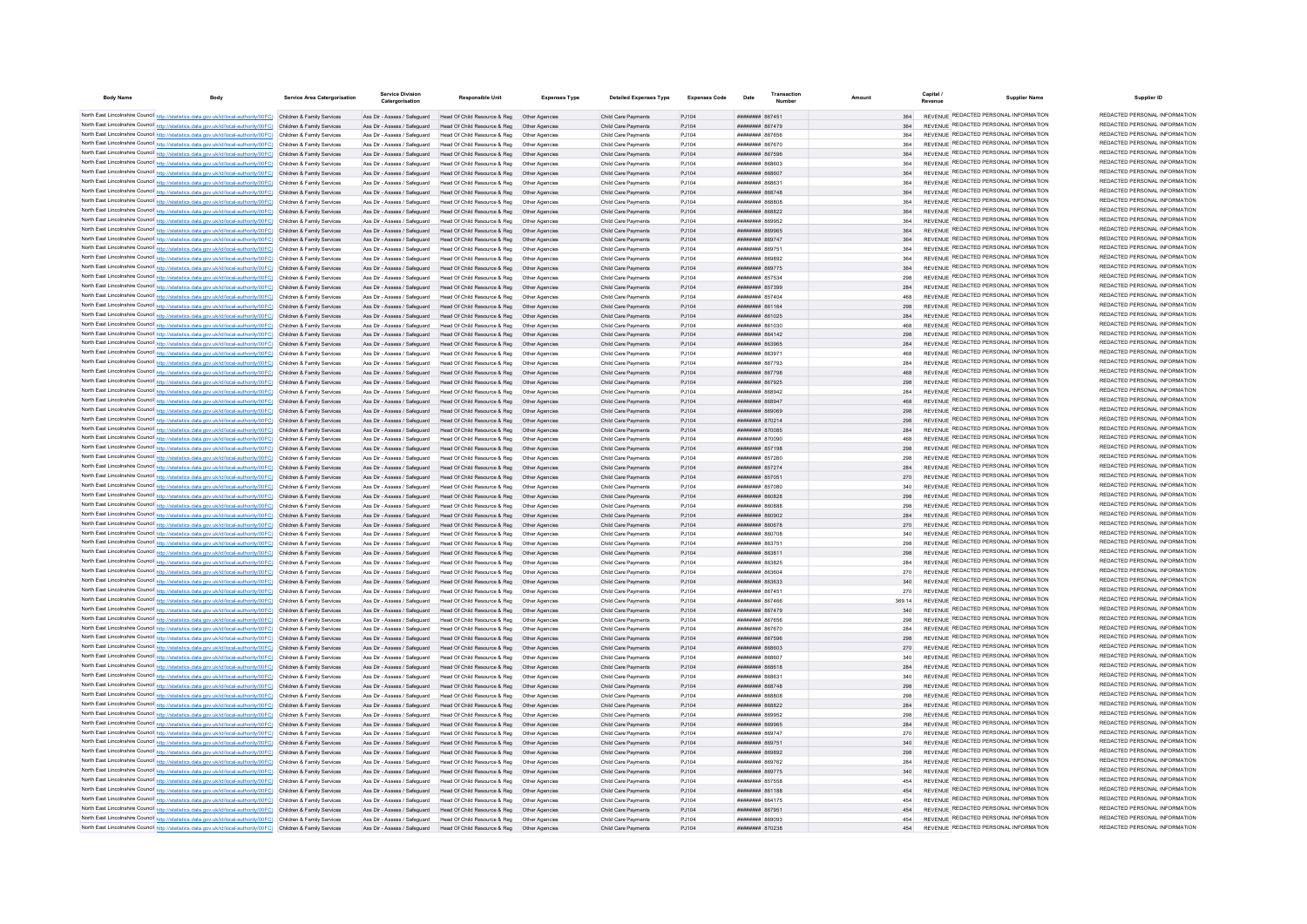| <b>Body Name</b> |                                                                                                                                                                                                                                        | <b>Service Area Catergorisation</b> | <b>Service Division</b><br>Catergorisation                   | <b>Responsible Unit</b>                                                                                   | <b>Expenses Type</b> | <b>Detailed Expenses Type</b>              | <b>Expenses Code</b> | Date                                      | Transaction |                  | Capital | <b>Supplier Name</b>                                                           | Supplier ID                                                    |
|------------------|----------------------------------------------------------------------------------------------------------------------------------------------------------------------------------------------------------------------------------------|-------------------------------------|--------------------------------------------------------------|-----------------------------------------------------------------------------------------------------------|----------------------|--------------------------------------------|----------------------|-------------------------------------------|-------------|------------------|---------|--------------------------------------------------------------------------------|----------------------------------------------------------------|
|                  | North East Lincolnshire Council http://statistics.data.gov.uk/id/local-authority/00FC) Children & Family Services                                                                                                                      |                                     |                                                              | Ass Dir - Assess / Safeguard Head Of Child Resource & Reg. Other Agencies                                 |                      | Child Care Payments                        | P.1104               | <b>########</b> 857048                    |             | A16              |         | REVENUE REDACTED PERSONAL INFORMATION                                          | REDACTED PERSONAL INFORMATION                                  |
|                  | North East Lincolnshire Council http://statistics.data.gov.uk/id/local-authority/00FC) Children & Family Services                                                                                                                      |                                     | Ass Dir - Assess / Safeguard                                 | Head Of Child Resource & Reg   Other Agencies                                                             |                      | Child Care Payments                        | P.1104               | ######## 857048                           |             | 274.29           |         | REVENUE REDACTED PERSONAL INFORMATION                                          | REDACTED PERSONAL INFORMATION                                  |
|                  | North East Lincolnshire Council http://statistics.data.gov.uk/id/local-authority/00FC) Children & Family Services                                                                                                                      |                                     | Ass Dir - Assess / Saferward                                 | Head Of Child Resource & Reg. Other Agencies                                                              |                      | Child Care Payments                        | P.1104               | ######## 857048                           |             | 452.57           |         | REVENUE REDACTED PERSONAL INFORMATION                                          | REDACTED PERSONAL INFORMATION                                  |
|                  | North East Lincolnshire Council http://statistics.data.gov.uk/id/local-authority/00FC) Children & Family Services                                                                                                                      |                                     | Ass Dir - Assess / Safeguard                                 | Head Of Child Resource & Reg                                                                              | Other Agencies       | Child Care Payments                        | PJ104                | ######## 857306                           |             | 364              |         | REVENUE REDACTED PERSONAL INFORMATION                                          | REDACTED PERSONAL INFORMATION                                  |
|                  | North East Lincolnshire Council http://statistics.data.gov.uk/id/local-authority/00FC) Children & Family Services                                                                                                                      |                                     | Ass Dir - Assess / Safeguard                                 | Head Of Child Resource & Reg   Other Agencies                                                             |                      | Child Care Payments                        | PJ104                | EEGOAR MANABRA                            |             | 364              |         | REVENUE REDACTED PERSONAL INFORMATION                                          | REDACTED PERSONAL INFORMATION                                  |
|                  | North East Lincolnshire Council http://statistics.data.gov.uk/id/local-authority/00FC) Children & Family Services                                                                                                                      |                                     | Ass Dir - Assess / Safeguard                                 | Head Of Child Resource & Reg                                                                              | Other Anencies       | Child Care Payments                        | PJ104                | BRASSAR MMMMMMM                           |             | 364              |         | REVENUE REDACTED PERSONAL INFORMATION                                          | REDACTED PERSONAL INFORMATION                                  |
|                  | North East Lincolnshire Council http://statistics.data.gov.uk/id/local-authority/00FC) Children & Family Services                                                                                                                      |                                     |                                                              | Ass Dir - Assess / Safeguard Head Of Child Resource & Reg. Other Agencies                                 |                      | Child Care Payments                        | P.1104               | ######## 867701                           |             | 364              |         | REVENUE REDACTED PERSONAL INFORMATION                                          | REDACTED PERSONAL INFORMATION                                  |
|                  | North East Lincolnshire Council http://statistics.data.gov.uk/id/local-authority/00FC) Children & Family Services                                                                                                                      |                                     |                                                              | Ass Dir - Assess / Safeguard Head Of Child Resource & Reg Other Agencies                                  |                      | Child Care Payments                        | PJ104                | ######## 868853                           |             | 364              |         | REVENUE REDACTED PERSONAL INFORMATION                                          | REDACTED PERSONAL INFORMATION                                  |
|                  | North East Lincolnshire Council http://statistics.data.gov.uk/id/local-authority/00FC) Children & Family Services                                                                                                                      |                                     |                                                              | Ass Dir - Assess / Safeguard Head Of Child Resource & Reg Other Agencies                                  |                      | Child Care Payments                        | PJ104                | ######## 869996                           |             | 364              |         | REVENUE REDACTED PERSONAL INFORMATION                                          | REDACTED PERSONAL INFORMATION                                  |
|                  | North East Lincolnshire Council http://statistics.data.gov.uk/id/local-authority/00FC) Children & Family Services                                                                                                                      |                                     | Ass Dir - Assess / Safeguard                                 | Head Of Child Resource & Reg   Other Agencies                                                             |                      | Child Care Payments                        | PJ104                | ######## 857306                           |             | 319              |         | REVENUE REDACTED PERSONAL INFORMATION                                          | REDACTED PERSONAL INFORMATION<br>REDACTED PERSONAL INFORMATION |
|                  | North East Lincolnshire Council http://statistics.data.gov.uk/id/local-authority/00FC) Children & Family Services                                                                                                                      |                                     | Ass Dir - Assess / Safeguard                                 | Head Of Child Resource & Reg                                                                              | Other Agencies       | Child Care Payments                        | PJ104                | EEROAR MUNICIPAL                          |             | 319              |         | REVENUE REDACTED PERSONAL INFORMATION<br>REVENUE REDACTED PERSONAL INFORMATION | REDACTED PERSONAL INFORMATION                                  |
|                  | North East Lincolnshire Council http://statistics.data.gov.uk/id/local-authority/00FC) Children & Family Services                                                                                                                      |                                     | Ass Dir - Assess / Saferruard                                | Head Of Child Resource & Reg                                                                              | Other Anencies       | Child Care Payments                        | P.1104               | <b>пппппппп</b> 863856                    |             | 319              |         | REVENUE REDACTED PERSONAL INFORMATION                                          | REDACTED PERSONAL INFORMATION                                  |
|                  | North East Lincolnshire Council http://statistics.data.gov.uk/id/local-authority/00FC) Children & Family Services                                                                                                                      |                                     | Ass Dir - Assess / Safeguard                                 | Head Of Child Resource & Reg. Other Agencies                                                              | Other Anencies       | Child Care Payments                        | P.1104<br>P.1104     | ######## 863951<br><b>пппппппп</b> 86770  |             | 267 14           |         | REVENUE REDACTED PERSONAL INFORMATION                                          | REDACTED PERSONAL INFORMATION                                  |
|                  | North East Lincolnshire Council http://statistics.data.gov.uk/id/local-authority/00FC) Children & Family Services<br>North East Lincolnshire Council http://statistics.data.gov.uk/id/local-authority/00FC) Children & Family Services |                                     | Ass Dir - Assess / Safeguard<br>Ass Dir - Assess / Safeguard | Head Of Child Resource & Reg<br>Head Of Child Resource & Reg                                              |                      | Child Care Payments<br>Child Care Payments | PJ104                | ######## 868853                           |             | 319<br>319       |         | REVENUE REDACTED PERSONAL INFORMATION                                          | REDACTED PERSONAL INFORMATION                                  |
|                  | North East Lincolnshire Council http://statistics.data.gov.uk/id/local-authority/00FC) Children & Family Services                                                                                                                      |                                     | Ass Dir - Assess / Safeguard                                 | Head Of Child Resource & Reg                                                                              |                      | Child Care Payments                        | PJ104                | ######## 869996                           |             | 319              |         | REVENUE REDACTED PERSONAL INFORMATION                                          | REDACTED PERSONAL INFORMATION                                  |
|                  | North East Lincolnshire Council http://statistics.data.gov.uk/id/local-authority/00FC) Children & Family Services                                                                                                                      |                                     | Ass Dir - Assess / Safeguard                                 | Head Of Child Resource & Reg                                                                              | Other Anencies       | Child Care Payments                        | PJ104                | ######## 864280                           |             | 1092.86          |         | REVENUE REDACTED PERSONAL INFORMATION                                          | REDACTED PERSONAL INFORMATION                                  |
|                  | North East Lincolnshire Council http://statistics.data.gov.uk/id/local-authority/00FC) Children & Family Services                                                                                                                      |                                     | Ass Dir - Assess / Safeguard                                 | Head Of Child Resource & Reg. Other Agencies                                                              |                      | Child Care Payments                        | P.1104               | <b>HUBHHHHH 864279</b>                    |             | 405              |         | <b>REVENUE REDACTED PERSONAL INFORMATION</b>                                   | REDACTED PERSONAL INFORMATION                                  |
|                  | North East Lincolnshire Council http://statistics.data.gov.uk/id/local-authority/00FC) Children & Family Services                                                                                                                      |                                     | Ass Dir - Assess / Safeguard                                 | Head Of Child Resource & Reg                                                                              | Other Anencies       | Child Care Payments                        | P.1104               | <b><i>BRENHHHH 864279</i></b>             |             | 447              |         | REVENUE REDACTED PERSONAL INFORMATION                                          | REDACTED PERSONAL INFORMATION                                  |
|                  | North East Lincolnshire Council http://statistics.data.gov.uk/id/local-authority/00FC) Children & Family Services                                                                                                                      |                                     | Ass Dir - Assess / Safeguard                                 | Head Of Child Resource & Reg                                                                              | Other Anencies       | Child Care Payments                        | PJ104                | ######## 857564                           |             | 500              |         | REVENUE REDACTED PERSONAL INFORMATION                                          | REDACTED PERSONAL INFORMATION                                  |
|                  | North East Lincolnshire Council http://statistics.data.gov.uk/id/local-authority/00FC) Children & Family Services                                                                                                                      |                                     | Ass Dir - Assess / Safeguard                                 | Head Of Child Resource & Reg                                                                              | Other Agencie        | Child Care Payments                        | PJ104                | ######## 857614                           |             |                  |         | REVENUE REDACTED PERSONAL INFORMATION                                          | REDACTED PERSONAL INFORMATION                                  |
|                  | North East Lincolnshire Council http://statistics.data.gov.uk/id/local-authority/00FC) Children & Family Services                                                                                                                      |                                     | Ass Dir - Assess / Safeguard                                 | Head Of Child Resource & Reg                                                                              | Other Agencie        | Child Care Payments                        | PJ104                | ######## 857619                           |             | 352              |         | REVENUE REDACTED PERSONAL INFORMATION                                          | REDACTED PERSONAL INFORMATION                                  |
|                  | North East Lincolnshire Council http://statistics.data.gov.uk/id/local-authority/00FC) Children & Family Services                                                                                                                      |                                     | Ass Dir - Assess / Safeguard                                 | Head Of Child Resource & Reg                                                                              | Other Agencie        | Child Care Payments                        | PJ104                | <b>плиннин</b> 861194                     |             | 500              |         | REVENUE REDACTED PERSONAL INFORMATION                                          | REDACTED PERSONAL INFORMATION                                  |
|                  | North East Lincolnshire Council http://statistics.data.gov.uk/id/local-authority/00FC) Children & Family Services                                                                                                                      |                                     | Ass Dir - Assess / Safeguard                                 | Head Of Child Resource & Reg                                                                              | Other Anencies       | Child Care Payments                        | P.1104               | <b>HHHHHHH 861249</b>                     |             | 352              |         | REVENUE REDACTED PERSONAL INFORMATION                                          | REDACTED PERSONAL INFORMATION                                  |
|                  | North East Lincolnshire Council http://statistics.data.gov.uk/id/local-authority/00FC) Children & Family Services                                                                                                                      |                                     | Ass Dir - Assess / Saferward                                 | Head Of Child Resource & Reg.                                                                             | Other Anencie        | Child Care Payments                        | P.1104               | <b><i>BRENHHHH</i></b> 861274             |             | 1041 43          |         | REVENUE REDACTED PERSONAL INFORMATION                                          | REDACTED PERSONAL INFORMATION                                  |
|                  | North East Lincolnshire Council http://statistics.data.gov.uk/id/local-authority/00FC) Children & Family Services                                                                                                                      |                                     | Ass Dir - Assess / Safeguard                                 | Head Of Child Resource & Reg                                                                              | Other Anencie        | Child Care Payments                        | PJ104                | ####### 864245                            |             | 352              |         | REVENUE REDACTED PERSONAL INFORMATION                                          | REDACTED PERSONAL INFORMATION<br>REDACTED PERSONAL INFORMATION |
|                  | North East Lincolnshire Council http://statistics.data.gov.uk/id/local-authority/00FC) Children & Family Services                                                                                                                      |                                     | Ass Dir - Assess / Safeguard                                 | Head Of Child Resource & Reg                                                                              | Other Agencie        | Child Care Payments                        | PJ104                | ######## 864181                           |             | 500              |         | REVENUE REDACTED PERSONAL INFORMATION<br>REVENUE REDACTED PERSONAL INFORMATION | REDACTED PERSONAL INFORMATION                                  |
|                  | North East Lincolnshire Council http://statistics.data.gov.uk/id/local-authority/00FC) Children & Family Services                                                                                                                      |                                     | Ass Dir - Assess / Safeguard                                 | Head Of Child Resource & Reg                                                                              |                      | Child Care Payments                        | PJ104                | ######## 867808<br>ппиннин 868044         |             | 392.1            |         | REVENUE REDACTED PERSONAL INFORMATION                                          | REDACTED PERSONAL INFORMATION                                  |
|                  | North East Lincolnshire Council http://statistics.data.gov.uk/id/local-authority/00FC) Children & Family Services<br>North East Lincolnshire Council http://statistics.data.gov.uk/id/local-authority/00FC) Children & Family Services |                                     | Ass Dir - Assess / Safeguard                                 | Head Of Child Resource & Reg<br>Ass Dir - Assess / Safeguard Head Of Child Resource & Reg Other Agencies  | Other Agencies       | Child Care Payments<br>Child Care Payments | PJ104<br>P.1104      | <b>HUBHHHHH 864279</b>                    |             | 1311.43<br>405   |         | REVENUE REDACTED PERSONAL INFORMATION                                          | REDACTED PERSONAL INFORMATION                                  |
|                  | North East Lincolnshire Council http://statistics.data.gov.uk/id/local-authority/00FC) Children & Family Services                                                                                                                      |                                     | Ass Dir - Assess / Safeguard                                 | Head Of Child Resource & Reg. Other Agencies                                                              |                      | Child Care Payments                        | P.1104               | <b>пппппппп</b> 857362                    |             | 352              |         | REVENUE REDACTED PERSONAL INFORMATION                                          | REDACTED PERSONAL INFORMATION                                  |
|                  | North East Lincolnshire Council http://statistics.data.gov.uk/id/local-authority/00FC) Children & Family Services                                                                                                                      |                                     |                                                              | Ass Dir - Assess / Safeguard Head Of Child Resource & Reg  Other Agencies                                 |                      | Child Care Payments                        | PJ104                | ######## 860989                           |             | 352              |         | REVENUE REDACTED PERSONAL INFORMATION                                          | REDACTED PERSONAL INFORMATION                                  |
|                  | North East Lincolnshire Council http://statistics.data.gov.uk/id/local-authority/00FC) Children & Family Services                                                                                                                      |                                     | Ass Dir - Assess / Safeguard                                 | Head Of Child Resource & Reg   Other Agencies                                                             |                      | Child Care Payments                        | PJ104                | ######## 863923                           |             | 303.43           |         | REVENUE REDACTED PERSONAL INFORMATION                                          | REDACTED PERSONAL INFORMATION                                  |
|                  | North East Lincolnshire Council http://statistics.data.gov.uk/id/local-authority/00FC) Children & Family Services                                                                                                                      |                                     |                                                              | Ass Dir - Assess / Safeguard Head Of Child Resource & Reg Other Agencies                                  |                      | Child Care Payments                        | PJ104                | ######## 857533                           |             | 284              |         | REVENUE REDACTED PERSONAL INFORMATION                                          | REDACTED PERSONAL INFORMATION                                  |
|                  | North East Lincolnshire Council http://statistics.data.gov.uk/id/local-authority/00FC) Children & Family Services                                                                                                                      |                                     | Ass Dir - Assess / Safeguard                                 |                                                                                                           |                      | Child Care Payments                        | PJ104                | ######## 857377                           |             | 298              |         | REVENUE REDACTED PERSONAL INFORMATION                                          | REDACTED PERSONAL INFORMATION                                  |
|                  | North East Lincolnshire Council http://statistics.data.gov.uk/id/local-authority/00FC) Children & Family Services                                                                                                                      |                                     | Ass Dir - Assess / Safeguard                                 | Head Of Child Resource & Reg  Other Agencies                                                              |                      | Child Care Payments                        | P.1104               | <b>пппппппп</b> 861163                    |             | 284              |         | REVENUE REDACTED PERSONAL INFORMATION                                          | REDACTED PERSONAL INFORMATION                                  |
|                  | North East Lincolnshire Council http://statistics.data.gov.uk/id/local-authority/00FC) Children & Family Services                                                                                                                      |                                     | Ass Dir - Assess / Safeguard                                 | Head Of Child Resource & Reg                                                                              | Other Anencies       | Child Care Payments                        | P.1104               | ######## 861006                           |             | 298              |         | REVENUE REDACTED PERSONAL INFORMATION                                          | REDACTED PERSONAL INFORMATION                                  |
|                  | North East Lincolnshire Council http://statistics.data.gov.uk/id/local-authority/00FC) Children & Family Services                                                                                                                      |                                     | Ass Dir - Assess / Safeguard                                 | Head Of Child Resource & Reg                                                                              | Other Anencies       | Child Care Payments                        | PJ104                | ######## 863938                           |             | 298              |         | REVENUE REDACTED PERSONAL INFORMATION                                          | REDACTED PERSONAL INFORMATION                                  |
|                  | North East Lincolnshire Council http://statistics.data.gov.uk/id/local-authority/00FC) Children & Family Services                                                                                                                      |                                     | Ass Dir - Assess / Safeguard                                 | Head Of Child Resource & Reg                                                                              |                      | Child Care Payments                        | PJ104                | <b>####### 867773</b>                     |             | 298              |         | REVENUE REDACTED PERSONAL INFORMATION                                          | REDACTED PERSONAL INFORMATION                                  |
|                  | North East Lincolnshire Council http://statistics.data.gov.uk/id/local-authority/00FC) Children & Family Services                                                                                                                      |                                     | Ass Dir - Assess / Safeguard                                 | Head Of Child Resource & Reg                                                                              |                      | Child Care Payments                        | PJ104                | ######## 868923                           |             | 298              |         | REVENUE REDACTED PERSONAL INFORMATION                                          | REDACTED PERSONAL INFORMATION                                  |
|                  | North East Lincolnshire Council http://statistics.data.gov.uk/id/local-authority/00FC) Children & Family Services                                                                                                                      |                                     | Ass Dir - Assess / Safeguard                                 | Head Of Child Resource & Reg                                                                              | Other Agencies       | Child Care Payments                        | PJ104                | ######## 870066                           |             | 298              |         | REVENUE REDACTED PERSONAL INFORMATION                                          | REDACTED PERSONAL INFORMATION<br>REDACTED PERSONAL INFORMATION |
|                  | North East Lincolnshire Council http://statistics.data.gov.uk/id/local-authority/00FC) Children & Family Services                                                                                                                      |                                     | Ass Dir - Assess / Safeguard                                 | Head Of Child Resource & Reg                                                                              | Other Anencies       | Child Care Payments                        | P.1104               | <b>HUBHHHHH 857459</b>                    |             |                  |         | REVENUE REDACTED PERSONAL INFORMATION<br>REVENUE REDACTED PERSONAL INFORMATION | REDACTED PERSONAL INFORMATION                                  |
|                  | North East Lincolnshire Council http://statistics.data.gov.uk/id/local-authority/00FC) Children & Family Services                                                                                                                      |                                     | Ass Dir - Assess / Safeguard                                 | Head Of Child Resource & Reg                                                                              | Other Anencies       | Child Care Payments                        | PJ104                | <b>HRUBBER SE1088</b>                     |             | 364              |         | REVENUE REDACTED PERSONAL INFORMATION                                          | REDACTED PERSONAL INFORMATION                                  |
|                  | North East Lincolnshire Council http://statistics.data.gov.uk/id/local-authority/00FC) Children & Family Services                                                                                                                      |                                     | Ass Dir - Assess / Safeguard<br>Ass Dir - Assess / Safeguard | Head Of Child Resource & Reg   Other Agencies<br>Head Of Child Resource & Reg                             | Other Agencies       | Child Care Payments<br>Child Care Payments | PJ104<br>PJ104       | ######## 864039<br>######## 867855        |             | 364<br>364       |         | REVENUE REDACTED PERSONAL INFORMATION                                          | REDACTED PERSONAL INFORMATION                                  |
|                  | North East Lincolnshire Council http://statistics.data.gov.uk/id/local-authority/00FC) Children & Family Services<br>North East Lincolnshire Council http://statistics.data.gov.uk/id/local-authority/00FC) Children & Family Services |                                     | Ass Dir - Assess / Safeguard                                 | Head Of Child Resource & Reg                                                                              | Other Agencie        | Child Care Payments                        | PJ104                | ######## 869002                           |             | 364              |         | REVENUE REDACTED PERSONAL INFORMATION                                          | REDACTED PERSONAL INFORMATION                                  |
|                  | North East Lincolnshire Council http://statistics.data.gov.uk/id/local-authority/00FC) Children & Family Services                                                                                                                      |                                     | Ass Dir - Assess / Safeguard                                 | Head Of Child Resource & Reg                                                                              | Other Agencie        | Child Care Payments                        | PJ104                | ######## 870146                           |             | 364              |         | REVENUE REDACTED PERSONAL INFORMATION                                          | REDACTED PERSONAL INFORMATION                                  |
|                  | North East Lincolnshire Council http://statistics.data.gov.uk/id/local-authority/00FC) Children & Family Services                                                                                                                      |                                     | Ass Dir - Assess / Safeguard                                 | Head Of Child Resource & Reg                                                                              | Other Agencies       | Child Care Payments                        | PJ104                | ######## 857459                           |             | 284              |         | REVENUE REDACTED PERSONAL INFORMATION                                          | REDACTED PERSONAL INFORMATION                                  |
|                  | North East Lincolnshire Council http://statistics.data.gov.uk/id/local-authority/00FC) Children & Family Services                                                                                                                      |                                     | Ass Dir - Assess / Safeguard                                 | Head Of Child Resource & Reg                                                                              | Other Agencies       | Child Care Payments                        | PJ104                | ######## 861088                           |             | 284              |         | REVENUE REDACTED PERSONAL INFORMATION                                          | REDACTED PERSONAL INFORMATION                                  |
|                  | North East Lincolnshire Council http://statistics.data.gov.uk/id/local-authority/00FC) Children & Family Services                                                                                                                      |                                     | Ass Dir - Assess / Safeguard                                 | Head Of Child Resource & Reg                                                                              | Other Anencie        | Child Care Payments                        | PJ104                | ######## 864039                           |             | 284              |         | REVENUE REDACTED PERSONAL INFORMATION                                          | REDACTED PERSONAL INFORMATION                                  |
|                  | North East Lincolnshire Council http://statistics.data.gov.uk/id/local-authority/00FC) Children & Family Services                                                                                                                      |                                     | Ass Dir - Assess / Safeguard                                 | Head Of Child Resource & Reg                                                                              | Other Agencie        | Child Care Payments                        | PJ104                | ######## 867855                           |             | 284              |         | REVENUE REDACTED PERSONAL INFORMATION                                          | REDACTED PERSONAL INFORMATION                                  |
|                  | North East Lincolnshire Council http://statistics.data.gov.uk/id/local-authority/00FC) Children & Family Services                                                                                                                      |                                     | Ass Dir - Assess / Safeguard                                 | Head Of Child Resource & Reg                                                                              | Other Agencie        | Child Care Payments                        | PJ104                | ######## 869002                           |             | 284              |         | REVENUE REDACTED PERSONAL INFORMATION                                          | REDACTED PERSONAL INFORMATION                                  |
|                  | North East Lincolnshire Council http://statistics.data.gov.uk/id/local-authority/00FC) Children & Family Services                                                                                                                      |                                     | Ass Dir - Assess / Safeguard                                 | Head Of Child Resource & Reg                                                                              |                      | Child Care Payments                        | PJ104                | ####### 870146                            |             | 284              |         | REVENUE REDACTED PERSONAL INFORMATION                                          | REDACTED PERSONAL INFORMATION                                  |
|                  | North East Lincolnshire Council http://statistics.data.gov.uk/id/local-authority/00FC) Children & Family Services                                                                                                                      |                                     | Ass Dir - Assess / Safeguard                                 | Head Of Child Resource & Reg                                                                              | Other Anencies       | Child Care Payments                        | PJ104                | <b><i>BREADTHER 857004</i></b>            |             | 327.86           |         | REVENUE REDACTED PERSONAL INFORMATION                                          | REDACTED PERSONAL INFORMATION                                  |
|                  | North East Lincolnshire Council http://statistics.data.gov.uk/id/local-authority/00FC) Children & Family Services                                                                                                                      |                                     |                                                              | Ass Dir - Assess / Safeguard Head Of Child Resource & Reg Other Agencies                                  |                      | Child Care Payments                        | PJ104                | ######## 864275                           |             | 255.43           |         | REVENUE REDACTED PERSONAL INFORMATION                                          | REDACTED PERSONAL INFORMATION                                  |
|                  | North East Lincolnshire Council http://statistics.data.gov.uk/id/local-authority/00FC) Children & Family Services                                                                                                                      |                                     |                                                              | Ass Dir - Assess / Safeguard Head Of Child Resource & Reg Other Agencies                                  |                      | Child Care Payments                        | PJ104                | ######## 857505                           |             | 340              |         | REVENUE REDACTED PERSONAL INFORMATION                                          | REDACTED PERSONAL INFORMATION<br>REDACTED PERSONAL INFORMATION |
|                  | North East Lincolnshire Council http://statistics.data.gov.uk/id/local-authority/00FC) Children & Family Services                                                                                                                      |                                     |                                                              | Ass Dir - Assess / Safeguard Head Of Child Resource & Reg Other Agencies                                  |                      | Child Care Payments                        | PJ104                | ####### 861135                            |             | 340              |         | REVENUE REDACTED PERSONAL INFORMATION                                          | REDACTED PERSONAL INFORMATION                                  |
|                  | North East Lincolnshire Council http://statistics.data.gov.uk/id/local-authority/00FC) Children & Family Services                                                                                                                      |                                     | Ass Dir - Assess / Safeguard                                 | Head Of Child Resource & Reg   Other Agencies                                                             |                      | Child Care Payments                        | PJ104                | ######## 864098                           |             | 340              |         | REVENUE REDACTED PERSONAL INFORMATION<br>REVENUE REDACTED PERSONAL INFORMATION | REDACTED PERSONAL INFORMATION                                  |
|                  | North East Lincolnshire Council http://statistics.data.gov.uk/id/local-authority/00FC) Children & Family Services                                                                                                                      |                                     | Ass Dir - Assess / Safeguard                                 | Head Of Child Resource & Reg   Other Agencie                                                              |                      | Child Care Payments                        | PJ104                | ####### 867902                            |             | 340<br>340       |         | REVENUE REDACTED PERSONAL INFORMATION                                          | REDACTED PERSONAL INFORMATION                                  |
|                  | North East Lincolnshire Council http://statistics.data.gov.uk/id/local-authority/00FC) Children & Family Services<br>North East Lincolnshire Council http://statistics.data.gov.uk/id/local-authority/00FC) Children & Family Services |                                     | Ass Dir - Assess / Safeguard                                 | Ass Dir - Assess / Safeguard Head Of Child Resource & Reg<br>Head Of Child Resource & Reg. Other Agencies | Other Anencies       | Child Care Payments<br>Child Care Payments | P.1104<br>P.1104     | BAGGS HEBBERH<br><b>HUHHHHH 870191</b>    |             | 340              |         | REVENUE REDACTED PERSONAL INFORMATION                                          | REDACTED PERSONAL INFORMATION                                  |
|                  | North East Lincolnshire Council http://statistics.data.gov.uk/id/local-authority/00FC) Children & Family Services                                                                                                                      |                                     | Ass Dir - Assess / Safeguard                                 | Head Of Child Resource & Reg. Other Agencies                                                              |                      | Child Care Payments                        | P.1104               | <b>######## 857505</b>                    |             | 340              |         | REVENUE REDACTED PERSONAL INFORMATION                                          | REDACTED PERSONAL INFORMATION                                  |
|                  | North East Lincolnshire Council http://statistics.data.gov.uk/id/local-authority/00FC) Children & Family Services                                                                                                                      |                                     | Ass Dir - Assess / Safeguard                                 | Head Of Child Resource & Reg.                                                                             | Other Anencies       | Child Care Payments                        | P.1104               | <b>пппппппп</b> 861135                    |             | 340              |         | REVENUE REDACTED PERSONAL INFORMATION                                          | REDACTED PERSONAL INFORMATION                                  |
|                  | North East Lincolnshire Council http://statistics.data.gov.uk/id/local-authority/00FC) Children & Family Services                                                                                                                      |                                     | Ass Dir - Assess / Safeguard                                 | Head Of Child Resource & Reg                                                                              |                      | Child Care Payments                        | PJ104                | ######## 864098                           |             |                  |         | REVENUE REDACTED PERSONAL INFORMATION                                          | REDACTED PERSONAL INFORMATION                                  |
|                  | North East Lincolnshire Council http://statistics.data.gov.uk/id/local-authority/00FC) Children & Family Services                                                                                                                      |                                     | Ass Dir - Assess / Safeguard                                 | Head Of Child Resource & Reg                                                                              |                      | Child Care Payments                        | PJ104                | ######## 867902                           |             | 340              |         | REVENUE REDACTED PERSONAL INFORMATION                                          | REDACTED PERSONAL INFORMATION                                  |
|                  | North East Lincolnshire Council http://statistics.data.gov.uk/id/local-authority/00FC) Children & Family Services                                                                                                                      |                                     | Ass Dir - Assess / Safeguard                                 | Head Of Child Resource & Reg                                                                              | Other Anencies       | Child Care Payments                        | P.1104               | <b>HHHHHHH</b> RROOAR                     |             | 340              |         | REVENUE REDACTED PERSONAL INFORMATION                                          | REDACTED PERSONAL INFORMATION                                  |
|                  | North East Lincolnshire Council http://statistics.data.gov.uk/id/local-authority/00FC) Children & Family Services                                                                                                                      |                                     | Ass Dir - Assess / Safeguard                                 | Head Of Child Resource & Reg. Other Agencies                                                              |                      | Child Care Payments                        | P.1104               | ######## 870191                           |             | 340              |         | REVENUE REDACTED PERSONAL INFORMATION                                          | REDACTED PERSONAL INFORMATION                                  |
|                  | North East Lincolnshire Council http://statistics.data.gov.uk/id/local-authority/00FC) Children & Family Services                                                                                                                      |                                     |                                                              | Ass Dir - Assess / Safeguard Head Of Child Resource & Reg                                                 | Other Anencies       | Child Care Payments                        | P.1104               | <b>HUBHHHHH 857435</b>                    |             | 284              |         | REVENUE REDACTED PERSONAL INFORMATION                                          | REDACTED PERSONAL INFORMATION                                  |
|                  | North East Lincolnshire Council http://statistics.data.gov.uk/id/local-authority/00FC) Children & Family Services                                                                                                                      |                                     | Ass Dir - Assess / Safeguard                                 | Head Of Child Resource & Reg                                                                              | Other Anencies       | Child Care Payments                        | P.1104               | E20138 HUMMHURS                           |             | 284              |         | REVENUE REDACTED PERSONAL INFORMATION                                          | REDACTED PERSONAL INFORMATION                                  |
|                  | North East Lincolnshire Council http://statistics.data.gov.uk/id/local-authority/00FC) Children & Family Services                                                                                                                      |                                     | Ass Dir - Assess / Safeguard                                 | Head Of Child Resource & Reg                                                                              | Other Agencies       | Child Care Payments                        | PJ104                | ######## 867830                           |             | 284              |         | REVENUE REDACTED PERSONAL INFORMATION                                          | REDACTED PERSONAL INFORMATION                                  |
|                  | North East Lincolnshire Council http://statistics.data.gov.uk/id/local-authority/00FC) Children & Family Services                                                                                                                      |                                     | Ass Dir - Assess / Safeguard                                 | Head Of Child Resource & Reg                                                                              | Other Agencie        | Child Care Payments                        | PJ104                | ######## 868979                           |             | 284              |         | REVENUE REDACTED PERSONAL INFORMATION                                          | REDACTED PERSONAL INFORMATION                                  |
|                  | North East Lincolnshire Council http://statistics.data.gov.uk/id/local-authority/00FC) Children & Family Services                                                                                                                      |                                     |                                                              | Ass Dir - Assess / Safeguard Head Of Child Resource & Reg                                                 | Other Agencies       | Child Care Payments                        | PJ104                | ######## 870123                           |             | 284              |         | REVENUE REDACTED PERSONAL INFORMATION                                          | REDACTED PERSONAL INFORMATION<br>REDACTED PERSONAL INFORMATION |
|                  | North East Lincolnshire Council http://statistics.data.gov.uk/id/local-authority/00FC) Children & Family Services                                                                                                                      |                                     | Ass Dir - Assess / Saferruard                                | Head Of Child Resource & Reg                                                                              | Other Anencie        | Child Care Payments                        | P.1104               | ######## 867580                           |             | 383 14           |         | REVENUE REDACTED PERSONAL INFORMATION<br>REVENUE REDACTED PERSONAL INFORMATION | REDACTED PERSONAL INFORMATION                                  |
|                  | North East Lincolnshire Council http://statistics.data.gov.uk/id/local-authority/00FC) Children & Family Services                                                                                                                      |                                     |                                                              | Ass Dir - Assess / Safeguard Head Of Child Resource & Reg. Other Agencies                                 |                      | Child Care Payments                        | P.1104               | <b>######## 857638</b>                    |             | 558.57           |         | REVENUE REDACTED PERSONAL INFORMATION                                          | REDACTED PERSONAL INFORMATION                                  |
|                  | North East Lincolnshire Council http://statistics.data.gov.uk/id/local-authority/00FC) Children & Family Services<br>North East Lincolnshire Council http://statistics.data.gov.uk/id/local-authority/00FC) Children & Family Services |                                     | Ass Dir - Assess / Safeguard                                 | Ass Dir - Assess / Safeguard Head Of Child Resource & Reg Other Agencies<br>Head Of Child Resource & Reg  |                      | Child Care Payments<br>Child Care Payments | PJ104<br>PJ104       | ######## 857094<br><b>пппппппп</b> 864178 |             | 327.86<br>887.14 |         | REVENUE REDACTED PERSONAL INFORMATION                                          | REDACTED PERSONAL INFORMATION                                  |
|                  |                                                                                                                                                                                                                                        |                                     |                                                              |                                                                                                           |                      |                                            |                      |                                           |             |                  |         |                                                                                |                                                                |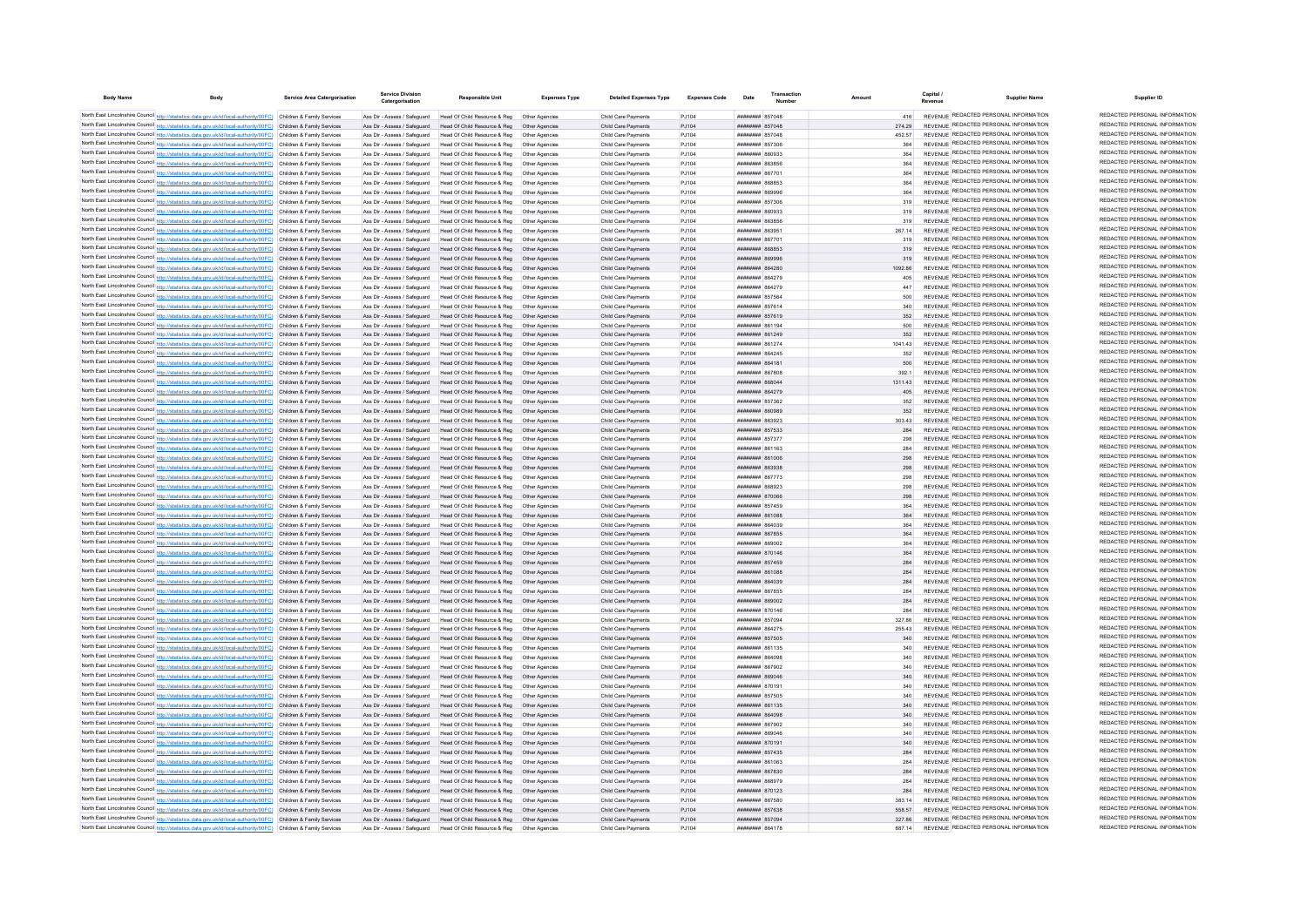| <b>Body Name</b> |                                                                                                                                                                                                                                        | <b>Service Area Catergorisation</b> | <b>Service Division</b><br>Catergorisation                   | <b>Responsible Unit</b>                                                                                                   | <b>Expenses Type</b> | <b>Detailed Expenses Type</b>  | <b>Expenses Code</b> | Date                                | Transaction |            | Capital | <b>Supplier Name</b>                                                           | Supplier ID                                                    |
|------------------|----------------------------------------------------------------------------------------------------------------------------------------------------------------------------------------------------------------------------------------|-------------------------------------|--------------------------------------------------------------|---------------------------------------------------------------------------------------------------------------------------|----------------------|--------------------------------|----------------------|-------------------------------------|-------------|------------|---------|--------------------------------------------------------------------------------|----------------------------------------------------------------|
|                  | North East Lincolnshire Council http://statistics.data.gov.uk/id/local-authority/00FC) Children & Family Services                                                                                                                      |                                     |                                                              | Ass Dir - Assess / Safeguard Head Of Child Resource & Reg. Other Agencies                                                 |                      | Child Care Payments            | P.1104               | <b>HUBHHHHH 857624</b>              |             | 319        |         | REVENUE REDACTED PERSONAL INFORMATION                                          | REDACTED PERSONAL INFORMATION                                  |
|                  | North East Lincolnshire Council http://statistics.data.gov.uk/id/local-authority/00FC) Children & Family Services                                                                                                                      |                                     | Ass Dir - Assess / Safeguard                                 | Head Of Child Resource & Reg   Other Agencies                                                                             |                      | Child Care Payments            | P.1104               | <b>иннинин</b> 861253               |             |            |         | REVENUE REDACTED PERSONAL INFORMATION                                          | REDACTED PERSONAL INFORMATION                                  |
|                  | North East Lincolnshire Council http://statistics.data.gov.uk/id/local-authority/00FC) Children & Family Services                                                                                                                      |                                     | Ass Dir - Assess / Saferruard                                | Head Of Child Resource & Reg. Other Agencies                                                                              |                      | Child Care Payments            | P.1104               | <b>пппппппп</b> 864251              |             |            |         | REVENUE REDACTED PERSONAL INFORMATION                                          | REDACTED PERSONAL INFORMATION                                  |
|                  | North East Lincolnshire Council http://statistics.data.gov.uk/id/local-authority/00FC) Children & Family Services                                                                                                                      |                                     | Ass Dir - Assess / Safeguard                                 | Head Of Child Resource & Reg                                                                                              | Other Agencies       | Child Care Payments            | PJ104                | ####### 868016                      |             | 319        |         | REVENUE REDACTED PERSONAL INFORMATION                                          | REDACTED PERSONAL INFORMATION                                  |
|                  | North East Lincolnshire Council http://statistics.data.gov.uk/id/local-authority/00FC) Children & Family Services                                                                                                                      |                                     | Ass Dir - Assess / Safeguard                                 | Head Of Child Resource & Reg   Other Agencies                                                                             |                      | Child Care Payments            | PJ104                | <b>плиннин</b> 869153               |             | 319        |         | REVENUE REDACTED PERSONAL INFORMATION                                          | REDACTED PERSONAL INFORMATION                                  |
|                  | North East Lincolnshire Council http://statistics.data.gov.uk/id/local-authority/00FC) Children & Family Services                                                                                                                      |                                     | Ass Dir - Assess / Safeguard                                 | Head Of Child Resource & Reg                                                                                              | Other Anencies       | Child Care Payments            | PJ104                | <b>HRHHHHH 870298</b>               |             | 319        |         | REVENUE REDACTED PERSONAL INFORMATION                                          | REDACTED PERSONAL INFORMATION                                  |
|                  | North East Lincolnshire Council http://statistics.data.gov.uk/id/local-authority/00FC) Children & Family Services                                                                                                                      |                                     |                                                              | Ass Dir - Assess / Safeguard Head Of Child Resource & Reg. Other Agencies                                                 |                      | Child Care Payments            | P.1104               | <b>HUBHHHHH 864250</b>              |             | 1128 14    |         | REVENUE REDACTED PERSONAL INFORMATION                                          | REDACTED PERSONAL INFORMATION                                  |
|                  | North East Lincolnshire Council http://statistics.data.gov.uk/id/local-authority/00FC) Children & Family Services                                                                                                                      |                                     |                                                              | Ass Dir - Assess / Safeguard Head Of Child Resource & Reg Other Agencies                                                  |                      | Child Care Payments            | PJ104                | ######## 864275                     |             | 255.43     |         | REVENUE REDACTED PERSONAL INFORMATION                                          | REDACTED PERSONAL INFORMATION                                  |
|                  | North East Lincolnshire Council http://statistics.data.gov.uk/id/local-authority/00FC) Children & Family Services                                                                                                                      |                                     |                                                              | Ass Dir - Assess / Safeguard Head Of Child Resource & Reg Other Agencies                                                  |                      | Christmas                      | PJ109                | <b>HHHHHHHH</b> 857534              |             | 298        |         | REVENUE REDACTED PERSONAL INFORMATION                                          | REDACTED PERSONAL INFORMATION<br>REDACTED PERSONAL INFORMATION |
|                  | North East Lincolnshire Council http://statistics.data.gov.uk/id/local-authority/00FC) Children & Family Services                                                                                                                      |                                     |                                                              | Ass Dir - Assess / Safeguard Head Of Child Resource & Reg Other Agencies                                                  |                      | Christmas                      | PJ109                | ######## 857399                     |             | 284        |         | REVENUE REDACTED PERSONAL INFORMATION<br>REVENUE REDACTED PERSONAL INFORMATION | REDACTED PERSONAL INFORMATION                                  |
|                  | North East Lincolnshire Council http://statistics.data.gov.uk/id/local-authority/00FC) Children & Family Services                                                                                                                      |                                     | Ass Dir - Assess / Safeguard                                 | Head Of Child Resource & Reg   Other Agencies                                                                             |                      | Christmas                      | PJ109                | ######## 857404                     |             | 468        |         | REVENUE REDACTED PERSONAL INFORMATION                                          | REDACTED PERSONAL INFORMATION                                  |
|                  | North East Lincolnshire Council http://statistics.data.gov.uk/id/local-authority/00FC) Children & Family Services                                                                                                                      |                                     | Ass Dir - Assess / Safeguard<br>Ass Dir - Assess / Safeguard | Head Of Child Resource & Reg  Other Agencies<br>Head Of Child Resource & Reg. Other Agencies                              |                      | Christmas<br>Christmas         | P.1109               | ######## 857558<br>######## 857306  |             | 454<br>319 |         | REVENUE REDACTED PERSONAL INFORMATION                                          | REDACTED PERSONAL INFORMATION                                  |
|                  | North East Lincolnshire Council http://statistics.data.gov.uk/id/local-authority/00FC) Children & Family Services<br>North East Lincolnshire Council http://statistics.data.gov.uk/id/local-authority/00FC) Children & Family Services |                                     | Ass Dir - Assess / Safeguard                                 | Head Of Child Resource & Reg                                                                                              | Other Anencies       | Christmas                      | PJ109<br>PJ109       | ######## 857533                     |             | 284        |         | REVENUE REDACTED PERSONAL INFORMATION                                          | REDACTED PERSONAL INFORMATION                                  |
|                  | North East Lincolnshire Council http://statistics.data.gov.uk/id/local-authority/00FC) Children & Family Services                                                                                                                      |                                     | Ass Dir - Assess / Safeguard                                 | Head Of Child Resource & Reg                                                                                              |                      | Christmas                      | PJ109                | ######## 85737                      |             | 298        |         | REVENUE REDACTED PERSONAL INFORMATION                                          | REDACTED PERSONAL INFORMATION                                  |
|                  | North East Lincolnshire Council http://statistics.data.gov.uk/id/local-authority/00FC) Children & Family Services                                                                                                                      |                                     | Ass Dir - Assess / Safeguard                                 | Head Of Child Resource & Reg                                                                                              |                      | Christmas                      | PJ109                | ######## 861163                     |             | $-284$     |         | REVENUE REDACTED PERSONAL INFORMATION                                          | REDACTED PERSONAL INFORMATION                                  |
|                  | North East Lincolnshire Council http://statistics.data.gov.uk/id/local-authority/00FC) Children & Family Services                                                                                                                      |                                     | Ass Dir - Assess / Safeguard                                 | Head Of Child Resource & Reg                                                                                              | Other Agencies       | Christmas                      | PJ109                | ######## 857505                     |             | 340        |         | REVENUE REDACTED PERSONAL INFORMATION                                          | REDACTED PERSONAL INFORMATION                                  |
|                  | North East Lincolnshire Council http://statistics.data.gov.uk/id/local-authority/00FC) Children & Family Services                                                                                                                      |                                     | Ass Dir - Assess / Safeguard                                 | Head Of Child Resource & Reg                                                                                              | Other Anencies       | Christmas                      | P.1109               | <b><i><u>HRHHHHH</u></i></b> 857435 |             | 284        |         | REVENUE REDACTED PERSONAL INFORMATION                                          | REDACTED PERSONAL INFORMATION                                  |
|                  | North East Lincolnshire Council http://statistics.data.gov.uk/id/local-authority/00FC) Children & Family Services                                                                                                                      |                                     | Ass Dir - Assess / Safeguard                                 | Head Of Child Resource & Reg                                                                                              | Other Anencies       | Christmas                      | PJ109                | HHHHHHH 864006                      |             | 284        |         | REVENUE REDACTED PERSONAL INFORMATION                                          | REDACTED PERSONAL INFORMATION                                  |
|                  | North East Lincolnshire Council http://statistics.data.gov.uk/id/local-authority/00FC) Children & Family Services                                                                                                                      |                                     | Ass Dir - Assess / Safeguard                                 | Head Of Child Resource & Reg                                                                                              | Other Agencies       | Christmas                      | PJ109                | ######## 857624                     |             | 319        |         | REVENUE REDACTED PERSONAL INFORMATION                                          | REDACTED PERSONAL INFORMATION                                  |
|                  | North East Lincolnshire Council http://statistics.data.gov.uk/id/local-authority/00FC) Children & Family Services                                                                                                                      |                                     | Ass Dir - Assess / Safeguard                                 | Head Of Child Resource & Reg                                                                                              | Other Agencies       | Contract Plus                  | PJ135                | ######## 857200                     |             | 315        |         | REVENUE REDACTED PERSONAL INFORMATION                                          | REDACTED PERSONAL INFORMATION                                  |
|                  | North East Lincolnshire Council http://statistics.data.gov.uk/id/local-authority/00FC) Children & Family Services                                                                                                                      |                                     | Ass Dir - Assess / Safeguard                                 | Head Of Child Resource & Reg                                                                                              | Other Agencies       | Contract Plus                  | PJ135                | ######## 857235                     |             | 315        |         | REVENUE REDACTED PERSONAL INFORMATION                                          | REDACTED PERSONAL INFORMATION                                  |
|                  | North East Lincolnshire Council http://statistics.data.gov.uk/id/local-authority/00FC) Children & Family Services                                                                                                                      |                                     | Ass Dir - Assess / Safeguard                                 | Head Of Child Resource & Reg                                                                                              | Other Agencie        | Contract Plus                  | PJ135                | ######## 857246                     |             | 315        |         | REVENUE REDACTED PERSONAL INFORMATION                                          | REDACTED PERSONAL INFORMATION                                  |
|                  | North East Lincolnshire Council http://statistics.data.gov.uk/id/local-authority/00FC) Children & Family Services                                                                                                                      |                                     | Ass Dir - Assess / Safeguard                                 | Head Of Child Resource & Reg                                                                                              | Other Anencies       | Contract Plus                  | P.1135               | <b><i>HHHHHHH</i></b> 857270        |             | 315        |         | REVENUE REDACTED PERSONAL INFORMATION                                          | REDACTED PERSONAL INFORMATION                                  |
|                  | North East Lincolnshire Council http://statistics.data.gov.uk/id/local-authority/00FC) Children & Family Services                                                                                                                      |                                     | Ass Dir - Assess / Safeguard                                 | Head Of Child Resource & Reg                                                                                              | Other Anencie        | Contract Plus                  | PJ135                | <b>HUBHHHHH 857049</b>              |             | 315        |         | REVENUE REDACTED PERSONAL INFORMATION                                          | REDACTED PERSONAL INFORMATION                                  |
|                  | North East Lincolnshire Council http://statistics.data.gov.uk/id/local-authority/00FC) Children & Family Services                                                                                                                      |                                     | Ass Dir - Assess / Safeguard                                 | Head Of Child Resource & Reg                                                                                              | Other Anencies       | Contract Plus                  | P.1135               | <b>HUHHHHH 857372</b>               |             | 315        |         | REVENUE REDACTED PERSONAL INFORMATION                                          | REDACTED PERSONAL INFORMATION<br>REDACTED PERSONAL INFORMATION |
|                  | North East Lincolnshire Council http://statistics.data.gov.uk/id/local-authority/00FC) Children & Family Services                                                                                                                      |                                     | Ass Dir - Assess / Safeguard                                 | Head Of Child Resource & Reg                                                                                              | Other Agencies       | Contract Plus                  | PJ135                | <b>######## 857062</b>              |             | 315        |         | REVENUE REDACTED PERSONAL INFORMATION<br>REVENUE REDACTED PERSONAL INFORMATION | REDACTED PERSONAL INFORMATION                                  |
|                  | North East Lincolnshire Council http://statistics.data.gov.uk/id/local-authority/00FC) Children & Family Services                                                                                                                      |                                     | Ass Dir - Assess / Saferward                                 | Head Of Child Resource & Reg.                                                                                             | Other Anencie        | Contract Plus                  | PJ135                | <b>HHHHHHH</b> 85708                |             | 315        |         | REVENUE REDACTED PERSONAL INFORMATION                                          | REDACTED PERSONAL INFORMATION                                  |
|                  | North East Lincolnshire Council http://statistics.data.gov.uk/id/local-authority/00FC) Children & Family Services<br>North East Lincolnshire Council http://statistics.data.gov.uk/id/local-authority/00FC) Children & Family Services |                                     | Ass Dir - Assess / Safeguard<br>Ass Dir - Assess / Safeguard | Head Of Child Resource & Reg<br>Head Of Child Resource & Reg                                                              | Other Anencies       | Contract Plus<br>Contract Plus | PJ135<br>PJ135       | ######## 857097<br>######## 857098  |             | 315<br>315 |         | REVENUE REDACTED PERSONAL INFORMATION                                          | REDACTED PERSONAL INFORMATION                                  |
|                  | North East Lincolnshire Council http://statistics.data.gov.uk/id/local-authority/00FC) Children & Family Services                                                                                                                      |                                     | Ass Dir - Assess / Safeguard                                 | Head Of Child Resource & Reg                                                                                              | Other Anencies       | Contract Plus                  | PJ135                | <b>HUHHHHH 857111</b>               |             | 315        |         | REVENUE REDACTED PERSONAL INFORMATION                                          | REDACTED PERSONAL INFORMATION                                  |
|                  | North East Lincolnshire Council http://statistics.data.gov.uk/id/local-authority/00FC) Children & Family Services                                                                                                                      |                                     |                                                              | Ass Dir - Assess / Safeguard Head Of Child Resource & Reg. Other Agencies                                                 |                      | Contract Plus                  | P.1135               | <b>HUBHHHHH</b> 857120              |             | 315        |         | REVENUE REDACTED PERSONAL INFORMATION                                          | REDACTED PERSONAL INFORMATION                                  |
|                  | North East Lincolnshire Council http://statistics.data.gov.uk/id/local-authority/00FC) Children & Family Services                                                                                                                      |                                     |                                                              | Ass Dir - Assess / Safeguard Head Of Child Resource & Reg  Other Agencies                                                 |                      | Contract Plus                  | PJ135                | ######## 857127                     |             | 315        |         | REVENUE REDACTED PERSONAL INFORMATION                                          | REDACTED PERSONAL INFORMATION                                  |
|                  | North East Lincolnshire Council http://statistics.data.gov.uk/id/local-authority/00FC) Children & Family Services                                                                                                                      |                                     |                                                              | Ass Dir - Assess / Safeguard Head Of Child Resource & Reg Other Agencies                                                  |                      | Contract Plus                  | PJ135                | ######## 857140                     |             | 315        |         | REVENUE REDACTED PERSONAL INFORMATION                                          | REDACTED PERSONAL INFORMATION                                  |
|                  | North East Lincolnshire Council http://statistics.data.gov.uk/id/local-authority/00FC) Children & Family Services                                                                                                                      |                                     |                                                              | Ass Dir - Assess / Safeguard Head Of Child Resource & Reg Other Agencies                                                  |                      | Contract Plus                  | PJ135                | ######## 857144                     |             |            |         | REVENUE REDACTED PERSONAL INFORMATION                                          | REDACTED PERSONAL INFORMATION                                  |
|                  | North East Lincolnshire Council http://statistics.data.gov.uk/id/local-authority/00FC) Children & Family Services                                                                                                                      |                                     | Ass Dir - Assess / Safeguard                                 |                                                                                                                           |                      | Contract Plus                  | PJ135                | ######## 860739                     |             | 315        |         | REVENUE REDACTED PERSONAL INFORMATION                                          | REDACTED PERSONAL INFORMATION                                  |
|                  | North East Lincolnshire Council http://statistics.data.gov.uk/id/local-authority/00FC) Children & Family Services                                                                                                                      |                                     |                                                              | Ass Dir - Assess / Safeguard Head Of Child Resource & Reg Other Agencies                                                  |                      | Contract Plus                  | PJ135                | ######## 860749                     |             | 315        |         | REVENUE REDACTED PERSONAL INFORMATION                                          | REDACTED PERSONAL INFORMATION                                  |
|                  | North East Lincolnshire Council http://statistics.data.gov.uk/id/local-authority/00FC) Children & Family Services                                                                                                                      |                                     | Ass Dir - Assess / Safeguard                                 | Head Of Child Resource & Reg  Other Agencies                                                                              |                      | Contract Plus                  | P.1135               | <b>пппппппп</b> 860756              |             | 315        |         | REVENUE REDACTED PERSONAL INFORMATION                                          | REDACTED PERSONAL INFORMATION                                  |
|                  | North East Lincolnshire Council http://statistics.data.gov.uk/id/local-authority/00FC) Children & Family Services                                                                                                                      |                                     |                                                              | Ass Dir - Assess / Safeguard Head Of Child Resource & Reg                                                                 | Other Anencies       | Contract Plus                  | PJ135                | ######## 860769                     |             | 315        |         | REVENUE REDACTED PERSONAL INFORMATION                                          | REDACTED PERSONAL INFORMATION                                  |
|                  | North East Lincolnshire Council http://statistics.data.gov.uk/id/local-authority/00FC) Children & Family Services                                                                                                                      |                                     | Ass Dir - Assess / Safeguard                                 | Head Of Child Resource & Reg   Other Agencies                                                                             |                      | Contract Plus                  | PJ135                | ######## 860773                     |             | 315        |         | REVENUE REDACTED PERSONAL INFORMATION                                          | REDACTED PERSONAL INFORMATION                                  |
|                  | North East Lincolnshire Council http://statistics.data.gov.uk/id/local-authority/00FC) Children & Family Services                                                                                                                      |                                     | Ass Dir - Assess / Safeguard                                 | Head Of Child Resource & Reg                                                                                              |                      | Contract Plus                  | PJ135                | ######## 860830                     |             |            |         | REVENUE REDACTED PERSONAL INFORMATION<br>REVENUE REDACTED PERSONAL INFORMATION | REDACTED PERSONAL INFORMATION<br>REDACTED PERSONAL INFORMATION |
|                  | North East Lincolnshire Council http://statistics.data.gov.uk/id/local-authority/00FC) Children & Family Services                                                                                                                      |                                     | Ass Dir - Assess / Safeguard                                 | Head Of Child Resource & Reg                                                                                              | Other Agencie        | Contract Plus                  | PJ135                | SROAR BERREER                       |             | 315        |         | REVENUE REDACTED PERSONAL INFORMATION                                          | REDACTED PERSONAL INFORMATION                                  |
|                  | North East Lincolnshire Council http://statistics.data.gov.uk/id/local-authority/00FC) Children & Family Services                                                                                                                      |                                     | Ass Dir - Assess / Safeguard                                 | Head Of Child Resource & Reg                                                                                              | Other Agencies       | Contract Plus                  | PJ135                | ######## 860874                     |             | 315        |         | REVENUE REDACTED PERSONAL INFORMATION                                          | REDACTED PERSONAL INFORMATION                                  |
|                  | North East Lincolnshire Council http://statistics.data.gov.uk/id/local-authority/00FC) Children & Family Services<br>North East Lincolnshire Council http://statistics.data.gov.uk/id/local-authority/00FC) Children & Family Services |                                     | Ass Dir - Assess / Safeguard                                 | Head Of Child Resource & Reg<br>Ass Dir - Assess / Safeguard Head Of Child Resource & Reg Other Agencies                  | Other Anencies       | Contract Plus                  | PJ135<br>PJ135       | BRAGAR MEMBERSH<br>######## 860676  |             | 315<br>315 |         | REVENUE REDACTED PERSONAL INFORMATION                                          | REDACTED PERSONAL INFORMATION                                  |
|                  | North East Lincolnshire Council http://statistics.data.gov.uk/id/local-authority/00FC) Children & Family Services                                                                                                                      |                                     | Ass Dir - Assess / Safeguard                                 | Head Of Child Resource & Reg   Other Agencies                                                                             |                      | Contract Plus<br>Contract Plus | PJ135                | ######## 860690                     |             | 315        |         | REVENUE REDACTED PERSONAL INFORMATION                                          | REDACTED PERSONAL INFORMATION                                  |
|                  | North East Lincolnshire Council http://statistics.data.gov.uk/id/local-authority/00FC) Children & Family Services                                                                                                                      |                                     |                                                              | Ass Dir - Assess / Safeguard Head Of Child Resource & Reg. Other Agencies                                                 |                      | Contract Plus                  | PJ135                | ######## 861001                     |             | 315        |         | REVENUE REDACTED PERSONAL INFORMATION                                          | REDACTED PERSONAL INFORMATION                                  |
|                  | North East Lincolnshire Council http://statistics.data.gov.uk/id/local-authority/00FC) Children & Family Services                                                                                                                      |                                     | Ass Dir - Assess / Safeguard                                 | Head Of Child Resource & Reg   Other Agencie                                                                              |                      | Contract Plus                  | P.1135               | <b>HUHHHHH 860709</b>               |             | 315        |         | REVENUE REDACTED PERSONAL INFORMATION                                          | REDACTED PERSONAL INFORMATION                                  |
|                  | North East Lincolnshire Council http://statistics.data.gov.uk/id/local-authority/00FC) Children & Family Services                                                                                                                      |                                     | Ass Dir - Assess / Safeguard                                 | Head Of Child Resource & Reg                                                                                              | Other Agencies       | Contract Plus                  | P.1135               | ######## 860725                     |             | 315        |         | REVENUE REDACTED PERSONAL INFORMATION                                          | REDACTED PERSONAL INFORMATION                                  |
|                  | North East Lincolnshire Council http://statistics.data.gov.uk/id/local-authority/00FC) Children & Family Services                                                                                                                      |                                     | Ass Dir - Assess / Safeguard                                 | Head Of Child Resource & Reg                                                                                              | Other Anencie        | Contract Plus                  | PJ135                | <b><i>BRAHHHHH 860726</i></b>       |             | 315        |         | REVENUE REDACTED PERSONAL INFORMATION                                          | REDACTED PERSONAL INFORMATION                                  |
|                  | North East Lincolnshire Council http://statistics.data.gov.uk/id/local-authority/00FC) Children & Family Services                                                                                                                      |                                     | Ass Dir - Assess / Safeguard                                 | Head Of Child Resource & Reg                                                                                              | Other Agencies       | Contract Plus                  | P.1135               | <b>######## 863680</b>              |             | 315        |         | REVENUE REDACTED PERSONAL INFORMATION                                          | REDACTED PERSONAL INFORMATION                                  |
|                  | North East Lincolnshire Council http://statistics.data.gov.uk/id/local-authority/00FC) Children & Family Services                                                                                                                      |                                     | Ass Dir - Assess / Safeguard                                 | Head Of Child Resource & Reg                                                                                              | Other Anencie        | Contract Plus                  | P.1135               | плинини ввзвоз                      |             | 315        |         | REVENUE REDACTED PERSONAL INFORMATION                                          | REDACTED PERSONAL INFORMATION                                  |
|                  | North East Lincolnshire Council http://statistics.data.gov.uk/id/local-authority/00FC) Children & Family Services                                                                                                                      |                                     | Ass Dir - Assess / Safeguard                                 | Head Of Child Resource & Reg                                                                                              | Other Agencie        | Contract Plus                  | PJ135                | ######## 863696                     |             | 315        |         | REVENUE REDACTED PERSONAL INFORMATION                                          | REDACTED PERSONAL INFORMATION                                  |
|                  | North East Lincolnshire Council http://statistics.data.gov.uk/id/local-authority/00FC) Children & Family Services                                                                                                                      |                                     | Ass Dir - Assess / Safeguard                                 | Head Of Child Resource & Reg                                                                                              |                      | Contract Plus                  | PJ135                | <b>HUHHHHH 863753</b>               |             | 315        |         | REVENUE REDACTED PERSONAL INFORMATION                                          | REDACTED PERSONAL INFORMATION                                  |
|                  | North East Lincolnshire Council http://statistics.data.gov.uk/id/local-authority/00FC) Children & Family Services                                                                                                                      |                                     | Ass Dir - Assess / Safeguard                                 | Head Of Child Resource & Reg                                                                                              | Other Agencies       | Contract Plus                  | PJ135                | ######## 863787                     |             | 315        |         | REVENUE REDACTED PERSONAL INFORMATION                                          | REDACTED PERSONAL INFORMATION                                  |
|                  | North East Lincolnshire Council http://statistics.data.gov.uk/id/local-authority/00FC) Children & Family Services                                                                                                                      |                                     | Ass Dir - Assess / Safeguard                                 | Head Of Child Resource & Reg                                                                                              | Other Anencies       | Contract Plus                  | PJ135                | <b><i>HHHHHHH</i></b> 863797        |             | 315        |         | REVENUE REDACTED PERSONAL INFORMATION                                          | REDACTED PERSONAL INFORMATION<br>REDACTED PERSONAL INFORMATION |
|                  | North East Lincolnshire Council http://statistics.data.gov.uk/id/local-authority/00FC) Children & Family Services                                                                                                                      |                                     |                                                              | Ass Dir - Assess / Safeguard Head Of Child Resource & Reg. Other Agencies                                                 |                      | Contract Plus                  | P.1135               | плинини 863821                      |             | 315        |         | REVENUE REDACTED PERSONAL INFORMATION                                          | REDACTED PERSONAL INFORMATION                                  |
|                  | North East Lincolnshire Council http://statistics.data.gov.uk/id/local-authority/00FC) Children & Family Services                                                                                                                      |                                     |                                                              | Ass Dir - Assess / Safeguard Head Of Child Resource & Reg Other Agencies                                                  |                      | Contract Plus                  | PJ135                | <b>иннинины</b> ввзвоз              |             | 315        |         | REVENUE REDACTED PERSONAL INFORMATION<br>REVENUE REDACTED PERSONAL INFORMATION | REDACTED PERSONAL INFORMATION                                  |
|                  | North East Lincolnshire Council http://statistics.data.gov.uk/id/local-authority/00FC) Children & Family Services                                                                                                                      |                                     |                                                              | Ass Dir - Assess / Safeguard Head Of Child Resource & Reg Other Agencies                                                  |                      | Contract Plus                  | PJ135                | ######## 863617                     |             | 315        |         | REVENUE REDACTED PERSONAL INFORMATION                                          | REDACTED PERSONAL INFORMATION                                  |
|                  | North East Lincolnshire Council http://statistics.data.gov.uk/id/local-authority/00FC) Children & Family Services<br>North East Lincolnshire Council http://statistics.data.gov.uk/id/local-authority/00FC) Children & Family Services |                                     | Ass Dir - Assess / Safeguard                                 | Head Of Child Resource & Reg   Other Agencies<br>Ass Dir - Assess / Safeguard Head Of Child Resource & Reg Other Agencies |                      | Contract Plus<br>Contract Plus | PJ135<br>PJ135       | ######## 863634<br>######## 863933  |             | 315<br>315 |         | REVENUE REDACTED PERSONAL INFORMATION                                          | REDACTED PERSONAL INFORMATION                                  |
|                  | North East Lincolnshire Council http://statistics.data.gov.uk/id/local-authority/00FC) Children & Family Services                                                                                                                      |                                     | Ass Dir - Assess / Safeguard                                 | Head Of Child Resource & Reg                                                                                              | Other Agencies       | Contract Plus                  | PJ135                | ######## 863650                     |             | 315        |         | REVENUE REDACTED PERSONAL INFORMATION                                          | REDACTED PERSONAL INFORMATION                                  |
|                  | North East Lincolnshire Council http://statistics.data.gov.uk/id/local-authority/00FC) Children & Family Services                                                                                                                      |                                     |                                                              | Ass Dir - Assess / Safeguard Head Of Child Resource & Reg                                                                 | Other Anencies       | Contract Plus                  | PJ135                | ######## 863651                     |             | 315        |         | REVENUE REDACTED PERSONAL INFORMATION                                          | REDACTED PERSONAL INFORMATION                                  |
|                  | North East Lincolnshire Council http://statistics.data.gov.uk/id/local-authority/00FC) Children & Family Services                                                                                                                      |                                     | Ass Dir - Assess / Safeguard                                 | Head Of Child Resource & Reg                                                                                              | Other Agencies       | Contract Plus                  | PJ135                | ######## 863664                     |             | 315        |         | REVENUE REDACTED PERSONAL INFORMATION                                          | REDACTED PERSONAL INFORMATION                                  |
|                  | North East Lincolnshire Council http://statistics.data.gov.uk/id/local-authority/00FC) Children & Family Services                                                                                                                      |                                     |                                                              | Ass Dir - Assess / Safeguard Head Of Child Resource & Reg                                                                 | Other Anencies       | Contract Plus                  | PJ135                | ######## 863673                     |             | 315        |         | REVENUE REDACTED PERSONAL INFORMATION                                          | REDACTED PERSONAL INFORMATION                                  |
|                  | North East Lincolnshire Council http://statistics.data.gov.uk/id/local-authority/00FC) Children & Family Services                                                                                                                      |                                     | Ass Dir - Assess / Safeguard                                 | Head Of Child Resource & Reg                                                                                              |                      | Contract Plus                  | PJ135                | ####### 86759                       |             |            |         | REVENUE REDACTED PERSONAL INFORMATION                                          | REDACTED PERSONAL INFORMATION                                  |
|                  | North East Lincolnshire Council http://statistics.data.gov.uk/id/local-authority/00FC) Children & Family Services                                                                                                                      |                                     | Ass Dir - Assess / Safeguard                                 | Head Of Child Resource & Reg                                                                                              | Other Agencies       | Contract Plus                  | PJ135                | ######## 867449                     |             | 315        |         | REVENUE REDACTED PERSONAL INFORMATION                                          | REDACTED PERSONAL INFORMATION                                  |
|                  | North East Lincolnshire Council http://statistics.data.gov.uk/id/local-authority/00FC) Children & Family Services                                                                                                                      |                                     | Ass Dir - Assess / Safeguard                                 | Head Of Child Resource & Reg                                                                                              | Other Agencie        | Contract Plus                  | PJ135                | ######## 867463                     |             | 315        |         | REVENUE REDACTED PERSONAL INFORMATION                                          | REDACTED PERSONAL INFORMATION                                  |
|                  | North East Lincolnshire Council http://statistics.data.gov.uk/id/local-authority/00FC) Children & Family Services                                                                                                                      |                                     |                                                              | Ass Dir - Assess / Safeguard Head Of Child Resource & Reg                                                                 | Other Agencies       | Contract Plus                  | PJ135                | <b>HUBHHHHH 867466</b>              |             | 315        |         | REVENUE REDACTED PERSONAL INFORMATION                                          | REDACTED PERSONAL INFORMATION                                  |
|                  | North East Lincolnshire Council http://statistics.data.gov.uk/id/local-authority/00FC) Children & Family Services                                                                                                                      |                                     |                                                              | Ass Dir - Assess / Safeguard Head Of Child Resource & Reg Other Agencies                                                  |                      | Contract Plus                  | PJ135                | ######## 867480                     |             | 315        |         | REVENUE REDACTED PERSONAL INFORMATION                                          | REDACTED PERSONAL INFORMATION                                  |
|                  | North East Lincolnshire Council http://statistics.data.gov.uk/id/local-authority/00FC) Children & Family Services                                                                                                                      |                                     |                                                              | Ass Dir - Assess / Safeguard Head Of Child Resource & Reg Other Agencies                                                  |                      | Contract Plus                  | PJ135                | ######## 867496                     |             | 315        |         | REVENUE REDACTED PERSONAL INFORMATION                                          | REDACTED PERSONAL INFORMATION                                  |
|                  | North East Lincolnshire Council http://statistics.data.gov.uk/id/local-authority/00FC) Children & Family Services                                                                                                                      |                                     | Ass Dir - Assess / Safeguard                                 | Head Of Child Resource & Reg                                                                                              | Other Agencies       | Contract Plus                  | PJ135                | ######## 867497                     |             | 315        |         | REVENUE REDACTED PERSONAL INFORMATION                                          | REDACTED PERSONAL INFORMATION                                  |
|                  | North East Lincolnshire Council http://statistics.data.gov.uk/id/local-authority/00FC) Children & Family Services                                                                                                                      |                                     |                                                              | Ass Dir - Assess / Safeguard Head Of Child Resource & Reg                                                                 |                      | Contract Plus                  | PJ135                | ######## 867510                     |             | 315        |         | REVENUE REDACTED PERSONAL INFORMATION                                          | REDACTED PERSONAL INFORMATION<br>REDACTED PERSONAL INFORMATION |
|                  | North East Lincolnshire Council http://statistics.data.gov.uk/id/local-authority/00FC) Children & Family Services                                                                                                                      |                                     |                                                              | Ass Dir - Assess / Safeguard Head Of Child Resource & Reg Other Agencie                                                   |                      | Contract Plus                  | PJ135                | <b>HUHHHHH 867519</b>               |             | 315        |         | REVENUE REDACTED PERSONAL INFORMATION<br>REVENUE REDACTED PERSONAL INFORMATION | REDACTED PERSONAL INFORMATION                                  |
|                  | North East Lincolnshire Council http://statistics.data.gov.uk/id/local-authority/00FC) Children & Family Services<br>North East Lincolnshire Council http://statistics.data.gov.uk/id/local-authority/00FC) Children & Family Services |                                     |                                                              | Ass Dir - Assess / Safeguard Head Of Child Resource & Reg Other Agencies                                                  |                      | Contract Plus                  | PJ135                | <b>ППИНИНИ 867526</b>               |             | 315        |         | REVENUE REDACTED PERSONAL INFORMATION                                          | REDACTED PERSONAL INFORMATION                                  |
|                  |                                                                                                                                                                                                                                        |                                     |                                                              | Ass Dir - Assess / Safeguard Head Of Child Resource & Reg Other Agencies                                                  |                      | Contract Plus                  | P.1135               | <b><i>BRENHHHH 867632</i></b>       |             | 315        |         |                                                                                |                                                                |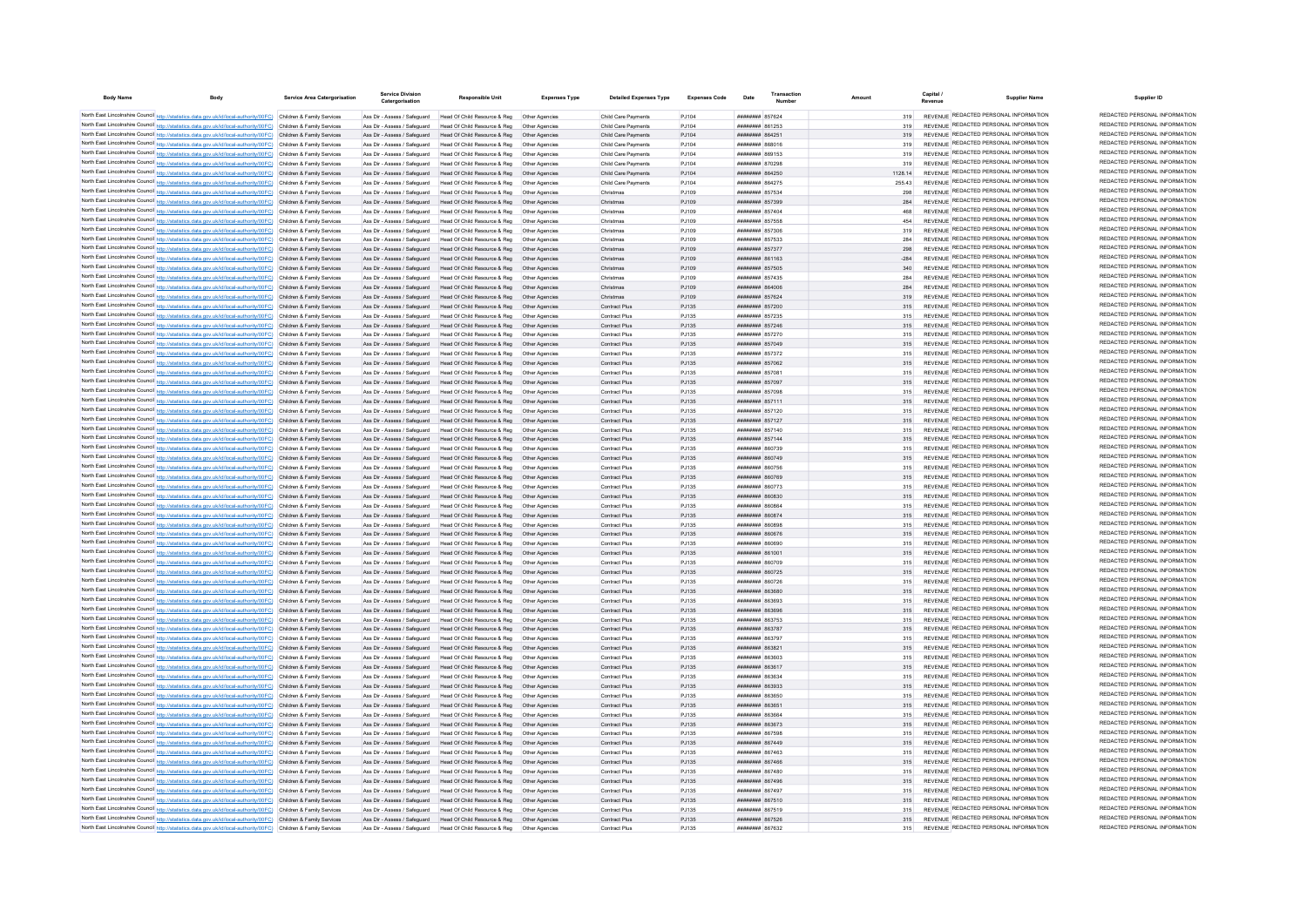| <b>Body Name</b> | <b>Body</b>                                                                                                                                                                                                                            | Service Area Catergorisation | Service Divisio              | Responsible Unit                                                                                                                      | <b>Expenses Type</b> | <b>Detailed Expenses Type</b>                      | <b>Expenses Code</b> | Date                                                   | Transactio |                  | Capital | <b>Supplier Name</b>                                                           | Supplier ID                                                    |
|------------------|----------------------------------------------------------------------------------------------------------------------------------------------------------------------------------------------------------------------------------------|------------------------------|------------------------------|---------------------------------------------------------------------------------------------------------------------------------------|----------------------|----------------------------------------------------|----------------------|--------------------------------------------------------|------------|------------------|---------|--------------------------------------------------------------------------------|----------------------------------------------------------------|
|                  | North East Lincolnshire Council http://statistics.data.gov.uk/id/local-authority/00FC) Children & Family Services                                                                                                                      |                              |                              | Ass Dir - Assess / Safeguard Head Of Child Resource & Reg Other Agencies                                                              |                      | Contract Plus                                      | PJ135                | ######## 867539                                        |            | 315              |         | REVENUE REDACTED PERSONAL INFORMATION                                          | REDACTED PERSONAL INFORMATION                                  |
|                  | North East Lincolnshire Council http://statistics.data.gov.uk/id/local-authority/00FC) Children & Family Services                                                                                                                      |                              |                              | Ass Dir - Assess / Safeguard Head Of Child Resource & Reg Other Agencie                                                               |                      | Contract Plus                                      | PJ135                | <b>пппппппп</b> 867543                                 |            |                  |         | REVENUE REDACTED PERSONAL INFORMATION                                          | REDACTED PERSONAL INFORMATION                                  |
|                  | North East Lincolnshire Council http://statistics.data.gov.uk/id/local-authority/00FC) Children & Family Services                                                                                                                      |                              |                              | Ass Dir - Assess / Safeguard Head Of Child Resource & Reg Other Agencies                                                              |                      | Contract Plus                                      | PJ135                | ######## 867642                                        |            |                  |         | REVENUE REDACTED PERSONAL INFORMATION                                          | REDACTED PERSONAL INFORMATION                                  |
|                  | North East Lincolnshire Council http://statistics.data.gov.uk/id/local-authority/00FC) Children & Family Services                                                                                                                      |                              |                              | Ass Dir - Assess / Safeguard Head Of Child Resource & Reg. Other Agencies                                                             |                      | Contract Plus                                      | PJ135                | <b>HHHHHHH RG7666</b>                                  |            | 315              |         | REVENUE REDACTED PERSONAL INFORMATION                                          | REDACTED PERSONAL INFORMATION                                  |
|                  | North East Lincolnshire Council http://statistics.data.gov.uk/id/local-authority/00FC) Children & Family Services                                                                                                                      |                              |                              | Ass Dir - Assess / Safeguard Head Of Child Resource & Reg. Other Agencies                                                             |                      | Contract Plus                                      | P.1135               | <b><i>BRENHHHH 867768</i></b>                          |            | 315              |         | REVENUE REDACTED PERSONAL INFORMATION                                          | REDACTED PERSONAL INFORMATION                                  |
|                  | North East Lincolnshire Council http://statistics.data.gov.uk/id/local-authority/00FC) Children & Family Services                                                                                                                      |                              |                              | Ass Dir - Assess / Safeguard Head Of Child Resource & Reg. Other Agencies                                                             |                      | Contract Plus                                      | P.1135               | планинин вевер                                         |            | 315              |         | REVENUE REDACTED PERSONAL INFORMATION                                          | REDACTED PERSONAL INFORMATION                                  |
|                  | North East Lincolnshire Council http://statistics.data.gov.uk/id/local-authority/00FC) Children & Family Services                                                                                                                      |                              |                              | Ass Dir - Assess / Safeguard Head Of Child Resource & Reg Other Agencies                                                              |                      | Contract Plus                                      | PJ135                | ######## 868615                                        |            | 315              |         | REVENUE REDACTED PERSONAL INFORMATION                                          | REDACTED PERSONAL INFORMATION                                  |
|                  | North East Lincolnshire Council http://statistics.data.gov.uk/id/local-authority/00FC) Children & Family Services                                                                                                                      |                              |                              | Ass Dir - Assess / Safeguard Head Of Child Resource & Reg  Other Agencies                                                             |                      | Contract Plus                                      | PJ135                | ######## 868618                                        |            | 315              |         | REVENUE REDACTED PERSONAL INFORMATION                                          | REDACTED PERSONAL INFORMATION                                  |
|                  | North East Lincolnshire Council http://statistics.data.gov.uk/id/local-authority/00FC) Children & Family Services                                                                                                                      |                              |                              | Ass Dir - Assess / Safeguard Head Of Child Resource & Reg Other Agencies                                                              |                      | Contract Plus                                      | PJ135                | ######## 868648                                        |            | 315              |         | REVENUE REDACTED PERSONAL INFORMATION                                          | REDACTED PERSONAL INFORMATION                                  |
|                  | North East Lincolnshire Council http://statistics.data.gov.uk/id/local-authority/00FC) Children & Family Services                                                                                                                      |                              |                              | Ass Dir - Assess / Safeguard Head Of Child Resource & Reg  Other Agencies                                                             |                      | Contract Plus                                      | PJ135                | <b>HHHHHHH RGSS49</b>                                  |            | 315              |         | REVENUE REDACTED PERSONAL INFORMATION                                          | REDACTED PERSONAL INFORMATION                                  |
|                  | North East Lincolnshire Council http://statistics.data.gov.uk/id/local-authority/00FC) Children & Family Services                                                                                                                      |                              |                              | Ass Dir - Assess / Safeguard Head Of Child Resource & Reg Other Agencies                                                              |                      | Contract Plus                                      | PJ135                | HHHHHHH 868784                                         |            | 315              |         | REVENUE REDACTED PERSONAL INFORMATION                                          | REDACTED PERSONAL INFORMATION                                  |
|                  | North East Lincolnshire Council http://statistics.data.gov.uk/id/local-authority/00FC) Children & Family Services                                                                                                                      |                              |                              | Ass Dir - Assess / Safeguard Head Of Child Resource & Reg                                                                             | Other Anencies       | Contract Plus                                      | PJ135                | <b>плинини 868794</b>                                  |            | 315              |         | REVENUE REDACTED PERSONAL INFORMATION                                          | REDACTED PERSONAL INFORMATION                                  |
|                  | North East Lincolnshire Council http://statistics.data.gov.uk/id/local-authority/00FC) Children & Family Services                                                                                                                      |                              |                              | Ass Dir - Assess / Safeguard Head Of Child Resource & Reg Other Agencies                                                              |                      | Contract Plus                                      | PJ135                | <b>пппппппп</b> 868632                                 |            | 315              |         | REVENUE REDACTED PERSONAL INFORMATION                                          | REDACTED PERSONAL INFORMATION                                  |
|                  | North East Lincolnshire Council http://statistics.data.gov.uk/id/local-authority/00FC) Children & Family Services                                                                                                                      |                              | Ass Dir - Assess / Safeguard | Head Of Child Resource & Reg                                                                                                          |                      | Contract Plus                                      | PJ135                | ######## 868662                                        |            |                  |         | REVENUE REDACTED PERSONAL INFORMATION                                          | REDACTED PERSONAL INFORMATION                                  |
|                  | North East Lincolnshire Council http://statistics.data.gov.uk/id/local-authority/00FC) Children & Family Services                                                                                                                      |                              |                              | Ass Dir - Assess / Safeguard Head Of Child Resource & Reg Other Agencies                                                              |                      | Contract Plus                                      | PJ135                | ######## 868671                                        |            | 315              |         | REVENUE REDACTED PERSONAL INFORMATION                                          | REDACTED PERSONAL INFORMATION                                  |
|                  | North East Lincolnshire Council http://statistics.data.gov.uk/id/local-authority/00FC) Children & Family Services                                                                                                                      |                              | Ass Dir - Assess / Safeguard | Head Of Child Resource & Reg                                                                                                          | Other Agencie        | Contract Plus                                      | PJ135                | <b>HHHHHHH</b> RGRG78                                  |            | 315              |         | REVENUE REDACTED PERSONAL INFORMATION                                          | REDACTED PERSONAL INFORMATION                                  |
|                  | North East Lincolnshire Council http://statistics.data.gov.uk/id/local-authority/00FC) Children & Family Services                                                                                                                      |                              |                              | Ass Dir - Assess / Safeguard Head Of Child Resource & Reg                                                                             | Other Anencies       | Contract Plus                                      | PJ135                | плинини вевер                                          |            | 315              |         | REVENUE REDACTED PERSONAL INFORMATION                                          | REDACTED PERSONAL INFORMATION                                  |
|                  | North East Lincolnshire Council http://statistics.data.gov.uk/id/local-authority/00FC) Children & Family Services                                                                                                                      |                              | Ass Dir - Assess / Safeguard | Head Of Child Resource & Reg                                                                                                          | Other Agencies       | Contract Plus                                      | PJ135                | HHHHHHH RGRGS                                          |            | 315              |         | REVENUE REDACTED PERSONAL INFORMATION                                          | REDACTED PERSONAL INFORMATION<br>REDACTED PERSONAL INFORMATION |
|                  | North East Lincolnshire Council http://statistics.data.gov.uk/id/local-authority/00FC) Children & Family Services                                                                                                                      |                              |                              | Ass Dir - Assess / Safeguard Head Of Child Resource & Reg Other Agencies                                                              |                      | Contract Plus                                      | PJ135                | ######## 868750                                        |            | 315              |         | REVENUE REDACTED PERSONAL INFORMATION<br>REVENUE REDACTED PERSONAL INFORMATION | REDACTED PERSONAL INFORMATION                                  |
|                  | North East Lincolnshire Council http://statistics.data.gov.uk/id/local-authority/00FC) Children & Family Services                                                                                                                      |                              | Ass Dir - Assess / Safeguard | Head Of Child Resource & Reg                                                                                                          | Other Agencies       | Contract Plus                                      | PJ135                | ######## 868818                                        |            | 315              |         | REVENUE REDACTED PERSONAL INFORMATION                                          | REDACTED PERSONAL INFORMATION                                  |
|                  | North East Lincolnshire Council http://statistics.data.gov.uk/id/local-authority/00FC) Children & Family Services                                                                                                                      |                              |                              | Ass Dir - Assess / Safeguard Head Of Child Resource & Reg Other Agencies                                                              |                      | Contract Plus                                      | PJ135                | ######## 868918                                        |            | 315              |         | REVENUE REDACTED PERSONAL INFORMATION                                          | REDACTED PERSONAL INFORMATION                                  |
|                  | North East Lincolnshire Council http://statistics.data.gov.uk/id/local-authority/00FC) Children & Family Services                                                                                                                      |                              | Ass Dir - Assess / Safeguard | Head Of Child Resource & Reg                                                                                                          | Other Agencie        | Contract Plus                                      | PJ135                | ######## 869806                                        |            | 315              |         | REVENUE REDACTED PERSONAL INFORMATION                                          | REDACTED PERSONAL INFORMATION                                  |
|                  | North East Lincolnshire Council http://statistics.data.gov.uk/id/local-authority/00FC) Children & Family Services                                                                                                                      |                              |                              | Ass Dir - Assess / Safeguard Head Of Child Resource & Reg<br>Ass Dir - Assess / Safeguard Head Of Child Resource & Reg Other Agencies | Other Agencies       | Contract Plus                                      | PJ135                | <b>HUBHHHHH 869815</b>                                 |            | 315              |         | REVENUE REDACTED PERSONAL INFORMATION                                          | REDACTED PERSONAL INFORMATION                                  |
|                  | North East Lincolnshire Council http://statistics.data.gov.uk/id/local-authority/00FC) Children & Family Services                                                                                                                      |                              |                              |                                                                                                                                       |                      | Contract Plus                                      | PJ135                | ######## 869822                                        |            | 315              |         | REVENUE REDACTED PERSONAL INFORMATION                                          | REDACTED PERSONAL INFORMATION                                  |
|                  | North East Lincolnshire Council http://statistics.data.gov.uk/id/local-authority/00FC) Children & Family Services<br>North East Lincolnshire Council http://statistics.data.gov.uk/id/local-authority/00FC) Children & Family Services |                              | Ass Dir - Assess / Safeguard | Ass Dir - Assess / Safeguard Head Of Child Resource & Reg<br>Head Of Child Resource & Reg                                             | Other Agencies       | Contract Plus<br>Contract Plus                     | PJ135<br>PJ135       | ######## 870061<br>######## 86983                      |            | 315<br>315       |         | REVENUE REDACTED PERSONAL INFORMATION                                          | REDACTED PERSONAL INFORMATION                                  |
|                  | North East Lincolnshire Council http://statistics.data.gov.uk/id/local-authority/00FC) Children & Family Services                                                                                                                      |                              |                              |                                                                                                                                       | Other Agencie        |                                                    |                      | ######## 869928                                        |            | 315              |         | REVENUE REDACTED PERSONAL INFORMATION                                          | REDACTED PERSONAL INFORMATION                                  |
|                  | North East Lincolnshire Council http://statistics.data.gov.uk/id/local-authority/00FC) Children & Family Services                                                                                                                      |                              |                              | Ass Dir - Assess / Safeguard Head Of Child Resource & Reg<br>Head Of Child Resource & Reg                                             |                      | Contract Plus                                      | PJ135                | <b>REPORA MUMMUM</b>                                   |            | 315              |         | REVENUE REDACTED PERSONAL INFORMATION                                          | REDACTED PERSONAL INFORMATION                                  |
|                  | North East Lincolnshire Council http://statistics.data.gov.uk/id/local-authority/00FC) Children & Family Services                                                                                                                      |                              | Ass Dir - Assess / Safeguard | Ass Dir - Assess / Safeguard Head Of Child Resource & Reg                                                                             | Other Anencies       | Contract Plus<br>Contract Plus                     | PJ135<br>PJ135       | <b>HHHHHHH RGOOG1</b>                                  |            | 315              |         | REVENUE REDACTED PERSONAL INFORMATION                                          | REDACTED PERSONAL INFORMATION                                  |
|                  | North East Lincolnshire Council http://statistics.data.gov.uk/id/local-authority/00FC) Children & Family Services                                                                                                                      |                              |                              | Ass Dir - Assess / Safeguard Head Of Child Resource & Reg. Other Agencies                                                             |                      | Contract Plus                                      | P.1135               | ######## 869745                                        |            | 315              |         | REVENUE REDACTED PERSONAL INFORMATION                                          | REDACTED PERSONAL INFORMATION                                  |
|                  | North East Lincolnshire Council http://statistics.data.gov.uk/id/local-authority/00FC) Children & Family Services                                                                                                                      |                              |                              | Ass Dir - Assess / Safeguard Head Of Child Resource & Reg. Other Agencies                                                             |                      | Contract Plus                                      | P.1135               | PERRAR MUNICIPAL                                       |            | 315              |         | REVENUE REDACTED PERSONAL INFORMATION                                          | REDACTED PERSONAL INFORMATION                                  |
|                  | North East Lincolnshire Council http://statistics.data.gov.uk/id/local-authority/00FC) Children & Family Services                                                                                                                      |                              |                              | Ass Dir - Assess / Safeguard Head Of Child Resource & Reg. Other Agencies                                                             |                      | Contract Plus                                      | PJ135                | HHHHHHH 869894                                         |            | 315              |         | REVENUE REDACTED PERSONAL INFORMATION                                          | REDACTED PERSONAL INFORMATION                                  |
|                  | North East Lincolnshire Council http://statistics.data.gov.uk/id/local-authority/00FC) Children & Family Services                                                                                                                      |                              |                              | Ass Dir - Assess / Safeguard Head Of Child Resource & Reg  Other Agencies                                                             |                      | Contract Plus                                      | PJ135                | ######## 869759                                        |            | 315              |         | REVENUE REDACTED PERSONAL INFORMATION                                          | REDACTED PERSONAL INFORMATION                                  |
|                  | North East Lincolnshire Council http://statistics.data.gov.uk/id/local-authority/00FC) Children & Family Services                                                                                                                      |                              |                              | Ass Dir - Assess / Safeguard Head Of Child Resource & Reg  Other Agencies                                                             |                      | Contract Plus                                      | PJ135                | <b>######## 869762</b>                                 |            | 315              |         | REVENUE REDACTED PERSONAL INFORMATION                                          | REDACTED PERSONAL INFORMATION                                  |
|                  | North East Lincolnshire Council http://statistics.data.gov.uk/id/local-authority/00FC) Children & Family Services                                                                                                                      |                              |                              | Ass Dir - Assess / Safeguard Head Of Child Resource & Reg Other Agencies                                                              |                      | Contract Plus                                      | PJ135                | <b>######## 869776</b>                                 |            | 315              |         | REVENUE REDACTED PERSONAL INFORMATION                                          | REDACTED PERSONAL INFORMATION                                  |
|                  | North East Lincolnshire Council http://statistics.data.gov.uk/id/local-authority/00FC) Children & Family Services                                                                                                                      |                              |                              | Ass Dir - Assess / Safeguard Head Of Child Resource & Reg. Other Agencies                                                             |                      | Contract Plus                                      | P.1135               | <b>плинини 869792</b>                                  |            | 315              |         | REVENUE REDACTED PERSONAL INFORMATION                                          | REDACTED PERSONAL INFORMATION                                  |
|                  | North East Lincolnshire Council http://statistics.data.gov.uk/id/local-authority/00FC) Children & Family Services                                                                                                                      |                              |                              | Ass Dir - Assess / Safeguard Head Of Child Resource & Reg. Other Agencies                                                             |                      | Contract Plus                                      | P.1135               | <b>HHHHHHH 869793</b>                                  |            | 315              |         | REVENUE REDACTED PERSONAL INFORMATION                                          | REDACTED PERSONAL INFORMATION                                  |
|                  | North East Lincolnshire Council http://statistics.data.gov.uk/id/local-authority/00FC) Children & Family Services                                                                                                                      |                              |                              | Ass Dir - Assess / Safeguard Head Of Child Resource & Reg                                                                             | Other Anencies       | Holiday                                            | PJ108                | HHHHHHH 860888                                         |            | 396              |         | REVENUE REDACTED PERSONAL INFORMATION                                          | REDACTED PERSONAL INFORMATION                                  |
|                  | North East Lincolnshire Council http://statistics.data.gov.uk/id/local-authority/00FC) Children & Family Services                                                                                                                      |                              | Ass Dir - Assess / Safeguard | Head Of Child Resource & Reg                                                                                                          |                      | Holidav                                            | PJ108                | BAGGAR MARBARA                                         |            |                  |         | REVENUE REDACTED PERSONAL INFORMATION                                          | REDACTED PERSONAL INFORMATION                                  |
|                  | North East Lincolnshire Council http://statistics.data.gov.uk/id/local-authority/00FC) Children & Family Services                                                                                                                      |                              | Ass Dir - Assess / Safeguard | Head Of Child Resource & Reg                                                                                                          |                      | Setting Up                                         | PJ111                | ######## 861233                                        |            | 289              |         | REVENUE REDACTED PERSONAL INFORMATION                                          | REDACTED PERSONAL INFORMATION                                  |
|                  | North East Lincolnshire Council http://statistics.data.gov.uk/id/local-authority/00FC) Children & Family Services                                                                                                                      |                              |                              | Ass Dir - Assess / Safeguard Head Of Child Resource & Reg                                                                             | Other Anencies       | Setting Up                                         | PJ111                | ######## 652341                                        |            | 260              |         | REVENUE WOODLANDZ RETAIL LTD                                                   | 147770                                                         |
|                  | North East Lincolnshire Council http://statistics.data.gov.uk/id/local-authority/00FC) Children & Family Services                                                                                                                      |                              |                              | Ass Dir - Assess / Safeguard Head Of Child Resource & Reg. Other Agencies                                                             |                      | Special Carer Payments                             | P.1128               | <b>HUBHHHHH</b> 857182                                 |            | 711.58           |         | REVENUE REDACTED PERSONAL INFORMATION                                          | REDACTED PERSONAL INFORMATION                                  |
|                  | North East Lincolnshire Council http://statistics.data.gov.uk/id/local-authority/00FC) Children & Family Services                                                                                                                      |                              |                              | Ass Dir - Assess / Safeguard Head Of Child Resource & Reg. Other Agencies                                                             |                      | Snecial Carer Payments                             | P.1128               | ######## 857053                                        |            | 711.58           |         | REVENUE REDACTED PERSONAL INFORMATION                                          | REDACTED PERSONAL INFORMATION                                  |
|                  | North East Lincolnshire Council http://statistics.data.gov.uk/id/local-authority/00FC) Children & Family Services                                                                                                                      |                              |                              | Ass Dir - Assess / Safeguard Head Of Child Resource & Reg                                                                             | Other Anencies       | Special Carer Payments                             | PJ128                | <b><i>BRESHHHH 857073</i></b>                          |            | 711.58           |         | REVENUE REDACTED PERSONAL INFORMATION                                          | REDACTED PERSONAL INFORMATION                                  |
|                  | North East Lincolnshire Council http://statistics.data.gov.uk/id/local-authority/00FC) Children & Family Services                                                                                                                      |                              |                              | Ass Dir - Assess / Safeguard Head Of Child Resource & Reg                                                                             | Other Agencies       | Special Carer Payments                             | PJ128                | ######## 857424                                        |            | 711.58           |         | REVENUE REDACTED PERSONAL INFORMATION                                          | REDACTED PERSONAL INFORMATION                                  |
|                  | North East Lincolnshire Council http://statistics.data.gov.uk/id/local-authority/00FC) Children & Family Services                                                                                                                      |                              |                              | Ass Dir - Assess / Safeguard Head Of Child Resource & Reg                                                                             | Other Agencie        | Special Carer Payments                             | PJ128                | ######## 860812                                        |            | 711.58           |         | REVENUE REDACTED PERSONAL INFORMATION                                          | REDACTED PERSONAL INFORMATION                                  |
|                  | North East Lincolnshire Council http://statistics.data.gov.uk/id/local-authority/00FC) Children & Family Services                                                                                                                      |                              |                              | Ass Dir - Assess / Safeguard Head Of Child Resource & Reg                                                                             | Other Agencies       | Special Carer Payments                             | PJ128                | ######## 860681                                        |            | 711.58           |         | REVENUE REDACTED PERSONAL INFORMATION<br>REVENUE REDACTED PERSONAL INFORMATION | REDACTED PERSONAL INFORMATION<br>REDACTED PERSONAL INFORMATION |
|                  | North East Lincolnshire Council http://statistics.data.gov.uk/id/local-authority/00FC) Children & Family Services                                                                                                                      |                              | Ass Dir - Assess / Safeguard | Head Of Child Resource & Reg                                                                                                          | Other Anencies       | Special Carer Payments                             | P.1128               | ######## 860701                                        |            | 711.58           |         | REVENUE REDACTED PERSONAL INFORMATION                                          | REDACTED PERSONAL INFORMATION                                  |
|                  | North East Lincolnshire Council http://statistics.data.gov.uk/id/local-authority/00FC) Children & Family Services                                                                                                                      |                              | Ass Dir - Assess / Safeguard | Head Of Child Resource & Reg                                                                                                          | Other Agencies       | Special Carer Payments                             | PJ128                | ######## 861052                                        |            | 711.58           |         | REVENUE REDACTED PERSONAL INFORMATION                                          | REDACTED PERSONAL INFORMATION                                  |
|                  | North East Lincolnshire Council http://statistics.data.gov.uk/id/local-authority/00FC) Children & Family Services                                                                                                                      |                              | Ass Dir - Assess / Safeguard | Head Of Child Resource & Reg                                                                                                          | Other Anencie        | Special Carer Payments                             | PJ128                | ######## 863735                                        |            | 711.58           |         | REVENUE REDACTED PERSONAL INFORMATION                                          | REDACTED PERSONAL INFORMATION                                  |
|                  | North East Lincolnshire Council http://statistics.data.gov.uk/id/local-authority/00FC) Children & Family Services                                                                                                                      |                              | Ass Dir - Assess / Safeguard | Head Of Child Resource & Reg                                                                                                          | Other Agencies       | Special Carer Payments                             | PJ128                | ######## 863606<br>######## 863995                     |            | 711.58           |         | REVENUE REDACTED PERSONAL INFORMATION                                          | REDACTED PERSONAL INFORMATION                                  |
|                  | North East Lincolnshire Council http://statistics.data.gov.uk/id/local-authority/00FC) Children & Family Services                                                                                                                      |                              |                              | Ass Dir - Assess / Safeguard Head Of Child Resource & Reg<br>Ass Dir - Assess / Safeguard Head Of Child Resource & Reg                | Other Agencies       | Special Carer Payments                             | PJ128                | ######## 867453                                        |            | 711.58           |         | REVENUE REDACTED PERSONAL INFORMATION                                          | REDACTED PERSONAL INFORMATION                                  |
|                  | North East Lincolnshire Council http://statistics.data.gov.uk/id/local-authority/00FC) Children & Family Services<br>North East Lincolnshire Council http://statistics.data.gov.uk/id/local-authority/00FC) Children & Family Services |                              |                              | Ass Dir - Assess / Safeguard Head Of Child Resource & Reg                                                                             | Other Anencies       | Special Carer Payments<br>Special Carer Payments   | PJ128<br>P.1128      | <b>########</b> 867819                                 |            | 711.58<br>711.58 |         | REVENUE REDACTED PERSONAL INFORMATION                                          | REDACTED PERSONAL INFORMATION                                  |
|                  | North East Lincolnshire Council http://statistics.data.gov.uk/id/local-authority/00FC) Children & Family Services                                                                                                                      |                              |                              | Ass Dir - Assess / Safeguard Head Of Child Resource & Reg  Other Agencies                                                             |                      | Special Carer Payments                             | PJ128                | ######## 867580                                        |            | 711.58           |         | REVENUE REDACTED PERSONAL INFORMATION                                          | REDACTED PERSONAL INFORMATION                                  |
|                  | North East Lincolnshire Council http://statistics.data.gov.uk/id/local-authority/00FC) Children & Family Services                                                                                                                      |                              |                              | Ass Dir - Assess / Safeguard Head Of Child Resource & Reg Other Agencies                                                              |                      | Special Carer Payments                             | PJ128                | HHHHHHH 868605                                         |            | 711.58           |         | REVENUE REDACTED PERSONAL INFORMATION                                          | REDACTED PERSONAL INFORMATION                                  |
|                  | North East Lincolnshire Council http://statistics.data.gov.uk/id/local-authority/00FC) Children & Family Services                                                                                                                      |                              |                              | Ass Dir - Assess / Safeguard Head Of Child Resource & Reg Other Agencies                                                              |                      | Special Carer Payments                             | PJ128                | ######## 868732                                        |            | 711.58           |         | REVENUE REDACTED PERSONAL INFORMATION                                          | REDACTED PERSONAL INFORMATION                                  |
|                  | North East Lincolnshire Council http://statistics.data.gov.uk/id/local-authority/00FC) Children & Family Services                                                                                                                      |                              |                              | Ass Dir - Assess / Safeguard Head Of Child Resource & Reg Other Agencies                                                              |                      | Special Carer Payments                             | PJ128                | ######## 868968                                        |            | 711.58           |         | REVENUE REDACTED PERSONAL INFORMATION                                          | REDACTED PERSONAL INFORMATION                                  |
|                  | North East Lincolnshire Council http://statistics.data.gov.uk/id/local-authority/00FC) Children & Family Services                                                                                                                      |                              |                              | Ass Dir - Assess / Safeguard Head Of Child Resource & Reg Other Agencies                                                              |                      | Special Carer Payments                             | PJ128                | ######## 870112                                        |            | 711.58           |         | REVENUE REDACTED PERSONAL INFORMATION                                          | REDACTED PERSONAL INFORMATION                                  |
|                  | North East Lincolnshire Council http://statistics.data.gov.uk/id/local-authority/00FC) Children & Family Services                                                                                                                      |                              |                              | Ass Dir - Assess / Safeguard Head Of Child Resource & Reg Other Agencies                                                              |                      | Special Carer Payments                             | P.1128               | <b>пппппппп</b> 869749                                 |            | 711.58           |         | REVENUE REDACTED PERSONAL INFORMATION                                          | REDACTED PERSONAL INFORMATION                                  |
|                  | North East Lincolnshire Council http://statistics.data.gov.uk/id/local-authority/00FC) Children & Family Services                                                                                                                      |                              |                              | Ass Dir - Assess / Safeguard Head Of Child Resource & Reg Other Agencies                                                              |                      | Special Carer Payments                             | PJ128                | ######## 869876                                        |            | 711.58           |         | REVENUE REDACTED PERSONAL INFORMATION                                          | REDACTED PERSONAL INFORMATION                                  |
|                  | North East Lincolnshire Council http://statistics.data.gov.uk/id/local-authority/00FC) Children & Family Services                                                                                                                      |                              |                              | Ass Dir - Assess / Safeguard Head Of Child Resource & Reg Other Agencies                                                              |                      | Custodianship/Residency                            | PJ117                | ######## 857510                                        |            | 256.1            |         | REVENUE REDACTED PERSONAL INFORMATION                                          | REDACTED PERSONAL INFORMATION                                  |
|                  | North East Lincolnshire Council http://statistics.data.gov.uk/id/local-authority/00FC) Children & Family Services                                                                                                                      |                              | Ass Dir - Assess / Safeguard | Head Of Child Resource & Reg                                                                                                          | Other Agencies       | Custodianship/Residency                            | PJ117                | ######## 861140                                        |            | 256.1            |         | REVENUE REDACTED PERSONAL INFORMATION                                          | REDACTED PERSONAL INFORMATION                                  |
|                  | North East Lincolnshire Council http://statistics.data.gov.uk/id/local-authority/00FC) Children & Family Services                                                                                                                      |                              | Ass Dir - Assess / Safeguard | Head Of Child Resource & Reg                                                                                                          |                      | Custodianship/Residency                            | PJ117                | ######## 864103                                        |            | 256.             |         | <b>REVENUE REDACTED PERSONAL INFORMATION</b>                                   | REDACTED PERSONAL INFORMATION                                  |
|                  | North East Lincolnshire Council http://statistics.data.gov.uk/id/local-authority/00FC) Children & Family Services                                                                                                                      |                              | Ass Dir - Assess / Safeguard | Head Of Child Resource & Reg                                                                                                          | Other Agencie        | Custodianship/Residency                            | PJ117                | ######## 867907                                        |            | 256.             |         | REVENUE REDACTED PERSONAL INFORMATION                                          | REDACTED PERSONAL INFORMATION                                  |
|                  | North East Lincolnshire Council http://statistics.data.gov.uk/id/local-authority/00FC) Children & Family Services                                                                                                                      |                              |                              | Ass Dir - Assess / Safeguard Head Of Child Resource & Reg                                                                             | Other Anencies       | Custodianship/Residency                            | P.I117               | <b>HHHHHHH 869051</b>                                  |            | 2561             |         | REVENUE REDACTED PERSONAL INFORMATION                                          | REDACTED PERSONAL INFORMATION                                  |
|                  | North East Lincolnshire Council http://statistics.data.gov.uk/id/local-authority/00FC) Children & Family Services                                                                                                                      |                              |                              | Ass Dir - Assess / Safeguard Head Of Child Resource & Reg. Other Agencies                                                             |                      | Custodianship/Residency                            | P.1117               | <b>HHHHHHH</b> 870196                                  |            | 2561             |         | REVENUE REDACTED PERSONAL INFORMATION                                          | REDACTED PERSONAL INFORMATION                                  |
|                  | North East Lincolnshire Council http://statistics.data.gov.uk/id/local-authority/00FC) Children & Family Services                                                                                                                      |                              | Ass Dir - Assess / Safeguard | Head Of Child Resource & Reg                                                                                                          | Other Anencies       | Custodianship/Residency                            | P.I117               | ######## 857304                                        |            | 322.39           |         | REVENUE REDACTED PERSONAL INFORMATION                                          | REDACTED PERSONAL INFORMATION                                  |
|                  | North East Lincolnshire Council http://statistics.data.gov.uk/id/local-authority/00FC) Children & Family Services                                                                                                                      |                              | Ass Dir - Assess / Saferward | Head Of Child Resource & Reg                                                                                                          | Other Anencies       | Custodianship/Residency                            | P.I117               | ######## 857145                                        |            | 257.6            |         | REVENUE REDACTED PERSONAL INFORMATION                                          | REDACTED PERSONAL INFORMATION                                  |
|                  | North East Lincolnshire Council http://statistics.data.gov.uk/id/local-authority/00FC) Children & Family Services                                                                                                                      |                              | Ass Dir - Assess / Safeguard | Head Of Child Resource & Reg                                                                                                          |                      | Custodianship/Residency                            | PJ117                | <b>HHHHHHHH</b> 860774                                 |            | 257.6            |         | REVENUE REDACTED PERSONAL INFORMATION                                          | REDACTED PERSONAL INFORMATION                                  |
|                  | North East Lincolnshire Council http://statistics.data.gov.uk/id/local-authority/00FC) Children & Family Services                                                                                                                      |                              |                              | Ass Dir - Assess / Safeguard Head Of Child Resource & Reg                                                                             |                      | Custodianship/Residency                            | PJ117                | ######## 860931                                        |            | 322 39           |         | REVENUE REDACTED PERSONAL INFORMATION                                          | REDACTED PERSONAL INFORMATION                                  |
|                  | North East Lincolnshire Council http://statistics.data.gov.uk/id/local-authority/00FC) Children & Family Services                                                                                                                      |                              |                              | Ass Dir - Assess / Safeguard Head Of Child Resource & Reg                                                                             | Other Agencies       | Custodianship/Residency                            | PJ117                | HHHHHHH R63698                                         |            | 257.6            |         | REVENUE REDACTED PERSONAL INFORMATION<br>REVENUE REDACTED PERSONAL INFORMATION | REDACTED PERSONAL INFORMATION<br>REDACTED PERSONAL INFORMATION |
|                  | North East Lincolnshire Council http://statistics.data.gov.uk/id/local-authority/00FC) Children & Family Services                                                                                                                      |                              |                              | Ass Dir - Assess / Safeguard Head Of Child Resource & Reg                                                                             | Other Anencies       | Custodianship/Residency                            | PJ117                | <b>BREEZER 863854</b>                                  |            | 322.39           |         | REVENUE REDACTED PERSONAL INFORMATION                                          | REDACTED PERSONAL INFORMATION                                  |
|                  | North East Lincolnshire Council http://statistics.data.gov.uk/id/local-authority/00FC) Children & Family Services<br>North East Lincolnshire Council http://statistics.data.gov.uk/id/local-authority/00FC) Children & Family Services |                              |                              | Ass Dir - Assess / Safeguard Head Of Child Resource & Reg. Other Agencies                                                             |                      | Custodianship/Residency                            | P.1117<br>P.I117     | <b><i>BREEZEEE</i></b> 867544<br><b>плинини 867699</b> |            | 257.6            |         | REVENUE REDACTED PERSONAL INFORMATION                                          | REDACTED PERSONAL INFORMATION                                  |
|                  | North East Lincolnshire Council http://statistics.data.gov.uk/id/local-authority/00FC) Children & Family Services                                                                                                                      |                              |                              | Ass Dir - Assess / Safeguard Head Of Child Resource & Reg Other Agencies<br>Ass Dir - Assess / Safeguard Head Of Child Resource & Reg |                      | Custodianship/Residency<br>Custodianship/Residency | PJ117                | PASAR MEMBERS                                          |            | 322.39<br>257.6  |         | REVENUE REDACTED PERSONAL INFORMATION                                          | REDACTED PERSONAL INFORMATION                                  |
|                  |                                                                                                                                                                                                                                        |                              |                              |                                                                                                                                       |                      |                                                    |                      |                                                        |            |                  |         |                                                                                |                                                                |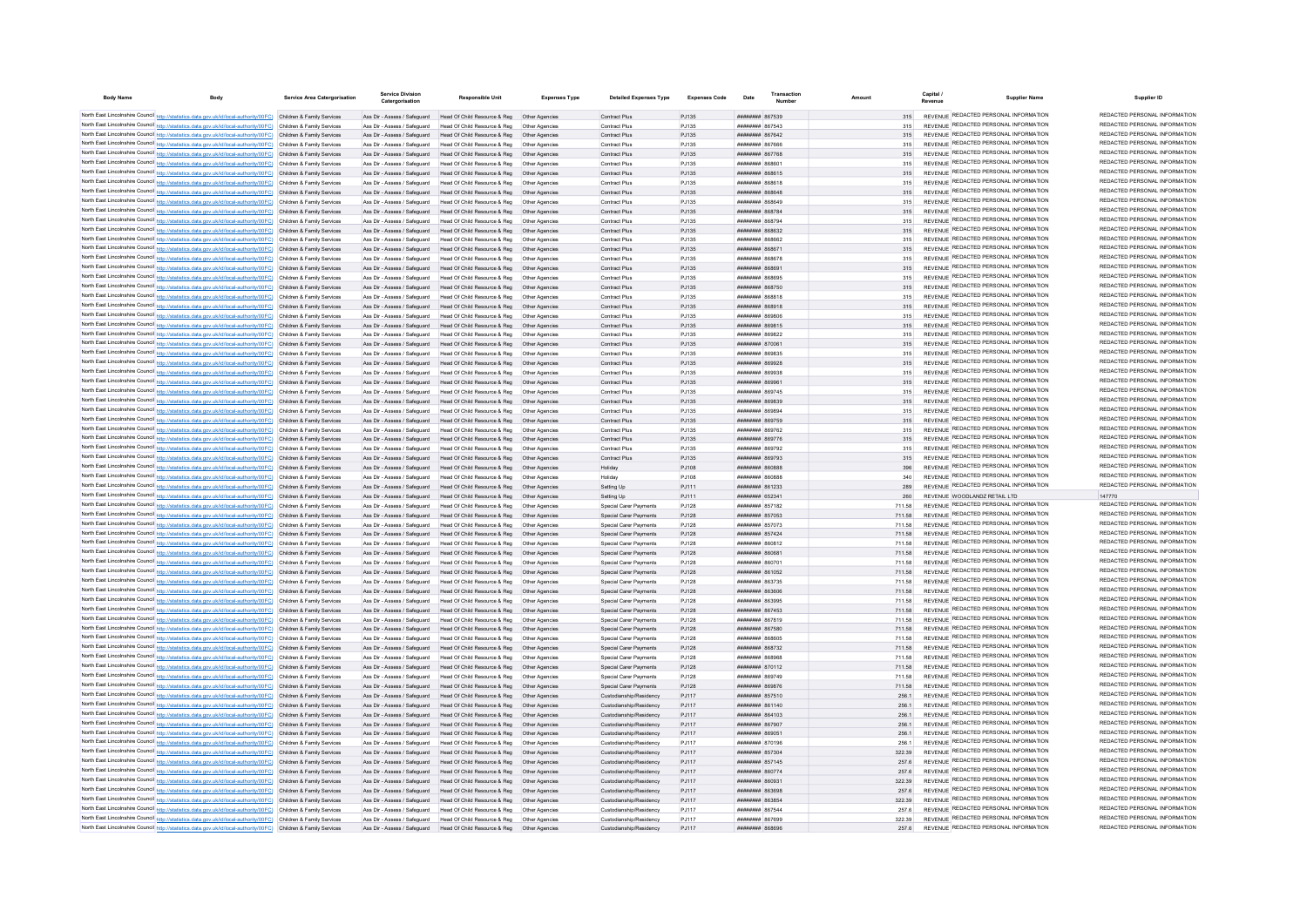| <b>Body Name</b> |                                                                                                                                                                                                                                        | Service Area Catergorisation | <b>Service Division</b><br>Catergorisation                   | <b>Responsible Unit</b>                                                                                                   | <b>Expenses Type</b> | <b>Detailed Expenses Type</b>                      | <b>Expenses Code</b> | Date                                                   | Transaction |                | Capital | <b>Supplier Name</b>                                                           | Supplier ID                                                    |
|------------------|----------------------------------------------------------------------------------------------------------------------------------------------------------------------------------------------------------------------------------------|------------------------------|--------------------------------------------------------------|---------------------------------------------------------------------------------------------------------------------------|----------------------|----------------------------------------------------|----------------------|--------------------------------------------------------|-------------|----------------|---------|--------------------------------------------------------------------------------|----------------------------------------------------------------|
|                  | North East Lincolnshire Council http://statistics.data.gov.uk/id/local-authority/00FC) Children & Family Services                                                                                                                      |                              |                                                              | Ass Dir - Assess / Safeguard Head Of Child Resource & Reg. Other Agencies                                                 |                      | Custodianship/Residency                            | P.I117               | <b>HUHHHHH 868851</b>                                  |             | 322.39         |         | REVENUE REDACTED PERSONAL INFORMATION                                          | REDACTED PERSONAL INFORMATION                                  |
|                  | North East Lincolnshire Council http://statistics.data.gov.uk/id/local-authority/00FC) Children & Family Services                                                                                                                      |                              | Ass Dir - Assess / Safeguard                                 | Head Of Child Resource & Reg   Other Agencies                                                                             |                      | Custodianship/Residency                            | P.I117               | BRRASS HHHHHH                                          |             | 322 39         |         | REVENUE REDACTED PERSONAL INFORMATION                                          | REDACTED PERSONAL INFORMATION                                  |
|                  | North East Lincolnshire Council http://statistics.data.gov.uk/id/local-authority/00FC) Children & Family Services                                                                                                                      |                              | Ass Dir - Assess / Safeguard                                 | Head Of Child Resource & Reg                                                                                              | Other Agencies       | Custodianship/Residency                            | P.I117               | OPSOSS HERBERT                                         |             | 257.6          |         | REVENUE REDACTED PERSONAL INFORMATION                                          | REDACTED PERSONAL INFORMATION                                  |
|                  | North East Lincolnshire Council http://statistics.data.gov.uk/id/local-authority/00FC) Children & Family Services                                                                                                                      |                              | Ass Dir - Assess / Safeguard                                 | Head Of Child Resource & Reg                                                                                              |                      | Custodianship/Residency                            | PJ117                | <b>######## 857256</b>                                 |             | 270.6          |         | REVENUE REDACTED PERSONAL INFORMATION                                          | REDACTED PERSONAL INFORMATION                                  |
|                  | North East Lincolnshire Council http://statistics.data.gov.uk/id/local-authority/00FC) Children & Family Services                                                                                                                      |                              | Ass Dir - Assess / Safeguard                                 | Head Of Child Resource & Reg   Other Agencies                                                                             |                      | Custodianship/Residency                            | PJ117                | <b>пппппппп</b> 857263                                 |             | 284            |         | REVENUE REDACTED PERSONAL INFORMATION                                          | REDACTED PERSONAL INFORMATION                                  |
|                  | North East Lincolnshire Council http://statistics.data.gov.uk/id/local-authority/00FC) Children & Family Services                                                                                                                      |                              | Ass Dir - Assess / Safeguard                                 | Head Of Child Resource & Reg                                                                                              | Other Anencies       | Custodianship/Residency                            | P.I117               | <b>HHHHHHH</b> 857283                                  |             | 277 48         |         | REVENUE REDACTED PERSONAL INFORMATION                                          | REDACTED PERSONAL INFORMATION                                  |
|                  | North East Lincolnshire Council http://statistics.data.gov.uk/id/local-authority/00FC) Children & Family Services                                                                                                                      |                              |                                                              | Ass Dir - Assess / Safeguard Head Of Child Resource & Reg. Other Agencies                                                 |                      | Custodianship/Residency                            | P.I117               | HHHHHHH 860884                                         |             | 270.6          |         | REVENUE REDACTED PERSONAL INFORMATION                                          | REDACTED PERSONAL INFORMATION                                  |
|                  | North East Lincolnshire Council http://statistics.data.gov.uk/id/local-authority/00FC) Children & Family Services                                                                                                                      |                              |                                                              | Ass Dir - Assess / Safeguard Head Of Child Resource & Reg Other Agencies                                                  |                      | Custodianship/Residency                            | P.I117               | нининни вбово-                                         |             | 284            |         | REVENUE REDACTED PERSONAL INFORMATION                                          | REDACTED PERSONAL INFORMATION                                  |
|                  | North East Lincolnshire Council http://statistics.data.gov.uk/id/local-authority/00FC) Children & Family Services                                                                                                                      |                              |                                                              | Ass Dir - Assess / Safeguard Head Of Child Resource & Reg. Other Agencies                                                 |                      | Custodianship/Residency                            | PJ117                | <b>HUHHHHH 860910</b>                                  |             | 277.48         |         | REVENUE REDACTED PERSONAL INFORMATION                                          | REDACTED PERSONAL INFORMATION                                  |
|                  | North East Lincolnshire Council http://statistics.data.gov.uk/id/local-authority/00FC) Children & Family Services                                                                                                                      |                              |                                                              | Ass Dir - Assess / Safeguard Head Of Child Resource & Reg  Other Agencies                                                 |                      | Custodianship/Residency                            | PJ117                | ######## 863807                                        |             | 270.6          |         | REVENUE REDACTED PERSONAL INFORMATION                                          | REDACTED PERSONAL INFORMATION<br>REDACTED PERSONAL INFORMATION |
|                  | North East Lincolnshire Council http://statistics.data.gov.uk/id/local-authority/00FC) Children & Family Services                                                                                                                      |                              | Ass Dir - Assess / Safeguard                                 | Head Of Child Resource & Reg  Other Agencies                                                                              |                      | Custodianship/Residency                            | PJ117                | ######## 863814                                        |             | 284            |         | REVENUE REDACTED PERSONAL INFORMATION<br>REVENUE REDACTED PERSONAL INFORMATION | REDACTED PERSONAL INFORMATION                                  |
|                  | North East Lincolnshire Council http://statistics.data.gov.uk/id/local-authority/00FC) Children & Family Services                                                                                                                      |                              | Ass Dir - Assess / Saferward                                 | Head Of Child Resource & Reg                                                                                              | Other Anencies       | Custodianship/Residency                            | P.I117               | <i><b>HHHHHHH 863833</b></i>                           |             | 277 48         |         | REVENUE REDACTED PERSONAL INFORMATION                                          | REDACTED PERSONAL INFORMATION                                  |
|                  | North East Lincolnshire Council http://statistics.data.gov.uk/id/local-authority/00FC) Children & Family Services                                                                                                                      |                              |                                                              | Ass Dir - Assess / Safeguard Head Of Child Resource & Reg                                                                 | Other Anencies       | Custodianship/Residency                            | P.I117<br>P.I117     | <b><i>BREARBAR</i></b> 867652<br><b>HHHHHHH 867659</b> |             | 270.6<br>284   |         | REVENUE REDACTED PERSONAL INFORMATION                                          | REDACTED PERSONAL INFORMATION                                  |
|                  | North East Lincolnshire Council http://statistics.data.gov.uk/id/local-authority/00FC) Children & Family Services<br>North East Lincolnshire Council http://statistics.data.gov.uk/id/local-authority/00FC) Children & Family Services |                              | Ass Dir - Assess / Safeguard<br>Ass Dir - Assess / Safeguard | Head Of Child Resource & Reg<br>Head Of Child Resource & Reg                                                              | Other Anencies       | Custodianship/Residency<br>Custodianship/Residency | PJ117                | ######## 867678                                        |             | 277.48         |         | <b>REVENLIE REDACTED PERSONAL INFORMATION</b>                                  | REDACTED PERSONAL INFORMATION                                  |
|                  | North East Lincolnshire Council http://statistics.data.gov.uk/id/local-authority/00FC) Children & Family Services                                                                                                                      |                              | Ass Dir - Assess / Safeguard                                 | Head Of Child Resource & Reg                                                                                              |                      | Custodianship/Residency                            | PJ117                |                                                        |             | 270.6          |         | REVENUE REDACTED PERSONAL INFORMATION                                          | REDACTED PERSONAL INFORMATION                                  |
|                  | North East Lincolnshire Council http://statistics.data.gov.uk/id/local-authority/00FC) Children & Family Services                                                                                                                      |                              | Ass Dir - Assess / Safeguard                                 | Head Of Child Resource & Reg                                                                                              | Other Agencies       | Custodianship/Residency                            | PJ117                | <b>HHHHHHH 868811</b>                                  |             | 284            |         | REVENUE REDACTED PERSONAL INFORMATION                                          | REDACTED PERSONAL INFORMATION                                  |
|                  | North East Lincolnshire Council http://statistics.data.gov.uk/id/local-authority/00FC) Children & Family Services                                                                                                                      |                              | Ass Dir - Assess / Saferward                                 | Head Of Child Resource & Reg. Other Agencies                                                                              |                      | Custodianship/Residency                            | P.I117               | BERRAN BERREE                                          |             | 277 48         |         | <b>REVENUE REDACTED PERSONAL INFORMATION</b>                                   | REDACTED PERSONAL INFORMATION                                  |
|                  | North East Lincolnshire Council http://statistics.data.gov.uk/id/local-authority/00FC) Children & Family Services                                                                                                                      |                              | Ass Dir - Assess / Safeguard                                 | Head Of Child Resource & Reg                                                                                              | Other Anencies       | Custodianship/Residency                            | P.I117               | HHHHHHH 869948                                         |             | 270.6          |         | REVENUE REDACTED PERSONAL INFORMATION                                          | REDACTED PERSONAL INFORMATION                                  |
|                  | North East Lincolnshire Council http://statistics.data.gov.uk/id/local-authority/00FC) Children & Family Services                                                                                                                      |                              | Ass Dir - Assess / Safeguard                                 | Head Of Child Resource & Reg  Other Agencies                                                                              |                      | Custodianship/Residency                            | PJ117                | ######## 869955                                        |             | 284            |         | REVENUE REDACTED PERSONAL INFORMATION                                          | REDACTED PERSONAL INFORMATION                                  |
|                  | North East Lincolnshire Council http://statistics.data.gov.uk/id/local-authority/00FC) Children & Family Services                                                                                                                      |                              | Ass Dir - Assess / Safeguard                                 | Head Of Child Resource & Reg   Other Agencie                                                                              |                      | Custodianship/Residency                            | PJ117                | ######## 869973                                        |             | 277.48         |         | REVENUE REDACTED PERSONAL INFORMATION                                          | REDACTED PERSONAL INFORMATION                                  |
|                  | North East Lincolnshire Council http://statistics.data.gov.uk/id/local-authority/00FC) Children & Family Services                                                                                                                      |                              | Ass Dir - Assess / Safeguard                                 | Head Of Child Resource & Reg  Other Agencie                                                                               |                      | Custodianship/Residency                            | PJ117                | ######## 857076                                        |             | 328            |         | REVENUE REDACTED PERSONAL INFORMATION                                          | REDACTED PERSONAL INFORMATION                                  |
|                  | North East Lincolnshire Council http://statistics.data.gov.uk/id/local-authority/00FC) Children & Family Services                                                                                                                      |                              | Ass Dir - Assess / Safeguard                                 | Head Of Child Resource & Reg                                                                                              | Other Agencies       | Custodianship/Residency                            | PJ117                | ######## 860703                                        |             | 328            |         | REVENUE REDACTED PERSONAL INFORMATION                                          | REDACTED PERSONAL INFORMATION                                  |
|                  | North East Lincolnshire Council http://statistics.data.gov.uk/id/local-authority/00FC) Children & Family Services                                                                                                                      |                              | Ass Dir - Assess / Safeguard                                 | Head Of Child Resource & Reg                                                                                              | Other Anencies       | Custodianship/Residency                            | PJ117                | ######## 863630                                        |             | 328            |         | REVENUE REDACTED PERSONAL INFORMATION                                          | REDACTED PERSONAL INFORMATION                                  |
|                  | North East Lincolnshire Council http://statistics.data.gov.uk/id/local-authority/00FC) Children & Family Services                                                                                                                      |                              | Ass Dir - Assess / Safeguard                                 | Head Of Child Resource & Reg                                                                                              | Other Anencies       | Custodianship/Residency                            | PJ117                | <b><i>BRENHHHH</i></b> 867475                          |             | 328            |         | REVENUE REDACTED PERSONAL INFORMATION                                          | REDACTED PERSONAL INFORMATION                                  |
|                  | North East Lincolnshire Council http://statistics.data.gov.uk/id/local-authority/00FC) Children & Family Services                                                                                                                      |                              | Ass Dir - Assess / Safeguard                                 | Head Of Child Resource & Reg                                                                                              | Other Anencies       | Custodianship/Residency                            | PJ117                | ниннини вевере                                         |             | 328            |         | REVENUE REDACTED PERSONAL INFORMATION                                          | REDACTED PERSONAL INFORMATION<br>REDACTED PERSONAL INFORMATION |
|                  | North East Lincolnshire Council http://statistics.data.gov.uk/id/local-authority/00FC) Children & Family Services                                                                                                                      |                              | Ass Dir - Assess / Safeguard                                 | Head Of Child Resource & Reg                                                                                              | Other Agencies       | Custodianship/Residency                            | PJ117                | ######## 869770                                        |             | 328            |         | REVENUE REDACTED PERSONAL INFORMATION                                          | REDACTED PERSONAL INFORMATION                                  |
|                  | North East Lincolnshire Council http://statistics.data.gov.uk/id/local-authority/00FC) Children & Family Services                                                                                                                      |                              | Ass Dir - Assess / Safeguard                                 | Head Of Child Resource & Reg                                                                                              |                      | Custodianship/Residency                            | PJ117                | ####### 85752                                          |             | 379.3          |         | REVENUE REDACTED PERSONAL INFORMATION<br>REVENUE REDACTED PERSONAL INFORMATION | REDACTED PERSONAL INFORMATION                                  |
|                  | North East Lincolnshire Council http://statistics.data.gov.uk/id/local-authority/00FC) Children & Family Services<br>North East Lincolnshire Council http://statistics.data.gov.uk/id/local-authority/00FC) Children & Family Services |                              | Ass Dir - Assess / Safeguard<br>Ass Dir - Assess / Safeguard | Head Of Child Resource & Reg<br>Head Of Child Resource & Reg  Other Agencies                                              |                      | Custodianship/Residency<br>Custodianship/Residency | PJ117<br>P.I117      | <b>HHHHHHH</b> 861151<br><b>ППИНИНИ 864121</b>         |             | 379.3<br>379.3 |         | REVENUE REDACTED PERSONAL INFORMATION                                          | REDACTED PERSONAL INFORMATION                                  |
|                  | North East Lincolnshire Council http://statistics.data.gov.uk/id/local-authority/00FC) Children & Family Services                                                                                                                      |                              |                                                              | Ass Dir - Assess / Safeguard Head Of Child Resource & Reg. Other Agencies                                                 |                      | Custodianship/Residency                            | PJ117                | <b>HHHHHHH 867915</b>                                  |             | 3793           |         | REVENUE REDACTED PERSONAL INFORMATION                                          | REDACTED PERSONAL INFORMATION                                  |
|                  | North East Lincolnshire Council http://statistics.data.gov.uk/id/local-authority/00FC) Children & Family Services                                                                                                                      |                              |                                                              | Ass Dir - Assess / Safeguard Head Of Child Resource & Reg  Other Agencies                                                 |                      | Custodianship/Residency                            | PJ117                | <b>####### 869059</b>                                  |             | 379.3          |         | REVENUE REDACTED PERSONAL INFORMATION                                          | REDACTED PERSONAL INFORMATION                                  |
|                  | North East Lincolnshire Council http://statistics.data.gov.uk/id/local-authority/00FC) Children & Family Services                                                                                                                      |                              |                                                              | Ass Dir - Assess / Safeguard Head Of Child Resource & Reg  Other Agencies                                                 |                      | Custodianship/Residency                            | PJ117                | ####### 870204                                         |             | 379.3          |         | REVENUE REDACTED PERSONAL INFORMATION                                          | REDACTED PERSONAL INFORMATION                                  |
|                  | North East Lincolnshire Council http://statistics.data.gov.uk/id/local-authority/00FC) Children & Family Services                                                                                                                      |                              |                                                              | Ass Dir - Assess / Safeguard Head Of Child Resource & Reg Other Agencies                                                  |                      | Custodianship/Residency                            | PJ117                | ######## 857223                                        |             | 420.41         |         | REVENUE REDACTED PERSONAL INFORMATION                                          | REDACTED PERSONAL INFORMATION                                  |
|                  | North East Lincolnshire Council http://statistics.data.gov.uk/id/local-authority/00FC) Children & Family Services                                                                                                                      |                              |                                                              | Ass Dir - Assess / Safeguard Head Of Child Resource & Reg Other Agencies                                                  |                      | Custodianship/Residency                            | PJ117                | ######## 864204                                        |             | 2248.26        |         | REVENUE REDACTED PERSONAL INFORMATION                                          | REDACTED PERSONAL INFORMATION                                  |
|                  | North East Lincolnshire Council http://statistics.data.gov.uk/id/local-authority/00FC) Children & Family Services                                                                                                                      |                              | Ass Dir - Assess / Safeguard                                 | Head Of Child Resource & Reg                                                                                              | Other Anencies       | Custodianship/Residency                            | PJ117                | ####### 857556                                         |             | 284            |         | REVENUE REDACTED PERSONAL INFORMATION                                          | REDACTED PERSONAL INFORMATION                                  |
|                  | North East Lincolnshire Council http://statistics.data.gov.uk/id/local-authority/00FC) Children & Family Services                                                                                                                      |                              |                                                              | Ass Dir - Assess / Safeguard Head Of Child Resource & Reg. Other Agencies                                                 |                      | Custodianship/Residency                            | P.I117               | <b>пппппппп</b> 861186                                 |             | 284            |         | REVENUE REDACTED PERSONAL INFORMATION                                          | REDACTED PERSONAL INFORMATION                                  |
|                  | North East Lincolnshire Council http://statistics.data.gov.uk/id/local-authority/00FC) Children & Family Services                                                                                                                      |                              | Ass Dir - Assess / Safeguard                                 | Head Of Child Resource & Reg                                                                                              | Other Anencies       | Custodianship/Residency                            | PJ117                | ####### 864173                                         |             | 284            |         | REVENUE REDACTED PERSONAL INFORMATION                                          | REDACTED PERSONAL INFORMATION                                  |
|                  | North East Lincolnshire Council http://statistics.data.gov.uk/id/local-authority/00FC) Children & Family Services                                                                                                                      |                              | Ass Dir - Assess / Safeguard                                 | Head Of Child Resource & Reg                                                                                              |                      | Custodianship/Residency                            | PJ117                | ######## 867949                                        |             | 284            |         | REVENUE REDACTED PERSONAL INFORMATION                                          | REDACTED PERSONAL INFORMATION                                  |
|                  | North East Lincolnshire Council http://statistics.data.gov.uk/id/local-authority/00FC) Children & Family Services                                                                                                                      |                              | Ass Dir - Assess / Safeguard                                 | Head Of Child Resource & Reg                                                                                              |                      | Custodianship/Residency                            | PJ117                |                                                        |             | 284            |         | REVENUE REDACTED PERSONAL INFORMATION                                          | REDACTED PERSONAL INFORMATION                                  |
|                  | North East Lincolnshire Council http://statistics.data.gov.uk/id/local-authority/00FC) Children & Family Services                                                                                                                      |                              | Ass Dir - Assess / Safeguard                                 | Head Of Child Resource & Reg                                                                                              |                      | Custodianship/Residency                            | PJ117                | ######## 870236                                        |             | 284            |         | REVENUE REDACTED PERSONAL INFORMATION                                          | REDACTED PERSONAL INFORMATION                                  |
|                  | North East Lincolnshire Council http://statistics.data.gov.uk/id/local-authority/00FC) Children & Family Services                                                                                                                      |                              | Ass Dir - Assess / Safeguard                                 | Head Of Child Resource & Reg                                                                                              | Other Anencies       | Custodianship/Residency                            | PJ117                | <b>HHHHHHH 857132</b>                                  |             | 469.37         |         | REVENUE REDACTED PERSONAL INFORMATION<br>REVENUE REDACTED PERSONAL INFORMATION | REDACTED PERSONAL INFORMATION<br>REDACTED PERSONAL INFORMATION |
|                  | North East Lincolnshire Council http://statistics.data.gov.uk/id/local-authority/00FC). Children & Family Services                                                                                                                     |                              | Ass Dir - Assess / Safeguard                                 | Head Of Child Resource & Reg                                                                                              | Other Anencies       | Custodianship/Residency                            | PJ117                | <b>пппппппп</b> 863685                                 |             | 312.3          |         | REVENUE REDACTED PERSONAL INFORMATION                                          | REDACTED PERSONAL INFORMATION                                  |
|                  | North East Lincolnshire Council http://statistics.data.gov.uk/id/local-authority/00FC) Children & Family Services                                                                                                                      |                              | Ass Dir - Assess / Safeguard<br>Ass Dir - Assess / Safeguard | Head Of Child Resource & Reg  Other Agencies<br>Head Of Child Resource & Reg   Other Agencies                             |                      | Custodianship/Residency<br>Custodianship/Residency | PJ117<br>PJ117       | ######## 867531<br>######## 868683                     |             | 312.3<br>312.3 |         | REVENUE REDACTED PERSONAL INFORMATION                                          | REDACTED PERSONAL INFORMATION                                  |
|                  | North East Lincolnshire Council http://statistics.data.gov.uk/id/local-authority/00FC) Children & Family Services<br>North East Lincolnshire Council http://statistics.data.gov.uk/id/local-authority/00FC) Children & Family Services |                              |                                                              | Ass Dir - Assess / Safeguard Head Of Child Resource & Reg Other Agencies                                                  |                      | Custodianship/Residency                            | PJ117                | ######## 86982                                         |             | 312.3          |         | REVENUE REDACTED PERSONAL INFORMATION                                          | REDACTED PERSONAL INFORMATION                                  |
|                  | North East Lincolnshire Council http://statistics.data.gov.uk/id/local-authority/00FC) Children & Family Services                                                                                                                      |                              | Ass Dir - Assess / Safeguard                                 | Head Of Child Resource & Reg                                                                                              | Other Agencie        | Custodianship/Residency                            | PJ117                | ######## 85732                                         |             | 298            |         | REVENUE REDACTED PERSONAL INFORMATION                                          | REDACTED PERSONAL INFORMATION                                  |
|                  | North East Lincolnshire Council http://statistics.data.gov.uk/id/local-authority/00FC) Children & Family Services                                                                                                                      |                              | Ass Dir - Assess / Safeguard                                 | Head Of Child Resource & Reg                                                                                              | Other Agencies       | Custodianship/Residency                            | PJ117                | ######## 860948                                        |             | 298            |         | REVENUE REDACTED PERSONAL INFORMATION                                          | REDACTED PERSONAL INFORMATION                                  |
|                  | North East Lincolnshire Council http://statistics.data.gov.uk/id/local-authority/00FC) Children & Family Services                                                                                                                      |                              | Ass Dir - Assess / Safeguard                                 | Head Of Child Resource & Reg                                                                                              | Other Agencies       | Custodianship/Residency                            | PJ117                | ######## 86387                                         |             | 298            |         | REVENUE REDACTED PERSONAL INFORMATION                                          | REDACTED PERSONAL INFORMATION                                  |
|                  | North East Lincolnshire Council http://statistics.data.gov.uk/id/local-authority/00FC) Children & Family Services                                                                                                                      |                              | Ass Dir - Assess / Safeguard                                 | Head Of Child Resource & Reg                                                                                              | Other Agencies       | Custodianship/Residency                            | PJ117                | ######## 867716                                        |             | 298            |         | REVENUE REDACTED PERSONAL INFORMATION                                          | REDACTED PERSONAL INFORMATION                                  |
|                  | North East Lincolnshire Council http://statistics.data.gov.uk/id/local-authority/00FC) Children & Family Services                                                                                                                      |                              | Ass Dir - Assess / Safeguard                                 | Head Of Child Resource & Reg                                                                                              | Other Agencies       | Custodianship/Residency                            | PJ117                | ####### 868861                                         |             | 298            |         | REVENUE REDACTED PERSONAL INFORMATION                                          | REDACTED PERSONAL INFORMATION                                  |
|                  | North East Lincolnshire Council http://statistics.data.gov.uk/id/local-authority/00FC) Children & Family Services                                                                                                                      |                              | Ass Dir - Assess / Safeguard                                 | Head Of Child Resource & Reg                                                                                              |                      | Custodianship/Residency                            | PJ117                | ######## 87001                                         |             | 298            |         | REVENUE REDACTED PERSONAL INFORMATION                                          | REDACTED PERSONAL INFORMATION                                  |
|                  | North East Lincolnshire Council http://statistics.data.gov.uk/id/local-authority/00FC) Children & Family Services                                                                                                                      |                              | Ass Dir - Assess / Safeguard                                 | Head Of Child Resource & Reg                                                                                              |                      | Custodianship/Residency                            | PJ117                | ####### 867719                                         |             | 1520.17        |         | REVENUE REDACTED PERSONAL INFORMATION                                          | REDACTED PERSONAL INFORMATION                                  |
|                  | North East Lincolnshire Council http://statistics.data.gov.uk/id/local-authority/00FC) Children & Family Services                                                                                                                      |                              | Ass Dir - Assess / Safeguard                                 | Head Of Child Resource & Reg                                                                                              | Other Anencies       | Custodianship/Residency                            | PJ117                | <b><i>HHHHHHHH 857078</i></b>                          |             | 655            |         | REVENUE REDACTED PERSONAL INFORMATION                                          | REDACTED PERSONAL INFORMATION                                  |
|                  | North East Lincolnshire Council http://statistics.data.gov.uk/id/local-authority/00FC) Children & Family Services                                                                                                                      |                              |                                                              | Ass Dir - Assess / Safeguard Head Of Child Resource & Reg  Other Agencies                                                 |                      | Custodianship/Residency                            | PJ117                | ######## 860706                                        |             | 655            |         | REVENUE REDACTED PERSONAL INFORMATION                                          | REDACTED PERSONAL INFORMATION                                  |
|                  | North East Lincolnshire Council http://statistics.data.gov.uk/id/local-authority/00FC) Children & Family Services                                                                                                                      |                              |                                                              | Ass Dir - Assess / Safeguard Head Of Child Resource & Reg  Other Agencies                                                 |                      | Custodianship/Residency                            | PJ117                | ######## 86363                                         |             | 655            |         | REVENUE REDACTED PERSONAL INFORMATION                                          | REDACTED PERSONAL INFORMATION                                  |
|                  | North East Lincolnshire Council http://statistics.data.gov.uk/id/local-authority/00FC) Children & Family Services                                                                                                                      |                              |                                                              | Ass Dir - Assess / Safeguard Head Of Child Resource & Reg Other Agencies                                                  |                      | Custodianship/Residency                            | PJ117                | ####### 86747                                          |             | 655            |         | REVENUE REDACTED PERSONAL INFORMATION                                          | REDACTED PERSONAL INFORMATION<br>REDACTED PERSONAL INFORMATION |
|                  | North East Lincolnshire Council http://statistics.data.gov.uk/id/local-authority/00FC) Children & Family Services                                                                                                                      |                              |                                                              | Ass Dir - Assess / Safeguard Head Of Child Resource & Reg Other Agencies                                                  |                      | Custodianship/Residency                            | PJ117                | ######## 868629                                        |             | 655            |         | REVENUE REDACTED PERSONAL INFORMATION<br>REVENUE REDACTED PERSONAL INFORMATION | REDACTED PERSONAL INFORMATION                                  |
|                  | North East Lincolnshire Council http://statistics.data.gov.uk/id/local-authority/00FC) Children & Family Services                                                                                                                      |                              | Ass Dir - Assess / Safeguard                                 | Head Of Child Resource & Reg   Other Agencies                                                                             |                      | Custodianship/Residency                            | PJ117                | ######## 869773                                        |             | 655<br>328     |         | REVENUE REDACTED PERSONAL INFORMATION                                          | REDACTED PERSONAL INFORMATION                                  |
|                  | North East Lincolnshire Council http://statistics.data.gov.uk/id/local-authority/00FC) Children & Family Services<br>North East Lincolnshire Council http://statistics.data.gov.uk/id/local-authority/00FC) Children & Family Services |                              | Ass Dir - Assess / Safeguard                                 | Ass Dir - Assess / Safeguard Head Of Child Resource & Reg Other Agencies<br>Head Of Child Resource & Reg   Other Agencies |                      | Custodianship/Residency<br>Custodianship/Residency | P.I117<br>P.I117     | <b>HHHHHHH 857076</b><br>E07038 HHHHHHH                |             | 328            |         | REVENUE REDACTED PERSONAL INFORMATION                                          | REDACTED PERSONAL INFORMATION                                  |
|                  | North East Lincolnshire Council http://statistics.data.gov.uk/id/local-authority/00FC) Children & Family Services                                                                                                                      |                              |                                                              | Ass Dir - Assess / Safeguard Head Of Child Resource & Reg. Other Agencies                                                 |                      | Custodianship/Residency                            | P.I117               | FRACAS MARBARA                                         |             | 328            |         | REVENUE REDACTED PERSONAL INFORMATION                                          | REDACTED PERSONAL INFORMATION                                  |
|                  | North East Lincolnshire Council http://statistics.data.gov.uk/id/local-authority/00FC) Children & Family Services                                                                                                                      |                              | Ass Dir - Assess / Safeguard                                 | Head Of Child Resource & Reg                                                                                              | Other Anencies       | Custodianship/Residency                            | P.I117               |                                                        |             | 328            |         | REVENUE REDACTED PERSONAL INFORMATION                                          | REDACTED PERSONAL INFORMATION                                  |
|                  | North East Lincolnshire Council http://statistics.data.gov.uk/id/local-authority/00FC) Children & Family Services                                                                                                                      |                              | Ass Dir - Assess / Safeguard                                 | Head Of Child Resource & Reg                                                                                              |                      | Custodianship/Residency                            | PJ117                | ######## 868626                                        |             | 328            |         | REVENUE REDACTED PERSONAL INFORMATION                                          | REDACTED PERSONAL INFORMATION                                  |
|                  | North East Lincolnshire Council http://statistics.data.gov.uk/id/local-authority/00FC) Children & Family Services                                                                                                                      |                              | Ass Dir - Assess / Safeguard                                 | Head Of Child Resource & Reg                                                                                              |                      | Custodianship/Residency                            | PJ117                | <b>HANNAHA RAST70</b>                                  |             |                |         | REVENUE REDACTED PERSONAL INFORMATION                                          | REDACTED PERSONAL INFORMATION                                  |
|                  | North East Lincolnshire Council http://statistics.data.gov.uk/id/local-authority/00FC) Children & Family Services                                                                                                                      |                              | Ass Dir - Assess / Safeguard                                 | Head Of Child Resource & Reg                                                                                              | Other Anencies       | Custodianship/Residency                            | P.I117               | ######## 857285                                        |             | 317            |         | REVENUE REDACTED PERSONAL INFORMATION                                          | REDACTED PERSONAL INFORMATION                                  |
|                  | North East Lincolnshire Council http://statistics.data.gov.uk/id/local-authority/00FC) Children & Family Services                                                                                                                      |                              | Ass Dir - Assess / Saferward                                 | Head Of Child Resource & Reg. Other Agencies                                                                              |                      | Custodianship/Residency                            | P.I117               | ######## 860913                                        |             | 317            |         | REVENUE REDACTED PERSONAL INFORMATION                                          | REDACTED PERSONAL INFORMATION                                  |
|                  | North East Lincolnshire Council http://statistics.data.gov.uk/id/local-authority/00FC) Children & Family Services                                                                                                                      |                              |                                                              | Ass Dir - Assess / Safeguard Head Of Child Resource & Reg. Other Agencies                                                 |                      | Custodianship/Residency                            | P.I117               |                                                        |             | 317            |         | REVENUE REDACTED PERSONAL INFORMATION                                          | REDACTED PERSONAL INFORMATION                                  |
|                  | North East Lincolnshire Council http://statistics.data.gov.uk/id/local-authority/00FC) Children & Family Services                                                                                                                      |                              | Ass Dir - Assess / Safeguard                                 | Head Of Child Resource & Reg   Other Agencies                                                                             |                      | Custodianship/Residency                            | P.1117               | <b>пппппппп</b> 86768                                  |             | 317            |         | REVENUE REDACTED PERSONAL INFORMATION                                          | REDACTED PERSONAL INFORMATION                                  |
|                  | North East Lincolnshire Council http://statistics.data.gov.uk/id/local-authority/00FC) Children & Family Services                                                                                                                      |                              |                                                              | Ass Dir - Assess / Safeguard Head Of Child Resource & Reg Other Agencies                                                  |                      | Custodianship/Residency                            | PJ117                | ######## 868833                                        |             | 317            |         | REVENUE REDACTED PERSONAL INFORMATION                                          | REDACTED PERSONAL INFORMATION                                  |
|                  | North East Lincolnshire Council http://statistics.data.gov.uk/id/local-authority/00FC) Children & Family Services                                                                                                                      |                              | Ass Dir - Assess / Safeguard                                 | Head Of Child Resource & Reg   Other Agencie                                                                              |                      | Custodianship/Residency                            | PJ117                | ######## 869976                                        |             | 317            |         | REVENUE REDACTED PERSONAL INFORMATION                                          | REDACTED PERSONAL INFORMATION                                  |
|                  | North East Lincolnshire Council http://statistics.data.gov.uk/id/local-authority/00FC) Children & Family Services                                                                                                                      |                              |                                                              | Ass Dir - Assess / Safeguard Head Of Child Resource & Reg                                                                 | Other Agencies       | Custodianship/Residency                            | PJ117                | ######## 85752                                         |             | 3863           |         | REVENUE REDACTED PERSONAL INFORMATION                                          | REDACTED PERSONAL INFORMATION                                  |
|                  | North East Lincolnshire Council http://statistics.data.gov.uk/id/local-authority/00FC) Children & Family Services                                                                                                                      |                              | Ass Dir - Assess / Saferward                                 | Head Of Child Resource & Reg                                                                                              | Other Anencies       | Custodianship/Residency                            | P.I117               | ######## 86115                                         |             | 3863           |         | REVENUE REDACTED PERSONAL INFORMATION                                          | REDACTED PERSONAL INFORMATION                                  |
|                  | North East Lincolnshire Council http://statistics.data.gov.uk/id/local-authority/00FC) Children & Family Services                                                                                                                      |                              |                                                              | Ass Dir - Assess / Safeguard Head Of Child Resource & Reg. Other Agencies                                                 |                      | Custodianship/Residency                            | P.I117               | <b>HHHHHHHH 864121</b>                                 |             | 3863           |         | REVENUE REDACTED PERSONAL INFORMATION                                          | REDACTED PERSONAL INFORMATION                                  |
|                  | North East Lincolnshire Council http://statistics.data.gov.uk/id/local-authority/00FC) Children & Family Services                                                                                                                      |                              |                                                              | Ass Dir - Assess / Safeguard Head Of Child Resource & Reg Other Agencies                                                  |                      | Custodianship/Residency                            | P.I117               | <b>HHHHHHH 867915</b>                                  |             | 3863           |         | REVENUE REDACTED PERSONAL INFORMATION                                          | REDACTED PERSONAL INFORMATION<br>REDACTED PERSONAL INFORMATION |
|                  | North East Lincolnshire Council http://statistics.data.gov.uk/id/local-authority/00FC) Children & Family Services                                                                                                                      |                              | Ass Dir - Assess / Safeguard                                 | Head Of Child Resource & Reg                                                                                              | Other Agencie        | Custodianship/Residency                            | PJ117                |                                                        |             | 386.3          |         | REVENUE REDACTED PERSONAL INFORMATION                                          |                                                                |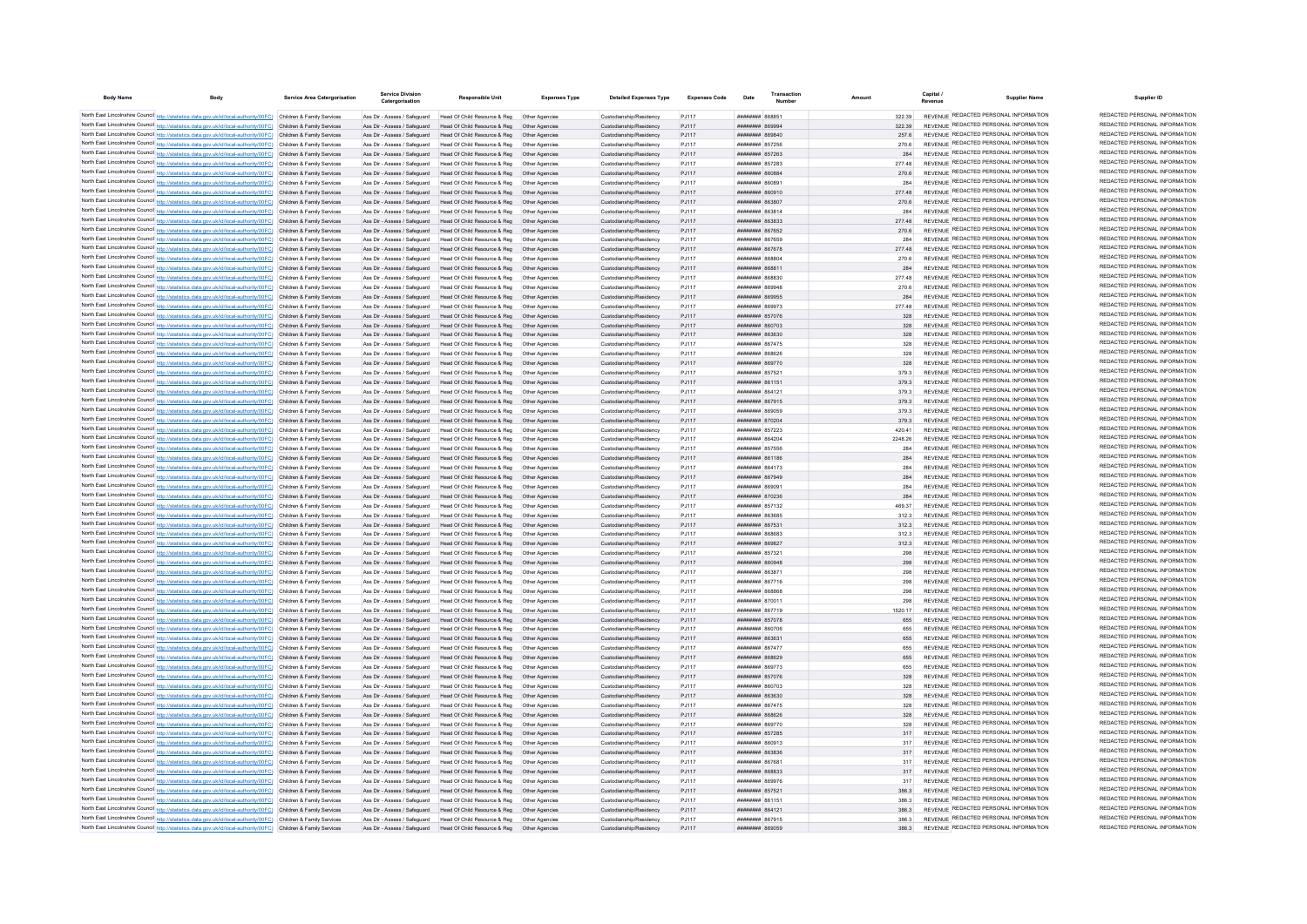| <b>Body Name</b> | <b>Body</b>                                                                                                                                                                                                                            | <b>Service Area Catergorisation</b> | <b>Service Division</b><br>Catergorisatio                    | <b>Responsible Unit</b>                                                                                  | <b>Expenses Type</b>                       | <b>Detailed Expenses Type</b>                            | <b>Expenses Code</b> | Date                                      | Transaction | Amount |               | Capital | <b>Supplier Name</b>                                                                  | Supplier ID                                                    |
|------------------|----------------------------------------------------------------------------------------------------------------------------------------------------------------------------------------------------------------------------------------|-------------------------------------|--------------------------------------------------------------|----------------------------------------------------------------------------------------------------------|--------------------------------------------|----------------------------------------------------------|----------------------|-------------------------------------------|-------------|--------|---------------|---------|---------------------------------------------------------------------------------------|----------------------------------------------------------------|
|                  |                                                                                                                                                                                                                                        |                                     |                                                              |                                                                                                          |                                            |                                                          |                      |                                           |             |        |               |         | REVENUE REDACTED PERSONAL INFORMATION                                                 | REDACTED PERSONAL INFORMATION                                  |
|                  | North East Lincolnshire Council http://statistics.data.gov.uk/id/local-authority/00FC) Children & Family Services<br>North East Lincolnshire Council http://statistics.data.gov.uk/id/local-authority/00FC) Children & Family Services |                                     | Ass Dir - Assess / Safeguard                                 | Ass Dir - Assess / Safeguard Head Of Child Resource & Reg Other Agencies<br>Head Of Child Resource & Reg | <b>Grants And Subscriptions</b>            | Custodianship/Residency<br>Subscriptions                 | P.I117<br>LJ101      | ######## 870204<br>BARAN HEEBHEER         |             |        | 3863<br>2030  |         | REVENUE FAMILY ACTION - PAC-UK                                                        | 144362                                                         |
|                  | North East Lincolnshire Council http://statistics.data.gov.uk/id/local-authority/00FC) Children & Family Services                                                                                                                      |                                     | Ass Dir - Assess / Safeguard                                 | Head Of Child Resource & Reg                                                                             | Grants And Subscriptions                   | Subscriptions                                            | LJ101                | ####### 652123                            |             |        | 40000         |         | REVENUE CITY OF YORK COUNCIL                                                          | 120597                                                         |
|                  | North East Lincolnshire Council http://statistics.data.gov.uk/id/local-authority/00FC) Children & Family Services                                                                                                                      |                                     | Ass Dir - Assess / Safeguard                                 | Head Of Child Resource & Reg                                                                             | Private Contractors                        | Third Party Prov - Private                               | PH101                | <b>ПЕВЕЦИЕ 649532</b>                     |             |        | 32063         |         | REVENUE ADOPTION MATTERS NORTHWEST                                                    | 112108                                                         |
|                  | North East Lincolnshire Council http://statistics.data.gov.uk/id/local-authority/00FC) Children & Family Services                                                                                                                      |                                     |                                                              | Ass Dir - Assess / Safeguard Head Of Child Resource & Reg. Other Agencies                                |                                            | <b>Adoption Allowance</b>                                | P.I118               | <b>пппппппп</b> 867476                    |             |        | 333           |         | REVENUE REDACTED PERSONAL INFORMATION                                                 | REDACTED PERSONAL INFORMATION                                  |
|                  | North East Lincolnshire Council http://statistics.data.gov.uk/id/local-authority/00FC) Children & Family Services                                                                                                                      |                                     | Ass Dir - Assess / Safeguard                                 | Head Of Child Resource & Reg. Other Agencies                                                             |                                            | Adoption Allowance                                       | PJ118                | <b>пппппппп</b> 867485                    |             |        | 360.42        |         | REVENUE REDACTED PERSONAL INFORMATION                                                 | REDACTED PERSONAL INFORMATION                                  |
|                  | North East Lincolnshire Council http://statistics.data.gov.uk/id/local-authority/00FC) Children & Family Services                                                                                                                      |                                     |                                                              | Ass Dir - Assess / Safeguard Head Of Child Resource & Reg Other Agencies                                 |                                            | <b>Adoption Allowance</b>                                | PJ118                | <b>HHHHHHH 867490</b>                     |             |        | 314           |         | REVENUE REDACTED PERSONAL INFORMATION                                                 | REDACTED PERSONAL INFORMATION                                  |
|                  | North East Lincolnshire Council http://statistics.data.gov.uk/id/local-authority/00FC) Children & Family Services                                                                                                                      |                                     |                                                              | Ass Dir - Assess / Safeguard Head Of Child Resource & Reg  Other Agencies                                |                                            | Adoption Allowance                                       | PJ118                | ######## 867500                           |             |        | 333           |         | REVENUE REDACTED PERSONAL INFORMATION                                                 | REDACTED PERSONAL INFORMATION                                  |
|                  | North East Lincolnshire Council http://statistics.data.gov.uk/id/local-authority/00FC) Children & Family Services                                                                                                                      |                                     |                                                              | Ass Dir - Assess / Safeguard Head Of Child Resource & Reg Other Agencies                                 |                                            | Adoption Allowance                                       | PJ118                | ######## 867508                           |             |        | 319           |         | REVENUE REDACTED PERSONAL INFORMATION                                                 | REDACTED PERSONAL INFORMATION                                  |
|                  | North East Lincolnshire Council http://statistics.data.gov.uk/id/local-authority/00FC) Children & Family Services                                                                                                                      |                                     | Ass Dir - Assess / Safeguard                                 | Head Of Child Resource & Reg                                                                             | Other Agencies                             | Adoption Allowance                                       | PJ118                | ######## 867637                           |             |        | 668           |         | REVENUE REDACTED PERSONAL INFORMATION                                                 | REDACTED PERSONAL INFORMATION                                  |
|                  | North East Lincolnshire Council http://statistics.data.gov.uk/id/local-authority/00FC) Children & Family Services                                                                                                                      |                                     | Ass Dir - Assess / Safeguard                                 | Head Of Child Resource & Reg                                                                             | Other Agencies                             | Adoption Allowance                                       | P.I118               | <b>пппппппп</b> 867703                    |             |        | 258.36        |         | REVENUE REDACTED PERSONAL INFORMATION                                                 | REDACTED PERSONAL INFORMATION                                  |
|                  | North East Lincolnshire Council http://statistics.data.gov.uk/id/local-authority/00FC) Children & Family Services                                                                                                                      |                                     | Ass Dir - Assess / Safeguard                                 | Head Of Child Resource & Reg                                                                             | Other Agencies                             | Adoption Allowance                                       | PJ118                | ######## 867727                           |             |        | 504           |         | REVENUE REDACTED PERSONAL INFORMATION                                                 | REDACTED PERSONAL INFORMATION                                  |
|                  | North East Lincolnshire Council http://statistics.data.gov.uk/id/local-authority/00FC) Children & Family Services                                                                                                                      |                                     | Ass Dir - Assess / Safeguard                                 | Head Of Child Resource & Reg                                                                             | Other Anencies                             | Adoption Allowance                                       | PJ118                | ######## 868642                           |             |        | 314           |         | REVENUE REDACTED PERSONAL INFORMATION                                                 | REDACTED PERSONAL INFORMATION<br>REDACTED PERSONAL INFORMATION |
|                  | North East Lincolnshire Council http://statistics.data.gov.uk/id/local-authority/00FC) Children & Family Services                                                                                                                      |                                     | Ass Dir - Assess / Safeguard                                 | Head Of Child Resource & Reg                                                                             | Other Agencies                             | Adoption Allowance                                       | PJ118                | ######## 868652                           |             |        | 333           |         | REVENUE REDACTED PERSONAL INFORMATION<br><b>REVENUE REDACTED PERSONAL INFORMATION</b> | REDACTED PERSONAL INFORMATION                                  |
|                  | North East Lincolnshire Council http://statistics.data.gov.uk/id/local-authority/00FC) Children & Family Services                                                                                                                      |                                     | Ass Dir - Assess / Safeguard                                 | Head Of Child Resource & Reg                                                                             |                                            | Adoption Allowance                                       | PJ118                | ######## 868789                           |             |        | 668           |         | REVENUE REDACTED PERSONAL INFORMATION                                                 | REDACTED PERSONAL INFORMATION                                  |
|                  | North East Lincolnshire Council http://statistics.data.gov.uk/id/local-authority/00FC) Children & Family Services                                                                                                                      |                                     | Ass Dir - Assess / Safeguard<br>Ass Dir - Assess / Safeguard | Head Of Child Resource & Reg<br>Head Of Child Resource & Reg                                             | Other Anencies                             | Adoption Allowance                                       | PJ118<br>PJ118       | ######## 868627<br><b>пппппппп</b> 868637 |             |        | 333<br>360.42 |         | REVENUE REDACTED PERSONAL INFORMATION                                                 | REDACTED PERSONAL INFORMATION                                  |
|                  | North East Lincolnshire Council http://statistics.data.gov.uk/id/local-authority/00FC) Children & Family Services<br>North East Lincolnshire Council http://statistics.data.gov.uk/id/local-authority/00FC) Children & Family Services |                                     | Ass Dir - Assess / Safeguard                                 | Head Of Child Resource & Reg                                                                             | Other Agencies                             | Adoption Allowance<br>Adoption Allowance                 | PJ118                | ######## 868660                           |             |        | 319           |         | REVENUE REDACTED PERSONAL INFORMATION                                                 | REDACTED PERSONAL INFORMATION                                  |
|                  | North East Lincolnshire Council http://statistics.data.gov.uk/id/local-authority/00FC) Children & Family Services                                                                                                                      |                                     | Ass Dir - Assess / Safeguard                                 | Head Of Child Resource & Reg  Other Agencies                                                             |                                            | Adoption Allowance                                       | PJ118                | ######## 868855                           |             |        | 258.36        |         | REVENUE REDACTED PERSONAL INFORMATION                                                 | REDACTED PERSONAL INFORMATION                                  |
|                  | North East Lincolnshire Council http://statistics.data.gov.uk/id/local-authority/00FC) Children & Family Services                                                                                                                      |                                     | Ass Dir - Assess / Safeguard                                 | Head Of Child Resource & Reg                                                                             | Other Agencies                             | Adoption Allowance                                       | PJ118                | ######## 868879                           |             |        | 504           |         | REVENUE REDACTED PERSONAL INFORMATION                                                 | REDACTED PERSONAL INFORMATION                                  |
|                  | North East Lincolnshire Council http://statistics.data.gov.uk/id/local-authority/00FC) Children & Family Services                                                                                                                      |                                     | Ass Dir - Assess / Safeguard                                 | Head Of Child Resource & Reg                                                                             | Other Agencie                              | Adoption Allowance                                       | PJ118                | ######## 85724                            |             |        | 888           |         | REVENUE REDACTED PERSONAL INFORMATION                                                 | REDACTED PERSONAL INFORMATION                                  |
|                  | North East Lincolnshire Council http://statistics.data.gov.uk/id/local-authority/00FC) Children & Family Services                                                                                                                      |                                     | Ass Dir - Assess / Safeguard                                 | Head Of Child Resource & Reg                                                                             | Other Agencie                              | Adoption Allowance                                       | PJ118                | ######## 857301                           |             |        | 258.36        |         | REVENUE REDACTED PERSONAL INFORMATION                                                 | REDACTED PERSONAL INFORMATION                                  |
|                  | North East Lincolnshire Council http://statistics.data.gov.uk/id/local-authority/00FC) Children & Family Services                                                                                                                      |                                     | Ass Dir - Assess / Safeguard                                 | Head Of Child Resource & Reg                                                                             | Other Agencies                             | Adoption Allowance                                       | PJ118                | <b>пппппппп</b> 857332                    |             |        | 504           |         | REVENUE REDACTED PERSONAL INFORMATION                                                 | REDACTED PERSONAL INFORMATION                                  |
|                  | North East Lincolnshire Council http://statistics.data.gov.uk/id/local-authority/00FC) Children & Family Services                                                                                                                      |                                     | Ass Dir - Assess / Safeguard                                 | Head Of Child Resource & Reg                                                                             | Other Anencies                             | Adoption Allowance                                       | PJ118                | <b>HUHHHHH 857077</b>                     |             |        | 333           |         | REVENUE REDACTED PERSONAL INFORMATION                                                 | REDACTED PERSONAL INFORMATION                                  |
|                  | North East Lincolnshire Council http://statistics.data.gov.uk/id/local-authority/00FC) Children & Family Services                                                                                                                      |                                     | Ass Dir - Assess / Safeguard                                 | Head Of Child Resource & Reg.                                                                            | Other Anencies                             | <b>Adoption Allowance</b>                                | P.I118               | ######## 857086                           |             |        | 360.42        |         | REVENUE REDACTED PERSONAL INFORMATION                                                 | REDACTED PERSONAL INFORMATION                                  |
|                  | North East Lincolnshire Council http://statistics.data.gov.uk/id/local-authority/00FC) Children & Family Services                                                                                                                      |                                     | Ass Dir - Assess / Safeguard                                 | Head Of Child Resource & Reg                                                                             | Other Anencies                             | <b>Adoption Allowance</b>                                | PJ118                | <b>пппппппп</b> 857092                    |             |        | 314           |         | REVENUE REDACTED PERSONAL INFORMATION                                                 | REDACTED PERSONAL INFORMATION                                  |
|                  | North East Lincolnshire Council http://statistics.data.gov.uk/id/local-authority/00FC) Children & Family Services                                                                                                                      |                                     | Ass Dir - Assess / Safeguard                                 | Head Of Child Resource & Reg                                                                             | Other Agencie                              | Adoption Allowanc-                                       | PJ118                | ######## 85710                            |             |        | 333           |         | REVENUE REDACTED PERSONAL INFORMATION                                                 | REDACTED PERSONAL INFORMATION                                  |
|                  | North East Lincolnshire Council http://statistics.data.gov.uk/id/local-authority/00FC) Children & Family Services                                                                                                                      |                                     | Ass Dir - Assess / Safeguard                                 | Head Of Child Resource & Reg                                                                             |                                            | Adoption Allowance                                       | PJ118                | ######## 857109                           |             |        | 319           |         | REVENUE REDACTED PERSONAL INFORMATION                                                 | REDACTED PERSONAL INFORMATION                                  |
|                  | North East Lincolnshire Council http://statistics.data.gov.uk/id/local-authority/00FC) Children & Family Services                                                                                                                      |                                     | Ass Dir - Assess / Safeguard                                 | Head Of Child Resource & Reg                                                                             | Other Anencies                             | <b>Adoption Allowance</b>                                | PJ118                | <b>HHHHHHH</b> RGOROA                     |             |        | 319           |         | REVENUE REDACTED PERSONAL INFORMATION                                                 | REDACTED PERSONAL INFORMATION                                  |
|                  | North East Lincolnshire Council http://statistics.data.gov.uk/id/local-authority/00FC) Children & Family Services                                                                                                                      |                                     | Ass Dir - Assess / Saferward                                 | Head Of Child Resource & Reg  Other Agencies                                                             |                                            | Adoption Allowance                                       | PJ118                | <b>HHHHHHH 869933</b>                     |             |        | 668           |         | REVENUE REDACTED PERSONAL INFORMATION                                                 | REDACTED PERSONAL INFORMATION                                  |
|                  | North East Lincolnshire Council http://statistics.data.gov.uk/id/local-authority/00FC) Children & Family Services                                                                                                                      |                                     |                                                              | Ass Dir - Assess / Safeguard Head Of Child Resource & Reg. Other Agencies                                |                                            | Adoption Allowance                                       | PJ118                | HHHHHHH 869998                            |             |        | 258.36        |         | REVENUE REDACTED PERSONAL INFORMATION                                                 | REDACTED PERSONAL INFORMATION                                  |
|                  | North East Lincolnshire Council http://statistics.data.gov.uk/id/local-authority/00FC) Children & Family Services                                                                                                                      |                                     | Ass Dir - Assess / Safeguard                                 | Head Of Child Resource & Reg   Other Agencies                                                            |                                            | <b>Adoption Allowance</b>                                | PJ118                | <b>пппппппп</b> 86977                     |             |        | 333           |         | REVENUE REDACTED PERSONAL INFORMATION                                                 | REDACTED PERSONAL INFORMATION                                  |
|                  | North East Lincolnshire Council http://statistics.data.gov.uk/id/local-authority/00FC) Children & Family Services                                                                                                                      |                                     | Ass Dir - Assess / Safeguard                                 | Head Of Child Resource & Reg  Other Agencies                                                             |                                            | Adoption Allowance                                       | PJ118                | ######## 86978                            |             |        | 360.42        |         | REVENUE REDACTED PERSONAL INFORMATION                                                 | REDACTED PERSONAL INFORMATION<br>REDACTED PERSONAL INFORMATION |
|                  | North East Lincolnshire Council http://statistics.data.gov.uk/id/local-authority/00FC) Children & Family Services                                                                                                                      |                                     | Ass Dir - Assess / Safeguard                                 | Head Of Child Resource & Reg   Other Agencies                                                            |                                            | Adoption Allowance                                       | PJ118                | ####### 86978                             |             |        | 314           |         | REVENUE REDACTED PERSONAL INFORMATION                                                 | REDACTED PERSONAL INFORMATION                                  |
|                  | North East Lincolnshire Council http://statistics.data.gov.uk/id/local-authority/00FC) Children & Family Services                                                                                                                      |                                     | Ass Dir - Assess / Safeguard                                 | Head Of Child Resource & Reg   Other Agencies                                                            |                                            | Adoption Allowance                                       | PJ118                | ######## 869796                           |             |        | 333           |         | REVENUE REDACTED PERSONAL INFORMATION<br>REVENUE REDACTED PERSONAL INFORMATION        | REDACTED PERSONAL INFORMATION                                  |
|                  | North East Lincolnshire Council http://statistics.data.gov.uk/id/local-authority/00FC) Children & Family Services                                                                                                                      |                                     | Ass Dir - Assess / Safeguard                                 | Head Of Child Resource & Reg                                                                             | Other Agencies                             | Adoption Allowance                                       | PJ118                | <b>пппппппп</b> 870022                    |             |        | 504           |         | REVENUE REDACTED PERSONAL INFORMATION                                                 | REDACTED PERSONAL INFORMATION                                  |
|                  | North East Lincolnshire Council http://statistics.data.gov.uk/id/local-authority/00FC) Children & Family Services                                                                                                                      |                                     |                                                              | Ass Dir - Assess / Safeguard Head Of Child Resource & Reg                                                | Other Anencies                             | Adoption Allowance                                       | PJ118                | <b>пппппппп</b> 860737                    |             |        | 319           |         | REVENUE REDACTED PERSONAL INFORMATION                                                 | REDACTED PERSONAL INFORMATION                                  |
|                  | North East Lincolnshire Council http://statistics.data.gov.uk/id/local-authority/00FC) Children & Family Services<br>North East Lincolnshire Council http://statistics.data.gov.uk/id/local-authority/00FC) Children & Family Services |                                     | Ass Dir - Assess / Safeguard<br>Ass Dir - Assess / Safeguard | Head Of Child Resource & Reg<br>Head Of Child Resource & Reg                                             | Other Anencies<br>Other Agencies           | Adoption Allowance<br>Adoption Allowance                 | PJ118<br>PJ118       | ######## 860869<br>######## 860935        |             |        | 668<br>258.36 |         | REVENUE REDACTED PERSONAL INFORMATION                                                 | REDACTED PERSONAL INFORMATION                                  |
|                  | North East Lincolnshire Council http://statistics.data.gov.uk/id/local-authority/00FC) Children & Family Services                                                                                                                      |                                     | Ass Dir - Assess / Safeguard                                 | Head Of Child Resource & Reg                                                                             |                                            | Adoption Allowance                                       | PJ118                | ######## 860959                           |             |        | 504           |         | REVENUE REDACTED PERSONAL INFORMATION                                                 | REDACTED PERSONAL INFORMATION                                  |
|                  | North East Lincolnshire Council http://statistics.data.gov.uk/id/local-authority/00FC) Children & Family Services                                                                                                                      |                                     | Ass Dir - Assess / Safeguard                                 | Head Of Child Resource & Reg                                                                             |                                            | Adoption Allowance                                       | PJ118                | ######## 860704                           |             |        | 333           |         | REVENUE REDACTED PERSONAL INFORMATION                                                 | REDACTED PERSONAL INFORMATION                                  |
|                  | North East Lincolnshire Council http://statistics.data.gov.uk/id/local-authority/00FC) Children & Family Services                                                                                                                      |                                     | Ass Dir - Assess / Safeguard                                 | Head Of Child Resource & Reg                                                                             | Other Anencies                             | Adoption Allowance                                       | PJ118                | <b>пппппппп</b> 860714                    |             |        | 360.42        |         | REVENUE REDACTED PERSONAL INFORMATION                                                 | REDACTED PERSONAL INFORMATION                                  |
|                  | North East Lincolnshire Council http://statistics.data.gov.uk/id/local-authority/00FC) Children & Family Services                                                                                                                      |                                     | Ass Dir - Assess / Safeguard                                 | Head Of Child Resource & Reg                                                                             | Other Anencies                             | Adoption Allowance                                       | PJ118                | <b>пппппппп</b> 860720                    |             |        | 314           |         | REVENUE REDACTED PERSONAL INFORMATION                                                 | REDACTED PERSONAL INFORMATION                                  |
|                  | North East Lincolnshire Council http://statistics.data.gov.uk/id/local-authority/00FC) Children & Family Services                                                                                                                      |                                     | Ass Dir - Assess / Safeguard                                 | Head Of Child Resource & Reg                                                                             | Other Agencies                             | Adoption Allowance                                       | PJ118                | ######## 860729                           |             |        | 333           |         | REVENUE REDACTED PERSONAL INFORMATION                                                 | REDACTED PERSONAL INFORMATION                                  |
|                  | North East Lincolnshire Council http://statistics.data.gov.uk/id/local-authority/00FC) Children & Family Services                                                                                                                      |                                     | Ass Dir - Assess / Safeguard                                 | Head Of Child Resource & Reg   Other Agencies                                                            |                                            | Adoption Allowance                                       | PJ118                | ######## 863792                           |             |        | 668           |         | REVENUE REDACTED PERSONAL INFORMATION                                                 | REDACTED PERSONAL INFORMATION                                  |
|                  | North East Lincolnshire Council http://statistics.data.gov.uk/id/local-authority/00FC) Children & Family Services                                                                                                                      |                                     | Ass Dir - Assess / Safeguard                                 | Head Of Child Resource & Reg   Other Agencies                                                            |                                            | Adoption Allowance                                       | PJ118                | ######## 863858                           |             |        | 258.36        |         | REVENUE REDACTED PERSONAL INFORMATION                                                 | REDACTED PERSONAL INFORMATION                                  |
|                  | North East Lincolnshire Council http://statistics.data.gov.uk/id/local-authority/00FC) Children & Family Services                                                                                                                      |                                     | Ass Dir - Assess / Safeguard                                 | Head Of Child Resource & Reg                                                                             | Other Agencie                              | Adoption Allowance                                       | PJ118                | ######## 863882                           |             |        | 504           |         | REVENUE REDACTED PERSONAL INFORMATION                                                 | REDACTED PERSONAL INFORMATION                                  |
|                  | North East Lincolnshire Council http://statistics.data.gov.uk/id/local-authority/00FC) Children & Family Services                                                                                                                      |                                     | Ass Dir - Assess / Safeguard                                 | Head Of Child Resource & Reg                                                                             | Other Agencies                             | Adoption Allowance                                       | PJ118                | <b>пппппппп</b> 863629                    |             |        | 333           |         | REVENUE REDACTED PERSONAL INFORMATION                                                 | REDACTED PERSONAL INFORMATION                                  |
|                  | North East Lincolnshire Council http://statistics.data.gov.uk/id/local-authority/00FC) Children & Family Services                                                                                                                      |                                     | Ass Dir - Assess / Safeguard                                 | Head Of Child Resource & Reg                                                                             | Other Anencies                             | <b>Adoption Allowance</b>                                | P.I118               | <b>######## 863639</b>                    |             |        | 360.42        |         | REVENUE REDACTED PERSONAL INFORMATION                                                 | REDACTED PERSONAL INFORMATION                                  |
|                  | North East Lincolnshire Council http://statistics.data.gov.uk/id/local-authority/00FC) Children & Family Services                                                                                                                      |                                     | Ass Dir - Assess / Safeguard                                 | Head Of Child Resource & Reg                                                                             | Other Anencies                             | <b>Adoption Allowance</b>                                | P.I118               | <b><i>BRENHHHH 863645</i></b>             |             |        | 314           |         | REVENUE REDACTED PERSONAL INFORMATION                                                 | REDACTED PERSONAL INFORMATION                                  |
|                  | North East Lincolnshire Council http://statistics.data.gov.uk/id/local-authority/00FC) Children & Family Services                                                                                                                      |                                     | Ass Dir - Assess / Safeguard                                 | Head Of Child Resource & Reg                                                                             | Other Anencies                             | Adoption Allowance                                       | PJ118                | <b>лининин 86365</b>                      |             |        | 333           |         | REVENUE REDACTED PERSONAL INFORMATION                                                 | REDACTED PERSONAL INFORMATION                                  |
|                  | North East Lincolnshire Council http://statistics.data.gov.uk/id/local-authority/00FC) Children & Family Services                                                                                                                      |                                     | Ass Dir - Assess / Safeguard                                 | Head Of Child Resource & Reg                                                                             | Other Agencie                              | Adoption Allowanc-                                       | PJ118                | ######## 863662                           |             |        | 319           |         | REVENUE REDACTED PERSONAL INFORMATION                                                 | REDACTED PERSONAL INFORMATION                                  |
|                  | North East Lincolnshire Council http://statistics.data.gov.uk/id/local-authority/00FC) Children & Family Services                                                                                                                      |                                     | Ass Dir - Assess / Safeguard                                 | Head Of Child Resource & Reg                                                                             |                                            | Adoption Allowance                                       | PJ118                | ######## 857109                           |             |        | 435.69        |         | REVENUE REDACTED PERSONAL INFORMATION                                                 | REDACTED PERSONAL INFORMATION                                  |
|                  | North East Lincolnshire Council http://statistics.data.gov.uk/id/local-authority/00FC) Children & Family Services                                                                                                                      |                                     | Ass Dir - Assess / Safeguard                                 | Head Of Child Resource & Reg                                                                             | Other Agencies                             | Adoption Allowance                                       | PJ118                | <b><i>BRENHHHH</i></b> 860737             |             |        | 435.69        |         | REVENUE REDACTED PERSONAL INFORMATION                                                 | REDACTED PERSONAL INFORMATION                                  |
|                  | North East Lincolnshire Council http://statistics.data.gov.uk/id/local-authority/00FC) Children & Family Services                                                                                                                      |                                     |                                                              | Ass Dir - Assess / Safeguard Head Of Child Resource & Reg Other Agencies                                 |                                            | Adoption Allowance                                       | PJ118                | HHHHHHH 869804                            |             |        | 435.69        |         | REVENUE REDACTED PERSONAL INFORMATION                                                 | REDACTED PERSONAL INFORMATION                                  |
|                  | North East Lincolnshire Council http://statistics.data.gov.uk/id/local-authority/00FC) Children & Family Services                                                                                                                      |                                     |                                                              | Ass Dir - Assess / Safeguard Head Of Child Resource & Reg. Other Agencies                                |                                            | Health Charges                                           | P.1131               | ######## 650974                           |             |        | 330           |         | REVENUE PARTNERSHIP PROJECTS (UK) LTD.                                                | 146563                                                         |
|                  | North East Lincolnshire Council http://statistics.data.gov.uk/id/local-authority/00FC) Children & Family Services                                                                                                                      |                                     |                                                              | Ass Dir - Assess / Safeguard Head Of Child Resource & Reg Other Agencies                                 |                                            | Setting Up                                               | PJ111                | ниннини вввозя                            |             |        | 685.25        |         | REVENUE REDACTED PERSONAL INFORMATION                                                 | REDACTED PERSONAL INFORMATION                                  |
|                  | North East Lincolnshire Council http://statistics.data.gov.uk/id/local-authority/00FC) Children & Family Services                                                                                                                      |                                     |                                                              | Ass Dir - Assess / Safeguard Head Of Child Resource & Reg Miscellaneous Expenses                         |                                            | Other Expenses General                                   | LL119                | ######## 65023                            |             |        | 500           |         | REVENUE HEATHER WOOD                                                                  | 128562                                                         |
|                  | North East Lincolnshire Council http://statistics.data.gov.uk/id/local-authority/00FC) Children & Family Services                                                                                                                      |                                     |                                                              | Ass Dir - Assess / Safeguard Head Of Child Resource & Reg Miscellaneous Expenses                         |                                            | Other Expenses General                                   | LL119                | ######## 65117                            |             |        | 250           |         | REVENUE DIANA LESHONE                                                                 | 104972                                                         |
|                  | North East Lincolnshire Council http://statistics.data.gov.uk/id/local-authority/00FC) Children & Family Services                                                                                                                      |                                     | Ass Dir - Assess / Safeguard                                 | Head Of Child Resource & Reg                                                                             | Private Contractors                        | Third Party Prov - Private                               | PH101                | ######## 650037                           |             |        | $-1621.76$    |         | REVENUE COMPASS FOSTERING NORTH LIMITED                                               | 128844                                                         |
|                  | North East Lincolnshire Council http://statistics.data.gov.uk/id/local-authority/00FC) Children & Family Services                                                                                                                      |                                     |                                                              | Ass Dir - Assess / Safeguard Head Of Child Resource & Reg                                                | Private Contractors                        | Third Party Prov - Private                               | PH101                | пппппппп 648976                           |             |        | 3660          |         | REVENUE YOUNG PEOPLE AT HEART                                                         | 145801                                                         |
|                  | North East Lincolnshire Council http://statistics.data.gov.uk/id/local-authority/00FC) Children & Family Services                                                                                                                      |                                     | Ass Dir - Assess / Safeguard                                 | Head Of Child Resource & Reg<br>Ass Dir - Assess / Safeguard Head Of Child Resource & Reg                | Private Contractors                        | Third Party Prov - Private                               | PH101<br>PH101       | пппппппп 648974                           |             |        | 3660          |         | REVENUE YOUNG PEOPLE AT HEART<br>REVENUE YOUNG PEOPLE AT HEART                        | 145801<br>145801                                               |
|                  | North East Lincolnshire Council http://statistics.data.gov.uk/id/local-authority/00FC) Children & Family Services<br>North East Lincolnshire Council http://statistics.data.gov.uk/id/local-authority/00FC) Children & Family Services |                                     | Ass Dir - Assess / Safeguard                                 | Head Of Child Resource & Reg                                                                             | Private Contractors<br>Private Contractors | Third Party Prov - Private<br>Third Party Prov - Private | PH101                | ######## 648979<br>######## 64897         |             |        | 3660<br>3660  |         | REVENUE YOUNG PEOPLE AT HEAR'                                                         | 14580                                                          |
|                  | North East Lincolnshire Council http://statistics.data.gov.uk/id/local-authority/00FC) Children & Family Services                                                                                                                      |                                     | Ass Dir - Assess / Safeguard                                 | Head Of Child Resource & Reg                                                                             | Private Contractors                        |                                                          | PH101                | ######## 64897                            |             |        | 3660          |         | REVENUE YOUNG PEOPLE AT HEART                                                         | 145801                                                         |
|                  | North East Lincolnshire Council http://statistics.data.gov.uk/id/local-authority/00FC) Children & Family Services                                                                                                                      |                                     | Ass Dir - Assess / Safeguard                                 | Head Of Child Resource & Reg                                                                             |                                            | Third Party Prov - Private<br>Third Party Prov - Private | PH101                | <b>пппппппп</b> 649706                    |             |        | 1200          |         | REVENUE MARIA WILSON                                                                  | 147586                                                         |
|                  | North East Lincolnshire Council http://statistics.data.gov.uk/id/local-authority/00FC) Children & Family Services                                                                                                                      |                                     | Ass Dir - Assess / Safeguard                                 | Head Of Child Resource & Reg                                                                             | Private Contractors                        | Third Party Prov - Private                               | PH101                | <b>######## 649700</b>                    |             |        | 770           |         | REVENUE ALISON DEAR                                                                   | 115282                                                         |
|                  | North East Lincolnshire Council http://statistics.data.gov.uk/id/local-authority/00FC). Children & Family Services                                                                                                                     |                                     | Ass Dir - Assess / Safeguard                                 | Head Of Child Resource & Reg                                                                             | Private Contractors                        | Third Party Prov - Private                               | PH101                | нининин 649034                            |             |        | 3169.5        |         | REVENUE TREE HOUSE CARE FOSTERING SOLUTIONS LTD                                       | 101150                                                         |
|                  | North East Lincolnshire Council http://statistics.data.gov.uk/id/local-authority/00FC) Children & Family Services                                                                                                                      |                                     |                                                              | Ass Dir - Assess / Safeguard Head Of Child Resource & Reg Private Contractors                            |                                            | Third Party Prov - Private                               | PH101                | ######## 649034                           |             |        | 3213.3        |         | REVENUE TREE HOUSE CARE FOSTERING SOLUTIONS LTD                                       | 101150                                                         |
|                  | North East Lincolnshire Council http://statistics.data.gov.uk/id/local-authority/00FC) Children & Family Services                                                                                                                      |                                     | Ass Dir - Assess / Safeguard                                 | Head Of Child Resource & Reg                                                                             | Private Contractors                        | Third Party Prov - Private                               | PH101                | ######## 649033                           |             |        | 3234          |         | REVENUE TREE HOUSE CARE FOSTERING SOLUTIONS LTD                                       | 101150                                                         |
|                  | North East Lincolnshire Council http://statistics.data.gov.uk/id/local-authority/00FC) Children & Family Services                                                                                                                      |                                     |                                                              | Ass Dir - Assess / Safeguard Head Of Child Resource & Reg Private Contractors                            |                                            | Third Party Prov - Private                               | PH101                | ######## 649032                           |             |        | 4711.2        |         | REVENUE TREE HOUSE CARE FOSTERING SOLUTIONS LTD                                       | 101150                                                         |
|                  | North East Lincolnshire Council http://statistics.data.gov.uk/id/local-authority/00FC) Children & Family Services                                                                                                                      |                                     | Ass Dir - Assess / Safeguard                                 | Head Of Child Resource & Reg                                                                             | Private Contractors                        | Third Party Prov - Private                               | PH101                | ######## 649030                           |             |        | 3435.6        |         | REVENUE TREE HOUSE CARE FOSTERING SOLUTIONS LTD                                       | 101150                                                         |
|                  | North East Lincolnshire Council http://statistics.data.gov.uk/id/local-authority/00FC) Children & Family Services                                                                                                                      |                                     |                                                              | Ass Dir - Assess / Safeguard Head Of Child Resource & Reg                                                | Private Contractors                        | Third Party Prov - Private                               | PH101                | ######## 649029                           |             |        | 3097.12       |         | REVENUE ORANGE GROVE FOSTERCARE LTD                                                   | 135118                                                         |
|                  | North East Lincolnshire Council http://statistics.data.gov.uk/id/local-authority/00FC) Children & Family Services                                                                                                                      |                                     |                                                              | Ass Dir - Assess / Safeguard Head Of Child Resource & Reg                                                | Private Contractors                        | Third Party Prov - Private                               | PH101                | пппппппп 649023                           |             |        | 52521         |         | REVENUE ORANGE GROVE FOSTERCARE LTD                                                   | 135118                                                         |
|                  | North East Lincolnshire Council http://statistics.data.gov.uk/id/local-authority/00FC) Children & Family Services                                                                                                                      |                                     |                                                              | Ass Dir - Assess / Safeguard Head Of Child Resource & Reg. Private Contractors                           |                                            | Third Party Prov - Private                               | PH101                | <b>ПППНИНИН</b> 649028                    |             |        | 31551         |         | REVENUE ORANGE GROVE FOSTERCARE LTD.                                                  | 135118                                                         |
|                  | North East Lincolnshire Council http://statistics.data.gov.uk/id/local-authority/00FC) Children & Family Services                                                                                                                      |                                     | Ass Dir - Assess / Safeguard                                 | Head Of Child Resource & Reg                                                                             | Private Contractors                        | Third Party Prov - Private                               | PH101                | пппппппп 649026                           |             |        | 3301 44       |         | REVENUE COMPASS FOSTERING NORTH LIMITED                                               | 128844                                                         |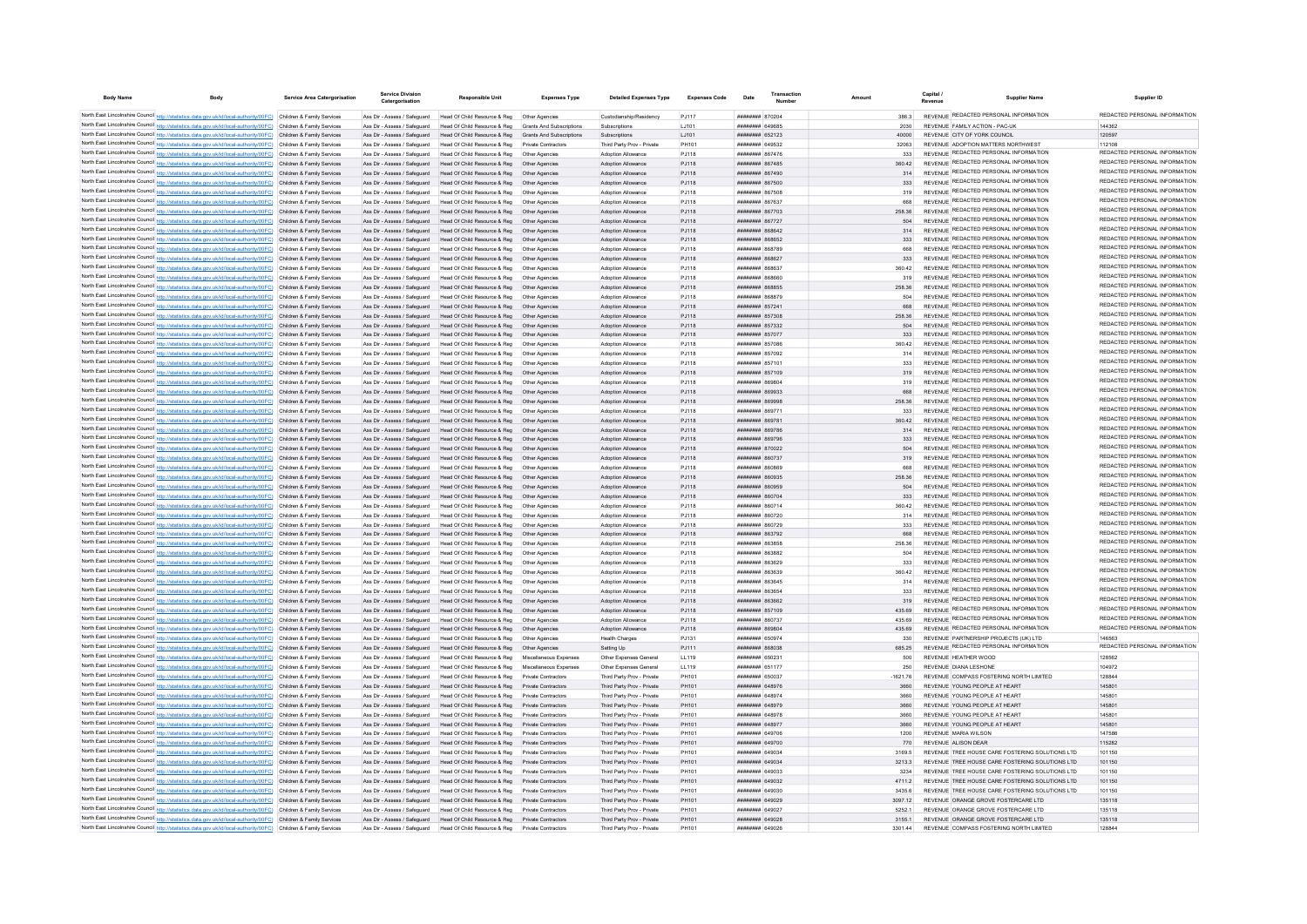| <b>Body Name</b> | <b>Body</b>                                                                                                                                                                                                                            | <b>Service Area Catergorisation</b> | <b>Service Division</b><br>Catergorisatio                    | Responsible Unit                                                                                              | <b>Expenses Type</b>                               | <b>Detailed Expenses Type</b>                               | <b>Expenses Code</b>   | Date                                                  | Transaction |                 | Capital                                                                        | <b>Supplier Name</b> | Supplier ID                             |
|------------------|----------------------------------------------------------------------------------------------------------------------------------------------------------------------------------------------------------------------------------------|-------------------------------------|--------------------------------------------------------------|---------------------------------------------------------------------------------------------------------------|----------------------------------------------------|-------------------------------------------------------------|------------------------|-------------------------------------------------------|-------------|-----------------|--------------------------------------------------------------------------------|----------------------|-----------------------------------------|
|                  | North East Lincolnshire Council http://statistics.data.gov.uk/id/local-authority/00FC) Children & Family Services                                                                                                                      |                                     |                                                              | Ass Dir - Assess / Safeguard Head Of Child Resource & Reg Private Contractors                                 |                                                    | Third Party Prov - Private                                  | PH101                  | пппппппп 649042                                       |             | 29175           | REVENUE COMPASS FOSTERING NORTH LIMITED                                        |                      | 128844                                  |
|                  | North East Lincolnshire Council http://statistics.data.gov.uk/id/local-authority/00FC) Children & Family Services                                                                                                                      |                                     | Ass Dir - Assess / Safeguard                                 | Head Of Child Resource & Reg                                                                                  | Private Contractor                                 | Third Party Prov - Private                                  | PH101                  | <b>BRANCH HERBERG</b>                                 |             | 35628           | REVENUE COMPASS FOSTERING NORTH LIMITED                                        |                      | 128844                                  |
|                  | North East Lincolnshire Council http://statistics.data.gov.uk/id/local-authority/00FC) Children & Family Services                                                                                                                      |                                     | Ass Dir - Assess / Safeguard                                 | Head Of Child Resource & Reg                                                                                  | Private Contractors                                | Third Party Prov - Private                                  | PH101                  |                                                       |             | 3475.2          | REVENUE COMPASS FOSTERING NORTH LIMITED                                        |                      | 128844                                  |
|                  | North East Lincolnshire Council http://statistics.data.gov.uk/id/local-authority/00FC) Children & Family Services                                                                                                                      |                                     | Ass Dir - Assess / Safeguard                                 | Head Of Child Resource & Reg                                                                                  | Private Contractors                                | Third Party Prov - Private                                  | PH101                  | <b>HERHHHH GAONSR</b>                                 |             | 3300            | REVENUE NEXUS FOSTERING LTD                                                    |                      | 128418                                  |
|                  | North East Lincolnshire Council http://statistics.data.gov.uk/id/local-authority/00FC) Children & Family Services                                                                                                                      |                                     |                                                              | Ass Dir - Assess / Safeguard Head Of Child Resource & Reg                                                     | Private Contractors                                | Third Party Prov - Private                                  | PH101                  | ######## 649037                                       |             | 3480            | REVENUE NEXUS FOSTERING LTD.                                                   |                      | 128418                                  |
|                  | North East Lincolnshire Council http://statistics.data.gov.uk/id/local-authority/00FC) Children & Family Services                                                                                                                      |                                     |                                                              | Ass Dir - Assess / Safeguard Head Of Child Resource & Reg                                                     | Private Contractors                                | Third Party Prov - Private                                  | PH101                  | ######## 649036                                       |             | 3480            | REVENUE NEXUS FOSTERING LTD.                                                   |                      | 128418                                  |
|                  | North East Lincolnshire Council http://statistics.data.gov.uk/id/local-authority/00FC) Children & Family Services                                                                                                                      |                                     |                                                              | Ass Dir - Assess / Safeguard Head Of Child Resource & Reg Private Contractors                                 |                                                    | Third Party Prov - Private                                  | PH101                  | пппппппп 64905                                        |             | 3480            | REVENUE NEXUS FOSTERING LTD                                                    |                      | 128418                                  |
|                  | North East Lincolnshire Council http://statistics.data.gov.uk/id/local-authority/00FC) Children & Family Services                                                                                                                      |                                     | Ass Dir - Assess / Safeguard                                 | Head Of Child Resource & Reg                                                                                  | Private Contractors                                | Third Party Prov - Private                                  | PH101                  | ######## 649050                                       |             | 4913.7          | REVENUE UNITY FOSTER CARE LTD                                                  |                      | 144562                                  |
|                  | North East Lincolnshire Council http://statistics.data.gov.uk/id/local-authority/00FC) Children & Family Services                                                                                                                      |                                     |                                                              | Ass Dir - Assess / Safeguard Head Of Child Resource & Reg Private Contractors<br>Head Of Child Resource & Reg |                                                    | Third Party Prov - Private                                  | PH101<br>PH101         | ######## 649049<br>######## 649046                    |             | 3213            | REVENUE UNITY FOSTER CARE LTD<br>REVENUE REDACTED PERSONAL INFORMATION         |                      | 144562<br>REDACTED PERSONAL INFORMATION |
|                  | North East Lincolnshire Council http://statistics.data.gov.uk/id/local-authority/00FC) Children & Family Services<br>North East Lincolnshire Council http://statistics.data.gov.uk/id/local-authority/00FC) Children & Family Services |                                     | Ass Dir - Assess / Safeguard<br>Ass Dir - Assess / Safeguard | Head Of Child Resource & Reg                                                                                  | Private Contractors<br>Private Contractors         | Third Party Prov - Private<br>Third Party Prov - Private    | PH101                  | пппппппп 649041                                       |             | 630<br>4061.61  | REVENUE BARNARDOS FAST                                                         |                      | 143482                                  |
|                  | North East Lincolnshire Council http://statistics.data.gov.uk/id/local-authority/00FC) Children & Family Services                                                                                                                      |                                     | Ass Dir - Assess / Safeguard                                 | Head Of Child Resource & Reg                                                                                  | Private Contractors                                | Third Party Prov - Private                                  | PH101                  | <b><i>BREEBBER</i></b> 649045                         |             | 55713           | REVENUE FAMILY CARE FOSTERING LTD                                              |                      | 138712                                  |
|                  | North East Lincolnshire Council http://statistics.data.gov.uk/id/local-authority/00FC) Children & Family Services                                                                                                                      |                                     | Ass Dir - Assess / Safeguard                                 | Head Of Child Resource & Reg                                                                                  | Private Contractors                                | Third Party Prov - Private                                  | PH101                  | <b>HHHHHHH 649043</b>                                 |             | 3964.29         | REVENUE FUSION FOSTERING LTD                                                   |                      | 146086                                  |
|                  | North East Lincolnshire Council http://statistics.data.gov.uk/id/local-authority/00FC) Children & Family Services                                                                                                                      |                                     | Ass Dir - Assess / Safeguard                                 | Head Of Child Resource & Reg                                                                                  | Private Contractors                                | Third Party Prov - Private                                  | PH101                  |                                                       |             | 864.99          | REVENUE SWIIS FOSTER CARE LTD                                                  |                      | 146857                                  |
|                  | North East Lincolnshire Council http://statistics.data.gov.uk/id/local-authority/00FC) Children & Family Services                                                                                                                      |                                     | Ass Dir - Assess / Safeguard                                 | Head Of Child Resource & Reg                                                                                  | Private Contractors                                | Third Party Prov - Private                                  | PH101                  | <b><i>BREEZEEE</i></b> 649053                         |             | 864.99          | REVENUE SWIIS FOSTER CARE LTD                                                  |                      | 146857                                  |
|                  | North East Lincolnshire Council http://statistics.data.gov.uk/id/local-authority/00FC) Children & Family Services                                                                                                                      |                                     | Ass Dir - Assess / Safeguard                                 | Head Of Child Resource & Reg                                                                                  | Private Contractors                                | Third Party Prov - Private                                  | PH101                  | <b>C2008-MHHHHHH</b>                                  |             | 864 99          | REVENUE SWIIS FOSTER CARE LTD                                                  |                      | 146857                                  |
|                  | North East Lincolnshire Council http://statistics.data.gov.uk/id/local-authority/00FC) Children & Family Services                                                                                                                      |                                     | Ass Dir - Assess / Saferward                                 | Head Of Child Resource & Reg                                                                                  | Private Contractors                                | Third Party Prov - Private                                  | PH101                  | ######## 649058                                       |             | 37713           | REVENUE FOSTERPLUS LTD                                                         |                      | 145485                                  |
|                  | North East Lincolnshire Council http://statistics.data.gov.uk/id/local-authority/00FC) Children & Family Services                                                                                                                      |                                     | Ass Dir - Assess / Safeguard                                 | Head Of Child Resource & Reg                                                                                  | Private Contractors                                | Third Party Prov - Private                                  | PH101                  | ######## 649055                                       |             | 409643          | REVENUE FUSION FOSTERING LTD                                                   |                      | 146086                                  |
|                  | North East Lincolnshire Council http://statistics.data.gov.uk/id/local-authority/00FC) Children & Family Services                                                                                                                      |                                     | Ass Dir - Assess / Safeguard                                 | Head Of Child Resource & Reg Private Contractors                                                              |                                                    | Third Party Prov - Private                                  | PH101                  | <b>пппппппп</b> 649432                                |             | 5077.49         | REVENUE UNITY FOSTER CARE LTD                                                  |                      | 144562                                  |
|                  | North East Lincolnshire Council http://statistics.data.gov.uk/id/local-authority/00FC) Children & Family Services                                                                                                                      |                                     | Ass Dir - Assess / Safeguard                                 | Head Of Child Resource & Reg                                                                                  | Private Contractors                                | Third Party Prov - Private                                  | PH101                  | ######## 649453                                       |             | 3320.1          | REVENUE UNITY FOSTER CARE LTD                                                  |                      | 144562                                  |
|                  | North East Lincolnshire Council http://statistics.data.gov.uk/id/local-authority/00FC) Children & Family Services                                                                                                                      |                                     | Ass Dir - Assess / Safeguard                                 | Head Of Child Resource & Reg                                                                                  | Private Contractors                                | Third Party Prov - Private                                  | PH101                  | ######## 649122                                       |             | 494.28          | REVENUE SWIIS FOSTER CARE LTD                                                  |                      | 146857                                  |
|                  | North East Lincolnshire Council http://statistics.data.gov.uk/id/local-authority/00FC) Children & Family Services<br>North East Lincolnshire Council http://statistics.data.gov.uk/id/local-authority/00FC) Children & Family Services |                                     | Ass Dir - Assess / Safeguard<br>Ass Dir - Assess / Safeguard | Head Of Child Resource & Reg<br>Head Of Child Resource & Reg                                                  | Private Contractors                                | Third Party Prov - Private                                  | PH101<br>PH101         | ######## 649149<br><b>пппппппп</b> 649145             |             | 3208.8<br>33558 | REVENUE THE NATIONAL FOSTERING AGENCY<br>REVENUE THE NATIONAL EOSTERING AGENCY |                      | 112225<br>112225                        |
|                  | North East Lincolnshire Council http://statistics.data.gov.uk/id/local-authority/00FC) Children & Family Services                                                                                                                      |                                     | Ass Dir - Assess / Safeguard                                 | Head Of Child Resource & Reg                                                                                  | Private Contractors<br>Private Contractors         | Third Party Prov - Private<br>Third Party Prov - Private    | PH101                  | пппппппп 64914                                        |             | 3274.2          | REVENUE THE NATIONAL FOSTERING AGENCY                                          |                      | 112225                                  |
|                  | North East Lincolnshire Council http://statistics.data.gov.uk/id/local-authority/00FC) Children & Family Services                                                                                                                      |                                     | Ass Dir - Assess / Safeguard                                 | Head Of Child Resource & Reg                                                                                  | Private Contractors                                | Third Party Prov - Private                                  | PH101                  | ######## 649137                                       |             | 3274.2          | REVENUE THE NATIONAL FOSTERING AGENCY                                          |                      | 112225                                  |
|                  | North East Lincolnshire Council http://statistics.data.gov.uk/id/local-authority/00FC) Children & Family Services                                                                                                                      |                                     | Ass Dir - Assess / Safeguard                                 | Head Of Child Resource & Reg                                                                                  | <b>Private Contractors</b>                         | Third Party Prov - Private                                  | PH101                  | ####### 649141                                        |             | 3176.1          | REVENUE THE NATIONAL FOSTERING AGENCY                                          |                      | 112225                                  |
|                  | North East Lincolnshire Council http://statistics.data.gov.uk/id/local-authority/00FC) Children & Family Services                                                                                                                      |                                     | Ass Dir - Assess / Safeguard                                 | Head Of Child Resource & Reg                                                                                  | Private Contractors                                | Third Party Prov - Private                                  | PH101                  | <b>ПЕПИЛИН 649144</b>                                 |             | 3321.47         | REVENUE THE NATIONAL FOSTERING AGENCY                                          |                      | 112225                                  |
|                  | North East Lincolnshire Council http://statistics.data.gov.uk/id/local-authority/00FC) Children & Family Services                                                                                                                      |                                     | Ass Dir - Assess / Safeguard                                 | Head Of Child Resource & Reg                                                                                  | Private Contractors                                | Third Party Prov - Private                                  | PH101                  | <b>ПЕПИЛИН 649135</b>                                 |             | 518.42          | REVENUE THE NATIONAL FOSTERING AGENCY                                          |                      | 112225                                  |
|                  | North East Lincolnshire Council http://statistics.data.gov.uk/id/local-authority/00FC) Children & Family Services                                                                                                                      |                                     | Ass Dir - Assess / Safeguard                                 | Head Of Child Resource & Reg                                                                                  | Private Contractors                                | Third Party Prov - Private                                  | PH101                  | <b>ПЕПИЛИН 649143</b>                                 |             | 542.16          | REVENUE THE NATIONAL EOSTERING AGENCY                                          |                      | 112225                                  |
|                  | North East Lincolnshire Council http://statistics.data.gov.uk/id/local-authority/00FC) Children & Family Services                                                                                                                      |                                     | Ass Dir - Assess / Safeguard                                 | Head Of Child Resource & Reg                                                                                  | Private Contractors                                | Third Party Prov - Private                                  | PH101                  | ######## 649139                                       |             | 3242.7          | REVENUE THE NATIONAL FOSTERING AGENCY                                          |                      | 112225                                  |
|                  | North East Lincolnshire Council http://statistics.data.gov.uk/id/local-authority/00FC) Children & Family Services                                                                                                                      |                                     |                                                              | Ass Dir - Assess / Safeguard Head Of Child Resource & Reg Private Contractors                                 |                                                    | Third Party Prov - Private                                  | PH101                  | ######## 649132                                       |             | 3017.1          | REVENUE THE NATIONAL FOSTERING AGENCY                                          |                      | 112225                                  |
|                  | North East Lincolnshire Council http://statistics.data.gov.uk/id/local-authority/00FC) Children & Family Services                                                                                                                      |                                     | Ass Dir - Assess / Safeguard                                 | Head Of Child Resource & Reg                                                                                  | Private Contractors                                | Third Party Prov - Private                                  | PH101                  | ####### 649146                                        |             | 3208.72         | REVENUE THE NATIONAL FOSTERING AGENCY                                          |                      | 112225                                  |
|                  | North East Lincolnshire Council http://statistics.data.gov.uk/id/local-authority/00FC) Children & Family Services                                                                                                                      |                                     | Ass Dir - Assess / Safeguard                                 | Head Of Child Resource & Reg                                                                                  | Private Contractors                                | Third Party Prov - Private                                  | PH101                  | ######## 649142                                       |             | 3017.1          | REVENUE THE NATIONAL FOSTERING AGENCY                                          |                      | 112225                                  |
|                  | North East Lincolnshire Council http://statistics.data.gov.uk/id/local-authority/00FC) Children & Family Services                                                                                                                      |                                     | Ass Dir - Assess / Safeguard                                 | Head Of Child Resource & Reg                                                                                  | Private Contractors                                | Third Party Prov - Private                                  | PH101                  | ######## 649134                                       |             | 545.7           | REVENUE THE NATIONAL FOSTERING AGENCY                                          |                      | 112225                                  |
|                  | North East Lincolnshire Council http://statistics.data.gov.uk/id/local-authority/00FC) Children & Family Services                                                                                                                      |                                     | Ass Dir - Assess / Safeguard                                 | Head Of Child Resource & Reg                                                                                  | Private Contractors                                | Third Party Prov - Private                                  | PH101                  | <b><i>BRENHHHH</i></b> 649119                         |             | 2142            | REVENUE THE ADOLESCENT & CHILDRENS TRUST                                       |                      | 129923                                  |
|                  | North East Lincolnshire Council http://statistics.data.gov.uk/id/local-authority/00FC) Children & Family Services                                                                                                                      |                                     | Ass Dir - Assess / Safeguard                                 | Head Of Child Resource & Reg                                                                                  | Private Contractors                                | Third Party Prov - Private                                  | PH101                  | ######## 649116                                       |             | 2142            | REVENUE THE ADOLESCENT & CHILDRENS TRUST                                       |                      | 129923                                  |
|                  | North East Lincolnshire Council http://statistics.data.gov.uk/id/local-authority/00FC) Children & Family Services<br>North East Lincolnshire Council http://statistics.data.gov.uk/id/local-authority/00FC) Children & Family Services |                                     | Ass Dir - Assess / Safeguard<br>Ass Dir - Assess / Safeguard | Head Of Child Resource & Reg<br>Head Of Child Resource & Reg                                                  | Private Contractors<br>Private Contractors         | Third Party Prov - Private<br>Third Party Prov - Private    | PH101<br>PH101         | ####### 64911<br>####### 649129                       |             | 2034<br>3405.3  | REVENUE THE ADOLESCENT & CHILDRENS TRUST<br>REVENUE PARALLEL PARENTS           |                      | 129923<br>145652                        |
|                  | North East Lincolnshire Council http://statistics.data.gov.uk/id/local-authority/00FC) Children & Family Services                                                                                                                      |                                     | Ass Dir - Assess / Safeguard                                 | Head Of Child Resource & Reg                                                                                  |                                                    | Third Party Prov - Private                                  | PH101                  | ####### 649127                                        |             | 3147.3          | REVENUE PARALLEL PARENTS                                                       |                      | 145652                                  |
|                  | North East Lincolnshire Council http://statistics.data.gov.uk/id/local-authority/00FC) Children & Family Services                                                                                                                      |                                     | Ass Dir - Assess / Safeguard                                 | Head Of Child Resource & Reg                                                                                  |                                                    | Third Party Prov - Private                                  | PH101                  | ####### 649125                                        |             | 5648.79         | REVENUE PARALLEL PARENTS                                                       |                      | 145652                                  |
|                  | North East Lincolnshire Council http://statistics.data.gov.uk/id/local-authority/00FC) Children & Family Services                                                                                                                      |                                     | Ass Dir - Assess / Safeguard                                 | Head Of Child Resource & Reg                                                                                  | Private Contractors                                | Third Party Prov - Private                                  | PH101                  | <b>пппппппп</b> 649124                                |             | 35847           | REVENUE PARALLEL PARENTS                                                       |                      | 145652                                  |
|                  | North East Lincolnshire Council http://statistics.data.gov.uk/id/local-authority/00FC) Children & Family Services                                                                                                                      |                                     | Ass Dir - Assess / Safeguard                                 | Head Of Child Resource & Reg                                                                                  | Private Contractors                                | Third Party Prov - Private                                  | PH101                  | ######## 649128                                       |             | 3405.3          | REVENUE PARALLEL PARENTS                                                       |                      | 145652                                  |
|                  | North East Lincolnshire Council http://statistics.data.gov.uk/id/local-authority/00FC) Children & Family Services                                                                                                                      |                                     | Ass Dir - Assess / Safeguard                                 | Head Of Child Resource & Reg                                                                                  | Private Contractors                                | Third Party Prov - Private                                  | PH101                  | ######## 649126                                       |             | 3147.3          | REVENUE PARALLEL PARENTS                                                       |                      | 145652                                  |
|                  | North East Lincolnshire Council http://statistics.data.gov.uk/id/local-authority/00FC) Children & Family Services                                                                                                                      |                                     | Ass Dir - Assess / Safeguard                                 | Head Of Child Resource & Reg                                                                                  | Private Contractors                                | Third Party Prov - Private                                  | PH101                  | ######## 650229                                       |             | 812             | REVENUE REDACTED PERSONAL INFORMATION                                          |                      | REDACTED PERSONAL INFORMATION           |
|                  | North East Lincolnshire Council http://statistics.data.gov.uk/id/local-authority/00FC) Children & Family Services                                                                                                                      |                                     | Ass Dir - Assess / Safeguard                                 | Head Of Child Resource & Reg                                                                                  | Private Contractors                                | Third Party Prov - Private                                  | PH101                  | ######## 64968                                        |             | 3411.49         | REVENUE COMPASS FOSTERING NORTH LIMITED                                        |                      | 128844                                  |
|                  | North East Lincolnshire Council http://statistics.data.gov.uk/id/local-authority/00FC) Children & Family Services                                                                                                                      |                                     | Ass Dir - Assess / Safeguard                                 | Head Of Child Resource & Reg                                                                                  | Private Contractors                                | Third Party Prov - Private                                  | PH101                  | ######## 649687                                       |             | 3014.75         | REVENUE COMPASS FOSTERING NORTH LIMITED                                        |                      | 12884                                   |
|                  | North East Lincolnshire Council http://statistics.data.gov.uk/id/local-authority/00FC) Children & Family Services                                                                                                                      |                                     | Ass Dir - Assess / Safeguard                                 | Head Of Child Resource & Reg                                                                                  | Private Contractors                                | Third Party Prov - Private                                  | PH101                  | пппппппп 649682                                       |             | 3681.56         | REVENUE COMPASS FOSTERING NORTH LIMITED                                        |                      | 128844                                  |
|                  | North East Lincolnshire Council http://statistics.data.gov.uk/id/local-authority/00FC) Children & Family Services                                                                                                                      |                                     | Ass Dir - Assess / Safeguard                                 | Head Of Child Resource & Reg                                                                                  | Private Contractors                                | Third Party Prov - Private                                  | PH101                  | ######## 649709                                       |             | 3410            | REVENUE NEXUS FOSTERING LTD                                                    |                      | 128418                                  |
|                  | North East Lincolnshire Council http://statistics.data.gov.uk/id/local-authority/00FC) Children & Family Services                                                                                                                      |                                     | Ass Dir - Assess / Safeguard                                 | Head Of Child Resource & Reg                                                                                  | Private Contractors                                | Third Party Prov - Private                                  | PH101                  | ######## 649713                                       |             | 3596            | REVENUE NEXUS FOSTERING LTD                                                    |                      | 128418                                  |
|                  | North East Lincolnshire Council http://statistics.data.gov.uk/id/local-authority/00FC) Children & Family Services                                                                                                                      |                                     | Ass Dir - Assess / Safeguard                                 | Head Of Child Resource & Reg                                                                                  | Private Contractors                                | Third Party Prov - Private                                  | PH101                  | ######## 649712<br><b><i><u>RRAHHHH</u></i></b> 64971 |             | 3596            | REVENUE NEXUS FOSTERING LTD                                                    |                      | 128418                                  |
|                  | North East Lincolnshire Council http://statistics.data.gov.uk/id/local-authority/00FC) Children & Family Services<br>North East Lincolnshire Council http://statistics.data.gov.uk/id/local-authority/00FC) Children & Family Services |                                     | Ass Dir - Assess / Safeguard                                 | Head Of Child Resource & Reg<br>Head Of Child Resource & Reg                                                  | Private Contractors<br>Private Contractors         | Third Party Prov - Private<br>Third Party Prov - Private    | PH101                  | <b><i>HHHHHHHH 651307</i></b>                         |             | 3596<br>550     | REVENUE NEXUS FOSTERING LTD<br>REVENUE ALISON DEAR                             |                      | 128418<br>115282                        |
|                  | North East Lincolnshire Council http://statistics.data.gov.uk/id/local-authority/00FC) Children & Family Services                                                                                                                      |                                     | Ass Dir - Assess / Safeguard<br>Ass Dir - Assess / Safeguard | Head Of Child Resource & Reg                                                                                  | Private Contractors                                | Third Party Prov - Private                                  | PH101<br><b>PH101</b>  | <b>HHHHHHH</b> 651804                                 |             | 3383.34         | REVENUE THE NATIONAL FOSTERING AGENCY                                          |                      | 112225                                  |
|                  | North East Lincolnshire Council http://statistics.data.gov.uk/id/local-authority/00FC) Children & Family Services                                                                                                                      |                                     |                                                              | Ass Dir - Assess / Safeguard Head Of Child Resource & Reg. Private Contractors                                |                                                    | Third Party Prov - Private                                  | PH101                  | ######## 651903                                       |             | 630             | REVENUE REDACTED PERSONAL INFORMATION                                          |                      | REDACTED PERSONAL INFORMATION           |
|                  | North East Lincolnshire Council http://statistics.data.gov.uk/id/local-authority/00FC) Children & Family Services                                                                                                                      |                                     |                                                              | Ass Dir - Assess / Safeguard Head Of Child Resource & Reg Private Contractors                                 |                                                    | Third Party Prov - Private                                  | PH101                  | ######## 651904                                       |             | 630             | REVENUE REDACTED PERSONAL INFORMATION                                          |                      | REDACTED PERSONAL INFORMATION           |
|                  | North East Lincolnshire Council http://statistics.data.gov.uk/id/local-authority/00FC) Children & Family Services                                                                                                                      |                                     |                                                              | Ass Dir - Assess / Safeguard Head Of Child Resource & Reg Private Contractors                                 |                                                    | Third Party Prov - Private                                  | PH101                  | ######## 652115                                       |             | 32742           | REVENUE THE NATIONAL EOSTERING AGENCY                                          |                      | 112225                                  |
|                  | North East Lincolnshire Council http://statistics.data.gov.uk/id/local-authority/00FC) Children & Family Services                                                                                                                      |                                     | Ass Dir - Assess / Safeguard                                 | Head Of Child Resource & Reg                                                                                  | Private Contractors                                | Third Party Prov - Private                                  | PH101                  | ######## 651916                                       |             | 3274.2          | REVENUE THE NATIONAL FOSTERING AGENCY                                          |                      | 112225                                  |
|                  | North East Lincolnshire Council http://statistics.data.gov.uk/id/local-authority/00FC) Children & Family Services                                                                                                                      |                                     | Ass Dir - Assess / Safeguard                                 | Head Of Child Resource & Reg                                                                                  | Private Contractors                                | Third Party Prov - Private                                  | PH101                  | <b>ППИНИНИ 652163</b>                                 |             | 630             | REVENUE REDACTED PERSONAL INFORMATION                                          |                      | REDACTED PERSONAL INFORMATION           |
|                  | North East Lincolnshire Council http://statistics.data.gov.uk/id/local-authority/00FC) Children & Family Services                                                                                                                      |                                     | Ass Dir - Assess / Safeguard                                 | Head Of Child Resource & Reg                                                                                  | Private Contractors                                | Third Party Prov - Private                                  | PH101                  | ######## 651730                                       |             | 40000           | REVENUE NHS NORTH FAST LINCOLNSHIRE CCC                                        |                      | 121549                                  |
|                  | North East Lincolnshire Council http://statistics.data.gov.uk/id/local-authority/00FC) Children & Family Services                                                                                                                      |                                     | Ass Dir - Assess / Saferward                                 | Head Of Child Resource & Reg                                                                                  | Catering                                           | Provisions                                                  | I R101                 | <b>ПЕПЕННИН 648102</b>                                |             | 253 22          | REVENUE PETTY CASH                                                             |                      | <b>REDACTED</b>                         |
|                  | North East Lincolnshire Council http://statistics.data.gov.uk/id/local-authority/00FC) Children & Family Services                                                                                                                      |                                     | Ass Dir - Assess / Safeguard                                 | Head Of Child Resource & Reg                                                                                  | Other Anencies                                     | Birthday                                                    | P.I110                 | <b>пппппппп</b> 648102                                |             | 254.32          | REVENUE PETTY CASH                                                             |                      | <b>REDACTED</b>                         |
|                  | North East Lincolnshire Council http://statistics.data.gov.uk/id/local-authority/00FC) Children & Family Services                                                                                                                      |                                     | Ass Dir - Assess / Safeguard                                 | Head Of Child Resource & Reg                                                                                  | Other Anencies                                     | Christmas                                                   | P.1109                 | <b>НЕНИНИН 648102</b>                                 |             | 366.92          | REVENUE PETTY CASH                                                             |                      | <b>REDACTED</b>                         |
|                  | North East Lincolnshire Council http://statistics.data.gov.uk/id/local-authority/00FC) Children & Family Services                                                                                                                      |                                     | Ass Dir - Assess / Safeguard                                 | Head Of Child Resource & Reg                                                                                  |                                                    | Clothing                                                    | PJ106                  | <b>пппппппп</b> 648102                                |             | 384.63          | REVENUE PETTY CASE                                                             |                      | <b>REDACTED</b>                         |
|                  | North East Lincolnshire Council http://statistics.data.gov.uk/id/local-authority/00FC) Children & Family Services                                                                                                                      |                                     | Ass Dir - Assess / Safeguard                                 | Head Of Child Resource & Reg                                                                                  | Other Agencies                                     | Pocket Money                                                | PJ105                  | <b><i>HHHHHHHH GARIN?</i></b>                         |             | 326.5           | REVENUE PETTY CASH                                                             |                      | <b>REDACTED</b>                         |
|                  | North East Lincolnshire Council http://statistics.data.gov.uk/id/local-authority/00FC). Children & Family Services                                                                                                                     |                                     | Ass Dir - Assess / Safeguard                                 | Head Of Child Resource & Reg                                                                                  | Cleaning And Domestic Supplies Cleaning - Services |                                                             | GH102                  | <b>HHHHHHH GAGG73</b>                                 |             | 850             | REVENUE BIDVEST NOONAN (UK) LTD                                                |                      | 146901                                  |
|                  | North East Lincolnshire Council http://statistics.data.gov.uk/id/local-authority/00FC) Children & Family Services                                                                                                                      |                                     | Ass Dir - Assess / Safeguard                                 | Head Of Child Resource & Reg<br>Head Of Child Resource & Reg Equip / Furniture / Materials                    | Foujo / Furniture / Materials                      | Foujoment - Purchase                                        | <b>I A101</b><br>LA101 | ######## 650467<br>######## 650998                    |             | 283.92<br>390   | REVENUE PETTY CASH<br>REVENUE WOODLANDZ RETAIL LTD                             |                      | <b>REDACTED</b><br>147770               |
|                  | North East Lincolnshire Council http://statistics.data.gov.uk/id/local-authority/00FC) Children & Family Services<br>North East Lincolnshire Council http://statistics.data.gov.uk/id/local-authority/00FC) Children & Family Services |                                     | Ass Dir - Assess / Safeguard<br>Ass Dir - Assess / Safeguard | Head Of Child Resource & Reg Equip / Furniture / Materials                                                    |                                                    | Equipment - Purchase<br>Kitchens Equipment - Purchase LA113 |                        | ниннини 649984                                        |             | 324 16          | REVENUE PETER RHODES ELECTRICAL                                                |                      | 147298                                  |
|                  | North East Lincolnshire Council http://statistics.data.gov.uk/id/local-authority/00FC) Children & Family Services                                                                                                                      |                                     | Ass Dir - Assess / Safeguard                                 | Head Of Child Resource & Reg Catering                                                                         |                                                    | Provisions                                                  | LB101                  | ######## 647588                                       |             | 1077.25         | REVENUE PETTY CASH                                                             |                      | <b>REDACTED</b>                         |
|                  | North East Lincolnshire Council http://statistics.data.gov.uk/id/local-authority/00FC) Children & Family Services                                                                                                                      |                                     | Ass Dir - Assess / Safeguard                                 | Head Of Child Resource & Reg                                                                                  | Catering                                           | Provisions                                                  | LB101                  | <b>плинини</b> 650467                                 |             | 970.58          | REVENUE PETTY CASH                                                             |                      | <b>REDACTED</b>                         |
|                  | North East Lincolnshire Council http://statistics.data.gov.uk/id/local-authority/00FC) Children & Family Services                                                                                                                      |                                     | Ass Dir - Assess / Safeguard                                 | Head Of Child Resource & Reg                                                                                  | Miscellaneous Expense                              | Activities - Service Users                                  | LL114                  | ######## 650467                                       |             | 265.32          | REVENUE PETTY CASH                                                             |                      | <b>REDACTED</b>                         |
|                  | North East Lincolnshire Council http://statistics.data.gov.uk/id/local-authority/00FC) Children & Family Services                                                                                                                      |                                     | Ass Dir - Assess / Saferward                                 | Head Of Child Resource & Reg                                                                                  | Private Contractors                                | Third Party Prov - Private                                  | PH101                  | ######## 650995                                       |             | 850             | REVENUE WOODLANDZ RETAIL LTD                                                   |                      | 147770                                  |
|                  | North East Lincolnshire Council http://statistics.data.gov.uk/id/local-authority/00FC) Children & Family Services                                                                                                                      |                                     | Ass Dir - Assess / Safeguard                                 | Head Of Child Resource & Reg                                                                                  | Other Agencies                                     | Clothing                                                    | PJ106                  | ######## 650467                                       |             | 307.16          | REVENUE PETTY CASH                                                             |                      | <b>REDACTED</b>                         |
|                  | North East Lincolnshire Council http://statistics.data.gov.uk/id/local-authority/00FC) Children & Family Services                                                                                                                      |                                     | Ass Dir - Assess / Safeguard                                 | Head Of Child Resource & Reg Rep Alterations Maint Building                                                   |                                                    | Buildings - Repairs And Maint                               | GA102                  | ######## 651836                                       |             | 672             | REVENUE PETTY CASH                                                             |                      | <b>REDACTED</b>                         |
|                  | North East Lincolnshire Council http://statistics.data.gov.uk/id/local-authority/00FC) Children & Family Services                                                                                                                      |                                     |                                                              | Ass Dir - Assess / Safeguard Head Of Child Resource & Reg                                                     | Equip / Furniture / Materials                      | Equipment - Maintenance                                     | LA104                  | ######## 65226                                        |             | $-319.16$       | REVENUE TRADE UK ACCOUN                                                        |                      | 104939                                  |
|                  | North East Lincolnshire Council http://statistics.data.gov.uk/id/local-authority/00FC) Children & Family Services                                                                                                                      |                                     |                                                              | Ass Dir - Assess / Safeguard Head Of Child Resource & Reg                                                     | Caterin                                            |                                                             | I B101                 | <b><i>HHHHHHHH 650465</i></b>                         |             | 415.99          | REVENUE PETTY CASH                                                             |                      | <b>REDACTED</b>                         |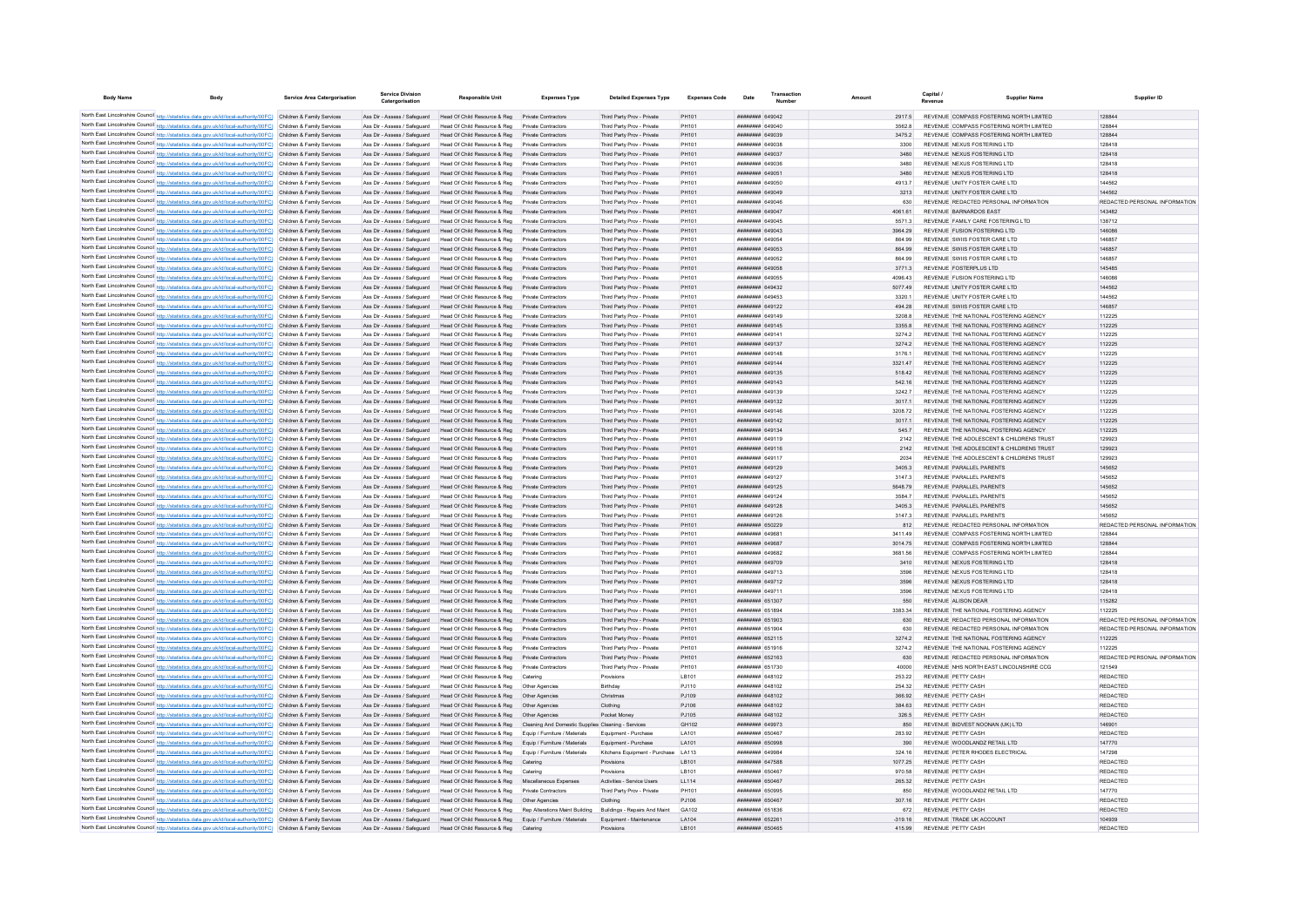| <b>Body Name</b> | Body                                                                                                                                                                                                                                   | <b>Service Area Catergorisation</b> | Catergorisation                                                                   | <b>Responsible Unit</b>                                                                    | <b>Expenses Type</b>                                     | <b>Detailed Expenses Type</b>                                                | <b>Expenses Code</b> | Date                                            | Numbe | Amount |                    | Revenue | <b>Supplier Name</b>                                                           | Supplier ID                                                    |
|------------------|----------------------------------------------------------------------------------------------------------------------------------------------------------------------------------------------------------------------------------------|-------------------------------------|-----------------------------------------------------------------------------------|--------------------------------------------------------------------------------------------|----------------------------------------------------------|------------------------------------------------------------------------------|----------------------|-------------------------------------------------|-------|--------|--------------------|---------|--------------------------------------------------------------------------------|----------------------------------------------------------------|
|                  |                                                                                                                                                                                                                                        |                                     |                                                                                   |                                                                                            |                                                          |                                                                              |                      |                                                 |       |        |                    |         |                                                                                |                                                                |
|                  | North East Lincolnshire Council http://statistics.data.gov.uk/id/local-authority/00FC) Children & Family Services<br>North East Lincolnshire Council http://statistics.data.gov.uk/id/local-authority/00FC) Children & Family Services |                                     | Ass Dir - Assess / Safeguard<br>Ass Dir - Assess / Safeguard                      | Head Of Child Resource & Reg<br>Head Of Child Resource & Reg Equip / Furniture / Materials | Equip / Furniture / Materials                            | Equipment - Purchase<br>Equipment - Purchase                                 | LA101<br>I A101      | <b>ПЕВЕЦИИ 648108</b><br><b>HHHHHHHH</b> GAGGGG |       |        | 873 75<br>336.91   |         | REVENUE ENGIE SERVICES LTD<br>REVENUE J W PLATER LTD                           | 133267<br>100555                                               |
|                  | North East Lincolnshire Council http://statistics.data.gov.uk/id/local-authority/00FC) Children & Family Services                                                                                                                      |                                     | Ass Dir - Assess / Safeguard                                                      | Head Of Child Resource & Reg                                                               | Private Contractors                                      | Third Party Prov - Private                                                   | PH101                | <b>HHHHHHH 652287</b>                           |       |        | 6650               |         | REVENUE LEARNING4LIFE-GY-CIC                                                   | 144120                                                         |
|                  | North East Lincolnshire Council http://statistics.data.gov.uk/id/local-authority/00FC) Children & Family Services                                                                                                                      |                                     |                                                                                   | Ass Dir - Assess / Safeguard Head Of Child Resource & Reg. Private Contractors             |                                                          | Translation & Internreter Serv                                               | PH113                | ######## 649035                                 |       |        | 303.42             |         | REVENUE HE WORDS                                                               | 122711                                                         |
|                  | North East Lincolnshire Council http://statistics.data.gov.uk/id/local-authority/00FC) Children & Family Services                                                                                                                      |                                     |                                                                                   | Ass Dir - Assess / Safeguard Head Of Child Resource & Reg Other Agencies                   |                                                          | Personal Allowance                                                           | PJ122                | ######## 648955                                 |       |        | 554.8              |         | REVENUE 16+ SERVICES                                                           | 100943                                                         |
|                  | North East Lincolnshire Council http://statistics.data.gov.uk/id/local-authority/00FC) Children & Family Services                                                                                                                      |                                     |                                                                                   | Ass Dir - Assess / Safeguard Head Of Child Resource & Reg Other Agencies                   |                                                          | Personal Allowance                                                           | PJ122                | ######## 651774                                 |       |        | 829.2              |         | REVENUE 16+ SERVICES                                                           | 100943                                                         |
|                  | North East Lincolnshire Council http://statistics.data.gov.uk/id/local-authority/00FC) Children & Family Services                                                                                                                      |                                     | Ass Dir - Assess / Safeguard                                                      | Head Of Child Resource & Reg   Other Agencies                                              |                                                          | Tuition                                                                      | PJ112                | ####### 861228                                  |       |        | 250                |         | REVENUE REDACTED PERSONAL INFORMATION                                          | REDACTED PERSONAL INFORMATION                                  |
|                  | North East Lincolnshire Council http://statistics.data.gov.uk/id/local-authority/00FC) Children & Family Services                                                                                                                      |                                     | Ass Dir - Assess / Safeguard                                                      | Head Of Child Resource & Reg                                                               | Private Contractors                                      | Third Party Prov - Private                                                   | PH101                | ######## 857369                                 |       |        | 270                |         | REVENUE REDACTED PERSONAL INFORMATION                                          | REDACTED PERSONAL INFORMATION                                  |
|                  | North East Lincolnshire Council http://statistics.data.gov.uk/id/local-authority/00FC) Children & Family Services                                                                                                                      |                                     | Ass Dir - Assess / Safeguard                                                      | Head Of Child Resource & Reg                                                               | Private Contractors                                      | Third Party Prov - Private                                                   | PH101                | ######## 860998                                 |       |        | 270                |         | REVENUE REDACTED PERSONAL INFORMATION                                          | REDACTED PERSONAL INFORMATION<br>REDACTED PERSONAL INFORMATION |
|                  | North East Lincolnshire Council http://statistics.data.gov.uk/id/local-authority/00FC) Children & Family Services                                                                                                                      |                                     | Ass Dir - Assess / Safeguard                                                      | Head Of Child Resource & Reg                                                               | Private Contractors                                      | Third Party Prov - Private                                                   | PH101                | <b>плиннин</b> 863930                           |       |        | 270                |         | REVENUE REDACTED PERSONAL INFORMATION<br>REVENUE REDACTED PERSONAL INFORMATION | REDACTED PERSONAL INFORMATION                                  |
|                  | North East Lincolnshire Council http://statistics.data.gov.uk/id/local-authority/00FC) Children & Family Services<br>North East Lincolnshire Council http://statistics.data.gov.uk/id/local-authority/00FC) Children & Family Services |                                     | Ass Dir - Assess / Safeguard<br>Ass Dir - Assess / Safeguard                      | Head Of Child Resource & Reg<br>Head Of Child Resource & Reg                               | Private Contractors<br>Private Contractors               | Third Party Prov - Private<br>Third Party Prov - Private                     | PH101<br>PH101       | ######## 867765<br>######## 868915              |       |        | 270<br>270         |         | REVENUE REDACTED PERSONAL INFORMATION                                          | REDACTED PERSONAL INFORMATION                                  |
|                  | North East Lincolnshire Council http://statistics.data.gov.uk/id/local-authority/00FC) Children & Family Services                                                                                                                      |                                     | Ass Dir - Assess / Safeguard                                                      | Head Of Child Resource & Reg                                                               | Private Contractors                                      | Third Party Prov - Private                                                   | PH101                | ####### 87005                                   |       |        | 270                |         | REVENUE REDACTED PERSONAL INFORMATION                                          | REDACTED PERSONAL INFORMATION                                  |
|                  | North East Lincolnshire Council http://statistics.data.gov.uk/id/local-authority/00FC) Children & Family Services                                                                                                                      |                                     | Ass Dir - Assess / Safeguard                                                      | Head Of Child Resource & Reg                                                               |                                                          | Third Party Prov - Private                                                   | PH101                | ######## 861074                                 |       |        | 294.5              |         | REVENUE REDACTED PERSONAL INFORMATION                                          | REDACTED PERSONAL INFORMATION                                  |
|                  | North East Lincolnshire Council http://statistics.data.gov.uk/id/local-authority/00FC) Children & Family Services                                                                                                                      |                                     | Ass Dir - Assess / Safeguard                                                      | Head Of Child Resource & Reg                                                               | Private Contractors                                      | Third Party Prov - Private                                                   | PH101                | <b>HHHHHHH 857166</b>                           |       |        | 945                |         | REVENUE REDACTED PERSONAL INFORMATION                                          | REDACTED PERSONAL INFORMATION                                  |
|                  | North East Lincolnshire Council http://statistics.data.gov.uk/id/local-authority/00FC) Children & Family Services                                                                                                                      |                                     | Ass Dir - Assess / Safeguard                                                      | Head Of Child Resource & Reg                                                               | Private Contractors                                      | Third Party Prov - Private                                                   | PH101                | <b>####### 857166</b>                           |       |        | 540                |         | REVENUE REDACTED PERSONAL INFORMATION                                          | REDACTED PERSONAL INFORMATION                                  |
|                  | North East Lincolnshire Council http://statistics.data.gov.uk/id/local-authority/00FC) Children & Family Services                                                                                                                      |                                     | Ass Dir - Assess / Safeguard                                                      | Head Of Child Resource & Reg                                                               | Private Contractors                                      | Third Party Prov - Private                                                   | PH101                | ######## 860775                                 |       |        | 394                |         | REVENUE REDACTED PERSONAL INFORMATION                                          | REDACTED PERSONAL INFORMATION                                  |
|                  | North East Lincolnshire Council http://statistics.data.gov.uk/id/local-authority/00FC) Children & Family Services                                                                                                                      |                                     | Ass Dir - Assess / Safeguard                                                      | Head Of Child Resource & Reg                                                               | Private Contractors                                      | Third Party Prov - Private                                                   | PH101                | ######## 860796                                 |       |        | 1200               |         | REVENUE REDACTED PERSONAL INFORMATION                                          | REDACTED PERSONAL INFORMATION                                  |
|                  | North East Lincolnshire Council http://statistics.data.gov.uk/id/local-authority/00FC) Children & Family Services                                                                                                                      |                                     | Ass Dir - Assess / Safeguard                                                      | Head Of Child Resource & Reg                                                               | Private Contractors                                      | Third Party Prov - Private                                                   | PH101                | ######## 857166                                 |       |        | 1350               |         | REVENUE REDACTED PERSONAL INFORMATION                                          | REDACTED PERSONAL INFORMATION                                  |
|                  | North East Lincolnshire Council http://statistics.data.gov.uk/id/local-authority/00FC) Children & Family Services                                                                                                                      |                                     | Ass Dir - Assess / Safeguard                                                      | Head Of Child Resource & Reg                                                               | Private Contractors                                      | Third Party Prov - Private                                                   | PH101                | ######## 860775                                 |       |        | 1066               |         | REVENUE REDACTED PERSONAL INFORMATION                                          | REDACTED PERSONAL INFORMATION                                  |
|                  | North East Lincolnshire Council http://statistics.data.gov.uk/id/local-authority/00FC) Children & Family Services                                                                                                                      |                                     | Ass Dir - Assess / Safeguard                                                      | Head Of Child Resource & Reg                                                               | Private Contractors                                      | Third Party Prov - Private                                                   | <b>PH101</b>         | <b>######## 857166</b>                          |       |        | 300                |         | REVENUE REDACTED PERSONAL INFORMATION                                          | REDACTED PERSONAL INFORMATION                                  |
|                  | North East Lincolnshire Council http://statistics.data.gov.uk/id/local-authority/00FC) Children & Family Services                                                                                                                      |                                     | Ass Dir - Assess / Safeguard                                                      | Head Of Child Resource & Reg                                                               | Other Anencies                                           | <b>Additional Cost</b>                                                       | PJ114                | <b>HHHHHHHH</b> 648915                          |       |        | 1000               |         | REVENUE GRAVITY RED I TD                                                       | 122793                                                         |
|                  | North East Lincolnshire Council http://statistics.data.gov.uk/id/local-authority/00FC) Children & Family Services                                                                                                                      |                                     | Ass Dir - Assess / Safeguard                                                      | Head Of Child Resource & Reg.                                                              | Other Anencies                                           | Additional Cost                                                              | P.1114               | <b>BREADER SAGG78</b>                           |       |        | 1625               |         | REVENUE GRAVITY RED LTD                                                        | 122793                                                         |
|                  | North East Lincolnshire Council http://statistics.data.gov.uk/id/local-authority/00FC) Children & Family Services                                                                                                                      |                                     | Ass Dir - Assess / Safeguard                                                      | Head Of Child Resource & Reg                                                               | Other Anencies                                           | Additional Cost                                                              | P.1114               | <b>HERBER HERBERT</b>                           |       |        | 442.08             |         | REVENUE THE ROWAN ORGANISATION                                                 | 105925                                                         |
|                  | North East Lincolnshire Council http://statistics.data.gov.uk/id/local-authority/00FC) Children & Family Services                                                                                                                      |                                     | Ass Dir - Assess / Safeguard                                                      | Head Of Child Resource & Reg                                                               | Other Anencies                                           | <b>Additional Cost</b>                                                       | PJ114                | <b>HHHHHHH 648999</b>                           |       |        | 12500              |         | REVENUE FAMILY LINKS AROUND GRIMSBY                                            | 100936                                                         |
|                  | North East Lincolnshire Council http://statistics.data.gov.uk/id/local-authority/00FC) Children & Family Services<br>North East Lincolnshire Council http://statistics.data.gov.uk/id/local-authority/00FC) Children & Family Services |                                     | Ass Dir - Assess / Safeguard<br>Ass Dir - Assess / Safeguard                      | Head Of Child Resource & Reg<br>Head Of Child Resource & Reg                               | Other Agencies<br>Other Agencie                          | Additional Cost<br>Additional Cost                                           | PJ114<br>PJ114       | ######## 650140<br><b>HHHHHHH</b> 651240        |       |        | 2275<br>363        |         | REVENUE KINDERKEY HEALTHCARE LTD<br>REVENUE MARK BATES LTD                     | 109442<br>102688                                               |
|                  | North East Lincolnshire Council http://statistics.data.gov.uk/id/local-authority/00FC) Children & Family Services                                                                                                                      |                                     | Ass Dir - Assess / Safeguard                                                      | Head Of Child Resource & Reg                                                               | Other Agencie                                            | Section 17                                                                   | PJ125                | <b>HHHHHHH 650143</b>                           |       |        | 1200               |         | REVENUE BATES & MOUNTAIN SOLICITORS                                            | 104183                                                         |
|                  | North East Lincolnshire Council http://statistics.data.gov.uk/id/local-authority/00FC) Children & Family Services                                                                                                                      |                                     | Ass Dir - Assess / Saferward                                                      | Head Of Child Resource & Reg                                                               | <b>Rents</b>                                             | Rent                                                                         | GC101                | <b>HHHHHHH 649987</b>                           |       |        | 7414               |         | REVENUE REDACTED PERSONAL INFORMATION                                          | REDACTED PERSONAL INFORMATION                                  |
|                  | North East Lincolnshire Council http://statistics.data.gov.uk/id/local-authority/00FC) Children & Family Services                                                                                                                      |                                     |                                                                                   | Ass Dir - Assess / Safeguard Head Of Child Resource & Reg Catering                         |                                                          | Provisions                                                                   | LB101                | <b>ППИНИНИ 646329</b>                           |       |        | 693                |         | REVENUE FRESHNEY BEDS                                                          | 120641                                                         |
|                  | North East Lincolnshire Council http://statistics.data.gov.uk/id/local-authority/00FC) Children & Family Services                                                                                                                      |                                     |                                                                                   | Ass Dir - Assess / Safeguard Head Of Child Resource & Reg Energy Costs                     |                                                          | Electricity                                                                  | GR102                | ######## 651779                                 |       |        | 580                |         | REVENUE STAYING CLOSE PROJECT                                                  | 139584                                                         |
|                  | North East Lincolnshire Council http://statistics.data.gov.uk/id/local-authority/00FC) Children & Family Services                                                                                                                      |                                     | Ass Dir - Assess / Safeguard                                                      | Head Of Child Resource & Reg Miscellaneous Expenses                                        |                                                          | Activities - Service Users                                                   | LL114                | ####### 651779                                  |       |        | 349.1              |         | REVENUE STAYING CLOSE PROJECT                                                  | 139584                                                         |
|                  | North East Lincolnshire Council http://statistics.data.gov.uk/id/local-authority/00FC) Children & Family Services                                                                                                                      |                                     | Ass Dir - Assess / Safeguard                                                      | Head Of Child Resource & Reg Equip / Furniture / Materials                                 |                                                          | Equipment - Purchase                                                         | LA101                | ######## 648875                                 |       |        | 378.65             |         | REVENUE ENGIE SERVICES LTD                                                     | 133267                                                         |
|                  | North East Lincolnshire Council http://statistics.data.gov.uk/id/local-authority/00FC) Children & Family Services                                                                                                                      |                                     |                                                                                   | Ass Dir - Assess / Safeguard Head Of Child Resource & Reg Equip / Furniture / Materials    |                                                          | Equipment - Purchase                                                         | LA101                | ######## 652280                                 |       |        | 524.55             |         | REVENUE ENGIE SERVICES LTD                                                     | 133267                                                         |
|                  | North East Lincolnshire Council http://statistics.data.gov.uk/id/local-authority/00FC) Children & Family Services                                                                                                                      |                                     | Ass Dir - Assess / Safeguard                                                      | Head Of Child Resource & Reg                                                               | Miscellaneous Expenses                                   | Other Expenses General                                                       | LL119                | ######## 650973                                 |       |        | 350                |         | REVENUE 57 TAXIS I TD                                                          | 142264                                                         |
|                  | North East Lincolnshire Council http://statistics.data.gov.uk/id/local-authority/00FC) Children & Family Services                                                                                                                      |                                     | Ass Dir - Assess / Safeguard                                                      | Head Of Child Resource & Reg Miscellaneous Expenses                                        |                                                          | Other Expenses General                                                       | LL119                | ######## 651306                                 |       |        | 425                |         | REVENUE 57 TAXIS LTD                                                           | 142264                                                         |
|                  | North East Lincolnshire Council http://statistics.data.gov.uk/id/local-authority/00FC) Children & Family Services                                                                                                                      |                                     | Ass Dir - Assess / Safeguard                                                      | Head Of Child Resource & Reg Miscellaneous Expenses                                        |                                                          | Other Expenses General                                                       | LL119                | ######## 651303                                 |       |        | 528.44             |         | REVENUE AA RADIO CARS LTD                                                      | 101222                                                         |
|                  | North East Lincolnshire Council http://statistics.data.gov.uk/id/local-authority/00FC) Children & Family Services                                                                                                                      |                                     | Ass Dir - Assess / Safeguard                                                      | Head Of Child Resource & Reg                                                               | Miscellaneous Expenses                                   | Other Expenses General                                                       | LL119                | ######## 65126                                  |       |        | 1386               |         | REVENUE DJ TAXIS SCUNTHORPE LIMITED                                            | 144612                                                         |
|                  | North East Lincolnshire Council http://statistics.data.gov.uk/id/local-authority/00FC) Children & Family Services                                                                                                                      |                                     | Ass Dir - Assess / Safeguard                                                      | Head Of Safeguarding                                                                       | Direct Employee Expenses                                 | Agency Staff                                                                 | EA105                | ######## 648928                                 |       |        | 1528.1             |         | REVENUE ATTENTI CONSULTING                                                     | 146503                                                         |
|                  | North East Lincolnshire Council http://statistics.data.gov.uk/id/local-authority/00FC) Children & Family Services                                                                                                                      |                                     | Ass Dir - Assess / Safeguard                                                      | <b>Head Of Safeguarding</b>                                                                | Direct Employee Expenses                                 | Agency Staff                                                                 | EA105                | ######## 647667                                 |       |        | 623.55             |         | REVENUE PARADIGM PROFESSIONAL CONSULTANCY LTD                                  | 129224                                                         |
|                  | North East Lincolnshire Council http://statistics.data.gov.uk/id/local-authority/00FC) Children & Family Services<br>North East Lincolnshire Council http://statistics.data.gov.uk/id/local-authority/00FC) Children & Family Services |                                     | Ass Dir - Assess / Safeguard<br>Ass Dir - Assess / Safeguard                      | Head Of Safeguarding<br>Head Of Safeguarding                                               | Direct Employee Expenses<br>Direct Employee Expenses     | Agency Staff                                                                 | EA105<br>EA105       | <b>пппппппп</b> 647664<br>######## 647802       |       |        | 1477.04<br>1685.86 |         | REVENUE PARADIGM PROFESSIONAL CONSULTANCY LTD<br>REVENUE NONSTOP RECRUITMENT   | 129224<br>120715                                               |
|                  | North East Lincolnshire Council http://statistics.data.gov.uk/id/local-authority/00FC) Children & Family Services                                                                                                                      |                                     | Ass Dir - Assess / Safeguard                                                      | Head Of Safeguarding                                                                       | Direct Employee Expenses                                 | Agency Staff<br>Agency Staff                                                 | EA105                | ######## 649080                                 |       |        | 1600.5             |         | REVENUE NONSTOP RECRUITMENT                                                    | 120715                                                         |
|                  | North East Lincolnshire Council http://statistics.data.gov.uk/id/local-authority/00FC) Children & Family Services                                                                                                                      |                                     | Ass Dir - Assess / Safeguard                                                      | Head Of Safeguarding                                                                       | Direct Employee Expenses                                 | Agency Staff                                                                 | EA105                | ######## 651152                                 |       |        | 1600.5             |         | REVENUE NONSTOP RECRUITMENT                                                    | 120715                                                         |
|                  | North East Lincolnshire Council http://statistics.data.gov.uk/id/local-authority/00FC) Children & Family Services                                                                                                                      |                                     | Ass Dir - Assess / Safeguard                                                      | Head Of Safeguarding                                                                       | Direct Employee Expenses                                 | Agency Staff                                                                 | FA105                | <b>HHHHHHH 652168</b>                           |       |        | 168586             |         | REVENUE NONSTOP RECRUITMENT                                                    | 120715                                                         |
|                  | North East Lincolnshire Council http://statistics.data.gov.uk/id/local-authority/00FC) Children & Family Services                                                                                                                      |                                     | Ass Dir - Assess / Safeguard                                                      | Head Of Safeguarding                                                                       | Direct Employee Expenses                                 | Agency Staff                                                                 | EA105                | ######## 648269                                 |       |        | 3245               |         | REVENUE ATTENTI CONSULTING                                                     | 146503                                                         |
|                  | North East Lincolnshire Council http://statistics.data.gov.uk/id/local-authority/00FC) Children & Family Services                                                                                                                      |                                     | Ass Dir - Assess / Safeguard                                                      | Head Of Safeguarding                                                                       | Direct Employee Expenses                                 | Agency Staff                                                                 | FA105                | <b>HHHHHHH 649573</b>                           |       |        | 3245               |         | REVENUE ATTENTI CONSULTING                                                     | 146503                                                         |
|                  | North East Lincolnshire Council http://statistics.data.gov.uk/id/local-authority/00FC) Children & Family Services                                                                                                                      |                                     | Ass Dir - Assess / Safeguard                                                      | Head Of Safeguarding                                                                       | Public Transport                                         | Public Transport - Serv User                                                 | J <sub>D102</sub>    | ######## 651154                                 |       |        | 13824              |         | REVENUE LINCOLNSHIRE COUNTY COUNCIL                                            | 100389                                                         |
|                  | North East Lincolnshire Council http://statistics.data.gov.uk/id/local-authority/00FC) Children & Family Services                                                                                                                      |                                     | Ass Dir - Assess / Safeguard                                                      | Head Of Safeguarding                                                                       | Communications And Computing Computer H/Ware - Purchases |                                                                              | I F105               | <b>ППИНИНИ 648866</b>                           |       |        | 6896.6             |         | REVENUE XMA LIMITED                                                            | 100699                                                         |
|                  | North East Lincolnshire Council http://statistics.data.gov.uk/id/local-authority/00FC) Children & Family Services                                                                                                                      |                                     | Ass Dir - Assess / Safeguard                                                      | Head Of Safeguarding                                                                       | Communications And Computing Telephones                  |                                                                              | I F112               | <b>HHHHHHH</b> 647719                           |       |        | 390                |         | REVENUE TOTAL COMPUTER NETWORKS LTD                                            | 141310                                                         |
|                  | North East Lincolnshire Council http://statistics.data.gov.uk/id/local-authority/00FC) Children & Family Services                                                                                                                      |                                     | Ass Dir - Assess / Safeguard                                                      | Head Of Safeguarding                                                                       | Communications And Computing Telephone                   |                                                                              | <b>LF112</b>         | ######## 647653                                 |       |        | 420                |         | REVENUE TOTAL COMPUTER NETWORKS LTD                                            | 141310                                                         |
|                  | North East Lincolnshire Council http://statistics.data.gov.uk/id/local-authority/00FC) Children & Family Services                                                                                                                      |                                     | Ass Dir - Assess / Safeguard                                                      | Head Of Safeguarding                                                                       | Private Contractors                                      | Third Party Prov - Private                                                   | PH101                | <b>ППИНИНИ 647860</b>                           |       |        | 2000               |         | REVENUE ESSENTIAL SAFEGUARDING                                                 | 147739                                                         |
|                  | North East Lincolnshire Council http://statistics.data.gov.uk/id/local-authority/00FC) Children & Family Services                                                                                                                      |                                     | Ass Dir - Assess / Safeguard                                                      | Head Of Safeguarding                                                                       | Private Contractors                                      | Third Party Prov - Private                                                   | PH101                | <b>HHHHHHH</b> 647860                           |       |        | 600                |         | REVENUE ESSENTIAL SAFEGUARDING                                                 | 147739                                                         |
|                  | North East Lincolnshire Council http://statistics.data.gov.uk/id/local-authority/00FC) Children & Family Services                                                                                                                      |                                     | Ass Dir - Assess / Saferward                                                      | Head Of Safeguarding                                                                       | Private Contractors                                      | Third Party Prov - Private                                                   | PH101                | <b><i>BRENHHHH 647860</i></b>                   |       |        | 360                |         | REVENUE ESSENTIAL SAFEGUARDING<br>REVENUE PTHEY LIMITED                        | 147739                                                         |
|                  | North East Lincolnshire Council http://statistics.data.gov.uk/id/local-authority/00FC) Children & Family Services                                                                                                                      |                                     | Ass Dir - Assess / Safeguard                                                      | Head Of Safeguarding                                                                       | Private Contractors                                      | Third Party Prov - Private                                                   | PH101                | <b>HHHHHHH</b> 651155                           |       |        | 500                |         |                                                                                | 146960                                                         |
|                  | North East Lincolnshire Council http://statistics.data.gov.uk/id/local-authority/00FC) Children & Family Services<br>North East Lincolnshire Council http://statistics.data.gov.uk/id/local-authority/00FC) Children & Family Services |                                     | Ass Dir - Assess / Safeguard<br>Ass Dir - Assess / Safeguard Head Of Safeguarding | Head Of Safeguarding                                                                       | Other Agencies<br>Other Agencies                         | Childminders/Nurseries/Playarp PJ127<br>Childminders/Nurseries/Playgrp PJ127 |                      | <b>HHHHHHHH 649625</b><br>######## 648112       |       |        | 390<br>898.38      |         | REVENUE WARD ANDREWS LTD<br>REVENUE SPRINGFIELD DAY NURSERY LTD                | 147274<br>147560                                               |
|                  | North East Lincolnshire Council http://statistics.data.gov.uk/id/local-authority/00FC) Children & Family Services                                                                                                                      |                                     | Ass Dir - Assess / Safeguard                                                      | Head Of Safeguarding                                                                       | Other Agencies                                           | Childminders/Nurseries/Playgrp PJ127                                         |                      | ######## 651586                                 |       |        | 1068               |         | REVENUE TEC PARTNERSHIP - LITTLE STARS DAY NURSERY                             | 114230                                                         |
|                  | North East Lincolnshire Council http://statistics.data.gov.uk/id/local-authority/00FC) Children & Family Services                                                                                                                      |                                     | Ass Dir - Assess / Safeguard                                                      | Head Of Safeguarding                                                                       | Other Agencies                                           | Childminders/Nurseries/Playgrp PJ127                                         |                      | ######## 649447                                 |       |        | 738                |         | REVENUE TEC PARTNERSHIP - LITTLE STARS DAY NURSERY                             | 114230                                                         |
|                  | North East Lincolnshire Council http://statistics.data.gov.uk/id/local-authority/00FC) Children & Family Services                                                                                                                      |                                     | Ass Dir - Assess / Safeguard                                                      | Head Of Safeguarding                                                                       | Other Agencies                                           | Childminders/Nurseries/Playgrp PJ127                                         |                      | ######## 651587                                 |       |        | 516.26             |         | REVENUE LITTLE GREEN RASCALS - ELAXTON                                         | 143416                                                         |
|                  | North East Lincolnshire Council http://statistics.data.gov.uk/id/local-authority/00FC) Children & Family Services                                                                                                                      |                                     | Ass Dir - Assess / Safeguard                                                      | Head Of Safeguarding                                                                       | Other Agencies                                           | Childminders/Nurseries/Playarp PJ127                                         |                      | ######## 651918                                 |       |        | 258.3              |         | REVENUE FIRST STEPS GRIMSBY LTD                                                | 142322                                                         |
|                  | North East Lincolnshire Council http://statistics.data.gov.uk/id/local-authority/00FC) Children & Family Services                                                                                                                      |                                     | Ass Dir - Assess / Safeguard                                                      | Head Of Safeguarding                                                                       | Other Agencies                                           | Section 17                                                                   | PJ125                | ######## 857036                                 |       |        | 520                |         | REVENUE REDACTED PERSONAL INFORMATION                                          | REDACTED PERSONAL INFORMATION                                  |
|                  | North East Lincolnshire Council http://statistics.data.gov.uk/id/local-authority/00FC) Children & Family Services                                                                                                                      |                                     | Ass Dir - Assess / Safeguard                                                      | Head Of Safeguarding                                                                       | Other Agencies                                           | Section 17                                                                   | PJ125                | ######## 86056                                  |       |        | 1504.29            |         | REVENUE REDACTED PERSONAL INFORMATION                                          | REDACTED PERSONAL INFORMATION                                  |
|                  | North East Lincolnshire Council http://statistics.data.gov.uk/id/local-authority/00FC)                                                                                                                                                 | Children & Family Services          | Ass Dir - Assess / Safeguard                                                      | Head Of Safeguarding                                                                       | Other Agencies                                           | Section 17                                                                   | PJ125                | ######## 650463                                 |       |        | 725.7              |         | REVENUE FAMILY SAFEGUARDING SERVICE                                            | 110640                                                         |
|                  | North East Lincolnshire Council http://statistics.data.gov.uk/id/local-authority/00FC) Children & Family Services                                                                                                                      |                                     | Ass Dir - Assess / Safeguard                                                      | Head Of Safeguarding                                                                       | Other Agencies                                           | Section 17                                                                   | PJ125                | ######## 64810                                  |       |        | 1068               |         | REVENUE FAMILY SAFEGUARDING SERVICE                                            | 110640                                                         |
|                  | North East Lincolnshire Council http://statistics.data.gov.uk/id/local-authority/00FC) Children & Family Services                                                                                                                      |                                     | Ass Dir - Assess / Safeguard                                                      | Head Of Safeguarding                                                                       | Other Agencies                                           | Section 17                                                                   | PJ125                | ппинини 64967                                   |       |        | 860                |         | REVENUE FORTIS THERAPY & TRAINING                                              | 120445                                                         |
|                  | North East Lincolnshire Council http://statistics.data.gov.uk/id/local-authority/00FC) Children & Family Services                                                                                                                      |                                     | Ass Dir - Assess / Safeguard                                                      | Head Of Safeguarding                                                                       | Other Agencies                                           | Section 17                                                                   | PJ125                | ######## 651919                                 |       |        | 280                |         | REVENUE REDACTED PERSONAL INFORMATION                                          | REDACTED PERSONAL INFORMATION                                  |
|                  | North East Lincolnshire Council http://statistics.data.gov.uk/id/local-authority/00FC) Children & Family Services                                                                                                                      |                                     | Ass Dir - Assess / Safeguard                                                      | Head Of Safeguarding                                                                       | Other Agencies                                           | Section 17                                                                   | PJ125                | ######## 651924                                 |       |        | 600                |         | REVENUE CLAIRE WILSON CONSULTING LTD                                           | 143986                                                         |
|                  | North East Lincolnshire Council http://statistics.data.gov.uk/id/local-authority/00FC) Children & Family Services                                                                                                                      |                                     | Ass Dir - Assess / Safeguard                                                      | Head Of Safeguarding                                                                       | Other Agencies                                           | Section 17                                                                   | PJ125                | ######## 652156                                 |       |        | 765                |         | REVENUE PLANTING SEEDS THERAPY                                                 | 147931                                                         |
|                  | North East Lincolnshire Council http://statistics.data.gov.uk/id/local-authority/00FC) Children & Family Services                                                                                                                      |                                     | Ass Dir - Assess / Safeguard                                                      | Head Of Safeguarding                                                                       | Other Agencies                                           | Section 17                                                                   | PJ125                | <b>ппинини 652162</b>                           |       |        | 280                |         | REVENUE REDACTED PERSONAL INFORMATION                                          | REDACTED PERSONAL INFORMATION                                  |
|                  | North East Lincolnshire Council http://statistics.data.gov.uk/id/local-authority/00FC) Children & Family Services                                                                                                                      |                                     | Ass Dir - Assess / Safeguard                                                      | Head Of Safeguarding                                                                       | Direct Employee Expenses                                 | Agency Staff                                                                 | EA105                | ######## 649572                                 |       |        | 3245               |         | REVENUE ATTENTI CONSULTING                                                     | 14650<br>146503                                                |
|                  | North East Lincolnshire Council http://statistics.data.gov.uk/id/local-authority/00FC) Children & Family Services<br>North East Lincolnshire Council http://statistics.data.gov.uk/id/local-authority/00FC) Children & Family Services |                                     | Ass Dir - Assess / Safeguard                                                      | Head Of Safeguarding                                                                       | Direct Employee Expenses                                 | Agency Staff                                                                 | FA105                | <b>ППИНИНИ 648270</b><br>######## 65125         |       |        | 3245<br>3245       |         | REVENUE ATTENTI CONSULTING<br>REVENUE ATTENTI CONSULTING                       | 146503                                                         |
|                  | North East Lincolnshire Council http://statistics.data.gov.uk/id/local-authority/00FC) Children & Family Services                                                                                                                      |                                     | Ass Dir - Assess / Safeguard<br>Ass Dir - Assess / Safeguard                      | Head Of Safeguarding<br>Head Of Safeguarding                                               | Direct Employee Expenses<br>Direct Employee Expenses     | Agency Staff<br>Anency Staff                                                 | EA105<br>FA105       | <b><i>BBBBBBBB</i></b> 647750                   |       |        | 1517               |         | REVENUE FDEN BROWN LTD                                                         | 101356                                                         |
|                  | North East Lincolnshire Council http://statistics.data.gov.uk/id/local-authority/00FC) Children & Family Services                                                                                                                      |                                     | Ass Dir - Assess / Safeguard Head Of Safeguarding                                 |                                                                                            | Direct Employee Expenses                                 | Agency Staff                                                                 | EA105                | <b>ППИНИНИ 647752</b>                           |       |        | 1443               |         | REVENUE FDEN BROWN LTD                                                         | 101356                                                         |
|                  | North East Lincolnshire Council http://statistics.data.gov.uk/id/local-authority/00FC) Children & Family Services                                                                                                                      |                                     | Ass Dir - Assess / Safeguard                                                      | Head Of Safeguarding                                                                       | Direct Employee Expenses                                 | Agency Staff                                                                 | EA105                | <b><i>BRENHHHH 647779</i></b>                   |       |        | 1443               |         | REVENUE FDEN BROWN LTD                                                         | 101356                                                         |
|                  |                                                                                                                                                                                                                                        |                                     |                                                                                   |                                                                                            |                                                          |                                                                              |                      |                                                 |       |        |                    |         |                                                                                |                                                                |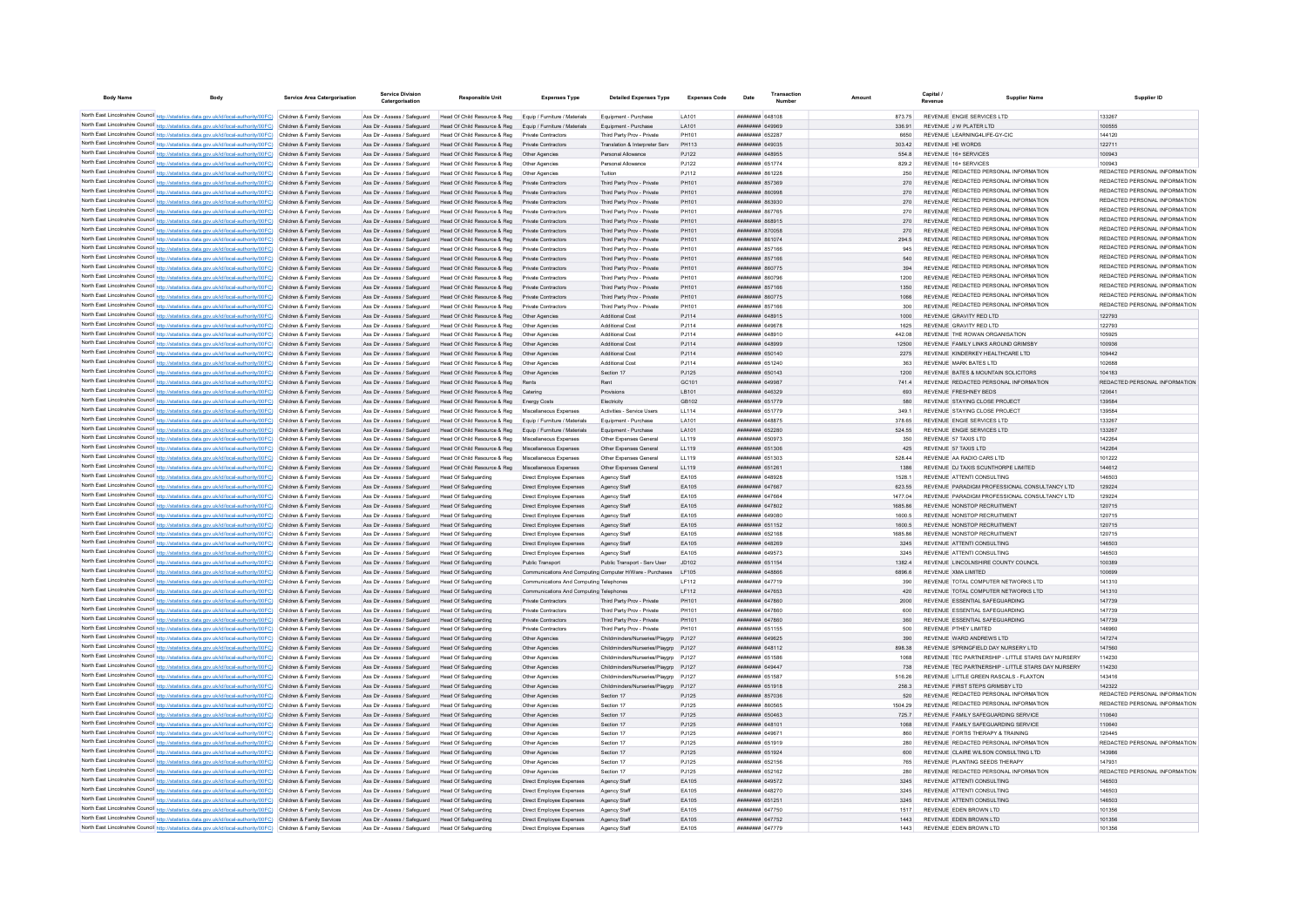| <b>Body Name</b> | Body                                                                                                                                                                                                                                   | <b>Service Area Catergorisation</b> | <b>Service Divisio</b><br>Catergorisation                                                              | <b>Responsible Unit</b>                                    | <b>Expenses Type</b>                                     | <b>Detailed Expenses Type</b>                    | <b>Expenses Code</b> | Date                                                   | Amount            | <b>Supplier Name</b>                                                     | Supplier ID                             |
|------------------|----------------------------------------------------------------------------------------------------------------------------------------------------------------------------------------------------------------------------------------|-------------------------------------|--------------------------------------------------------------------------------------------------------|------------------------------------------------------------|----------------------------------------------------------|--------------------------------------------------|----------------------|--------------------------------------------------------|-------------------|--------------------------------------------------------------------------|-----------------------------------------|
|                  |                                                                                                                                                                                                                                        |                                     |                                                                                                        |                                                            |                                                          |                                                  |                      | <b>НЕННИНИ 647780</b>                                  | 1628              |                                                                          |                                         |
|                  | North East Lincolnshire Council http://statistics.data.gov.uk/id/local-authority/00FC) Children & Family Services<br>North East Lincolnshire Council http://statistics.data.gov.uk/id/local-authority/00FC) Children & Family Services |                                     | Ass Dir - Assess / Safeguard Head Of Safeguarding<br>Ass Dir - Assess / Safeguard Head Of Safeguarding |                                                            | Direct Employee Expenses<br>Direct Employee Expenses     | Agency Staff<br>Agency Staff                     | EA105<br>FA105       | <b><i><u>HHHHHHH</u></i></b> 647781                    | 1443              | REVENUE EDEN BROWN LTD<br>REVENUE EDEN BROWN LTD                         | 101356<br>101356                        |
|                  | North East Lincolnshire Council http://statistics.data.gov.uk/id/local-authority/00FC) Children & Family Services                                                                                                                      |                                     | Ass Dir - Assess / Safeguard Head Of Safeguarding                                                      |                                                            | Direct Employee Expenses                                 | Agency Staff                                     | FA105                | <b>НИННИНН 647782</b>                                  | 1443              | REVENUE FDEN BROWN LTD                                                   | 101356                                  |
|                  | North East Lincolnshire Council http://statistics.data.gov.uk/id/local-authority/00FC) Children & Family Services                                                                                                                      |                                     | Ass Dir - Assess / Safeguard Head Of Safeguarding                                                      |                                                            | Direct Employee Expenses                                 | Agency Staff                                     | FA105                | <b>пппппппп</b> 647783                                 | 1443              | REVENUE FDEN BROWN LTD                                                   | 101356                                  |
|                  | North East Lincolnshire Council http://statistics.data.gov.uk/id/local-authority/00FC) Children & Family Services                                                                                                                      |                                     | Ass Dir - Assess / Safeguard Head Of Safeguarding                                                      |                                                            | Direct Employee Expenses                                 | Agency Staff                                     | EA105                | ######## 647742                                        | 1443              | REVENUE EDEN BROWN LTD                                                   | 101356                                  |
|                  | North East Lincolnshire Council http://statistics.data.gov.uk/id/local-authority/00FC) Children & Family Services                                                                                                                      |                                     | Ass Dir - Assess / Safeguard Head Of Safeguarding                                                      |                                                            | Direct Employee Expenses                                 | Agency Staff                                     | EA105                | <b>иннинин</b> 647777                                  | 1082.25           | REVENUE FDEN BROWN LTD                                                   | 101356                                  |
|                  | North East Lincolnshire Council http://statistics.data.gov.uk/id/local-authority/00FC) Children & Family Services                                                                                                                      |                                     | Ass Dir - Assess / Safeguard                                                                           | Head Of Safeguarding                                       | Direct Employee Expenses                                 | Agency Staff                                     | EA105                | ######## 647797                                        | 1082.25           | REVENUE EDEN BROWN LTD                                                   | 101356                                  |
|                  | North East Lincolnshire Council http://statistics.data.gov.uk/id/local-authority/00FC) Children & Family Services                                                                                                                      |                                     | Ass Dir - Assess / Safeguard                                                                           | <b>Head Of Safeguarding</b>                                | Direct Employee Expenses                                 | Agency Staff                                     | EA105                | ######## 648293                                        | 1443              | REVENUE EDEN BROWN LTD                                                   | 101356                                  |
|                  | North East Lincolnshire Council http://statistics.data.gov.uk/id/local-authority/00FC) Children & Family Services                                                                                                                      |                                     | Ass Dir - Assess / Safeguard                                                                           | Head Of Safeguarding                                       | Direct Employee Expenses                                 | Agency Staff                                     | EA105                | ######## 648288                                        | 1517              | REVENUE EDEN BROWN LTD                                                   | 101356                                  |
|                  | North East Lincolnshire Council http://statistics.data.gov.uk/id/local-authority/00FC) Children & Family Services                                                                                                                      |                                     | Ass Dir - Assess / Safeguard                                                                           | Head Of Safeguarding                                       | Direct Employee Expenses                                 | Agency Staff                                     | EA105                | пппннннн 648289                                        | 1443              | REVENUE FDEN BROWN LTD                                                   | 101356                                  |
|                  | North East Lincolnshire Council http://statistics.data.gov.uk/id/local-authority/00FC) Children & Family Services<br>North East Lincolnshire Council http://statistics.data.gov.uk/id/local-authority/00FC) Children & Family Services |                                     | Ass Dir - Assess / Safeguard<br>Ass Dir - Assess / Safeguard                                           | Head Of Safeguarding<br>Head Of Safeguarding               | Direct Employee Expenses<br>Direct Employee Expenses     | Agency Staff                                     | EA105<br>EA105       | ######## 648290<br>######## 648292                     | 1443<br>1443      | REVENUE EDEN BROWN LTD<br>REVENUE EDEN BROWN LTD                         | 101356<br>101356                        |
|                  | North East Lincolnshire Council http://statistics.data.gov.uk/id/local-authority/00FC) Children & Family Services                                                                                                                      |                                     | Ass Dir - Assess / Safeguard                                                                           | Head Of Safeguarding                                       | Direct Employee Expenses                                 | Agency Staff<br>Agency Staff                     | EA105                | ####### 64829                                          | 1443              | REVENUE EDEN BROWN LTD                                                   | 101356                                  |
|                  | North East Lincolnshire Council http://statistics.data.gov.uk/id/local-authority/00FC) Children & Family Services                                                                                                                      |                                     | Ass Dir - Assess / Safeguard                                                                           | <b>Head Of Safeguarding</b>                                | Direct Employee Expenses                                 | Agency Staff                                     | EA105                | <b>HUHHHHH 648295</b>                                  | 1628              | REVENUE FDEN BROWN LTD                                                   | 101356                                  |
|                  | North East Lincolnshire Council http://statistics.data.gov.uk/id/local-authority/00FC) Children & Family Services                                                                                                                      |                                     | Ass Dir - Assess / Safeguard                                                                           | Head Of Safeguarding                                       | Direct Employee Expenses                                 | Agency Staff                                     | FA105                | <b>HHHHHHH 650475</b>                                  | 1443              | REVENUE EDEN BROWN LTD                                                   | 101356                                  |
|                  | North East Lincolnshire Council http://statistics.data.gov.uk/id/local-authority/00FC) Children & Family Services                                                                                                                      |                                     | Ass Dir - Assess / Safeguard                                                                           | Head Of Safeguarding                                       | Direct Employee Expenses                                 | Agency Staff                                     | EA105                | <b><i>BRENHHHH</i></b> 651029                          | 1443              | REVENUE EDEN BROWN LTD                                                   | 101356                                  |
|                  | North East Lincolnshire Council http://statistics.data.gov.uk/id/local-authority/00FC) Children & Family Services                                                                                                                      |                                     | Ass Dir - Assess / Safeguard                                                                           | Head Of Safeguarding                                       | Direct Employee Expenses                                 | Agency Staff                                     | EA105                | <b>########</b> 650476                                 | 1443              | REVENUE FDEN BROWN LTD                                                   | 101356                                  |
|                  | North East Lincolnshire Council http://statistics.data.gov.uk/id/local-authority/00FC) Children & Family Services                                                                                                                      |                                     | Ass Dir - Assess / Safeguard                                                                           | Head Of Safeguarding                                       | Direct Employee Expenses                                 | Agency Staff                                     | EA105                | ######## 651020                                        | 1443              | REVENUE EDEN BROWN LTD                                                   | 101356                                  |
|                  | North East Lincolnshire Council http://statistics.data.gov.uk/id/local-authority/00FC) Children & Family Services                                                                                                                      |                                     | Ass Dir - Assess / Safeguard                                                                           | Head Of Safeguarding                                       | Direct Employee Expenses                                 | Agency Staff                                     | EA105                | ######## 651023                                        | 1443              | REVENUE EDEN BROWN LTD                                                   | 101356                                  |
|                  | North East Lincolnshire Council http://statistics.data.gov.uk/id/local-authority/00FC) Children & Family Services                                                                                                                      |                                     | Ass Dir - Assess / Safeguard                                                                           | Head Of Safeguarding                                       | Direct Employee Expenses                                 | Agency Staff                                     | EA105                | ######## 651278                                        | 1443              | REVENUE EDEN BROWN LTD                                                   | 101356                                  |
|                  | North East Lincolnshire Council http://statistics.data.gov.uk/id/local-authority/00FC) Children & Family Services                                                                                                                      |                                     | Ass Dir - Assess / Safeguard                                                                           | Head Of Safeguarding                                       | Direct Employee Expenses                                 | Agency Staff                                     | EA105                | <b>ППИНИНИ 651289</b>                                  | 1628              | REVENUE FDEN BROWN LTD                                                   | 101356                                  |
|                  | North East Lincolnshire Council http://statistics.data.gov.uk/id/local-authority/00FC) Children & Family Services                                                                                                                      |                                     | Ass Dir - Assess / Safeguard                                                                           | Head Of Safeguarding                                       | Direct Employee Expenses                                 | Agency Staff                                     | EA105                | ######## 651290                                        | 1443              | REVENUE EDEN BROWN LTD                                                   | 101356                                  |
|                  | North East Lincolnshire Council http://statistics.data.gov.uk/id/local-authority/00FC) Children & Family Services                                                                                                                      |                                     | Ass Dir - Assess / Safeguard                                                                           | Head Of Safeguarding                                       | Direct Employee Expenses                                 | Agency Staff                                     | EA105<br>EA105       | ######## 651293<br>######## 651294                     | 1443              | REVENUE EDEN BROWN LTD<br>REVENUE EDEN BROWN LTD                         | 101356<br>101356                        |
|                  | North East Lincolnshire Council http://statistics.data.gov.uk/id/local-authority/00FC) Children & Family Services<br>North East Lincolnshire Council http://statistics.data.gov.uk/id/local-authority/00FC) Children & Family Services |                                     | Ass Dir - Assess / Safeguard<br>Ass Dir - Assess / Safeguard                                           | Head Of Safeguarding                                       | Direct Employee Expenses                                 | Agency Staff                                     | EA105                | ######## 651298                                        | 1443              | REVENUE EDEN BROWN LTD                                                   | 101356                                  |
|                  | North East Lincolnshire Council http://statistics.data.gov.uk/id/local-authority/00FC) Children & Family Services                                                                                                                      |                                     | Ass Dir - Assess / Safeguard                                                                           | <b>Head Of Safeguarding</b><br><b>Head Of Safeguarding</b> | Direct Employee Expenses<br>Direct Employee Expenses     | Agency Staff<br>Agency Staff                     | EA105                | ######## 651284                                        | 1443<br>1517      | REVENUE EDEN BROWN LTD                                                   | 101356                                  |
|                  | North East Lincolnshire Council http://statistics.data.gov.uk/id/local-authority/00FC) Children & Family Services                                                                                                                      |                                     | Ass Dir - Assess / Safeguard                                                                           | <b>Head Of Safeguarding</b>                                | Direct Employee Expenses                                 | Agency Staff                                     | FA105                | <b>HHHHHHH 651286</b>                                  | 1443              | REVENUE EDEN BROWN LTD                                                   | 101356                                  |
|                  | North East Lincolnshire Council http://statistics.data.gov.uk/id/local-authority/00FC) Children & Family Services                                                                                                                      |                                     | Ass Dir - Assess / Safeguard                                                                           | Head Of Saferwarding                                       | Direct Employee Expenses                                 | Agency Staff                                     | EA105                | <b>HRRHHHHH</b> 651291                                 | 1443              | REVENUE EDEN BROWN LTD                                                   | 101356                                  |
|                  | North East Lincolnshire Council http://statistics.data.gov.uk/id/local-authority/00FC) Children & Family Services                                                                                                                      |                                     | Ass Dir - Assess / Safeguard Head Of Safeguarding                                                      |                                                            | Direct Employee Expenses                                 | Anency Staff                                     | FA105                | <b>ППИНИНИ 651296</b>                                  | 1443              | REVENUE FDEN BROWN LTD                                                   | 101356                                  |
|                  | North East Lincolnshire Council http://statistics.data.gov.uk/id/local-authority/00FC) Children & Family Services                                                                                                                      |                                     | Ass Dir - Assess / Safeguard                                                                           | Head Of Safeguarding                                       | Direct Employee Expenses                                 | Agency Staff                                     | EA105                | ######## 651297                                        | 1443              | REVENUE FDEN BROWN LTD                                                   | 101356                                  |
|                  | North East Lincolnshire Council http://statistics.data.gov.uk/id/local-authority/00FC) Children & Family Services                                                                                                                      |                                     | Ass Dir - Assess / Safeguard Head Of Safeguarding                                                      |                                                            | Direct Employee Expenses                                 | Agency Staff                                     | FA105                | ######## 651165                                        | 1443              | REVENUE FDEN BROWN LTD                                                   | 101356                                  |
|                  | North East Lincolnshire Council http://statistics.data.gov.uk/id/local-authority/00FC) Children & Family Services                                                                                                                      |                                     | Ass Dir - Assess / Safeguard                                                                           | Head Of Safeguarding                                       | Direct Employee Expenses                                 | Agency Staff                                     | EA105                | ######## 651283                                        | 1443              | REVENUE EDEN BROWN LTD                                                   | 101356                                  |
|                  | North East Lincolnshire Council http://statistics.data.gov.uk/id/local-authority/00FC) Children & Family Services                                                                                                                      |                                     | Ass Dir - Assess / Safeguard                                                                           | Head Of Safeguarding                                       | Direct Employee Expenses                                 | Agency Staff                                     | EA105                | <b>HUHHHHH 651299</b>                                  | 1443              | REVENUE FDEN BROWN LTD                                                   | 101356                                  |
|                  | North East Lincolnshire Council http://statistics.data.gov.uk/id/local-authority/00FC) Children & Family Services                                                                                                                      |                                     | Ass Dir - Assess / Safeguard                                                                           | Head Of Safeguarding                                       | Direct Employee Expenses                                 | Agency Staff                                     | EA105                | <b>пппппппп</b> 651302                                 | 1443              | REVENUE FDEN BROWN LTD                                                   | 101356                                  |
|                  | North East Lincolnshire Council http://statistics.data.gov.uk/id/local-authority/00FC) Children & Family Services                                                                                                                      |                                     | Ass Dir - Assess / Safeguard                                                                           | Head Of Safeguarding                                       | Direct Employee Expenses                                 | Agency Staff                                     | FA105                | пппннннн 648264                                        | 3245              | REVENUE ATTENTI CONSULTING                                               | 146503                                  |
|                  | North East Lincolnshire Council http://statistics.data.gov.uk/id/local-authority/00FC) Children & Family Services                                                                                                                      |                                     | Ass Dir - Assess / Safeguard                                                                           | Head Of Safeguarding                                       | Direct Employee Expenses                                 | Agency Staff                                     | FA105                | <b>HUHHHHH 649570</b>                                  | 3245              | REVENUE ATTENTI CONSULTING                                               | 146503                                  |
|                  | North East Lincolnshire Council http://statistics.data.gov.uk/id/local-authority/00FC) Children & Family Services                                                                                                                      |                                     | Ass Dir - Assess / Safeguard                                                                           | Head Of Safeguarding                                       | Direct Employee Expenses                                 | Agency Staff                                     | FA105                | <b>пппппппп</b> 651253                                 | 3245              | REVENUE ATTENTI CONSULTING                                               | 146503                                  |
|                  | North East Lincolnshire Council http://statistics.data.gov.uk/id/local-authority/00FC) Children & Family Services<br>North East Lincolnshire Council http://statistics.data.gov.uk/id/local-authority/00FC) Children & Family Services |                                     | Ass Dir - Assess / Safeguard                                                                           | Head Of Safeguarding                                       | Direct Employee Expenses                                 | Agency Staf                                      | EA105<br>EA105       | ######## 647326<br><b>ППИНИНИ 648268</b>               | 708               | REVENUE ATTENTI CONSULTING<br>REVENUE ATTENTI CONSULTING                 | 146503<br>146503                        |
|                  | North East Lincolnshire Council http://statistics.data.gov.uk/id/local-authority/00FC) Children & Family Services                                                                                                                      |                                     | Ass Dir - Assess / Safeguard<br>Ass Dir - Assess / Safeguard                                           | Head Of Safeguarding<br>Head Of Safeguarding               | Direct Employee Expenses                                 | Agency Staff                                     | EA105                | <b><i><u>HHHHHHH</u></i></b> 649627                    | 354<br>354        | REVENUE ATTENTI CONSULTING                                               | 146503                                  |
|                  | North East Lincolnshire Council http://statistics.data.gov.uk/id/local-authority/00FC) Children & Family Services                                                                                                                      |                                     | Ass Dir - Assess / Safeguard                                                                           | Head Of Safeguarding                                       | Direct Employee Expenses<br>Direct Employee Expenses     | Agency Staff<br>Agency Staff                     | FA105                | <b><i>BRENHHHH 651258</i></b>                          | 554.6             | REVENUE ATTENTI CONSULTING                                               | 146503                                  |
|                  | North East Lincolnshire Council http://statistics.data.gov.uk/id/local-authority/00FC) Children & Family Services                                                                                                                      |                                     | Ass Dir - Assess / Safeguard                                                                           | Head Of Safeguarding                                       | Direct Employee Expenses                                 | Agency Staff                                     | EA105                | <b><i>BREEZER 648263</i></b>                           | 17464             | REVENUE ATTENTI CONSULTING                                               | 146503                                  |
|                  | North East Lincolnshire Council http://statistics.data.gov.uk/id/local-authority/00FC) Children & Family Services                                                                                                                      |                                     | Ass Dir - Assess / Safeguard                                                                           | Head Of Safeguarding                                       | Direct Employee Expenses                                 | Agency Staff                                     | EA105                | <b><i>BREEZER 649575</i></b>                           | 1640.2            | REVENUE ATTENTI CONSULTING                                               | 146503                                  |
|                  | North East Lincolnshire Council http://statistics.data.gov.uk/id/local-authority/00FC) Children & Family Services                                                                                                                      |                                     | Ass Dir - Assess / Safeguard                                                                           | <b>Head Of Safeguarding</b>                                | Direct Employee Expenses                                 | Agency Staf                                      | EA105                | ######## 648272                                        | 2360              | REVENUE ATTENTI CONSULTING                                               | 146503                                  |
|                  | North East Lincolnshire Council http://statistics.data.gov.uk/id/local-authority/00FC) Children & Family Services                                                                                                                      |                                     | Ass Dir - Assess / Safeguard                                                                           | <b>Head Of Safeguarding</b>                                | Direct Employee Expenses                                 | Agency Staff                                     | EA105                | ######## 649576                                        | 2360              | REVENUE ATTENTI CONSULTING                                               | 146503                                  |
|                  | North East Lincolnshire Council http://statistics.data.gov.uk/id/local-authority/00FC) Children & Family Services                                                                                                                      |                                     | Ass Dir - Assess / Safeguard                                                                           | Head Of Safeguarding                                       | Direct Employee Expenses                                 | Agency Staff                                     | EA105                | ######## 651249                                        | 2360              | REVENUE ATTENTI CONSULTING                                               | 146503                                  |
|                  | North East Lincolnshire Council http://statistics.data.gov.uk/id/local-authority/00FC) Children & Family Services                                                                                                                      |                                     | Ass Dir - Assess / Safeguard                                                                           | Head Of Safeguarding                                       | Direct Employee Expenses                                 | Agency Staff                                     | EA105                | ннинини 648271                                         | 2360              | REVENUE ATTENTI CONSULTING                                               | 146503                                  |
|                  | North East Lincolnshire Council http://statistics.data.gov.uk/id/local-authority/00FC) Children & Family Services                                                                                                                      |                                     | Ass Dir - Assess / Safeguard                                                                           | Head Of Safeguarding                                       | Direct Employee Expenses                                 | Agency Staff                                     | EA105                | <b>пппппппп</b> 64957                                  | 2360              | REVENUE ATTENTI CONSULTING                                               | 146503                                  |
|                  | North East Lincolnshire Council http://statistics.data.gov.uk/id/local-authority/00FC) Children & Family Services                                                                                                                      |                                     | Ass Dir - Assess / Safeguard                                                                           | Head Of Safeguarding                                       | Direct Employee Expenses                                 | Agency Staff                                     | EA105                | ######## 651254                                        | 2360              | REVENUE ATTENTI CONSULTING                                               | 146503                                  |
|                  | North East Lincolnshire Council http://statistics.data.gov.uk/id/local-authority/00FC) Children & Family Services                                                                                                                      |                                     | Ass Dir - Assess / Safeguard                                                                           | Head Of Safeguarding                                       | Direct Employee Expenses                                 | Agency Staff                                     | EA105                | ####### 65049                                          | 18401             | REVENUE ICS ASSESSMENT SERVICES                                          | 147776                                  |
|                  | North East Lincolnshire Council http://statistics.data.gov.uk/id/local-authority/00FC) Children & Family Services<br>North East Lincolnshire Council http://statistics.data.gov.uk/id/local-authority/00FC) Children & Family Services |                                     | Ass Dir - Assess / Safeguard                                                                           | Head Of Safeguarding<br>Head Of Safeguarding               | Direct Employee Expenses                                 | Agency Staff                                     | EA105<br>FA105       | <b>пппппппп</b> 650564<br><b>HHHHHHH 650497</b>        | $-18401$<br>18401 | REVENUE ICS ASSESSMENT SERVICES<br>REVENUE ICS ASSESSMENT SERVICES       | 147776<br>147776                        |
|                  | North East Lincolnshire Council http://statistics.data.gov.uk/id/local-authority/00FC) Children & Family Services                                                                                                                      |                                     | Ass Dir - Assess / Safeguard<br>Ass Dir - Assess / Safeguard                                           | Head Of Safeguarding                                       | Direct Employee Expenses<br>Direct Employee Expenses     | Agency Staff                                     | FA105                | <b>HHHHHHH 648114</b>                                  | 7961944           | REVENUE PARADIGM PROFESSIONAL CONSULTANCY LTD                            | 129224                                  |
|                  | North East Lincolnshire Council http://statistics.data.gov.uk/id/local-authority/00FC) Children & Family Services                                                                                                                      |                                     | Ass Dir - Assess / Safeguard                                                                           | Head Of Safeguarding                                       | Direct Employee Expenses                                 | Agency Staff<br>Agency Staff                     | EA105                | <b>HUHHHHH 648115</b>                                  | 79801             | REVENUE PARADIGM PROFESSIONAL CONSULTANCY LTD                            | 129224                                  |
|                  | North East Lincolnshire Council http://statistics.data.gov.uk/id/local-authority/00FC) Children & Family Services                                                                                                                      |                                     | Ass Dir - Assess / Safeguard Head Of Safeguarding                                                      |                                                            | Direct Employee Expenses                                 | Agency Staff                                     | EA105                | ######## 651250                                        | 1156.4            | REVENUE ATTENTI CONSULTING                                               | 146503                                  |
|                  | North East Lincolnshire Council http://statistics.data.gov.uk/id/local-authority/00FC) Children & Family Services                                                                                                                      |                                     | Ass Dir - Assess / Safeguard                                                                           | Head Of Safeguarding                                       | Direct Employee Expenses                                 | Agency Staf                                      | EA105                | ######## 651030                                        | 18604.5           | REVENUE ATTENTI CONSULTING                                               | 146503                                  |
|                  | North East Lincolnshire Council http://statistics.data.gov.uk/id/local-authority/00FC) Children & Family Services                                                                                                                      |                                     | Ass Dir - Assess / Safeguard                                                                           | Head Of Safeguarding                                       | Direct Employee Expenses                                 | Agency Staff                                     | EA105                | ######## 651802                                        | 18604.5           | REVENUE ATTENTI CONSULTING                                               | 146503                                  |
|                  | North East Lincolnshire Council http://statistics.data.gov.uk/id/local-authority/00FC) Children & Family Services                                                                                                                      |                                     | Ass Dir - Assess / Safeguard                                                                           | <b>Head Of Safeguarding</b>                                | Communications And Computing Computer H/Ware - Purchases |                                                  | I F105               | пппппппп 648654                                        | 495               | REVENUE TOTAL COMPUTER NETWORKS LTD                                      | 141310                                  |
|                  | North East Lincolnshire Council http://statistics.data.gov.uk/id/local-authority/00FC) Children & Family Services                                                                                                                      |                                     | Ass Dir - Assess / Safeguard                                                                           | Head Of Safeguarding                                       | Public Transport                                         | Public Transport - Serv User                     | JD102                | <b>HHHHHHH</b> 651374                                  | 253               | REVENUE CLICK TRAVEL                                                     | 127476                                  |
|                  | North East Lincolnshire Council http://statistics.data.gov.uk/id/local-authority/00FC) Children & Family Services                                                                                                                      |                                     | Ass Dir - Assess / Safeguard                                                                           | Head Of Safeguarding                                       | Private Contractors                                      | Third Party Prov - Private                       | PH101                | ######## 648918                                        | 5795.25           | REVENUE HUMBERCARE LTD                                                   | 100311                                  |
|                  | North East Lincolnshire Council http://statistics.data.gov.uk/id/local-authority/00FC) Children & Family Services                                                                                                                      |                                     | Ass Dir - Assess / Safeguard                                                                           | <b>Head Of Safeguarding</b>                                | Other Agencies                                           | Christmas                                        | PJ109                | ######## 651774                                        | 600               | REVENUE 16+ SERVICES                                                     | 100943                                  |
|                  | North East Lincolnshire Council http://statistics.data.gov.uk/id/local-authority/00FC) Children & Family Services                                                                                                                      |                                     | Ass Dir - Assess / Safeguard                                                                           | <b>Head Of Safeguarding</b>                                | Other Agencies                                           | Clothing                                         | PJ106                | ######## 651774                                        | 665               | REVENUE 16+ SERVICES                                                     | 100943                                  |
|                  | North East Lincolnshire Council http://statistics.data.gov.uk/id/local-authority/00FC) Children & Family Services                                                                                                                      |                                     | Ass Dir - Assess / Safeguard                                                                           | <b>Head Of Safeguarding</b>                                | Other Agencies                                           | <b>Driving Lessons</b>                           | PJ132                | ######## 647493                                        | 469               | REVENUE ROUNDWAY DRIVING SCHOOL<br>REVENUE REDACTED PERSONAL INFORMATION | 147827<br>REDACTED PERSONAL INFORMATION |
|                  | North East Lincolnshire Council http://statistics.data.gov.uk/id/local-authority/00FC) Children & Family Services                                                                                                                      |                                     | Ass Dir - Assess / Safeguard                                                                           | Head Of Safeguarding                                       | Other Anencies                                           | <b>Housing Benefit</b>                           | P.1134               | <b>########</b> 857050                                 | 257               | REVENUE REDACTED PERSONAL INFORMATION                                    | REDACTED PERSONAL INFORMATION           |
|                  | North East Lincolnshire Council http://statistics.data.gov.uk/id/local-authority/00FC) Children & Family Services                                                                                                                      |                                     | Ass Dir - Assess / Safeguard                                                                           | Head Of Saferwarding                                       | Other Agencies                                           | <b>Housing Benefit</b>                           | PJ134                | <b><i>HHHHHHH BROSTT</i></b><br><b>пппппппп</b> 863602 | 257<br>257        | REVENUE REDACTED PERSONAL INFORMATION                                    | REDACTED PERSONAL INFORMATION           |
|                  | North East Lincolnshire Council http://statistics.data.gov.uk/id/local-authority/00FC) Children & Family Services<br>North East Lincolnshire Council http://statistics.data.gov.uk/id/local-authority/00FC) Children & Family Services |                                     | Ass Dir - Assess / Safeguard<br>Ass Dir - Assess / Safeguard                                           | Head Of Safeguarding<br><b>Head Of Safeguarding</b>        | Other Agencies<br>Other Agencies                         | <b>Housing Benefit</b><br><b>Housing Benefit</b> | P.1134<br>PJ134      | ######## 867450                                        | 257               | REVENUE REDACTED PERSONAL INFORMATION                                    | REDACTED PERSONAL INFORMATION           |
|                  | North East Lincolnshire Council http://statistics.data.gov.uk/id/local-authority/00FC) Children & Family Services                                                                                                                      |                                     | Ass Dir - Assess / Safeguard                                                                           | Head Of Safeguarding                                       | Other Anencies                                           | <b>Housing Benefit</b>                           | PJ134                | <b>иннинин</b> 868602                                  | 257               | REVENUE REDACTED PERSONAL INFORMATION                                    | REDACTED PERSONAL INFORMATION           |
|                  | North East Lincolnshire Council http://statistics.data.gov.uk/id/local-authority/00FC) Children & Family Services                                                                                                                      |                                     | Ass Dir - Assess / Safeguard                                                                           | Head Of Safeguarding                                       | Other Agencies                                           | <b>Housing Benefit</b>                           | PJ134                | ######## 869746                                        | 257               | REVENUE REDACTED PERSONAL INFORMATION                                    | REDACTED PERSONAL INFORMATION           |
|                  | North East Lincolnshire Council http://statistics.data.gov.uk/id/local-authority/00FC) Children & Family Services                                                                                                                      |                                     | Ass Dir - Assess / Safeguard                                                                           | Head Of Safeguarding                                       | Other Agencies                                           | <b>Housing Benefit</b>                           | PJ134                | ######## 857057                                        | 257               | REVENUE REDACTED PERSONAL INFORMATION                                    | REDACTED PERSONAL INFORMATION           |
|                  | North East Lincolnshire Council http://statistics.data.gov.uk/id/local-authority/00FC) Children & Family Services                                                                                                                      |                                     | Ass Dir - Assess / Safeguard                                                                           | Head Of Safeguarding                                       | Other Agencies                                           | <b>Housing Benefit</b>                           | PJ134                | 182028 BURBERRY                                        | 257               | REVENUE REDACTED PERSONAL INFORMATION                                    | REDACTED PERSONAL INFORMATION           |
|                  | North East Lincolnshire Council http://statistics.data.gov.uk/id/local-authority/00FC) Children & Family Services                                                                                                                      |                                     | Ass Dir - Assess / Safeguard                                                                           | Head Of Safeguarding                                       | Other Anencies                                           | <b>Housing Benefit</b>                           | P.1134               | ######## 863611                                        | 257               | REVENUE REDACTED PERSONAL INFORMATION                                    | REDACTED PERSONAL INFORMATION           |
|                  | North East Lincolnshire Council http://statistics.data.gov.uk/id/local-authority/00FC) Children & Family Services                                                                                                                      |                                     | Ass Dir - Assess / Safeguard                                                                           | Head Of Safeguarding                                       | Other Agencies                                           | <b>Housing Benefit</b>                           | P.1134               | <b>пппппппп</b> 867457                                 | 257               | REVENUE REDACTED PERSONAL INFORMATION                                    | REDACTED PERSONAL INFORMATION           |
|                  | North East Lincolnshire Council http://statistics.data.gov.uk/id/local-authority/00FC) Children & Family Services                                                                                                                      |                                     | Ass Dir - Assess / Safeguard                                                                           | Head Of Safeguarding                                       | Other Agencies                                           | <b>Housing Benefit</b>                           | PJ134                | BASSAR MEMBERS                                         | 257               | REVENUE REDACTED PERSONAL INFORMATION                                    | REDACTED PERSONAL INFORMATION           |
|                  | North East Lincolnshire Council http://statistics.data.gov.uk/id/local-authority/00FC) Children & Family Services                                                                                                                      |                                     | Ass Dir - Assess / Safeguard                                                                           | Head Of Safeguarding                                       | Other Agencies                                           | <b>Housing Benefit</b>                           | PJ134                | <b>BRENHHHH 869753</b>                                 | 257               | REVENUE REDACTED PERSONAL INFORMATION                                    | REDACTED PERSONAL INFORMATION           |
|                  | North East Lincolnshire Council http://statistics.data.gov.uk/id/local-authority/00FC) Children & Family Services                                                                                                                      |                                     | Ass Dir - Assess / Safeguard Head Of Safeguarding                                                      |                                                            | Other Agencie                                            | <b>Housing Benefit</b>                           | P.1134               | <b>ПЕПИЛИН 857102</b>                                  | 257               | REVENUE REDACTED PERSONAL INFORMATION                                    | REDACTED PERSONAL INFORMATION           |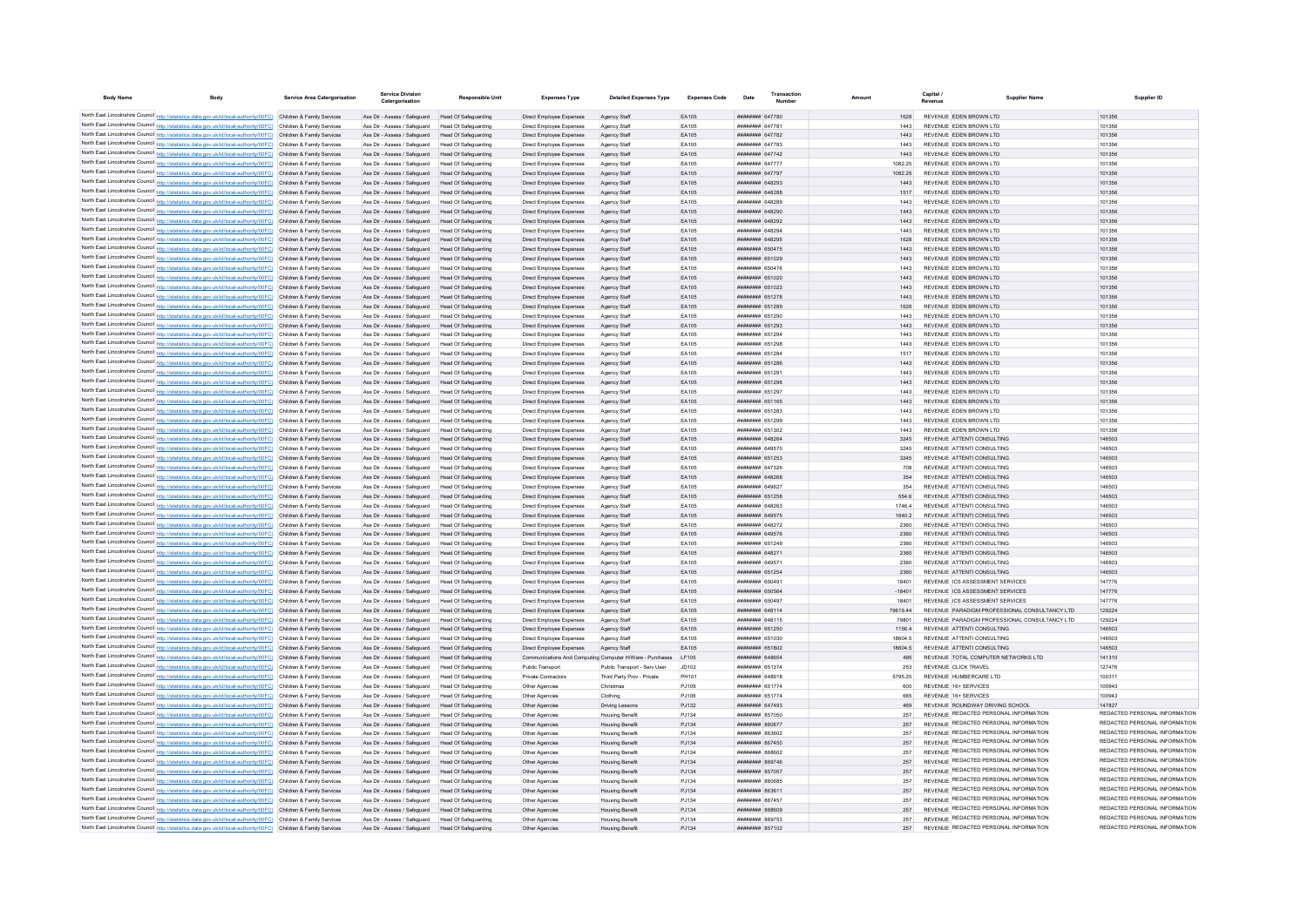| <b>Body Name</b>                                                                                                                                                                                                                       | Service Area Catergorisation                                        | <b>Service Division</b><br>Catergorisation                                        | <b>Responsible Unit</b>                             | <b>Expenses Type</b>                                                       | <b>Detailed Expenses Type</b>                            | <b>Expenses Code</b>  | Date                                             | Transaction |                    | Capital<br>Revenue | <b>Supplier Name</b>                                                                                 | Supplier ID                                                    |
|----------------------------------------------------------------------------------------------------------------------------------------------------------------------------------------------------------------------------------------|---------------------------------------------------------------------|-----------------------------------------------------------------------------------|-----------------------------------------------------|----------------------------------------------------------------------------|----------------------------------------------------------|-----------------------|--------------------------------------------------|-------------|--------------------|--------------------|------------------------------------------------------------------------------------------------------|----------------------------------------------------------------|
|                                                                                                                                                                                                                                        |                                                                     |                                                                                   |                                                     |                                                                            |                                                          |                       |                                                  |             | 257                |                    | REVENUE REDACTED PERSONAL INFORMATION                                                                | REDACTED PERSONAL INFORMATION                                  |
| North East Lincolnshire Council http://statistics.data.gov.uk/id/local-authority/00FC) Children & Family Services<br>North East Lincolnshire Council http://statistics.data.gov.uk/id/local-authority/00FC) Children & Family Services |                                                                     | Ass Dir - Assess / Safeguard<br>Ass Dir - Assess / Safeguard                      | Head Of Safeguarding<br><b>Head Of Safeguarding</b> | Other Anencies<br>Other Agencies                                           | <b>Housing Benefit</b><br><b>Housing Benefit</b>         | P.1134<br>PJ134       | 027038 #######<br><b>ПЛИНИНИ 863655</b>          |             | 257                |                    | REVENUE REDACTED PERSONAL INFORMATION                                                                | REDACTED PERSONAL INFORMATION                                  |
| North East Lincolnshire Council http://statistics.data.gov.uk/id/local-authority/00FC) Children & Family Services                                                                                                                      |                                                                     | Ass Dir - Assess / Safeguard                                                      | Head Of Safeguarding                                | Other Agencies                                                             | <b>Housing Benefit</b>                                   | P.1134                | <b>CASS NUMBER</b>                               |             | 257                |                    | REVENUE REDACTED PERSONAL INFORMATION                                                                | REDACTED PERSONAL INFORMATION                                  |
| North East Lincolnshire Council http://statistics.data.gov.uk/id/local-authority/00FC) Children & Family Services                                                                                                                      |                                                                     | Ass Dir - Assess / Safeguard                                                      | Head Of Safeguarding                                | Other Agencies                                                             | <b>Housing Benefit</b>                                   | PJ134                 | ######## 868653                                  |             | 257                |                    | REVENUE REDACTED PERSONAL INFORMATION                                                                | REDACTED PERSONAL INFORMATION                                  |
| North East Lincolnshire Council http://statistics.data.gov.uk/id/local-authority/00FC) Children & Family Services                                                                                                                      |                                                                     | Ass Dir - Assess / Safeguard                                                      | Head Of Safeguarding                                | Other Agencies                                                             | <b>Housing Benefit</b>                                   | PJ134                 | <b>HHHHHHH 860707</b>                            |             | 257                |                    | REVENUE REDACTED PERSONAL INFORMATION                                                                | REDACTED PERSONAL INFORMATION                                  |
| North East Lincolnshire Council http://statistics.data.gov.uk/id/local-authority/00FC) Children & Family Services                                                                                                                      |                                                                     | Ass Dir - Assess / Safeguard                                                      | Head Of Safeguarding                                | Other Agencies                                                             | <b>Housing Benefit</b>                                   | PJ134                 | <b>HHHHHHH</b> 857168                            |             | 257                |                    | REVENUE REDACTED PERSONAL INFORMATION                                                                | REDACTED PERSONAL INFORMATION                                  |
| North East Lincolnshire Council http://statistics.data.gov.uk/id/local-authority/00FC) Children & Family Services                                                                                                                      |                                                                     | Ass Dir - Assess / Safeguard                                                      | Head Of Safeguarding                                | Other Anencies                                                             | <b>Housing Benefit</b>                                   | P.1134                | <b>HHHHHHH 860797</b>                            |             | 257                |                    | REVENUE REDACTED PERSONAL INFORMATION<br>REVENUE REDACTED PERSONAL INFORMATION                       | REDACTED PERSONAL INFORMATION<br>REDACTED PERSONAL INFORMATION |
| North East Lincolnshire Council http://statistics.data.gov.uk/id/local-authority/00FC) Children & Family Services<br>North East Lincolnshire Council http://statistics.data.gov.uk/id/local-authority/00FC) Children & Family Services |                                                                     | Ass Dir - Assess / Safeguard Head Of Safeguarding<br>Ass Dir - Assess / Safeguard | Head Of Safeguarding                                | Other Agencies                                                             | <b>Housing Benefit</b>                                   | PJ134<br>PJ134        | <b>пппппппп</b> 863720<br><b>####### 867566</b>  |             | 257<br>257         |                    | REVENUE REDACTED PERSONAL INFORMATION                                                                | REDACTED PERSONAL INFORMATION                                  |
| North East Lincolnshire Council http://statistics.data.gov.uk/id/local-authority/00FC) Children & Family Services                                                                                                                      |                                                                     | Ass Dir - Assess / Safeguard                                                      | Head Of Safeguarding                                | Other Agencies<br>Other Agencies                                           | <b>Housing Benefit</b><br><b>Housing Benefit</b>         | PJ134                 | ######## 868717                                  |             | 257                |                    | REVENUE REDACTED PERSONAL INFORMATION                                                                | REDACTED PERSONAL INFORMATION                                  |
| North East Lincolnshire Council http://statistics.data.gov.uk/id/local-authority/00FC) Children & Family Services                                                                                                                      |                                                                     | Ass Dir - Assess / Safeguard                                                      | Head Of Safeguarding                                | Other Agencies                                                             | <b>Housing Benefit</b>                                   | PJ134                 | ######## 86986                                   |             | 257                |                    | REVENUE REDACTED PERSONAL INFORMATION                                                                | REDACTED PERSONAL INFORMATION                                  |
| North East Lincolnshire Council http://statistics.data.gov.uk/id/local-authority/00FC) Children & Family Services                                                                                                                      |                                                                     | Ass Dir - Assess / Safeguard                                                      | Head Of Safeguarding                                | Other Agencies                                                             | <b>Housing Benefit</b>                                   | P.1134                | ######## 857331                                  |             | 257                |                    | REVENUE REDACTED PERSONAL INFORMATION                                                                | REDACTED PERSONAL INFORMATION                                  |
| North East Lincolnshire Council http://statistics.data.gov.uk/id/local-authority/00FC) Children & Family Services                                                                                                                      |                                                                     | Ass Dir - Assess / Safeguard                                                      | Head Of Safeguarding                                | Other Agencies                                                             | <b>Housing Benefit</b>                                   | P.1134                | ######## 860957                                  |             | 257                |                    | REVENUE REDACTED PERSONAL INFORMATION                                                                | REDACTED PERSONAL INFORMATION                                  |
| North East Lincolnshire Council http://statistics.data.gov.uk/id/local-authority/00FC) Children & Family Services                                                                                                                      |                                                                     | Ass Dir - Assess / Safeguard                                                      | Head Of Safeguarding                                | Other Agencies                                                             | <b>Housing Benefit</b>                                   | PJ134                 | <b>HHHHHHH 648188</b>                            |             | 1440               |                    | REVENUE REDACTED PERSONAL INFORMATION                                                                | REDACTED PERSONAL INFORMATION                                  |
| North East Lincolnshire Council http://statistics.data.gov.uk/id/local-authority/00FC) Children & Family Services                                                                                                                      |                                                                     | Ass Dir - Assess / Safeguard                                                      | Head Of Safeguarding                                | Other Agencie                                                              | <b>Housing Benefit</b>                                   | PJ134                 | ####### 64994                                    |             | 776.88             |                    | REVENUE HUMBERCARE LTD                                                                               |                                                                |
| North East Lincolnshire Council http://statistics.data.gov.uk/id/local-authority/00FC) Children & Family Services<br>North East Lincolnshire Council http://statistics.data.gov.uk/id/local-authority/00FC) Children & Family Services |                                                                     | Ass Dir - Assess / Safeguard<br>Ass Dir - Assess / Safeguard                      | <b>Head Of Safeguarding</b><br>Head Of Safeguarding | Other Agencies<br>Other Agencies                                           | <b>Housing Benefit</b><br><b>Housing Benefit</b>         | PJ134<br>PJ134        | ######## 649945<br><b>HHHHHHH</b> GAGGAR         |             | 1574.1<br>1574.1   |                    | REVENUE GRIMSBY CLEETHORPES & HUMBER REGION YMCA<br>REVENUE GRIMSBY CLEETHORPES & HUMBER REGION YMCA | 100305<br>100305                                               |
| North East Lincolnshire Council http://statistics.data.gov.uk/id/local-authority/00FC) Children & Family Services                                                                                                                      |                                                                     | Ass Dir - Assess / Safeguard                                                      | Head Of Safeguarding                                | Other Agencies                                                             | <b>Incentive Payment</b>                                 | P.1124                | <b><i>BRENHHHH 648955</i></b>                    |             | 280                |                    | REVENUE 16+ SERVICES                                                                                 | 100943                                                         |
| North East Lincolnshire Council http://statistics.data.gov.uk/id/local-authority/00FC) Children & Family Services                                                                                                                      |                                                                     | Ass Dir - Assess / Safeguard                                                      | Head Of Safeguarding                                | Other Agencies                                                             | Incentive Payment                                        | PJ124                 | <b><i>BRENHHHH 651774</i></b>                    |             | 520                |                    | REVENUE 16+ SERVICES                                                                                 | 100943                                                         |
| North East Lincolnshire Council http://statistics.data.gov.uk/id/local-authority/00FC) Children & Family Services                                                                                                                      |                                                                     | Ass Dir - Assess / Safeguard                                                      | Head Of Safeguarding                                | Other Agencies                                                             | Leaving Care Grant                                       | PJ116                 | ######## 867840                                  |             | 500                |                    | REVENUE REDACTED PERSONAL INFORMATION                                                                | REDACTED PERSONAL INFORMATION                                  |
| North East Lincolnshire Council http://statistics.data.gov.uk/id/local-authority/00FC) Children & Family Services                                                                                                                      |                                                                     | Ass Dir - Assess / Safeguard                                                      | Head Of Safeguarding                                | Other Agencies                                                             | Leaving Care Grant                                       | PJ116                 | ######## 649332                                  |             | 416.67             |                    | REVENUE CARPETS GALORE                                                                               | 103262                                                         |
| North East Lincolnshire Council http://statistics.data.gov.uk/id/local-authority/00FC) Children & Family Services                                                                                                                      |                                                                     | Ass Dir - Assess / Safeguard                                                      | Head Of Safeguarding                                | Other Agencies                                                             | Leaving Care Grant                                       | PJ116                 | ######## 647686                                  |             | 441.97             |                    | REVENUE ARGOS BUSINESS SOLUTIONS                                                                     | 101032                                                         |
| North East Lincolnshire Council http://statistics.data.gov.uk/id/local-authority/00FC) Children & Family Services                                                                                                                      |                                                                     | Ass Dir - Assess / Safeguard                                                      | Head Of Safeguarding                                | Other Agencies                                                             | Leaving Care Grant                                       | PJ116                 | ######## 648676                                  |             | 482.45             |                    | REVENUE DAVID BURY LTD                                                                               | 103135                                                         |
| North East Lincolnshire Council http://statistics.data.gov.uk/id/local-authority/00FC) Children & Family Services                                                                                                                      |                                                                     | Ass Dir - Assess / Safeguard                                                      | Head Of Safeguarding                                | Other Agencies                                                             | Personal Allowance                                       | P.1122                | <b><i>BREEZERE 651774</i></b>                    |             | 913.29             |                    | REVENUE 16+ SERVICES<br>REVENUE REDACTED PERSONAL INFORMATION                                        | 100943<br>REDACTED PERSONAL INFORMATION                        |
| North East Lincolnshire Council http://statistics.data.gov.uk/id/local-authority/00FC) Children & Family Services<br>North East Lincolnshire Council http://statistics.data.gov.uk/id/local-authority/00FC) Children & Family Services |                                                                     | Ass Dir - Assess / Safeguard<br>Ass Dir - Assess / Safeguard                      | Head Of Safeguarding                                | Other Agencies                                                             | <b>University</b>                                        | P.1129<br>PJ129       | <b><i>BRENHHHH</i></b> 867980<br>######## 649362 |             | 1366 45<br>1805 13 |                    | REVENUE UNIVERSITY OF LINCOLN                                                                        | 101299                                                         |
| North East Lincolnshire Council http://statistics.data.gov.uk/id/local-authority/00FC) Children & Family Services                                                                                                                      |                                                                     | Ass Dir - Assess / Safeguard                                                      | Head Of Safeguarding<br>Head Of Safeguarding        | Other Agencies<br>Communications And Computing Computer H/Ware - Purchases | University                                               | LF105                 | ######## 648858                                  |             | 689.66             |                    | REVENUE XMA LIMITED                                                                                  | 100699                                                         |
| North East Lincolnshire Council http://statistics.data.gov.uk/id/local-authority/00FC) Children & Family Services                                                                                                                      |                                                                     | Ass Dir - Assess / Safeguard                                                      | <b>Head Of Safeguarding</b>                         | Communications And Computing Computer H/Ware - Purchases                   |                                                          | <b>LF105</b>          | ####### 648857                                   |             | 689.66             |                    | REVENUE XMA LIMITED                                                                                  | 100699                                                         |
| North East Lincolnshire Council http://statistics.data.gov.uk/id/local-authority/00FC) Children & Family Services                                                                                                                      |                                                                     | Ass Dir - Assess / Safeguard                                                      | Head Of Safeguarding                                | Communications And Computing Computer H/Ware - Purchases                   |                                                          | LF105                 | <b>HUHHHHHH 648854</b>                           |             | 1379.32            |                    | REVENUE XMA LIMITED                                                                                  | 100699                                                         |
| North East Lincolnshire Council http://statistics.data.gov.uk/id/local-authority/00FC) Children & Family Services                                                                                                                      |                                                                     | Ass Dir - Assess / Safeguard                                                      | Head Of Safeguarding                                | Communications And Computing Telephones                                    |                                                          | LF112                 | <b>HUNHHHH 647710</b>                            |             | 520                |                    | REVENUE TOTAL COMPUTER NETWORKS LTD                                                                  | 141310                                                         |
| North East Lincolnshire Council http://statistics.data.gov.uk/id/local-authority/00FC) Children & Family Services                                                                                                                      |                                                                     | Ass Dir - Assess / Safeguard                                                      | Head Of Safeguarding                                | Other Anencies                                                             | Additional Cost                                          | PJ114                 | ппининин 648698                                  |             | 2671.05            |                    | REVENUE AA RADIO CARS LTD                                                                            | 101222                                                         |
| North East Lincolnshire Council http://statistics.data.gov.uk/id/local-authority/00FC) Children & Family Services                                                                                                                      |                                                                     | Ass Dir - Assess / Safeguard                                                      | Head Of Safeguarding                                | Other Agencies                                                             | Additional Cost                                          | PJ114                 | ######## 650230                                  |             | 546                |                    | REVENUE RAINBOW KINDERGARTEN                                                                         | 142960                                                         |
| North East Lincolnshire Council http://statistics.data.gov.uk/id/local-authority/00FC) Children & Family Services                                                                                                                      |                                                                     | Ass Dir - Assess / Safeguard                                                      | Head Of Safeguarding                                | Other Agencies                                                             | <b>Additional Cost</b>                                   | PJ114                 | ######## 650484                                  |             | 630                |                    | REVENUE RAINBOW KINDERGARTEN                                                                         | 142960                                                         |
| North East Lincolnshire Council http://statistics.data.gov.uk/id/local-authority/00FC) Children & Family Services                                                                                                                      |                                                                     | Ass Dir - Assess / Safeguard                                                      | Head Of Safeguarding                                | Other Agencies                                                             | Section 17                                               | PJ125                 | ######## 864283                                  |             | 700                |                    | REVENUE REDACTED PERSONAL INFORMATION                                                                | REDACTED PERSONAL INFORMATION                                  |
| North East Lincolnshire Council http://statistics.data.gov.uk/id/local-authority/00FC) Children & Family Services                                                                                                                      |                                                                     | Ass Dir - Assess / Safeguard                                                      | Head Of Safeguarding                                | Other Agencies                                                             | Section 17                                               | PJ125                 | ######## 650232                                  |             | 1038.16            |                    | REVENUE REDACTED PERSONAL INFORMATION                                                                | REDACTED PERSONAL INFORMATION                                  |
| North East Lincolnshire Council http://statistics.data.gov.uk/id/local-authority/00FC) Children & Family Services                                                                                                                      |                                                                     | Ass Dir - Assess / Safeguard                                                      | Head Of Safeguarding                                | Direct Employee Expenses                                                   | Agency Staff                                             | EA105                 | <b>HHHHHHH 648116</b>                            |             | 1480               |                    | REVENUE PARADIGM PROFESSIONAL CONSULTANCY LTD                                                        | 129224                                                         |
| North East Lincolnshire Council http://statistics.data.gov.uk/id/local-authority/00FC) Children & Family Services                                                                                                                      |                                                                     | Ass Dir - Assess / Safeguard                                                      | Head Of Safeguarding                                | Direct Employee Expenses                                                   | Agency Staff                                             | FA105                 | <b>HHHHHHH 648117</b>                            |             | 1480               |                    | REVENUE PARADIGM PROFESSIONAL CONSULTANCY LTD<br>REVENUE NONSTOP RECRUITMENT                         | 129224                                                         |
| North East Lincolnshire Council http://statistics.data.gov.uk/id/local-authority/00FC) Children & Family Services<br>North East Lincolnshire Council http://statistics.data.gov.uk/id/local-authority/00FC) Children & Family Services |                                                                     | Ass Dir - Assess / Safeguard<br>Ass Dir - Assess / Safeguard                      | <b>Head Of Safeguarding</b><br>Head Of Safeguarding | Direct Employee Expenses<br>Direct Employee Expenses                       | Agency Staff<br>Agency Staff                             | EA105<br>EA105        | ######## 648924<br>######## 648829               |             | 640.2<br>1579.16   |                    | REVENUE NONSTOP RECRUITMENT                                                                          | 120715<br>120715                                               |
| North East Lincolnshire Council http://stat                                                                                                                                                                                            | ics.data.gov.uk/id/local-authority/00FC) Children & Family Services | Ass Dir - Assess / Safeguard                                                      | <b>Head Of Safeguarding</b>                         | Direct Employee Expenses                                                   | Agency Staff                                             | EA105                 | ######## 64897                                   |             | 1480               |                    | REVENUE PARADIGM PROFESSIONAL CONSULTANCY LTD                                                        | 129224                                                         |
| North East Lincolnshire Council http://statistics.data.gov.uk/id/local-authority/00FC) Children & Family Services                                                                                                                      |                                                                     | Ass Dir - Assess / Safeguard                                                      | Head Of Safeguarding                                | Direct Employee Expenses                                                   | Agency Staff                                             | EA105                 | ######## 651848                                  |             | 1480               |                    | REVENUE PARADIGM PROFESSIONAL CONSULTANCY LTD                                                        | 129224                                                         |
| North East Lincolnshire Council http://statistics.data.gov.uk/id/local-authority/00FC) Children & Family Services                                                                                                                      |                                                                     | Ass Dir - Assess / Safeguard                                                      | Head Of Safeguarding                                | Contributions To Provisions                                                | Contributions - Other                                    | I K103                | <b><i>BREEZEEE 647673</i></b>                    |             | 10000              |                    | REVENUE PCC HUMBERSIDE                                                                               | 120398                                                         |
| North East Lincolnshire Council http://statistics.data.gov.uk/id/local-authority/00FC). Children & Family Services                                                                                                                     |                                                                     | Ass Dir - Assess / Safeguard                                                      | Head Of Safeguarding                                | Contributions To Provisions                                                | Contributions - Other                                    | I K103                | <b>######## 647670</b>                           |             | 5300               |                    | REVENUE PCC HUMBERSIDE                                                                               | 120398                                                         |
| North East Lincolnshire Council http://statistics.data.gov.uk/id/local-authority/00FC) Children & Family Services                                                                                                                      |                                                                     | Ass Dir - Assess / Safeguard                                                      | Head Of Safeguarding                                | Miscellaneous Expenses                                                     | Activities - Service Users                               | LL114                 | ######## 647677                                  |             | 640                |                    | REVENUE BEATS BUS RECORDS                                                                            | 144446                                                         |
| North East Lincolnshire Council http://statistics.data.gov.uk/id/local-authority/00FC) Children & Family Services                                                                                                                      |                                                                     | Ass Dir - Assess / Safeguard                                                      | Agency Placements                                   | Private Contractors                                                        | Third Party Prov - Private                               | PH101                 | ######## 651805                                  |             | 27147.14           |                    | REVENUE REDACTED PERSONAL INFORMATION                                                                | REDACTED PERSONAL INFORMATION                                  |
| North East Lincolnshire Council http://statistics.data.gov.uk/id/local-authority/00FC) Children & Family Services                                                                                                                      |                                                                     | Ass Dir - Assess / Safeguard                                                      | Agency Placements                                   | Private Contractors                                                        | Third Party Prov - Private                               | PH101                 | ######## 651222                                  |             | 16215.92           |                    | REVENUE REDACTED PERSONAL INFORMATION                                                                | REDACTED PERSONAL INFORMATION                                  |
| North East Lincolnshire Council http://statistics.data.gov.uk/id/local-authority/00FC) Children & Family Services                                                                                                                      |                                                                     | Ass Dir - Assess / Safeguard                                                      | Agency Placements                                   | Private Contractors                                                        | Third Party Prov - Private                               | PH101                 | ######## 651224                                  |             | 15443.75           |                    | REVENUE REDACTED PERSONAL INFORMATION                                                                | REDACTED PERSONAL INFORMATION                                  |
| North East Lincolnshire Council http://statistics.data.gov.uk/id/local-authority/00FC) Children & Family Services<br>North East Lincolnshire Council http://statistics.data.gov.uk/id/local-authority/00FC) Children & Family Services |                                                                     | Ass Dir - Assess / Safeguard<br>Ass Dir - Assess / Safeguard                      | Agency Placements<br>Agency Placements              | Private Contractors<br>Private Contractors                                 | Third Party Prov - Private<br>Third Party Prov - Private | PH101<br>PH101        | пппппппп 647846<br>######## 647837               |             | 4264.29<br>1928.57 |                    | REVENUE REDACTED PERSONAL INFORMATION<br>REVENUE REDACTED PERSONAL INFORMATION                       | REDACTED PERSONAL INFORMATION<br>REDACTED PERSONAL INFORMATION |
| North East Lincolnshire Council http://statistics.data.gov.uk/id/local-authority/00FC) Children & Family Services                                                                                                                      |                                                                     | Ass Dir - Assess / Safeguard                                                      | Agency Placements                                   | Private Contractors                                                        | Third Party Prov - Private                               | PH101                 | ######## 650987                                  |             | 16215.92           |                    | REVENUE REDACTED PERSONAL INFORMATION                                                                | REDACTED PERSONAL INFORMATION                                  |
| North East Lincolnshire Council http://statistics.data.gov.uk/id/local-authority/00FC) Children & Family Services                                                                                                                      |                                                                     | Ass Dir - Assess / Safeguard                                                      | Agency Placements                                   | Private Contractors                                                        | Third Party Prov - Private                               | PH101                 | ######## 650457                                  |             | 16215.92           |                    | REVENUE REDACTED PERSONAL INFORMATION                                                                | REDACTED PERSONAL INFORMATION                                  |
| North East Lincolnshire Council http://statistics.data.gov.uk/id/local-authority/00FC) Children & Family Services                                                                                                                      |                                                                     | Ass Dir - Assess / Safeguard                                                      | Agency Placement                                    | Private Contractors                                                        | Third Party Prov - Private                               | PH101                 | ######## 650576                                  |             | 13671.43           |                    | REVENUE REDACTED PERSONAL INFORMATION                                                                | REDACTED PERSONAL INFORMATION                                  |
| North East Lincolnshire Council http://statistics.data.gov.uk/id/local-authority/00FC) Children & Family Services                                                                                                                      |                                                                     | Ass Dir - Assess / Safeguard                                                      |                                                     | Private Contractors                                                        | Third Party Prov - Private                               | PH101                 | ######## 650577                                  |             | 14357.14           |                    | REVENUE REDACTED PERSONAL INFORMATION                                                                | REDACTED PERSONAL INFORMATION                                  |
| North East Lincolnshire Council http://statistics.data.gov.uk/id/local-authority/00FC) Children & Family Services                                                                                                                      |                                                                     | Ass Dir - Assess / Safeguard                                                      | Agency Placements                                   | Private Contractors                                                        | Third Party Prov - Private                               | <b>PH101</b>          | FORD HEBRET                                      |             | 10714.28           |                    | REVENUE REDACTED PERSONAL INFORMATION                                                                | REDACTED PERSONAL INFORMATION                                  |
| North East Lincolnshire Council http://statistics.data.gov.uk/id/local-authority/00FC) Children & Family Services                                                                                                                      |                                                                     | Ass Dir - Assess / Safeguard                                                      | Agency Placements                                   | Private Contractors                                                        | Third Party Prov - Private                               | PH101                 | ######## 650606                                  |             | 14832.86           |                    | REVENUE REDACTED PERSONAL INFORMATION                                                                | REDACTED PERSONAL INFORMATION                                  |
| North East Lincolnshire Council http://statistics.data.gov.uk/id/local-authority/00FC) Children & Family Services                                                                                                                      |                                                                     | Ass Dir - Assess / Safeguard                                                      | Agency Placements                                   | Private Contractors                                                        | Third Party Prov - Private                               | PH101                 | ######## 650583                                  |             | 32512              |                    | REVENUE REDACTED PERSONAL INFORMATION                                                                | REDACTED PERSONAL INFORMATION                                  |
| North East Lincolnshire Council http://statistics.data.gov.uk/id/local-authority/00FC) Children & Family Services                                                                                                                      |                                                                     | Ass Dir - Assess / Safeguard                                                      | Agency Placements                                   | Private Contractors                                                        | Third Party Prov - Private                               | PH101                 | ######## 650604                                  |             | 6428.57            |                    | REVENUE REDACTED PERSONAL INFORMATION                                                                | REDACTED PERSONAL INFORMATION                                  |
| North East Lincolnshire Council http://statistics.data.gov.uk/id/local-authority/00FC) Children & Family Services                                                                                                                      |                                                                     | Ass Dir - Assess / Safeguard                                                      | Agency Placements                                   | Private Contractors                                                        | Third Party Prov - Private                               | PH101                 | ######## 650983                                  |             | 14327.14           |                    | REVENUE REDACTED PERSONAL INFORMATION                                                                | REDACTED PERSONAL INFORMATION                                  |
| North East Lincolnshire Council http://statistics.data.gov.uk/id/local-authority/00FC) Children & Family Services<br>North East Lincolnshire Council http://statistics.data.gov.uk/id/local-authority/00FC) Children & Family Services |                                                                     | Ass Dir - Assess / Safeguard<br>Ass Dir - Assess / Safeguard                      | Agency Placements<br>Agency Placements              | Private Contractors<br>Private Contractors                                 | Third Party Prov - Private<br>Third Party Prov - Private | PH101<br><b>PH101</b> | ######## 650975<br><b>########</b> 650986        |             | 424.29<br>2571.43  |                    | REVENUE REDACTED PERSONAL INFORMATION<br>REVENUE REDACTED PERSONAL INFORMATION                       | REDACTED PERSONAL INFORMATION<br>REDACTED PERSONAL INFORMATION |
| North East Lincolnshire Council http://statistics.data.gov.uk/id/local-authority/00FC) Children & Family Services                                                                                                                      |                                                                     | Ass Dir - Assess / Safeguard                                                      | Agency Placements                                   | Private Contractors                                                        | Third Party Prov - Private                               | PH101                 | ######## 650582                                  |             | 154286             |                    | REVENUE REDACTED PERSONAL INFORMATION                                                                | REDACTED PERSONAL INFORMATION                                  |
| North East Lincolnshire Council http://statistics.data.gov.uk/id/local-authority/00FC) Children & Family Services                                                                                                                      |                                                                     | Ass Dir - Assess / Safeguard                                                      | Anency Placements                                   | Private Contractors                                                        | Third Party Prov - Private                               | PH101                 | <b>########</b> 650568                           |             | 25418.7            |                    | REVENUE REDACTED PERSONAL INFORMATION                                                                | REDACTED PERSONAL INFORMATION                                  |
| North East Lincolnshire Council http://statistics.data.gov.uk/id/local-authority/00FC) Children & Family Services                                                                                                                      |                                                                     | Ass Dir - Assess / Safeguard                                                      | Agency Placements                                   | Private Contractors                                                        | Third Party Prov - Private                               | PH101                 | <b>######## 650605</b>                           |             | 5200               |                    | REVENUE REDACTED PERSONAL INFORMATION                                                                | REDACTED PERSONAL INFORMATION                                  |
| North East Lincolnshire Council http://statistics.data.gov.uk/id/local-authority/00FC) Children & Family Services                                                                                                                      |                                                                     | Ass Dir - Assess / Safeguard                                                      | Agency Placement                                    | <b>Private Contractors</b>                                                 | Third Party Prov - Private                               | PH101                 | RPO29 BEBBERH                                    |             | 16928.4            |                    | REVENUE REDACTED PERSONAL INFORMATION                                                                | REDACTED PERSONAL INFORMATION                                  |
| North East Lincolnshire Council http://statistics.data.gov.uk/id/local-authority/00FC) Children & Family Services                                                                                                                      |                                                                     | Ass Dir - Assess / Safeguard                                                      | Agency Placements                                   | Private Contractors                                                        | Third Party Prov - Private                               | PH101                 | ######## 650982                                  |             | 17121.3            |                    | REVENUE REDACTED PERSONAL INFORMATION                                                                | REDACTED PERSONAL INFORMATION                                  |
| North East Lincolnshire Council http://statistics.data.gov.uk/id/local-authority/00FC) Children & Family Services                                                                                                                      |                                                                     | Ass Dir - Assess / Safeguard                                                      | Anency Placements                                   | Private Contractors                                                        | Third Party Prov - Private                               | <b>PH101</b>          | <b>HHHHHHH</b> 650569                            |             | 25214              |                    | REVENUE REDACTED PERSONAL INFORMATION                                                                | REDACTED PERSONAL INFORMATION                                  |
| North East Lincolnshire Council http://statistics.data.gov.uk/id/local-authority/00FC) Children & Family Services                                                                                                                      |                                                                     | Ass Dir - Assess / Saferward                                                      | Agency Placements                                   | Private Contractors                                                        | Third Party Prov - Private                               | PH101                 | ######## 650567                                  |             | 151284             |                    | REVENUE REDACTED PERSONAL INFORMATION                                                                | REDACTED PERSONAL INFORMATION                                  |
| North East Lincolnshire Council http://statistics.data.gov.uk/id/local-authority/00FC) Children & Family Services                                                                                                                      |                                                                     | Ass Dir - Assess / Safeguard                                                      | Anency Placements                                   | Private Contractors                                                        | Third Party Prov - Private                               | PH101                 | ######## 650584                                  |             | 749 11             |                    | REVENUE REDACTED PERSONAL INFORMATION                                                                | REDACTED PERSONAL INFORMATION                                  |
| North East Lincolnshire Council http://statistics.data.gov.uk/id/local-authority/00FC) Children & Family Services                                                                                                                      |                                                                     | Ass Dir - Assess / Safeguard                                                      | Agency Placements                                   | Private Contractors                                                        | Third Party Prov - Private                               | PH101                 | ######## 650585                                  |             | 8390               |                    | REVENUE REDACTED PERSONAL INFORMATION                                                                | REDACTED PERSONAL INFORMATION                                  |
| North East Lincolnshire Council http://statistics.data.gov.uk/id/local-authority/00FC) Children & Family Services<br>North East Lincolnshire Council http://statistics.data.gov.uk/id/local-authority/00FC) Children & Family Services |                                                                     | Ass Dir - Assess / Safeguard<br>Ass Dir - Assess / Safeguard                      | Agency Placements<br>Agency Placements              | Private Contractors<br>Private Contractors                                 | Third Party Prov - Private<br>Third Party Prov - Private | PH101<br>PH101        | ######## 65029<br>######## 650449                |             | 15480<br>15996     |                    | REVENUE REDACTED PERSONAL INFORMATION<br>REVENUE REDACTED PERSONAL INFORMATION                       | REDACTED PERSONAL INFORMATION<br>REDACTED PERSONAL INFORMATION |
| North East Lincolnshire Council http://statistics.data.gov.uk/id/local-authority/00FC) Children & Family Services                                                                                                                      |                                                                     | Ass Dir - Assess / Safeguard                                                      | Agency Placements                                   | Private Contractors                                                        | Third Party Prov - Private                               | PH101                 | <b>####### 650565</b>                            |             | 15500              |                    | REVENUE REDACTED PERSONAL INFORMATION                                                                | REDACTED PERSONAL INFORMATION                                  |
| North East Lincolnshire Council http://statistics.data.gov.uk/id/local-authority/00FC) Children & Family Services                                                                                                                      |                                                                     | Ass Dir - Assess / Safeguard                                                      | Agency Placements                                   | Private Contractors                                                        | Third Party Prov - Private                               | PH101                 | <b>ППИНИНИ 650226</b>                            |             | 15000              |                    | REVENUE REDACTED PERSONAL INFORMATION                                                                | REDACTED PERSONAL INFORMATION                                  |
| North East Lincolnshire Council http://statistics.data.gov.uk/id/local-authority/00FC) Children & Family Services                                                                                                                      |                                                                     | Ass Dir - Assess / Saferward                                                      | Anency Placements                                   | Private Contractors                                                        | Third Party Prov - Private                               | PH101                 | ######## 650225                                  |             | 9688               |                    | REVENUE REDACTED PERSONAL INFORMATION                                                                | REDACTED PERSONAL INFORMATION                                  |
| North East Lincolnshire Council http://statistics.data.gov.uk/id/local-authority/00FC) Children & Family Services                                                                                                                      |                                                                     | Ass Dir - Assess / Safeguard Agency Placements                                    |                                                     | Private Contractors                                                        | Third Party Prov - Private                               | PH101                 | ######## 650454                                  |             | 19200 35           |                    | REVENUE REDACTED PERSONAL INFORMATION                                                                | REDACTED PERSONAL INFORMATION                                  |
| North East Lincolnshire Council http://statistics.data.gov.uk/id/local-authority/00FC) Children & Family Services                                                                                                                      |                                                                     | Ass Dir - Assess / Safeguard                                                      | Agency Placement                                    | Private Contractor                                                         | Third Party Prov - Private                               | PH101                 | ####### 65056                                    |             | 22142.99           |                    | REVENUE REDACTED PERSONAL INFORMATION                                                                | REDACTED PERSONAL INFORMATION                                  |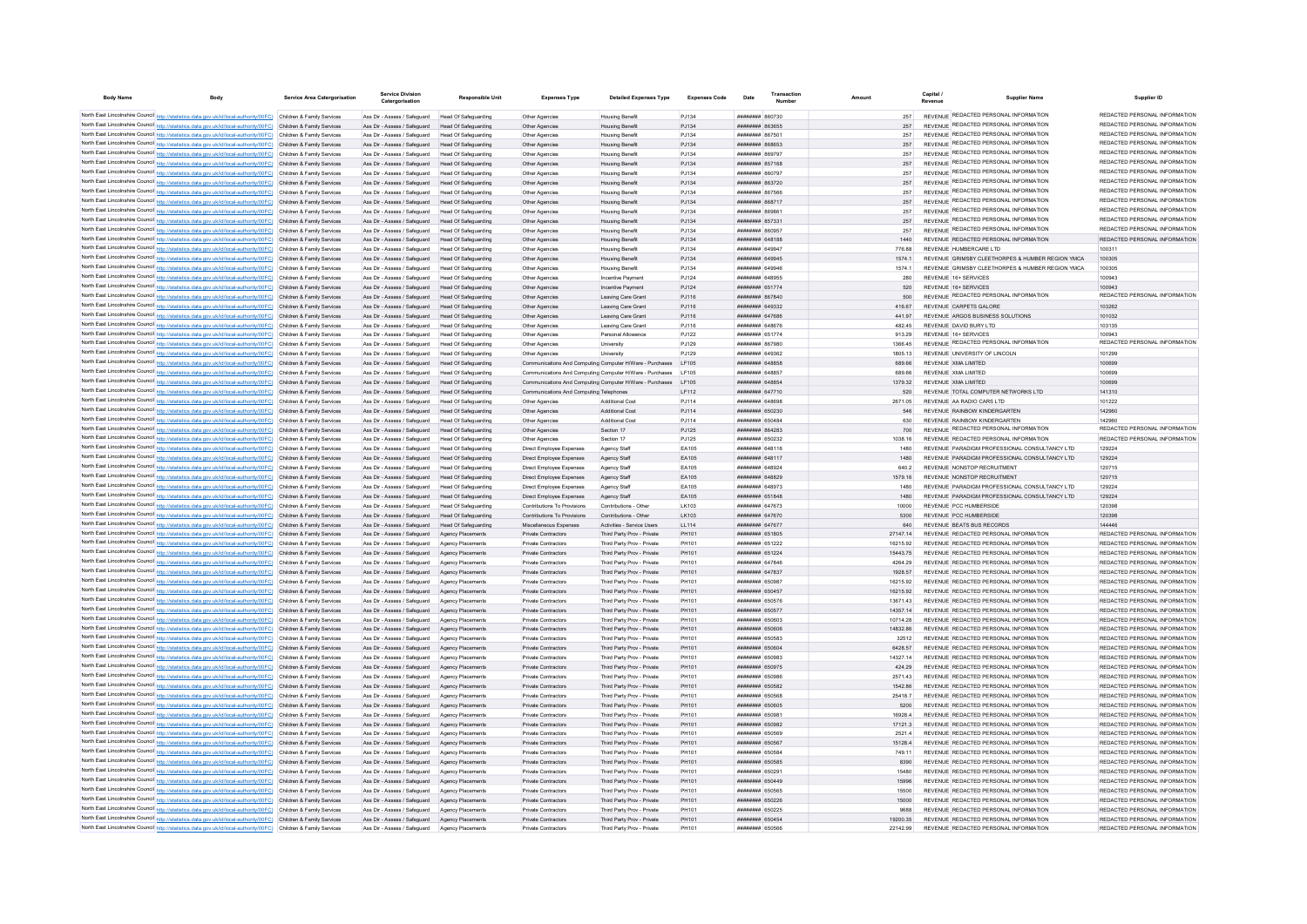| <b>Body Name</b> | Body                                                                                                                                                                                                                                   | <b>Service Area Catergorisation</b> | <b>Service Divisio</b><br>Catergorisation                                      | <b>Responsible Unit</b> | <b>Expenses Type</b>                              | <b>Detailed Expenses Type</b>                                    | <b>Expenses Code</b> | Date                                             | Amount            |     | <b>Supplier Name</b>                                                                  | Supplier ID                                                    |
|------------------|----------------------------------------------------------------------------------------------------------------------------------------------------------------------------------------------------------------------------------------|-------------------------------------|--------------------------------------------------------------------------------|-------------------------|---------------------------------------------------|------------------------------------------------------------------|----------------------|--------------------------------------------------|-------------------|-----|---------------------------------------------------------------------------------------|----------------------------------------------------------------|
|                  |                                                                                                                                                                                                                                        |                                     |                                                                                |                         |                                                   |                                                                  |                      |                                                  |                   |     |                                                                                       |                                                                |
|                  | North East Lincolnshire Council http://statistics.data.gov.uk/id/local-authority/00FC) Children & Family Services<br>North East Lincolnshire Council http://statistics.data.gov.uk/id/local-authority/00FC) Children & Family Services |                                     | Ass Dir - Assess / Safeguard Agency Placements                                 |                         | Private Contractors                               | Third Party Prov - Private                                       | PH101<br>PH101       | <b>НИНИНИН 650587</b><br><b>HHHHHHH</b> 650586   | 4264.29<br>582.86 |     | REVENUE REDACTED PERSONAL INFORMATION<br>REVENUE REDACTED PERSONAL INFORMATION        | REDACTED PERSONAL INFORMATION<br>REDACTED PERSONAL INFORMATION |
|                  | North East Lincolnshire Council http://statistics.data.oov.uk/id/local-authority/00EC) Children & Family Services                                                                                                                      |                                     | Ass Dir - Assess / Safeguard<br>Ass Dir - Assess / Safeguard Agency Placements | Agency Placements       | <b>Private Contractors</b><br>Private Contractors | Third Party Prov - Private<br>Third Party Prov - Private         | <b>PH101</b>         | <b><i>HHHHHHH 650587</i></b>                     | 1189.29           |     | REVENUE REDACTED PERSONAL INFORMATION                                                 | REDACTED PERSONAL INFORMATION                                  |
|                  | North East Lincolnshire Council http://statistics.data.gov.uk/id/local-authority/00FC) Children & Family Services                                                                                                                      |                                     | Ass Dir - Assess / Safeguard Agency Placements                                 |                         | Private Contractors                               | Third Party Prov - Private                                       | PH101                | ######## 650578                                  | 2001236           |     | REVENUE REDACTED PERSONAL INFORMATION                                                 | REDACTED PERSONAL INFORMATION                                  |
|                  | North East Lincolnshire Council http://statistics.data.gov.uk/id/local-authority/00FC) Children & Family Services                                                                                                                      |                                     | Ass Dir - Assess / Safeguard Agency Placements                                 |                         | Private Contractors                               | Third Party Prov - Private                                       | PH101                | ######## 650190                                  | 7460.53           |     | REVENUE REDACTED PERSONAL INFORMATION                                                 | REDACTED PERSONAL INFORMATION                                  |
|                  | North East Lincolnshire Council http://statistics.data.gov.uk/id/local-authority/00FC) Children & Family Services                                                                                                                      |                                     | Ass Dir - Assess / Safeguard Agency Placements                                 |                         | Private Contractors                               | Third Party Prov - Private                                       | PH101                | ######## 651608                                  | 30064.07          |     | REVENUE REDACTED PERSONAL INFORMATION                                                 | REDACTED PERSONAL INFORMATION                                  |
|                  | North East Lincolnshire Council http://statistics.data.gov.uk/id/local-authority/00FC) Children & Family Services                                                                                                                      |                                     | Ass Dir - Assess / Safeguard                                                   | Agency Placements       | Private Contractors                               | Third Party Prov - Private                                       | PH101                | ####### 651609                                   | 31066.2           |     | REVENUE REDACTED PERSONAL INFORMATION                                                 | REDACTED PERSONAL INFORMATION                                  |
|                  | North East Lincolnshire Council http://statistics.data.gov.uk/id/local-authority/00FC) Children & Family Services                                                                                                                      |                                     | Ass Dir - Assess / Safeguard Agency Placements                                 |                         | <b>Private Contractors</b>                        | Third Party Prov - Private                                       | PH101                | <b>ПЛИНИНИ 651862</b>                            | 13135.71          |     | REVENUE REDACTED PERSONAL INFORMATION                                                 | REDACTED PERSONAL INFORMATION                                  |
|                  | North East Lincolnshire Council http://statistics.data.gov.uk/id/local-authority/00FC) Children & Family Services                                                                                                                      |                                     | Ass Dir - Assess / Safeguard Agency Placements                                 |                         | Private Contractors                               | Third Party Prov - Private                                       | PH101                | ######## 651861                                  | 2627143           |     | REVENUE REDACTED PERSONAL INFORMATION                                                 | REDACTED PERSONAL INFORMATION                                  |
|                  | North East Lincolnshire Council http://statistics.data.gov.uk/id/local-authority/00FC) Other Corporate Budgets                                                                                                                         |                                     | Other Corp Budgets - Technical Appropriations                                  |                         | Miscellaneous Expenses                            | Other Expenses General                                           | 11119                | <b>ПППННННН</b> 650224                           | 33396 95          |     | REVENUE COLLEGE VIEW CARE HOME                                                        | 100360                                                         |
|                  | North East Lincolnshire Council http://statistics.data.gov.uk/id/local-authority/00FC) Other Corporate Budgets                                                                                                                         |                                     | Other Corp Budgets - Financing Borrowing Costs                                 |                         | Other Agencies                                    | Fees & Commissions (Clf)                                         | P.1141               | ######## 64901                                   | 4915.07           |     | REVENUE IMPERIAL TREASURY SERVICES LTD.                                               | 143326                                                         |
|                  | North East Lincolnshire Council http://statistics.data.gov.uk/id/local-authority/00FC) Other Corporate Budgets                                                                                                                         |                                     | Other Corp Budgets - Financing Borrowing Costs                                 |                         | Other Agencies                                    | Fees & Commissions (Clf)                                         | PJ141                | ######## 649072<br><b><i>BRENHHHH 648750</i></b> | 4986.3            |     | REVENUE TRADITION UK I TD                                                             | 142829<br>125043                                               |
|                  | North East Lincolnshire Council http://statistics.data.gov.uk/id/local-authority/00FC) Other Corporate Budgets<br>North East Lincolnshire Council http://statistics.data.gov.uk/id/local-authority/00FC) Funding                       |                                     | Other Corp Budgets - Financing Borrowing Cost<br>Corporate Services Funding    | Funding                 | Other Agencies<br>Payments To Businesses          | <b>Housing Benefit</b><br><b>Business Support Grants</b>         | PJ134<br>OC108       | <b><i>HHHHHHHH 858814</i></b>                    | 650<br>1334       |     | REVENUE PSLIVE LTD<br>REVENUE REDACTED PERSONAL INFORMATION                           | REDACTED PERSONAL INFORMATION                                  |
|                  | North East Lincolnshire Council http://statistics.data.gov.uk/id/local-authority/00FC) Funding                                                                                                                                         |                                     | Corporate Services Funding                                                     | Funding                 | Payments To Businesses                            | <b>Business Support Grants</b>                                   | OC108                | ######## 858527                                  | 1334              |     | <b>REVENUE REDACTED PERSONAL INFORMATION</b>                                          | REDACTED PERSONAL INFORMATION                                  |
|                  | North East Lincolnshire Council http://statistics.data.gov.uk/id/local-authority/00FC) Funding                                                                                                                                         |                                     | Corporate Services Funding                                                     | Funding                 | Payments To Businesses                            | <b>Business Sunnort Grants</b>                                   | OC108                | ######## 862519                                  | 1334              |     | REVENUE REDACTED PERSONAL INFORMATION                                                 | REDACTED PERSONAL INFORMATION                                  |
|                  | North East Lincolnshire Council http://statistics.data.gov.uk/id/local-authority/00FC) Funding                                                                                                                                         |                                     | Corporate Services Funding                                                     | Funding                 | Payments To Businesses                            | <b>Business Support Grants</b>                                   | OC108                | <b>иннинии</b> 86676                             | 6000              |     | REVENUE REDACTED PERSONAL INFORMATION                                                 | REDACTED PERSONAL INFORMATION                                  |
|                  | North East Lincolnshire Council http://statistics.data.gov.uk/id/local-authority/00FC) Funding                                                                                                                                         |                                     | Corporate Services Funding                                                     | Funding                 | Payments To Businesses                            | <b>Business Support Grants</b>                                   | QC108                | ######## 858777                                  |                   |     | REVENUE REDACTED PERSONAL INFORMATION                                                 | REDACTED PERSONAL INFORMATION                                  |
|                  | North East Lincolnshire Council http://statistics.data.gov.uk/id/local-authority/00FC) Funding                                                                                                                                         |                                     | Corporate Services Funding                                                     | Funding                 | Payments To Businesses                            | <b>Business Support Grants</b>                                   | QC108                | ######## 858947                                  | 375               |     | REVENUE REDACTED PERSONAL INFORMATION                                                 | REDACTED PERSONAL INFORMATION                                  |
|                  | North East Lincolnshire Council http://statistics.data.gov.uk/id/local-authority/00FC) Funding                                                                                                                                         |                                     | Corporate Services Funding                                                     | Funding                 | Payments To Businesses                            | <b>Business Support Grants</b>                                   | QC108                | ######## 866602                                  | 3000              |     | REVENUE REDACTED PERSONAL INFORMATION                                                 | REDACTED PERSONAL INFORMATION                                  |
|                  | North East Lincolnshire Council http://statistics.data.gov.uk/id/local-authority/00FC) Funding                                                                                                                                         |                                     | Corporate Services Funding                                                     | Funding                 | Payments To Businesses                            | <b>Business Support Grants</b>                                   | OC108                | <b><i>BREEZEEE 858584</i></b>                    | 1334              |     | REVENUE REDACTED PERSONAL INFORMATION                                                 | REDACTED PERSONAL INFORMATION                                  |
|                  | North East Lincolnshire Council http://statistics.data.gov.uk/id/local-authority/00FC) Funding                                                                                                                                         |                                     | Corporate Services Funding                                                     | Funding                 | Payments To Businesses                            | <b>Business Support Grants</b>                                   | OC108                | ######## 858690                                  | 3000              |     | REVENUE REDACTED PERSONAL INFORMATION                                                 | REDACTED PERSONAL INFORMATION<br>REDACTED PERSONAL INFORMATION |
|                  | North East Lincolnshire Council http://statistics.data.gov.uk/id/local-authority/00FC) Funding                                                                                                                                         |                                     | Corporate Services Funding                                                     | Funding                 | Payments To Businesses                            | <b>Business Support Grants</b>                                   | OC108                | <b>ПЛИНИНИ 862512</b>                            | 2000              |     | REVENUE REDACTED PERSONAL INFORMATION<br>REVENUE REDACTED PERSONAL INFORMATION        | REDACTED PERSONAL INFORMATION                                  |
|                  | North East Lincolnshire Council http://statistics.data.gov.uk/id/local-authority/00FC) Funding                                                                                                                                         |                                     | Corporate Services Funding                                                     | Funding                 | Payments To Businesses                            | <b>Business Support Grants</b>                                   | QC108                | ####### 86040                                    | 1334              |     | REVENUE REDACTED PERSONAL INFORMATION                                                 | REDACTED PERSONAL INFORMATION                                  |
|                  | North East Lincolnshire Council http://statistics.data.gov.uk/id/local-authority/00FC) Funding                                                                                                                                         |                                     | Corporate Services Funding                                                     | Funding                 | Payments To Businesses                            | <b>Business Support Grants</b>                                   | QC108                | ####### 862539<br><b>ПИПИНИН</b> 866567          | 1334<br>1334      |     | REVENUE REDACTED PERSONAL INFORMATION                                                 | REDACTED PERSONAL INFORMATION                                  |
|                  | North East Lincolnshire Council http://statistics.data.gov.uk/id/local-authority/00FC) Funding<br>North East Lincolnshire Council http://statistics.data.gov.uk/id/local-authority/00FC) Funding                                       |                                     | Corporate Services Funding<br>Corporate Services Funding                       | Funding<br>Funding      | Payments To Businesses<br>Payments To Businesses  | <b>Business Support Grants</b><br><b>Business Support Grants</b> | QC108<br>OC108       | <b>ПЕПЕННИИ ВБЛАРБ</b>                           | 667               |     | REVENUE REDACTED PERSONAL INFORMATION                                                 | REDACTED PERSONAL INFORMATION                                  |
|                  | North East Lincolnshire Council http://statistics.data.gov.uk/id/local-authority/00FC) Funding                                                                                                                                         |                                     | Corporate Services Funding                                                     | Funding                 | Payments To Businesses                            | <b>Business Sunnort Grants</b>                                   | OC108                | <b>пппнннн</b> 860362                            | 1334              |     | REVENUE REDACTED PERSONAL INFORMATION                                                 | REDACTED PERSONAL INFORMATION                                  |
|                  | North East Lincolnshire Council http://statistics.data.gov.uk/id/local-authority/00FC) Funding                                                                                                                                         |                                     | Corporate Services Funding                                                     | Funding                 | Payments To Businesses                            | <b>Business Support Grants</b>                                   | OC108                | пининин 866395                                   | 1334              |     | REVENUE REDACTED PERSONAL INFORMATION                                                 | REDACTED PERSONAL INFORMATION                                  |
|                  | North East Lincolnshire Council http://statistics.data.gov.uk/id/local-authority/00FC) Funding                                                                                                                                         |                                     | Corporate Services Funding                                                     | Funding                 | Payments To Businesses                            | <b>Business Support Grants</b>                                   | QC108                | ######## 866369                                  | 1334              |     | REVENUE REDACTED PERSONAL INFORMATION                                                 | REDACTED PERSONAL INFORMATION                                  |
|                  | North East Lincolnshire Council http://statistics.data.gov.uk/id/local-authority/00FC) Funding                                                                                                                                         |                                     | Corporate Services Funding Funding                                             |                         | Payments To Businesses                            | <b>Business Support Grants</b>                                   | QC108                | ######## 862537                                  | 1334              |     | REVENUE REDACTED PERSONAL INFORMATION                                                 | REDACTED PERSONAL INFORMATION                                  |
|                  | North East Lincolnshire Council http://statistics.data.gov.uk/id/local-authority/00FC) Funding                                                                                                                                         |                                     | Corporate Services Funding                                                     | Funding                 | Payments To Businesses                            | <b>Business Support Grants</b>                                   | QC108                | ######## 866550                                  | 1334              |     | REVENUE REDACTED PERSONAL INFORMATION                                                 | REDACTED PERSONAL INFORMATION                                  |
|                  | North East Lincolnshire Council http://statistics.data.gov.uk/id/local-authority/00FC) Funding                                                                                                                                         |                                     | Corporate Services Funding                                                     | Funding                 | Payments To Businesses                            | <b>Business Support Grants</b>                                   | OC108                | ######## 866358                                  | 1334              |     | REVENUE REDACTED PERSONAL INFORMATION                                                 | REDACTED PERSONAL INFORMATION                                  |
|                  | North East Lincolnshire Council http://statistics.data.gov.uk/id/local-authority/00FC) Funding                                                                                                                                         |                                     | Corporate Services Funding                                                     | Funding                 | Payments To Businesses                            | <b>Business Support Grants</b>                                   | OC108                | ######## 858743                                  | 3000              |     | REVENUE REDACTED PERSONAL INFORMATION                                                 | REDACTED PERSONAL INFORMATION                                  |
|                  | North East Lincolnshire Council http://statistics.data.gov.uk/id/local-authority/00FC) Funding                                                                                                                                         |                                     | Corporate Services Funding                                                     | Funding                 | Payments To Businesses                            | <b>Business Support Grants</b>                                   | OC108                | <b>ПИПИНИН 85892</b>                             | 375               |     | REVENUE REDACTED PERSONAL INFORMATION                                                 | REDACTED PERSONAL INFORMATION                                  |
|                  | North East Lincolnshire Council http://statistics.data.gov.uk/id/local-authority/00FC) Funding                                                                                                                                         |                                     | Corporate Services Funding                                                     |                         | Payments To Businesses                            | <b>Business Support Grants</b>                                   | OC108                | ####### 866436                                   | 1334              |     | REVENUE REDACTED PERSONAL INFORMATION                                                 | REDACTED PERSONAL INFORMATION                                  |
|                  | North East Lincolnshire Council http://statistics.data.gov.uk/id/local-authority/00FC) Funding                                                                                                                                         |                                     | Corporate Services Funding                                                     |                         | Payments To Businesses                            | <b>Business Support Grants</b>                                   | QC108                | ######## 858539                                  | 1334              |     | REVENUE REDACTED PERSONAL INFORMATION                                                 | REDACTED PERSONAL INFORMATION<br>REDACTED PERSONAL INFORMATION |
|                  | North East Lincolnshire Council http://statistics.data.gov.uk/id/local-authority/00FC) Funding                                                                                                                                         |                                     | Corporate Services Funding                                                     | Funding                 | Payments To Businesses                            | <b>Business Support Grants</b>                                   | QC108                | <b>HHHHHHH RGGGSG</b>                            | 4000              |     | REVENUE REDACTED PERSONAL INFORMATION<br>REVENUE REDACTED PERSONAL INFORMATION        | REDACTED PERSONAL INFORMATION                                  |
|                  | North East Lincolnshire Council http://statistics.data.gov.uk/id/local-authority/00FC) Funding<br>North East Lincolnshire Council http://statistics.data.gov.uk/id/local-authority/00FC) Funding                                       |                                     | Corporate Services Funding<br>Corporate Services Funding                       | Funding<br>Funding      | Payments To Businesses<br>Payments To Businesses  | <b>Business Support Grants</b><br><b>Business Sunnort Grants</b> | OC108<br>OC108       | ######## 866353<br>BORAND BERNHERI               | 1334<br>2000      |     | REVENUE REDACTED PERSONAL INFORMATION                                                 | REDACTED PERSONAL INFORMATION                                  |
|                  | North East Lincolnshire Council http://statistics.data.gov.uk/id/local-authority/00FC) Funding                                                                                                                                         |                                     | Corporate Services Funding                                                     | Funding                 | Payments To Businesses                            | <b>Business Support Grants</b>                                   | QC108                | <b>HHHHHHH 866740</b>                            | 3000              |     | REVENUE REDACTED PERSONAL INFORMATION                                                 | REDACTED PERSONAL INFORMATION                                  |
|                  | North East Lincolnshire Council http://statistics.data.gov.uk/id/local-authority/00FC) Funding                                                                                                                                         |                                     | Corporate Services Funding                                                     | Funding                 | Payments To Businesses                            | <b>Business Support Grants</b>                                   | QC108                | <b>иннинии</b> 866538                            | 2000              |     | REVENUE REDACTED PERSONAL INFORMATION                                                 | REDACTED PERSONAL INFORMATION                                  |
|                  | North East Lincolnshire Council http://statistics.data.gov.uk/id/local-authority/00FC) Funding                                                                                                                                         |                                     | Corporate Services Funding Funding                                             |                         | Payments To Businesses                            | <b>Business Support Grants</b>                                   | QC108                | ######## 866737                                  | 4000              |     | REVENUE REDACTED PERSONAL INFORMATION                                                 | REDACTED PERSONAL INFORMATION                                  |
|                  | North East Lincolnshire Council http://statistics.data.gov.uk/id/local-authority/00FC) Funding                                                                                                                                         |                                     | Corporate Services Funding                                                     | Funding                 | Payments To Businesses                            | <b>Business Support Grants</b>                                   | QC108                | <b>пппппппп</b> 858673                           | 2000              |     | REVENUE REDACTED PERSONAL INFORMATION                                                 | REDACTED PERSONAL INFORMATION                                  |
|                  | North East Lincolnshire Council http://statistics.data.gov.uk/id/local-authority/00FC) Funding                                                                                                                                         |                                     | Corporate Services Funding                                                     | Funding                 | Payments To Businesses                            | <b>Business Support Grants</b>                                   | OC108                | ######## 858893                                  | 250               |     | REVENUE REDACTED PERSONAL INFORMATION                                                 | REDACTED PERSONAL INFORMATION                                  |
|                  | North East Lincolnshire Council http://statistics.data.gov.uk/id/local-authority/00FC) Funding                                                                                                                                         |                                     | Corporate Services Funding                                                     | Funding                 | Payments To Businesses                            | <b>Business Support Grants</b>                                   | OC108                | ######## 866534                                  | 2000              |     | REVENUE REDACTED PERSONAL INFORMATION                                                 | REDACTED PERSONAL INFORMATION                                  |
|                  | North East Lincolnshire Council http://statistics.data.gov.uk/id/local-authority/00FC) Funding                                                                                                                                         |                                     | Corporate Services Funding                                                     | Funding                 | Payments To Businesses                            | <b>Business Support Grants</b>                                   | OC108                | пининни васвая                                   | 2000              |     | REVENUE REDACTED PERSONAL INFORMATION                                                 | REDACTED PERSONAL INFORMATION                                  |
|                  | North East Lincolnshire Council http://statistics.data.gov.uk/id/local-authority/00FC) Funding                                                                                                                                         |                                     | Corporate Services Funding                                                     | Funding                 | Payments To Businesses                            | <b>Business Support Grants</b>                                   | QC108                | <b>####### 860406</b>                            | 1334              |     | REVENUE REDACTED PERSONAL INFORMATION                                                 | REDACTED PERSONAL INFORMATION<br>REDACTED PERSONAL INFORMATION |
|                  | North East Lincolnshire Council http://statistics.data.gov.uk/id/local-authority/00FC) Funding                                                                                                                                         |                                     | Corporate Services Funding                                                     | Funding                 | Payments To Businesses                            | <b>Business Support Grants</b>                                   | QC108                | ######## 858716                                  | 1334              |     | <b>REVENUE REDACTED PERSONAL INFORMATION</b><br>REVENUE REDACTED PERSONAL INFORMATION | REDACTED PERSONAL INFORMATION                                  |
|                  | North East Lincolnshire Council http://statistics.data.gov.uk/id/local-authority/00FC) Funding<br>North East Lincolnshire Council http://statistics.data.gov.uk/id/local-authority/00FC) Funding                                       |                                     | Corporate Services Funding                                                     | Funding                 | Payments To Businesses                            | <b>Business Support Grants</b>                                   | QC108                | <b><i>HHHHHHHH 858715</i></b>                    | 1334              |     | REVENUE REDACTED PERSONAL INFORMATION                                                 | REDACTED PERSONAL INFORMATION                                  |
|                  | North East Lincolnshire Council http://statistics.data.gov.uk/id/local-authority/00FC) Funding                                                                                                                                         |                                     | Corporate Services Funding                                                     | Funding<br>Funding      | Payments To Businesses<br>Payments To Businesses  | <b>Business Support Grants</b>                                   | OC108<br>OC108       | <b>ПППНИНИН</b> 862522<br>HUHHHHH 866485         | 1334<br>1334      |     | REVENUE REDACTED PERSONAL INFORMATION                                                 | REDACTED PERSONAL INFORMATION                                  |
|                  | North East Lincolnshire Council http://statistics.data.gov.uk/id/local-authority/00FC) Funding                                                                                                                                         |                                     | Corporate Services Funding                                                     | Funding                 | Payments To Businesses                            | <b>Business Support Grants</b>                                   | OC108                | <b>HHHHHHH 858578</b>                            | 2000              |     | REVENUE REDACTED PERSONAL INFORMATION                                                 | REDACTED PERSONAL INFORMATION                                  |
|                  | North East Lincolnshire Council http://statistics.data.gov.uk/id/local-authority/00FC) Funding                                                                                                                                         |                                     | Corporate Services Funding<br>Corporate Services Funding                       | Funding                 | Payments To Businesses                            | <b>Business Support Grants</b><br><b>Business Support Grants</b> | QC108                | ####### 858855                                   | 250               |     | REVENUE REDACTED PERSONAL INFORMATION                                                 | REDACTED PERSONAL INFORMATION                                  |
|                  | North East Lincolnshire Council http://statistics.data.gov.uk/id/local-authority/00FC) Funding                                                                                                                                         |                                     | Corporate Services Funding                                                     | Funding                 | Payments To Businesses                            | <b>Business Support Grants</b>                                   | QC108                | ######## 866430                                  | 2000              |     | REVENUE REDACTED PERSONAL INFORMATION                                                 | REDACTED PERSONAL INFORMATION                                  |
|                  | North East Lincolnshire Council http://statistics.data.gov.uk/id/local-authority/00FC) Funding                                                                                                                                         |                                     | Corporate Services Funding                                                     | Funding                 | Payments To Businesses                            | <b>Business Support Grants</b>                                   | OC108                | ######## 862538                                  | 1334              |     | REVENUE REDACTED PERSONAL INFORMATION                                                 | REDACTED PERSONAL INFORMATION                                  |
|                  | North East Lincolnshire Council http://statistics.data.gov.uk/id/local-authority/00FC) Funding                                                                                                                                         |                                     | Corporate Services Funding                                                     | Funding                 | Payments To Businesses                            | <b>Business Support Grants</b>                                   | OC108                | <b>иллинны а</b> явин                            | 1334              |     | REVENUE REDACTED PERSONAL INFORMATION                                                 | REDACTED PERSONAL INFORMATION                                  |
|                  | North East Lincolnshire Council http://statistics.data.gov.uk/id/local-authority/00FC) Funding                                                                                                                                         |                                     | Corporate Services Funding                                                     | Funding                 | Payments To Businesses                            | <b>Business Support Grants</b>                                   | OC108                | ######## 866792                                  | 6000              |     | REVENUE REDACTED PERSONAL INFORMATION                                                 | REDACTED PERSONAL INFORMATION                                  |
|                  | North East Lincolnshire Council http://statistics.data.gov.uk/id/local-authority/00FC) Funding                                                                                                                                         |                                     | Corporate Services Funding                                                     | Funding                 | Payments To Businesses                            | <b>Business Support Grants</b>                                   | OC108                | <b><i>BRANNAH 85881</i></b>                      | 3000              |     | REVENUE REDACTED PERSONAL INFORMATION                                                 | REDACTED PERSONAL INFORMATION                                  |
|                  | North East Lincolnshire Council http://statistics.data.gov.uk/id/local-authority/00FC) Funding                                                                                                                                         |                                     | Corporate Services Funding                                                     | Funding                 | Payments To Businesses                            | <b>Business Support Grants</b>                                   | QC108                | ######## 858973                                  | 375               |     | REVENUE REDACTED PERSONAL INFORMATION                                                 | REDACTED PERSONAL INFORMATION                                  |
|                  | North East Lincolnshire Council http://statistics.data.gov.uk/id/local-authority/00FC) Funding                                                                                                                                         |                                     | Corporate Services Funding                                                     | Funding                 | Payments To Businesses                            | <b>Business Support Grants</b>                                   | QC108                | nFAAAR HHHHHHH                                   | 3000              |     | REVENUE REDACTED PERSONAL INFORMATION                                                 | REDACTED PERSONAL INFORMATION                                  |
|                  | North East Lincolnshire Council http://statistics.data.gov.uk/id/local-authority/00FC) Funding                                                                                                                                         |                                     | Corporate Services Funding                                                     | Funding                 | Payments To Businesses                            | <b>Business Support Grants</b>                                   | QC108                | <b>ПППНИНИН</b> 862523                           | 1334              |     | REVENUE REDACTED PERSONAL INFORMATION                                                 | REDACTED PERSONAL INFORMATION                                  |
|                  | North East Lincolnshire Council http://statistics.data.gov.uk/id/local-authority/00FC) Funding                                                                                                                                         |                                     | Corporate Services Funding                                                     | Funding                 | Payments To Businesses                            | <b>Business Support Grants</b>                                   | OC108                |                                                  | 4000              |     | REVENUE REDACTED PERSONAL INFORMATION                                                 | REDACTED PERSONAL INFORMATION<br>REDACTED PERSONAL INFORMATION |
|                  | North East Lincolnshire Council http://statistics.data.gov.uk/id/local-authority/00FC) Funding                                                                                                                                         |                                     | Corporate Services Funding                                                     | Funding                 | Payments To Businesses                            | <b>Business Support Grants</b>                                   | QC108                | <b>пппппппп</b> 866453                           | 1334              |     | REVENUE REDACTED PERSONAL INFORMATION<br>REVENUE REDACTED PERSONAL INFORMATION        | REDACTED PERSONAL INFORMATION                                  |
|                  | North East Lincolnshire Council http://statistics.data.gov.uk/id/local-authority/00FC) Funding                                                                                                                                         |                                     | Corporate Services Funding                                                     | Funding                 | Payments To Businesses                            | <b>Business Support Grants</b>                                   | QC108                | ссязаа иминини                                   | 2000              |     | REVENUE REDACTED PERSONAL INFORMATION                                                 | REDACTED PERSONAL INFORMATION                                  |
|                  | North East Lincolnshire Council http://statistics.data.gov.uk/id/local-authority/00FC) Funding<br>North East Lincolnshire Council http://statistics.data.gov.uk/id/local-authority/00FC) Funding                                       |                                     | Corporate Services Funding                                                     | Funding<br>Funding      | Payments To Businesses<br>Payments To Businesses  | <b>Business Support Grants</b>                                   | QC108<br>QC108       | ######## 858980<br><b>HHHHHHH 866212</b>         | 934               | 700 | REVENUE REDACTED PERSONAL INFORMATION                                                 | REDACTED PERSONAL INFORMATION                                  |
|                  | North East Lincolnshire Council http://statistics.data.gov.uk/id/local-authority/00FC) Funding                                                                                                                                         |                                     | Corporate Services Funding                                                     |                         |                                                   | <b>Business Support Grants</b>                                   |                      |                                                  | 4000              |     | REVENUE REDACTED PERSONAL INFORMATION                                                 | REDACTED PERSONAL INFORMATION                                  |
|                  | North East Lincolnshire Council http://statistics.data.gov.uk/id/local-authority/00FC) Funding                                                                                                                                         |                                     | Corporate Services Funding<br>Corporate Services Funding                       | Funding<br>Funding      | Payments To Businesses<br>Payments To Businesses  | <b>Business Support Grants</b><br><b>Business Support Grants</b> | QC108<br>OC108       | ######## 866663<br><b><i>BREEZEEE 858528</i></b> | 2000              |     | REVENUE REDACTED PERSONAL INFORMATION                                                 | REDACTED PERSONAL INFORMATION                                  |
|                  | North East Lincolnshire Council http://statistics.data.gov.uk/id/local-authority/00FC) Funding                                                                                                                                         |                                     | Corporate Services Funding                                                     | Funding                 | Payments To Businesses                            | <b>Business Support Grants</b>                                   | OC108                | ######## 858838                                  | 250               |     | REVENUE REDACTED PERSONAL INFORMATION                                                 | REDACTED PERSONAL INFORMATION                                  |
|                  | North East Lincolnshire Council http://statistics.data.gov.uk/id/local-authority/00FC) Funding                                                                                                                                         |                                     | Corporate Services Funding                                                     | Funding                 | Payments To Businesses                            | <b>Business Support Grants</b>                                   | OC108                | 186388 BURNHURH                                  | 2000              |     | REVENUE REDACTED PERSONAL INFORMATION                                                 | REDACTED PERSONAL INFORMATION                                  |
|                  | North East Lincolnshire Council http://statistics.data.gov.uk/id/local-authority/00FC) Funding                                                                                                                                         |                                     | Corporate Services Funding                                                     | Funding                 | Payments To Businesses                            | <b>Business Support Grants</b>                                   | QC108                | ####### 866812                                   | 2000              |     | REVENUE REDACTED PERSONAL INFORMATION                                                 | REDACTED PERSONAL INFORMATION                                  |
|                  | North East Lincolnshire Council http://statistics.data.gov.uk/id/local-authority/00FC) Funding                                                                                                                                         |                                     | Corporate Services Funding                                                     | Funding                 | Payments To Businesses                            | <b>Business Support Grants</b>                                   | QC108                | ######## 862600                                  | 250               |     | REVENUE REDACTED PERSONAL INFORMATION                                                 | REDACTED PERSONAL INFORMATION                                  |
|                  | North East Lincolnshire Council http://statistics.data.gov.uk/id/local-authority/00FC) Funding                                                                                                                                         |                                     | Corporate Services Funding                                                     | Funding                 | Payments To Businesses                            | <b>Business Support Grants</b>                                   | QC108                | <b>BREEZER SABRAGE</b>                           | 3000              |     | REVENUE REDACTED PERSONAL INFORMATION                                                 | REDACTED PERSONAL INFORMATION                                  |
|                  | North East Lincolnshire Council http://statistics.data.gov.uk/id/local-authority/00FC) Funding                                                                                                                                         |                                     | Comorate Services Funding Funding                                              |                         | Payments To Businesses                            | <b>Business Support Grants</b>                                   | OC108                | ######## 862550                                  | 2000              |     | REVENUE REDACTED PERSONAL INFORMATION                                                 | REDACTED PERSONAL INFORMATION                                  |
|                  | North East Lincolnshire Council http://statistics.data.gov.uk/id/local-authority/00FC) Funding                                                                                                                                         |                                     | Corporate Services Funding Funding                                             |                         | Payments To Businesses                            | <b>Business Support Grants</b>                                   | OC108                | <b>REGISTER HERBERT</b>                          | 2000              |     | REVENUE REDACTED PERSONAL INFORMATION                                                 | REDACTED PERSONAL INFORMATION                                  |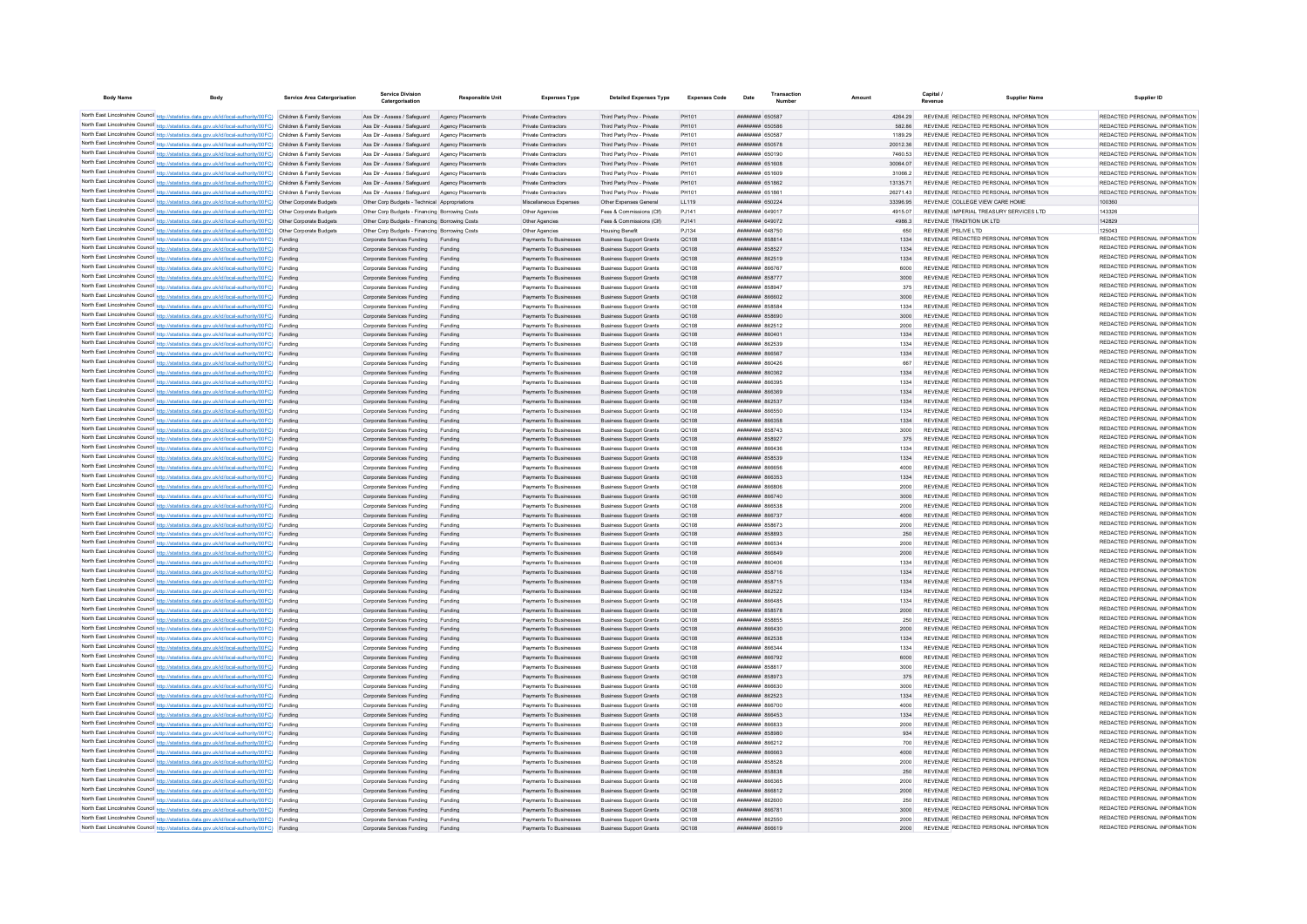| <b>Body Name</b> | <b>Body</b>                                                                                                                                                                                      | Service Area Catergorisatio | <b>Service Division</b><br>Catergorisation               | <b>Responsible Unit</b> | <b>Expenses Type</b>                             | <b>Detailed Expenses Type</b>                                    | <b>Expenses Code</b> | Date                                                    | Transaction |              | Capital /<br><b>Supplier Name</b><br>Revenue                                   | Supplier ID                                                    |
|------------------|--------------------------------------------------------------------------------------------------------------------------------------------------------------------------------------------------|-----------------------------|----------------------------------------------------------|-------------------------|--------------------------------------------------|------------------------------------------------------------------|----------------------|---------------------------------------------------------|-------------|--------------|--------------------------------------------------------------------------------|----------------------------------------------------------------|
|                  | North East Lincolnshire Council http://statistics.data.gov.uk/id/local-authority/00FC) Funding                                                                                                   |                             | Comorate Services Funding                                | Funding                 | Payments To Businesses                           | <b>Business Support Grants</b>                                   | OC108                | <b>282028 HUBBURG</b>                                   |             | 1334         | REVENUE REDACTED PERSONAL INFORMATION                                          | REDACTED PERSONAL INFORMATION                                  |
|                  | North East Lincolnshire Council http://statistics.data.gov.uk/id/local-authority/00FC) Funding                                                                                                   |                             | Corporate Services Funding                               | Funding                 | Payments To Businesses                           | <b>Business Support Grants</b>                                   | OC108                |                                                         |             | 1334         | REVENUE REDACTED PERSONAL INFORMATION                                          | REDACTED PERSONAL INFORMATION                                  |
|                  | North East Lincolnshire Council http://statistics.data.gov.uk/id/local-authority/00FC) Funding                                                                                                   |                             | Corporate Services Funding                               | Funding                 | Payments To Businesses                           | <b>Business Support Grants</b>                                   | OC108                | <b>HHHHHHH 858983</b>                                   |             |              | REVENUE REDACTED PERSONAL INFORMATION                                          | REDACTED PERSONAL INFORMATION                                  |
|                  | North East Lincolnshire Council http://statistics.data.gov.uk/id/local-authority/00FC) Funding                                                                                                   |                             | Corporate Services Funding                               | Funding                 | Payments To Businesses                           | <b>Business Support Grants</b>                                   | QC108                | <b>иннинин явроро</b>                                   |             | 700          | REVENUE REDACTED PERSONAL INFORMATION                                          | REDACTED PERSONAL INFORMATION                                  |
|                  | North East Lincolnshire Council http://statistics.data.gov.uk/id/local-authority/00FC) Funding                                                                                                   |                             | Corporate Services Funding                               | Funding                 | Payments To Businesses                           | <b>Business Support Grants</b>                                   | QC108                | <b>ПЛИНИНИ 858617</b>                                   |             | 1334         | REVENUE REDACTED PERSONAL INFORMATION                                          | REDACTED PERSONAL INFORMATION                                  |
|                  | North East Lincolnshire Council http://statistics.data.gov.uk/id/local-authority/00FC) Funding                                                                                                   |                             | Corporate Services Funding                               | Funding                 | Payments To Businesses                           | <b>Business Support Grants</b>                                   | QC108                | <del>пппинни</del> 858764                               |             | 1334         | REVENUE REDACTED PERSONAL INFORMATION<br>REVENUE REDACTED PERSONAL INFORMATION | REDACTED PERSONAL INFORMATION<br>REDACTED PERSONAL INFORMATION |
|                  | North East Lincolnshire Council http://statistics.data.gov.uk/id/local-authority/00FC) Funding<br>North East Lincolnshire Council http://statistics.data.gov.uk/id/local-authority/00FC) Funding |                             | Comorate Services Funding<br>Corporate Services Funding  | Funding<br>Funding      | Payments To Businesses<br>Payments To Businesses | <b>Business Sunnort Grants</b><br><b>Business Support Grants</b> | OC:108<br>OC108      | ######## 860471<br>плиннин в66302                       |             | 1400<br>700  | REVENUE REDACTED PERSONAL INFORMATION                                          | REDACTED PERSONAL INFORMATION                                  |
|                  | North East Lincolnshire Council http://statistics.data.gov.uk/id/local-authority/00FC) Funding                                                                                                   |                             | Corporate Services Funding Funding                       |                         | Payments To Businesses                           | <b>Business Support Grants</b>                                   | OC108                | <b>планинин</b> 866111                                  |             | 375          | REVENUE REDACTED PERSONAL INFORMATION                                          | REDACTED PERSONAL INFORMATION                                  |
|                  | North East Lincolnshire Council http://statistics.data.gov.uk/id/local-authority/00FC) Funding                                                                                                   |                             | Corporate Services Funding                               | Funding                 | Payments To Businesses                           | <b>Business Support Grants</b>                                   | QC108                | ####### 866785                                          |             |              | REVENUE REDACTED PERSONAL INFORMATION                                          | REDACTED PERSONAL INFORMATION                                  |
|                  | North East Lincolnshire Council http://statistics.data.gov.uk/id/local-authority/00FC) Funding                                                                                                   |                             | Corporate Services Funding Funding                       |                         | Payments To Businesses                           | <b>Business Support Grants</b>                                   | QC108                | ######## 866078                                         |             | 3000         | REVENUE REDACTED PERSONAL INFORMATION                                          | REDACTED PERSONAL INFORMATION                                  |
|                  | North East Lincolnshire Council http://statistics.data.gov.uk/id/local-authority/00FC) Funding                                                                                                   |                             | Corporate Services Funding                               | Funding                 | Payments To Businesses                           | <b>Business Support Grants</b>                                   | <b>OC108</b>         | ######## 866625                                         |             | 3000         | REVENUE REDACTED PERSONAL INFORMATION                                          | REDACTED PERSONAL INFORMATION                                  |
|                  | North East Lincolnshire Council http://statistics.data.gov.uk/id/local-authority/00FC) Funding                                                                                                   |                             | Corporate Services Funding                               | Funding                 | Payments To Businesses                           | <b>Business Sunnort Grants</b>                                   | OC108                | ######## 858602                                         |             | 1334         | REVENUE REDACTED PERSONAL INFORMATION                                          | REDACTED PERSONAL INFORMATION                                  |
|                  | North East Lincolnshire Council http://statistics.data.gov.uk/id/local-authority/00FC) Funding                                                                                                   |                             | Corporate Services Funding                               | Funding                 | Payments To Businesses                           | <b>Business Support Grants</b>                                   | QC108                | <b>######## 858532</b>                                  |             | 1334         | REVENUE REDACTED PERSONAL INFORMATION                                          | REDACTED PERSONAL INFORMATION                                  |
|                  | North East Lincolnshire Council http://statistics.data.gov.uk/id/local-authority/00FC) Funding                                                                                                   |                             | Corporate Services Funding                               |                         | Payments To Businesses                           | <b>Business Support Grants</b>                                   | QC108                | <b>ляннини ябб37</b>                                    |             | 1334         | <b>REVENUE REDACTED PERSONAL INFORMATION</b>                                   | REDACTED PERSONAL INFORMATION                                  |
|                  | North East Lincolnshire Council http://statistics.data.gov.uk/id/local-authority/00FC) Funding                                                                                                   |                             | Corporate Services Funding                               |                         | Payments To Businesses                           | <b>Business Support Grants</b>                                   | QC108                | ####### 866377                                          |             | 1334         | REVENUE REDACTED PERSONAL INFORMATION                                          | REDACTED PERSONAL INFORMATION                                  |
|                  | North East Lincolnshire Council http://statistics.data.gov.uk/id/local-authority/00FC) Funding                                                                                                   |                             | Corporate Services Funding                               |                         | Payments To Businesses                           | <b>Business Support Grants</b>                                   | QC108                | <del>----------</del> 858800                            |             | 1334         | REVENUE REDACTED PERSONAL INFORMATION<br>REVENUE REDACTED PERSONAL INFORMATION | REDACTED PERSONAL INFORMATION<br>REDACTED PERSONAL INFORMATION |
|                  | North East Lincolnshire Council http://statistics.data.gov.uk/id/local-authority/00FC) Funding                                                                                                   |                             | Corporate Services Funding                               | Funding                 | Payments To Businesses                           | <b>Business Support Grants</b>                                   | OC108                | вянинны ввозва                                          |             | 1334         | REVENUE REDACTED PERSONAL INFORMATION                                          | REDACTED PERSONAL INFORMATION                                  |
|                  | North East Lincolnshire Council http://statistics.data.gov.uk/id/local-authority/00FC) Funding<br>North East Lincolnshire Council http://statistics.data.gov.uk/id/local-authority/00FC) Funding |                             | Corporate Services Funding<br>Corporate Services Funding | Funding<br>Funding      | Payments To Businesses<br>Payments To Businesses | <b>Business Sunnort Grants</b><br><b>Business Support Grants</b> | OC108<br>QC108       | <b>BRENHHHH 866744</b><br><b>НИНИНИН 866552</b>         |             | 1000<br>1334 | REVENUE REDACTED PERSONAL INFORMATION                                          | REDACTED PERSONAL INFORMATION                                  |
|                  | North East Lincolnshire Council http://statistics.data.gov.uk/id/local-authority/00FC) Funding                                                                                                   |                             | Corporate Services Funding                               | Funding                 | Payments To Businesses                           | <b>Business Support Grants</b>                                   | QC108                | <b>########</b> 866739                                  |             | 4000         | REVENUE REDACTED PERSONAL INFORMATION                                          | REDACTED PERSONAL INFORMATION                                  |
|                  | North East Lincolnshire Council http://statistics.data.gov.uk/id/local-authority/00FC) Funding                                                                                                   |                             | Corporate Services Funding                               | Funding                 | Payments To Businesses                           | <b>Business Support Grants</b>                                   | QC108                | ######## 86653                                          |             | 2000         | REVENUE REDACTED PERSONAL INFORMATION                                          | REDACTED PERSONAL INFORMATION                                  |
|                  | North East Lincolnshire Council http://statistics.data.gov.uk/id/local-authority/00FC) Funding                                                                                                   |                             | Corporate Services Funding                               | Funding                 | Payments To Businesses                           | <b>Business Support Grants</b>                                   | QC108                | <b>########</b> 866850                                  |             | 2000         | REVENUE REDACTED PERSONAL INFORMATION                                          | REDACTED PERSONAL INFORMATION                                  |
|                  | North East Lincolnshire Council http://statistics.data.gov.uk/id/local-authority/00FC) Funding                                                                                                   |                             | Corporate Services Funding                               | Funding                 | Payments To Businesses                           | <b>Business Support Grants</b>                                   | QC108                | <b>########</b> 866745                                  |             | 3000         | REVENUE REDACTED PERSONAL INFORMATION                                          | REDACTED PERSONAL INFORMATION                                  |
|                  | North East Lincolnshire Council http://statistics.data.gov.uk/id/local-authority/00FC) Funding                                                                                                   |                             | Corporate Services Funding                               | Funding                 | Payments To Businesses                           | <b>Business Support Grants</b>                                   | OC108                | <i><b>BRANNE BRANNE</b></i>                             |             | 2000         | REVENUE REDACTED PERSONAL INFORMATION                                          | REDACTED PERSONAL INFORMATION                                  |
|                  | North East Lincolnshire Council http://statistics.data.gov.uk/id/local-authority/00FC) Funding                                                                                                   |                             | Corporate Services Funding                               | Funding                 | Payments To Businesses                           | <b>Business Support Grants</b>                                   | QC108                | ######## 858624                                         |             | 1334         | REVENUE REDACTED PERSONAL INFORMATION                                          | REDACTED PERSONAL INFORMATION                                  |
|                  | North East Lincolnshire Council http://statistics.data.gov.uk/id/local-authority/00FC) Funding                                                                                                   |                             | Corporate Services Funding                               | Funding                 | Payments To Businesse                            | <b>Business Support Grants</b>                                   | QC108                | ######## 866713                                         |             | 6000         | REVENUE REDACTED PERSONAL INFORMATION                                          | REDACTED PERSONAL INFORMATION                                  |
|                  | North East Lincolnshire Council http://statistics.data.gov.uk/id/local-authority/00FC) Funding                                                                                                   |                             | Corporate Services Funding                               | Funding                 | Payments To Businesses                           | <b>Business Support Grants</b>                                   | <b>QC108</b>         | ######## 866478                                         |             | 1334         | REVENUE REDACTED PERSONAL INFORMATION                                          | REDACTED PERSONAL INFORMATION                                  |
|                  | North East Lincolnshire Council http://statistics.data.gov.uk/id/local-authority/00FC) Funding                                                                                                   |                             | Corporate Services Funding                               | Funding                 | Payments To Businesses                           | <b>Business Support Grants</b>                                   | QC108                | <b>плинини яб6474</b>                                   |             | 1334         | REVENUE REDACTED PERSONAL INFORMATION<br>REVENUE REDACTED PERSONAL INFORMATION | REDACTED PERSONAL INFORMATION<br>REDACTED PERSONAL INFORMATION |
|                  | North East Lincolnshire Council http://statistics.data.gov.uk/id/local-authority/00FC) Funding<br>North East Lincolnshire Council http://statistics.data.gov.uk/id/local-authority/00FC) Funding |                             | Corporate Services Funding                               | Funding                 | Payments To Businesses                           | <b>Business Support Grants</b>                                   | OC108                | <b>лининин 866676</b>                                   |             | 4000         | REVENUE REDACTED PERSONAL INFORMATION                                          | REDACTED PERSONAL INFORMATION                                  |
|                  | North East Lincolnshire Council http://statistics.data.gov.uk/id/local-authority/00FC) Funding                                                                                                   |                             | Comorate Services Funding<br>Corporate Services Funding  | Funding<br>Funding      | Payments To Businesses<br>Payments To Businesses | <b>Business Support Grants</b><br><b>Business Support Grants</b> | OC108<br>QC108       | пининин васзоз<br><b>ПЕЦИИНИЯ</b> 866822                |             | 2000<br>2000 | REVENUE REDACTED PERSONAL INFORMATION                                          | REDACTED PERSONAL INFORMATION                                  |
|                  | North East Lincolnshire Council http://statistics.data.gov.uk/id/local-authority/00FC) Funding                                                                                                   |                             | Corporate Services Funding Funding                       |                         | Payments To Businesses                           | <b>Business Support Grants</b>                                   | QC108                | ####### 86251                                           |             |              | REVENUE REDACTED PERSONAL INFORMATION                                          | REDACTED PERSONAL INFORMATION                                  |
|                  | North East Lincolnshire Council http://statistics.data.gov.uk/id/local-authority/00FC) Funding                                                                                                   |                             | Corporate Services Funding                               | Funding                 | Payments To Businesses                           | <b>Business Support Grants</b>                                   | QC108                | ####### 86643                                           |             |              | REVENUE REDACTED PERSONAL INFORMATION                                          | REDACTED PERSONAL INFORMATION                                  |
|                  | North East Lincolnshire Council http://statistics.data.gov.uk/id/local-authority/00FC) Funding                                                                                                   |                             | Corporate Services Funding Funding                       |                         | Payments To Businesses                           | <b>Business Support Grants</b>                                   | QC108                | ######## 866510                                         |             | 1334         | REVENUE REDACTED PERSONAL INFORMATION                                          | REDACTED PERSONAL INFORMATION                                  |
|                  | North East Lincolnshire Council http://statistics.data.gov.uk/id/local-authority/00FC) Funding                                                                                                   |                             | Corporate Services Funding                               | Funding                 | Payments To Businesses                           | <b>Business Support Grants</b>                                   | OC108                | <b>плинини 862567</b>                                   |             | 667          | REVENUE REDACTED PERSONAL INFORMATION                                          | REDACTED PERSONAL INFORMATION                                  |
|                  | North East Lincolnshire Council http://statistics.data.gov.uk/id/local-authority/00FC) Funding                                                                                                   |                             | Corporate Services Funding                               | Funding                 | Payments To Businesses                           | <b>Business Support Grants</b>                                   | OC108                | <b>плинини 866749</b>                                   |             | 4000         | REVENUE REDACTED PERSONAL INFORMATION                                          | REDACTED PERSONAL INFORMATION                                  |
|                  | North East Lincolnshire Council http://statistics.data.gov.uk/id/local-authority/00FC) Funding                                                                                                   |                             | Corporate Services Funding                               | Funding                 | Payments To Businesses                           | <b>Business Support Grants</b>                                   | QC108                | ####### 858707                                          |             | 1334         | REVENUE REDACTED PERSONAL INFORMATION                                          | REDACTED PERSONAL INFORMATION                                  |
|                  | North East Lincolnshire Council http://statistics.data.gov.uk/id/local-authority/00FC) Funding                                                                                                   |                             | Corporate Services Funding                               | Funding                 | Payments To Businesses                           | <b>Business Support Grants</b>                                   | QC108                |                                                         |             | 1334         | REVENUE REDACTED PERSONAL INFORMATION                                          | REDACTED PERSONAL INFORMATION                                  |
|                  | North East Lincolnshire Council http://statistics.data.gov.uk/id/local-authority/00FC) Funding                                                                                                   |                             | Corporate Services Funding                               | Funding                 | Payments To Businesses                           | <b>Business Support Grants</b>                                   | <b>QC108</b>         | ####### 866852                                          |             | 2000         | REVENUE REDACTED PERSONAL INFORMATION<br>REVENUE REDACTED PERSONAL INFORMATION | REDACTED PERSONAL INFORMATION<br>REDACTED PERSONAL INFORMATION |
|                  | North East Lincolnshire Council http://statistics.data.gov.uk/id/local-authority/00FC) Funding<br>North East Lincolnshire Council http://statistics.data.gov.uk/id/local-authority/00FC) Funding |                             | Corporate Services Funding                               |                         | Payments To Businesses<br>Payments To Businesses | <b>Business Support Grants</b>                                   | QC108<br>OC108       | <b>########</b> 858708<br>####### 866655                |             | 1334<br>4000 | REVENUE REDACTED PERSONAL INFORMATION                                          | REDACTED PERSONAL INFORMATION                                  |
|                  | North East Lincolnshire Council http://statistics.data.gov.uk/id/local-authority/00FC) Funding                                                                                                   |                             | Corporate Services Funding<br>Corporate Services Funding | Funding<br>Funding      | Payments To Businesses                           | <b>Business Support Grants</b><br><b>Business Support Grants</b> | OC108                | <b>######## 866352</b>                                  |             | 1334         | REVENUE REDACTED PERSONAL INFORMATION                                          | REDACTED PERSONAL INFORMATION                                  |
|                  | North East Lincolnshire Council http://statistics.data.gov.uk/id/local-authority/00FC) Funding                                                                                                   |                             | Corporate Services Funding                               | Funding                 | Payments To Businesses                           | <b>Business Support Grants</b>                                   | QC108                | <b>#######</b> 866805                                   |             | 2000         | REVENUE REDACTED PERSONAL INFORMATION                                          | REDACTED PERSONAL INFORMATION                                  |
|                  | North East Lincolnshire Council http://statistics.data.gov.uk/id/local-authority/00FC) Funding                                                                                                   |                             | Corporate Services Funding                               | Funding                 | Payments To Businesses                           | <b>Business Support Grants</b>                                   | QC108                | ######## 866688                                         |             | 6000         | REVENUE REDACTED PERSONAL INFORMATION                                          | REDACTED PERSONAL INFORMATION                                  |
|                  | North East Lincolnshire Council http://statistics.data.gov.uk/id/local-authority/00FC) Funding                                                                                                   |                             | Corporate Services Funding                               | Funding                 | Payments To Businesses                           | <b>Business Support Grants</b>                                   | QC108                | ####### 86642                                           |             | 1334         | REVENUE REDACTED PERSONAL INFORMATION                                          | REDACTED PERSONAL INFORMATION                                  |
|                  | North East Lincolnshire Council http://statistics.data.gov.uk/id/local-authority/00FC) Funding                                                                                                   |                             | Corporate Services Funding                               | Funding                 | Payments To Businesses                           | <b>Business Support Grants</b>                                   | QC108                | ######## 858597                                         |             | 1334         | REVENUE REDACTED PERSONAL INFORMATION                                          | REDACTED PERSONAL INFORMATION                                  |
|                  | North East Lincolnshire Council http://statistics.data.gov.uk/id/local-authority/00FC) Funding                                                                                                   |                             | Corporate Services Funding                               | Funding                 | Payments To Businesses                           | <b>Business Support Grants</b>                                   | QC108                | GAASAR MARIANAN                                         |             | 1334         | REVENUE REDACTED PERSONAL INFORMATION                                          | REDACTED PERSONAL INFORMATION                                  |
|                  | North East Lincolnshire Council http://statistics.data.gov.uk/id/local-authority/00FC) Funding                                                                                                   |                             | Corporate Services Funding                               | Funding                 | Payments To Businesses                           | <b>Business Support Grants</b>                                   | QC108                | ######## 858582                                         |             | 2000         | REVENUE REDACTED PERSONAL INFORMATION                                          | REDACTED PERSONAL INFORMATION                                  |
|                  | North East Lincolnshire Council http://statistics.data.gov.uk/id/local-authority/00FC) Funding                                                                                                   |                             | Corporate Services Funding                               | Funding                 | Payments To Businesses                           | <b>Business Support Grants</b>                                   | QC108                | ######## 866322                                         |             | 1334         | REVENUE REDACTED PERSONAL INFORMATION                                          | REDACTED PERSONAL INFORMATION                                  |
|                  | North East Lincolnshire Council http://statistics.data.gov.uk/id/local-authority/00FC) Funding                                                                                                   |                             | Corporate Services Funding                               | Funding                 | Payments To Businesses                           | <b>Business Support Grants</b>                                   | QC108                | ######## 866473                                         |             | 1334         | REVENUE REDACTED PERSONAL INFORMATION                                          | REDACTED PERSONAL INFORMATION<br>REDACTED PERSONAL INFORMATION |
|                  | North East Lincolnshire Council http://statistics.data.gov.uk/id/local-authority/00FC) Funding                                                                                                   |                             | Corporate Services Funding                               | Funding                 | Payments To Businesses                           | <b>Business Support Grants</b>                                   | QC108                | ####### 866786                                          |             | 6000         | REVENUE REDACTED PERSONAL INFORMATION<br>REVENUE REDACTED PERSONAL INFORMATION | REDACTED PERSONAL INFORMATION                                  |
|                  | North East Lincolnshire Council http://statistics.data.gov.uk/id/local-authority/00FC) Funding<br>North East Lincolnshire Council http://statistics.data.gov.uk/id/local-authority/00FC) Funding |                             | Corporate Services Funding<br>Corporate Services Funding | Funding                 | Payments To Businesses<br>Payments To Businesses | <b>Business Support Grants</b><br><b>Business Support Grants</b> | QC108<br>QC108       | <b>######## 858812</b><br><b><i>HHHHHHHH B58068</i></b> |             | 3000<br>375  | REVENUE REDACTED PERSONAL INFORMATION                                          | REDACTED PERSONAL INFORMATION                                  |
|                  | North East Lincolnshire Council http://statistics.data.gov.uk/id/local-authority/00FC) Funding                                                                                                   |                             | Corporate Services Funding                               | Funding                 | Payments To Businesses                           | <b>Business Support Grants</b>                                   | QC108                | BERRAR HHHHHH                                           |             | 3000         | <b>REVENUE REDACTED PERSONAL INFORMATION</b>                                   | REDACTED PERSONAL INFORMATION                                  |
|                  | North East Lincolnshire Council http://statistics.data.gov.uk/id/local-authority/00FC) Funding                                                                                                   |                             | Corporate Services Funding Funding                       |                         | Payments To Businesses                           | <b>Business Support Grants</b>                                   | QC108                | ######## 866734                                         |             | 3000         | REVENUE REDACTED PERSONAL INFORMATION                                          | REDACTED PERSONAL INFORMATION                                  |
|                  | North East Lincolnshire Council http://statistics.data.gov.uk/id/local-authority/00FC) Funding                                                                                                   |                             | Corporate Services Funding                               | Funding                 | Payments To Businesses                           | <b>Business Support Grants</b>                                   | QC108                | <b>####### 858669</b>                                   |             | 2000         | REVENUE REDACTED PERSONAL INFORMATION                                          | REDACTED PERSONAL INFORMATION                                  |
|                  | North East Lincolnshire Council http://statistics.data.gov.uk/id/local-authority/00FC) Funding                                                                                                   |                             | Corporate Services Funding Funding                       |                         | Payments To Businesses                           | <b>Business Support Grants</b>                                   | QC108                | ######## 866529                                         |             | 2000         | REVENUE REDACTED PERSONAL INFORMATION                                          | REDACTED PERSONAL INFORMATION                                  |
|                  | North East Lincolnshire Council http://statistics.data.gov.uk/id/local-authority/00FC) Funding                                                                                                   |                             | Corporate Services Funding Funding                       |                         | Payments To Businesses                           | <b>Business Support Grants</b>                                   | QC108                | ######## 866087                                         |             | 934          | REVENUE REDACTED PERSONAL INFORMATION                                          | REDACTED PERSONAL INFORMATION                                  |
|                  | North East Lincolnshire Council http://statistics.data.gov.uk/id/local-authority/00FC) Funding                                                                                                   |                             | Corporate Services Funding                               | Funding                 | Payments To Businesses                           | <b>Business Support Grants</b>                                   | QC108                | <b>пипинни 863446</b>                                   |             | 250          | REVENUE REDACTED PERSONAL INFORMATION                                          | REDACTED PERSONAL INFORMATION                                  |
|                  | North East Lincolnshire Council http://statistics.data.gov.uk/id/local-authority/00FC) Funding                                                                                                   |                             | Corporate Services Funding                               | Funding                 | Payments To Businesses                           | <b>Business Sunnort Grants</b>                                   | <b>OC108</b>         | ######## 863422                                         |             | 2000         | REVENUE REDACTED PERSONAL INFORMATION                                          | REDACTED PERSONAL INFORMATION                                  |
|                  | North East Lincolnshire Council http://statistics.data.gov.uk/id/local-authority/00FC) Funding                                                                                                   |                             | Corporate Services Funding                               | Funding                 | Payments To Businesses                           | <b>Business Sunnort Grants</b>                                   | OC108                | ######## 866564                                         |             | 2000         | REVENUE REDACTED PERSONAL INFORMATION                                          | REDACTED PERSONAL INFORMATION                                  |
|                  | North East Lincolnshire Council http://statistics.data.gov.uk/id/local-authority/00FC) Funding                                                                                                   |                             | Corporate Services Funding                               | Funding                 | Payments To Businesses                           | <b>Business Support Grants</b>                                   | OC108                | <b>плинини 866757</b>                                   |             | 4000         | REVENUE REDACTED PERSONAL INFORMATION<br>REVENUE REDACTED PERSONAL INFORMATION | REDACTED PERSONAL INFORMATION<br>REDACTED PERSONAL INFORMATION |
|                  | North East Lincolnshire Council http://statistics.data.gov.uk/id/local-authority/00FC) Funding                                                                                                   |                             | Corporate Services Funding                               |                         | Payments To Businesses                           | <b>Business Support Grants</b>                                   | QC108                | <b>######## 858793</b>                                  |             | 3000         | REVENUE REDACTED PERSONAL INFORMATION                                          | REDACTED PERSONAL INFORMATION                                  |
|                  | North East Lincolnshire Council http://statistics.data.gov.uk/id/local-authority/00FC) Funding<br>North East Lincolnshire Council http://statistics.data.gov.uk/id/local-authority/00FC) Funding |                             | Corporate Services Funding                               | Funding                 | Payments To Businesses<br>Payments To Businesses | <b>Business Support Grants</b><br><b>Business Support Grants</b> | QC108<br>QC108       | BRANNER REAGE<br><b><i>HHHHHHHH BGGS78</i></b>          |             | 3000         | REVENUE REDACTED PERSONAL INFORMATION                                          | REDACTED PERSONAL INFORMATION                                  |
|                  | North East Lincolnshire Council http://statistics.data.gov.uk/id/local-authority/00FC) Funding                                                                                                   |                             | Corporate Services Funding<br>Corporate Services Funding | Funding                 | Payments To Businesses                           | <b>Business Sunnort Grants</b>                                   | OC108                | <b>########</b> 866855                                  |             | 2000         | REVENUE REDACTED PERSONAL INFORMATION                                          | REDACTED PERSONAL INFORMATION                                  |
|                  | North East Lincolnshire Council http://statistics.data.gov.uk/id/local-authority/00FC) Funding                                                                                                   |                             | Corporate Services Funding                               | Funding                 | Payments To Businesses                           | <b>Business Sunnort Grants</b>                                   | OC108                | <b>HHHHHHHH</b> 866774                                  |             | 6000         | REVENUE REDACTED PERSONAL INFORMATION                                          | REDACTED PERSONAL INFORMATION                                  |
|                  | North East Lincolnshire Council http://statistics.data.gov.uk/id/local-authority/00FC) Funding                                                                                                   |                             | Corporate Services Funding                               | Funding                 | Payments To Businesses                           | <b>Business Support Grants</b>                                   | OC108                | ######## 858803                                         |             | 3000         | REVENUE REDACTED PERSONAL INFORMATION                                          | REDACTED PERSONAL INFORMATION                                  |
|                  | North East Lincolnshire Council http://statistics.data.gov.uk/id/local-authority/00FC) Funding                                                                                                   |                             | Corporate Services Funding                               | Funding                 | Payments To Businesses                           | <b>Business Support Grants</b>                                   | QC108                | ######## 85896                                          |             | 375          | REVENUE REDACTED PERSONAL INFORMATION                                          | REDACTED PERSONAL INFORMATION                                  |
|                  | North East Lincolnshire Council http://statistics.data.gov.uk/id/local-authority/00FC) Funding                                                                                                   |                             | Corporate Services Funding                               | Funding                 | Payments To Businesses                           | <b>Business Support Grants</b>                                   | QC108                | ######## 86661                                          |             | 3000         | REVENUE REDACTED PERSONAL INFORMATION                                          | REDACTED PERSONAL INFORMATION                                  |
|                  | North East Lincolnshire Council http://statistics.data.gov.uk/id/local-authority/00FC) Funding                                                                                                   |                             | Corporate Services Funding                               | Funding                 | Payments To Businesses                           | <b>Business Support Grants</b>                                   | QC108                | гаоааа ввевници                                         |             | 1334         | REVENUE REDACTED PERSONAL INFORMATION                                          | REDACTED PERSONAL INFORMATION                                  |
|                  | North East Lincolnshire Council http://statistics.data.gov.uk/id/local-authority/00FC) Funding                                                                                                   |                             | Corporate Services Funding                               | Funding                 | Payments To Businesses                           | <b>Business Support Grants</b>                                   | OC108                | ######## 86257(                                         |             | 667          | REVENUE REDACTED PERSONAL INFORMATION                                          | REDACTED PERSONAL INFORMATION                                  |
|                  | North East Lincolnshire Council http://statistics.data.gov.uk/id/local-authority/00FC) Funding                                                                                                   |                             | Corporate Services Funding                               | Funding                 | Payments To Businesses                           | <b>Business Sunnort Grants</b>                                   | OC108                | ######## 866221                                         |             | 700          | REVENUE REDACTED PERSONAL INFORMATION                                          | REDACTED PERSONAL INFORMATION                                  |
|                  | North East Lincolnshire Council http://statistics.data.gov.uk/id/local-authority/00FC) Funding                                                                                                   |                             | Corporate Services Funding                               | Funding                 | Payments To Businesses                           | <b>Business Support Grants</b>                                   | OC108                | ######## 862533                                         |             | 1334         | REVENUE REDACTED PERSONAL INFORMATION<br>REVENUE REDACTED PERSONAL INFORMATION | REDACTED PERSONAL INFORMATION<br>REDACTED PERSONAL INFORMATION |
|                  | North East Lincolnshire Council http://statistics.data.gov.uk/id/local-authority/00FC) Funding                                                                                                   |                             | Corporate Services Funding                               |                         | Payments To Businesses                           | <b>Business Support Grants</b>                                   | OC108                | acoaa <b><i>mmmmmm</i></b>                              |             | 1334         |                                                                                |                                                                |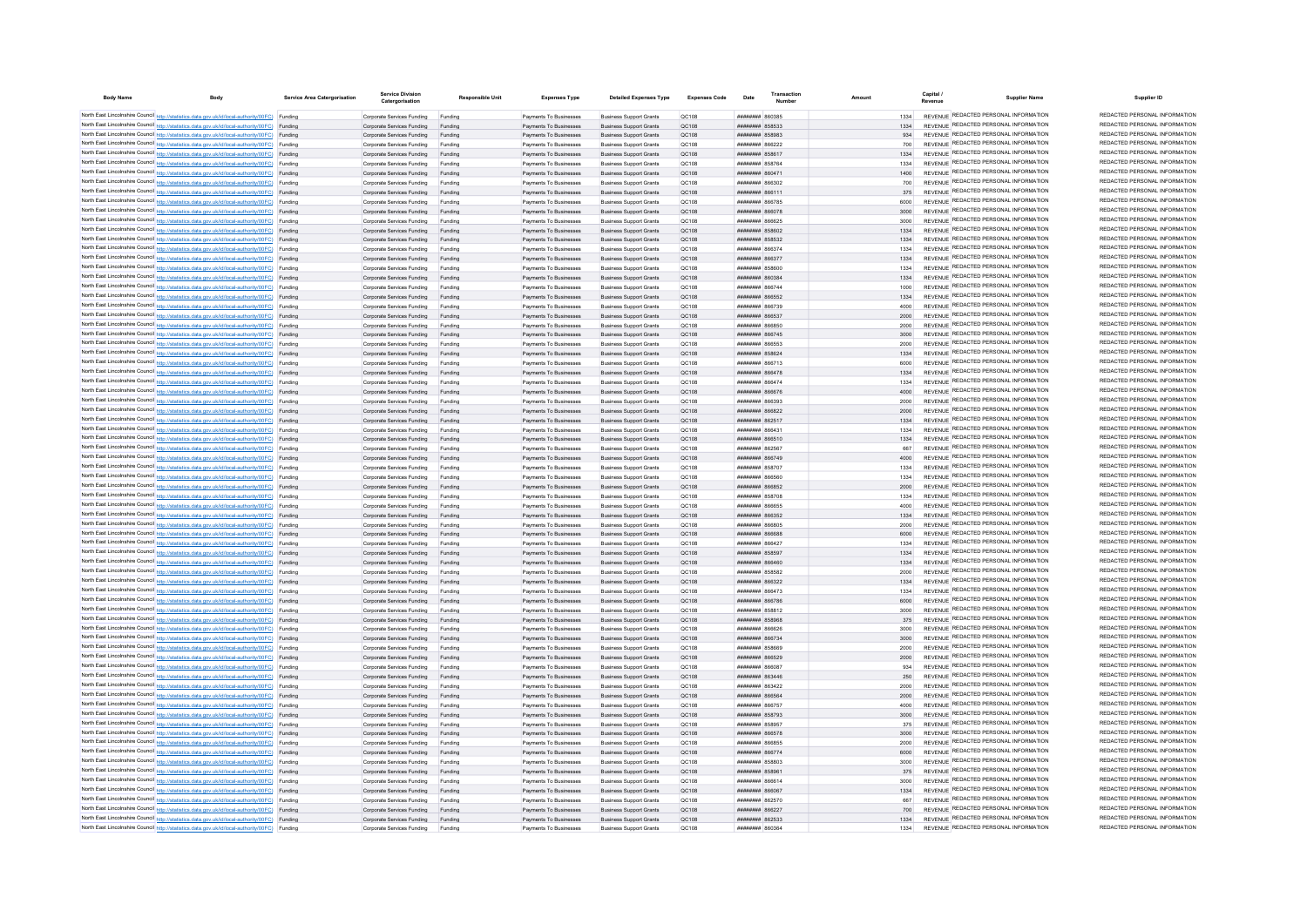| <b>Body Name</b> | <b>Body</b>                                                                                                                                                                                      | Service Area Catergorisation | <b>Service Division</b><br>Catergorisation                       | Responsible Unit   | <b>Expenses Type</b>                             | <b>Detailed Expenses Type</b>                                    | Expenses Code  | Date                                                         | Transaction | Amount       | Capital | <b>Supplier Name</b>                                                           | Supplier ID                                                    |
|------------------|--------------------------------------------------------------------------------------------------------------------------------------------------------------------------------------------------|------------------------------|------------------------------------------------------------------|--------------------|--------------------------------------------------|------------------------------------------------------------------|----------------|--------------------------------------------------------------|-------------|--------------|---------|--------------------------------------------------------------------------------|----------------------------------------------------------------|
|                  | North East Lincolnshire Council http://statistics.data.gov.uk/id/local-authority/00FC) Funding                                                                                                   |                              | Corporate Services Funding Funding                               |                    | Payments To Businesses                           | <b>Business Support Grants</b>                                   | OC108          | ######## 858794                                              |             | 3000         |         | REVENUE REDACTED PERSONAL INFORMATION                                          | REDACTED PERSONAL INFORMATION                                  |
|                  | North East Lincolnshire Council http://statistics.data.gov.uk/id/local-authority/00FC) Funding                                                                                                   |                              | Corporate Services Funding                                       |                    | Payments To Businesses                           | <b>Business Support Grants</b>                                   | QC108          | <b>ПЕНИНИН 862515</b>                                        |             |              |         | REVENUE REDACTED PERSONAL INFORMATION                                          | REDACTED PERSONAL INFORMATION                                  |
|                  | North East Lincolnshire Council http://statistics.data.gov.uk/id/local-authority/00FC) Funding                                                                                                   |                              | Corporate Services Funding                                       | Funding            | Payments To Businesses                           | <b>Business Support Grants</b>                                   | QC108          | ####### 860420                                               |             | 667          |         | REVENUE REDACTED PERSONAL INFORMATION                                          | REDACTED PERSONAL INFORMATION                                  |
|                  | North East Lincolnshire Council http://statistics.data.gov.uk/id/local-authority/00FC) Funding                                                                                                   |                              | Corporate Services Funding                                       | Funding            | Payments To Businesses                           | <b>Business Support Grants</b>                                   | OC108          | <b>ПЕПЕЦИИ 862520</b>                                        |             | 1334         |         | REVENUE REDACTED PERSONAL INFORMATION                                          | REDACTED PERSONAL INFORMATION                                  |
|                  | North East Lincolnshire Council http://statistics.data.gov.uk/id/local-authority/00FC) Funding                                                                                                   |                              | Corporate Services Funding                                       | Funding            | Payments To Businesses                           | <b>Business Support Grants</b>                                   | OC108          | <b><i>BRENHHHH 866472</i></b>                                |             | 1334         |         | REVENUE REDACTED PERSONAL INFORMATION                                          | REDACTED PERSONAL INFORMATION                                  |
|                  | North East Lincolnshire Council http://statistics.data.gov.uk/id/local-authority/00FC) Funding                                                                                                   |                              | Corporate Services Funding                                       | Funding            | Payments To Businesses                           | <b>Business Sunnort Grants</b>                                   | OC108          | <b><i>BRENHHHH 862548</i></b>                                |             | 3000         |         | REVENUE REDACTED PERSONAL INFORMATION<br>REVENUE REDACTED PERSONAL INFORMATION | REDACTED PERSONAL INFORMATION<br>REDACTED PERSONAL INFORMATION |
|                  | North East Lincolnshire Council http://statistics.data.gov.uk/id/local-authority/00FC) Funding                                                                                                   |                              | Corporate Services Funding                                       | Funding            | Payments To Businesses                           | <b>Business Support Grants</b>                                   | OC108          | ######## 859090                                              |             | 934          |         | REVENUE REDACTED PERSONAL INFORMATION                                          | REDACTED PERSONAL INFORMATION                                  |
|                  | North East Lincolnshire Council http://statistics.data.gov.uk/id/local-authority/00FC) Funding<br>North East Lincolnshire Council http://statistics.data.gov.uk/id/local-authority/00FC) Funding |                              | Corporate Services Funding Funding<br>Corporate Services Funding | Funding            | Payments To Businesses<br>Payments To Businesses | <b>Business Support Grants</b><br><b>Business Support Grants</b> | QC108<br>QC108 | ####### 86628<br>####### 866426                              |             | 1334         |         | REVENUE REDACTED PERSONAL INFORMATION                                          | REDACTED PERSONAL INFORMATION                                  |
|                  | North East Lincolnshire Council http://statistics.data.gov.uk/id/local-authority/00FC) Funding                                                                                                   |                              | Corporate Services Funding                                       | Funding            | Payments To Businesses                           | <b>Business Support Grants</b>                                   | QC108          | ######## 858590                                              |             | 1334         |         | REVENUE REDACTED PERSONAL INFORMATION                                          | REDACTED PERSONAL INFORMATION                                  |
|                  | North East Lincolnshire Council http://statistics.data.gov.uk/id/local-authority/00FC) Funding                                                                                                   |                              | Corporate Services Funding                                       | Funding            | Payments To Businesses                           | <b>Business Support Grants</b>                                   | OC108          |                                                              |             | 1334         |         | REVENUE REDACTED PERSONAL INFORMATION                                          | REDACTED PERSONAL INFORMATION                                  |
|                  | North East Lincolnshire Council http://statistics.data.gov.uk/id/local-authority/00FC) Funding                                                                                                   |                              | Corporate Services Funding                                       | Funding            | Payments To Businesses                           | <b>Business Support Grants</b>                                   | OC108          | ######## 866746                                              |             | 3000         |         | REVENUE REDACTED PERSONAL INFORMATION                                          | REDACTED PERSONAL INFORMATION                                  |
|                  | North East Lincolnshire Council http://statistics.data.gov.uk/id/local-authority/00FC) Funding                                                                                                   |                              | Corporate Services Funding                                       | Funding            | Payments To Businesses                           | <b>Business Support Grants</b>                                   | OC108          | <b>HUHHHHH 866554</b>                                        |             | 2000         |         | REVENUE REDACTED PERSONAL INFORMATION                                          | REDACTED PERSONAL INFORMATION                                  |
|                  | North East Lincolnshire Council http://statistics.data.gov.uk/id/local-authority/00FC) Funding                                                                                                   |                              | Corporate Services Funding                                       | Funding            | Payments To Businesses                           | <b>Business Support Grants</b>                                   | QC108          | ######## 866252                                              |             | 700          |         | REVENUE REDACTED PERSONAL INFORMATION                                          | REDACTED PERSONAL INFORMATION                                  |
|                  | North East Lincolnshire Council http://statistics.data.gov.uk/id/local-authority/00FC) Funding                                                                                                   |                              | Corporate Services Funding                                       |                    | Payments To Businesses                           | <b>Business Support Grants</b>                                   | QC108          | <b>пппппппп</b> 858674                                       |             | 1334         |         | <b>REVENUE REDACTED PERSONAL INFORMATION</b>                                   | REDACTED PERSONAL INFORMATION                                  |
|                  | North East Lincolnshire Council http://statistics.data.gov.uk/id/local-authority/00FC) Funding                                                                                                   |                              | Corporate Services Funding                                       |                    | Payments To Businesses                           | <b>Business Support Grants</b>                                   | QC108          | <b>НИНИНИН 858679</b>                                        |             | 1334         |         | REVENUE REDACTED PERSONAL INFORMATION<br>REVENUE REDACTED PERSONAL INFORMATION | REDACTED PERSONAL INFORMATION<br>REDACTED PERSONAL INFORMATION |
|                  | North East Lincolnshire Council http://statistics.data.gov.uk/id/local-authority/00FC) Funding<br>North East Lincolnshire Council http://statistics.data.gov.uk/id/local-authority/00FC) Funding |                              | Corporate Services Funding                                       | Funding            | Payments To Businesses<br>Payments To Businesses | <b>Business Support Grants</b><br><b>Business Support Grants</b> | OC108<br>QC108 | ######## 858550<br>######## 866447                           |             | 1334<br>1334 |         | REVENUE REDACTED PERSONAL INFORMATION                                          | REDACTED PERSONAL INFORMATION                                  |
|                  | North East Lincolnshire Council http://statistics.data.gov.uk/id/local-authority/00FC) Funding                                                                                                   |                              | Corporate Services Funding<br>Corporate Services Funding         | Funding<br>Funding | Payments To Businesses                           | <b>Business Support Grants</b>                                   | QC108          | ######## 866110                                              |             | 667          |         | REVENUE REDACTED PERSONAL INFORMATION                                          | REDACTED PERSONAL INFORMATION                                  |
|                  | North East Lincolnshire Council http://statistics.data.gov.uk/id/local-authority/00FC) Funding                                                                                                   |                              | Corporate Services Funding                                       | Funding            | Payments To Businesses                           | <b>Business Support Grants</b>                                   | QC108          | ######## 858603                                              |             | 1334         |         | REVENUE REDACTED PERSONAL INFORMATION                                          | REDACTED PERSONAL INFORMATION                                  |
|                  | North East Lincolnshire Council http://statistics.data.gov.uk/id/local-authority/00FC) Funding                                                                                                   |                              | Corporate Services Funding                                       | Funding            | Payments To Businesses                           | <b>Business Support Grants</b>                                   | QC108          | ######## 866413                                              |             | 1334         |         | REVENUE REDACTED PERSONAL INFORMATION                                          | REDACTED PERSONAL INFORMATION                                  |
|                  | North East Lincolnshire Council http://statistics.data.gov.uk/id/local-authority/00FC) Funding                                                                                                   |                              | Corporate Services Funding Funding                               |                    | Payments To Businesses                           | <b>Business Support Grants</b>                                   | QC108          | ######## 86666                                               |             | 4000         |         | REVENUE REDACTED PERSONAL INFORMATION                                          | REDACTED PERSONAL INFORMATION                                  |
|                  | North East Lincolnshire Council http://statistics.data.gov.uk/id/local-authority/00FC) Funding                                                                                                   |                              | Corporate Services Funding                                       | Funding            | Payments To Businesses                           | <b>Business Support Grants</b>                                   | QC108          | плиннин васза?                                               |             | 2000         |         | REVENUE REDACTED PERSONAL INFORMATION                                          | REDACTED PERSONAL INFORMATION                                  |
|                  | North East Lincolnshire Council http://statistics.data.gov.uk/id/local-authority/00FC) Funding                                                                                                   |                              | Corporate Services Funding                                       | Funding            | Payments To Businesses                           | <b>Business Support Grants</b>                                   | <b>QC108</b>   | ######## 866811                                              |             | 2000         |         | REVENUE REDACTED PERSONAL INFORMATION                                          | REDACTED PERSONAL INFORMATION                                  |
|                  | North East Lincolnshire Council http://statistics.data.gov.uk/id/local-authority/00FC) Funding                                                                                                   |                              | Corporate Services Funding                                       | Funding            | Payments To Businesses                           | <b>Business Support Grants</b>                                   | QC108          | ######## 858512                                              |             | 1334         |         | REVENUE REDACTED PERSONAL INFORMATION                                          | REDACTED PERSONAL INFORMATION                                  |
|                  | North East Lincolnshire Council http://statistics.data.gov.uk/id/local-authority/00FC) Funding                                                                                                   |                              | Corporate Services Funding                                       | Funding            | Payments To Businesses                           | <b>Business Support Grants</b>                                   | QC108          | ####### 866337                                               |             | 1334         |         | REVENUE REDACTED PERSONAL INFORMATION                                          | REDACTED PERSONAL INFORMATION<br>REDACTED PERSONAL INFORMATION |
|                  | North East Lincolnshire Council http://statistics.data.gov.uk/id/local-authority/00FC) Funding                                                                                                   |                              | Corporate Services Funding                                       | Funding            | Payments To Businesses                           | <b>Business Support Grants</b>                                   | QC108          | ######## 866728                                              |             | 4000         |         | REVENUE REDACTED PERSONAL INFORMATION<br>REVENUE REDACTED PERSONAL INFORMATION | REDACTED PERSONAL INFORMATION                                  |
|                  | North East Lincolnshire Council http://statistics.data.gov.uk/id/local-authority/00FC) Funding<br>North East Lincolnshire Council http://statistics.data.gov.uk/id/local-authority/00FC) Funding |                              | Corporate Services Funding                                       | Funding            | Payments To Businesses<br>Payments To Businesses | <b>Business Support Grants</b>                                   | QC108<br>QC108 | <b>####### 866519</b><br><b><i><u>HHHHHHH</u></i></b> 866847 |             | 2000<br>2000 |         | REVENUE REDACTED PERSONAL INFORMATION                                          | REDACTED PERSONAL INFORMATION                                  |
|                  | North East Lincolnshire Council http://statistics.data.gov.uk/id/local-authority/00FC) Funding                                                                                                   |                              | Corporate Services Funding<br>Corporate Services Funding         | Funding<br>Funding | Payments To Businesses                           | <b>Business Support Grants</b><br><b>Business Support Grants</b> | OC108          | ######## 866384                                              |             | 1334         |         | REVENUE REDACTED PERSONAL INFORMATION                                          | REDACTED PERSONAL INFORMATION                                  |
|                  | North East Lincolnshire Council http://statistics.data.gov.uk/id/local-authority/00FC) Funding                                                                                                   |                              | Corporate Services Funding                                       | Funding            | Payments To Businesses                           | <b>Business Sunnort Grants</b>                                   | OC108          | <b>пппппппп</b> 866673                                       |             | 6000         |         | REVENUE REDACTED PERSONAL INFORMATION                                          | REDACTED PERSONAL INFORMATION                                  |
|                  | North East Lincolnshire Council http://statistics.data.gov.uk/id/local-authority/00FC) Funding                                                                                                   |                              | Corporate Services Funding                                       | Funding            | Payments To Businesses                           | <b>Business Support Grants</b>                                   | OC108          | <b>пппппппп</b> 85854                                        |             | 1334         |         | REVENUE REDACTED PERSONAL INFORMATION                                          | REDACTED PERSONAL INFORMATION                                  |
|                  | North East Lincolnshire Council http://statistics.data.gov.uk/id/local-authority/00FC) Funding                                                                                                   |                              | Corporate Services Funding                                       | Funding            | Payments To Businesses                           | <b>Business Support Grants</b>                                   | OC108          | ######## 866390                                              |             | 1334         |         | REVENUE REDACTED PERSONAL INFORMATION                                          | REDACTED PERSONAL INFORMATION                                  |
|                  | North East Lincolnshire Council http://statistics.data.gov.uk/id/local-authority/00FC) Funding                                                                                                   |                              | Corporate Services Funding Funding                               |                    | Payments To Businesses                           | <b>Business Support Grants</b>                                   | OC108          | ######## 866660                                              |             | 4000         |         | REVENUE REDACTED PERSONAL INFORMATION                                          | REDACTED PERSONAL INFORMATION                                  |
|                  | North East Lincolnshire Council http://statistics.data.gov.uk/id/local-authority/00FC) Funding                                                                                                   |                              | Corporate Services Funding                                       | Funding            | Payments To Businesses                           | <b>Business Support Grants</b>                                   | OC108          | <b>пппппппп</b> 858521                                       |             | 1334         |         | REVENUE REDACTED PERSONAL INFORMATION                                          | REDACTED PERSONAL INFORMATION                                  |
|                  | North East Lincolnshire Council http://statistics.data.gov.uk/id/local-authority/00FC) Funding                                                                                                   |                              | Corporate Services Funding                                       | Funding            | Payments To Businesses                           | <b>Business Support Grants</b>                                   | QC108          | ######## 866357                                              |             | 1334         |         | REVENUE REDACTED PERSONAL INFORMATION                                          | REDACTED PERSONAL INFORMATION                                  |
|                  | North East Lincolnshire Council http://statistics.data.gov.uk/id/local-authority/00FC) Funding                                                                                                   |                              | Corporate Services Funding                                       | Funding            | Payments To Businesses                           | <b>Business Sunnort Grants</b>                                   | OC108          | <b>BRANCH MANAGEMENT</b>                                     |             | 2000         |         | REVENUE REDACTED PERSONAL INFORMATION<br>REVENUE REDACTED PERSONAL INFORMATION | REDACTED PERSONAL INFORMATION<br>REDACTED PERSONAL INFORMATION |
|                  | North East Lincolnshire Council http://statistics.data.gov.uk/id/local-authority/00FC) Funding                                                                                                   |                              | Corporate Services Funding                                       | Funding            | Payments To Businesses                           | <b>Business Support Grants</b>                                   | OC108          | <b>плинини вболая</b>                                        |             | 667          |         | REVENUE REDACTED PERSONAL INFORMATION                                          | REDACTED PERSONAL INFORMATION                                  |
|                  | North East Lincolnshire Council http://statistics.data.gov.uk/id/local-authority/00FC) Funding<br>North East Lincolnshire Council http://statistics.data.gov.uk/id/local-authority/00FC) Funding |                              | Corporate Services Funding<br>Corporate Services Funding         | Funding            | Payments To Businesses<br>Payments To Businesses | <b>Business Support Grants</b><br><b>Business Support Grants</b> | QC108<br>QC108 | ######## 866721<br><b>####### 866500</b>                     |             | 4000<br>2000 |         | REVENUE REDACTED PERSONAL INFORMATION                                          | REDACTED PERSONAL INFORMATION                                  |
|                  | North East Lincolnshire Council http://statistics.data.gov.uk/id/local-authority/00FC) Funding                                                                                                   |                              | Corporate Services Funding                                       | Funding            | Payments To Businesses                           | <b>Business Support Grants</b>                                   | OC108          | ######## 866842                                              |             | 2000         |         | REVENUE REDACTED PERSONAL INFORMATION                                          | REDACTED PERSONAL INFORMATION                                  |
|                  | North East Lincolnshire Council http://statistics.data.gov.uk/id/local-authority/00FC) Funding                                                                                                   |                              | Corporate Services Funding                                       | Funding            | Payments To Businesses                           | <b>Business Support Grants</b>                                   | OC108          | FREEZA MANAMAR                                               |             | 1334         |         | REVENUE REDACTED PERSONAL INFORMATION                                          | REDACTED PERSONAL INFORMATION                                  |
|                  | North East Lincolnshire Council http://statistics.data.gov.uk/id/local-authority/00FC) Funding                                                                                                   |                              | Corporate Services Funding                                       | Funding            | Payments To Businesses                           | <b>Business Sunnort Grants</b>                                   | OC108          | <b>HHHHHHH 866691</b>                                        |             | 6000         |         | REVENUE REDACTED PERSONAL INFORMATION                                          | REDACTED PERSONAL INFORMATION                                  |
|                  | North East Lincolnshire Council http://statistics.data.gov.uk/id/local-authority/00FC) Funding                                                                                                   |                              | Corporate Services Funding                                       | Funding            | Payments To Businesses                           | <b>Business Support Grants</b>                                   | OC108          | <b>пппппппп</b> 866432                                       |             | 2000         |         | REVENUE REDACTED PERSONAL INFORMATION                                          | REDACTED PERSONAL INFORMATION                                  |
|                  | North East Lincolnshire Council http://statistics.data.gov.uk/id/local-authority/00FC) Funding                                                                                                   |                              | Corporate Services Funding                                       | Funding            | Payments To Businesses                           | <b>Business Support Grants</b>                                   | QC108          | ######## 866232                                              |             |              |         | REVENUE REDACTED PERSONAL INFORMATION                                          | REDACTED PERSONAL INFORMATION                                  |
|                  | North East Lincolnshire Council http://statistics.data.gov.uk/id/local-authority/00FC) Funding                                                                                                   |                              | Corporate Services Funding                                       | Funding            | Payments To Businesses                           | <b>Business Support Grants</b>                                   | QC108          | ######## 866763                                              |             | 4000         |         | REVENUE REDACTED PERSONAL INFORMATION                                          | REDACTED PERSONAL INFORMATION<br>REDACTED PERSONAL INFORMATION |
|                  | North East Lincolnshire Council http://statistics.data.gov.uk/id/local-authority/00FC) Funding<br>North East Lincolnshire Council http://statistics.data.gov.uk/id/local-authority/00FC) Funding |                              | Corporate Services Funding                                       | Funding            | Payments To Businesses                           | <b>Business Support Grants</b>                                   | QC108          | ######## 858766                                              |             | 2000         |         | REVENUE REDACTED PERSONAL INFORMATION<br>REVENUE REDACTED PERSONAL INFORMATION | REDACTED PERSONAL INFORMATION                                  |
|                  | North East Lincolnshire Council http://statistics.data.gov.uk/id/local-authority/00FC) Funding                                                                                                   |                              | Corporate Services Funding<br>Corporate Services Funding         | Funding<br>Funding | Payments To Businesses<br>Payments To Businesses | <b>Business Support Grants</b><br><b>Business Support Grants</b> | OC108<br>QC108 | <b>BERNHAMM R58939</b><br>######## 866598                    |             | 250<br>2000  |         | REVENUE REDACTED PERSONAL INFORMATION                                          | REDACTED PERSONAL INFORMATION                                  |
|                  | North East Lincolnshire Council http://statistics.data.gov.uk/id/local-authority/00FC) Funding                                                                                                   |                              | Corporate Services Funding                                       | Funding            | Payments To Businesses                           | <b>Business Support Grants</b>                                   | OC108          | TRABA BERREE                                                 |             | 2000         |         | REVENUE REDACTED PERSONAL INFORMATION                                          | REDACTED PERSONAL INFORMATION                                  |
|                  | North East Lincolnshire Council http://statistics.data.gov.uk/id/local-authority/00FC) Funding                                                                                                   |                              | Corporate Services Funding                                       | Funding            | Payments To Businesses                           | <b>Business Support Grants</b>                                   | QC108          | ######## 866718                                              |             | 6000         |         | REVENUE REDACTED PERSONAL INFORMATION                                          | REDACTED PERSONAL INFORMATION                                  |
|                  | North East Lincolnshire Council http://statistics.data.gov.uk/id/local-authority/00FC) Funding                                                                                                   |                              | Corporate Services Funding                                       | Funding            | Payments To Businesses                           | <b>Business Support Grants</b>                                   | QC108          | ######## 858627                                              |             | 1334         |         | REVENUE REDACTED PERSONAL INFORMATION                                          | REDACTED PERSONAL INFORMATION                                  |
|                  | North East Lincolnshire Council http://statistics.data.gov.uk/id/local-authority/00FC) Funding                                                                                                   |                              | Corporate Services Funding                                       | Funding            | Payments To Businesses                           | <b>Business Support Grants</b>                                   | QC108          | 026388 HHHHHHH                                               |             | 1334         |         | REVENUE REDACTED PERSONAL INFORMATION                                          | REDACTED PERSONAL INFORMATION                                  |
|                  | North East Lincolnshire Council http://statistics.data.gov.uk/id/local-authority/00FC) Funding                                                                                                   |                              | Corporate Services Funding                                       | Funding            | Payments To Businesses                           | <b>Business Support Grants</b>                                   | OC108          | <b>пппппппп</b> 866762                                       |             | 1000         |         | REVENUE REDACTED PERSONAL INFORMATION                                          | REDACTED PERSONAL INFORMATION                                  |
|                  | North East Lincolnshire Council http://statistics.data.gov.uk/id/local-authority/00FC) Funding                                                                                                   |                              | Corporate Services Funding                                       | Funding            | Payments To Businesses                           | <b>Business Support Grants</b>                                   | OC108          | ######## 858750                                              |             | 1334         |         | REVENUE REDACTED PERSONAL INFORMATION                                          | REDACTED PERSONAL INFORMATION                                  |
|                  | North East Lincolnshire Council http://statistics.data.gov.uk/id/local-authority/00FC) Funding                                                                                                   |                              | Corporate Services Funding                                       | Funding            | Payments To Businesses                           | <b>Business Support Grants</b>                                   | QC108          | FRAAR MUNICIPAL                                              |             | 1334         |         | REVENUE REDACTED PERSONAL INFORMATION                                          | REDACTED PERSONAL INFORMATION<br>REDACTED PERSONAL INFORMATION |
|                  | North East Lincolnshire Council http://statistics.data.gov.uk/id/local-authority/00FC) Funding                                                                                                   |                              | Corporate Services Funding Funding                               |                    | Payments To Businesses                           | <b>Business Support Grants</b>                                   | QC108<br>QC108 | ######## 866237<br>######## 866213                           |             | 700          |         | REVENUE REDACTED PERSONAL INFORMATION<br>REVENUE REDACTED PERSONAL INFORMATION | REDACTED PERSONAL INFORMATION                                  |
|                  | North East Lincolnshire Council http://statistics.data.gov.uk/id/local-authority/00FC) Funding<br>North East Lincolnshire Council http://statistics.data.gov.uk/id/local-authority/00FC) Funding |                              | Corporate Services Funding<br>Corporate Services Funding Funding | Funding            | Payments To Businesses<br>Payments To Businesses | <b>Business Support Grants</b><br><b>Business Support Grants</b> | QC108          | ######## 858604                                              |             | 1334         |         | REVENUE REDACTED PERSONAL INFORMATION                                          | REDACTED PERSONAL INFORMATION                                  |
|                  | North East Lincolnshire Council http://statistics.data.gov.uk/id/local-authority/00FC) Funding                                                                                                   |                              | Corporate Services Funding                                       | Funding            | Payments To Businesses                           | <b>Business Support Grants</b>                                   | OC108          | ######## 862566                                              |             | 934          |         | REVENUE REDACTED PERSONAL INFORMATION                                          | REDACTED PERSONAL INFORMATION                                  |
|                  | North East Lincolnshire Council http://statistics.data.gov.uk/id/local-authority/00FC) Funding                                                                                                   |                              | Corporate Services Funding                                       | Funding            | Payments To Businesses                           | <b>Business Support Grants</b>                                   | OC108          | ######## 866230                                              |             | 700          |         | REVENUE REDACTED PERSONAL INFORMATION                                          | REDACTED PERSONAL INFORMATION                                  |
|                  | North East Lincolnshire Council http://statistics.data.gov.uk/id/local-authority/00FC) Funding                                                                                                   |                              | Corporate Services Funding                                       | Funding            | Payments To Businesses                           | <b>Business Support Grants</b>                                   | OC108          | ####### 858640                                               |             | 1334         |         | REVENUE REDACTED PERSONAL INFORMATION                                          | REDACTED PERSONAL INFORMATION                                  |
|                  | North East Lincolnshire Council http://statistics.data.gov.uk/id/local-authority/00FC) Funding                                                                                                   |                              | Corporate Services Funding                                       | Funding            | Payments To Businesses                           | <b>Business Support Grants</b>                                   | QC108          | ####### 860356                                               |             | 1334         |         | REVENUE REDACTED PERSONAL INFORMATION                                          | REDACTED PERSONAL INFORMATION                                  |
|                  | North East Lincolnshire Council http://statistics.data.gov.uk/id/local-authority/00FC) Funding                                                                                                   |                              | Corporate Services Funding                                       |                    | Payments To Businesses                           | <b>Business Support Grants</b>                                   | QC108          | ######## 866343                                              |             | 1334         |         | REVENUE REDACTED PERSONAL INFORMATION                                          | REDACTED PERSONAL INFORMATION                                  |
|                  | North East Lincolnshire Council http://statistics.data.gov.uk/id/local-authority/00FC) Funding                                                                                                   |                              | Corporate Services Funding                                       |                    | Payments To Businesses                           | <b>Business Support Grants</b>                                   | QC108          | ######## 863412                                              |             | 1334         |         | REVENUE REDACTED PERSONAL INFORMATION                                          | REDACTED PERSONAL INFORMATION                                  |
|                  | North East Lincolnshire Council http://statistics.data.gov.uk/id/local-authority/00FC) Funding                                                                                                   |                              | Corporate Services Funding                                       | Funding            | Payments To Businesses                           | <b>Business Support Grants</b>                                   | OC108          | <b><i>HHHHHHH</i></b> 858717                                 |             | 3000         |         | REVENUE REDACTED PERSONAL INFORMATION                                          | REDACTED PERSONAL INFORMATION<br>REDACTED PERSONAL INFORMATION |
|                  | North East Lincolnshire Council http://statistics.data.gov.uk/id/local-authority/00FC) Funding                                                                                                   |                              | Corporate Services Funding                                       | Funding            | Payments To Businesses                           | <b>Business Sunnort Grants</b>                                   | OC108          | <b>пппппппп</b> 866112                                       |             | 375          |         | REVENUE REDACTED PERSONAL INFORMATION<br>REVENUE REDACTED PERSONAL INFORMATION | REDACTED PERSONAL INFORMATION                                  |
|                  | North East Lincolnshire Council http://statistics.data.gov.uk/id/local-authority/00FC) Funding<br>North East Lincolnshire Council http://statistics.data.gov.uk/id/local-authority/00FC) Funding |                              | Corporate Services Funding<br>Corporate Services Funding         | Funding<br>Funding | Payments To Businesses<br>Payments To Businesses | <b>Business Sunnort Grants</b><br><b>Business Support Grants</b> | OC108<br>OC108 | ниннини в <b>являет</b><br><b>лининин</b> 866466             |             | 3000<br>3000 |         | REVENUE REDACTED PERSONAL INFORMATION                                          | REDACTED PERSONAL INFORMATION                                  |
|                  | North East Lincolnshire Council http://statistics.data.gov.uk/id/local-authority/00FC) Funding                                                                                                   |                              | Corporate Services Funding                                       | Funding            | Payments To Businesses                           | <b>Business Support Grants</b>                                   | QC108          | ######## 866545                                              |             | 1334         |         | REVENUE REDACTED PERSONAL INFORMATION                                          | REDACTED PERSONAL INFORMATION                                  |
|                  | North East Lincolnshire Council http://statistics.data.gov.uk/id/local-authority/00FC) Funding                                                                                                   |                              | Corporate Services Funding                                       | Funding            | Payments To Businesses                           | <b>Business Support Grants</b>                                   | QC108          | ######## 865518                                              |             | 1334         |         | REVENUE REDACTED PERSONAL INFORMATION                                          | REDACTED PERSONAL INFORMATION                                  |
|                  | North East Lincolnshire Council http://statistics.data.gov.uk/id/local-authority/00FC) Funding                                                                                                   |                              | Corporate Services Funding                                       | Funding            | Payments To Businesses                           | <b>Business Support Grants</b>                                   | QC108          | ######## 858508                                              |             | 1334         |         | REVENUE REDACTED PERSONAL INFORMATION                                          | REDACTED PERSONAL INFORMATION                                  |
|                  | North East Lincolnshire Council http://statistics.data.gov.uk/id/local-authority/00FC) Funding                                                                                                   |                              | Corporate Services Funding                                       | Funding            | Payments To Businesses                           | <b>Business Support Grants</b>                                   | OC108          | <b>######## 866323</b>                                       |             | 1334         |         | REVENUE REDACTED PERSONAL INFORMATION                                          | REDACTED PERSONAL INFORMATION                                  |
|                  | North East Lincolnshire Council http://statistics.data.gov.uk/id/local-authority/00FC) Funding                                                                                                   |                              | Corporate Services Funding                                       | Funding            | Payments To Businesses                           | <b>Business Support Grants</b>                                   | OC108          | ######## 86670                                               |             | 4000         |         | REVENUE REDACTED PERSONAL INFORMATION                                          | REDACTED PERSONAL INFORMATION                                  |
|                  | North East Lincolnshire Council http://statistics.data.gov.uk/id/local-authority/00FC) Funding                                                                                                   |                              | Corporate Services Funding                                       | Funding            | Payments To Businesses                           | <b>Business Support Grants</b>                                   | OC108          | <b>пппппппп</b> 866454                                       |             | 2000         |         | REVENUE REDACTED PERSONAL INFORMATION                                          | REDACTED PERSONAL INFORMATION<br>REDACTED PERSONAL INFORMATION |
|                  | North East Lincolnshire Council http://statistics.data.gov.uk/id/local-authority/00FC) Funding                                                                                                   |                              | Corporate Services Funding                                       |                    | Payments To Businesse                            | <b>Business Support Grants</b>                                   | OC108          | FRAAR HHHHHH                                                 |             | 2000         |         | REVENUE REDACTED PERSONAL INFORMATION                                          |                                                                |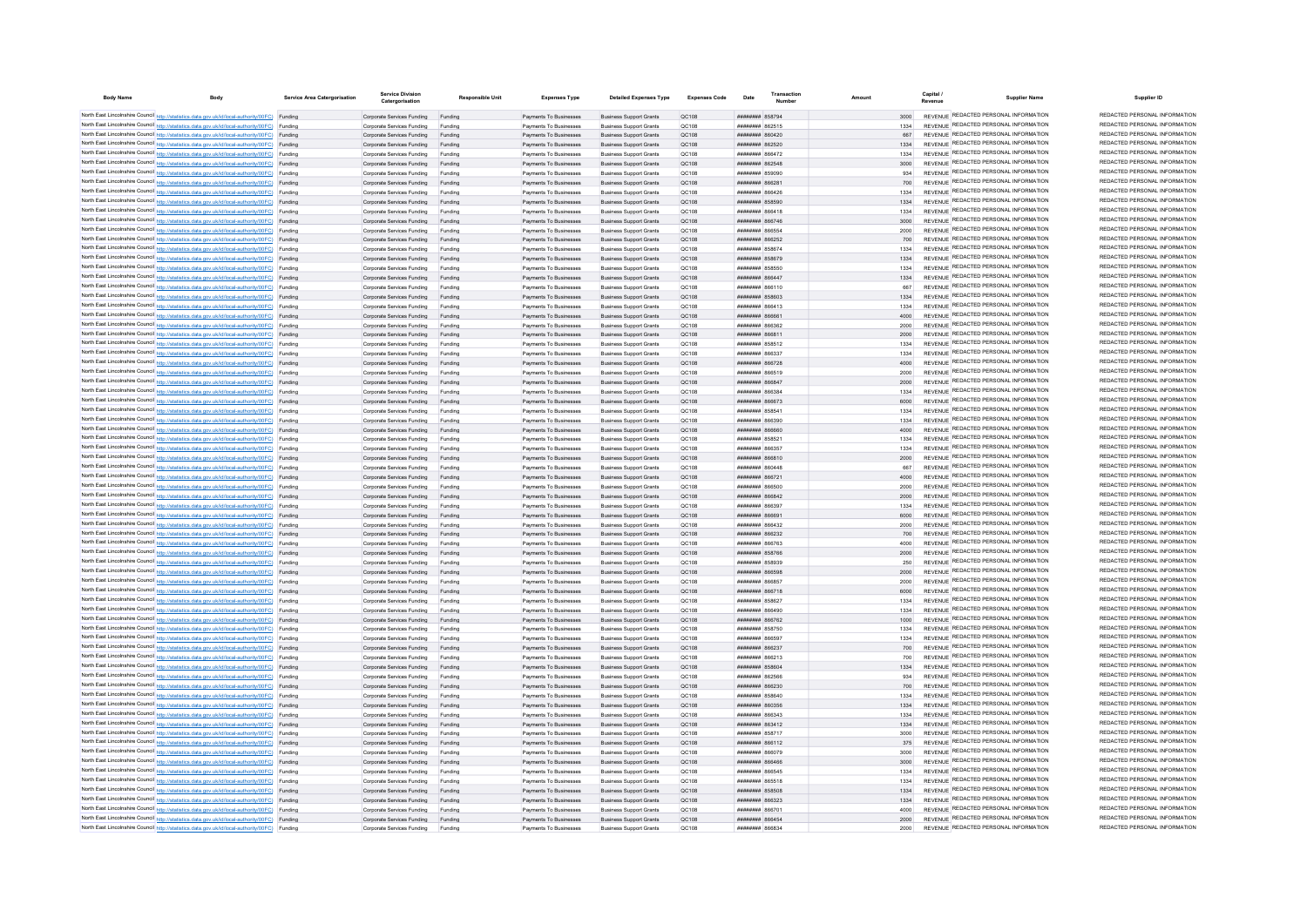| <b>Body Name</b> | <b>Body</b>                                                                                                                                                                                      | Service Area Catergorisation | <b>Service Division</b><br>Catergorisation                       | <b>Responsible Unit</b> | <b>Expenses Type</b>                             | <b>Detailed Expenses Type</b>                                    | <b>Expenses Code</b> | Date                                             | Transaction |              | Capital<br><b>Supplier Name</b><br>Revenue                                     | Supplier ID                                                    |
|------------------|--------------------------------------------------------------------------------------------------------------------------------------------------------------------------------------------------|------------------------------|------------------------------------------------------------------|-------------------------|--------------------------------------------------|------------------------------------------------------------------|----------------------|--------------------------------------------------|-------------|--------------|--------------------------------------------------------------------------------|----------------------------------------------------------------|
|                  | North East Lincolnshire Council http://statistics.data.gov.uk/id/local-authority/00FC) Funding                                                                                                   |                              | Comorate Services Funding Funding                                |                         | Payments To Businesses                           | <b>Business Support Grants</b>                                   | OC108                | <b>########</b> 866764                           |             | 1000         | REVENUE REDACTED PERSONAL INFORMATION                                          | REDACTED PERSONAL INFORMATION                                  |
|                  | North East Lincolnshire Council http://statistics.data.gov.uk/id/local-authority/00FC) Funding                                                                                                   |                              | Corporate Services Funding                                       | Funding                 | Payments To Businesses                           | <b>Business Support Grants</b>                                   | OC108                | <b>01588 HUBBERRY</b>                            |             | 1334         | REVENUE REDACTED PERSONAL INFORMATION                                          | REDACTED PERSONAL INFORMATION                                  |
|                  | North East Lincolnshire Council http://statistics.data.gov.uk/id/local-authority/00FC) Funding                                                                                                   |                              | Corporate Services Funding                                       | Funding                 | Payments To Businesses                           | <b>Business Support Grants</b>                                   | OC108                | <b>02338 REBUILDED</b>                           |             | 1334         | REVENUE REDACTED PERSONAL INFORMATION                                          | REDACTED PERSONAL INFORMATION                                  |
|                  | North East Lincolnshire Council http://statistics.data.gov.uk/id/local-authority/00FC) Funding                                                                                                   |                              | Corporate Services Funding                                       | Funding                 | Payments To Businesses                           | <b>Business Support Grants</b>                                   | QC108                | ####### 85881                                    |             | 1334         | REVENUE REDACTED PERSONAL INFORMATION                                          | REDACTED PERSONAL INFORMATION                                  |
|                  | North East Lincolnshire Council http://statistics.data.gov.uk/id/local-authority/00FC) Funding                                                                                                   |                              | Corporate Services Funding                                       | Funding                 | Payments To Businesses                           | <b>Business Support Grants</b>                                   | QC108                | ппинини 860427                                   |             | 250          | REVENUE REDACTED PERSONAL INFORMATION                                          | REDACTED PERSONAL INFORMATION                                  |
|                  | North East Lincolnshire Council http://statistics.data.gov.uk/id/local-authority/00FC) Funding                                                                                                   |                              | Corporate Services Funding                                       | Funding                 | Payments To Businesses                           | <b>Business Support Grants</b>                                   | QC108                | <b>PACOAR MMMMMMM</b>                            |             | 2000         | REVENUE REDACTED PERSONAL INFORMATION                                          | REDACTED PERSONAL INFORMATION<br>REDACTED PERSONAL INFORMATION |
|                  | North East Lincolnshire Council http://statistics.data.gov.uk/id/local-authority/00FC) Funding                                                                                                   |                              | Corporate Services Funding                                       | Funding                 | Payments To Businesses                           | <b>Business Sunnort Grants</b>                                   | OC:108               | <b><i>BRENHHHH</i></b> 866417<br>ERSABA BERNHEIT |             | 2000         | REVENUE REDACTED PERSONAL INFORMATION<br>REVENUE REDACTED PERSONAL INFORMATION | REDACTED PERSONAL INFORMATION                                  |
|                  | North East Lincolnshire Council http://statistics.data.gov.uk/id/local-authority/00FC) Funding<br>North East Lincolnshire Council http://statistics.data.gov.uk/id/local-authority/00FC) Funding |                              | Corporate Services Funding<br>Corporate Services Funding Funding | Funding                 | Payments To Businesses<br>Payments To Businesses | <b>Business Support Grants</b><br><b>Business Support Grants</b> | QC108<br>OC108       | ######## 866420                                  |             | 4000<br>1334 | REVENUE REDACTED PERSONAL INFORMATION                                          | REDACTED PERSONAL INFORMATION                                  |
|                  | North East Lincolnshire Council http://statistics.data.gov.uk/id/local-authority/00FC) Funding                                                                                                   |                              | Corporate Services Funding                                       | Funding                 | Payments To Businesses                           | <b>Business Support Grants</b>                                   | QC108                | ######## 866826                                  |             |              | REVENUE REDACTED PERSONAL INFORMATION                                          | REDACTED PERSONAL INFORMATION                                  |
|                  | North East Lincolnshire Council http://statistics.data.gov.uk/id/local-authority/00FC) Funding                                                                                                   |                              | Corporate Services Funding Funding                               |                         | Payments To Businesses                           | <b>Business Support Grants</b>                                   | QC108                | ######## 866046                                  |             | 1334         | REVENUE REDACTED PERSONAL INFORMATION                                          | REDACTED PERSONAL INFORMATION                                  |
|                  | North East Lincolnshire Council http://statistics.data.gov.uk/id/local-authority/00FC) Funding                                                                                                   |                              | Corporate Services Funding                                       | Funding                 | Payments To Businesses                           | <b>Business Support Grants</b>                                   | QC108                | <b>######## 858503</b>                           |             | 1334         | REVENUE REDACTED PERSONAL INFORMATION                                          | REDACTED PERSONAL INFORMATION                                  |
|                  | North East Lincolnshire Council http://statistics.data.gov.uk/id/local-authority/00FC) Funding                                                                                                   |                              | Corporate Services Funding                                       | Funding                 | Payments To Businesses                           | <b>Business Support Grants</b>                                   | OC108                | <b>######## 858706</b>                           |             | 1334         | REVENUE REDACTED PERSONAL INFORMATION                                          | REDACTED PERSONAL INFORMATION                                  |
|                  | North East Lincolnshire Council http://statistics.data.gov.uk/id/local-authority/00FC) Funding                                                                                                   |                              | Corporate Services Funding                                       | Funding                 | Payments To Businesses                           | <b>Business Support Grants</b>                                   | OC108                | ######## 862573                                  |             | 1400         | REVENUE REDACTED PERSONAL INFORMATION                                          | REDACTED PERSONAL INFORMATION                                  |
|                  | North East Lincolnshire Council http://statistics.data.gov.uk/id/local-authority/00FC) Funding                                                                                                   |                              | Corporate Services Funding                                       | Funding                 | Payments To Businesses                           | <b>Business Support Grants</b>                                   | QC108                | ####### 86625                                    |             | 700          | REVENUE REDACTED PERSONAL INFORMATION                                          | REDACTED PERSONAL INFORMATION<br>REDACTED PERSONAL INFORMATION |
|                  | North East Lincolnshire Council http://statistics.data.gov.uk/id/local-authority/00FC) Funding                                                                                                   |                              | Corporate Services Funding                                       | Funding                 | Payments To Businesses                           | <b>Business Support Grants</b>                                   | <b>QC108</b>         | <b>####### 860409</b>                            |             | 1334         | REVENUE REDACTED PERSONAL INFORMATION<br>REVENUE REDACTED PERSONAL INFORMATION | REDACTED PERSONAL INFORMATION                                  |
|                  | North East Lincolnshire Council http://statistics.data.gov.uk/id/local-authority/00FC) Funding<br>North East Lincolnshire Council http://statistics.data.gov.uk/id/local-authority/00FC) Funding |                              | Corporate Services Funding<br>Corporate Services Funding         | Funding                 | Payments To Businesses<br>Payments To Businesses | <b>Business Support Grants</b><br><b>Business Support Grants</b> | QC108<br>QC108       | 88888 HHHHHH<br><b>НИНИНИН 858682</b>            |             | 1334<br>1334 | REVENUE REDACTED PERSONAL INFORMATION                                          | REDACTED PERSONAL INFORMATION                                  |
|                  | North East Lincolnshire Council http://statistics.data.gov.uk/id/local-authority/00FC) Funding                                                                                                   |                              | Corporate Services Funding                                       | Funding                 | Payments To Businesses                           | <b>Business Support Grants</b>                                   | OC108                | <b>пипинни 866546</b>                            |             | 1334         | REVENUE REDACTED PERSONAL INFORMATION                                          | REDACTED PERSONAL INFORMATION                                  |
|                  | North East Lincolnshire Council http://statistics.data.gov.uk/id/local-authority/00FC) Funding                                                                                                   |                              | Corporate Services Funding                                       | Funding                 | Payments To Businesses                           | <b>Business Support Grants</b>                                   | QC108                | ######## 860439                                  |             | 934          | REVENUE REDACTED PERSONAL INFORMATION                                          | REDACTED PERSONAL INFORMATION                                  |
|                  | North East Lincolnshire Council http://statistics.data.gov.uk/id/local-authority/00FC) Funding                                                                                                   |                              | Corporate Services Funding                                       | Funding                 | Payments To Businesses                           | <b>Business Support Grants</b>                                   | QC108                | ######## 86624                                   |             | 700          | REVENUE REDACTED PERSONAL INFORMATION                                          | REDACTED PERSONAL INFORMATION                                  |
|                  | North East Lincolnshire Council http://statistics.data.gov.uk/id/local-authority/00FC) Funding                                                                                                   |                              | Corporate Services Funding                                       | Funding                 | Payments To Businesses                           | <b>Business Support Grants</b>                                   | QC108                | ######## 862552                                  |             | 3000         | REVENUE REDACTED PERSONAL INFORMATION                                          | REDACTED PERSONAL INFORMATION                                  |
|                  | North East Lincolnshire Council http://statistics.data.gov.uk/id/local-authority/00FC) Funding                                                                                                   |                              | Corporate Services Funding                                       | Funding                 | Payments To Businesses                           | <b>Business Support Grants</b>                                   | QC108                | ######## 85868                                   |             | 2000         | REVENUE REDACTED PERSONAL INFORMATION                                          | REDACTED PERSONAL INFORMATION                                  |
|                  | North East Lincolnshire Council http://statistics.data.gov.uk/id/local-authority/00FC) Funding                                                                                                   |                              | Corporate Services Funding                                       | Funding                 | Payments To Businesses                           | <b>Business Support Grants</b>                                   | OC108                | <b>########</b> 858996                           |             | 034          | REVENUE REDACTED PERSONAL INFORMATION                                          | REDACTED PERSONAL INFORMATION                                  |
|                  | North East Lincolnshire Council http://statistics.data.gov.uk/id/local-authority/00FC) Funding                                                                                                   |                              | Corporate Services Funding                                       | Funding                 | Payments To Businesses                           | <b>Business Support Grants</b>                                   | QC108                | <b>пининин</b> 866233                            |             | 700          | REVENUE REDACTED PERSONAL INFORMATION                                          | REDACTED PERSONAL INFORMATION<br>REDACTED PERSONAL INFORMATION |
|                  | North East Lincolnshire Council http://statistics.data.gov.uk/id/local-authority/00FC) Funding                                                                                                   |                              | Corporate Services Funding                                       | Funding                 | Payments To Businesses                           | <b>Business Support Grants</b>                                   | OC108                | ######## 858616                                  |             | 1334         | REVENUE REDACTED PERSONAL INFORMATION<br>REVENUE REDACTED PERSONAL INFORMATION | REDACTED PERSONAL INFORMATION                                  |
|                  | North East Lincolnshire Council http://statistics.data.gov.uk/id/local-authority/00FC) Funding<br>North East Lincolnshire Council http://statistics.data.gov.uk/id/local-authority/00FC) Funding |                              | Corporate Services Funding<br>Corporate Services Funding         | Funding<br>Funding      | Payments To Businesses<br>Payments To Businesses | <b>Business Support Grants</b><br><b>Business Support Grants</b> | OC108<br>OC108       | BASSAR MMMMMMM<br>858828 HHHHHH                  |             | 1334<br>1334 | REVENUE REDACTED PERSONAL INFORMATION                                          | REDACTED PERSONAL INFORMATION                                  |
|                  | North East Lincolnshire Council http://statistics.data.gov.uk/id/local-authority/00FC) Funding                                                                                                   |                              | Corporate Services Funding                                       | Funding                 | Payments To Businesses                           | <b>Business Support Grants</b>                                   | QC108                | ####### 85858                                    |             | 1334         | REVENUE REDACTED PERSONAL INFORMATION                                          | REDACTED PERSONAL INFORMATION                                  |
|                  | North East Lincolnshire Council http://statistics.data.gov.uk/id/local-authority/00FC) Funding                                                                                                   |                              | Corporate Services Funding                                       | Funding                 | Payments To Businesses                           | <b>Business Support Grants</b>                                   | QC108                | ####### 866442                                   |             | 1334         | REVENUE REDACTED PERSONAL INFORMATION                                          | REDACTED PERSONAL INFORMATION                                  |
|                  | North East Lincolnshire Council http://statistics.data.gov.uk/id/local-authority/00FC) Funding                                                                                                   |                              | Corporate Services Funding                                       |                         | Payments To Businesses                           | <b>Business Support Grants</b>                                   | QC108                | <b>########</b> 858567                           |             | 1334         | REVENUE REDACTED PERSONAL INFORMATION                                          | REDACTED PERSONAL INFORMATION                                  |
|                  | North East Lincolnshire Council http://statistics.data.gov.uk/id/local-authority/00FC) Funding                                                                                                   |                              | Corporate Services Funding                                       | Funding                 | Payments To Businesses                           | <b>Business Support Grants</b>                                   | OC108                | <b>######## 866702</b>                           |             | 6000         | REVENUE REDACTED PERSONAL INFORMATION                                          | REDACTED PERSONAL INFORMATION                                  |
|                  | North East Lincolnshire Council http://statistics.data.gov.uk/id/local-authority/00FC) Funding                                                                                                   |                              | Corporate Services Funding Funding                               |                         | Payments To Businesses                           | <b>Business Support Grants</b>                                   | QC108                | ######## 866455                                  |             | 1334         | REVENUE REDACTED PERSONAL INFORMATION                                          | REDACTED PERSONAL INFORMATION                                  |
|                  | North East Lincolnshire Council http://statistics.data.gov.uk/id/local-authority/00FC) Funding                                                                                                   |                              | Corporate Services Funding                                       | Funding                 | Payments To Businesses                           | <b>Business Support Grants</b>                                   | QC108                | EROBAR MMMMMMM                                   |             | 934          | REVENUE REDACTED PERSONAL INFORMATION                                          | REDACTED PERSONAL INFORMATION<br>REDACTED PERSONAL INFORMATION |
|                  | North East Lincolnshire Council http://statistics.data.gov.uk/id/local-authority/00FC) Funding                                                                                                   |                              | Corporate Services Funding                                       | Funding                 | Payments To Businesses                           | <b>Business Support Grants</b>                                   | QC108                | ######## 866378                                  |             | 1334         | REVENUE REDACTED PERSONAL INFORMATION<br>REVENUE REDACTED PERSONAL INFORMATION | REDACTED PERSONAL INFORMATION                                  |
|                  | North East Lincolnshire Council http://statistics.data.gov.uk/id/local-authority/00FC) Funding<br>North East Lincolnshire Council http://statistics.data.gov.uk/id/local-authority/00FC) Funding |                              | Corporate Services Funding Funding                               |                         | Payments To Businesses                           | <b>Business Support Grants</b>                                   | QC108                | ######## 866055                                  |             | 1334         | REVENUE REDACTED PERSONAL INFORMATION                                          | REDACTED PERSONAL INFORMATION                                  |
|                  | North East Lincolnshire Council http://statistics.data.gov.uk/id/local-authority/00FC) Funding                                                                                                   |                              | Corporate Services Funding<br>Corporate Services Funding         | Funding<br>Funding      | Payments To Businesses<br>Payments To Businesses | <b>Business Support Grants</b><br><b>Business Support Grants</b> | QC108<br>OC108       | ####### 858615<br><b>ШИНИНИН</b> 858620          |             | 1334<br>1334 | REVENUE REDACTED PERSONAL INFORMATION                                          | REDACTED PERSONAL INFORMATION                                  |
|                  | North East Lincolnshire Council http://statistics.data.gov.uk/id/local-authority/00FC) Funding                                                                                                   |                              | Corporate Services Funding                                       | Funding                 | Payments To Businesses                           | <b>Business Support Grants</b>                                   | QC108                | ####### 866487                                   |             | 1334         | REVENUE REDACTED PERSONAL INFORMATION                                          | REDACTED PERSONAL INFORMATION                                  |
|                  | North East Lincolnshire Council http://statistics.data.gov.uk/id/local-authority/00FC) Funding                                                                                                   |                              | Corporate Services Funding                                       | Funding                 | Payments To Businesses                           | <b>Business Support Grants</b>                                   | OC108                | ######## 866446                                  |             | 1334         | REVENUE REDACTED PERSONAL INFORMATION                                          | REDACTED PERSONAL INFORMATION                                  |
|                  | North East Lincolnshire Council http://statistics.data.gov.uk/id/local-authority/00FC) Funding                                                                                                   |                              | Corporate Services Funding                                       | Funding                 | Payments To Businesses                           | <b>Business Support Grants</b>                                   | QC108                | ######## 858585                                  |             | 1334         | REVENUE REDACTED PERSONAL INFORMATION                                          | REDACTED PERSONAL INFORMATION                                  |
|                  | North East Lincolnshire Council http://statistics.data.gov.uk/id/local-authority/00FC) Funding                                                                                                   |                              | Corporate Services Funding                                       |                         | Payments To Businesses                           | <b>Business Support Grants</b>                                   | QC108                | ######## 866703                                  |             | 6000         | REVENUE REDACTED PERSONAL INFORMATION                                          | REDACTED PERSONAL INFORMATION                                  |
|                  | North East Lincolnshire Council http://statistics.data.gov.uk/id/local-authority/00FC) Funding                                                                                                   |                              | Corporate Services Funding                                       |                         | Payments To Businesses                           | <b>Business Support Grants</b>                                   | QC108                | ####### 866458                                   |             | 1334         | REVENUE REDACTED PERSONAL INFORMATION                                          | REDACTED PERSONAL INFORMATION                                  |
|                  | North East Lincolnshire Council http://statistics.data.gov.uk/id/local-authority/00FC) Funding                                                                                                   |                              | Corporate Services Funding                                       | Funding                 | Payments To Businesses                           | <b>Business Support Grants</b>                                   | QC108                | <b>НИНИНИН 866052</b>                            |             | 1334         | REVENUE REDACTED PERSONAL INFORMATION<br>REVENUE REDACTED PERSONAL INFORMATION | REDACTED PERSONAL INFORMATION<br>REDACTED PERSONAL INFORMATION |
|                  | North East Lincolnshire Council http://statistics.data.gov.uk/id/local-authority/00FC) Funding<br>North East Lincolnshire Council http://statistics.data.gov.uk/id/local-authority/00FC) Funding |                              | Corporate Services Funding                                       | Funding                 | Payments To Businesses                           | <b>Business Support Grants</b>                                   | QC108                | ######## 866416                                  |             | 1334         | REVENUE REDACTED PERSONAL INFORMATION                                          | REDACTED PERSONAL INFORMATION                                  |
|                  | North East Lincolnshire Council http://statistics.data.gov.uk/id/local-authority/00FC) Funding                                                                                                   |                              | Corporate Services Funding<br>Corporate Services Funding         | Funding<br>Funding      | Payments To Businesses<br>Payments To Businesses | <b>Business Support Grants</b><br><b>Business Support Grants</b> | QC108<br>QC108       | ######## 858782<br>######## 858592               |             | 3000<br>1334 | REVENUE REDACTED PERSONAL INFORMATION                                          | REDACTED PERSONAL INFORMATION                                  |
|                  | North East Lincolnshire Council http://statistics.data.gov.uk/id/local-authority/00FC) Funding                                                                                                   |                              | Corporate Services Funding Funding                               |                         | Payments To Businesses                           | <b>Business Support Grants</b>                                   | QC108                | ######## 866758                                  |             | 1000         | REVENUE REDACTED PERSONAL INFORMATION                                          | REDACTED PERSONAL INFORMATION                                  |
|                  | North East Lincolnshire Council http://statistics.data.gov.uk/id/local-authority/00FC) Funding                                                                                                   |                              | Corporate Services Funding                                       | Funding                 | Payments To Businesses                           | <b>Business Support Grants</b>                                   | OC108                | <b><i>HHHHHHHH</i></b> 858729                    |             | 1334         | REVENUE REDACTED PERSONAL INFORMATION                                          | REDACTED PERSONAL INFORMATION                                  |
|                  | North East Lincolnshire Council http://statistics.data.gov.uk/id/local-authority/00FC) Funding                                                                                                   |                              | Corporate Services Funding                                       | Funding                 | Payments To Businesses                           | <b>Business Support Grants</b>                                   | QC108                | <b>пппппппп</b> 866579                           |             | 1334         | REVENUE REDACTED PERSONAL INFORMATION                                          | REDACTED PERSONAL INFORMATION                                  |
|                  | North East Lincolnshire Council http://statistics.data.gov.uk/id/local-authority/00FC) Funding                                                                                                   |                              | Corporate Services Funding                                       | Funding                 | Payments To Businesses                           | <b>Business Sunnort Grants</b>                                   | OC108                | ######## 866756                                  |             | 6000         | REVENUE REDACTED PERSONAL INFORMATION                                          | REDACTED PERSONAL INFORMATION                                  |
|                  | North East Lincolnshire Council http://statistics.data.gov.uk/id/local-authority/00FC) Funding                                                                                                   |                              | Corporate Services Funding                                       | Funding                 | Payments To Businesses                           | <b>Business Support Grants</b>                                   | OC108                | ######## 862543                                  |             | 3000         | REVENUE REDACTED PERSONAL INFORMATION                                          | REDACTED PERSONAL INFORMATION                                  |
|                  | North East Lincolnshire Council http://statistics.data.gov.uk/id/local-authority/00FC) Funding                                                                                                   |                              | Corporate Services Funding                                       | Funding                 | Payments To Businesses                           | <b>Business Support Grants</b>                                   | OC108                | <b>иннинни 866576</b>                            |             | 3000         | REVENUE REDACTED PERSONAL INFORMATION<br>REVENUE REDACTED PERSONAL INFORMATION | REDACTED PERSONAL INFORMATION<br>REDACTED PERSONAL INFORMATION |
|                  | North East Lincolnshire Council http://statistics.data.gov.uk/id/local-authority/00FC) Funding                                                                                                   |                              | Corporate Services Funding                                       | Funding                 | Payments To Businesses                           | <b>Business Support Grants</b>                                   | QC108                | ######## 862556<br><b>######## 858569</b>        |             | 375          | <b>REVENUE REDACTED PERSONAL INFORMATION</b>                                   | REDACTED PERSONAL INFORMATION                                  |
|                  | North East Lincolnshire Council http://statistics.data.gov.uk/id/local-authority/00FC) Funding<br>North East Lincolnshire Council http://statistics.data.gov.uk/id/local-authority/00FC) Funding |                              | Corporate Services Funding<br>Corporate Services Funding         | Funding<br>Funding      | Payments To Businesses<br>Payments To Businesses | <b>Business Support Grants</b><br><b>Business Support Grants</b> | QC108<br>QC108       | ######## 858779                                  |             | 1334<br>1334 | REVENUE REDACTED PERSONAL INFORMATION                                          | REDACTED PERSONAL INFORMATION                                  |
|                  | North East Lincolnshire Council http://statistics.data.gov.uk/id/local-authority/00FC) Funding                                                                                                   |                              | Corporate Services Funding                                       | Funding                 | Payments To Businesses                           | <b>Business Sunnort Grants</b>                                   | OC:108               | <b>BAGGSS MARBERS</b>                            |             | 1334         | REVENUE REDACTED PERSONAL INFORMATION                                          | REDACTED PERSONAL INFORMATION                                  |
|                  | North East Lincolnshire Council http://statistics.data.gov.uk/id/local-authority/00FC) Funding                                                                                                   |                              | Corporate Services Funding                                       | Funding                 | Payments To Businesses                           | <b>Business Support Grants</b>                                   | OC108                | RECORD MARBARA                                   |             | 1334         | REVENUE REDACTED PERSONAL INFORMATION                                          | REDACTED PERSONAL INFORMATION                                  |
|                  | North East Lincolnshire Council http://statistics.data.gov.uk/id/local-authority/00FC) Funding                                                                                                   |                              | Corporate Services Funding Funding                               |                         | Payments To Businesses                           | <b>Business Support Grants</b>                                   | OC108                | ######## 866704                                  |             | 4000         | REVENUE REDACTED PERSONAL INFORMATION                                          | REDACTED PERSONAL INFORMATION                                  |
|                  | North East Lincolnshire Council http://statistics.data.gov.uk/id/local-authority/00FC) Funding                                                                                                   |                              | Corporate Services Funding                                       | Funding                 | Payments To Businesses                           | <b>Business Support Grants</b>                                   | QC108                | ######## 858596                                  |             | 2000         | REVENUE REDACTED PERSONAL INFORMATION                                          | REDACTED PERSONAL INFORMATION                                  |
|                  | North East Lincolnshire Council http://statistics.data.gov.uk/id/local-authority/00FC) Funding                                                                                                   |                              | Corporate Services Funding Funding                               |                         | Payments To Businesses                           | <b>Business Support Grants</b>                                   | QC108                | ######## 858863                                  |             | 250          | REVENUE REDACTED PERSONAL INFORMATION                                          | REDACTED PERSONAL INFORMATION                                  |
|                  | North East Lincolnshire Council http://statistics.data.gov.uk/id/local-authority/00FC) Funding                                                                                                   |                              | Corporate Services Funding                                       | Funding                 | Payments To Businesses                           | <b>Business Support Grants</b>                                   | QC108                | ####### 866459                                   |             | 2000         | REVENUE REDACTED PERSONAL INFORMATION                                          | REDACTED PERSONAL INFORMATION                                  |
|                  | North East Lincolnshire Council http://statistics.data.gov.uk/id/local-authority/00FC) Funding                                                                                                   |                              | Corporate Services Funding                                       | Funding                 | Payments To Businesses                           | <b>Business Support Grants</b>                                   | OC108                | ######## 866835                                  |             | 2000         | REVENUE REDACTED PERSONAL INFORMATION<br>REVENUE REDACTED PERSONAL INFORMATION | REDACTED PERSONAL INFORMATION<br>REDACTED PERSONAL INFORMATION |
|                  | North East Lincolnshire Council http://statistics.data.gov.uk/id/local-authority/00FC) Funding<br>North East Lincolnshire Council http://statistics.data.gov.uk/id/local-authority/00FC) Funding |                              | Corporate Services Funding<br>Corporate Services Funding Funding | Funding                 | Payments To Businesses<br>Payments To Businesses | <b>Business Support Grants</b><br><b>Business Support Grants</b> | OC108<br>OC108       | <b>####### 866209</b><br>######## 858798         |             | 700<br>1334  | REVENUE REDACTED PERSONAL INFORMATION                                          | REDACTED PERSONAL INFORMATION                                  |
|                  | North East Lincolnshire Council http://statistics.data.gov.uk/id/local-authority/00FC) Funding                                                                                                   |                              | Corporate Services Funding                                       | Funding                 | Payments To Businesses                           | <b>Business Support Grants</b>                                   | QC108                | ####### 85856                                    |             | 1334         | REVENUE REDACTED PERSONAL INFORMATION                                          | REDACTED PERSONAL INFORMATION                                  |
|                  | North East Lincolnshire Council http://statistics.data.gov.uk/id/local-authority/00FC) Funding                                                                                                   |                              | Corporate Services Funding                                       |                         | Payments To Businesses                           | <b>Business Support Grants</b>                                   | QC108                | ######## 866794                                  |             | 6000         | REVENUE REDACTED PERSONAL INFORMATION                                          | REDACTED PERSONAL INFORMATION                                  |
|                  | North East Lincolnshire Council http://statistics.data.gov.uk/id/local-authority/00FC) Funding                                                                                                   |                              | Corporate Services Funding                                       |                         | Payments To Businesses                           | <b>Business Support Grants</b>                                   | QC108                | ####### 858818                                   |             | 3000         | REVENUE REDACTED PERSONAL INFORMATION                                          | REDACTED PERSONAL INFORMATION                                  |
|                  | North East Lincolnshire Council http://statistics.data.gov.uk/id/local-authority/00FC) Funding                                                                                                   |                              | Corporate Services Funding                                       | Funding                 | Payments To Businesses                           | <b>Business Support Grants</b>                                   | QC108                | <b>НИНИНИН</b> 858974                            |             | 375          | REVENUE REDACTED PERSONAL INFORMATION                                          | REDACTED PERSONAL INFORMATION                                  |
|                  | North East Lincolnshire Council http://statistics.data.gov.uk/id/local-authority/00FC) Funding                                                                                                   |                              | Corporate Services Funding                                       | Funding                 | Payments To Businesses                           | <b>Business Support Grants</b>                                   | QC108                | ######## 866631                                  |             | 3000         | REVENUE REDACTED PERSONAL INFORMATION                                          | REDACTED PERSONAL INFORMATION                                  |
|                  | North East Lincolnshire Council http://statistics.data.gov.uk/id/local-authority/00FC) Funding                                                                                                   |                              | Corporate Services Funding                                       | Funding                 | Payments To Businesses                           | <b>Business Support Grants</b>                                   | QC108                | ######## 866379                                  |             | 2000         | REVENUE REDACTED PERSONAL INFORMATION                                          | REDACTED PERSONAL INFORMATION                                  |
|                  | North East Lincolnshire Council http://statistics.data.gov.uk/id/local-authority/00FC) Funding                                                                                                   |                              | Corporate Services Funding                                       | Funding                 | Payments To Businesses                           | <b>Business Support Grants</b>                                   | QC108                | ######## 86254                                   |             | 3000         | REVENUE REDACTED PERSONAL INFORMATION<br>REVENUE REDACTED PERSONAL INFORMATION | REDACTED PERSONAL INFORMATION<br>REDACTED PERSONAL INFORMATION |
|                  | North East Lincolnshire Council http://statistics.data.gov.uk/id/local-authority/00FC) Funding<br>North East Lincolnshire Council http://statistics.data.gov.uk/id/local-authority/00FC) Funding |                              | Corporate Services Funding                                       | Funding                 | Payments To Businesses                           | <b>Business Support Grants</b>                                   | QC108                | ######## 866399<br><b>########</b> 858599        |             | 1334         | REVENUE REDACTED PERSONAL INFORMATION                                          | REDACTED PERSONAL INFORMATION                                  |
|                  | North East Lincolnshire Council http://statistics.data.gov.uk/id/local-authority/00FC) Funding                                                                                                   |                              | Corporate Services Funding<br>Corporate Services Funding         | Funding                 | Payments To Businesses<br>Payments To Businesses | <b>Business Support Grants</b><br><b>Business Support Grants</b> | QC108<br>QC108       | <b>НИНИНИН 858576</b>                            |             | 1334         | REVENUE REDACTED PERSONAL INFORMATION                                          | REDACTED PERSONAL INFORMATION                                  |
|                  | North East Lincolnshire Council http://statistics.data.gov.uk/id/local-authority/00FC) Funding                                                                                                   |                              | Corporate Services Funding                                       | Funding                 | Payments To Businesses                           | <b>Business Support Grants</b>                                   | <b>OC108</b>         | <b>ППИНИНИ 860423</b>                            |             | 667          | REVENUE REDACTED PERSONAL INFORMATION                                          | REDACTED PERSONAL INFORMATION                                  |
|                  |                                                                                                                                                                                                  |                              |                                                                  |                         |                                                  |                                                                  |                      |                                                  |             |              |                                                                                |                                                                |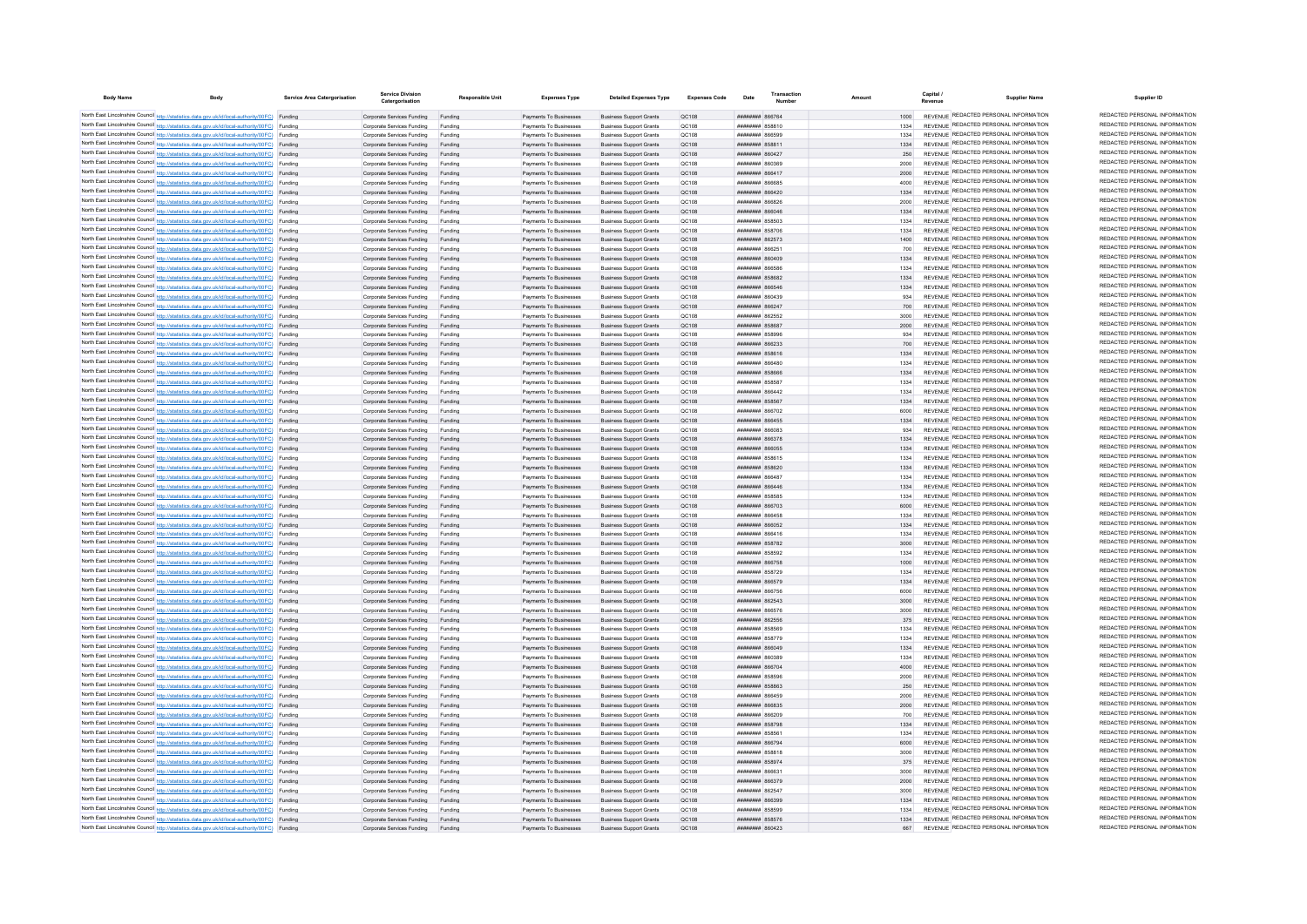| <b>Body Name</b> | Body                                                                                                                                                                                             | Service Area Catergorisation | <b>Service Division</b><br>Catergorisation                       | <b>Responsible Unit</b> | <b>Expenses Type</b>                             | <b>Detailed Expenses Type</b>                                    | <b>Expenses Code</b>  | Date                                            | Transaction |              | Capital<br><b>Supplier Name</b>                                                | Supplier ID                                                    |
|------------------|--------------------------------------------------------------------------------------------------------------------------------------------------------------------------------------------------|------------------------------|------------------------------------------------------------------|-------------------------|--------------------------------------------------|------------------------------------------------------------------|-----------------------|-------------------------------------------------|-------------|--------------|--------------------------------------------------------------------------------|----------------------------------------------------------------|
|                  | North East Lincolnshire Council http://statistics.data.gov.uk/id/local-authority/00FC) Funding                                                                                                   |                              | Comorate Services Funding                                        | Funding                 | Payments To Businesses                           | <b>Business Support Grants</b>                                   | OC108                 | EL1388 BERNHER                                  |             | 375          | REVENUE REDACTED PERSONAL INFORMATION                                          | REDACTED PERSONAL INFORMATION                                  |
|                  | North East Lincolnshire Council http://statistics.data.gov.uk/id/local-authority/00FC) Funding                                                                                                   |                              | Corporate Services Funding                                       | Funding                 | Payments To Businesses                           | <b>Business Support Grants</b>                                   | OC108                 | 080888 #######                                  |             |              | REVENUE REDACTED PERSONAL INFORMATION                                          | REDACTED PERSONAL INFORMATION                                  |
|                  | North East Lincolnshire Council http://statistics.data.gov.uk/id/local-authority/00FC) Funding                                                                                                   |                              | Corporate Services Funding                                       | Funding                 | Payments To Businesses                           | <b>Business Support Grants</b>                                   | OC108                 | 30538 BURNHUR                                   |             | 3000         | REVENUE REDACTED PERSONAL INFORMATION                                          | REDACTED PERSONAL INFORMATION                                  |
|                  | North East Lincolnshire Council http://statistics.data.gov.uk/id/local-authority/00FC) Funding                                                                                                   |                              | Corporate Services Funding                                       | Funding                 | Payments To Businesses                           | <b>Business Support Grants</b>                                   | QC108                 | ######## 858987                                 |             | 934          | REVENUE REDACTED PERSONAL INFORMATION                                          | REDACTED PERSONAL INFORMATION                                  |
|                  | North East Lincolnshire Council http://statistics.data.gov.uk/id/local-authority/00FC) Funding                                                                                                   |                              | Corporate Services Funding                                       | Funding                 | Payments To Businesses                           | <b>Business Support Grants</b>                                   | QC108                 | <b>FOORPR HHHHHHH</b>                           |             | 667          | REVENUE REDACTED PERSONAL INFORMATION                                          | REDACTED PERSONAL INFORMATION                                  |
|                  | North East Lincolnshire Council http://statistics.data.gov.uk/id/local-authority/00FC) Funding                                                                                                   |                              | Corporate Services Funding                                       | Funding                 | Payments To Businesses                           | <b>Business Support Grants</b>                                   | OC108                 | <b>HHHHHHH SA2585</b>                           |             | 034          | REVENUE REDACTED PERSONAL INFORMATION<br>REVENUE REDACTED PERSONAL INFORMATION | REDACTED PERSONAL INFORMATION<br>REDACTED PERSONAL INFORMATION |
|                  | North East Lincolnshire Council http://statistics.data.gov.uk/id/local-authority/00FC) Funding<br>North East Lincolnshire Council http://statistics.data.gov.uk/id/local-authority/00FC) Funding |                              | Corporate Services Funding                                       | Funding                 | Payments To Businesses                           | <b>Business Support Grants</b>                                   | OC108<br>OC108        | ппинини вборов<br><b>НИНИНИН 866752</b>         |             | 700<br>4000  | REVENUE REDACTED PERSONAL INFORMATION                                          | REDACTED PERSONAL INFORMATION                                  |
|                  | North East Lincolnshire Council http://statistics.data.gov.uk/id/local-authority/00FC) Funding                                                                                                   |                              | Corporate Services Funding Funding<br>Corporate Services Funding | Funding                 | Payments To Businesses<br>Payments To Businesses | <b>Business Support Grants</b><br><b>Business Support Grants</b> | OC108                 | ####### 866565                                  |             | 1334         | REVENUE REDACTED PERSONAL INFORMATION                                          | REDACTED PERSONAL INFORMATION                                  |
|                  | North East Lincolnshire Council http://statistics.data.gov.uk/id/local-authority/00FC) Funding                                                                                                   |                              | Corporate Services Funding Funding                               |                         | Payments To Businesses                           | <b>Business Support Grants</b>                                   | QC108                 | ####### 866853                                  |             | 2000         | REVENUE REDACTED PERSONAL INFORMATION                                          | REDACTED PERSONAL INFORMATION                                  |
|                  | North East Lincolnshire Council http://statistics.data.gov.uk/id/local-authority/00FC) Funding                                                                                                   |                              | Corporate Services Funding                                       | Funding                 | Payments To Businesses                           | <b>Business Support Grants</b>                                   | QC108                 | ######## 858988                                 |             | 934          | REVENUE REDACTED PERSONAL INFORMATION                                          | REDACTED PERSONAL INFORMATION                                  |
|                  | North East Lincolnshire Council http://statistics.data.gov.uk/id/local-authority/00FC) Funding                                                                                                   |                              | Corporate Services Funding                                       | Funding                 | Payments To Businesses                           | <b>Business Support Grants</b>                                   | OC108                 | <b>ПЕПЕННИИ 866224</b>                          |             | 700          | REVENUE REDACTED PERSONAL INFORMATION                                          | REDACTED PERSONAL INFORMATION                                  |
|                  | North East Lincolnshire Council http://statistics.data.gov.uk/id/local-authority/00FC) Funding                                                                                                   |                              | Corporate Services Funding                                       | Funding                 | Payments To Businesses                           | <b>Business Sunnort Grants</b>                                   | OC108                 | <b><i>BRENHHHH</i></b> 858518                   |             | 1334         | REVENUE REDACTED PERSONAL INFORMATION                                          | REDACTED PERSONAL INFORMATION                                  |
|                  | North East Lincolnshire Council http://statistics.data.gov.uk/id/local-authority/00FC) Funding                                                                                                   |                              | Corporate Services Funding                                       | Funding                 | Payments To Businesses                           | <b>Business Support Grants</b>                                   | OC108                 | 22338 BUBBURG                                   |             | 1334         | REVENUE REDACTED PERSONAL INFORMATION                                          | REDACTED PERSONAL INFORMATION                                  |
|                  | North East Lincolnshire Council http://statistics.data.gov.uk/id/local-authority/00FC) Funding                                                                                                   |                              | Corporate Services Funding                                       | Funding                 | Payments To Businesses                           | <b>Business Support Grants</b>                                   | QC108                 | ######## 862518                                 |             | 1334         | <b>REVENUE REDACTED PERSONAL INFORMATION</b>                                   | REDACTED PERSONAL INFORMATION                                  |
|                  | North East Lincolnshire Council http://statistics.data.gov.uk/id/local-authority/00FC) Funding                                                                                                   |                              | Corporate Services Funding                                       |                         | Payments To Businesses                           | <b>Business Support Grants</b>                                   | QC108                 | Taaaa <b><i>uuuuuu</i></b>                      |             | 4000         | REVENUE REDACTED PERSONAL INFORMATION                                          | REDACTED PERSONAL INFORMATION                                  |
|                  | North East Lincolnshire Council http://statistics.data.gov.uk/id/local-authority/00FC) Funding                                                                                                   |                              | Corporate Services Funding                                       | Funding                 | Payments To Businesses                           | <b>Business Support Grants</b>                                   | QC108                 | <b>BREASA MARBARAGE</b>                         |             | 1334         | REVENUE REDACTED PERSONAL INFORMATION                                          | REDACTED PERSONAL INFORMATION                                  |
|                  | North East Lincolnshire Council http://statistics.data.gov.uk/id/local-authority/00FC) Funding                                                                                                   |                              | Corporate Services Funding                                       | Funding                 | Payments To Businesses                           | <b>Business Support Grants</b>                                   | OC108                 | ппинини 866823                                  |             | 2000         | REVENUE REDACTED PERSONAL INFORMATION                                          | REDACTED PERSONAL INFORMATION<br>REDACTED PERSONAL INFORMATION |
|                  | North East Lincolnshire Council http://statistics.data.gov.uk/id/local-authority/00FC) Funding                                                                                                   |                              | Corporate Services Funding                                       | Funding                 | Payments To Businesses                           | <b>Business Sunnort Grants</b>                                   | OC108                 | <b>пппннннн</b> 863425                          |             | 1334         | REVENUE REDACTED PERSONAL INFORMATION<br>REVENUE REDACTED PERSONAL INFORMATION | REDACTED PERSONAL INFORMATION                                  |
|                  | North East Lincolnshire Council http://statistics.data.gov.uk/id/local-authority/00FC) Funding                                                                                                   |                              | Corporate Services Funding<br>Corporate Services Funding         | Funding                 | Payments To Businesses<br>Payments To Businesses | <b>Business Support Grants</b><br><b>Business Support Grants</b> | OC108<br>QC108        | плинини 866717<br>######## 866489               |             | 6000         | REVENUE REDACTED PERSONAL INFORMATION                                          | REDACTED PERSONAL INFORMATION                                  |
|                  | North East Lincolnshire Council http://statistics.data.gov.uk/id/local-authority/00FC) Funding<br>North East Lincolnshire Council http://statistics.data.gov.uk/id/local-authority/00FC) Funding |                              | Corporate Services Funding                                       | Funding<br>Funding      | Payments To Businesses                           | <b>Business Support Grants</b>                                   | QC108                 | ######## 86253                                  |             | 1334         | REVENUE REDACTED PERSONAL INFORMATION                                          | REDACTED PERSONAL INFORMATION                                  |
|                  | North East Lincolnshire Council http://statistics.data.gov.uk/id/local-authority/00FC) Funding                                                                                                   |                              | Corporate Services Funding                                       | Funding                 | Payments To Businesses                           | <b>Business Support Grants</b>                                   | QC108                 | ######## 860393                                 |             | 1334         | REVENUE REDACTED PERSONAL INFORMATION                                          | REDACTED PERSONAL INFORMATION                                  |
|                  | North East Lincolnshire Council http://statistics.data.gov.uk/id/local-authority/00FC) Funding                                                                                                   |                              | Corporate Services Funding                                       | Funding                 | Payments To Businesses                           | <b>Business Support Grants</b>                                   | OC108                 | ######## 858785                                 |             | 3000         | REVENUE REDACTED PERSONAL INFORMATION                                          | REDACTED PERSONAL INFORMATION                                  |
|                  | North East Lincolnshire Council http://statistics.data.gov.uk/id/local-authority/00FC) Funding                                                                                                   |                              | Corporate Services Funding                                       | Funding                 | Payments To Businesses                           | <b>Business Support Grants</b>                                   | OC108                 | ######## 858949                                 |             | 375          | REVENUE REDACTED PERSONAL INFORMATION                                          | REDACTED PERSONAL INFORMATION                                  |
|                  | North East Lincolnshire Council http://statistics.data.gov.uk/id/local-authority/00FC) Funding                                                                                                   |                              | Corporate Services Funding                                       | Funding                 | Payments To Businesses                           | <b>Business Support Grants</b>                                   | QC108                 | ######## 866607                                 |             | 3000         | REVENUE REDACTED PERSONAL INFORMATION                                          | REDACTED PERSONAL INFORMATION                                  |
|                  | North East Lincolnshire Council http://statistics.data.gov.uk/id/local-authority/00FC) Funding                                                                                                   |                              | Corporate Services Funding                                       | Funding                 | Payments To Businesse                            | <b>Business Support Grants</b>                                   | QC108                 | ####### 85879                                   |             | 3000         | REVENUE REDACTED PERSONAL INFORMATION                                          | REDACTED PERSONAL INFORMATION                                  |
|                  | North East Lincolnshire Council http://statistics.data.gov.uk/id/local-authority/00FC) Funding                                                                                                   |                              | Corporate Services Funding                                       | Funding                 | Payments To Businesses                           | <b>Business Support Grants</b>                                   | QC108                 | ######## 858955                                 |             | 375          | REVENUE REDACTED PERSONAL INFORMATION                                          | REDACTED PERSONAL INFORMATION                                  |
|                  | North East Lincolnshire Council http://statistics.data.gov.uk/id/local-authority/00FC) Funding                                                                                                   |                              | Corporate Services Funding                                       | Funding                 | Payments To Businesses                           | <b>Business Support Grants</b>                                   | QC108                 | <b>HRENHHHH</b> RGGGOS                          |             | 3000         | REVENUE REDACTED PERSONAL INFORMATION                                          | REDACTED PERSONAL INFORMATION                                  |
|                  | North East Lincolnshire Council http://statistics.data.gov.uk/id/local-authority/00FC) Funding                                                                                                   |                              | Corporate Services Funding                                       | Funding                 | Payments To Businesses                           | <b>Business Support Grants</b>                                   | OC108                 | ######## 858790                                 |             | 3000         | REVENUE REDACTED PERSONAL INFORMATION                                          | REDACTED PERSONAL INFORMATION                                  |
|                  | North East Lincolnshire Council http://statistics.data.gov.uk/id/local-authority/00FC) Funding                                                                                                   |                              | Corporate Services Funding                                       | Funding                 | Payments To Businesses                           | <b>Business Support Grants</b>                                   | OC108                 | ######## 858954                                 |             | 375          | REVENUE REDACTED PERSONAL INFORMATION                                          | REDACTED PERSONAL INFORMATION                                  |
|                  | North East Lincolnshire Council http://statistics.data.gov.uk/id/local-authority/00FC) Funding                                                                                                   |                              | Corporate Services Funding Funding                               |                         | Payments To Businesses                           | <b>Business Support Grants</b>                                   | QC108                 | ######## 866606                                 |             | 3000         | REVENUE REDACTED PERSONAL INFORMATION                                          | REDACTED PERSONAL INFORMATION<br>REDACTED PERSONAL INFORMATION |
|                  | North East Lincolnshire Council http://statistics.data.gov.uk/id/local-authority/00FC) Funding                                                                                                   |                              | Corporate Services Funding                                       | Funding                 | Payments To Businesses                           | <b>Business Support Grants</b>                                   | QC108                 | <b>####### 858789</b>                           |             | 3000         | REVENUE REDACTED PERSONAL INFORMATION<br>REVENUE REDACTED PERSONAL INFORMATION | REDACTED PERSONAL INFORMATION                                  |
|                  | North East Lincolnshire Council http://statistics.data.gov.uk/id/local-authority/00FC) Funding                                                                                                   |                              | Corporate Services Funding Funding                               |                         | Payments To Businesses                           | <b>Business Support Grants</b>                                   | QC108                 | ######## 858953                                 |             | 375          | REVENUE REDACTED PERSONAL INFORMATION                                          | REDACTED PERSONAL INFORMATION                                  |
|                  | North East Lincolnshire Council http://statistics.data.gov.uk/id/local-authority/00FC) Funding<br>North East Lincolnshire Council http://statistics.data.gov.uk/id/local-authority/00FC) Funding |                              | Corporate Services Funding<br>Corporate Services Funding         | Funding<br>Funding      | Payments To Businesses<br>Payments To Businesses | <b>Business Support Grants</b><br><b>Business Support Grants</b> | QC108<br>OC108        | ######## 866604<br>ROGGAR MUNICIPAL             |             | 3000<br>4000 | REVENUE REDACTED PERSONAL INFORMATION                                          | REDACTED PERSONAL INFORMATION                                  |
|                  | North East Lincolnshire Council http://statistics.data.gov.uk/id/local-authority/00FC) Funding                                                                                                   |                              | Corporate Services Funding                                       | Funding                 | Payments To Businesses                           | <b>Business Support Grants</b>                                   | OC108                 | <b>пипинин</b> 866445                           |             | 2000         | REVENUE REDACTED PERSONAL INFORMATION                                          | REDACTED PERSONAL INFORMATION                                  |
|                  | North East Lincolnshire Council http://statistics.data.gov.uk/id/local-authority/00FC) Funding                                                                                                   |                              | Corporate Services Funding                                       | Funding                 | Payments To Businesses                           | <b>Business Support Grants</b>                                   | OC108                 | ######## 866832                                 |             | 2000         | REVENUE REDACTED PERSONAL INFORMATION                                          | REDACTED PERSONAL INFORMATION                                  |
|                  | North East Lincolnshire Council http://statistics.data.gov.uk/id/local-authority/00FC) Funding                                                                                                   |                              | Corporate Services Funding                                       | Funding                 | Payments To Businesses                           | <b>Business Support Grants</b>                                   | QC108                 | ######## 858545                                 |             | 1334         | REVENUE REDACTED PERSONAL INFORMATION                                          | REDACTED PERSONAL INFORMATION                                  |
|                  | North East Lincolnshire Council http://statistics.data.gov.uk/id/local-authority/00FC) Funding                                                                                                   |                              | Corporate Services Funding                                       | Funding                 | Payments To Businesses                           | <b>Business Support Grants</b>                                   | QC108                 | ######## 860400                                 |             | 1334         | REVENUE REDACTED PERSONAL INFORMATION                                          | REDACTED PERSONAL INFORMATION                                  |
|                  | North East Lincolnshire Council http://statistics.data.gov.uk/id/local-authority/00FC) Funding                                                                                                   |                              | Corporate Services Funding                                       |                         | Payments To Businesses                           | <b>Business Support Grants</b>                                   | QC108                 | ######## 866543                                 |             | 1334         | REVENUE REDACTED PERSONAL INFORMATION                                          | REDACTED PERSONAL INFORMATION                                  |
|                  | North East Lincolnshire Council http://statistics.data.gov.uk/id/local-authority/00FC) Funding                                                                                                   |                              | Corporate Services Funding                                       | Funding                 | Payments To Businesses                           | <b>Business Support Grants</b>                                   | OC108                 | <b>########</b> 858633                          |             | 1334         | REVENUE REDACTED PERSONAL INFORMATION                                          | REDACTED PERSONAL INFORMATION                                  |
|                  | North East Lincolnshire Council http://statistics.data.gov.uk/id/local-authority/00FC) Funding                                                                                                   |                              | Corporate Services Funding                                       | Funding                 | Payments To Businesses                           | <b>Business Support Grants</b>                                   | OC108                 | ######## 858570                                 |             | 1334         | REVENUE REDACTED PERSONAL INFORMATION                                          | REDACTED PERSONAL INFORMATION                                  |
|                  | North East Lincolnshire Council http://statistics.data.gov.uk/id/local-authority/00FC) Funding                                                                                                   |                              | Corporate Services Funding                                       | Funding                 | Payments To Businesses                           | <b>Business Support Grants</b>                                   | <b>QC108</b>          | ######## 858534                                 |             | 1334         | REVENUE REDACTED PERSONAL INFORMATION                                          | REDACTED PERSONAL INFORMATION                                  |
|                  | North East Lincolnshire Council http://statistics.data.gov.uk/id/local-authority/00FC) Funding                                                                                                   |                              | Corporate Services Funding                                       | Funding                 | Payments To Businesses                           | <b>Business Support Grants</b>                                   | QC108                 | ######## 866765                                 |             | 3000         | REVENUE REDACTED PERSONAL INFORMATION<br>REVENUE REDACTED PERSONAL INFORMATION | REDACTED PERSONAL INFORMATION<br>REDACTED PERSONAL INFORMATION |
|                  | North East Lincolnshire Council http://statistics.data.gov.uk/id/local-authority/00FC) Funding                                                                                                   |                              | Corporate Services Funding                                       | Funding                 | Payments To Businesses                           | <b>Business Support Grants</b>                                   | QC108                 | ######## 858775                                 |             | 3000         | REVENUE REDACTED PERSONAL INFORMATION                                          | REDACTED PERSONAL INFORMATION                                  |
|                  | North East Lincolnshire Council http://statistics.data.gov.uk/id/local-authority/00FC) Funding<br>North East Lincolnshire Council http://statistics.data.gov.uk/id/local-authority/00FC) Funding |                              | Corporate Services Funding<br>Corporate Services Funding         | Funding<br>Funding      | Payments To Businesses<br>Payments To Businesses | <b>Business Support Grants</b><br><b>Business Support Grants</b> | QC108<br><b>QC108</b> | ######## 858945<br>noaaaa <b>Huunnin</b>        |             | 375<br>3000  | REVENUE REDACTED PERSONAL INFORMATION                                          | REDACTED PERSONAL INFORMATION                                  |
|                  | North East Lincolnshire Council http://statistics.data.gov.uk/id/local-authority/00FC) Funding                                                                                                   |                              | Corporate Services Funding                                       | Funding                 | Payments To Businesses                           | <b>Business Support Grants</b>                                   | OC108                 | ######## 866404                                 |             | 934          | REVENUE REDACTED PERSONAL INFORMATION                                          | REDACTED PERSONAL INFORMATION                                  |
|                  | North East Lincolnshire Council http://statistics.data.gov.uk/id/local-authority/00FC) Funding                                                                                                   |                              | Corporate Services Funding                                       | Funding                 | Payments To Businesses                           | <b>Business Support Grants</b>                                   | QC108                 | ######## 858656                                 |             | 1334         | REVENUE REDACTED PERSONAL INFORMATION                                          | REDACTED PERSONAL INFORMATION                                  |
|                  | North East Lincolnshire Council http://statistics.data.gov.uk/id/local-authority/00FC) Funding                                                                                                   |                              | Corporate Services Funding                                       | Funding                 | Payments To Businesses                           | <b>Business Support Grants</b>                                   | QC108                 | ######## 866048                                 |             | 1334         | REVENUE REDACTED PERSONAL INFORMATION                                          | REDACTED PERSONAL INFORMATION                                  |
|                  | North East Lincolnshire Council http://statistics.data.gov.uk/id/local-authority/00FC) Funding                                                                                                   |                              | Corporate Services Funding                                       | Funding                 | Payments To Businesses                           | <b>Business Support Grants</b>                                   | QC108                 | ####### 858540                                  |             | 1334         | REVENUE REDACTED PERSONAL INFORMATION                                          | REDACTED PERSONAL INFORMATION                                  |
|                  | North East Lincolnshire Council http://statistics.data.gov.uk/id/local-authority/00FC) Funding                                                                                                   |                              | Corporate Services Funding                                       | Funding                 | Payments To Businesses                           | <b>Business Support Grants</b>                                   | QC108                 | ####### 866389                                  |             | 1334         | REVENUE REDACTED PERSONAL INFORMATION                                          | REDACTED PERSONAL INFORMATION                                  |
|                  | North East Lincolnshire Council http://statistics.data.gov.uk/id/local-authority/00FC) Funding                                                                                                   |                              | Corporate Services Funding                                       | Funding                 | Payments To Businesses                           | <b>Business Support Grants</b>                                   | QC108                 | <b>HRRHHHHH SGG440</b>                          |             | 1334         | REVENUE REDACTED PERSONAL INFORMATION                                          | REDACTED PERSONAL INFORMATION                                  |
|                  | North East Lincolnshire Council http://statistics.data.gov.uk/id/local-authority/00FC) Funding                                                                                                   |                              | Corporate Services Funding                                       | Funding                 | Payments To Businesses                           | <b>Business Support Grants</b>                                   | QC108                 | ######## 858525                                 |             | 1334         | REVENUE REDACTED PERSONAL INFORMATION                                          | REDACTED PERSONAL INFORMATION                                  |
|                  | North East Lincolnshire Council http://statistics.data.gov.uk/id/local-authority/00FC) Funding                                                                                                   |                              | Corporate Services Funding                                       | Funding                 | Payments To Businesses                           | <b>Business Support Grants</b>                                   | QC108                 | ######## 858678                                 |             | 1334         | REVENUE REDACTED PERSONAL INFORMATION                                          | REDACTED PERSONAL INFORMATION                                  |
|                  | North East Lincolnshire Council http://statistics.data.gov.uk/id/local-authority/00FC) Funding                                                                                                   |                              | Corporate Services Funding                                       | Funding                 | Payments To Businesses                           | <b>Business Support Grants</b>                                   | QC108                 | ######## 858639                                 |             | 1334         | REVENUE REDACTED PERSONAL INFORMATION                                          | REDACTED PERSONAL INFORMATION<br>REDACTED PERSONAL INFORMATION |
|                  | North East Lincolnshire Council http://statistics.data.gov.uk/id/local-authority/00FC) Funding                                                                                                   |                              | Corporate Services Funding Funding                               |                         | Payments To Businesses                           | <b>Business Support Grants</b>                                   | OC108                 | ######## 858514                                 |             | 1334         | REVENUE REDACTED PERSONAL INFORMATION<br>REVENUE REDACTED PERSONAL INFORMATION | REDACTED PERSONAL INFORMATION                                  |
|                  | North East Lincolnshire Council http://statistics.data.gov.uk/id/local-authority/00FC) Funding                                                                                                   |                              | Corporate Services Funding Funding                               |                         | Payments To Businesses                           | <b>Business Support Grants</b>                                   | QC108<br>QC108        | ######## 858655<br><b>НИНИНИН</b> 860454        |             | 1334<br>1400 | REVENUE REDACTED PERSONAL INFORMATION                                          | REDACTED PERSONAL INFORMATION                                  |
|                  | North East Lincolnshire Council http://statistics.data.gov.uk/id/local-authority/00FC) Funding<br>North East Lincolnshire Council http://statistics.data.gov.uk/id/local-authority/00FC) Funding |                              | Corporate Services Funding                                       | Funding<br>Funding      | Payments To Businesses<br>Payments To Businesses | <b>Business Support Grants</b><br><b>Business Support Grants</b> | OC108                 | 18S88 <del>WWWWWW</del>                         |             | 700          | REVENUE REDACTED PERSONAL INFORMATION                                          | REDACTED PERSONAL INFORMATION                                  |
|                  | North East Lincolnshire Council http://statistics.data.gov.uk/id/local-authority/00FC) Funding                                                                                                   |                              | Corporate Services Funding<br>Comorate Services Funding          | Funding                 | Payments To Businesses                           | <b>Business Support Grants</b>                                   | OC108                 | ######## 858625                                 |             | 1334         | REVENUE REDACTED PERSONAL INFORMATION                                          | REDACTED PERSONAL INFORMATION                                  |
|                  | North East Lincolnshire Council http://statistics.data.gov.uk/id/local-authority/00FC) Funding                                                                                                   |                              | Corporate Services Funding                                       | Funding                 | Payments To Businesses                           | <b>Business Support Grants</b>                                   | OC108                 | 0S88 HHHHHH                                     |             | 700          | REVENUE REDACTED PERSONAL INFORMATION                                          | REDACTED PERSONAL INFORMATION                                  |
|                  | North East Lincolnshire Council http://statistics.data.gov.uk/id/local-authority/00FC) Funding                                                                                                   |                              | Corporate Services Funding                                       |                         | Payments To Businesses                           | <b>Business Support Grants</b>                                   | OC108                 | пининин ваза                                    |             | 6000         | REVENUE REDACTED PERSONAL INFORMATION                                          | REDACTED PERSONAL INFORMATION                                  |
|                  | North East Lincolnshire Council http://statistics.data.gov.uk/id/local-authority/00FC) Funding                                                                                                   |                              | Corporate Services Funding                                       |                         | Payments To Businesses                           | <b>Business Support Grants</b>                                   | QC108                 | <b>иллинны</b> ввезая                           |             | 1334         | REVENUE REDACTED PERSONAL INFORMATION                                          | REDACTED PERSONAL INFORMATION                                  |
|                  | North East Lincolnshire Council http://statistics.data.gov.uk/id/local-authority/00FC) Funding                                                                                                   |                              | Corporate Services Funding                                       | Funding                 | Payments To Businesses                           | <b>Business Support Grants</b>                                   | OC108                 | <b>HHHHHHHH</b> R58664                          |             | 2000         | REVENUE REDACTED PERSONAL INFORMATION                                          | REDACTED PERSONAL INFORMATION                                  |
|                  | North East Lincolnshire Council http://statistics.data.gov.uk/id/local-authority/00FC) Funding                                                                                                   |                              | Corporate Services Funding                                       | Funding                 | Payments To Businesses                           | <b>Business Support Grants</b>                                   | OC108                 | <b>HUHHHHH RSARRR</b>                           |             | 250          | REVENUE REDACTED PERSONAL INFORMATION                                          | REDACTED PERSONAL INFORMATION                                  |
|                  | North East Lincolnshire Council http://statistics.data.gov.uk/id/local-authority/00FC) Funding                                                                                                   |                              | Corporate Services Funding                                       | Funding                 | Payments To Businesses                           | <b>Business Sunnort Grants</b>                                   | OC108                 | <b>пппппппп</b> 866524                          |             | 2000         | REVENUE REDACTED PERSONAL INFORMATION                                          | REDACTED PERSONAL INFORMATION                                  |
|                  | North East Lincolnshire Council http://statistics.data.gov.uk/id/local-authority/00FC) Funding                                                                                                   |                              | Corporate Services Funding                                       | Funding                 | Payments To Businesses                           | <b>Business Support Grants</b>                                   | OC108                 | ######## 858516                                 |             | 1334         | REVENUE REDACTED PERSONAL INFORMATION                                          | REDACTED PERSONAL INFORMATION                                  |
|                  | North East Lincolnshire Council http://statistics.data.gov.uk/id/local-authority/00FC) Funding                                                                                                   |                              | Corporate Services Funding                                       | Funding                 | Payments To Businesses                           | <b>Business Support Grants</b>                                   | QC108                 | ######## 863437                                 |             | 934          | REVENUE REDACTED PERSONAL INFORMATION                                          | REDACTED PERSONAL INFORMATION                                  |
|                  | North East Lincolnshire Council http://statistics.data.gov.uk/id/local-authority/00FC) Funding                                                                                                   |                              | Corporate Services Funding                                       | Funding                 | Payments To Businesses                           | <b>Business Support Grants</b>                                   | QC108                 | ######## 858561                                 |             | 1334         | REVENUE REDACTED PERSONAL INFORMATION                                          | REDACTED PERSONAL INFORMATION                                  |
|                  | North East Lincolnshire Council http://statistics.data.gov.uk/id/local-authority/00FC) Funding                                                                                                   |                              | Corporate Services Funding                                       | Funding                 | Payments To Businesses                           | <b>Business Support Grants</b>                                   | QC108                 | ######## 858613                                 |             | 1334         | REVENUE REDACTED PERSONAL INFORMATION<br>REVENUE REDACTED PERSONAL INFORMATION | REDACTED PERSONAL INFORMATION<br>REDACTED PERSONAL INFORMATION |
|                  | North East Lincolnshire Council http://statistics.data.gov.uk/id/local-authority/00FC) Funding                                                                                                   |                              | Corporate Services Funding                                       | Funding                 | Payments To Businesses                           | <b>Business Support Grants</b>                                   | OC108                 | <b><i>BRENHHHH 858724</i></b>                   |             | 1334         | REVENUE REDACTED PERSONAL INFORMATION                                          | REDACTED PERSONAL INFORMATION                                  |
|                  | North East Lincolnshire Council http://statistics.data.gov.uk/id/local-authority/00FC) Funding<br>North East Lincolnshire Council http://statistics.data.gov.uk/id/local-authority/00FC) Funding |                              | Corporate Services Funding<br>Corporate Services Funding         | Funding<br>Funding      | Payments To Businesses<br>Payments To Businesses | <b>Business Support Grants</b><br><b>Business Support Grants</b> | OC108<br>OC108        | <b>ППИНИНИ 866221</b><br><b>пппппппп</b> 863456 |             | 700<br>375   | REVENUE REDACTED PERSONAL INFORMATION                                          | REDACTED PERSONAL INFORMATION                                  |
|                  | North East Lincolnshire Council http://statistics.data.gov.uk/id/local-authority/00FC) Funding                                                                                                   |                              | Corporate Services Funding                                       | Funding                 | Payments To Businesses                           | <b>Business Support Grants</b>                                   | OC108                 | сятеля <b>иннини</b>                            |             | 6000         | REVENUE REDACTED PERSONAL INFORMATION                                          | REDACTED PERSONAL INFORMATION                                  |
|                  |                                                                                                                                                                                                  |                              |                                                                  |                         |                                                  |                                                                  |                       |                                                 |             |              |                                                                                |                                                                |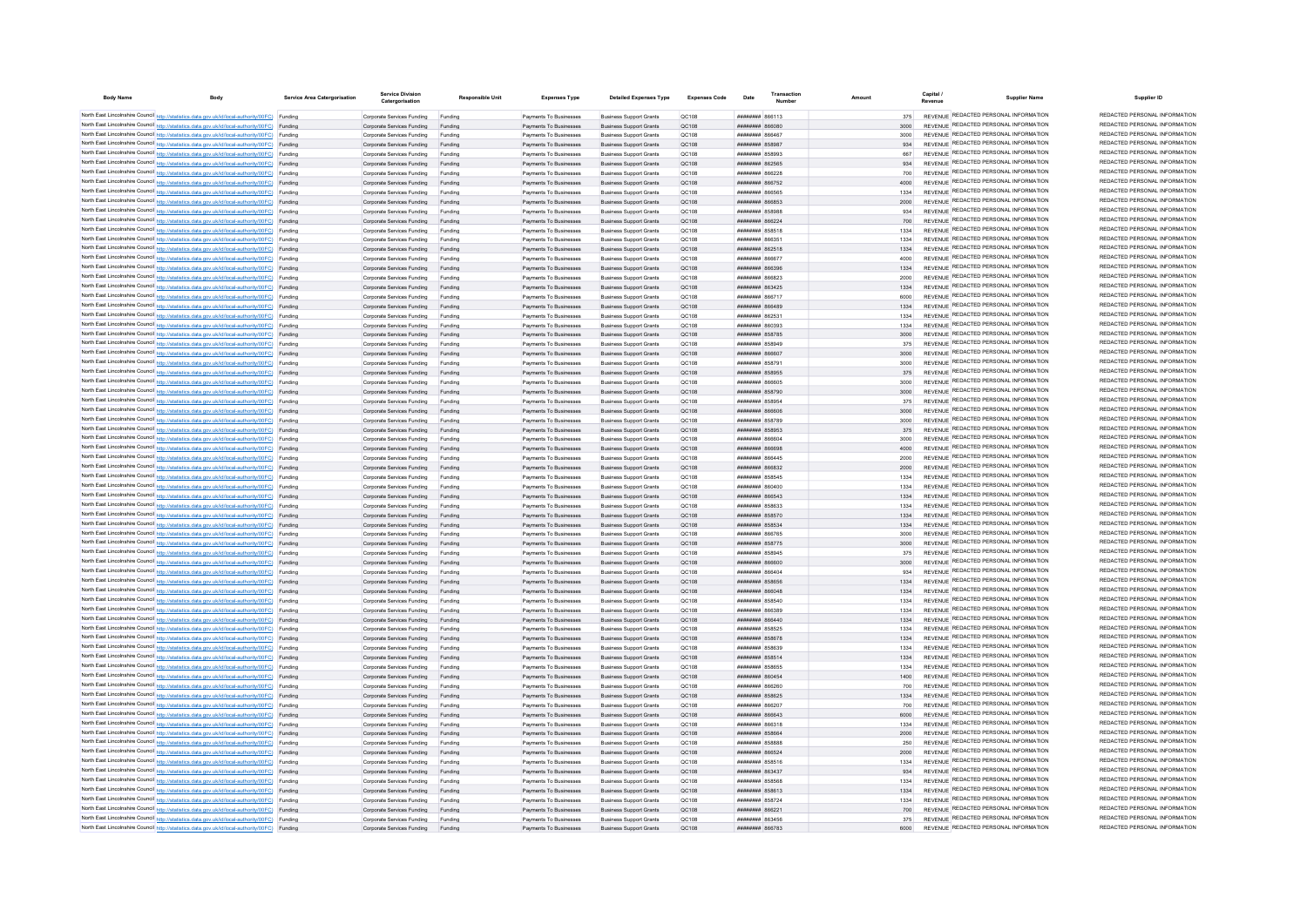| <b>Body Name</b> | <b>Body</b>                                                                                                                                                                                      | Service Area Catergorisatio | <b>Service Division</b><br>Catergorisation                       | <b>Responsible Unit</b> | <b>Expenses Type</b>                             | <b>Detailed Expenses Type</b>                                    | <b>Expenses Code</b>  | Date                                            | Transaction |              | Capital /<br><b>Supplier Name</b><br>Revenue                                   | Supplier ID                                                    |
|------------------|--------------------------------------------------------------------------------------------------------------------------------------------------------------------------------------------------|-----------------------------|------------------------------------------------------------------|-------------------------|--------------------------------------------------|------------------------------------------------------------------|-----------------------|-------------------------------------------------|-------------|--------------|--------------------------------------------------------------------------------|----------------------------------------------------------------|
|                  | North East Lincolnshire Council http://statistics.data.gov.uk/id/local-authority/00FC) Funding                                                                                                   |                             | Comorate Services Funding                                        | Funding                 | Payments To Businesses                           | <b>Business Support Grants</b>                                   | OC108                 | <b>CESSA MERRIAN</b>                            |             | 3000         | REVENUE REDACTED PERSONAL INFORMATION                                          | REDACTED PERSONAL INFORMATION                                  |
|                  | North East Lincolnshire Council http://statistics.data.gov.uk/id/local-authority/00FC) Funding                                                                                                   |                             | Corporate Services Funding                                       | Funding                 | Payments To Businesses                           | <b>Business Support Grants</b>                                   | OC108                 |                                                 |             | 3000         | REVENUE REDACTED PERSONAL INFORMATION                                          | REDACTED PERSONAL INFORMATION                                  |
|                  | North East Lincolnshire Council http://statistics.data.gov.uk/id/local-authority/00FC) Funding                                                                                                   |                             | Corporate Services Funding                                       | Funding                 | Payments To Businesses                           | <b>Business Support Grants</b>                                   | OC108                 | <b>ПЕДЕЛЯ НЕВИВЕЛ</b>                           |             | 1334         | REVENUE REDACTED PERSONAL INFORMATION                                          | REDACTED PERSONAL INFORMATION                                  |
|                  | North East Lincolnshire Council http://statistics.data.gov.uk/id/local-authority/00FC) Funding                                                                                                   |                             | Corporate Services Funding                                       | Funding                 | Payments To Businesses                           | <b>Business Support Grants</b>                                   | QC108                 | <b>иннинни вбебле</b>                           |             | 1334         | REVENUE REDACTED PERSONAL INFORMATION                                          | REDACTED PERSONAL INFORMATION                                  |
|                  | North East Lincolnshire Council http://statistics.data.gov.uk/id/local-authority/00FC) Funding                                                                                                   |                             | Corporate Services Funding                                       | Funding                 | Payments To Businesses                           | <b>Business Support Grants</b>                                   | QC108                 | петивини в <b>канин</b>                         |             | 4000         | REVENUE REDACTED PERSONAL INFORMATION                                          | REDACTED PERSONAL INFORMATION                                  |
|                  | North East Lincolnshire Council http://statistics.data.gov.uk/id/local-authority/00FC) Funding                                                                                                   |                             | Corporate Services Funding                                       | Funding                 | Payments To Businesses                           | <b>Business Support Grants</b>                                   | QC108                 | ######## 862528                                 |             | 2000         | REVENUE REDACTED PERSONAL INFORMATION<br>REVENUE REDACTED PERSONAL INFORMATION | REDACTED PERSONAL INFORMATION<br>REDACTED PERSONAL INFORMATION |
|                  | North East Lincolnshire Council http://statistics.data.gov.uk/id/local-authority/00FC) Funding<br>North East Lincolnshire Council http://statistics.data.gov.uk/id/local-authority/00FC) Funding |                             | Corporate Services Funding                                       | Funding                 | Payments To Businesses<br>Payments To Businesses | <b>Business Sunnort Grants</b><br><b>Business Support Grants</b> | OC:108<br>OC108       | ######## 866521<br><b>пппппппп</b> 862553       |             | 2000<br>250  | REVENUE REDACTED PERSONAL INFORMATION                                          | REDACTED PERSONAL INFORMATION                                  |
|                  | North East Lincolnshire Council http://statistics.data.gov.uk/id/local-authority/00FC) Funding                                                                                                   |                             | Corporate Services Funding<br>Corporate Services Funding Funding | Funding                 | Payments To Businesses                           | <b>Business Support Grants</b>                                   | OC108                 | пининни весела                                  |             | 2000         | REVENUE REDACTED PERSONAL INFORMATION                                          | REDACTED PERSONAL INFORMATION                                  |
|                  | North East Lincolnshire Council http://statistics.data.gov.uk/id/local-authority/00FC) Funding                                                                                                   |                             | Corporate Services Funding Funding                               |                         | Payments To Businesses                           | <b>Business Support Grants</b>                                   | QC108                 | ####### 866422                                  |             |              | REVENUE REDACTED PERSONAL INFORMATION                                          | REDACTED PERSONAL INFORMATION                                  |
|                  | North East Lincolnshire Council http://statistics.data.gov.uk/id/local-authority/00FC) Funding                                                                                                   |                             | Corporate Services Funding                                       | Funding                 | Payments To Businesses                           | <b>Business Support Grants</b>                                   | QC108                 | <b>####### 862551</b>                           |             | 1334         | REVENUE REDACTED PERSONAL INFORMATION                                          | REDACTED PERSONAL INFORMATION                                  |
|                  | North East Lincolnshire Council http://statistics.data.gov.uk/id/local-authority/00FC) Funding                                                                                                   |                             | Corporate Services Funding                                       | Funding                 | Payments To Businesses                           | <b>Business Support Grants</b>                                   | OC108                 | ######## 858809                                 |             | 2000         | REVENUE REDACTED PERSONAL INFORMATION                                          | REDACTED PERSONAL INFORMATION                                  |
|                  | North East Lincolnshire Council http://statistics.data.gov.uk/id/local-authority/00FC) Funding                                                                                                   |                             | Corporate Services Funding                                       | Funding                 | Payments To Businesses                           | <b>Business Support Grants</b>                                   | OC108                 | ######## 858520                                 |             | 1334         | REVENUE REDACTED PERSONAL INFORMATION                                          | REDACTED PERSONAL INFORMATION                                  |
|                  | North East Lincolnshire Council http://statistics.data.gov.uk/id/local-authority/00FC) Funding                                                                                                   |                             | Corporate Services Funding                                       | Funding                 | Payments To Businesses                           | <b>Business Support Grants</b>                                   | OC108                 | сяьзая <del>нимини</del>                        |             | 1334         | REVENUE REDACTED PERSONAL INFORMATION                                          | REDACTED PERSONAL INFORMATION                                  |
|                  | North East Lincolnshire Council http://statistics.data.gov.uk/id/local-authority/00FC) Funding                                                                                                   |                             | Corporate Services Funding                                       | Funding                 | Payments To Businesses                           | <b>Business Support Grants</b>                                   | QC108                 | ######## 866229                                 |             | 700          | REVENUE REDACTED PERSONAL INFORMATION                                          | REDACTED PERSONAL INFORMATION                                  |
|                  | North East Lincolnshire Council http://statistics.data.gov.uk/id/local-authority/00FC) Funding                                                                                                   |                             | Corporate Services Funding                                       | Funding                 | Payments To Businesses                           | <b>Business Support Grants</b>                                   | <b>QC108</b>          | ######## 863416                                 |             | 1334         | REVENUE REDACTED PERSONAL INFORMATION                                          | REDACTED PERSONAL INFORMATION                                  |
|                  | North East Lincolnshire Council http://statistics.data.gov.uk/id/local-authority/00FC) Funding                                                                                                   |                             | Corporate Services Funding                                       |                         | Payments To Businesses                           | <b>Business Support Grants</b>                                   | QC108                 | 86C888 HHHHHH                                   |             | 700          | REVENUE REDACTED PERSONAL INFORMATION<br>REVENUE REDACTED PERSONAL INFORMATION | REDACTED PERSONAL INFORMATION<br>REDACTED PERSONAL INFORMATION |
|                  | North East Lincolnshire Council http://statistics.data.gov.uk/id/local-authority/00FC) Funding                                                                                                   |                             | Corporate Services Funding                                       | Funding                 | Payments To Businesses                           | <b>Business Support Grants</b>                                   | OC108                 | <b>плинини 866505</b>                           |             | 1334         | REVENUE REDACTED PERSONAL INFORMATION                                          | REDACTED PERSONAL INFORMATION                                  |
|                  | North East Lincolnshire Council http://statistics.data.gov.uk/id/local-authority/00FC) Funding<br>North East Lincolnshire Council http://statistics.data.gov.uk/id/local-authority/00FC) Funding |                             | Corporate Services Funding<br>Corporate Services Funding         | Funding<br>Funding      | Payments To Businesses<br>Payments To Businesses | <b>Business Sunnort Grants</b><br><b>Business Support Grants</b> | OC108<br>QC108        | веказа нанивши<br>######## 866679               |             | 1334<br>6000 | REVENUE REDACTED PERSONAL INFORMATION                                          | REDACTED PERSONAL INFORMATION                                  |
|                  | North East Lincolnshire Council http://statistics.data.gov.uk/id/local-authority/00FC) Funding                                                                                                   |                             | Corporate Services Funding                                       | Funding                 | Payments To Businesses                           | <b>Business Support Grants</b>                                   | QC108                 | ######## 866405                                 |             |              | REVENUE REDACTED PERSONAL INFORMATION                                          | REDACTED PERSONAL INFORMATION                                  |
|                  | North East Lincolnshire Council http://statistics.data.gov.uk/id/local-authority/00FC) Funding                                                                                                   |                             | Corporate Services Funding                                       | Funding                 | Payments To Businesses                           | <b>Business Support Grants</b>                                   | QC108                 | ######## 86636                                  |             |              | REVENUE REDACTED PERSONAL INFORMATION                                          | REDACTED PERSONAL INFORMATION                                  |
|                  | North East Lincolnshire Council http://statistics.data.gov.uk/id/local-authority/00FC) Funding                                                                                                   |                             | Corporate Services Funding                                       | Funding                 | Payments To Businesses                           | <b>Business Support Grants</b>                                   | QC108                 | ######## 866635                                 |             | 6000         | REVENUE REDACTED PERSONAL INFORMATION                                          | REDACTED PERSONAL INFORMATION                                  |
|                  | North East Lincolnshire Council http://statistics.data.gov.uk/id/local-authority/00FC) Funding                                                                                                   |                             | Corporate Services Funding                                       | Funding                 | Payments To Businesses                           | <b>Business Support Grants</b>                                   | QC108                 | планинин васхов                                 |             | 2000         | REVENUE REDACTED PERSONAL INFORMATION                                          | REDACTED PERSONAL INFORMATION                                  |
|                  | North East Lincolnshire Council http://statistics.data.gov.uk/id/local-authority/00FC) Funding                                                                                                   |                             | Corporate Services Funding                                       | Funding                 | Payments To Businesses                           | <b>Business Support Grants</b>                                   | QC108                 | <b>пппппппп</b> 860378                          |             | 1334         | REVENUE REDACTED PERSONAL INFORMATION                                          | REDACTED PERSONAL INFORMATION                                  |
|                  | North East Lincolnshire Council http://statistics.data.gov.uk/id/local-authority/00FC) Funding                                                                                                   |                             | Corporate Services Funding                                       | Funding                 | Payments To Businesses                           | <b>Business Support Grants</b>                                   | QC108                 | ######## 866249                                 |             | 700          | REVENUE REDACTED PERSONAL INFORMATION                                          | REDACTED PERSONAL INFORMATION                                  |
|                  | North East Lincolnshire Council http://statistics.data.gov.uk/id/local-authority/00FC) Funding                                                                                                   |                             | Corporate Services Funding                                       | Funding                 | Payments To Businesses                           | <b>Business Support Grants</b>                                   | <b>QC108</b>          | ####### 86607                                   |             | 1334         | REVENUE REDACTED PERSONAL INFORMATION                                          | REDACTED PERSONAL INFORMATION                                  |
|                  | North East Lincolnshire Council http://statistics.data.gov.uk/id/local-authority/00FC) Funding                                                                                                   |                             | Corporate Services Funding                                       | Funding                 | Payments To Businesses                           | <b>Business Support Grants</b>                                   | QC108                 | ######## 858667                                 |             | 2000         | REVENUE REDACTED PERSONAL INFORMATION                                          | REDACTED PERSONAL INFORMATION<br>REDACTED PERSONAL INFORMATION |
|                  | North East Lincolnshire Council http://statistics.data.gov.uk/id/local-authority/00FC) Funding                                                                                                   |                             | Corporate Services Funding                                       | Funding                 | Payments To Businesses                           | <b>Business Support Grants</b>                                   | QC108                 | ####### 859088                                  |             | 667          | REVENUE REDACTED PERSONAL INFORMATION                                          | REDACTED PERSONAL INFORMATION                                  |
|                  | North East Lincolnshire Council http://statistics.data.gov.uk/id/local-authority/00FC) Funding                                                                                                   |                             | Corporate Services Funding                                       | Funding                 | Payments To Businesses                           | <b>Business Support Grants</b>                                   | QC108                 | CREORS HHHHHHH                                  |             | 1334         | REVENUE REDACTED PERSONAL INFORMATION<br>REVENUE REDACTED PERSONAL INFORMATION | REDACTED PERSONAL INFORMATION                                  |
|                  | North East Lincolnshire Council http://statistics.data.gov.uk/id/local-authority/00FC) Funding<br>North East Lincolnshire Council http://statistics.data.gov.uk/id/local-authority/00FC) Funding |                             | Corporate Services Funding<br>Comorate Services Funding Funding  | Eunding                 | Payments To Businesses<br>Payments To Businesses | <b>Business Support Grants</b><br><b>Business Sunnort Grants</b> | QC108<br>OC108        | <b>HHHHHHH</b> 858508<br><b>BASSAR MERHANDE</b> |             | 1334<br>1000 | REVENUE REDACTED PERSONAL INFORMATION                                          | REDACTED PERSONAL INFORMATION                                  |
|                  | North East Lincolnshire Council http://statistics.data.gov.uk/id/local-authority/00FC) Funding                                                                                                   |                             | Corporate Services Funding                                       | Funding                 | Payments To Businesses                           | <b>Business Support Grants</b>                                   | OC108                 | <b>REEAR MUNICIPAL</b>                          |             | 1334         | REVENUE REDACTED PERSONAL INFORMATION                                          | REDACTED PERSONAL INFORMATION                                  |
|                  | North East Lincolnshire Council http://statistics.data.gov.uk/id/local-authority/00FC) Funding                                                                                                   |                             | Corporate Services Funding Funding                               |                         | Payments To Businesses                           | <b>Business Support Grants</b>                                   | OC108                 | ######## 858695                                 |             | 1334         | REVENUE REDACTED PERSONAL INFORMATION                                          | REDACTED PERSONAL INFORMATION                                  |
|                  | North East Lincolnshire Council http://statistics.data.gov.uk/id/local-authority/00FC) Funding                                                                                                   |                             | Corporate Services Funding                                       | Funding                 | Payments To Businesses                           | <b>Business Support Grants</b>                                   | QC108                 | ####### 866720                                  |             | 4000         | REVENUE REDACTED PERSONAL INFORMATION                                          | REDACTED PERSONAL INFORMATION                                  |
|                  | North East Lincolnshire Council http://statistics.data.gov.uk/id/local-authority/00FC) Funding                                                                                                   |                             | Corporate Services Funding Funding                               |                         | Payments To Businesses                           | <b>Business Support Grants</b>                                   | OC108                 | ######## 866498                                 |             | 1334         | REVENUE REDACTED PERSONAL INFORMATION                                          | REDACTED PERSONAL INFORMATION                                  |
|                  | North East Lincolnshire Council http://statistics.data.gov.uk/id/local-authority/00FC) Funding                                                                                                   |                             | Corporate Services Funding                                       | Funding                 | Payments To Businesses                           | <b>Business Support Grants</b>                                   | QC108                 | 14838 BURNHUR                                   |             | 2000         | REVENUE REDACTED PERSONAL INFORMATION                                          | REDACTED PERSONAL INFORMATION                                  |
|                  | North East Lincolnshire Council http://statistics.data.gov.uk/id/local-authority/00FC) Funding                                                                                                   |                             | Corporate Services Funding                                       | Funding                 | Payments To Businesses                           | <b>Business Sunnort Grants</b>                                   | OC108                 | <b>######## 866678</b>                          |             | 6000         | REVENUE REDACTED PERSONAL INFORMATION                                          | REDACTED PERSONAL INFORMATION                                  |
|                  | North East Lincolnshire Council http://statistics.data.gov.uk/id/local-authority/00FC) Funding                                                                                                   |                             | Corporate Services Funding                                       | Funding                 | Payments To Businesses                           | <b>Business Support Grants</b>                                   | OC108                 | 104338 BURNHURB                                 |             | 1334         | REVENUE REDACTED PERSONAL INFORMATION                                          | REDACTED PERSONAL INFORMATION                                  |
|                  | North East Lincolnshire Council http://statistics.data.gov.uk/id/local-authority/00FC) Funding                                                                                                   |                             | Corporate Services Funding                                       | Funding                 | Payments To Businesses                           | <b>Business Support Grants</b>                                   | OC108                 | <b>плиннин</b> 866103                           |             | 934          | REVENUE REDACTED PERSONAL INFORMATION<br>REVENUE REDACTED PERSONAL INFORMATION | REDACTED PERSONAL INFORMATION<br>REDACTED PERSONAL INFORMATION |
|                  | North East Lincolnshire Council http://statistics.data.gov.uk/id/local-authority/00FC) Funding                                                                                                   |                             | Corporate Services Funding                                       | Funding                 | Payments To Businesses                           | <b>Business Support Grants</b>                                   | QC108                 | <b>A3338 HUBBBBBB</b>                           |             | 6000         | REVENUE REDACTED PERSONAL INFORMATION                                          | REDACTED PERSONAL INFORMATION                                  |
|                  | North East Lincolnshire Council http://statistics.data.gov.uk/id/local-authority/00FC) Funding<br>North East Lincolnshire Council http://statistics.data.gov.uk/id/local-authority/00FC) Funding |                             | Corporate Services Funding                                       | Funding<br>Funding      | Payments To Businesses                           | <b>Business Support Grants</b><br><b>Business Support Grants</b> | QC108                 | ######## 866315<br><b>######## 858727</b>       |             | 2000<br>1334 | REVENUE REDACTED PERSONAL INFORMATION                                          | REDACTED PERSONAL INFORMATION                                  |
|                  | North East Lincolnshire Council http://statistics.data.gov.uk/id/local-authority/00FC) Funding                                                                                                   |                             | Corporate Services Funding<br>Corporate Services Funding         | Funding                 | Payments To Businesses<br>Payments To Businesses | <b>Business Sunnort Grants</b>                                   | QC108<br>OC108        | <b>######## 866778</b>                          |             | 6000         | REVENUE REDACTED PERSONAL INFORMATION                                          | REDACTED PERSONAL INFORMATION                                  |
|                  | North East Lincolnshire Council http://statistics.data.gov.uk/id/local-authority/00FC) Funding                                                                                                   |                             | Corporate Services Funding                                       | Funding                 | Payments To Businesses                           | <b>Business Support Grants</b>                                   | OC108                 | <b>######## 858807</b>                          |             | 3000         | REVENUE REDACTED PERSONAL INFORMATION                                          | REDACTED PERSONAL INFORMATION                                  |
|                  | North East Lincolnshire Council http://statistics.data.gov.uk/id/local-authority/00FC) Funding                                                                                                   |                             | Corporate Services Funding                                       | Funding                 | Payments To Businesses                           | <b>Business Support Grants</b>                                   | QC108                 | ######## 858965                                 |             | 375          | REVENUE REDACTED PERSONAL INFORMATION                                          | REDACTED PERSONAL INFORMATION                                  |
|                  | North East Lincolnshire Council http://statistics.data.gov.uk/id/local-authority/00FC) Funding                                                                                                   |                             | Corporate Services Funding                                       | Funding                 | Payments To Businesses                           | <b>Business Support Grants</b>                                   | QC108                 | ####### 866616                                  |             |              | REVENUE REDACTED PERSONAL INFORMATION                                          | REDACTED PERSONAL INFORMATION                                  |
|                  | North East Lincolnshire Council http://statistics.data.gov.uk/id/local-authority/00FC) Funding                                                                                                   |                             | Corporate Services Funding                                       | Funding                 | Payments To Businesses                           | <b>Business Support Grants</b>                                   | QC108                 | 18088 BURBERRY                                  |             | 1334         | REVENUE REDACTED PERSONAL INFORMATION                                          | REDACTED PERSONAL INFORMATION                                  |
|                  | North East Lincolnshire Council http://statistics.data.gov.uk/id/local-authority/00FC) Funding                                                                                                   |                             | Corporate Services Funding                                       | Funding                 | Payments To Businesses                           | <b>Business Support Grants</b>                                   | OC108                 | <b>######## 858647</b>                          |             | 1334         | REVENUE REDACTED PERSONAL INFORMATION                                          | REDACTED PERSONAL INFORMATION                                  |
|                  | North East Lincolnshire Council http://statistics.data.gov.uk/id/local-authority/00FC) Funding                                                                                                   |                             | Corporate Services Funding                                       | Funding                 | Payments To Businesses                           | <b>Business Support Grants</b>                                   | OC108                 | <b>########</b> 866509                          |             | 1334         | REVENUE REDACTED PERSONAL INFORMATION                                          | REDACTED PERSONAL INFORMATION                                  |
|                  | North East Lincolnshire Council http://statistics.data.gov.uk/id/local-authority/00FC) Funding                                                                                                   |                             | Corporate Services Funding                                       | Funding                 | Payments To Businesses                           | <b>Business Support Grants</b>                                   | QC108                 | <b>CARS MANAGEMENT</b>                          |             | 567          | REVENUE REDACTED PERSONAL INFORMATION                                          | REDACTED PERSONAL INFORMATION                                  |
|                  | North East Lincolnshire Council http://statistics.data.gov.uk/id/local-authority/00FC) Funding                                                                                                   |                             | Corporate Services Funding                                       | Funding                 | Payments To Businesses                           | <b>Business Support Grants</b>                                   | <b>QC108</b>          | ######## 866220                                 |             | 700          | REVENUE REDACTED PERSONAL INFORMATION<br>REVENUE REDACTED PERSONAL INFORMATION | REDACTED PERSONAL INFORMATION<br>REDACTED PERSONAL INFORMATION |
|                  | North East Lincolnshire Council http://statistics.data.gov.uk/id/local-authority/00FC) Funding<br>North East Lincolnshire Council http://statistics.data.gov.uk/id/local-authority/00FC) Funding |                             | Corporate Services Funding<br>Corporate Services Funding         | Funding<br>Funding      | Payments To Businesses<br>Payments To Businesses | <b>Business Support Grants</b>                                   | <b>QC108</b><br>QC108 | ####### 858510<br><b>PCC2338 HUBBURG</b>        |             | 1334<br>1334 | REVENUE REDACTED PERSONAL INFORMATION                                          | REDACTED PERSONAL INFORMATION                                  |
|                  | North East Lincolnshire Council http://statistics.data.gov.uk/id/local-authority/00FC) Funding                                                                                                   |                             | Corporate Services Funding                                       | Funding                 | Payments To Businesses                           | <b>Business Support Grants</b><br><b>Business Support Grants</b> | OC108                 | <b>ПЕНИНИН 860441</b>                           |             | 667          | REVENUE REDACTED PERSONAL INFORMATION                                          | REDACTED PERSONAL INFORMATION                                  |
|                  | North East Lincolnshire Council http://statistics.data.gov.uk/id/local-authority/00FC) Funding                                                                                                   |                             | Corporate Services Funding                                       | Funding                 | Payments To Businesses                           | <b>Business Support Grants</b>                                   | OC108                 | <b>HUHHHHH RGG789</b>                           |             | 3000         | REVENUE REDACTED PERSONAL INFORMATION                                          | REDACTED PERSONAL INFORMATION                                  |
|                  | North East Lincolnshire Council http://statistics.data.gov.uk/id/local-authority/00FC) Funding                                                                                                   |                             | Corporate Services Funding                                       | Funding                 | Payments To Businesses                           | <b>Business Support Grants</b>                                   | QC108                 | ######## 866628                                 |             | 3000         | REVENUE REDACTED PERSONAL INFORMATION                                          | REDACTED PERSONAL INFORMATION                                  |
|                  | North East Lincolnshire Council http://statistics.data.gov.uk/id/local-authority/00FC) Funding                                                                                                   |                             | Corporate Services Funding                                       | Funding                 | Payments To Businesses                           | <b>Business Support Grants</b>                                   | QC108                 | ######## 858652                                 |             | 1334         | REVENUE REDACTED PERSONAL INFORMATION                                          | REDACTED PERSONAL INFORMATION                                  |
|                  | North East Lincolnshire Council http://statistics.data.gov.uk/id/local-authority/00FC) Funding                                                                                                   |                             | Corporate Services Funding                                       | Funding                 | Payments To Businesses                           | <b>Business Support Grants</b>                                   | QC108                 | ######## 863413                                 |             | 1334         | REVENUE REDACTED PERSONAL INFORMATION                                          | REDACTED PERSONAL INFORMATION                                  |
|                  | North East Lincolnshire Council http://statistics.data.gov.uk/id/local-authority/00FC) Funding                                                                                                   |                             | Corporate Services Funding                                       | Funding                 | Payments To Businesses                           | <b>Business Support Grants</b>                                   | QC108                 | ######## 858719                                 |             | 1334         | REVENUE REDACTED PERSONAL INFORMATION                                          | REDACTED PERSONAL INFORMATION                                  |
|                  | North East Lincolnshire Council http://statistics.data.gov.uk/id/local-authority/00FC) Funding                                                                                                   |                             | Corporate Services Funding                                       | Funding                 | Payments To Businesses                           | <b>Business Support Grants</b>                                   | QC108                 | ####### 866570                                  |             | 1334         | REVENUE REDACTED PERSONAL INFORMATION                                          | REDACTED PERSONAL INFORMATION                                  |
|                  | North East Lincolnshire Council http://statistics.data.gov.uk/id/local-authority/00FC) Funding                                                                                                   |                             | Corporate Services Funding                                       | Funding                 | Payments To Businesses                           | <b>Business Support Grants</b>                                   | OC108                 | ######## 858769                                 |             | 1334         | REVENUE REDACTED PERSONAL INFORMATION                                          | REDACTED PERSONAL INFORMATION<br>REDACTED PERSONAL INFORMATION |
|                  | North East Lincolnshire Council http://statistics.data.gov.uk/id/local-authority/00FC) Funding                                                                                                   |                             | Corporate Services Funding                                       | Funding                 | Payments To Businesses                           | <b>Business Support Grants</b>                                   | QC108                 | ####### 863420                                  |             | 2000         | REVENUE REDACTED PERSONAL INFORMATION<br>REVENUE REDACTED PERSONAL INFORMATION | REDACTED PERSONAL INFORMATION                                  |
|                  | North East Lincolnshire Council http://statistics.data.gov.uk/id/local-authority/00FC) Funding                                                                                                   |                             | Corporate Services Funding                                       | Funding                 | Payments To Businesses                           | <b>Business Support Grants</b>                                   | <b>QC108</b>          | ####### 863419                                  |             | 1334         | REVENUE REDACTED PERSONAL INFORMATION                                          | REDACTED PERSONAL INFORMATION                                  |
|                  | North East Lincolnshire Council http://statistics.data.gov.uk/id/local-authority/00FC) Funding                                                                                                   |                             | Corporate Services Funding                                       | Funding                 | Payments To Businesses                           | <b>Business Support Grants</b>                                   | QC108                 | ######## 866706                                 |             | 4000         | REVENUE REDACTED PERSONAL INFORMATION                                          | REDACTED PERSONAL INFORMATION                                  |
|                  | North East Lincolnshire Council http://statistics.data.gov.uk/id/local-authority/00FC) Funding<br>North East Lincolnshire Council http://statistics.data.gov.uk/id/local-authority/00FC) Funding |                             | Corporate Services Funding<br>Corporate Services Funding         | Funding                 | Payments To Businesses<br>Payments To Businesses | <b>Business Support Grants</b><br><b>Business Support Grants</b> | QC108<br>QC108        | ######## 866465<br>BERRAR HHHHHHH               |             | 1334<br>2000 | REVENUE REDACTED PERSONAL INFORMATION                                          | REDACTED PERSONAL INFORMATION                                  |
|                  | North East Lincolnshire Council http://statistics.data.gov.uk/id/local-authority/00FC) Funding                                                                                                   |                             | Corporate Services Funding                                       | Funding                 | Payments To Businesses                           | <b>Business Support Grants</b>                                   | QC108                 | <b><i>HHHHHHHH 858700</i></b>                   |             | 1334         | REVENUE REDACTED PERSONAL INFORMATION                                          | REDACTED PERSONAL INFORMATION                                  |
|                  | North East Lincolnshire Council http://statistics.data.gov.uk/id/local-authority/00FC) Funding                                                                                                   |                             | Corporate Services Funding                                       | Funding                 | Payments To Businesses                           | <b>Business Sunnort Grants</b>                                   | OC108                 | <b>HHHHHHH 866402</b>                           |             | 1334         | REVENUE REDACTED PERSONAL INFORMATION                                          | REDACTED PERSONAL INFORMATION                                  |
|                  | North East Lincolnshire Council http://statistics.data.gov.uk/id/local-authority/00FC) Funding                                                                                                   |                             | Corporate Services Funding                                       | Funding                 | Payments To Businesses                           | <b>Business Support Grants</b>                                   | OC108                 | <b>плиннин</b> 866731                           |             | 1000         | REVENUE REDACTED PERSONAL INFORMATION                                          | REDACTED PERSONAL INFORMATION                                  |
|                  | North East Lincolnshire Council http://statistics.data.gov.uk/id/local-authority/00FC) Funding                                                                                                   |                             | Corporate Services Funding                                       | Funding                 | Payments To Businesses                           | <b>Business Support Grants</b>                                   | OC108                 | <b>пппппппп</b> 862529                          |             | 1334         | REVENUE REDACTED PERSONAL INFORMATION                                          | REDACTED PERSONAL INFORMATION                                  |
|                  | North East Lincolnshire Council http://statistics.data.gov.uk/id/local-authority/00FC) Funding                                                                                                   |                             | Corporate Services Funding                                       |                         | Payments To Businesses                           | <b>Business Support Grants</b>                                   | QC108                 | ######## 866522                                 |             | 1334         | REVENUE REDACTED PERSONAL INFORMATION                                          | REDACTED PERSONAL INFORMATION                                  |
|                  | North East Lincolnshire Council http://statistics.data.gov.uk/id/local-authority/00FC) Funding                                                                                                   |                             | Corporate Services Funding                                       | Funding                 | Payments To Businesses                           | <b>Business Support Grants</b>                                   | QC108                 | <b>ПИПИНИН</b> 866452                           |             | 1334         | REVENUE REDACTED PERSONAL INFORMATION                                          | REDACTED PERSONAL INFORMATION                                  |
|                  | North East Lincolnshire Council http://statistics.data.gov.uk/id/local-authority/00FC) Funding                                                                                                   |                             | Corporate Services Funding                                       | Funding                 | Payments To Businesses                           | <b>Business Support Grants</b>                                   | QC108                 | ######## 865521                                 |             | 1334         | REVENUE REDACTED PERSONAL INFORMATION                                          | REDACTED PERSONAL INFORMATION                                  |
|                  | North East Lincolnshire Council http://statistics.data.gov.uk/id/local-authority/00FC) Funding                                                                                                   |                             | Corporate Services Funding                                       | Funding                 | Payments To Businesses                           | <b>Business Sunnort Grants</b>                                   | <b>OC108</b>          | ######## 860377                                 |             | 1334         | REVENUE REDACTED PERSONAL INFORMATION<br>REVENUE REDACTED PERSONAL INFORMATION | REDACTED PERSONAL INFORMATION<br>REDACTED PERSONAL INFORMATION |
|                  | North East Lincolnshire Council http://statistics.data.gov.uk/id/local-authority/00FC)                                                                                                           | Funding                     | Corporate Services Funding                                       | Funding                 | Payments To Businesses                           | <b>Business Support Grants</b>                                   | OC108                 | 11Caa8 RRRHBRA                                  |             | 700          |                                                                                |                                                                |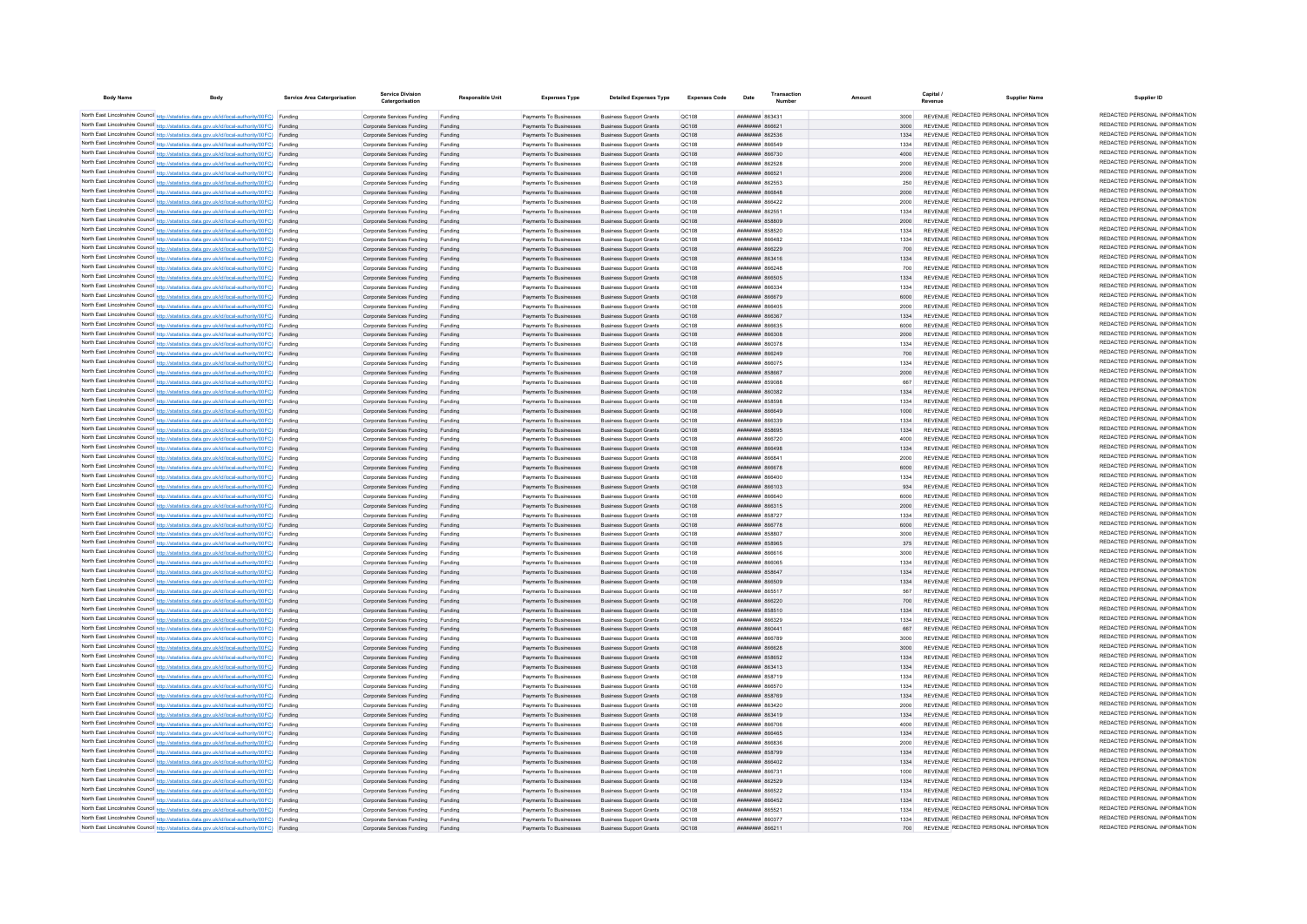| <b>Body Name</b> | Body                                                                                                                                                                                             | Service Area Catergorisation | <b>Service Division</b><br>Catergorisation                       | <b>Responsible Unit</b> | <b>Expenses Type</b>                             | <b>Detailed Expenses Type</b>                                    | <b>Expenses Code</b> | Date                                                    | Transaction |              | Capital<br><b>Supplier Name</b>                                                | Supplier ID                                                    |
|------------------|--------------------------------------------------------------------------------------------------------------------------------------------------------------------------------------------------|------------------------------|------------------------------------------------------------------|-------------------------|--------------------------------------------------|------------------------------------------------------------------|----------------------|---------------------------------------------------------|-------------|--------------|--------------------------------------------------------------------------------|----------------------------------------------------------------|
|                  | North East Lincolnshire Council http://statistics.data.gov.uk/id/local-authority/00FC) Funding                                                                                                   |                              | Comorate Services Funding                                        | Funding                 | Payments To Businesses                           | <b>Business Support Grants</b>                                   | OC108                | 8FF388 BBBBBBBB                                         |             | 1334         | REVENUE REDACTED PERSONAL INFORMATION                                          | REDACTED PERSONAL INFORMATION                                  |
|                  | North East Lincolnshire Council http://statistics.data.gov.uk/id/local-authority/00FC) Funding                                                                                                   |                              | Corporate Services Funding                                       | Funding                 | Payments To Businesses                           | <b>Business Support Grants</b>                                   | OC108                | CENOSA HERBERT                                          |             |              | REVENUE REDACTED PERSONAL INFORMATION                                          | REDACTED PERSONAL INFORMATION                                  |
|                  | North East Lincolnshire Council http://statistics.data.gov.uk/id/local-authority/00FC) Funding                                                                                                   |                              | Corporate Services Funding                                       | Funding                 | Payments To Businesses                           | <b>Business Support Grants</b>                                   | OC108                | aasaa wwww                                              |             | 3000         | REVENUE REDACTED PERSONAL INFORMATION                                          | REDACTED PERSONAL INFORMATION                                  |
|                  | North East Lincolnshire Council http://statistics.data.gov.uk/id/local-authority/00FC) Funding                                                                                                   |                              | Corporate Services Funding                                       | Funding                 | Payments To Businesses                           | <b>Business Support Grants</b>                                   | QC108                | ######## 858887                                         |             | 375          | REVENUE REDACTED PERSONAL INFORMATION<br>REVENUE REDACTED PERSONAL INFORMATION | REDACTED PERSONAL INFORMATION<br>REDACTED PERSONAL INFORMATION |
|                  | North East Lincolnshire Council http://statistics.data.gov.uk/id/local-authority/00FC) Funding<br>North East Lincolnshire Council http://statistics.data.gov.uk/id/local-authority/00FC) Funding |                              | Corporate Services Funding                                       | Funding                 | Payments To Businesses                           | <b>Business Support Grants</b>                                   | QC108                | <b><i>BRENHHHH</i></b> 858701<br><b>HRHHHHHH</b> 858910 |             | 3000         | REVENUE REDACTED PERSONAL INFORMATION                                          | REDACTED PERSONAL INFORMATION                                  |
|                  | North East Lincolnshire Council http://statistics.data.gov.uk/id/local-authority/00FC) Funding                                                                                                   |                              | Corporate Services Funding<br>Corporate Services Funding         | Funding<br>Funding      | Payments To Businesses<br>Payments To Businesses | <b>Business Support Grants</b><br><b>Business Support Grants</b> | OC108<br>OC108       | HHHHHHH 858699                                          |             | 375<br>2000  | REVENUE REDACTED PERSONAL INFORMATION                                          | REDACTED PERSONAL INFORMATION                                  |
|                  | North East Lincolnshire Council http://statistics.data.gov.uk/id/local-authority/00FC) Funding                                                                                                   |                              | Corporate Services Funding Funding                               |                         | Payments To Businesses                           | <b>Business Support Grants</b>                                   | OC108                | ######## 858908                                         |             | 250          | REVENUE REDACTED PERSONAL INFORMATION                                          | REDACTED PERSONAL INFORMATION                                  |
|                  | North East Lincolnshire Council http://statistics.data.gov.uk/id/local-authority/00FC) Funding                                                                                                   |                              | Corporate Services Funding                                       | Funding                 | Payments To Businesses                           | <b>Business Support Grants</b>                                   | OC108                | <b>########</b> 858979                                  |             | 934          | REVENUE REDACTED PERSONAL INFORMATION                                          | REDACTED PERSONAL INFORMATION                                  |
|                  | North East Lincolnshire Council http://statistics.data.gov.uk/id/local-authority/00FC) Funding                                                                                                   |                              | Corporate Services Funding Funding                               |                         | Payments To Businesses                           | <b>Business Support Grants</b>                                   | QC108                | ######## 866208                                         |             |              | REVENUE REDACTED PERSONAL INFORMATION                                          | REDACTED PERSONAL INFORMATION                                  |
|                  | North East Lincolnshire Council http://statistics.data.gov.uk/id/local-authority/00FC) Funding                                                                                                   |                              | Corporate Services Funding                                       | Funding                 | Payments To Businesses                           | <b>Business Support Grants</b>                                   | QC108                | ######## 858548                                         |             | 1334         | REVENUE REDACTED PERSONAL INFORMATION                                          | REDACTED PERSONAL INFORMATION                                  |
|                  | North East Lincolnshire Council http://statistics.data.gov.uk/id/local-authority/00FC) Funding                                                                                                   |                              | Corporate Services Funding                                       | Funding                 | Payments To Businesses                           | <b>Business Support Grants</b>                                   | OC108                | <b>BRANCH SERMINANT</b>                                 |             | 1334         | REVENUE REDACTED PERSONAL INFORMATION                                          | REDACTED PERSONAL INFORMATION                                  |
|                  | North East Lincolnshire Council http://statistics.data.gov.uk/id/local-authority/00FC) Funding                                                                                                   |                              | Corporate Services Funding                                       | Funding                 | Payments To Businesses                           | <b>Business Support Grants</b>                                   | OC108                | <b>######## 858538</b>                                  |             | 2000         | REVENUE REDACTED PERSONAL INFORMATION                                          | REDACTED PERSONAL INFORMATION                                  |
|                  | North East Lincolnshire Council http://statistics.data.gov.uk/id/local-authority/00FC) Funding                                                                                                   |                              | Corporate Services Funding                                       | Funding                 | Payments To Businesses                           | <b>Business Support Grants</b>                                   | OC108                | ######## 863415                                         |             | 1334         | REVENUE REDACTED PERSONAL INFORMATION                                          | REDACTED PERSONAL INFORMATION<br>REDACTED PERSONAL INFORMATION |
|                  | North East Lincolnshire Council http://statistics.data.gov.uk/id/local-authority/00FC) Funding                                                                                                   |                              | Corporate Services Funding                                       | Funding                 | Payments To Businesses                           | <b>Business Support Grants</b>                                   | QC108                | ######## 863423                                         |             | 1334         | REVENUE REDACTED PERSONAL INFORMATION<br>REVENUE REDACTED PERSONAL INFORMATION | REDACTED PERSONAL INFORMATION                                  |
|                  | North East Lincolnshire Council http://statistics.data.gov.uk/id/local-authority/00FC) Funding<br>North East Lincolnshire Council http://statistics.data.gov.uk/id/local-authority/00FC) Funding |                              | Corporate Services Funding<br>Corporate Services Funding         | Funding<br>Funding      | Payments To Businesses<br>Payments To Businesses | <b>Business Support Grants</b><br><b>Business Support Grants</b> | QC108<br>QC108       | ######## 862516<br><b>НИНИНИН 858704</b>                |             | 1334<br>1334 | REVENUE REDACTED PERSONAL INFORMATION                                          | REDACTED PERSONAL INFORMATION                                  |
|                  | North East Lincolnshire Council http://statistics.data.gov.uk/id/local-authority/00FC) Funding                                                                                                   |                              | Corporate Services Funding                                       | Funding                 | Payments To Businesses                           | <b>Business Support Grants</b>                                   | OC108                | 086388 BBBBBBBBB                                        |             | 1334         | REVENUE REDACTED PERSONAL INFORMATION                                          | REDACTED PERSONAL INFORMATION                                  |
|                  | North East Lincolnshire Council http://statistics.data.gov.uk/id/local-authority/00FC) Funding                                                                                                   |                              | Corporate Services Funding                                       | Funding                 | Payments To Businesses                           | <b>Business Support Grants</b>                                   | OC108                | <b>пппппппп</b> 860363                                  |             | 1334         | REVENUE REDACTED PERSONAL INFORMATION                                          | REDACTED PERSONAL INFORMATION                                  |
|                  | North East Lincolnshire Council http://statistics.data.gov.uk/id/local-authority/00FC) Funding                                                                                                   |                              | Corporate Services Funding                                       | Funding                 | Payments To Businesses                           | <b>Business Support Grants</b>                                   | QC108                | ######## 858605                                         |             | 1334         | REVENUE REDACTED PERSONAL INFORMATION                                          | REDACTED PERSONAL INFORMATION                                  |
|                  | North East Lincolnshire Council http://statistics.data.gov.uk/id/local-authority/00FC) Funding                                                                                                   |                              | Corporate Services Funding                                       | Funding                 | Payments To Businesses                           | <b>Business Support Grants</b>                                   | QC108                | ######## 866063                                         |             | 1334         | REVENUE REDACTED PERSONAL INFORMATION                                          | REDACTED PERSONAL INFORMATION                                  |
|                  | North East Lincolnshire Council http://statistics.data.gov.uk/id/local-authority/00FC) Funding                                                                                                   |                              | Corporate Services Funding                                       | Funding                 | Payments To Businesses                           | <b>Business Support Grants</b>                                   | QC108                | ######## 863409                                         |             | 1334         | REVENUE REDACTED PERSONAL INFORMATION                                          | REDACTED PERSONAL INFORMATION                                  |
|                  | North East Lincolnshire Council http://statistics.data.gov.uk/id/local-authority/00FC) Funding                                                                                                   |                              | Corporate Services Funding                                       | Funding                 | Payments To Businesses                           | <b>Business Support Grants</b>                                   | QC108                | ######## 858742                                         |             | 1334         | REVENUE REDACTED PERSONAL INFORMATION                                          | REDACTED PERSONAL INFORMATION                                  |
|                  | North East Lincolnshire Council http://statistics.data.gov.uk/id/local-authority/00FC) Funding                                                                                                   |                              | Corporate Services Funding                                       | Funding                 | Payments To Businesses                           | <b>Business Support Grants</b>                                   | OC108                | ######## 858507                                         |             | 1334         | REVENUE REDACTED PERSONAL INFORMATION                                          | REDACTED PERSONAL INFORMATION                                  |
|                  | North East Lincolnshire Council http://statistics.data.gov.uk/id/local-authority/00FC) Funding                                                                                                   |                              | Corporate Services Funding                                       | Funding                 | Payments To Businesses                           | <b>Business Support Grants</b>                                   | QC108                | ######## 858554                                         |             | 1334         | REVENUE REDACTED PERSONAL INFORMATION                                          | REDACTED PERSONAL INFORMATION<br>REDACTED PERSONAL INFORMATION |
|                  | North East Lincolnshire Council http://statistics.data.gov.uk/id/local-authority/00FC) Funding                                                                                                   |                              | Corporate Services Funding                                       | Funding                 | Payments To Businesses                           | <b>Business Support Grants</b>                                   | QC108                | ######## 858657                                         |             | 1334         | REVENUE REDACTED PERSONAL INFORMATION<br>REVENUE REDACTED PERSONAL INFORMATION | REDACTED PERSONAL INFORMATION                                  |
|                  | North East Lincolnshire Council http://statistics.data.gov.uk/id/local-authority/00FC) Funding<br>North East Lincolnshire Council http://statistics.data.gov.uk/id/local-authority/00FC) Funding |                              | Corporate Services Funding<br>Corporate Services Funding         | Funding<br>Funding      | Payments To Businesses<br>Payments To Businesses | <b>Business Support Grants</b><br><b>Business Support Grants</b> | QC108<br>QC108       | ####### 86259!<br>####### 858547                        |             | 667<br>1334  | REVENUE REDACTED PERSONAL INFORMATION                                          | REDACTED PERSONAL INFORMATION                                  |
|                  | North East Lincolnshire Council http://statistics.data.gov.uk/id/local-authority/00FC) Funding                                                                                                   |                              | Corporate Services Funding                                       |                         | Payments To Businesses                           | <b>Business Support Grants</b>                                   | QC108                | ######## 866401                                         |             | 1334         | REVENUE REDACTED PERSONAL INFORMATION                                          | REDACTED PERSONAL INFORMATION                                  |
|                  | North East Lincolnshire Council http://statistics.data.gov.uk/id/local-authority/00FC) Funding                                                                                                   |                              | Corporate Services Funding                                       | Funding                 | Payments To Businesses                           | <b>Business Support Grants</b>                                   | OC108                | <b>HERHHHH RASSOR</b>                                   |             | 1334         | REVENUE REDACTED PERSONAL INFORMATION                                          | REDACTED PERSONAL INFORMATION                                  |
|                  | North East Lincolnshire Council http://statistics.data.gov.uk/id/local-authority/00FC) Funding                                                                                                   |                              | Corporate Services Funding                                       | Funding                 | Payments To Businesses                           | <b>Business Support Grants</b>                                   | QC108                | <b>HHHHHHH SAGGO2</b>                                   |             | 6000         | REVENUE REDACTED PERSONAL INFORMATION                                          | REDACTED PERSONAL INFORMATION                                  |
|                  | North East Lincolnshire Council http://statistics.data.gov.uk/id/local-authority/00FC) Funding                                                                                                   |                              | Comorate Services Funding                                        | Funding                 | Payments To Businesses                           | <b>Business Support Grants</b>                                   | OC108                | ######## 858579                                         |             | 1334         | REVENUE REDACTED PERSONAL INFORMATION                                          | REDACTED PERSONAL INFORMATION                                  |
|                  | North East Lincolnshire Council http://statistics.data.gov.uk/id/local-authority/00FC) Funding                                                                                                   |                              | Corporate Services Funding                                       | Funding                 | Payments To Businesses                           | <b>Business Support Grants</b>                                   | OC108                | виннини вббаза                                          |             | 1334         | REVENUE REDACTED PERSONAL INFORMATION                                          | REDACTED PERSONAL INFORMATION                                  |
|                  | North East Lincolnshire Council http://statistics.data.gov.uk/id/local-authority/00FC) Funding                                                                                                   |                              | Corporate Services Funding Funding                               |                         | Payments To Businesses                           | <b>Business Support Grants</b>                                   | OC108                | <b>########</b> 860408                                  |             | 1334         | REVENUE REDACTED PERSONAL INFORMATION                                          | REDACTED PERSONAL INFORMATION                                  |
|                  | North East Lincolnshire Council http://statistics.data.gov.uk/id/local-authority/00FC) Funding                                                                                                   |                              | Corporate Services Funding                                       | Funding                 | Payments To Businesses                           | <b>Business Support Grants</b>                                   | QC108                | ####### 866469                                          |             | 1334         | REVENUE REDACTED PERSONAL INFORMATION                                          | REDACTED PERSONAL INFORMATION                                  |
|                  | North East Lincolnshire Council http://statistics.data.gov.uk/id/local-authority/00FC) Funding                                                                                                   |                              | Corporate Services Funding                                       | Funding                 | Payments To Businesses                           | <b>Business Support Grants</b>                                   | OC108                | <b>пппппппп</b> 858543                                  |             | 1334         | REVENUE REDACTED PERSONAL INFORMATION                                          | REDACTED PERSONAL INFORMATION<br>REDACTED PERSONAL INFORMATION |
|                  | North East Lincolnshire Council http://statistics.data.gov.uk/id/local-authority/00FC) Funding<br>North East Lincolnshire Council http://statistics.data.gov.uk/id/local-authority/00FC) Funding |                              | Corporate Services Funding                                       | Funding                 | Payments To Businesses                           | <b>Business Support Grants</b>                                   | OC108                | ######## 858636                                         |             | 1334<br>1334 | REVENUE REDACTED PERSONAL INFORMATION<br>REVENUE REDACTED PERSONAL INFORMATION | REDACTED PERSONAL INFORMATION                                  |
|                  | North East Lincolnshire Council http://statistics.data.gov.uk/id/local-authority/00FC) Funding                                                                                                   |                              | Corporate Services Funding<br>Corporate Services Funding         | Funding<br>Funding      | Payments To Businesses<br>Payments To Businesses | <b>Business Support Grants</b><br><b>Business Support Grants</b> | OC108<br>OC108       | BORNE MERHANIA<br><b>иллинны веклини</b>                |             | 6000         | REVENUE REDACTED PERSONAL INFORMATION                                          | REDACTED PERSONAL INFORMATION                                  |
|                  | North East Lincolnshire Council http://statistics.data.gov.uk/id/local-authority/00FC) Funding                                                                                                   |                              | Corporate Services Funding                                       | Funding                 | Payments To Businesses                           | <b>Business Support Grants</b>                                   | OC108                | нининин 862534                                          |             | 1334         | REVENUE REDACTED PERSONAL INFORMATION                                          | REDACTED PERSONAL INFORMATION                                  |
|                  | North East Lincolnshire Council http://statistics.data.gov.uk/id/local-authority/00FC) Funding                                                                                                   |                              | Corporate Services Funding                                       | Funding                 | Payments To Businesses                           | <b>Business Support Grants</b>                                   | QC108                | <b>FERRA MUNUMENT</b>                                   |             | 1334         | REVENUE REDACTED PERSONAL INFORMATION                                          | REDACTED PERSONAL INFORMATION                                  |
|                  | North East Lincolnshire Council http://statistics.data.gov.uk/id/local-authority/00FC) Funding                                                                                                   |                              | Corporate Services Funding                                       | Funding                 | Payments To Businesses                           | <b>Business Support Grants</b>                                   | QC108                | <b>ППИНИНИ 862525</b>                                   |             | 1334         | REVENUE REDACTED PERSONAL INFORMATION                                          | REDACTED PERSONAL INFORMATION                                  |
|                  | North East Lincolnshire Council http://statistics.data.gov.uk/id/local-authority/00FC) Funding                                                                                                   |                              | Corporate Services Funding                                       | Funding                 | Payments To Businesses                           | <b>Business Support Grants</b>                                   | QC108                | <b><i>HHHHHHH</i></b> 85850/                            |             | 1334         | REVENUE REDACTED PERSONAL INFORMATION                                          | REDACTED PERSONAL INFORMATION                                  |
|                  | North East Lincolnshire Council http://statistics.data.gov.uk/id/local-authority/00FC) Funding                                                                                                   |                              | Corporate Services Funding                                       | Funding                 | Payments To Businesses                           | <b>Business Support Grants</b>                                   | OC108                | ####### 866530                                          |             | 2000         | REVENUE REDACTED PERSONAL INFORMATION                                          | REDACTED PERSONAL INFORMATION                                  |
|                  | North East Lincolnshire Council http://statistics.data.gov.uk/id/local-authority/00FC) Funding                                                                                                   |                              | Corporate Services Funding                                       | Funding                 | Payments To Businesses                           | <b>Business Support Grants</b>                                   | OC108                | <b>пппппппп</b> 863426                                  |             | 1334         | REVENUE REDACTED PERSONAL INFORMATION                                          | REDACTED PERSONAL INFORMATION                                  |
|                  | North East Lincolnshire Council http://statistics.data.gov.uk/id/local-authority/00FC) Funding                                                                                                   |                              | Corporate Services Funding                                       | Funding                 | Payments To Businesses                           | <b>Business Support Grants</b>                                   | OC108                | <b>иннинни</b> 858619                                   |             | 1334         | REVENUE REDACTED PERSONAL INFORMATION<br>REVENUE REDACTED PERSONAL INFORMATION | REDACTED PERSONAL INFORMATION<br>REDACTED PERSONAL INFORMATION |
|                  | North East Lincolnshire Council http://statistics.data.gov.uk/id/local-authority/00FC) Funding                                                                                                   |                              | Corporate Services Funding                                       | Funding                 | Payments To Businesses                           | <b>Business Support Grants</b>                                   | QC108                | ######## 866238                                         |             | 700          | REVENUE REDACTED PERSONAL INFORMATION                                          | REDACTED PERSONAL INFORMATION                                  |
|                  | North East Lincolnshire Council http://statistics.data.gov.uk/id/local-authority/00FC) Funding<br>North East Lincolnshire Council http://statistics.data.gov.uk/id/local-authority/00FC) Funding |                              | Corporate Services Funding<br>Corporate Services Funding         | Funding<br>Funding      | Payments To Businesses<br>Payments To Businesses | <b>Business Support Grants</b><br><b>Business Support Grants</b> | QC108<br>OC108       | ######## 860404<br>EPO88 MMMMMMM                        |             | 1334<br>934  | REVENUE REDACTED PERSONAL INFORMATION                                          | REDACTED PERSONAL INFORMATION                                  |
|                  | North East Lincolnshire Council http://statistics.data.gov.uk/id/local-authority/00FC) Funding                                                                                                   |                              | Corporate Services Funding                                       | Funding                 | Payments To Businesses                           | <b>Business Support Grants</b>                                   | OC108                | <b><i>BREEZEEE SSSS44</i></b>                           |             | 1334         | REVENUE REDACTED PERSONAL INFORMATION                                          | REDACTED PERSONAL INFORMATION                                  |
|                  | North East Lincolnshire Council http://statistics.data.gov.uk/id/local-authority/00FC) Funding                                                                                                   |                              | Corporate Services Funding                                       | Funding                 | Payments To Businesses                           | <b>Business Support Grants</b>                                   | OC108                | ######## 858583                                         |             | 1334         | REVENUE REDACTED PERSONAL INFORMATION                                          | REDACTED PERSONAL INFORMATION                                  |
|                  | North East Lincolnshire Council http://statistics.data.gov.uk/id/local-authority/00FC) Funding                                                                                                   |                              | Corporate Services Funding                                       | Funding                 | Payments To Businesse                            | <b>Business Support Grants</b>                                   | QC108                | ######## 862532                                         |             | 1334         | REVENUE REDACTED PERSONAL INFORMATION                                          | REDACTED PERSONAL INFORMATION                                  |
|                  | North East Lincolnshire Council http://statistics.data.gov.uk/id/local-authority/00FC) Funding                                                                                                   |                              | Corporate Services Funding                                       | Funding                 | Payments To Businesses                           | <b>Business Support Grants</b>                                   | QC108                | ####### 866533                                          |             | 1334         | REVENUE REDACTED PERSONAL INFORMATION                                          | REDACTED PERSONAL INFORMATION                                  |
|                  | North East Lincolnshire Council http://statistics.data.gov.uk/id/local-authority/00FC) Funding                                                                                                   |                              | Corporate Services Funding                                       | Funding                 | Payments To Businesses                           | <b>Business Support Grants</b>                                   | QC108                | <b>HERHHHHH RGGGAG</b>                                  |             | 4000         | REVENUE REDACTED PERSONAL INFORMATION                                          | REDACTED PERSONAL INFORMATION                                  |
|                  | North East Lincolnshire Council http://statistics.data.gov.uk/id/local-authority/00FC) Funding                                                                                                   |                              | Corporate Services Funding                                       | Funding                 | Payments To Businesses                           | <b>Business Support Grants</b>                                   | OC108                | ппинини 866328                                          |             | 2000         | REVENUE REDACTED PERSONAL INFORMATION                                          | REDACTED PERSONAL INFORMATION                                  |
|                  | North East Lincolnshire Council http://statistics.data.gov.uk/id/local-authority/00FC) Funding                                                                                                   |                              | Corporate Services Funding                                       | Funding                 | Payments To Businesses                           | <b>Business Support Grants</b>                                   | OC108                | <b>HUHHHHH RG6799</b>                                   |             | 2000         | REVENUE REDACTED PERSONAL INFORMATION                                          | REDACTED PERSONAL INFORMATION                                  |
|                  | North East Lincolnshire Council http://statistics.data.gov.uk/id/local-authority/00FC) Funding                                                                                                   |                              | Corporate Services Funding                                       | Funding                 | Payments To Businesses                           | <b>Business Support Grants</b>                                   | QC108                | ######## 866671                                         |             | 4000         | REVENUE REDACTED PERSONAL INFORMATION<br>REVENUE REDACTED PERSONAL INFORMATION | REDACTED PERSONAL INFORMATION<br>REDACTED PERSONAL INFORMATION |
|                  | North East Lincolnshire Council http://statistics.data.gov.uk/id/local-authority/00FC) Funding<br>North East Lincolnshire Council http://statistics.data.gov.uk/id/local-authority/00FC) Funding |                              | Corporate Services Funding                                       | Funding                 | Payments To Businesses<br>Payments To Businesses | <b>Business Support Grants</b><br><b>Business Support Grants</b> | QC108<br>QC108       | ######## 858536<br>######## 85884                       |             | 2000<br>250  | REVENUE REDACTED PERSONAL INFORMATION                                          | REDACTED PERSONAL INFORMATION                                  |
|                  | North East Lincolnshire Council http://statistics.data.gov.uk/id/local-authority/00FC) Funding                                                                                                   |                              | Corporate Services Funding Funding<br>Corporate Services Funding | Funding                 | Payments To Businesses                           | <b>Business Support Grants</b>                                   | QC108                | ######## 866385                                         |             | 2000         | REVENUE REDACTED PERSONAL INFORMATION                                          | REDACTED PERSONAL INFORMATION                                  |
|                  | North East Lincolnshire Council http://statistics.data.gov.uk/id/local-authority/00FC) Funding                                                                                                   |                              | Corporate Services Funding                                       | Funding                 | Payments To Businesses                           | <b>Business Support Grants</b>                                   | OC108                | ######## 866820                                         |             | 2000         | REVENUE REDACTED PERSONAL INFORMATION                                          | REDACTED PERSONAL INFORMATION                                  |
|                  | North East Lincolnshire Council http://statistics.data.gov.uk/id/local-authority/00FC) Funding                                                                                                   |                              | Corporate Services Funding                                       | Funding                 | Payments To Businesses                           | <b>Business Support Grants</b>                                   | QC108                | <b>пппппппп</b> 866748                                  |             | 3000         | REVENUE REDACTED PERSONAL INFORMATION                                          | REDACTED PERSONAL INFORMATION                                  |
|                  | North East Lincolnshire Council http://statistics.data.gov.uk/id/local-authority/00FC) Funding                                                                                                   |                              | Corporate Services Funding                                       | Funding                 | Payments To Businesses                           | <b>Business Support Grants</b>                                   | OC108                | ######## 858698                                         |             | 2000         | REVENUE REDACTED PERSONAL INFORMATION                                          | REDACTED PERSONAL INFORMATION                                  |
|                  | North East Lincolnshire Council http://statistics.data.gov.uk/id/local-authority/00FC) Funding                                                                                                   |                              | Corporate Services Funding                                       | Funding                 | Payments To Businesses                           | <b>Business Support Grants</b>                                   | QC108                | ####### 85890                                           |             | 250          | REVENUE REDACTED PERSONAL INFORMATION                                          | REDACTED PERSONAL INFORMATION                                  |
|                  | North East Lincolnshire Council http://statistics.data.gov.uk/id/local-authority/00FC) Funding                                                                                                   |                              | Corporate Services Funding                                       | Funding                 | Payments To Businesses                           | <b>Business Support Grants</b>                                   | QC108                | ######## 866559                                         |             | 2000         | REVENUE REDACTED PERSONAL INFORMATION                                          | REDACTED PERSONAL INFORMATION                                  |
|                  | North East Lincolnshire Council http://statistics.data.gov.uk/id/local-authority/00FC) Funding                                                                                                   |                              | Corporate Services Funding                                       |                         | Payments To Businesses                           | <b>Business Support Grants</b>                                   | QC108                | <b>CONSIGN HERMAN</b>                                   |             | 1334         | <b>REVENUE REDACTED PERSONAL INFORMATION</b>                                   | REDACTED PERSONAL INFORMATION                                  |
|                  | North East Lincolnshire Council http://statistics.data.gov.uk/id/local-authority/00FC) Funding                                                                                                   |                              | Corporate Services Funding                                       | Funding                 | Payments To Businesses                           | <b>Business Support Grants</b>                                   | QC108                | <b>HHHHHHH</b> 858618                                   |             | 1334         | REVENUE REDACTED PERSONAL INFORMATION                                          | REDACTED PERSONAL INFORMATION                                  |
|                  | North East Lincolnshire Council http://statistics.data.gov.uk/id/local-authority/00FC) Funding                                                                                                   |                              | Corporate Services Funding                                       | Funding                 | Payments To Businesses                           | <b>Business Support Grants</b>                                   | QC108                | FRAAR HHHHHHH                                           |             | 1334         | REVENUE REDACTED PERSONAL INFORMATION<br>REVENUE REDACTED PERSONAL INFORMATION | REDACTED PERSONAL INFORMATION<br>REDACTED PERSONAL INFORMATION |
|                  | North East Lincolnshire Council http://statistics.data.gov.uk/id/local-authority/00FC) Funding<br>North East Lincolnshire Council http://statistics.data.gov.uk/id/local-authority/00FC) Funding |                              | Corporate Services Funding                                       | Funding<br>Funding      | Payments To Businesses                           | <b>Business Support Grants</b><br><b>Business Support Grants</b> | OC108<br>OC108       | <b>пппппппп</b> 866462<br>######## 858566               |             | 1334<br>1334 | REVENUE REDACTED PERSONAL INFORMATION                                          | REDACTED PERSONAL INFORMATION                                  |
|                  | North East Lincolnshire Council http://statistics.data.gov.uk/id/local-authority/00FC) Funding                                                                                                   |                              | Corporate Services Funding<br>Corporate Services Funding         | Funding                 | Payments To Businesses<br>Payments To Businesses | <b>Business Support Grants</b>                                   | OC108                | <b>иннинин</b> 858662                                   |             | 3000         | REVENUE REDACTED PERSONAL INFORMATION                                          | REDACTED PERSONAL INFORMATION                                  |
|                  | North East Lincolnshire Council http://statistics.data.gov.uk/id/local-authority/00FC) Funding                                                                                                   |                              | Corporate Services Funding                                       | Funding                 | Payments To Businesses                           | <b>Business Support Grants</b>                                   | QC108                | ######## 85888                                          |             | 375          | REVENUE REDACTED PERSONAL INFORMATION                                          | REDACTED PERSONAL INFORMATION                                  |
|                  | North East Lincolnshire Council http://statistics.data.gov.uk/id/local-authority/00FC) Funding                                                                                                   |                              | Corporate Services Funding                                       | Funding                 | Payments To Businesses                           | <b>Business Support Grants</b>                                   | OC108                | <b>########</b> 858703                                  |             | 1334         | REVENUE REDACTED PERSONAL INFORMATION                                          | REDACTED PERSONAL INFORMATION                                  |
|                  | North East Lincolnshire Council http://statistics.data.gov.uk/id/local-authority/00FC) Funding                                                                                                   |                              | Corporate Services Funding                                       | Funding                 | Payments To Businesses                           | <b>Business Support Grants</b>                                   | QC108                | <b><i>BREEZEEE</i></b> 858702                           |             | 2000         | REVENUE REDACTED PERSONAL INFORMATION                                          | REDACTED PERSONAL INFORMATION                                  |
|                  | North East Lincolnshire Council http://statistics.data.gov.uk/id/local-authority/00FC) Funding                                                                                                   |                              | Corporate Services Funding Funding                               |                         | Payments To Businesses                           | <b>Business Support Grants</b>                                   | OC108                | ######## 858909                                         |             | 250          | REVENUE REDACTED PERSONAL INFORMATION                                          | REDACTED PERSONAL INFORMATION                                  |
|                  | North East Lincolnshire Council http://statistics.data.gov.uk/id/local-authority/00FC) Funding                                                                                                   |                              | Corporate Services Funding                                       | Funding                 | Payments To Businesses                           | <b>Business Support Grants</b>                                   | OC108                | ######## 859018                                         |             | 250          | REVENUE REDACTED PERSONAL INFORMATION                                          | REDACTED PERSONAL INFORMATION                                  |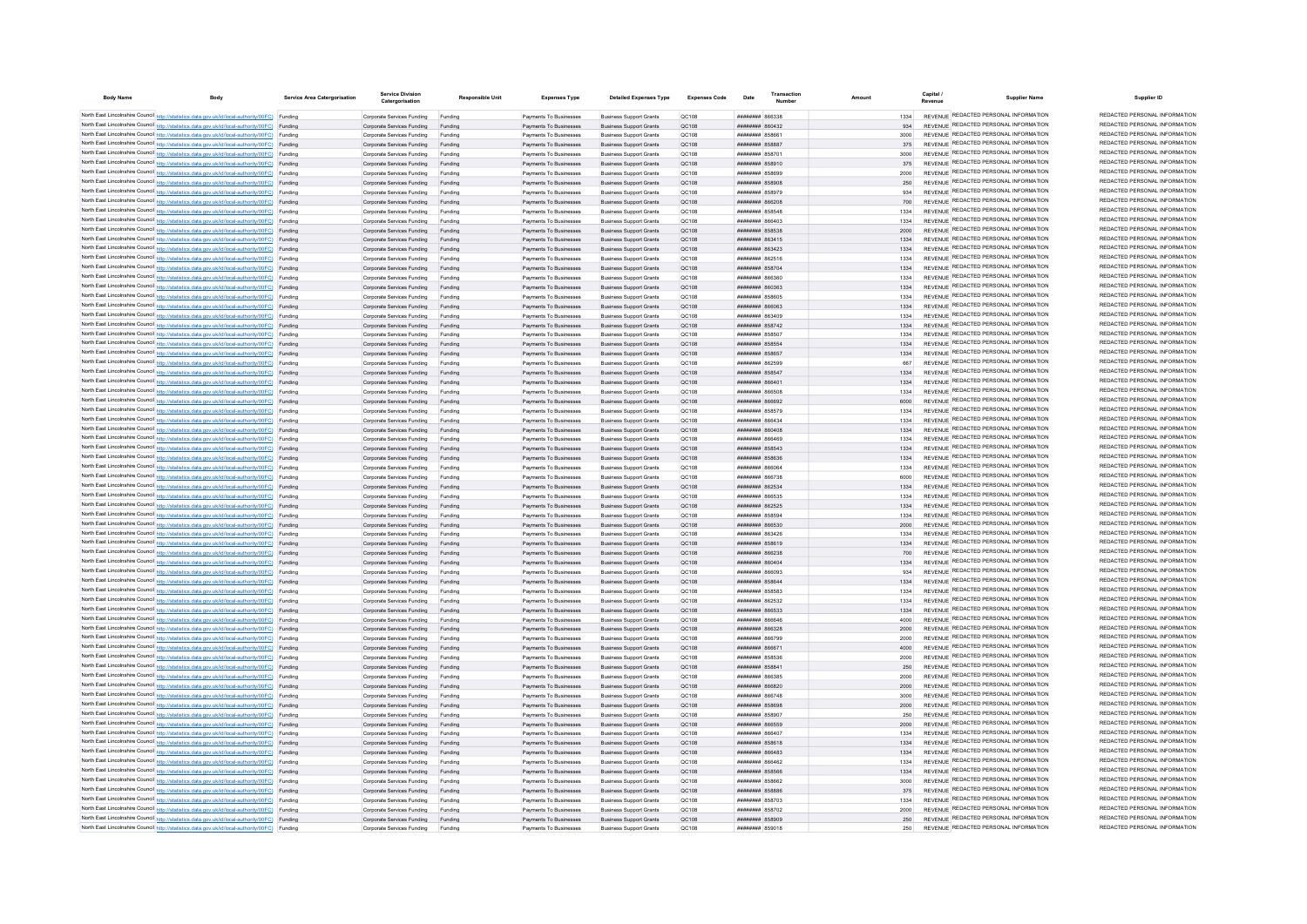| <b>Body Name</b> | <b>Body</b>                                                                                                                                                                                      | Service Area Catergorisation | <b>Service Division</b><br>Catergorisation                       | Responsible Unit   | <b>Expenses Type</b>                             | <b>Detailed Expenses Type</b>                                    | Expenses Code  | Date                                           | Transaction | Amount       | Capital | <b>Supplier Name</b>                                                           | Supplier ID                                                    |
|------------------|--------------------------------------------------------------------------------------------------------------------------------------------------------------------------------------------------|------------------------------|------------------------------------------------------------------|--------------------|--------------------------------------------------|------------------------------------------------------------------|----------------|------------------------------------------------|-------------|--------------|---------|--------------------------------------------------------------------------------|----------------------------------------------------------------|
|                  | North East Lincolnshire Council http://statistics.data.gov.uk/id/local-authority/00FC) Funding                                                                                                   |                              | Corporate Services Funding Funding                               |                    | Payments To Businesses                           | <b>Business Support Grants</b>                                   | OC108          | ######## 858700                                |             | 1334         |         | REVENUE REDACTED PERSONAL INFORMATION                                          | REDACTED PERSONAL INFORMATION                                  |
|                  | North East Lincolnshire Council http://statistics.data.gov.uk/id/local-authority/00FC) Funding                                                                                                   |                              | Corporate Services Funding                                       |                    | Payments To Businesses                           | <b>Business Support Grants</b>                                   | QC108          | <b>########</b> 858559                         |             |              |         | REVENUE REDACTED PERSONAL INFORMATION                                          | REDACTED PERSONAL INFORMATION                                  |
|                  | North East Lincolnshire Council http://statistics.data.gov.uk/id/local-authority/00FC) Funding                                                                                                   |                              | Corporate Services Funding                                       | Funding            | Payments To Businesses                           | <b>Business Support Grants</b>                                   | QC108          | ************* 858560                           |             | 1334         |         | REVENUE REDACTED PERSONAL INFORMATION                                          | REDACTED PERSONAL INFORMATION                                  |
|                  | North East Lincolnshire Council http://statistics.data.gov.uk/id/local-authority/00FC) Funding                                                                                                   |                              | Corporate Services Funding                                       | Funding            | Payments To Businesses                           | <b>Business Support Grants</b>                                   | OC108          | <b><i>HHHHHHH</i></b> 858795                   |             | 3000         |         | REVENUE REDACTED PERSONAL INFORMATION                                          | REDACTED PERSONAL INFORMATION                                  |
|                  | North East Lincolnshire Council http://statistics.data.gov.uk/id/local-authority/00FC) Funding                                                                                                   |                              | Corporate Services Funding                                       | Funding            | Payments To Businesses                           | <b>Business Support Grants</b>                                   | OC108          | <b>плинини 863430</b>                          |             | 1334         |         | REVENUE REDACTED PERSONAL INFORMATION                                          | REDACTED PERSONAL INFORMATION                                  |
|                  | North East Lincolnshire Council http://statistics.data.gov.uk/id/local-authority/00FC) Funding                                                                                                   |                              | Corporate Services Funding                                       | Funding            | Payments To Businesses                           | <b>Business Sunnort Grants</b>                                   | OC108          | <b>HHHHHHH RGGG20</b>                          |             | 1334         |         | REVENUE REDACTED PERSONAL INFORMATION<br>REVENUE REDACTED PERSONAL INFORMATION | REDACTED PERSONAL INFORMATION<br>REDACTED PERSONAL INFORMATION |
|                  | North East Lincolnshire Council http://statistics.data.gov.uk/id/local-authority/00FC) Funding                                                                                                   |                              | Corporate Services Funding                                       | Funding            | Payments To Businesses                           | <b>Business Support Grants</b>                                   | OC108          | <b>плинини 863408</b>                          |             | 1334         |         | REVENUE REDACTED PERSONAL INFORMATION                                          | REDACTED PERSONAL INFORMATION                                  |
|                  | North East Lincolnshire Council http://statistics.data.gov.uk/id/local-authority/00FC) Funding<br>North East Lincolnshire Council http://statistics.data.gov.uk/id/local-authority/00FC) Funding |                              | Corporate Services Funding<br>Corporate Services Funding Funding | Funding            | Payments To Businesses<br>Payments To Businesses | <b>Business Support Grants</b><br><b>Business Support Grants</b> | QC108<br>QC108 | ######## 85850<br>######## 866314              |             | 1334<br>1334 |         | REVENUE REDACTED PERSONAL INFORMATION                                          | REDACTED PERSONAL INFORMATION                                  |
|                  | North East Lincolnshire Council http://statistics.data.gov.uk/id/local-authority/00FC) Funding                                                                                                   |                              | Corporate Services Funding                                       | Funding            | Payments To Businesses                           | <b>Business Support Grants</b>                                   | QC108          | ######## 862514                                |             | 1334         |         | REVENUE REDACTED PERSONAL INFORMATION                                          | REDACTED PERSONAL INFORMATION                                  |
|                  | North East Lincolnshire Council http://statistics.data.gov.uk/id/local-authority/00FC) Funding                                                                                                   |                              | Corporate Services Funding                                       | Funding            | Payments To Businesses                           | <b>Business Support Grants</b>                                   | OC108          | ######## 860370                                |             | 1334         |         | REVENUE REDACTED PERSONAL INFORMATION                                          | REDACTED PERSONAL INFORMATION                                  |
|                  | North East Lincolnshire Council http://statistics.data.gov.uk/id/local-authority/00FC) Funding                                                                                                   |                              | Corporate Services Funding                                       | Funding            | Payments To Businesses                           | <b>Business Support Grants</b>                                   | OC108          | ######## 858530                                |             | 1334         |         | REVENUE REDACTED PERSONAL INFORMATION                                          | REDACTED PERSONAL INFORMATION                                  |
|                  | North East Lincolnshire Council http://statistics.data.gov.uk/id/local-authority/00FC) Funding                                                                                                   |                              | Corporate Services Funding                                       | Funding            | Payments To Businesses                           | <b>Business Support Grants</b>                                   | OC108          | ######## 860383                                |             | 1334         |         | REVENUE REDACTED PERSONAL INFORMATION                                          | REDACTED PERSONAL INFORMATION                                  |
|                  | North East Lincolnshire Council http://statistics.data.gov.uk/id/local-authority/00FC) Funding                                                                                                   |                              | Corporate Services Funding                                       | Funding            | Payments To Businesses                           | <b>Business Support Grants</b>                                   | QC108          | ####### 865516                                 |             | 2000         |         | REVENUE REDACTED PERSONAL INFORMATION                                          | REDACTED PERSONAL INFORMATION                                  |
|                  | North East Lincolnshire Council http://statistics.data.gov.uk/id/local-authority/00FC) Funding                                                                                                   |                              | Corporate Services Funding                                       | Funding            | Payments To Businesses                           | <b>Business Support Grants</b>                                   | QC108          | <b>пининин</b> 866540                          |             | 1334         |         | <b>REVENUE REDACTED PERSONAL INFORMATION</b>                                   | REDACTED PERSONAL INFORMATION                                  |
|                  | North East Lincolnshire Council http://statistics.data.gov.uk/id/local-authority/00FC) Funding                                                                                                   |                              | Corporate Services Funding                                       |                    | Payments To Businesses                           | <b>Business Support Grants</b>                                   | QC108          | <b>ПЕПИЛИН 862511</b>                          |             | 1334         |         | REVENUE REDACTED PERSONAL INFORMATION<br>REVENUE REDACTED PERSONAL INFORMATION | REDACTED PERSONAL INFORMATION<br>REDACTED PERSONAL INFORMATION |
|                  | North East Lincolnshire Council http://statistics.data.gov.uk/id/local-authority/00FC) Funding<br>North East Lincolnshire Council http://statistics.data.gov.uk/id/local-authority/00FC) Funding |                              | Corporate Services Funding                                       | Funding            | Payments To Businesses                           | <b>Business Support Grants</b><br><b>Business Support Grants</b> | OC108<br>OC108 | <b>HHHHHHH 866050</b><br>пининин в60380        |             | 1334<br>1334 |         | REVENUE REDACTED PERSONAL INFORMATION                                          | REDACTED PERSONAL INFORMATION                                  |
|                  | North East Lincolnshire Council http://statistics.data.gov.uk/id/local-authority/00FC) Funding                                                                                                   |                              | Corporate Services Funding<br>Corporate Services Funding         | Funding<br>Funding | Payments To Businesses<br>Payments To Businesses | <b>Business Support Grants</b>                                   | QC108          | ниннини 866217                                 |             | 700          |         | REVENUE REDACTED PERSONAL INFORMATION                                          | REDACTED PERSONAL INFORMATION                                  |
|                  | North East Lincolnshire Council http://statistics.data.gov.uk/id/local-authority/00FC) Funding                                                                                                   |                              | Corporate Services Funding                                       | Funding            | Payments To Businesses                           | <b>Business Support Grants</b>                                   | QC108          | ######## 862527                                |             | 1334         |         | REVENUE REDACTED PERSONAL INFORMATION                                          | REDACTED PERSONAL INFORMATION                                  |
|                  | North East Lincolnshire Council http://statistics.data.gov.uk/id/local-authority/00FC) Funding                                                                                                   |                              | Corporate Services Funding                                       | Funding            | Payments To Businesses                           | <b>Business Support Grants</b>                                   | QC108          | ######## 866512                                |             | 1334         |         | REVENUE REDACTED PERSONAL INFORMATION                                          | REDACTED PERSONAL INFORMATION                                  |
|                  | North East Lincolnshire Council http://statistics.data.gov.uk/id/local-authority/00FC) Funding                                                                                                   |                              | Corporate Services Funding                                       | Funding            | Payments To Businesses                           | <b>Business Support Grants</b>                                   | QC108          | ######## 858581                                |             | 1334         |         | REVENUE REDACTED PERSONAL INFORMATION                                          | REDACTED PERSONAL INFORMATION                                  |
|                  | North East Lincolnshire Council http://statistics.data.gov.uk/id/local-authority/00FC) Funding                                                                                                   |                              | Corporate Services Funding                                       | Funding            | Payments To Businesses                           | <b>Business Support Grants</b>                                   | <b>QC108</b>   | <b>пппппппп</b> 866225                         |             | 700          |         | REVENUE REDACTED PERSONAL INFORMATION                                          | REDACTED PERSONAL INFORMATION                                  |
|                  | North East Lincolnshire Council http://statistics.data.gov.uk/id/local-authority/00FC) Funding                                                                                                   |                              | Corporate Services Funding                                       | Funding            | Payments To Businesses                           | <b>Business Support Grants</b>                                   | QC108          | ######## 866668                                |             | 4000         |         | REVENUE REDACTED PERSONAL INFORMATION                                          | REDACTED PERSONAL INFORMATION                                  |
|                  | North East Lincolnshire Council http://statistics.data.gov.uk/id/local-authority/00FC) Funding                                                                                                   |                              | Corporate Services Funding                                       | Funding            | Payments To Businesses                           | <b>Business Support Grants</b>                                   | QC108          | ######## 866381                                |             | 1334         |         | REVENUE REDACTED PERSONAL INFORMATION                                          | REDACTED PERSONAL INFORMATION                                  |
|                  | North East Lincolnshire Council http://statistics.data.gov.uk/id/local-authority/00FC) Funding                                                                                                   |                              | Corporate Services Funding                                       | Funding            | Payments To Businesses                           | <b>Business Support Grants</b>                                   | QC108          | ####### 86681                                  |             | 2000         |         | REVENUE REDACTED PERSONAL INFORMATION                                          | REDACTED PERSONAL INFORMATION<br>REDACTED PERSONAL INFORMATION |
|                  | North East Lincolnshire Council http://statistics.data.gov.uk/id/local-authority/00FC) Funding                                                                                                   |                              | Corporate Services Funding                                       | Funding            | Payments To Businesses                           | <b>Business Support Grants</b>                                   | QC108          | ####### 86038                                  |             | 1334         |         | REVENUE REDACTED PERSONAL INFORMATION<br>REVENUE REDACTED PERSONAL INFORMATION | REDACTED PERSONAL INFORMATION                                  |
|                  | North East Lincolnshire Council http://statistics.data.gov.uk/id/local-authority/00FC) Funding<br>North East Lincolnshire Council http://statistics.data.gov.uk/id/local-authority/00FC) Funding |                              | Corporate Services Funding<br>Corporate Services Funding         | Eunding            | Payments To Businesses<br>Payments To Businesses | <b>Business Support Grants</b>                                   | QC108<br>QC108 | ####### 866523<br><b><i>HHHHHHH</i></b> 858611 |             | 1334<br>1334 |         | REVENUE REDACTED PERSONAL INFORMATION                                          | REDACTED PERSONAL INFORMATION                                  |
|                  | North East Lincolnshire Council http://statistics.data.gov.uk/id/local-authority/00FC) Funding                                                                                                   |                              | Corporate Services Funding                                       | Funding            | Payments To Businesses                           | <b>Business Support Grants</b><br><b>Business Support Grants</b> | OC108          | <b>пппппппп</b> 866526                         |             | 1334         |         | REVENUE REDACTED PERSONAL INFORMATION                                          | REDACTED PERSONAL INFORMATION                                  |
|                  | North East Lincolnshire Council http://statistics.data.gov.uk/id/local-authority/00FC) Funding                                                                                                   |                              | Corporate Services Funding                                       | Funding            | Payments To Businesses                           | <b>Business Sunnort Grants</b>                                   | OC108          | <b>пппппппп</b> 862530                         |             | 1334         |         | REVENUE REDACTED PERSONAL INFORMATION                                          | REDACTED PERSONAL INFORMATION                                  |
|                  | North East Lincolnshire Council http://statistics.data.gov.uk/id/local-authority/00FC) Funding                                                                                                   |                              | Corporate Services Funding                                       | Funding            | Payments To Businesses                           | <b>Business Support Grants</b>                                   | OC108          | ######## 85869                                 |             | 1334         |         | REVENUE REDACTED PERSONAL INFORMATION                                          | REDACTED PERSONAL INFORMATION                                  |
|                  | North East Lincolnshire Council http://statistics.data.gov.uk/id/local-authority/00FC) Funding                                                                                                   |                              | Corporate Services Funding                                       | Funding            | Payments To Businesses                           | <b>Business Support Grants</b>                                   | OC108          | ######## 866255                                |             | 700          |         | REVENUE REDACTED PERSONAL INFORMATION                                          | REDACTED PERSONAL INFORMATION                                  |
|                  | North East Lincolnshire Council http://statistics.data.gov.uk/id/local-authority/00FC) Funding                                                                                                   |                              | Corporate Services Funding Funding                               |                    | Payments To Businesses                           | <b>Business Support Grants</b>                                   | OC108          | ######## 866642                                |             | 6000         |         | REVENUE REDACTED PERSONAL INFORMATION                                          | REDACTED PERSONAL INFORMATION                                  |
|                  | North East Lincolnshire Council http://statistics.data.gov.uk/id/local-authority/00FC) Funding                                                                                                   |                              | Corporate Services Funding                                       | Funding            | Payments To Businesses                           | <b>Business Support Grants</b>                                   | QC108          | ######## 858505                                |             | 2000         |         | REVENUE REDACTED PERSONAL INFORMATION                                          | REDACTED PERSONAL INFORMATION                                  |
|                  | North East Lincolnshire Council http://statistics.data.gov.uk/id/local-authority/00FC) Funding                                                                                                   |                              | Corporate Services Funding                                       | Funding            | Payments To Businesses                           | <b>Business Support Grants</b>                                   | OC108          | <b>ПППННННН</b> 858825                         |             | 250          |         | REVENUE REDACTED PERSONAL INFORMATION                                          | REDACTED PERSONAL INFORMATION                                  |
|                  | North East Lincolnshire Council http://statistics.data.gov.uk/id/local-authority/00FC) Funding                                                                                                   |                              | Corporate Services Funding                                       | Funding            | Payments To Businesses                           | <b>Business Support Grants</b>                                   | OC108          | "REAR MANUTURE                                 |             | 2000         |         | REVENUE REDACTED PERSONAL INFORMATION<br>REVENUE REDACTED PERSONAL INFORMATION | REDACTED PERSONAL INFORMATION<br>REDACTED PERSONAL INFORMATION |
|                  | North East Lincolnshire Council http://statistics.data.gov.uk/id/local-authority/00FC) Funding                                                                                                   |                              | Corporate Services Funding                                       | Funding            | Payments To Businesses                           | <b>Business Support Grants</b>                                   | OC108          | «каза иминин<br><b>########</b> 85864          |             | 1334<br>1334 |         | REVENUE REDACTED PERSONAL INFORMATION                                          | REDACTED PERSONAL INFORMATION                                  |
|                  | North East Lincolnshire Council http://statistics.data.gov.uk/id/local-authority/00FC) Funding<br>North East Lincolnshire Council http://statistics.data.gov.uk/id/local-authority/00FC) Funding |                              | Corporate Services Funding<br>Corporate Services Funding         |                    | Payments To Businesses<br>Payments To Businesses | <b>Business Support Grants</b><br><b>Business Support Grants</b> | QC108<br>QC108 | ####### 866223                                 |             | 700          |         | REVENUE REDACTED PERSONAL INFORMATION                                          | REDACTED PERSONAL INFORMATION                                  |
|                  | North East Lincolnshire Council http://statistics.data.gov.uk/id/local-authority/00FC) Funding                                                                                                   |                              | Corporate Services Funding                                       | Funding            | Payments To Businesses                           | <b>Business Support Grants</b>                                   | QC108          | <b><i>HHHHHHHH 858671</i></b>                  |             | 1334         |         | REVENUE REDACTED PERSONAL INFORMATION                                          | REDACTED PERSONAL INFORMATION                                  |
|                  | North East Lincolnshire Council http://statistics.data.gov.uk/id/local-authority/00FC) Funding                                                                                                   |                              | Corporate Services Funding                                       | Funding            | Payments To Businesses                           | <b>Business Support Grants</b>                                   | OC108          | ######## 858513                                |             | 1334         |         | REVENUE REDACTED PERSONAL INFORMATION                                          | REDACTED PERSONAL INFORMATION                                  |
|                  | North East Lincolnshire Council http://statistics.data.gov.uk/id/local-authority/00FC) Funding                                                                                                   |                              | Corporate Services Funding                                       | Funding            | Payments To Businesses                           | <b>Business Support Grants</b>                                   | OC108          | BRASH BREADTH                                  |             | 1334         |         | REVENUE REDACTED PERSONAL INFORMATION                                          | REDACTED PERSONAL INFORMATION                                  |
|                  | North East Lincolnshire Council http://statistics.data.gov.uk/id/local-authority/00FC) Funding                                                                                                   |                              | Corporate Services Funding                                       | Funding            | Payments To Businesses                           | <b>Business Support Grants</b>                                   | QC108          | иннинин вб6324                                 |             | 1334         |         | REVENUE REDACTED PERSONAL INFORMATION                                          | REDACTED PERSONAL INFORMATION                                  |
|                  | North East Lincolnshire Council http://statistics.data.gov.uk/id/local-authority/00FC) Funding                                                                                                   |                              | Corporate Services Funding                                       | Funding            | Payments To Businesses                           | <b>Business Support Grants</b>                                   | QC108          | ######## 866077                                |             | 2000         |         | REVENUE REDACTED PERSONAL INFORMATION                                          | REDACTED PERSONAL INFORMATION                                  |
|                  | North East Lincolnshire Council http://statistics.data.gov.uk/id/local-authority/00FC) Funding                                                                                                   |                              | Corporate Services Funding                                       | Funding            | Payments To Businesses                           | <b>Business Support Grants</b>                                   | QC108          | ######## 859004                                |             | 934          |         | REVENUE REDACTED PERSONAL INFORMATION                                          | REDACTED PERSONAL INFORMATION<br>REDACTED PERSONAL INFORMATION |
|                  | North East Lincolnshire Council http://statistics.data.gov.uk/id/local-authority/00FC) Funding<br>North East Lincolnshire Council http://statistics.data.gov.uk/id/local-authority/00FC) Funding |                              | Corporate Services Funding                                       | Funding            | Payments To Businesses                           | <b>Business Support Grants</b>                                   | QC108          | ######## 866242                                |             | 700          |         | REVENUE REDACTED PERSONAL INFORMATION<br>REVENUE REDACTED PERSONAL INFORMATION | REDACTED PERSONAL INFORMATION                                  |
|                  | North East Lincolnshire Council http://statistics.data.gov.uk/id/local-authority/00FC) Funding                                                                                                   |                              | Corporate Services Funding<br>Corporate Services Funding         | Funding<br>Funding | Payments To Businesses<br>Payments To Businesses | <b>Business Support Grants</b><br><b>Business Support Grants</b> | OC108<br>OC108 | <b>########</b> 858675<br>38038 BURNHURH       |             | 1334<br>2000 |         | REVENUE REDACTED PERSONAL INFORMATION                                          | REDACTED PERSONAL INFORMATION                                  |
|                  | North East Lincolnshire Council http://statistics.data.gov.uk/id/local-authority/00FC) Funding                                                                                                   |                              | Corporate Services Funding                                       | Funding            | Payments To Businesses                           | <b>Business Support Grants</b>                                   | OC108          | ######## 866234                                |             | 700          |         | REVENUE REDACTED PERSONAL INFORMATION                                          | REDACTED PERSONAL INFORMATION                                  |
|                  | North East Lincolnshire Council http://statistics.data.gov.uk/id/local-authority/00FC) Funding                                                                                                   |                              | Corporate Services Funding                                       | Funding            | Payments To Businesses                           | <b>Business Support Grants</b>                                   | QC108          | ######## 858630                                |             | 1334         |         | REVENUE REDACTED PERSONAL INFORMATION                                          | REDACTED PERSONAL INFORMATION                                  |
|                  | North East Lincolnshire Council http://statistics.data.gov.uk/id/local-authority/00FC) Funding                                                                                                   |                              | Corporate Services Funding                                       | Funding            | Payments To Businesses                           | <b>Business Support Grants</b>                                   | QC108          | BRASA BERNHEIT                                 |             | 1334         |         | <b>REVENUE REDACTED PERSONAL INFORMATION</b>                                   | REDACTED PERSONAL INFORMATION                                  |
|                  | North East Lincolnshire Council http://statistics.data.gov.uk/id/local-authority/00FC) Funding                                                                                                   |                              | Corporate Services Funding                                       | Funding            | Payments To Businesses                           | <b>Business Support Grants</b>                                   | QC108          | ####### 863407                                 |             | 1334         |         | REVENUE REDACTED PERSONAL INFORMATION                                          | REDACTED PERSONAL INFORMATION                                  |
|                  | North East Lincolnshire Council http://statistics.data.gov.uk/id/local-authority/00FC) Funding                                                                                                   |                              | Corporate Services Funding                                       | Funding            | Payments To Businesses                           | <b>Business Support Grants</b>                                   | OC108          | плиннин вассаз                                 |             | 4000         |         | REVENUE REDACTED PERSONAL INFORMATION                                          | REDACTED PERSONAL INFORMATION                                  |
|                  | North East Lincolnshire Council http://statistics.data.gov.uk/id/local-authority/00FC) Funding                                                                                                   |                              | Corporate Services Funding                                       | Funding            | Payments To Businesses                           | <b>Business Support Grants</b>                                   | QC108          | ######## 866306                                |             | 1334         |         | REVENUE REDACTED PERSONAL INFORMATION                                          | REDACTED PERSONAL INFORMATION                                  |
|                  | North East Lincolnshire Council http://statistics.data.gov.uk/id/local-authority/00FC) Funding                                                                                                   |                              | Corporate Services Funding                                       | Funding            | Payments To Businesses                           | <b>Business Support Grants</b>                                   | QC108          | <b>плинини 866795</b>                          |             | 2000         |         | REVENUE REDACTED PERSONAL INFORMATION                                          | REDACTED PERSONAL INFORMATION<br>REDACTED PERSONAL INFORMATION |
|                  | North East Lincolnshire Council http://statistics.data.gov.uk/id/local-authority/00FC) Funding                                                                                                   |                              | Corporate Services Funding                                       | Funding            | Payments To Businesses                           | <b>Business Support Grants</b>                                   | QC108<br>QC108 | ######## 85863                                 |             | 1334<br>1334 |         | REVENUE REDACTED PERSONAL INFORMATION<br>REVENUE REDACTED PERSONAL INFORMATION | REDACTED PERSONAL INFORMATION                                  |
|                  | North East Lincolnshire Council http://statistics.data.gov.uk/id/local-authority/00FC) Funding<br>North East Lincolnshire Council http://statistics.data.gov.uk/id/local-authority/00FC) Funding |                              | Corporate Services Funding Funding<br>Corporate Services Funding | Funding            | Payments To Businesses<br>Payments To Businesses | <b>Business Support Grants</b><br><b>Business Support Grants</b> | QC108          | ######## 866496<br>######## 866492             |             | 1334         |         | REVENUE REDACTED PERSONAL INFORMATION                                          | REDACTED PERSONAL INFORMATION                                  |
|                  | North East Lincolnshire Council http://statistics.data.gov.uk/id/local-authority/00FC) Funding                                                                                                   |                              | Corporate Services Funding                                       | Funding            | Payments To Businesses                           | <b>Business Support Grants</b>                                   | OC108          | ######## 866203                                |             | 700          |         | REVENUE REDACTED PERSONAL INFORMATION                                          | REDACTED PERSONAL INFORMATION                                  |
|                  | North East Lincolnshire Council http://statistics.data.gov.uk/id/local-authority/00FC) Funding                                                                                                   |                              | Corporate Services Funding                                       | Funding            | Payments To Businesses                           | <b>Business Support Grants</b>                                   | OC108          | ######## 858774                                |             | 1334         |         | REVENUE REDACTED PERSONAL INFORMATION                                          | REDACTED PERSONAL INFORMATION                                  |
|                  | North East Lincolnshire Council http://statistics.data.gov.uk/id/local-authority/00FC) Funding                                                                                                   |                              | Corporate Services Funding                                       | Funding            | Payments To Businesses                           | <b>Business Support Grants</b>                                   | OC108          | ######## 863417                                |             | 2000         |         | REVENUE REDACTED PERSONAL INFORMATION                                          | REDACTED PERSONAL INFORMATION                                  |
|                  | North East Lincolnshire Council http://statistics.data.gov.uk/id/local-authority/00FC) Funding                                                                                                   |                              | Corporate Services Funding                                       | Funding            | Payments To Businesses                           | <b>Business Support Grants</b>                                   | QC108          | ######## 860399                                |             | 1334         |         | REVENUE REDACTED PERSONAL INFORMATION                                          | REDACTED PERSONAL INFORMATION                                  |
|                  | North East Lincolnshire Council http://statistics.data.gov.uk/id/local-authority/00FC) Funding                                                                                                   |                              | Corporate Services Funding                                       |                    | Payments To Businesses                           | <b>Business Support Grants</b>                                   | QC108          | ######## 866539                                |             | 1334         |         | REVENUE REDACTED PERSONAL INFORMATION                                          | REDACTED PERSONAL INFORMATION                                  |
|                  | North East Lincolnshire Council http://statistics.data.gov.uk/id/local-authority/00FC) Funding                                                                                                   |                              | Corporate Services Funding                                       |                    | Payments To Businesses                           | <b>Business Support Grants</b>                                   | QC108          | ####### 863424                                 |             | 1334         |         | REVENUE REDACTED PERSONAL INFORMATION                                          | REDACTED PERSONAL INFORMATION                                  |
|                  | North East Lincolnshire Council http://statistics.data.gov.uk/id/local-authority/00FC) Funding                                                                                                   |                              | Corporate Services Funding                                       | Funding            | Payments To Businesses                           | <b>Business Support Grants</b>                                   | OC108          | <b>HHHHHHHH</b> 858609                         |             | 1334         |         | REVENUE REDACTED PERSONAL INFORMATION<br>REVENUE REDACTED PERSONAL INFORMATION | REDACTED PERSONAL INFORMATION<br>REDACTED PERSONAL INFORMATION |
|                  | North East Lincolnshire Council http://statistics.data.gov.uk/id/local-authority/00FC) Funding                                                                                                   |                              | Corporate Services Funding                                       | Funding            | Payments To Businesses                           | <b>Business Sunnort Grants</b>                                   | OC108          | ######## 866326                                |             | 1334         |         | REVENUE REDACTED PERSONAL INFORMATION                                          | REDACTED PERSONAL INFORMATION                                  |
|                  | North East Lincolnshire Council http://statistics.data.gov.uk/id/local-authority/00FC) Funding<br>North East Lincolnshire Council http://statistics.data.gov.uk/id/local-authority/00FC) Funding |                              | Corporate Services Funding<br>Corporate Services Funding         | Funding<br>Funding | Payments To Businesses<br>Payments To Businesses | <b>Business Sunnort Grants</b><br><b>Business Support Grants</b> | OC108<br>OC108 | ######## 866644<br>######## 860353             |             | 6000<br>1334 |         | REVENUE REDACTED PERSONAL INFORMATION                                          | REDACTED PERSONAL INFORMATION                                  |
|                  | North East Lincolnshire Council http://statistics.data.gov.uk/id/local-authority/00FC) Funding                                                                                                   |                              | Corporate Services Funding                                       | Funding            | Payments To Businesses                           | <b>Business Support Grants</b>                                   | QC108          | ######## 866320                                |             | 1334         |         | REVENUE REDACTED PERSONAL INFORMATION                                          | REDACTED PERSONAL INFORMATION                                  |
|                  | North East Lincolnshire Council http://statistics.data.gov.uk/id/local-authority/00FC) Funding                                                                                                   |                              | Corporate Services Funding                                       | Funding            | Payments To Businesses                           | <b>Business Support Grants</b>                                   | QC108          | ######## 862509                                |             | 1334         |         | REVENUE REDACTED PERSONAL INFORMATION                                          | REDACTED PERSONAL INFORMATION                                  |
|                  | North East Lincolnshire Council http://statistics.data.gov.uk/id/local-authority/00FC) Funding                                                                                                   |                              | Corporate Services Funding                                       | Funding            | Payments To Businesses                           | <b>Business Support Grants</b>                                   | QC108          | <b>пппппппп</b> 866333                         |             | 1334         |         | REVENUE REDACTED PERSONAL INFORMATION                                          | REDACTED PERSONAL INFORMATION                                  |
|                  | North East Lincolnshire Council http://statistics.data.gov.uk/id/local-authority/00FC) Funding                                                                                                   |                              | Corporate Services Funding                                       | Funding            | Payments To Businesses                           | <b>Business Support Grants</b>                                   | OC108          | ######## 858542                                |             | 1334         |         | REVENUE REDACTED PERSONAL INFORMATION                                          | REDACTED PERSONAL INFORMATION                                  |
|                  | North East Lincolnshire Council http://statistics.data.gov.uk/id/local-authority/00FC) Funding                                                                                                   |                              | Corporate Services Funding                                       | Funding            | Payments To Businesses                           | <b>Business Support Grants</b>                                   | OC108          | ######## 866681                                |             | 4000         |         | REVENUE REDACTED PERSONAL INFORMATION                                          | REDACTED PERSONAL INFORMATION                                  |
|                  | North East Lincolnshire Council http://statistics.data.gov.uk/id/local-authority/00FC) Funding                                                                                                   |                              | Corporate Services Funding                                       | Funding            | Payments To Businesses                           | <b>Business Support Grants</b>                                   | OC108          | 304338 BERNHER                                 |             | 1334         |         | REVENUE REDACTED PERSONAL INFORMATION                                          | REDACTED PERSONAL INFORMATION<br>REDACTED PERSONAL INFORMATION |
|                  | North East Lincolnshire Council http://statistics.data.gov.uk/id/local-authority/00FC) Funding                                                                                                   |                              | Corporate Services Funding                                       | Funding            | Payments To Businesses                           | <b>Business Support Grants</b>                                   | OC108          | SA338 BEBRANDE                                 |             | 2000         |         | REVENUE REDACTED PERSONAL INFORMATION                                          |                                                                |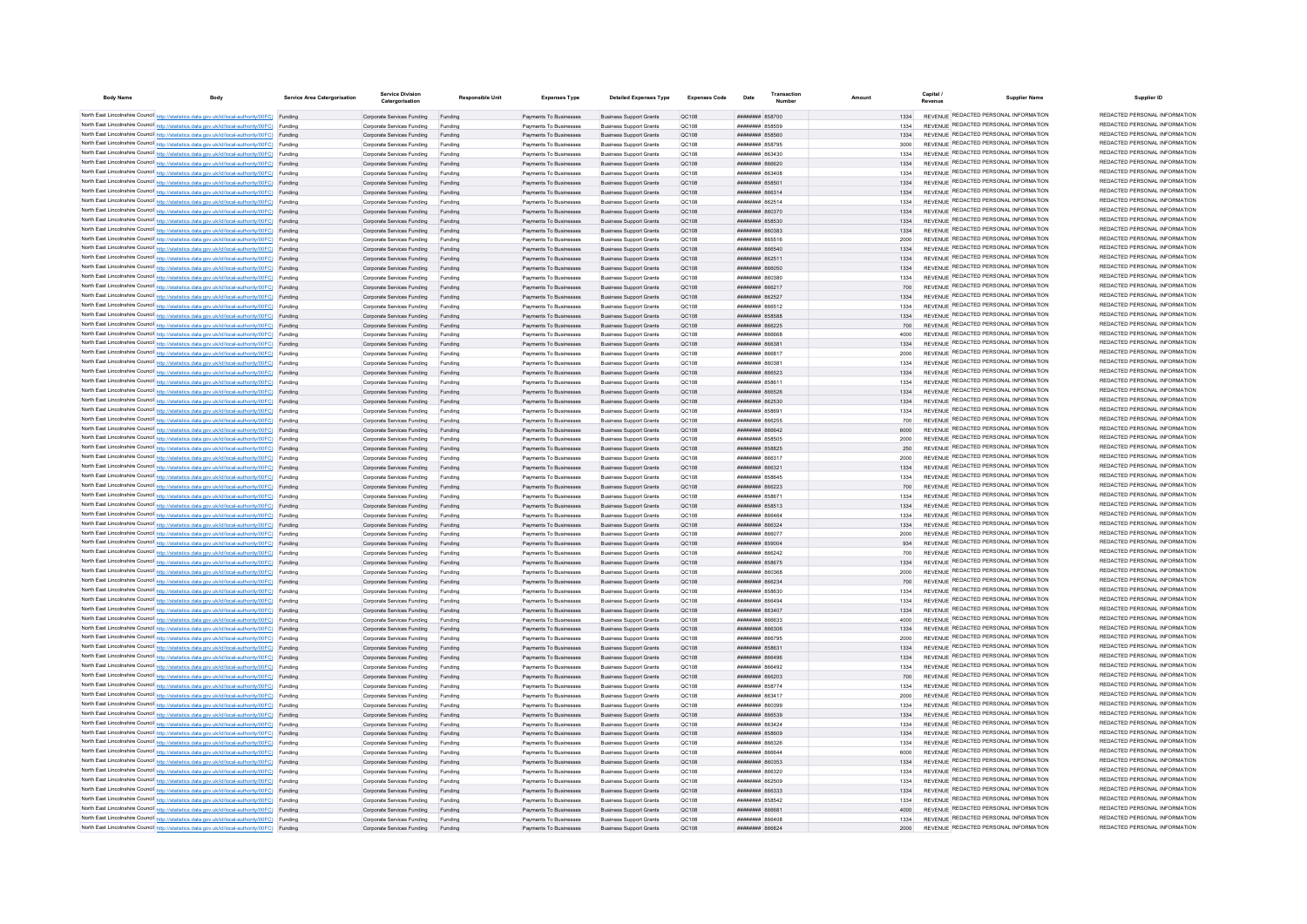| <b>Body Name</b> | Body                                                                                                                                                                                             | Service Area Catergorisation | <b>Service Division</b><br>Catergorisation                       | <b>Responsible Unit</b> | <b>Expenses Type</b>                             | <b>Detailed Expenses Type</b>                                    | <b>Expenses Code</b>  | Date                                            | Transaction |              | Capital | <b>Supplier Name</b>                                                           | Supplier ID                                                    |
|------------------|--------------------------------------------------------------------------------------------------------------------------------------------------------------------------------------------------|------------------------------|------------------------------------------------------------------|-------------------------|--------------------------------------------------|------------------------------------------------------------------|-----------------------|-------------------------------------------------|-------------|--------------|---------|--------------------------------------------------------------------------------|----------------------------------------------------------------|
|                  | North East Lincolnshire Council http://statistics.data.gov.uk/id/local-authority/00FC) Funding                                                                                                   |                              | Comorate Services Funding                                        | Funding                 | Payments To Businesses                           | <b>Business Support Grants</b>                                   | OC108                 | <b>BELGER MERSHER</b>                           |             | 934          |         | REVENUE REDACTED PERSONAL INFORMATION                                          | REDACTED PERSONAL INFORMATION                                  |
|                  | North East Lincolnshire Council http://statistics.data.gov.uk/id/local-authority/00FC) Funding                                                                                                   |                              | Corporate Services Funding                                       | Funding                 | Payments To Businesses                           | <b>Business Support Grants</b>                                   | OC108                 | FE038 <b>BERNHER</b>                            |             |              |         | REVENUE REDACTED PERSONAL INFORMATION                                          | REDACTED PERSONAL INFORMATION                                  |
|                  | North East Lincolnshire Council http://statistics.data.gov.uk/id/local-authority/00FC) Funding                                                                                                   |                              | Corporate Services Funding                                       | Funding                 | Payments To Businesses                           | <b>Business Support Grants</b>                                   | OC108                 | <b>плинини яб6425</b>                           |             | 1334         |         | REVENUE REDACTED PERSONAL INFORMATION                                          | REDACTED PERSONAL INFORMATION                                  |
|                  | North East Lincolnshire Council http://statistics.data.gov.uk/id/local-authority/00FC) Funding                                                                                                   |                              | Corporate Services Funding                                       | Funding                 | Payments To Businesses                           | <b>Business Support Grants</b>                                   | QC108                 | ####### 858563                                  |             | 2000         |         | REVENUE REDACTED PERSONAL INFORMATION                                          | REDACTED PERSONAL INFORMATION                                  |
|                  | North East Lincolnshire Council http://statistics.data.gov.uk/id/local-authority/00FC) Funding                                                                                                   |                              | Corporate Services Funding                                       | Funding                 | Payments To Businesses                           | <b>Business Support Grants</b>                                   | QC108                 | <b>ПИПИНИН</b> 858537                           |             | 2000         |         | REVENUE REDACTED PERSONAL INFORMATION                                          | REDACTED PERSONAL INFORMATION<br>REDACTED PERSONAL INFORMATION |
|                  | North East Lincolnshire Council http://statistics.data.gov.uk/id/local-authority/00FC) Funding                                                                                                   |                              | Corporate Services Funding                                       | Funding                 | Payments To Businesses                           | <b>Business Support Grants</b>                                   | OC108                 | <b>HHHHHHH</b> 858842                           |             | 250          |         | REVENUE REDACTED PERSONAL INFORMATION<br>REVENUE REDACTED PERSONAL INFORMATION | REDACTED PERSONAL INFORMATION                                  |
|                  | North East Lincolnshire Council http://statistics.data.gov.uk/id/local-authority/00FC) Funding<br>North East Lincolnshire Council http://statistics.data.gov.uk/id/local-authority/00FC) Funding |                              | Corporate Services Funding<br>Corporate Services Funding         | Funding<br>Funding      | Payments To Businesses<br>Payments To Businesses | <b>Business Support Grants</b><br><b>Business Support Grants</b> | OC108<br>OC108        | <b>плиннин</b> 866386<br><b>######## 858555</b> |             | 2000<br>1334 |         | REVENUE REDACTED PERSONAL INFORMATION                                          | REDACTED PERSONAL INFORMATION                                  |
|                  | North East Lincolnshire Council http://statistics.data.gov.uk/id/local-authority/00FC) Funding                                                                                                   |                              | Corporate Services Funding                                       | Funding                 | Payments To Businesses                           | <b>Business Support Grants</b>                                   | OC108                 | BASSA HERBERT                                   |             | 4000         |         | REVENUE REDACTED PERSONAL INFORMATION                                          | REDACTED PERSONAL INFORMATION                                  |
|                  | North East Lincolnshire Council http://statistics.data.gov.uk/id/local-authority/00FC) Funding                                                                                                   |                              | Corporate Services Funding Funding                               |                         | Payments To Businesses                           | <b>Business Support Grants</b>                                   | QC108                 | ######## 866336                                 |             | 1334         |         | REVENUE REDACTED PERSONAL INFORMATION                                          | REDACTED PERSONAL INFORMATION                                  |
|                  | North East Lincolnshire Council http://statistics.data.gov.uk/id/local-authority/00FC) Funding                                                                                                   |                              | Corporate Services Funding                                       | Funding                 | Payments To Businesses                           | <b>Business Support Grants</b>                                   | QC108                 | ######## 866800                                 |             | 2000         |         | REVENUE REDACTED PERSONAL INFORMATION                                          | REDACTED PERSONAL INFORMATION                                  |
|                  | North East Lincolnshire Council http://statistics.data.gov.uk/id/local-authority/00FC) Funding                                                                                                   |                              | Corporate Services Funding                                       | Funding                 | Payments To Businesses                           | <b>Business Support Grants</b>                                   | OC108                 | <b>######## 858694</b>                          |             | 2000         |         | REVENUE REDACTED PERSONAL INFORMATION                                          | REDACTED PERSONAL INFORMATION                                  |
|                  | North East Lincolnshire Council http://statistics.data.gov.uk/id/local-authority/00FC) Funding                                                                                                   |                              | Corporate Services Funding                                       | Funding                 | Payments To Businesses                           | <b>Business Sunnort Grants</b>                                   | OC108                 | ######## 860355                                 |             | 1334         |         | REVENUE REDACTED PERSONAL INFORMATION                                          | REDACTED PERSONAL INFORMATION                                  |
|                  | North East Lincolnshire Council http://statistics.data.gov.uk/id/local-authority/00FC) Funding                                                                                                   |                              | Corporate Services Funding                                       | Funding                 | Payments To Businesses                           | <b>Business Support Grants</b>                                   | OC108                 | 145338 HHHHHHH                                  |             | 1334         |         | REVENUE REDACTED PERSONAL INFORMATION                                          | REDACTED PERSONAL INFORMATION                                  |
|                  | North East Lincolnshire Council http://statistics.data.gov.uk/id/local-authority/00FC) Funding                                                                                                   |                              | Corporate Services Funding                                       | Funding                 | Payments To Businesses                           | <b>Business Support Grants</b>                                   | QC108                 | ######## 860390                                 |             | 1334         |         | <b>REVENUE REDACTED PERSONAL INFORMATION</b>                                   | REDACTED PERSONAL INFORMATION                                  |
|                  | North East Lincolnshire Council http://statistics.data.gov.uk/id/local-authority/00FC) Funding                                                                                                   |                              | Corporate Services Funding                                       |                         | Payments To Businesses                           | <b>Business Support Grants</b>                                   | QC108                 | BASS NUMBER                                     |             | 1334         |         | REVENUE REDACTED PERSONAL INFORMATION                                          | REDACTED PERSONAL INFORMATION                                  |
|                  | North East Lincolnshire Council http://statistics.data.gov.uk/id/local-authority/00FC) Funding                                                                                                   |                              | Corporate Services Funding                                       | Funding                 | Payments To Businesses                           | <b>Business Support Grants</b>                                   | QC108                 | <b><i>HHHHHHHH BERGAR</i></b>                   |             | 1334         |         | REVENUE REDACTED PERSONAL INFORMATION                                          | REDACTED PERSONAL INFORMATION<br>REDACTED PERSONAL INFORMATION |
|                  | North East Lincolnshire Council http://statistics.data.gov.uk/id/local-authority/00FC) Funding                                                                                                   |                              | Corporate Services Funding                                       | Funding                 | Payments To Businesses                           | <b>Business Support Grants</b>                                   | OC108                 | ######## 866527                                 |             | 1334         |         | REVENUE REDACTED PERSONAL INFORMATION<br>REVENUE REDACTED PERSONAL INFORMATION | REDACTED PERSONAL INFORMATION                                  |
|                  | North East Lincolnshire Council http://statistics.data.gov.uk/id/local-authority/00FC) Funding                                                                                                   |                              | Corporate Services Funding                                       | Funding                 | Payments To Businesses                           | <b>Business Support Grants</b>                                   | OC108<br>OC108        | <b>плинини 866236</b><br>######## 858634        |             | 700<br>1334  |         | REVENUE REDACTED PERSONAL INFORMATION                                          | REDACTED PERSONAL INFORMATION                                  |
|                  | North East Lincolnshire Council http://statistics.data.gov.uk/id/local-authority/00FC) Funding<br>North East Lincolnshire Council http://statistics.data.gov.uk/id/local-authority/00FC) Funding |                              | Corporate Services Funding<br>Corporate Services Funding         | Funding<br>Funding      | Payments To Businesses<br>Payments To Businesses | <b>Business Support Grants</b><br><b>Business Support Grants</b> | QC108                 | ######## 866755                                 |             |              |         | REVENUE REDACTED PERSONAL INFORMATION                                          | REDACTED PERSONAL INFORMATION                                  |
|                  | North East Lincolnshire Council http://statistics.data.gov.uk/id/local-authority/00FC) Funding                                                                                                   |                              | Corporate Services Funding                                       | Funding                 | Payments To Businesses                           | <b>Business Support Grants</b>                                   | QC108                 | ######## 866484                                 |             |              |         | REVENUE REDACTED PERSONAL INFORMATION                                          | REDACTED PERSONAL INFORMATION                                  |
|                  | North East Lincolnshire Council http://statistics.data.gov.uk/id/local-authority/00FC) Funding                                                                                                   |                              | Corporate Services Funding                                       | Funding                 | Payments To Businesses                           | <b>Business Support Grants</b>                                   | QC108                 | ######## 862507                                 |             | 1334         |         | REVENUE REDACTED PERSONAL INFORMATION                                          | REDACTED PERSONAL INFORMATION                                  |
|                  | North East Lincolnshire Council http://statistics.data.gov.uk/id/local-authority/00FC) Funding                                                                                                   |                              | Corporate Services Funding                                       | Funding                 | Payments To Businesses                           | <b>Business Support Grants</b>                                   | OC108                 | ######## 866305                                 |             | 1334         |         | REVENUE REDACTED PERSONAL INFORMATION                                          | REDACTED PERSONAL INFORMATION                                  |
|                  | North East Lincolnshire Council http://statistics.data.gov.uk/id/local-authority/00FC) Funding                                                                                                   |                              | Corporate Services Funding                                       | Funding                 | Payments To Businesses                           | <b>Business Support Grants</b>                                   | OC108                 | ггаан минини                                    |             | 1334         |         | REVENUE REDACTED PERSONAL INFORMATION                                          | REDACTED PERSONAL INFORMATION                                  |
|                  | North East Lincolnshire Council http://statistics.data.gov.uk/id/local-authority/00FC) Funding                                                                                                   |                              | Corporate Services Funding                                       | Funding                 | Payments To Businesses                           | <b>Business Support Grants</b>                                   | QC108                 | ######## 866667                                 |             | 4000         |         | REVENUE REDACTED PERSONAL INFORMATION                                          | REDACTED PERSONAL INFORMATION                                  |
|                  | North East Lincolnshire Council http://statistics.data.gov.uk/id/local-authority/00FC) Funding                                                                                                   |                              | Corporate Services Funding                                       | Funding                 | Payments To Businesse                            | <b>Business Support Grants</b>                                   | QC108                 | ####### 86638                                   |             | 2000         |         | REVENUE REDACTED PERSONAL INFORMATION                                          | REDACTED PERSONAL INFORMATION                                  |
|                  | North East Lincolnshire Council http://statistics.data.gov.uk/id/local-authority/00FC) Funding                                                                                                   |                              | Corporate Services Funding                                       | Funding                 | Payments To Businesses                           | <b>Business Support Grants</b>                                   | QC108                 | ####### 866816                                  |             | 2000         |         | REVENUE REDACTED PERSONAL INFORMATION                                          | REDACTED PERSONAL INFORMATION                                  |
|                  | North East Lincolnshire Council http://statistics.data.gov.uk/id/local-authority/00FC) Funding                                                                                                   |                              | Corporate Services Funding                                       | Funding                 | Payments To Businesses                           | <b>Business Support Grants</b>                                   | QC108                 | <b>пппппппп</b> 858623                          |             | 1334         |         | REVENUE REDACTED PERSONAL INFORMATION                                          | REDACTED PERSONAL INFORMATION                                  |
|                  | North East Lincolnshire Council http://statistics.data.gov.uk/id/local-authority/00FC) Funding                                                                                                   |                              | Corporate Services Funding                                       | Funding                 | Payments To Businesses                           | <b>Business Support Grants</b>                                   | OC108                 | <b>ПЕПЕННИН</b> 860415                          |             | 1334         |         | REVENUE REDACTED PERSONAL INFORMATION                                          | REDACTED PERSONAL INFORMATION                                  |
|                  | North East Lincolnshire Council http://statistics.data.gov.uk/id/local-authority/00FC) Funding                                                                                                   |                              | Corporate Services Funding                                       | Funding                 | Payments To Businesses                           | <b>Business Support Grants</b>                                   | OC108                 | плинини 866617                                  |             | 1334         |         | REVENUE REDACTED PERSONAL INFORMATION                                          | REDACTED PERSONAL INFORMATION<br>REDACTED PERSONAL INFORMATION |
|                  | North East Lincolnshire Council http://statistics.data.gov.uk/id/local-authority/00FC) Funding                                                                                                   |                              | Corporate Services Funding                                       | Funding                 | Payments To Businesses                           | <b>Business Support Grants</b>                                   | QC108                 | ######## 858549                                 |             | 1334         |         | REVENUE REDACTED PERSONAL INFORMATION<br>REVENUE REDACTED PERSONAL INFORMATION | REDACTED PERSONAL INFORMATION                                  |
|                  | North East Lincolnshire Council http://statistics.data.gov.uk/id/local-authority/00FC) Funding                                                                                                   |                              | Corporate Services Funding Funding                               |                         | Payments To Businesses                           | <b>Business Support Grants</b>                                   | QC108                 | ######## 858767                                 |             |              |         | REVENUE REDACTED PERSONAL INFORMATION                                          | REDACTED PERSONAL INFORMATION                                  |
|                  | North East Lincolnshire Council http://statistics.data.gov.uk/id/local-authority/00FC) Funding<br>North East Lincolnshire Council http://statistics.data.gov.uk/id/local-authority/00FC) Funding |                              | Corporate Services Funding<br>Corporate Services Funding Funding | Funding                 | Payments To Businesses<br>Payments To Businesses | <b>Business Support Grants</b><br><b>Business Support Grants</b> | QC108<br>QC108        | ######## 858529<br>######## 866372              |             | 1334<br>1334 |         | REVENUE REDACTED PERSONAL INFORMATION                                          | REDACTED PERSONAL INFORMATION                                  |
|                  | North East Lincolnshire Council http://statistics.data.gov.uk/id/local-authority/00FC) Funding                                                                                                   |                              | Corporate Services Funding                                       | Funding                 | Payments To Businesses                           | <b>Business Support Grants</b>                                   | OC108                 | <b>плиннин</b> 866675                           |             | 4000         |         | REVENUE REDACTED PERSONAL INFORMATION                                          | REDACTED PERSONAL INFORMATION                                  |
|                  | North East Lincolnshire Council http://statistics.data.gov.uk/id/local-authority/00FC) Funding                                                                                                   |                              | Corporate Services Funding                                       | Funding                 | Payments To Businesses                           | <b>Business Support Grants</b>                                   | OC108                 | <b>пппппппп</b> 858544                          |             | 2000         |         | REVENUE REDACTED PERSONAL INFORMATION                                          | REDACTED PERSONAL INFORMATION                                  |
|                  | North East Lincolnshire Council http://statistics.data.gov.uk/id/local-authority/00FC) Funding                                                                                                   |                              | Corporate Services Funding                                       | Funding                 | Payments To Businesses                           | <b>Business Support Grants</b>                                   | OC108                 | ####### 858845                                  |             | 250          |         | REVENUE REDACTED PERSONAL INFORMATION                                          | REDACTED PERSONAL INFORMATION                                  |
|                  | North East Lincolnshire Council http://statistics.data.gov.uk/id/local-authority/00FC) Funding                                                                                                   |                              | Corporate Services Funding                                       | Funding                 | Payments To Businesses                           | <b>Business Support Grants</b>                                   | QC108                 | ######## 866392                                 |             | 2000         |         | REVENUE REDACTED PERSONAL INFORMATION                                          | REDACTED PERSONAL INFORMATION                                  |
|                  | North East Lincolnshire Council http://statistics.data.gov.uk/id/local-authority/00FC) Funding                                                                                                   |                              | Corporate Services Funding                                       | Funding                 | Payments To Businesses                           | <b>Business Support Grants</b>                                   | QC108                 | ####### 86682                                   |             | 2000         |         | REVENUE REDACTED PERSONAL INFORMATION                                          | REDACTED PERSONAL INFORMATION                                  |
|                  | North East Lincolnshire Council http://statistics.data.gov.uk/id/local-authority/00FC) Funding                                                                                                   |                              | Corporate Services Funding                                       |                         | Payments To Businesses                           | <b>Business Support Grants</b>                                   | QC108                 | ######## 866636                                 |             | 6000         |         | REVENUE REDACTED PERSONAL INFORMATION                                          | REDACTED PERSONAL INFORMATION                                  |
|                  | North East Lincolnshire Council http://statistics.data.gov.uk/id/local-authority/00FC) Funding                                                                                                   |                              | Corporate Services Funding                                       | Funding                 | Payments To Businesses                           | <b>Business Support Grants</b>                                   | OC108                 | <b>пппппппп</b> 858747                          |             | 1334         |         | REVENUE REDACTED PERSONAL INFORMATION                                          | REDACTED PERSONAL INFORMATION                                  |
|                  | North East Lincolnshire Council http://statistics.data.gov.uk/id/local-authority/00FC) Funding                                                                                                   |                              | Corporate Services Funding                                       | Funding                 | Payments To Businesses                           | <b>Business Support Grants</b>                                   | QC108                 | ROS338 BRBBBBBB                                 |             | 1334         |         | REVENUE REDACTED PERSONAL INFORMATION                                          | REDACTED PERSONAL INFORMATION                                  |
|                  | North East Lincolnshire Council http://statistics.data.gov.uk/id/local-authority/00FC) Funding                                                                                                   |                              | Corporate Services Funding                                       | Funding                 | Payments To Businesses                           | <b>Business Support Grants</b>                                   | QC108                 | ######## 866705                                 |             | 6000         |         | REVENUE REDACTED PERSONAL INFORMATION                                          | REDACTED PERSONAL INFORMATION                                  |
|                  | North East Lincolnshire Council http://statistics.data.gov.uk/id/local-authority/00FC) Funding                                                                                                   |                              | Corporate Services Funding                                       | Funding                 | Payments To Businesses                           | <b>Business Support Grants</b>                                   | QC108                 | ######## 866463                                 |             | 1334         |         | REVENUE REDACTED PERSONAL INFORMATION<br>REVENUE REDACTED PERSONAL INFORMATION | REDACTED PERSONAL INFORMATION<br>REDACTED PERSONAL INFORMATION |
|                  | North East Lincolnshire Council http://statistics.data.gov.uk/id/local-authority/00FC) Funding                                                                                                   |                              | Corporate Services Funding                                       | Funding                 | Payments To Businesses                           | <b>Business Support Grants</b>                                   | QC108                 | ####### 858565                                  |             | 2000         |         | REVENUE REDACTED PERSONAL INFORMATION                                          | REDACTED PERSONAL INFORMATION                                  |
|                  | North East Lincolnshire Council http://statistics.data.gov.uk/id/local-authority/00FC) Funding<br>North East Lincolnshire Council http://statistics.data.gov.uk/id/local-authority/00FC) Funding |                              | Corporate Services Funding<br>Corporate Services Funding         | Funding<br>Funding      | Payments To Businesses<br>Payments To Businesses | <b>Business Support Grants</b><br><b>Business Support Grants</b> | QC108<br><b>QC108</b> | ######## 858850<br>######## 866414              |             | 250<br>2000  |         | REVENUE REDACTED PERSONAL INFORMATION                                          | REDACTED PERSONAL INFORMATION                                  |
|                  | North East Lincolnshire Council http://statistics.data.gov.uk/id/local-authority/00FC) Funding                                                                                                   |                              | Corporate Services Funding                                       | Funding                 | Payments To Businesses                           | <b>Business Support Grants</b>                                   | QC10R                 | ######## 860365                                 |             | 1334         |         | REVENUE REDACTED PERSONAL INFORMATION                                          | REDACTED PERSONAL INFORMATION                                  |
|                  | North East Lincolnshire Council http://statistics.data.gov.uk/id/local-authority/00FC) Funding                                                                                                   |                              | Corporate Services Funding                                       | Funding                 | Payments To Businesses                           | <b>Business Support Grants</b>                                   | QC108                 | ######## 862513                                 |             | 1334         |         | REVENUE REDACTED PERSONAL INFORMATION                                          | REDACTED PERSONAL INFORMATION                                  |
|                  | North East Lincolnshire Council http://statistics.data.gov.uk/id/local-authority/00FC) Funding                                                                                                   |                              | Corporate Services Funding                                       | Funding                 | Payments To Businesses                           | <b>Business Support Grants</b>                                   | QC108                 | ######## 866398                                 |             | 1334         |         | REVENUE REDACTED PERSONAL INFORMATION                                          | REDACTED PERSONAL INFORMATION                                  |
|                  | North East Lincolnshire Council http://statistics.data.gov.uk/id/local-authority/00FC) Funding                                                                                                   |                              | Corporate Services Funding                                       | Funding                 | Payments To Businesses                           | <b>Business Support Grants</b>                                   | QC108                 | ######## 860352                                 |             | 1334         |         | REVENUE REDACTED PERSONAL INFORMATION                                          | REDACTED PERSONAL INFORMATION                                  |
|                  | North East Lincolnshire Council http://statistics.data.gov.uk/id/local-authority/00FC) Funding                                                                                                   |                              | Corporate Services Funding                                       |                         | Payments To Businesses                           | <b>Business Support Grants</b>                                   | QC108                 | ######## 860361                                 |             | 1334         |         | REVENUE REDACTED PERSONAL INFORMATION                                          | REDACTED PERSONAL INFORMATION                                  |
|                  | North East Lincolnshire Council http://statistics.data.gov.uk/id/local-authority/00FC) Funding                                                                                                   |                              | Corporate Services Funding                                       | Funding                 | Payments To Businesses                           | <b>Business Support Grants</b>                                   | QC108                 | <b><i>HHHHHHH 858676</i></b>                    |             | 1334         |         | REVENUE REDACTED PERSONAL INFORMATION                                          | REDACTED PERSONAL INFORMATION                                  |
|                  | North East Lincolnshire Council http://statistics.data.gov.uk/id/local-authority/00FC) Funding                                                                                                   |                              | Corporate Services Funding                                       | Funding                 | Payments To Businesses                           | <b>Business Support Grants</b>                                   | QC108                 | ######## 866325                                 |             | 934          |         | REVENUE REDACTED PERSONAL INFORMATION                                          | REDACTED PERSONAL INFORMATION                                  |
|                  | North East Lincolnshire Council http://statistics.data.gov.uk/id/local-authority/00FC) Funding                                                                                                   |                              | Corporate Services Funding                                       | Funding                 | Payments To Businesses                           | <b>Business Support Grants</b>                                   | QC108                 | ######## 858757                                 |             | 1334         |         | REVENUE REDACTED PERSONAL INFORMATION                                          | REDACTED PERSONAL INFORMATION                                  |
|                  | North East Lincolnshire Council http://statistics.data.gov.uk/id/local-authority/00FC) Funding                                                                                                   |                              | Corporate Services Funding                                       | Funding                 | Payments To Businesses                           | <b>Business Support Grants</b>                                   | QC108                 | ######## 858500                                 |             | 1334         |         | REVENUE REDACTED PERSONAL INFORMATION                                          | REDACTED PERSONAL INFORMATION<br>REDACTED PERSONAL INFORMATION |
|                  | North East Lincolnshire Council http://statistics.data.gov.uk/id/local-authority/00FC) Funding                                                                                                   |                              | Corporate Services Funding                                       | Funding                 | Payments To Businesses                           | <b>Business Support Grants</b>                                   | OC108                 | ######## 866313                                 |             | 1334         |         | REVENUE REDACTED PERSONAL INFORMATION<br>REVENUE REDACTED PERSONAL INFORMATION | REDACTED PERSONAL INFORMATION                                  |
|                  | North East Lincolnshire Council http://statistics.data.gov.uk/id/local-authority/00FC) Funding                                                                                                   |                              | Corporate Services Funding Funding                               |                         | Payments To Businesses                           | <b>Business Support Grants</b>                                   | OC108                 | ######## 858663<br>тягола вванные               |             | 1334<br>2000 |         | REVENUE REDACTED PERSONAL INFORMATION                                          | REDACTED PERSONAL INFORMATION                                  |
|                  | North East Lincolnshire Council http://statistics.data.gov.uk/id/local-authority/00FC) Funding<br>North East Lincolnshire Council http://statistics.data.gov.uk/id/local-authority/00FC) Funding |                              | Corporate Services Funding                                       | Funding<br>Funding      | Payments To Businesses<br>Payments To Businesses | <b>Business Support Grants</b><br><b>Business Support Grants</b> | OC108<br>QC108        | ######## 85860                                  |             | 1334         |         | REVENUE REDACTED PERSONAL INFORMATION                                          | REDACTED PERSONAL INFORMATION                                  |
|                  | North East Lincolnshire Council http://statistics.data.gov.uk/id/local-authority/00FC) Funding                                                                                                   |                              | Corporate Services Funding<br>Comorate Services Funding          | Funding                 | Payments To Businesses                           | <b>Business Support Grants</b>                                   | OC108                 | ######## 866461                                 |             | 1334         |         | REVENUE REDACTED PERSONAL INFORMATION                                          | REDACTED PERSONAL INFORMATION                                  |
|                  | North East Lincolnshire Council http://statistics.data.gov.uk/id/local-authority/00FC) Funding                                                                                                   |                              | Corporate Services Funding                                       | Funding                 | Payments To Businesses                           | <b>Business Support Grants</b>                                   | OC108                 | <b>CA2338 REBUILDER</b>                         |             | 1334         |         | REVENUE REDACTED PERSONAL INFORMATION                                          | REDACTED PERSONAL INFORMATION                                  |
|                  | North East Lincolnshire Council http://statistics.data.gov.uk/id/local-authority/00FC) Funding                                                                                                   |                              | Corporate Services Funding                                       |                         | Payments To Businesses                           | <b>Business Support Grants</b>                                   | QC108                 | <b>лининин</b> 866350                           |             | 1334         |         | REVENUE REDACTED PERSONAL INFORMATION                                          | REDACTED PERSONAL INFORMATION                                  |
|                  | North East Lincolnshire Council http://statistics.data.gov.uk/id/local-authority/00FC) Funding                                                                                                   |                              | Corporate Services Funding                                       |                         | Payments To Businesses                           | <b>Business Support Grants</b>                                   | OC108                 | <b>########</b> 858993                          |             | 934          |         | REVENUE REDACTED PERSONAL INFORMATION                                          | REDACTED PERSONAL INFORMATION                                  |
|                  | North East Lincolnshire Council http://statistics.data.gov.uk/id/local-authority/00FC) Funding                                                                                                   |                              | Corporate Services Funding                                       | Funding                 | Payments To Businesses                           | <b>Business Support Grants</b>                                   | OC108                 | <b><i>HHHHHHHH 858710</i></b>                   |             | 1334         |         | REVENUE REDACTED PERSONAL INFORMATION                                          | REDACTED PERSONAL INFORMATION                                  |
|                  | North East Lincolnshire Council http://statistics.data.gov.uk/id/local-authority/00FC) Funding                                                                                                   |                              | Corporate Services Funding                                       | Funding                 | Payments To Businesses                           | <b>Business Support Grants</b>                                   | OC108                 | <b>пппппппп</b> 863411                          |             | 1334         |         | REVENUE REDACTED PERSONAL INFORMATION                                          | REDACTED PERSONAL INFORMATION                                  |
|                  | North East Lincolnshire Council http://statistics.data.gov.uk/id/local-authority/00FC) Funding                                                                                                   |                              | Corporate Services Funding                                       | Funding                 | Payments To Businesses                           | <b>Business Sunnort Grants</b>                                   | OC108                 | <b>HHHHHHH 858589</b>                           |             | 1334         |         | REVENUE REDACTED PERSONAL INFORMATION                                          | REDACTED PERSONAL INFORMATION                                  |
|                  | North East Lincolnshire Council http://statistics.data.gov.uk/id/local-authority/00FC) Funding                                                                                                   |                              | Corporate Services Funding                                       | Funding                 | Payments To Businesses                           | <b>Business Support Grants</b>                                   | OC108                 | <b>пининин</b> 866443                           |             | 1334         |         | REVENUE REDACTED PERSONAL INFORMATION                                          | REDACTED PERSONAL INFORMATION                                  |
|                  | North East Lincolnshire Council http://statistics.data.gov.uk/id/local-authority/00FC) Funding                                                                                                   |                              | Corporate Services Funding                                       | Funding                 | Payments To Businesses                           | <b>Business Support Grants</b>                                   | QC108                 | ######## 866335                                 |             | 1334         |         | REVENUE REDACTED PERSONAL INFORMATION                                          | REDACTED PERSONAL INFORMATION                                  |
|                  | North East Lincolnshire Council http://statistics.data.gov.uk/id/local-authority/00FC) Funding                                                                                                   |                              | Corporate Services Funding                                       | Funding                 | Payments To Businesses                           | <b>Business Support Grants</b>                                   | QC108                 | ######## 863436                                 |             | 250          |         | REVENUE REDACTED PERSONAL INFORMATION                                          | REDACTED PERSONAL INFORMATION                                  |
|                  | North East Lincolnshire Council http://statistics.data.gov.uk/id/local-authority/00FC) Funding                                                                                                   |                              | Corporate Services Funding                                       | Funding                 | Payments To Businesses                           | <b>Business Support Grants</b>                                   | QC108                 | RASAR MMMMMMM                                   |             | 4000         |         | REVENUE REDACTED PERSONAL INFORMATION<br>REVENUE REDACTED PERSONAL INFORMATION | REDACTED PERSONAL INFORMATION<br>REDACTED PERSONAL INFORMATION |
|                  | North East Lincolnshire Council http://statistics.data.gov.uk/id/local-authority/00FC) Funding                                                                                                   |                              | Corporate Services Funding                                       | Funding                 | Payments To Businesses                           | <b>Business Support Grants</b>                                   | OC108                 | ######## 863405                                 |             | 2000         |         | REVENUE REDACTED PERSONAL INFORMATION                                          | REDACTED PERSONAL INFORMATION                                  |
|                  | North East Lincolnshire Council http://statistics.data.gov.uk/id/local-authority/00FC) Funding<br>North East Lincolnshire Council http://statistics.data.gov.uk/id/local-authority/00FC) Funding |                              | Corporate Services Funding<br>Corporate Services Funding         | Funding<br>Funding      | Payments To Businesses<br>Payments To Businesses | <b>Business Support Grants</b><br><b>Business Support Grants</b> | OC108<br>OC108        | <b>ПЕПЕЦИИ ВЕСЗВ?</b><br><b>RASAR MENSIONER</b> |             | 2000<br>2000 |         | REVENUE REDACTED PERSONAL INFORMATION                                          | REDACTED PERSONAL INFORMATION                                  |
|                  | North East Lincolnshire Council http://statistics.data.gov.uk/id/local-authority/00FC) Funding                                                                                                   |                              | Corporate Services Funding                                       | Funding                 | Payments To Businesses                           | <b>Business Support Grants</b>                                   | OC108                 | <b>NASA NEBRUARES</b>                           |             | 4000         |         | REVENUE REDACTED PERSONAL INFORMATION                                          | REDACTED PERSONAL INFORMATION                                  |
|                  |                                                                                                                                                                                                  |                              |                                                                  |                         |                                                  |                                                                  |                       |                                                 |             |              |         |                                                                                |                                                                |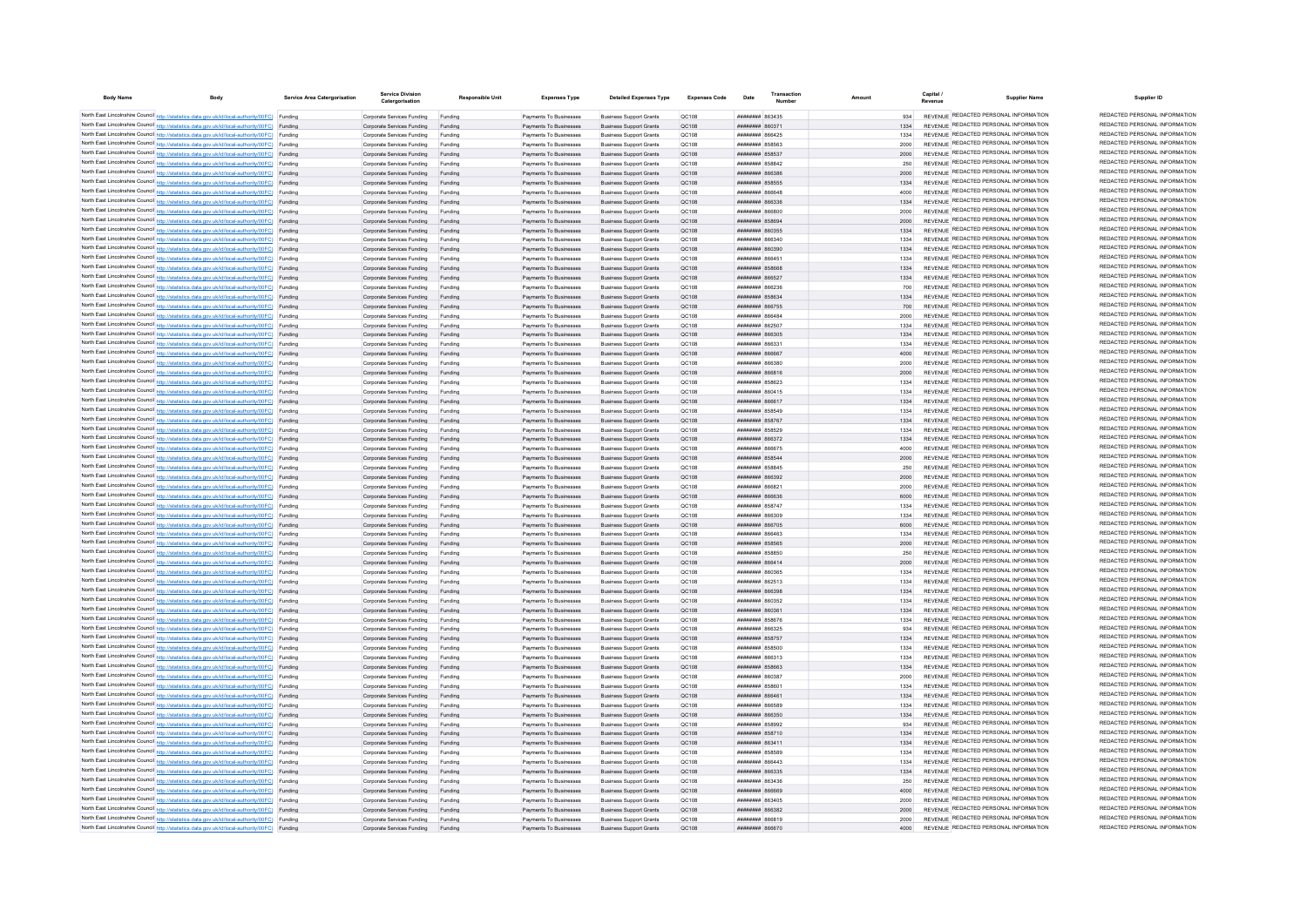| <b>Body Name</b> | <b>Body</b>                                                                                                                                                                                      | Service Area Catergorisatio | <b>Service Division</b><br>Catergorisation               | <b>Responsible Unit</b> | <b>Expenses Type</b>                             | <b>Detailed Expenses Type</b>                                    | <b>Expenses Code</b>         | Date                                             | Transaction |              | Capital /<br><b>Supplier Name</b><br>Revenue                                   | Supplier ID                                                    |
|------------------|--------------------------------------------------------------------------------------------------------------------------------------------------------------------------------------------------|-----------------------------|----------------------------------------------------------|-------------------------|--------------------------------------------------|------------------------------------------------------------------|------------------------------|--------------------------------------------------|-------------|--------------|--------------------------------------------------------------------------------|----------------------------------------------------------------|
|                  | North East Lincolnshire Council http://statistics.data.gov.uk/id/local-authority/00FC) Funding                                                                                                   |                             | Comorate Services Funding                                | Funding                 | Payments To Businesses                           | <b>Business Support Grants</b>                                   | OC108                        | <b>####### 858535</b>                            |             | 1334         | REVENUE REDACTED PERSONAL INFORMATION                                          | REDACTED PERSONAL INFORMATION                                  |
|                  | North East Lincolnshire Council http://statistics.data.gov.uk/id/local-authority/00FC) Funding                                                                                                   |                             | Corporate Services Funding                               | Funding                 | Payments To Businesses                           | <b>Business Support Grants</b>                                   | OC108                        | EREAR NUNNUN                                     |             | 1334         | REVENUE REDACTED PERSONAL INFORMATION                                          | REDACTED PERSONAL INFORMATION                                  |
|                  | North East Lincolnshire Council http://statistics.data.gov.uk/id/local-authority/00FC) Funding                                                                                                   |                             | Corporate Services Funding                               | Funding                 | Payments To Businesses                           | <b>Business Support Grants</b>                                   | OC108                        | 818888 #######                                   |             | 2000         | REVENUE REDACTED PERSONAL INFORMATION                                          | REDACTED PERSONAL INFORMATION                                  |
|                  | North East Lincolnshire Council http://statistics.data.gov.uk/id/local-authority/00FC) Funding                                                                                                   |                             | Corporate Services Funding                               | Funding                 | Payments To Businesses                           | <b>Business Support Grants</b>                                   | QC108                        | <b>########</b> 858733                           |             | 1334         | REVENUE REDACTED PERSONAL INFORMATION                                          | REDACTED PERSONAL INFORMATION                                  |
|                  | North East Lincolnshire Council http://statistics.data.gov.uk/id/local-authority/00FC) Funding                                                                                                   |                             | Corporate Services Funding                               | Funding                 | Payments To Businesses                           | <b>Business Support Grants</b>                                   | QC108                        | <b>аливини в калении</b>                         |             | 1334         | REVENUE REDACTED PERSONAL INFORMATION                                          | REDACTED PERSONAL INFORMATION                                  |
|                  | North East Lincolnshire Council http://statistics.data.gov.uk/id/local-authority/00FC) Funding                                                                                                   |                             | Corporate Services Funding                               | Funding                 | Payments To Businesses                           | <b>Business Support Grants</b>                                   | QC108                        | ####### 858646                                   |             | 1334         | REVENUE REDACTED PERSONAL INFORMATION<br>REVENUE REDACTED PERSONAL INFORMATION | REDACTED PERSONAL INFORMATION<br>REDACTED PERSONAL INFORMATION |
|                  | North East Lincolnshire Council http://statistics.data.gov.uk/id/local-authority/00FC) Funding<br>North East Lincolnshire Council http://statistics.data.gov.uk/id/local-authority/00FC) Funding |                             | Corporate Services Funding                               | Funding<br>Funding      | Payments To Businesses<br>Payments To Businesses | <b>Business Sunnort Grants</b><br><b>Business Support Grants</b> | OC:108<br>OC108              | <b>######## 858658</b><br><b>пппппппп</b> 866742 |             | 2000<br>1000 | REVENUE REDACTED PERSONAL INFORMATION                                          | REDACTED PERSONAL INFORMATION                                  |
|                  | North East Lincolnshire Council http://statistics.data.gov.uk/id/local-authority/00FC) Funding                                                                                                   |                             | Corporate Services Funding<br>Corporate Services Funding | Funding                 | Payments To Businesses                           | <b>Business Support Grants</b>                                   | OC108                        | <b>пппппппп</b> 866542                           |             | 1334         | REVENUE REDACTED PERSONAL INFORMATION                                          | REDACTED PERSONAL INFORMATION                                  |
|                  | North East Lincolnshire Council http://statistics.data.gov.uk/id/local-authority/00FC) Funding                                                                                                   |                             | Corporate Services Funding Funding                       |                         | Payments To Businesses                           | <b>Business Support Grants</b>                                   | QC108                        | <b>########</b> 863403                           |             | 1334         | REVENUE REDACTED PERSONAL INFORMATION                                          | REDACTED PERSONAL INFORMATION                                  |
|                  | North East Lincolnshire Council http://statistics.data.gov.uk/id/local-authority/00FC) Funding                                                                                                   |                             | Corporate Services Funding                               | Funding                 | Payments To Businesses                           | <b>Business Support Grants</b>                                   | QC108                        | ####### 866061                                   |             | 1334         | REVENUE REDACTED PERSONAL INFORMATION                                          | REDACTED PERSONAL INFORMATION                                  |
|                  | North East Lincolnshire Council http://statistics.data.gov.uk/id/local-authority/00FC) Funding                                                                                                   |                             | Corporate Services Funding                               | Funding                 | Payments To Businesses                           | <b>Business Support Grants</b>                                   | OC108                        | <b><i>BRENHHHH</i></b> 866772                    |             | 4000         | REVENUE REDACTED PERSONAL INFORMATION                                          | REDACTED PERSONAL INFORMATION                                  |
|                  | North East Lincolnshire Council http://statistics.data.gov.uk/id/local-authority/00FC) Funding                                                                                                   |                             | Corporate Services Funding                               | Funding                 | Payments To Businesses                           | <b>Business Support Grants</b>                                   | <b>OC108</b>                 | <i>88888888 858797</i>                           |             | 3000         | REVENUE REDACTED PERSONAL INFORMATION                                          | REDACTED PERSONAL INFORMATION                                  |
|                  | North East Lincolnshire Council http://statistics.data.gov.uk/id/local-authority/00FC) Funding                                                                                                   |                             | Corporate Services Funding                               | Funding                 | Payments To Businesses                           | <b>Business Support Grants</b>                                   | OC108                        | ######## 858958                                  |             | 375          | REVENUE REDACTED PERSONAL INFORMATION                                          | REDACTED PERSONAL INFORMATION                                  |
|                  | North East Lincolnshire Council http://statistics.data.gov.uk/id/local-authority/00FC) Funding                                                                                                   |                             | Corporate Services Funding                               | Funding                 | Payments To Businesses                           | <b>Business Support Grants</b>                                   | QC108                        | ######## 866612                                  |             |              | REVENUE REDACTED PERSONAL INFORMATION                                          | REDACTED PERSONAL INFORMATION                                  |
|                  | North East Lincolnshire Council http://statistics.data.gov.uk/id/local-authority/00FC) Funding                                                                                                   |                             | Corporate Services Funding                               | Funding                 | Payments To Businesses                           | <b>Business Support Grants</b>                                   | <b>QC108</b>                 | 8668 HHHHHH                                      |             | 2000         | REVENUE REDACTED PERSONAL INFORMATION                                          | REDACTED PERSONAL INFORMATION<br>REDACTED PERSONAL INFORMATION |
|                  | North East Lincolnshire Council http://statistics.data.gov.uk/id/local-authority/00FC) Funding                                                                                                   |                             | Corporate Services Funding                               |                         | Payments To Businesses                           | <b>Business Support Grants</b>                                   | QC108                        |                                                  |             | 1334         | REVENUE REDACTED PERSONAL INFORMATION<br>REVENUE REDACTED PERSONAL INFORMATION | REDACTED PERSONAL INFORMATION                                  |
|                  | North East Lincolnshire Council http://statistics.data.gov.uk/id/local-authority/00FC) Funding<br>North East Lincolnshire Council http://statistics.data.gov.uk/id/local-authority/00FC) Funding |                             | Corporate Services Funding                               | Funding                 | Payments To Businesses<br>Payments To Businesses | <b>Business Support Grants</b><br><b>Business Support Grants</b> | OC108<br>OC108               | <b>######## 858606</b><br>планинин вбозо:        |             | 1334<br>1334 | REVENUE REDACTED PERSONAL INFORMATION                                          | REDACTED PERSONAL INFORMATION                                  |
|                  | North East Lincolnshire Council http://statistics.data.gov.uk/id/local-authority/00FC) Funding                                                                                                   |                             | Corporate Services Funding<br>Corporate Services Funding | Funding<br>Funding      | Payments To Businesses                           | <b>Business Support Grants</b>                                   | QC108                        | <b>ллиннин</b> 866506                            |             | 1334         | REVENUE REDACTED PERSONAL INFORMATION                                          | REDACTED PERSONAL INFORMATION                                  |
|                  | North East Lincolnshire Council http://statistics.data.gov.uk/id/local-authority/00FC) Funding                                                                                                   |                             | Corporate Services Funding                               | Funding                 | Payments To Businesses                           | <b>Business Support Grants</b>                                   | QC108                        | ######## 858610                                  |             |              | REVENUE REDACTED PERSONAL INFORMATION                                          | REDACTED PERSONAL INFORMATION                                  |
|                  | North East Lincolnshire Council http://statistics.data.gov.uk/id/local-authority/00FC) Funding                                                                                                   |                             | Corporate Services Funding                               | Funding                 | Payments To Businesses                           | <b>Business Support Grants</b>                                   | QC108                        | ######## 862560                                  |             | 934          | REVENUE REDACTED PERSONAL INFORMATION                                          | REDACTED PERSONAL INFORMATION                                  |
|                  | North East Lincolnshire Council http://statistics.data.gov.uk/id/local-authority/00FC) Funding                                                                                                   |                             | Corporate Services Funding                               |                         | Payments To Businesses                           | <b>Business Support Grants</b>                                   | QC108                        | ######## 866214                                  |             | 700          | REVENUE REDACTED PERSONAL INFORMATION                                          | REDACTED PERSONAL INFORMATION                                  |
|                  | North East Lincolnshire Council http://statistics.data.gov.uk/id/local-authority/00FC) Funding                                                                                                   |                             | Corporate Services Funding                               | Funding                 | Payments To Businesses                           | <b>Business Support Grants</b>                                   | OC108                        | ######## 859013                                  |             | 934          | REVENUE REDACTED PERSONAL INFORMATION                                          | REDACTED PERSONAL INFORMATION                                  |
|                  | North East Lincolnshire Council http://statistics.data.gov.uk/id/local-authority/00FC) Funding                                                                                                   |                             | Corporate Services Funding                               | Funding                 | Payments To Businesses                           | <b>Business Support Grants</b>                                   | QC108                        | <b>пипинни 866645</b>                            |             | 6000         | REVENUE REDACTED PERSONAL INFORMATION                                          | REDACTED PERSONAL INFORMATION                                  |
|                  | North East Lincolnshire Council http://statistics.data.gov.uk/id/local-authority/00FC) Funding                                                                                                   |                             | Corporate Services Funding                               | Funding                 | Payments To Businesses                           | <b>Business Support Grants</b>                                   | QC108                        | ####### 858509                                   |             | 1334         | REVENUE REDACTED PERSONAL INFORMATION                                          | REDACTED PERSONAL INFORMATION                                  |
|                  | North East Lincolnshire Council http://statistics.data.gov.uk/id/local-authority/00FC) Funding                                                                                                   |                             | Corporate Services Funding                               | Funding                 | Payments To Businesses                           | <b>Business Support Grants</b>                                   | QC108                        | ######## 866327                                  |             | 1334         | REVENUE REDACTED PERSONAL INFORMATION                                          | REDACTED PERSONAL INFORMATION                                  |
|                  | North East Lincolnshire Council http://statistics.data.gov.uk/id/local-authority/00FC) Funding                                                                                                   |                             | Corporate Services Funding                               | Funding                 | Payments To Businesses                           | <b>Business Support Grants</b>                                   | QC108                        | ####### 85854                                    |             | 1334         | REVENUE REDACTED PERSONAL INFORMATION<br>REVENUE REDACTED PERSONAL INFORMATION | REDACTED PERSONAL INFORMATION<br>REDACTED PERSONAL INFORMATION |
|                  | North East Lincolnshire Council http://statistics.data.gov.uk/id/local-authority/00FC) Funding                                                                                                   |                             | Corporate Services Funding                               |                         | Payments To Businesses                           | <b>Business Support Grants</b>                                   | QC108                        | HHHHHHH RGGSS7                                   |             | 1334         | REVENUE REDACTED PERSONAL INFORMATION                                          | REDACTED PERSONAL INFORMATION                                  |
|                  | North East Lincolnshire Council http://statistics.data.gov.uk/id/local-authority/00FC) Funding<br>North East Lincolnshire Council http://statistics.data.gov.uk/id/local-authority/00FC) Funding |                             | Corporate Services Funding                               | Funding                 | Payments To Businesses                           | <b>Business Support Grants</b>                                   | QC108                        | <b><i>HHHHHHHH 858805</i></b>                    |             | 1334<br>3000 | REVENUE REDACTED PERSONAL INFORMATION                                          | REDACTED PERSONAL INFORMATION                                  |
|                  | North East Lincolnshire Council http://statistics.data.gov.uk/id/local-authority/00FC) Funding                                                                                                   |                             | Corporate Services Funding<br>Comorate Services Funding  | Funding<br>Funding      | Payments To Businesses<br>Payments To Businesses | <b>Business Support Grants</b><br><b>Business Sunnort Grants</b> | QC108<br><b>OC108</b>        | <b>HUHHHHH 858963</b>                            |             | 375          | REVENUE REDACTED PERSONAL INFORMATION                                          | REDACTED PERSONAL INFORMATION                                  |
|                  | North East Lincolnshire Council http://statistics.data.gov.uk/id/local-authority/00FC) Funding                                                                                                   |                             | Corporate Services Funding                               | Funding                 | Payments To Businesses                           | <b>Business Support Grants</b>                                   | OC108                        | <b>ШИИНИН 862524</b>                             |             | 1334         | REVENUE REDACTED PERSONAL INFORMATION                                          | REDACTED PERSONAL INFORMATION                                  |
|                  | North East Lincolnshire Council http://statistics.data.gov.uk/id/local-authority/00FC) Funding                                                                                                   |                             | Corporate Services Funding Funding                       |                         | Payments To Businesses                           | <b>Business Support Grants</b>                                   | OC108                        | ######## 862575                                  |             | 1400         | REVENUE REDACTED PERSONAL INFORMATION                                          | REDACTED PERSONAL INFORMATION                                  |
|                  | North East Lincolnshire Council http://statistics.data.gov.uk/id/local-authority/00FC) Funding                                                                                                   |                             | Corporate Services Funding                               | Funding                 | Payments To Businesses                           | <b>Business Support Grants</b>                                   | QC108                        | ####### 866253                                   |             |              | REVENUE REDACTED PERSONAL INFORMATION                                          | REDACTED PERSONAL INFORMATION                                  |
|                  | North East Lincolnshire Council http://statistics.data.gov.uk/id/local-authority/00FC) Funding                                                                                                   |                             | Corporate Services Funding Funding                       |                         | Payments To Businesses                           | <b>Business Support Grants</b>                                   | OC108                        | ######## 866566                                  |             | 1334         | REVENUE REDACTED PERSONAL INFORMATION                                          | REDACTED PERSONAL INFORMATION                                  |
|                  | North East Lincolnshire Council http://statistics.data.gov.uk/id/local-authority/00FC) Funding                                                                                                   |                             | Corporate Services Funding                               | Funding                 | Payments To Businesses                           | <b>Business Support Grants</b>                                   | QC108                        | <b>PEASAR MENUTION</b>                           |             | 2000         | REVENUE REDACTED PERSONAL INFORMATION                                          | REDACTED PERSONAL INFORMATION                                  |
|                  | North East Lincolnshire Council http://statistics.data.gov.uk/id/local-authority/00FC) Funding                                                                                                   |                             | Corporate Services Funding                               | Funding                 | Payments To Businesses                           | <b>Business Sunnort Grants</b>                                   | OC108                        | BAGGAR BERNHERE                                  |             | 250          | REVENUE REDACTED PERSONAL INFORMATION                                          | REDACTED PERSONAL INFORMATION                                  |
|                  | North East Lincolnshire Council http://statistics.data.gov.uk/id/local-authority/00FC) Funding                                                                                                   |                             | Corporate Services Funding                               | Funding                 | Payments To Businesses                           | <b>Business Support Grants</b>                                   | OC108                        | 20888 <b>BURNER</b>                              |             | 2000         | REVENUE REDACTED PERSONAL INFORMATION                                          | REDACTED PERSONAL INFORMATION                                  |
|                  | North East Lincolnshire Council http://statistics.data.gov.uk/id/local-authority/00FC) Funding                                                                                                   |                             | Corporate Services Funding                               | Funding                 | Payments To Businesses                           | <b>Business Support Grants</b>                                   | OC108                        | RAbaan HEEBHEE                                   |             | 2000         | REVENUE REDACTED PERSONAL INFORMATION<br>REVENUE REDACTED PERSONAL INFORMATION | REDACTED PERSONAL INFORMATION<br>REDACTED PERSONAL INFORMATION |
|                  | North East Lincolnshire Council http://statistics.data.gov.uk/id/local-authority/00FC) Funding<br>North East Lincolnshire Council http://statistics.data.gov.uk/id/local-authority/00FC) Funding |                             | Corporate Services Funding                               | Funding                 | Payments To Businesses                           | <b>Business Support Grants</b><br><b>Business Support Grants</b> | QC108                        | ####### 85852<br>######## 858522                 |             | 1334<br>1334 | REVENUE REDACTED PERSONAL INFORMATION                                          | REDACTED PERSONAL INFORMATION                                  |
|                  | North East Lincolnshire Council http://statistics.data.gov.uk/id/local-authority/00FC) Funding                                                                                                   |                             | Corporate Services Funding<br>Corporate Services Funding | Funding                 | Payments To Businesses<br>Payments To Businesses | <b>Business Support Grants</b>                                   | QC108<br>QC108               | <b>OPPRONEMENTAL</b>                             |             | 833          | REVENUE REDACTED PERSONAL INFORMATION                                          | REDACTED PERSONAL INFORMATION                                  |
|                  | North East Lincolnshire Council http://statistics.data.gov.uk/id/local-authority/00FC) Funding                                                                                                   |                             | Corporate Services Funding                               | Funding                 | Payments To Businesses                           | <b>Business Sunnort Grants</b>                                   | OC108                        | <b>ППИНИНИ 862541</b>                            |             | 1334         | REVENUE REDACTED PERSONAL INFORMATION                                          | REDACTED PERSONAL INFORMATION                                  |
|                  | North East Lincolnshire Council http://statistics.data.gov.uk/id/local-authority/00FC) Funding                                                                                                   |                             | Corporate Services Funding                               | Funding                 | Payments To Businesses                           | <b>Business Support Grants</b>                                   | OC108                        | 036038 BBBBBBBBB                                 |             | 1334         | REVENUE REDACTED PERSONAL INFORMATION                                          | REDACTED PERSONAL INFORMATION                                  |
|                  | North East Lincolnshire Council http://statistics.data.gov.uk/id/local-authority/00FC) Funding                                                                                                   |                             | Corporate Services Funding                               | Funding                 | Payments To Businesses                           | <b>Business Support Grants</b>                                   | QC108                        | вазаа вывивши                                    |             | 1000         | REVENUE REDACTED PERSONAL INFORMATION                                          | REDACTED PERSONAL INFORMATION                                  |
|                  | North East Lincolnshire Council http://statistics.data.gov.uk/id/local-authority/00FC) Funding                                                                                                   |                             | Corporate Services Funding                               | Funding                 | Payments To Businesses                           | <b>Business Support Grants</b>                                   | QC108                        | ######## 866332                                  |             | 1334         | REVENUE REDACTED PERSONAL INFORMATION                                          | REDACTED PERSONAL INFORMATION                                  |
|                  | North East Lincolnshire Council http://statistics.data.gov.uk/id/local-authority/00FC) Funding                                                                                                   |                             | Corporate Services Funding                               | Funding                 | Payments To Businesses                           | <b>Business Support Grants</b>                                   | QC108                        | ######## 858557                                  |             | 1334         | REVENUE REDACTED PERSONAL INFORMATION                                          | REDACTED PERSONAL INFORMATION                                  |
|                  | North East Lincolnshire Council http://statistics.data.gov.uk/id/local-authority/00FC) Funding                                                                                                   |                             | Corporate Services Funding                               | Funding                 | Payments To Businesses                           | <b>Business Support Grants</b>                                   | OC108                        | <b>########</b> 866450                           |             | 2000         | REVENUE REDACTED PERSONAL INFORMATION                                          | REDACTED PERSONAL INFORMATION                                  |
|                  | North East Lincolnshire Council http://statistics.data.gov.uk/id/local-authority/00FC) Funding                                                                                                   |                             | Corporate Services Funding                               | Funding                 | Payments To Businesses                           | <b>Business Support Grants</b>                                   | OC108                        | ######## 860354                                  |             | 1334         | REVENUE REDACTED PERSONAL INFORMATION                                          | REDACTED PERSONAL INFORMATION<br>REDACTED PERSONAL INFORMATION |
|                  | North East Lincolnshire Council http://statistics.data.gov.uk/id/local-authority/00FC) Funding                                                                                                   |                             | Corporate Services Funding                               | Funding                 | Payments To Businesses                           | <b>Business Support Grants</b>                                   | QC108                        | <b>########</b> 858572                           |             | 1334         | REVENUE REDACTED PERSONAL INFORMATION<br>REVENUE REDACTED PERSONAL INFORMATION | REDACTED PERSONAL INFORMATION                                  |
|                  | North East Lincolnshire Council http://statistics.data.gov.uk/id/local-authority/00FC) Funding                                                                                                   |                             | Corporate Services Funding<br>Corporate Services Funding | Funding                 | Payments To Businesses<br>Payments To Businesses | <b>Business Support Grants</b><br><b>Business Support Grants</b> | <b>QC108</b><br><b>QC108</b> | ####### 85855<br>####### 866652                  |             | 1334<br>6000 | REVENUE REDACTED PERSONAL INFORMATION                                          | REDACTED PERSONAL INFORMATION                                  |
|                  | North East Lincolnshire Council http://statistics.data.gov.uk/id/local-authority/00FC) Funding<br>North East Lincolnshire Council http://statistics.data.gov.uk/id/local-authority/00FC) Funding |                             | Corporate Services Funding                               | Funding<br>Funding      | Payments To Businesses                           | <b>Business Support Grants</b>                                   | QC108                        | <b>AOACAR HEBREHER</b>                           |             | 1334         | REVENUE REDACTED PERSONAL INFORMATION                                          | REDACTED PERSONAL INFORMATION                                  |
|                  | North East Lincolnshire Council http://statistics.data.gov.uk/id/local-authority/00FC) Funding                                                                                                   |                             | Corporate Services Funding                               | Funding                 | Payments To Businesses                           | <b>Business Support Grants</b>                                   | OC108                        | <b>пипинни 866345</b>                            |             | 1334         | REVENUE REDACTED PERSONAL INFORMATION                                          | REDACTED PERSONAL INFORMATION                                  |
|                  | North East Lincolnshire Council http://statistics.data.gov.uk/id/local-authority/00FC) Funding                                                                                                   |                             | Corporate Services Funding                               | Funding                 | Payments To Businesses                           | <b>Business Support Grants</b>                                   | OC108                        | <b>пппппппп</b> 860379                           |             | 1334         | REVENUE REDACTED PERSONAL INFORMATION                                          | REDACTED PERSONAL INFORMATION                                  |
|                  | North East Lincolnshire Council http://statistics.data.gov.uk/id/local-authority/00FC) Funding                                                                                                   |                             | Corporate Services Funding                               | Funding                 | Payments To Businesses                           | <b>Business Support Grants</b>                                   | QC108                        | ######## 858573                                  |             | 2000         | REVENUE REDACTED PERSONAL INFORMATION                                          | REDACTED PERSONAL INFORMATION                                  |
|                  | North East Lincolnshire Council http://statistics.data.gov.uk/id/local-authority/00FC) Funding                                                                                                   |                             | Corporate Services Funding                               | Funding                 | Payments To Businesses                           | <b>Business Support Grants</b>                                   | QC108                        | ######## 858515                                  |             | 1334         | REVENUE REDACTED PERSONAL INFORMATION                                          | REDACTED PERSONAL INFORMATION                                  |
|                  | North East Lincolnshire Council http://statistics.data.gov.uk/id/local-authority/00FC) Funding                                                                                                   |                             | Corporate Services Funding                               | Funding                 | Payments To Businesses                           | <b>Business Support Grants</b>                                   | QC108                        | ######## 866254                                  |             |              | REVENUE REDACTED PERSONAL INFORMATION                                          | REDACTED PERSONAL INFORMATION                                  |
|                  | North East Lincolnshire Council http://statistics.data.gov.uk/id/local-authority/00FC) Funding                                                                                                   |                             | Corporate Services Funding                               | Funding                 | Payments To Businesses                           | <b>Business Support Grants</b>                                   | QC108                        | ####### 866684                                   |             | 4000         | REVENUE REDACTED PERSONAL INFORMATION                                          | REDACTED PERSONAL INFORMATION                                  |
|                  | North East Lincolnshire Council http://statistics.data.gov.uk/id/local-authority/00FC) Funding                                                                                                   |                             | Corporate Services Funding                               | Funding                 | Payments To Businesses                           | <b>Business Support Grants</b>                                   | QC108                        | ######## 866419                                  |             | 2000         | REVENUE REDACTED PERSONAL INFORMATION                                          | REDACTED PERSONAL INFORMATION                                  |
|                  | North East Lincolnshire Council http://statistics.data.gov.uk/id/local-authority/00FC) Funding                                                                                                   |                             | Corporate Services Funding                               | Funding                 | Payments To Businesses                           | <b>Business Support Grants</b>                                   | QC108                        | <b>RESAAR MENSION</b>                            |             | 2000         | REVENUE REDACTED PERSONAL INFORMATION                                          | REDACTED PERSONAL INFORMATION<br>REDACTED PERSONAL INFORMATION |
|                  | North East Lincolnshire Council http://statistics.data.gov.uk/id/local-authority/00FC) Funding                                                                                                   |                             | Corporate Services Funding                               | Funding                 | Payments To Businesses                           | <b>Business Support Grants</b>                                   | QC108                        | ######## 858608                                  |             | 1334         | REVENUE REDACTED PERSONAL INFORMATION<br>REVENUE REDACTED PERSONAL INFORMATION | REDACTED PERSONAL INFORMATION                                  |
|                  | North East Lincolnshire Council http://statistics.data.gov.uk/id/local-authority/00FC) Funding                                                                                                   |                             | Corporate Services Funding                               | Funding                 | Payments To Businesses                           | <b>Business Support Grants</b>                                   | QC108                        | ######## 866754                                  |             | 4000         | REVENUE REDACTED PERSONAL INFORMATION                                          | REDACTED PERSONAL INFORMATION                                  |
|                  | North East Lincolnshire Council http://statistics.data.gov.uk/id/local-authority/00FC) Funding<br>North East Lincolnshire Council http://statistics.data.gov.uk/id/local-authority/00FC) Funding |                             | Corporate Services Funding<br>Corporate Services Funding | Funding                 | Payments To Businesses<br>Payments To Businesses | <b>Business Support Grants</b><br><b>Business Support Grants</b> | <b>QC108</b><br>QC108        | ####### 862540<br><b><i>HRRHHHHH 866575</i></b>  |             | 2000<br>2000 | <b>REVENUE REDACTED PERSONAL INFORMATION</b>                                   | REDACTED PERSONAL INFORMATION                                  |
|                  | North East Lincolnshire Council http://statistics.data.gov.uk/id/local-authority/00FC) Funding                                                                                                   |                             | Corporate Services Funding                               | Funding                 | Payments To Businesses                           | <b>Business Support Grants</b>                                   | QC108                        | <b><i>HHHHHHH</i></b> 862555                     |             | 250          | REVENUE REDACTED PERSONAL INFORMATION                                          | REDACTED PERSONAL INFORMATION                                  |
|                  | North East Lincolnshire Council http://statistics.data.gov.uk/id/local-authority/00FC) Funding                                                                                                   |                             | Corporate Services Funding                               | Funding                 | Payments To Businesses                           | <b>Business Support Grants</b>                                   | QC108                        | HHHHHHH RGGR54                                   |             | 2000         | REVENUE REDACTED PERSONAL INFORMATION                                          | REDACTED PERSONAL INFORMATION                                  |
|                  | North East Lincolnshire Council http://statistics.data.gov.uk/id/local-authority/00FC) Funding                                                                                                   |                             | Comorate Services Funding                                | Funding                 | Payments To Businesses                           | <b>Business Sunnort Grants</b>                                   | OC:108                       | <b>ПЛИНИНИ 862561</b>                            |             | 934          | REVENUE REDACTED PERSONAL INFORMATION                                          | REDACTED PERSONAL INFORMATION                                  |
|                  | North East Lincolnshire Council http://statistics.data.gov.uk/id/local-authority/00FC) Funding                                                                                                   |                             | Corporate Services Funding                               | Funding                 | Payments To Businesses                           | <b>Business Support Grants</b>                                   | OC108                        | <b>пппппппп</b> 866215                           |             | 700          | REVENUE REDACTED PERSONAL INFORMATION                                          | REDACTED PERSONAL INFORMATION                                  |
|                  | North East Lincolnshire Council http://statistics.data.gov.uk/id/local-authority/00FC) Funding                                                                                                   |                             | Corporate Services Funding                               | Funding                 | Payments To Businesses                           | <b>Business Support Grants</b>                                   | OC108                        | ######## 866513                                  |             | 1334         | REVENUE REDACTED PERSONAL INFORMATION                                          | REDACTED PERSONAL INFORMATION                                  |
|                  | North East Lincolnshire Council http://statistics.data.gov.uk/id/local-authority/00FC) Funding                                                                                                   |                             | Corporate Services Funding                               |                         | Payments To Businesses                           | <b>Business Support Grants</b>                                   | QC108                        | 18888 HHHHHH                                     |             | 4000         | REVENUE REDACTED PERSONAL INFORMATION                                          | REDACTED PERSONAL INFORMATION                                  |
|                  | North East Lincolnshire Council http://statistics.data.gov.uk/id/local-authority/00FC) Funding                                                                                                   |                             | Corporate Services Funding                               | Funding                 | Payments To Businesses                           | <b>Business Support Grants</b>                                   | QC108                        | <b>плинини 866376</b>                            |             | 1334         | REVENUE REDACTED PERSONAL INFORMATION                                          | REDACTED PERSONAL INFORMATION                                  |
|                  | North East Lincolnshire Council http://statistics.data.gov.uk/id/local-authority/00FC) Funding                                                                                                   |                             | Corporate Services Funding                               | Funding                 | Payments To Businesses                           | <b>Business Support Grants</b>                                   | QC108                        | <b>########</b> 866815                           |             | 2000         | REVENUE REDACTED PERSONAL INFORMATION<br>REVENUE REDACTED PERSONAL INFORMATION | REDACTED PERSONAL INFORMATION<br>REDACTED PERSONAL INFORMATION |
|                  | North East Lincolnshire Council http://statistics.data.gov.uk/id/local-authority/00FC) Funding<br>North East Lincolnshire Council http://statistics.data.gov.uk/id/local-authority/00FC) Funding |                             | Corporate Services Funding Funding                       |                         | Payments To Businesses<br>Payments To Businesses | <b>Business Sunnort Grants</b>                                   | OC108<br>OC108               | naaaaa www.ww<br>104338 BERNHER                  |             | 3000<br>2000 | REVENUE REDACTED PERSONAL INFORMATION                                          | REDACTED PERSONAL INFORMATION                                  |
|                  |                                                                                                                                                                                                  |                             | Corporate Services Funding                               | Funding                 |                                                  | <b>Business Support Grants</b>                                   |                              |                                                  |             |              |                                                                                |                                                                |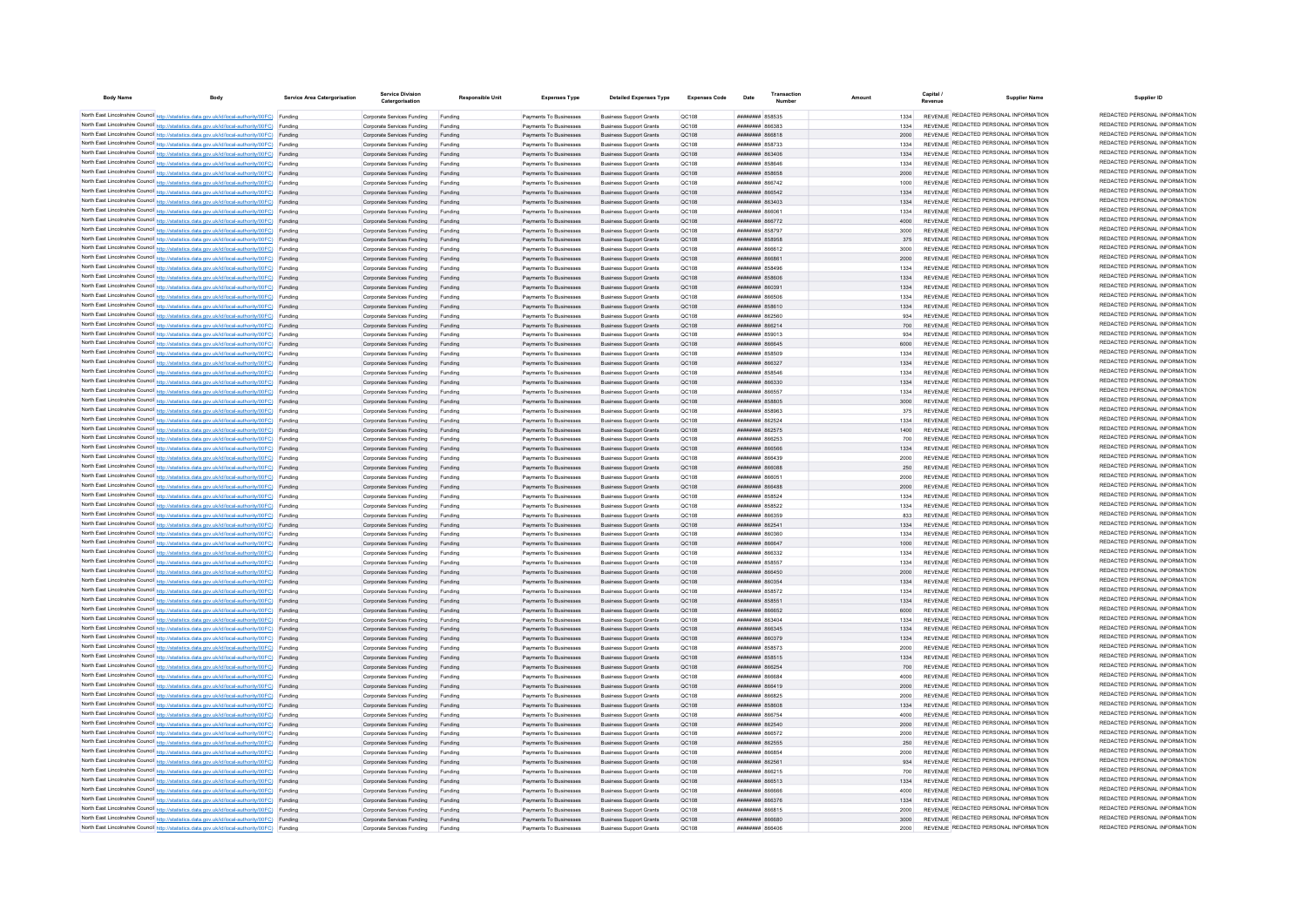| <b>Body Name</b> | <b>Body</b>                                                                                                                                                                                      | Service Area Catergorisation | <b>Service Division</b><br>Catergorisation                       | Responsible Unit   | <b>Expenses Type</b>                             | <b>Detailed Expenses Type</b>                                    | Expenses Code  | Date                                            | Transaction | Amount       | Capital<br><b>Supplier Name</b>                                                | Supplier ID                                                    |
|------------------|--------------------------------------------------------------------------------------------------------------------------------------------------------------------------------------------------|------------------------------|------------------------------------------------------------------|--------------------|--------------------------------------------------|------------------------------------------------------------------|----------------|-------------------------------------------------|-------------|--------------|--------------------------------------------------------------------------------|----------------------------------------------------------------|
|                  | North East Lincolnshire Council http://statistics.data.gov.uk/id/local-authority/00FC) Funding                                                                                                   |                              | Corporate Services Funding Funding                               |                    | Payments To Businesses                           | <b>Business Support Grants</b>                                   | OC108          | <b>пппппппп</b> 858722                          |             | 1334         | REVENUE REDACTED PERSONAL INFORMATION                                          | REDACTED PERSONAL INFORMATION                                  |
|                  | North East Lincolnshire Council http://statistics.data.gov.uk/id/local-authority/00FC) Funding                                                                                                   |                              | Corporate Services Funding                                       |                    | Payments To Businesses                           | <b>Business Support Grants</b>                                   | QC108          | 127338 <b>HHHHHH</b>                            |             |              | REVENUE REDACTED PERSONAL INFORMATION                                          | REDACTED PERSONAL INFORMATION                                  |
|                  | North East Lincolnshire Council http://statistics.data.gov.uk/id/local-authority/00FC) Funding                                                                                                   |                              | Corporate Services Funding                                       | Funding            | Payments To Businesses                           | <b>Business Support Grants</b>                                   | QC108          | ************* 866629                            |             | 3000         | REVENUE REDACTED PERSONAL INFORMATION                                          | REDACTED PERSONAL INFORMATION                                  |
|                  | North East Lincolnshire Council http://statistics.data.gov.uk/id/local-authority/00FC) Funding                                                                                                   |                              | Corporate Services Funding                                       | Funding            | Payments To Businesses                           | <b>Business Support Grants</b>                                   | OC108          | <b>HHHHHHH</b> 866733                           |             | 3000         | REVENUE REDACTED PERSONAL INFORMATION                                          | REDACTED PERSONAL INFORMATION                                  |
|                  | North East Lincolnshire Council http://statistics.data.gov.uk/id/local-authority/00FC) Funding                                                                                                   |                              | Corporate Services Funding                                       | Funding            | Payments To Businesses                           | <b>Business Support Grants</b>                                   | OC108          | <b>######## 866528</b>                          |             | 2000         | REVENUE REDACTED PERSONAL INFORMATION                                          | REDACTED PERSONAL INFORMATION                                  |
|                  | North East Lincolnshire Council http://statistics.data.gov.uk/id/local-authority/00FC) Funding                                                                                                   |                              | Corporate Services Funding                                       | Funding            | Payments To Businesses                           | <b>Business Support Grants</b>                                   | OC108          | EPARA MANUFILM                                  |             | 6000         | REVENUE REDACTED PERSONAL INFORMATION<br>REVENUE REDACTED PERSONAL INFORMATION | REDACTED PERSONAL INFORMATION<br>REDACTED PERSONAL INFORMATION |
|                  | North East Lincolnshire Council http://statistics.data.gov.uk/id/local-authority/00FC) Funding                                                                                                   |                              | Corporate Services Funding Funding                               |                    | Payments To Businesses                           | <b>Business Support Grants</b>                                   | OC108          | <b>пппппппп</b> 866433                          |             | 1334         | REVENUE REDACTED PERSONAL INFORMATION                                          | REDACTED PERSONAL INFORMATION                                  |
|                  | North East Lincolnshire Council http://statistics.data.gov.uk/id/local-authority/00FC) Funding<br>North East Lincolnshire Council http://statistics.data.gov.uk/id/local-authority/00FC) Funding |                              | Corporate Services Funding<br>Corporate Services Funding Funding | Funding            | Payments To Businesses<br>Payments To Businesses | <b>Business Support Grants</b><br><b>Business Support Grants</b> | QC108<br>QC108 | ####### 866084<br>######## 866787               |             | 934<br>6000  | REVENUE REDACTED PERSONAL INFORMATION                                          | REDACTED PERSONAL INFORMATION                                  |
|                  | North East Lincolnshire Council http://statistics.data.gov.uk/id/local-authority/00FC) Funding                                                                                                   |                              | Corporate Services Funding                                       | Funding            | Payments To Businesses                           | <b>Business Support Grants</b>                                   | QC108          | ######## 866627                                 |             | 3000         | REVENUE REDACTED PERSONAL INFORMATION                                          | REDACTED PERSONAL INFORMATION                                  |
|                  | North East Lincolnshire Council http://statistics.data.gov.uk/id/local-authority/00FC) Funding                                                                                                   |                              | Corporate Services Funding                                       | Funding            | Payments To Businesses                           | <b>Business Support Grants</b>                                   | OC108          | ######## 858730                                 |             | 1334         | REVENUE REDACTED PERSONAL INFORMATION                                          | REDACTED PERSONAL INFORMATION                                  |
|                  | North East Lincolnshire Council http://statistics.data.gov.uk/id/local-authority/00FC) Funding                                                                                                   |                              | Corporate Services Funding                                       | Funding            | Payments To Businesses                           | <b>Business Support Grants</b>                                   | OC108          | ######## 866580                                 |             | 1334         | REVENUE REDACTED PERSONAL INFORMATION                                          | REDACTED PERSONAL INFORMATION                                  |
|                  | North East Lincolnshire Council http://statistics.data.gov.uk/id/local-authority/00FC) Funding                                                                                                   |                              | Corporate Services Funding                                       | Funding            | Payments To Businesses                           | <b>Business Support Grants</b>                                   | OC108          |                                                 |             | 1334         | REVENUE REDACTED PERSONAL INFORMATION                                          | REDACTED PERSONAL INFORMATION                                  |
|                  | North East Lincolnshire Council http://statistics.data.gov.uk/id/local-authority/00FC) Funding                                                                                                   |                              | Corporate Services Funding                                       | Funding            | Payments To Businesses                           | <b>Business Support Grants</b>                                   | QC108          | ######## 858607                                 |             | 2000         | REVENUE REDACTED PERSONAL INFORMATION                                          | REDACTED PERSONAL INFORMATION                                  |
|                  | North East Lincolnshire Council http://statistics.data.gov.uk/id/local-authority/00FC) Funding                                                                                                   |                              | Corporate Services Funding                                       |                    | Payments To Businesses                           | <b>Business Support Grants</b>                                   | QC108          | <b>ПЛИНИНИ 862510</b>                           |             | 1334         | <b>REVENUE REDACTED PERSONAL INFORMATION</b>                                   | REDACTED PERSONAL INFORMATION                                  |
|                  | North East Lincolnshire Council http://statistics.data.gov.uk/id/local-authority/00FC) Funding                                                                                                   |                              | Corporate Services Funding                                       |                    | Payments To Businesses                           | <b>Business Support Grants</b>                                   | QC108          | ######## 858637                                 |             | 1334         | REVENUE REDACTED PERSONAL INFORMATION<br>REVENUE REDACTED PERSONAL INFORMATION | REDACTED PERSONAL INFORMATION<br>REDACTED PERSONAL INFORMATION |
|                  | North East Lincolnshire Council http://statistics.data.gov.uk/id/local-authority/00FC) Funding<br>North East Lincolnshire Council http://statistics.data.gov.uk/id/local-authority/00FC) Funding |                              | Corporate Services Funding                                       | Funding            | Payments To Businesses<br>Payments To Businesses | <b>Business Support Grants</b><br><b>Business Support Grants</b> | OC108<br>QC108 | пининин 866503<br>######## 866388               |             | 1334<br>1334 | REVENUE REDACTED PERSONAL INFORMATION                                          | REDACTED PERSONAL INFORMATION                                  |
|                  | North East Lincolnshire Council http://statistics.data.gov.uk/id/local-authority/00FC) Funding                                                                                                   |                              | Corporate Services Funding<br>Corporate Services Funding         | Funding<br>Funding | Payments To Businesses                           | <b>Business Support Grants</b>                                   | QC108          | ######## 859012                                 |             | 375          | REVENUE REDACTED PERSONAL INFORMATION                                          | REDACTED PERSONAL INFORMATION                                  |
|                  | North East Lincolnshire Council http://statistics.data.gov.uk/id/local-authority/00FC) Funding                                                                                                   |                              | Corporate Services Funding                                       | Funding            | Payments To Businesses                           | <b>Business Support Grants</b>                                   | QC108          | ######## 858660                                 |             | 3000         | REVENUE REDACTED PERSONAL INFORMATION                                          | REDACTED PERSONAL INFORMATION                                  |
|                  | North East Lincolnshire Council http://statistics.data.gov.uk/id/local-authority/00FC) Funding                                                                                                   |                              | Corporate Services Funding                                       | Funding            | Payments To Businesses                           | <b>Business Support Grants</b>                                   | QC108          | ######## 866708                                 |             | 1000         | REVENUE REDACTED PERSONAL INFORMATION                                          | REDACTED PERSONAL INFORMATION                                  |
|                  | North East Lincolnshire Council http://statistics.data.gov.uk/id/local-authority/00FC) Funding                                                                                                   |                              | Corporate Services Funding                                       | Funding            | Payments To Businesses                           | <b>Business Support Grants</b>                                   | QC108          | ######## 866470                                 |             | 1334         | REVENUE REDACTED PERSONAL INFORMATION                                          | REDACTED PERSONAL INFORMATION                                  |
|                  | North East Lincolnshire Council http://statistics.data.gov.uk/id/local-authority/00FC) Funding                                                                                                   |                              | Corporate Services Funding                                       | Funding            | Payments To Businesses                           | <b>Business Support Grants</b>                                   | OC108          | <b>########</b> 858709                          |             | 1334         | REVENUE REDACTED PERSONAL INFORMATION                                          | REDACTED PERSONAL INFORMATION                                  |
|                  | North East Lincolnshire Council http://statistics.data.gov.uk/id/local-authority/00FC) Funding                                                                                                   |                              | Corporate Services Funding                                       | Funding            | Payments To Businesses                           | <b>Business Support Grants</b>                                   | QC108          | ######## 866363                                 |             | 1334         | REVENUE REDACTED PERSONAL INFORMATION                                          | REDACTED PERSONAL INFORMATION                                  |
|                  | North East Lincolnshire Council http://statistics.data.gov.uk/id/local-authority/00FC) Funding                                                                                                   |                              | Corporate Services Funding                                       | Funding            | Payments To Businesses                           | <b>Business Support Grants</b>                                   | QC108          | ######## 860374                                 |             | 1334         | REVENUE REDACTED PERSONAL INFORMATION                                          | REDACTED PERSONAL INFORMATION                                  |
|                  | North East Lincolnshire Council http://statistics.data.gov.uk/id/local-authority/00FC) Funding                                                                                                   |                              | Corporate Services Funding                                       | Funding            | Payments To Businesses                           | <b>Business Support Grants</b>                                   | QC108          | ######## 860366                                 |             | 1334         | REVENUE REDACTED PERSONAL INFORMATION                                          | REDACTED PERSONAL INFORMATION<br>REDACTED PERSONAL INFORMATION |
|                  | North East Lincolnshire Council http://statistics.data.gov.uk/id/local-authority/00FC) Funding                                                                                                   |                              | Corporate Services Funding                                       | Funding            | Payments To Businesses                           | <b>Business Support Grants</b>                                   | QC108          | ######## 866719                                 |             | 6000         | REVENUE REDACTED PERSONAL INFORMATION<br>REVENUE REDACTED PERSONAL INFORMATION | REDACTED PERSONAL INFORMATION                                  |
|                  | North East Lincolnshire Council http://statistics.data.gov.uk/id/local-authority/00FC) Funding<br>North East Lincolnshire Council http://statistics.data.gov.uk/id/local-authority/00FC) Funding |                              | Corporate Services Funding<br>Corporate Services Funding         | Funding            | Payments To Businesses<br>Payments To Businesses | <b>Business Support Grants</b>                                   | QC108<br>QC108 | ####### 866495<br><b>HHHHHHH</b> 858553         |             | 2000<br>1334 | REVENUE REDACTED PERSONAL INFORMATION                                          | REDACTED PERSONAL INFORMATION                                  |
|                  | North East Lincolnshire Council http://statistics.data.gov.uk/id/local-authority/00FC) Funding                                                                                                   |                              | Corporate Services Funding                                       | Funding<br>Funding | Payments To Businesses                           | <b>Business Support Grants</b><br><b>Business Support Grants</b> | OC108          | <b>HUHHHHH 858499</b>                           |             | 1334         | REVENUE REDACTED PERSONAL INFORMATION                                          | REDACTED PERSONAL INFORMATION                                  |
|                  | North East Lincolnshire Council http://statistics.data.gov.uk/id/local-authority/00FC) Funding                                                                                                   |                              | Corporate Services Funding                                       | Funding            | Payments To Businesses                           | <b>Business Support Grants</b>                                   | OC108          | пппппппп 866448                                 |             | 1334         | REVENUE REDACTED PERSONAL INFORMATION                                          | REDACTED PERSONAL INFORMATION                                  |
|                  | North East Lincolnshire Council http://statistics.data.gov.uk/id/local-authority/00FC) Funding                                                                                                   |                              | Corporate Services Funding                                       | Funding            | Payments To Businesses                           | <b>Business Support Grants</b>                                   | OC108          | <b>пппппппп</b> 863432                          |             | 1334         | REVENUE REDACTED PERSONAL INFORMATION                                          | REDACTED PERSONAL INFORMATION                                  |
|                  | North East Lincolnshire Council http://statistics.data.gov.uk/id/local-authority/00FC) Funding                                                                                                   |                              | Corporate Services Funding                                       | Funding            | Payments To Businesses                           | <b>Business Support Grants</b>                                   | OC108          | ######## 866623                                 |             | 1334         | REVENUE REDACTED PERSONAL INFORMATION                                          | REDACTED PERSONAL INFORMATION                                  |
|                  | North East Lincolnshire Council http://statistics.data.gov.uk/id/local-authority/00FC) Funding                                                                                                   |                              | Corporate Services Funding Funding                               |                    | Payments To Businesses                           | <b>Business Support Grants</b>                                   | OC108          | ######## 858759                                 |             | 1334         | REVENUE REDACTED PERSONAL INFORMATION                                          | REDACTED PERSONAL INFORMATION                                  |
|                  | North East Lincolnshire Council http://statistics.data.gov.uk/id/local-authority/00FC) Funding                                                                                                   |                              | Corporate Services Funding                                       | Funding            | Payments To Businesses                           | <b>Business Support Grants</b>                                   | QC108          | <b>плиннин</b> 866218                           |             | 700          | REVENUE REDACTED PERSONAL INFORMATION                                          | REDACTED PERSONAL INFORMATION                                  |
|                  | North East Lincolnshire Council http://statistics.data.gov.uk/id/local-authority/00FC) Funding                                                                                                   |                              | Corporate Services Funding                                       | Funding            | Payments To Businesses                           | <b>Business Support Grants</b>                                   | OC108          | <b>пппппппп</b> 863438                          |             | 250          | REVENUE REDACTED PERSONAL INFORMATION                                          | REDACTED PERSONAL INFORMATION                                  |
|                  | North East Lincolnshire Council http://statistics.data.gov.uk/id/local-authority/00FC) Funding                                                                                                   |                              | Corporate Services Funding                                       | Funding            | Payments To Businesses                           | <b>Business Support Grants</b>                                   | OC108          | ######## 866712                                 |             | 6000         | REVENUE REDACTED PERSONAL INFORMATION<br>REVENUE REDACTED PERSONAL INFORMATION | REDACTED PERSONAL INFORMATION<br>REDACTED PERSONAL INFORMATION |
|                  | North East Lincolnshire Council http://statistics.data.gov.uk/id/local-authority/00FC) Funding                                                                                                   |                              | Corporate Services Funding                                       | Funding            | Payments To Businesses                           | <b>Business Support Grants</b>                                   | OC108          | <b>плинини 863410</b><br>TA338 BEBBBBBB         |             | 2000         | REVENUE REDACTED PERSONAL INFORMATION                                          | REDACTED PERSONAL INFORMATION                                  |
|                  | North East Lincolnshire Council http://statistics.data.gov.uk/id/local-authority/00FC) Funding<br>North East Lincolnshire Council http://statistics.data.gov.uk/id/local-authority/00FC) Funding |                              | Corporate Services Funding<br>Corporate Services Funding         |                    | Payments To Businesses<br>Payments To Businesses | <b>Business Support Grants</b><br><b>Business Support Grants</b> | QC108<br>QC108 | ######## 858591                                 |             | 2000<br>1334 | REVENUE REDACTED PERSONAL INFORMATION                                          | REDACTED PERSONAL INFORMATION                                  |
|                  | North East Lincolnshire Council http://statistics.data.gov.uk/id/local-authority/00FC) Funding                                                                                                   |                              | Corporate Services Funding                                       | Funding            | Payments To Businesses                           | <b>Business Support Grants</b>                                   | QC108          | <b>HHHHHHHH RGGGRG</b>                          |             | 4000         | REVENUE REDACTED PERSONAL INFORMATION                                          | REDACTED PERSONAL INFORMATION                                  |
|                  | North East Lincolnshire Council http://statistics.data.gov.uk/id/local-authority/00FC) Funding                                                                                                   |                              | Corporate Services Funding                                       | Funding            | Payments To Businesses                           | <b>Business Support Grants</b>                                   | OC108          | <b>ПППНИНИН</b> 866421                          |             | 2000         | REVENUE REDACTED PERSONAL INFORMATION                                          | REDACTED PERSONAL INFORMATION                                  |
|                  | North East Lincolnshire Council http://statistics.data.gov.uk/id/local-authority/00FC) Funding                                                                                                   |                              | Corporate Services Funding                                       | Funding            | Payments To Businesses                           | <b>Business Support Grants</b>                                   | OC108          | ######## 866827                                 |             | 2000         | REVENUE REDACTED PERSONAL INFORMATION                                          | REDACTED PERSONAL INFORMATION                                  |
|                  | North East Lincolnshire Council http://statistics.data.gov.uk/id/local-authority/00FC) Funding                                                                                                   |                              | Corporate Services Funding                                       | Funding            | Payments To Businesses                           | <b>Business Support Grants</b>                                   | QC108          | <b>лининин 866366</b>                           |             | 1334         | REVENUE REDACTED PERSONAL INFORMATION                                          | REDACTED PERSONAL INFORMATION                                  |
|                  | North East Lincolnshire Council http://statistics.data.gov.uk/id/local-authority/00FC) Funding                                                                                                   |                              | Corporate Services Funding                                       | Funding            | Payments To Businesses                           | <b>Business Support Grants</b>                                   | QC108          | ######## 86037                                  |             |              | REVENUE REDACTED PERSONAL INFORMATION                                          | REDACTED PERSONAL INFORMATION                                  |
|                  | North East Lincolnshire Council http://statistics.data.gov.uk/id/local-authority/00FC) Funding                                                                                                   |                              | Corporate Services Funding                                       | Funding            | Payments To Businesses                           | <b>Business Support Grants</b>                                   | QC108          | ######## 866657                                 |             | 4000         | REVENUE REDACTED PERSONAL INFORMATION<br>REVENUE REDACTED PERSONAL INFORMATION | REDACTED PERSONAL INFORMATION<br>REDACTED PERSONAL INFORMATION |
|                  | North East Lincolnshire Council http://statistics.data.gov.uk/id/local-authority/00FC) Funding<br>North East Lincolnshire Council http://statistics.data.gov.uk/id/local-authority/00FC) Funding |                              | Corporate Services Funding                                       | Funding            | Payments To Businesses                           | <b>Business Support Grants</b>                                   | QC108          | ######## 866354                                 |             | 2000         | REVENUE REDACTED PERSONAL INFORMATION                                          | REDACTED PERSONAL INFORMATION                                  |
|                  | North East Lincolnshire Council http://statistics.data.gov.uk/id/local-authority/00FC) Funding                                                                                                   |                              | Corporate Services Funding<br>Corporate Services Funding         | Funding<br>Funding | Payments To Businesses<br>Payments To Businesses | <b>Business Support Grants</b><br><b>Business Support Grants</b> | OC108<br>OC108 | ######## 866807<br>BASSA MUMMUM                 |             | 2000<br>4000 | REVENUE REDACTED PERSONAL INFORMATION                                          | REDACTED PERSONAL INFORMATION                                  |
|                  | North East Lincolnshire Council http://statistics.data.gov.uk/id/local-authority/00FC) Funding                                                                                                   |                              | Corporate Services Funding                                       | Funding            | Payments To Businesses                           | <b>Business Support Grants</b>                                   | OC108          | ######## 866342                                 |             | 2000         | REVENUE REDACTED PERSONAL INFORMATION                                          | REDACTED PERSONAL INFORMATION                                  |
|                  | North East Lincolnshire Council http://statistics.data.gov.uk/id/local-authority/00FC) Funding                                                                                                   |                              | Corporate Services Funding                                       | Funding            | Payments To Businesses                           | <b>Business Support Grants</b>                                   | QC108          | ######## 866802                                 |             | 2000         | REVENUE REDACTED PERSONAL INFORMATION                                          | REDACTED PERSONAL INFORMATION                                  |
|                  | North East Lincolnshire Council http://statistics.data.gov.uk/id/local-authority/00FC) Funding                                                                                                   |                              | Corporate Services Funding                                       | Funding            | Payments To Businesses                           | <b>Business Support Grants</b>                                   | QC108          | ######## 866770                                 |             | 4000         | <b>REVENUE REDACTED PERSONAL INFORMATION</b>                                   | REDACTED PERSONAL INFORMATION                                  |
|                  | North East Lincolnshire Council http://statistics.data.gov.uk/id/local-authority/00FC) Funding                                                                                                   |                              | Corporate Services Funding                                       | Funding            | Payments To Businesses                           | <b>Business Support Grants</b>                                   | QC108          | <b>########</b> 858787                          |             | 3000         | REVENUE REDACTED PERSONAL INFORMATION                                          | REDACTED PERSONAL INFORMATION                                  |
|                  | North East Lincolnshire Council http://statistics.data.gov.uk/id/local-authority/00FC) Funding                                                                                                   |                              | Corporate Services Funding                                       | Funding            | Payments To Businesses                           | <b>Business Support Grants</b>                                   | OC108          | ######## 858951                                 |             | 375          | REVENUE REDACTED PERSONAL INFORMATION                                          | REDACTED PERSONAL INFORMATION                                  |
|                  | North East Lincolnshire Council http://statistics.data.gov.uk/id/local-authority/00FC) Funding                                                                                                   |                              | Corporate Services Funding                                       | Funding            | Payments To Businesses                           | <b>Business Support Grants</b>                                   | QC108          | ROBBR MUNICIPAL                                 |             | 3000         | REVENUE REDACTED PERSONAL INFORMATION                                          | REDACTED PERSONAL INFORMATION<br>REDACTED PERSONAL INFORMATION |
|                  | North East Lincolnshire Council http://statistics.data.gov.uk/id/local-authority/00FC) Funding                                                                                                   |                              | Corporate Services Funding Funding                               |                    | Payments To Businesses                           | <b>Business Support Grants</b>                                   | QC108          | ######## 866859                                 |             | 2000         | REVENUE REDACTED PERSONAL INFORMATION<br>REVENUE REDACTED PERSONAL INFORMATION | REDACTED PERSONAL INFORMATION                                  |
|                  | North East Lincolnshire Council http://statistics.data.gov.uk/id/local-authority/00FC) Funding<br>North East Lincolnshire Council http://statistics.data.gov.uk/id/local-authority/00FC) Funding |                              | Corporate Services Funding<br>Corporate Services Funding Funding | Funding            | Payments To Businesses<br>Payments To Businesses | <b>Business Support Grants</b><br><b>Business Support Grants</b> | QC108<br>QC108 | ####### 866654<br>######## 866348               |             | 4000<br>1334 | REVENUE REDACTED PERSONAL INFORMATION                                          | REDACTED PERSONAL INFORMATION                                  |
|                  | North East Lincolnshire Council http://statistics.data.gov.uk/id/local-authority/00FC) Funding                                                                                                   |                              | Corporate Services Funding                                       | Funding            | Payments To Businesses                           | <b>Business Support Grants</b>                                   | QC108          | ######## 866804                                 |             | 2000         | REVENUE REDACTED PERSONAL INFORMATION                                          | REDACTED PERSONAL INFORMATION                                  |
|                  | North East Lincolnshire Council http://statistics.data.gov.uk/id/local-authority/00FC) Funding                                                                                                   |                              | Corporate Services Funding                                       | Funding            | Payments To Businesses                           | <b>Business Support Grants</b>                                   | OC108          | ######## 866759                                 |             | 4000         | REVENUE REDACTED PERSONAL INFORMATION                                          | REDACTED PERSONAL INFORMATION                                  |
|                  | North East Lincolnshire Council http://statistics.data.gov.uk/id/local-authority/00FC) Funding                                                                                                   |                              | Corporate Services Funding                                       | Funding            | Payments To Businesses                           | <b>Business Support Grants</b>                                   | OC108          | ######## 866596                                 |             | 3000         | REVENUE REDACTED PERSONAL INFORMATION                                          | REDACTED PERSONAL INFORMATION                                  |
|                  | North East Lincolnshire Council http://statistics.data.gov.uk/id/local-authority/00FC) Funding                                                                                                   |                              | Corporate Services Funding                                       | Funding            | Payments To Businesses                           | <b>Business Support Grants</b>                                   | OC108          | ######## 866856                                 |             | 2000         | REVENUE REDACTED PERSONAL INFORMATION                                          | REDACTED PERSONAL INFORMATION                                  |
|                  | North East Lincolnshire Council http://statistics.data.gov.uk/id/local-authority/00FC) Funding                                                                                                   |                              | Corporate Services Funding                                       | Funding            | Payments To Businesses                           | <b>Business Support Grants</b>                                   | QC108          | <b>#######</b> 866769                           |             | 4000         | REVENUE REDACTED PERSONAL INFORMATION                                          | REDACTED PERSONAL INFORMATION                                  |
|                  | North East Lincolnshire Council http://statistics.data.gov.uk/id/local-authority/00FC) Funding                                                                                                   |                              | Corporate Services Funding                                       |                    | Payments To Businesses                           | <b>Business Support Grants</b>                                   | QC108          | ######## 858788                                 |             | 3000         | REVENUE REDACTED PERSONAL INFORMATION                                          | REDACTED PERSONAL INFORMATION                                  |
|                  | North East Lincolnshire Council http://statistics.data.gov.uk/id/local-authority/00FC) Funding                                                                                                   |                              | Corporate Services Funding                                       |                    | Payments To Businesses                           | <b>Business Support Grants</b>                                   | QC108          | ######## 858952                                 |             | 375          | REVENUE REDACTED PERSONAL INFORMATION                                          | REDACTED PERSONAL INFORMATION<br>REDACTED PERSONAL INFORMATION |
|                  | North East Lincolnshire Council http://statistics.data.gov.uk/id/local-authority/00FC) Funding                                                                                                   |                              | Corporate Services Funding                                       | Funding            | Payments To Businesses                           | <b>Business Support Grants</b>                                   | OC108          | <b>HHHHHHH</b> BRASO                            |             | 3000         | REVENUE REDACTED PERSONAL INFORMATION<br>REVENUE REDACTED PERSONAL INFORMATION | REDACTED PERSONAL INFORMATION                                  |
|                  | North East Lincolnshire Council http://statistics.data.gov.uk/id/local-authority/00FC) Funding<br>North East Lincolnshire Council http://statistics.data.gov.uk/id/local-authority/00FC) Funding |                              | Corporate Services Funding<br>Corporate Services Funding         | Funding<br>Funding | Payments To Businesses<br>Payments To Businesses | <b>Business Sunnort Grants</b><br><b>Business Sunnort Grants</b> | OC108<br>OC108 | nasaaa <b>susususu</b><br><b>HHHHHHH 866659</b> |             | 2000<br>4000 | REVENUE REDACTED PERSONAL INFORMATION                                          | REDACTED PERSONAL INFORMATION                                  |
|                  | North East Lincolnshire Council http://statistics.data.gov.uk/id/local-authority/00FC) Funding                                                                                                   |                              | Corporate Services Funding                                       | Funding            | Payments To Businesses                           | <b>Business Support Grants</b>                                   | OC108          | <b>ллиннин</b> 866356                           |             | 2000         | REVENUE REDACTED PERSONAL INFORMATION                                          | REDACTED PERSONAL INFORMATION                                  |
|                  | North East Lincolnshire Council http://statistics.data.gov.uk/id/local-authority/00FC) Funding                                                                                                   |                              | Corporate Services Funding                                       | Funding            | Payments To Businesses                           | <b>Business Support Grants</b>                                   | QC108          | ######## 866809                                 |             | 2000         | REVENUE REDACTED PERSONAL INFORMATION                                          | REDACTED PERSONAL INFORMATION                                  |
|                  | North East Lincolnshire Council http://statistics.data.gov.uk/id/local-authority/00FC) Funding                                                                                                   |                              | Corporate Services Funding                                       | Funding            | Payments To Businesses                           | <b>Business Support Grants</b>                                   | QC108          | ######## 866658                                 |             | 4000         | REVENUE REDACTED PERSONAL INFORMATION                                          | REDACTED PERSONAL INFORMATION                                  |
|                  | North East Lincolnshire Council http://statistics.data.gov.uk/id/local-authority/00FC) Funding                                                                                                   |                              | Corporate Services Funding                                       | Funding            | Payments To Businesses                           | <b>Business Support Grants</b>                                   | QC108          | <b>####### 866355</b>                           |             | 2000         | REVENUE REDACTED PERSONAL INFORMATION                                          | REDACTED PERSONAL INFORMATION                                  |
|                  | North East Lincolnshire Council http://statistics.data.gov.uk/id/local-authority/00FC) Funding                                                                                                   |                              | Corporate Services Funding                                       | Funding            | Payments To Businesses                           | <b>Business Support Grants</b>                                   | OC108          | <b>BREAKERS</b> RESAN                           |             | 2000         | REVENUE REDACTED PERSONAL INFORMATION                                          | REDACTED PERSONAL INFORMATION                                  |
|                  | North East Lincolnshire Council http://statistics.data.gov.uk/id/local-authority/00FC) Funding                                                                                                   |                              | Corporate Services Funding                                       | Funding            | Payments To Businesses                           | <b>Business Support Grants</b>                                   | OC108          | <b>BRANCH MANAGEMENT</b>                        |             | 4000         | REVENUE REDACTED PERSONAL INFORMATION                                          | REDACTED PERSONAL INFORMATION                                  |
|                  | North East Lincolnshire Council http://statistics.data.gov.uk/id/local-authority/00FC) Funding                                                                                                   |                              | Corporate Services Funding                                       | Funding            | Payments To Businesses                           | <b>Business Support Grants</b>                                   | OC108          | реаав нинини                                    |             | 2000         | REVENUE REDACTED PERSONAL INFORMATION<br>REVENUE REDACTED PERSONAL INFORMATION | REDACTED PERSONAL INFORMATION<br>REDACTED PERSONAL INFORMATION |
|                  | North East Lincolnshire Council http://statistics.data.gov.uk/id/local-authority/00FC) Funding                                                                                                   |                              | Corporate Services Funding                                       | Funding            | Payments To Businesses                           | <b>Business Support Grants</b>                                   | OC108          | 08888 HHHHHH                                    |             | 2000         |                                                                                |                                                                |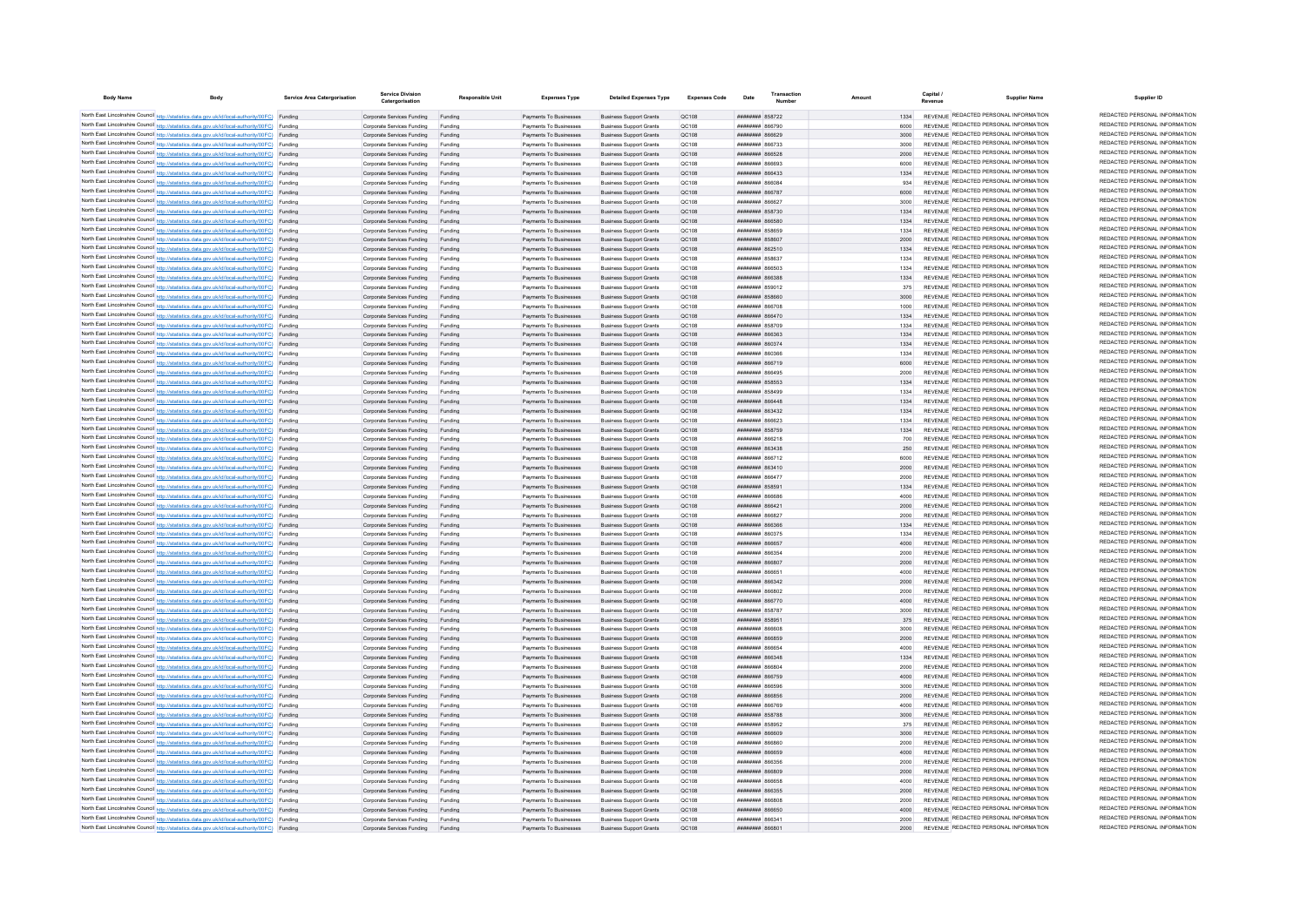| <b>Body Name</b> | <b>Body</b>                                                                                                                                                                                      | Service Area Catergorisatio | <b>Service Division</b><br>Catergorisation               | <b>Responsible Unit</b> | <b>Expenses Type</b>                             | <b>Detailed Expenses Type</b>                                    | <b>Expenses Code</b>  | Date                                           | Transaction |                 | Capital /<br><b>Supplier Name</b><br>Revenue                                   | Supplier ID                                                    |
|------------------|--------------------------------------------------------------------------------------------------------------------------------------------------------------------------------------------------|-----------------------------|----------------------------------------------------------|-------------------------|--------------------------------------------------|------------------------------------------------------------------|-----------------------|------------------------------------------------|-------------|-----------------|--------------------------------------------------------------------------------|----------------------------------------------------------------|
|                  | North East Lincolnshire Council http://statistics.data.gov.uk/id/local-authority/00FC) Funding                                                                                                   |                             | Comorate Services Funding                                | Funding                 | Payments To Businesses                           | <b>Business Support Grants</b>                                   | OC108                 | <b><i>BREADER 858728</i></b>                   |             | 1334            | REVENUE REDACTED PERSONAL INFORMATION                                          | REDACTED PERSONAL INFORMATION                                  |
|                  | North East Lincolnshire Council http://statistics.data.gov.uk/id/local-authority/00FC) Funding                                                                                                   |                             | Corporate Services Funding                               | Funding                 | Payments To Businesses                           | <b>Business Support Grants</b>                                   | OC108                 | <b>сьезая</b> нинини                           |             |                 | REVENUE REDACTED PERSONAL INFORMATION                                          | REDACTED PERSONAL INFORMATION                                  |
|                  | North East Lincolnshire Council http://statistics.data.gov.uk/id/local-authority/00FC) Funding                                                                                                   |                             | Corporate Services Funding                               | Funding                 | Payments To Businesses                           | <b>Business Support Grants</b>                                   | OC108                 | <b>182338 NHHHHH</b>                           |             | 1334            | REVENUE REDACTED PERSONAL INFORMATION                                          | REDACTED PERSONAL INFORMATION                                  |
|                  | North East Lincolnshire Council http://statistics.data.gov.uk/id/local-authority/00FC) Funding                                                                                                   |                             | Corporate Services Funding                               | Funding                 | Payments To Businesses                           | <b>Business Support Grants</b>                                   | QC108                 | ####### 866507                                 |             | 1334            | REVENUE REDACTED PERSONAL INFORMATION                                          | REDACTED PERSONAL INFORMATION                                  |
|                  | North East Lincolnshire Council http://statistics.data.gov.uk/id/local-authority/00FC) Funding                                                                                                   |                             | Corporate Services Funding                               | Funding                 | Payments To Businesses                           | <b>Business Support Grants</b>                                   | QC108                 | <del>----------</del> 850006                   |             | 1400            | REVENUE REDACTED PERSONAL INFORMATION                                          | REDACTED PERSONAL INFORMATION                                  |
|                  | North East Lincolnshire Council http://statistics.data.gov.uk/id/local-authority/00FC) Funding<br>North East Lincolnshire Council http://statistics.data.gov.uk/id/local-authority/00FC) Funding |                             | Corporate Services Funding                               | Funding                 | Payments To Businesses                           | <b>Business Support Grants</b>                                   | QC108                 | <b>ПЕНИНИН 866250</b>                          |             |                 | REVENUE REDACTED PERSONAL INFORMATION<br>REVENUE REDACTED PERSONAL INFORMATION | REDACTED PERSONAL INFORMATION<br>REDACTED PERSONAL INFORMATION |
|                  | North East Lincolnshire Council http://statistics.data.gov.uk/id/local-authority/00FC) Funding                                                                                                   |                             | Corporate Services Funding<br>Corporate Services Funding | Funding<br>Funding      | Payments To Businesses<br>Payments To Businesses | <b>Business Sunnort Grants</b><br><b>Business Support Grants</b> | <b>OC108</b><br>QC108 | <b>HUHHHHH 866710</b><br><b>ПЕПИЛИН 858612</b> |             | 4000<br>1334    | REVENUE REDACTED PERSONAL INFORMATION                                          | REDACTED PERSONAL INFORMATION                                  |
|                  | North East Lincolnshire Council http://statistics.data.gov.uk/id/local-authority/00FC) Funding                                                                                                   |                             | Corporate Services Funding Funding                       |                         | Payments To Businesses                           | <b>Business Support Grants</b>                                   | OC108                 | <b>НИНИНИН 866475</b>                          |             | 1334            | REVENUE REDACTED PERSONAL INFORMATION                                          | REDACTED PERSONAL INFORMATION                                  |
|                  | North East Lincolnshire Council http://statistics.data.gov.uk/id/local-authority/00FC) Funding                                                                                                   |                             | Corporate Services Funding                               | Funding                 | Payments To Businesses                           | <b>Business Support Grants</b>                                   | QC108                 | ####### 866838                                 |             | 2000            | REVENUE REDACTED PERSONAL INFORMATION                                          | REDACTED PERSONAL INFORMATION                                  |
|                  | North East Lincolnshire Council http://statistics.data.gov.uk/id/local-authority/00FC) Funding                                                                                                   |                             | Corporate Services Funding Funding                       |                         | Payments To Businesses                           | <b>Business Support Grants</b>                                   | QC108                 | ######## 866394                                |             | 1334            | REVENUE REDACTED PERSONAL INFORMATION                                          | REDACTED PERSONAL INFORMATION                                  |
|                  | North East Lincolnshire Council http://statistics.data.gov.uk/id/local-authority/00FC) Funding                                                                                                   |                             | Corporate Services Funding                               | Funding                 | Payments To Businesses                           | <b>Business Support Grants</b>                                   | OC108                 | ######## 859005                                |             | 934             | REVENUE REDACTED PERSONAL INFORMATION                                          | REDACTED PERSONAL INFORMATION                                  |
|                  | North East Lincolnshire Council http://statistics.data.gov.uk/id/local-authority/00FC) Funding                                                                                                   |                             | Corporate Services Funding                               | Funding                 | Payments To Businesses                           | <b>Business Support Grants</b>                                   | OC108                 | F <i>PEORR <del>BBBBBBBB</del></i>             |             | 1334            | REVENUE REDACTED PERSONAL INFORMATION                                          | REDACTED PERSONAL INFORMATION                                  |
|                  | North East Lincolnshire Council http://statistics.data.gov.uk/id/local-authority/00FC) Funding                                                                                                   |                             | Corporate Services Funding                               | Funding                 | Payments To Businesses                           | <b>Business Support Grants</b>                                   | OC108                 | ######## 866689                                |             | 4000            | REVENUE REDACTED PERSONAL INFORMATION                                          | REDACTED PERSONAL INFORMATION                                  |
|                  | North East Lincolnshire Council http://statistics.data.gov.uk/id/local-authority/00FC) Funding                                                                                                   |                             | Corporate Services Funding                               | Funding                 | Payments To Businesses                           | <b>Business Support Grants</b>                                   | QC108                 | <b>####### 85857</b>                           |             |                 | REVENUE REDACTED PERSONAL INFORMATION<br>REVENUE REDACTED PERSONAL INFORMATION | REDACTED PERSONAL INFORMATION<br>REDACTED PERSONAL INFORMATION |
|                  | North East Lincolnshire Council http://statistics.data.gov.uk/id/local-authority/00FC) Funding<br>North East Lincolnshire Council http://statistics.data.gov.uk/id/local-authority/00FC) Funding |                             | Corporate Services Funding<br>Corporate Services Funding | Funding                 | Payments To Businesses<br>Payments To Businesses | <b>Business Support Grants</b><br><b>Business Support Grants</b> | <b>QC108</b><br>QC108 | ####### 866428<br><b>PCRAAR HUUHUUH</b>        |             | 1334<br>2000    | REVENUE REDACTED PERSONAL INFORMATION                                          | REDACTED PERSONAL INFORMATION                                  |
|                  | North East Lincolnshire Council http://statistics.data.gov.uk/id/local-authority/00FC) Funding                                                                                                   |                             | Corporate Services Funding                               | Funding                 | Payments To Businesses                           | <b>Business Support Grants</b>                                   | OC108                 | neaaaa <b>susuusuu</b>                         |             | 6000            | REVENUE REDACTED PERSONAL INFORMATION                                          | REDACTED PERSONAL INFORMATION                                  |
|                  | North East Lincolnshire Council http://statistics.data.gov.uk/id/local-authority/00FC) Funding                                                                                                   |                             | Corporate Services Funding                               | Funding                 | Payments To Businesses                           | <b>Business Support Grants</b>                                   | OC108                 | <b>НИНИНИН 860372</b>                          |             | 1334            | REVENUE REDACTED PERSONAL INFORMATION                                          | REDACTED PERSONAL INFORMATION                                  |
|                  | North East Lincolnshire Council http://statistics.data.gov.uk/id/local-authority/00FC) Funding                                                                                                   |                             | Corporate Services Funding                               | Funding                 | Payments To Businesses                           | <b>Business Support Grants</b>                                   | QC108                 | <b>плиннин</b> 866429                          |             | 1334            | REVENUE REDACTED PERSONAL INFORMATION                                          | REDACTED PERSONAL INFORMATION                                  |
|                  | North East Lincolnshire Council http://statistics.data.gov.uk/id/local-authority/00FC) Funding                                                                                                   |                             | Corporate Services Funding                               | Funding                 | Payments To Businesses                           | <b>Business Support Grants</b>                                   | QC108                 | ####### 85875                                  |             |                 | REVENUE REDACTED PERSONAL INFORMATION                                          | REDACTED PERSONAL INFORMATION                                  |
|                  | North East Lincolnshire Council http://statistics.data.gov.uk/id/local-authority/00FC) Funding                                                                                                   |                             | Corporate Services Funding                               | Funding                 | Payments To Businesses                           | <b>Business Support Grants</b>                                   | QC108                 | ######## 858614                                |             | 2000            | REVENUE REDACTED PERSONAL INFORMATION                                          | REDACTED PERSONAL INFORMATION                                  |
|                  | North East Lincolnshire Council http://statistics.data.gov.uk/id/local-authority/00FC) Funding                                                                                                   |                             | Corporate Services Funding                               | Funding                 | Payments To Businesses                           | <b>Business Support Grants</b>                                   | QC108                 | ######## 859017                                |             | 934             | REVENUE REDACTED PERSONAL INFORMATION                                          | REDACTED PERSONAL INFORMATION                                  |
|                  | North East Lincolnshire Council http://statistics.data.gov.uk/id/local-authority/00FC) Funding                                                                                                   |                             | Corporate Services Funding                               | Funding                 | Payments To Businesses                           | <b>Business Support Grants</b>                                   | QC108                 | <b>пппппппп</b> 866257                         |             | 700             | REVENUE REDACTED PERSONAL INFORMATION                                          | REDACTED PERSONAL INFORMATION                                  |
|                  | North East Lincolnshire Council http://statistics.data.gov.uk/id/local-authority/00FC) Funding                                                                                                   |                             | Corporate Services Funding                               | Funding                 | Payments To Businesses                           | <b>Business Support Grants</b>                                   | QC108                 | <b>пппппппп</b> 863418                         |             | 1334            | REVENUE REDACTED PERSONAL INFORMATION<br>REVENUE REDACTED PERSONAL INFORMATION | REDACTED PERSONAL INFORMATION<br>REDACTED PERSONAL INFORMATION |
|                  | North East Lincolnshire Council http://statistics.data.gov.uk/id/local-authority/00FC) Funding<br>North East Lincolnshire Council http://statistics.data.gov.uk/id/local-authority/00FC) Funding |                             | Corporate Services Funding<br>Corporate Services Funding | Funding<br>Funding      | Payments To Businesses<br>Payments To Businesses | <b>Business Support Grants</b><br><b>Business Support Grants</b> | QC108<br><b>QC108</b> | ######## 860388<br>####### 85856               |             | 1334<br>1334    | REVENUE REDACTED PERSONAL INFORMATION                                          | REDACTED PERSONAL INFORMATION                                  |
|                  | North East Lincolnshire Council http://statistics.data.gov.uk/id/local-authority/00FC) Funding                                                                                                   |                             | Corporate Services Funding                               | Funding                 | Payments To Businesses                           | <b>Business Support Grants</b>                                   | <b>QC108</b>          | ####### 866412                                 |             | 1334            | REVENUE REDACTED PERSONAL INFORMATION                                          | REDACTED PERSONAL INFORMATION                                  |
|                  | North East Lincolnshire Council http://statistics.data.gov.uk/id/local-authority/00FC) Funding                                                                                                   |                             | Corporate Services Funding                               | Funding                 | Payments To Businesses                           | <b>Business Support Grants</b>                                   | QC108                 | ####### 866716                                 |             | 1000            | REVENUE REDACTED PERSONAL INFORMATION                                          | REDACTED PERSONAL INFORMATION                                  |
|                  | North East Lincolnshire Council http://statistics.data.gov.uk/id/local-authority/00FC) Funding                                                                                                   |                             | Corporate Services Funding                               | Funding                 | Payments To Businesses                           | <b>Business Support Grants</b>                                   | QC108                 | <b>HHHHHHH RGGARG</b>                          |             | 1334            | REVENUE REDACTED PERSONAL INFORMATION                                          | REDACTED PERSONAL INFORMATION                                  |
|                  | North East Lincolnshire Council http://statistics.data.gov.uk/id/local-authority/00FC) Funding                                                                                                   |                             | Corporate Services Funding                               | Funding                 | Payments To Businesses                           | <b>Business Support Grants</b>                                   | QC108                 | <b>HHHHHHH</b> 866732                          |             | 1000            | REVENUE REDACTED PERSONAL INFORMATION                                          | REDACTED PERSONAL INFORMATION                                  |
|                  | North East Lincolnshire Council http://statistics.data.gov.uk/id/local-authority/00FC) Funding                                                                                                   |                             | Corporate Services Funding                               | Funding                 | Payments To Businesses                           | <b>Business Sunnort Grants</b>                                   | OC108                 | <b>########</b> 858665                         |             | 1334            | REVENUE REDACTED PERSONAL INFORMATION                                          | REDACTED PERSONAL INFORMATION                                  |
|                  | North East Lincolnshire Council http://statistics.data.gov.uk/id/local-authority/00FC) Funding                                                                                                   |                             | Corporate Services Funding                               | Funding                 | Payments To Businesses                           | <b>Business Support Grants</b>                                   | OC108                 | ######## 866525                                |             | 1334            | REVENUE REDACTED PERSONAL INFORMATION                                          | REDACTED PERSONAL INFORMATION                                  |
|                  | North East Lincolnshire Council http://statistics.data.gov.uk/id/local-authority/00FC) Funding                                                                                                   |                             | Corporate Services Funding                               | Funding                 | Payments To Businesses                           | <b>Business Support Grants</b>                                   | OC108                 |                                                |             | 1334            | REVENUE REDACTED PERSONAL INFORMATION                                          | REDACTED PERSONAL INFORMATION<br>REDACTED PERSONAL INFORMATION |
|                  | North East Lincolnshire Council http://statistics.data.gov.uk/id/local-authority/00FC) Funding<br>North East Lincolnshire Council http://statistics.data.gov.uk/id/local-authority/00FC) Funding |                             | Corporate Services Funding Funding                       |                         | Payments To Businesses                           | <b>Business Support Grants</b>                                   | QC108                 | ######## 860376                                |             | 2000            | REVENUE REDACTED PERSONAL INFORMATION<br>REVENUE REDACTED PERSONAL INFORMATION | REDACTED PERSONAL INFORMATION                                  |
|                  | North East Lincolnshire Council http://statistics.data.gov.uk/id/local-authority/00FC) Funding                                                                                                   |                             | Corporate Services Funding<br>Corporate Services Funding | Funding<br>Funding      | Payments To Businesses<br>Payments To Businesses | <b>Business Support Grants</b><br><b>Business Support Grants</b> | QC108<br>OC108        | <b>########</b> 858718<br>SASAR MARINER        |             | 2000<br>$A$ 000 | REVENUE REDACTED PERSONAL INFORMATION                                          | REDACTED PERSONAL INFORMATION                                  |
|                  | North East Lincolnshire Council http://statistics.data.gov.uk/id/local-authority/00FC) Funding                                                                                                   |                             | Corporate Services Funding                               | Funding                 | Payments To Businesses                           | <b>Business Sunnort Grants</b>                                   | <b>OC108</b>          | FFAAR MMMMMMM                                  |             | 2000            | REVENUE REDACTED PERSONAL INFORMATION                                          | REDACTED PERSONAL INFORMATION                                  |
|                  | North East Lincolnshire Council http://statistics.data.gov.uk/id/local-authority/00FC) Funding                                                                                                   |                             | Corporate Services Funding                               | Funding                 | Payments To Businesses                           | <b>Business Support Grants</b>                                   | QC108                 | E18888 HUBBURG                                 |             | 2000            | REVENUE REDACTED PERSONAL INFORMATION                                          | REDACTED PERSONAL INFORMATION                                  |
|                  | North East Lincolnshire Council http://statistics.data.gov.uk/id/local-authority/00FC) Funding                                                                                                   |                             | Corporate Services Funding                               | Funding                 | Payments To Businesses                           | <b>Business Support Grants</b>                                   | OC108                 | <b>########</b> 858574                         |             | 1334            | REVENUE REDACTED PERSONAL INFORMATION                                          | REDACTED PERSONAL INFORMATION                                  |
|                  | North East Lincolnshire Council http://statistics.data.gov.uk/id/local-authority/00FC) Funding                                                                                                   |                             | Corporate Services Funding                               | Funding                 | Payments To Businesses                           | <b>Business Support Grants</b>                                   | QC108                 | ####### 866736                                 |             | 6000            | REVENUE REDACTED PERSONAL INFORMATION                                          | REDACTED PERSONAL INFORMATION                                  |
|                  | North East Lincolnshire Council http://statistics.data.gov.uk/id/local-authority/00FC) Funding                                                                                                   |                             | Corporate Services Funding                               |                         | Payments To Businesses                           | <b>Business Support Grants</b>                                   | OC108                 | <del>пппиннн</del> 858672                      |             | 2000            | REVENUE REDACTED PERSONAL INFORMATION                                          | REDACTED PERSONAL INFORMATION                                  |
|                  | North East Lincolnshire Council http://statistics.data.gov.uk/id/local-authority/00FC) Funding                                                                                                   |                             | Corporate Services Funding                               |                         | Payments To Businesses                           | <b>Business Support Grants</b>                                   | QC108                 | <b>HHHHHHHH</b> 858892                         |             | 250             | REVENUE REDACTED PERSONAL INFORMATION                                          | REDACTED PERSONAL INFORMATION<br>REDACTED PERSONAL INFORMATION |
|                  | North East Lincolnshire Council http://statistics.data.gov.uk/id/local-authority/00FC) Funding                                                                                                   |                             | Corporate Services Funding                               | Funding                 | Payments To Businesses                           | <b>Business Sunnort Grants</b>                                   | OC108                 | <b>пппппппп</b> 866532                         |             | 2000            | REVENUE REDACTED PERSONAL INFORMATION<br>REVENUE REDACTED PERSONAL INFORMATION | REDACTED PERSONAL INFORMATION                                  |
|                  | North East Lincolnshire Council http://statistics.data.gov.uk/id/local-authority/00FC) Funding<br>North East Lincolnshire Council http://statistics.data.gov.uk/id/local-authority/00FC) Funding |                             | Corporate Services Funding<br>Corporate Services Funding | Funding<br>Funding      | Payments To Businesses<br>Payments To Businesses | <b>Business Support Grants</b><br><b>Business Support Grants</b> | QC108<br>OC108        | 103338 BURNHURH<br><b>########</b> 860373      |             | 6000<br>1334    | REVENUE REDACTED PERSONAL INFORMATION                                          | REDACTED PERSONAL INFORMATION                                  |
|                  | North East Lincolnshire Council http://statistics.data.gov.uk/id/local-authority/00FC) Funding                                                                                                   |                             | Corporate Services Funding                               | Funding                 | Payments To Businesses                           | <b>Business Support Grants</b>                                   | QC108                 | ####### 866437                                 |             | 1334            | REVENUE REDACTED PERSONAL INFORMATION                                          | REDACTED PERSONAL INFORMATION                                  |
|                  | North East Lincolnshire Council http://statistics.data.gov.uk/id/local-authority/00FC) Funding                                                                                                   |                             | Corporate Services Funding Funding                       |                         | Payments To Businesses                           | <b>Business Support Grants</b>                                   | QC108                 | ######## 862508                                |             | 1334            | REVENUE REDACTED PERSONAL INFORMATION                                          | REDACTED PERSONAL INFORMATION                                  |
|                  | North East Lincolnshire Council http://statistics.data.gov.uk/id/local-authority/00FC) Funding                                                                                                   |                             | Corporate Services Funding                               | Funding                 | Payments To Businesses                           | <b>Business Support Grants</b>                                   | OC108                 | <b>######## 858562</b>                         |             | 1334            | REVENUE REDACTED PERSONAL INFORMATION                                          | REDACTED PERSONAL INFORMATION                                  |
|                  | North East Lincolnshire Council http://statistics.data.gov.uk/id/local-authority/00FC) Funding                                                                                                   |                             | Corporate Services Funding                               | Funding                 | Payments To Businesses                           | <b>Business Support Grants</b>                                   | OC108                 | ######## 858502                                |             | 1334            | REVENUE REDACTED PERSONAL INFORMATION                                          | REDACTED PERSONAL INFORMATION                                  |
|                  | North East Lincolnshire Council http://statistics.data.gov.uk/id/local-authority/00FC) Funding                                                                                                   |                             | Corporate Services Funding                               | Funding                 | Payments To Businesses                           | <b>Business Support Grants</b>                                   | OC108                 | E23338 <b>MMMMM</b>                            |             | 4000            | REVENUE REDACTED PERSONAL INFORMATION                                          | REDACTED PERSONAL INFORMATION                                  |
|                  | North East Lincolnshire Council http://statistics.data.gov.uk/id/local-authority/00FC) Funding                                                                                                   |                             | Corporate Services Funding                               | Funding                 | Payments To Businesses                           | <b>Business Support Grants</b>                                   | <b>QC108</b>          | ######## 866346                                |             | 1334            | REVENUE REDACTED PERSONAL INFORMATION                                          | REDACTED PERSONAL INFORMATION                                  |
|                  | North East Lincolnshire Council http://statistics.data.gov.uk/id/local-authority/00FC) Funding                                                                                                   |                             | Corporate Services Funding                               | Funding                 | Payments To Businesses                           | <b>Business Support Grants</b>                                   | QC108                 |                                                |             | 2000            | REVENUE REDACTED PERSONAL INFORMATION<br>REVENUE REDACTED PERSONAL INFORMATION | REDACTED PERSONAL INFORMATION<br>REDACTED PERSONAL INFORMATION |
|                  | North East Lincolnshire Council http://statistics.data.gov.uk/id/local-authority/00FC) Funding<br>North East Lincolnshire Council http://statistics.data.gov.uk/id/local-authority/00FC) Funding |                             | Corporate Services Funding<br>Corporate Services Funding | Funding                 | Payments To Businesses<br>Payments To Businesses | <b>Business Support Grants</b><br><b>Business Support Grants</b> | QC108<br>OC108        | <b>233338 HUBBURG</b><br><b>пипинни 866373</b> |             | 4000<br>1334    | REVENUE REDACTED PERSONAL INFORMATION                                          | REDACTED PERSONAL INFORMATION                                  |
|                  | North East Lincolnshire Council http://statistics.data.gov.uk/id/local-authority/00FC) Funding                                                                                                   |                             | Corporate Services Funding                               | Funding                 | Payments To Businesses                           | <b>Business Support Grants</b>                                   | OC108                 | <b>плиннин</b> 866814                          |             | 2000            | REVENUE REDACTED PERSONAL INFORMATION                                          | REDACTED PERSONAL INFORMATION                                  |
|                  | North East Lincolnshire Council http://statistics.data.gov.uk/id/local-authority/00FC) Funding                                                                                                   |                             | Corporate Services Funding                               | Funding                 | Payments To Businesses                           | <b>Business Support Grants</b>                                   | QC108                 | <b>пипинни 866244</b>                          |             | 700             | REVENUE REDACTED PERSONAL INFORMATION                                          | REDACTED PERSONAL INFORMATION                                  |
|                  | North East Lincolnshire Council http://statistics.data.gov.uk/id/local-authority/00FC) Funding                                                                                                   |                             | Corporate Services Funding Funding                       |                         | Payments To Businesses                           | <b>Business Support Grants</b>                                   | QC108                 | ######## 866699                                |             | 6000            | REVENUE REDACTED PERSONAL INFORMATION                                          | REDACTED PERSONAL INFORMATION                                  |
|                  | North East Lincolnshire Council http://statistics.data.gov.uk/id/local-authority/00FC) Funding                                                                                                   |                             | Corporate Services Funding                               | Funding                 | Payments To Businesses                           | <b>Business Support Grants</b>                                   | QC108                 | <b>####### 866449</b>                          |             | 1334            | REVENUE REDACTED PERSONAL INFORMATION                                          | REDACTED PERSONAL INFORMATION                                  |
|                  | North East Lincolnshire Council http://statistics.data.gov.uk/id/local-authority/00FC) Funding                                                                                                   |                             | Corporate Services Funding Funding                       |                         | Payments To Businesses                           | <b>Business Support Grants</b>                                   | QC108                 | ######## 866634                                |             | 4000            | REVENUE REDACTED PERSONAL INFORMATION                                          | REDACTED PERSONAL INFORMATION                                  |
|                  | North East Lincolnshire Council http://statistics.data.gov.uk/id/local-authority/00FC) Funding                                                                                                   |                             | Corporate Services Funding                               | Funding                 | Payments To Businesses                           | <b>Business Support Grants</b>                                   | QC108                 | TOFAR <b>HUBBURG</b>                           |             | 2000            | REVENUE REDACTED PERSONAL INFORMATION                                          | REDACTED PERSONAL INFORMATION                                  |
|                  | North East Lincolnshire Council http://statistics.data.gov.uk/id/local-authority/00FC) Funding                                                                                                   |                             | Corporate Services Funding                               | Funding                 | Payments To Businesses                           | <b>Business Support Grants</b>                                   | OC108                 | ######## 866796                                |             | 2000            | REVENUE REDACTED PERSONAL INFORMATION                                          | REDACTED PERSONAL INFORMATION<br>REDACTED PERSONAL INFORMATION |
|                  | North East Lincolnshire Council http://statistics.data.gov.uk/id/local-authority/00FC) Funding                                                                                                   |                             | Corporate Services Funding                               | Funding                 | Payments To Businesses                           | <b>Business Support Grants</b>                                   | QC108<br><b>QC108</b> | ####### 866725<br>######## 858648              |             | 4000<br>2000    | REVENUE REDACTED PERSONAL INFORMATION<br>REVENUE REDACTED PERSONAL INFORMATION | REDACTED PERSONAL INFORMATION                                  |
|                  | North East Lincolnshire Council http://statistics.data.gov.uk/id/local-authority/00FC) Funding<br>North East Lincolnshire Council http://statistics.data.gov.uk/id/local-authority/00FC) Funding |                             | Corporate Services Funding<br>Corporate Services Funding | Funding<br>Funding      | Payments To Businesses<br>Payments To Businesses | <b>Business Support Grants</b><br><b>Business Support Grants</b> | QC108                 | ######## 858880                                |             | 250             | REVENUE REDACTED PERSONAL INFORMATION                                          | REDACTED PERSONAL INFORMATION                                  |
|                  | North East Lincolnshire Council http://statistics.data.gov.uk/id/local-authority/00FC) Funding                                                                                                   |                             | Corporate Services Funding                               |                         | Payments To Businesses                           | <b>Business Support Grants</b>                                   | QC108                 | ####### 866514                                 |             | 2000            | REVENUE REDACTED PERSONAL INFORMATION                                          | REDACTED PERSONAL INFORMATION                                  |
|                  | North East Lincolnshire Council http://statistics.data.gov.uk/id/local-authority/00FC) Funding                                                                                                   |                             | Corporate Services Funding                               | Funding                 | Payments To Businesses                           | <b>Business Support Grants</b>                                   | QC108                 | <b>HRHHHHHH</b> RGGRAA                         |             | 2000            | REVENUE REDACTED PERSONAL INFORMATION                                          | REDACTED PERSONAL INFORMATION                                  |
|                  | North East Lincolnshire Council http://statistics.data.gov.uk/id/local-authority/00FC) Funding                                                                                                   |                             | Corporate Services Funding                               | Funding                 | Payments To Businesses                           | <b>Business Support Grants</b>                                   | QC108                 | <b>пппппппп</b> 863414                         |             | 1334            | REVENUE REDACTED PERSONAL INFORMATION                                          | REDACTED PERSONAL INFORMATION                                  |
|                  | North East Lincolnshire Council http://statistics.data.gov.uk/id/local-authority/00FC) Funding                                                                                                   |                             | Comorate Services Funding                                | Funding                 | Payments To Businesses                           | <b>Business Sunnort Grants</b>                                   | OC108                 | <b>######## 858638</b>                         |             | 1334            | REVENUE REDACTED PERSONAL INFORMATION                                          | REDACTED PERSONAL INFORMATION                                  |
|                  | North East Lincolnshire Council http://statistics.data.gov.uk/id/local-authority/00FC) Funding                                                                                                   |                             | Corporate Services Funding                               | Funding                 | Payments To Businesses                           | <b>Business Support Grants</b>                                   | OC108                 | <b>плиннин</b> 866707                          |             | 4000            | REVENUE REDACTED PERSONAL INFORMATION                                          | REDACTED PERSONAL INFORMATION                                  |
|                  | North East Lincolnshire Council http://statistics.data.gov.uk/id/local-authority/00FC) Funding                                                                                                   |                             | Corporate Services Funding                               | Funding                 | Payments To Businesses                           | <b>Business Support Grants</b>                                   | OC108                 | BASSAR MARINE                                  |             | 2000            | REVENUE REDACTED PERSONAL INFORMATION                                          | REDACTED PERSONAL INFORMATION                                  |
|                  | North East Lincolnshire Council http://statistics.data.gov.uk/id/local-authority/00FC) Funding                                                                                                   |                             | Corporate Services Funding                               |                         | Payments To Businesses                           | <b>Business Support Grants</b>                                   | QC108                 | телаан ининин                                  |             | 2000            | REVENUE REDACTED PERSONAL INFORMATION<br>REVENUE REDACTED PERSONAL INFORMATION | REDACTED PERSONAL INFORMATION<br>REDACTED PERSONAL INFORMATION |
|                  | North East Lincolnshire Council http://statistics.data.gov.uk/id/local-authority/00FC) Funding<br>North East Lincolnshire Council http://statistics.data.gov.uk/id/local-authority/00FC) Funding |                             | Corporate Services Funding                               | Funding                 | Payments To Businesses                           | <b>Business Support Grants</b>                                   | QC108                 | ######## 858556                                |             | 1334<br>1334    | REVENUE REDACTED PERSONAL INFORMATION                                          | REDACTED PERSONAL INFORMATION                                  |
|                  | North East Lincolnshire Council http://statistics.data.gov.uk/id/local-authority/00FC) Funding                                                                                                   |                             | Corporate Services Funding<br>Corporate Services Funding | Funding<br>Funding      | Payments To Businesses<br>Payments To Businesses | <b>Business Support Grants</b><br><b>Business Sunnort Grants</b> | QC108<br><b>OC108</b> | ######## 858641<br><b>BPARE MMMMMMM</b>        |             | 4000            | REVENUE REDACTED PERSONAL INFORMATION                                          | REDACTED PERSONAL INFORMATION                                  |
|                  | North East Lincolnshire Council http://statistics.data.gov.uk/id/local-authority/00FC)                                                                                                           | Funding                     | Corporate Services Funding                               | Funding                 | Payments To Businesses                           | <b>Business Support Grants</b>                                   | OC108                 | <b>######## 858580</b>                         |             | 1334            | REVENUE REDACTED PERSONAL INFORMATION                                          | REDACTED PERSONAL INFORMATION                                  |
|                  |                                                                                                                                                                                                  |                             |                                                          |                         |                                                  |                                                                  |                       |                                                |             |                 |                                                                                |                                                                |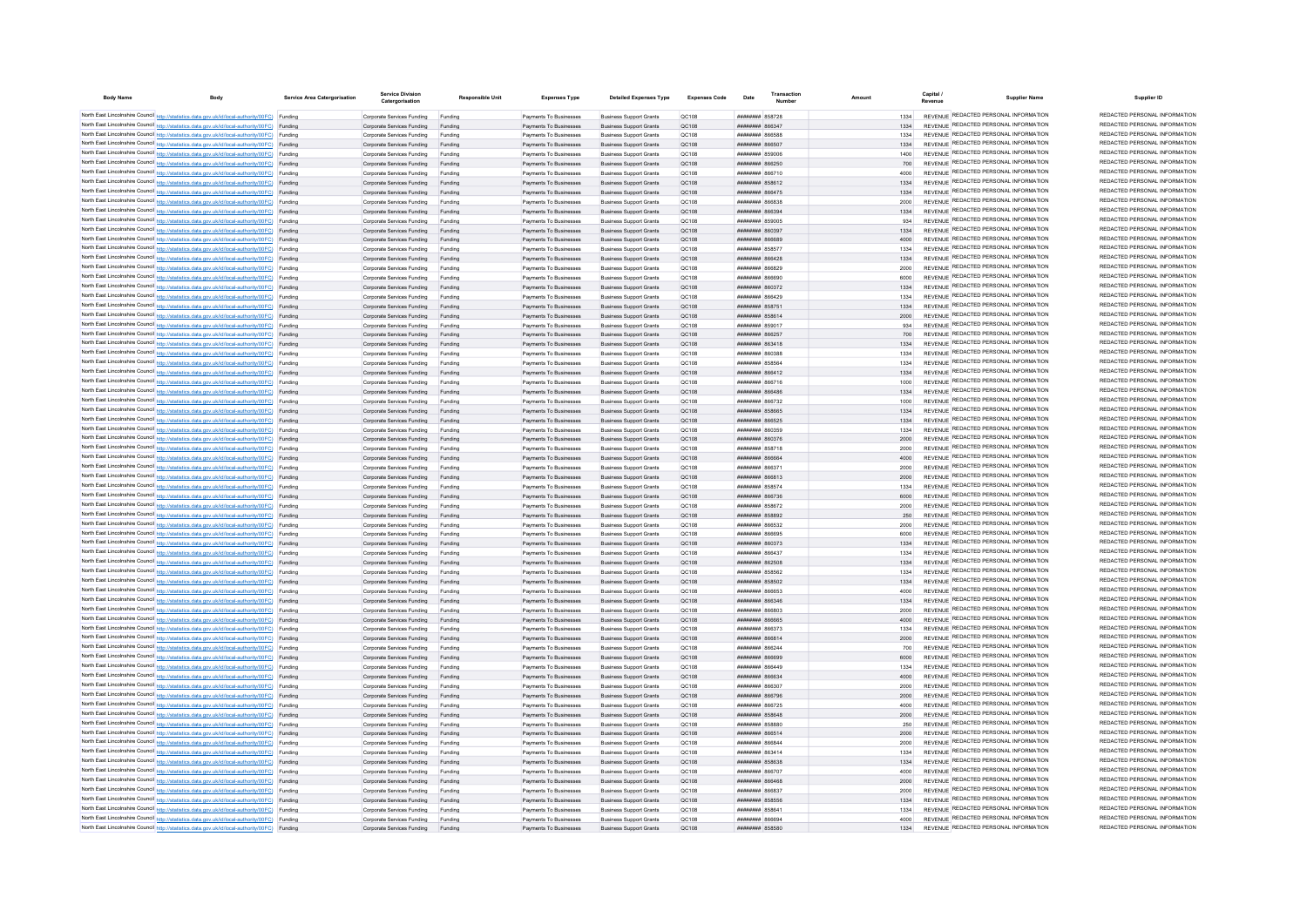| <b>Body Name</b> | <b>Body</b>                                                                                                                                                                                      | Service Area Catergorisation | <b>Service Division</b><br>Catergorisation                       | Responsible Unit   | <b>Expenses Type</b>                             | <b>Detailed Expenses Type</b>                                    | Expenses Code  | Date                                     | Transaction | Amoun        | Capital<br><b>Supplier Name</b>                                                | Supplier ID                                                    |
|------------------|--------------------------------------------------------------------------------------------------------------------------------------------------------------------------------------------------|------------------------------|------------------------------------------------------------------|--------------------|--------------------------------------------------|------------------------------------------------------------------|----------------|------------------------------------------|-------------|--------------|--------------------------------------------------------------------------------|----------------------------------------------------------------|
|                  | North East Lincolnshire Council http://statistics.data.gov.uk/id/local-authority/00FC) Funding                                                                                                   |                              | Corporate Services Funding                                       | Funding            | Payments To Businesses                           | <b>Business Support Grants</b>                                   | OC108          | <b>плиннин 866435</b>                    |             | 1334         | REVENUE REDACTED PERSONAL INFORMATION                                          | REDACTED PERSONAL INFORMATION                                  |
|                  | North East Lincolnshire Council http://statistics.data.gov.uk/id/local-authority/00FC) Funding                                                                                                   |                              | Corporate Services Funding                                       | Funding            | Payments To Businesses                           | <b>Business Support Grants</b>                                   | QC108          | 028888 HHHHHH                            |             |              | REVENUE REDACTED PERSONAL INFORMATION                                          | REDACTED PERSONAL INFORMATION                                  |
|                  | North East Lincolnshire Council http://statistics.data.gov.uk/id/local-authority/00FC) Funding                                                                                                   |                              | Corporate Services Funding                                       |                    | Payments To Businesses                           | <b>Business Support Grants</b>                                   | QC108          | 887888 <b>Huunnun</b>                    |             | 6000         | REVENUE REDACTED PERSONAL INFORMATION                                          | REDACTED PERSONAL INFORMATION                                  |
|                  | North East Lincolnshire Council http://statistics.data.gov.uk/id/local-authority/00FC) Funding                                                                                                   |                              | Corporate Services Funding                                       | Funding            | Payments To Businesses                           | <b>Business Support Grants</b>                                   | QC108          | <b>ПЕПИЛИН 858776</b>                    |             | 3000         | REVENUE REDACTED PERSONAL INFORMATION                                          | REDACTED PERSONAL INFORMATION                                  |
|                  | North East Lincolnshire Council http://statistics.data.gov.uk/id/local-authority/00FC) Funding                                                                                                   |                              | Corporate Services Funding                                       | Funding            | Payments To Businesses                           | <b>Business Sunnort Grants</b>                                   | <b>OC108</b>   | <b>########</b> 858946                   |             | 375          | REVENUE REDACTED PERSONAL INFORMATION                                          | REDACTED PERSONAL INFORMATION                                  |
|                  | North East Lincolnshire Council http://statistics.data.gov.uk/id/local-authority/00FC) Funding                                                                                                   |                              | Corporate Services Funding                                       | Funding            | Payments To Businesses                           | <b>Business Sunnort Grants</b>                                   | OC:108         | ######## 866601                          |             | 3000         | REVENUE REDACTED PERSONAL INFORMATION                                          | REDACTED PERSONAL INFORMATION                                  |
|                  | North East Lincolnshire Council http://statistics.data.gov.uk/id/local-authority/00FC) Funding                                                                                                   |                              | Corporate Services Funding                                       | Funding            | Payments To Businesses                           | <b>Business Support Grants</b>                                   | QC108          | 865888 HHHHHH                            |             | 4000         | REVENUE REDACTED PERSONAL INFORMATION<br>REVENUE REDACTED PERSONAL INFORMATION | REDACTED PERSONAL INFORMATION<br>REDACTED PERSONAL INFORMATION |
|                  | North East Lincolnshire Council http://statistics.data.gov.uk/id/local-authority/00FC) Funding                                                                                                   |                              | Corporate Services Funding Funding                               |                    | Payments To Businesses                           | <b>Business Support Grants</b>                                   | QC108          | ####### 858650                           |             |              | REVENUE REDACTED PERSONAL INFORMATION                                          | REDACTED PERSONAL INFORMATION                                  |
|                  | North East Lincolnshire Council http://statistics.data.gov.uk/id/local-authority/00FC) Funding<br>North East Lincolnshire Council http://statistics.data.gov.uk/id/local-authority/00FC) Funding |                              | Corporate Services Funding<br>Corporate Services Funding Funding | Funding            | Payments To Businesses<br>Payments To Businesses | <b>Business Support Grants</b><br><b>Business Support Grants</b> | QC108<br>QC108 | ####### 85888<br>######## 866515         |             | 250<br>2000  | REVENUE REDACTED PERSONAL INFORMATION                                          | REDACTED PERSONAL INFORMATION                                  |
|                  | North East Lincolnshire Council http://statistics.data.gov.uk/id/local-authority/00FC) Funding                                                                                                   |                              | Corporate Services Funding                                       | Funding            | Payments To Businesses                           | <b>Business Support Grants</b>                                   | OC108          |                                          |             | 2000         | REVENUE REDACTED PERSONAL INFORMATION                                          | REDACTED PERSONAL INFORMATION                                  |
|                  | North East Lincolnshire Council http://statistics.data.gov.uk/id/local-authority/00FC) Funding                                                                                                   |                              | Corporate Services Funding                                       | Funding            | Payments To Businesses                           | <b>Business Support Grants</b>                                   | OC108          | ######## 858643                          |             | 1334         | REVENUE REDACTED PERSONAL INFORMATION                                          | REDACTED PERSONAL INFORMATION                                  |
|                  | North East Lincolnshire Council http://statistics.data.gov.uk/id/local-authority/00FC) Funding                                                                                                   |                              | Corporate Services Funding                                       | Funding            | Payments To Businesses                           | <b>Business Support Grants</b>                                   | OC108          | ######## 866246                          |             | 700          | REVENUE REDACTED PERSONAL INFORMATION                                          | REDACTED PERSONAL INFORMATION                                  |
|                  | North East Lincolnshire Council http://statistics.data.gov.uk/id/local-authority/00FC) Funding                                                                                                   |                              | Corporate Services Funding                                       | Funding            | Payments To Businesses                           | <b>Business Support Grants</b>                                   | <b>QC108</b>   |                                          |             | 6000         | REVENUE REDACTED PERSONAL INFORMATION                                          | REDACTED PERSONAL INFORMATION                                  |
|                  | North East Lincolnshire Council http://statistics.data.gov.uk/id/local-authority/00FC) Funding                                                                                                   |                              | Corporate Services Funding                                       |                    | Payments To Businesses                           | <b>Business Support Grants</b>                                   | QC108          | <b>пининин</b> 866471                    |             | 2000         | <b>REVENUE REDACTED PERSONAL INFORMATION</b>                                   | REDACTED PERSONAL INFORMATION                                  |
|                  | North East Lincolnshire Council http://statistics.data.gov.uk/id/local-authority/00FC) Funding                                                                                                   |                              | Corporate Services Funding                                       |                    | Payments To Businesses                           | <b>Business Support Grants</b>                                   | QC108          | <b>012238 HEBRUARE</b>                   |             | 1334         | REVENUE REDACTED PERSONAL INFORMATION                                          | REDACTED PERSONAL INFORMATION                                  |
|                  | North East Lincolnshire Council http://statistics.data.gov.uk/id/local-authority/00FC) Funding                                                                                                   |                              | Corporate Services Funding                                       | Funding            | Payments To Businesses                           | <b>Business Support Grants</b>                                   | OC108          | пппппппп 860424                          |             | 934          | REVENUE REDACTED PERSONAL INFORMATION<br>REVENUE REDACTED PERSONAL INFORMATION | REDACTED PERSONAL INFORMATION<br>REDACTED PERSONAL INFORMATION |
|                  | North East Lincolnshire Council http://statistics.data.gov.uk/id/local-authority/00FC) Funding<br>North East Lincolnshire Council http://statistics.data.gov.uk/id/local-authority/00FC) Funding |                              | Corporate Services Funding                                       | Funding            | Payments To Businesses                           | <b>Business Support Grants</b>                                   | QC108          | ######## 866219<br>######## 866777       |             | 700<br>6000  | REVENUE REDACTED PERSONAL INFORMATION                                          | REDACTED PERSONAL INFORMATION                                  |
|                  | North East Lincolnshire Council http://statistics.data.gov.uk/id/local-authority/00FC) Funding                                                                                                   |                              | Corporate Services Funding<br>Corporate Services Funding         | Funding<br>Funding | Payments To Businesses<br>Payments To Businesses | <b>Business Support Grants</b><br><b>Business Support Grants</b> | QC108<br>QC108 | ######## 858806                          |             | 3000         | REVENUE REDACTED PERSONAL INFORMATION                                          | REDACTED PERSONAL INFORMATION                                  |
|                  | North East Lincolnshire Council http://statistics.data.gov.uk/id/local-authority/00FC) Funding                                                                                                   |                              | Corporate Services Funding                                       |                    | Payments To Businesses                           | <b>Business Support Grants</b>                                   | QC108          | ######## 858964                          |             | 375          | REVENUE REDACTED PERSONAL INFORMATION                                          | REDACTED PERSONAL INFORMATION                                  |
|                  | North East Lincolnshire Council http://statistics.data.gov.uk/id/local-authority/00FC) Funding                                                                                                   |                              | Corporate Services Funding                                       | Funding            | Payments To Businesses                           | <b>Business Support Grants</b>                                   | QC108          | ######## 866615                          |             | 3000         | REVENUE REDACTED PERSONAL INFORMATION                                          | REDACTED PERSONAL INFORMATION                                  |
|                  | North East Lincolnshire Council http://statistics.data.gov.uk/id/local-authority/00FC) Funding                                                                                                   |                              | Corporate Services Funding                                       | Funding            | Payments To Businesses                           | <b>Business Support Grants</b>                                   | QC108          | <b>########</b> 866555                   |             | 1334         | REVENUE REDACTED PERSONAL INFORMATION                                          | REDACTED PERSONAL INFORMATION                                  |
|                  | North East Lincolnshire Council http://statistics.data.gov.uk/id/local-authority/00FC) Funding                                                                                                   |                              | Corporate Services Funding                                       | Funding            | Payments To Businesses                           | <b>Business Support Grants</b>                                   | QC108          | ######## 866053                          |             | 1334         | REVENUE REDACTED PERSONAL INFORMATION                                          | REDACTED PERSONAL INFORMATION                                  |
|                  | North East Lincolnshire Council http://statistics.data.gov.uk/id/local-authority/00FC) Funding                                                                                                   |                              | Corporate Services Funding                                       | Funding            | Payments To Businesses                           | <b>Business Support Grants</b>                                   | QC108          | ######## 860357                          |             | 1334         | REVENUE REDACTED PERSONAL INFORMATION                                          | REDACTED PERSONAL INFORMATION                                  |
|                  | North East Lincolnshire Council http://statistics.data.gov.uk/id/local-authority/00FC) Funding                                                                                                   |                              | Corporate Services Funding                                       | Funding            | Payments To Businesses                           | <b>Business Support Grants</b>                                   | <b>QC108</b>   | ####### 858753                           |             | 1334         | REVENUE REDACTED PERSONAL INFORMATION                                          | REDACTED PERSONAL INFORMATION                                  |
|                  | North East Lincolnshire Council http://statistics.data.gov.uk/id/local-authority/00FC) Funding                                                                                                   |                              | Corporate Services Funding                                       |                    | Payments To Businesses                           | <b>Business Support Grants</b>                                   | QC108          | ####### 85869                            |             | 1334         | REVENUE REDACTED PERSONAL INFORMATION<br>REVENUE REDACTED PERSONAL INFORMATION | REDACTED PERSONAL INFORMATION<br>REDACTED PERSONAL INFORMATION |
|                  | North East Lincolnshire Council http://statistics.data.gov.uk/id/local-authority/00FC) Funding                                                                                                   |                              | Corporate Services Funding                                       |                    | Payments To Businesses                           | <b>Business Support Grants</b>                                   | QC108          | ######## 862521<br>BECAAR HHHHHHH        |             | 1334         | REVENUE REDACTED PERSONAL INFORMATION                                          | REDACTED PERSONAL INFORMATION                                  |
|                  | North East Lincolnshire Council http://statistics.data.gov.uk/id/local-authority/00FC) Funding<br>North East Lincolnshire Council http://statistics.data.gov.uk/id/local-authority/00FC) Funding |                              | Corporate Services Funding<br>Comorate Services Funding Funding  | Funding            | Payments To Businesses<br>Payments To Businesses | <b>Business Support Grants</b><br><b>Business Sunnort Grants</b> | QC108<br>OC108 | <b>BRAHHHHH 860431</b>                   |             | 700<br>667   | REVENUE REDACTED PERSONAL INFORMATION                                          | REDACTED PERSONAL INFORMATION                                  |
|                  | North East Lincolnshire Council http://statistics.data.gov.uk/id/local-authority/00FC) Funding                                                                                                   |                              | Corporate Services Funding                                       | Funding            | Payments To Businesses                           | <b>Business Sunnort Grants</b>                                   | OC108          | <b>пппппппп</b> 866415                   |             | 1334         | REVENUE REDACTED PERSONAL INFORMATION                                          | REDACTED PERSONAL INFORMATION                                  |
|                  | North East Lincolnshire Council http://statistics.data.gov.uk/id/local-authority/00FC) Funding                                                                                                   |                              | Corporate Services Funding Funding                               |                    | Payments To Businesses                           | <b>Business Support Grants</b>                                   | OC108          | <b>плинини 866729</b>                    |             | 3000         | REVENUE REDACTED PERSONAL INFORMATION                                          | REDACTED PERSONAL INFORMATION                                  |
|                  | North East Lincolnshire Council http://statistics.data.gov.uk/id/local-authority/00FC) Funding                                                                                                   |                              | Corporate Services Funding                                       | Funding            | Payments To Businesses                           | <b>Business Support Grants</b>                                   | QC108          | ####### 866520                           |             |              | REVENUE REDACTED PERSONAL INFORMATION                                          | REDACTED PERSONAL INFORMATION                                  |
|                  | North East Lincolnshire Council http://statistics.data.gov.uk/id/local-authority/00FC) Funding                                                                                                   |                              | Corporate Services Funding                                       | Funding            | Payments To Businesses                           | <b>Business Support Grants</b>                                   | QC108          | ####### 865522                           |             | 1334         | REVENUE REDACTED PERSONAL INFORMATION                                          | REDACTED PERSONAL INFORMATION                                  |
|                  | North East Lincolnshire Council http://statistics.data.gov.uk/id/local-authority/00FC) Funding                                                                                                   |                              | Corporate Services Funding                                       | Funding            | Payments To Businesses                           | <b>Business Support Grants</b>                                   | OC108          | ######## 858552                          |             | 1334         | REVENUE REDACTED PERSONAL INFORMATION                                          | REDACTED PERSONAL INFORMATION                                  |
|                  | North East Lincolnshire Council http://statistics.data.gov.uk/id/local-authority/00FC) Funding                                                                                                   |                              | Corporate Services Funding                                       | Funding            | Payments To Businesses                           | <b>Business Sunnort Grants</b>                                   | OC108          | <i><b>BRAHHHHH 858800</b></i>            |             | 1334         | REVENUE REDACTED PERSONAL INFORMATION                                          | REDACTED PERSONAL INFORMATION                                  |
|                  | North East Lincolnshire Council http://statistics.data.gov.uk/id/local-authority/00FC) Funding                                                                                                   |                              | Comorate Services Funding Funding                                |                    | Payments To Businesses                           | <b>Business Sunnort Grants</b>                                   | OC108          | <b><i>BBBBBBBB</i></b> 858622            |             | 2000         | REVENUE REDACTED PERSONAL INFORMATION                                          | REDACTED PERSONAL INFORMATION<br>REDACTED PERSONAL INFORMATION |
|                  | North East Lincolnshire Council http://statistics.data.gov.uk/id/local-authority/00FC) Funding                                                                                                   |                              | Corporate Services Funding                                       | Funding            | Payments To Businesses                           | <b>Business Support Grants</b>                                   | OC108          | <b>####### 866715</b>                    |             | 6000         | REVENUE REDACTED PERSONAL INFORMATION<br>REVENUE REDACTED PERSONAL INFORMATION | REDACTED PERSONAL INFORMATION                                  |
|                  | North East Lincolnshire Council http://statistics.data.gov.uk/id/local-authority/00FC) Funding<br>North East Lincolnshire Council http://statistics.data.gov.uk/id/local-authority/00FC) Funding |                              | Corporate Services Funding<br>Corporate Services Funding         | Funding            | Payments To Businesses<br>Payments To Businesses | <b>Business Support Grants</b><br><b>Business Support Grants</b> | QC108<br>QC108 | ####### 86648<br><b>####### 858519</b>   |             | 1334<br>1334 | REVENUE REDACTED PERSONAL INFORMATION                                          | REDACTED PERSONAL INFORMATION                                  |
|                  | North East Lincolnshire Council http://statistics.data.gov.uk/id/local-authority/00FC) Funding                                                                                                   |                              | Corporate Services Funding                                       | Funding            | Payments To Businesses                           | <b>Business Support Grants</b>                                   | QC108          | HHHHHHH BARRA?                           |             | 1000         | REVENUE REDACTED PERSONAL INFORMATION                                          | REDACTED PERSONAL INFORMATION                                  |
|                  | North East Lincolnshire Council http://statistics.data.gov.uk/id/local-authority/00FC) Funding                                                                                                   |                              | Corporate Services Funding                                       | Funding            | Payments To Businesses                           | <b>Business Sunnort Grants</b>                                   | OC108          | <b>плинини вбезба</b>                    |             | 1334         | REVENUE REDACTED PERSONAL INFORMATION                                          | REDACTED PERSONAL INFORMATION                                  |
|                  | North East Lincolnshire Council http://statistics.data.gov.uk/id/local-authority/00FC) Funding                                                                                                   |                              | Corporate Services Funding                                       | Funding            | Payments To Businesses                           | <b>Business Sunnort Grants</b>                                   | OC108          | ######## 862535                          |             | 2000         | REVENUE REDACTED PERSONAL INFORMATION                                          | REDACTED PERSONAL INFORMATION                                  |
|                  | North East Lincolnshire Council http://statistics.data.gov.uk/id/local-authority/00FC) Funding                                                                                                   |                              | Corporate Services Funding                                       | Funding            | Payments To Businesses                           | <b>Business Support Grants</b>                                   | QC108          | <b>лининин</b> 866536                    |             | 2000         | REVENUE REDACTED PERSONAL INFORMATION                                          | REDACTED PERSONAL INFORMATION                                  |
|                  | North East Lincolnshire Council http://statistics.data.gov.uk/id/local-authority/00FC) Funding                                                                                                   |                              | Corporate Services Funding                                       | Funding            | Payments To Businesses                           | <b>Business Support Grants</b>                                   | QC108          | ####### 86255                            |             |              | REVENUE REDACTED PERSONAL INFORMATION                                          | REDACTED PERSONAL INFORMATION                                  |
|                  | North East Lincolnshire Council http://statistics.data.gov.uk/id/local-authority/00FC) Funding                                                                                                   |                              | Corporate Services Funding                                       | Funding            | Payments To Businesses                           | <b>Business Support Grants</b>                                   | QC108          | ####### 86674                            |             | 6000         | REVENUE REDACTED PERSONAL INFORMATION                                          | REDACTED PERSONAL INFORMATION<br>REDACTED PERSONAL INFORMATION |
|                  | North East Lincolnshire Council http://statistics.data.gov.uk/id/local-authority/00FC) Funding                                                                                                   |                              | Corporate Services Funding                                       | Funding            | Payments To Businesses                           | <b>Business Support Grants</b>                                   | QC108          | ######## 858677                          |             | 2000         | REVENUE REDACTED PERSONAL INFORMATION<br>REVENUE REDACTED PERSONAL INFORMATION | REDACTED PERSONAL INFORMATION                                  |
|                  | North East Lincolnshire Council http://statistics.data.gov.uk/id/local-authority/00FC) Funding<br>North East Lincolnshire Council http://statistics.data.gov.uk/id/local-authority/00FC) Funding |                              | Corporate Services Funding<br>Corporate Services Funding         | Funding<br>Funding | Payments To Businesses<br>Payments To Businesses | <b>Business Support Grants</b><br><b>Business Support Grants</b> | OC108<br>QC108 | ######## 858895<br>######## 86654        |             | 250<br>2000  | REVENUE REDACTED PERSONAL INFORMATION                                          | REDACTED PERSONAL INFORMATION                                  |
|                  | North East Lincolnshire Council http://statistics.data.gov.uk/id/local-authority/00FC) Funding                                                                                                   |                              | Corporate Services Funding                                       | Funding            | Payments To Businesses                           | <b>Business Support Grants</b>                                   | OC108          | <b>RRAGA MERMERIA</b>                    |             | 1334         | REVENUE REDACTED PERSONAL INFORMATION                                          | REDACTED PERSONAL INFORMATION                                  |
|                  | North East Lincolnshire Council http://statistics.data.gov.uk/id/local-authority/00FC) Funding                                                                                                   |                              | Corporate Services Funding                                       | Funding            | Payments To Businesses                           | <b>Business Support Grants</b>                                   | <b>QC108</b>   | ####### 85851                            |             | 2000         | REVENUE REDACTED PERSONAL INFORMATION                                          | REDACTED PERSONAL INFORMATION                                  |
|                  | North East Lincolnshire Council http://statistics.data.gov.uk/id/local-authority/00FC) Funding                                                                                                   |                              | Corporate Services Funding                                       |                    | Payments To Businesses                           | <b>Business Support Grants</b>                                   | QC108          | 05688 HHHHHH                             |             | 1334         | <b>REVENUE REDACTED PERSONAL INFORMATION</b>                                   | REDACTED PERSONAL INFORMATION                                  |
|                  | North East Lincolnshire Council http://statistics.data.gov.uk/id/local-authority/00FC) Funding                                                                                                   |                              | Corporate Services Funding                                       | Funding            | Payments To Businesses                           | <b>Business Support Grants</b>                                   | QC108          | 05538 HHHHHH                             |             | 1334         | REVENUE REDACTED PERSONAL INFORMATION                                          | REDACTED PERSONAL INFORMATION                                  |
|                  | North East Lincolnshire Council http://statistics.data.gov.uk/id/local-authority/00FC) Funding                                                                                                   |                              | Corporate Services Funding                                       | Funding            | Payments To Businesses                           | <b>Business Support Grants</b>                                   | OC108          | <b>######## 858760</b>                   |             | 1334         | REVENUE REDACTED PERSONAL INFORMATION                                          | REDACTED PERSONAL INFORMATION                                  |
|                  | North East Lincolnshire Council http://statistics.data.gov.uk/id/local-authority/00FC) Funding                                                                                                   |                              | Corporate Services Funding                                       | Funding            | Payments To Businesses                           | <b>Business Support Grants</b>                                   | QC108          | <b>пппппппп</b> 866245                   |             | 700          | REVENUE REDACTED PERSONAL INFORMATION                                          | REDACTED PERSONAL INFORMATION                                  |
|                  | North East Lincolnshire Council http://statistics.data.gov.uk/id/local-authority/00FC) Funding                                                                                                   |                              | Corporate Services Funding Funding                               |                    | Payments To Businesses                           | <b>Business Support Grants</b>                                   | QC108          | ######## 858783                          |             | 1334         | REVENUE REDACTED PERSONAL INFORMATION<br>REVENUE REDACTED PERSONAL INFORMATION | REDACTED PERSONAL INFORMATION<br>REDACTED PERSONAL INFORMATION |
|                  | North East Lincolnshire Council http://statistics.data.gov.uk/id/local-authority/00FC) Funding                                                                                                   |                              | Corporate Services Funding                                       | Funding            | Payments To Businesses                           | <b>Business Support Grants</b>                                   | QC108<br>QC108 | <b>####### 858752</b><br>######## 858526 |             | 1334         | REVENUE REDACTED PERSONAL INFORMATION                                          | REDACTED PERSONAL INFORMATION                                  |
|                  | North East Lincolnshire Council http://statistics.data.gov.uk/id/local-authority/00FC) Funding<br>North East Lincolnshire Council http://statistics.data.gov.uk/id/local-authority/00FC) Funding |                              | Corporate Services Funding<br>Corporate Services Funding Funding | Funding            | Payments To Businesses<br>Payments To Businesses | <b>Business Support Grants</b><br><b>Business Support Grants</b> | QC108          | ######## 866375                          |             | 1334         | REVENUE REDACTED PERSONAL INFORMATION                                          | REDACTED PERSONAL INFORMATION                                  |
|                  | North East Lincolnshire Council http://statistics.data.gov.uk/id/local-authority/00FC) Funding                                                                                                   |                              | Corporate Services Funding                                       | Funding            | Payments To Businesses                           | <b>Business Support Grants</b>                                   | QC108          | ####### 858632                           |             | 1334         | REVENUE REDACTED PERSONAL INFORMATION                                          | REDACTED PERSONAL INFORMATION                                  |
|                  | North East Lincolnshire Council http://statistics.data.gov.uk/id/local-authority/00FC) Funding                                                                                                   |                              | Corporate Services Funding                                       | Funding            | Payments To Businesses                           | <b>Business Support Grants</b>                                   | QC108          | ####### 866497                           |             | 1334         | REVENUE REDACTED PERSONAL INFORMATION                                          | REDACTED PERSONAL INFORMATION                                  |
|                  | North East Lincolnshire Council http://statistics.data.gov.uk/id/local-authority/00FC) Funding                                                                                                   |                              | Corporate Services Funding                                       | Funding            | Payments To Businesses                           | <b>Business Support Grants</b>                                   | OC108          | ######## 866502                          |             | 1334         | REVENUE REDACTED PERSONAL INFORMATION                                          | REDACTED PERSONAL INFORMATION                                  |
|                  | North East Lincolnshire Council http://statistics.data.gov.uk/id/local-authority/00FC) Funding                                                                                                   |                              | Corporate Services Funding                                       | Funding            | Payments To Businesses                           | <b>Business Support Grants</b>                                   | QC108          | <b>####### 866722</b>                    |             | 6000         | REVENUE REDACTED PERSONAL INFORMATION                                          | REDACTED PERSONAL INFORMATION                                  |
|                  | North East Lincolnshire Council http://statistics.data.gov.uk/id/local-authority/00FC) Funding                                                                                                   |                              | Corporate Services Funding                                       |                    | Payments To Businesses                           | <b>Business Support Grants</b>                                   | QC108          | ######## 86650                           |             | 1334         | REVENUE REDACTED PERSONAL INFORMATION                                          | REDACTED PERSONAL INFORMATION                                  |
|                  | North East Lincolnshire Council http://statistics.data.gov.uk/id/local-authority/00FC) Funding                                                                                                   |                              | Corporate Services Funding                                       |                    | Payments To Businesses                           | <b>Business Support Grants</b>                                   | QC108          | ######## 858642                          |             | 1334         | REVENUE REDACTED PERSONAL INFORMATION                                          | REDACTED PERSONAL INFORMATION                                  |
|                  | North East Lincolnshire Council http://statistics.data.gov.uk/id/local-authority/00FC) Funding                                                                                                   |                              | Corporate Services Funding                                       | Funding            | Payments To Businesses                           | <b>Business Support Grants</b>                                   | OC108          | <b>HHHHHHH</b> 865525                    |             | 934          | REVENUE REDACTED PERSONAL INFORMATION                                          | REDACTED PERSONAL INFORMATION<br>REDACTED PERSONAL INFORMATION |
|                  | North East Lincolnshire Council http://statistics.data.gov.uk/id/local-authority/00FC) Funding                                                                                                   |                              | Corporate Services Funding                                       | Funding            | Payments To Businesses                           | <b>Business Sunnort Grants</b>                                   | OC108          | HHHHHHH RGGOGS                           |             | 1334         | REVENUE REDACTED PERSONAL INFORMATION<br>REVENUE REDACTED PERSONAL INFORMATION | REDACTED PERSONAL INFORMATION                                  |
|                  | North East Lincolnshire Council http://statistics.data.gov.uk/id/local-authority/00FC) Funding<br>North East Lincolnshire Council http://statistics.data.gov.uk/id/local-authority/00FC) Funding |                              | Corporate Services Funding<br>Corporate Services Funding         | Funding<br>Funding | Payments To Businesses<br>Payments To Businesses | <b>Business Sunnort Grants</b><br><b>Business Support Grants</b> | OC108<br>OC108 | ROBAR MEMMENT<br><b>########</b> 858684  |             | 1334<br>1334 | REVENUE REDACTED PERSONAL INFORMATION                                          | REDACTED PERSONAL INFORMATION                                  |
|                  | North East Lincolnshire Council http://statistics.data.gov.uk/id/local-authority/00FC) Funding                                                                                                   |                              | Corporate Services Funding                                       | Funding            | Payments To Businesses                           | <b>Business Support Grants</b>                                   | QC108          | ######## 866210                          |             | 700          | REVENUE REDACTED PERSONAL INFORMATION                                          | REDACTED PERSONAL INFORMATION                                  |
|                  | North East Lincolnshire Council http://statistics.data.gov.uk/id/local-authority/00FC) Funding                                                                                                   |                              | Corporate Services Funding                                       | Funding            | Payments To Businesses                           | <b>Business Support Grants</b>                                   | QC108          | ####### 858517                           |             | 2000         | REVENUE REDACTED PERSONAL INFORMATION                                          | REDACTED PERSONAL INFORMATION                                  |
|                  | North East Lincolnshire Council http://statistics.data.gov.uk/id/local-authority/00FC) Funding                                                                                                   |                              | Corporate Services Funding                                       | Funding            | Payments To Businesses                           | <b>Business Support Grants</b>                                   | QC108          | <b>########</b> 858831                   |             | 250          | REVENUE REDACTED PERSONAL INFORMATION                                          | REDACTED PERSONAL INFORMATION                                  |
|                  | North East Lincolnshire Council http://statistics.data.gov.uk/id/local-authority/00FC) Funding                                                                                                   |                              | Corporate Services Funding                                       | Funding            | Payments To Businesses                           | <b>Business Support Grants</b>                                   | OC108          | ######## 860398                          |             | 1334         | REVENUE REDACTED PERSONAL INFORMATION                                          | REDACTED PERSONAL INFORMATION                                  |
|                  | North East Lincolnshire Council http://statistics.data.gov.uk/id/local-authority/00FC) Funding                                                                                                   |                              | Corporate Services Funding                                       | Funding            | Payments To Businesses                           | <b>Business Sunnort Grants</b>                                   | OC108          | <b>######## 866672</b>                   |             | 1000         | REVENUE REDACTED PERSONAL INFORMATION                                          | REDACTED PERSONAL INFORMATION                                  |
|                  | North East Lincolnshire Council http://statistics.data.gov.uk/id/local-authority/00FC) Funding                                                                                                   |                              | Corporate Services Funding                                       | Funding            | Payments To Businesses                           | <b>Business Support Grants</b>                                   | OC108          | 85338 #######                            |             | 1334         | REVENUE REDACTED PERSONAL INFORMATION                                          | REDACTED PERSONAL INFORMATION<br>REDACTED PERSONAL INFORMATION |
|                  | North East Lincolnshire Council http://statistics.data.gov.uk/id/local-authority/00FC) Funding                                                                                                   |                              | Corporate Services Funding                                       | Funding            | Payments To Businesses                           | <b>Business Support Grants</b>                                   | OC108          | CO1338 RRENNER                           |             | 667          | REVENUE REDACTED PERSONAL INFORMATION                                          |                                                                |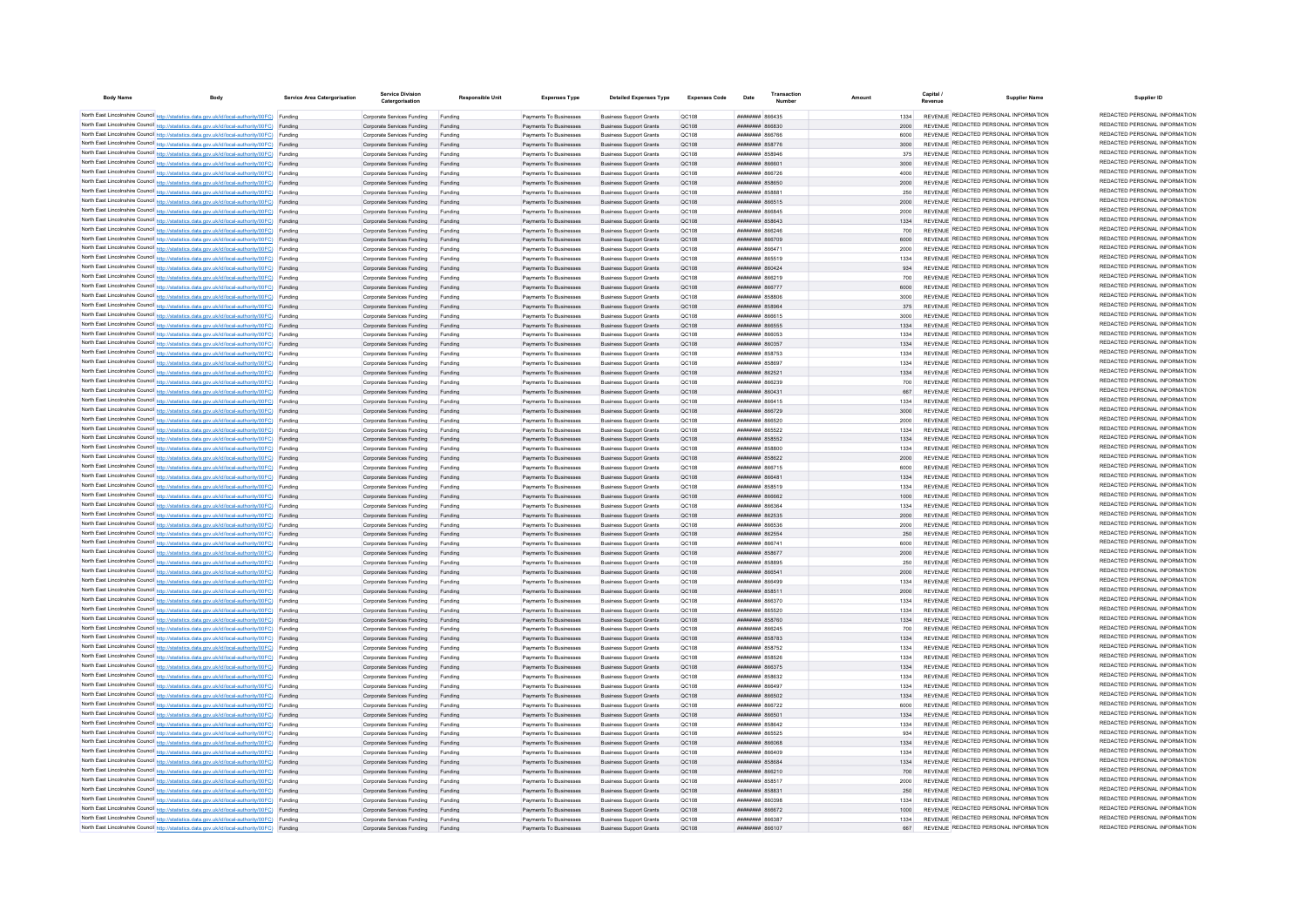| <b>Body Name</b> | <b>Body</b>                                                                                                                                                                                      | Service Area Catergorisatio | <b>Service Division</b><br>Catergorisation                       | <b>Responsible Unit</b> | <b>Expenses Type</b>                             | <b>Detailed Expenses Type</b>                                    | <b>Expenses Code</b>  | Date                                            | Transaction |              | Capital /<br><b>Supplier Name</b><br>Revenue                                   | Supplier ID                                                    |
|------------------|--------------------------------------------------------------------------------------------------------------------------------------------------------------------------------------------------|-----------------------------|------------------------------------------------------------------|-------------------------|--------------------------------------------------|------------------------------------------------------------------|-----------------------|-------------------------------------------------|-------------|--------------|--------------------------------------------------------------------------------|----------------------------------------------------------------|
|                  | North East Lincolnshire Council http://statistics.data.gov.uk/id/local-authority/00FC) Funding                                                                                                   |                             | Comorate Services Funding                                        | Funding                 | Payments To Businesses                           | <b>Business Support Grants</b>                                   | OC108                 | CRAAAR HUUHUUH                                  |             | 6000         | REVENUE REDACTED PERSONAL INFORMATION                                          | REDACTED PERSONAL INFORMATION                                  |
|                  | North East Lincolnshire Council http://statistics.data.gov.uk/id/local-authority/00FC) Funding                                                                                                   |                             | Corporate Services Funding                                       | Funding                 | Payments To Businesses                           | <b>Business Support Grants</b>                                   | OC108                 | 011538 Huunnun                                  |             |              | REVENUE REDACTED PERSONAL INFORMATION                                          | REDACTED PERSONAL INFORMATION                                  |
|                  | North East Lincolnshire Council http://statistics.data.gov.uk/id/local-authority/00FC) Funding                                                                                                   |                             | Corporate Services Funding                                       | Funding                 | Payments To Businesses                           | <b>Business Support Grants</b>                                   | OC108                 | <b>########</b> 858711                          |             | 1334         | REVENUE REDACTED PERSONAL INFORMATION                                          | REDACTED PERSONAL INFORMATION                                  |
|                  | North East Lincolnshire Council http://statistics.data.gov.uk/id/local-authority/00FC) Funding                                                                                                   |                             | Corporate Services Funding                                       | Funding                 | Payments To Businesses                           | <b>Business Support Grants</b>                                   | QC108                 | ####### 860395                                  |             | 1334         | REVENUE REDACTED PERSONAL INFORMATION                                          | REDACTED PERSONAL INFORMATION                                  |
|                  | North East Lincolnshire Council http://statistics.data.gov.uk/id/local-authority/00FC) Funding                                                                                                   |                             | Corporate Services Funding                                       | Funding                 | Payments To Businesses                           | <b>Business Support Grants</b>                                   | QC108                 | гьсаар <del>шиннин</del>                        |             | 700          | REVENUE REDACTED PERSONAL INFORMATION                                          | REDACTED PERSONAL INFORMATION                                  |
|                  | North East Lincolnshire Council http://statistics.data.gov.uk/id/local-authority/00FC) Funding                                                                                                   |                             | Corporate Services Funding                                       | Funding                 | Payments To Businesses                           | <b>Business Support Grants</b>                                   | QC108                 | <b>пппппппп</b> 858523                          |             | 1334         | REVENUE REDACTED PERSONAL INFORMATION<br>REVENUE REDACTED PERSONAL INFORMATION | REDACTED PERSONAL INFORMATION<br>REDACTED PERSONAL INFORMATION |
|                  | North East Lincolnshire Council http://statistics.data.gov.uk/id/local-authority/00FC) Funding                                                                                                   |                             | Corporate Services Funding                                       | Funding                 | Payments To Businesses                           | <b>Business Sunnort Grants</b>                                   | <b>OC108</b><br>OC108 | <b>########</b> 866057                          |             | 1334<br>1334 | REVENUE REDACTED PERSONAL INFORMATION                                          | REDACTED PERSONAL INFORMATION                                  |
|                  | North East Lincolnshire Council http://statistics.data.gov.uk/id/local-authority/00FC) Funding<br>North East Lincolnshire Council http://statistics.data.gov.uk/id/local-authority/00FC) Funding |                             | Corporate Services Funding Funding<br>Corporate Services Funding | Funding                 | Payments To Businesses<br>Payments To Businesses | <b>Business Support Grants</b><br><b>Business Support Grants</b> | QC108                 | ######## 858714<br><b>нививив</b> ябосе         |             | 1334         | REVENUE REDACTED PERSONAL INFORMATION                                          | REDACTED PERSONAL INFORMATION                                  |
|                  | North East Lincolnshire Council http://statistics.data.gov.uk/id/local-authority/00FC) Funding                                                                                                   |                             | Corporate Services Funding Funding                               |                         | Payments To Businesses                           | <b>Business Support Grants</b>                                   | QC108                 | ####### 859023                                  |             | 1400         | REVENUE REDACTED PERSONAL INFORMATION                                          | REDACTED PERSONAL INFORMATION                                  |
|                  | North East Lincolnshire Council http://statistics.data.gov.uk/id/local-authority/00FC) Funding                                                                                                   |                             | Corporate Services Funding                                       | Funding                 | Payments To Businesses                           | <b>Business Support Grants</b>                                   | QC108                 | ####### 866639                                  |             | 4000         | REVENUE REDACTED PERSONAL INFORMATION                                          | REDACTED PERSONAL INFORMATION                                  |
|                  | North East Lincolnshire Council http://statistics.data.gov.uk/id/local-authority/00FC) Funding                                                                                                   |                             | Corporate Services Funding                                       | Funding                 | Payments To Businesses                           | <b>Business Support Grants</b>                                   | OC108                 | <b><i>BRAHHHHH 858498</i></b>                   |             | 1334         | REVENUE REDACTED PERSONAL INFORMATION                                          | REDACTED PERSONAL INFORMATION                                  |
|                  | North East Lincolnshire Council http://statistics.data.gov.uk/id/local-authority/00FC) Funding                                                                                                   |                             | Corporate Services Funding                                       | Funding                 | Payments To Businesses                           | <b>Business Support Grants</b>                                   | OC108                 | ######## 866312                                 |             | 1334         | REVENUE REDACTED PERSONAL INFORMATION                                          | REDACTED PERSONAL INFORMATION                                  |
|                  | North East Lincolnshire Council http://statistics.data.gov.uk/id/local-authority/00FC) Funding                                                                                                   |                             | Corporate Services Funding                                       | Funding                 | Payments To Businesses                           | <b>Business Support Grants</b>                                   | OC108                 | <b>####### 866798</b>                           |             | 2000         | REVENUE REDACTED PERSONAL INFORMATION                                          | REDACTED PERSONAL INFORMATION                                  |
|                  | North East Lincolnshire Council http://statistics.data.gov.uk/id/local-authority/00FC) Funding                                                                                                   |                             | Corporate Services Funding                                       | Funding                 | Payments To Businesses                           | <b>Business Support Grants</b>                                   | <b>QC108</b>          | ######## 866638                                 |             | 4000         | REVENUE REDACTED PERSONAL INFORMATION                                          | REDACTED PERSONAL INFORMATION<br>REDACTED PERSONAL INFORMATION |
|                  | North East Lincolnshire Council http://statistics.data.gov.uk/id/local-authority/00FC) Funding                                                                                                   |                             | Corporate Services Funding                                       | Funding                 | Payments To Businesses                           | <b>Business Support Grants</b>                                   | QC108                 | ####### 85849                                   |             | 2000         | REVENUE REDACTED PERSONAL INFORMATION<br>REVENUE REDACTED PERSONAL INFORMATION | REDACTED PERSONAL INFORMATION                                  |
|                  | North East Lincolnshire Council http://statistics.data.gov.uk/id/local-authority/00FC) Funding<br>North East Lincolnshire Council http://statistics.data.gov.uk/id/local-authority/00FC) Funding |                             | Corporate Services Funding<br>Corporate Services Funding         | Funding                 | Payments To Businesses<br>Payments To Businesses | <b>Business Support Grants</b><br><b>Business Support Grants</b> | QC108<br>OC108        | ######## 858821<br>10238 NUMBER                 |             | 250<br>2000  | REVENUE REDACTED PERSONAL INFORMATION                                          | REDACTED PERSONAL INFORMATION                                  |
|                  | North East Lincolnshire Council http://statistics.data.gov.uk/id/local-authority/00FC) Funding                                                                                                   |                             | Corporate Services Funding                                       | Funding                 | Payments To Businesses                           | <b>Business Support Grants</b>                                   | OC108                 | <b>НИНИНИН</b> 866797                           |             | 2000         | REVENUE REDACTED PERSONAL INFORMATION                                          | REDACTED PERSONAL INFORMATION                                  |
|                  | North East Lincolnshire Council http://statistics.data.gov.uk/id/local-authority/00FC) Funding                                                                                                   |                             | Corporate Services Funding                                       | Funding                 | Payments To Businesses                           | <b>Business Support Grants</b>                                   | QC108                 | FFARR MUNICIPAL                                 |             | 6000         | REVENUE REDACTED PERSONAL INFORMATION                                          | REDACTED PERSONAL INFORMATION                                  |
|                  | North East Lincolnshire Council http://statistics.data.gov.uk/id/local-authority/00FC) Funding                                                                                                   |                             | Corporate Services Funding                                       | Funding                 | Payments To Businesses                           | <b>Business Support Grants</b>                                   | QC108                 | ######## 866310                                 |             |              | REVENUE REDACTED PERSONAL INFORMATION                                          | REDACTED PERSONAL INFORMATION                                  |
|                  | North East Lincolnshire Council http://statistics.data.gov.uk/id/local-authority/00FC) Funding                                                                                                   |                             | Corporate Services Funding                                       | Funding                 | Payments To Businesses                           | <b>Business Support Grants</b>                                   | QC108                 | ####### 86258                                   |             | 934          | REVENUE REDACTED PERSONAL INFORMATION                                          | REDACTED PERSONAL INFORMATION                                  |
|                  | North East Lincolnshire Council http://statistics.data.gov.uk/id/local-authority/00FC) Funding                                                                                                   |                             | Corporate Services Funding                                       | Funding                 | Payments To Businesses                           | <b>Business Support Grants</b>                                   | QC108                 | ######## 85862                                  |             | 1334         | REVENUE REDACTED PERSONAL INFORMATION                                          | REDACTED PERSONAL INFORMATION                                  |
|                  | North East Lincolnshire Council http://statistics.data.gov.uk/id/local-authority/00FC) Funding                                                                                                   |                             | Corporate Services Funding                                       | Funding                 | Payments To Businesses                           | <b>Business Support Grants</b>                                   | QC108                 | геааав иннинин                                  |             | 6000         | REVENUE REDACTED PERSONAL INFORMATION                                          | REDACTED PERSONAL INFORMATION                                  |
|                  | North East Lincolnshire Council http://statistics.data.gov.uk/id/local-authority/00FC) Funding                                                                                                   |                             | Corporate Services Funding                                       | Funding                 | Payments To Businesses                           | <b>Business Support Grants</b>                                   | QC108                 | <b>пипинни 866444</b>                           |             | 1334         | REVENUE REDACTED PERSONAL INFORMATION<br>REVENUE REDACTED PERSONAL INFORMATION | REDACTED PERSONAL INFORMATION<br>REDACTED PERSONAL INFORMATION |
|                  | North East Lincolnshire Council http://statistics.data.gov.uk/id/local-authority/00FC) Funding                                                                                                   |                             | Corporate Services Funding                                       | Funding                 | Payments To Businesses                           | <b>Business Support Grants</b>                                   | QC108<br><b>QC108</b> | ######## 866062<br>8668 HMHHHH                  |             | 1334<br>4000 | REVENUE REDACTED PERSONAL INFORMATION                                          | REDACTED PERSONAL INFORMATION                                  |
|                  | North East Lincolnshire Council http://statistics.data.gov.uk/id/local-authority/00FC) Funding<br>North East Lincolnshire Council http://statistics.data.gov.uk/id/local-authority/00FC) Funding |                             | Corporate Services Funding<br>Corporate Services Funding         | Funding<br>Funding      | Payments To Businesses<br>Payments To Businesses | <b>Business Support Grants</b><br><b>Business Support Grants</b> | QC108                 | ####### 866424                                  |             | 2000         | REVENUE REDACTED PERSONAL INFORMATION                                          | REDACTED PERSONAL INFORMATION                                  |
|                  | North East Lincolnshire Council http://statistics.data.gov.uk/id/local-authority/00FC) Funding                                                                                                   |                             | Corporate Services Funding                                       | Funding                 | Payments To Businesses                           | <b>Business Support Grants</b>                                   | QC108                 | «сязая <del>мминиц</del>                        |             | 2000         | REVENUE REDACTED PERSONAL INFORMATION                                          | REDACTED PERSONAL INFORMATION                                  |
|                  | North East Lincolnshire Council http://statistics.data.gov.uk/id/local-authority/00FC) Funding                                                                                                   |                             | Corporate Services Funding                                       | Funding                 | Payments To Businesses                           | <b>Business Support Grants</b>                                   | QC108                 | FRAAR HHHHHHH                                   |             | 6000         | REVENUE REDACTED PERSONAL INFORMATION                                          | REDACTED PERSONAL INFORMATION                                  |
|                  | North East Lincolnshire Council http://statistics.data.gov.uk/id/local-authority/00FC) Funding                                                                                                   |                             | Corporate Services Funding                                       | Eunding                 | Payments To Businesses                           | <b>Business Support Grants</b>                                   | QC108                 | <b><i>HHHHHHH</i></b> 858558                    |             | 1334         | REVENUE REDACTED PERSONAL INFORMATION                                          | REDACTED PERSONAL INFORMATION                                  |
|                  | North East Lincolnshire Council http://statistics.data.gov.uk/id/local-authority/00FC) Funding                                                                                                   |                             | Comorate Services Funding                                        | Funding                 | Payments To Businesses                           | <b>Business Sunnort Grants</b>                                   | OC108                 | 111068 BURBERRY                                 |             | 1334         | REVENUE REDACTED PERSONAL INFORMATION                                          | REDACTED PERSONAL INFORMATION                                  |
|                  | North East Lincolnshire Council http://statistics.data.gov.uk/id/local-authority/00FC) Funding                                                                                                   |                             | Corporate Services Funding Funding                               |                         | Payments To Businesses                           | <b>Business Support Grants</b>                                   | OC108                 | <b>НИНИНИН 862526</b>                           |             | 1334         | REVENUE REDACTED PERSONAL INFORMATION                                          | REDACTED PERSONAL INFORMATION                                  |
|                  | North East Lincolnshire Council http://statistics.data.gov.uk/id/local-authority/00FC) Funding                                                                                                   |                             | Corporate Services Funding                                       | Funding                 | Payments To Businesses                           | <b>Business Support Grants</b>                                   | OC108                 | <b>HUHHHHH</b> 866714                           |             | 4000         | REVENUE REDACTED PERSONAL INFORMATION                                          | REDACTED PERSONAL INFORMATION<br>REDACTED PERSONAL INFORMATION |
|                  | North East Lincolnshire Council http://statistics.data.gov.uk/id/local-authority/00FC) Funding<br>North East Lincolnshire Council http://statistics.data.gov.uk/id/local-authority/00FC) Funding |                             | Corporate Services Funding Funding                               |                         | Payments To Businesses                           | <b>Business Support Grants</b>                                   | QC108                 | ####### 866479                                  |             | 1334         | REVENUE REDACTED PERSONAL INFORMATION<br>REVENUE REDACTED PERSONAL INFORMATION | REDACTED PERSONAL INFORMATION                                  |
|                  | North East Lincolnshire Council http://statistics.data.gov.uk/id/local-authority/00FC) Funding                                                                                                   |                             | Corporate Services Funding<br>Corporate Services Funding         | Funding<br>Funding      | Payments To Businesses<br>Payments To Businesses | <b>Business Support Grants</b><br><b>Business Support Grants</b> | QC108<br>OC108        | 048888 HHHHHH<br><b>НИНИНИН 858749</b>          |             | 2000<br>1334 | REVENUE REDACTED PERSONAL INFORMATION                                          | REDACTED PERSONAL INFORMATION                                  |
|                  | North East Lincolnshire Council http://statistics.data.gov.uk/id/local-authority/00FC) Funding                                                                                                   |                             | Corporate Services Funding                                       | Funding                 | Payments To Businesses                           | <b>Business Sunnort Grants</b>                                   | <b>OC108</b>          | 82CO3A ########                                 |             | 1334         | REVENUE REDACTED PERSONAL INFORMATION                                          | REDACTED PERSONAL INFORMATION                                  |
|                  | North East Lincolnshire Council http://statistics.data.gov.uk/id/local-authority/00FC) Funding                                                                                                   |                             | Corporate Services Funding                                       | Funding                 | Payments To Businesses                           | <b>Business Support Grants</b>                                   | QC108                 | <b>плиннин</b> васлан                           |             | 1334         | REVENUE REDACTED PERSONAL INFORMATION                                          | REDACTED PERSONAL INFORMATION                                  |
|                  | North East Lincolnshire Council http://statistics.data.gov.uk/id/local-authority/00FC) Funding                                                                                                   |                             | Corporate Services Funding                                       | Funding                 | Payments To Businesses                           | <b>Business Support Grants</b>                                   | OC108                 | <b>########</b> 858768                          |             | 1334         | REVENUE REDACTED PERSONAL INFORMATION                                          | REDACTED PERSONAL INFORMATION                                  |
|                  | North East Lincolnshire Council http://statistics.data.gov.uk/id/local-authority/00FC) Funding                                                                                                   |                             | Corporate Services Funding                                       | Funding                 | Payments To Businesses                           | <b>Business Support Grants</b>                                   | QC108                 | ####### 858680                                  |             | 1334         | REVENUE REDACTED PERSONAL INFORMATION                                          | REDACTED PERSONAL INFORMATION                                  |
|                  | North East Lincolnshire Council http://statistics.data.gov.uk/id/local-authority/00FC) Funding                                                                                                   |                             | Corporate Services Funding                                       | Funding                 | Payments To Businesses                           | <b>Business Support Grants</b>                                   | QC108                 | ######## 866216                                 |             | 700          | REVENUE REDACTED PERSONAL INFORMATION                                          | REDACTED PERSONAL INFORMATION                                  |
|                  | North East Lincolnshire Council http://statistics.data.gov.uk/id/local-authority/00FC) Funding                                                                                                   |                             | Corporate Services Funding                                       | Funding                 | Payments To Businesses                           | <b>Business Support Grants</b>                                   | QC108                 | <del>пппиннн</del> я5яла                        |             | 1334         | REVENUE REDACTED PERSONAL INFORMATION                                          | REDACTED PERSONAL INFORMATION<br>REDACTED PERSONAL INFORMATION |
|                  | North East Lincolnshire Council http://statistics.data.gov.uk/id/local-authority/00FC) Funding                                                                                                   |                             | Corporate Services Funding                                       | Funding                 | Payments To Businesses                           | <b>Business Sunnort Grants</b>                                   | OC:108                | ######## 858531                                 |             | 1334         | REVENUE REDACTED PERSONAL INFORMATION<br>REVENUE REDACTED PERSONAL INFORMATION | REDACTED PERSONAL INFORMATION                                  |
|                  | North East Lincolnshire Council http://statistics.data.gov.uk/id/local-authority/00FC) Funding<br>North East Lincolnshire Council http://statistics.data.gov.uk/id/local-authority/00FC) Funding |                             | Corporate Services Funding<br>Corporate Services Funding         | Funding<br>Funding      | Payments To Businesses<br>Payments To Businesses | <b>Business Support Grants</b><br><b>Business Support Grants</b> | QC108<br>QC108        | $0.0208$ <b>HUBBERT</b><br>возая нинини         |             | 1334<br>1334 | REVENUE REDACTED PERSONAL INFORMATION                                          | REDACTED PERSONAL INFORMATION                                  |
|                  | North East Lincolnshire Council http://statistics.data.gov.uk/id/local-authority/00FC) Funding                                                                                                   |                             | Corporate Services Funding                                       | Funding                 | Payments To Businesses                           | <b>Business Support Grants</b>                                   | QC108                 | ######## 866423                                 |             | 1334         | REVENUE REDACTED PERSONAL INFORMATION                                          | REDACTED PERSONAL INFORMATION                                  |
|                  | North East Lincolnshire Council http://statistics.data.gov.uk/id/local-authority/00FC) Funding                                                                                                   |                             | Corporate Services Funding                                       | Funding                 | Payments To Businesses                           | <b>Business Support Grants</b>                                   | QC108                 | <b>BRAHAMA REGACA</b>                           |             | 1334         | REVENUE REDACTED PERSONAL INFORMATION                                          | REDACTED PERSONAL INFORMATION                                  |
|                  | North East Lincolnshire Council http://statistics.data.gov.uk/id/local-authority/00FC) Funding                                                                                                   |                             | Corporate Services Funding                                       | Funding                 | Payments To Businesses                           | <b>Business Support Grants</b>                                   | OC108                 |                                                 |             | 1334         | REVENUE REDACTED PERSONAL INFORMATION                                          | REDACTED PERSONAL INFORMATION                                  |
|                  | North East Lincolnshire Council http://statistics.data.gov.uk/id/local-authority/00FC) Funding                                                                                                   |                             | Corporate Services Funding                                       | Funding                 | Payments To Businesses                           | <b>Business Support Grants</b>                                   | OC108                 | BRASAN BREEZER                                  |             | 4000         | REVENUE REDACTED PERSONAL INFORMATION                                          | REDACTED PERSONAL INFORMATION                                  |
|                  | North East Lincolnshire Council http://statistics.data.gov.uk/id/local-authority/00FC) Funding                                                                                                   |                             | Corporate Services Funding                                       | Funding                 | Payments To Businesses                           | <b>Business Support Grants</b>                                   | QC108                 | ######## 858586                                 |             | 2000         | REVENUE REDACTED PERSONAL INFORMATION                                          | REDACTED PERSONAL INFORMATION                                  |
|                  | North East Lincolnshire Council http://statistics.data.gov.uk/id/local-authority/00FC) Funding                                                                                                   |                             | Corporate Services Funding                                       | Funding                 | Payments To Businesses                           | <b>Business Support Grants</b>                                   | QC108                 | ####### 85885                                   |             | 250          | REVENUE REDACTED PERSONAL INFORMATION                                          | REDACTED PERSONAL INFORMATION                                  |
|                  | North East Lincolnshire Council http://statistics.data.gov.uk/id/local-authority/00FC) Funding                                                                                                   |                             | Corporate Services Funding                                       | Funding                 | Payments To Businesses                           | <b>Business Support Grants</b>                                   | <b>QC108</b>          | ######## 866441                                 |             | 2000         | REVENUE REDACTED PERSONAL INFORMATION<br>REVENUE REDACTED PERSONAL INFORMATION | REDACTED PERSONAL INFORMATION<br>REDACTED PERSONAL INFORMATION |
|                  | North East Lincolnshire Council http://statistics.data.gov.uk/id/local-authority/00FC) Funding<br>North East Lincolnshire Council http://statistics.data.gov.uk/id/local-authority/00FC) Funding |                             | Corporate Services Funding<br>Corporate Services Funding         | Funding<br>Funding      | Payments To Businesses<br>Payments To Businesses | <b>Business Support Grants</b><br><b>Business Support Grants</b> | QC108<br>OC108        | <b>FRAAR MMMMMMM</b><br>плиннин 866641          |             | 2000<br>6000 | REVENUE REDACTED PERSONAL INFORMATION                                          | REDACTED PERSONAL INFORMATION                                  |
|                  | North East Lincolnshire Council http://statistics.data.gov.uk/id/local-authority/00FC) Funding                                                                                                   |                             | Corporate Services Funding                                       | Funding                 | Payments To Businesses                           | <b>Business Support Grants</b>                                   | OC108                 | пининин 866316                                  |             | 2000         | REVENUE REDACTED PERSONAL INFORMATION                                          | REDACTED PERSONAL INFORMATION                                  |
|                  | North East Lincolnshire Council http://statistics.data.gov.uk/id/local-authority/00FC) Funding                                                                                                   |                             | Corporate Services Funding Funding                               |                         | Payments To Businesses                           | <b>Business Support Grants</b>                                   | QC108                 | ######## 858688                                 |             | 1334         | REVENUE REDACTED PERSONAL INFORMATION                                          | REDACTED PERSONAL INFORMATION                                  |
|                  | North East Lincolnshire Council http://statistics.data.gov.uk/id/local-authority/00FC) Funding                                                                                                   |                             | Corporate Services Funding                                       | Funding                 | Payments To Businesses                           | <b>Business Support Grants</b>                                   | QC108                 | ####### 866511                                  |             | 1334         | REVENUE REDACTED PERSONAL INFORMATION                                          | REDACTED PERSONAL INFORMATION                                  |
|                  | North East Lincolnshire Council http://statistics.data.gov.uk/id/local-authority/00FC) Funding                                                                                                   |                             | Corporate Services Funding Funding                               |                         | Payments To Businesses                           | <b>Business Support Grants</b>                                   | QC108                 | ######## 858796                                 |             | 1334         | REVENUE REDACTED PERSONAL INFORMATION                                          | REDACTED PERSONAL INFORMATION                                  |
|                  | North East Lincolnshire Council http://statistics.data.gov.uk/id/local-authority/00FC) Funding                                                                                                   |                             | Corporate Services Funding Funding                               |                         | Payments To Businesses                           | <b>Business Support Grants</b>                                   | QC108                 | ######## 866059                                 |             | 1334         | REVENUE REDACTED PERSONAL INFORMATION                                          | REDACTED PERSONAL INFORMATION                                  |
|                  | North East Lincolnshire Council http://statistics.data.gov.uk/id/local-authority/00FC) Funding                                                                                                   |                             | Corporate Services Funding                                       | Funding                 | Payments To Businesses                           | <b>Business Support Grants</b>                                   | QC108                 | <b>BRASS HERBERT</b>                            |             | 1334         | REVENUE REDACTED PERSONAL INFORMATION                                          | REDACTED PERSONAL INFORMATION                                  |
|                  | North East Lincolnshire Council http://statistics.data.gov.uk/id/local-authority/00FC) Funding                                                                                                   |                             | Corporate Services Funding                                       | Funding                 | Payments To Businesses                           | <b>Business Support Grants</b>                                   | QC108                 | <b>лининин 860396</b>                           |             | 1334         | REVENUE REDACTED PERSONAL INFORMATION<br>REVENUE REDACTED PERSONAL INFORMATION | REDACTED PERSONAL INFORMATION<br>REDACTED PERSONAL INFORMATION |
|                  | North East Lincolnshire Council http://statistics.data.gov.uk/id/local-authority/00FC) Funding                                                                                                   |                             | Corporate Services Funding                                       | Funding                 | Payments To Businesses<br>Payments To Businesses | <b>Business Support Grants</b>                                   | QC108<br><b>QC108</b> | ######## 860386<br>####### 860445               |             | 1334<br>667  | REVENUE REDACTED PERSONAL INFORMATION                                          | REDACTED PERSONAL INFORMATION                                  |
|                  | North East Lincolnshire Council http://statistics.data.gov.uk/id/local-authority/00FC) Funding<br>North East Lincolnshire Council http://statistics.data.gov.uk/id/local-authority/00FC) Funding |                             | Corporate Services Funding<br>Corporate Services Funding         | Funding<br>Funding      | Payments To Businesses                           | <b>Business Support Grants</b><br><b>Business Support Grants</b> | <b>QC108</b>          | ######## 858593                                 |             | 1334         | REVENUE REDACTED PERSONAL INFORMATION                                          | REDACTED PERSONAL INFORMATION                                  |
|                  | North East Lincolnshire Council http://statistics.data.gov.uk/id/local-authority/00FC) Funding                                                                                                   |                             | Corporate Services Funding                                       |                         | Payments To Businesses                           | <b>Business Support Grants</b>                                   | QC108                 | <b><i><u>RRANHHHH</u></i></b> 866456            |             | 1334         | REVENUE REDACTED PERSONAL INFORMATION                                          | REDACTED PERSONAL INFORMATION                                  |
|                  | North East Lincolnshire Council http://statistics.data.gov.uk/id/local-authority/00FC) Funding                                                                                                   |                             | Corporate Services Funding                                       | Funding                 | Payments To Businesses                           | <b>Business Support Grants</b>                                   | QC108                 | <b><i>HHHHHHHH SGOASS</i></b>                   |             | 1400         | REVENUE REDACTED PERSONAL INFORMATION                                          | REDACTED PERSONAL INFORMATION                                  |
|                  | North East Lincolnshire Council http://statistics.data.gov.uk/id/local-authority/00FC) Funding                                                                                                   |                             | Corporate Services Funding                                       | Funding                 | Payments To Businesses                           | <b>Business Support Grants</b>                                   | QC108                 | <b>HRRHHHHH</b> 866711                          |             | 4000         | REVENUE REDACTED PERSONAL INFORMATION                                          | REDACTED PERSONAL INFORMATION                                  |
|                  | North East Lincolnshire Council http://statistics.data.gov.uk/id/local-authority/00FC) Funding                                                                                                   |                             | Comorate Services Funding Funding                                |                         | Payments To Businesses                           | <b>Business Sunnort Grants</b>                                   | OC:108                | <b>######## 866476</b>                          |             | 1334         | REVENUE REDACTED PERSONAL INFORMATION                                          | REDACTED PERSONAL INFORMATION                                  |
|                  | North East Lincolnshire Council http://statistics.data.gov.uk/id/local-authority/00FC) Funding                                                                                                   |                             | Corporate Services Funding                                       | Funding                 | Payments To Businesses                           | <b>Business Support Grants</b>                                   | OC108                 | <b>PERRA MUNICIPAL</b>                          |             | 2000         | REVENUE REDACTED PERSONAL INFORMATION                                          | REDACTED PERSONAL INFORMATION                                  |
|                  | North East Lincolnshire Council http://statistics.data.gov.uk/id/local-authority/00FC) Funding                                                                                                   |                             | Corporate Services Funding                                       | Funding                 | Payments To Businesses                           | <b>Business Support Grants</b>                                   | OC108                 | ######## 858681                                 |             | 2000         | REVENUE REDACTED PERSONAL INFORMATION<br>REVENUE REDACTED PERSONAL INFORMATION | REDACTED PERSONAL INFORMATION<br>REDACTED PERSONAL INFORMATION |
|                  | North East Lincolnshire Council http://statistics.data.gov.uk/id/local-authority/00FC) Funding                                                                                                   |                             | Corporate Services Funding                                       |                         | Payments To Businesses                           | <b>Business Support Grants</b>                                   | QC108                 | HHHHHHH 858897                                  |             | 250          | REVENUE REDACTED PERSONAL INFORMATION                                          | REDACTED PERSONAL INFORMATION                                  |
|                  | North East Lincolnshire Council http://statistics.data.gov.uk/id/local-authority/00FC) Funding<br>North East Lincolnshire Council http://statistics.data.gov.uk/id/local-authority/00FC) Funding |                             | Corporate Services Funding<br>Corporate Services Funding         | Funding<br>Funding      | Payments To Businesses<br>Payments To Businesses | <b>Business Support Grants</b><br><b>Business Support Grants</b> | QC108<br>QC108        | <b>пининин</b> 866544<br><b>BRENHAMM 859014</b> |             | 2000<br>667  | REVENUE REDACTED PERSONAL INFORMATION                                          | REDACTED PERSONAL INFORMATION                                  |
|                  | North East Lincolnshire Council http://statistics.data.gov.uk/id/local-authority/00FC) Funding                                                                                                   |                             | Corporate Services Funding Funding                               |                         | Payments To Businesses                           | <b>Business Sunnort Grants</b>                                   | OC108                 | ######## 859007                                 |             | 934          | REVENUE REDACTED PERSONAL INFORMATION                                          | REDACTED PERSONAL INFORMATION                                  |
|                  | North East Lincolnshire Council http://statistics.data.gov.uk/id/local-authority/00FC) Funding                                                                                                   |                             | Corporate Services Funding                                       | Funding                 | Payments To Businesses                           | <b>Business Support Grants</b>                                   | OC108                 | <b>NO 186076</b>                                |             | 1334         | REVENUE REDACTED PERSONAL INFORMATION                                          | REDACTED PERSONAL INFORMATION                                  |
|                  |                                                                                                                                                                                                  |                             |                                                                  |                         |                                                  |                                                                  |                       |                                                 |             |              |                                                                                |                                                                |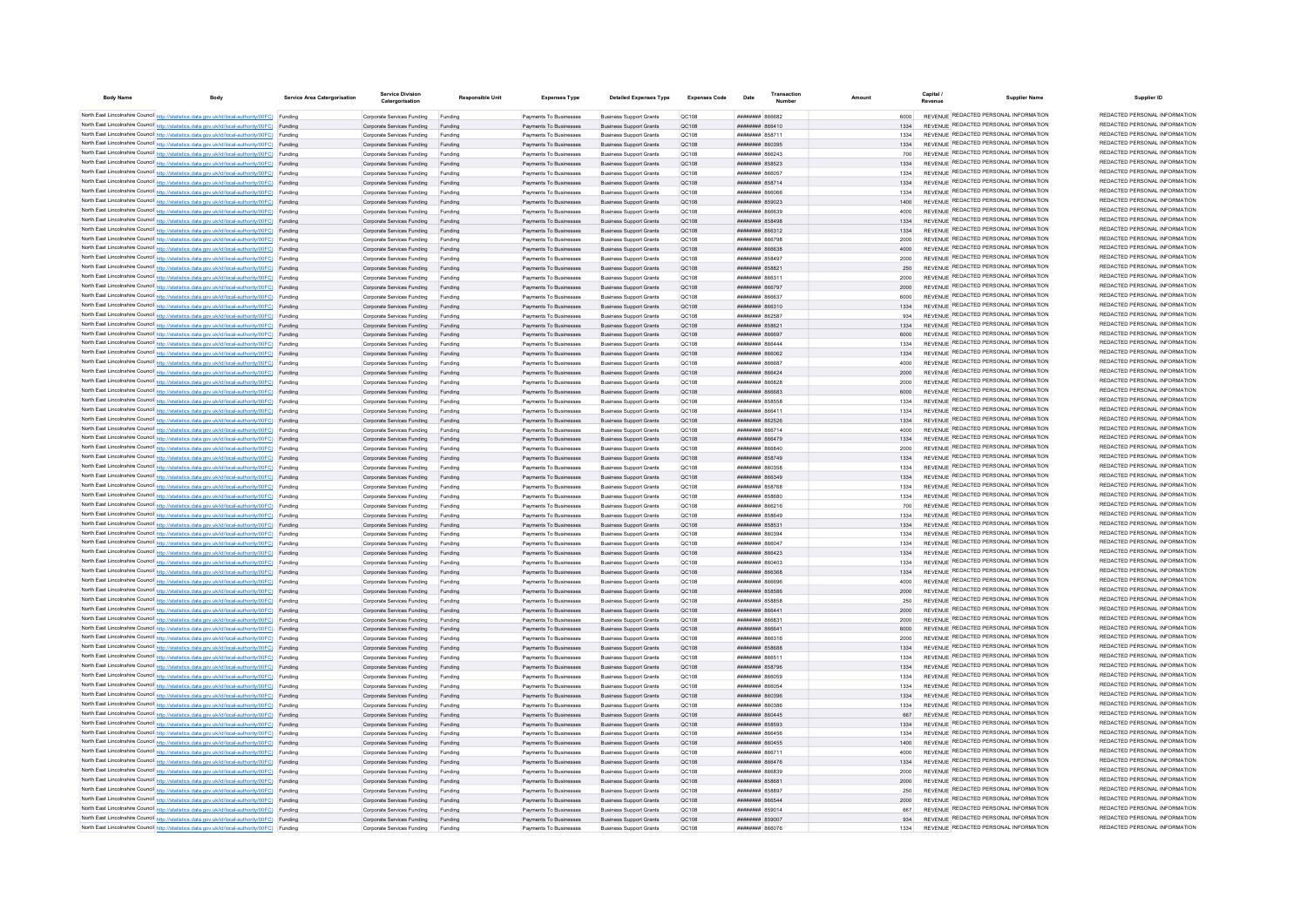| <b>Body Name</b> | <b>Body</b>                                                                                                                                                                                      | Service Area Catergorisation | <b>Service Division</b><br>Catergorisation                               | Responsible Unit   | <b>Expenses Type</b>                             | <b>Detailed Expenses Type</b>                                    | Expenses Code  | Date                                     | Transaction | Amount       | Capital | <b>Supplier Name</b>                                                           | Supplier ID                                                    |
|------------------|--------------------------------------------------------------------------------------------------------------------------------------------------------------------------------------------------|------------------------------|--------------------------------------------------------------------------|--------------------|--------------------------------------------------|------------------------------------------------------------------|----------------|------------------------------------------|-------------|--------------|---------|--------------------------------------------------------------------------------|----------------------------------------------------------------|
|                  | North East Lincolnshire Council http://statistics.data.gov.uk/id/local-authority/00FC) Funding                                                                                                   |                              | Corporate Services Funding                                               | Funding            | Payments To Businesses                           | <b>Business Support Grants</b>                                   | OC108          | ######## 858654                          |             | 1334         |         | REVENUE REDACTED PERSONAL INFORMATION                                          | REDACTED PERSONAL INFORMATION                                  |
|                  | North East Lincolnshire Council http://statistics.data.gov.uk/id/local-authority/00FC) Funding                                                                                                   |                              | Corporate Services Funding                                               | Funding            | Payments To Businesses                           | <b>Business Support Grants</b>                                   | QC108          | 86518 HEEFTHEE                           |             |              |         | REVENUE REDACTED PERSONAL INFORMATION                                          | REDACTED PERSONAL INFORMATION                                  |
|                  | North East Lincolnshire Council http://statistics.data.gov.uk/id/local-authority/00FC) Funding                                                                                                   |                              | Corporate Services Funding                                               | Funding            | Payments To Businesses                           | <b>Business Support Grants</b>                                   | QC108          | <b>########</b> 858755                   |             | 1334         |         | REVENUE REDACTED PERSONAL INFORMATION                                          | REDACTED PERSONAL INFORMATION                                  |
|                  | North East Lincolnshire Council http://statistics.data.gov.uk/id/local-authority/00FC) Funding                                                                                                   |                              | Corporate Services Funding                                               | Funding            | Payments To Businesses                           | <b>Business Support Grants</b>                                   | QC108          | <b>плиннин</b> 866561                    |             | 1334         |         | REVENUE REDACTED PERSONAL INFORMATION                                          | REDACTED PERSONAL INFORMATION                                  |
|                  | North East Lincolnshire Council http://statistics.data.gov.uk/id/local-authority/00FC) Funding                                                                                                   |                              | Corporate Services Funding                                               | Funding            | Payments To Businesses                           | <b>Business Support Grants</b>                                   | OC108          | <b>########</b> 866735                   |             | 6000         |         | REVENUE REDACTED PERSONAL INFORMATION                                          | REDACTED PERSONAL INFORMATION<br>REDACTED PERSONAL INFORMATION |
|                  | North East Lincolnshire Council http://statistics.data.gov.uk/id/local-authority/00FC) Funding                                                                                                   |                              | Corporate Services Funding                                               | Funding            | Payments To Businesses                           | <b>Business Support Grants</b>                                   | OC108          | ######## 858670                          |             | 1334         |         | REVENUE REDACTED PERSONAL INFORMATION                                          | REDACTED PERSONAL INFORMATION                                  |
|                  | North East Lincolnshire Council http://statistics.data.gov.uk/id/local-authority/00FC) Funding<br>North East Lincolnshire Council http://statistics.data.gov.uk/id/local-authority/00FC) Funding |                              | Corporate Services Funding Funding<br>Corporate Services Funding         | Funding            | Payments To Businesses<br>Payments To Businesses | <b>Business Support Grants</b><br><b>Business Support Grants</b> | OC108<br>QC108 | ####### 866531<br>####### 858653         |             | 1334         |         | REVENUE REDACTED PERSONAL INFORMATION<br>REVENUE REDACTED PERSONAL INFORMATION | REDACTED PERSONAL INFORMATION                                  |
|                  | North East Lincolnshire Council http://statistics.data.gov.uk/id/local-authority/00FC) Funding                                                                                                   |                              | Corporate Services Funding                                               | Funding            | Payments To Businesses                           | <b>Business Support Grants</b>                                   | QC108          | <b>####### 866517</b>                    |             | 1334         |         | REVENUE REDACTED PERSONAL INFORMATION                                          | REDACTED PERSONAL INFORMATION                                  |
|                  | North East Lincolnshire Council http://statistics.data.gov.uk/id/local-authority/00FC) Funding                                                                                                   |                              | Corporate Services Funding                                               | Funding            | Payments To Businesses                           | <b>Business Support Grants</b>                                   | QC108          | ######## 866547                          |             | 1334         |         | REVENUE REDACTED PERSONAL INFORMATION                                          | REDACTED PERSONAL INFORMATION                                  |
|                  | North East Lincolnshire Council http://statistics.data.gov.uk/id/local-authority/00FC) Funding                                                                                                   |                              | Corporate Services Funding                                               | Funding            | Payments To Businesses                           | <b>Business Support Grants</b>                                   | OC108          | ######## 865529                          |             | 667          |         | REVENUE REDACTED PERSONAL INFORMATION                                          | REDACTED PERSONAL INFORMATION                                  |
|                  | North East Lincolnshire Council http://statistics.data.gov.uk/id/local-authority/00FC) Funding                                                                                                   |                              | Corporate Services Funding                                               | Funding            | Payments To Businesses                           | <b>Business Support Grants</b>                                   | OC108          | ######## 858504                          |             | 1334         |         | REVENUE REDACTED PERSONAL INFORMATION                                          | REDACTED PERSONAL INFORMATION                                  |
|                  | North East Lincolnshire Council http://statistics.data.gov.uk/id/local-authority/00FC) Funding                                                                                                   |                              | Corporate Services Funding                                               | Funding            | Payments To Businesses                           | <b>Business Support Grants</b>                                   | OC108          | ######## 866060                          |             | 1334         |         | REVENUE REDACTED PERSONAL INFORMATION                                          | REDACTED PERSONAL INFORMATION                                  |
|                  | North East Lincolnshire Council http://statistics.data.gov.uk/id/local-authority/00FC) Funding                                                                                                   |                              | Corporate Services Funding                                               | Funding            | Payments To Businesses                           | <b>Business Support Grants</b>                                   | QC108          | ######## 858683                          |             | 1334         |         | REVENUE REDACTED PERSONAL INFORMATION                                          | REDACTED PERSONAL INFORMATION                                  |
|                  | North East Lincolnshire Council http://statistics.data.gov.uk/id/local-authority/00FC) Funding                                                                                                   |                              | Corporate Services Funding                                               |                    | Payments To Businesses                           | <b>Business Support Grants</b>                                   | QC108          | <b>плинини 866548</b>                    |             | 1334         |         | <b>REVENUE REDACTED PERSONAL INFORMATION</b>                                   | REDACTED PERSONAL INFORMATION                                  |
|                  | North East Lincolnshire Council http://statistics.data.gov.uk/id/local-authority/00FC) Funding                                                                                                   |                              | Corporate Services Funding                                               |                    | Payments To Businesses                           | <b>Business Support Grants</b>                                   | QC108          | <b>########</b> 858758                   |             | 1334         |         | REVENUE REDACTED PERSONAL INFORMATION                                          | REDACTED PERSONAL INFORMATION                                  |
|                  | North East Lincolnshire Council http://statistics.data.gov.uk/id/local-authority/00FC) Funding                                                                                                   |                              | Corporate Services Funding                                               | Funding            | Payments To Businesses                           | <b>Business Support Grants</b>                                   | OC108          | пппппппп 860446                          |             | 934          |         | REVENUE REDACTED PERSONAL INFORMATION                                          | REDACTED PERSONAL INFORMATION<br>REDACTED PERSONAL INFORMATION |
|                  | North East Lincolnshire Council http://statistics.data.gov.uk/id/local-authority/00FC) Funding                                                                                                   |                              | Corporate Services Funding                                               | Funding            | Payments To Businesses                           | <b>Business Support Grants</b>                                   | QC108          | <b>HHHHHHH 858686</b>                    |             | 1334         |         | REVENUE REDACTED PERSONAL INFORMATION<br>REVENUE REDACTED PERSONAL INFORMATION | REDACTED PERSONAL INFORMATION                                  |
|                  | North East Lincolnshire Council http://statistics.data.gov.uk/id/local-authority/00FC) Funding<br>North East Lincolnshire Council http://statistics.data.gov.uk/id/local-authority/00FC) Funding |                              | Corporate Services Funding                                               | Funding<br>Funding | Payments To Businesses<br>Payments To Businesses | <b>Business Support Grants</b>                                   | QC108<br>QC108 | <b>пппппппп</b> 860442<br>####### 866056 |             | 667<br>1334  |         | REVENUE REDACTED PERSONAL INFORMATION                                          | REDACTED PERSONAL INFORMATION                                  |
|                  | North East Lincolnshire Council http://statistics.data.gov.uk/id/local-authority/00FC) Funding                                                                                                   |                              | Corporate Services Funding<br>Corporate Services Funding                 | Funding            | Payments To Businesses                           | <b>Business Support Grants</b><br><b>Business Support Grants</b> | QC108          | ######## 85880                           |             | 1334         |         | REVENUE REDACTED PERSONAL INFORMATION                                          | REDACTED PERSONAL INFORMATION                                  |
|                  | North East Lincolnshire Council http://statistics.data.gov.uk/id/local-authority/00FC) Funding                                                                                                   |                              | Corporate Services Funding                                               | Funding            | Payments To Businesses                           | <b>Business Support Grants</b>                                   | QC108          | ######## 860402                          |             | 1334         |         | REVENUE REDACTED PERSONAL INFORMATION                                          | REDACTED PERSONAL INFORMATION                                  |
|                  | North East Lincolnshire Council http://statistics.data.gov.uk/id/local-authority/00FC) Funding                                                                                                   |                              | Corporate Services Funding                                               | Funding            | Payments To Businesses                           | <b>Business Support Grants</b>                                   | <b>QC108</b>   | <b>HHHHHHH 866058</b>                    |             | 1334         |         | REVENUE REDACTED PERSONAL INFORMATION                                          | REDACTED PERSONAL INFORMATION                                  |
|                  | North East Lincolnshire Council http://statistics.data.gov.uk/id/local-authority/00FC) Funding                                                                                                   |                              | Corporate Services Funding                                               | Funding            | Payments To Businesses                           | <b>Business Support Grants</b>                                   | QC108          | ######## 858635                          |             | 1334         |         | REVENUE REDACTED PERSONAL INFORMATION                                          | REDACTED PERSONAL INFORMATION                                  |
|                  | North East Lincolnshire Council http://statistics.data.gov.uk/id/local-authority/00FC) Funding                                                                                                   |                              | Corporate Services Funding                                               | Funding            | Payments To Businesses                           | <b>Business Support Grants</b>                                   | QC108          | ######## 858685                          |             | 1334         |         | REVENUE REDACTED PERSONAL INFORMATION                                          | REDACTED PERSONAL INFORMATION                                  |
|                  | North East Lincolnshire Council http://statistics.data.gov.uk/id/local-authority/00FC) Funding                                                                                                   |                              | Corporate Services Funding                                               | Funding            | Payments To Businesses                           | <b>Business Support Grants</b>                                   | QC108          | ######## 86655                           |             | 1334         |         | REVENUE REDACTED PERSONAL INFORMATION                                          | REDACTED PERSONAL INFORMATION                                  |
|                  | North East Lincolnshire Council http://statistics.data.gov.uk/id/local-authority/00FC) Funding                                                                                                   |                              | Corporate Services Funding                                               | Funding            | Payments To Businesses                           | <b>Business Support Grants</b>                                   | QC108          | <b>########</b> 858696                   |             | 1334         |         | REVENUE REDACTED PERSONAL INFORMATION                                          | REDACTED PERSONAL INFORMATION                                  |
|                  | North East Lincolnshire Council http://statistics.data.gov.uk/id/local-authority/00FC) Funding                                                                                                   |                              | Corporate Services Funding                                               |                    | Payments To Businesses                           | <b>Business Support Grants</b>                                   | QC108          | ####### 86675                            |             | 6000         |         | REVENUE REDACTED PERSONAL INFORMATION                                          | REDACTED PERSONAL INFORMATION                                  |
|                  | North East Lincolnshire Council http://statistics.data.gov.uk/id/local-authority/00FC) Funding                                                                                                   |                              | Corporate Services Funding                                               | Funding            | Payments To Businesses                           | <b>Business Support Grants</b>                                   | QC108          | FRARE HHHHHHH                            |             | 1334         |         | REVENUE REDACTED PERSONAL INFORMATION                                          | REDACTED PERSONAL INFORMATION                                  |
|                  | North East Lincolnshire Council http://statistics.data.gov.uk/id/local-authority/00FC) Funding                                                                                                   |                              | Corporate Services Funding                                               | Funding            | Payments To Businesses                           | <b>Business Support Grants</b>                                   | OC108          | <b>пппппппп</b> 863421                   |             | 1334         |         | REVENUE REDACTED PERSONAL INFORMATION                                          | REDACTED PERSONAL INFORMATION                                  |
|                  | North East Lincolnshire Council http://statistics.data.gov.uk/id/local-authority/00FC) Funding                                                                                                   |                              | Corporate Services Funding                                               | Funding            | Payments To Businesses                           | <b>Business Sunnort Grants</b>                                   | OC108          | созаа ввенных                            |             | 034          |         | REVENUE REDACTED PERSONAL INFORMATION<br>REVENUE REDACTED PERSONAL INFORMATION | REDACTED PERSONAL INFORMATION<br>REDACTED PERSONAL INFORMATION |
|                  | North East Lincolnshire Council http://statistics.data.gov.uk/id/local-authority/00FC) Funding                                                                                                   |                              | Corporate Services Funding                                               | Funding            | Payments To Businesses                           | <b>Business Support Grants</b>                                   | OC108          | 86888 HUBBUR                             |             | 700          |         | REVENUE REDACTED PERSONAL INFORMATION                                          | REDACTED PERSONAL INFORMATION                                  |
|                  | North East Lincolnshire Council http://statistics.data.gov.uk/id/local-authority/00FC) Funding<br>North East Lincolnshire Council http://statistics.data.gov.uk/id/local-authority/00FC) Funding |                              | Corporate Services Funding Funding<br>Corporate Services Funding Funding |                    | Payments To Businesses<br>Payments To Businesses | <b>Business Support Grants</b><br><b>Business Support Grants</b> | OC108<br>OC108 | ######## 858693<br>######## 866747       |             | 1334<br>4000 |         | REVENUE REDACTED PERSONAL INFORMATION                                          | REDACTED PERSONAL INFORMATION                                  |
|                  | North East Lincolnshire Council http://statistics.data.gov.uk/id/local-authority/00FC) Funding                                                                                                   |                              | Corporate Services Funding Funding                                       |                    | Payments To Businesses                           | <b>Business Support Grants</b>                                   | QC108          | <b>ПЕПЕННИН</b> 858692                   |             | 1334         |         | REVENUE REDACTED PERSONAL INFORMATION                                          | REDACTED PERSONAL INFORMATION                                  |
|                  | North East Lincolnshire Council http://statistics.data.gov.uk/id/local-authority/00FC) Funding                                                                                                   |                              | Corporate Services Funding                                               | Funding            | Payments To Businesses                           | <b>Business Support Grants</b>                                   | QC108          | ######## 866556                          |             | 1334         |         | REVENUE REDACTED PERSONAL INFORMATION                                          | REDACTED PERSONAL INFORMATION                                  |
|                  | North East Lincolnshire Council http://statistics.data.gov.uk/id/local-authority/00FC) Funding                                                                                                   |                              | Corporate Services Funding                                               | Funding            | Payments To Businesses                           | <b>Business Sunnort Grants</b>                                   | OC108          | ######## 866851                          |             | 2000         |         | REVENUE REDACTED PERSONAL INFORMATION                                          | REDACTED PERSONAL INFORMATION                                  |
|                  | North East Lincolnshire Council http://statistics.data.gov.uk/id/local-authority/00FC) Funding                                                                                                   |                              | Corporate Services Funding                                               | Funding            | Payments To Businesses                           | <b>Business Support Grants</b>                                   | OC108          | <b>EXECUTE HERBERGE</b>                  |             | 4000         |         | REVENUE REDACTED PERSONAL INFORMATION                                          | REDACTED PERSONAL INFORMATION                                  |
|                  | North East Lincolnshire Council http://statistics.data.gov.uk/id/local-authority/00FC) Funding                                                                                                   |                              | Corporate Services Funding                                               | Funding            | Payments To Businesses                           | <b>Business Support Grants</b>                                   | QC108          | ######## 858802                          |             | 1334         |         | REVENUE REDACTED PERSONAL INFORMATION                                          | REDACTED PERSONAL INFORMATION                                  |
|                  | North East Lincolnshire Council http://statistics.data.gov.uk/id/local-authority/00FC) Funding                                                                                                   |                              | Corporate Services Funding                                               |                    | Payments To Businesses                           | <b>Business Support Grants</b>                                   | QC108          | ######## 866613                          |             | 1334         |         | REVENUE REDACTED PERSONAL INFORMATION                                          | REDACTED PERSONAL INFORMATION                                  |
|                  | North East Lincolnshire Council http://statistics.data.gov.uk/id/local-authority/00FC) Funding                                                                                                   |                              | Corporate Services Funding                                               | Funding            | Payments To Businesses                           | <b>Business Support Grants</b>                                   | QC108          | <b><i><u>HHHHHHH</u></i> RGGRG2</b>      |             | 2000         |         | REVENUE REDACTED PERSONAL INFORMATION                                          | REDACTED PERSONAL INFORMATION                                  |
|                  | North East Lincolnshire Council http://statistics.data.gov.uk/id/local-authority/00FC) Funding                                                                                                   |                              | Corporate Services Funding                                               | Funding            | Payments To Businesses                           | <b>Business Support Grants</b>                                   | OC108          | <b>HHHHHHHH</b> 860449                   |             | 667          |         | REVENUE REDACTED PERSONAL INFORMATION                                          | REDACTED PERSONAL INFORMATION                                  |
|                  | North East Lincolnshire Council http://statistics.data.gov.uk/id/local-authority/00FC) Funding                                                                                                   |                              | Corporate Services Funding                                               | Funding            | Payments To Businesses                           | <b>Business Support Grants</b>                                   | OC108          | <b><i>BRENHHHH 866574</i></b>            |             | 1334         |         | REVENUE REDACTED PERSONAL INFORMATION                                          | REDACTED PERSONAL INFORMATION<br>REDACTED PERSONAL INFORMATION |
|                  | North East Lincolnshire Council http://statistics.data.gov.uk/id/local-authority/00FC) Funding                                                                                                   |                              | Corporate Services Funding                                               | Funding            | Payments To Businesses                           | <b>Business Support Grants</b>                                   | QC108          | <b>пппппппп</b> 860453                   |             | 667          |         | REVENUE REDACTED PERSONAL INFORMATION<br>REVENUE REDACTED PERSONAL INFORMATION | REDACTED PERSONAL INFORMATION                                  |
|                  | North East Lincolnshire Council http://statistics.data.gov.uk/id/local-authority/00FC) Funding<br>North East Lincolnshire Council http://statistics.data.gov.uk/id/local-authority/00FC) Funding |                              | Corporate Services Funding                                               | Funding            | Payments To Businesses                           | <b>Business Support Grants</b>                                   | QC108          | ######## 866562                          |             |              |         | REVENUE REDACTED PERSONAL INFORMATION                                          | REDACTED PERSONAL INFORMATION                                  |
|                  | North East Lincolnshire Council http://statistics.data.gov.uk/id/local-authority/00FC) Funding                                                                                                   |                              | Corporate Services Funding<br>Corporate Services Funding                 | Funding<br>Funding | Payments To Businesses<br>Payments To Businesses | <b>Business Support Grants</b><br><b>Business Support Grants</b> | QC108<br>QC108 | ######## 862542<br>######## 866575       |             | 1334<br>1334 |         | REVENUE REDACTED PERSONAL INFORMATION                                          | REDACTED PERSONAL INFORMATION                                  |
|                  | North East Lincolnshire Council http://statistics.data.gov.uk/id/local-authority/00FC) Funding                                                                                                   |                              | Corporate Services Funding                                               | Funding            | Payments To Businesses                           | <b>Business Support Grants</b>                                   | OC108          | <b><i>BREEZEEE</i></b> 858726            |             | 1334         |         | REVENUE REDACTED PERSONAL INFORMATION                                          | REDACTED PERSONAL INFORMATION                                  |
|                  | North East Lincolnshire Council http://statistics.data.gov.uk/id/local-authority/00FC) Funding                                                                                                   |                              | Corporate Services Funding                                               | Funding            | Payments To Businesses                           | <b>Business Support Grants</b>                                   | OC108          | <b>пппппппп</b> 858734                   |             | 1334         |         | REVENUE REDACTED PERSONAL INFORMATION                                          | REDACTED PERSONAL INFORMATION                                  |
|                  | North East Lincolnshire Council http://statistics.data.gov.uk/id/local-authority/00FC) Funding                                                                                                   |                              | Corporate Services Funding                                               | Funding            | Payments To Businesses                           | <b>Business Support Grants</b>                                   | OC108          | ######## 862544                          |             | 1334         |         | REVENUE REDACTED PERSONAL INFORMATION                                          | REDACTED PERSONAL INFORMATION                                  |
|                  | North East Lincolnshire Council http://statistics.data.gov.uk/id/local-authority/00FC) Funding                                                                                                   |                              | Corporate Services Funding                                               | Funding            | Payments To Businesses                           | <b>Business Support Grants</b>                                   | QC108          | ####### 860457                           |             | 250          |         | REVENUE REDACTED PERSONAL INFORMATION                                          | REDACTED PERSONAL INFORMATION                                  |
|                  | North East Lincolnshire Council http://statistics.data.gov.uk/id/local-authority/00FC) Funding                                                                                                   |                              | Corporate Services Funding                                               | Funding            | Payments To Businesses                           | <b>Business Support Grants</b>                                   | QC108          | ######## 860407                          |             | 2000         |         | REVENUE REDACTED PERSONAL INFORMATION                                          | REDACTED PERSONAL INFORMATION                                  |
|                  | North East Lincolnshire Council http://statistics.data.gov.uk/id/local-authority/00FC) Funding                                                                                                   |                              | Corporate Services Funding                                               | Funding            | Payments To Businesses                           | <b>Business Support Grants</b>                                   | QC108          | 86008 HEBBRARY                           |             | 667          |         | REVENUE REDACTED PERSONAL INFORMATION                                          | REDACTED PERSONAL INFORMATION                                  |
|                  | North East Lincolnshire Council http://statistics.data.gov.uk/id/local-authority/00FC) Funding                                                                                                   |                              | Corporate Services Funding                                               | Funding            | Payments To Businesses                           | <b>Business Support Grants</b>                                   | OC108          | <b>НИНИНИН 866577</b>                    |             | 1334         |         | REVENUE REDACTED PERSONAL INFORMATION                                          | REDACTED PERSONAL INFORMATION                                  |
|                  | North East Lincolnshire Council http://statistics.data.gov.uk/id/local-authority/00FC) Funding                                                                                                   |                              | Corporate Services Funding                                               | Funding            | Payments To Businesses                           | <b>Business Support Grants</b>                                   | OC108          | пининни 866262                           |             | 700          |         | REVENUE REDACTED PERSONAL INFORMATION                                          | REDACTED PERSONAL INFORMATION                                  |
|                  | North East Lincolnshire Council http://statistics.data.gov.uk/id/local-authority/00FC) Funding                                                                                                   |                              | Corporate Services Funding                                               | Funding            | Payments To Businesses                           | <b>Business Support Grants</b>                                   | QC108          | <b>ППИНИНИ 858626</b>                    |             | 1334         |         | REVENUE REDACTED PERSONAL INFORMATION<br>REVENUE REDACTED PERSONAL INFORMATION | REDACTED PERSONAL INFORMATION<br>REDACTED PERSONAL INFORMATION |
|                  | North East Lincolnshire Council http://statistics.data.gov.uk/id/local-authority/00FC) Funding                                                                                                   |                              | Corporate Services Funding Funding                                       |                    | Payments To Businesses                           | <b>Business Support Grants</b>                                   | QC108          | ######## 862549                          |             |              |         | REVENUE REDACTED PERSONAL INFORMATION                                          | REDACTED PERSONAL INFORMATION                                  |
|                  | North East Lincolnshire Council http://statistics.data.gov.uk/id/local-authority/00FC) Funding<br>North East Lincolnshire Council http://statistics.data.gov.uk/id/local-authority/00FC) Funding |                              | Corporate Services Funding<br>Corporate Services Funding Funding         | Funding            | Payments To Businesses<br>Payments To Businesses | <b>Business Support Grants</b><br><b>Business Support Grants</b> | QC108<br>QC108 | ######## 866618<br>######## 866727       |             | 1334<br>4000 |         | REVENUE REDACTED PERSONAL INFORMATION                                          | REDACTED PERSONAL INFORMATION                                  |
|                  | North East Lincolnshire Council http://statistics.data.gov.uk/id/local-authority/00FC) Funding                                                                                                   |                              | Corporate Services Funding                                               | Funding            | Payments To Businesses                           | <b>Business Support Grants</b>                                   | OC108          | ######## 858651                          |             | 1334         |         | REVENUE REDACTED PERSONAL INFORMATION                                          | REDACTED PERSONAL INFORMATION                                  |
|                  | North East Lincolnshire Council http://statistics.data.gov.uk/id/local-authority/00FC) Funding                                                                                                   |                              | Corporate Services Funding                                               | Funding            | Payments To Businesses                           | <b>Business Support Grants</b>                                   | OC108          | ######## 866516                          |             | 1334         |         | REVENUE REDACTED PERSONAL INFORMATION                                          | REDACTED PERSONAL INFORMATION                                  |
|                  | North East Lincolnshire Council http://statistics.data.gov.uk/id/local-authority/00FC) Funding                                                                                                   |                              | Corporate Services Funding                                               | Funding            | Payments To Businesses                           | <b>Business Support Grants</b>                                   | OC108          | ######## 866846                          |             | 2000         |         | REVENUE REDACTED PERSONAL INFORMATION                                          | REDACTED PERSONAL INFORMATION                                  |
|                  | North East Lincolnshire Council http://statistics.data.gov.uk/id/local-authority/00FC) Funding                                                                                                   |                              | Corporate Services Funding                                               | Funding            | Payments To Businesses                           | <b>Business Support Grants</b>                                   | QC108          | ######## 866585                          |             | 1334         |         | REVENUE REDACTED PERSONAL INFORMATION                                          | REDACTED PERSONAL INFORMATION                                  |
|                  | North East Lincolnshire Council http://statistics.data.gov.uk/id/local-authority/00FC) Funding                                                                                                   |                              | Corporate Services Funding                                               |                    | Payments To Businesses                           | <b>Business Support Grants</b>                                   | QC108          | ######## 860410                          |             | 1334         |         | REVENUE REDACTED PERSONAL INFORMATION                                          | REDACTED PERSONAL INFORMATION                                  |
|                  | North East Lincolnshire Council http://statistics.data.gov.uk/id/local-authority/00FC) Funding                                                                                                   |                              | Corporate Services Funding                                               |                    | Payments To Businesses                           | <b>Business Support Grants</b>                                   | QC108          | ####### 86658                            |             | 1334         |         | REVENUE REDACTED PERSONAL INFORMATION                                          | REDACTED PERSONAL INFORMATION                                  |
|                  | North East Lincolnshire Council http://statistics.data.gov.uk/id/local-authority/00FC) Funding                                                                                                   |                              | Corporate Services Funding                                               | Funding            | Payments To Businesses                           | <b>Business Support Grants</b>                                   | OC108          | пининни ввздат                           |             | 667          |         | REVENUE REDACTED PERSONAL INFORMATION                                          | REDACTED PERSONAL INFORMATION                                  |
|                  | North East Lincolnshire Council http://statistics.data.gov.uk/id/local-authority/00FC) Funding                                                                                                   |                              | Corporate Services Funding                                               | Funding            | Payments To Businesses                           | <b>Business Sunnort Grants</b>                                   | OC108          | <b>пппппппп</b> 863428                   |             | 1334         |         | REVENUE REDACTED PERSONAL INFORMATION                                          | REDACTED PERSONAL INFORMATION                                  |
|                  | North East Lincolnshire Council http://statistics.data.gov.uk/id/local-authority/00FC) Funding                                                                                                   |                              | Corporate Services Funding                                               | Funding            | Payments To Businesses                           | <b>Business Sunnort Grants</b>                                   | OC108          | <b>плиннин</b> 866768                    |             | 4000         |         | REVENUE REDACTED PERSONAL INFORMATION                                          | REDACTED PERSONAL INFORMATION                                  |
|                  | North East Lincolnshire Council http://statistics.data.gov.uk/id/local-authority/00FC) Funding                                                                                                   |                              | Corporate Services Funding                                               | Funding            | Payments To Businesses                           | <b>Business Support Grants</b>                                   | OC108          | ######## 858786                          |             | 3000         |         | REVENUE REDACTED PERSONAL INFORMATION<br>REVENUE REDACTED PERSONAL INFORMATION | REDACTED PERSONAL INFORMATION<br>REDACTED PERSONAL INFORMATION |
|                  | North East Lincolnshire Council http://statistics.data.gov.uk/id/local-authority/00FC) Funding                                                                                                   |                              | Corporate Services Funding                                               | Funding            | Payments To Businesses                           | <b>Business Support Grants</b>                                   | QC108          | <b>########</b> 858950                   |             | 375          |         | REVENUE REDACTED PERSONAL INFORMATION                                          | REDACTED PERSONAL INFORMATION                                  |
|                  | North East Lincolnshire Council http://statistics.data.gov.uk/id/local-authority/00FC) Funding<br>North East Lincolnshire Council http://statistics.data.gov.uk/id/local-authority/00FC) Funding |                              | Corporate Services Funding Funding<br>Corporate Services Funding         | Funding            | Payments To Businesses<br>Payments To Businesses | <b>Business Support Grants</b><br><b>Business Support Grants</b> | QC108<br>QC108 | ######## 866610<br>BRASA MARIANA         |             | 3000<br>2000 |         | REVENUE REDACTED PERSONAL INFORMATION                                          | REDACTED PERSONAL INFORMATION                                  |
|                  | North East Lincolnshire Council http://statistics.data.gov.uk/id/local-authority/00FC) Funding                                                                                                   |                              | Corporate Services Funding                                               | Funding            | Payments To Businesses                           | <b>Business Support Grants</b>                                   | OC108          | <b><i>BRENHHHH</i></b> 858778            |             | 1334         |         | REVENUE REDACTED PERSONAL INFORMATION                                          | REDACTED PERSONAL INFORMATION                                  |
|                  | North East Lincolnshire Council http://statistics.data.gov.uk/id/local-authority/00FC) Funding                                                                                                   |                              | Corporate Services Funding                                               | Funding            | Payments To Businesses                           | <b>Business Support Grants</b>                                   | OC108          | E03334 REEFER                            |             | 1334         |         | REVENUE REDACTED PERSONAL INFORMATION                                          | REDACTED PERSONAL INFORMATION                                  |
|                  | North East Lincolnshire Council http://statistics.data.gov.uk/id/local-authority/00FC) Funding                                                                                                   |                              | Corporate Services Funding                                               | Funding            | Payments To Businesses                           | <b>Business Support Grants</b>                                   | OC108          | <b>пппппппп</b> 85873                    |             | 1334         |         | REVENUE REDACTED PERSONAL INFORMATION                                          | REDACTED PERSONAL INFORMATION                                  |
|                  | North East Lincolnshire Council http://statistics.data.gov.uk/id/local-authority/00FC) Funding                                                                                                   |                              | Corporate Services Funding                                               |                    | Payments To Businesse                            | <b>Business Support Grants</b>                                   | OC108          | <b><i>BRENHHHH 858744</i></b>            |             | 3000         |         | REVENUE REDACTED PERSONAL INFORMATION                                          | REDACTED PERSONAL INFORMATION                                  |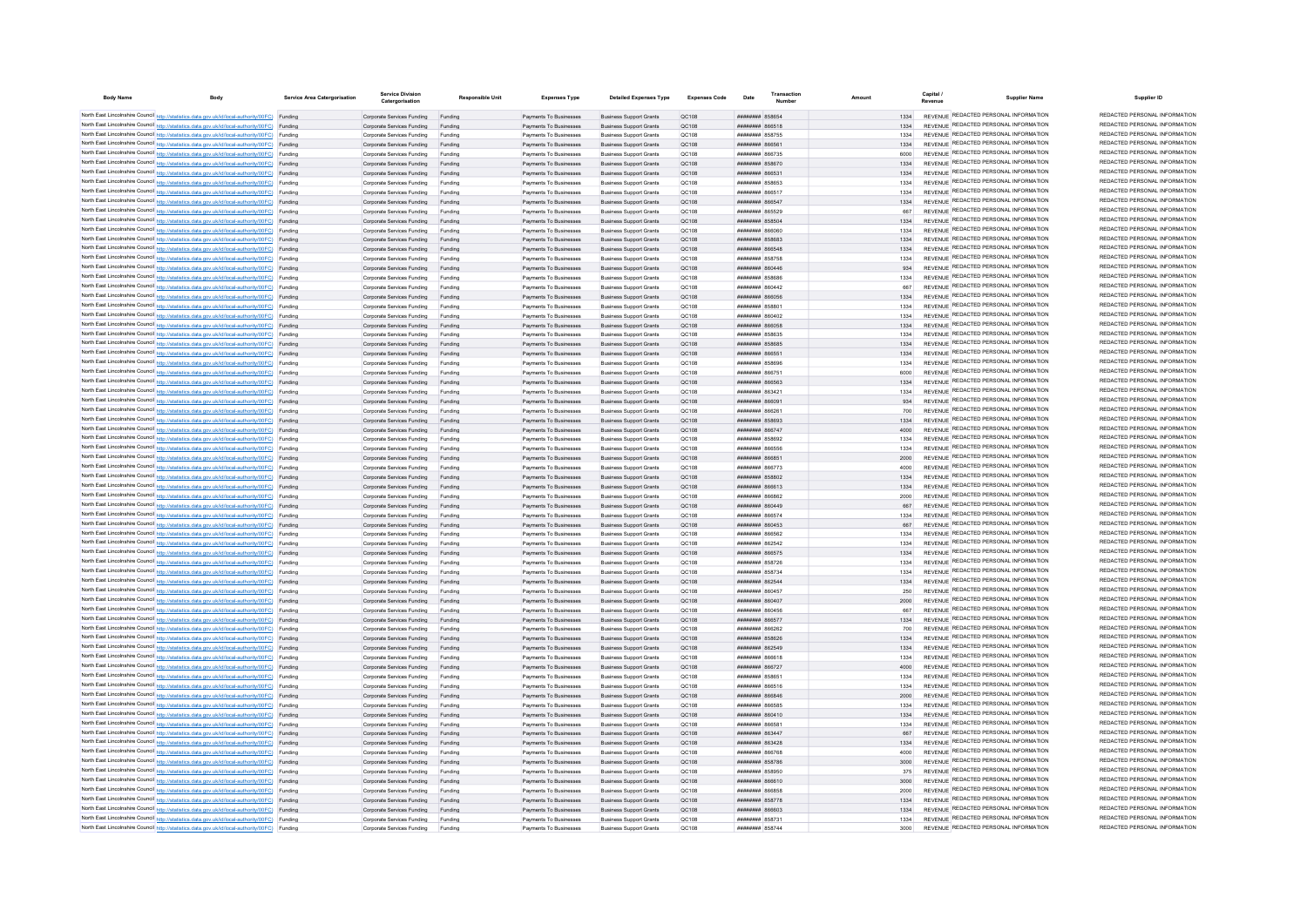| <b>Body Name</b> | <b>Body</b>                                                                                                                                                                                      | Service Area Catergorisation | <b>Service Division</b>                                          | Responsible Unit   | <b>Expenses Type</b>                             | <b>Detailed Expenses Type</b>                                    | Expenses Code         | Date                                            | Transaction | Amoun        | Capital<br><b>Supplier Name</b>                                                | Supplier ID                                                    |
|------------------|--------------------------------------------------------------------------------------------------------------------------------------------------------------------------------------------------|------------------------------|------------------------------------------------------------------|--------------------|--------------------------------------------------|------------------------------------------------------------------|-----------------------|-------------------------------------------------|-------------|--------------|--------------------------------------------------------------------------------|----------------------------------------------------------------|
|                  | North East Lincolnshire Council http://statistics.data.gov.uk/id/local-authority/00FC) Funding                                                                                                   |                              | Corporate Services Funding                                       | Funding            | Payments To Businesses                           | <b>Business Support Grants</b>                                   | OC108                 | <b>######## 858928</b>                          |             | 375          | REVENUE REDACTED PERSONAL INFORMATION                                          | REDACTED PERSONAL INFORMATION                                  |
|                  | North East Lincolnshire Council http://statistics.data.gov.uk/id/local-authority/00FC) Funding                                                                                                   |                              | Corporate Services Funding                                       |                    | Payments To Businesses                           | <b>Business Support Grants</b>                                   | QC108                 | <b>плинини 863429</b>                           |             | 1334         | REVENUE REDACTED PERSONAL INFORMATION                                          | REDACTED PERSONAL INFORMATION                                  |
|                  | North East Lincolnshire Council http://statistics.data.gov.uk/id/local-authority/00FC) Funding                                                                                                   |                              | Corporate Services Funding                                       | Funding            | Payments To Businesses                           | <b>Business Support Grants</b>                                   | QC108                 | ####### 862545                                  |             | 1334         | REVENUE REDACTED PERSONAL INFORMATION                                          | REDACTED PERSONAL INFORMATION                                  |
|                  | North East Lincolnshire Council http://statistics.data.gov.uk/id/local-authority/00FC) Funding                                                                                                   |                              | Corporate Services Funding                                       | Funding            | Payments To Businesses                           | <b>Business Support Grants</b>                                   | QC108                 | <b>CR2AN MMMMMMM</b>                            |             | 1334         | REVENUE REDACTED PERSONAL INFORMATION                                          | REDACTED PERSONAL INFORMATION                                  |
|                  | North East Lincolnshire Council http://statistics.data.gov.uk/id/local-authority/00FC) Funding                                                                                                   |                              | Corporate Services Funding                                       | Funding            | Payments To Businesses                           | <b>Business Sunnort Grants</b>                                   | OC108                 | ######## 859019                                 |             | 667          | REVENUE REDACTED PERSONAL INFORMATION                                          | REDACTED PERSONAL INFORMATION                                  |
|                  | North East Lincolnshire Council http://statistics.data.gov.uk/id/local-authority/00FC) Funding                                                                                                   |                              | Corporate Services Funding                                       | Funding            | Payments To Businesses                           | <b>Business Support Grants</b>                                   | OC108                 | ######## 866258                                 |             | 700          | REVENUE REDACTED PERSONAL INFORMATION                                          | REDACTED PERSONAL INFORMATION<br>REDACTED PERSONAL INFORMATION |
|                  | North East Lincolnshire Council http://statistics.data.gov.uk/id/local-authority/00FC) Funding                                                                                                   |                              | Corporate Services Funding Funding                               |                    | Payments To Businesses                           | <b>Business Support Grants</b>                                   | QC108                 | <b>########</b> 858816                          |             | 3000         | REVENUE REDACTED PERSONAL INFORMATION<br>REVENUE REDACTED PERSONAL INFORMATION | REDACTED PERSONAL INFORMATION                                  |
|                  | North East Lincolnshire Council http://statistics.data.gov.uk/id/local-authority/00FC) Funding                                                                                                   |                              | Corporate Services Funding                                       | Funding            | Payments To Businesses                           | <b>Business Support Grants</b>                                   | QC108                 | ####### 858972                                  |             | 375          | REVENUE REDACTED PERSONAL INFORMATION                                          | REDACTED PERSONAL INFORMATION                                  |
|                  | North East Lincolnshire Council http://statistics.data.gov.uk/id/local-authority/00FC) Funding<br>North East Lincolnshire Council http://statistics.data.gov.uk/id/local-authority/00FC) Funding |                              | Corporate Services Funding<br>Corporate Services Funding         | Funding<br>Funding | Payments To Businesses<br>Payments To Businesses | <b>Business Support Grants</b><br><b>Business Support Grants</b> | QC108<br>QC108        | <b>########</b> 85881<br>######## 866632        |             | 1334<br>1334 | REVENUE REDACTED PERSONAL INFORMATION                                          | REDACTED PERSONAL INFORMATION                                  |
|                  | North East Lincolnshire Council http://statistics.data.gov.uk/id/local-authority/00FC) Funding                                                                                                   |                              | Corporate Services Funding                                       | Funding            | Payments To Businesses                           | <b>Business Support Grants</b>                                   | OC108                 | ######## 865523                                 |             | 1334         | REVENUE REDACTED PERSONAL INFORMATION                                          | REDACTED PERSONAL INFORMATION                                  |
|                  | North East Lincolnshire Council http://statistics.data.gov.uk/id/local-authority/00FC) Funding                                                                                                   |                              | Corporate Services Funding                                       | Funding            | Payments To Businesses                           | <b>Business Support Grants</b>                                   | OC108                 | ####### 858595                                  |             | 1334         | REVENUE REDACTED PERSONAL INFORMATION                                          | REDACTED PERSONAL INFORMATION                                  |
|                  | North East Lincolnshire Council http://statistics.data.gov.uk/id/local-authority/00FC) Funding                                                                                                   |                              | Corporate Services Funding                                       | Funding            | Payments To Businesses                           | <b>Business Support Grants</b>                                   | OC108                 | ######## 862604                                 |             | 667          | REVENUE REDACTED PERSONAL INFORMATION                                          | REDACTED PERSONAL INFORMATION                                  |
|                  | North East Lincolnshire Council http://statistics.data.gov.uk/id/local-authority/00FC) Funding                                                                                                   |                              | Corporate Services Funding                                       | Funding            | Payments To Businesses                           | <b>Business Support Grants</b>                                   | QC108                 | ####### 86629                                   |             | 700          | REVENUE REDACTED PERSONAL INFORMATION                                          | REDACTED PERSONAL INFORMATION                                  |
|                  | North East Lincolnshire Council http://statistics.data.gov.uk/id/local-authority/00FC) Funding                                                                                                   |                              | Corporate Services Funding                                       |                    | Payments To Businesses                           | <b>Business Support Grants</b>                                   | QC108                 | ######## 862586                                 |             | 667          | <b>REVENUE REDACTED PERSONAL INFORMATION</b>                                   | REDACTED PERSONAL INFORMATION                                  |
|                  | North East Lincolnshire Council http://statistics.data.gov.uk/id/local-authority/00FC) Funding                                                                                                   |                              | Corporate Services Funding                                       |                    | Payments To Businesses                           | <b>Business Support Grants</b>                                   | QC108                 | CO2338 RRENNER                                  |             | 1334         | REVENUE REDACTED PERSONAL INFORMATION                                          | REDACTED PERSONAL INFORMATION                                  |
|                  | North East Lincolnshire Council http://statistics.data.gov.uk/id/local-authority/00FC) Funding                                                                                                   |                              | Corporate Services Funding                                       | Funding            | Payments To Businesses                           | <b>Business Support Grants</b>                                   | OC108                 | ######## 858813                                 |             | 1334         | REVENUE REDACTED PERSONAL INFORMATION<br>REVENUE REDACTED PERSONAL INFORMATION | REDACTED PERSONAL INFORMATION<br>REDACTED PERSONAL INFORMATION |
|                  | North East Lincolnshire Council http://statistics.data.gov.uk/id/local-authority/00FC) Funding                                                                                                   |                              | Corporate Services Funding                                       | Funding            | Payments To Businesses                           | <b>Business Support Grants</b>                                   | QC108                 | ######## 858815<br><b>пппппппп</b> 85857        |             | 1334<br>1334 | REVENUE REDACTED PERSONAL INFORMATION                                          | REDACTED PERSONAL INFORMATION                                  |
|                  | North East Lincolnshire Council http://statistics.data.gov.uk/id/local-authority/00FC) Funding<br>North East Lincolnshire Council http://statistics.data.gov.uk/id/local-authority/00FC) Funding |                              | Corporate Services Funding<br>Corporate Services Funding         | Funding<br>Funding | Payments To Businesses<br>Payments To Businesses | <b>Business Support Grants</b><br><b>Business Support Grants</b> | QC108<br>QC108        | ######## 858735                                 |             | 1334         | REVENUE REDACTED PERSONAL INFORMATION                                          | REDACTED PERSONAL INFORMATION                                  |
|                  | North East Lincolnshire Council http://statistics.data.gov.uk/id/local-authority/00FC) Funding                                                                                                   |                              | Corporate Services Funding                                       |                    | Payments To Businesses                           | <b>Business Support Grants</b>                                   | QC108                 | ######## 866592                                 |             | 1334         | REVENUE REDACTED PERSONAL INFORMATION                                          | REDACTED PERSONAL INFORMATION                                  |
|                  | North East Lincolnshire Council http://statistics.data.gov.uk/id/local-authority/00FC) Funding                                                                                                   |                              | Corporate Services Funding                                       |                    | Payments To Businesses                           | <b>Business Support Grants</b>                                   | QC108                 | ######## 865524                                 |             | 1334         | REVENUE REDACTED PERSONAL INFORMATION                                          | REDACTED PERSONAL INFORMATION                                  |
|                  | North East Lincolnshire Council http://statistics.data.gov.uk/id/local-authority/00FC) Funding                                                                                                   |                              | Corporate Services Funding                                       | Funding            | Payments To Businesses                           | <b>Business Support Grants</b>                                   | QC108                 | <b>плинини 860367</b>                           |             | 1334         | REVENUE REDACTED PERSONAL INFORMATION                                          | REDACTED PERSONAL INFORMATION                                  |
|                  | North East Lincolnshire Council http://statistics.data.gov.uk/id/local-authority/00FC) Funding                                                                                                   |                              | Corporate Services Funding                                       | Funding            | Payments To Businesses                           | <b>Business Support Grants</b>                                   | QC108                 | ######## 858737                                 |             | 1334         | REVENUE REDACTED PERSONAL INFORMATION                                          | REDACTED PERSONAL INFORMATION                                  |
|                  | North East Lincolnshire Council http://statistics.data.gov.uk/id/local-authority/00FC) Funding                                                                                                   |                              | Corporate Services Funding                                       | Funding            | Payments To Businesses                           | <b>Business Support Grants</b>                                   | QC108                 | ####### 858736                                  |             | 1334         | REVENUE REDACTED PERSONAL INFORMATION                                          | REDACTED PERSONAL INFORMATION                                  |
|                  | North East Lincolnshire Council http://statistics.data.gov.uk/id/local-authority/00FC) Funding                                                                                                   |                              | Corporate Services Funding                                       | Funding            | Payments To Businesses                           | <b>Business Support Grants</b>                                   | <b>QC108</b>          | ####### 86659                                   |             | 1334         | REVENUE REDACTED PERSONAL INFORMATION                                          | REDACTED PERSONAL INFORMATION                                  |
|                  | North East Lincolnshire Council http://statistics.data.gov.uk/id/local-authority/00FC) Funding                                                                                                   |                              | Corporate Services Funding                                       | Funding            | Payments To Businesses                           | <b>Business Support Grants</b>                                   | QC108                 | ####### 858745                                  |             | 1334         | REVENUE REDACTED PERSONAL INFORMATION<br>REVENUE REDACTED PERSONAL INFORMATION | REDACTED PERSONAL INFORMATION<br>REDACTED PERSONAL INFORMATION |
|                  | North East Lincolnshire Council http://statistics.data.gov.uk/id/local-authority/00FC) Funding                                                                                                   |                              | Corporate Services Funding                                       |                    | Payments To Businesses                           | <b>Business Support Grants</b>                                   | QC108                 | ####### 858712<br><b><i>HHHHHHHH 858713</i></b> |             | 1334<br>1334 | REVENUE REDACTED PERSONAL INFORMATION                                          | REDACTED PERSONAL INFORMATION                                  |
|                  | North East Lincolnshire Council http://statistics.data.gov.uk/id/local-authority/00FC) Funding<br>North East Lincolnshire Council http://statistics.data.gov.uk/id/local-authority/00FC) Funding |                              | Corporate Services Funding<br>Comorate Services Funding          | Funding<br>Funding | Payments To Businesses<br>Payments To Businesses | <b>Business Support Grants</b><br><b>Business Sunnort Grants</b> | QC108<br><b>OC108</b> | <b>######## 858628</b>                          |             | 1334         | REVENUE REDACTED PERSONAL INFORMATION                                          | REDACTED PERSONAL INFORMATION                                  |
|                  | North East Lincolnshire Council http://statistics.data.gov.uk/id/local-authority/00FC) Funding                                                                                                   |                              | Corporate Services Funding                                       | Funding            | Payments To Businesses                           | <b>Business Sunnort Grants</b>                                   | OC108                 | 100338 BURNHURH                                 |             | 1334         | REVENUE REDACTED PERSONAL INFORMATION                                          | REDACTED PERSONAL INFORMATION                                  |
|                  | North East Lincolnshire Council http://statistics.data.gov.uk/id/local-authority/00FC) Funding                                                                                                   |                              | Corporate Services Funding Funding                               |                    | Payments To Businesses                           | <b>Business Support Grants</b>                                   | OC108                 | <b>######## 858756</b>                          |             | 1334         | REVENUE REDACTED PERSONAL INFORMATION                                          | REDACTED PERSONAL INFORMATION                                  |
|                  | North East Lincolnshire Council http://statistics.data.gov.uk/id/local-authority/00FC) Funding                                                                                                   |                              | Corporate Services Funding                                       | Funding            | Payments To Businesses                           | <b>Business Support Grants</b>                                   | QC108                 | ####### 862584                                  |             | 934          | REVENUE REDACTED PERSONAL INFORMATION                                          | REDACTED PERSONAL INFORMATION                                  |
|                  | North East Lincolnshire Council http://statistics.data.gov.uk/id/local-authority/00FC) Funding                                                                                                   |                              | Corporate Services Funding Funding                               |                    | Payments To Businesses                           | <b>Business Support Grants</b>                                   | QC108                 | ######## 860467                                 |             | 250          | REVENUE REDACTED PERSONAL INFORMATION                                          | REDACTED PERSONAL INFORMATION                                  |
|                  | North East Lincolnshire Council http://statistics.data.gov.uk/id/local-authority/00FC) Funding                                                                                                   |                              | Corporate Services Funding                                       | Funding            | Payments To Businesses                           | <b>Business Support Grants</b>                                   | QC108                 | 860416 HEEBHEER                                 |             | 2000         | REVENUE REDACTED PERSONAL INFORMATION                                          | REDACTED PERSONAL INFORMATION                                  |
|                  | North East Lincolnshire Council http://statistics.data.gov.uk/id/local-authority/00FC) Funding                                                                                                   |                              | Corporate Services Funding                                       | Funding            | Payments To Businesses                           | <b>Business Support Grants</b>                                   | QC108                 | ######## 858732                                 |             | 1334         | REVENUE REDACTED PERSONAL INFORMATION                                          | REDACTED PERSONAL INFORMATION                                  |
|                  | North East Lincolnshire Council http://statistics.data.gov.uk/id/local-authority/00FC) Funding                                                                                                   |                              | Comorate Services Funding                                        | Funding            | Payments To Businesses                           | <b>Business Sunnort Grants</b>                                   | QC108                 | ######## 866583                                 |             | 1334         | REVENUE REDACTED PERSONAL INFORMATION                                          | REDACTED PERSONAL INFORMATION<br>REDACTED PERSONAL INFORMATION |
|                  | North East Lincolnshire Council http://statistics.data.gov.uk/id/local-authority/00FC) Funding                                                                                                   |                              | Corporate Services Funding                                       | Funding            | Payments To Businesses                           | <b>Business Support Grants</b>                                   | OC108                 | POBR <b>HUBBBBBB</b>                            |             | 934          | REVENUE REDACTED PERSONAL INFORMATION<br>REVENUE REDACTED PERSONAL INFORMATION | REDACTED PERSONAL INFORMATION                                  |
|                  | North East Lincolnshire Council http://statistics.data.gov.uk/id/local-authority/00FC) Funding<br>North East Lincolnshire Council http://statistics.data.gov.uk/id/local-authority/00FC) Funding |                              | Corporate Services Funding<br>Corporate Services Funding         | Funding            | Payments To Businesses<br>Payments To Businesses | <b>Business Support Grants</b><br><b>Business Support Grants</b> | QC108<br>QC108        | ######## 858629<br>####### 866493               |             | 1334<br>1334 | REVENUE REDACTED PERSONAL INFORMATION                                          | REDACTED PERSONAL INFORMATION                                  |
|                  | North East Lincolnshire Council http://statistics.data.gov.uk/id/local-authority/00FC) Funding                                                                                                   |                              | Corporate Services Funding                                       | Funding            | Payments To Businesses                           | <b>Business Support Grants</b>                                   | QC108                 | <del>лллинны</del> ябя730                       |             | 1334         | REVENUE REDACTED PERSONAL INFORMATION                                          | REDACTED PERSONAL INFORMATION                                  |
|                  | North East Lincolnshire Council http://statistics.data.gov.uk/id/local-authority/00FC) Funding                                                                                                   |                              | Corporate Services Funding                                       | Funding            | Payments To Businesses                           | <b>Business Sunnort Grants</b>                                   | OC108                 | <b>НИНИНИН 858725</b>                           |             | 1334         | REVENUE REDACTED PERSONAL INFORMATION                                          | REDACTED PERSONAL INFORMATION                                  |
|                  | North East Lincolnshire Council http://statistics.data.gov.uk/id/local-authority/00FC) Funding                                                                                                   |                              | Corporate Services Funding                                       | Funding            | Payments To Businesses                           | <b>Business Sunnort Grants</b>                                   | OC108                 | ######## 858740                                 |             | 1334         | REVENUE REDACTED PERSONAL INFORMATION                                          | REDACTED PERSONAL INFORMATION                                  |
|                  | North East Lincolnshire Council http://statistics.data.gov.uk/id/local-authority/00FC) Funding                                                                                                   |                              | Corporate Services Funding                                       | Funding            | Payments To Businesses                           | <b>Business Support Grants</b>                                   | QC108                 | <b>######## 858506</b>                          |             | 1334         | REVENUE REDACTED PERSONAL INFORMATION                                          | REDACTED PERSONAL INFORMATION                                  |
|                  | North East Lincolnshire Council http://statistics.data.gov.uk/id/local-authority/00FC) Funding                                                                                                   |                              | Corporate Services Funding                                       | Funding            | Payments To Businesses                           | <b>Business Support Grants</b>                                   | QC108                 | <b>####### 866319</b>                           |             |              | REVENUE REDACTED PERSONAL INFORMATION                                          | REDACTED PERSONAL INFORMATION                                  |
|                  | North East Lincolnshire Council http://statistics.data.gov.uk/id/local-authority/00FC) Funding                                                                                                   |                              | Corporate Services Funding                                       | Funding            | Payments To Businesses                           | <b>Business Support Grants</b>                                   | QC108                 | ######## 86342                                  |             |              | REVENUE REDACTED PERSONAL INFORMATION                                          | REDACTED PERSONAL INFORMATION<br>REDACTED PERSONAL INFORMATION |
|                  | North East Lincolnshire Council http://statistics.data.gov.uk/id/local-authority/00FC) Funding                                                                                                   |                              | Corporate Services Funding                                       | Funding            | Payments To Businesses                           | <b>Business Support Grants</b>                                   | QC108                 | ######## 866595                                 |             | 1334         | REVENUE REDACTED PERSONAL INFORMATION<br>REVENUE REDACTED PERSONAL INFORMATION | REDACTED PERSONAL INFORMATION                                  |
|                  | North East Lincolnshire Council http://statistics.data.gov.uk/id/local-authority/00FC) Funding<br>North East Lincolnshire Council http://statistics.data.gov.uk/id/local-authority/00FC) Funding |                              | Corporate Services Funding                                       | Funding            | Payments To Businesses<br>Payments To Businesses | <b>Business Support Grants</b><br><b>Business Support Grants</b> | OC108<br>QC108        | <b>BRENHAMM 860411</b><br>######## 866263       |             | 1334<br>700  | REVENUE REDACTED PERSONAL INFORMATION                                          | REDACTED PERSONAL INFORMATION                                  |
|                  | North East Lincolnshire Council http://statistics.data.gov.uk/id/local-authority/00FC) Funding                                                                                                   |                              | Corporate Services Funding<br>Corporate Services Funding         | Funding<br>Funding | Payments To Businesses                           | <b>Business Support Grants</b>                                   | QC108                 | <b>########</b> 858771                          |             | 1334         | REVENUE REDACTED PERSONAL INFORMATION                                          | REDACTED PERSONAL INFORMATION                                  |
|                  | North East Lincolnshire Council http://statistics.data.gov.uk/id/local-authority/00FC) Funding                                                                                                   |                              | Corporate Services Funding                                       | Funding            | Payments To Businesses                           | <b>Business Support Grants</b>                                   | QC108                 | ######## 858780                                 |             | 1334         | REVENUE REDACTED PERSONAL INFORMATION                                          | REDACTED PERSONAL INFORMATION                                  |
|                  | North East Lincolnshire Council http://statistics.data.gov.uk/id/local-authority/00FC) Funding                                                                                                   |                              | Corporate Services Funding                                       |                    | Payments To Businesses                           | <b>Business Support Grants</b>                                   | QC108                 | ######## 858762                                 |             | 1334         | <b>REVENUE REDACTED PERSONAL INFORMATION</b>                                   | REDACTED PERSONAL INFORMATION                                  |
|                  | North East Lincolnshire Council http://statistics.data.gov.uk/id/local-authority/00FC) Funding                                                                                                   |                              | Corporate Services Funding                                       | Funding            | Payments To Businesses                           | <b>Business Support Grants</b>                                   | QC108                 | <b>########</b> 858770                          |             | 1334         | REVENUE REDACTED PERSONAL INFORMATION                                          | REDACTED PERSONAL INFORMATION                                  |
|                  | North East Lincolnshire Council http://statistics.data.gov.uk/id/local-authority/00FC) Funding                                                                                                   |                              | Corporate Services Funding                                       | Funding            | Payments To Businesses                           | <b>Business Support Grants</b>                                   | QC108                 | <b>HUHHHHH 858773</b>                           |             | 1334         | REVENUE REDACTED PERSONAL INFORMATION                                          | REDACTED PERSONAL INFORMATION                                  |
|                  | North East Lincolnshire Council http://statistics.data.gov.uk/id/local-authority/00FC) Funding                                                                                                   |                              | Corporate Services Funding                                       | Funding            | Payments To Businesses                           | <b>Business Support Grants</b>                                   | QC108                 | ######## 866558                                 |             | 1334         | REVENUE REDACTED PERSONAL INFORMATION                                          | REDACTED PERSONAL INFORMATION                                  |
|                  | North East Lincolnshire Council http://statistics.data.gov.uk/id/local-authority/00FC) Funding                                                                                                   |                              | Corporate Services Funding                                       | Funding            | Payments To Businesses                           | <b>Business Support Grants</b>                                   | QC108                 | ######## 860412                                 |             | 1334         | REVENUE REDACTED PERSONAL INFORMATION                                          | REDACTED PERSONAL INFORMATION<br>REDACTED PERSONAL INFORMATION |
|                  | North East Lincolnshire Council http://statistics.data.gov.uk/id/local-authority/00FC) Funding                                                                                                   |                              | Corporate Services Funding Funding                               |                    | Payments To Businesses                           | <b>Business Support Grants</b>                                   | QC108                 | ######## 859000                                 |             | 934          | REVENUE REDACTED PERSONAL INFORMATION<br>REVENUE REDACTED PERSONAL INFORMATION | REDACTED PERSONAL INFORMATION                                  |
|                  | North East Lincolnshire Council http://statistics.data.gov.uk/id/local-authority/00FC) Funding<br>North East Lincolnshire Council http://statistics.data.gov.uk/id/local-authority/00FC) Funding |                              | Corporate Services Funding<br>Corporate Services Funding Funding | Funding            | Payments To Businesses<br>Payments To Businesses | <b>Business Support Grants</b><br><b>Business Support Grants</b> | QC108<br>QC108        | ######## 866240<br>######## 859054              |             | 700<br>1400  | REVENUE REDACTED PERSONAL INFORMATION                                          | REDACTED PERSONAL INFORMATION                                  |
|                  | North East Lincolnshire Council http://statistics.data.gov.uk/id/local-authority/00FC) Funding                                                                                                   |                              | Corporate Services Funding                                       | Funding            | Payments To Businesses                           | <b>Business Support Grants</b>                                   | QC108                 | <b>####### 866271</b>                           |             | 700          | REVENUE REDACTED PERSONAL INFORMATION                                          | REDACTED PERSONAL INFORMATION                                  |
|                  | North East Lincolnshire Council http://statistics.data.gov.uk/id/local-authority/00FC) Funding                                                                                                   |                              | Corporate Services Funding                                       | Funding            | Payments To Businesses                           | <b>Business Support Grants</b>                                   | QC108                 | ####### 858820                                  |             | 1334         | REVENUE REDACTED PERSONAL INFORMATION                                          | REDACTED PERSONAL INFORMATION                                  |
|                  | North East Lincolnshire Council http://statistics.data.gov.uk/id/local-authority/00FC) Funding                                                                                                   |                              | Corporate Services Funding                                       | Funding            | Payments To Businesses                           | <b>Business Support Grants</b>                                   | OC108                 | ######## 858741                                 |             | 1334         | REVENUE REDACTED PERSONAL INFORMATION                                          | REDACTED PERSONAL INFORMATION                                  |
|                  | North East Lincolnshire Council http://statistics.data.gov.uk/id/local-authority/00FC) Funding                                                                                                   |                              | Corporate Services Funding                                       | Funding            | Payments To Businesses                           | <b>Business Support Grants</b>                                   | <b>QC108</b>          | ####### 866105                                  |             | 934          | REVENUE REDACTED PERSONAL INFORMATION                                          | REDACTED PERSONAL INFORMATION                                  |
|                  | North East Lincolnshire Council http://statistics.data.gov.uk/id/local-authority/00FC) Funding                                                                                                   |                              | Corporate Services Funding                                       |                    | Payments To Businesses                           | <b>Business Support Grants</b>                                   | QC108                 | ####### 86607                                   |             | 1334         | REVENUE REDACTED PERSONAL INFORMATION                                          | REDACTED PERSONAL INFORMATION                                  |
|                  | North East Lincolnshire Council http://statistics.data.gov.uk/id/local-authority/00FC) Funding                                                                                                   |                              | Corporate Services Funding                                       |                    | Payments To Businesses                           | <b>Business Support Grants</b>                                   | QC108                 | ######## 866624                                 |             | 1334         | REVENUE REDACTED PERSONAL INFORMATION                                          | REDACTED PERSONAL INFORMATION                                  |
|                  | North East Lincolnshire Council http://statistics.data.gov.uk/id/local-authority/00FC) Funding                                                                                                   |                              | Corporate Services Funding                                       | Funding            | Payments To Businesses                           | <b>Business Support Grants</b>                                   | <b>OC108</b>          | <b><i>HHHHHHH</i></b> 858705                    |             | 1334         | REVENUE REDACTED PERSONAL INFORMATION                                          | REDACTED PERSONAL INFORMATION<br>REDACTED PERSONAL INFORMATION |
|                  | North East Lincolnshire Council http://statistics.data.gov.uk/id/local-authority/00FC) Funding                                                                                                   |                              | Corporate Services Funding                                       | Funding            | Payments To Businesses                           | <b>Business Sunnort Grants</b>                                   | OC108                 | ######## 858581                                 |             | 1334         | REVENUE REDACTED PERSONAL INFORMATION<br>REVENUE REDACTED PERSONAL INFORMATION | REDACTED PERSONAL INFORMATION                                  |
|                  | North East Lincolnshire Council http://statistics.data.gov.uk/id/local-authority/00FC) Funding                                                                                                   |                              | Corporate Services Funding                                       | Funding            | Payments To Businesses<br>Payments To Businesses | <b>Business Sunnort Grants</b>                                   | OC108<br>OC108        | нининни ввезве<br><b>пппппппп</b> 858784        |             | 1334<br>1334 | REVENUE REDACTED PERSONAL INFORMATION                                          | REDACTED PERSONAL INFORMATION                                  |
|                  | North East Lincolnshire Council http://statistics.data.gov.uk/id/local-authority/00FC) Funding<br>North East Lincolnshire Council http://statistics.data.gov.uk/id/local-authority/00FC) Funding |                              | Corporate Services Funding<br>Corporate Services Funding Funding | Funding            | Payments To Businesses                           | <b>Business Support Grants</b><br><b>Business Support Grants</b> | QC108                 | ######## 863445                                 |             | 934          | REVENUE REDACTED PERSONAL INFORMATION                                          | REDACTED PERSONAL INFORMATION                                  |
|                  | North East Lincolnshire Council http://statistics.data.gov.uk/id/local-authority/00FC) Funding                                                                                                   |                              | Corporate Services Funding                                       | Funding            | Payments To Businesses                           | <b>Business Support Grants</b>                                   | QC108                 | ######## 866256                                 |             | 700          | REVENUE REDACTED PERSONAL INFORMATION                                          | REDACTED PERSONAL INFORMATION                                  |
|                  | North East Lincolnshire Council http://statistics.data.gov.uk/id/local-authority/00FC) Funding                                                                                                   |                              | Corporate Services Funding                                       | Funding            | Payments To Businesses                           | <b>Business Support Grants</b>                                   | QC108                 | ######## 866771                                 |             | 6000         | REVENUE REDACTED PERSONAL INFORMATION                                          | REDACTED PERSONAL INFORMATION                                  |
|                  | North East Lincolnshire Council http://statistics.data.gov.uk/id/local-authority/00FC) Funding                                                                                                   |                              | Corporate Services Funding                                       | Funding            | Payments To Businesses                           | <b>Business Support Grants</b>                                   | OC108                 | <b><i>BREEZEEE</i></b> 858792                   |             | 1334         | REVENUE REDACTED PERSONAL INFORMATION                                          | REDACTED PERSONAL INFORMATION                                  |
|                  | North East Lincolnshire Council http://statistics.data.gov.uk/id/local-authority/00FC) Funding                                                                                                   |                              | Comorate Services Funding                                        | Funding            | Payments To Businesses                           | <b>Business Sunnort Grants</b>                                   | <b>OC108</b>          | 113368 HABBARD                                  |             | 1334         | REVENUE REDACTED PERSONAL INFORMATION                                          | REDACTED PERSONAL INFORMATION                                  |
|                  | North East Lincolnshire Council http://statistics.data.gov.uk/id/local-authority/00FC) Funding                                                                                                   |                              | Corporate Services Funding                                       | Funding            | Payments To Businesses                           | <b>Business Support Grants</b>                                   | OC108                 | <b>ATOSSS</b> HEEBER                            |             | 1334         | REVENUE REDACTED PERSONAL INFORMATION                                          | REDACTED PERSONAL INFORMATION<br>REDACTED PERSONAL INFORMATION |
|                  | North East Lincolnshire Council http://statistics.data.gov.uk/id/local-authority/00FC) Funding                                                                                                   |                              | Corporate Services Funding                                       |                    | Payments To Businesses                           | <b>Business Support Grants</b>                                   | OC108                 | <b>######## 858772</b>                          |             | 1334         | REVENUE REDACTED PERSONAL INFORMATION                                          |                                                                |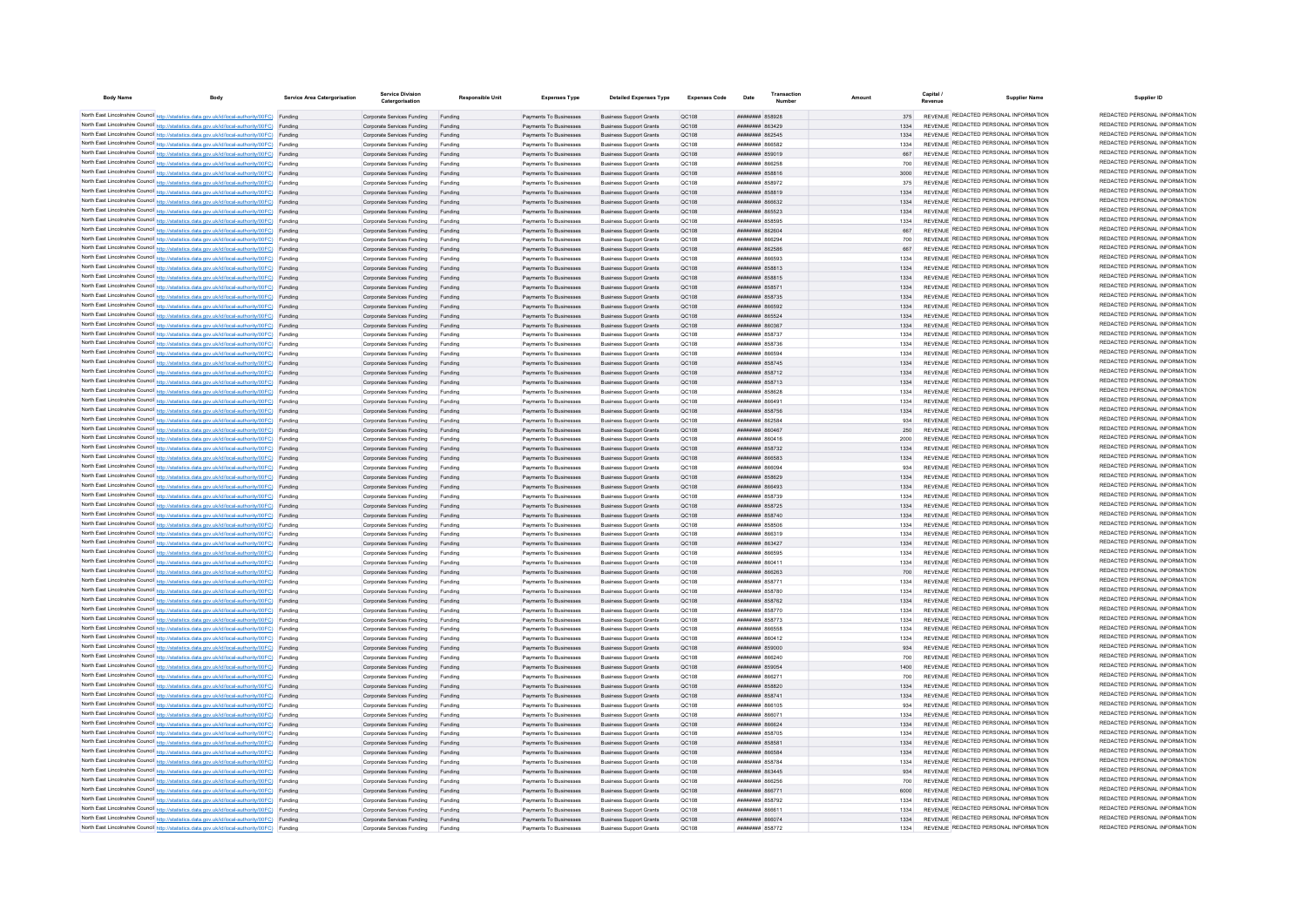| <b>Body Name</b> | Body                                                                                                                                                                                             | Service Area Catergorisatio | <b>Service Division</b><br>Catergorisation               | <b>Responsible Unit</b> | <b>Expenses Type</b>                             | <b>Detailed Expenses Type</b>                                    | <b>Expenses Code</b> | Date                                                          | Transaction |              | Capital<br><b>Supplier Name</b>                                                | Supplier ID                                                    |
|------------------|--------------------------------------------------------------------------------------------------------------------------------------------------------------------------------------------------|-----------------------------|----------------------------------------------------------|-------------------------|--------------------------------------------------|------------------------------------------------------------------|----------------------|---------------------------------------------------------------|-------------|--------------|--------------------------------------------------------------------------------|----------------------------------------------------------------|
|                  | North East Lincolnshire Council http://statistics.data.gov.uk/id/local-authority/00FC) Funding                                                                                                   |                             | Comorate Services Funding                                | Funding                 | Payments To Businesses                           | <b>Business Support Grants</b>                                   | OC108                | <b>пппппппп</b> 862546                                        |             | 1334         | REVENUE REDACTED PERSONAL INFORMATION                                          | REDACTED PERSONAL INFORMATION                                  |
|                  | North East Lincolnshire Council http://statistics.data.gov.uk/id/local-authority/00FC) Funding                                                                                                   |                             | Corporate Services Funding                               | Funding                 | Payments To Businesses                           | <b>Business Support Grants</b>                                   | OC108                | <b>CACOON HEEBERH</b>                                         |             |              | REVENUE REDACTED PERSONAL INFORMATION                                          | REDACTED PERSONAL INFORMATION                                  |
|                  | North East Lincolnshire Council http://statistics.data.gov.uk/id/local-authority/00FC) Funding                                                                                                   |                             | Corporate Services Funding                               | Funding                 | Payments To Businesses                           | <b>Business Support Grants</b>                                   | OC108                | <b>########</b> 858575                                        |             | 1334         | REVENUE REDACTED PERSONAL INFORMATION                                          | REDACTED PERSONAL INFORMATION                                  |
|                  | North East Lincolnshire Council http://statistics.data.gov.uk/id/local-authority/00FC) Funding                                                                                                   |                             | Corporate Services Funding                               | Funding                 | Payments To Businesses                           | <b>Business Support Grants</b>                                   | QC108                | <b>########</b> 858781                                        |             | 1334         | REVENUE REDACTED PERSONAL INFORMATION                                          | REDACTED PERSONAL INFORMATION                                  |
|                  | North East Lincolnshire Council http://statistics.data.gov.uk/id/local-authority/00FC) Funding                                                                                                   |                             | Corporate Services Funding                               | Funding                 | Payments To Businesses                           | <b>Business Support Grants</b>                                   | QC108                | <b>########</b> 858761                                        |             | 1334         | REVENUE REDACTED PERSONAL INFORMATION                                          | REDACTED PERSONAL INFORMATION<br>REDACTED PERSONAL INFORMATION |
|                  | North East Lincolnshire Council http://statistics.data.gov.uk/id/local-authority/00FC) Funding<br>North East Lincolnshire Council http://statistics.data.gov.uk/id/local-authority/00FC) Funding |                             | Corporate Services Funding                               | Funding                 | Payments To Businesses                           | <b>Business Support Grants</b>                                   | QC108                | 070888 #######                                                |             | 1334         | REVENUE REDACTED PERSONAL INFORMATION<br>REVENUE REDACTED PERSONAL INFORMATION | REDACTED PERSONAL INFORMATION                                  |
|                  | North East Lincolnshire Council http://statistics.data.gov.uk/id/local-authority/00FC) Funding                                                                                                   |                             | Corporate Services Funding<br>Corporate Services Funding | Funding                 | Payments To Businesses<br>Payments To Businesses | <b>Business Support Grants</b><br><b>Business Support Grants</b> | OC108<br>OC108       | <b><i>BRENHHHH 866674</i></b><br><b><i>BREEZER 858748</i></b> |             | 6000<br>1334 | REVENUE REDACTED PERSONAL INFORMATION                                          | REDACTED PERSONAL INFORMATION                                  |
|                  | North East Lincolnshire Council http://statistics.data.gov.uk/id/local-authority/00FC) Funding                                                                                                   |                             | Corporate Services Funding                               | Funding<br>Funding      | Payments To Businesses                           | <b>Business Support Grants</b>                                   | QC108                | ссаав инциници                                                |             | 1334         | REVENUE REDACTED PERSONAL INFORMATION                                          | REDACTED PERSONAL INFORMATION                                  |
|                  | North East Lincolnshire Council http://statistics.data.gov.uk/id/local-authority/00FC) Funding                                                                                                   |                             | Corporate Services Funding Funding                       |                         | Payments To Businesses                           | <b>Business Support Grants</b>                                   | QC108                | ######## 858765                                               |             |              | REVENUE REDACTED PERSONAL INFORMATION                                          | REDACTED PERSONAL INFORMATION                                  |
|                  | North East Lincolnshire Council http://statistics.data.gov.uk/id/local-authority/00FC) Funding                                                                                                   |                             | Corporate Services Funding                               | Funding                 | Payments To Businesses                           | <b>Business Support Grants</b>                                   | QC108                | ######## 860414                                               |             | 1334         | REVENUE REDACTED PERSONAL INFORMATION                                          | REDACTED PERSONAL INFORMATION                                  |
|                  | North East Lincolnshire Council http://statistics.data.gov.uk/id/local-authority/00FC) Funding                                                                                                   |                             | Corporate Services Funding                               | Funding                 | Payments To Businesses                           | <b>Business Support Grants</b>                                   | OC108                | воава нинини                                                  |             | 1334         | REVENUE REDACTED PERSONAL INFORMATION                                          | REDACTED PERSONAL INFORMATION                                  |
|                  | North East Lincolnshire Council http://statistics.data.gov.uk/id/local-authority/00FC) Funding                                                                                                   |                             | Corporate Services Funding                               | Funding                 | Payments To Businesses                           | <b>Business Support Grants</b>                                   | OC108                | <b>пппппппп</b> 858754                                        |             | 1334         | REVENUE REDACTED PERSONAL INFORMATION                                          | REDACTED PERSONAL INFORMATION                                  |
|                  | North East Lincolnshire Council http://statistics.data.gov.uk/id/local-authority/00FC) Funding                                                                                                   |                             | Corporate Services Funding                               | Funding                 | Payments To Businesses                           | <b>Business Support Grants</b>                                   | OC108                | ####### 858723                                                |             | 1334         | REVENUE REDACTED PERSONAL INFORMATION                                          | REDACTED PERSONAL INFORMATION                                  |
|                  | North East Lincolnshire Council http://statistics.data.gov.uk/id/local-authority/00FC) Funding                                                                                                   |                             | Corporate Services Funding                               | Funding                 | Payments To Businesses                           | <b>Business Support Grants</b>                                   | QC108                | ####### 859002                                                |             | 934          | REVENUE REDACTED PERSONAL INFORMATION                                          | REDACTED PERSONAL INFORMATION                                  |
|                  | North East Lincolnshire Council http://statistics.data.gov.uk/id/local-authority/00FC) Funding                                                                                                   |                             | Corporate Services Funding                               | Funding                 | Payments To Businesses                           | <b>Business Support Grants</b>                                   | QC108                | ####### 86624                                                 |             | 700          | REVENUE REDACTED PERSONAL INFORMATION                                          | REDACTED PERSONAL INFORMATION                                  |
|                  | North East Lincolnshire Council http://statistics.data.gov.uk/id/local-authority/00FC) Funding                                                                                                   |                             | Corporate Services Funding                               |                         | Payments To Businesses                           | <b>Business Support Grants</b>                                   | QC108                | ######## 860392                                               |             | 2000         | REVENUE REDACTED PERSONAL INFORMATION                                          | REDACTED PERSONAL INFORMATION                                  |
|                  | North East Lincolnshire Council http://statistics.data.gov.uk/id/local-authority/00FC) Funding                                                                                                   |                             | Corporate Services Funding                               | Funding                 | Payments To Businesses                           | <b>Business Support Grants</b>                                   | QC108                | <b>HUHHHHHH</b> 858804                                        |             | 1334         | REVENUE REDACTED PERSONAL INFORMATION<br>REVENUE REDACTED PERSONAL INFORMATION | REDACTED PERSONAL INFORMATION<br>REDACTED PERSONAL INFORMATION |
|                  | North East Lincolnshire Council http://statistics.data.gov.uk/id/local-authority/00FC) Funding                                                                                                   |                             | Corporate Services Funding                               | Funding                 | Payments To Businesses                           | <b>Business Support Grants</b>                                   | QC108                | <b>HUHHHHH 858808</b>                                         |             | 1334         | REVENUE REDACTED PERSONAL INFORMATION                                          | REDACTED PERSONAL INFORMATION                                  |
|                  | North East Lincolnshire Council http://statistics.data.gov.uk/id/local-authority/00FC) Funding<br>North East Lincolnshire Council http://statistics.data.gov.uk/id/local-authority/00FC) Funding |                             | Corporate Services Funding<br>Corporate Services Funding | Funding<br>Funding      | Payments To Businesses<br>Payments To Businesses | <b>Business Support Grants</b><br><b>Business Support Grants</b> | QC108<br>QC108       | ######## 860413<br>######## 860434                            |             | 1334<br>934  | REVENUE REDACTED PERSONAL INFORMATION                                          | REDACTED PERSONAL INFORMATION                                  |
|                  | North East Lincolnshire Council http://statistics.data.gov.uk/id/local-authority/00FC) Funding                                                                                                   |                             | Corporate Services Funding                               | Funding                 | Payments To Businesses                           | <b>Business Support Grants</b>                                   | QC108                | ######## 866235                                               |             | 700          | REVENUE REDACTED PERSONAL INFORMATION                                          | REDACTED PERSONAL INFORMATION                                  |
|                  | North East Lincolnshire Council http://statistics.data.gov.uk/id/local-authority/00FC) Funding                                                                                                   |                             | Corporate Services Funding                               | Funding                 | Payments To Businesses                           | <b>Business Support Grants</b>                                   | QC108                | <b>пппппппп</b> 866723                                        |             | 4000         | REVENUE REDACTED PERSONAL INFORMATION                                          | REDACTED PERSONAL INFORMATION                                  |
|                  | North East Lincolnshire Council http://statistics.data.gov.uk/id/local-authority/00FC) Funding                                                                                                   |                             | Corporate Services Funding                               | Funding                 | Payments To Businesses                           | <b>Business Support Grants</b>                                   | <b>QC108</b>         | <b>пппппппп</b> 866072                                        |             | 1334         | REVENUE REDACTED PERSONAL INFORMATION                                          | REDACTED PERSONAL INFORMATION                                  |
|                  | North East Lincolnshire Council http://statistics.data.gov.uk/id/local-authority/00FC) Funding                                                                                                   |                             | Corporate Services Funding                               | Funding                 | Payments To Businesses                           | <b>Business Support Grants</b>                                   | QC108                | BASSAR MUMMUM                                                 |             | 1334         | REVENUE REDACTED PERSONAL INFORMATION                                          | REDACTED PERSONAL INFORMATION                                  |
|                  | North East Lincolnshire Council http://statistics.data.gov.uk/id/local-authority/00FC) Funding                                                                                                   |                             | Corporate Services Funding                               | Funding                 | Payments To Businesses                           | <b>Business Support Grants</b>                                   | OC108                | <b>HHHHHHH 866843</b>                                         |             | 2000         | REVENUE REDACTED PERSONAL INFORMATION                                          | REDACTED PERSONAL INFORMATION                                  |
|                  | North East Lincolnshire Council http://statistics.data.gov.uk/id/local-authority/00FC) Funding                                                                                                   |                             | Corporate Services Funding                               | Funding                 | Payments To Businesses                           | <b>Business Support Grants</b>                                   | OC108                | <b>пппппппп</b> 85872                                         |             | 1334         | REVENUE REDACTED PERSONAL INFORMATION                                          | REDACTED PERSONAL INFORMATION                                  |
|                  | North East Lincolnshire Council http://statistics.data.gov.uk/id/local-authority/00FC) Funding                                                                                                   |                             | Corporate Services Funding                               | Funding                 | Payments To Businesses                           | <b>Business Support Grants</b>                                   | OC108                | 182888 BURNHUN                                                |             | 1334         | REVENUE REDACTED PERSONAL INFORMATION                                          | REDACTED PERSONAL INFORMATION                                  |
|                  | North East Lincolnshire Council http://statistics.data.gov.uk/id/local-authority/00FC) Funding                                                                                                   |                             | Corporate Services Funding                               | Funding                 | Payments To Businesses                           | <b>Business Support Grants</b>                                   | QC108                | ####### 858720                                                |             | 1334         | REVENUE REDACTED PERSONAL INFORMATION                                          | REDACTED PERSONAL INFORMATION                                  |
|                  | North East Lincolnshire Council http://statistics.data.gov.uk/id/local-authority/00FC) Funding                                                                                                   |                             | Corporate Services Funding                               | Funding                 | Payments To Businesses                           | <b>Business Support Grants</b>                                   | QC108                | ######## 866571                                               |             | 1334         | REVENUE REDACTED PERSONAL INFORMATION                                          | REDACTED PERSONAL INFORMATION                                  |
|                  | North East Lincolnshire Council http://statistics.data.gov.uk/id/local-authority/00FC) Funding                                                                                                   |                             | Corporate Services Funding                               | Funding                 | Payments To Businesses                           | <b>Business Support Grants</b>                                   | QC108                | <b>HRENHHHH</b> RGSOOF                                        |             | 375          | REVENUE REDACTED PERSONAL INFORMATION                                          | REDACTED PERSONAL INFORMATION                                  |
|                  | North East Lincolnshire Council http://statistics.data.gov.uk/id/local-authority/00FC) Funding                                                                                                   |                             | Corporate Services Funding                               | Funding                 | Payments To Businesses                           | <b>Business Support Grants</b>                                   | OC108                | <b><i>BRENHHHH</i></b> 866784                                 |             | 6000         | REVENUE REDACTED PERSONAL INFORMATION                                          | REDACTED PERSONAL INFORMATION<br>REDACTED PERSONAL INFORMATION |
|                  | North East Lincolnshire Council http://statistics.data.gov.uk/id/local-authority/00FC) Funding                                                                                                   |                             | Corporate Services Funding                               | Funding                 | Payments To Businesses                           | <b>Business Support Grants</b>                                   | OC108                | Ranaa <b>HHHHHH</b>                                           |             | 3000         | REVENUE REDACTED PERSONAL INFORMATION<br>REVENUE REDACTED PERSONAL INFORMATION | REDACTED PERSONAL INFORMATION                                  |
|                  | North East Lincolnshire Council http://statistics.data.gov.uk/id/local-authority/00FC) Funding                                                                                                   |                             | Corporate Services Funding                               | Funding                 | Payments To Businesses<br>Payments To Businesses | <b>Business Support Grants</b><br><b>Business Support Grants</b> | OC108<br>QC108       | <b>пппппппп</b> 866622<br><b>####### 858746</b>               |             | 3000         | REVENUE REDACTED PERSONAL INFORMATION                                          | REDACTED PERSONAL INFORMATION                                  |
|                  | North East Lincolnshire Council http://statistics.data.gov.uk/id/local-authority/00FC) Funding<br>North East Lincolnshire Council http://statistics.data.gov.uk/id/local-authority/00FC) Funding |                             | Corporate Services Funding<br>Corporate Services Funding | Funding<br>Funding      | Payments To Businesses                           | <b>Business Support Grants</b>                                   | QC108                | ######## 866569                                               |             | 1334         | REVENUE REDACTED PERSONAL INFORMATION                                          | REDACTED PERSONAL INFORMATION                                  |
|                  | North East Lincolnshire Council http://statistics.data.gov.uk/id/local-authority/00FC) Funding                                                                                                   |                             | Corporate Services Funding Funding                       |                         | Payments To Businesses                           | <b>Business Support Grants</b>                                   | QC108                | ######## 866073                                               |             | 1334         | REVENUE REDACTED PERSONAL INFORMATION                                          | REDACTED PERSONAL INFORMATION                                  |
|                  | North East Lincolnshire Council http://statistics.data.gov.uk/id/local-authority/00FC) Funding                                                                                                   |                             | Corporate Services Funding                               | Funding                 | Payments To Businesses                           | <b>Business Support Grants</b>                                   | QC108                | <b>######## 858763</b>                                        |             | 1334         | REVENUE REDACTED PERSONAL INFORMATION                                          | REDACTED PERSONAL INFORMATION                                  |
|                  | North East Lincolnshire Council http://statistics.data.gov.uk/id/local-authority/00FC) Funding                                                                                                   |                             | Corporate Services Funding                               | Funding                 | Payments To Businesses                           | <b>Business Support Grants</b>                                   | OC108                | ######## 858977                                               |             | 667          | REVENUE REDACTED PERSONAL INFORMATION                                          | REDACTED PERSONAL INFORMATION                                  |
|                  | North East Lincolnshire Council http://statistics.data.gov.uk/id/local-authority/00FC) Funding                                                                                                   |                             | Corporate Services Funding                               | Funding                 | Payments To Businesses                           | <b>Business Support Grants</b>                                   | OC108                | <b>########</b> 858986                                        |             | 667          | REVENUE REDACTED PERSONAL INFORMATION                                          | REDACTED PERSONAL INFORMATION                                  |
|                  | North East Lincolnshire Council http://statistics.data.gov.uk/id/local-authority/00FC) Funding                                                                                                   |                             | Corporate Services Funding                               | Funding                 | Payments To Businesses                           | <b>Business Support Grants</b>                                   | QC108                | ######## 858994                                               |             | 667          | REVENUE REDACTED PERSONAL INFORMATION                                          | REDACTED PERSONAL INFORMATION                                  |
|                  | North East Lincolnshire Council http://statistics.data.gov.uk/id/local-authority/00FC) Funding                                                                                                   |                             | Corporate Services Funding                               |                         | Payments To Businesses                           | <b>Business Support Grants</b>                                   | QC108                | 0028 HHBHHH                                                   |             | 667          | REVENUE REDACTED PERSONAL INFORMATION                                          | REDACTED PERSONAL INFORMATION                                  |
|                  | North East Lincolnshire Council http://statistics.data.gov.uk/id/local-authority/00FC) Funding                                                                                                   |                             | Corporate Services Funding                               |                         | Payments To Businesses                           | <b>Business Support Grants</b>                                   | QC108                | ######## 859009                                               |             | 667          | REVENUE REDACTED PERSONAL INFORMATION                                          | REDACTED PERSONAL INFORMATION                                  |
|                  | North East Lincolnshire Council http://statistics.data.gov.uk/id/local-authority/00FC) Funding                                                                                                   |                             | Corporate Services Funding                               | Funding                 | Payments To Businesses                           | <b>Business Support Grants</b>                                   | QC108                | ######## 859015                                               |             | 667          | REVENUE REDACTED PERSONAL INFORMATION                                          | REDACTED PERSONAL INFORMATION                                  |
|                  | North East Lincolnshire Council http://statistics.data.gov.uk/id/local-authority/00FC) Funding                                                                                                   |                             | Corporate Services Funding                               | Funding                 | Payments To Businesses                           | <b>Business Support Grants</b>                                   | QC108                | ######## 859016                                               |             | 667          | REVENUE REDACTED PERSONAL INFORMATION                                          | REDACTED PERSONAL INFORMATION                                  |
|                  | North East Lincolnshire Council http://statistics.data.gov.uk/id/local-authority/00FC) Funding                                                                                                   |                             | Corporate Services Funding                               | Funding                 | Payments To Businesses                           | <b>Business Support Grants</b>                                   | QC108                | ######## 85902                                                |             | 667          | REVENUE REDACTED PERSONAL INFORMATION<br>REVENUE REDACTED PERSONAL INFORMATION | REDACTED PERSONAL INFORMATION<br>REDACTED PERSONAL INFORMATION |
|                  | North East Lincolnshire Council http://statistics.data.gov.uk/id/local-authority/00FC) Funding                                                                                                   |                             | Corporate Services Funding                               | Funding                 | Payments To Businesses                           | <b>Business Support Grants</b>                                   | QC108                | ######## 859025                                               |             | 667          | REVENUE REDACTED PERSONAL INFORMATION                                          | REDACTED PERSONAL INFORMATION                                  |
|                  | North East Lincolnshire Council http://statistics.data.gov.uk/id/local-authority/00FC) Funding<br>North East Lincolnshire Council http://statistics.data.gov.uk/id/local-authority/00FC) Funding |                             | Corporate Services Funding<br>Corporate Services Funding | Funding<br>Funding      | Payments To Businesses<br>Payments To Businesses | <b>Business Support Grants</b>                                   | QC108<br>QC108       | ####### 859026<br>######## 859027                             |             | 667          | REVENUE REDACTED PERSONAL INFORMATION                                          | REDACTED PERSONAL INFORMATION                                  |
|                  | North East Lincolnshire Council http://statistics.data.gov.uk/id/local-authority/00FC) Funding                                                                                                   |                             | Corporate Services Funding                               | Funding                 | Payments To Businesses                           | <b>Business Support Grants</b><br><b>Business Support Grants</b> | OC108                | <b>НИНИНИН 859028</b>                                         |             | 667          | REVENUE REDACTED PERSONAL INFORMATION                                          | REDACTED PERSONAL INFORMATION                                  |
|                  | North East Lincolnshire Council http://statistics.data.gov.uk/id/local-authority/00FC) Funding                                                                                                   |                             | Corporate Services Funding                               | Funding                 | Payments To Businesses                           | <b>Business Support Grants</b>                                   | OC108                | ######## 859029                                               |             | 667          | REVENUE REDACTED PERSONAL INFORMATION                                          | REDACTED PERSONAL INFORMATION                                  |
|                  | North East Lincolnshire Council http://statistics.data.gov.uk/id/local-authority/00FC) Funding                                                                                                   |                             | Corporate Services Funding                               | Funding                 | Payments To Businesses                           | <b>Business Support Grants</b>                                   | OC108                | ######## 859030                                               |             | 667          | REVENUE REDACTED PERSONAL INFORMATION                                          | REDACTED PERSONAL INFORMATION                                  |
|                  | North East Lincolnshire Council http://statistics.data.gov.uk/id/local-authority/00FC) Funding                                                                                                   |                             | Corporate Services Funding                               | Funding                 | Payments To Businesses                           | <b>Business Support Grants</b>                                   | OC108                | ######## 859031                                               |             |              | REVENUE REDACTED PERSONAL INFORMATION                                          | REDACTED PERSONAL INFORMATION                                  |
|                  | North East Lincolnshire Council http://statistics.data.gov.uk/id/local-authority/00FC) Funding                                                                                                   |                             | Corporate Services Funding                               | Funding                 | Payments To Businesses                           | <b>Business Support Grants</b>                                   | QC108                | ######## 85903;                                               |             | 667          | REVENUE REDACTED PERSONAL INFORMATION                                          | REDACTED PERSONAL INFORMATION                                  |
|                  | North East Lincolnshire Council http://statistics.data.gov.uk/id/local-authority/00FC) Funding                                                                                                   |                             | Corporate Services Funding                               | Funding                 | Payments To Businesses                           | <b>Business Support Grants</b>                                   | QC108                | ######## 859033                                               |             | 667          | <b>REVENUE REDACTED PERSONAL INFORMATION</b>                                   | REDACTED PERSONAL INFORMATION                                  |
|                  | North East Lincolnshire Council http://statistics.data.gov.uk/id/local-authority/00FC) Funding                                                                                                   |                             | Corporate Services Funding                               | Funding                 | Payments To Businesses                           | <b>Business Support Grants</b>                                   | QC108                | ######## 859034                                               |             | 667          | REVENUE REDACTED PERSONAL INFORMATION                                          | REDACTED PERSONAL INFORMATION                                  |
|                  | North East Lincolnshire Council http://statistics.data.gov.uk/id/local-authority/00FC) Funding                                                                                                   |                             | Corporate Services Funding                               | Funding                 | Payments To Businesses                           | <b>Business Support Grants</b>                                   | OC108                | ######## 859035                                               |             |              | REVENUE REDACTED PERSONAL INFORMATION                                          | REDACTED PERSONAL INFORMATION                                  |
|                  | North East Lincolnshire Council http://statistics.data.gov.uk/id/local-authority/00FC) Funding                                                                                                   |                             | Corporate Services Funding                               | Funding                 | Payments To Businesses                           | <b>Business Support Grants</b>                                   | OC108                | <b>######## 859036</b>                                        |             | 667          | REVENUE REDACTED PERSONAL INFORMATION                                          | REDACTED PERSONAL INFORMATION                                  |
|                  | North East Lincolnshire Council http://statistics.data.gov.uk/id/local-authority/00FC) Funding                                                                                                   |                             | Corporate Services Funding Funding                       |                         | Payments To Businesses                           | <b>Business Support Grants</b>                                   | OC108                | ######## 859037                                               |             | 667          | REVENUE REDACTED PERSONAL INFORMATION<br>REVENUE REDACTED PERSONAL INFORMATION | REDACTED PERSONAL INFORMATION<br>REDACTED PERSONAL INFORMATION |
|                  | North East Lincolnshire Council http://statistics.data.gov.uk/id/local-authority/00FC) Funding                                                                                                   |                             | Corporate Services Funding                               | Funding                 | Payments To Businesses                           | <b>Business Support Grants</b>                                   | QC108                | ######## 859038                                               |             | 667          | REVENUE REDACTED PERSONAL INFORMATION                                          | REDACTED PERSONAL INFORMATION                                  |
|                  | North East Lincolnshire Council http://statistics.data.gov.uk/id/local-authority/00FC) Funding<br>North East Lincolnshire Council http://statistics.data.gov.uk/id/local-authority/00FC) Funding |                             | Corporate Services Funding Funding                       |                         | Payments To Businesses                           | <b>Business Support Grants</b>                                   | QC108<br>QC108       | ######## 859039<br>######## 859040                            |             | 667          | REVENUE REDACTED PERSONAL INFORMATION                                          | REDACTED PERSONAL INFORMATION                                  |
|                  | North East Lincolnshire Council http://statistics.data.gov.uk/id/local-authority/00FC) Funding                                                                                                   |                             | Corporate Services Funding<br>Corporate Services Funding | Funding<br>Funding      | Payments To Businesses<br>Payments To Businesses | <b>Business Support Grants</b><br><b>Business Support Grants</b> | OC108                | ######## 859041                                               |             | 667          | REVENUE REDACTED PERSONAL INFORMATION                                          | REDACTED PERSONAL INFORMATION                                  |
|                  | North East Lincolnshire Council http://statistics.data.gov.uk/id/local-authority/00FC) Funding                                                                                                   |                             | Corporate Services Funding                               | Funding                 | Payments To Businesses                           | <b>Business Support Grants</b>                                   | OC108                | ######## 859042                                               |             | 667          | REVENUE REDACTED PERSONAL INFORMATION                                          | REDACTED PERSONAL INFORMATION                                  |
|                  | North East Lincolnshire Council http://statistics.data.gov.uk/id/local-authority/00FC) Funding                                                                                                   |                             | Corporate Services Funding                               | Funding                 | Payments To Businesses                           | <b>Business Support Grants</b>                                   | OC108                | ######## 859043                                               |             | 667          | REVENUE REDACTED PERSONAL INFORMATION                                          | REDACTED PERSONAL INFORMATION                                  |
|                  | North East Lincolnshire Council http://statistics.data.gov.uk/id/local-authority/00FC) Funding                                                                                                   |                             | Corporate Services Funding                               | Funding                 | Payments To Businesses                           | <b>Business Support Grants</b>                                   | QC108                | ######## 85904                                                |             |              | REVENUE REDACTED PERSONAL INFORMATION                                          | REDACTED PERSONAL INFORMATION                                  |
|                  | North East Lincolnshire Council http://statistics.data.gov.uk/id/local-authority/00FC) Funding                                                                                                   |                             | Corporate Services Funding                               |                         | Payments To Businesses                           | <b>Business Support Grants</b>                                   | QC108                | ######## 859045                                               |             | 667          | REVENUE REDACTED PERSONAL INFORMATION                                          | REDACTED PERSONAL INFORMATION                                  |
|                  | North East Lincolnshire Council http://statistics.data.gov.uk/id/local-authority/00FC) Funding                                                                                                   |                             | Corporate Services Funding                               |                         | Payments To Businesses                           | <b>Business Support Grants</b>                                   | QC108                | ####### 859046                                                |             | 667          | REVENUE REDACTED PERSONAL INFORMATION                                          | REDACTED PERSONAL INFORMATION                                  |
|                  | North East Lincolnshire Council http://statistics.data.gov.uk/id/local-authority/00FC) Funding                                                                                                   |                             | Corporate Services Funding                               | Funding                 | Payments To Businesses                           | <b>Business Support Grants</b>                                   | QC108                | ######## 859047                                               |             | 667          | REVENUE REDACTED PERSONAL INFORMATION                                          | REDACTED PERSONAL INFORMATION                                  |
|                  | North East Lincolnshire Council http://statistics.data.gov.uk/id/local-authority/00FC) Funding                                                                                                   |                             | Corporate Services Funding                               | Funding                 | Payments To Businesses                           | <b>Business Support Grants</b>                                   | QC108                | ######## 859048                                               |             | 667          | REVENUE REDACTED PERSONAL INFORMATION                                          | REDACTED PERSONAL INFORMATION                                  |
|                  | North East Lincolnshire Council http://statistics.data.gov.uk/id/local-authority/00FC) Funding                                                                                                   |                             | Corporate Services Funding                               | Funding                 | Payments To Businesses                           | <b>Business Support Grants</b>                                   | QC108                | ######## 859049                                               |             | 667          | REVENUE REDACTED PERSONAL INFORMATION                                          | REDACTED PERSONAL INFORMATION                                  |
|                  | North East Lincolnshire Council http://statistics.data.gov.uk/id/local-authority/00FC) Funding                                                                                                   |                             | Corporate Services Funding                               | Funding                 | Payments To Businesses                           | <b>Business Support Grants</b>                                   | QC108                | ######## 859050                                               |             |              | REVENUE REDACTED PERSONAL INFORMATION                                          | REDACTED PERSONAL INFORMATION                                  |
|                  | North East Lincolnshire Council http://statistics.data.gov.uk/id/local-authority/00FC) Funding                                                                                                   |                             | Corporate Services Funding                               | Funding                 | Payments To Businesses                           | <b>Business Support Grants</b>                                   | QC108                | ######## 85905                                                |             |              | REVENUE REDACTED PERSONAL INFORMATION                                          | REDACTED PERSONAL INFORMATION<br>REDACTED PERSONAL INFORMATION |
|                  | North East Lincolnshire Council http://statistics.data.gov.uk/id/local-authority/00FC) Funding                                                                                                   |                             | Corporate Services Funding                               | Funding                 | Payments To Businesses                           | <b>Business Support Grants</b>                                   | QC108                | ######## 859052                                               |             | 667          | REVENUE REDACTED PERSONAL INFORMATION<br>REVENUE REDACTED PERSONAL INFORMATION | REDACTED PERSONAL INFORMATION                                  |
|                  | North East Lincolnshire Council http://statistics.data.gov.uk/id/local-authority/00FC) Funding<br>North East Lincolnshire Council http://statistics.data.gov.uk/id/local-authority/00FC) Funding |                             | Corporate Services Funding Funding                       |                         | Payments To Businesses                           | <b>Business Support Grants</b>                                   | QC108                | ######## 859053                                               |             | 667          | REVENUE REDACTED PERSONAL INFORMATION                                          | REDACTED PERSONAL INFORMATION                                  |
|                  |                                                                                                                                                                                                  |                             | Corporate Services Funding                               | Funding                 | Payments To Businesses                           | <b>Business Support Grants</b>                                   | OC108                | ######## 859055                                               |             | 667          |                                                                                |                                                                |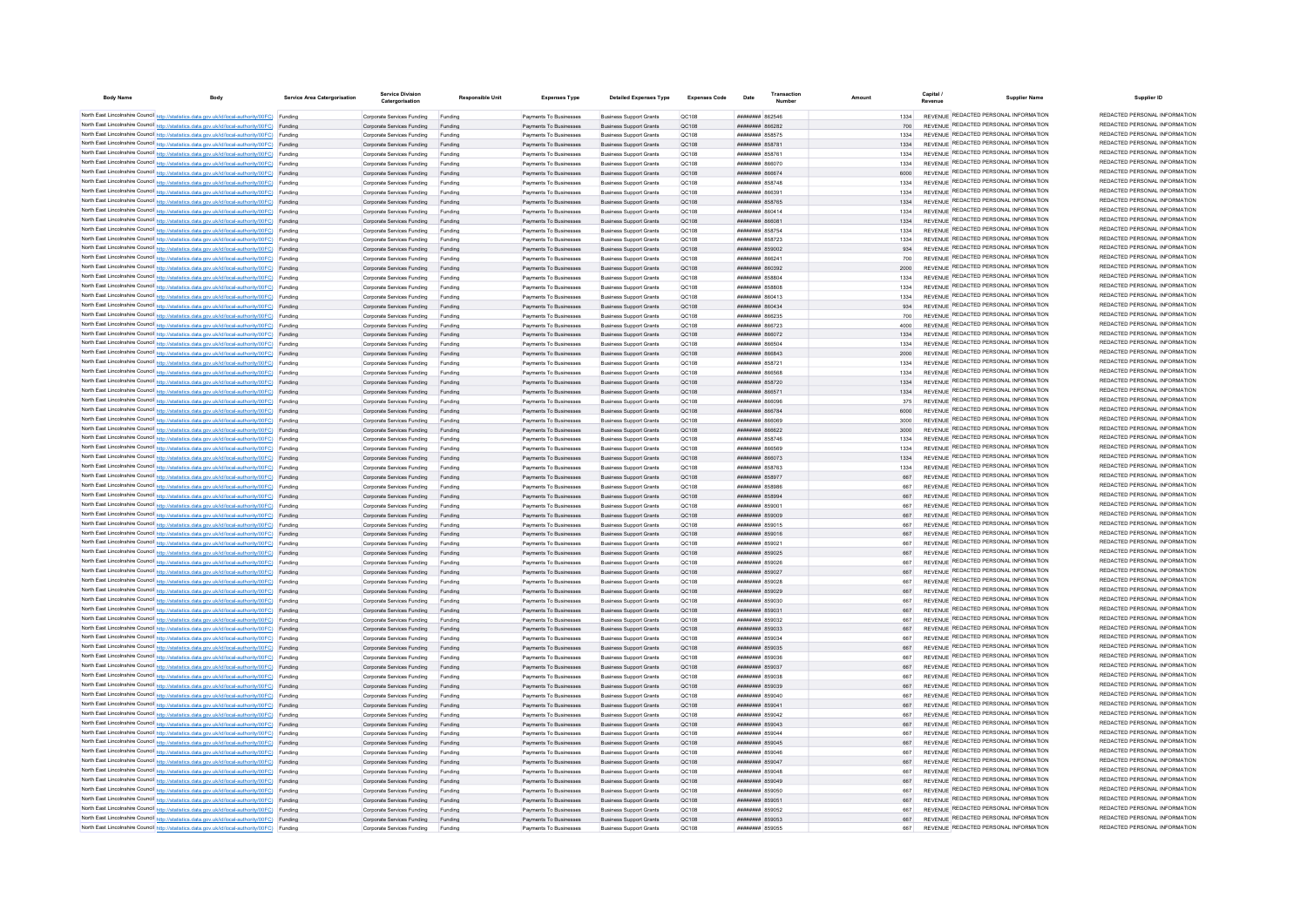| <b>Body Name</b> | <b>Body</b>                                                                                                                                                                                      | Service Area Catergorisation | <b>Service Division</b>                                         | <b>Responsible Unit</b> | <b>Expenses Type</b>                             | <b>Detailed Expenses Type</b>                                    | Expenses Code         | Date                                             | Transaction | Amoun      | Capital<br><b>Supplier Name</b>                                                | Supplier ID                                                    |
|------------------|--------------------------------------------------------------------------------------------------------------------------------------------------------------------------------------------------|------------------------------|-----------------------------------------------------------------|-------------------------|--------------------------------------------------|------------------------------------------------------------------|-----------------------|--------------------------------------------------|-------------|------------|--------------------------------------------------------------------------------|----------------------------------------------------------------|
|                  | North East Lincolnshire Council http://statistics.data.gov.uk/id/local-authority/00FC) Funding                                                                                                   |                              | Corporate Services Funding Funding                              |                         | Payments To Businesses                           | <b>Business Support Grants</b>                                   | OC108                 | ######## 859056                                  |             | 667        | REVENUE REDACTED PERSONAL INFORMATION                                          | REDACTED PERSONAL INFORMATION                                  |
|                  | North East Lincolnshire Council http://statistics.data.gov.uk/id/local-authority/00FC) Funding                                                                                                   |                              | Corporate Services Funding                                      |                         | Payments To Businesses                           | <b>Business Support Grants</b>                                   | QC108                 | <b>######## 859057</b>                           |             |            | REVENUE REDACTED PERSONAL INFORMATION                                          | REDACTED PERSONAL INFORMATION                                  |
|                  | North East Lincolnshire Council http://statistics.data.gov.uk/id/local-authority/00FC) Funding                                                                                                   |                              | Corporate Services Funding                                      | Funding                 | Payments To Businesses                           | <b>Business Support Grants</b>                                   | QC108                 | ####### 859058                                   |             |            | REVENUE REDACTED PERSONAL INFORMATION                                          | REDACTED PERSONAL INFORMATION                                  |
|                  | North East Lincolnshire Council http://statistics.data.gov.uk/id/local-authority/00FC) Funding                                                                                                   |                              | Corporate Services Funding                                      | Funding                 | Payments To Businesses                           | <b>Business Support Grants</b>                                   | QC108                 | <del>лллинны</del> яволво                        |             | 667        | REVENUE REDACTED PERSONAL INFORMATION                                          | REDACTED PERSONAL INFORMATION                                  |
|                  | North East Lincolnshire Council http://statistics.data.gov.uk/id/local-authority/00FC) Funding                                                                                                   |                              | Corporate Services Funding                                      | Funding                 | Payments To Businesses                           | <b>Business Sunnort Grants</b>                                   | OC108                 | ######## 859060                                  |             | 667        | REVENUE REDACTED PERSONAL INFORMATION                                          | REDACTED PERSONAL INFORMATION                                  |
|                  | North East Lincolnshire Council http://statistics.data.gov.uk/id/local-authority/00FC) Funding                                                                                                   |                              | Corporate Services Funding                                      | Funding                 | Payments To Businesses                           | <b>Business Support Grants</b>                                   | OC108                 | ####### 859061                                   |             | 667        | REVENUE REDACTED PERSONAL INFORMATION                                          | REDACTED PERSONAL INFORMATION                                  |
|                  | North East Lincolnshire Council http://statistics.data.gov.uk/id/local-authority/00FC) Funding                                                                                                   |                              | Corporate Services Funding Funding                              |                         | Payments To Businesses                           | <b>Business Support Grants</b>                                   | OC108                 | <b>НИНИНИН 859062</b>                            |             |            | REVENUE REDACTED PERSONAL INFORMATION                                          | REDACTED PERSONAL INFORMATION                                  |
|                  | North East Lincolnshire Council http://statistics.data.gov.uk/id/local-authority/00FC) Funding                                                                                                   |                              | Corporate Services Funding                                      | Funding                 | Payments To Businesses                           | <b>Business Support Grants</b>                                   | QC108                 | ######## 859063                                  |             |            | REVENUE REDACTED PERSONAL INFORMATION<br>REVENUE REDACTED PERSONAL INFORMATION | REDACTED PERSONAL INFORMATION<br>REDACTED PERSONAL INFORMATION |
|                  | North East Lincolnshire Council http://statistics.data.gov.uk/id/local-authority/00FC) Funding                                                                                                   |                              | Corporate Services Funding Funding                              |                         | Payments To Businesses                           | <b>Business Support Grants</b>                                   | QC108                 | ######## 859064                                  |             | 667        | REVENUE REDACTED PERSONAL INFORMATION                                          | REDACTED PERSONAL INFORMATION                                  |
|                  | North East Lincolnshire Council http://statistics.data.gov.uk/id/local-authority/00FC) Funding<br>North East Lincolnshire Council http://statistics.data.gov.uk/id/local-authority/00FC) Funding |                              | Corporate Services Funding                                      | Funding<br>Funding      | Payments To Businesses<br>Payments To Businesses | <b>Business Support Grants</b><br><b>Business Support Grants</b> | QC108<br>OC108        | ######## 859065<br>######## 859066               |             | 667<br>667 | REVENUE REDACTED PERSONAL INFORMATION                                          | REDACTED PERSONAL INFORMATION                                  |
|                  | North East Lincolnshire Council http://statistics.data.gov.uk/id/local-authority/00FC) Funding                                                                                                   |                              | Corporate Services Funding<br>Corporate Services Funding        | Funding                 | Payments To Businesses                           | <b>Business Support Grants</b>                                   | OC108                 | ######## 859067                                  |             | 667        | REVENUE REDACTED PERSONAL INFORMATION                                          | REDACTED PERSONAL INFORMATION                                  |
|                  | North East Lincolnshire Council http://statistics.data.gov.uk/id/local-authority/00FC) Funding                                                                                                   |                              | Corporate Services Funding                                      | Funding                 | Payments To Businesses                           | <b>Business Support Grants</b>                                   | OC108                 | ######## 859068                                  |             | 667        | REVENUE REDACTED PERSONAL INFORMATION                                          | REDACTED PERSONAL INFORMATION                                  |
|                  | North East Lincolnshire Council http://statistics.data.gov.uk/id/local-authority/00FC) Funding                                                                                                   |                              | Corporate Services Funding                                      | Funding                 | Payments To Businesses                           | <b>Business Support Grants</b>                                   | QC108                 | <b>####### 85906</b>                             |             |            | REVENUE REDACTED PERSONAL INFORMATION                                          | REDACTED PERSONAL INFORMATION                                  |
|                  | North East Lincolnshire Council http://statistics.data.gov.uk/id/local-authority/00FC) Funding                                                                                                   |                              | Corporate Services Funding                                      |                         | Payments To Businesses                           | <b>Business Support Grants</b>                                   | QC108                 | ######## 859070                                  |             | 667        | <b>REVENUE REDACTED PERSONAL INFORMATION</b>                                   | REDACTED PERSONAL INFORMATION                                  |
|                  | North East Lincolnshire Council http://statistics.data.gov.uk/id/local-authority/00FC) Funding                                                                                                   |                              | Corporate Services Funding                                      |                         | Payments To Businesses                           | <b>Business Support Grants</b>                                   | QC108                 | <b>########</b> 85907                            |             | 667        | REVENUE REDACTED PERSONAL INFORMATION                                          | REDACTED PERSONAL INFORMATION                                  |
|                  | North East Lincolnshire Council http://statistics.data.gov.uk/id/local-authority/00FC) Funding                                                                                                   |                              | Corporate Services Funding                                      | Funding                 | Payments To Businesses                           | <b>Business Support Grants</b>                                   | OC108                 | <b>НИНИНИН 859072</b>                            |             | 667        | REVENUE REDACTED PERSONAL INFORMATION                                          | REDACTED PERSONAL INFORMATION                                  |
|                  | North East Lincolnshire Council http://statistics.data.gov.uk/id/local-authority/00FC) Funding                                                                                                   |                              | Corporate Services Funding                                      | Funding                 | Payments To Businesses                           | <b>Business Support Grants</b>                                   | QC108                 | ######## 859073                                  |             | 667        | REVENUE REDACTED PERSONAL INFORMATION                                          | REDACTED PERSONAL INFORMATION<br>REDACTED PERSONAL INFORMATION |
|                  | North East Lincolnshire Council http://statistics.data.gov.uk/id/local-authority/00FC) Funding                                                                                                   |                              | Corporate Services Funding                                      | Funding                 | Payments To Businesses                           | <b>Business Support Grants</b>                                   | QC108                 | ######## 859074                                  |             | 667        | REVENUE REDACTED PERSONAL INFORMATION<br>REVENUE REDACTED PERSONAL INFORMATION | REDACTED PERSONAL INFORMATION                                  |
|                  | North East Lincolnshire Council http://statistics.data.gov.uk/id/local-authority/00FC) Funding<br>North East Lincolnshire Council http://statistics.data.gov.uk/id/local-authority/00FC) Funding |                              | Corporate Services Funding<br>Corporate Services Funding        | Funding<br>Funding      | Payments To Businesses<br>Payments To Businesses | <b>Business Support Grants</b><br><b>Business Support Grants</b> | QC108<br>QC108        | ######## 859075<br>######## 859076               |             | 667        | REVENUE REDACTED PERSONAL INFORMATION                                          | REDACTED PERSONAL INFORMATION                                  |
|                  | North East Lincolnshire Council http://statistics.data.gov.uk/id/local-authority/00FC) Funding                                                                                                   |                              | Corporate Services Funding                                      | Funding                 | Payments To Businesses                           | <b>Business Support Grants</b>                                   | QC108                 | ######## 859077                                  |             | 667        | REVENUE REDACTED PERSONAL INFORMATION                                          | REDACTED PERSONAL INFORMATION                                  |
|                  | North East Lincolnshire Council http://statistics.data.gov.uk/id/local-authority/00FC) Funding                                                                                                   |                              | Corporate Services Funding                                      | Funding                 | Payments To Businesses                           | <b>Business Support Grants</b>                                   | QC108                 | ######## 859078                                  |             | 667        | REVENUE REDACTED PERSONAL INFORMATION                                          | REDACTED PERSONAL INFORMATION                                  |
|                  | North East Lincolnshire Council http://statistics.data.gov.uk/id/local-authority/00FC) Funding                                                                                                   |                              | Corporate Services Funding                                      | Funding                 | Payments To Businesses                           | <b>Business Support Grants</b>                                   | QC108                 | ######## 859079                                  |             | 667        | REVENUE REDACTED PERSONAL INFORMATION                                          | REDACTED PERSONAL INFORMATION                                  |
|                  | North East Lincolnshire Council http://statistics.data.gov.uk/id/local-authority/00FC) Funding                                                                                                   |                              | Corporate Services Funding                                      | Funding                 | Payments To Businesses                           | <b>Business Support Grants</b>                                   | QC108                 | ######## 859080                                  |             | 667        | REVENUE REDACTED PERSONAL INFORMATION                                          | REDACTED PERSONAL INFORMATION                                  |
|                  | North East Lincolnshire Council http://statistics.data.gov.uk/id/local-authority/00FC) Funding                                                                                                   |                              | Corporate Services Funding                                      | Funding                 | Payments To Businesses                           | <b>Business Support Grants</b>                                   | <b>QC108</b>          | ####### 85908                                    |             | 667        | REVENUE REDACTED PERSONAL INFORMATION                                          | REDACTED PERSONAL INFORMATION                                  |
|                  | North East Lincolnshire Council http://statistics.data.gov.uk/id/local-authority/00FC) Funding                                                                                                   |                              | Corporate Services Funding                                      | Funding                 | Payments To Businesses                           | <b>Business Support Grants</b>                                   | QC108                 | ####### 859082                                   |             | 667        | REVENUE REDACTED PERSONAL INFORMATION                                          | REDACTED PERSONAL INFORMATION                                  |
|                  | North East Lincolnshire Council http://statistics.data.gov.uk/id/local-authority/00FC) Funding                                                                                                   |                              | Corporate Services Funding                                      |                         | Payments To Businesses                           | <b>Business Support Grants</b>                                   | QC108                 | ######## 859083                                  |             | 667        | REVENUE REDACTED PERSONAL INFORMATION                                          | REDACTED PERSONAL INFORMATION                                  |
|                  | North East Lincolnshire Council http://statistics.data.gov.uk/id/local-authority/00FC) Funding                                                                                                   |                              | Corporate Services Funding                                      | Funding                 | Payments To Businesses                           | <b>Business Support Grants</b>                                   | QC108                 | $HHHHHHHH$ 850084                                |             |            | REVENUE REDACTED PERSONAL INFORMATION<br>REVENUE REDACTED PERSONAL INFORMATION | REDACTED PERSONAL INFORMATION<br>REDACTED PERSONAL INFORMATION |
|                  | North East Lincolnshire Council http://statistics.data.gov.uk/id/local-authority/00FC) Funding                                                                                                   |                              | Comorate Services Funding                                       | Funding                 | Payments To Businesses                           | <b>Business Sunnort Grants</b>                                   | OC108                 | ######## 859085                                  |             | 667<br>667 | REVENUE REDACTED PERSONAL INFORMATION                                          | REDACTED PERSONAL INFORMATION                                  |
|                  | North East Lincolnshire Council http://statistics.data.gov.uk/id/local-authority/00FC) Funding<br>North East Lincolnshire Council http://statistics.data.gov.uk/id/local-authority/00FC) Funding |                              | Comorate Services Funding Funding<br>Corporate Services Funding | Funding                 | Payments To Businesses<br>Payments To Businesses | <b>Business Sunnort Grants</b><br><b>Business Support Grants</b> | OC108<br>OC108        | ######## 859086<br><b>########</b> 859087        |             | 667        | REVENUE REDACTED PERSONAL INFORMATION                                          | REDACTED PERSONAL INFORMATION                                  |
|                  | North East Lincolnshire Council http://statistics.data.gov.uk/id/local-authority/00FC) Funding                                                                                                   |                              | Corporate Services Funding Funding                              |                         | Payments To Businesses                           | <b>Business Support Grants</b>                                   | QC108                 | <b>########</b> 859089                           |             | 667        | REVENUE REDACTED PERSONAL INFORMATION                                          | REDACTED PERSONAL INFORMATION                                  |
|                  | North East Lincolnshire Council http://statistics.data.gov.uk/id/local-authority/00FC) Funding                                                                                                   |                              | Corporate Services Funding                                      | Funding                 | Payments To Businesses                           | <b>Business Support Grants</b>                                   | QC108                 | ####### 85909                                    |             | 667        | REVENUE REDACTED PERSONAL INFORMATION                                          | REDACTED PERSONAL INFORMATION                                  |
|                  | North East Lincolnshire Council http://statistics.data.gov.uk/id/local-authority/00FC) Funding                                                                                                   |                              | Corporate Services Funding                                      | Funding                 | Payments To Businesses                           | <b>Business Support Grants</b>                                   | OC108                 | ######## 859092                                  |             | 667        | REVENUE REDACTED PERSONAL INFORMATION                                          | REDACTED PERSONAL INFORMATION                                  |
|                  | North East Lincolnshire Council http://statistics.data.gov.uk/id/local-authority/00FC) Funding                                                                                                   |                              | Corporate Services Funding                                      | Funding                 | Payments To Businesses                           | <b>Business Sunnort Grants</b>                                   | OC108                 | ######## 859093                                  |             | 667        | REVENUE REDACTED PERSONAL INFORMATION                                          | REDACTED PERSONAL INFORMATION                                  |
|                  | North East Lincolnshire Council http://statistics.data.gov.uk/id/local-authority/00FC) Funding                                                                                                   |                              | Comorate Services Funding Funding                               |                         | Payments To Businesses                           | <b>Business Sunnort Grants</b>                                   | OC108                 | ######## 859094                                  |             | 667        | REVENUE REDACTED PERSONAL INFORMATION                                          | REDACTED PERSONAL INFORMATION                                  |
|                  | North East Lincolnshire Council http://statistics.data.gov.uk/id/local-authority/00FC) Funding                                                                                                   |                              | Corporate Services Funding                                      | Funding                 | Payments To Businesses                           | <b>Business Support Grants</b>                                   | OC108                 | <b>########</b> 859095                           |             | 667        | REVENUE REDACTED PERSONAL INFORMATION                                          | REDACTED PERSONAL INFORMATION                                  |
|                  | North East Lincolnshire Council http://statistics.data.gov.uk/id/local-authority/00FC) Funding                                                                                                   |                              | Corporate Services Funding                                      | Funding                 | Payments To Businesses                           | <b>Business Support Grants</b>                                   | QC108                 | ####### 859096                                   |             | 667        | REVENUE REDACTED PERSONAL INFORMATION                                          | REDACTED PERSONAL INFORMATION<br>REDACTED PERSONAL INFORMATION |
|                  | North East Lincolnshire Council http://statistics.data.gov.uk/id/local-authority/00FC) Funding                                                                                                   |                              | Corporate Services Funding                                      |                         | Payments To Businesses                           | <b>Business Support Grants</b>                                   | QC108                 | <b>########</b> 85909                            |             |            | REVENUE REDACTED PERSONAL INFORMATION<br>REVENUE REDACTED PERSONAL INFORMATION | REDACTED PERSONAL INFORMATION                                  |
|                  | North East Lincolnshire Council http://statistics.data.gov.uk/id/local-authority/00FC) Funding<br>North East Lincolnshire Council http://statistics.data.gov.uk/id/local-authority/00FC) Funding |                              | Corporate Services Funding<br>Corporate Services Funding        | Funding<br>Funding      | Payments To Businesses<br>Payments To Businesses | <b>Business Support Grants</b><br><b>Business Sunnort Grants</b> | QC108<br>OC108        | ######## 859098<br><b><i>BRAHHHHH 859099</i></b> |             | 667<br>667 | REVENUE REDACTED PERSONAL INFORMATION                                          | REDACTED PERSONAL INFORMATION                                  |
|                  | North East Lincolnshire Council http://statistics.data.gov.uk/id/local-authority/00FC) Funding                                                                                                   |                              | Corporate Services Funding                                      | Funding                 | Payments To Businesses                           | <b>Business Sunnort Grants</b>                                   | OC108                 | ######## 859100                                  |             | 667        | REVENUE REDACTED PERSONAL INFORMATION                                          | REDACTED PERSONAL INFORMATION                                  |
|                  | North East Lincolnshire Council http://statistics.data.gov.uk/id/local-authority/00FC) Funding                                                                                                   |                              | Corporate Services Funding                                      | Funding                 | Payments To Businesses                           | <b>Business Support Grants</b>                                   | QC108                 | <b>########</b> 859101                           |             | 667        | REVENUE REDACTED PERSONAL INFORMATION                                          | REDACTED PERSONAL INFORMATION                                  |
|                  | North East Lincolnshire Council http://statistics.data.gov.uk/id/local-authority/00FC) Funding                                                                                                   |                              | Corporate Services Funding                                      | Funding                 | Payments To Businesses                           | <b>Business Support Grants</b>                                   | QC108                 | ######## 859102                                  |             |            | REVENUE REDACTED PERSONAL INFORMATION                                          | REDACTED PERSONAL INFORMATION                                  |
|                  | North East Lincolnshire Council http://statistics.data.gov.uk/id/local-authority/00FC) Funding                                                                                                   |                              | Corporate Services Funding                                      | Funding                 | Payments To Businesses                           | <b>Business Support Grants</b>                                   | QC108                 | ######## 859103                                  |             | 667        | REVENUE REDACTED PERSONAL INFORMATION                                          | REDACTED PERSONAL INFORMATION                                  |
|                  | North East Lincolnshire Council http://statistics.data.gov.uk/id/local-authority/00FC) Funding                                                                                                   |                              | Corporate Services Funding                                      | Funding                 | Payments To Businesses                           | <b>Business Support Grants</b>                                   | QC108                 | ######## 859104                                  |             | 667        | REVENUE REDACTED PERSONAL INFORMATION                                          | REDACTED PERSONAL INFORMATION                                  |
|                  | North East Lincolnshire Council http://statistics.data.gov.uk/id/local-authority/00FC) Funding                                                                                                   |                              | Corporate Services Funding                                      | Funding                 | Payments To Businesses                           | <b>Business Support Grants</b>                                   | OC108                 | ######## 859105                                  |             | 667        | REVENUE REDACTED PERSONAL INFORMATION                                          | REDACTED PERSONAL INFORMATION<br>REDACTED PERSONAL INFORMATION |
|                  | North East Lincolnshire Council http://statistics.data.gov.uk/id/local-authority/00FC) Funding                                                                                                   |                              | Corporate Services Funding                                      | Funding                 | Payments To Businesses                           | <b>Business Support Grants</b>                                   | QC108                 | ######## 859106                                  |             | 667        | REVENUE REDACTED PERSONAL INFORMATION<br>REVENUE REDACTED PERSONAL INFORMATION | REDACTED PERSONAL INFORMATION                                  |
|                  | North East Lincolnshire Council http://statistics.data.gov.uk/id/local-authority/00FC) Funding<br>North East Lincolnshire Council http://statistics.data.gov.uk/id/local-authority/00FC) Funding |                              | Corporate Services Funding<br>Corporate Services Funding        | Funding<br>Funding      | Payments To Businesses<br>Payments To Businesses | <b>Business Support Grants</b><br><b>Business Support Grants</b> | OC108<br><b>QC108</b> | ####### 859107<br>######## 859108                |             | 667        | REVENUE REDACTED PERSONAL INFORMATION                                          | REDACTED PERSONAL INFORMATION                                  |
|                  | North East Lincolnshire Council http://statistics.data.gov.uk/id/local-authority/00FC) Funding                                                                                                   |                              | Corporate Services Funding                                      | Funding                 | Payments To Businesses                           | <b>Business Support Grants</b>                                   | QC108                 | <b>########</b> 859109                           |             | 667        | <b>REVENUE REDACTED PERSONAL INFORMATION</b>                                   | REDACTED PERSONAL INFORMATION                                  |
|                  | North East Lincolnshire Council http://statistics.data.gov.uk/id/local-authority/00FC) Funding                                                                                                   |                              | Corporate Services Funding                                      |                         | Payments To Businesses                           | <b>Business Support Grants</b>                                   | QC108                 | ######## 859110                                  |             |            | REVENUE REDACTED PERSONAL INFORMATION                                          | REDACTED PERSONAL INFORMATION                                  |
|                  | North East Lincolnshire Council http://statistics.data.gov.uk/id/local-authority/00FC) Funding                                                                                                   |                              | Corporate Services Funding                                      | Funding                 | Payments To Businesses                           | <b>Business Support Grants</b>                                   | OC108                 | <b>HUHHHHH 859111</b>                            |             | 667        | REVENUE REDACTED PERSONAL INFORMATION                                          | REDACTED PERSONAL INFORMATION                                  |
|                  | North East Lincolnshire Council http://statistics.data.gov.uk/id/local-authority/00FC) Funding                                                                                                   |                              | Corporate Services Funding Funding                              |                         | Payments To Businesses                           | <b>Business Support Grants</b>                                   | QC108                 | ######## 859112                                  |             | 667        | REVENUE REDACTED PERSONAL INFORMATION                                          | REDACTED PERSONAL INFORMATION                                  |
|                  | North East Lincolnshire Council http://statistics.data.gov.uk/id/local-authority/00FC) Funding                                                                                                   |                              | Corporate Services Funding                                      | Funding                 | Payments To Businesses                           | <b>Business Support Grants</b>                                   | QC108                 | ######## 859113                                  |             | 667        | REVENUE REDACTED PERSONAL INFORMATION                                          | REDACTED PERSONAL INFORMATION                                  |
|                  | North East Lincolnshire Council http://statistics.data.gov.uk/id/local-authority/00FC) Funding                                                                                                   |                              | Corporate Services Funding Funding                              |                         | Payments To Businesses                           | <b>Business Support Grants</b>                                   | QC108                 | ######## 859114                                  |             |            | REVENUE REDACTED PERSONAL INFORMATION                                          | REDACTED PERSONAL INFORMATION                                  |
|                  | North East Lincolnshire Council http://statistics.data.gov.uk/id/local-authority/00FC) Funding                                                                                                   |                              | Corporate Services Funding                                      | Funding                 | Payments To Businesses                           | <b>Business Support Grants</b>                                   | QC108                 | ######## 859115                                  |             | 667        | REVENUE REDACTED PERSONAL INFORMATION                                          | REDACTED PERSONAL INFORMATION                                  |
|                  | North East Lincolnshire Council http://statistics.data.gov.uk/id/local-authority/00FC) Funding                                                                                                   |                              | Corporate Services Funding Funding                              |                         | Payments To Businesses                           | <b>Business Support Grants</b>                                   | QC108                 | ######## 859116                                  |             | 667        | REVENUE REDACTED PERSONAL INFORMATION<br>REVENUE REDACTED PERSONAL INFORMATION | REDACTED PERSONAL INFORMATION<br>REDACTED PERSONAL INFORMATION |
|                  | North East Lincolnshire Council http://statistics.data.gov.uk/id/local-authority/00FC) Funding<br>North East Lincolnshire Council http://statistics.data.gov.uk/id/local-authority/00FC) Funding |                              | Corporate Services Funding                                      | Funding                 | Payments To Businesses<br>Payments To Businesses | <b>Business Support Grants</b>                                   | QC108<br>QC108        | ####### 859117<br>######## 859118                |             | 667<br>667 | REVENUE REDACTED PERSONAL INFORMATION                                          | REDACTED PERSONAL INFORMATION                                  |
|                  | North East Lincolnshire Council http://statistics.data.gov.uk/id/local-authority/00FC) Funding                                                                                                   |                              | Corporate Services Funding<br>Corporate Services Funding        | Funding<br>Funding      | Payments To Businesses                           | <b>Business Support Grants</b><br><b>Business Support Grants</b> | QC108                 | ####### 859119                                   |             | 667        | REVENUE REDACTED PERSONAL INFORMATION                                          | REDACTED PERSONAL INFORMATION                                  |
|                  | North East Lincolnshire Council http://statistics.data.gov.uk/id/local-authority/00FC) Funding                                                                                                   |                              | Corporate Services Funding                                      | Funding                 | Payments To Businesses                           | <b>Business Support Grants</b>                                   | <b>QC108</b>          | ####### 859120                                   |             | 667        | REVENUE REDACTED PERSONAL INFORMATION                                          | REDACTED PERSONAL INFORMATION                                  |
|                  | North East Lincolnshire Council http://statistics.data.gov.uk/id/local-authority/00FC) Funding                                                                                                   |                              | Corporate Services Funding                                      |                         | Payments To Businesses                           | <b>Business Support Grants</b>                                   | QC108                 | <b>####### 859121</b>                            |             | 667        | REVENUE REDACTED PERSONAL INFORMATION                                          | REDACTED PERSONAL INFORMATION                                  |
|                  | North East Lincolnshire Council http://statistics.data.gov.uk/id/local-authority/00FC) Funding                                                                                                   |                              | Corporate Services Funding                                      |                         | Payments To Businesses                           | <b>Business Support Grants</b>                                   | QC108                 | ####### 859122                                   |             | 667        | REVENUE REDACTED PERSONAL INFORMATION                                          | REDACTED PERSONAL INFORMATION                                  |
|                  | North East Lincolnshire Council http://statistics.data.gov.uk/id/local-authority/00FC) Funding                                                                                                   |                              | Corporate Services Funding                                      | Funding                 | Payments To Businesses                           | <b>Business Support Grants</b>                                   | OC108                 | <b>HHHHHHH 860452</b>                            |             | 667        | REVENUE REDACTED PERSONAL INFORMATION                                          | REDACTED PERSONAL INFORMATION                                  |
|                  | North East Lincolnshire Council http://statistics.data.gov.uk/id/local-authority/00FC) Funding                                                                                                   |                              | Corporate Services Funding                                      | Funding                 | Payments To Businesses                           | <b>Business Sunnort Grants</b>                                   | OC108                 | nanaan sansanaa                                  |             | 667        | REVENUE REDACTED PERSONAL INFORMATION                                          | REDACTED PERSONAL INFORMATION                                  |
|                  | North East Lincolnshire Council http://statistics.data.gov.uk/id/local-authority/00FC) Funding                                                                                                   |                              | Corporate Services Funding                                      | Funding                 | Payments To Businesses                           | <b>Business Sunnort Grants</b>                                   | OC108                 | танинны вераст                                   |             | 667        | REVENUE REDACTED PERSONAL INFORMATION                                          | REDACTED PERSONAL INFORMATION                                  |
|                  | North East Lincolnshire Council http://statistics.data.gov.uk/id/local-authority/00FC) Funding                                                                                                   |                              | Corporate Services Funding                                      | Funding                 | Payments To Businesses                           | <b>Business Support Grants</b>                                   | OC108                 | <b>плиннин</b> вболб2                            |             |            | REVENUE REDACTED PERSONAL INFORMATION<br>REVENUE REDACTED PERSONAL INFORMATION | REDACTED PERSONAL INFORMATION<br>REDACTED PERSONAL INFORMATION |
|                  | North East Lincolnshire Council http://statistics.data.gov.uk/id/local-authority/00FC) Funding<br>North East Lincolnshire Council http://statistics.data.gov.uk/id/local-authority/00FC) Funding |                              | Corporate Services Funding Funding                              |                         | Payments To Businesses                           | <b>Business Support Grants</b>                                   | QC108                 | ######## 860464                                  |             | 667        | REVENUE REDACTED PERSONAL INFORMATION                                          | REDACTED PERSONAL INFORMATION                                  |
|                  | North East Lincolnshire Council http://statistics.data.gov.uk/id/local-authority/00FC) Funding                                                                                                   |                              | Corporate Services Funding<br>Corporate Services Funding        | Funding<br>Funding      | Payments To Businesses<br>Payments To Businesses | <b>Business Support Grants</b><br><b>Business Support Grants</b> | QC108<br>QC108        | ######## 860465<br>BANAS MEMBERS                 |             | 667        | REVENUE REDACTED PERSONAL INFORMATION                                          | REDACTED PERSONAL INFORMATION                                  |
|                  | North East Lincolnshire Council http://statistics.data.gov.uk/id/local-authority/00FC) Funding                                                                                                   |                              | Corporate Services Funding                                      | Funding                 | Payments To Businesses                           | <b>Business Sunnort Grants</b>                                   | OC108                 | RANGE MARBARA                                    |             | 667        | REVENUE REDACTED PERSONAL INFORMATION                                          | REDACTED PERSONAL INFORMATION                                  |
|                  | North East Lincolnshire Council http://statistics.data.gov.uk/id/local-authority/00FC) Funding                                                                                                   |                              | Corporate Services Funding                                      | Funding                 | Payments To Businesses                           | <b>Business Sunnort Grants</b>                                   | OC108                 | ######## 860470                                  |             | 667        | REVENUE REDACTED PERSONAL INFORMATION                                          | REDACTED PERSONAL INFORMATION                                  |
|                  | North East Lincolnshire Council http://statistics.data.gov.uk/id/local-authority/00FC) Funding                                                                                                   |                              | Corporate Services Funding                                      | Funding                 | Payments To Businesses                           | <b>Business Support Grants</b>                                   | OC108                 | <b>####### 862585</b>                            |             | 667        | REVENUE REDACTED PERSONAL INFORMATION                                          | REDACTED PERSONAL INFORMATION                                  |
|                  | North East Lincolnshire Council http://statistics.data.gov.uk/id/local-authority/00FC) Funding                                                                                                   |                              | Corporate Services Funding                                      | Funding                 | Payments To Businesses                           | <b>Business Support Grants</b>                                   | OC108                 | <b>ШИНИНИН 862589</b>                            |             | 667        | REVENUE REDACTED PERSONAL INFORMATION                                          | REDACTED PERSONAL INFORMATION                                  |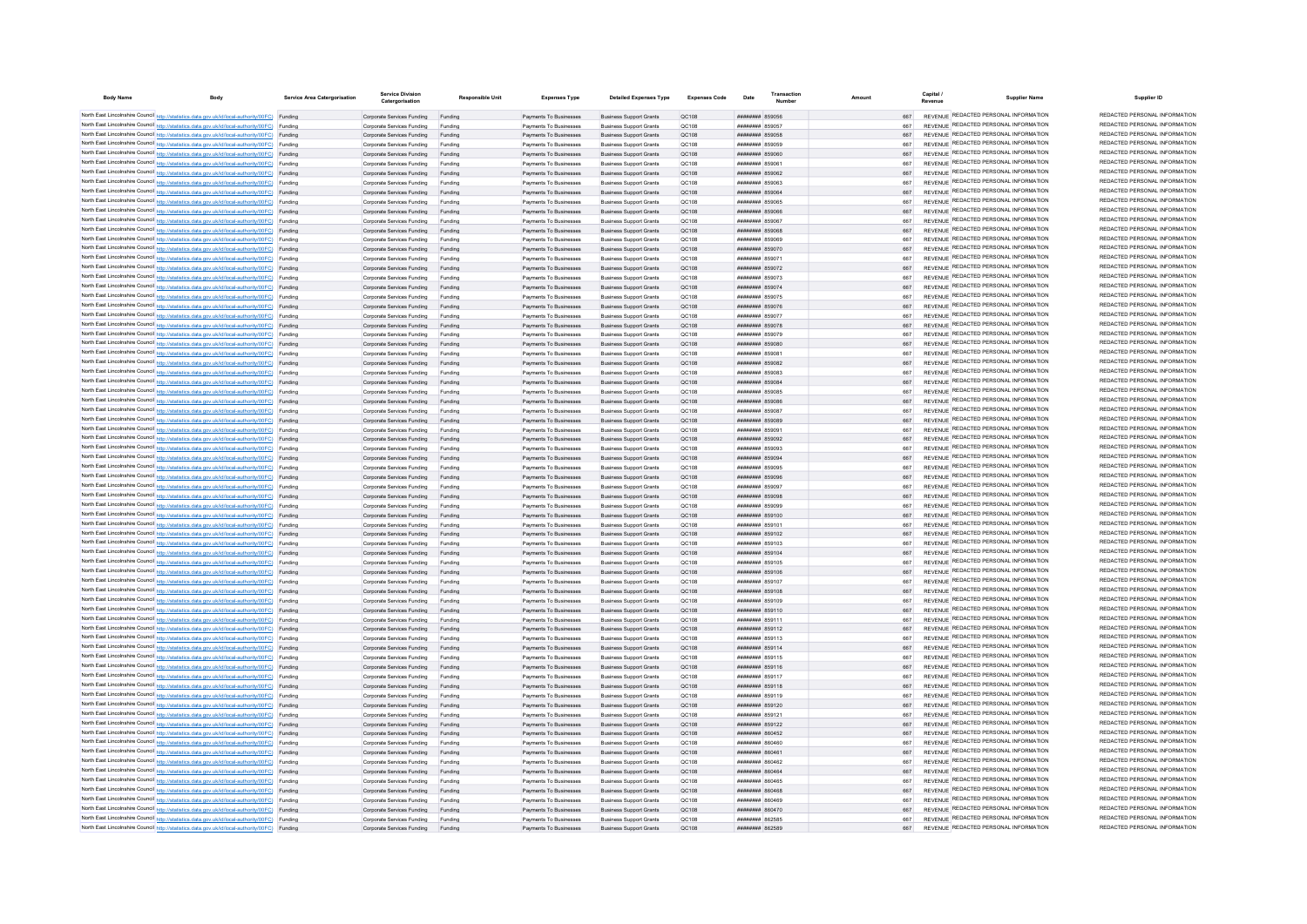| <b>Body Name</b> | Body                                                                                                                                                                                             | Service Area Catergorisation | <b>Service Division</b><br>Catergorisation                       | <b>Responsible Unit</b> | <b>Expenses Type</b>                             | <b>Detailed Expenses Type</b>                                    | <b>Expenses Code</b> | Date                                             | Transaction |              | Capital<br><b>Supplier Name</b>                                                | Supplier ID                                                    |
|------------------|--------------------------------------------------------------------------------------------------------------------------------------------------------------------------------------------------|------------------------------|------------------------------------------------------------------|-------------------------|--------------------------------------------------|------------------------------------------------------------------|----------------------|--------------------------------------------------|-------------|--------------|--------------------------------------------------------------------------------|----------------------------------------------------------------|
|                  | North East Lincolnshire Council http://statistics.data.gov.uk/id/local-authority/00FC) Funding                                                                                                   |                              | Comorate Services Funding                                        | Funding                 | Payments To Businesses                           | <b>Business Support Grants</b>                                   | OC108                | 002598 BBBBBBBB                                  |             | 667          | REVENUE REDACTED PERSONAL INFORMATION                                          | REDACTED PERSONAL INFORMATION                                  |
|                  | North East Lincolnshire Council http://statistics.data.gov.uk/id/local-authority/00FC) Funding                                                                                                   |                              | Corporate Services Funding                                       | Funding                 | Payments To Businesses                           | <b>Business Support Grants</b>                                   | OC108                | <b>BRANCH HERMANY</b>                            |             |              | REVENUE REDACTED PERSONAL INFORMATION                                          | REDACTED PERSONAL INFORMATION                                  |
|                  | North East Lincolnshire Council http://statistics.data.gov.uk/id/local-authority/00FC) Funding                                                                                                   |                              | Corporate Services Funding                                       | Funding                 | Payments To Businesses                           | <b>Business Support Grants</b>                                   | OC108                | ######## 862592                                  |             | 667          | REVENUE REDACTED PERSONAL INFORMATION                                          | REDACTED PERSONAL INFORMATION                                  |
|                  | North East Lincolnshire Council http://statistics.data.gov.uk/id/local-authority/00FC) Funding                                                                                                   |                              | Corporate Services Funding                                       | Funding                 | Payments To Businesses                           | <b>Business Support Grants</b>                                   | QC108                | ####### 862593                                   |             |              | REVENUE REDACTED PERSONAL INFORMATION                                          | REDACTED PERSONAL INFORMATION                                  |
|                  | North East Lincolnshire Council http://statistics.data.gov.uk/id/local-authority/00FC) Funding                                                                                                   |                              | Corporate Services Funding                                       | Funding                 | Payments To Businesses                           | <b>Business Support Grants</b>                                   | QC108                | ######## 862594                                  |             | 667          | REVENUE REDACTED PERSONAL INFORMATION<br>REVENUE REDACTED PERSONAL INFORMATION | REDACTED PERSONAL INFORMATION<br>REDACTED PERSONAL INFORMATION |
|                  | North East Lincolnshire Council http://statistics.data.gov.uk/id/local-authority/00FC) Funding<br>North East Lincolnshire Council http://statistics.data.gov.uk/id/local-authority/00FC) Funding |                              | Corporate Services Funding                                       | Funding                 | Payments To Businesses                           | <b>Business Support Grants</b>                                   | QC108                | <b>ППИНИНИ 862595</b>                            |             |              | REVENUE REDACTED PERSONAL INFORMATION                                          | REDACTED PERSONAL INFORMATION                                  |
|                  | North East Lincolnshire Council http://statistics.data.gov.uk/id/local-authority/00FC) Funding                                                                                                   |                              | Corporate Services Funding<br>Corporate Services Funding Funding | Funding                 | Payments To Businesses<br>Payments To Businesses | <b>Business Support Grants</b><br><b>Business Support Grants</b> | OC108<br>OC108       | <b>ПЕПЕННИИ 862596</b><br>######## 862597        |             | 667<br>667   | REVENUE REDACTED PERSONAL INFORMATION                                          | REDACTED PERSONAL INFORMATION                                  |
|                  | North East Lincolnshire Council http://statistics.data.gov.uk/id/local-authority/00FC) Funding                                                                                                   |                              | Corporate Services Funding                                       | Funding                 | Payments To Businesses                           | <b>Business Support Grants</b>                                   | OC108                | <b>плинини 862602</b>                            |             | 667          | REVENUE REDACTED PERSONAL INFORMATION                                          | REDACTED PERSONAL INFORMATION                                  |
|                  | North East Lincolnshire Council http://statistics.data.gov.uk/id/local-authority/00FC) Funding                                                                                                   |                              | Corporate Services Funding Funding                               |                         | Payments To Businesses                           | <b>Business Support Grants</b>                                   | QC108                | ######## 862603                                  |             |              | REVENUE REDACTED PERSONAL INFORMATION                                          | REDACTED PERSONAL INFORMATION                                  |
|                  | North East Lincolnshire Council http://statistics.data.gov.uk/id/local-authority/00FC) Funding                                                                                                   |                              | Corporate Services Funding                                       | Funding                 | Payments To Businesses                           | <b>Business Support Grants</b>                                   | QC108                | ######## 863449                                  |             | 667          | REVENUE REDACTED PERSONAL INFORMATION                                          | REDACTED PERSONAL INFORMATION                                  |
|                  | North East Lincolnshire Council http://statistics.data.gov.uk/id/local-authority/00FC) Funding                                                                                                   |                              | Corporate Services Funding                                       | Funding                 | Payments To Businesses                           | <b>Business Support Grants</b>                                   | OC108                | <b>пппппппп</b> 863450                           |             | 667          | REVENUE REDACTED PERSONAL INFORMATION                                          | REDACTED PERSONAL INFORMATION                                  |
|                  | North East Lincolnshire Council http://statistics.data.gov.uk/id/local-authority/00FC) Funding                                                                                                   |                              | Corporate Services Funding                                       | Funding                 | Payments To Businesses                           | <b>Business Support Grants</b>                                   | OC108                | <b>пппппппп</b> 863451                           |             | 667          | REVENUE REDACTED PERSONAL INFORMATION                                          | REDACTED PERSONAL INFORMATION                                  |
|                  | North East Lincolnshire Council http://statistics.data.gov.uk/id/local-authority/00FC) Funding                                                                                                   |                              | Corporate Services Funding                                       | Funding                 | Payments To Businesses                           | <b>Business Support Grants</b>                                   | OC108                | ######## 863452                                  |             | 667          | REVENUE REDACTED PERSONAL INFORMATION                                          | REDACTED PERSONAL INFORMATION                                  |
|                  | North East Lincolnshire Council http://statistics.data.gov.uk/id/local-authority/00FC) Funding                                                                                                   |                              | Corporate Services Funding                                       | Funding                 | Payments To Businesses                           | <b>Business Support Grants</b>                                   | QC108                | <b>####### 863458</b>                            |             |              | REVENUE REDACTED PERSONAL INFORMATION                                          | REDACTED PERSONAL INFORMATION                                  |
|                  | North East Lincolnshire Council http://statistics.data.gov.uk/id/local-authority/00FC) Funding                                                                                                   |                              | Corporate Services Funding                                       | Funding                 | Payments To Businesses                           | <b>Business Support Grants</b>                                   | QC108                | ######## 863459                                  |             | 667          | REVENUE REDACTED PERSONAL INFORMATION                                          | REDACTED PERSONAL INFORMATION                                  |
|                  | North East Lincolnshire Council http://statistics.data.gov.uk/id/local-authority/00FC) Funding                                                                                                   |                              | Corporate Services Funding                                       |                         | Payments To Businesses                           | <b>Business Support Grants</b>                                   | QC108                | <b>лаксая</b> <del>инници</del>                  |             | 667          | REVENUE REDACTED PERSONAL INFORMATION                                          | REDACTED PERSONAL INFORMATION                                  |
|                  | North East Lincolnshire Council http://statistics.data.gov.uk/id/local-authority/00FC) Funding                                                                                                   |                              | Corporate Services Funding                                       | Funding                 | Payments To Businesses                           | <b>Business Support Grants</b>                                   | OC108                | <b>плинини 863461</b>                            |             | 667          | REVENUE REDACTED PERSONAL INFORMATION<br>REVENUE REDACTED PERSONAL INFORMATION | REDACTED PERSONAL INFORMATION<br>REDACTED PERSONAL INFORMATION |
|                  | North East Lincolnshire Council http://statistics.data.gov.uk/id/local-authority/00FC) Funding                                                                                                   |                              | Corporate Services Funding                                       | Funding                 | Payments To Businesses                           | <b>Business Support Grants</b>                                   | QC108                | <b>пининин</b> 863462                            |             | 667          | REVENUE REDACTED PERSONAL INFORMATION                                          | REDACTED PERSONAL INFORMATION                                  |
|                  | North East Lincolnshire Council http://statistics.data.gov.uk/id/local-authority/00FC) Funding<br>North East Lincolnshire Council http://statistics.data.gov.uk/id/local-authority/00FC) Funding |                              | Corporate Services Funding<br>Corporate Services Funding         | Funding<br>Funding      | Payments To Businesses<br>Payments To Businesses | <b>Business Support Grants</b><br><b>Business Support Grants</b> | QC108<br>QC108       | ######## 863463<br>######## 863464               |             | 667          | REVENUE REDACTED PERSONAL INFORMATION                                          | REDACTED PERSONAL INFORMATION                                  |
|                  | North East Lincolnshire Council http://statistics.data.gov.uk/id/local-authority/00FC) Funding                                                                                                   |                              | Corporate Services Funding                                       | Funding                 | Payments To Businesses                           | <b>Business Support Grants</b>                                   | QC108                | ####### 863465                                   |             |              | REVENUE REDACTED PERSONAL INFORMATION                                          | REDACTED PERSONAL INFORMATION                                  |
|                  | North East Lincolnshire Council http://statistics.data.gov.uk/id/local-authority/00FC) Funding                                                                                                   |                              | Corporate Services Funding                                       |                         | Payments To Businesses                           | <b>Business Support Grants</b>                                   | OC108                | нининин ввзде                                    |             | 667          | REVENUE REDACTED PERSONAL INFORMATION                                          | REDACTED PERSONAL INFORMATION                                  |
|                  | North East Lincolnshire Council http://statistics.data.gov.uk/id/local-authority/00FC) Funding                                                                                                   |                              | Corporate Services Funding                                       | Funding                 | Payments To Businesses                           | <b>Business Support Grants</b>                                   | OC108                | ппинини 866082                                   |             | 667          | REVENUE REDACTED PERSONAL INFORMATION                                          | REDACTED PERSONAL INFORMATION                                  |
|                  | North East Lincolnshire Council http://statistics.data.gov.uk/id/local-authority/00FC) Funding                                                                                                   |                              | Corporate Services Funding                                       | Funding                 | Payments To Businesses                           | <b>Business Support Grants</b>                                   | QC108                | 10038 BURBERRY                                   |             | 667          | REVENUE REDACTED PERSONAL INFORMATION                                          | REDACTED PERSONAL INFORMATION                                  |
|                  | North East Lincolnshire Council http://statistics.data.gov.uk/id/local-authority/00FC) Funding                                                                                                   |                              | Corporate Services Funding                                       | Funding                 | Payments To Businesses                           | <b>Business Support Grants</b>                                   | OC108                | <b>HHHHHHH 866100</b>                            |             | 667          | REVENUE REDACTED PERSONAL INFORMATION                                          | REDACTED PERSONAL INFORMATION                                  |
|                  | North East Lincolnshire Council http://statistics.data.gov.uk/id/local-authority/00FC) Funding                                                                                                   |                              | Corporate Services Funding                                       | Funding                 | Payments To Businesses                           | <b>Business Support Grants</b>                                   | OC108                | 01338 BERNHURT                                   |             | 667          | REVENUE REDACTED PERSONAL INFORMATION                                          | REDACTED PERSONAL INFORMATION                                  |
|                  | North East Lincolnshire Council http://statistics.data.gov.uk/id/local-authority/00FC) Funding                                                                                                   |                              | Corporate Services Funding                                       | Funding                 | Payments To Businesses                           | <b>Business Support Grants</b>                                   | OC108                | <b>плиннин</b> 866102                            |             | 667          | REVENUE REDACTED PERSONAL INFORMATION                                          | REDACTED PERSONAL INFORMATION                                  |
|                  | North East Lincolnshire Council http://statistics.data.gov.uk/id/local-authority/00FC) Funding                                                                                                   |                              | Corporate Services Funding                                       | Funding                 | Payments To Businesses                           | <b>Business Support Grants</b>                                   | QC108                | 01388 <b><i>BREEFFEED</i></b>                    |             | 667          | REVENUE REDACTED PERSONAL INFORMATION                                          | REDACTED PERSONAL INFORMATION                                  |
|                  | North East Lincolnshire Council http://statistics.data.gov.uk/id/local-authority/00FC) Funding                                                                                                   |                              | Corporate Services Funding                                       | Funding                 | Payments To Businesses                           | <b>Business Support Grants</b>                                   | QC108                | <b>######## 866106</b>                           |             | 667          | REVENUE REDACTED PERSONAL INFORMATION                                          | REDACTED PERSONAL INFORMATION                                  |
|                  | North East Lincolnshire Council http://statistics.data.gov.uk/id/local-authority/00FC) Funding                                                                                                   |                              | Corporate Services Funding                                       | Funding                 | Payments To Businesses                           | <b>Business Support Grants</b>                                   | QC108                | BOTARE HHHHHHH                                   |             | 667          | REVENUE REDACTED PERSONAL INFORMATION                                          | REDACTED PERSONAL INFORMATION                                  |
|                  | North East Lincolnshire Council http://statistics.data.gov.uk/id/local-authority/00FC) Funding                                                                                                   |                              | Corporate Services Funding                                       | Funding                 | Payments To Businesses                           | <b>Business Support Grants</b>                                   | OC108                | <b>HEHHHHH S66109</b>                            |             |              | REVENUE REDACTED PERSONAL INFORMATION                                          | REDACTED PERSONAL INFORMATION<br>REDACTED PERSONAL INFORMATION |
|                  | North East Lincolnshire Council http://statistics.data.gov.uk/id/local-authority/00FC) Funding                                                                                                   |                              | Corporate Services Funding                                       | Funding                 | Payments To Businesses                           | <b>Business Support Grants</b>                                   | OC108                | ######## 866114                                  |             | 667          | REVENUE REDACTED PERSONAL INFORMATION<br>REVENUE REDACTED PERSONAL INFORMATION | REDACTED PERSONAL INFORMATION                                  |
|                  | North East Lincolnshire Council http://statistics.data.gov.uk/id/local-authority/00FC) Funding                                                                                                   |                              | Corporate Services Funding Funding<br>Corporate Services Funding |                         | Payments To Businesses<br>Payments To Businesses | <b>Business Support Grants</b><br><b>Business Support Grants</b> | OC108<br>QC108       | ######## 866115<br>####### 866116                |             | 667          | REVENUE REDACTED PERSONAL INFORMATION                                          | REDACTED PERSONAL INFORMATION                                  |
|                  | North East Lincolnshire Council http://statistics.data.gov.uk/id/local-authority/00FC) Funding<br>North East Lincolnshire Council http://statistics.data.gov.uk/id/local-authority/00FC) Funding |                              | Corporate Services Funding Funding                               | Funding                 | Payments To Businesses                           | <b>Business Support Grants</b>                                   | QC108                | ######## 866117                                  |             | 667          | REVENUE REDACTED PERSONAL INFORMATION                                          | REDACTED PERSONAL INFORMATION                                  |
|                  | North East Lincolnshire Council http://statistics.data.gov.uk/id/local-authority/00FC) Funding                                                                                                   |                              | Corporate Services Funding                                       | Funding                 | Payments To Businesses                           | <b>Business Support Grants</b>                                   | QC108                | ######## 866724                                  |             | 1000         | REVENUE REDACTED PERSONAL INFORMATION                                          | REDACTED PERSONAL INFORMATION                                  |
|                  | North East Lincolnshire Council http://statistics.data.gov.uk/id/local-authority/00FC) Funding                                                                                                   |                              | Corporate Services Funding                                       | Funding                 | Payments To Businesses                           | <b>Business Support Grants</b>                                   | OC108                | <b>пипинни 866743</b>                            |             | 1000         | REVENUE REDACTED PERSONAL INFORMATION                                          | REDACTED PERSONAL INFORMATION                                  |
|                  | North East Lincolnshire Council http://statistics.data.gov.uk/id/local-authority/00FC) Funding                                                                                                   |                              | Corporate Services Funding                                       | Funding                 | Payments To Businesses                           | <b>Business Support Grants</b>                                   | OC108                | ####### 866750                                   |             | 1000         | REVENUE REDACTED PERSONAL INFORMATION                                          | REDACTED PERSONAL INFORMATION                                  |
|                  | North East Lincolnshire Council http://statistics.data.gov.uk/id/local-authority/00FC) Funding                                                                                                   |                              | Corporate Services Funding                                       | Funding                 | Payments To Businesses                           | <b>Business Support Grants</b>                                   | OC108                | ######## 866753                                  |             | 1000         | REVENUE REDACTED PERSONAL INFORMATION                                          | REDACTED PERSONAL INFORMATION                                  |
|                  | North East Lincolnshire Council http://statistics.data.gov.uk/id/local-authority/00FC) Funding                                                                                                   |                              | Corporate Services Funding                                       | Funding                 | Payments To Businesses                           | <b>Business Support Grants</b>                                   | QC108                | ######## 866760                                  |             | 1000         | REVENUE REDACTED PERSONAL INFORMATION                                          | REDACTED PERSONAL INFORMATION                                  |
|                  | North East Lincolnshire Council http://statistics.data.gov.uk/id/local-authority/00FC) Funding                                                                                                   |                              | Corporate Services Funding                                       |                         | Payments To Businesses                           | <b>Business Support Grants</b>                                   | QC108                | ######## 866761                                  |             | 1000         | REVENUE REDACTED PERSONAL INFORMATION                                          | REDACTED PERSONAL INFORMATION                                  |
|                  | North East Lincolnshire Council http://statistics.data.gov.uk/id/local-authority/00FC) Funding                                                                                                   |                              | Corporate Services Funding                                       |                         | Payments To Businesses                           | <b>Business Support Grants</b>                                   | QC108                | ######## 866775                                  |             | 1000         | REVENUE REDACTED PERSONAL INFORMATION                                          | REDACTED PERSONAL INFORMATION                                  |
|                  | North East Lincolnshire Council http://statistics.data.gov.uk/id/local-authority/00FC) Funding                                                                                                   |                              | Corporate Services Funding                                       | Funding                 | Payments To Businesses                           | <b>Business Support Grants</b>                                   | QC108                | <b>пппппппп</b> 866776                           |             | 1000         | REVENUE REDACTED PERSONAL INFORMATION                                          | REDACTED PERSONAL INFORMATION                                  |
|                  | North East Lincolnshire Council http://statistics.data.gov.uk/id/local-authority/00FC) Funding                                                                                                   |                              | Corporate Services Funding                                       | Funding                 | Payments To Businesses                           | <b>Business Support Grants</b>                                   | QC108                | ######## 866779                                  |             | 1000         | REVENUE REDACTED PERSONAL INFORMATION                                          | REDACTED PERSONAL INFORMATION                                  |
|                  | North East Lincolnshire Council http://statistics.data.gov.uk/id/local-authority/00FC) Funding                                                                                                   |                              | Corporate Services Funding                                       | Funding                 | Payments To Businesses                           | <b>Business Support Grants</b>                                   | <b>QC108</b>         | ######## 866780                                  |             | 4000         | REVENUE REDACTED PERSONAL INFORMATION<br>REVENUE REDACTED PERSONAL INFORMATION | REDACTED PERSONAL INFORMATION<br>REDACTED PERSONAL INFORMATION |
|                  | North East Lincolnshire Council http://statistics.data.gov.uk/id/local-authority/00FC) Funding                                                                                                   |                              | Corporate Services Funding                                       | Funding                 | Payments To Businesses                           | <b>Business Support Grants</b>                                   | QC108                | ######## 866782                                  |             | 1000<br>1000 | REVENUE REDACTED PERSONAL INFORMATION                                          | REDACTED PERSONAL INFORMATION                                  |
|                  | North East Lincolnshire Council http://statistics.data.gov.uk/id/local-authority/00FC) Funding<br>North East Lincolnshire Council http://statistics.data.gov.uk/id/local-authority/00FC) Funding |                              | Corporate Services Funding Funding<br>Corporate Services Funding | Funding                 | Payments To Businesses<br>Payments To Businesses | <b>Business Support Grants</b><br><b>Business Support Grants</b> | QC108<br>OC108       | ######## 866788<br><b>плиннин</b> 866791         |             | 1000         | REVENUE REDACTED PERSONAL INFORMATION                                          | REDACTED PERSONAL INFORMATION                                  |
|                  | North East Lincolnshire Council http://statistics.data.gov.uk/id/local-authority/00FC) Funding                                                                                                   |                              | Corporate Services Funding                                       | Funding                 | Payments To Businesses                           | <b>Business Support Grants</b>                                   | <b>QC108</b>         | <b>пппппппп</b> 866793                           |             | 1000         | REVENUE REDACTED PERSONAL INFORMATION                                          | REDACTED PERSONAL INFORMATION                                  |
|                  | North East Lincolnshire Council http://statistics.data.gov.uk/id/local-authority/00FC) Funding                                                                                                   |                              | Corporate Services Funding                                       | Funding                 | Payments To Businesses                           | <b>Business Support Grants</b>                                   | OC108                | <b><i>BRAHHHHH 858689</i></b>                    |             | 1334         | REVENUE REDACTED PERSONAL INFORMATION                                          | REDACTED PERSONAL INFORMATION                                  |
|                  | North East Lincolnshire Council http://statistics.data.gov.uk/id/local-authority/00FC) Funding                                                                                                   |                              | Corporate Services Funding                                       | Funding                 | Payments To Businesses                           | <b>Business Support Grants</b>                                   | OC108                | <b>########</b> 858738                           |             | 1334         | REVENUE REDACTED PERSONAL INFORMATION                                          | REDACTED PERSONAL INFORMATION                                  |
|                  | North East Lincolnshire Council http://statistics.data.gov.uk/id/local-authority/00FC) Funding                                                                                                   |                              | Corporate Services Funding                                       | Funding                 | Payments To Businesses                           | <b>Business Support Grants</b>                                   | OC108                | ######## 860405                                  |             | 1334         | REVENUE REDACTED PERSONAL INFORMATION                                          | REDACTED PERSONAL INFORMATION                                  |
|                  | North East Lincolnshire Council http://statistics.data.gov.uk/id/local-authority/00FC) Funding                                                                                                   |                              | Corporate Services Funding                                       | Funding                 | Payments To Businesses                           | <b>Business Support Grants</b>                                   | QC108                | зграза <del>инципин</del>                        |             | 1334         | REVENUE REDACTED PERSONAL INFORMATION                                          | REDACTED PERSONAL INFORMATION                                  |
|                  | North East Lincolnshire Council http://statistics.data.gov.uk/id/local-authority/00FC) Funding                                                                                                   |                              | Corporate Services Funding                                       | Funding                 | Payments To Businesses                           | <b>Business Support Grants</b>                                   | QC108                | <b><i>BRENHHHH</i></b> 866457                    |             | 1334         | <b>REVENUE REDACTED PERSONAL INFORMATION</b>                                   | REDACTED PERSONAL INFORMATION                                  |
|                  | North East Lincolnshire Council http://statistics.data.gov.uk/id/local-authority/00FC) Funding                                                                                                   |                              | Corporate Services Funding                                       | Funding                 | Payments To Businesses                           | <b>Business Support Grants</b>                                   | QC108                | ######## 866573                                  |             | 1334         | REVENUE REDACTED PERSONAL INFORMATION                                          | REDACTED PERSONAL INFORMATION                                  |
|                  | North East Lincolnshire Council http://statistics.data.gov.uk/id/local-authority/00FC) Funding                                                                                                   |                              | Corporate Services Funding                                       | Funding                 | Payments To Businesses                           | <b>Business Support Grants</b>                                   | OC108                | ######## 866361                                  |             | 1334         | REVENUE REDACTED PERSONAL INFORMATION                                          | REDACTED PERSONAL INFORMATION                                  |
|                  | North East Lincolnshire Council http://statistics.data.gov.uk/id/local-authority/00FC) Funding                                                                                                   |                              | Corporate Services Funding                                       | Funding                 | Payments To Businesses                           | <b>Business Support Grants</b>                                   | OC108                | плинини весса:                                   |             | 1334         | REVENUE REDACTED PERSONAL INFORMATION                                          | REDACTED PERSONAL INFORMATION                                  |
|                  | North East Lincolnshire Council http://statistics.data.gov.uk/id/local-authority/00FC) Funding                                                                                                   |                              | Corporate Services Funding Funding                               |                         | Payments To Businesses                           | <b>Business Support Grants</b>                                   | OC108                | <b>HHHHHHH 866590</b>                            |             | 1334         | REVENUE REDACTED PERSONAL INFORMATION<br>REVENUE REDACTED PERSONAL INFORMATION | REDACTED PERSONAL INFORMATION<br>REDACTED PERSONAL INFORMATION |
|                  | North East Lincolnshire Council http://statistics.data.gov.uk/id/local-authority/00FC) Funding                                                                                                   |                              | Corporate Services Funding                                       | Funding                 | Payments To Businesses                           | <b>Business Support Grants</b>                                   | QC108                | ####### 86659                                    |             | 1334         | REVENUE REDACTED PERSONAL INFORMATION                                          | REDACTED PERSONAL INFORMATION                                  |
|                  | North East Lincolnshire Council http://statistics.data.gov.uk/id/local-authority/00FC) Funding<br>North East Lincolnshire Council http://statistics.data.gov.uk/id/local-authority/00FC) Funding |                              | Corporate Services Funding Funding                               |                         | Payments To Businesses                           | <b>Business Support Grants</b>                                   | QC108<br>QC108       | ######## 866204<br>######## 866205               |             | 700<br>700   | REVENUE REDACTED PERSONAL INFORMATION                                          | REDACTED PERSONAL INFORMATION                                  |
|                  | North East Lincolnshire Council http://statistics.data.gov.uk/id/local-authority/00FC) Funding                                                                                                   |                              | Corporate Services Funding<br>Corporate Services Funding         | Funding<br>Funding      | Payments To Businesses<br>Payments To Businesses | <b>Business Support Grants</b><br><b>Business Support Grants</b> | OC108                | пининин 866206                                   |             | 700          | REVENUE REDACTED PERSONAL INFORMATION                                          | REDACTED PERSONAL INFORMATION                                  |
|                  | North East Lincolnshire Council http://statistics.data.gov.uk/id/local-authority/00FC) Funding                                                                                                   |                              | Corporate Services Funding                                       | Funding                 | Payments To Businesses                           | <b>Business Support Grants</b>                                   | OC108                | ######## 866226                                  |             | 1000         | REVENUE REDACTED PERSONAL INFORMATION                                          | REDACTED PERSONAL INFORMATION                                  |
|                  | North East Lincolnshire Council http://statistics.data.gov.uk/id/local-authority/00FC) Funding                                                                                                   |                              | Corporate Services Funding                                       | Funding                 | Payments To Businesses                           | <b>Business Support Grants</b>                                   | OC108                | ######## 866231                                  |             | 700          | REVENUE REDACTED PERSONAL INFORMATION                                          | REDACTED PERSONAL INFORMATION                                  |
|                  | North East Lincolnshire Council http://statistics.data.gov.uk/id/local-authority/00FC) Funding                                                                                                   |                              | Corporate Services Funding                                       | Funding                 | Payments To Businesses                           | <b>Business Support Grants</b>                                   | QC108                | ######## 866259                                  |             | 700          | REVENUE REDACTED PERSONAL INFORMATION                                          | REDACTED PERSONAL INFORMATION                                  |
|                  | North East Lincolnshire Council http://statistics.data.gov.uk/id/local-authority/00FC) Funding                                                                                                   |                              | Corporate Services Funding                                       |                         | Payments To Businesses                           | <b>Business Support Grants</b>                                   | QC108                | ######## 866264                                  |             | 700          | REVENUE REDACTED PERSONAL INFORMATION                                          | REDACTED PERSONAL INFORMATION                                  |
|                  | North East Lincolnshire Council http://statistics.data.gov.uk/id/local-authority/00FC) Funding                                                                                                   |                              | Corporate Services Funding                                       |                         | Payments To Businesses                           | <b>Business Support Grants</b>                                   | QC108                | ####### 866265                                   |             | 700          | REVENUE REDACTED PERSONAL INFORMATION                                          | REDACTED PERSONAL INFORMATION                                  |
|                  | North East Lincolnshire Council http://statistics.data.gov.uk/id/local-authority/00FC) Funding                                                                                                   |                              | Corporate Services Funding                                       | Funding                 | Payments To Businesses                           | <b>Business Support Grants</b>                                   | QC108                | <b>лининин 866266</b>                            |             | 700          | REVENUE REDACTED PERSONAL INFORMATION                                          | REDACTED PERSONAL INFORMATION                                  |
|                  | North East Lincolnshire Council http://statistics.data.gov.uk/id/local-authority/00FC) Funding                                                                                                   |                              | Corporate Services Funding                                       | Funding                 | Payments To Businesses                           | <b>Business Support Grants</b>                                   | QC108                | ######## 866267                                  |             | 700          | REVENUE REDACTED PERSONAL INFORMATION                                          | REDACTED PERSONAL INFORMATION                                  |
|                  | North East Lincolnshire Council http://statistics.data.gov.uk/id/local-authority/00FC) Funding                                                                                                   |                              | Corporate Services Funding                                       | Funding                 | Payments To Businesses                           | <b>Business Support Grants</b>                                   | QC108                | ######## 866268                                  |             | 700          | REVENUE REDACTED PERSONAL INFORMATION                                          | REDACTED PERSONAL INFORMATION                                  |
|                  | North East Lincolnshire Council http://statistics.data.gov.uk/id/local-authority/00FC) Funding                                                                                                   |                              | Corporate Services Funding                                       | Funding                 | Payments To Businesses                           | <b>Business Support Grants</b>                                   | QC108                | ######## 866269                                  |             | 700          | REVENUE REDACTED PERSONAL INFORMATION                                          | REDACTED PERSONAL INFORMATION                                  |
|                  | North East Lincolnshire Council http://statistics.data.gov.uk/id/local-authority/00FC) Funding                                                                                                   |                              | Corporate Services Funding                                       | Funding                 | Payments To Businesses                           | <b>Business Support Grants</b>                                   | QC108                | ######## 866270                                  |             |              | REVENUE REDACTED PERSONAL INFORMATION                                          | REDACTED PERSONAL INFORMATION<br>REDACTED PERSONAL INFORMATION |
|                  | North East Lincolnshire Council http://statistics.data.gov.uk/id/local-authority/00FC) Funding                                                                                                   |                              | Corporate Services Funding                                       | Funding                 | Payments To Businesses                           | <b>Business Support Grants</b>                                   | QC108                | ######## 866272                                  |             | 700          | REVENUE REDACTED PERSONAL INFORMATION<br>REVENUE REDACTED PERSONAL INFORMATION | REDACTED PERSONAL INFORMATION                                  |
|                  | North East Lincolnshire Council http://statistics.data.gov.uk/id/local-authority/00FC) Funding<br>North East Lincolnshire Council http://statistics.data.gov.uk/id/local-authority/00FC) Funding |                              | Corporate Services Funding Funding                               |                         | Payments To Businesses<br>Payments To Businesses | <b>Business Support Grants</b><br><b>Business Support Grants</b> | QC108<br>OC108       | <b>пппппппп</b> 866273<br><b>пппппппп</b> 866274 |             | 700<br>700   | REVENUE REDACTED PERSONAL INFORMATION                                          | REDACTED PERSONAL INFORMATION                                  |
|                  |                                                                                                                                                                                                  |                              | Corporate Services Funding                                       | Funding                 |                                                  |                                                                  |                      |                                                  |             |              |                                                                                |                                                                |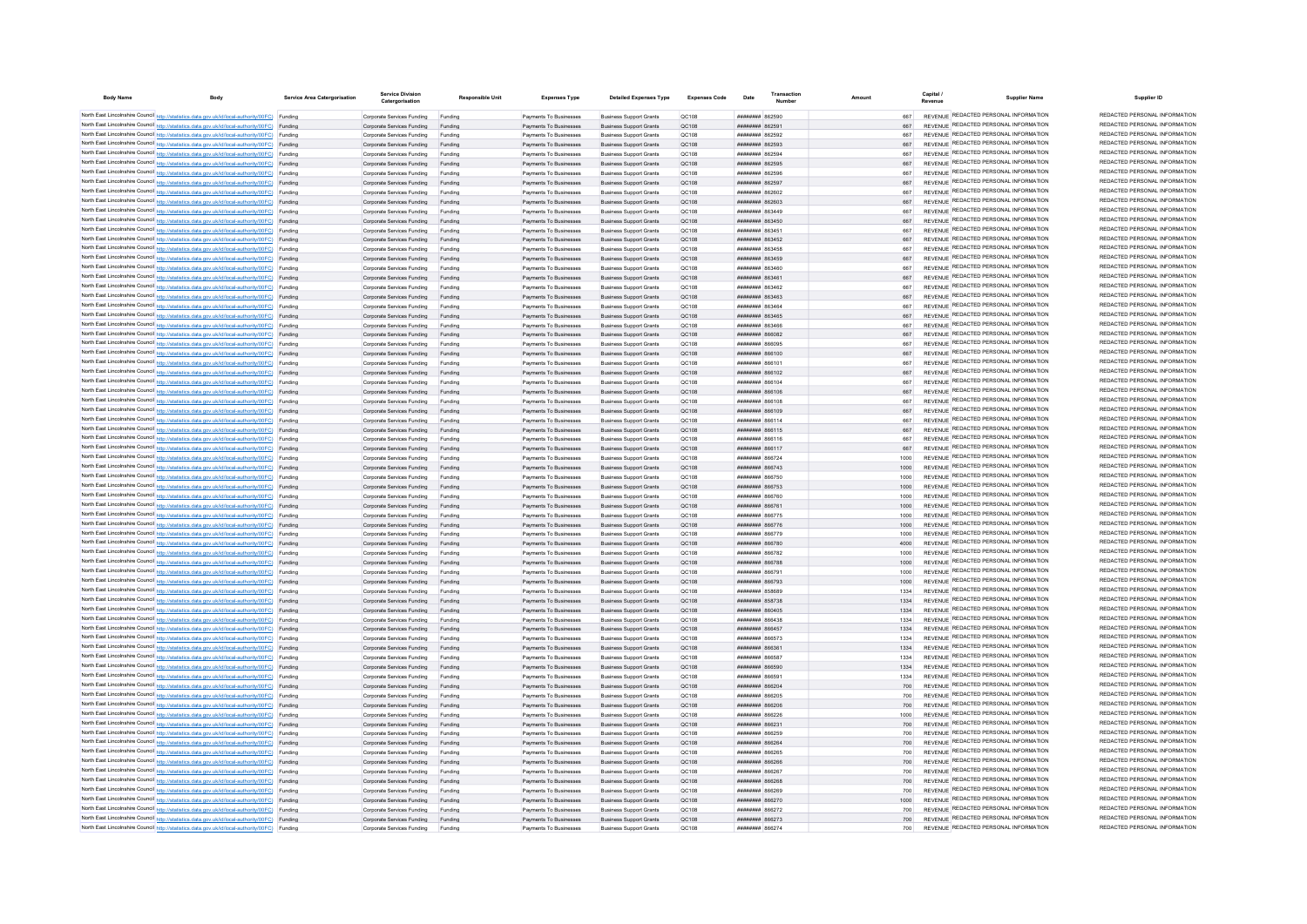| <b>Body Name</b> | Body                                                                                                            | <b>Service Area Catergorisation</b> | Catergorisation                    | <b>Responsible Unit</b>   | <b>Expenses Type</b>                                     | <b>Detailed Expenses Type</b>  | <b>Expenses Code</b> | Date                                | Amount   | Revenue | <b>Supplier Name</b>                                | Supplier ID                                                    |
|------------------|-----------------------------------------------------------------------------------------------------------------|-------------------------------------|------------------------------------|---------------------------|----------------------------------------------------------|--------------------------------|----------------------|-------------------------------------|----------|---------|-----------------------------------------------------|----------------------------------------------------------------|
|                  |                                                                                                                 |                                     |                                    |                           |                                                          |                                |                      |                                     |          |         |                                                     | REDACTED PERSONAL INFORMATION                                  |
|                  | North East Lincolnshire Council http://statistics.data.gov.uk/id/local-authority/00FC) Funding                  |                                     | Corporate Services Funding         | Funding                   | Payments To Businesses                                   | <b>Business Support Grants</b> | QC108                | ######## 866275                     |          |         | REVENUE REDACTED PERSONAL INFORMATION               | REDACTED PERSONAL INFORMATION                                  |
|                  | North East Lincolnshire Council http://statistics.data.gov.uk/id/local-authority/00FC) Funding                  |                                     | Corporate Services Funding         | Funding                   | Payments To Businesses                                   | <b>Business Support Grants</b> | QC108                | <b>HHHHHHH SGG276</b>               | 700      |         | REVENUE REDACTED PERSONAL INFORMATION               |                                                                |
|                  | North East Lincolnshire Council http://statistics.data.gov.uk/id/local-authority/00FC) Funding                  |                                     | Corporate Services Funding         | Funding                   | Payments To Businesses                                   | <b>Business Support Grants</b> | QC108                | <b>НИНИНИН 866277</b>               |          |         | REVENUE REDACTED PERSONAL INFORMATION               | REDACTED PERSONAL INFORMATION<br>REDACTED PERSONAL INFORMATION |
|                  | North East Lincolnshire Council http://statistics.data.gov.uk/id/local-authority/00FC) Funding                  |                                     | Corporate Services Funding         | Funding                   | Payments To Businesses                                   | <b>Business Support Grants</b> | OC108                | <b>пппппппп</b> 866278              | 700      |         | REVENUE REDACTED PERSONAL INFORMATION               | REDACTED PERSONAL INFORMATION                                  |
|                  | North East Lincolnshire Council http://statistics.data.gov.uk/id/local-authority/00FC) Funding                  |                                     | Corporate Services Funding         | Funding                   | Payments To Businesses                                   | <b>Business Support Grants</b> | QC108                | ######## 866279                     | 700      |         | REVENUE REDACTED PERSONAL INFORMATION               | REDACTED PERSONAL INFORMATION                                  |
|                  | North East Lincolnshire Council http://statistics.data.gov.uk/id/local-authority/00FC) Funding                  |                                     | Corporate Services Funding         | Funding                   | Payments To Businesses                                   | <b>Business Support Grants</b> | QC108                | ######## 866280                     | 700      |         | REVENUE REDACTED PERSONAL INFORMATION               | REDACTED PERSONAL INFORMATION                                  |
|                  | North East Lincolnshire Council http://statistics.data.gov.uk/id/local-authority/00FC) Funding                  |                                     | Corporate Services Funding         | Funding                   | Payments To Businesses                                   | <b>Business Support Grants</b> | QC108                | ######## 866283                     |          |         | REVENUE REDACTED PERSONAL INFORMATION               | REDACTED PERSONAL INFORMATION                                  |
|                  | North East Lincolnshire Council http://statistics.data.gov.uk/id/local-authority/00FC) Funding                  |                                     | Corporate Services Funding         | Funding                   | Payments To Businesses                                   | <b>Business Support Grants</b> | QC108                | ######## 866284                     | 1000     |         | REVENUE REDACTED PERSONAL INFORMATION               |                                                                |
|                  | North East Lincolnshire Council http://statistics.data.gov.uk/id/local-authority/00FC) Funding                  |                                     | Corporate Services Funding Funding |                           | Payments To Businesses                                   | <b>Business Support Grants</b> | QC108                | ######## 866285                     | 1000     |         | REVENUE REDACTED PERSONAL INFORMATION               | REDACTED PERSONAL INFORMATION                                  |
|                  | North East Lincolnshire Council http://statistics.data.gov.uk/id/local-authority/00FC) Funding                  |                                     | Corporate Services Funding         | Funding                   | Payments To Businesses                                   | <b>Business Support Grants</b> | QC108                | ######## 866286                     | 1000     |         | REVENUE REDACTED PERSONAL INFORMATION               | REDACTED PERSONAL INFORMATION                                  |
|                  | North East Lincolnshire Council http://statistics.data.gov.uk/id/local-authority/00FC) Funding                  |                                     | Corporate Services Funding         | Funding                   | Payments To Businesses                                   | <b>Business Support Grants</b> | OC108                | : 8688 инциници                     | 700      |         | REVENUE REDACTED PERSONAL INFORMATION               | REDACTED PERSONAL INFORMATION                                  |
|                  | North East Lincolnshire Council http://statistics.data.gov.uk/id/local-authority/00FC) Funding                  |                                     | Corporate Services Funding         | Funding                   | Payments To Businesses                                   | <b>Business Support Grants</b> | OC108                | зясаая <del>мминиц</del>            | 700      |         | REVENUE REDACTED PERSONAL INFORMATION               | REDACTED PERSONAL INFORMATION                                  |
|                  | North East Lincolnshire Council http://statistics.data.gov.uk/id/local-authority/00FC) Funding                  |                                     | Corporate Services Funding         | Funding                   | Payments To Businesses                                   | <b>Business Support Grants</b> | OC108                | иннинин васов                       | 1000     |         | REVENUE REDACTED PERSONAL INFORMATION               | REDACTED PERSONAL INFORMATION                                  |
|                  | North East Lincolnshire Council http://statistics.data.gov.uk/id/local-authority/00FC) Funding                  |                                     | Corporate Services Funding         | Funding                   | Payments To Businesses                                   | <b>Business Support Grants</b> | QC108                | 10038 HHHHHH                        |          |         | REVENUE REDACTED PERSONAL INFORMATION               | REDACTED PERSONAL INFORMATION                                  |
|                  | North East Lincolnshire Council http://statistics.data.gov.uk/id/local-authority/00FC) Funding                  |                                     | Corporate Services Funding         | Funding                   | Payments To Businesses                                   | <b>Business Support Grants</b> | OC108                | ######## 866291                     | 700      |         | REVENUE REDACTED PERSONAL INFORMATION               | REDACTED PERSONAL INFORMATION                                  |
|                  | North East Lincolnshire Council http://statistics.data.gov.uk/id/local-authority/00FC) Funding                  |                                     | Corporate Services Funding         |                           | Payments To Businesses                                   | <b>Business Support Grants</b> | QC108                | <b>THRHHHHH SAR202</b>              | 700      |         | REVENUE REDACTED PERSONAL INFORMATION               | REDACTED PERSONAL INFORMATION                                  |
|                  | North East Lincolnshire Council http://statistics.data.gov.uk/id/local-authority/00FC) Funding                  |                                     | Corporate Services Funding         | Funding                   | Payments To Businesses                                   | <b>Business Support Grants</b> | OC108                | <i><b>HHHHHHH 866293</b></i>        | 700      |         | REVENUE REDACTED PERSONAL INFORMATION               | REDACTED PERSONAL INFORMATION                                  |
|                  | North East Lincolnshire Council http://statistics.data.gov.uk/id/local-authority/00FC) Funding                  |                                     | Corporate Services Funding         | Funding                   | Payments To Businesses                                   | <b>Business Support Grants</b> | QC108                | <b>пппппппп</b> 866295              | 700      |         | REVENUE REDACTED PERSONAL INFORMATION               | REDACTED PERSONAL INFORMATION                                  |
|                  | North East Lincolnshire Council http://statistics.data.gov.uk/id/local-authority/00FC) Funding                  |                                     | Corporate Services Funding         | Funding                   | Payments To Businesses                                   | <b>Business Support Grants</b> | QC108                | <b>лининин</b> 866296               | 700      |         | REVENUE REDACTED PERSONAL INFORMATION               | REDACTED PERSONAL INFORMATION                                  |
|                  | North East Lincolnshire Council http://statistics.data.gov.uk/id/local-authority/00FC) Funding                  |                                     | Corporate Services Funding         | Funding                   | Payments To Businesses                                   | <b>Business Support Grants</b> | QC108                | ######## 866297                     | 1000     |         | REVENUE REDACTED PERSONAL INFORMATION               | REDACTED PERSONAL INFORMATION                                  |
|                  | North East Lincolnshire Council http://statistics.data.gov.uk/id/local-authority/00FC) Funding                  |                                     | Corporate Services Funding         | Funding                   | Payments To Businesses                                   | <b>Business Support Grants</b> | QC108                | ######## 866298                     | 700      |         | REVENUE REDACTED PERSONAL INFORMATION               | REDACTED PERSONAL INFORMATION                                  |
|                  | North East Lincolnshire Council http://statistics.data.gov.uk/id/local-authority/00FC) Funding                  |                                     | Corporate Services Funding         | Funding                   | Payments To Businesses                                   | <b>Business Support Grants</b> | QC108                | ######## 866299                     | 700      |         | REVENUE REDACTED PERSONAL INFORMATION               | REDACTED PERSONAL INFORMATION                                  |
|                  | North East Lincolnshire Council http://statistics.data.gov.uk/id/local-authority/00FC) Funding                  |                                     | Corporate Services Funding         | Funding                   | Payments To Businesses                                   | <b>Business Support Grants</b> | <b>QC108</b>         | посаза выввавая                     | 1000     |         | REVENUE REDACTED PERSONAL INFORMATION               | REDACTED PERSONAL INFORMATION                                  |
|                  | North East Lincolnshire Council http://statistics.data.gov.uk/id/local-authority/00FC) Funding                  |                                     | Corporate Services Funding         | Funding                   | Payments To Businesses                                   | <b>Business Support Grants</b> | QC108                | ######## 86630                      | 700      |         | REVENUE REDACTED PERSONAL INFORMATION               | REDACTED PERSONAL INFORMATION                                  |
|                  | North East Lincolnshire Council http://statistics.data.gov.uk/id/local-authority/00FC) Funding                  |                                     | Corporate Services Funding         | Funding                   | Payments To Businesses                                   | <b>Business Support Grants</b> | QC108                | ######## 866303                     | 700      |         | REVENUE REDACTED PERSONAL INFORMATION               | REDACTED PERSONAL INFORMATION                                  |
|                  | North East Lincolnshire Council http://statistics.data.gov.uk/id/local-authority/00FC) Funding                  |                                     | Corporate Services Funding         | Funding                   | Payments To Businesses                                   | <b>Business Support Grants</b> | QC108                | ####### 86630+                      | 1000     |         | REVENUE REDACTED PERSONAL INFORMATION               | REDACTED PERSONAL INFORMATION                                  |
|                  | North East Lincolnshire Council http://statistics.data.gov.uk/id/local-authority/00FC) Funding                  |                                     | Corporate Services Funding Funding |                           | Payments To Businesses                                   | <b>Business Support Grants</b> | QC108                | <b>пининин</b> 866863               | 2000     |         | REVENUE REDACTED PERSONAL INFORMATION               | REDACTED PERSONAL INFORMATION                                  |
|                  | North East Lincolnshire Council http://statistics.data.gov.uk/id/local-authority/00FC) Communitie               |                                     | Communitie                         | Emergency Planning        | Miscellaneous Expenses                                   | Other Supplies & Services      | LL110                | 851068 RHBHHHH                      | 50697.04 |         | REVENUE FAST RIDING OF YORKSHIRE COUNCIL            | 100377                                                         |
|                  | North East Lincolnshire Council http://statistics.data.gov.uk/id/local-authority/00FC) Communities              |                                     | Communities                        | <b>Emergency Planning</b> | Miscellaneous Expenses                                   | Other Sunnlies & Services      | 11110                | <b><i><u>HHHHHHH</u></i></b> 647649 | 56577    |         | REVENUE KINGSTON UPON HULL CITY COUNCIL             | 100541                                                         |
|                  | North East Lincolnshire Council http://statistics.data.gov.uk/id/local-authority/00FC) Communities              |                                     | Communities                        | Emergency Planning        | Contributions To Provisions                              | Contributions - Communities    | I K101               | пянинин возвол                      | 5000     |         | REVENUE REDACTED PERSONAL INFORMATION               | REDACTED PERSONAL INFORMATION                                  |
|                  | North East Lincolnshire Council http://statistics.data.gov.uk/id/local-authority/00FC) Communities              |                                     | Communities                        | Emergency Planning        | Contributions To Provisions                              | Contributions - Communities    | I K101               | <b>пппппппп</b> 862698              | 5000     |         | REVENUE REDACTED PERSONAL INFORMATION               | REDACTED PERSONAL INFORMATION                                  |
|                  | North East Lincolnshire Council http://statistics.data.gov.uk/id/local-authority/00FC) Communities              |                                     | Communities                        | Emergency Planning        | Contributions To Provisions                              | Contributions - Communities    | I K101               | <b>HUHHHHH</b> 862699               | 6000     |         | REVENUE REDACTED PERSONAL INFORMATION               | REDACTED PERSONAL INFORMATION                                  |
|                  | North East Lincolnshire Council http://statistics.data.gov.uk/id/local-authority/00FC) Communities              |                                     | Communities                        | <b>Emergency Planning</b> | Contributions To Provisions                              | Contributions - Communities    | LK101                | ######## 862700                     | 5000     |         | REVENUE REDACTED PERSONAL INFORMATION               | REDACTED PERSONAL INFORMATION                                  |
|                  | North East Lincolnshire Council http://statistics.data.gov.uk/id/local-authority/00FC) Communities              |                                     | Communities                        | Emergency Planning        | Contributions To Provisions                              | Contributions - Other          | LK103                | ######## 86356                      | 10000    |         | REVENUE REDACTED PERSONAL INFORMATION               | REDACTED PERSONAL INFORMATION                                  |
|                  | North East Lincolnshire Council http://statistics.data.gov.uk/id/local-authority/00FC) Communities              |                                     | Communities                        | <b>Emergency Planning</b> | Contributions To Provisions                              | Contributions - Communities    | LK101                | ######## 863560                     | 3000     |         | REVENUE REDACTED PERSONAL INFORMATION               | REDACTED PERSONAL INFORMATION                                  |
|                  | North East Lincolnshire Council http://statistics.data.gov.uk/id/local-authority/00FC) Communities              |                                     | Communities                        | <b>Emergency Planning</b> | Contributions To Provisions                              | Contributions - Communities    | I K101               | <b>пипинни 863562</b>               | 2000     |         | REVENUE REDACTED PERSONAL INFORMATION               | REDACTED PERSONAL INFORMATION                                  |
|                  | North East Lincolnshire Council http://statistics.data.gov.uk/id/local-authority/00FC) Communities              |                                     | Communities                        | <b>Emergency Planning</b> | Contributions To Provisions                              | Contributions - Communities    | I K101               | <b>пппппппп</b> 863563              | 6000     |         | REVENUE REDACTED PERSONAL INFORMATION               | REDACTED PERSONAL INFORMATION                                  |
|                  | North East Lincolnshire Council http://statistics.data.gov.uk/id/local-authority/00FC) Communities              |                                     | Communities                        | Emergency Planning        | Contributions To Provisions                              | Contributions - Communities    | I K101               | <b>########</b> 864959              | 5000     |         | REVENUE REDACTED PERSONAL INFORMATION               | REDACTED PERSONAL INFORMATION                                  |
|                  | North East Lincolnshire Council http://statistics.data.gov.uk/id/local-authority/00FC) Communities              |                                     | Communities                        | <b>Emergency Planning</b> | Contributions To Provisions                              | Contributions - Communities    | LK101                | ######## 864960                     | 1000     |         | REVENUE REDACTED PERSONAL INFORMATION               | REDACTED PERSONAL INFORMATION                                  |
|                  | North East Lincolnshire Council http://statistics.data.gov.uk/id/local-authority/00FC) Communities              |                                     | Communities                        | <b>Emergency Planning</b> | Miscellaneous Expenses                                   | Other Supplies & Services      | LL110                | ####### 65108                       | 2160     |         | REVENUE EASTFIELD PRIMARY ACADEMY                   | 12190                                                          |
|                  | North East Lincolnshire Council http://statistics.data.gov.uk/id/local-authority/00FC) Communities              |                                     | Communities                        | Elections Team            | Indirect Employee Expenses                               | Staff Training                 | EB122                | ######## 651765                     | 375      |         | REVENUE THE ASSOCIATION OF ELECTORAL ADMINISTRATORS | 107770                                                         |
|                  | North East Lincolnshire Council http://statistics.data.gov.uk/id/local-authority/00FC) Communities              |                                     | Communities                        | Flections Team            | Communications And Computing Computer S/Mare - Licences  |                                | LE103                | <b>HERHHHHH</b> 650096              | 1858 31  |         | REVENUE IDOX SOFTWARE LTD                           | 109848                                                         |
|                  | North East Lincolnshire Council http://statistics.data.gov.uk/id/local-authority/00FC) Communities              |                                     | Communities                        | Flections Team            | Communications And Computing Computer S/Ware - Licences  |                                | <b>IF103</b>         | <b><i>HHHHHHH 651766</i></b>        | 268.41   |         | REVENUE IDOX SOFTWARE I TD                          | 109848                                                         |
|                  | North East Lincolnshire Council http://statistics.data.gov.uk/id/local-authority/00FC) Communities              |                                     | Communities                        | Shared Print Hub          | Print Stationery / Gen Off Exp. Photocopier - Acquistion |                                | ID101                | <b>HHHHHHH 648759</b>               | 5572     |         | REVENUE FLUOTT BAXTER & COMPANY LIMITED             | 101996                                                         |
|                  | North East Lincolnshire Council http://statistics.data.gov.uk/id/local-authority/00FC) Communities              |                                     | Communities                        | Shared Print Hub          | Print Stationery / Gen Off Exp                           | Photocopier - Running Costs    | <b>ID102</b>         | ######## 651007                     | 257.49   |         | REVENUE UNITED CARLTON OFFICE SYSTEMS LTD           | 101652                                                         |
|                  | North East Lincolnshire Council http://statistics.data.gov.uk/id/local-authority/00FC) Communities              |                                     | Communities                        | Shared Print Hub          | Print Stationery / Gen Off Exp                           | Photocopier - Running Costs    | <b>ID102</b>         | ######## 651008                     | 257 48   |         | REVENUE UNITED CARLTON OFFICE SYSTEMS LTD           | 101652                                                         |
|                  | North East Lincolnshire Council http://statistics.data.gov.uk/id/local-authority/00FC) Communities              |                                     | Communities                        | Shared Print Hub          | Print Stationery / Gen Off Exp                           | Photocopier - Running Costs    | LD102                | ######## 651009                     | 947.33   |         | REVENUE UNITED CARLTON OFFICE SYSTEMS LTD           | 101652                                                         |
|                  | North East Lincolnshire Council http://statistics.data.gov.uk/id/local-authority/00FC) Communities              |                                     | Communities                        | Shared Print Hub          | Print Stationery / Gen Off Exp                           | Photocopier - Running Costs    | LD102                | <b>HUHHHHH 650999</b>               | 288.92   |         | REVENUE UNITED CARLTON OFFICE SYSTEMS LTD           | 101652                                                         |
|                  | North East Lincolnshire Council http://statistics.data.gov.uk/id/local-authority/00FC) Communities              |                                     | Communities                        | Shared Print Hub          | Print Stationery / Gen Off Exn                           | Photocopier - Running Costs    | <b>ID102</b>         | ######## 651001                     | 268.05   |         | REVENUE UNITED CARLTON OFFICE SYSTEMS LTD           | 101652                                                         |
|                  | North East Lincolnshire Council http://statistics.data.gov.uk/id/local-authority/00FC) Communities              |                                     | Communities                        | Shared Print Hub          | Print Stationery / Gen Off Exp.                          | Photocopier - Running Costs    | <b>ID102</b>         | ######## 651012                     | 910      |         | REVENUE UNITED CARLTON OFFICE SYSTEMS LTD           | 101652                                                         |
|                  | North East Lincolnshire Council http://statistics.data.gov.uk/id/local-authority/00FC) Communities              |                                     | Communities                        | Shared Print Hub          | Print Stationery / Gen Off Exp                           | Photocopier - Running Costs    | <b>ID102</b>         | ######## 651019                     | 352 23   |         | REVENUE UNITED CARLTON OFFICE SYSTEMS LTD           | 101652                                                         |
|                  | North East Lincolnshire Council http://statistics.data.gov.uk/id/local-authority/00FC) Communities              |                                     | Communitie                         | Shared Print Hub          | Print Stationery / Gen Off Exp                           | Printing And Stationery        | LD103                | ######## 651009                     | 641.58   |         | REVENUE UNITED CARLTON OFFICE SYSTEMS LTD           | 101652                                                         |
|                  | North East Lincolnshire Council http://statistics.data.gov.uk/id/local-authority/00FC) Communities              |                                     | Communitie                         | Shared Print Hub          | Private Contractors                                      | Third Party Prov - Private     | PH101                | ######## 64843                      | 4350     |         | REVENUE SYSTEMATIC PRINT MANAGEMENT LTD             | 101147                                                         |
|                  | North East Lincolnshire Council http://statistics.data.gov.uk/id/local-authority/00FC) Communities              |                                     | Communitie                         | Shared Print Hub          | Private Contractors                                      | Third Party Prov - Private     | PH101                | ####### 648424                      | 4235     |         | REVENUE SYSTEMATIC PRINT MANAGEMENT LTD             | 101147                                                         |
|                  | North East Lincolnshire Council http://statistics.data.gov.uk/id/local-authority/00FC) Communities              |                                     | Communities                        | Shared Print Hub          | Private Contractors                                      | Third Party Prov - Private     | PH101                | <b><i>BRENHHHH</i></b> 651148       | 270      |         | REVENUE SYSTEMATIC PRINT MANAGEMENT LTD             | 101147                                                         |
|                  | North East Lincolnshire Council http://statistics.data.gov.uk/id/local-authority/00FC) Communities              |                                     | Communities                        | Shared Print Hub          | Private Contractors                                      | Third Party Prov - Private     | PH101                | <b>ПЕПЕННИН</b> 648418              | 1185     |         | REVENUE SYSTEMATIC PRINT MANAGEMENT I TD            | 101147                                                         |
|                  | North East Lincolnshire Council http://statistics.data.gov.uk/id/local-authority/00FC) Communities              |                                     | Communities                        | Shared Print Hub          | Private Contractors                                      | Third Party Prov - Private     | PH101                | ######## 650502                     | 325      |         | REVENUE CCM PRINT & MEDIA SOLUTIONS                 | 134586                                                         |
|                  | North East Lincolnshire Council http://statistics.data.gov.uk/id/local-authority/00FC) Communities              |                                     | Communities                        | Shared Print Hub          | Private Contractors                                      | Third Party Prov - Private     | PH101                | <b>пппппппп</b> 652334              | 4779     |         | REVENUE SYSTEMATIC PRINT MANAGEMENT I TD            | 101147                                                         |
|                  | North East Lincolnshire Council http://statistics.data.gov.uk/id/local-authority/00FC) Communities              |                                     | Communities                        | Shared Print Hub          | Private Contractors                                      | Third Party Prov - Private     | PH101                | ######## 651150                     | 325      |         | REVENUE SYSTEMATIC PRINT MANAGEMENT I TD            | 101147                                                         |
|                  | North East Lincolnshire Council http://statistics.data.gov.uk/id/local-authority/00FC) Communities              |                                     | Communities                        | Shared Print Hub          | Private Contractors                                      | Third Party Prov - Private     | PH101                | ######## 648743                     | 460      |         | REVENUE SYSTEMATIC PRINT MANAGEMENT LTD             | 101147                                                         |
|                  | North East Lincolnshire Council http://statistics.data.gov.uk/id/local-authority/00FC) Communities              |                                     | Communities                        | Shared Print Hub          | Private Contractors                                      | Third Party Prov - Private     | PH101                | <b>пппппппп</b> 652275              | 5721.41  |         | REVENUE SYSTEMATIC PRINT MANAGEMENT I TD            | 101147                                                         |
|                  | North East Lincolnshire Council http://statistics.data.gov.uk/id/local-authority/00FC) Resources And Governance |                                     | Resources                          | Chief Finance Office      | Consultancy                                              | Consultancy                    | PL101                | ######## 652308                     | 1350     |         | REVENUE REBECCA DARNELL                             | 144555                                                         |
|                  | North East Lincolnshire Council http://statistics.data.gov.uk/id/local-authority/00FC) Resources And Governance |                                     | Resources                          | Chief Finance Officer     | Consultancy                                              | Consultancy                    | PI 101               | ######## 652352                     | 920      |         | REVENUE JAN GIRDLEY                                 | 137191                                                         |
|                  | North East Lincolnshire Council http://statistics.data.gov.uk/id/local-authority/00FC) Resources And Governance |                                     | Resources                          | Chief Finance Officer     | Consultancy                                              | Consultancy                    | PI 101               | ######## 65235                      | 755      |         | REVENUE SARAH BRATTAN                               | 134910                                                         |
|                  | North East Lincolnshire Council http://statistics.data.gov.uk/id/local-authority/00FC) Resources And Governance |                                     | Resources                          | Chief Finance Officer     | Consultancy                                              | Consultancy                    | PI 101               | ######## 65230                      | 825      |         | REVENUE ANTHONY WINN BUSINESS CONSULTANCY LTD       | 134636                                                         |
|                  | North East Lincolnshire Council http://statistics.data.gov.uk/id/local-authority/00FC) Resources And Governance |                                     | Resources                          | Chief Exec & Support      | Contributions To Provisions                              | Contributions - Communities    | LK101                | ######## 652147                     | 1000     |         | REVENUE BANGLADESHI ISLAMIC CULTURAL SOCIETY        | 148053                                                         |
|                  | North East Lincolnshire Council http://statistics.data.gov.uk/id/local-authority/00FC) Resources And Governance |                                     | Resources                          | Chief Exec & Support      | Contributions To Provisions                              | Contributions - Communities    | LK101                | ######## 652148                     | 300      |         | REVENUE CAFE BARAKA                                 | 148054                                                         |
|                  | North East Lincolnshire Council http://statistics.data.gov.uk/id/local-authority/00FC) Resources And Governance |                                     | Resources                          | Chief Exec & Support      | Contributions To Provisions                              | Contributions - Communities    | LK101                | ######## 652146                     | 1200     |         | REVENUE CLEETHORPES COMMUNITY SPORTS & EDUCATION    | 140111                                                         |
|                  | North East Lincolnshire Council http://statistics.data.gov.uk/id/local-authority/00FC) Resources And Governance |                                     | Resources                          | Chief Exec & Support      | Contributions To Provisions                              | Contributions - Communities    | I K101               | <b>ПЕПИЛИН 652149</b>               | 1500     |         | REVENUE WE ARE ONE FOUNDATION                       | 146357                                                         |
|                  | North East Lincolnshire Council http://statistics.data.gov.uk/id/local-authority/00FC) Resources And Governance |                                     | Resources                          | Chief Exec & Support      | Contributions To Provisions                              | Contributions - Communities    | LK101                | ######## 647591                     | 300      |         | REVENUE CHATTERIS HOUSE SOCIAL FUND                 | 107511                                                         |
|                  | North East Lincolnshire Council http://statistics.data.gov.uk/id/local-authority/00FC) Resources And Governance |                                     |                                    | Chief Exec & Support      | Contributions To Provisions                              | Contributions - Communities    | LK101                | ######## 647592                     | 400      |         | REVENUE WILLOWS PRIMARY ACADEMY                     | 120478                                                         |
|                  |                                                                                                                 |                                     | Resources                          | Chief Exec & Support      | Contributions To Provisions                              |                                |                      | ######## 64757                      |          |         | REVENUE WOOD PARK COMMUNITY GROUP                   | 139590                                                         |
|                  | North East Lincolnshire Council http://statistics.data.gov.uk/id/local-authority/00FC) Resources And Governance |                                     | Resources                          |                           |                                                          | Contributions - Communities    | LK101                |                                     | 650      |         |                                                     | 109185                                                         |
|                  | North East Lincolnshire Council http://statistics.data.gov.uk/id/local-authority/00FC) Resources And Governance |                                     | Resources                          | Chief Exec & Support      | Contributions To Provisions                              | Contributions - Communities    | LK101                | ######## 651813                     | 250      |         | REVENUE FRIENDS OF HAVERSTOE PARK                   |                                                                |
|                  | North East Lincolnshire Council http://statistics.data.gov.uk/id/local-authority/00FC) Resources And Governance |                                     | Resources                          | Chief Exec & Support      | Contributions To Provisions                              | Contributions - Communities    |                      | ######## 651815                     | 1183.33  |         | REVENUE LOUISE DEANE                                | 145619                                                         |
|                  | North East Lincolnshire Council http://statistics.data.gov.uk/id/local-authority/00FC) Resources And Governance |                                     | Resources                          | Chief Exec & Support      | Contributions To Provisions                              | Contributions - Communities    | <b>LK101</b>         | BERGAN HHHHHHH                      | 420      |         | REVENUE GRIMSBY IN BLOOM                            | 147620                                                         |
|                  | North East Lincolnshire Council http://statistics.data.gov.uk/id/local-authority/00FC)                          | <b>Resources And Governance</b>     | Resources                          | Chief Exec & Sunnort      | Contributions To Provisions                              | Contributions - Communities    | I K101               | <b>HHHHHHHH</b> 651814              | 500      |         | REVENUE GIVING YOUNG PEOPLE OPPORTUNITIES           | 111322                                                         |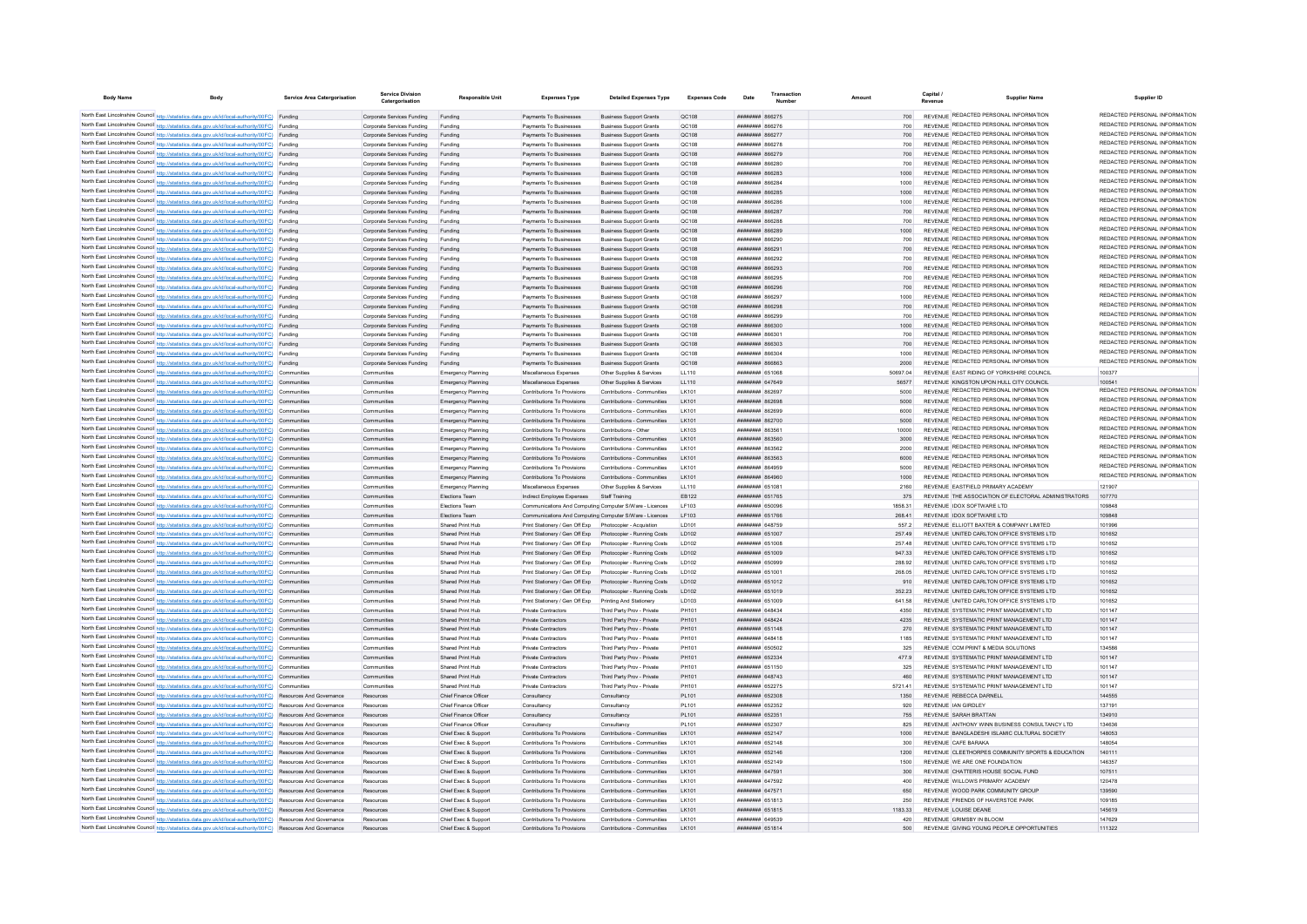| <b>Body Name</b>                            | Body                                                                                                                                                                                                                               | <b>Service Area Catergorisation</b>                  | Service Divisio<br>Catergorisation | <b>Responsible Unit</b>                               | <b>Expenses Type</b>                                                                                               | <b>Detailed Expenses Type</b>                                | <b>Expenses Code</b>         | Date                                                    | Amount             | Capital                                                               | <b>Supplier Name</b>                               | Supplier ID      |
|---------------------------------------------|------------------------------------------------------------------------------------------------------------------------------------------------------------------------------------------------------------------------------------|------------------------------------------------------|------------------------------------|-------------------------------------------------------|--------------------------------------------------------------------------------------------------------------------|--------------------------------------------------------------|------------------------------|---------------------------------------------------------|--------------------|-----------------------------------------------------------------------|----------------------------------------------------|------------------|
|                                             | North East Lincolnshire Council http://statistics.data.gov.uk/id/local-authority/00FC) Resources And Governance                                                                                                                    |                                                      | Resources                          | Chief Exec & Support                                  | Contributions To Provisions                                                                                        | Contributions - Communities                                  | LK101                        | <b>HHHHHHH 651812</b>                                   |                    | REVENUE FRIENDS OF CLEETHORPES COUNTRY PARK                           |                                                    | 125009           |
|                                             | North East Lincolnshire Council http://statistics.data.gov.uk/id/local-authority/00FC) Resources And Governance                                                                                                                    |                                                      | Resources                          | Chief Exec & Support                                  | Contributions To Provisions                                                                                        | Contributions - Communities                                  | I K101                       | <b>HHHHHHH</b> 651809                                   | 500                | REVENUE ST PETERS CHURCH                                              |                                                    | 145616           |
|                                             | North East Lincolnshire Council http://statistics.data.gov.uk/id/local-authority/00FC) Resources And Governance                                                                                                                    |                                                      | Resources                          | Chief Exec & Support                                  | Contributions To Provisions                                                                                        | Contributions - Communities                                  | LK101                        | <b>HHHHHHH</b> 651811                                   | nns                | REVENUE HAVERSTOF WARD FORUM                                          |                                                    | 129463           |
|                                             | North East Lincolnshire Council http://statistics.data.gov.uk/id/local-authority/00FC) Resources And Governance                                                                                                                    |                                                      | Resources                          | Chief Exec & Sunnort                                  | Contributions To Provisions                                                                                        | Contributions - Communities                                  | I K101                       | ######## 650068                                         | 1800               | REVENUE WELHOLME WORKS LTD                                            |                                                    | 146806           |
|                                             | North East Lincolnshire Council http://statistics.data.gov.uk/id/local-authority/00FC) Resources And Governance                                                                                                                    |                                                      | Resources                          | Chief Exec & Support                                  | Contributions To Provisions                                                                                        | Contributions - Communities                                  | LK101                        | ######## 652137                                         | 3000               | REVENUE HUMBERSTON PARISH COUNCIL                                     |                                                    | 101814           |
|                                             | North East Lincolnshire Council http://statistics.data.gov.uk/id/local-authority/00FC) Resources And Governance                                                                                                                    |                                                      | Resources                          | Chief Exec & Support                                  | Contributions To Provisions                                                                                        | Contributions - Communities                                  | LK101                        | ниннини 648946                                          | 388.5              | REVENUE HOPE COMMUNITY                                                |                                                    | 142144           |
|                                             | North East Lincolnshire Council http://statistics.data.gov.uk/id/local-authority/00FC) Resources And Governance                                                                                                                    |                                                      | Resources                          | Chief Exec & Support                                  | Contributions To Provisions                                                                                        | Contributions - Communities                                  | LK101                        | ######## 648954<br>пппппппп 648944                      | 388.5              | REVENUE MAYFLOWER QUILTERS                                            |                                                    | 127423           |
|                                             | North East Lincolnshire Council http://statistics.data.gov.uk/id/local-authority/00FC) Resources And Governance<br>North East Lincolnshire Council http://statistics.data.gov.uk/id/local-authority/00FC) Resources And Governance |                                                      | Resources                          | Chief Exec & Support                                  | Contributions To Provisions<br>Contributions To Provisions                                                         | Contributions - Communities                                  | LK101                        | ######## 647590                                         | 388.5              | REVENUE IMMINGHAM WASPS RUGBY LEAGUE FC<br>REVENUE FRIENDSHIP AT HOME |                                                    | 107072<br>108515 |
|                                             | North East Lincolnshire Council http://statistics.data.gov.uk/id/local-authority/00FC) Resources And Governance                                                                                                                    |                                                      | Resources<br>Resources             | Chief Exec & Support<br>Chief Exec & Sunnort          | Contributions To Provisions                                                                                        | Contributions - Communities<br>Contributions - Communities   | LK101<br>I K101              | ######## 650122                                         | 500<br>2505.97     | REVENUE WAI THAM WINDMILL TRUST                                       |                                                    | 119456           |
|                                             | North East Lincolnshire Council http://statistics.data.gov.uk/id/local-authority/00FC) Resources And Governance                                                                                                                    |                                                      | Resources                          | Chief Exec & Support                                  | Contributions To Provisions                                                                                        | Contributions - Communities                                  | I K101                       | ######## 650125                                         | 1276 22            | REVENUE WALTHAM PARISH COUNCIL                                        |                                                    | 147958           |
|                                             | North East Lincolnshire Council http://statistics.data.gov.uk/id/local-authority/00FC)                                                                                                                                             | Resources And Governance                             | Resources                          | Chief Exec & Support                                  | Contributions To Provisions                                                                                        | Contributions - Communities                                  |                              | ######## 649537                                         |                    | REVENUE WEST MARSH ALLOTMENT ASSOCIATION                              |                                                    | 147628           |
|                                             | North East Lincolnshire Council http://statistics.data.gov.uk/id/local-authority/00FC) Resources And Governance                                                                                                                    |                                                      | Resources                          | Chief Exec & Support                                  | Contributions To Provisions                                                                                        | Contributions - Communities                                  | LK101                        | ######## 650220                                         | 975                | REVENUE HUMBERSIDE POLICE AUTHORIT                                    |                                                    | 100762           |
|                                             | North East Lincolnshire Council http://statistics.data.gov.uk/id/local-authority/00FC) Resources And Governance                                                                                                                    |                                                      | Resources                          | Chief Exec & Support                                  | Contributions To Provisions                                                                                        | Contributions - Communities                                  | LK101                        | <b>########</b> 650069                                  | 1700               | REVENUE ST MICHAELS CHURCH                                            |                                                    | 147956           |
|                                             | North East Lincolnshire Council http://statistics.data.gov.uk/id/local-authority/00FC) Resources And Governance                                                                                                                    |                                                      | Resources                          | Chief Exec & Support                                  | Contributions To Provisions                                                                                        | Contributions - Third Sector                                 | I K102                       | <b>BREEZER 652136</b>                                   | 1000               | REVENUE NEW WAI THAM PARISH COUNCIL                                   |                                                    | 106748           |
|                                             | North East Lincolnshire Council http://statistics.data.gov.uk/id/local-authority/00FC) Resources And Governance                                                                                                                    |                                                      | Resources                          | Chief Exec & Support                                  | Contributions To Provisions                                                                                        | Contributions - Third Sector                                 | I K102                       | <b>BREAZER 648947</b>                                   | 388.5              |                                                                       | REVENUE ART REGENERATION & COMMUNITY HERITAGE LTD. | 147904           |
|                                             | North East Lincolnshire Council http://statistics.data.gov.uk/id/local-authority/00FC) Resources And Governance                                                                                                                    |                                                      | Resources                          | Chief Exec & Support                                  | Contributions To Provisions                                                                                        | Contributions - Third Sector                                 | LK102                        | ######## 648945                                         | 388.5              |                                                                       | REVENUE ART REGENERATION & COMMUNITY HERITAGE      | 135607           |
|                                             | North East Lincolnshire Council http://statistics.data.gov.uk/id/local-authority/00FC)<br>North East Lincolnshire Council http://statistics.data.gov.uk/id/local-authority/00FC) Resources And Governance                          | Resources And Governance                             | Resources<br>Resources             | Chief Exec & Support<br>Chief Exec & Support          | Contributions To Provisions<br>Contributions To Provisions                                                         | Contributions - Third Sector<br>Contributions - Third Sector | LK102<br>LK102               | ####### 650147<br>######## 650146                       | 388.5<br>388.5     | REVENUE IMMINGHAM PILGRIMS<br>REVENUE IMMINGHAM TOWN FOOTBALL CLUB    |                                                    | 147970<br>132965 |
|                                             | North East Lincolnshire Council http://statistics.data.gov.uk/id/local-authority/00FC) Resources And Governance                                                                                                                    |                                                      | Resources                          | Chief Exec & Support                                  | Contributions To Provisions                                                                                        | Contributions - Third Sector                                 | LK102                        | ######## 648943                                         | 388.5              | REVENUE IMMINGHAM MUSEUM                                              |                                                    | 147903           |
|                                             | North East Lincolnshire Council http://statistics.data.gov.uk/id/local-authority/00FC) Resources And Governance                                                                                                                    |                                                      | Resources                          | Chief Exec & Support                                  | Contributions To Provisions                                                                                        | Contributions - Third Sector                                 | I K102                       | <b>BREEZER 650124</b>                                   | 385                | REVENUE ASHRY-CUM-FENRY PARISH COUNCIL                                |                                                    | 147957           |
|                                             | North East Lincolnshire Council http://statistics.data.gov.uk/id/local-authority/00FC) Resources And Governance                                                                                                                    |                                                      | Resources                          | Chief Exec & Support                                  | Contributions To Provisions                                                                                        | Contributions - Third Sector                                 | LK102                        | ######## 650126                                         | 700                | REVENUE BRIGSLEY VILLAGE HALL                                         |                                                    | 147959           |
|                                             | North East Lincolnshire Council http://statistics.data.gov.uk/id/local-authority/00FC) Resources And Governance                                                                                                                    |                                                      | Resources                          | Chief Exec & Support                                  | Contributions To Provisions                                                                                        | Contributions - Third Sector                                 | LK102                        | ######## 649538                                         | 300                | REVENUE WEST MARSH FORWARD                                            |                                                    | 119298           |
|                                             | North East Lincolnshire Council http://statistics.data.gov.uk/id/local-authority/00FC)                                                                                                                                             | Resources And Governance                             | Resources                          | Chief Exec & Support                                  | Contributions To Provisions                                                                                        | Contributions - Third Sector                                 | LK102                        | ######## 650123                                         | 700                | REVENUE MACAULAY AREA ACTION GROUP                                    |                                                    | 107480           |
| North East Lincolnshire Council http://stat | lics.data.gov.uk/id/local-authority/00FC) Resources And Governance                                                                                                                                                                 |                                                      | Resources                          | Cfs Assets & Pc Programme                             | Rep Alterations Maint Building                                                                                     | Buildings - Repairs And Maint                                | GA102                        | ######## 647772                                         | 853                | REVENUE ENGIE SERVICES LTD                                            |                                                    | 133267           |
|                                             | North East Lincolnshire Council http://statistics.data.gov.uk/id/local-authority/00FC) Resources And Governance                                                                                                                    |                                                      | Resources                          | Cfs Assets & Pc Programm                              | Print Stationery / Gen Off Exp                                                                                     | Advertising                                                  | LD104                        | ######## 651128                                         | 2380               | REVENUE MASONS CHARTERED SURVEYORS                                    |                                                    | 146531           |
|                                             | North East Lincolnshire Council http://statistics.data.gov.uk/id/local-authority/00FC) Resources And Governance                                                                                                                    |                                                      | Resources                          | Facilities Management                                 | Rep Alterations Maint Building                                                                                     | Buildings - Repairs And Maint                                | 0.4102                       | <b><i>BRENHHHH 647762</i></b>                           | 1330.77            | REVENUE ENGIE SERVICES LTD                                            |                                                    | 133267           |
|                                             | North East Lincolnshire Council http://statistics.data.gov.uk/id/local-authority/00FC) Resources And Governance                                                                                                                    |                                                      | Resources                          | Facilities Management                                 | Rep Alterations Maint Building Buildings - Repairs And Maint                                                       |                                                              | 0.4102                       | <b>BRENHHHH</b> 651047                                  | 1850               | REVENUE ENGIE SERVICES LTD                                            |                                                    | 133267           |
|                                             | North East Lincolnshire Council http://statistics.data.gov.uk/id/local-authority/00FC) Resources And Governance<br>North East Lincolnshire Council http://statistics.data.gov.uk/id/local-authority/00FC) Resources And Governance |                                                      | Resources<br>Resources             | Facilities Management<br>Facilities Management        | Cleaning And Domestic Supplies Refuse Collection<br>Rep Alterations Maint Building Buildings - Repairs And Maint   |                                                              | GH104<br>GA102               | <b><i>BREERERH 647543</i></b><br>######## 651055        | 518 16<br>325 78   | REVENUE FLLGIA LIMITED<br>REVENUE ENGIE SERVICES LTD                  |                                                    | 101433<br>133267 |
|                                             | North East Lincolnshire Council http://statistics.data.gov.uk/id/local-authority/00FC) Resources And Governance                                                                                                                    |                                                      | Resources                          | Facilities Management                                 | Rep Alterations Maint Building Buildings - Repairs And Maint                                                       |                                                              | GA102                        | ######## 651043                                         | 430.18             | REVENUE ENGIE SERVICES LTD                                            |                                                    | 133267           |
|                                             | North East Lincolnshire Council http://statistics.data.gov.uk/id/local-authority/00FC) Resources And Governance                                                                                                                    |                                                      | Resources                          | Facilities Management                                 | Cleaning And Domestic Supplies Refuse Collection                                                                   |                                                              | GH104                        | ######## 647542                                         | 280.67             | REVENUE ELLGIA LIMITED                                                |                                                    | 101433           |
|                                             | North East Lincolnshire Council http://statistics.data.gov.uk/id/local-authority/00FC) Resources And Governance                                                                                                                    |                                                      | Resources                          | Facilities Management                                 | Rep Alterations Maint Building Buildings - Repairs And Maint                                                       |                                                              | GA102                        | ######## 651053                                         | 44937              | REVENUE ENGIE SERVICES LTD                                            |                                                    | 133267           |
|                                             | North East Lincolnshire Council http://statistics.data.gov.uk/id/local-authority/00FC) Resources And Governance                                                                                                                    |                                                      | Resources                          | Facilities Management                                 | Rep Alterations Maint Building Buildings - Repairs And Maint                                                       |                                                              | GA102                        | <b>HHHHHHHH</b> GA7764                                  | 6312               | REVENUE ENGIE SERVICES LTD                                            |                                                    | 133267           |
|                                             | North East Lincolnshire Council http://statistics.data.gov.uk/id/local-authority/00FC) Resources And Governance                                                                                                                    |                                                      | Resources                          | <b>Facilities Management</b>                          | Rep Alterations Maint Building Buildings - Repairs And Maint                                                       |                                                              | GA102                        | ######## 651042                                         | 25788              | REVENUE ENGIE SERVICES LTD                                            |                                                    | 133267           |
|                                             | North East Lincolnshire Council http://statistics.data.gov.uk/id/local-authority/00FC) Resources And Governance                                                                                                                    |                                                      | Resources                          | <b>Facilities Management</b>                          | Rep Alterations Maint Building Buildings - Repairs And Maint                                                       |                                                              | GA102                        | ######## 651050                                         | 818.47             | REVENUE ENGIE SERVICES LTD                                            |                                                    | 133267           |
|                                             | North East Lincolnshire Council http://statistics.data.gov.uk/id/local-authority/00FC) Resources And Governance                                                                                                                    |                                                      | Resources                          | <b>Facilities Management</b>                          | <b>Enemy Costs</b>                                                                                                 | Flectricity                                                  | GR102                        | ######## 651886                                         | 451.36             | REVENUE REYNOLDS PRIMARY ACADEMY                                      |                                                    | 122175           |
|                                             | North East Lincolnshire Council http://statistics.data.gov.uk/id/local-authority/00FC)                                                                                                                                             | Resources And Governance                             | Resources                          | <b>Facilities Management</b>                          | Cleaning And Domestic Supplies Refuse Collection                                                                   |                                                              | GH104                        | ######## 647540                                         | 524.68             | REVENUE ELLGIA LIMITED                                                |                                                    | 101433           |
|                                             | North East Lincolnshire Council http://statistics.data.gov.uk/id/local-authority/00FC) Resources And Governance<br>North East Lincolnshire Council http://statistics.data.gov.uk/id/local-authority/00FC) Resources And Governance |                                                      | Resources                          | Facilities Management                                 | Rep Alterations Maint Building Buildings - Repairs And Maint                                                       |                                                              | GA102<br>GA102               | <b>пппппппп</b> 647763<br><b>####### 651046</b>         | 348.21             | REVENUE ENGIE SERVICES LTD<br>REVENUE ENGIE SERVICES LTD              |                                                    | 133267<br>133267 |
|                                             | North East Lincolnshire Council http://statistics.data.gov.uk/id/local-authority/00FC) Resources And Governance                                                                                                                    |                                                      | Resources<br>Resources             | Facilities Management<br><b>Facilities Management</b> | Rep Alterations Maint Building Buildings - Repairs And Maint<br><b>Energy Costs</b>                                | Flectricity                                                  | GR102                        | <b><i>BREEZER 647594</i></b>                            | 364 99<br>2861 48  | REVENUE EASTEIELD PRIMARY ACADEMY                                     |                                                    | 121907           |
|                                             | North East Lincolnshire Council http://statistics.data.gov.uk/id/local-authority/00FC) Resources And Governance                                                                                                                    |                                                      | Resources                          | Facilities Management                                 | <b>Energy Costs</b>                                                                                                | <b>Heating Fuel</b>                                          | GB103                        | ######## 647594                                         | 2273.1             | REVENUE EASTFIELD PRIMARY ACADEMY                                     |                                                    | 121907           |
|                                             | North East Lincolnshire Council http://statistics.data.gov.uk/id/local-authority/00FC) Resources And Governance                                                                                                                    |                                                      | Resources                          | <b>Facilities Management</b>                          | <b>Water Services</b>                                                                                              | Water                                                        | GE101                        | <b>HUBHHHH 647594</b>                                   | 335.67             | REVENUE EASTEIELD PRIMARY ACADEMY                                     |                                                    | 121907           |
|                                             | North East Lincolnshire Council http://statistics.data.gov.uk/id/local-authority/00FC) Resources And Governance                                                                                                                    |                                                      | Resources                          | Facilities Management                                 | Cleaning And Domestic Supplies Refuse Collection                                                                   |                                                              | GH104                        | ######## 64754                                          | 270.14             | REVENUE ELLGIA LIMITED                                                |                                                    | 101433           |
|                                             | North East Lincolnshire Council http://statistics.data.gov.uk/id/local-authority/00FC) Resources And Governance                                                                                                                    |                                                      | Resources                          | <b>Facilities Management</b>                          | Cleaning And Domestic Supplies Cleaning - Services                                                                 |                                                              | GH102                        | ######## 651567                                         | 1018.45            |                                                                       | REVENUE THRUNSCOE PRIMARY AND NURSERY ACADEMY      | 118749           |
|                                             | North East Lincolnshire Council http://statistics.data.gov.uk/id/local-authority/00FC) Resources And Governance                                                                                                                    |                                                      | Resources                          | Facilities Management                                 | Rep Alterations Maint Building Buildings - Repairs And Maint                                                       |                                                              | GA102                        | ######## 647765                                         | 1037.91            | REVENUE ENGIE SERVICES LTD                                            |                                                    | 133267           |
|                                             | North East Lincolnshire Council http://statistics.data.gov.uk/id/local-authority/00FC) Resources And Governance                                                                                                                    |                                                      | Resources                          | <b>Facilities Management</b>                          | Cleaning And Domestic Supplies Cleaning - Services                                                                 |                                                              | GH102                        | ######## 650056                                         | 953.4              | REVENUE BIDVEST NOONAN (UK) I TD                                      |                                                    | 146901           |
|                                             | North East Lincolnshire Council http://statistics.data.gov.uk/id/local-authority/00FC) Resources And Governance                                                                                                                    |                                                      | Resources                          | Facilities Management                                 | Rep Alterations Maint Building Buildings - Repairs And Maint                                                       |                                                              | GA102                        | ######## 647758                                         | 266.63             | REVENUE ENGIE SERVICES LTD                                            |                                                    | 133267           |
|                                             | North East Lincolnshire Council http://statistics.data.gov.uk/id/local-authority/00FC)<br>North East Lincolnshire Council http://statistics.data.gov.uk/id/local-authority/00FC)                                                   | Resources And Governance<br>Resources And Governance | Resources<br>Resources             | Facilities Managemen<br>Facilities Management         | Rep Alterations Maint Building Buildings - Repairs And Maint<br>Cleaning And Domestic Supplies Cleaning - Services |                                                              | GA102<br>GH102               | ####### 65105<br>######## 650054                        | 1286.84<br>1187.12 | REVENUE ENGIE SERVICES LTD<br>REVENUE BIDVEST NOONAN (UK) LTD         |                                                    | 133267<br>146901 |
|                                             | North East Lincolnshire Council http://statistics.data.gov.uk/id/local-authority/00FC) Resources And Governance                                                                                                                    |                                                      | Resources                          | Facilities Management                                 | Cleaning And Domestic Supplies Refuse Collection                                                                   |                                                              | GH104                        | <b>HHHHHHH 649552</b>                                   | 561.34             | REVENUE ELLGIA LIMITED                                                |                                                    | 101433           |
|                                             | North East Lincolnshire Council http://statistics.data.gov.uk/id/local-authority/00FC) Resources And Governance                                                                                                                    |                                                      | Resources                          | Facilities Management                                 | Rep Alterations Maint Building Buildings - Repairs And Maint                                                       |                                                              | GA102                        | <b>BREEZER 651052</b>                                   | 287 67             | REVENUE ENGIE SERVICES LTD                                            |                                                    | 133267           |
|                                             | North East Lincolnshire Council http://statistics.data.gov.uk/id/local-authority/00FC) Resources And Governance                                                                                                                    |                                                      | Resources                          | Facilities Management                                 | Cleaning And Domestic Supplies Cleaning - Services                                                                 |                                                              | GH102                        | нининин 648630                                          | 850                | REVENUE BIDVEST NOONAN (UK) LTD                                       |                                                    | 146901           |
|                                             | North East Lincolnshire Council http://statistics.data.gov.uk/id/local-authority/00FC) Resources And Governance                                                                                                                    |                                                      | Resources                          | Facilities Management                                 | Energy Costs                                                                                                       | <b>Heating Fuel</b>                                          | GB103                        | ######## 648257                                         | 827.8              | REVENUE OIL NRG                                                       |                                                    | 138198           |
|                                             | North East Lincolnshire Council http://statistics.data.gov.uk/id/local-authority/00FC) Resources And Governance                                                                                                                    |                                                      | Resources                          | Facilities Management                                 | <b>Energy Costs</b>                                                                                                | <b>Heating Fuel</b>                                          | GB103                        | ######## 651893                                         | 861.4              | REVENUE OIL NRG                                                       |                                                    | 138198           |
|                                             | North East Lincolnshire Council http://statistics.data.gov.uk/id/local-authority/00FC) Resources And Governance                                                                                                                    |                                                      | Resources                          | Facilities Management                                 | <b>Energy Costs</b>                                                                                                | <b>Heating Fuel</b>                                          | GB103                        | ######## 651898                                         | 1361.85            | REVENUE OIL NRG                                                       |                                                    | 138198           |
|                                             | North East Lincolnshire Council http://statistics.data.gov.uk/id/local-authority/00FC) Resources And Governance                                                                                                                    |                                                      | Resources                          | Facilities Management                                 | <b>Energy Costs</b>                                                                                                | <b>Heating Fuel</b>                                          | GB103                        | ######## 651891                                         | $-715.8$           | REVENUE OIL NRG                                                       |                                                    | 138198           |
|                                             | North East Lincolnshire Council http://statistics.data.gov.uk/id/local-authority/00FC) Resources And Governance                                                                                                                    |                                                      | Resources                          | <b>Facilities Management</b>                          | Private Contractors                                                                                                | Contract Payments                                            | PH105                        | <b>ппининин</b> 649623                                  | 2618.67            | REVENUE DANFO (UK) LIMITED                                            |                                                    | 142148           |
|                                             | North East Lincolnshire Council http://statistics.data.gov.uk/id/local-authority/00FC) Resources And Governance<br>North East Lincolnshire Council http://statistics.data.gov.uk/id/local-authority/00FC) Resources And Governance |                                                      | Resources<br>Resources             | Facilities Management<br><b>Facilities Management</b> | Private Contractors<br><b>Private Contractors</b>                                                                  | Contract Payments<br>Contract Payments                       | <b>PH105</b><br><b>PH105</b> | <b>ппинини 649623</b><br>######## 649623                | 4185.08<br>2200.92 | REVENUE DANFO (UK) LIMITED<br>REVENUE DANFO (UK) LIMITED              |                                                    | 142148<br>142148 |
|                                             | North East Lincolnshire Council http://statistics.data.gov.uk/id/local-authority/00FC) Resources And Governance                                                                                                                    |                                                      | Resources                          | <b>Facilities Management</b>                          | Private Contractors                                                                                                | Contract Payments                                            | <b>PH105</b>                 | ######## 649623                                         | 2184.42            | REVENUE DANFO (UK) LIMITED                                            |                                                    | 142148           |
|                                             | North East Lincolnshire Council http://statistics.data.gov.uk/id/local-authority/00FC) Resources And Governance                                                                                                                    |                                                      | Resources                          | Facilities Management                                 | Cleaning And Domestic Supplies Cleaning - Services                                                                 |                                                              | GH102                        | ######## 650132                                         | 850                | REVENUE BIDVEST NOONAN (UK) LTD                                       |                                                    | 146901           |
|                                             | North East Lincolnshire Council http://statistics.data.gov.uk/id/local-authority/00FC) Resources And Governance                                                                                                                    |                                                      | Resources                          | Facilities Managemen                                  | Cleaning And Domestic Supplies Cleaning - Services                                                                 |                                                              | GH102                        | ######## 649638                                         | 850                | REVENUE BIDVEST NOONAN (UK) LTD                                       |                                                    | 14690            |
|                                             | North East Lincolnshire Council http://statistics.data.gov.uk/id/local-authority/00FC) Resources And Governance                                                                                                                    |                                                      | Resources                          | Facilities Management                                 | Rep Alterations Maint Building Buildings - Repairs And Maint                                                       |                                                              | GA102                        | <b>HHHHHHHH GA7760</b>                                  | 800                | REVENUE ENGIE SERVICES LTD                                            |                                                    | 133267           |
|                                             | North East Lincolnshire Council http://statistics.data.gov.uk/id/local-authority/00FC) Resources And Governance                                                                                                                    |                                                      | Resources                          | Facilities Management                                 | Cleaning And Domestic Supplies Refuse Collection                                                                   |                                                              | GH104                        | <b>HENHHHHH GARADS</b>                                  | 780                | REVENUE TULIP HEALTHCARE                                              |                                                    | 101042           |
|                                             | North East Lincolnshire Council http://statistics.data.gov.uk/id/local-authority/00FC) Resources And Governance                                                                                                                    |                                                      | Resources                          | Facilities Management                                 | Rents                                                                                                              | Rent                                                         | GC <sub>101</sub>            | <b>BREADERS</b> 649696                                  | 30000              | REVENUE PURPLE EMPEROR LTD                                            |                                                    | 140205           |
|                                             | North East Lincolnshire Council http://statistics.data.gov.uk/id/local-authority/00FC)                                                                                                                                             | Resources And Governance                             | Resources                          | Facilities Management                                 | Energy Costs                                                                                                       | <b>Heating Fuel</b>                                          | GR103                        | ######## 649962                                         | 429                | REVENUE OIL NRG                                                       |                                                    | 138198           |
|                                             | North East Lincolnshire Council http://statistics.data.gov.uk/id/local-authority/00FC) Resources And Governance                                                                                                                    |                                                      | Resources                          | <b>Facilities Management</b>                          | Cleaning And Domestic Supplies Cleaning - Services                                                                 |                                                              | GH102                        | ниннини 648633                                          | 850                | REVENUE BIDVEST NOONAN (UK) I TD                                      |                                                    | 146901           |
|                                             | North East Lincolnshire Council http://statistics.data.gov.uk/id/local-authority/00FC) Resources And Governance                                                                                                                    |                                                      | Resources                          | Security                                              | Private Contractors                                                                                                | Contract Payment                                             | <b>PH105</b>                 | ######## 651060<br><b><i><u>RHRHHHHH</u></i></b> 649972 | 4375.54<br>324     | REVENUE ENGIE SERVICES LTD                                            |                                                    | 133267<br>100583 |
|                                             | North East Lincolnshire Council http://statistics.data.gov.uk/id/local-authority/00FC) Resources And Governance<br>North East Lincolnshire Council http://statistics.data.gov.uk/id/local-authority/00FC) Resources And Governance |                                                      | Resources<br>Resources             | Commercial Estate<br>Commercial Estate                | Cleaning And Domestic Supplies Refuse Collection<br>Cleaning And Domestic Supplies Refuse Collection               |                                                              | GH104<br>GH104               | <b>HHHHHHHH</b> GARRRS                                  | 549                | REVENUE BRIANPLANT (HUMBERSIDE) LTD<br>REVENUE ELLGIA LIMITED         |                                                    | 101433           |
|                                             | North East Lincolnshire Council http://statistics.data.gov.uk/id/local-authority/00FC) Resources And Governance                                                                                                                    |                                                      | Resources                          | Commercial Estate                                     | Cleaning And Domestic Supplies Refuse Collection                                                                   |                                                              | GH104                        | <b>HHHHHHHH 648874</b>                                  | 438                | REVENUE ELLGIA LIMITED                                                |                                                    | 101433           |
|                                             | North East Lincolnshire Council http://statistics.data.gov.uk/id/local-authority/00FC) Resources And Governance                                                                                                                    |                                                      | Resources                          | Commercial Estate                                     | <b>Water Services</b>                                                                                              | Water                                                        | GF101                        | <b>HHHHHHH 651889</b>                                   | 1154.05            | REVENUE ASSOCIATED BRITISH PORTS                                      |                                                    | 100834           |
|                                             | North East Lincolnshire Council http://statistics.data.gov.uk/id/local-authority/00FC) Resources And Governance                                                                                                                    |                                                      | Resources                          | Commercial Estate                                     | <b>Water Services</b>                                                                                              | Water                                                        | GF101                        | ######## 651890                                         | 249732             | REVENUE ASSOCIATED BRITISH PORTS                                      |                                                    | 100834           |
|                                             | North East Lincolnshire Council http://statistics.data.gov.uk/id/local-authority/00FC) Resources And Governance                                                                                                                    |                                                      | Resources                          | Bus Support & Customer Serv                           | Equip / Furniture / Materials                                                                                      | Goods For Resale                                             | LA123                        | плинини баявзі                                          | 1086.28            |                                                                       | REVENUE ALLIED PUBLICITY SERVICES (MANCHESTER LTD) | 142186           |
|                                             | North East Lincolnshire Council http://statistics.data.gov.uk/id/local-authority/00FC) Resources And Governance                                                                                                                    |                                                      |                                    | Bus Support & Customer Serv                           | Equip / Furniture / Materials                                                                                      | Goods For Resale                                             | I A123                       | <b><i><u>HHHHHHHH</u></i></b> 648841                    | 562.6              | REVENUE VALTECH LTD                                                   |                                                    | 142370           |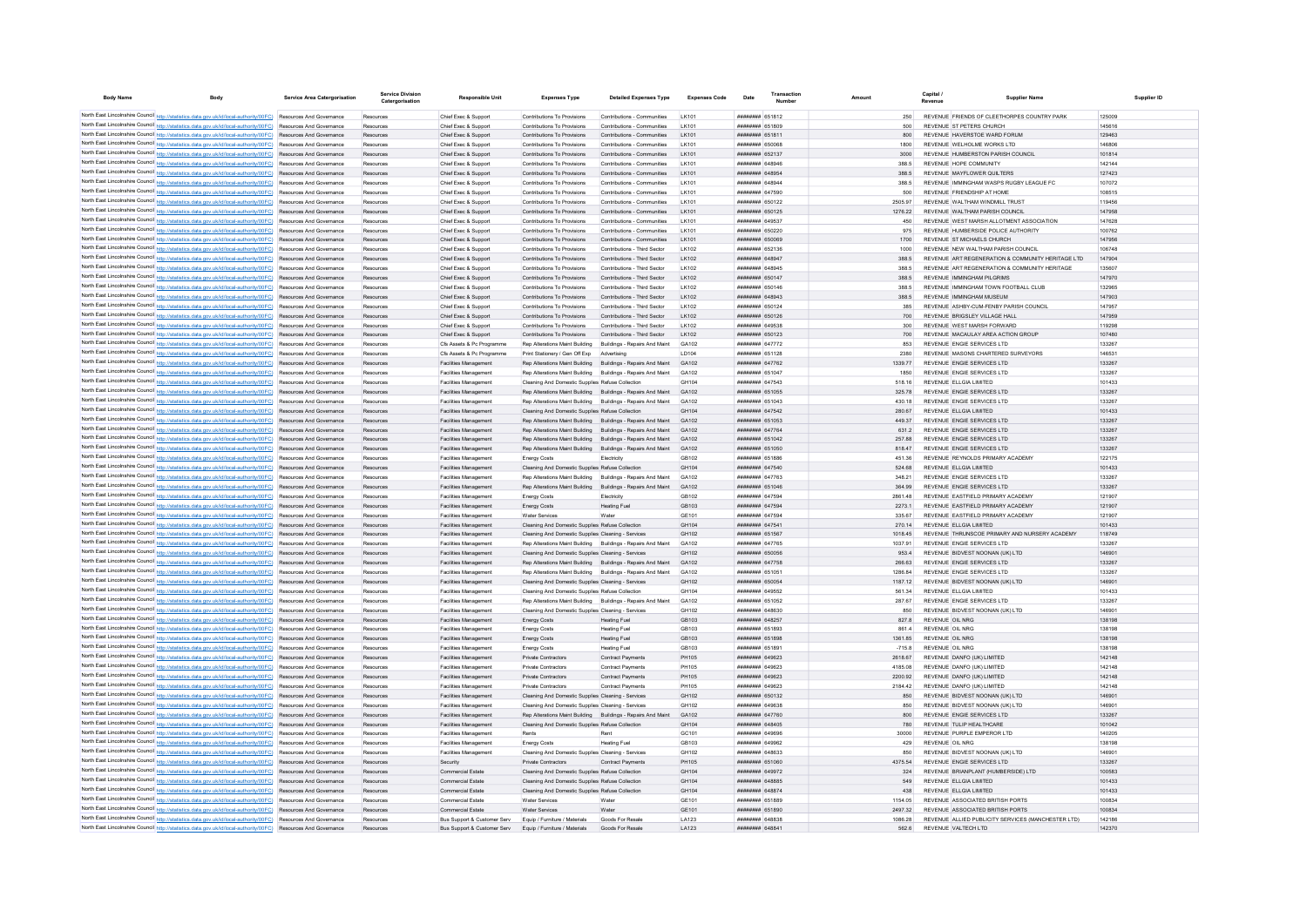| <b>Body Name</b> | <b>Body</b>                                                                                                                                                                                                                        | Service Area Catergorisation | <b>Service Division</b><br>Catergorisation       | <b>Responsible Unit</b>                                                                         | <b>Expenses Type</b>                                               | <b>Detailed Expenses Type</b>                                    | <b>Expenses Code</b> | Date                                           | Transaction<br>Numbe | Amount |                    | Capital<br>Revenue | <b>Supplier Name</b>                                                           | Supplier ID                                                    |
|------------------|------------------------------------------------------------------------------------------------------------------------------------------------------------------------------------------------------------------------------------|------------------------------|--------------------------------------------------|-------------------------------------------------------------------------------------------------|--------------------------------------------------------------------|------------------------------------------------------------------|----------------------|------------------------------------------------|----------------------|--------|--------------------|--------------------|--------------------------------------------------------------------------------|----------------------------------------------------------------|
|                  | North East Lincolnshire Council http://statistics.data.gov.uk/id/local-authority/00FC) Resources And Governance                                                                                                                    |                              | Resources                                        | Bus Support & Customer Serv Private Contractors                                                 |                                                                    | External Security Services                                       | PH103                | COOOS BERRHAM                                  |                      |        | <b>623.63</b>      |                    | REVENUE G4S CASH SERVICES (UK) LIMITED                                         | 100952                                                         |
|                  | North East Lincolnshire Council http://statistics.data.gov.uk/id/local-authority/00FC) Resources And Governance                                                                                                                    |                              | Resources                                        | Bus Support & Customer Serv                                                                     | Communications And Computing Postage                               |                                                                  | IF111                | ######## 649531                                |                      |        | 5601.4             |                    | REVENUE QUADIENT FINANCE UK LTD                                                | 101065                                                         |
|                  | North East Lincolnshire Council http://statistics.data.gov.uk/id/local-authority/00FC) Resources And Governance                                                                                                                    |                              | Resources                                        | <b>Bus Support &amp; Customer Serv Communications And Computing Postage</b>                     |                                                                    |                                                                  | IF111                | <b>ПЕНИНИН 647234</b>                          |                      |        | 1015 31            |                    | REVENUE WHISTLUK I TD                                                          | 135925                                                         |
|                  | North East Lincolnshire Council http://statistics.data.gov.uk/id/local-authority/00FC) Resources And Governance                                                                                                                    |                              | Resources                                        | Bus Support & Customer Serv Communications And Computing Postage                                |                                                                    |                                                                  | LF111                | ######## 648134                                |                      |        | 293.5              |                    | REVENUE WHISTL UK LTD                                                          | 135925                                                         |
|                  | North East Lincolnshire Council http://statistics.data.gov.uk/id/local-authority/00FC) Resources And Governance                                                                                                                    |                              | Resources                                        | Bus Support & Customer Serv                                                                     | Communications And Computing Postage                               |                                                                  | LF111                | ####### 648135                                 |                      |        | 542.67             |                    | REVENUE WHISTL UK LTD                                                          | 135925                                                         |
|                  | North East Lincolnshire Council http://statistics.data.gov.uk/id/local-authority/00FC) Resources And Governance                                                                                                                    |                              | Resources                                        |                                                                                                 | Bus Support & Customer Serv Communications And Computing Postage   |                                                                  | LF111                | ######## 648132                                |                      |        | 2069.79            |                    | REVENUE WHISTL UK LTD                                                          | 135925                                                         |
|                  | North East Lincolnshire Council http://statistics.data.gov.uk/id/local-authority/00FC) Resources And Governance                                                                                                                    |                              | Resources                                        |                                                                                                 | Bus Support & Customer Serv Communications And Computing Postage   |                                                                  | LF111                | ######## 649953                                |                      |        | 1242.57            |                    | REVENUE WHISTL UK LTD                                                          | 135925                                                         |
|                  | North East Lincolnshire Council http://statistics.data.gov.uk/id/local-authority/00FC) Resources And Governance                                                                                                                    |                              | Resources                                        | <b>Bus Support &amp; Customer Serv</b>                                                          | Communications And Computing Postage                               |                                                                  | LF111                | ппинини 65047                                  |                      |        | 999.01             |                    | REVENUE WHISTL UK LTD                                                          | 135925                                                         |
|                  | North East Lincolnshire Council http://statistics.data.gov.uk/id/local-authority/00FC) Resources And Governance                                                                                                                    |                              | Resources                                        |                                                                                                 | Bus Support & Customer Serv Communications And Computing Postage   |                                                                  | LF111                | <b>HHHHHHH 652165</b>                          |                      |        | 285.42             |                    | REVENUE WHISTLUK I TD                                                          | 135925                                                         |
|                  | North East Lincolnshire Council http://statistics.data.gov.uk/id/local-authority/00FC) Resources And Governance<br>North East Lincolnshire Council http://statistics.data.gov.uk/id/local-authority/00FC) Resources And Governance |                              | Resources                                        | Bus Support & Customer Serv Communications And Computing Postage<br>Bus Support & Customer Serv | Miscellaneous Expenses                                             | Other Expenses General                                           | LF111<br>LL119       | ######## 651585<br>####### 64789               |                      |        | 1073.33<br>1002.99 |                    | REVENUE ROYAL MAIL GROUP PLC<br>REVENUE ON LINE PEOPLE LTD                     | 101082<br>144850                                               |
|                  | North East Lincolnshire Council http://statistics.data.gov.uk/id/local-authority/00FC) Resources And Governance                                                                                                                    |                              | Resources                                        | Bus Support & Customer Serv                                                                     | Miscellaneous Expenses                                             | Other Expenses General                                           | LL119                | ######## 650088                                |                      |        | 1002.99            |                    | REVENUE ON LINE PEOPLE LTD                                                     | 144850                                                         |
|                  | North East Lincolnshire Council http://statistics.data.gov.uk/id/local-authority/00FC) Resources And Governance                                                                                                                    |                              | Resources                                        | Comm & Strategic Support Unit                                                                   | Miscellaneous Expenses                                             | Other Supplies & Services                                        | LL110                | ппинини 64879-                                 |                      |        | 4636.8             |                    | REVENUE ASDA STORES LIMITED                                                    | 146474                                                         |
|                  | North East Lincolnshire Council http://statistics.data.gov.uk/id/local-authority/00FC) Resources And Governance                                                                                                                    |                              | Resources                                        | Comm & Strategic Support Unit                                                                   | Miscellaneous Expenses                                             | Other Supplies & Services                                        | LL110                | HHHHHHH 649680                                 |                      |        | 46368              |                    | REVENUE OLD CLEE PRIMARY ACADEMY                                               | 119822                                                         |
|                  | North East Lincolnshire Council http://statistics.data.gov.uk/id/local-authority/00FC) Resources And Governance                                                                                                                    |                              | Resources                                        | Comm & Strategic Support Unit Equip / Furniture / Materials                                     |                                                                    | Health & Safety Supplies                                         | LA116                | ######## 651727                                |                      |        | 510.64             |                    | REVENUE YORKSHIRE PURCHASING ORGANISATION                                      | 100573                                                         |
|                  | North East Lincolnshire Council http://statistics.data.gov.uk/id/local-authority/00FC) Resources And Governance                                                                                                                    |                              | Resources                                        | Comm & Strategic Support Unit Equip / Furniture / Materials                                     |                                                                    | Health & Safety Supplies                                         | LA116                | ######## 649958                                |                      |        | 315                |                    | REVENUE PETER HOGARTH & SONS LTD                                               | 100815                                                         |
|                  | North East Lincolnshire Council http://statistics.data.gov.uk/id/local-authority/00FC) Resources And Governance                                                                                                                    |                              | Resources                                        | Comm & Strategic Support Unit                                                                   | Equip / Furniture / Materials                                      | Health & Safety Supplies                                         | LA116                | ######## 648303                                |                      |        | 785                |                    | REVENUE ASPIRE GB                                                              | 147029                                                         |
|                  | North East Lincolnshire Council http://statistics.data.gov.uk/id/local-authority/00FC) Resources And Governance                                                                                                                    |                              | <b>Shared Services</b>                           | Accountancy                                                                                     |                                                                    | Communications And Computing Computer S/Ware - Maintenance LF102 |                      | ######## 648762                                |                      |        | 637.5              |                    | REVENUE ADVANCED BUSINESS SOLUTIONS                                            | 101614                                                         |
|                  | North East Lincolnshire Council http://statistics.data.gov.uk/id/local-authority/00FC) Resources And Governance                                                                                                                    |                              | <b>Shared Services</b>                           | Benefit Payments & Subsidy                                                                      | Miscellaneous Income                                               | Exp Recov - O/Side Scope Vat 4 VG107                             |                      | ####### 86183                                  |                      |        | 940                |                    | REVENUE REDACTED PERSONAL INFORMATION                                          | REDACTED PERSONAL INFORMATION                                  |
|                  | North East Lincolnshire Council http://statistics.data.gov.uk/id/local-authority/00FC) Resources And Governance                                                                                                                    |                              | <b>Shared Services</b>                           | Benefit Payments & Subsidy                                                                      | Miscellaneous Income                                               | Exp Recov - O/Side Scope Vat 4 VG107                             |                      | ######## 859565                                |                      |        | 26271              |                    | REVENUE REDACTED PERSONAL INFORMATION                                          | REDACTED PERSONAL INFORMATION                                  |
|                  | North East Lincolnshire Council http://statistics.data.gov.uk/id/local-authority/00FC) Resources And Governance                                                                                                                    |                              | Shared Services                                  | Local Taxation & Benefits                                                                       | Indirect Employee Expenses                                         | Staff Training                                                   | FR122                | <b>HARBARA 64818</b>                           |                      |        | 750                |                    | REVENUE NORTHGATE PUBLIC SERVICES (UK) I TD                                    | 101841                                                         |
|                  | North East Lincolnshire Council http://statistics.data.gov.uk/id/local-authority/00FC) Resources And Governance                                                                                                                    |                              | Shared Services                                  | Local Taxation & Benefits                                                                       |                                                                    | Communications And Computing Computer S/Ware - Maintenance LE102 |                      | пппппппп 649345                                |                      |        | 2500               |                    | REVENUE NORTHGATE PUBLIC SERVICES (UK) LTD                                     | 10184                                                          |
|                  | North East Lincolnshire Council http://statistics.data.gov.uk/id/local-authority/00FC) Resources And Governance<br>North East Lincolnshire Council http://statistics.data.gov.uk/id/local-authority/00FC) Resources And Governance |                              | <b>Shared Services</b><br><b>Shared Servicer</b> | <b>Local Taxation &amp; Benefits</b><br><b>Local Taxation &amp; Benefits</b>                    | Communications And Computing Postage<br><b>Private Contractors</b> | <b>External Security Services</b>                                | IF111<br>PH103       | ппининин 648399<br>######## 648773             |                      |        | 247185<br>2915.87  |                    | REVENUE CAPITA BUSINESS SERVICES LTD<br>REVENUE ALLPAY LIMITED                 | 102314<br>112919                                               |
|                  | North East Lincolnshire Council http://statistics.data.gov.uk/id/local-authority/00FC) Resources And Governance                                                                                                                    |                              | <b>Shared Services</b>                           | <b>Local Taxation &amp; Benefits</b>                                                            | Miscellaneous Expenses                                             | Debt Recovery Costs                                              | LL111                | ######## 64880                                 |                      |        | 537                |                    | REVENUE WILKIN CHAPMAN LLP                                                     | 110675                                                         |
|                  | North East Lincolnshire Council http://statistics.data.gov.uk/id/local-authority/00FC) Resources And Governance                                                                                                                    |                              | Shared Services                                  | Local Taxation & Benefits                                                                       | Miscellaneous Expenses                                             | Debt Recovery Costs                                              | LL111                | <b><i>HHHHHHH 651837</i></b>                   |                      |        | 1658               |                    | REVENUE WILKIN CHAPMAN LLP                                                     | 110675                                                         |
|                  | North East Lincolnshire Council http://statistics.data.gov.uk/id/local-authority/00FC) Resources And Governance                                                                                                                    |                              | Shared Services                                  | Local Taxation & Benefits                                                                       | Miscellaneous Expenses                                             | Debt Recovery Costs                                              | LL111                | ######## 651038                                |                      |        | 1795 1             |                    | REVENUE WILKIN CHAPMAN LLP                                                     | 110675                                                         |
|                  | North East Lincolnshire Council http://statistics.data.gov.uk/id/local-authority/00FC) Resources And Governance                                                                                                                    |                              | Shared Services                                  | Local Taxation & Benefits                                                                       | Miscellaneous Expenses                                             | Other Sunnlies & Services                                        | 11110                | ######## 651782                                |                      |        | 625                |                    | REVENUE INFORM CPLLTD.                                                         | 124803                                                         |
|                  | North East Lincolnshire Council http://statistics.data.gov.uk/id/local-authority/00FC) Resources And Governance                                                                                                                    |                              | <b>Shared Services</b>                           | Local Taxation & Benefits                                                                       | Miscellaneous Expenses                                             | Other Supplies & Services                                        | LL110                | ######## 651783                                |                      |        | 8300               |                    | REVENUE INFORM CPI LTD                                                         | 124803                                                         |
|                  | North East Lincolnshire Council http://statistics.data.gov.uk/id/local-authority/00FC) Resources And Governance                                                                                                                    |                              | Shared Services                                  | <b>Local Taxation &amp; Benefits</b>                                                            | Miscellaneous Expenses                                             | Other Supplies & Services                                        | LL110                | ######## 651784                                |                      |        | 1150               |                    | REVENUE INFORM CPI LTD                                                         | 124803                                                         |
|                  | North East Lincolnshire Council http://statistics.data.gov.uk/id/local-authority/00FC) Resources And Governance                                                                                                                    |                              | Shared Services                                  | <b>Local Taxation &amp; Benefits</b>                                                            | Miscellaneous Expenses                                             | Other Supplies & Services                                        | LL110                | ######## 65178                                 |                      |        | 350                |                    | REVENUE INFORM CPI LTD                                                         | 124803                                                         |
|                  | North East Lincolnshire Council http://statistics.data.gov.uk/id/local-authority/00FC) Resources And Governance                                                                                                                    |                              | Shared Services                                  | <b>Local Taxation &amp; Benefits</b>                                                            | Contributions To Provisions                                        | Contributions - Communities                                      | LK101                | ######## 858480                                |                      |        | 500                |                    | REVENUE REDACTED PERSONAL INFORMATION                                          | REDACTED PERSONAL INFORMATION                                  |
|                  | North East Lincolnshire Council http://statistics.data.gov.uk/id/local-authority/00FC) Resources And Governance                                                                                                                    |                              | Shared Services                                  | Local Taxation & Benefits                                                                       | Contributions To Provisions                                        | Contributions - Communities                                      | I K101               | пппппппп 85848                                 |                      |        | 500                |                    | REVENUE REDACTED PERSONAL INFORMATION                                          | REDACTED PERSONAL INFORMATION                                  |
|                  | North East Lincolnshire Council http://statistics.data.gov.uk/id/local-authority/00FC) Resources And Governance                                                                                                                    |                              | Shared Services                                  | Local Taxation & Benefits                                                                       | Contributions To Provisions                                        | Contributions - Communities                                      | I K101               | <b>пппппппп</b> 858482                         |                      |        | 500                |                    | REVENUE REDACTED PERSONAL INFORMATION                                          | REDACTED PERSONAL INFORMATION                                  |
|                  | North East Lincolnshire Council http://statistics.data.gov.uk/id/local-authority/00FC) Resources And Governance                                                                                                                    |                              | <b>Shared Services</b>                           | <b>Local Taxation &amp; Benefits</b>                                                            | Contributions To Provisions                                        | Contributions - Communities                                      | I K101               | ######## 858483                                |                      |        | 500                |                    | REVENUE REDACTED PERSONAL INFORMATION<br>REVENUE REDACTED PERSONAL INFORMATION | REDACTED PERSONAL INFORMATION<br>REDACTED PERSONAL INFORMATION |
|                  | North East Lincolnshire Council http://statistics.data.gov.uk/id/local-authority/00FC) Resources And Governance                                                                                                                    |                              | <b>Shared Services</b>                           | <b>Local Taxation &amp; Benefits</b>                                                            | Contributions To Provisions                                        | Contributions - Communities                                      | <b>LK101</b>         | ####### 85848                                  |                      |        | 500                |                    | REVENUE REDACTED PERSONAL INFORMATION                                          | REDACTED PERSONAL INFORMATION                                  |
|                  | North East Lincolnshire Council http://statistics.data.gov.uk/id/local-authority/00FC) Resources And Governance                                                                                                                    |                              | <b>Shared Services</b>                           | <b>Local Taxation &amp; Benefits</b>                                                            | Contributions To Provisions                                        | Contributions - Communities                                      | LK101                | ######## 858485                                |                      |        | 500                |                    | REVENUE REDACTED PERSONAL INFORMATION                                          | REDACTED PERSONAL INFORMATION                                  |
|                  | North East Lincolnshire Council http://statistics.data.gov.uk/id/local-authority/00FC) Resources And Governance<br>North East Lincolnshire Council http://statistics.data.gov.uk/id/local-authority/00FC) Resources And Governance |                              | Shared Services<br><b>Shared Services</b>        | <b>Local Taxation &amp; Benefits</b><br>Local Taxation & Benefits                               | Contributions To Provisions<br>Contributions To Provisions         | Contributions - Communities<br>Contributions - Communities       | LK101<br>I K101      | <b>ПЕВЕЦИЕ 858486</b><br><b>HHHHHHH</b> 859588 |                      |        | 500                |                    | REVENUE REDACTED PERSONAL INFORMATION                                          | REDACTED PERSONAL INFORMATION                                  |
|                  | North East Lincolnshire Council http://statistics.data.gov.uk/id/local-authority/00FC) Resources And Governance                                                                                                                    |                              | <b>Shared Services</b>                           | <b>Local Taxation &amp; Benefits</b>                                                            | Contributions To Provisions                                        | Contributions - Communities                                      | I K101               | <b>HHHHHHH 859589</b>                          |                      |        | 500                |                    | REVENUE REDACTED PERSONAL INFORMATION                                          | REDACTED PERSONAL INFORMATION                                  |
|                  | North East Lincolnshire Council http://statistics.data.gov.uk/id/local-authority/00FC) Resources And Governance                                                                                                                    |                              | <b>Shared Services</b>                           | Local Taxation & Benefits                                                                       | Contributions To Provisions                                        | Contributions - Communities                                      | LK101                | ######## 859590                                |                      |        | 500                |                    | REVENUE REDACTED PERSONAL INFORMATION                                          | REDACTED PERSONAL INFORMATION                                  |
|                  | North East Lincolnshire Council http://statistics.data.gov.uk/id/local-authority/00FC) Resources And Governance                                                                                                                    |                              | Shared Services                                  | <b>Local Taxation &amp; Benefits</b>                                                            | Contributions To Provisions                                        | Contributions - Communities                                      | LK101                | ######## 85959                                 |                      |        | 500                |                    | REVENUE REDACTED PERSONAL INFORMATION                                          | REDACTED PERSONAL INFORMATION                                  |
|                  | North East Lincolnshire Council http://statistics.data.gov.uk/id/local-authority/00FC) Resources And Governance                                                                                                                    |                              | Shared Services                                  | Local Taxation & Benefits                                                                       | Contributions To Provisions                                        | Contributions - Communities                                      | LK101                | ######## 859592                                |                      |        | 500                |                    | REVENUE REDACTED PERSONAL INFORMATION                                          | REDACTED PERSONAL INFORMATION                                  |
|                  | North East Lincolnshire Council http://statistics.data.gov.uk/id/local-authority/00FC) Resources And Governance                                                                                                                    |                              | <b>Shared Services</b>                           | <b>Local Taxation &amp; Benefits</b>                                                            | Contributions To Provisions                                        | Contributions - Communities                                      | I K101               | ######## 859593                                |                      |        | 500                |                    | REVENUE REDACTED PERSONAL INFORMATION                                          | REDACTED PERSONAL INFORMATION                                  |
|                  | North East Lincolnshire Council http://statistics.data.gov.uk/id/local-authority/00FC) Resources And Governance                                                                                                                    |                              | <b>Shared Services</b>                           | Local Taxation & Benefits                                                                       | Contributions To Provisions                                        | Contributions - Communities                                      | I K101               | ######## 859594                                |                      |        | 500                |                    | REVENUE REDACTED PERSONAL INFORMATION                                          | REDACTED PERSONAL INFORMATION                                  |
|                  | North East Lincolnshire Council http://statistics.data.gov.uk/id/local-authority/00FC) Resources And Governance                                                                                                                    |                              | Shared Services                                  | <b>Local Taxation &amp; Benefits</b>                                                            | Contributions To Provisions                                        | Contributions - Communities                                      | I K101               | <b>пппппппп</b> 860342                         |                      |        | 500                |                    | REVENUE REDACTED PERSONAL INFORMATION                                          | REDACTED PERSONAL INFORMATION                                  |
|                  | North East Lincolnshire Council http://statistics.data.gov.uk/id/local-authority/00FC) Resources And Governance                                                                                                                    |                              | Shared Services                                  | Local Taxation & Benefits                                                                       | Contributions To Provisions                                        | Contributions - Communities                                      | I K101               | <b>HHHHHHH 860343</b>                          |                      |        | 500                |                    | REVENUE REDACTED PERSONAL INFORMATION                                          | REDACTED PERSONAL INFORMATION                                  |
|                  | North East Lincolnshire Council http://statistics.data.gov.uk/id/local-authority/00FC) Resources And Governance                                                                                                                    |                              | Shared Services                                  | Local Taxation & Benefits                                                                       | Contributions To Provisions                                        | Contributions - Communities                                      | I K101               | 48038 BREEZE                                   |                      |        | 500                |                    | REVENUE REDACTED PERSONAL INFORMATION                                          | REDACTED PERSONAL INFORMATION<br>REDACTED PERSONAL INFORMATION |
|                  | North East Lincolnshire Council http://statistics.data.gov.uk/id/local-authority/00FC) Resources And Governance                                                                                                                    |                              | <b>Shared Services</b>                           | <b>Local Taxation &amp; Benefits</b>                                                            | Contributions To Provisions                                        | Contributions - Communities                                      | I K101               | ######## 860345                                |                      |        | 500                |                    | REVENUE REDACTED PERSONAL INFORMATION<br>REVENUE REDACTED PERSONAL INFORMATION | REDACTED PERSONAL INFORMATION                                  |
|                  | North East Lincolnshire Council http://statistics.data.gov.uk/id/local-authority/00FC) Resources And Governance                                                                                                                    |                              | <b>Shared Servicer</b>                           | <b>Local Taxation &amp; Benefits</b>                                                            | Contributions To Provisions                                        | Contributions - Communities                                      | I K101               | <b>плинини всозае</b><br>HHHHHHH 860504        |                      |        | 500                |                    | REVENUE REDACTED PERSONAL INFORMATION                                          | REDACTED PERSONAL INFORMATION                                  |
|                  | North East Lincolnshire Council http://statistics.data.gov.uk/id/local-authority/00FC) Resources And Governance<br>North East Lincolnshire Council http://statistics.data.gov.uk/id/local-authority/00FC) Resources And Governance |                              | <b>Shared Services</b><br>Shared Services        | <b>Local Taxation &amp; Benefits</b><br>Local Taxation & Benefits                               | Contributions To Provisions<br>Contributions To Provisions         | Contributions - Communities<br>Contributions - Communities       | I K101<br>I K101     | ######## 860595                                |                      |        | 500<br>500         |                    | REVENUE REDACTED PERSONAL INFORMATION                                          | REDACTED PERSONAL INFORMATION                                  |
|                  | North East Lincolnshire Council http://statistics.data.gov.uk/id/local-authority/00FC) Resources And Governance                                                                                                                    |                              | Shared Services                                  | Local Taxation & Benefits                                                                       | Contributions To Provisions                                        | Contributions - Communities                                      | I K101               | ######## 860596                                |                      |        | 500                |                    | REVENUE REDACTED PERSONAL INFORMATION                                          | REDACTED PERSONAL INFORMATION                                  |
|                  | North East Lincolnshire Council http://statistics.data.gov.uk/id/local-authority/00FC) Resources And Governance                                                                                                                    |                              | Shared Services                                  | <b>Local Taxation &amp; Benefits</b>                                                            | Contributions To Provisions                                        | Contributions - Communities                                      | I K101               | ######## 860593                                |                      |        | 500                |                    | REVENUE REDACTED PERSONAL INFORMATION                                          | REDACTED PERSONAL INFORMATION                                  |
|                  | North East Lincolnshire Council http://statistics.data.gov.uk/id/local-authority/00FC) Resources And Governance                                                                                                                    |                              | Shared Services                                  | <b>Local Taxation &amp; Benefits</b>                                                            | Contributions To Provisions                                        | Contributions - Communities                                      | LK101                | ######## 860598                                |                      |        | 500                |                    | REVENUE REDACTED PERSONAL INFORMATION                                          | REDACTED PERSONAL INFORMATION                                  |
|                  | North East Lincolnshire Council http://statistics.data.gov.uk/id/local-authority/00FC) Resources And Governance                                                                                                                    |                              | Shared Services                                  | <b>Local Taxation &amp; Benefits</b>                                                            | Contributions To Provisions                                        | Contributions - Communities                                      | LK101                | ######## 860599                                |                      |        | 500                |                    | REVENUE REDACTED PERSONAL INFORMATION                                          | REDACTED PERSONAL INFORMATION                                  |
|                  | North East Lincolnshire Council http://statistics.data.gov.uk/id/local-authority/00FC) Resources And Governance                                                                                                                    |                              | <b>Shared Services</b>                           | <b>Local Taxation &amp; Benefits</b>                                                            | Contributions To Provisions                                        | Contributions - Communities                                      | LK101                | ######## 860600                                |                      |        | 500                |                    | REVENUE REDACTED PERSONAL INFORMATION                                          | REDACTED PERSONAL INFORMATION                                  |
|                  | North East Lincolnshire Council http://statistics.data.gov.uk/id/local-authority/00FC) Resources And Governance                                                                                                                    |                              | Shared Services                                  | Local Taxation & Benefits                                                                       | Contributions To Provisions                                        | Contributions - Communities                                      | I K101               | nanamama sana                                  |                      |        | 500                |                    | REVENUE REDACTED PERSONAL INFORMATION                                          | REDACTED PERSONAL INFORMATION                                  |
|                  | North East Lincolnshire Council http://statistics.data.gov.uk/id/local-authority/00FC) Resources And Governance                                                                                                                    |                              | Shared Services                                  | Local Taxation & Benefits                                                                       | Contributions To Provisions                                        | Contributions - Communities                                      | I K101               | <b>пппппппп</b> 860602                         |                      |        | 500                |                    | REVENUE REDACTED PERSONAL INFORMATION                                          | REDACTED PERSONAL INFORMATION                                  |
|                  | North East Lincolnshire Council http://statistics.data.gov.uk/id/local-authority/00FC) Resources And Governance                                                                                                                    |                              | <b>Shared Services</b>                           | <b>Local Taxation &amp; Benefits</b>                                                            | Contributions To Provisions                                        | Contributions - Communities                                      | I K101               | ######## 860603                                |                      |        | 500                |                    | REVENUE REDACTED PERSONAL INFORMATION                                          | REDACTED PERSONAL INFORMATION                                  |
|                  | North East Lincolnshire Council http://statistics.data.gov.uk/id/local-authority/00FC) Resources And Governance                                                                                                                    |                              | <b>Shared Services</b>                           | <b>Local Taxation &amp; Benefits</b>                                                            | Contributions To Provisions                                        | Contributions - Communities                                      |                      | ####### 86060-                                 |                      |        | 500                |                    | REVENUE REDACTED PERSONAL INFORMATION                                          | REDACTED PERSONAL INFORMATION                                  |
|                  | North East Lincolnshire Council http://statistics.data.gov.uk/id/local-authority/00FC) Resources And Governance                                                                                                                    |                              | Shared Services                                  | <b>Local Taxation &amp; Benefits</b>                                                            | Contributions To Provisions                                        | Contributions - Communities                                      | <b>LK101</b>         | ######## 860605                                |                      |        | 500                |                    | REVENUE REDACTED PERSONAL INFORMATION<br>REVENUE REDACTED PERSONAL INFORMATION | REDACTED PERSONAL INFORMATION<br>REDACTED PERSONAL INFORMATION |
|                  | North East Lincolnshire Council http://statistics.data.gov.uk/id/local-authority/00FC) Resources And Governance                                                                                                                    |                              | <b>Shared Services</b>                           | <b>Local Taxation &amp; Benefits</b>                                                            | Contributions To Provisions                                        | Contributions - Communities                                      | LK101                | ######## 860606                                |                      |        | 500                |                    | REVENUE REDACTED PERSONAL INFORMATION                                          | REDACTED PERSONAL INFORMATION                                  |
|                  | North East Lincolnshire Council http://statistics.data.gov.uk/id/local-authority/00FC) Resources And Governance<br>North East Lincolnshire Council http://statistics.data.gov.uk/id/local-authority/00FC) Resources And Governance |                              | Shared Services                                  | Local Taxation & Benefits                                                                       | Contributions To Provisions                                        | Contributions - Communities                                      | I K101               | <b>плинини 860607</b>                          |                      |        | 500                |                    | REVENUE REDACTED PERSONAL INFORMATION                                          | REDACTED PERSONAL INFORMATION                                  |
|                  | North East Lincolnshire Council http://statistics.data.gov.uk/id/local-authority/00FC) Resources And Governance                                                                                                                    |                              | <b>Shared Services</b><br><b>Shared Services</b> | Local Taxation & Benefits<br>Local Taxation & Benefits                                          | Contributions To Provisions<br>Contributions To Provisions         | Contributions - Communities<br>Contributions - Communities       | I K101<br>I K101     | HHHHHHH 860608<br>######## 860609              |                      |        | 500<br>500         |                    | REVENUE REDACTED PERSONAL INFORMATION                                          | REDACTED PERSONAL INFORMATION                                  |
|                  | North East Lincolnshire Council http://statistics.data.gov.uk/id/local-authority/00FC) Resources And Governance                                                                                                                    |                              | Shared Services                                  | Local Taxation & Benefits                                                                       | Contributions To Provisions                                        | Contributions - Communities                                      | LK101                | ######## 86063                                 |                      |        | 500                |                    | REVENUE REDACTED PERSONAL INFORMATION                                          | REDACTED PERSONAL INFORMATION                                  |
|                  | North East Lincolnshire Council http://statistics.data.gov.uk/id/local-authority/00FC) Resources And Governance                                                                                                                    |                              | Shared Services                                  | Local Taxation & Benefits                                                                       | Contributions To Provisions                                        | Contributions - Communities                                      | LK101                | ######## 860632                                |                      |        | 500                |                    | REVENUE REDACTED PERSONAL INFORMATION                                          | REDACTED PERSONAL INFORMATION                                  |
|                  | North East Lincolnshire Council http://statistics.data.gov.uk/id/local-authority/00FC) Resources And Governance                                                                                                                    |                              | <b>Shared Services</b>                           | <b>Local Taxation &amp; Benefits</b>                                                            | Contributions To Provisions                                        | Contributions - Communities                                      | I K101               | ######## 860633                                |                      |        | 500                |                    | REVENUE REDACTED PERSONAL INFORMATION                                          | REDACTED PERSONAL INFORMATION                                  |
|                  | North East Lincolnshire Council http://statistics.data.gov.uk/id/local-authority/00FC) Resources And Governance                                                                                                                    |                              | Shared Services                                  | Local Taxation & Benefits                                                                       | Contributions To Provisions                                        | Contributions - Communities                                      | LK101                | вниннин ввовза                                 |                      |        | 500                |                    | REVENUE REDACTED PERSONAL INFORMATION                                          | REDACTED PERSONAL INFORMATION                                  |
|                  | North East Lincolnshire Council http://statistics.data.gov.uk/id/local-authority/00FC) Resources And Governance                                                                                                                    |                              | <b>Shared Services</b>                           | Local Taxation & Benefits                                                                       | Contributions To Provisions                                        | Contributions - Communities                                      | I K101               | ######## 860635                                |                      |        | 500                |                    | REVENUE REDACTED PERSONAL INFORMATION                                          | REDACTED PERSONAL INFORMATION                                  |
|                  | North East Lincolnshire Council http://statistics.data.gov.uk/id/local-authority/00FC) Resources And Governance                                                                                                                    |                              | Shared Services                                  | Local Taxation & Benefits                                                                       | Contributions To Provisions                                        | Contributions - Communities                                      | I K101               | 86008 MMHHAMAR                                 |                      |        | 500                |                    | REVENUE REDACTED PERSONAL INFORMATION                                          | REDACTED PERSONAL INFORMATION                                  |
|                  | North East Lincolnshire Council http://statistics.data.gov.uk/id/local-authority/00FC) Resources And Governance                                                                                                                    |                              | <b>Shared Services</b>                           | Local Taxation & Benefits                                                                       | Contributions To Provisions                                        | Contributions - Communities                                      | I K101               | тининни ввоез:                                 |                      |        | 500                |                    | REVENUE REDACTED PERSONAL INFORMATION                                          | REDACTED PERSONAL INFORMATION                                  |
|                  | North East Lincolnshire Council http://statistics.data.gov.uk/id/local-authority/00FC) Resources And Governance                                                                                                                    |                              | Shared Services                                  | <b>Local Taxation &amp; Benefits</b>                                                            | Contributions To Provisions                                        | Contributions - Communities                                      | I K101               | <b>иннинин</b> вбобзя                          |                      |        | 500                |                    | REVENUE REDACTED PERSONAL INFORMATION                                          | REDACTED PERSONAL INFORMATION                                  |
|                  | North East Lincolnshire Council http://statistics.data.gov.uk/id/local-authority/00FC) Resources And Governance                                                                                                                    |                              | <b>Shared Services</b>                           | <b>Local Taxation &amp; Benefits</b>                                                            | Contributions To Provisions                                        | Contributions - Communities                                      |                      | ######## 860639                                |                      |        | 500                |                    | REVENUE REDACTED PERSONAL INFORMATION                                          | REDACTED PERSONAL INFORMATION                                  |
|                  | North East Lincolnshire Council http://statistics.data.gov.uk/id/local-authority/00FC) Resources And Governance                                                                                                                    |                              | Shared Services                                  | Local Taxation & Benefits                                                                       | Contributions To Provisions                                        | Contributions - Communities                                      | LK101                | <b>BRENHHHH</b> BROSAD                         |                      |        | 500                |                    | REVENUE REDACTED PERSONAL INFORMATION                                          | REDACTED PERSONAL INFORMATION                                  |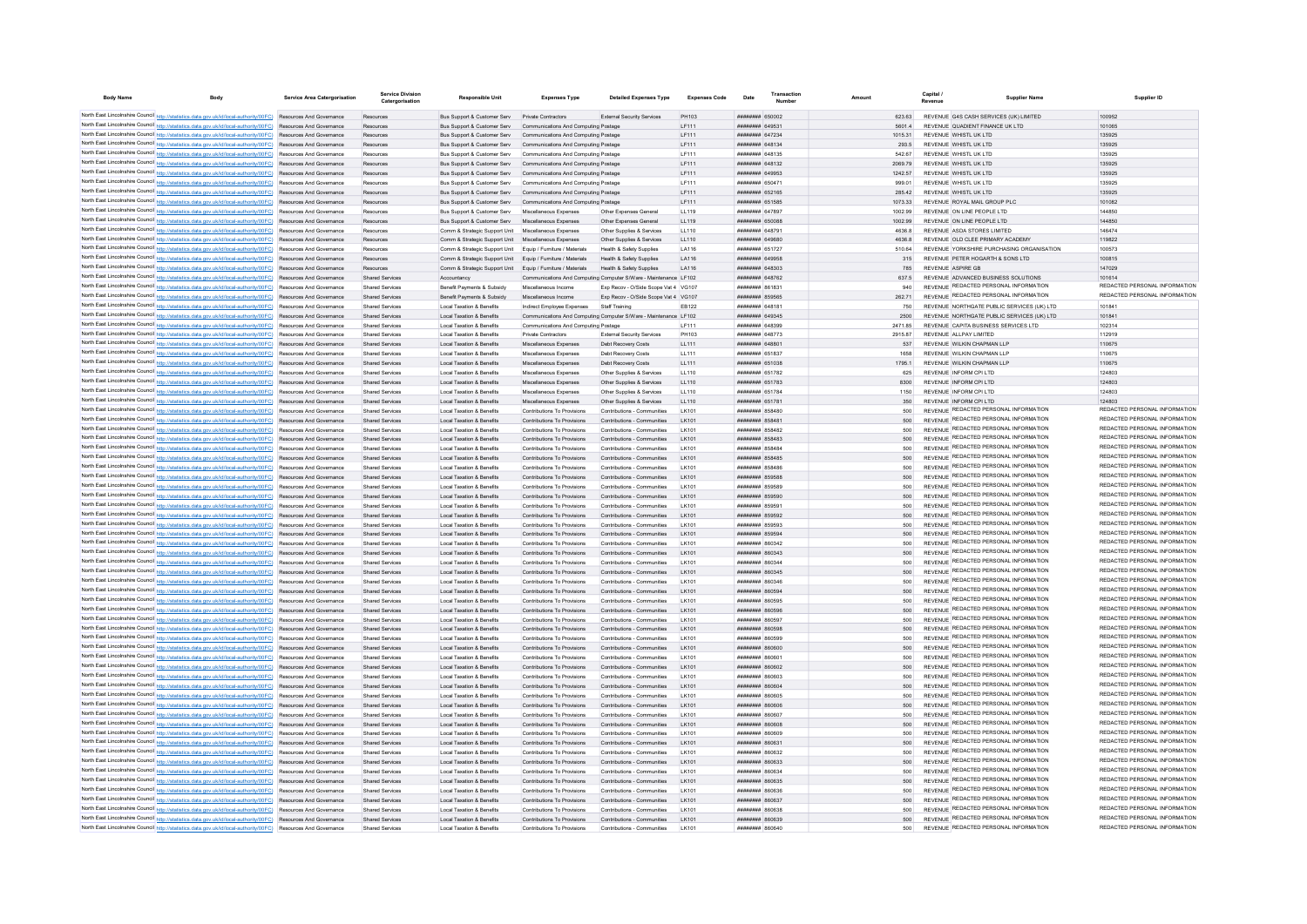| <b>Body Name</b><br><b>Body</b>                                                                                                                                                                                                    | Service Area Catergorisation | <b>Service Division</b><br>Catergorisation       | Responsible Unit                                                             | <b>Expenses Type</b>                                       | <b>Detailed Expenses Type</b>                              | Expenses Code        | Date                                                    | Transaction | Amount     | Capital | <b>Supplier Name</b>                                                                  | Supplier ID                                                    |
|------------------------------------------------------------------------------------------------------------------------------------------------------------------------------------------------------------------------------------|------------------------------|--------------------------------------------------|------------------------------------------------------------------------------|------------------------------------------------------------|------------------------------------------------------------|----------------------|---------------------------------------------------------|-------------|------------|---------|---------------------------------------------------------------------------------------|----------------------------------------------------------------|
| North East Lincolnshire Council http://statistics.data.gov.uk/id/local-authority/00FC) Resources And Governance                                                                                                                    |                              | Shared Services                                  | Local Taxation & Benefits                                                    | Contributions To Provisions                                | Contributions - Communities LK101                          |                      | ######## 860641                                         |             | 500        |         | REVENUE REDACTED PERSONAL INFORMATION                                                 | REDACTED PERSONAL INFORMATION                                  |
| North East Lincolnshire Council http://statistics.data.gov.uk/id/local-authority/00FC) Resources And Governance                                                                                                                    |                              | Shared Service                                   | <b>Local Taxation &amp; Benefits</b>                                         | Contributions To Provisions                                | Contributions - Communities                                | I K101               | <b>ПЕВЕЦИЯ</b> R60642                                   |             |            |         | REVENUE REDACTED PERSONAL INFORMATION                                                 | REDACTED PERSONAL INFORMATION                                  |
| North East Lincolnshire Council http://statistics.data.gov.uk/id/local-authority/00FC) Resources And Governance                                                                                                                    |                              | <b>Shared Services</b>                           | <b>Local Taxation &amp; Benefits</b>                                         | Contributions To Provisions                                | Contributions - Communities                                | I K101               | ####### 860643                                          |             |            |         | REVENUE REDACTED PERSONAL INFORMATION                                                 | REDACTED PERSONAL INFORMATION                                  |
| North East Lincolnshire Council http://statistics.data.gov.uk/id/local-authority/00FC) Resources And Governance                                                                                                                    |                              | Shared Services                                  | Local Taxation & Benefits                                                    | Contributions To Provisions                                | Contributions - Communities                                | $I$ K <sub>101</sub> | <b>BRENHHHH</b> BROSAA                                  |             | 500        |         | REVENUE REDACTED PERSONAL INFORMATION                                                 | REDACTED PERSONAL INFORMATION                                  |
| North East Lincolnshire Council http://statistics.data.gov.uk/id/local-authority/00FC) Resources And Governance                                                                                                                    |                              | Shared Services                                  | Local Taxation & Benefits                                                    | Contributions To Provisions                                | Contributions - Communities                                | <b>IK101</b>         | ######## 860645                                         |             | 500        |         | REVENUE REDACTED PERSONAL INFORMATION                                                 | REDACTED PERSONAL INFORMATION                                  |
| North East Lincolnshire Council http://statistics.data.gov.uk/id/local-authority/00FC) Resources And Governance                                                                                                                    |                              | Shared Services                                  | Local Taxation & Benefits                                                    | Contributions To Provisions                                | Contributions - Communities                                | <b>IK101</b>         | BAGGARDEN BROAD                                         |             | 500        |         | REVENUE REDACTED PERSONAL INFORMATION                                                 | REDACTED PERSONAL INFORMATION                                  |
| North East Lincolnshire Council http://statistics.data.gov.uk/id/local-authority/00FC) Resources And Governance                                                                                                                    |                              | <b>Shared Services</b>                           | Local Taxation & Benefits                                                    | Contributions To Provisions                                | Contributions - Communities                                | I K101               | ######## 860647                                         |             | 500        |         | REVENUE REDACTED PERSONAL INFORMATION                                                 | REDACTED PERSONAL INFORMATION                                  |
| North East Lincolnshire Council http://statistics.data.gov.uk/id/local-authority/00FC) Resources And Governance                                                                                                                    |                              | Shared Services                                  | <b>Local Taxation &amp; Benefits</b>                                         | Contributions To Provisions                                | Contributions - Communities                                | LK101                | ####### 860648                                          |             | 500        |         | REVENUE REDACTED PERSONAL INFORMATION                                                 | REDACTED PERSONAL INFORMATION                                  |
| North East Lincolnshire Council http://statistics.data.gov.uk/id/local-authority/00FC) Resources And Governance                                                                                                                    |                              | Shared Services                                  | <b>Local Taxation &amp; Benefits</b>                                         | Contributions To Provisions                                | Contributions - Communities                                | LK101                | ######## 860649                                         |             | 500        |         | REVENUE REDACTED PERSONAL INFORMATION                                                 | REDACTED PERSONAL INFORMATION                                  |
| North East Lincolnshire Council http://statistics.data.gov.uk/id/local-authority/00FC) Resources And Governance                                                                                                                    |                              | <b>Shared Services</b>                           | <b>Local Taxation &amp; Benefits</b>                                         | Contributions To Provisions                                | Contributions - Communities                                | I K101               | ######## 86248                                          |             | 500        |         | REVENUE REDACTED PERSONAL INFORMATION<br>REVENUE REDACTED PERSONAL INFORMATION        | REDACTED PERSONAL INFORMATION<br>REDACTED PERSONAL INFORMATION |
| North East Lincolnshire Council http://statistics.data.gov.uk/id/local-authority/00FC) Resources And Governance                                                                                                                    |                              | Shared Services                                  | Local Taxation & Benefits<br>Local Taxation & Benefits                       | Contributions To Provisions<br>Contributions To Provisions | Contributions - Communities                                | I K101<br>I K101     | <b>ПППННННН</b> 862482                                  |             | 500<br>500 |         | REVENUE REDACTED PERSONAL INFORMATION                                                 | REDACTED PERSONAL INFORMATION                                  |
| North East Lincolnshire Council http://statistics.data.gov.uk/id/local-authority/00FC) Resources And Governance                                                                                                                    |                              | Shared Services                                  | <b>Local Taxation &amp; Benefits</b>                                         | Contributions To Provisions                                | Contributions - Communities<br>Contributions - Communities | I K101               | ######## 862483<br>######## 862484                      |             | 500        |         | REVENUE REDACTED PERSONAL INFORMATION                                                 | REDACTED PERSONAL INFORMATION                                  |
| North East Lincolnshire Council http://statistics.data.gov.uk/id/local-authority/00FC) Resources And Governance<br>North East Lincolnshire Council http://statistics.data.gov.uk/id/local-authority/00FC) Resources And Governance |                              | Shared Services<br><b>Shared Services</b>        | <b>Local Taxation &amp; Benefits</b>                                         | Contributions To Provisions                                | Contributions - Communities                                | LK101                | ####### 862485                                          |             | 500        |         | REVENUE REDACTED PERSONAL INFORMATION                                                 | REDACTED PERSONAL INFORMATION                                  |
| North East Lincolnshire Council http://statistics.data.gov.uk/id/local-authority/00FC) Resources And Governance                                                                                                                    |                              | <b>Shared Services</b>                           | Local Taxation & Benefits                                                    | Contributions To Provisions                                | Contributions - Communities                                | I K101               | <b>пппппппп</b> 862486                                  |             | 500        |         | REVENUE REDACTED PERSONAL INFORMATION                                                 | REDACTED PERSONAL INFORMATION                                  |
| North East Lincolnshire Council http://statistics.data.gov.uk/id/local-authority/00FC) Resources And Governance                                                                                                                    |                              | Shared Services                                  | <b>Local Taxation &amp; Benefits</b>                                         | Contributions To Provisions                                | Contributions - Communities                                | I K101               | <b>пппппппп</b> 862487                                  |             | 500        |         | REVENUE REDACTED PERSONAL INFORMATION                                                 | REDACTED PERSONAL INFORMATION                                  |
| North East Lincolnshire Council http://statistics.data.gov.uk/id/local-authority/00FC) Resources And Governance                                                                                                                    |                              | Shared Services                                  | Local Taxation & Benefits                                                    | Contributions To Provisions                                | Contributions - Communities                                | I K101               | <b>ППИНИНИ RG2488</b>                                   |             | 500        |         | REVENUE REDACTED PERSONAL INFORMATION                                                 | REDACTED PERSONAL INFORMATION                                  |
| North East Lincolnshire Council http://statistics.data.gov.uk/id/local-authority/00FC) Resources And Governance                                                                                                                    |                              | Shared Services                                  | Local Taxation & Benefits                                                    | Contributions To Provisions                                | Contributions - Communities                                | I K101               | ######## 862489                                         |             | 500        |         | REVENUE REDACTED PERSONAL INFORMATION                                                 | REDACTED PERSONAL INFORMATION                                  |
| North East Lincolnshire Council http://statistics.data.gov.uk/id/local-authority/00FC) Resources And Governance                                                                                                                    |                              | Shared Services                                  | Local Taxation & Benefits                                                    | Contributions To Provisions                                | Contributions - Communities                                | I K101               | ######## 862490                                         |             | 500        |         | REVENUE REDACTED PERSONAL INFORMATION                                                 | REDACTED PERSONAL INFORMATION                                  |
| North East Lincolnshire Council http://statistics.data.gov.uk/id/local-authority/00FC) Resources And Governance                                                                                                                    |                              | Shared Services                                  | Local Taxation & Benefits                                                    | Contributions To Provisions                                | Contributions - Communities                                |                      | ######## 86249                                          |             | 500        |         | REVENUE REDACTED PERSONAL INFORMATION                                                 | REDACTED PERSONAL INFORMATION                                  |
| North East Lincolnshire Council http://statistics.data.gov.uk/id/local-authority/00FC) Resources And Governance                                                                                                                    |                              | <b>Shared Services</b>                           | Local Taxation & Benefits                                                    | Contributions To Provisions                                | Contributions - Communities                                | LK101                | ######## 862492                                         |             | 500        |         | REVENUE REDACTED PERSONAL INFORMATION                                                 | REDACTED PERSONAL INFORMATION                                  |
| North East Lincolnshire Council http://statistics.data.gov.uk/id/local-authority/00FC) Resources And Governance                                                                                                                    |                              | Shared Services                                  | <b>Local Taxation &amp; Benefits</b>                                         | Contributions To Provisions                                | Contributions - Communities                                | LK101                | ######## 862493                                         |             | 500        |         | REVENUE REDACTED PERSONAL INFORMATION                                                 | REDACTED PERSONAL INFORMATION                                  |
| North East Lincolnshire Council http://statistics.data.gov.uk/id/local-authority/00FC) Resources And Governance                                                                                                                    |                              | <b>Shared Services</b>                           | Local Taxation & Benefits                                                    | Contributions To Provisions                                | Contributions - Communities                                | I K101               | ######## 862678                                         |             | 500        |         | REVENUE REDACTED PERSONAL INFORMATION<br>REVENUE REDACTED PERSONAL INFORMATION        | REDACTED PERSONAL INFORMATION<br>REDACTED PERSONAL INFORMATION |
| North East Lincolnshire Council http://statistics.data.gov.uk/id/local-authority/00FC) Resources And Governance                                                                                                                    |                              | <b>Shared Services</b>                           | <b>Local Taxation &amp; Benefits</b>                                         | Contributions To Provisions                                | Contributions - Communities                                | I K101               | ######## 862679                                         |             | 500        |         | REVENUE REDACTED PERSONAL INFORMATION                                                 | REDACTED PERSONAL INFORMATION                                  |
| North East Lincolnshire Council http://statistics.data.gov.uk/id/local-authority/00FC) Resources And Governance                                                                                                                    |                              | Shared Services                                  | Local Taxation & Benefits                                                    | Contributions To Provisions                                | Contributions - Communities                                | I K101               | ######## 862680                                         |             | 500        |         | REVENUE REDACTED PERSONAL INFORMATION                                                 | REDACTED PERSONAL INFORMATION                                  |
| North East Lincolnshire Council http://statistics.data.gov.uk/id/local-authority/00FC) Resources And Governance<br>North East Lincolnshire Council http://statistics.data.gov.uk/id/local-authority/00FC) Resources And Governance |                              | <b>Shared Services</b><br><b>Shared Services</b> | <b>Local Taxation &amp; Benefits</b><br><b>Local Taxation &amp; Benefits</b> | Contributions To Provisions<br>Contributions To Provisions | Contributions - Communities<br>Contributions - Communities | LK101                | ####### 86268<br>######## 862682                        |             | 500<br>500 |         | REVENUE REDACTED PERSONAL INFORMATION                                                 | REDACTED PERSONAL INFORMATION                                  |
| North East Lincolnshire Council http://statistics.data.gov.uk/id/local-authority/00FC) Resources And Governance                                                                                                                    |                              | Shared Service                                   | <b>Local Taxation &amp; Benefits</b>                                         | Contributions To Provisions                                | Contributions - Communities                                | LK101                | ######## 862683                                         |             | 500        |         | REVENUE REDACTED PERSONAL INFORMATION                                                 | REDACTED PERSONAL INFORMATION                                  |
| North East Lincolnshire Council http://statistics.data.gov.uk/id/local-authority/00FC) Resources And Governance                                                                                                                    |                              | <b>Shared Services</b>                           | Local Taxation & Benefits                                                    | Contributions To Provisions                                | Contributions - Communities                                | LK101                | <b>MHHHHHH</b> 863300                                   |             | 500        |         | REVENUE REDACTED PERSONAL INFORMATION                                                 | REDACTED PERSONAL INFORMATION                                  |
| North East Lincolnshire Council http://statistics.data.gov.uk/id/local-authority/00FC) Resources And Governance                                                                                                                    |                              | Shared Services                                  | Local Taxation & Benefits                                                    | Contributions To Provisions                                | Contributions - Communities                                | I K101               | <b>HHHHHHH</b> 863400                                   |             | 500        |         | REVENUE REDACTED PERSONAL INFORMATION                                                 | REDACTED PERSONAL INFORMATION                                  |
| North East Lincolnshire Council http://statistics.data.gov.uk/id/local-authority/00FC) Resources And Governance                                                                                                                    |                              | Shared Services                                  | Local Taxation & Benefits                                                    | Contributions To Provisions                                | Contributions - Communities                                | LK101                | <b>######## 863568</b>                                  |             | 500        |         | REVENUE REDACTED PERSONAL INFORMATION                                                 | REDACTED PERSONAL INFORMATION                                  |
| North East Lincolnshire Council http://statistics.data.gov.uk/id/local-authority/00FC) Resources And Governance                                                                                                                    |                              | Shared Services                                  | Local Taxation & Benefits                                                    | Contributions To Provisions                                | Contributions - Communities                                | I K101               | <b>####### 863569</b>                                   |             | 500        |         | REVENUE REDACTED PERSONAL INFORMATION                                                 | REDACTED PERSONAL INFORMATION                                  |
| North East Lincolnshire Council http://statistics.data.gov.uk/id/local-authority/00FC) Resources And Governance                                                                                                                    |                              | Shared Services                                  | <b>Local Taxation &amp; Benefits</b>                                         | Contributions To Provisions                                | Contributions - Communities                                | I K101               | ######## 863570                                         |             | 500        |         | REVENUE REDACTED PERSONAL INFORMATION                                                 | REDACTED PERSONAL INFORMATION                                  |
| North East Lincolnshire Council http://statistics.data.gov.uk/id/local-authority/00FC) Resources And Governance                                                                                                                    |                              | Shared Services                                  | <b>Local Taxation &amp; Benefits</b>                                         | Contributions To Provisions                                | Contributions - Communities                                | I K101               | ######## 86357                                          |             | 500        |         | REVENUE REDACTED PERSONAL INFORMATION                                                 | REDACTED PERSONAL INFORMATION                                  |
| North East Lincolnshire Council http://statistics.data.gov.uk/id/local-authority/00FC) Resources And Governance                                                                                                                    |                              | Shared Services                                  | <b>Local Taxation &amp; Benefits</b>                                         | Contributions To Provisions                                | Contributions - Communities                                | I K101               | ######## 863572                                         |             | 500        |         | REVENUE REDACTED PERSONAL INFORMATION                                                 | REDACTED PERSONAL INFORMATION                                  |
| North East Lincolnshire Council http://statistics.data.gov.uk/id/local-authority/00FC) Resources And Governance                                                                                                                    |                              | Shared Services                                  | Local Taxation & Benefits                                                    | Contributions To Provisions                                | Contributions - Communities                                | I K101               | <b>пппппппп</b> 863582                                  |             | 500        |         | REVENUE REDACTED PERSONAL INFORMATION                                                 | REDACTED PERSONAL INFORMATION                                  |
| North East Lincolnshire Council http://statistics.data.gov.uk/id/local-authority/00FC) Resources And Governance                                                                                                                    |                              | Shared Services                                  | Local Taxation & Benefits                                                    | Contributions To Provisions                                | Contributions - Communities                                | LK101                | <b>######## 863583</b>                                  |             | 500        |         | REVENUE REDACTED PERSONAL INFORMATION                                                 | REDACTED PERSONAL INFORMATION                                  |
| North East Lincolnshire Council http://statistics.data.gov.uk/id/local-authority/00FC) Resources And Governance                                                                                                                    |                              | Shared Services                                  | Local Taxation & Benefits                                                    | Contributions To Provisions                                | Contributions - Communities                                | I K101               | ниннини 863584                                          |             | 500        |         | REVENUE REDACTED PERSONAL INFORMATION<br>REVENUE REDACTED PERSONAL INFORMATION        | REDACTED PERSONAL INFORMATION<br>REDACTED PERSONAL INFORMATION |
| North East Lincolnshire Council http://statistics.data.gov.uk/id/local-authority/00FC) Resources And Governance                                                                                                                    |                              | <b>Shared Services</b>                           | <b>Local Taxation &amp; Benefits</b>                                         | Contributions To Provisions                                | Contributions - Communities                                | I K101               | ######## 863585                                         |             | 500        |         | REVENUE REDACTED PERSONAL INFORMATION                                                 | REDACTED PERSONAL INFORMATION                                  |
| North East Lincolnshire Council http://statistics.data.gov.uk/id/local-authority/00FC) Resources And Governance<br>North East Lincolnshire Council http://statistics.data.gov.uk/id/local-authority/00FC) Resources And Governance |                              | <b>Shared Services</b>                           | <b>Local Taxation &amp; Benefits</b>                                         | Contributions To Provisions<br>Contributions To Provisions | Contributions - Communities                                | I K101<br>LK101      | <b>пппппппп</b> 863586<br><b><i>HHHHHHHH 863587</i></b> |             | 500        |         | REVENUE REDACTED PERSONAL INFORMATION                                                 | REDACTED PERSONAL INFORMATION                                  |
| North East Lincolnshire Council http://statistics.data.gov.uk/id/local-authority/00FC) Resources And Governance                                                                                                                    |                              | <b>Shared Services</b><br>Shared Services        | Local Taxation & Benefits<br>Local Taxation & Benefits                       | Contributions To Provisions                                | Contributions - Communities<br>Contributions - Communities | I K101               | <b>########</b> 863588                                  |             | 500<br>500 |         | REVENUE REDACTED PERSONAL INFORMATION                                                 | REDACTED PERSONAL INFORMATION                                  |
| North East Lincolnshire Council http://statistics.data.gov.uk/id/local-authority/00FC) Resources And Governance                                                                                                                    |                              | Shared Services                                  | Local Taxation & Benefits                                                    | Contributions To Provisions                                | Contributions - Communities                                | I K101               | HHHHHHH 865699                                          |             | 500        |         | REVENUE REDACTED PERSONAL INFORMATION                                                 | REDACTED PERSONAL INFORMATION                                  |
| North East Lincolnshire Council http://statistics.data.gov.uk/id/local-authority/00FC) Resources And Governance                                                                                                                    |                              | Shared Services                                  | Local Taxation & Benefits                                                    | Contributions To Provisions                                | Contributions - Communities                                | I K101               | <b>####### 865700</b>                                   |             | 500        |         | REVENUE REDACTED PERSONAL INFORMATION                                                 | REDACTED PERSONAL INFORMATION                                  |
| North East Lincolnshire Council http://statistics.data.gov.uk/id/local-authority/00FC) Resources And Governance                                                                                                                    |                              | Shared Services                                  | <b>Local Taxation &amp; Benefits</b>                                         | Contributions To Provisions                                | Contributions - Communities                                |                      | ######## 86570                                          |             |            |         | REVENUE REDACTED PERSONAL INFORMATION                                                 | REDACTED PERSONAL INFORMATION                                  |
| North East Lincolnshire Council http://statistics.data.gov.uk/id/local-authority/00FC) Resources And Governance                                                                                                                    |                              | Shared Services                                  | <b>Local Taxation &amp; Benefits</b>                                         | Contributions To Provisions                                | Contributions - Communities                                |                      | ######## 865702                                         |             | 500        |         | REVENUE REDACTED PERSONAL INFORMATION                                                 | REDACTED PERSONAL INFORMATION                                  |
| North East Lincolnshire Council http://statistics.data.gov.uk/id/local-authority/00FC) Resources And Governance                                                                                                                    |                              | <b>Shared Services</b>                           | Local Taxation & Benefits                                                    | Contributions To Provisions                                | Contributions - Communities                                | I K101               | ######## 865703                                         |             | 500        |         | REVENUE REDACTED PERSONAL INFORMATION                                                 | REDACTED PERSONAL INFORMATION                                  |
| North East Lincolnshire Council http://statistics.data.gov.uk/id/local-authority/00FC) Resources And Governance                                                                                                                    |                              | Shared Services                                  | Local Taxation & Benefits                                                    | Contributions To Provisions                                | Contributions - Communities                                | I K101               | ######## 865704                                         |             | 500        |         | REVENUE REDACTED PERSONAL INFORMATION                                                 | REDACTED PERSONAL INFORMATION                                  |
| North East Lincolnshire Council http://statistics.data.gov.uk/id/local-authority/00FC) Resources And Governance                                                                                                                    |                              | Shared Services                                  | Local Taxation & Benefits                                                    | Contributions To Provisions                                | Contributions - Communities                                | I K101               | ######## 865705                                         |             | 500        |         | REVENUE REDACTED PERSONAL INFORMATION                                                 | REDACTED PERSONAL INFORMATION                                  |
| North East Lincolnshire Council http://statistics.data.gov.uk/id/local-authority/00FC) Resources And Governance                                                                                                                    |                              | <b>Shared Services</b>                           | <b>Local Taxation &amp; Benefits</b>                                         | Contributions To Provisions                                | Contributions - Communities                                | I K101               | <b>пппппппп</b> 86574                                   |             | 500        |         | REVENUE REDACTED PERSONAL INFORMATION                                                 | REDACTED PERSONAL INFORMATION                                  |
| North East Lincolnshire Council http://statistics.data.gov.uk/id/local-authority/00FC) Resources And Governance                                                                                                                    |                              | Shared Services                                  | <b>Local Taxation &amp; Benefits</b>                                         | Contributions To Provisions                                | Contributions - Communities                                |                      | ####### 865742                                          |             | 500        |         | REVENUE REDACTED PERSONAL INFORMATION                                                 | REDACTED PERSONAL INFORMATION                                  |
| North East Lincolnshire Council http://statistics.data.gov.uk/id/local-authority/00FC) Resources And Governance                                                                                                                    |                              | <b>Shared Services</b>                           | <b>Local Taxation &amp; Benefits</b>                                         | Contributions To Provisions                                | Contributions - Communities                                | I K101               | <b>HHHHHHH 865743</b>                                   |             | 500        |         | <b>REVENUE REDACTED PERSONAL INFORMATION</b><br>REVENUE REDACTED PERSONAL INFORMATION | REDACTED PERSONAL INFORMATION<br>REDACTED PERSONAL INFORMATION |
| North East Lincolnshire Council http://statistics.data.gov.uk/id/local-authority/00FC) Resources And Governance                                                                                                                    |                              | <b>Shared Services</b>                           | <b>Local Taxation &amp; Benefits</b>                                         | Contributions To Provisions                                | Contributions - Communities                                | I K101               | <b>пппппппп</b> 865744                                  |             | 500        |         | REVENUE REDACTED PERSONAL INFORMATION                                                 | REDACTED PERSONAL INFORMATION                                  |
| North East Lincolnshire Council http://statistics.data.gov.uk/id/local-authority/00FC) Resources And Governance                                                                                                                    |                              | Shared Services                                  | Local Taxation & Benefits                                                    | Contributions To Provisions<br>Contributions To Provisions | Contributions - Communities<br>Contributions - Communities | I K101<br>I K101     | <b>BREEZER SHEERER</b><br>######## 866180               |             | 500<br>500 |         | REVENUE REDACTED PERSONAL INFORMATION                                                 | REDACTED PERSONAL INFORMATION                                  |
| North East Lincolnshire Council http://statistics.data.gov.uk/id/local-authority/00FC) Resources And Governance<br>North East Lincolnshire Council http://statistics.data.gov.uk/id/local-authority/00FC) Resources And Governance |                              | <b>Shared Services</b><br>Shared Services        | Local Taxation & Benefits<br>Local Taxation & Benefits                       | Contributions To Provisions                                | Contributions - Communities                                | I K101               | ######## 866181                                         |             | 500        |         | REVENUE REDACTED PERSONAL INFORMATION                                                 | REDACTED PERSONAL INFORMATION                                  |
| North East Lincolnshire Council http://statistics.data.gov.uk/id/local-authority/00FC) Resources And Governance                                                                                                                    |                              | Shared Services                                  | <b>Local Taxation &amp; Benefits</b>                                         | Contributions To Provisions                                | Contributions - Communities                                | LK101                | ######## 866182                                         |             | 500        |         | REVENUE REDACTED PERSONAL INFORMATION                                                 | REDACTED PERSONAL INFORMATION                                  |
| North East Lincolnshire Council http://statistics.data.gov.uk/id/local-authority/00FC) Resources And Governance                                                                                                                    |                              | <b>Shared Services</b>                           | <b>Local Taxation &amp; Benefits</b>                                         | Contributions To Provisions                                | Contributions - Communities                                | LK101                | ######## 866183                                         |             | 500        |         | REVENUE REDACTED PERSONAL INFORMATION                                                 | REDACTED PERSONAL INFORMATION                                  |
| North East Lincolnshire Council http://statistics.data.gov.uk/id/local-authority/00FC) Resources And Governance                                                                                                                    |                              | Shared Services                                  | <b>Local Taxation &amp; Benefits</b>                                         | Contributions To Provisions                                | Contributions - Communities                                | LK101                | ######## 866184                                         |             | 500        |         | REVENUE REDACTED PERSONAL INFORMATION                                                 | REDACTED PERSONAL INFORMATION                                  |
| North East Lincolnshire Council http://statistics.data.gov.uk/id/local-authority/00FC) Resources And Governance                                                                                                                    |                              | Shared Services                                  | Local Taxation & Benefits                                                    | Contributions To Provisions                                | Contributions - Communities                                | I K101               | ######## 866185                                         |             | 500        |         | REVENUE REDACTED PERSONAL INFORMATION                                                 | REDACTED PERSONAL INFORMATION                                  |
| North East Lincolnshire Council http://statistics.data.gov.uk/id/local-authority/00FC) Resources And Governance                                                                                                                    |                              | <b>Shared Services</b>                           | <b>Local Taxation &amp; Benefits</b>                                         | Contributions To Provisions                                | Contributions - Communities                                | I K101               | ######## 866186                                         |             | 500        |         | REVENUE REDACTED PERSONAL INFORMATION                                                 | REDACTED PERSONAL INFORMATION                                  |
| North East Lincolnshire Council http://statistics.data.gov.uk/id/local-authority/00FC) Resources And Governance                                                                                                                    |                              | Shared Services                                  | <b>Local Taxation &amp; Benefits</b>                                         | Contributions To Provisions                                | Contributions - Communities                                | I K101               | ######## 866187                                         |             | 500        |         | REVENUE REDACTED PERSONAL INFORMATION                                                 | REDACTED PERSONAL INFORMATION                                  |
| North East Lincolnshire Council http://statistics.data.gov.uk/id/local-authority/00FC) Resources And Governance                                                                                                                    |                              | Shared Services                                  | <b>Local Taxation &amp; Benefits</b>                                         | Contributions To Provisions                                | Contributions - Communities                                | LK101                | ######## 86729                                          |             | 500        |         | REVENUE REDACTED PERSONAL INFORMATION                                                 | REDACTED PERSONAL INFORMATION                                  |
| North East Lincolnshire Council http://statistics.data.gov.uk/id/local-authority/00FC) Resources And Governance                                                                                                                    |                              | <b>Shared Services</b>                           | <b>Local Taxation &amp; Benefits</b>                                         | Contributions To Provisions                                | Contributions - Communities                                | LK101                | ####### 867292                                          |             | 500        |         | REVENUE REDACTED PERSONAL INFORMATION                                                 | REDACTED PERSONAL INFORMATION                                  |
| North East Lincolnshire Council http://statistics.data.gov.uk/id/local-authority/00FC) Resources And Governance                                                                                                                    |                              | <b>Shared Services</b>                           | <b>Local Taxation &amp; Benefits</b>                                         | Contributions To Provisions                                | Contributions - Communities                                | LK101                | ######## 867293                                         |             | 500        |         | REVENUE REDACTED PERSONAL INFORMATION                                                 | REDACTED PERSONAL INFORMATION                                  |
| North East Lincolnshire Council http://statistics.data.gov.uk/id/local-authority/00FC) Resources And Governance                                                                                                                    |                              | Shared Services                                  | Local Tayation & Renefits                                                    | Contributions To Provisions                                | Contributions - Communities                                | LK101                | <b><i>BRENHHHH BR7204</i></b>                           |             | 500        |         | REVENUE REDACTED PERSONAL INFORMATION                                                 | REDACTED PERSONAL INFORMATION                                  |
| North East Lincolnshire Council http://statistics.data.gov.uk/id/local-authority/00FC) Resources And Governance                                                                                                                    |                              | Shared Services                                  | Local Taxation & Benefits                                                    | Contributions To Provisions                                | Contributions - Communities                                | I K101               | <b>######## 867295</b>                                  |             | 500        |         | REVENUE REDACTED PERSONAL INFORMATION<br>REVENUE REDACTED PERSONAL INFORMATION        | REDACTED PERSONAL INFORMATION<br>REDACTED PERSONAL INFORMATION |
| North East Lincolnshire Council http://statistics.data.gov.uk/id/local-authority/00FC) Resources And Governance                                                                                                                    |                              | Shared Services                                  | Local Taxation & Benefits                                                    | Contributions To Provisions                                | Contributions - Communities                                | LK101                | <b>######## 867296</b>                                  |             | 500        |         | REVENUE REDACTED PERSONAL INFORMATION                                                 | REDACTED PERSONAL INFORMATION                                  |
| North East Lincolnshire Council http://statistics.data.gov.uk/id/local-authority/00FC) Resources And Governance<br>North East Lincolnshire Council http://statistics.data.gov.uk/id/local-authority/00FC) Resources And Governance |                              | Shared Services<br><b>Shared Services</b>        | Local Taxation & Benefits<br><b>Local Taxation &amp; Benefits</b>            | Contributions To Provisions<br>Contributions To Provisions | Contributions - Communities<br>Contributions - Communities | I K101<br>I K101     | <b>пппппппп</b> 867434<br><b>HHHHHHH 867435</b>         |             | 500<br>500 |         | REVENUE REDACTED PERSONAL INFORMATION                                                 | REDACTED PERSONAL INFORMATION                                  |
| North East Lincolnshire Council http://statistics.data.gov.uk/id/local-authority/00FC) Resources And Governance                                                                                                                    |                              | Shared Services                                  | Local Taxation & Benefits                                                    | Contributions To Provisions                                | Contributions - Communities                                |                      | ######## 867436                                         |             | 500        |         | REVENUE REDACTED PERSONAL INFORMATION                                                 | REDACTED PERSONAL INFORMATION                                  |
| North East Lincolnshire Council http://statistics.data.gov.uk/id/local-authority/00FC) Resources And Governance                                                                                                                    |                              | Shared Services                                  | Local Taxation & Benefits                                                    | Contributions To Provisions                                | Contributions - Communities                                | LK101                | <b>пппппппп</b> 867437                                  |             | 500        |         | REVENUE REDACTED PERSONAL INFORMATION                                                 | REDACTED PERSONAL INFORMATION                                  |
| North East Lincolnshire Council http://statistics.data.gov.uk/id/local-authority/00FC) Resources And Governance                                                                                                                    |                              | Shared Services                                  | Local Taxation & Benefits                                                    | Contributions To Provisions                                | Contributions - Communities                                | I K101               | ######## 871610                                         |             | 500        |         | REVENUE REDACTED PERSONAL INFORMATION                                                 | REDACTED PERSONAL INFORMATION                                  |
| North East Lincolnshire Council http://statistics.data.gov.uk/id/local-authority/00FC) Resources And Governance                                                                                                                    |                              | Shared Services                                  | Local Taxation & Benefits                                                    | Contributions To Provisions                                | Contributions - Communities                                | LK101                | <b>HHHHHHH</b> 87161                                    |             | 500        |         | REVENUE REDACTED PERSONAL INFORMATION                                                 | REDACTED PERSONAL INFORMATION                                  |
| North East Lincolnshire Council http://statistics.data.gov.uk/id/local-authority/00FC) Resources And Governance                                                                                                                    |                              | Shared Services                                  | Local Taxation & Benefits                                                    | Contributions To Provisions                                | Contributions - Communities                                | I K101               | <b>ППИНИНИ 871612</b>                                   |             | 500        |         | REVENUE REDACTED PERSONAL INFORMATION                                                 | REDACTED PERSONAL INFORMATION                                  |
| North East Lincolnshire Council http://statistics.data.gov.uk/id/local-authority/00FC) Resources And Governance                                                                                                                    |                              |                                                  | Local Taxation & Benefits                                                    | Contributions To Provisions                                | Contributions - Communities                                |                      | ######## 871613                                         |             | 500        |         | REVENUE REDACTED PERSONAL INFORMATION                                                 | REDACTED PERSONAL INFORMATION                                  |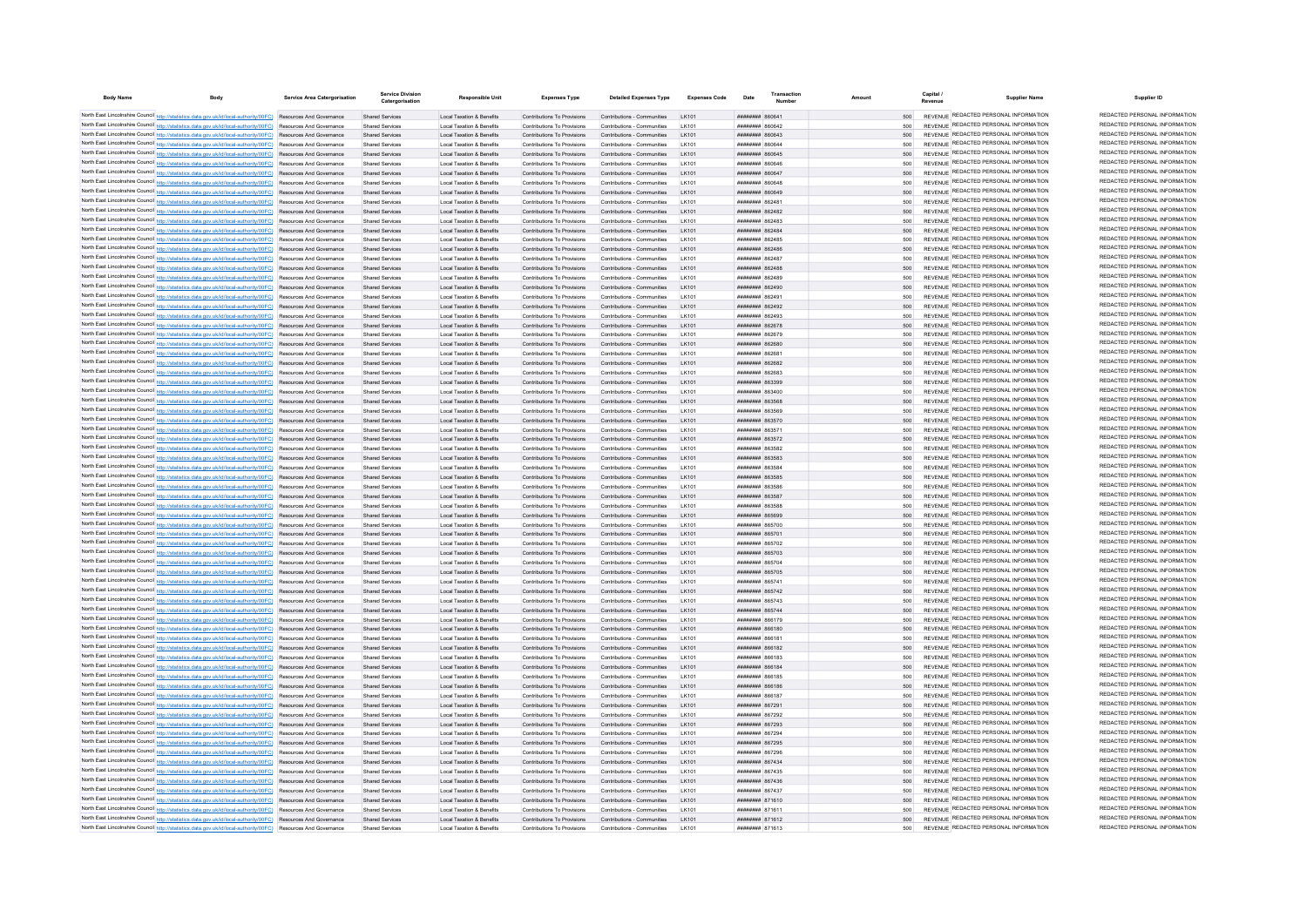| <b>Body Name</b> | <b>Body</b>                                                                                                                                                                                                                        | Service Area Catergorisation | <b>Service Division</b><br>Catergorisation | <b>Responsible Unit</b>                        | <b>Expenses Type</b>                                                               | <b>Detailed Expenses Type</b>                                                           | <b>Expenses Code</b> | Date                                             | Transaction<br>Numbe | Amount |                    | Capital<br><b>Revenu</b> | <b>Supplier Name</b>                                                                                            | Supplier ID                             |
|------------------|------------------------------------------------------------------------------------------------------------------------------------------------------------------------------------------------------------------------------------|------------------------------|--------------------------------------------|------------------------------------------------|------------------------------------------------------------------------------------|-----------------------------------------------------------------------------------------|----------------------|--------------------------------------------------|----------------------|--------|--------------------|--------------------------|-----------------------------------------------------------------------------------------------------------------|-----------------------------------------|
|                  | North East Lincolnshire Council http://statistics.data.gov.uk/id/local-authority/00FC) Resources And Governance                                                                                                                    |                              | Shared Services                            | Local Taxation & Benefits                      | Contributions To Provisions                                                        | Contributions - Communities                                                             | I K101               | ######## 871614                                  |                      |        | 500                |                          | REVENUE REDACTED PERSONAL INFORMATION                                                                           | REDACTED PERSONAL INFORMATION           |
|                  | North East Lincolnshire Council http://statistics.data.gov.uk/id/local-authority/00FC) Resources And Governance                                                                                                                    |                              | <b>Shared Services</b>                     | <b>Local Taxation &amp; Benefits</b>           | Contributions To Provisions                                                        | Contributions - Communities                                                             | I K101               | <b><i>BRENHHHH</i></b> 871615                    |                      |        |                    |                          | REVENUE REDACTED PERSONAL INFORMATION                                                                           | REDACTED PERSONAL INFORMATION           |
|                  | North East Lincolnshire Council http://statistics.data.gov.uk/id/local-authority/00FC) Resources And Governance                                                                                                                    |                              | <b>Shared Services</b>                     | <b>Local Taxation &amp; Benefits</b>           | Contributions To Provisions                                                        | Contributions - Communities                                                             | LK101                | ####### 871616                                   |                      |        |                    |                          | REVENUE REDACTED PERSONAL INFORMATION                                                                           | REDACTED PERSONAL INFORMATION           |
|                  | North East Lincolnshire Council http://statistics.data.gov.uk/id/local-authority/00FC) Resources And Governance                                                                                                                    |                              | Shared Services                            | Local Taxation & Benefits                      | Contributions To Provisions                                                        | Contributions - Communities                                                             | I K101               | <b>HHHHHHH</b> 871617                            |                      |        | 500                |                          | REVENUE REDACTED PERSONAL INFORMATION                                                                           | REDACTED PERSONAL INFORMATION           |
|                  | North East Lincolnshire Council http://statistics.data.gov.uk/id/local-authority/00FC) Resources And Governance                                                                                                                    |                              | Shared Services                            | Local Taxation & Benefits                      | Contributions To Provisions                                                        | Contributions - Communities                                                             | I K101               | <b><i>BRENHHHH</i></b> 871653                    |                      |        | 500                |                          | REVENUE REDACTED PERSONAL INFORMATION                                                                           | REDACTED PERSONAL INFORMATION           |
|                  | North East Lincolnshire Council http://statistics.data.gov.uk/id/local-authority/00FC) Resources And Governance                                                                                                                    |                              | Shared Services                            | Local Taxation & Benefits                      | Contributions To Provisions                                                        | Contributions - Communities                                                             | I K101               | ######## 871654                                  |                      |        | 500                |                          | REVENUE REDACTED PERSONAL INFORMATION                                                                           | REDACTED PERSONAL INFORMATION           |
|                  | North East Lincolnshire Council http://statistics.data.gov.uk/id/local-authority/00FC) Resources And Governance                                                                                                                    |                              | <b>Shared Services</b>                     | Local Taxation & Benefits                      | Contributions To Provisions                                                        | Contributions - Communities                                                             | I K101               | ######## 871655                                  |                      |        | 500                |                          | REVENUE REDACTED PERSONAL INFORMATION                                                                           | REDACTED PERSONAL INFORMATION           |
|                  | North East Lincolnshire Council http://statistics.data.gov.uk/id/local-authority/00FC) Resources And Governance                                                                                                                    |                              | <b>Shared Services</b>                     | Local Taxation & Benefits                      | Contributions To Provisions                                                        | Contributions - Communities                                                             | LK101                | ######## 871659                                  |                      |        | 500                |                          | REVENUE REDACTED PERSONAL INFORMATION                                                                           | REDACTED PERSONAL INFORMATION           |
|                  | North East Lincolnshire Council http://statistics.data.gov.uk/id/local-authority/00FC) Resources And Governance                                                                                                                    |                              | <b>Shared Services</b>                     | I.T Shared Service                             | Communications And Computing Telephone                                             |                                                                                         | LF112                | ######## 64964                                   |                      |        | 6120.78            |                          | REVENUE VODAFONE LIMITED                                                                                        | 101324                                  |
|                  | North East Lincolnshire Council http://statistics.data.gov.uk/id/local-authority/00FC) Resources And Governance                                                                                                                    |                              | <b>Shared Services</b>                     | I.T Shared Service                             | Communications And Computing Telephone                                             |                                                                                         | LF112                | ######## 651828                                  |                      |        | 1030.43            |                          | REVENUE VIRGIN MEDIA                                                                                            | 107612                                  |
|                  | North East Lincolnshire Council http://statistics.data.gov.uk/id/local-authority/00FC) Resources And Governance                                                                                                                    |                              | Shared Services<br>Shared Services         | I T Shared Service<br>I.T Shared Service       | Communications And Computing Telephones<br>Communications And Computing Telephones |                                                                                         | IF112<br>IF112       | <b><i>BREEREER</i></b> 652273<br>######## 652274 |                      |        | 1674 82<br>1792 17 |                          | REVENUE GAMMA BUSINESS COMMUNICATIONS LTD.<br>REVENUE GAMMA BUSINESS COMMUNICATIONS LTD                         | 108104<br>108104                        |
|                  | North East Lincolnshire Council http://statistics.data.gov.uk/id/local-authority/00FC) Resources And Governance<br>North East Lincolnshire Council http://statistics.data.gov.uk/id/local-authority/00FC) Resources And Governance |                              | Shared Services                            | I.T Shared Service                             | Communications And Computing Telephones                                            |                                                                                         | IF112                | ######## 647712                                  |                      |        | 1300               |                          | REVENUE TOTAL COMPUTER NETWORKS LTD.                                                                            | 141310                                  |
|                  | North East Lincolnshire Council http://statistics.data.gov.uk/id/local-authority/00FC) Resources And Governance                                                                                                                    |                              | <b>Shared Services</b>                     | I.T Shared Service                             | Communications And Computing Computer H/Ware - Purchases                           |                                                                                         | LF105                | ######## 651828                                  |                      |        | 1478.79            |                          | REVENUE VIRGIN MEDIA                                                                                            | 107612                                  |
|                  | North East Lincolnshire Council http://statistics.data.gov.uk/id/local-authority/00FC) Resources And Governance                                                                                                                    |                              | Shared Services                            | I T Shared Service                             | Communications And Computing Computer S/Ware - Licences                            |                                                                                         | LE103                | <b>HHHHHHH 651679</b>                            |                      |        | $-3892.56$         |                          | REVENUE SOFTWAREONE UK I TD                                                                                     | 146137                                  |
|                  | North East Lincolnshire Council http://statistics.data.gov.uk/id/local-authority/00FC) Resources And Governance                                                                                                                    |                              | <b>Shared Services</b>                     | I.T Shared Service                             |                                                                                    | Communications And Computing Computer S/Ware - Maintenance LF102                        |                      | ######## 633730                                  |                      |        | 1306582            |                          | REVENUE PHOENIX SOFTWARE LTD                                                                                    | 100753                                  |
|                  | North East Lincolnshire Council http://statistics.data.gov.uk/id/local-authority/00FC) Resources And Governance                                                                                                                    |                              | Shared Services                            | <b>IT Shared Service</b>                       |                                                                                    | Communications And Computing Computer S/Ware - Maintenance   E102                       |                      | пппппппп 644687                                  |                      |        | $-1306582$         |                          | REVENUE PHOENIX SOFTWARE ITD                                                                                    | 100753                                  |
|                  | North East Lincolnshire Council http://statistics.data.gov.uk/id/local-authority/00FC) Resources And Governance                                                                                                                    |                              | <b>Shared Services</b>                     | I.T Shared Service                             | Communications And Computing Computer S/Ware - Maintenance LF102                   |                                                                                         |                      | ######## 633730                                  |                      |        | 4839.18            |                          | REVENUE PHOENIX SOFTWARE LTD                                                                                    | 100753                                  |
|                  | North East Lincolnshire Council http://statistics.data.gov.uk/id/local-authority/00FC) Resources And Governance                                                                                                                    |                              | Shared Services                            | I.T Shared Service                             |                                                                                    | Communications And Computing Computer S/Ware - Maintenance LF102                        |                      | ######## 649420                                  |                      |        | 4615               |                          | REVENUE SERVELEC EDUCATION LIMITED                                                                              | 134371                                  |
|                  | North East Lincolnshire Council http://statistics.data.gov.uk/id/local-authority/00FC) Resources And Governance                                                                                                                    |                              | <b>Shared Services</b>                     | I.T Shared Service                             |                                                                                    | Communications And Computing Computer S/Ware - Maintenance LF102                        |                      | ######## 645688                                  |                      |        | 4125               |                          | REVENUE PGI - PROTECTION GROUP INTERNATIONAL LTD                                                                | 14719                                   |
|                  | North East Lincolnshire Council http://statistics.data.gov.uk/id/local-authority/00FC) Resources And Governance                                                                                                                    |                              | Shared Services                            | I.T Shared Service                             |                                                                                    | Communications And Computing Computer S/Ware - Maintenance LF102                        |                      | ######## 651059                                  |                      |        | 750                |                          | REVENUE AUDITWARE SYSTEMS LIMITED                                                                               | 109453                                  |
|                  | North East Lincolnshire Council http://statistics.data.gov.uk/id/local-authority/00FC) Resources And Governance                                                                                                                    |                              | <b>Shared Services</b>                     | I.T Shared Service                             |                                                                                    | Communications And Computing Computer S/Ware - Maintenance LF102                        |                      | ######## 651825                                  |                      |        | 648                |                          | REVENUE AERIOUS LTD                                                                                             | 105670                                  |
|                  | North East Lincolnshire Council http://statistics.data.gov.uk/id/local-authority/00FC) Resources And Governance                                                                                                                    |                              | Shared Services                            | <b>IT Shared Service</b>                       |                                                                                    | Communications And Computing Computer S/Ware - Maintenance LF102                        |                      | ######## 651819                                  |                      |        | 20000              |                          | REVENUE MIDI AND SOFTWARE ITD                                                                                   | 102633                                  |
|                  | North East Lincolnshire Council http://statistics.data.gov.uk/id/local-authority/00FC) Resources And Governance                                                                                                                    |                              | <b>Shared Services</b>                     | I.T Shared Service                             |                                                                                    | Communications And Computing Computer S/Ware - Maintenance LF102                        |                      | ######## 651820                                  |                      |        | 5407.53            |                          | REVENUE MIDLAND SOFTWARE LTD                                                                                    | 102633                                  |
|                  | North East Lincolnshire Council http://statistics.data.gov.uk/id/local-authority/00FC) Resources And Governance                                                                                                                    |                              | <b>Shared Services</b>                     | I.T Shared Service                             |                                                                                    | Communications And Computing Computer S/Ware - Maintenance LF102                        |                      | <b>ППИНИНИ 652139</b>                            |                      |        | 34000              |                          | REVENUE MIDLAND SOFTWARE LTD                                                                                    | 102633                                  |
|                  | North East Lincolnshire Council http://statistics.data.gov.uk/id/local-authority/00FC) Resources And Governance<br>North East Lincolnshire Council http://statistics.data.gov.uk/id/local-authority/00FC) Resources And Governance |                              | <b>Shared Services</b><br>Shared Services  | I.T Shared Service<br><b>IT Shared Service</b> | Contributions To Provisions                                                        | Contributions - Other<br>Communications And Computing Computer H/Ware - Purchases LF105 | LK103                | ######## 651124<br><b>HHHHHHH</b> GARRAN         |                      |        | 5000<br>689.66     |                          | REVENUE NORTH LINCOLNSHIRE COUNCIL<br>REVENUE XMA LIMITED                                                       | 101186<br>100699                        |
|                  | North East Lincolnshire Council http://statistics.data.gov.uk/id/local-authority/00FC) Resources And Governance                                                                                                                    |                              | <b>Shared Services</b>                     | People And Culture                             | Direct Employee Expenses                                                           | Agency Staff                                                                            | EA105                | <b>пппппппп</b> 648675                           |                      |        | 26151.83           |                          | REVENUE COMENSURA LTD                                                                                           | 145197                                  |
|                  | North East Lincolnshire Council http://statistics.data.gov.uk/id/local-authority/00FC) Resources And Governance                                                                                                                    |                              | Shared Services                            | People And Culture                             | Direct Employee Expenses                                                           | Agency Staff                                                                            | FA105                | <b>####### 651630</b>                            |                      |        | 23964 55           |                          | REVENUE COMENSURA LTD                                                                                           | 145197                                  |
|                  | North East Lincolnshire Council http://statistics.data.gov.uk/id/local-authority/00FC) Resources And Governance                                                                                                                    |                              | <b>Shared Services</b>                     | People And Culture                             | Direct Employee Expenses                                                           | Agency Staff                                                                            | EA105                | ######## 65163                                   |                      |        | 27078.16           |                          | REVENUE COMENSURA LTD                                                                                           | 145197                                  |
|                  | North East Lincolnshire Council http://statistics.data.gov.uk/id/local-authority/00FC) Resources And Governance                                                                                                                    |                              | <b>Shared Services</b>                     | People And Culture                             | Indirect Employee Expenses                                                         | <b>Disclosure Checks</b>                                                                | EB124                | ######## 650027                                  |                      |        | 1840               |                          | REVENUE DISCLOSURE & BARRING SERVICE                                                                            | 119180                                  |
|                  | North East Lincolnshire Council http://statistics.data.gov.uk/id/local-authority/00FC) Resources And Governance                                                                                                                    |                              | <b>Shared Services</b>                     | People And Culture                             | Indirect Employee Expenses                                                         | Staff Training                                                                          | EB122                | ######## 862313                                  |                      |        | 1416.64            |                          | REVENUE REDACTED PERSONAL INFORMATION                                                                           | REDACTED PERSONAL INFORMATION           |
|                  | North East Lincolnshire Council http://statistics.data.gov.uk/id/local-authority/00FC) Resources And Governance                                                                                                                    |                              | <b>Shared Services</b>                     | People And Culture                             | Indirect Employee Expenses                                                         | <b>Staff Training</b>                                                                   | EB122                | ######## 862312                                  |                      |        | 1416.64            |                          | REVENUE REDACTED PERSONAL INFORMATION                                                                           | REDACTED PERSONAL INFORMATION           |
|                  | North East Lincolnshire Council http://statistics.data.gov.uk/id/local-authority/00FC) Resources And Governance                                                                                                                    |                              | <b>Shared Services</b>                     | People And Culture                             | Indirect Employee Expenses                                                         | Staff Training                                                                          | EB122                | ######## 649019                                  |                      |        | 364                |                          | REVENUE LINCOLNSHIRE PROFICIENCY TESTS COMMITTEE                                                                | 147894                                  |
|                  | North East Lincolnshire Council http://statistics.data.gov.uk/id/local-authority/00FC) Resources And Governance                                                                                                                    |                              | Shared Services                            | People And Culture                             | Indirect Employee Expenses                                                         | Staff Training                                                                          | FR122                | <b>########</b> 650115                           |                      |        | 2050               |                          | REVENUE TEAM TEACH I TD                                                                                         | 103320                                  |
|                  | North East Lincolnshire Council http://statistics.data.gov.uk/id/local-authority/00FC) Resources And Governance                                                                                                                    |                              | Shared Services                            | People And Culture                             | Indirect Employee Expenses                                                         | Staff Training                                                                          | FR122                | ######## 650114                                  |                      |        | 2019.48            |                          | REVENUE G-MAP SERVICES                                                                                          | 109932                                  |
|                  | North East Lincolnshire Council http://statistics.data.gov.uk/id/local-authority/00FC) Resources And Governance                                                                                                                    |                              | <b>Shared Services</b>                     | People And Culture                             | Indirect Employee Expenses                                                         | Staff Training                                                                          | FR122                | <b>HHHHHHH 651118</b>                            |                      |        | 600                |                          | REVENUE MODAL TRAINING LTD                                                                                      | 141443                                  |
|                  | North East Lincolnshire Council http://statistics.data.gov.uk/id/local-authority/00FC) Resources And Governance                                                                                                                    |                              | <b>Shared Services</b>                     | People And Culture                             | Indirect Employee Expenses                                                         | <b>Staff Training</b>                                                                   | EB122                | ######## 651122                                  |                      |        | 600                |                          | REVENUE MODAL TRAINING LTD                                                                                      | 141443                                  |
|                  | North East Lincolnshire Council http://statistics.data.gov.uk/id/local-authority/00FC) Resources And Governance                                                                                                                    |                              | <b>Shared Services</b>                     | People And Culture                             | Indirect Employee Expenses                                                         | Medical Expenses - Employees                                                            | EB112                | <b>пппппппп</b> 647723                           |                      |        | 2173.32            |                          | REVENUE ROXTON OCCUPATIONAL HEALTH LIMITED                                                                      | 135376                                  |
|                  | North East Lincolnshire Council http://statistics.data.gov.uk/id/local-authority/00FC) Resources And Governance<br>North East Lincolnshire Council http://statistics.data.gov.uk/id/local-authority/00FC) Resources And Governance |                              | <b>Shared Services</b><br>Shared Services  | People And Culture<br>People And Culture       | Indirect Employee Expenses<br>Indirect Employee Expenses                           | Medical Expenses - Employees<br>Medical Expenses - Employees                            | EB112<br>FR112       | <b>пппппппп</b> 647724<br>######## 651750        |                      |        | 650<br>399         |                          | REVENUE OR M R FAST<br>REVENUE DR M R FAST                                                                      | 109880<br>109880                        |
|                  | North East Lincolnshire Council http://statistics.data.gov.uk/id/local-authority/00FC) Resources And Governance                                                                                                                    |                              | Shared Services                            | People And Culture                             | Indirect Employee Expenses                                                         | Medical Expenses - Employees                                                            | EB112                | ######## 651749                                  |                      |        | 1027               |                          | REVENUE ROXTON OCCUPATIONAL HEALTH LIMITED                                                                      | 135376                                  |
|                  | North East Lincolnshire Council http://statistics.data.gov.uk/id/local-authority/00FC) Resources And Governance                                                                                                                    |                              | <b>Shared Services</b>                     | People And Culture                             | <b>Grants And Subscriptions</b>                                                    | Subscriptions                                                                           | LJ101                | ######## 647753                                  |                      |        | 1000               |                          | REVENUE WELLBEING SOLUTIONS MANAGEMENT                                                                          | 132439                                  |
|                  | North East Lincolnshire Council http://statistics.data.gov.uk/id/local-authority/00FC) Resources And Governance                                                                                                                    |                              | Shared Services                            | People And Culture                             | <b>Grants And Subscriptions</b>                                                    | Subscriptions                                                                           | LJ101                | ######## 651757                                  |                      |        | 1000               |                          | REVENUE WELLBEING SOLUTIONS MANAGEMENT                                                                          | 132439                                  |
|                  | North East Lincolnshire Council http://statistics.data.gov.uk/id/local-authority/00FC) Resources And Governance                                                                                                                    |                              | <b>Shared Services</b>                     | People And Culture                             | Indirect Employee Expenses                                                         | Redundancy / Settlement Costs                                                           | EC101                | ######## 648165                                  |                      |        | 297.5              |                          | REVENUE BROWNE JACOBSON LLP                                                                                     | 111781                                  |
|                  | North East Lincolnshire Council http://statistics.data.gov.uk/id/local-authority/00FC) Resources And Governance                                                                                                                    |                              | <b>Shared Services</b>                     | People And Culture                             | Communications And Computing Computer H/Ware - Purchases                           |                                                                                         | LF105                | ппппппни 648859                                  |                      |        | 1379.32            |                          | REVENUE XMA LIMITED                                                                                             | 100699                                  |
|                  | North East Lincolnshire Council http://statistics.data.gov.uk/id/local-authority/00FC) Resources And Governance                                                                                                                    |                              | Shared Services                            | People And Culture                             | Miscellaneous Expenses                                                             | Legal Fees - General                                                                    | 11103                | ######## 651729                                  |                      |        | 350                |                          | REVENUE BROWNE JACOBSON LLP                                                                                     | 111781                                  |
|                  | North East Lincolnshire Council http://statistics.data.gov.uk/id/local-authority/00FC) Resources And Governance                                                                                                                    |                              | <b>Shared Services</b>                     | <b>Audit Shared Service</b>                    | Miscellaneous Expenses                                                             | Other Expenses General                                                                  | LL119                | ######## 650133                                  |                      |        | 352                |                          | REVENUE ITS TRAINING (UK) LTD                                                                                   | 108452                                  |
|                  | North East Lincolnshire Council http://statistics.data.gov.uk/id/local-authority/00FC) Resources And Governance                                                                                                                    |                              | Law                                        | Coroners                                       | Services                                                                           | Alternative Provisio                                                                    | LE103                | ####### 651123                                   |                      |        | 750                |                          | REVENUE WILKIN CHAPMAN LLP SOLICITORS                                                                           | 109470                                  |
|                  | North East Lincolnshire Council http://statistics.data.gov.uk/id/local-authority/00FC) Resources And Governance                                                                                                                    |                              | Law                                        | Coroners                                       | Services                                                                           | Alternative Provision                                                                   | LE103                | ######## 651171                                  |                      |        | 250                |                          | REVENUE WILKIN CHAPMAN LLP SOLICITORS                                                                           | 109470                                  |
|                  | North East Lincolnshire Council http://statistics.data.gov.uk/id/local-authority/00FC) Resources And Governance                                                                                                                    |                              | Law                                        | Coroners                                       | Communications And Computing Computer H/Ware - Purchases                           |                                                                                         | LF105                | ######## 648852                                  |                      |        | 889.68             |                          | REVENUE YMA UMITED                                                                                              | 100600                                  |
|                  | North East Lincolnshire Council http://statistics.data.gov.uk/id/local-authority/00FC) Resources And Governance                                                                                                                    |                              | I aw                                       | Coroners                                       | Other Anencies                                                                     | Mortuary Storage Charges                                                                | P.1156               | ######## 651636                                  |                      |        | 5652               |                          | REVENUE N LINCS & GOOLE HOSPITALS NHS FOUNDATION TRUS 111074                                                    |                                         |
|                  | North East Lincolnshire Council http://statistics.data.gov.uk/id/local-authority/00FC) Resources And Governance                                                                                                                    |                              | I aw                                       | Coroners                                       | Other Anencies                                                                     | Mortuary Storage Charges                                                                | P.1156               | <b>HUHHHHH 652317</b><br><b>HHHHHHH</b> 649944   |                      |        | 6318               |                          | REVENUE N LINCS & GOOLE HOSPITALS NHS FOUNDATION TRUS 111074<br>REVENUE HULL UNIVERSITY TEACHING HOSP NHS TRUST |                                         |
|                  | North East Lincolnshire Council http://statistics.data.gov.uk/id/local-authority/00FC) Resources And Governance<br>North East Lincolnshire Council http://statistics.data.gov.uk/id/local-authority/00FC) Resources And Governance |                              | Law<br>Law                                 | Coroners<br>Coroners                           | Other Agencies<br>Other Agencies                                                   | Mortuary Storage Charges<br>Post Mortems                                                | PJ156<br>PJ148       | ######## 647675                                  |                      |        | 1510<br>276.9      |                          | REVENUE REDACTED PERSONAL INFORMATION                                                                           | 102955<br>REDACTED PERSONAL INFORMATION |
|                  | North East Lincolnshire Council http://statistics.data.gov.uk/id/local-authority/00FC) Resources And Governance                                                                                                                    |                              | Law                                        | Coroners                                       | Other Agencies                                                                     | Post Mortems                                                                            | PJ148                | ######## 651703                                  |                      |        | 276.9              |                          | REVENUE REDACTED PERSONAL INFORMATION                                                                           | REDACTED PERSONAL INFORMATION           |
|                  | North East Lincolnshire Council http://statistics.data.gov.uk/id/local-authority/00FC) Resources And Governance                                                                                                                    |                              | Law                                        | Coroners                                       | Other Agencies                                                                     | Post Mortems                                                                            | PJ148                | ######## 651638                                  |                      |        | 832                |                          | REVENUE N LINCS & GOOLE HOSPITALS NHS FOUNDATION TRUS 111074                                                    |                                         |
|                  | North East Lincolnshire Council http://statistics.data.gov.uk/id/local-authority/00FC) Resources And Governance                                                                                                                    |                              | Law                                        | Coroners                                       | Other Agencies                                                                     | Post Mortems                                                                            | P.1148               | <b><i>BREARBAR</i></b> 649546                    |                      |        | 774.4              |                          | REVENUE REDACTED PERSONAL INFORMATION                                                                           | REDACTED PERSONAL INFORMATION           |
|                  | North East Lincolnshire Council http://statistics.data.gov.uk/id/local-authority/00FC) Resources And Governance                                                                                                                    |                              | Law                                        | Coroners                                       | Other Agencies                                                                     | Post Mortems                                                                            | P.1148               | ######## 650014                                  |                      |        | 1625.8             |                          | REVENUE REDACTED PERSONAL INFORMATION                                                                           | REDACTED PERSONAL INFORMATION           |
|                  | North East Lincolnshire Council http://statistics.data.gov.uk/id/local-authority/00FC) Resources And Governance                                                                                                                    |                              | Law                                        | Coroners                                       | Other Agencies                                                                     | Post Mortems                                                                            | PJ148                | ######## 650015                                  |                      |        | 1359.6             |                          | REVENUE REDACTED PERSONAL INFORMATION                                                                           | REDACTED PERSONAL INFORMATION           |
|                  | North East Lincolnshire Council http://statistics.data.gov.uk/id/local-authority/00FC) Resources And Governance                                                                                                                    |                              | Law                                        | Coroners                                       | Other Agencies                                                                     | Post Mortems                                                                            | PJ148                | ####### 65170                                    |                      |        | 276.9              |                          | REVENUE REDACTED PERSONAL INFORMATION                                                                           | REDACTED PERSONAL INFORMATION           |
|                  | North East Lincolnshire Council http://statistics.data.gov.uk/id/local-authority/00FC) Resources And Governance                                                                                                                    |                              | Law                                        | Coroners                                       | Other Agencies                                                                     | Post Mortems                                                                            | PJ148                | ######## 651702                                  |                      |        | 276.9              |                          | REVENUE REDACTED PERSONAL INFORMATION                                                                           | REDACTED PERSONAL INFORMATION           |
|                  | North East Lincolnshire Council http://statistics.data.gov.uk/id/local-authority/00FC) Resources And Governance                                                                                                                    |                              | Law                                        | Coroners                                       | Other Agencie                                                                      | Post Mortems                                                                            | PJ148                | ######## 651739                                  |                      |        | 473.8              |                          | REVENUE SHEFFIELD TEACHING HOSPITALS NHSFT                                                                      | 101211                                  |
|                  | North East Lincolnshire Council http://statistics.data.gov.uk/id/local-authority/00FC) Resources And Governance                                                                                                                    |                              | Law                                        | Coroners                                       | Other Agencies                                                                     | Post Mortems                                                                            | PJ148                | <b>######## 647856</b>                           |                      |        | 556.9              |                          | REVENUE REDACTED PERSONAL INFORMATION                                                                           | REDACTED PERSONAL INFORMATION           |
|                  | North East Lincolnshire Council http://statistics.data.gov.uk/id/local-authority/00FC) Resources And Governance                                                                                                                    |                              | Law                                        | Coroners                                       | Other Anencies                                                                     | Post Mortems                                                                            | P.1148               | ######## 651762                                  |                      |        | 1240.8             |                          | REVENUE REDACTED PERSONAL INFORMATION                                                                           | REDACTED PERSONAL INFORMATION           |
|                  | North East Lincolnshire Council http://statistics.data.gov.uk/id/local-authority/00FC) Resources And Governance                                                                                                                    |                              | Law                                        | Coroners                                       | Other Agencies                                                                     | Post Mortems                                                                            | PJ148                | ######## 651661                                  |                      |        | 5045.61            |                          | REVENUE UNIVERSITY HOSPITALS OF LEICESTER NHS TRUST                                                             | 107238                                  |
|                  | North East Lincolnshire Council http://statistics.data.gov.uk/id/local-authority/00FC) Resources And Governance                                                                                                                    |                              | Law                                        | Legal Services                                 | Miscellaneous Expenses                                                             | Legal Fees - Genera                                                                     | LL103                | ######## 651309                                  |                      |        | 3300               |                          | REVENUE 11 KBW LTD                                                                                              | 135795                                  |
|                  | North East Lincolnshire Council http://statistics.data.gov.uk/id/local-authority/00FC) Resources And Governance                                                                                                                    |                              | Law                                        | Legal Services                                 | Services                                                                           | Alternative Provision                                                                   | LE103                | ######## 649105                                  |                      |        | 650                |                          | REVENUE ASHLEY LORD                                                                                             | 139751                                  |
|                  | North East Lincolnshire Council http://statistics.data.gov.uk/id/local-authority/00FC) Resources And Governance<br>North East Lincolnshire Council http://statistics.data.gov.uk/id/local-authority/00FC) Resources And Governance |                              | Law                                        | <b>Legal Services</b>                          | Services<br>Services                                                               | <b>Alternative Provision</b><br>Alternative Provision                                   | LE103<br>LE103       | <b>HHHHHHH 649099</b><br><b>HHHHHHH 649103</b>   |                      |        | 350<br>900         |                          | REVENUE DR BARBARA GREEN<br>REVENUE DR BARBARA GREEN                                                            | 143262<br>143262                        |
|                  | North East Lincolnshire Council http://statistics.data.gov.uk/id/local-authority/00FC) Resources And Governance                                                                                                                    |                              | Law<br>Law                                 | Legal Services<br>Legal Services               | Miscellaneous Expenses                                                             | Legal Fees - General                                                                    | LL103                | пппннннн 648236                                  |                      |        | 905                |                          | REVENUE PHILIP BOWEN                                                                                            | 143310                                  |
|                  | North East Lincolnshire Council http://statistics.data.gov.uk/id/local-authority/00FC) Resources And Governance                                                                                                                    |                              | Law                                        | Legal Services                                 | Miscellaneous Expenses                                                             | Legal Fees - General                                                                    | LL103                | ######## 648440                                  |                      |        | 585                |                          | <b>REVENUE PHILIP BOWEN</b>                                                                                     | 143310                                  |
|                  | North East Lincolnshire Council http://statistics.data.gov.uk/id/local-authority/00FC) Resources And Governance                                                                                                                    |                              | Law                                        | Legal Services                                 | Miscellaneous Expenser                                                             | Legal Fees - Genera                                                                     | LL103                | <b>########</b> 648431                           |                      |        | 450                |                          | REVENUE DAVID PHILLIPS                                                                                          | 103505                                  |
|                  | North East Lincolnshire Council http://statistics.data.gov.uk/id/local-authority/00FC) Resources And Governance                                                                                                                    |                              | Law                                        | Legal Services                                 | Miscellaneous Expenses                                                             | Legal Fees - Genera                                                                     | LL103                | ######## 645742                                  |                      |        |                    |                          | REVENUE MISS PHILIPPA PUDNEY                                                                                    | 146697                                  |
|                  | North East Lincolnshire Council http://statistics.data.gov.uk/id/local-authority/00FC) Resources And Governance                                                                                                                    |                              |                                            | <b>Legal Services</b>                          | Miscellaneous Expenses                                                             | Legal Fees - Genera                                                                     | LL103                | ######## 649056                                  |                      |        | 294                |                          | REVENUE CROWN CHAMBERS                                                                                          | 147197                                  |
|                  | North East Lincolnshire Council http://statistics.data.gov.uk/id/local-authority/00FC) Resources And Governance                                                                                                                    |                              | I aw                                       | Legal Services                                 | Miscellaneous Expenses                                                             | Legal Fees - General                                                                    | 11 103               | <b>HHHHHHH 647886</b>                            |                      |        | 1207.5             |                          | REVENUE MISS GEMMA CARR                                                                                         | 143988                                  |
|                  |                                                                                                                                                                                                                                    |                              |                                            |                                                |                                                                                    |                                                                                         |                      |                                                  |                      |        |                    |                          |                                                                                                                 |                                         |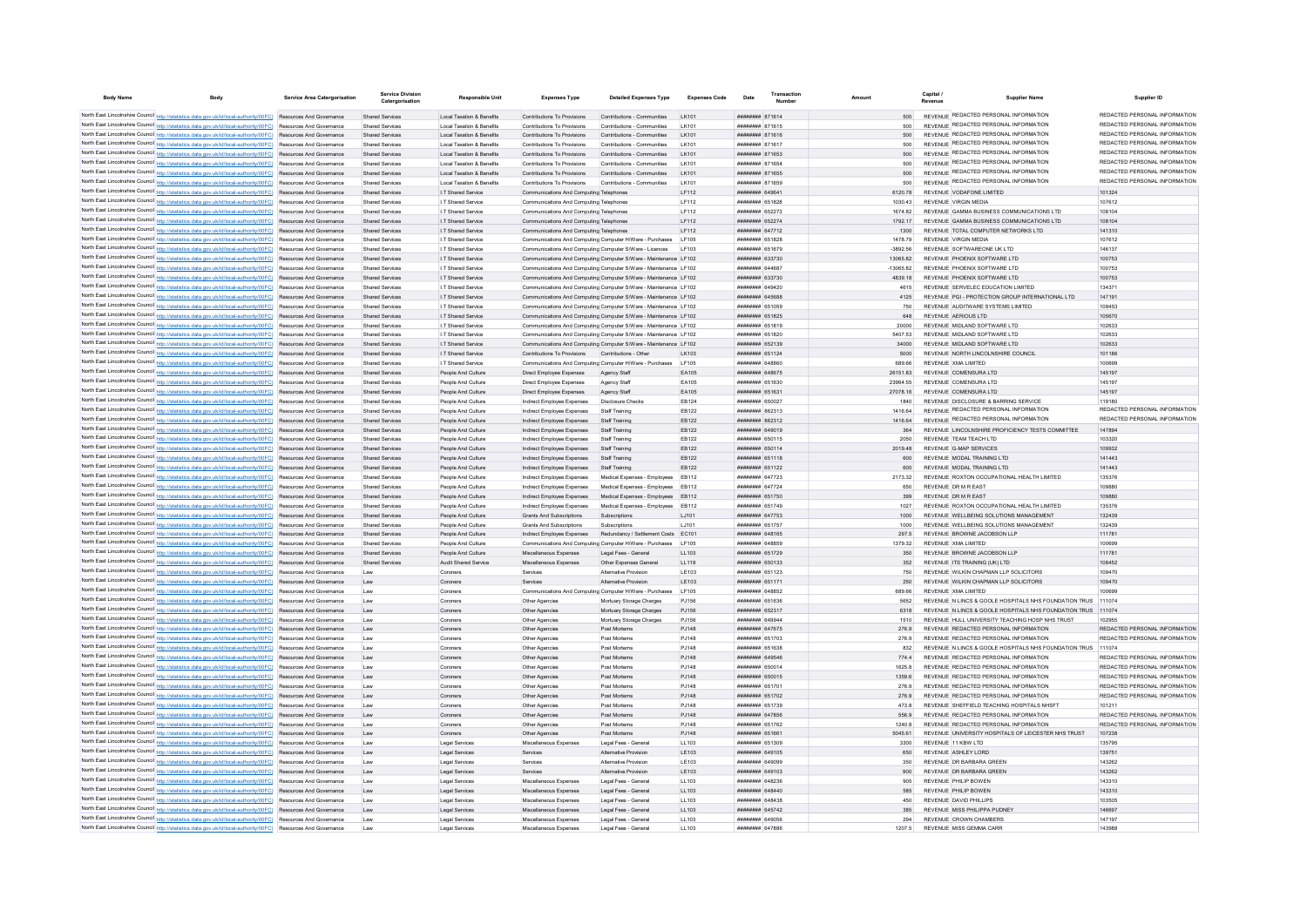| <b>Body Name</b> | <b>Body</b>                                                                                                                                                                                                                        | Service Area Catergorisation                         | <b>Service Division</b><br>Catergorisation | <b>Responsible Unit</b>                                                                     | <b>Expenses Type</b>                             | <b>Detailed Expenses Type</b>                          | <b>Expenses Code</b> | Date                                                | Transaction     | Amount            | Capital. | Revenue                                                                     | <b>Supplier Name</b> | Supplier ID      |
|------------------|------------------------------------------------------------------------------------------------------------------------------------------------------------------------------------------------------------------------------------|------------------------------------------------------|--------------------------------------------|---------------------------------------------------------------------------------------------|--------------------------------------------------|--------------------------------------------------------|----------------------|-----------------------------------------------------|-----------------|-------------------|----------|-----------------------------------------------------------------------------|----------------------|------------------|
|                  | North East Lincolnshire Council http://statistics.data.gov.uk/id/local-authority/00FC) Resources And Governance                                                                                                                    |                                                      | Law                                        | Legal Services                                                                              | Miscellaneous Expenses                           | Legal Fees - General                                   | 11 103               | <b>пппппппп</b> 647847                              |                 | 735               |          | REVENUE MISS J C BAGGS                                                      |                      | 112233           |
|                  | North East Lincolnshire Council http://statistics.data.gov.uk/id/local-authority/00FC) Resources And Governance                                                                                                                    |                                                      | Law                                        | Legal Services                                                                              | Miscellaneous Expenser                           | Legal Fees - General                                   | LL103                | <b><i>BRENHHHH 647855</i></b>                       |                 |                   |          | REVENUE MISS JOANNE F JENKINS                                               |                      | 139686           |
|                  | North East Lincolnshire Council http://statistics.data.gov.uk/id/local-authority/00FC) Resources And Governance                                                                                                                    |                                                      | Law                                        | Legal Services                                                                              | Miscellaneous Expenses                           | Legal Fees - General                                   | LL103                | <b>UNUNUNUN 647851</b>                              |                 | 850               |          | REVENUE MISS JOANNE F JENKINS                                               |                      | 139686           |
|                  | North East Lincolnshire Council http://statistics.data.gov.uk/id/local-authority/00FC) Resources And Governance                                                                                                                    |                                                      | Law                                        | Legal Services                                                                              | Miscellaneous Expenses                           | Legal Fees - General                                   | LL103                | HHHHHHH 647854                                      |                 | 490               |          | REVENUE MISS JOANNE F JENKINS                                               |                      | 139686           |
|                  | North East Lincolnshire Council http://statistics.data.gov.uk/id/local-authority/00FC) Resources And Governance                                                                                                                    |                                                      | 1 sw                                       | Legal Services                                                                              | Miscellaneous Expenses                           | Legal Fees - General                                   | 11 103               | <b><i>BREEZER 647853</i></b>                        |                 | 810               |          | REVENUE REBECCA MILLER                                                      |                      | 140404           |
|                  | North East Lincolnshire Council http://statistics.data.gov.uk/id/local-authority/00FC) Resources And Governance<br>North East Lincolnshire Council http://statistics.data.gov.uk/id/local-authority/00FC) Resources And Governance |                                                      | 1 aw<br>18W                                | Legal Services<br>Legal Services                                                            | Miscellaneous Expenses<br>Miscellaneous Expenses | Legal Fees - General<br>Legal Fees - General           | 11 103<br>LL103      | <b><i>BRENHHHH 648218</i></b><br>######## 648220    |                 | 350<br>350        |          | REVENUE MISS GEMMA CARR<br>REVENUE MISS GEMMA CARR                          |                      | 143988<br>143988 |
|                  | North East Lincolnshire Council http://statistics.data.gov.uk/id/local-authority/00FC) Resources And Governance                                                                                                                    |                                                      | Law                                        | Legal Services                                                                              | Miscellaneous Expenses                           | Legal Fees - General                                   | LL103                | ######## 648214                                     |                 | 500               |          | REVENUE PHILIP BOWEN                                                        |                      | 143310           |
|                  | North East Lincolnshire Council http://statistics.data.gov.uk/id/local-authority/00FC) Resources And Governance                                                                                                                    |                                                      | Law                                        | Legal Services                                                                              | Miscellaneous Expenses                           | Legal Fees - General                                   | LL103                | ######## 648215                                     |                 | 385               |          | REVENUE MISS PHILIPPA PUDNEY                                                |                      | 146697           |
|                  | North East Lincolnshire Council http://statistics.data.gov.uk/id/local-authority/00FC) Resources And Governance                                                                                                                    |                                                      | Law                                        | Legal Services                                                                              | Miscellaneous Expenses                           | Legal Fees - General                                   | LL103                | <b>ПЕВЕЦИЕ 648216</b>                               |                 | 700               |          | REVENUE MISS PHILIPPA PUDNEY                                                |                      | 146697           |
|                  | North East Lincolnshire Council http://statistics.data.gov.uk/id/local-authority/00FC) Resources And Governance                                                                                                                    |                                                      | Law                                        | Legal Services                                                                              | Miscellaneous Expenses                           | Legal Fees - General                                   | LL103                | <b>HHHHHHH 648217</b>                               |                 | 637.5             |          | REVENUE MR MICHAEL S BURDON                                                 |                      | 104432           |
|                  | North East Lincolnshire Council http://statistics.data.gov.uk/id/local-authority/00FC) Resources And Governance                                                                                                                    |                                                      | Law                                        | Legal Services                                                                              | Miscellaneous Expenses                           | Legal Fees - General                                   | LL103                | ######## 648226                                     |                 | 850               |          | REVENUE MR MICHAEL S BURDON                                                 |                      | 104432           |
|                  | North East Lincolnshire Council http://statistics.data.gov.uk/id/local-authority/00FC) Resources And Governance                                                                                                                    |                                                      | Law                                        | Legal Services                                                                              | Miscellaneous Expenses                           | Legal Fees - General                                   | LL103                | ######## 648225                                     |                 | 594               |          | REVENUE BATES & MOUNTAIN SOLICITORS                                         |                      | 104183           |
|                  | North East Lincolnshire Council http://statistics.data.gov.uk/id/local-authority/00FC)<br>North East Lincolnshire Council http://statistics.data.gov.uk/id/local-authority/00FC)                                                   | Resources And Governance<br>Resources And Governance | Law                                        | Legal Services                                                                              | Miscellaneous Expenses                           | Legal Fees - General                                   | LL103                | ####### 64823<br>######## 648229                    |                 | 6540              |          | REVENUE MISS CHLOE LEE<br>REVENUE CROWN CHAMBERS                            |                      | 146667<br>147197 |
|                  | North East Lincolnshire Council http://statistics.data.gov.uk/id/local-authority/00FC) Resources And Governance                                                                                                                    |                                                      | Law<br>Law                                 | Legal Services<br>Legal Service                                                             | Miscellaneous Expenses<br>Miscellaneous Expenses | Legal Fees - General<br>Legal Fees - General           | LL103<br>LL103       | <b>HERMAN 649111</b>                                |                 | 5600              |          | REVENUE KERRIE BROUGHTON                                                    |                      | 147886           |
|                  | North East Lincolnshire Council http://statistics.data.gov.uk/id/local-authority/00FC) Resources And Governance                                                                                                                    |                                                      | Law                                        | Legal Services                                                                              | Miscellaneous Expenses                           | Legal Fees - General                                   | LL103                | <b>BRENHHAM 649100</b>                              |                 | 2760              |          | REVENUE MORTON LAW LTD                                                      |                      | 124752           |
|                  | North East Lincolnshire Council http://statistics.data.gov.uk/id/local-authority/00FC) Resources And Governance                                                                                                                    |                                                      | Law                                        | Legal Services                                                                              | Miscellaneous Expenses                           | Legal Fees - General                                   | LL103                | ######## 649085                                     |                 | 1410              |          | REVENUE MORTON LAW LTD                                                      |                      | 124752           |
|                  | North East Lincolnshire Council http://statistics.data.gov.uk/id/local-authority/00FC) Resources And Governance                                                                                                                    |                                                      | Law                                        | Legal Services                                                                              | Miscellaneous Expenses                           | Legal Fees - General                                   | LL103                | ######## 649095                                     |                 | 2100              |          | REVENUE MORTON LAW LTD                                                      |                      | 124752           |
|                  | North East Lincolnshire Council http://statistics.data.gov.uk/id/local-authority/00FC) Resources And Governance                                                                                                                    |                                                      | Law                                        | Legal Services                                                                              | Miscellaneous Expenses                           | Legal Fees - General                                   | LL103                | ######## 649104                                     |                 | 1440              |          | REVENUE MORTON LAW LTD                                                      |                      | 124752           |
|                  | North East Lincolnshire Council http://statistics.data.gov.uk/id/local-authority/00FC) Resources And Governance                                                                                                                    |                                                      | Law                                        | Legal Services                                                                              | Miscellaneous Expenses                           | Legal Fees - General                                   | LL103                | ######## 649094                                     |                 | 2850              |          | REVENUE MORTON LAW LTD                                                      |                      | 124752           |
|                  | North East Lincolnshire Council http://statistics.data.gov.uk/id/local-authority/00FC) Resources And Governance                                                                                                                    |                                                      | Law                                        | Legal Services                                                                              | Miscellaneous Expenses                           | Legal Fees - General                                   | LL103                | ######## 649090                                     |                 | 1740              |          | REVENUE MORTON LAW LTD                                                      |                      | 124752           |
|                  | North East Lincolnshire Council http://statistics.data.gov.uk/id/local-authority/00FC) Resources And Governance<br>North East Lincolnshire Council http://statistics.data.gov.uk/id/local-authority/00FC) Resources And Governance |                                                      | Law                                        | Legal Services<br>Legal Services                                                            | Miscellaneous Expenses<br>Miscellaneous Expenses | Legal Fees - General<br>Legal Fees - General           | LL103<br>LL103       | <b>HUBHHHHH 649102</b><br>######## 649385           |                 | 450<br>1500       |          | REVENUE MISS TAHNEET IRSHAD<br>REVENUE MR ALAN CARNIE                       |                      | 146043<br>134849 |
|                  | North East Lincolnshire Council http://statistics.data.gov.uk/id/local-authority/00FC) Resources And Governance                                                                                                                    |                                                      | Law<br>Law                                 | Legal Services                                                                              | Miscellaneous Expenses                           | Legal Fees - General                                   | LL103                | ######## 649386                                     |                 | 660               |          | REVENUE MR ALAN CARNIE                                                      |                      | 134849           |
|                  | North East Lincolnshire Council http://statistics.data.gov.uk/id/local-authority/00FC)                                                                                                                                             | Resources And Governance                             | Law                                        | Legal Services                                                                              | Miscellaneous Expenses                           | Legal Fees - General                                   | LL103                | ######## 649406                                     |                 | 1190              |          | REVENUE MISS CONNIE ELIZABETH PURDY                                         |                      | 146666           |
|                  | North East Lincolnshire Council http://statistics.data.gov.uk/id/local-authority/00FC) Resources And Governance                                                                                                                    |                                                      | Law                                        | Legal Service                                                                               | Miscellaneous Expense                            | Legal Fees - General                                   | LL103                | HHHHHHH 649408                                      |                 | 530               |          | REVENUE DAVID PHILLIPS                                                      |                      | 103505           |
|                  | North East Lincolnshire Council http://statistics.data.gov.uk/id/local-authority/00FC) Resources And Governance                                                                                                                    |                                                      |                                            | <b>Legal Services</b>                                                                       | Miscellaneous Expenses                           | Legal Fees - General                                   | LL103                | ######## 649409                                     |                 | 2280              |          | REVENUE DAVID PHILLIPS                                                      |                      | 103505           |
|                  | North East Lincolnshire Council http://statistics.data.gov.uk/id/local-authority/00FC) Resources And Governance                                                                                                                    |                                                      | Law                                        | Legal Services                                                                              | Miscellaneous Expenses                           | Legal Fees - General                                   | LL103                | <b>HUBHHHHH</b> 649410                              |                 | 525               |          | REVENUE MISS GEMMA CARR                                                     |                      | 143988           |
|                  | North East Lincolnshire Council http://statistics.data.gov.uk/id/local-authority/00FC) Resources And Governance                                                                                                                    |                                                      | Law                                        | Legal Services                                                                              | Miscellaneous Expenses                           | Legal Fees - General                                   | LL103                | ######## 649402                                     |                 | 1723.33           |          | REVENUE HELAL AHMED                                                         |                      | 145962           |
|                  | North East Lincolnshire Council http://statistics.data.gov.uk/id/local-authority/00FC) Resources And Governance                                                                                                                    |                                                      | Law                                        | Legal Services                                                                              | Miscellaneous Expenses                           | Legal Fees - General                                   | LL103                | ######## 649404                                     |                 | 570               |          | REVENUE MR JAMES A GOODWIN                                                  |                      | 123497           |
|                  | North East Lincolnshire Council http://statistics.data.gov.uk/id/local-authority/00FC) Resources And Governance                                                                                                                    |                                                      | Law                                        | Legal Services                                                                              | Miscellaneous Expenses                           | Legal Fees - General                                   | LL103                | ######## 649403                                     |                 | 350               |          | REVENUE MISS JACQUI THOMAS                                                  |                      | 129005           |
|                  | North East Lincolnshire Council http://statistics.data.gov.uk/id/local-authority/00FC) Resources And Governance<br>North East Lincolnshire Council http://statistics.data.gov.uk/id/local-authority/00FC) Resources And Governance |                                                      | Law                                        | Legal Services                                                                              | Miscellaneous Expenses                           | Legal Fees - General                                   | LL103                | ######## 649418                                     |                 | 542.5<br>560      |          | REVENUE MISS PHILIPPA PUDNEY                                                |                      | 146697<br>146697 |
|                  | North East Lincolnshire Council http://statistics.data.gov.uk/id/local-authority/00FC) Resources And Governance                                                                                                                    |                                                      | Law<br>Law                                 | Legal Services<br>Legal Services                                                            | Miscellaneous Expenses<br>Miscellaneous Expenses | Legal Fees - General<br>Legal Fees - General           | LL103<br>LL103       | ######## 649429<br><b>плинини</b> 649430            |                 | 7175              |          | REVENUE MISS PHILIPPA PUDNEY<br>REVENUE MISS PHILIPPA PUDNEY                |                      | 146697           |
|                  | North East Lincolnshire Council http://statistics.data.gov.uk/id/local-authority/00FC) Resources And Governance                                                                                                                    |                                                      | Law                                        | Legal Services                                                                              | Miscellaneous Expenses                           | Legal Fees - General                                   | LL103                | ######## 650116                                     |                 | 8962              |          | REVENUE PHILIP BOWEN                                                        |                      | 143310           |
|                  | North East Lincolnshire Council http://statistics.data.gov.uk/id/local-authority/00FC) Resources And Governance                                                                                                                    |                                                      | Law                                        | Legal Services                                                                              | Miscellaneous Expenses                           | Legal Fees - General                                   | LL103                | ######## 649686                                     |                 | 525               |          | REVENUE MR ANDREW WYNNE                                                     |                      | 146668           |
|                  | North East Lincolnshire Council http://statistics.data.gov.uk/id/local-authority/00FC) Resources And Governance                                                                                                                    |                                                      | Law                                        | Legal Services                                                                              | Miscellaneous Expenses                           | Legal Fees - General                                   | LL103                | ######## 649684                                     |                 | 525               |          | REVENUE MR ANDREW WYNNE                                                     |                      | 146668           |
|                  | North East Lincolnshire Council http://statistics.data.gov.uk/id/local-authority/00FC)                                                                                                                                             | Resources And Governance                             |                                            | <b>Legal Services</b>                                                                       | Miscellaneous Expenses                           | Legal Fees - General                                   | LL103                | ######## 649629                                     |                 | 550               |          | REVENUE MISS ALISON DAVENPORT                                               |                      | 143374           |
|                  | North East Lincolnshire Council http://statistics.data.gov.uk/id/local-authority/00FC) Resources And Governance                                                                                                                    |                                                      | Law                                        | Legal Services                                                                              | Miscellaneous Expenses                           | Legal Fees - General                                   | LL103                | ######## 649632                                     |                 | 440               |          | REVENUE MISS CONNIE ELIZABETH PURDY                                         |                      | 146666           |
|                  | North East Lincolnshire Council http://statistics.data.gov.uk/id/local-authority/00FC) Resources And Governance                                                                                                                    |                                                      | Law                                        | Legal Services                                                                              | Miscellaneous Expenses                           | Legal Fees - General                                   | LL103                | EFRAPA BREEZER                                      |                 | 1390              |          | REVENUE DAVID PHILLIPS                                                      |                      | 103505           |
|                  | North East Lincolnshire Council http://statistics.data.gov.uk/id/local-authority/00FC) Resources And Governance                                                                                                                    |                                                      | Law                                        | Legal Services                                                                              | Miscellaneous Expenses                           | Legal Fees - General                                   | LL103                | ######## 652299                                     |                 | 450               |          | REVENUE TANIA WOODLIFFE                                                     |                      | 145018           |
|                  | North East Lincolnshire Council http://statistics.data.gov.uk/id/local-authority/00FC) Resources And Governance<br>North East Lincolnshire Council http://statistics.data.gov.uk/id/local-authority/00FC) Resources And Governance |                                                      | Law<br>Law                                 | Legal Services<br>Legal Services                                                            | Miscellaneous Expenses<br>Miscellaneous Expenses | Legal Fees - General<br>Legal Fees - General           | LL103<br>LL103       | ######## 652305<br>######## 652306                  |                 | 525<br>525        |          | REVENUE DAVID PHILLIPS<br>REVENUE CHLOE OGLEY                               |                      | 103505<br>147953 |
|                  | North East Lincolnshire Council http://statistics.data.gov.uk/id/local-authority/00FC) Resources And Governance                                                                                                                    |                                                      | Law                                        | Legal Services                                                                              | Miscellaneous Expenses                           | Legal Fees - General                                   | LL103                | ######## 652303                                     |                 | 3830              |          | REVENUE MISS CONNIE ELIZABETH PURDY                                         |                      | 146666           |
|                  | North East Lincolnshire Council http://statistics.data.gov.uk/id/local-authority/00FC) Resources And Governance                                                                                                                    |                                                      | Law                                        | Legal Services                                                                              | Miscellaneous Expenses                           | Legal Fees - General                                   | LL103                | ######## 652304                                     |                 | 567.5             |          | REVENUE MR ANDREW WYNNE                                                     |                      | 146668           |
|                  | North East Lincolnshire Council http://statistics.data.gov.uk/id/local-authority/00FC) Resources And Governance                                                                                                                    |                                                      | Law                                        | Legal Services                                                                              | Miscellaneous Expenses                           | Legal Fees - General                                   | LL103                | ######## 652310                                     |                 | 2280              |          | REVENUE DAVID PHILLIPS                                                      |                      | 103505           |
|                  | North East Lincolnshire Council http://statistics.data.gov.uk/id/local-authority/00FC) Resources And Governance                                                                                                                    |                                                      | Law                                        | Legal Services                                                                              | Miscellaneous Expenses                           | Legal Fees - General                                   | LL103                | ###########652312                                   |                 | 525               |          | REVENUE MISS KATE MORLEY                                                    |                      | 148049           |
|                  | North East Lincolnshire Council http://statistics.data.gov.uk/id/local-authority/00FC) Resources And Governance                                                                                                                    |                                                      | Law                                        | Legal Services                                                                              | Miscellaneous Expenses                           | Legal Fees - General                                   | LL103                |                                                     | ######## 652270 | 653               |          | REVENUE PHILIP BOWEN                                                        |                      | 143310           |
|                  | North East Lincolnshire Council http://statistics.data.gov.uk/id/local-authority/00FC) Resources And Governance                                                                                                                    |                                                      | Law                                        | Legal Services                                                                              | Miscellaneous Expenses                           | Other Supplies & Services                              | LL110                | ######## 647848                                     |                 |                   |          | REVENUE ADVANCED CHILD CARE ASSESSMENTS LTD                                 |                      | 129570           |
|                  | North East Lincolnshire Council http://statistics.data.gov.uk/id/local-authority/00FC)<br>North East Lincolnshire Council http://statistics.data.gov.uk/id/local-authority/00FC) Resources And Governance                          | Resources And Governance                             | Law<br>Law                                 | Legal Services<br>Legal Services                                                            | Miscellaneous Expenser<br>Miscellaneous Expenses | Other Supplies & Services<br>Other Supplies & Services | LL110<br>LL110       | ######## 647852<br>ппиннин слязээ                   |                 | 655.2<br>250.8    |          | REVENUE CLAIRE WILSON CONSULTING LTD<br>REVENUE HARPHAMS MEDIA TRANSCRIBERS |                      | 143986<br>112780 |
|                  | North East Lincolnshire Council http://statistics.data.gov.uk/id/local-authority/00FC) Resources And Governance                                                                                                                    |                                                      | Law                                        | Legal Services                                                                              | Miscellaneous Expenses                           | Other Supplies & Services                              | LL110                | <b>ННИМИНИ БАВРРА</b>                               |                 | 780               |          | REVENUE CRITERION A PSYCHOLOGY SERVICES LTD                                 |                      | 147832           |
|                  | North East Lincolnshire Council http://statistics.data.gov.uk/id/local-authority/00FC) Resources And Governance                                                                                                                    |                                                      | 1 sw                                       | Legal Services                                                                              | Miscellaneous Expenses                           | Other Supplies & Services                              | 11110                | <b>BRENHAMM 649109</b>                              |                 | 1200              |          | REVENUE ADVANCED CHILD CARE ASSESSMENTS LTD.                                |                      | 129570           |
|                  | North East Lincolnshire Council http://statistics.data.gov.uk/id/local-authority/00FC) Resources And Governance                                                                                                                    |                                                      | Law                                        | Legal Services                                                                              | Miscellaneous Expenses                           | Other Supplies & Services                              | LL110                | ######## 649115                                     |                 | 76196             |          | REVENUE REFLECTIVE MINDS LTD                                                |                      | 136501           |
|                  | North East Lincolnshire Council http://statistics.data.gov.uk/id/local-authority/00FC) Resources And Governance                                                                                                                    |                                                      | 1 aw                                       | Legal Services                                                                              | Miscellaneous Expenses                           | Other Supplies & Services                              | 11110                | <b>пппппппп</b> 649076                              |                 | 738.65            |          | REVENUE PSYCHOLOGY EXPERTS LTD.                                             |                      | 146277           |
|                  | North East Lincolnshire Council http://statistics.data.gov.uk/id/local-authority/00FC) Resources And Governance                                                                                                                    |                                                      | Law                                        | Legal Services                                                                              | Miscellaneous Expenses                           | Other Supplies & Services                              | LL110                | ######## 650109                                     |                 | 996.25            |          | REVENUE LEXTOX DRUG & ALCOHOL TESTING                                       |                      | 125634           |
|                  | North East Lincolnshire Council http://statistics.data.gov.uk/id/local-authority/00FC) Resources And Governance                                                                                                                    |                                                      | Law                                        | Legal Services                                                                              | Miscellaneous Expenses                           | Other Supplies & Services                              | LL110                | ######## 650108                                     |                 | 475 27            |          | REVENUE CARTER BROWN THE EXPERT SERVICE                                     |                      | 106320           |
|                  | North East Lincolnshire Council http://statistics.data.gov.uk/id/local-authority/00FC) Resources And Governance                                                                                                                    |                                                      | Law                                        | Legal Services                                                                              | Miscellaneous Expenses                           | Other Supplies & Services                              | LL110                | плинини 649397                                      |                 | 3534.6            |          | REVENUE ADVANCED CHILD CARE ASSESSMENTS LTD                                 |                      | 129570           |
|                  | North East Lincolnshire Council http://statistics.data.gov.uk/id/local-authority/00FC) Resources And Governance<br>North East Lincolnshire Council http://statistics.data.gov.uk/id/local-authority/00FC) Resources And Governance |                                                      | 1 sw<br>1 aw                               | Legal Services<br>Legal Services                                                            | Miscellaneous Expenses<br>Miscellaneous Expenses | Other Sunnlies & Services<br>Other Supplies & Services | 11110<br>11110       | <b>HEHHHHH 649419</b><br><del>ваннинин</del> 649346 |                 | 1041.6<br>7488    |          | REVENUE MEWALLP<br>REVENUE CARTER BROWN THE EXPERT SERVICE                  |                      | 143651<br>106320 |
|                  | North East Lincolnshire Council http://statistics.data.gov.uk/id/local-authority/00FC) Resources And Governance                                                                                                                    |                                                      | Law                                        | Legal Services                                                                              | Miscellaneous Expenses                           | Other Supplies & Services                              | 11110                | пппппппп 649428                                     |                 | 8064              |          | REVENUE CARTER BROWN THE EXPERT SERVICE                                     |                      | 106320           |
|                  | North East Lincolnshire Council http://statistics.data.gov.uk/id/local-authority/00FC)                                                                                                                                             | Resources And Governance                             | Law                                        | Legal Services                                                                              | Miscellaneous Expenses                           | Other Supplies & Services                              | LL110                | <b>BREEZER 649703</b>                               |                 | 823.2             |          | REVENUE REFLECTIVE MINDS LTD                                                |                      | 136501           |
|                  | North East Lincolnshire Council http://statistics.data.gov.uk/id/local-authority/00FC) Resources And Governance                                                                                                                    |                                                      | Law                                        | Legal Services                                                                              | Miscellaneous Expenses                           | Other Supplies & Services                              | LL110                | ######## 652298                                     |                 | 504.08            |          | REVENUE REFLECTIVE MINDS LTD                                                |                      | 136501           |
|                  | North East Lincolnshire Council http://statistics.data.gov.uk/id/local-authority/00FC) Resources And Governance                                                                                                                    |                                                      | Law                                        | Legal Services                                                                              | Miscellaneous Expenses                           | Other Supplies & Services                              | LL110                | <b>######## 652296</b>                              |                 | 1790              |          | REVENUE MEWALLP                                                             |                      | 143651           |
|                  | North East Lincolnshire Council http://statistics.data.gov.uk/id/local-authority/00FC) Resources And Governance                                                                                                                    |                                                      | 18W                                        | Legal Services                                                                              | Miscellaneous Expenses                           | Other Sunnlies & Services                              | 11110                | <b><i>BRENHHHH 652269</i></b>                       |                 | 4357              |          | REVENUE FORENSIC TESTING SERVICE                                            |                      | 124337           |
|                  | North East Lincolnshire Council http://statistics.data.gov.uk/id/local-authority/00FC) Resources And Governance                                                                                                                    |                                                      | Law                                        | Legal Services                                                                              | Miscellaneous Expenses                           | Other Supplies & Services                              | 11110                | ######## 652301                                     |                 | 4899              |          | REVENUE QUINN MEDICAL SERVICES                                              |                      | 146962           |
|                  | North East Lincolnshire Council http://statistics.data.gov.uk/id/local-authority/00FC) Resources And Governance                                                                                                                    |                                                      | Law                                        | Legal Services                                                                              | Miscellaneous Expenses                           | Other Supplies & Services                              | LL110                | <b>пппппппп</b> 652302                              |                 | 467.05            |          | REVENUE DR SURAJ SHENOY                                                     |                      | 143990           |
|                  | North East Lincolnshire Council http://statistics.data.gov.uk/id/local-authority/00FC) Resources And Governance<br>North East Lincolnshire Council http://statistics.data.gov.uk/id/local-authority/00FC) Resources And Governance |                                                      | Law<br>Law                                 | Legal Services<br>Legal Services                                                            | Miscellaneous Expenses<br>Miscellaneous Expenses | Other Supplies & Services<br>Other Supplies & Services | LL110<br>LL110       | ######## 652360<br><b>HUBHHHHH</b> 652314           |                 | 903.23<br>2545 27 |          | REVENUE REFLECTIVE MINDS LTD<br>REVENUE REFLECTIVE MINDS LTD                |                      | 136501<br>136501 |
|                  | North East Lincolnshire Council http://statistics.data.gov.uk/id/local-authority/00FC) Resources And Governance                                                                                                                    |                                                      | Law                                        | Legal Services                                                                              | Miscellaneous Expenses                           | Other Supplies & Services                              | LL110                | ######## 652315                                     |                 | 1038.9            |          | REVENUE REFLECTIVE MINDS LTD                                                |                      | 136501           |
|                  | North East Lincolnshire Council http://statistics.data.gov.uk/id/local-authority/00FC) Resources And Governance                                                                                                                    |                                                      | Law                                        | Legal Services                                                                              | Miscellaneous Expenses                           | Other Supplies & Services                              | LL110                | ######## 652316                                     |                 | 1575              |          | REVENUE CARCANIRATHWELL LTD                                                 |                      | 102767           |
|                  | North East Lincolnshire Council http://statistics.data.gov.uk/id/local-authority/00FC) Environment Economy And Growth Environment                                                                                                  |                                                      |                                            | Grounds & Bereavement Services Direct Employee Expenses                                     |                                                  | Agency Staff                                           | FA105                | ######## 652268                                     |                 | 1406.25           |          | REVENUE ETHICAL RECRUITMENT AGENCY (GRIMSBY) LTD                            |                      | 147051           |
|                  | North East Lincolnshire Council http://statistics.data.gov.uk/id/local-authority/00FC) Environment Economy And Growth Environment                                                                                                  |                                                      |                                            | Grounds & Bereavement Services Rep Alterations Maint Building Buildings - Repairs And Maint |                                                  |                                                        | GA102                | ######## 651102                                     |                 | 1799.05           |          | REVENUE ENGIE SERVICES LTD                                                  |                      | 133267           |
|                  | North East Lincolnshire Council http://statistics.data.gov.uk/id/local-authority/00FC) Environment Economy And Growth Environment                                                                                                  |                                                      |                                            | Grounds & Bereavement Services Cleaning And Domestic Supplies Refuse Collection             |                                                  |                                                        | GH104                | ######## 648879                                     |                 | 489               |          | REVENUE ELLGIA LIMITED                                                      |                      | 101433           |
|                  | North East Lincolnshire Council http://statistics.data.gov.uk/id/local-authority/00FC) Environment Economy And Growth Environment                                                                                                  |                                                      |                                            | Grounds & Bereavement Services Grounds Maintenance Costs                                    |                                                  | Grounds Maintenance                                    | G.1101               | <b>HUHHHHH 649031</b>                               |                 | 4455              |          | REVENUE J MELTON TREE SERVICES LTD                                          |                      | 101809           |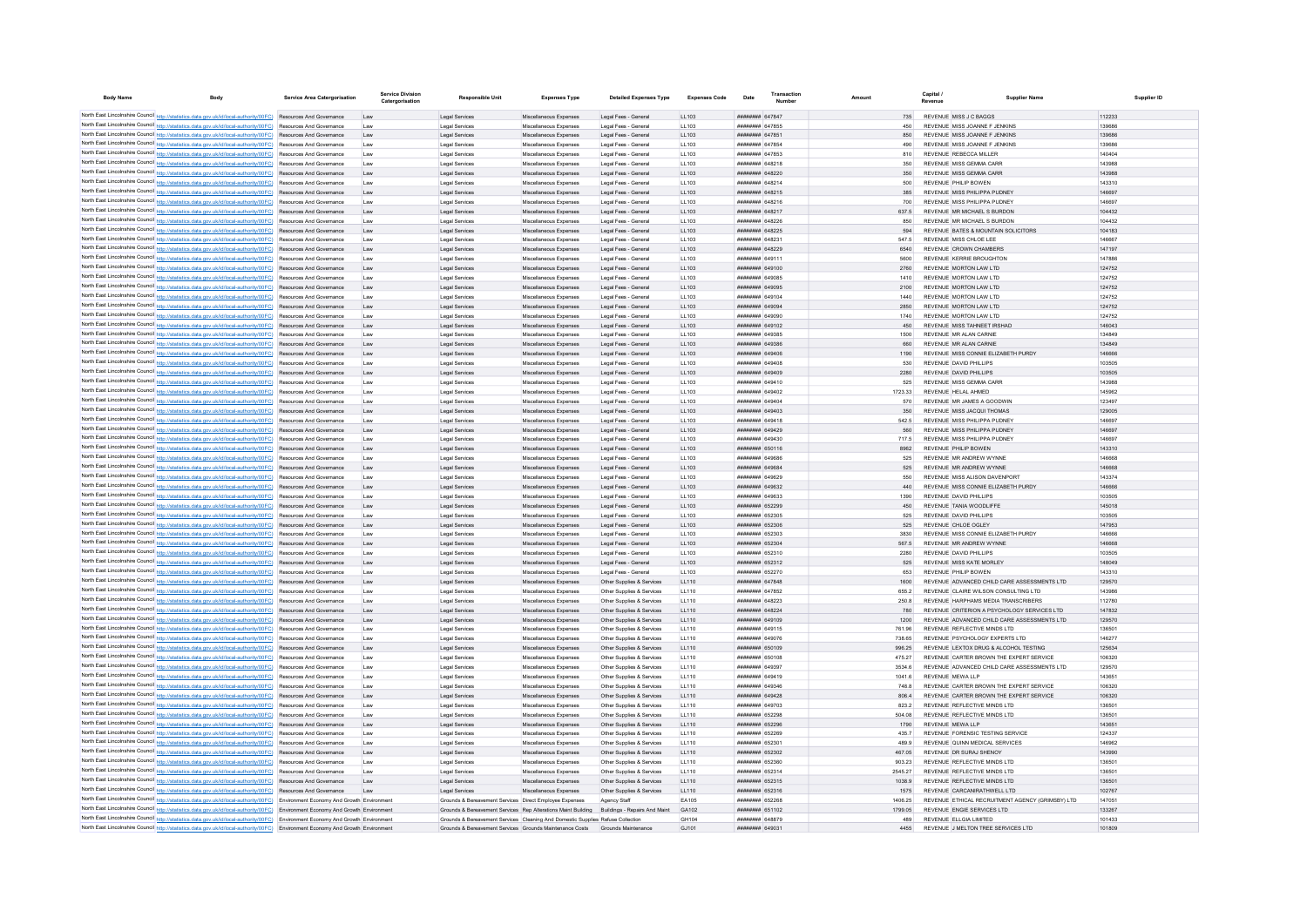| <b>Body Name</b>                           | <b>Body</b>                                                                                                                                                                                                                                                            | Service Area Catergorisation | Service Divisio<br>Catergorisation | <b>Responsible Unit</b>                                                                                                                                      | <b>Expenses Type</b>                                                              | <b>Detailed Expenses Type</b>                                  | <b>Expenses Code</b>  | Date                                      | Amount             | Capital<br>Revenue                                                        | <b>Supplier Name</b>                             | Supplier ID      |
|--------------------------------------------|------------------------------------------------------------------------------------------------------------------------------------------------------------------------------------------------------------------------------------------------------------------------|------------------------------|------------------------------------|--------------------------------------------------------------------------------------------------------------------------------------------------------------|-----------------------------------------------------------------------------------|----------------------------------------------------------------|-----------------------|-------------------------------------------|--------------------|---------------------------------------------------------------------------|--------------------------------------------------|------------------|
|                                            |                                                                                                                                                                                                                                                                        |                              |                                    |                                                                                                                                                              |                                                                                   |                                                                |                       |                                           |                    |                                                                           |                                                  |                  |
|                                            | North East Lincolnshire Council http://statistics.data.gov.uk/id/local-authority/00FC) Environment Economy And Growth Environment<br>North East Lincolnshire Council http://statistics.data.gov.uk/id/local-authority/00FC) Environment Economy And Growth Environment |                              |                                    | Grounds & Bereavement Services Direct Transport Costs<br>Grounds & Bereavement Services Equip / Furniture / Materials                                        |                                                                                   | Hired Transport - Employees<br>Equipment - Purchase            | JA101<br><b>LA101</b> | ####### 650547<br><b>CC2029 BREEFERE</b>  | 850                | REVENUE READY RENT A CAR<br>REVENUE S P DAVIS MEMORIALS LIMITED           |                                                  | 100557<br>130000 |
|                                            | North East Lincolnshire Council http://statistics.data.gov.uk/id/local-authority/00FC) Environment Economy And Growth Environment                                                                                                                                      |                              |                                    | Grounds & Bereavement Services Equip / Furniture / Materials                                                                                                 |                                                                                   | Equipment - Purchase                                           | LA101                 |                                           | A56                | REVENUE THE COLUMBARIA COMPANY                                            |                                                  | 100621           |
|                                            | North East Lincolnshire Council http://statistics.data.gov.uk/id/local-authority/00FC) Environment Economy And Growth Environment                                                                                                                                      |                              |                                    | Grounds & Bereavement Services Equip / Furniture / Materials                                                                                                 |                                                                                   | Foujoment - Purchase                                           | <b>LA101</b>          | пппиннин 649434                           | 353 22             | REVENUE BRIDGE INSURANCE BROKERS LTD.                                     |                                                  | 128411           |
|                                            | North East Lincolnshire Council http://statistics.data.gov.uk/id/local-authority/00FC) Environment Economy And Growth Environment                                                                                                                                      |                              |                                    | Grounds & Bereavement Services Equip / Furniture / Materials                                                                                                 |                                                                                   | Equipment - Purchase                                           | LA101                 | ######## 650531                           | 495                | REVENUE S P DAVIS MEMORIALS LIMITED                                       |                                                  | 130000           |
|                                            | North East Lincolnshire Council http://statistics.data.gov.uk/id/local-authority/00FC) Environment Economy And Growth Environment                                                                                                                                      |                              |                                    | Grounds & Bereavement Services Equip / Furniture / Materials                                                                                                 |                                                                                   | Equipment - Purchase                                           | LA101                 | ####### 651086                            | 384 87             | REVENUE E G MARSHALL LTD                                                  |                                                  | 100549           |
|                                            | North East Lincolnshire Council http://statistics.data.gov.uk/id/local-authority/00FC) Environment Economy And Growth Environment                                                                                                                                      |                              |                                    | Grounds & Bereavement Services Private Contractors                                                                                                           |                                                                                   | Third Party Prov - Private                                     | PH101                 | ######## 648696                           | 1595               | REVENUE VIVEDIA LTD                                                       |                                                  | 147281           |
|                                            | North East Lincolnshire Council http://statistics.data.gov.uk/id/local-authority/00FC) Environment Economy And Growth Environment                                                                                                                                      |                              |                                    | Grounds & Bereavement Services Other Agencies                                                                                                                |                                                                                   | <b>Statutory Burials</b>                                       | P.1147                | ####### 651211                            | 1329               | REVENUE LINCOLNSHIRE CO-OP FUNERAL SERVICES                               |                                                  | 130721           |
|                                            | North East Lincolnshire Council http://statistics.data.gov.uk/id/local-authority/00FC) Environment Economy And Growth Environment                                                                                                                                      |                              |                                    | Grounds & Bereavement Services Other Agencies                                                                                                                |                                                                                   | <b>Statutory Burials</b>                                       | PJ147                 | ######## 652271                           | 1231               | REVENUE LINCOLNSHIRE CO-OP FUNERAL SERVICES                               |                                                  | 130721           |
|                                            | North East Lincolnshire Council http://statistics.data.gov.uk/id/local-authority/00FC) Environment Economy And Growth Environment                                                                                                                                      |                              |                                    | Grounds & Bereavement Services Rep Alterations Maint Building Buildings - Repairs And Maint<br>Grounds & Bereavement Services Rep Alterations Maint Building |                                                                                   |                                                                | GA102<br>GA102        | GASAB BERREER                             | 699.74<br>700      | REVENUE E K M I TD<br>REVENUE E K M LTD                                   |                                                  | 101926<br>101926 |
|                                            | North East Lincolnshire Council http://statistics.data.gov.uk/id/local-authority/00FC) Environment Economy And Growth Environment<br>North East Lincolnshire Council http://statistics.data.gov.uk/id/local-authority/00FC) Environment Economy And Growth Environme   |                              |                                    | Grounds & Bereavement Services Rep Alterations Maint Building                                                                                                |                                                                                   | Buildings - Repairs And Maint<br>Buildings - Repairs And Maint |                       | ######## 645854                           | 426.36             | REVENUE E K M LTD                                                         |                                                  | 101926           |
|                                            | North East Lincolnshire Council http://statistics.data.gov.uk/id/local-authority/00FC) Environment Economy And Growth Environment                                                                                                                                      |                              |                                    | Grounds & Bereavement Services Grounds Maintenance Costs                                                                                                     |                                                                                   | Grounds Maintenance                                            |                       | ######## 648704                           | 3162               | REVENUE J MELTON TREE SERVICES LTD                                        |                                                  | 101809           |
|                                            | North East Lincolnshire Council http://statistics.data.gov.uk/id/local-authority/00FC) Environment Economy And Growth Environment                                                                                                                                      |                              |                                    | Grounds & Bereavement Services Direct Transport Costs                                                                                                        |                                                                                   | Hired Transport - Employees                                    | JA101                 | ######## 649000                           | 270                | REVENUE READY RENT A CAR                                                  |                                                  | 100557           |
|                                            | North East Lincolnshire Council http://statistics.data.gov.uk/id/local-authority/00FC) Environment Economy And Growth Environment                                                                                                                                      |                              |                                    | Grounds & Bereavement Services Direct Transport Costs                                                                                                        |                                                                                   | Hired Transport - Employees                                    | .IA101                | BROADS BERNHERE                           | 270                | REVENUE READY RENT A CAR                                                  |                                                  | 100557           |
|                                            | North East Lincolnshire Council http://statistics.data.gov.uk/id/local-authority/00FC) Environment Economy And Growth Environment                                                                                                                                      |                              |                                    | Grounds & Bereavement Services Direct Transport Costs                                                                                                        |                                                                                   | Hired Transport - Employees                                    | .14101                | RAGAN HEEBHEER                            | 270                | REVENUE READY RENT A CAR                                                  |                                                  | 100557           |
|                                            | North East Lincolnshire Council http://statistics.data.gov.uk/id/local-authority/00FC) Environment Economy And Growth Environment                                                                                                                                      |                              |                                    | Grounds & Bereavement Services Direct Transport Costs                                                                                                        |                                                                                   | Hired Transport - Employees                                    | JA101                 | ######## 649693                           | 270                | REVENUE READY RENT A CAR                                                  |                                                  | 100557           |
|                                            | North East Lincolnshire Council http://statistics.data.gov.uk/id/local-authority/00FC) Environment Economy And Growth Environment                                                                                                                                      |                              |                                    | Grounds & Bereavement Services Direct Transport Costs                                                                                                        |                                                                                   | Vehicles - Running Costs                                       | JA104                 | ######## 648395                           | 743.74             | REVENUE ALLSTAR BUSINESS SOLUTIONS LTD                                    |                                                  | 108278           |
|                                            | North East Lincolnshire Council http://statistics.data.gov.uk/id/local-authority/00FC) Environment Economy And Growth Environment                                                                                                                                      |                              |                                    | Grounds & Bereavement Services Equip / Furniture / Materials                                                                                                 |                                                                                   | Equipment - Purchase                                           | LA101                 | ######## 651103                           | 3442.6             | REVENUE JAMES COLES & SONS LTD                                            |                                                  | 100758           |
|                                            | North East Lincolnshire Council http://statistics.data.gov.uk/id/local-authority/00FC) Environment Economy And Growth Environment                                                                                                                                      |                              |                                    | Grounds & Bereavement Services Equip / Furniture / Materials                                                                                                 |                                                                                   | Equipment - Purchase                                           | LA101                 | ######## 651858                           | 1380               | REVENUE FLEET LINE MARKERS LIMITED                                        |                                                  | 100595           |
|                                            | North East Lincolnshire Council http://statistics.data.gov.uk/id/local-authority/00FC) Environment Economy And Growth Environment                                                                                                                                      |                              |                                    | Grounds & Bereavement Services Equip / Furniture / Materials                                                                                                 |                                                                                   | Equipment - Purchase                                           | <b>LA101</b>          | <b>HHHHHHH 650477</b>                     | 469                | REVENUE E G ADAMSON & SON                                                 |                                                  | 100752           |
|                                            | North East Lincolnshire Council http://statistics.data.gov.uk/id/local-authority/00FC) Environment Economy And Growth Environment<br>North East Lincolnshire Council http://statistics.data.gov.uk/id/local-authority/00FC) Environment Economy And Growth Environment |                              |                                    | Grounds & Bereavement Services Equip / Furniture / Materials<br>Grounds & Bereavement Services Equip / Furniture / Materials                                 |                                                                                   | Equipment - Purchase<br>Equipment - Purchase                   | <b>LA101</b><br>LA101 | <b>ППИНИНИ 650477</b><br>######## 651061  | 689<br>563.5       | REVENUE F G ADAMSON & SON<br>REVENUE TUDOR (UK) LTD T/A TUDOR ENVIRONMENT |                                                  | 100752<br>138362 |
|                                            | North East Lincolnshire Council http://statistics.data.gov.uk/id/local-authority/00FC) Environment Economy And Growth Environment                                                                                                                                      |                              |                                    | Grounds & Bereavement Services Miscellaneous Expenses                                                                                                        |                                                                                   | Environmental/Health Analysis                                  | LL120                 | ####### 651167                            | 2950               | REVENUE CREATIVE NATURE UK LTD                                            |                                                  | 104361           |
| North East Lincolnshire Council http://sta | tics.data.gov.uk/id/local-authority/00FC) Environment Economy And Growth Environment                                                                                                                                                                                   |                              |                                    | Grounds & Bereavement Services Miscellaneous Expenses                                                                                                        |                                                                                   | Environmental/Health Analysis                                  | LL120                 | ####### 651167                            | 670                | REVENUE CREATIVE NATURE UK LTD                                            |                                                  | 104361           |
|                                            | North East Lincolnshire Council http://statistics.data.gov.uk/id/local-authority/00FC) Environment Economy And Growth Environment                                                                                                                                      |                              |                                    | Grounds & Bereavement Services Private Contractors                                                                                                           |                                                                                   | Contract Payments                                              | PH105                 | ####### 647503                            | 10215.24           | REVENUE IMMINGHAM TOWN COUNCIL                                            |                                                  | 101597           |
|                                            | North East Lincolnshire Council http://statistics.data.gov.uk/id/local-authority/00FC) Environment Economy And Growth Environment                                                                                                                                      |                              |                                    | Grounds & Bereavement Services Private Contractors                                                                                                           |                                                                                   | Third Party Prov - Private                                     | PH101                 | <b>BREEZER BASSEMBER</b>                  | 2700               | REVENUE ONEWAY TM LIMITED                                                 |                                                  | 128602           |
|                                            | North East Lincolnshire Council http://statistics.data.gov.uk/id/local-authority/00FC) Environment Economy And Growth Environment                                                                                                                                      |                              |                                    | Grounde & Rerequement Senings Private Contractors                                                                                                            |                                                                                   | Third Party Prov - Private                                     | <b>PH101</b>          | <b>HRHHHHH GAO153</b>                     | 580                | REVENUE ONEWAY TM UMITED                                                  |                                                  | 128602           |
|                                            | North East Lincolnshire Council http://statistics.data.gov.uk/id/local-authority/00FC) Environment Economy And Growth Environment                                                                                                                                      |                              |                                    | Grounds & Bereavement Services Private Contractors                                                                                                           |                                                                                   | Third Party Prov - Private                                     | PH101                 | <b>HHHHHHH 649153</b>                     | 350                | REVENUE ONEWAY TM LIMITED                                                 |                                                  | 128602           |
|                                            | North East Lincolnshire Council http://statistics.data.gov.uk/id/local-authority/00FC) Environment Economy And Growth Environment                                                                                                                                      |                              |                                    | Grounds & Bereavement Services Private Contractors                                                                                                           |                                                                                   | Third Party Prov - Private                                     | PH101                 | ######## 651799                           | 700                | REVENUE R V ROGER LTD                                                     |                                                  | 147972           |
|                                            | North East Lincolnshire Council http://statistics.data.gov.uk/id/local-authority/00FC) Environment Economy And Growth Environment                                                                                                                                      |                              |                                    | Grounds & Bereavement Services Private Contractors                                                                                                           |                                                                                   | Third Party Prov - Private                                     | PH101                 | ######## 652290                           | 350                | REVENUE BSB SERVICES                                                      |                                                  | 102305           |
|                                            | North East Lincolnshire Council http://statistics.data.gov.uk/id/local-authority/00FC) Environment Economy And Growth Environment                                                                                                                                      |                              |                                    | Grounds & Bereavement Services Private Contractors                                                                                                           |                                                                                   | Third Party Prov - Private                                     | PH101                 | ######## 649652                           |                    | REVENUE ONEWAY TM LIMITED                                                 |                                                  | 128602           |
|                                            | North East Lincolnshire Council http://statistics.data.gov.uk/id/local-authority/00FC) Environment Economy And Growth Environment<br>North East Lincolnshire Council http://statistics.data.gov.uk/id/local-authority/00FC) Environment Economy And Growth Environment |                              |                                    | Grounds & Bereavement Services Private Contractors<br>Grounds & Bereavement Services Rep Alterations Maint Building Buildings - Repairs And Maint            |                                                                                   | Third Party Prov - Private                                     | PH101<br>GA102        | ######## 651104<br><b>HHHHHHH 651097</b>  | 2426.41<br>650     | REVENUE GRIMSBY OPERATIONS LTD<br>REVENUE ENGIE SERVICES LTD              |                                                  | 101116<br>133267 |
|                                            | North East Lincolnshire Council http://statistics.data.gov.uk/id/local-authority/00FC) Environment Economy And Growth Environment                                                                                                                                      |                              |                                    | Grounds & Bereavement Services Ren Alterations Maint Building                                                                                                |                                                                                   | Buildings - Renairs And Maint                                  | GA102                 | ######## 651097                           | 350                | REVENUE ENGIE SERVICES LTD                                                |                                                  | 133267           |
|                                            | North East Lincolnshire Council http://statistics.data.gov.uk/id/local-authority/00FC) Environment Economy And Growth Environment                                                                                                                                      |                              |                                    | Grounds & Bereavement Services Rents                                                                                                                         |                                                                                   |                                                                | GC <sub>101</sub>     | HHHHHHH 64997                             | 856                | REVENUE ASSOCIATED BRITISH PORTS                                          |                                                  | 100834           |
|                                            | North East Lincolnshire Council http://statistics.data.gov.uk/id/local-authority/00FC) Environment Economy And Growth Environment                                                                                                                                      |                              |                                    | Grounds & Bereavement Services Equip / Furniture / Materials                                                                                                 |                                                                                   | Equipment - Purchase                                           | I A101                | <b>####### 650100</b>                     | 315.6              | REVENUE POOLSIDE LEISURE                                                  |                                                  | 100614           |
|                                            | North East Lincolnshire Council http://statistics.data.gov.uk/id/local-authority/00FC) Environment Economy And Growth Environment                                                                                                                                      |                              |                                    | Grounds & Bereavement Services Rep Alterations Maint Building                                                                                                |                                                                                   | Buildings - Repairs And Maint                                  | GA102                 | ######## 64999                            | 732                | REVENUE HARROQUIP PUMP SYSTEMS                                            |                                                  | 103412           |
|                                            | North East Lincolnshire Council http://statistics.data.gov.uk/id/local-authority/00FC) Environment Economy And Growth Environment                                                                                                                                      |                              |                                    | Garage & Fleet Strategy                                                                                                                                      | <b>Direct Transport Costs</b>                                                     | Vehicles - Repairs And Maint                                   | .14105                | пппппппп 648639                           | 4325.2             | REVENUE FLEET FACTORS LTD                                                 |                                                  | 100886           |
|                                            | North East Lincolnshire Council http://statistics.data.gov.uk/id/local-authority/00FC) Environment Economy And Growth Environment                                                                                                                                      |                              |                                    | Garage & Fleet Strategy                                                                                                                                      | <b>Direct Transport Costs</b>                                                     | Vehicles - Repairs And Maint                                   | .14105                | ######## 648644                           | 1365.97            | REVENUE ELEFT FACTORS LTD                                                 |                                                  | 100886           |
|                                            | North East Lincolnshire Council http://statistics.data.gov.uk/id/local-authority/00FC) Environment Economy And Growth Environment                                                                                                                                      |                              |                                    | Garage & Fleet Strategy                                                                                                                                      | Direct Transport Costs                                                            | Vehicles - Renairs And Maint                                   | .14105                | <b><i>BREEZEEE</i></b> 648252             | 6301.99            | REVENUE ELEFT FACTORS LTD                                                 |                                                  | 100886           |
|                                            | North East Lincolnshire Council http://statistics.data.gov.uk/id/local-authority/00FC) Environment Economy And Growth Environment                                                                                                                                      |                              |                                    | Garage & Fleet Strategy                                                                                                                                      | <b>Direct Transport Costs</b>                                                     | Vehicles - Repairs And Maint                                   | IAA105                | пппппппп 649674                           | 439.8              | REVENUE FLEET FACTORS LTD                                                 |                                                  | 100886           |
|                                            | North East Lincolnshire Council http://statistics.data.gov.uk/id/local-authority/00FC) Environment Economy And Growth Environment                                                                                                                                      |                              |                                    | Garage & Fleet Strategy                                                                                                                                      | <b>Direct Transport Costs</b>                                                     | Vehicles - Repairs And Maint                                   | .14105                | <b>HUHHHHHH</b> 649444                    | 325.8              | REVENUE TC HARRISON J C B                                                 |                                                  | 100537           |
|                                            | North East Lincolnshire Council http://statistics.data.gov.uk/id/local-authority/00FC) Environment Economy And Growth Environment<br>North East Lincolnshire Council http://statistics.data.gov.uk/id/local-authority/00FC) Environment Economy And Growth Environment |                              |                                    | Garage & Fleet Strategy<br>Garage & Fleet Strategy                                                                                                           | <b>Direct Transport Costs</b><br><b>Direct Transport Costs</b>                    | Vehicles - Repairs And Maint<br>Vehicles - Repairs And Maint   | JA105<br>.14105       | ######## 649359<br><b>пппппппп</b> 649357 | 1376.21<br>9901.33 | REVENUE FLEET FACTORS LTD<br>REVENUE FLEET FACTORS LTD                    |                                                  | 100886<br>100886 |
|                                            | North East Lincolnshire Council http://statistics.data.gov.uk/id/local-authority/00FC) Environment Economy And Growth Environment                                                                                                                                      |                              |                                    | Garage & Fleet Strategy                                                                                                                                      | <b>Direct Transport Costs</b>                                                     | Vehicles - Repairs And Maint                                   | JA105                 | ######## 649358                           | 359.35             | REVENUE FLEET FACTORS LTD                                                 |                                                  | 100886           |
|                                            | North East Lincolnshire Council http://statistics.data.gov.uk/id/local-authority/00FC) Environment Economy And Growth Environment                                                                                                                                      |                              |                                    | Garage & Fleet Strategy                                                                                                                                      | <b>Direct Transport Costs</b>                                                     | Vehicles - Repairs And Maint                                   | .14105                | <b>ПЕПИНИН 649952</b>                     | 401.56             | REVENUE B A BUSH & SON LTD                                                |                                                  | 101828           |
|                                            | North East Lincolnshire Council http://statistics.data.gov.uk/id/local-authority/00FC) Environment Economy And Growth Environment                                                                                                                                      |                              |                                    | Garage & Fleet Strategy                                                                                                                                      | <b>Direct Transport Costs</b>                                                     | Vehicles - Repairs And Maint                                   | .14105                | ######## 649943                           | 552.74             | REVENUE LARCO LTD                                                         |                                                  | 100542           |
|                                            | North East Lincolnshire Council http://statistics.data.gov.uk/id/local-authority/00FC) Environment Economy And Growth Environmen                                                                                                                                       |                              |                                    | Garage & Fleet Strategy                                                                                                                                      | <b>Direct Transport Costs</b>                                                     | Vehicles - Repairs And Maint                                   |                       | ####### 65166                             | 7554.41            | REVENUE FLEET FACTORS LTD                                                 |                                                  | 100886           |
|                                            | North East Lincolnshire Council http://statistics.data.gov.uk/id/local-authority/00FC) Environment Economy And Growth Environment                                                                                                                                      |                              |                                    | Garage & Fleet Strategy                                                                                                                                      | Direct Transport Costs                                                            | Vehicles - Repairs And Maint                                   | JA105                 | ####### 651663                            | 1986.52            | REVENUE FLEET FACTORS LTD                                                 |                                                  | 100886           |
|                                            | North East Lincolnshire Council http://statistics.data.gov.uk/id/local-authority/00FC) Environment Economy And Growth Environment                                                                                                                                      |                              |                                    | Garage & Fleet Strategy                                                                                                                                      | <b>Direct Transport Costs</b>                                                     | Vehicles - Repairs And Maint                                   | IAA105                | 833123 HEEFFER                            | 283.62             | REVENUE ELEFT FACTORS LTD                                                 |                                                  | 100886           |
|                                            | North East Lincolnshire Council http://statistics.data.gov.uk/id/local-authority/00FC) Environment Economy And Growth Environment                                                                                                                                      |                              |                                    | Garage & Fleet Strategy                                                                                                                                      | <b>Direct Transport Costs</b>                                                     | Vehicles - Renairs And Maint                                   | IAA105                | <b>HHHHHHH 651641</b>                     | 676.01             | REVENUE NORTHSIDE TRUCK AND VAN LTD.                                      |                                                  | 108065           |
|                                            | North East Lincolnshire Council http://statistics.data.gov.uk/id/local-authority/00FC) Environment Economy And Growth Environment                                                                                                                                      |                              |                                    | Garage & Fleet Strategy                                                                                                                                      | Equip / Furniture / Materials                                                     | Equipment - Purchase                                           | <b>LA101</b>          | пппппппп 648643                           | 1676               | REVENUE SMART GARAGE FOURMENT SERVICES LTD                                |                                                  | 103640           |
|                                            | North East Lincolnshire Council http://statistics.data.gov.uk/id/local-authority/00FC) Environment Economy And Growth Environment<br>North East Lincolnshire Council http://statistics.data.gov.uk/id/local-authority/00FC) Environment Economy And Growth Environment |                              |                                    | Garage & Fleet Strategy<br>Garage & Fleet Strategy                                                                                                           | Equip / Furniture / Materials<br>Clothes Uniforms And Laundry Protective Clothing | Equipment - Purchase                                           | LA101<br>LC101        | ######## 648119<br>######## 649650        | 339.98<br>571.67   | REVENUE LYRECO UK LIMITED<br><b>REVENUE SMI</b>                           |                                                  | 101120<br>134794 |
|                                            | North East Lincolnshire Council http://statistics.data.gov.uk/id/local-authority/00FC) Environment Economy And Growth Environment                                                                                                                                      |                              |                                    | Street Cleansing                                                                                                                                             | Direct Employee Expenses                                                          | Agency Staff                                                   | EA105                 | ######## 650079                           | 2466.24            |                                                                           | REVENUE ETHICAL RECRUITMENT AGENCY (GRIMSBY) LTD | 147051           |
|                                            | North East Lincolnshire Council http://statistics.data.gov.uk/id/local-authority/00FC) Environment Economy And Growth Environment                                                                                                                                      |                              |                                    | <b>Street Cleansing</b>                                                                                                                                      | Direct Employee Expenses                                                          | Agency Staff                                                   | EA105                 | ######## 644395                           | 2025.84            |                                                                           | REVENUE ETHICAL RECRUITMENT AGENCY (GRIMSBY) LTD | 147051           |
|                                            | North East Lincolnshire Council http://statistics.data.gov.uk/id/local-authority/00FC) Environment Economy And Growth Environment                                                                                                                                      |                              |                                    | <b>Street Cleansing</b>                                                                                                                                      | Equip / Furniture / Materials                                                     | Equipment - Purchase                                           | <b>LA101</b>          | <b>HHHHHHH 651855</b>                     | 4121               | REVENUE NORTHERN MUNICIPAL SPARES LTD.                                    |                                                  | 103102           |
|                                            | North East Lincolnshire Council http://statistics.data.gov.uk/id/local-authority/00FC) Environment Economy And Growth Environment                                                                                                                                      |                              |                                    | <b>Street Cleansing</b>                                                                                                                                      | Equip / Furniture / Materials                                                     | Equipment - Purchase                                           | <b>LA101</b>          | <b><i>BRENHHHH</i></b> 651855             | 282.52             | REVENUE NORTHERN MUNICIPAL SPARES LTD.                                    |                                                  | 103102           |
|                                            | North East Lincolnshire Council http://statistics.data.gov.uk/id/local-authority/00FC) Environment Economy And Growth Environment                                                                                                                                      |                              |                                    | <b>Street Cleansing</b>                                                                                                                                      | Equip / Furniture / Materials                                                     | Equipment - Purchase                                           | LA101                 | ######## 651855                           | 1585.12            | REVENUE NORTHERN MUNICIPAL SPARES LTD                                     |                                                  | 103102           |
|                                            | North East Lincolnshire Council http://statistics.data.gov.uk/id/local-authority/00FC) Environment Economy And Growth Environment                                                                                                                                      |                              |                                    | <b>Street Cleansing</b>                                                                                                                                      | <b>Private Contractors</b>                                                        | Contract Payments                                              | <b>PH105</b>          | ######## 647503                           | 10277.66           | REVENUE IMMINGHAM TOWN COUNCIL                                            |                                                  | 101597           |
|                                            | North East Lincolnshire Council http://statistics.data.gov.uk/id/local-authority/00FC) Environment Economy And Growth Environment                                                                                                                                      |                              |                                    | <b>Street Cleansing</b>                                                                                                                                      | Private Contractors                                                               | Third Party Prov - Private                                     | PH101                 | ######## 649350                           | 2700               | REVENUE ONEWAY TM LIMITED                                                 |                                                  | 128602           |
|                                            | North East Lincolnshire Council http://statistics.data.gov.uk/id/local-authority/00FC) Environment Economy And Growth Environment                                                                                                                                      |                              |                                    | <b>Street Cleansing</b>                                                                                                                                      | Private Contractors                                                               | Third Party Prov - Private                                     | PH101                 | ######## 64998                            | 1211.66            | REVENUE SRCL LTD                                                          |                                                  | 102009           |
|                                            | North East Lincolnshire Council http://statistics.data.gov.uk/id/local-authority/00FC) Environment Economy And Growth Environment                                                                                                                                      |                              |                                    | Waste Services                                                                                                                                               | Direct Employee Expenses                                                          | Agency Staff                                                   | FA105                 | <b>HHHHHHH 650107</b>                     | 780.89             | REVENUE ON LINE PEOPLE LTD                                                |                                                  | 144850           |
|                                            | North East Lincolnshire Council http://statistics.data.gov.uk/id/local-authority/00FC) Environment Economy And Growth Environment                                                                                                                                      |                              |                                    | Waste Services                                                                                                                                               | Direct Employee Expenses                                                          | Agency Staff                                                   | FA105                 | <b>HHHHHHH</b> 650991                     | 750 44             | REVENUE ON LINE PEOPLE LTD                                                |                                                  | 144850           |
|                                            | North East Lincolnshire Council http://statistics.data.gov.uk/id/local-authority/00FC) Environment Economy And Growth Environment<br>North East Lincolnshire Council http://statistics.data.gov.uk/id/local-authority/00FC) Environment Economy And Growth Environment |                              |                                    | Waste Services<br>Waste Services                                                                                                                             | Direct Employee Expenses<br>Direct Employee Expenses                              | Anency Staff<br>Agency Staff                                   | FA105<br>FA105        | <b>HHHHHHH 650992</b><br>######## 651856  | 750 44<br>811.34   | REVENUE ON LINE PEOPLE LTD.<br>REVENUE ON LINE PEOPLE LTD                 |                                                  | 144850<br>144850 |
|                                            | North East Lincolnshire Council http://statistics.data.gov.uk/id/local-authority/00FC) Environment Economy And Growth Environment                                                                                                                                      |                              |                                    | Waste Services                                                                                                                                               | Direct Employee Expenses                                                          | Agency Staff                                                   | FA105                 | <b>ининнин</b> 652289                     | 2503.25            |                                                                           | REVENUE ETHICAL RECRUITMENT AGENCY (GRIMSBY) LTD | 147051           |
|                                            | North East Lincolnshire Council http://statistics.data.gov.uk/id/local-authority/00FC) Environment Economy And Growth Environment                                                                                                                                      |                              |                                    | Waste Services                                                                                                                                               | Direct Employee Expenses                                                          | Agency Staff                                                   | EA105                 | ######## 649995                           | 1810.62            |                                                                           | REVENUE ETHICAL RECRUITMENT AGENCY (GRIMSBY) LTD | 147051           |
|                                            | North East Lincolnshire Council http://statistics.data.gov.uk/id/local-authority/00FC) Environment Economy And Growth Environment                                                                                                                                      |                              |                                    | Waste Services                                                                                                                                               | <b>Direct Transport Costs</b>                                                     | Hired Transport - Employees                                    | JA101                 | <b>BRENNESS RAGS78</b>                    | 1080               | REVENUE READY RENT A CAR                                                  |                                                  | 100557           |
|                                            | North East Lincolnshire Council http://statistics.data.gov.uk/id/local-authority/00FC) Environment Economy And Growth Environment                                                                                                                                      |                              |                                    | Waste Services                                                                                                                                               | Equip / Furniture / Materials                                                     | Equipment - Purchase                                           | LA101                 | HHHHHHH 649985                            | 369.6              | REVENUE P J PRESTON AUTO ELECT LTD                                        |                                                  | 100739           |
|                                            | North East Lincolnshire Council http://statistics.data.gov.uk/id/local-authority/00FC) Environment Economy And Growth Environment                                                                                                                                      |                              |                                    | Waste Services                                                                                                                                               | Clothes Uniforms And Laundry Protective Clothing                                  |                                                                | IC101                 | <b>HHHHHHHH 647641</b>                    | 299.7              | REVENUE WESTBURY INDUSTRIAL SUPPLIES LTD                                  |                                                  | 102378           |
|                                            | North East Lincolnshire Council http://statistics.data.gov.uk/id/local-authority/00FC) Environment Economy And Growth Environment                                                                                                                                      |                              |                                    | <b>Waste Services</b>                                                                                                                                        | Clothes Uniforms And Laundry Protective Clothing                                  |                                                                | LC101                 | ######## 64764                            | 659 34             | REVENUE WESTBURY INDUSTRIAL SUPPLIES LTD                                  |                                                  | 102378           |
|                                            | North East Lincolnshire Council http://statistics.data.gov.uk/id/local-authority/00FC) Environment Economy And Growth Environment                                                                                                                                      |                              |                                    | <b>Waste Services</b>                                                                                                                                        | Clothes Uniforms And Laundry Protective Clothing                                  |                                                                | LC101                 | <b><i>BBBBBBBB</i></b> 647641             | 339.66             | REVENUE WESTBURY INDUSTRIAL SUPPLIES LTD                                  |                                                  | 102378           |
|                                            | North East Lincolnshire Council http://statistics.data.gov.uk/id/local-authority/00FC) Environment Economy And Growth Environment                                                                                                                                      |                              |                                    | Waste Services                                                                                                                                               | Clothes Uniforms And Laundry Protective Clothing                                  |                                                                | LC101                 | ####### 651615                            | 508.48             | <b>REVENUE SMI</b>                                                        |                                                  | 134794           |
|                                            | North East Lincolnshire Council http://statistics.data.gov.uk/id/local-authority/00FC) Environment Economy And Growth Environment                                                                                                                                      |                              |                                    | Waste Service                                                                                                                                                | Clothes Uniforms And Laundry Protective Clothing                                  |                                                                | IC101                 | $61276$ $B199$                            | 743.32             | REVENUE SMI                                                               |                                                  | 134704           |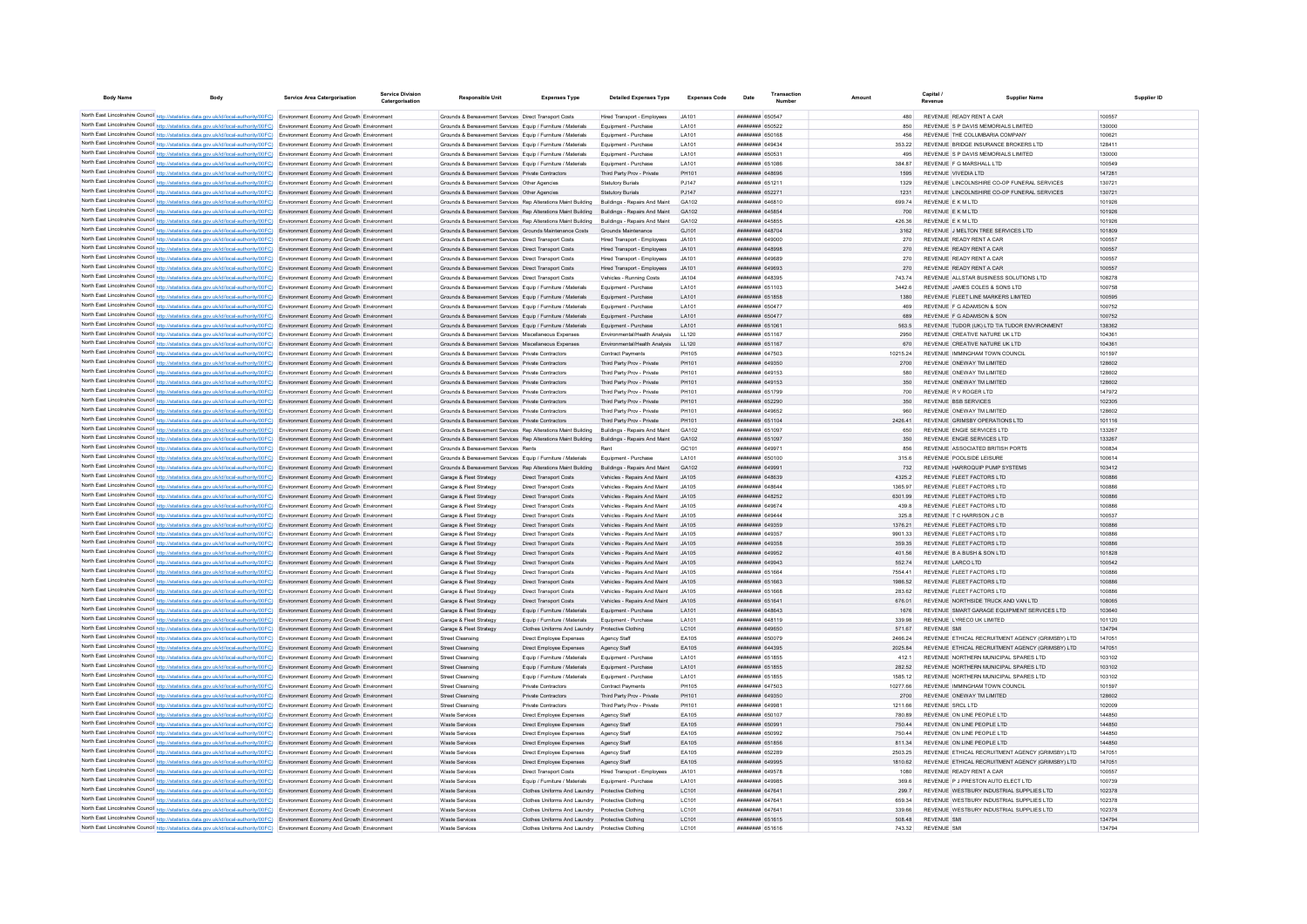| <b>Body Name</b>                            | <b>Body</b>                                                                                                                                                                                                                                                                      | <b>Service Area Catergorisation</b>       | <b>Service Division</b><br>Catergorisation | <b>Responsible Unit</b>                                      | <b>Expenses Type</b>                                                  | <b>Detailed Expenses Type</b>                              | <b>Expenses Code</b> | Date                               | Transactio |                                                                    | Canital<br>Revenue | <b>Supplier Name</b>                                                 | Supplier ID      |
|---------------------------------------------|----------------------------------------------------------------------------------------------------------------------------------------------------------------------------------------------------------------------------------------------------------------------------------|-------------------------------------------|--------------------------------------------|--------------------------------------------------------------|-----------------------------------------------------------------------|------------------------------------------------------------|----------------------|------------------------------------|------------|--------------------------------------------------------------------|--------------------|----------------------------------------------------------------------|------------------|
|                                             |                                                                                                                                                                                                                                                                                  |                                           |                                            |                                                              |                                                                       |                                                            |                      |                                    |            |                                                                    |                    |                                                                      |                  |
|                                             | North East Lincolnshire Council http://statistics.data.gov.uk/id/local-authority/00FC) Environment Economy And Growth Environment                                                                                                                                                |                                           |                                            | Waste Services                                               | Clothes Uniforms And Laundry Protective Clothing                      |                                                            | LC101                | <b><i>BREEZER 651617</i></b>       |            | 1030.5                                                             | REVENUE SML        |                                                                      | 134794           |
|                                             | North East Lincolnshire Council http://statistics.data.gov.uk/id/local-authority/00FC) Environment Economy And Growth Environment                                                                                                                                                |                                           |                                            | Waste Services                                               | Clothes Uniforms And Laundry Protective Clothing                      |                                                            | I C101               | ######## 651807                    |            | 564                                                                |                    | REVENUE WESTBURY INDUSTRIAL SUPPLIES LTD                             | 102378           |
|                                             | North East Lincolnshire Council http://statistics.data.gov.uk/id/local-authority/00FC) Environment Economy And Growth Environment                                                                                                                                                |                                           |                                            | Waste Services                                               | Private Contractors                                                   | Third Party Prov - Private                                 | PH101                | <b>HHHHHHH 647491</b>              |            | 2500                                                               |                    | REVENUE MGB                                                          | 101544           |
|                                             | North East Lincolnshire Council http://statistics.data.gov.uk/id/local-authority/00FC) Environment Economy And Growth Environment                                                                                                                                                |                                           |                                            | Waste Services                                               | Private Contractors                                                   | Third Party Prov - Private                                 | PH101                | ######## 649980                    |            | 4404.56                                                            |                    | REVENUE ROYAL MAIL GROUP PLC                                         | 101082           |
|                                             | North East Lincolnshire Council http://statistics.data.gov.uk/id/local-authority/00FC) Environment Economy And Growth Environment                                                                                                                                                |                                           |                                            | Waste Services                                               | <b>Private Contractors</b>                                            | Third Party Prov - Private                                 | PH101                | ######## 649959                    |            | 366.2                                                              |                    | REVENUE TOTAL SIGNS AND GRAPHICS LTD                                 | 104775           |
|                                             | North East Lincolnshire Council http://statistics.data.gov.uk/id/local-authority/00FC) Environment Economy And Growth Environment                                                                                                                                                |                                           |                                            | Waste Disposal And Strategy                                  | Private Contractors                                                   | Contract Payments                                          | <b>PH105</b>         | ######## 651310                    |            | REDACTED COMMERCIALLY SENSITIVE                                    |                    | REVENUE NEWLINCS DEVELOPMENT LTD                                     | 101125           |
|                                             | North East Lincolnshire Council http://statistics.data.gov.uk/id/local-authority/00FC) Environment Economy And Growth Environment<br>North East Lincolnshire Council http://statistics.data.gov.uk/id/local-authority/00FC) Environment Economy And Growth Environment           |                                           |                                            | Waste Disposal And Strategy<br>Waste Disposal And Strategy   | Private Contractors<br>Customer And Client Receipts Sales - Std Vat 7 | Contract Payments Landfill Tax                             | PH106<br>VC101       | ######## 651310<br>######## 651310 |            | REDACTED COMMERCIALLY SENSITIVE<br>REDACTED COMMERCIALLY SENSITIVE |                    | REVENUE NEWLINCS DEVELOPMENT LTD<br>REVENUE NEWLINCS DEVELOPMENT LTD | 101125<br>101125 |
|                                             | North East Lincolnshire Council http://statistics.data.gov.uk/id/local-authority/00FC) Environment Economy And Growth Environment                                                                                                                                                |                                           |                                            | Waste Disposal And Strategy                                  | Private Contractors                                                   | Contract Payments                                          | PH105                | <b>BRENHEM 651313</b>              |            | REDACTED COMMERCIALLY SENSITIVE.                                   |                    | REVENUE NEWLINGS DEVELOPMENT LTD.                                    | 101125           |
|                                             | North East Lincolnshire Council http://statistics.data.gov.uk/id/local-authority/00FC) Environment Economy And Growth Environment                                                                                                                                                |                                           |                                            | Waste Disposal And Strategy                                  | <b>Private Contractors</b>                                            | Contract Payments Landfill Tax                             | PH106                | ######## 651313                    |            | REDACTED COMMERCIALLY SENSITIVE                                    |                    | REVENUE NEWLINCS DEVELOPMENT LTD                                     | 101125           |
|                                             | North East Lincolnshire Council http://statistics.data.gov.uk/id/local-authority/00FC) Environment Economy And Growth Environmen                                                                                                                                                 |                                           |                                            | Regulatory Services                                          | Direct Employee Expenses                                              | Agency Staff                                               | EA105                | ######## 649975                    |            | 497.56                                                             |                    | REVENUE THE BEST CONNECTION                                          | 143357           |
|                                             | North East Lincolnshire Council http://statistics.data.gov.uk/id/local-authority/00FC)                                                                                                                                                                                           | Environment Economy And Growth Environmen |                                            | Regulatory Services                                          | Direct Employee Expenses                                              | Agency Staff                                               | EA105                | ######## 649974                    |            | 494.51                                                             |                    | REVENUE THE BEST CONNECTION                                          | 143357           |
|                                             | North East Lincolnshire Council http://statistics.data.gov.uk/id/local-authority/00FC) Environment Economy And Growth Environment                                                                                                                                                |                                           |                                            | Regulatory Services                                          | Direct Employee Expenser                                              | Agency Staff                                               | EA105                | ######## 649976                    |            | 439.56                                                             |                    | REVENUE THE BEST CONNECTION                                          | 143357           |
|                                             | North East Lincolnshire Council http://statistics.data.gov.uk/id/local-authority/00FC) Environment Economy And Growth Environment                                                                                                                                                |                                           |                                            | Regulatory Services                                          | Direct Employee Expenses                                              | Agency Staff                                               | EA105                | <b>BRANCHE GEOGRA</b>              |            | 470.09                                                             |                    | REVENUE THE BEST CONNECTION                                          | 143357           |
|                                             | North East Lincolnshire Council http://statistics.data.gov.uk/id/local-authority/00FC) Environment Economy And Growth Environment                                                                                                                                                |                                           |                                            | Regulatory Services                                          | Direct Employee Expenses                                              | Agency Staff                                               | EA105                | ######## 652277                    |            | 491.45                                                             |                    | REVENUE THE BEST CONNECTION                                          | 143357           |
|                                             | North East Lincolnshire Council http://statistics.data.gov.uk/id/local-authority/00FC) Environment Economy And Growth Environment                                                                                                                                                |                                           |                                            | Regulatory Services                                          | Equip / Furniture / Materials                                         | Equipment - Purchase                                       | LA101                | ######## 645906                    |            | 431                                                                |                    | REVENUE W R CULLUM                                                   | 100811           |
|                                             | North East Lincolnshire Council http://statistics.data.gov.uk/id/local-authority/00FC) Environment Economy And Growth Environment                                                                                                                                                |                                           |                                            | Regulatory Services                                          | Equip / Furniture / Materials                                         | Equipment - Purchase                                       | LA101                | ######## 650527                    |            | 504.78                                                             |                    | REVENUE ARCO LTD                                                     | 100509           |
|                                             | North East Lincolnshire Council http://statistics.data.gov.uk/id/local-authority/00FC) Environment Economy And Growth Environment                                                                                                                                                |                                           |                                            | Regulatory Services                                          | Equip / Furniture / Materials                                         | Equipment - Purchase                                       | LA101                | ######## 650529                    |            | 344.52                                                             |                    | REVENUE ARCO LTD                                                     | 100509           |
|                                             | North East Lincolnshire Council http://statistics.data.gov.uk/id/local-authority/00FC) Environment Economy And Growth Environmen                                                                                                                                                 |                                           |                                            | Regulatory Services                                          | <b>Grants And Subscriptions</b>                                       | Subscriptions                                              | LJ101                | ######## 64897                     |            | 421.86                                                             |                    | REVENUE MARITIME CARGO PROCESSING PLC                                | 145373           |
|                                             | North East Lincolnshire Council http://statistics.data.gov.uk/id/local-authority/00FC) Environment Economy And Growth Environment                                                                                                                                                |                                           |                                            | Regulatory Services                                          | Miscellaneous Expenses                                                | Environmental/Health Analysis                              | LL120                | ######## 650095                    |            | 835                                                                |                    | REVENUE FERA SCIENCE LTD                                             | 131671           |
|                                             | North East Lincolnshire Council http://statistics.data.gov.uk/id/local-authority/00FC) Environment Economy And Growth Environment                                                                                                                                                |                                           |                                            | <b>Regulatory Services</b>                                   | Miscellaneous Expenses                                                | Other Supplies & Services                                  | LL110                | ######## 647755                    |            | 1300                                                               |                    | REVENUE CHARTERED INSTITUTE OF ENVIRONMENTAL HEALTH                  | 119802           |
|                                             | North East Lincolnshire Council http://statistics.data.gov.uk/id/local-authority/00FC) Environment Economy And Growth Environment                                                                                                                                                |                                           |                                            | <b>Regulatory Services</b>                                   | Private Contractors                                                   | Contract Payments                                          | <b>PH105</b>         | ######## 648935                    |            | 3500                                                               |                    | REVENUE BENTON CONSULTANCY SERVICES                                  | 143810           |
|                                             | North East Lincolnshire Council http://statistics.data.gov.uk/id/local-authority/00FC) Environment Economy And Growth Environment                                                                                                                                                |                                           |                                            | Regulatory Services                                          | Private Contractors                                                   | Third Party Prov - Private                                 | PH101                | ####### 648242                     |            | 3140                                                               |                    | REVENUE SANGREAT KENNELS                                             | 103270           |
|                                             | North East Lincolnshire Council http://statistics.data.gov.uk/id/local-authority/00FC) Environment Economy And Growth Economy & Growth                                                                                                                                           |                                           |                                            | Marketing And Promotion                                      | Equip / Furniture / Materials                                         |                                                            | LA124                | ######## 64944                     |            | 3800                                                               |                    | REVENUE GLOBAL TOURISM SOLUTIONS (UK) LTD                            | 101028           |
|                                             | North East Lincolnshire Council http://statistics.data.gov.uk/id/local-authority/00FC) Environment Economy And Growth Economy & Growth                                                                                                                                           |                                           |                                            | Marketing And Promotion                                      | Miscellaneous Expenses                                                | Civic Regalia And Events                                   | LL117                | ######## 648758                    |            | 275                                                                |                    | REVENUE THE PAINT BOX CERAMIC CAFE                                   | 107761           |
|                                             | North East Lincolnshire Council http://statistics.data.gov.uk/id/local-authority/00FC) Environment Economy And Growth Economy & Growth                                                                                                                                           |                                           |                                            | Marketing And Promotion                                      | Miscellaneous Expenses                                                | Civic Regalia And Events                                   | 11 117               | пппппппп 648396                    |            | 274                                                                |                    | REVENUE THE PAINT BOX CERAMIC CAFE                                   | 107761           |
|                                             | North East Lincolnshire Council http://statistics.data.gov.uk/id/local-authority/00FC) Environment Economy And Growth Economy & Growth                                                                                                                                           |                                           |                                            | Museums & N F Heritage Centre Rep Alterations Maint Building |                                                                       | Buildings - Repairs And Maint                              | GA102                | <b><i>BRENHHHH 649993</i></b>      |            | 2945                                                               |                    | REVENUE ENGIE SERVICES I TD                                          | 133267           |
|                                             | North East Lincolnshire Council http://statistics.data.gov.uk/id/local-authority/00FC) Environment Economy And Growth Economy & Growth                                                                                                                                           |                                           |                                            | Museums & N E Heritage Centre Fouin / Furniture / Materials  |                                                                       | Foujoment - Purchase                                       | <b>IA101</b>         | ######## 650000                    |            | 1380                                                               |                    | REVENUE DAVID EVERINGHAM CONSERVATION LTD                            | 101667           |
|                                             | North East Lincolnshire Council http://statistics.data.gov.uk/id/local-authority/00FC) Environment Economy And Growth Economy & Growth                                                                                                                                           |                                           |                                            | Community Investment Team                                    | Other Agencies                                                        | Grants Pd Over To Third Party                              | P.1138               | ниннини 648308                     |            | 750744                                                             |                    | REVENUE LABEL METRICS LTD                                            | 133754           |
|                                             | North East Lincolnshire Council http://statistics.data.gov.uk/id/local-authority/00FC) Environment Economy And Growth Economy & Growth                                                                                                                                           |                                           |                                            | Community Investment Team                                    | Other Agencies                                                        | Grants Pd Over To Third Party                              | PJ138                | ######## 649683                    |            | 2104.5                                                             |                    | REVENUE D&AGF LTD                                                    | 128410           |
|                                             | North East Lincolnshire Council http://statistics.data.gov.uk/id/local-authority/00FC) Environment Economy And Growth Economy & Growth                                                                                                                                           |                                           |                                            | Community Investment Team                                    | Other Agencies                                                        | Grants Pd Over To Third Party                              | PJ138                | ######## 648393                    |            | 19888.03                                                           |                    | REVENUE BEECH ELECTRICAL HOLDINGS LTD                                | 147679           |
|                                             | North East Lincolnshire Council http://statistics.data.gov.uk/id/local-authority/00FC) Environment Economy And Growth Economy & Growth                                                                                                                                           |                                           |                                            | Community Investment Team                                    | Other Agencies                                                        | Grants Pd Over To Third Party                              | PJ138                | ######## 648243                    |            | 8928.68                                                            |                    | REVENUE SHEPCOTE DISTIBUTORS LTD                                     | 143579           |
|                                             | North East Lincolnshire Council http://statistics.data.gov.uk/id/local-authority/00FC) Environment Economy And Growth Economy & Growth                                                                                                                                           |                                           |                                            | Community Investment Team                                    | Other Anencies                                                        | Grants Pd Over To Third Party                              | P.1138               | ######## 650474                    |            | 7885 74                                                            |                    | REVENUE IDEAL BUILDING SYSTEMS HOLDINGS LTD                          | 130835           |
|                                             | North East Lincolnshire Council http://statistics.data.gov.uk/id/local-authority/00FC) Environment Economy And Growth Economy & Growth                                                                                                                                           |                                           |                                            | Community Investment Team                                    | Other Agencies                                                        | Grants Pd Over To Third Party                              | P.1138               | <b>HHHHHHHH 649073</b>             |            | 117174.05                                                          |                    | REVENUE ARCO LTD                                                     | 100509           |
|                                             | North East Lincolnshire Council http://statistics.data.gov.uk/id/local-authority/00FC) Environment Economy And Growth Economy & Growth                                                                                                                                           |                                           |                                            | <b>Retained Function</b>                                     | Direct Employee Expenses                                              | Agency Staff                                               | FA105                | ######## 651800                    |            | 7755                                                               |                    | REVENUE SOLACE IN BUSINESS                                           | 100785           |
| North East Lincolnshire Council http://stat | North East Lincolnshire Council http://statistics.data.gov.uk/id/local-authority/00FC) Environment Economy And Growth Economy & Growth                                                                                                                                           |                                           |                                            | <b>Retained Function</b>                                     | Direct Employee Expenses                                              | Agency Staff                                               | EA105                | ######## 652170                    |            | 16065                                                              |                    | REVENUE SOLACE IN BUSINESS                                           | 100785           |
|                                             | ics.data.gov.uk/id/local-authority/00FC) Environment Economy And Growth Economy & Growth                                                                                                                                                                                         |                                           |                                            | <b>Retained Function</b>                                     | Private Contractors                                                   | Third Party Prov - Private                                 | PH101                | ######## 651242                    |            | 295                                                                |                    | REVENUE ENGIE SERVICES LTD                                           | 133267           |
|                                             | North East Lincolnshire Council http://statistics.data.gov.uk/id/local-authority/00FC) Environment Economy And Growth Economy & Growth<br>North East Lincolnshire Council http://statistics.data.gov.uk/id/local-authority/00FC) Environment Economy And Growth Economy & Growth |                                           |                                            | <b>Retained Function</b><br><b>Retained Function</b>         | Consultancy<br>Miscellaneous Expenses                                 | Consultancy<br>Civic Regalia And Events                    | PL101<br>LL117       | ######## 65013<br>######## 651243  |            | 3375<br>290                                                        |                    | REVENUE BRADSHAW COMMUNICATIONS LTD<br>REVENUE PETER STRAWSON LTD    | 146727<br>108472 |
|                                             | North East Lincolnshire Council http://statistics.data.gov.uk/id/local-authority/00FC) Environment Economy And Growth Economy & Growth                                                                                                                                           |                                           |                                            | <b>Retained Function</b>                                     | Consultancy                                                           | Consultancy                                                | PL101                | <b><i>BREADHAN 648736</i></b>      |            | 2500                                                               |                    | REVENUE WNC LTD                                                      | 138884           |
|                                             | North East Lincolnshire Council http://statistics.data.gov.uk/id/local-authority/00FC) Environment Economy And Growth Economy & Growth                                                                                                                                           |                                           |                                            | Retained Function                                            | Equip / Furniture / Materials                                         | Health & Safety Supplies                                   | LA116                | ######## 651625                    |            | 752                                                                |                    | REVENUE PEDALSAN                                                     | 146963           |
|                                             | North East Lincolnshire Council http://statistics.data.gov.uk/id/local-authority/00FC) Environment Economy And Growth Economy & Growth                                                                                                                                           |                                           |                                            | Retained Function                                            | Print Stationery / Gen Off Exp                                        | Printing And Stationery                                    | LD103                | ####### 648176                     |            | 1199                                                               |                    | REVENUE GSB PRINT & DESIGN LTD                                       | 101553           |
|                                             | North East Lincolnshire Council http://statistics.data.gov.uk/id/local-authority/00FC) Environment Economy And Growth Economy & Growth                                                                                                                                           |                                           |                                            | <b>Retained Function</b>                                     | Print Stationery / Gen Off Exp                                        | Printing And Stationery                                    | LD103                | ######## 65009                     |            | 3854.12                                                            |                    | REVENUE TOTAL SIGNS AND GRAPHICS LTD                                 | 104775           |
|                                             | North East Lincolnshire Council http://statistics.data.gov.uk/id/local-authority/00FC) Environment Economy And Growth Economy & Growth                                                                                                                                           |                                           |                                            | In Scope Contract                                            | Private Contractors                                                   | Contract Payments                                          | PH105                | ######## 649527                    |            | 250187.04                                                          |                    | REVENUE ENGIE SERVICES LTD                                           | 133267           |
|                                             | North East Lincolnshire Council http://statistics.data.gov.uk/id/local-authority/00FC) Environment Economy And Growth Economy & Growth                                                                                                                                           |                                           |                                            | In Scope Contract                                            | Private Contractors                                                   | Contract Payments                                          | PH105                | нининни 649527                     |            | 7802008                                                            |                    | REVENUE ENGIE SERVICES LTD                                           | 133267           |
|                                             | North East Lincolnshire Council http://statistics.data.gov.uk/id/local-authority/00FC) Environment Economy And Growth Economy & Growth                                                                                                                                           |                                           |                                            | In Scope Contract                                            | Private Contractors                                                   | <b>Contract Payments</b>                                   | PH105                | <b>ППИНИНИ 649527</b>              |            | 2546186                                                            |                    | REVENUE ENGIE SERVICES LTD                                           | 133267           |
|                                             | North East Lincolnshire Council http://statistics.data.gov.uk/id/local-authority/00FC) Environment Economy And Growth Economy & Growth                                                                                                                                           |                                           |                                            | In Scope Contract                                            | Private Contractors                                                   | <b>Contract Payments</b>                                   | <b>PH105</b>         | ######## 649527                    |            | 1171945.28                                                         |                    | REVENUE ENGIE SERVICES LTD                                           | 133267           |
|                                             | North East Lincolnshire Council http://statistics.data.gov.uk/id/local-authority/00FC) Environment Economy And Growth Economy & Growth                                                                                                                                           |                                           |                                            | In Scope Contract                                            | Private Contractors                                                   | Contract Payments                                          | <b>PH105</b>         | ######## 649527                    |            | 15325.96                                                           |                    | REVENUE ENGIE SERVICES LTD                                           | 133267           |
|                                             | North East Lincolnshire Council http://statistics.data.gov.uk/id/local-authority/00FC) Environment Economy And Growth Economy & Growt                                                                                                                                            |                                           |                                            | In Scope Contrac                                             | Private Contractor                                                    | Contract Payment                                           | <b>PH105</b>         | ######## 649527                    |            | 201169.19                                                          |                    | REVENUE ENGIE SERVICES LTD                                           | 133267           |
|                                             | North East Lincolnshire Council http://statistics.data.gov.uk/id/local-authority/00FC) Environment Economy And Growth Economy & Growth                                                                                                                                           |                                           |                                            | In Scope Contract                                            | Private Contractors                                                   | Contract Payments                                          | <b>PH105</b>         | ######## 649527                    |            | 99028.6                                                            |                    | REVENUE ENGIE SERVICES LTD                                           | 133267           |
|                                             | North East Lincolnshire Council http://statistics.data.gov.uk/id/local-authority/00FC) Environment Economy And Growth Economy & Growth                                                                                                                                           |                                           |                                            | Car Parks                                                    | Miscellaneous Expenses                                                | Other Expenses General                                     | LL119                | ннинини 648258                     |            | 1648.56                                                            |                    | REVENUE FLOWBIRD SMART CITY UK LIMITED                               | 134124           |
|                                             | North East Lincolnshire Council http://statistics.data.gov.uk/id/local-authority/00FC) Environment Economy And Growth Economy & Growth                                                                                                                                           |                                           |                                            | Planning                                                     |                                                                       | Customer And Client Receipts Fees/Chras-O/Side Scope Vat 4 | VC125                | ######## 652121                    |            | 462                                                                |                    | REVENUE PORTAL PLAN QUEST LTD                                        | 144928           |
|                                             | North East Lincolnshire Council http://statistics.data.gov.uk/id/local-authority/00FC) Environment Economy And Growth Economy & Growth                                                                                                                                           |                                           |                                            | Highways Dso                                                 | Dio Holding                                                           | Depot Fuel Holding Account                                 | LM101                | ######## 649347                    |            | 1034.75                                                            |                    | REVENUE OIL NRG                                                      | 138198           |
|                                             | North East Lincolnshire Council http://statistics.data.gov.uk/id/local-authority/00FC) Environment Economy And Growth Economy & Growth                                                                                                                                           |                                           |                                            | <b>Highways Dso</b>                                          | Dlo Holding                                                           | Depot Fuel Holding Account                                 | LM101                | ######## 649349                    |            | 15850.84                                                           |                    | REVENUE OIL NRG                                                      | 138198           |
|                                             | North East Lincolnshire Council http://statistics.data.gov.uk/id/local-authority/00FC) Environment Economy And Growth Economy & Growth                                                                                                                                           |                                           |                                            | <b>Highways Dso</b>                                          | Dlo Holding                                                           | Depot Fuel Holding Account                                 | LM101                | ######## 649440                    |            | 16108.28                                                           |                    | REVENUE OIL NRG                                                      | 138198           |
|                                             | North East Lincolnshire Council http://statistics.data.gov.uk/id/local-authority/00FC) Environment Economy And Growth Economy & Growth                                                                                                                                           |                                           |                                            | <b>Highways Dso</b>                                          | Dlo Holding                                                           | Depot Fuel Holding Account                                 | LM101                | ######## 651896                    |            | 16155                                                              |                    | REVENUE OIL NRG                                                      | 138198           |
|                                             | North East Lincolnshire Council http://statistics.data.gov.uk/id/local-authority/00FC) Environment Economy And Growth Economy & Growth                                                                                                                                           |                                           |                                            | Highways Dso                                                 | Dio Holding                                                           | Depot Fuel Holding Account                                 | LM101                | ######## 651914                    |            | 1109.25                                                            |                    | REVENUE OIL NRG                                                      | 138198           |
|                                             | North East Lincolnshire Council http://statistics.data.gov.uk/id/local-authority/00FC) Environment Economy And Growth Economy & Growth                                                                                                                                           |                                           |                                            | <b>Street Lighting</b>                                       | Rep Alterations Maint Building                                        | Street Lighting-General Maint                              | GA111                | ######## 649158                    |            | 2460                                                               |                    | REVENUE ROCH NDT SERVICES                                            | 127363           |
|                                             | North East Lincolnshire Council http://statistics.data.gov.uk/id/local-authority/00FC) Environment Economy And Growth Economy & Growth                                                                                                                                           |                                           |                                            | <b>Street Lighting</b>                                       | Rep Alterations Maint Building                                        | Street Lighting-General Maint                              | GA111                | ######## 649340                    |            | 2400                                                               |                    | REVENUE ROCH NDT SERVICES                                            | 127363           |
|                                             | North East Lincolnshire Council http://statistics.data.gov.uk/id/local-authority/00FC) Environment Economy And Growth Economy & Growth                                                                                                                                           |                                           |                                            | <b>Street Lighting</b>                                       | Rep Alterations Maint Building                                        | Street Lighting-General Maint                              | GA111                | ######## 650171                    |            | 2420                                                               |                    | REVENUE ROCH NDT SERVICES                                            | 127363           |
|                                             | North East Lincolnshire Council http://statistics.data.gov.uk/id/local-authority/00FC) Environment Economy And Growth Economy & Growth                                                                                                                                           |                                           |                                            | <b>Street Lighting</b>                                       | Rep Alterations Maint Building                                        | Street Lighting-General Maint                              | GA111                | ######## 651849                    |            | 2510                                                               |                    | REVENUE ROCH NDT SERVICES                                            | 127363           |
|                                             | North East Lincolnshire Council http://statistics.data.gov.uk/id/local-authority/00FC) Environment Economy And Growth Economy & Growth                                                                                                                                           |                                           |                                            | <b>Transport Policy</b>                                      | Private Contractors                                                   | Concessionary Fares                                        | PH104                | ######## 652134                    |            | REDACTED COMMERCIALLY SENSITIVE                                    |                    | REVENUE GRAYSCROFT BUS SERVICES LIMITED                              | 101786           |
|                                             | North East Lincolnshire Council http://statistics.data.gov.uk/id/local-authority/00FC) Environment Economy And Growth Economy & Growth                                                                                                                                           |                                           |                                            | <b>Transport Policy</b>                                      | Private Contractors                                                   | Concessionary Fares                                        | PH104                | <b>########</b> 651830             |            | REDACTED COMMERCIALLY SENSITIVE                                    |                    | REVENUE STAGECOACH SERVICES                                          | 101404           |
|                                             | North East Lincolnshire Council http://statistics.data.gov.uk/id/local-authority/00FC) Environment Economy And Growth Economy & Growth                                                                                                                                           |                                           |                                            | <b>Transport Policy</b>                                      | Private Contractors                                                   | Contract Payments                                          | PH105                | <b><i>BRENHHHH 647703</i></b>      |            | 19722 55                                                           |                    | REVENUE STAGECOACH SERVICES                                          | 101404           |
|                                             | North East Lincolnshire Council http://statistics.data.gov.uk/id/local-authority/00FC) Environment Economy And Growth Economy & Growth                                                                                                                                           |                                           |                                            | <b>Transport Policy</b>                                      | Private Contractors                                                   | <b>Contract Payments</b>                                   | PH105                | <b><i>BRENHHHH 647707</i></b>      |            | 277682                                                             |                    | REVENUE STAGECOACH SERVICES                                          | 101404           |
|                                             | North East Lincolnshire Council http://statistics.data.gov.uk/id/local-authority/00FC) Environment Economy And Growth Economy & Growth                                                                                                                                           |                                           |                                            | <b>Transport Policy</b>                                      | Private Contractors                                                   | Contract Payments                                          | PH105                | ####### 651826                     |            | 2768.32                                                            |                    | REVENUE STAGECOACH SERVICES                                          | 101404           |
|                                             | North East Lincolnshire Council http://statistics.data.gov.uk/id/local-authority/00FC) Environment Economy And Growth Economy & Growth                                                                                                                                           |                                           |                                            | <b>Transport Policy</b>                                      | Private Contractors                                                   | Contract Payments                                          | <b>PH105</b>         | ######## 651827                    |            | 19797.2                                                            |                    | REVENUE STAGECOACH SERVICES                                          | 101404           |
|                                             | North East Lincolnshire Council http://statistics.data.gov.uk/id/local-authority/00FC) Environment Economy And Growth Economy & Growth                                                                                                                                           |                                           |                                            | <b>Transport Policy</b>                                      | Contributions To Provisions                                           | Contributions - Communities                                | LK101                | ######## 64904<br>пппппппп 648436  |            | 1592                                                               |                    | REVENUE CYCLEPODS LTD                                                | 109419<br>145349 |
|                                             | North East Lincolnshire Council http://statistics.data.gov.uk/id/local-authority/00FC) Environment Economy And Growth Economy & Growth<br>North East Lincolnshire Council http://statistics.data.gov.uk/id/local-authority/00FC) Environment Economy And Growth Economy & Growth |                                           |                                            | Energy Project<br>Culture                                    | Miscellaneous Expenses<br>Consultancy                                 | Other Supplies & Services<br>Consultancy                   | LL110<br>PL101       | ######## 650533                    |            | 1530<br>500                                                        |                    | REVENUE NORFOLK & WAVENEY ENTERPRISE SERVICES LTD<br>REVENUE CUT LTD | 105425           |
|                                             | North East Lincolnshire Council http://statistics.data.gov.uk/id/local-authority/00FC) Environment Economy And Growth Economy & Growth                                                                                                                                           |                                           |                                            | Culture                                                      | Grants And Subscriptions                                              | Subscriptions                                              | 1.1101               | ######## 651312                    |            | 250                                                                |                    | REVENUE CREATIVE INDUSTRIES FEDERATION                               | 147591           |
|                                             | North East Lincolnshire Council http://statistics.data.gov.uk/id/local-authority/00FC) Environment Economy And Growth Housing                                                                                                                                                    |                                           |                                            | Supporting People                                            | Other Agencies                                                        | Third Pp - Block Gross                                     | PJ103                | ######## 650200                    |            | 21567                                                              |                    | REVENUE DOORSTEP                                                     | 100310           |
|                                             | North East Lincolnshire Council http://statistics.data.gov.uk/id/local-authority/00FC) Environment Economy And Growth Housing                                                                                                                                                    |                                           |                                            | Supporting People                                            | Other Agencie                                                         | Third Pp - Block Gross                                     | PJ103                |                                    |            | 6825                                                               |                    | REVENUE DOORSTER                                                     | 100310           |
|                                             | North East Lincolnshire Council http://statistics.data.gov.uk/id/local-authority/00FC) Environment Economy And Growth Housing                                                                                                                                                    |                                           |                                            | Supporting People                                            | Other Agencies                                                        | Third Po - Block Gross                                     | PJ103                | ######## 650204                    |            | 5165.16                                                            |                    | REVENUE LONGHURST AND HAVELOK HOMES LTD                              | 100342           |
|                                             | North East Lincolnshire Council http://statistics.data.gov.uk/id/local-authority/00FC) Environment Economy And Growth Housing                                                                                                                                                    |                                           |                                            | <b>Supporting People</b>                                     | Other Agencies                                                        | Third Pp - Block Gross                                     | PJ103                | ######## 650206                    |            | 16630.25                                                           |                    | REVENUE LONGHURST AND HAVELOK HOMES LTD                              | 100342           |
|                                             | North East Lincolnshire Council http://statistics.data.gov.uk/id/local-authority/00FC) Environment Economy And Growth Housing                                                                                                                                                    |                                           |                                            | Supporting People                                            | Other Agencies                                                        | Third Pp - Block Gross                                     | P.1103               | ######## 650205                    |            | 4214 86                                                            |                    | REVENUE LONGHURST AND HAVELOK HOMES LTD                              | 100342           |
|                                             |                                                                                                                                                                                                                                                                                  |                                           |                                            |                                                              |                                                                       |                                                            |                      |                                    |            |                                                                    |                    |                                                                      |                  |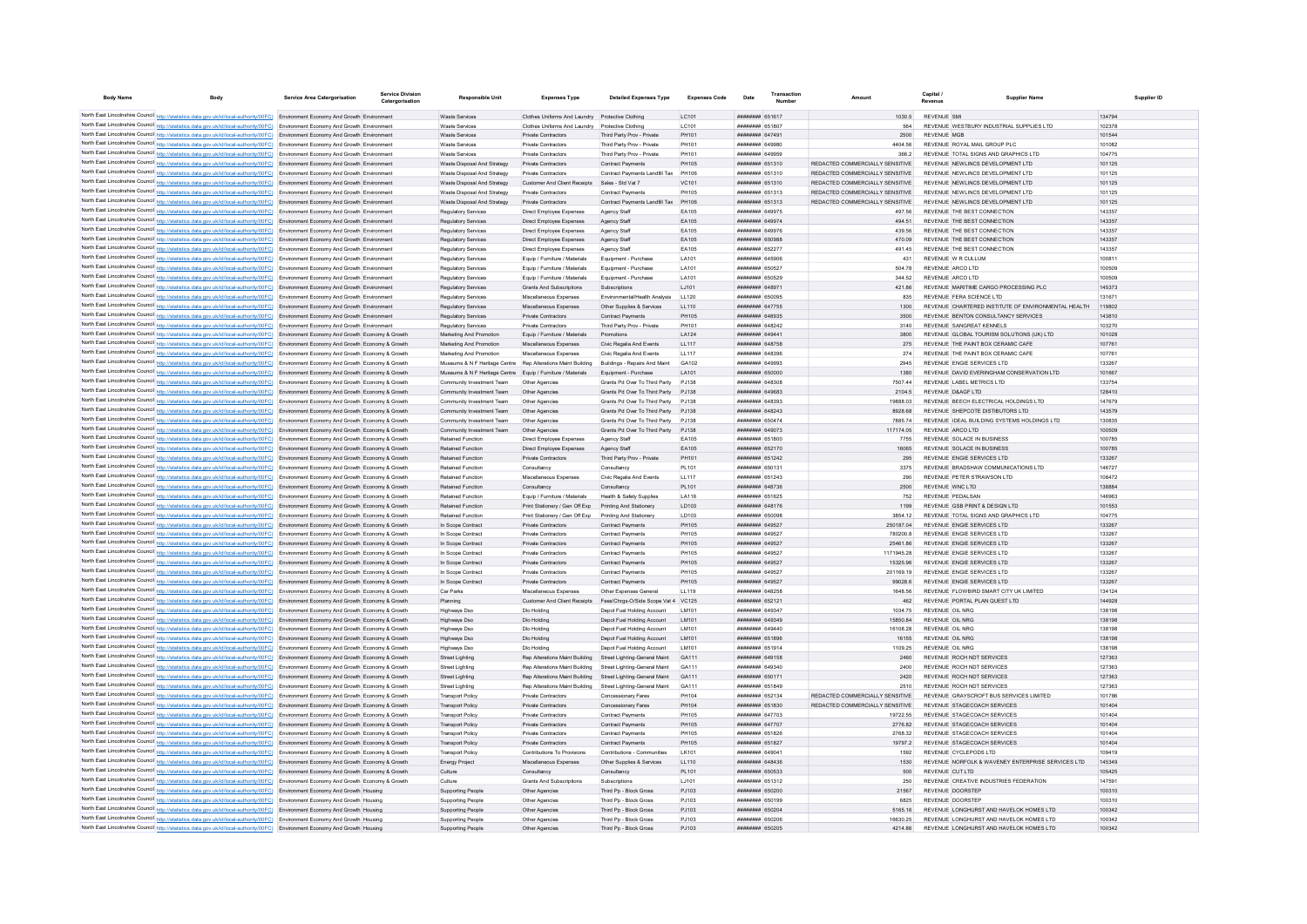| <b>Body Name</b> | <b>Body</b>                                                                                                                                                                                                                                                    | <b>Service Area Catergorisation</b> | <b>Service Divisio</b><br>Catergorisation | <b>Responsible Unit</b>                                                                              | <b>Expenses Type</b>                  | <b>Detailed Expenses Type</b>                            | <b>Expenses Code</b> | Date                                      |                   | <b>Supplier Name</b><br>Revenue                                                   | Supplier ID                                                    |
|------------------|----------------------------------------------------------------------------------------------------------------------------------------------------------------------------------------------------------------------------------------------------------------|-------------------------------------|-------------------------------------------|------------------------------------------------------------------------------------------------------|---------------------------------------|----------------------------------------------------------|----------------------|-------------------------------------------|-------------------|-----------------------------------------------------------------------------------|----------------------------------------------------------------|
|                  | North East Lincolnshire Council http://statistics.data.gov.uk/id/local-authority/00FC) Environment Economy And Growth Housing                                                                                                                                  |                                     |                                           | Supporting People                                                                                    | Other Agencies                        | Third Pp - Block Gross                                   | P.1103               | <b>######## 650202</b>                    | 30745             | REVENUE LONGHURST AND HAVELOK HOMES LTD                                           | 100342                                                         |
|                  | North East Lincolnshire Council http://statistics.data.gov.uk/id/local-authority/00FC) Environment Economy And Growth Housing                                                                                                                                  |                                     |                                           | <b>Supporting People</b>                                                                             | Other Agencies                        | Third Pp - Block Gross                                   | PJ103                | FOCO2A HHHHHHH                            | 3423875           | REVENUE LONGHURST AND HAVELOK HOMES LTD.                                          | 100342                                                         |
|                  | North East Lincolnshire Council http://statistics.data.gov.uk/id/local-authority/00FC) Environment Economy And Growth Housing                                                                                                                                  |                                     |                                           | Supporting People                                                                                    | Other Agencies                        | Third Pp - Block Gross                                   | P.1103               | 801039 <del>Bunner</del>                  | 9555              | REVENUE THE SALVATION ARMY                                                        | 100309                                                         |
|                  | North East Lincolnshire Council http://statistics.data.gov.uk/id/local-authority/00FC) Environment Economy And Growth Housing                                                                                                                                  |                                     |                                           | Supporting People                                                                                    | Other Agencies                        | Third Po - Block Gross                                   | P.1103               | ######## 650201                           | 13195             | REVENUE WOMENS AID                                                                | 100326                                                         |
|                  | North East Lincolnshire Council http://statistics.data.gov.uk/id/local-authority/00FC) Environment Economy And Growth Housing                                                                                                                                  |                                     |                                           | Supporting People                                                                                    | Other Agencies                        | Third Pp - Block Gross                                   | P.1103               | <b>########</b> 650469                    | 5770              | REVENUE NHS NORTH EAST LINCOLNSHIRE CCG                                           | 121549                                                         |
|                  | North East Lincolnshire Council http://statistics.data.gov.uk/id/local-authority/00FC) Environment Economy And Growth Housing                                                                                                                                  |                                     |                                           | Supporting People                                                                                    | Other Agencies                        | Third Pp - Block Gross                                   | PJ103                | ######## 651700                           | 5756              | REVENUE NHS NORTH EAST LINCOLNSHIRE CCG                                           | 121549                                                         |
|                  | North East Lincolnshire Council http://statistics.data.gov.uk/id/local-authority/00FC) Environment Economy And Growth Housing<br>North East Lincolnshire Council http://statistics.data.gov.uk/id/local-authority/00FC) Environment Economy And Growth Housing |                                     |                                           | Supporting People                                                                                    | Other Agencies<br>Private Contractors | Third Pp - Block Gross                                   | PJ103<br>PH101       | <b>########</b> 650197<br>######## 652288 | 19814.52<br>2026  | REVENUE GRIMSBY CLEETHORPES & HUMBER REGION YMCA<br>REVENUE I FARNING4LIFF-GY-CIC | 100305<br>144120                                               |
|                  | North East Lincolnshire Council http://statistics.data.gov.uk/id/local-authority/00FC) Environment Economy And Growth Housing                                                                                                                                  |                                     |                                           | Supporting People<br>Home Options & Hous Rel Supp Private Contractors                                |                                       | Third Party Prov - Private<br>Third Party Prov - Private | PH101                | ######## 865786                           | 300               | REVENUE REDACTED PERSONAL INFORMATION                                             | REDACTED PERSONAL INFORMATION                                  |
|                  | North East Lincolnshire Council http://statistics.data.gov.uk/id/local-authority/00FC) Environment Economy And Growth Housing                                                                                                                                  |                                     |                                           | Home Options & Hous Rel Supp Private Contractors                                                     |                                       | Third Party Prov - Private                               | PH101                | <b>НЕННИНИ 647608</b>                     | 296               | REVENUE REDACTED PERSONAL INFORMATION                                             | REDACTED PERSONAL INFORMATION                                  |
|                  | North East Lincolnshire Council http://statistics.data.gov.uk/id/local-authority/00FC) Environment Economy And Growth Housing                                                                                                                                  |                                     |                                           | Home Options & Hous Rel Supp Private Contractors                                                     |                                       | Third Party Prov - Private                               | PH101                | ######## 647877                           | 633.33            | REVENUE REDACTED PERSONAL INFORMATION                                             | REDACTED PERSONAL INFORMATION                                  |
|                  | North East Lincolnshire Council http://statistics.data.gov.uk/id/local-authority/00FC) Environment Economy And Growth Housing                                                                                                                                  |                                     |                                           | Home Options & Hous Rel Supp Private Contractors                                                     |                                       | Third Party Prov - Private                               | PH101                | ######## 648846                           | 336.4             | REVENUE REDACTED PERSONAL INFORMATION                                             | REDACTED PERSONAL INFORMATION                                  |
|                  | North East Lincolnshire Council http://statistics.data.gov.uk/id/local-authority/00FC) Environment Economy And Growth Housing                                                                                                                                  |                                     |                                           | Home Options & Hous Rel Supp Private Contractors                                                     |                                       | Third Party Prov - Private                               | PH101                | <b>########</b> 650189                    | 325               | REVENUE REDACTED PERSONAL INFORMATION                                             | REDACTED PERSONAL INFORMATION                                  |
|                  | North East Lincolnshire Council http://statistics.data.gov.uk/id/local-authority/00FC) Environment Economy And Growth Housing                                                                                                                                  |                                     |                                           | Home Options & Hous Rel Supp Private Contractors                                                     |                                       | Third Party Prov - Private                               | PH101                | <b>пппппппп</b> 647737                    | 325               | REVENUE REDACTED PERSONAL INFORMATION                                             | REDACTED PERSONAL INFORMATION                                  |
|                  | North East Lincolnshire Council http://statistics.data.gov.uk/id/local-authority/00FC) Environment Economy And Growth Housing                                                                                                                                  |                                     |                                           | Home Options & Hous Rel Supp Private Contractors                                                     |                                       | Third Party Prov - Private                               | PH101                | <b>плинини 649062</b>                     | 850               | REVENUE REDACTED PERSONAL INFORMATION                                             | REDACTED PERSONAL INFORMATION                                  |
|                  | North East Lincolnshire Council http://statistics.data.gov.uk/id/local-authority/00FC) Environment Economy And Growth Housing                                                                                                                                  |                                     |                                           | Home Options & Hous Rel Supp Private Contractors                                                     |                                       | Third Party Prov - Private                               | PH101                | плинини 648869                            | 625               | REVENUE REDACTED PERSONAL INFORMATION                                             | REDACTED PERSONAL INFORMATION                                  |
|                  | North East Lincolnshire Council http://statistics.data.gov.uk/id/local-authority/00FC) Environment Economy And Growth Housing                                                                                                                                  |                                     |                                           | Home Options & Hous Rel Supp Private Contractors                                                     |                                       | Third Party Prov - Private                               | PH101                | ######## 649642                           | 325               | REVENUE REDACTED PERSONAL INFORMATION                                             | REDACTED PERSONAL INFORMATION                                  |
|                  | North East Lincolnshire Council http://statistics.data.gov.uk/id/local-authority/00FC) Environment Economy And Growth Housing                                                                                                                                  |                                     |                                           | Home Options & Hous Rel Supp Private Contractors                                                     |                                       | Third Party Prov - Private                               | PH101                | ######## 648671                           | 1000              | REVENUE REDACTED PERSONAL INFORMATION                                             | REDACTED PERSONAL INFORMATION                                  |
|                  | North East Lincolnshire Council http://statistics.data.gov.uk/id/local-authority/00FC) Environment Economy And Growth Housing                                                                                                                                  |                                     |                                           | Home Options & Hous Rel Supp Private Contractors                                                     |                                       | Third Party Prov - Private                               | PH101                | ######## 648702                           | 800               | REVENUE REDACTED PERSONAL INFORMATION                                             | REDACTED PERSONAL INFORMATION                                  |
|                  | North East Lincolnshire Council http://statistics.data.gov.uk/id/local-authority/00FC) Environment Economy And Growth Housing                                                                                                                                  |                                     |                                           | Home Options & Hous Rel Supp Private Contractors                                                     |                                       | Third Party Prov - Private                               | PH101<br>PH101       | <b>пппппппп</b> 648703<br>ниннинн слосов  | <b>Baa</b><br>380 | REVENUE REDACTED PERSONAL INFORMATION<br>REVENUE REDACTED PERSONAL INFORMATION    | REDACTED PERSONAL INFORMATION<br>REDACTED PERSONAL INFORMATION |
|                  | North East Lincolnshire Council http://statistics.data.gov.uk/id/local-authority/00FC) Environment Economy And Growth Housing                                                                                                                                  |                                     |                                           | Home Options & Hous Rel Supp Private Contractors<br>Home Options & Hous Rel Supp Private Contractors |                                       | Third Party Prov - Private<br>Third Party Prov - Private | PH101                | <b>########</b> 651618                    | $A \cap \cap$     | REVENUE REDACTED PERSONAL INFORMATION                                             | REDACTED PERSONAL INFORMATION                                  |
|                  | North East Lincolnshire Council http://statistics.data.gov.uk/id/local-authority/00FC) Environment Economy And Growth Housing<br>North East Lincolnshire Council http://statistics.data.gov.uk/id/local-authority/00FC) Environment Economy And Growth Housing |                                     |                                           | Home Options & Hous Rel Supp Private Contractors                                                     |                                       | Third Party Prov - Private                               | PH101                | ######## 651796                           | 325               | REVENUE REDACTED PERSONAL INFORMATION                                             | REDACTED PERSONAL INFORMATION                                  |
|                  | North East Lincolnshire Council http://statistics.data.gov.uk/id/local-authority/00FC) Environment Economy And Growth Housing                                                                                                                                  |                                     |                                           | Home Options & Hous Rel Supp Private Contractors                                                     |                                       | Third Party Prov - Private                               | PH101                | <b>########</b> 651917                    | 250               | REVENUE REDACTED PERSONAL INFORMATION                                             | REDACTED PERSONAL INFORMATION                                  |
|                  | North East Lincolnshire Council http://statistics.data.gov.uk/id/local-authority/00FC) Environment Economy And Growth Housing                                                                                                                                  |                                     |                                           | Home Options & Hous Rel Supp Private Contractors                                                     |                                       | Third Party Prov - Private                               | PH101                | <b>######## 647526</b>                    | 701.98            | REVENUE REDACTED PERSONAL INFORMATION                                             | REDACTED PERSONAL INFORMATION                                  |
|                  | North East Lincolnshire Council http://statistics.data.gov.uk/id/local-authority/00FC) Environment Economy And Growth Housing                                                                                                                                  |                                     |                                           | Home Options & Hous Rel Supp Private Contractors                                                     |                                       | Third Party Prov - Private                               | PH101                | <b><i>BRENHHHH 647527</i></b>             | 1672.29           | REVENUE REDACTED PERSONAL INFORMATION                                             | REDACTED PERSONAL INFORMATION                                  |
|                  | North East Lincolnshire Council http://statistics.data.gov.uk/id/local-authority/00FC) Environment Economy And Growth Housing                                                                                                                                  |                                     |                                           |                                                                                                      |                                       | Third Party Prov - Private                               | PH101                | <b>ППИНИНИ 649547</b>                     | 1964 65           | REVENUE REDACTED PERSONAL INFORMATION                                             | REDACTED PERSONAL INFORMATION                                  |
|                  | North East Lincolnshire Council http://statistics.data.gov.uk/id/local-authority/00FC) Environment Economy And Growth Housing                                                                                                                                  |                                     |                                           | Home Options & Hous Rel Supp Rents                                                                   |                                       | Service Charge                                           | GC102                | <b><i>BREADHAMH 647706</i></b>            | 350               | REVENUE HERECO MAINTENANCE LTD                                                    | 147268                                                         |
|                  | North East Lincolnshire Council http://statistics.data.gov.uk/id/local-authority/00FC) Environment Economy And Growth Housing                                                                                                                                  |                                     |                                           | Home Options & Hous Rel Supp Rents                                                                   |                                       | Service Charge                                           | GC102                | пппппппп 648882                           | 550               | REVENUE HERECO MAINTENANCE LTD                                                    | 147268                                                         |
|                  | North East Lincolnshire Council http://statistics.data.gov.uk/id/local-authority/00FC) Environment Economy And Growth Housing                                                                                                                                  |                                     |                                           | Home Options & Hous Rel Supp Rents                                                                   |                                       | Service Charge                                           | GC102                | пппппппп 648884                           | 350               | REVENUE HERECO MAINTENANCE LTD                                                    | 147268                                                         |
|                  | North East Lincolnshire Council http://statistics.data.gov.uk/id/local-authority/00FC) Environment Economy And Growth Housing                                                                                                                                  |                                     |                                           | Home Options & Hous Rel Supp Rents                                                                   |                                       | Service Charge                                           | GC102                | <b>HUHHHHH</b> 648886                     | 550               | REVENUE HERECO MAINTENANCE LTD                                                    | 147268                                                         |
|                  | North East Lincolnshire Council http://statistics.data.gov.uk/id/local-authority/00FC) Environment Economy And Growth Housing                                                                                                                                  |                                     |                                           | Home Options & Hous Rel Supp Rents                                                                   |                                       | Service Charge                                           | GC102                | ####### 651746                            | 387.42            | REVENUE HERECO MAINTENANCE LTD                                                    | 147268                                                         |
|                  | North East Lincolnshire Council http://statistics.data.gov.uk/id/local-authority/00FC) Environment Economy And Growth Housing                                                                                                                                  |                                     |                                           | Home Options & Hous Rel Supp Rents                                                                   |                                       | Service Charge                                           | GC102                | ######## 651756                           | 550               | REVENUE HERECO MAINTENANCE LTD                                                    | 147268                                                         |
|                  | North East Lincolnshire Council http://statistics.data.gov.uk/id/local-authority/00FC) Environment Economy And Growth Housing                                                                                                                                  |                                     |                                           | Home Options & Hous Rel Supp Private Contractors                                                     |                                       | Third Party Prov - Private                               | PH101                | ######## 649530                           | 288.56            | REVENUE REDACTED PERSONAL INFORMATION                                             | REDACTED PERSONAL INFORMATION                                  |
|                  | North East Lincolnshire Council http://statistics.data.gov.uk/id/local-authority/00FC) Environment Economy And Growth Housing                                                                                                                                  |                                     |                                           | Home Options & Hous Rel Supp Private Contractors                                                     |                                       | Third Party Prov - Private                               | PH101<br>PH101       | <b>HHHHHHH 648233</b>                     | 325<br>282        | REVENUE REDACTED PERSONAL INFORMATION<br>REVENUE REDACTED PERSONAL INFORMATION    | REDACTED PERSONAL INFORMATION<br>REDACTED PERSONAL INFORMATION |
|                  | North East Lincolnshire Council http://statistics.data.gov.uk/id/local-authority/00FC) Environment Economy And Growth Housing<br>North East Lincolnshire Council http://statistics.data.gov.uk/id/local-authority/00FC) Environment Economy And Growth Housing |                                     |                                           | Home Options & Hous Rel Supp Private Contractors<br>Home Options & Hous Rel Supp Private Contractors |                                       | Third Party Prov - Private<br>Third Party Prov - Private | PH101                | ######## 648232<br>####### 648235         | 325               | REVENUE REDACTED PERSONAL INFORMATION                                             | REDACTED PERSONAL INFORMATION                                  |
|                  | North East Lincolnshire Council http://statistics.data.gov.uk/id/local-authority/00FC) Environment Economy And Growth Housing                                                                                                                                  |                                     |                                           | Home Options & Hous Rel Supp Private Contractors                                                     |                                       | Third Party Prov - Private                               | PH101                | ######## 647792                           | 490               | REVENUE REDACTED PERSONAL INFORMATION                                             | REDACTED PERSONAL INFORMATION                                  |
|                  | North East Lincolnshire Council http://statistics.data.gov.uk/id/local-authority/00FC) Environment Economy And Growth Housing                                                                                                                                  |                                     |                                           | Home Options & Hous Rel Supp Private Contractors                                                     |                                       | Third Party Prov - Private                               | PH101                | <b><i>BREADER BATTRR</i></b>              | 490               | REVENUE REDACTED PERSONAL INFORMATION                                             | REDACTED PERSONAL INFORMATION                                  |
|                  | North East Lincolnshire Council http://statistics.data.gov.uk/id/local-authority/00FC) Environment Economy And Growth Housing                                                                                                                                  |                                     |                                           | Home Options & Hous Rel Supp Private Contractors                                                     |                                       | Third Party Prov - Private                               | PH101                | ######## 651093                           | 350               | REVENUE REDACTED PERSONAL INFORMATION                                             | REDACTED PERSONAL INFORMATION                                  |
|                  | North East Lincolnshire Council http://statistics.data.gov.uk/id/local-authority/00FC) Environment Economy And Growth Housing                                                                                                                                  |                                     |                                           | Home Options & Hous Rel Supp Private Contractors                                                     |                                       | Third Party Prov - Private                               | PH101                | <b>пппппппп</b> 651742                    | 490               | REVENUE REDACTED PERSONAL INFORMATION                                             | REDACTED PERSONAL INFORMATION                                  |
|                  | North East Lincolnshire Council http://statistics.data.gov.uk/id/local-authority/00FC) Environment Economy And Growth Housing                                                                                                                                  |                                     |                                           | Home Options & Hous Rel Supp Private Contractors                                                     |                                       | Third Party Prov - Private                               | PH101                | ######## 651686                           | 1780              | REVENUE REDACTED PERSONAL INFORMATION                                             | REDACTED PERSONAL INFORMATION                                  |
|                  | North East Lincolnshire Council http://statistics.data.gov.uk/id/local-authority/00FC) Environment Economy And Growth Housing                                                                                                                                  |                                     |                                           | Home Options & Hous Rel Supp Private Contractors                                                     |                                       | Third Party Prov - Private                               | PH101                | ######## 651687                           | 640               | REVENUE REDACTED PERSONAL INFORMATION                                             | REDACTED PERSONAL INFORMATION                                  |
|                  | North East Lincolnshire Council http://statistics.data.gov.uk/id/local-authority/00FC) Environment Economy And Growth Housing                                                                                                                                  |                                     |                                           |                                                                                                      |                                       | Third Party Prov - Private                               | PH101                | ######## 651688                           | 450               | REVENUE REDACTED PERSONAL INFORMATION                                             | REDACTED PERSONAL INFORMATION                                  |
|                  | North East Lincolnshire Council http://statistics.data.gov.uk/id/local-authority/00FC) Environment Economy And Growth Housing                                                                                                                                  |                                     |                                           | Home Options & Hous Rel Supp Private Contractors                                                     |                                       | Third Party Prov - Private                               | PH101                | ######## 651689                           | 7410              | REVENUE REDACTED PERSONAL INFORMATION                                             | REDACTED PERSONAL INFORMATION                                  |
|                  | North East Lincolnshire Council http://statistics.data.gov.uk/id/local-authority/00FC) Environment Economy And Growth Housing                                                                                                                                  |                                     |                                           | Home Options & Hous Rel Supp Private Contractors                                                     |                                       | Third Party Prov - Private                               | PH101                | ######## 651690                           | 630               | REVENUE REDACTED PERSONAL INFORMATION                                             | REDACTED PERSONAL INFORMATION                                  |
|                  | North East Lincolnshire Council http://statistics.data.gov.uk/id/local-authority/00FC) Environment Economy And Growth Housing                                                                                                                                  |                                     |                                           |                                                                                                      |                                       | Third Party Prov - Private                               | PH101                | <b>ПЕВЕЦИЕ 651692</b>                     | 480               | REVENUE REDACTED PERSONAL INFORMATION                                             | REDACTED PERSONAL INFORMATION                                  |
|                  | North East Lincolnshire Council http://statistics.data.gov.uk/id/local-authority/00FC) Environment Economy And Growth Housing                                                                                                                                  |                                     |                                           | Home Options & Hous Rel Supp Private Contractors                                                     |                                       | Third Party Prov - Private                               | PH101<br>PH101       | <b>########</b> 651684<br>083124 HEBREAR  | 510<br>510        | REVENUE REDACTED PERSONAL INFORMATION<br>REVENUE REDACTED PERSONAL INFORMATION    | REDACTED PERSONAL INFORMATION<br>REDACTED PERSONAL INFORMATION |
|                  | North East Lincolnshire Council http://statistics.data.gov.uk/id/local-authority/00FC) Environment Economy And Growth Housing<br>North East Lincolnshire Council http://statistics.data.gov.uk/id/local-authority/00FC) Environment Economy And Growth Housing |                                     |                                           | Home Options & Hous Rel Supp Private Contractors<br>Home Options & Hous Rel Supp Private Contractors |                                       | Third Party Prov - Private<br>Third Party Prov - Private | PH101                | <b>HARABAR 651681</b>                     | 390               | REVENUE REDACTED PERSONAL INFORMATION                                             | REDACTED PERSONAL INFORMATION                                  |
|                  | North East Lincolnshire Council http://statistics.data.gov.uk/id/local-authority/00FC) Environment Economy And Growth Housing                                                                                                                                  |                                     |                                           | Home Options & Hous Rel Supp Private Contractors                                                     |                                       | Third Party Prov - Private                               | PH101                | ####### 650112                            | 693.25            | REVENUE REDACTED PERSONAL INFORMATION                                             | REDACTED PERSONAL INFORMATION                                  |
|                  | North East Lincolnshire Council http://statistics.data.gov.uk/id/local-authority/00FC) Environment Economy And Growth Housing                                                                                                                                  |                                     |                                           | Home Options & Hous Rel Supp Private Contractors                                                     |                                       | Third Party Prov - Private                               | PH101                | HHHHHHH GAOSAN                            | 10566             | REVENUE REDACTED PERSONAL INFORMATION                                             | REDACTED PERSONAL INFORMATION                                  |
|                  | North East Lincolnshire Council http://statistics.data.gov.uk/id/local-authority/00FC) Environment Economy And Growth Housing                                                                                                                                  |                                     |                                           | Home Options & Hous Rel Supp Rents                                                                   |                                       | Rent                                                     | GC101                | <b><i><u>HHHHHHH</u></i></b> 648861       | 420               | REVENUE REDACTED PERSONAL INFORMATION                                             | REDACTED PERSONAL INFORMATION                                  |
|                  | North East Lincolnshire Council http://statistics.data.gov.uk/id/local-authority/00FC) Environment Economy And Growth Housing                                                                                                                                  |                                     |                                           | Home Options & Hous Rel Supp Rents                                                                   |                                       | Rent                                                     | GC101                | пининни 648862                            | 350               | REVENUE REDACTED PERSONAL INFORMATION                                             | REDACTED PERSONAL INFORMATION                                  |
|                  | North East Lincolnshire Council http://statistics.data.gov.uk/id/local-authority/00FC) Environment Economy And Growth Housing                                                                                                                                  |                                     |                                           | Home Options & Hous Rel Supp Rents                                                                   |                                       | Rent                                                     | GC101                | HHHHHHH 648863                            | 500               | REVENUE REDACTED PERSONAL INFORMATION                                             | REDACTED PERSONAL INFORMATION                                  |
|                  | North East Lincolnshire Council http://statistics.data.gov.uk/id/local-authority/00FC) Environment Economy And Growth Housing                                                                                                                                  |                                     |                                           | Home Options & Hous Rel Supp Rents                                                                   |                                       | Rent                                                     | GC101                | <b>HEREHARE GARREA</b>                    | 350               | REVENUE REDACTED PERSONAL INFORMATION                                             | REDACTED PERSONAL INFORMATION                                  |
|                  | North East Lincolnshire Council http://statistics.data.gov.uk/id/local-authority/00FC) Environment Economy And Growth Housing                                                                                                                                  |                                     |                                           | Home Options & Hous Rel Supp Rents                                                                   |                                       | Rent                                                     | GC101                | ####### 648865                            | 275               | REVENUE REDACTED PERSONAL INFORMATION                                             | REDACTED PERSONAL INFORMATION                                  |
|                  | North East Lincolnshire Council http://statistics.data.gov.uk/id/local-authority/00FC) Environment Economy And Growth Housing                                                                                                                                  |                                     |                                           | Home Options & Hous Rel Supp Rents                                                                   |                                       | Rent                                                     | GC101                | ######## 652124                           | 350               | REVENUE REDACTED PERSONAL INFORMATION                                             | REDACTED PERSONAL INFORMATION                                  |
|                  | North East Lincolnshire Council http://statistics.data.gov.uk/id/local-authority/00FC) Environment Economy And Growth Housing                                                                                                                                  |                                     |                                           | Home Options & Hous Rel Supp Rents                                                                   |                                       | Rent                                                     | GC101                | ######## 652126                           | 350               | REVENUE REDACTED PERSONAL INFORMATION                                             | REDACTED PERSONAL INFORMATION                                  |
|                  | North East Lincolnshire Council http://statistics.data.gov.uk/id/local-authority/00FC) Environment Economy And Growth Housing                                                                                                                                  |                                     |                                           | Home Options & Hous Rel Supp Rents                                                                   |                                       | Rent                                                     | GC <sub>101</sub>    | <b>####### 652125</b>                     | 400               | REVENUE REDACTED PERSONAL INFORMATION                                             | REDACTED PERSONAL INFORMATION                                  |
|                  | North East Lincolnshire Council http://statistics.data.gov.uk/id/local-authority/00FC) Environment Economy And Growth Housing                                                                                                                                  |                                     |                                           | Home Options & Hous Rel Supp Rents                                                                   |                                       | Rent                                                     | GC101                | ######## 650532                           | 1530              | REVENUE REDACTED PERSONAL INFORMATION                                             | REDACTED PERSONAL INFORMATION                                  |
|                  | North East Lincolnshire Council http://statistics.data.gov.uk/id/local-authority/00FC) Environment Economy And Growth Housing                                                                                                                                  |                                     |                                           | Home Options & Hous Rel Supp Rents                                                                   |                                       | Rent                                                     | GC101                | ######## 647785                           | 490               | REVENUE REDACTED PERSONAL INFORMATION                                             | REDACTED PERSONAL INFORMATION                                  |
|                  | North East Lincolnshire Council http://statistics.data.gov.uk/id/local-authority/00FC) Environment Economy And Growth Housing                                                                                                                                  |                                     |                                           | Home Options & Hous Rel Supp Rents                                                                   |                                       | Rent                                                     | GC101                | <b>00000000 647790</b>                    | 490               | REVENUE REDACTED PERSONAL INFORMATION                                             | REDACTED PERSONAL INFORMATION                                  |
|                  | North East Lincolnshire Council http://statistics.data.gov.uk/id/local-authority/00FC) Environment Economy And Growth Housing                                                                                                                                  |                                     |                                           | Home Options & Hous Rel Supp Rents                                                                   |                                       | Rent                                                     | GC101                | ######## 647798                           | 490               | REVENUE REDACTED PERSONAL INFORMATION                                             | REDACTED PERSONAL INFORMATION                                  |
|                  | North East Lincolnshire Council http://statistics.data.gov.uk/id/local-authority/00FC) Environment Economy And Growth Housing<br>North East Lincolnshire Council http://statistics.data.gov.uk/id/local-authority/00FC) Environment Economy And Growth Housing |                                     |                                           | Home Options & Hous Rel Supp Rents<br>Home Options & Hous Rel Supp Rents                             |                                       | Rent<br>Rent                                             | GC101<br>GC101       | HHHHHHH 648887<br><b>HHHHHHHH</b> 648889  | 315<br>490        | REVENUE REDACTED PERSONAL INFORMATION<br>REVENUE REDACTED PERSONAL INFORMATION    | REDACTED PERSONAL INFORMATION<br>REDACTED PERSONAL INFORMATION |
|                  | North East Lincolnshire Council http://statistics.data.gov.uk/id/local-authority/00FC) Environment Economy And Growth Housing                                                                                                                                  |                                     |                                           | Home Options & Hous Rel Supp Rents                                                                   |                                       | Rent                                                     | GC101                | <b>HHHHHHH</b> GARROO                     | 350               | REVENUE REDACTED PERSONAL INFORMATION                                             | REDACTED PERSONAL INFORMATION                                  |
|                  | North East Lincolnshire Council http://statistics.data.gov.uk/id/local-authority/00FC) Environment Economy And Growth Housing                                                                                                                                  |                                     |                                           | Home Options & Hous Rel Supp Rents                                                                   |                                       | Rent                                                     | GC101                | <b>HHHHHHHH</b> GARROA                    | 280               | REVENUE REDACTED PERSONAL INFORMATION                                             | REDACTED PERSONAL INFORMATION                                  |
|                  | North East Lincolnshire Council http://statistics.data.gov.uk/id/local-authority/00FC) Environment Economy And Growth Housing                                                                                                                                  |                                     |                                           | Home Options & Hous Rel Supp Rents                                                                   |                                       | Rent                                                     | GC101                | ######## 648892                           | 330               | REVENUE REDACTED PERSONAL INFORMATION                                             | REDACTED PERSONAL INFORMATION                                  |
|                  | North East Lincolnshire Council http://statistics.data.gov.uk/id/local-authority/00FC) Environment Economy And Growth Housing                                                                                                                                  |                                     |                                           | Home Options & Hous Rel Supp Rents                                                                   |                                       | Rent                                                     | GC101                | пппппппп 648888                           | 315               | REVENUE REDACTED PERSONAL INFORMATION                                             | REDACTED PERSONAL INFORMATION                                  |
|                  | North East Lincolnshire Council http://statistics.data.gov.uk/id/local-authority/00FC) Environment Economy And Growth Housing                                                                                                                                  |                                     |                                           | Home Options & Hous Rel Supp Rents                                                                   |                                       | Rent                                                     | GC101                | ######## 648893                           | 490               | REVENUE REDACTED PERSONAL INFORMATION                                             | REDACTED PERSONAL INFORMATION                                  |
|                  | North East Lincolnshire Council http://statistics.data.gov.uk/id/local-authority/00FC) Environment Economy And Growth Housing                                                                                                                                  |                                     |                                           | Home Options & Hous Rel Supp Rents                                                                   |                                       | Rent                                                     | GC101                | <b>########</b> 651089                    | $A$ 90            | REVENUE REDACTED PERSONAL INFORMATION                                             | REDACTED PERSONAL INFORMATION                                  |
|                  | North East Lincolnshire Council http://statistics.data.gov.uk/id/local-authority/00FC) Environment Economy And Growth Housing                                                                                                                                  |                                     |                                           | Home Options & Hous Rel Supp Rents                                                                   |                                       | Rent                                                     | GC <sub>101</sub>    | ######## 651091                           | 490               | REVENUE REDACTED PERSONAL INFORMATION                                             | REDACTED PERSONAL INFORMATION                                  |
|                  | North East Lincolnshire Council http://statistics.data.gov.uk/id/local-authority/00FC) Environment Economy And Growth Housing                                                                                                                                  |                                     |                                           | Home Options & Hous Rel Supp Rents                                                                   |                                       | Rent                                                     | GC <sub>101</sub>    | ######## 651088                           | 490               | REVENUE REDACTED PERSONAL INFORMATION                                             | REDACTED PERSONAL INFORMATION                                  |
|                  | North East Lincolnshire Council http://statistics.data.gov.uk/id/local-authority/00FC) Environment Economy And Growth Housing                                                                                                                                  |                                     |                                           | Home Options & Hous Rel Supp Rents                                                                   |                                       | Rent                                                     | GC <sub>101</sub>    | <b>######## 651090</b>                    | 385               | REVENUE REDACTED PERSONAL INFORMATION                                             | REDACTED PERSONAL INFORMATION                                  |
|                  | North East Lincolnshire Council http://statistics.data.gov.uk/id/local-authority/00FC) Environment Economy And Growth Housing                                                                                                                                  |                                     |                                           | Home Options & Hous Rel Supp                                                                         |                                       |                                                          | GC <sub>101</sub>    | ######## 651092                           | 585               | REVENUE REDACTED PERSONAL INFORMATION                                             | REDACTED PERSONAL INFORMATION                                  |